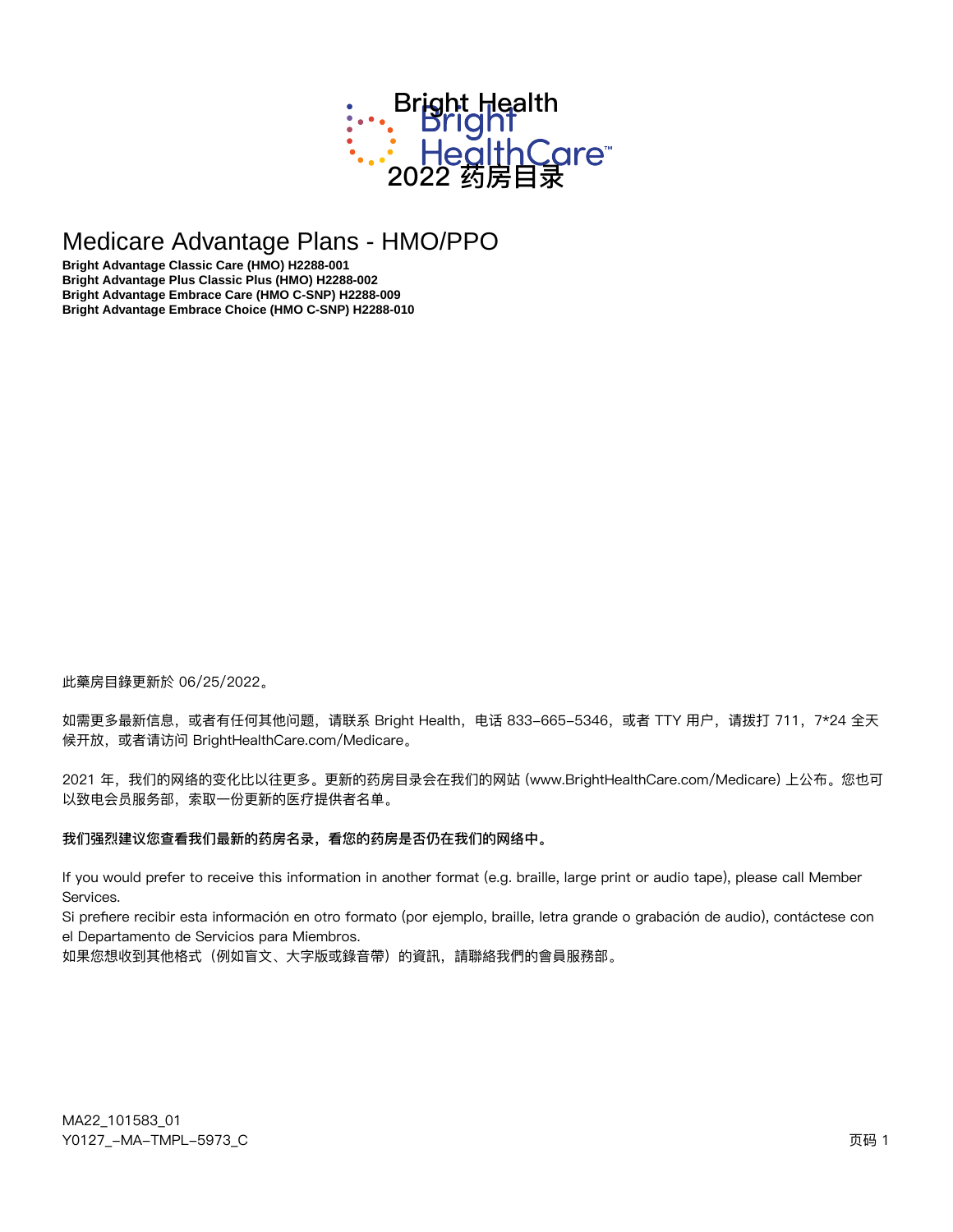| 378 |
|-----|
|     |
|     |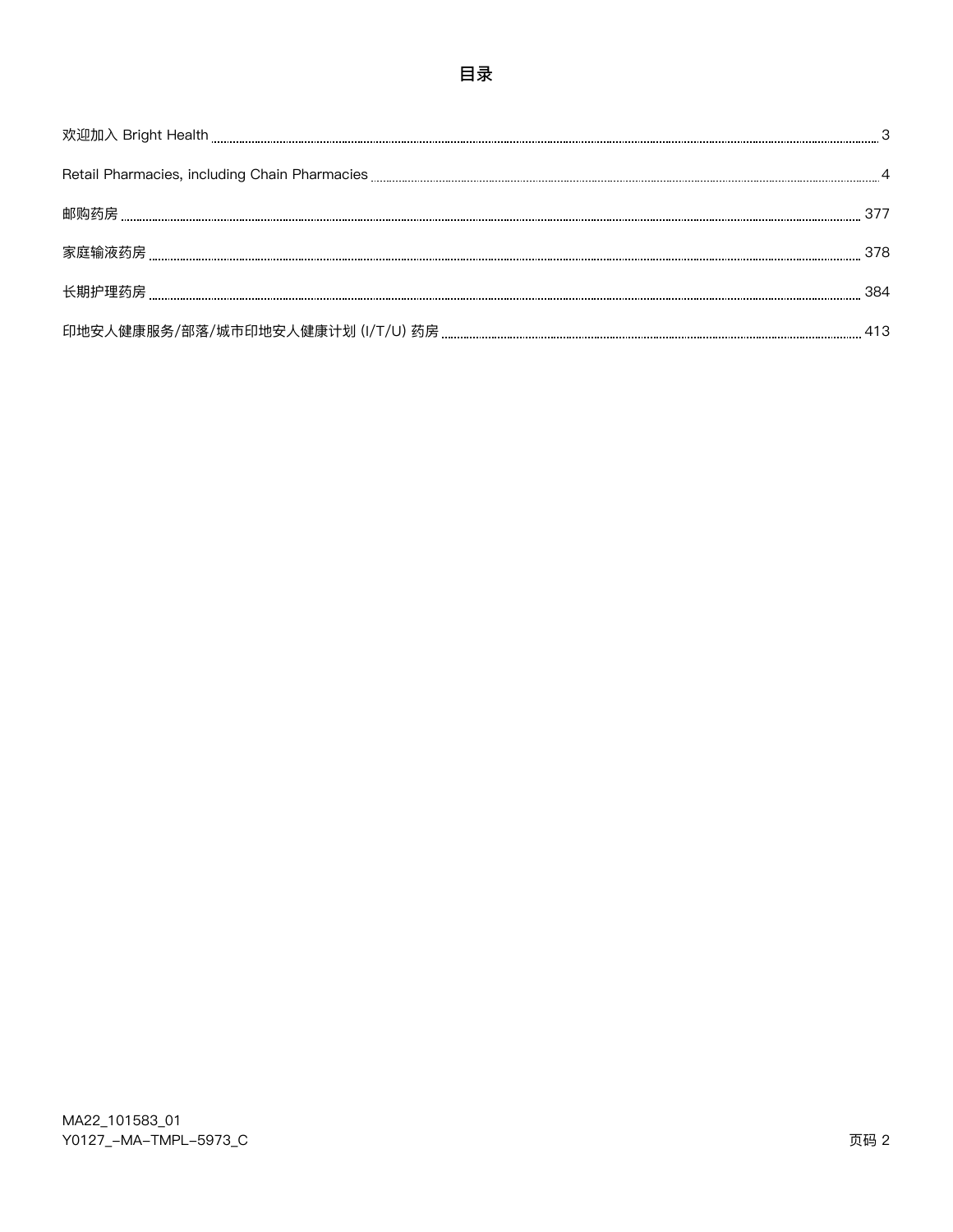本小册子附有 Bright Health 的网络药房名单。如需了解处方药承保范围的完整说明,包括如何配处方药,请审阅承保证书和 Bright Health 处方集。

我们将该名单中的药房称为"网络药房",因为我们与这些药房签订了为计划会员配处方药的协议。在大多数情况下,如果您在网络药房 或通过我们的邮购药房服务配药,Bright Health 才会承保您的处方药。但凡前往某家药房配药,您无需继续前往同一家药房配处方 药,可以前往任何其他网络药房配药。在承保证书所述的某些情况下,我们会在非网络药房配处方药。

本药房目录可能并未列出所有网络药房。在本药房名录印刷之后,某些药房可能已添加到名单之中,或已从名单中删除。这意味着这些 列出的药房可能已退出我们的药房网络,或有新药房加入我们的药房网络,但未列入名单。此名单自从 06/25/2022 以来是最新的。 若需最新的网络药房名单,请联系我们。封面页和封底页载有我们的联系方式。

您可以通过我们的网络邮购快递计划将处方药递送到家里有关详情,请联系我们或者查看本药房名录的邮购部分。

如果您对上述任何内容有疑问,请参阅本药房名录的封面页和封底页,查找我们的联系方式。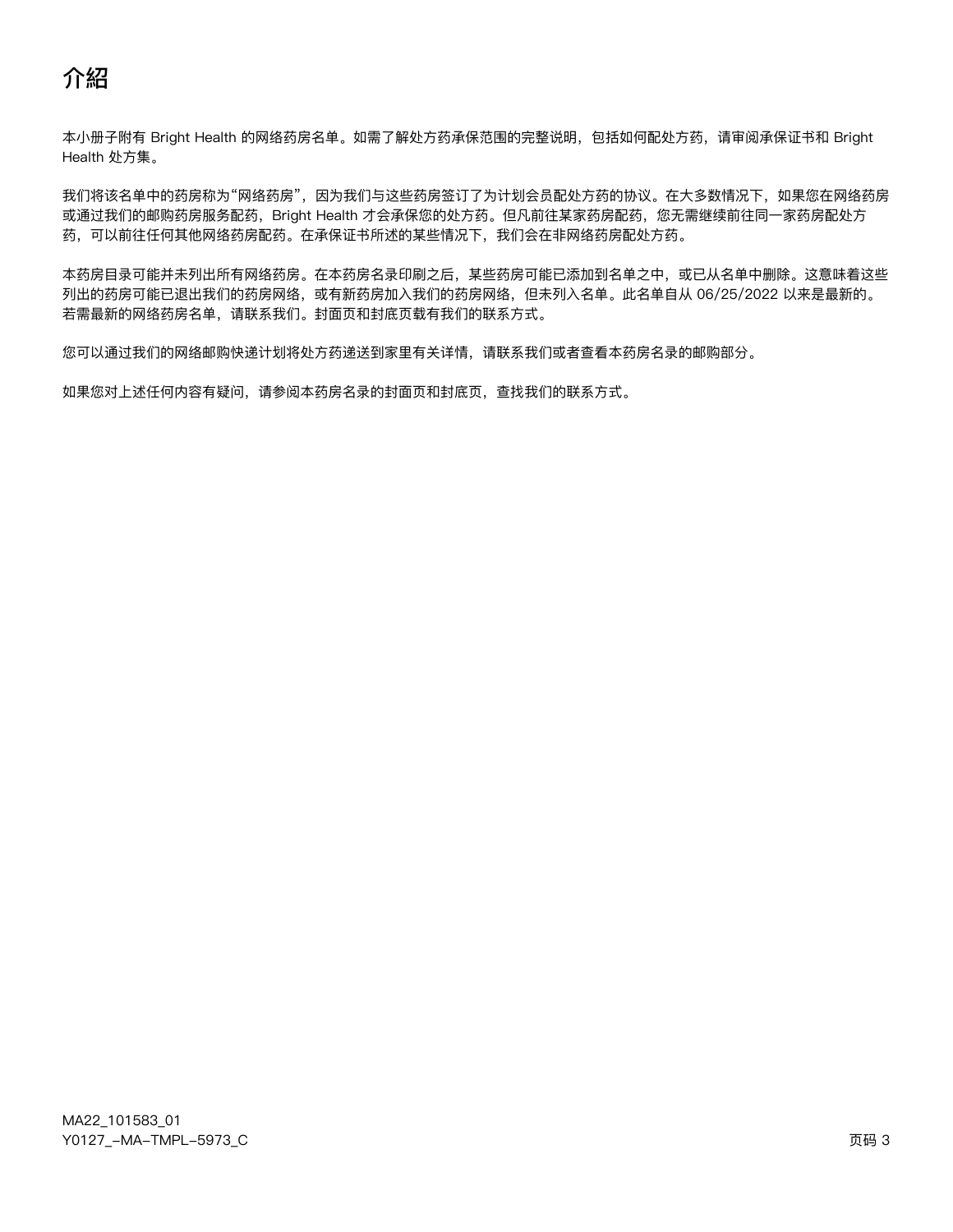# Retail Pharmacies, including Chain Pharmacies | ADAMS

**KINNEY DRUGS** 10923 US RT 11 ADAMS, NY 13605-0000 (315) 232-4562 TTY 711

日间延时护理提供者 电子处方

# Retail Pharmacies, including Chain Pharmacies | ADDISON

ADDISON'S APOTHECARY INC 36 MAIN ST ADDISON, NY 14801-1210 (607) 504-4091 TTY 711

日间延时护理提供者 电子处方

# Retail Pharmacies, including Chain Pharmacies | AIRMONT

WALMART PHARMACY 10-2905 250 RT 59 AIRMONT, NY 10901-0000 (845) 368-4682 TTY 711

日间延时护理提供者 电子处方

# Retail Pharmacies, including Chain Pharmacies | AKRON

RITE AID PHARMACY 10804 12983 MAIN ROAD AKRON, NY 14001-0000 (716) 542-9761 TTY 711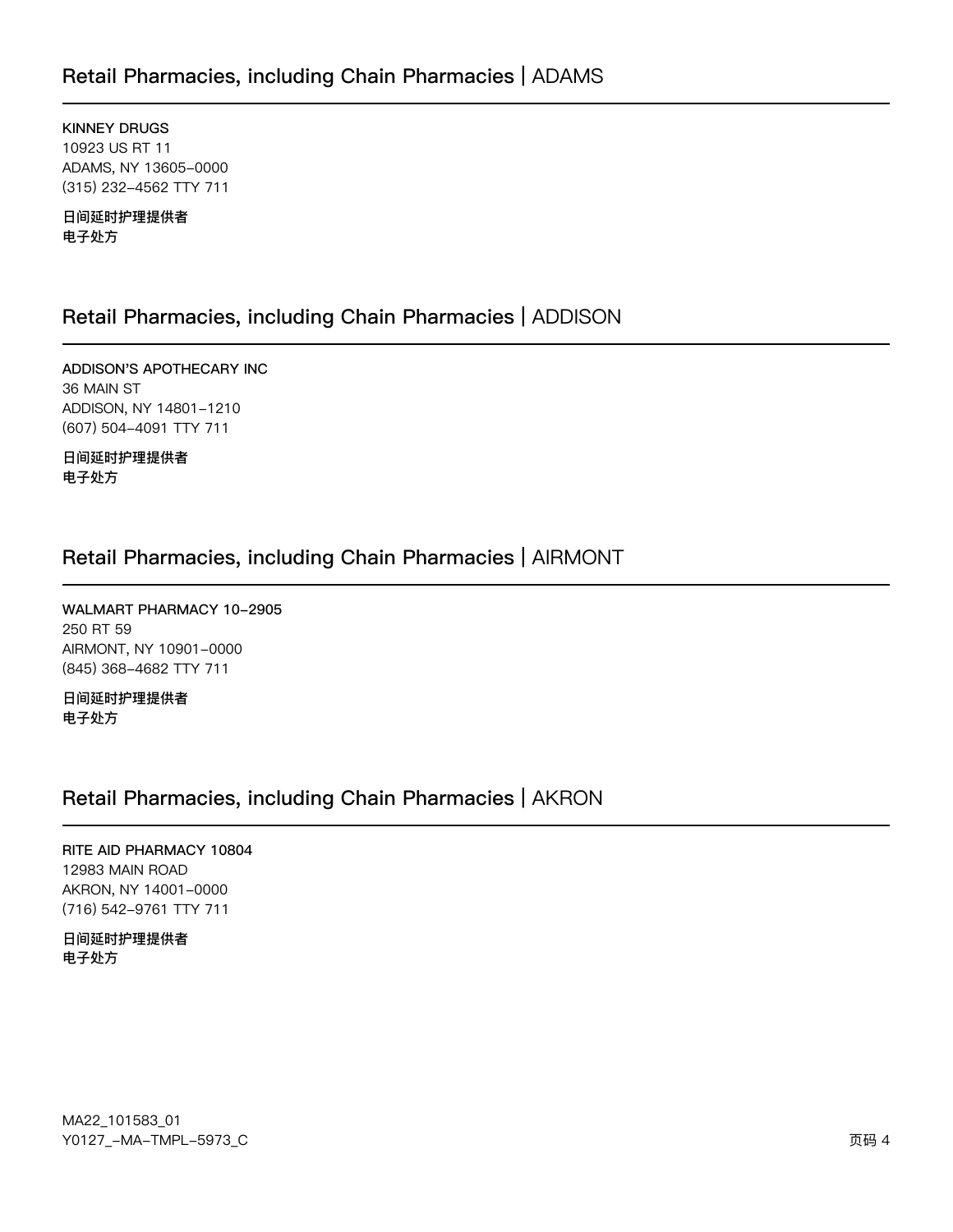ST REGIS MOHAWK TRIBE 404 STATE ROUTE 37 AKWESASNE, NY 13655-0000 (518) 358-3141 TTY 711

日间延时护理提供者 电子处方

# Retail Pharmacies, including Chain Pharmacies | ALBANY

| <b>ALBANY MEDICAL CENTER</b><br><b>PHARMACY</b><br>43 NEW SCOTLAND AVE<br>ALBANY, NY 12208-3478<br>(518) 262-3255 TTY 711<br>日间延时护理提供者<br>电子处方 | CAPITAL DISTRICT PSYCHIATRIC<br><b>CENTER PHARMACY</b><br>75 NEW SCOTLAND AVE<br>ALBANY, NY 12208-0000<br>(518) 549-6849 TTY 711<br>日间延时护理提供者 | <b>CENTRAL AVE PHARMACY</b><br>65 CENTRAL AVE<br>ALBANY, NY 12206-2347<br>(518) 621-7748 TTY 711<br>日间延时护理提供者<br>电子处方        |
|------------------------------------------------------------------------------------------------------------------------------------------------|-----------------------------------------------------------------------------------------------------------------------------------------------|------------------------------------------------------------------------------------------------------------------------------|
| <b>COLLEGE PARKSIDE PHARMACY</b><br>920 LARK DR<br>ALBANY, NY 12207-1300<br>(518) 694-8522 TTY 711                                             | COMMUNITY, A WALGREENS<br>PHARMACY #21158<br>33 NEW SCOTLAND AVESTE 106<br>ALBANY, NY 12208-3560<br>(518) 649-9672 TTY 711                    | CORAM CVS/SPECIALTY INFUSION<br><b>SERVICES</b><br><b>12 JUPITER LANE</b><br>ALBANY, NY 12205-0000<br>(518) 869-2900 TTY 711 |
| 日间延时护理提供者<br>电子处方                                                                                                                              | 日间延时护理提供者<br>电子处方                                                                                                                             | 日间延时护理提供者<br>电子处方                                                                                                            |
| <b>CRESTWOOD PHARMACY</b><br>26A PICOTTE DR<br>ALBANY, NY 12208-1710<br>(518) 435-2315 TTY 711<br>日间延时护理提供者                                    | CVS PHARMACY #00134<br>16 NEW SCOTLAND AVENUE<br>ALBANY, NY 12208-3555<br>(518) 434-0677 TTY 711<br>日间延时护理提供者<br>电子处方                         | CVS PHARMACY #00413<br>1026 MADISON AVE<br>ALBANY, NY 12208-0000<br>(518) 489-8516 TTY 711<br>日间延时护理提供者<br>电子处方              |
| CVS PHARMACY #00417<br>885 CENTRAL AVE<br>ALBANY, NY 12206-0000<br>(518) 459-4550 TTY 711<br>日间延时护理提供者<br>电子处方                                 | CVS PHARMACY #00600<br>415-419 DELAWARE AVENUE<br>ALBANY, NY 12209-0000<br>(518) 463-2986 TTY 711<br>日间延时护理提供者<br>电子处方                        | CVS PHARMACY #00680<br>153 CENTRAL AVENUE<br>ALBANY, NY 12206-0000<br>(518) 463-1368 TTY 711<br>日间延时护理提供者<br>电子处方            |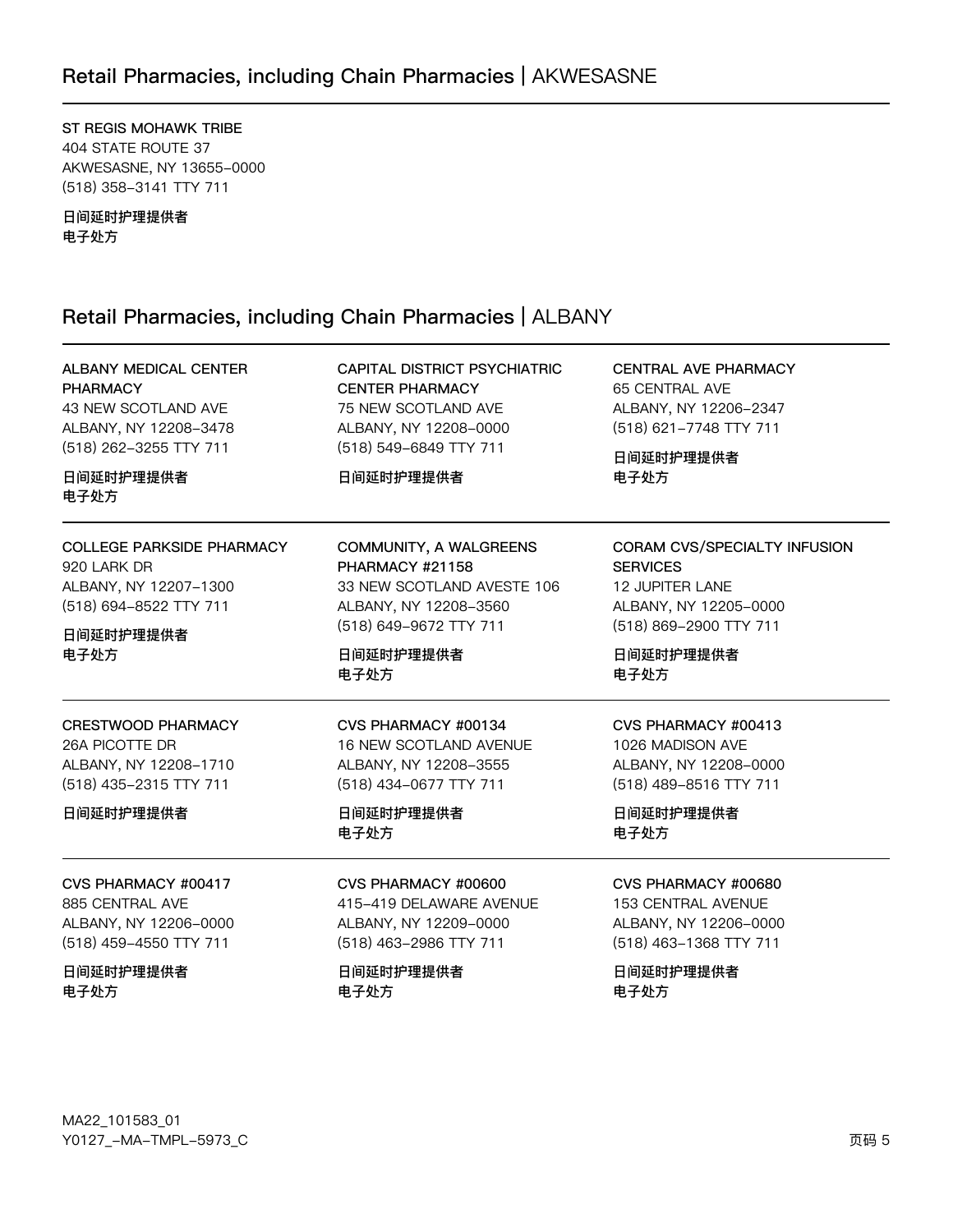#### CVS PHARMACY #00744

613 NEW SCOTLAND AVENUE ALBANY, NY 12208-0000 (518) 482-4997 TTY 711

日间延时护理提供者 电子处方

CVS PHARMACY #05030 1475 WESTERN AVE ALBANY, NY 12203-0000 (518) 482-8759 TTY 711

日间延时护理提供者 电子外方

#### **KABAFUSION NY**

57 KARNER ROADSTE B ALBANY, NY 12205-4760 (518) 690-1060 TTY 711

日间延时护理提供者 电子处方

OPTUM INFUSION SERVICES 100, INC. 25 POST RDSUITE 5 ALBANY, NY 12205-0000 (518) 218-1772 TTY 711

日间延时护理提供者 电子处方

PRICE CHOPPER PHARMACY 475 SHAKER ROAD ALBANY, NY 12211-0000 (518) 915-7900 TTY 711

日间延时护理提供者 电子处方

CVS PHARMACY #00778

1170 WESTERN AVENUE ALBANY, NY 12203-0000 (518) 459-0795 TTY 711

日间延时护理提供者 电子处方

**GENOA HEALTHCARE, LLC** 260 S PEARL STSUITE P ALBANY, NY 12202-1809 (518) 641-1548 TTY 711

#### 日间延时护理提供者

**LINCOLN PHARMACY** 300 MORTON AVE ALBANY, NY 12209-2220 (518) 465-2253 TTY 711

日间延时护理提供者 电子处方

**PHARMERICA 12 INTERSTATE AVE** ALBANY, NY 12205-0000 (518) 452-7795 TTY 711

日间延时护理提供者 电子外方

PRICE CHOPPER PHARMACY 1706 WESTERN AVE ALBANY, NY 12203-0000 (518) 456-0742 TTY 711

日间延时护理提供者 电子处方

CVS PHARMACY #01895 2040 WESTERN AVE ROUTE 155 ALBANY, NY 12203-0000 (518) 869-0249 TTY 711

日间延时护理提供者 电子处方

HANNAFORD SUPERMARKET & **PHARMACY** 900 CENTRAL AVENUE ALBANY, NY 12206-0000 (518) 438-2152 TTY 711

日间延时护理提供者 电子处方

**NEW YORK ONCOLOGY HEMATOLOGY PATIENT** PRESCRIPTION CENTER 400 PATROON CREEK BLVD STE 1 ALBANY, NY 12206-5014 (518) 269-3080 TTY 711

日间延时护理提供者 电子处方

PRICE CHOPPER PHARMACY 1892 CENTRAL AVE

ALBANY, NY 12205-0000 (518) 456-9360 TTY 711

日间延时护理提供者 电子外方

RITE AID PHARMACY 10691 1225 WESTERN AVENUE ALBANY, NY 12203-0000 (518) 458-8691 TTY 711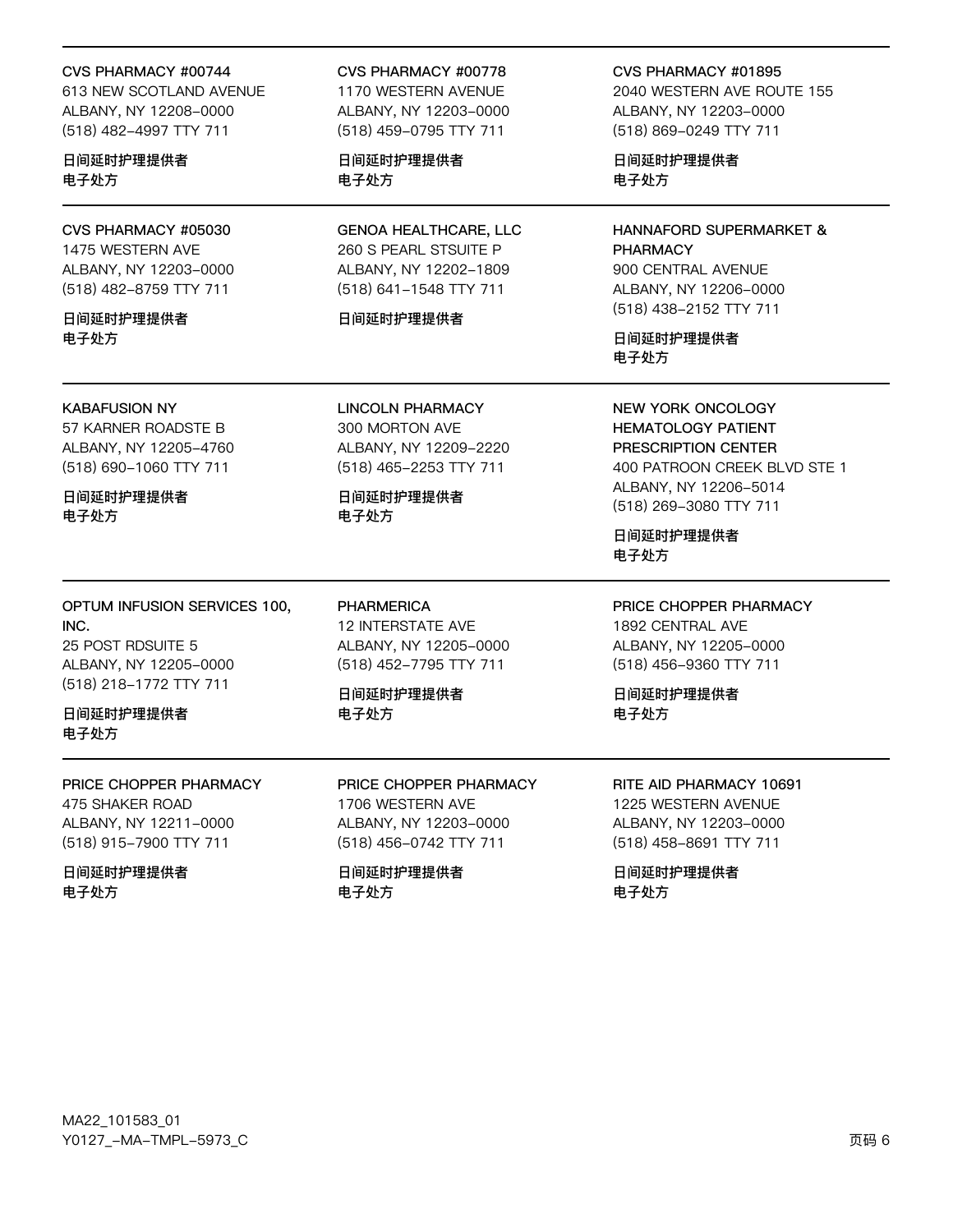### ST PETERS HOSPITAL OUTPATIENT **PHARMACY**

315 S MANNING BLVD ALBANY, NY 12208-1707 (518) 525-1266 TTY 711

### 日间延时护理提供者 电子处方

#### WALGREENS #9971

41 HOLLAND AVE. ALBANY, NY 12208-3408 (518) 426-2976 TTY 711

日间延时护理提供者 电子处方

**TOWN TOTAL HEALTH** 728 MADISON AVE ALBANY, NY 12208-3302 (518) 257-7294 TTY 711

日间延时护理提供者 电子处方

WALGREENS #9154 1850 CENTRAL AVE ALBANY, NY 12205-4703 (518) 456-1356 TTY 711

日间延时护理提供者 电子处方

WALMART PHARMACY 10-2152 141 WASHINGTON AVE EXTENSION ALBANY, NY 12205-0000 (518) 869-4697 TTY 711

#### 日间延时护理提供者 电子处方

## Retail Pharmacies, including Chain Pharmacies | ALBION

#### WALGREENS #19539

**10 EAST AVENUE** ALBION, NY 14411-1613 (585) 589-4417 TTY 711

#### 日间延时护理提供者 电子处方

WALMART PHARMACY 10-3607 13858 ROUTE 31 WEST ALBION, NY 14411-0000 (585) 589-0761 TTY 711

日间延时护理提供者 电子处方

### Retail Pharmacies, including Chain Pharmacies | ALDEN

### ALDEN PHARMACY INC

13203 BROADWAY ST ALDEN, NY 14004-1393 (716) 937-9818 TTY 711

日间延时护理提供者 电子处方

RITE AID PHARMACY 10805 13090 BROADWAY ALDEN, NY 14004-0000 (716) 937-9141 TTY 711

日间延时护理提供者 电子处方

**TOPS PHARMACY** 12775 BROADWAY ALDEN, NY 14004-0000 (716) 937-6316 TTY 711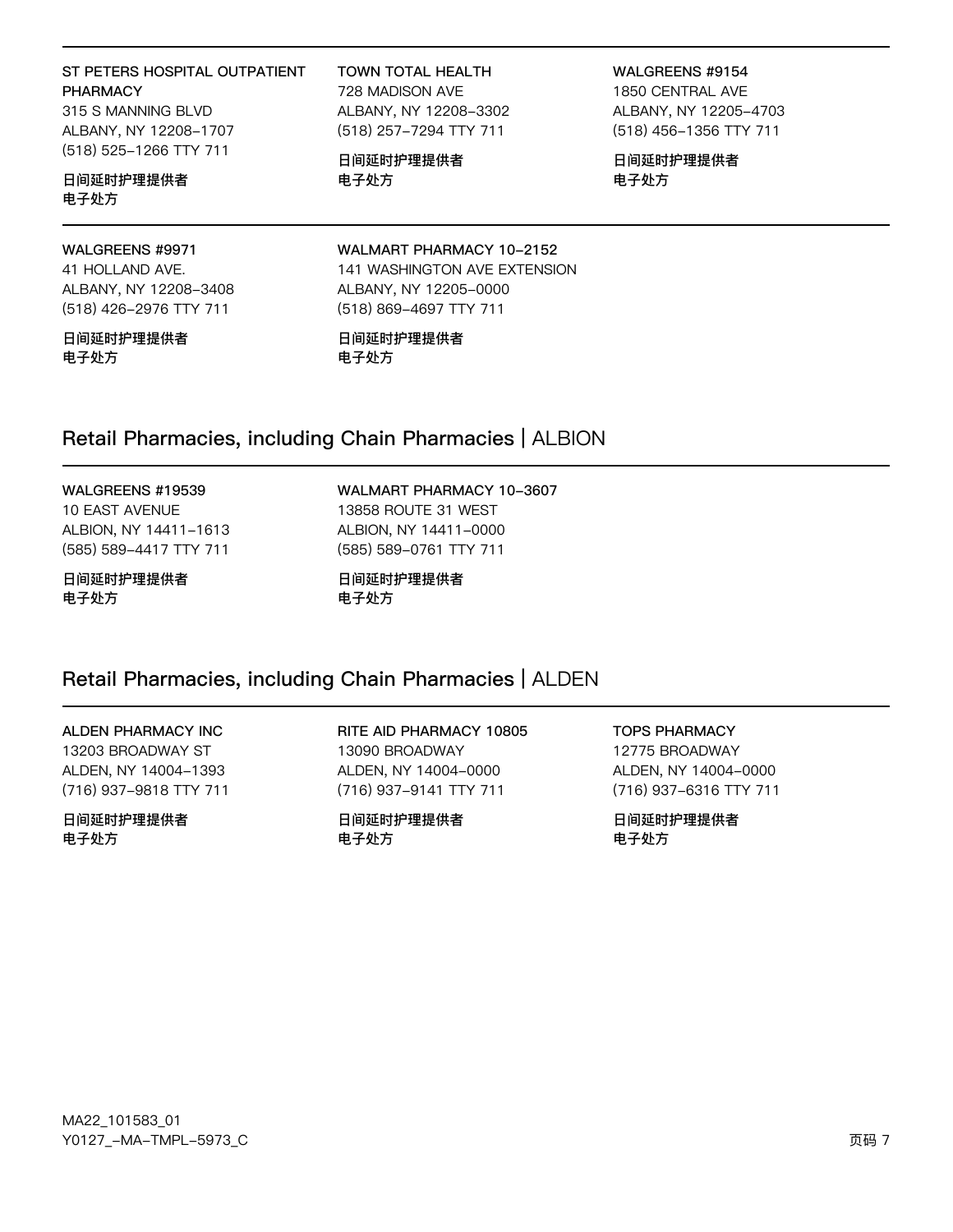# Retail Pharmacies, including Chain Pharmacies | ALEXANDRIA BAY

**KINNEY DRUGS** 21 STATE ROUTE 12 ALEXANDRIA BAY, NY 13607-1520 (315) 482-6270 TTY 711

日间延时护理提供者 电子处方

## Retail Pharmacies, including Chain Pharmacies | ALFRED

ALFRED PHARMACY INC 36 N MAIN ST ALFRED, NY 14802-0000 (607) 587-9222 TTY 711

ALFRED PHARMACY, INC 36 N. MAIN ST ALFRED, NY 14802-1011 (607) 587-9222 TTY 711

日间延时护理提供者 电子处方

日间延时护理提供者

### Retail Pharmacies, including Chain Pharmacies | AMENIA

#### **AMENIA DRUGS**

5094 ROUTE 22PO BX 48 AMENIA, NY 12501-0000 (845) 373-8000 TTY 711

日间延时护理提供者

### Retail Pharmacies, including Chain Pharmacies | AMHERST

CORAM CVS/SPECIALTY INFUSION **SERVICES** 375 N FRENCH RDSTE 108 AMHERST, NY 14228-2071 (716) 691-3000 TTY 711

日间延时护理提供者 电子处方

CVS PHARMACY #00618 4968 HARLEM ROAD AMHERST, NY 14226-0000 (716) 839-2900 TTY 711

日间延时护理提供者 电子处方

CVS PHARMACY #00762

2000 KENSINGTON AVENUE AMHERST, NY 14226-0000 (716) 839-5471 TTY 711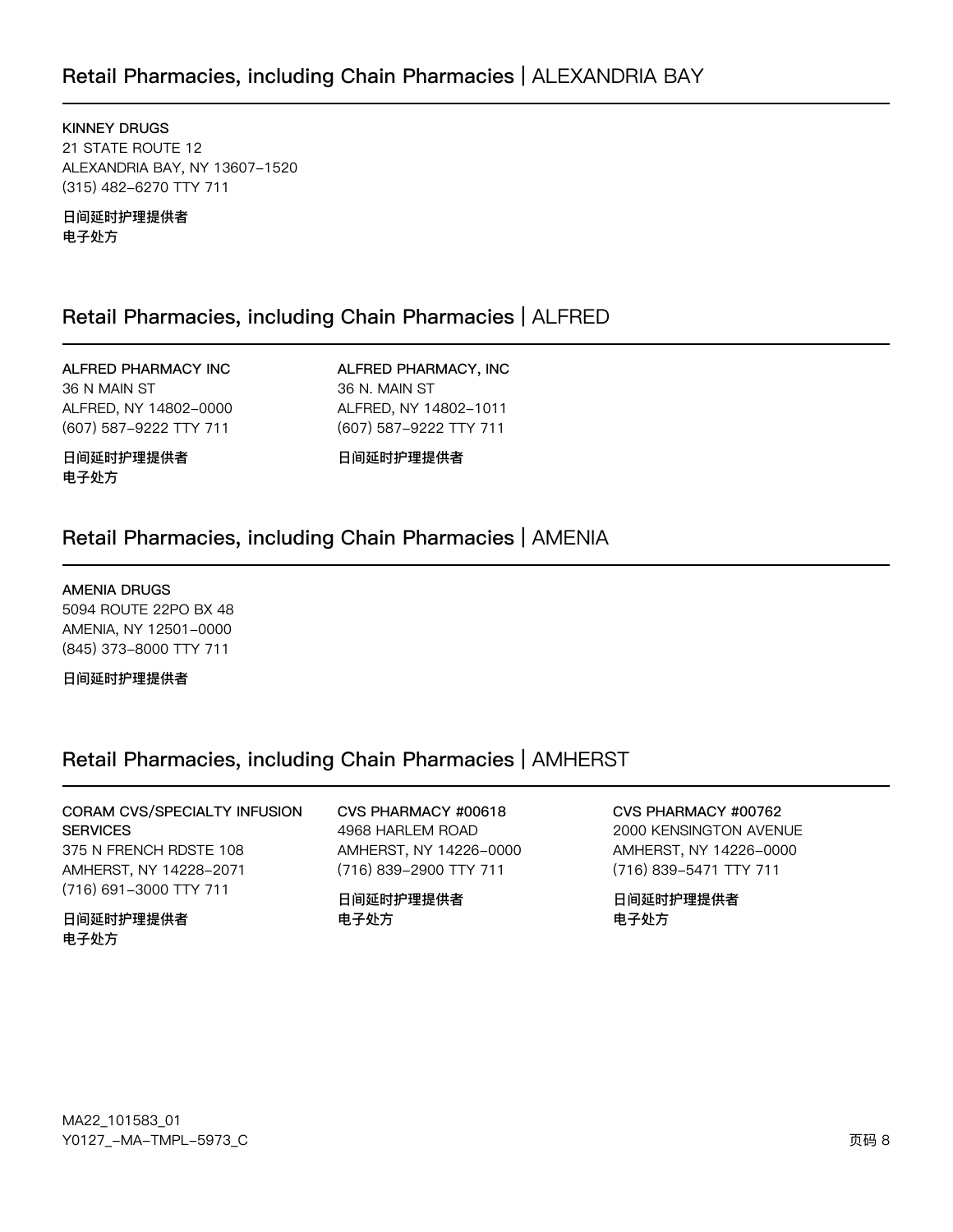#### CVS PHARMACY #16399

1575 NIAGARA FALLS BLVD AMHERST, NY 14228-0000 (716) 831-8662 TTY 711

日间延时护理提供者 电子处方

RITE AID PHARMACY 10837 3249 SHERIDAN DRIVE AMHERST, NY 14226-0000 (716) 835-1385 TTY 711

日间延时护理提供者 电子外方

#### **TOPS PHARMACY**

3500 MAIN STREET AMHERST, NY 14226-0000 (716) 515-3250 TTY 711

日间延时护理提供者 电子处方

#### WALGREENS #5610

3605 SHERIDAN DR AMHERST, NY 14226-1632 (716) 835-5600 TTY 711

日间延时护理提供者 电子处方

#### WEGMANS FOOD MARKETS, INC.

3145 NIAGARA FALLS BLVD. AMHERST, NY 14228-0000 (716) 691-0810 TTY 711

日间延时护理提供者 电子处方

#### **RELIANCE RX**

15 EARHART DR STE 101 AMHERST, NY 14221-0000 (716) 929-1000 TTY 711

日间延时护理提供者 电子处方

**TOPS PHARMACY** 2351 MAPLE RD AMHERST, NY 14221-0000 (716) 515-3205 TTY 711

日间延时护理提供者 电子处方

**TOPS PHARMACY** 3980 MAPLE ROAD AMHERST, NY 14226-0000 (716) 515-0080 TTY 711

日间延时护理提供者 电子处方

WALMART PHARMACY 10-2210 3290 SHERIDAN DR AMHERST, NY 14228-0000 (716) 691-0738 TTY 711

日间延时护理提供者 电子处方

### RITE AID PHARMACY 01079

3924 HARLEM ROAD AMHERST, NY 14226-4704 (716) 835-8290 TTY 711

日间延时护理提供者 电子处方

**TOPS PHARMACY** 3035 NIAGARA FALLS BLVD AMHERST, NY 14228-0000 (716) 515-0030 TTY 711

日间延时护理提供者 电子处方

WALGREENS #3267 2043 KENSINGTON AVE AMHERST, NY 14226-4722 (716) 839-1906 TTY 711

日间延时护理提供者 电子处方

### WEGMANS FOOD MARKETS, INC. 675 ALBERTA DR.

AMHERST, NY 14226-0000 (716) 831-6340 TTY 711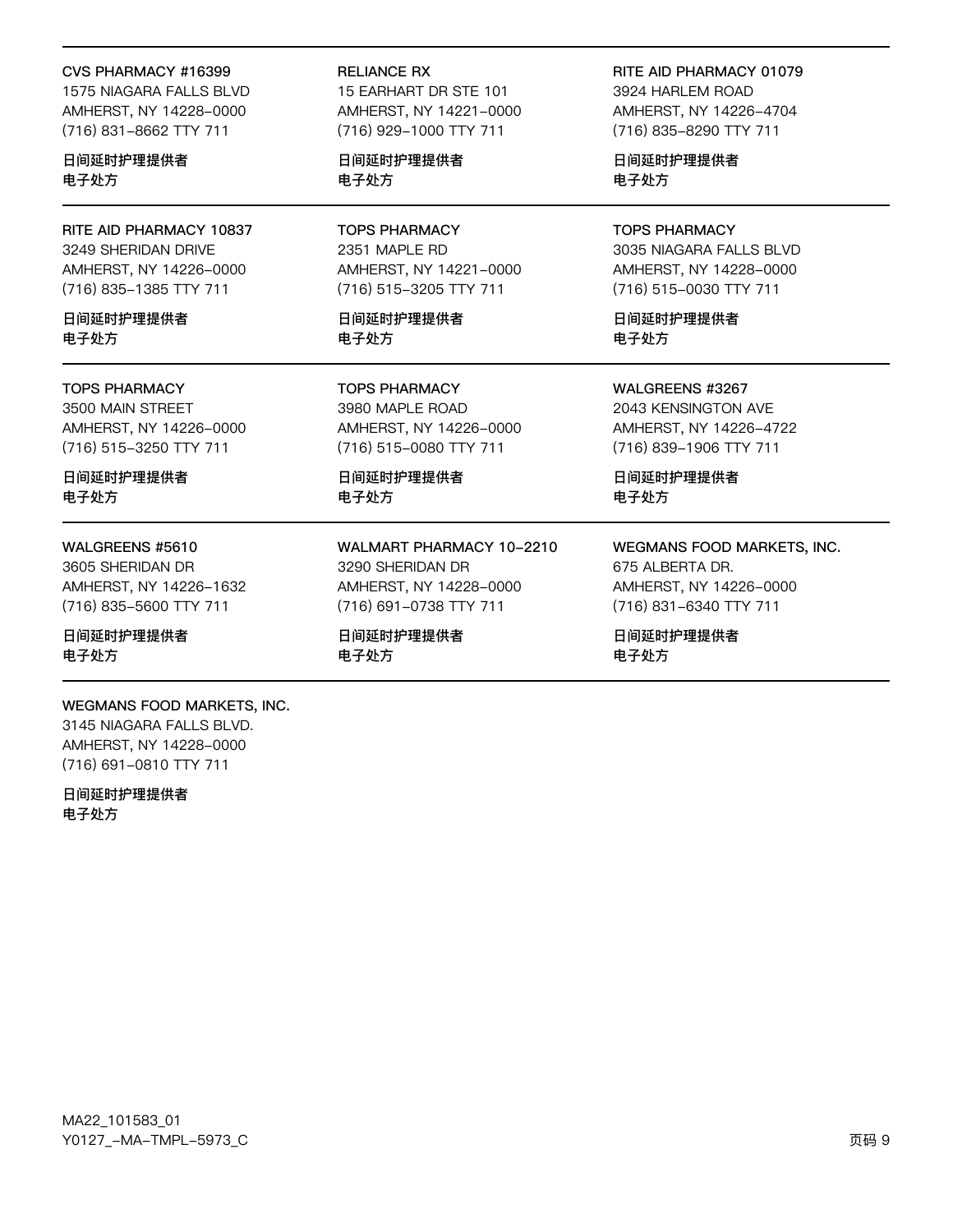## Retail Pharmacies, including Chain Pharmacies | AMHURST

WALGREENS #12408 2970 NIAGRA FALLS BLVD AMHURST, NY 14228-2022 (716) 692-3704 TTY 711

日间延时护理提供者 电子处方

### Retail Pharmacies, including Chain Pharmacies | AMITYVILLE

CVS PHARMACY #04121 20 MERRICK RD AMITYVILLE, NY 11701-0000 (631) 691-0428 TTY 711

日间延时护理提供者 电子处方

STOP & SHOP PHARMACY 351 MERRICK ROAD AMITYVILLE, NY 11701-0000 (631) 691-0342 TTY 711

日间延时护理提供者 电子处方

WALGREENS #5956 275 BROADWAY AMITYVILLE, NY 11701-2708 (631) 841-1630 TTY 711

日间延时护理提供者 电子处方

# Retail Pharmacies, including Chain Pharmacies | AMSTERDAM

| CVS PHARMACY #17514<br>100 AMSTERDAM COMMONS<br>AMSTERDAM, NY 12010-0000<br>(518) 770-7181 TTY 711<br>日间延时护理提供者<br>电子处方 | HANNAFORD FOOD AND DRUG<br>115 HANNAFORD PLZ<br>AMSTERDAM, NY 12010-0000<br>(518) 843-5585 TTY 711<br>日间延时护理提供者<br>电子处方 | PRICE CHOPPER PHARMACY<br>141 SANFORD FARM SHOPPING<br><b>CENTER</b><br>AMSTERDAM, NY 12010-0000<br>(518) 843-8332 TTY 711<br>日间延时护理提供者<br>电子处方 |
|-------------------------------------------------------------------------------------------------------------------------|-------------------------------------------------------------------------------------------------------------------------|-------------------------------------------------------------------------------------------------------------------------------------------------|
| RITE AID PHARMACY 03336                                                                                                 | WALGREENS #10747                                                                                                        | WALMART PHARMACY 10-2146                                                                                                                        |
| 149 MARKET STREET                                                                                                       | 4999 STATE HIGHWAY 30                                                                                                   | 101 SANFORD FARM SHPG CENTER                                                                                                                    |
| AMSTERDAM, NY 12010-3626                                                                                                | AMSTERDAM, NY 12010-7521                                                                                                | AMSTERDAM, NY 12010-0000                                                                                                                        |
| (518) 842-8336 TTY 711                                                                                                  | (518) 843-6661 TTY 711                                                                                                  | (518) 843-6895 TTY 711                                                                                                                          |
| 日间延时护理提供者                                                                                                               | 日间延时护理提供者                                                                                                               | 日间延时护理提供者                                                                                                                                       |
| 电子处方                                                                                                                    | 电子处方                                                                                                                    | 电子处方                                                                                                                                            |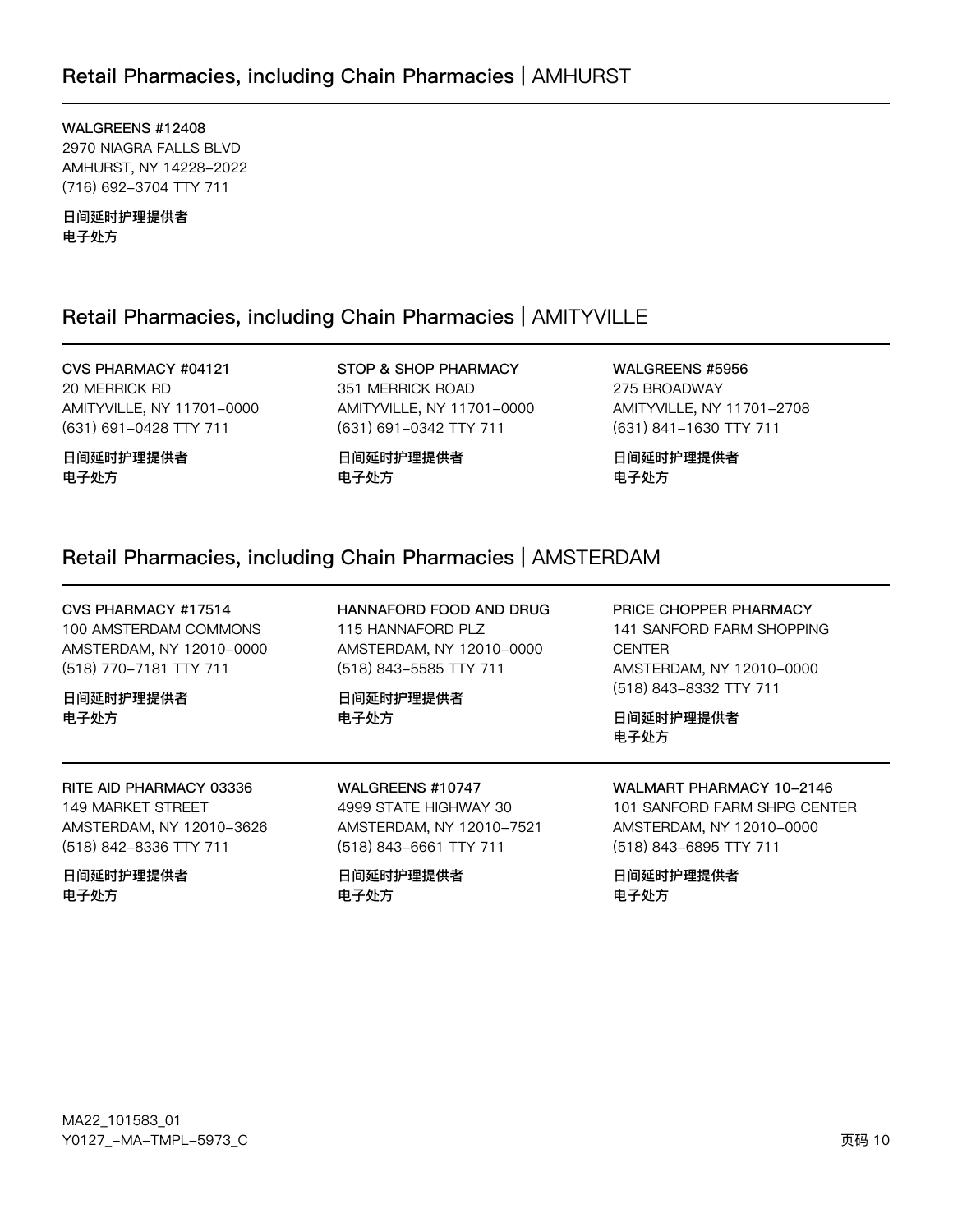RITE AID PHARMACY 04672 9062 ERIE ROAD ANGOLA, NY 14006-8824 (716) 549-2701 TTY 711

日间延时护理提供者 电子处方

WALGREENS #11334 9050 ERIE RD ANGOLA, NY 14006-9556 (716) 549-0324 TTY 711

日间延时护理提供者 电子处方

## Retail Pharmacies, including Chain Pharmacies | ARCADE

COTTRILLS PHARMACY, INC 255 MAIN ST ARCADE, NY 14009-1288 (585) 492-2310 TTY 711

日间延时护理提供者 电子处方

**TOPS PHARMACY** 658 WEST MAIN STREET ARCADE, NY 14009-0000 (585) 496-5379 TTY 711

日间延时护理提供者 电子处方

## Retail Pharmacies, including Chain Pharmacies | ARDSLEY

| CVS PHARMACY #00300<br>725 SAW MILL RIVER RDARDSLEY S C 871 SAW MILL RIVER ROAD | RITE AID PHARMACY 10545 |
|---------------------------------------------------------------------------------|-------------------------|
| ARDSLEY. NY 10502-1811                                                          | ARDSLEY, NY 10502-0000  |
| (914) 693-9191 TTY 711                                                          | (914) 693-6455 TTY 711  |
| 日间延时护理提供者                                                                       | 日间延时护理提供者               |
| 电子处方                                                                            | 电子处方                    |

# Retail Pharmacies, including Chain Pharmacies | ARMONK

CVS PHARMACY #07032 450 MAIN ST ARMONK, NY 10504-1832 (914) 273-1231 TTY 711

日间延时护理提供者 电子处方

### **TOWN CENTER PHARMACY**

575 MAIN STREET ARMONK, NY 10504-0000 (914) 765-0600 TTY 711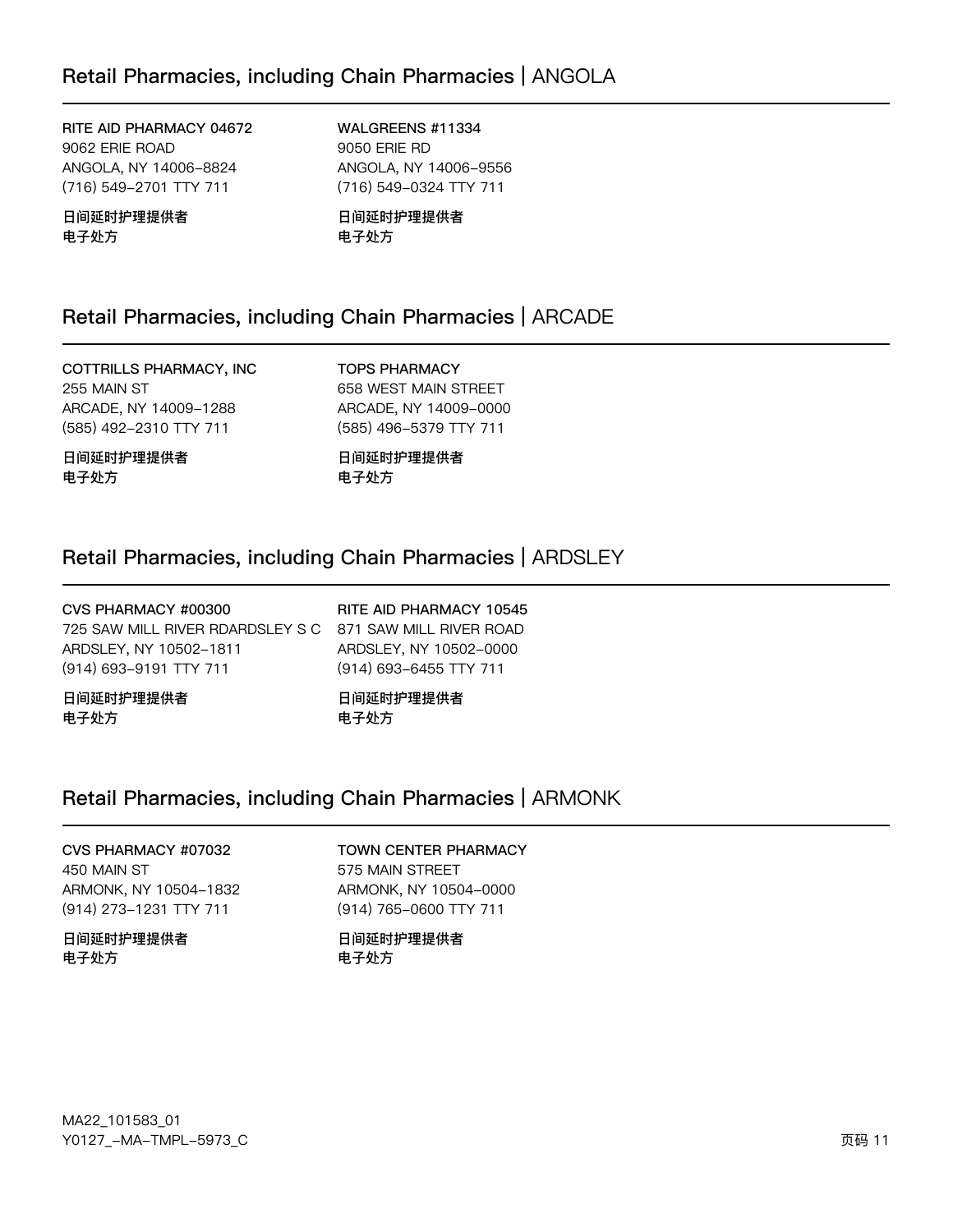HEALTH CENTER PHARMACY INC 6200 BEACH CHANNEL DRIVE ARVERNE, NY 11692-0000 (718) 945-2400 TTY 711

日间延时护理提供者 电子处方

R AND I RX CENTER INC 342 BEACH 54 ST ARVERNE, NY 11692-0000 (718) 634-5890 TTY 711

日间延时护理提供者 电子处方

**STOP & SHOP PHARMACY** 7020 ROCKAWAY BEACH BLVD ARVERNE, NY 11692-0000 (718) 318-6285 TTY 711

日间延时护理提供者 电子处方

# Retail Pharmacies, including Chain Pharmacies | ASTORIA

30TH AVENUE PHARMACY INC 3506 30TH AVE ASTORIA, NY 11103-4623 (718) 777-8544 TTY 711

日间延时护理提供者 电子外方

## **ASTORIA CHEMISTS**

2501 30TH AVE ASTORIA, NY 11102-2447 (718) 278-8300 TTY 711

日间延时护理提供者 电子处方

### **ATHENAS PHARMACY**

3284 STEINWAY ST ASTORIA, NY 11103-4006 (718) 204-7867 TTY 711

日间延时护理提供者 电子处方

BROADWAY DRUGS INC. 3408 BROADWAY ASTORIA, NY 11106-0000 (718) 728-0350 TTY 711

日间延时护理提供者 电子处方

**AHF PHARMACY** 2307 ASTORIA BLVD ASTORIA, NY 11102-2598 (718) 545-2550 TTY 711

日间延时护理提供者 电子外方

#### ASTORIA ORGANIX PHARMACY 3720 31ST AVE ASTORIA, NY 11103-3822 (718) 255-1338 TTY 711

日间延时护理提供者 电子处方

### **AVENUE CHEMISTS INC** 4501 30TH AVE ASTORIA, NY 11103-1261 (718) 545-1010 TTY 711

### 日间延时护理提供者 电子处方

**CHRONOS PHARMACY** 31-04 35TH ST ASTORIA, NY 11106-1502 (718) 932-8700 TTY 711

日间延时护理提供者 电子处方

**ASTOR PHARMACY CORP** 3518 DITMARS BLVD ASTORIA, NY 11105-2107 (718) 932-9800 TTY 711

日间延时护理提供者 电子外方

### **ASTORIA RX**

26-20 HOYT AVENUE SOUTH ASTORIA, NY 11102-0000 (347) 507-1680 TTY 711

日间延时护理提供者

### **BONUS DRUG**

3104 BROADWAY ASTORIA, NY 11106-0000 (718) 274-9200 TTY 711

日间延时护理提供者 电子处方

#### **CRESCENT APOTHECARY** 2501 DITMARS BLVD ASTORIA, NY 11105-3120 (718) 777-1110 TTY 711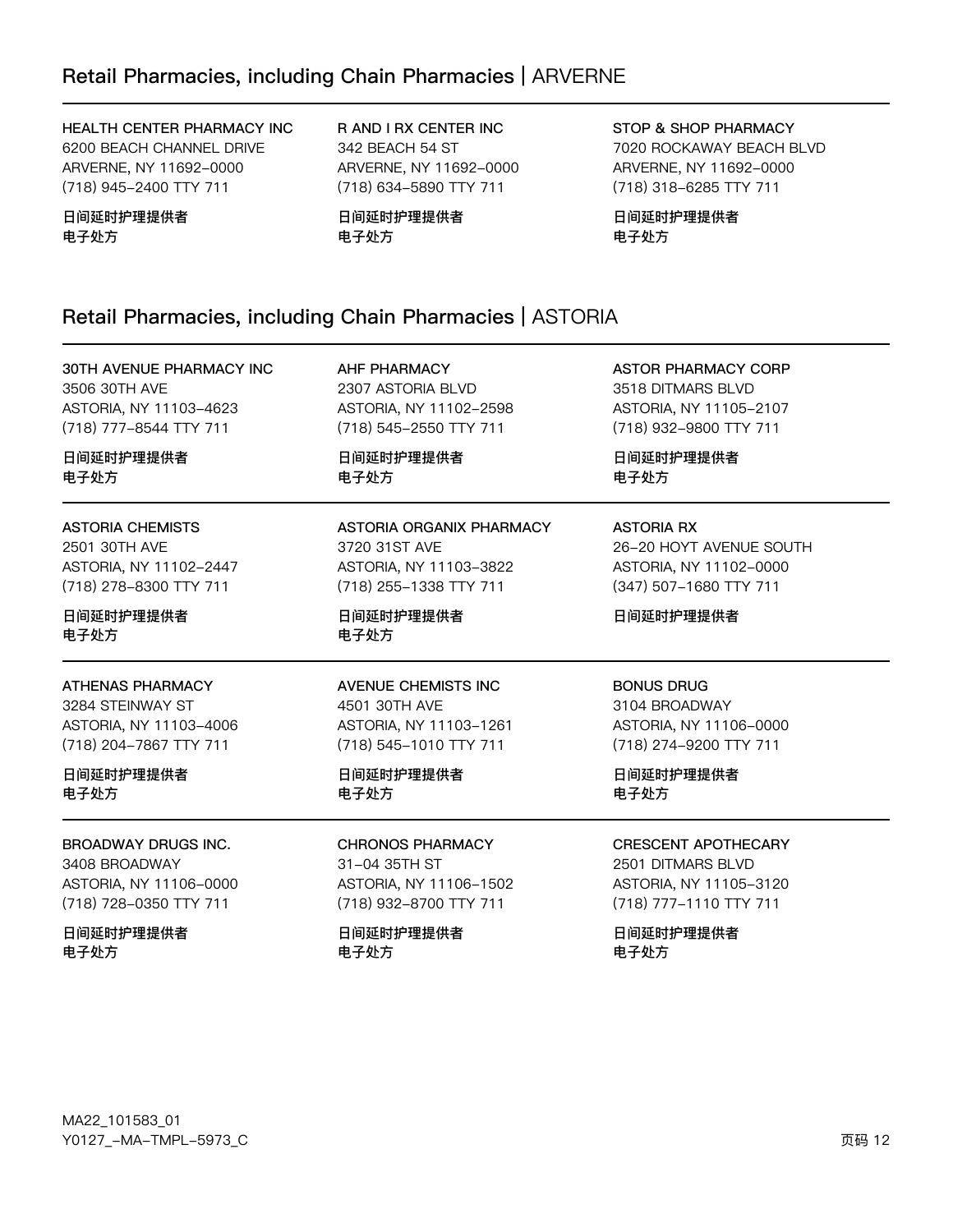#### **CROWN CHEMISTS LTD**

3320 DITMARS BLVD ASTORIA, NY 11105-2106 (718) 278-6777 TTY 711

日间延时护理提供者 电子处方

**DOUBLE G PHARMACY** 2282 31ST ST ASTORIA, NY 11105-2714 (718) 728-3127 TTY 711

日间延时护理提供者 电子外方

### E-Z PHARMACY&SURGICAL 803 ASTORIA BLVD

ASTORIA, NY 11102-0000 (718) 777-1100 TTY 711

日间延时护理提供者

#### MERLIN CHEMISTS INC

14-53 31ST AVE,, C3 ASTORIA, NY 11106-4573 (718) 267-8900 TTY 711

日间延时护理提供者 电子处方

#### ONE SOURCE PHARMACY CORP 2590 STEINWAY ST ASTORIA, NY 11103-3768 (718) 721-5900 TTY 711

日间延时护理提供者 电子处方

### RITE AID PHARMACY 01805 3301 30TH AVENUE ASTORIA, NY 11103-4601 (718) 721-3475 TTY 711

日间延时护理提供者 电子处方

#### CVS PHARMACY #03146

30-97 STEINWAY STREET ASTORIA, NY 11103-3440 (718) 626-2712 TTY 711

日间延时护理提供者 电子处方

DUANE READE #14325 2856-2860 STEINWAY STREET ASTORIA, NY 11103-3332 (718) 278-1402 TTY 711

日间延时护理提供者 电子外方

HARPELL DITMARS PHARMACY 2325 31ST ST ASTORIA, NY 11105-2298 (718) 278-5454 TTY 711

日间延时护理提供者 电子处方

NEWTOWN PHARMACY INC 2804 31ST ST ASTORIA, NY 11102-1719 (718) 728-9100 TTY 711

日间延时护理提供者 电子处方

#### PHARMACARE PLUS INC 21-09A 31ST STREET ASTORIA, NY 11105-2601 (347) 848-0455 TTY 711

日间延时护理提供者 电子处方

STEINWAY STREET PHARMACY 2578 STEINWAY ST ASTORIA, NY 11103-3774 (347) 738-6443 TTY 711

日间延时护理提供者 电子处方

CVS PHARMACY #07576

31-01 DITMARS BLVD ASTORIA, NY 11105-2304 (718) 545-0128 TTY 711

日间延时护理提供者 电子处方

DUANE READE #14423 3506 BROADWAY ASTORIA, NY 11106-1114 (718) 204-5253 TTY 711

日间延时护理提供者 电子外方

**HYATT PHARMACY** 2321 30TH AVE ASTORIA, NY 11102-0000 (347) 808-7727 TTY 711

日间延时护理提供者 电子处方

**OLYMPIA CHEMIST INC** 2318 31ST ST ASTORIA, NY 11105-2765 (718) 267-2766 TTY 711

日间延时护理提供者 电子处方

#### PHARMACHOICE PHARMACY 2 INC.

2509 30TH AVE ASTORIA, NY 11102-3587 (347) 639-0007 TTY 711

日间延时护理提供者 电子处方

#### **STRAND PHARMACY**

2501 BROADWAY ASTORIA, NY 11106-0000 (718) 721-3650 TTY 711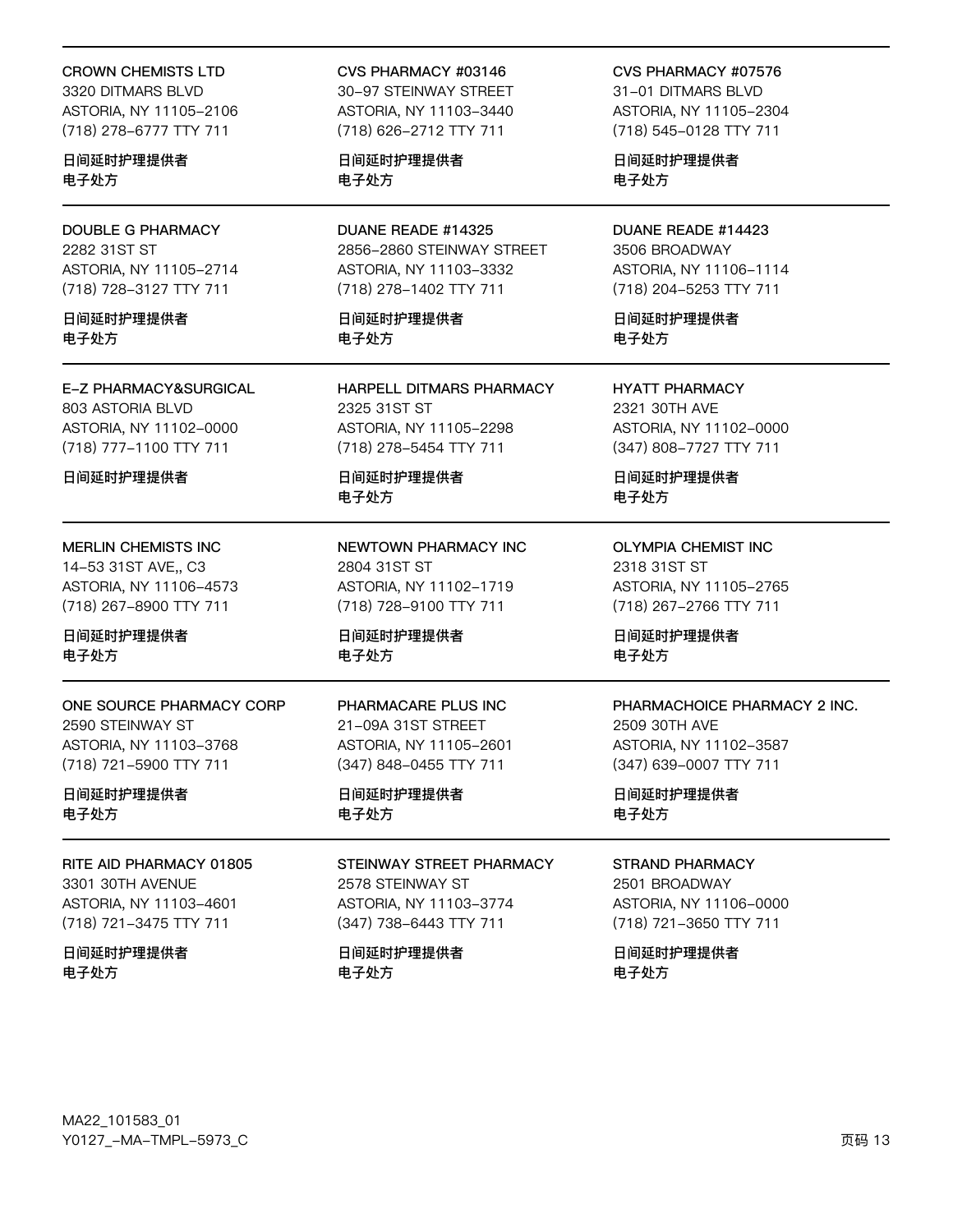#### TRIBORO PHARMACY

37-20 DITMARS BLVD ASTORIA, NY 11105-1841 (718) 777-7033 TTY 711

#### 日间延时护理提供者

# WALGREENS #19794

4302 DITMARS BLVD ASTORIA, NY 11105-1337 (718) 267-6766 TTY 711

日间延时护理提供者 电子处方

#### UNIQUE CHEMIST INC 25-24 30TH AVE ASTORIA, NY 11102-0000 (718) 726-6774 TTY 711

日间延时护理提供者 电子处方

WALGREENS #19615 4707 BROADWAY ASTORIA, NY 11103-1629 (718) 726-0801 TTY 711

日间延时护理提供者 电子处方

**WELLNESS CENTER PHARMACY** 4013 BROADWAY ASTORIA, NY 11103-4030 (718) 956-0060 TTY 711

日间延时护理提供者 电子处方

### Retail Pharmacies, including Chain Pharmacies | ATTICA

## **ATTICA PHARMACY**

2 MARKET ST ATTICA, NY 14011-1024 (585) 591-1111 TTY 711

#### 日间延时护理提供者 电子处方

RITE AID PHARMACY 01621 153 PROSPECT STREET ATTICA, NY 14011-1149 (585) 591-0945 TTY 711

日间延时护理提供者 电子处方

# Retail Pharmacies, including Chain Pharmacies | AUBURN

| <b>GENOA HEALTHCARE, LLC</b> | KINNEY DRUGS                | KINNEY DRUGS           |
|------------------------------|-----------------------------|------------------------|
| 17 E GENESEE STSTE 208       | 187 STATE STREET            | 62 OWASCO STREET       |
| AUBURN, NY 13021-4040        | AUBURN, NY 13021-0000       | AUBURN, NY 13021-0000  |
| (253) 218-0830 TTY 711       | (315) 255-0014 TTY 711      | (315) 252-9204 TTY 711 |
| 日间延时护理提供者                    | 日间延时护理提供者<br>电子处方           | 日间延时护理提供者<br>电子处方      |
|                              |                             |                        |
| RITE AID PHARMACY 10729      | <b>RX CITY PHARMACY INC</b> | <b>TOPS PHARMACY</b>   |
| 153 GRANT AVENUE             | 161 GENESEE ST STE 105      | 352 W GENESEE ST       |
| AUBURN, NY 13021-0000        | AUBURN, NY 13021-0000       | AUBURN, NY 13021-0000  |
| (315) 253-0379 TTY 711       | (315) 282-0088 TTY 711      | (315) 255-1761 TTY 711 |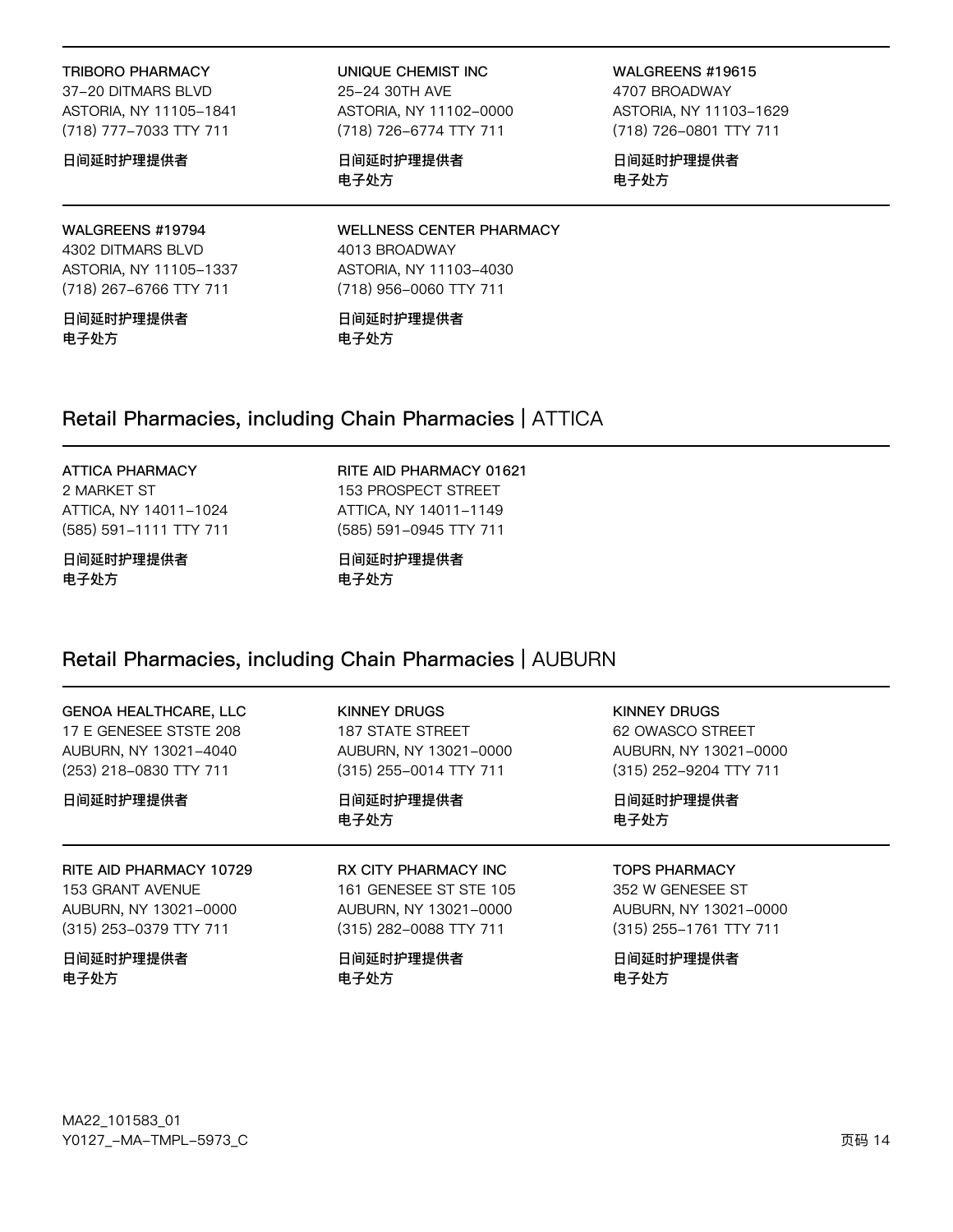## WALGREENS #10157

150 GRANT AVE AUBURN, NY 13021-1502 (315) 704-0293 TTY 711

### 日间延时护理提供者 电子处方

#### WALGREENS #19612 314 GENESEE ST AUBURN, NY 13021-3102 (315) 252-7578 TTY 711

日间延时护理提供者 电子处方

WALMART PHARMACY 10-1830 297 GRANT AVENUE AUBURN, NY 13021-0000 (315) 255-3867 TTY 711

日间延时护理提供者 电子处方

### WEGMANS FOOD MARKETS, INC. 1 LOOP ROAD AUBURN, NY 13021-0000 (315) 255-1156 TTY 711

日间延时护理提供者 电子处方

# Retail Pharmacies, including Chain Pharmacies | AUBURNDALE

#### WALGREENS #18246

19301 NORTHERN BLVD AUBURNDALE, NY 11358-2935 (718) 357-2050 TTY 711

日间延时护理提供者 电子处方

# Retail Pharmacies, including Chain Pharmacies | AVERILL PARK

### YOUNGS PHARMACY AND GENERAL **STORE LLC** 1636 BURDEN LAKE RD AVERILL PARK, NY 12018-0000 (518) 674-3663 TTY 711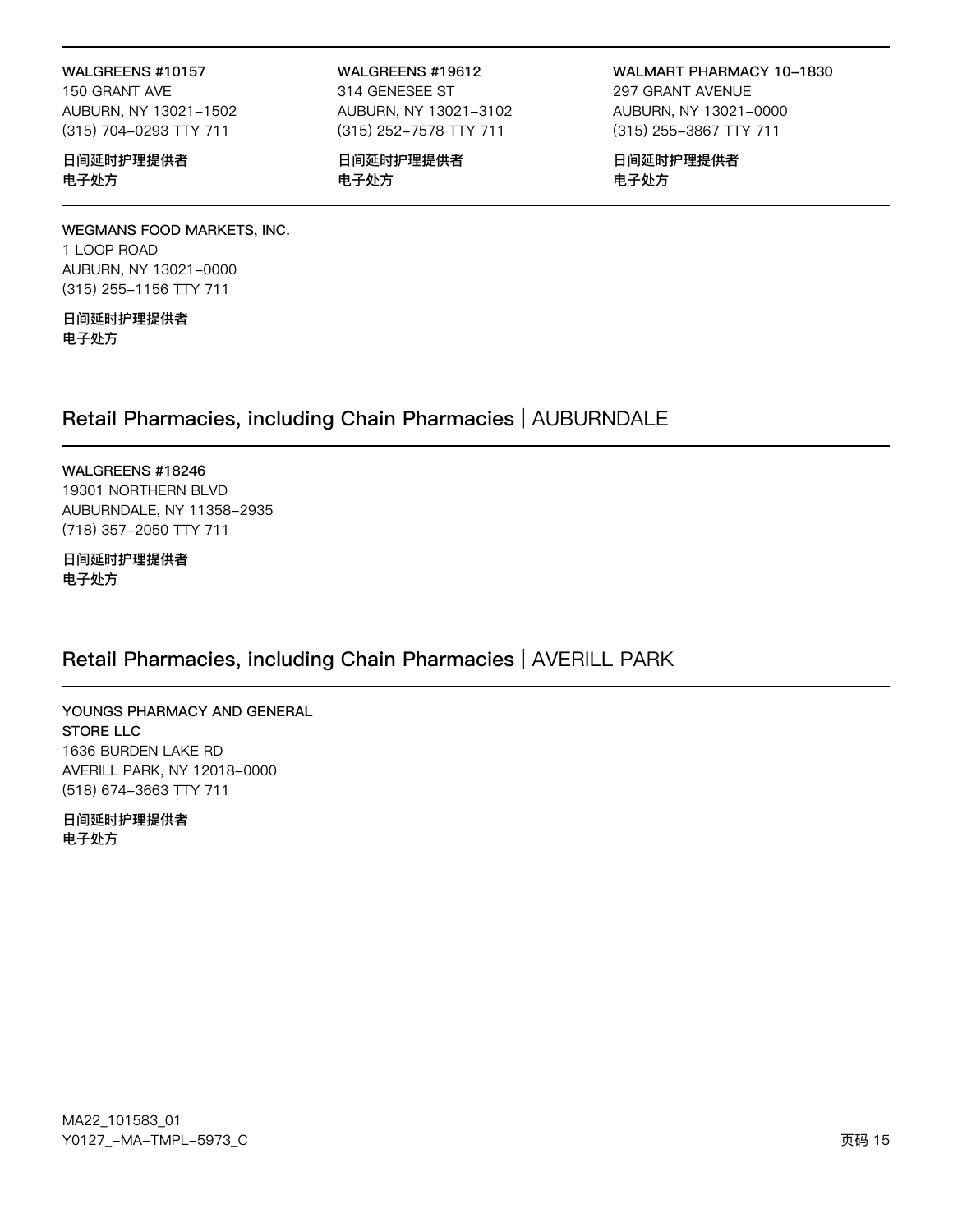CVS PHARMACY #00232 277 EAST MAIN STREET AVON, NY 14414-0000 (585) 226-4502 TTY 711

日间延时护理提供者 电子处方

# Retail Pharmacies, including Chain Pharmacies | BABYLON

VILLAGE PHARMACY AND SURGICAL 124 EAST MAIN STSTE 103 BABYLON, NY 11702-0000 (631) 482-1160 TTY 711

日间延时护理提供者 电子处方

# Retail Pharmacies, including Chain Pharmacies | BALDWIN

CVS PHARMACY #04611 951 ATLANTIC AVE BALDWIN, NY 11510-0000 (516) 223-8233 TTY 711

日间延时护理提供者 电子处方

# Retail Pharmacies, including Chain Pharmacies | BALDWIN PLACE

### STOP & SHOP PHARMACY

80 ROUTE 6 UNIT 100 BALDWIN PLACE, NY 10505-0000 (914) 628-8942 TTY 711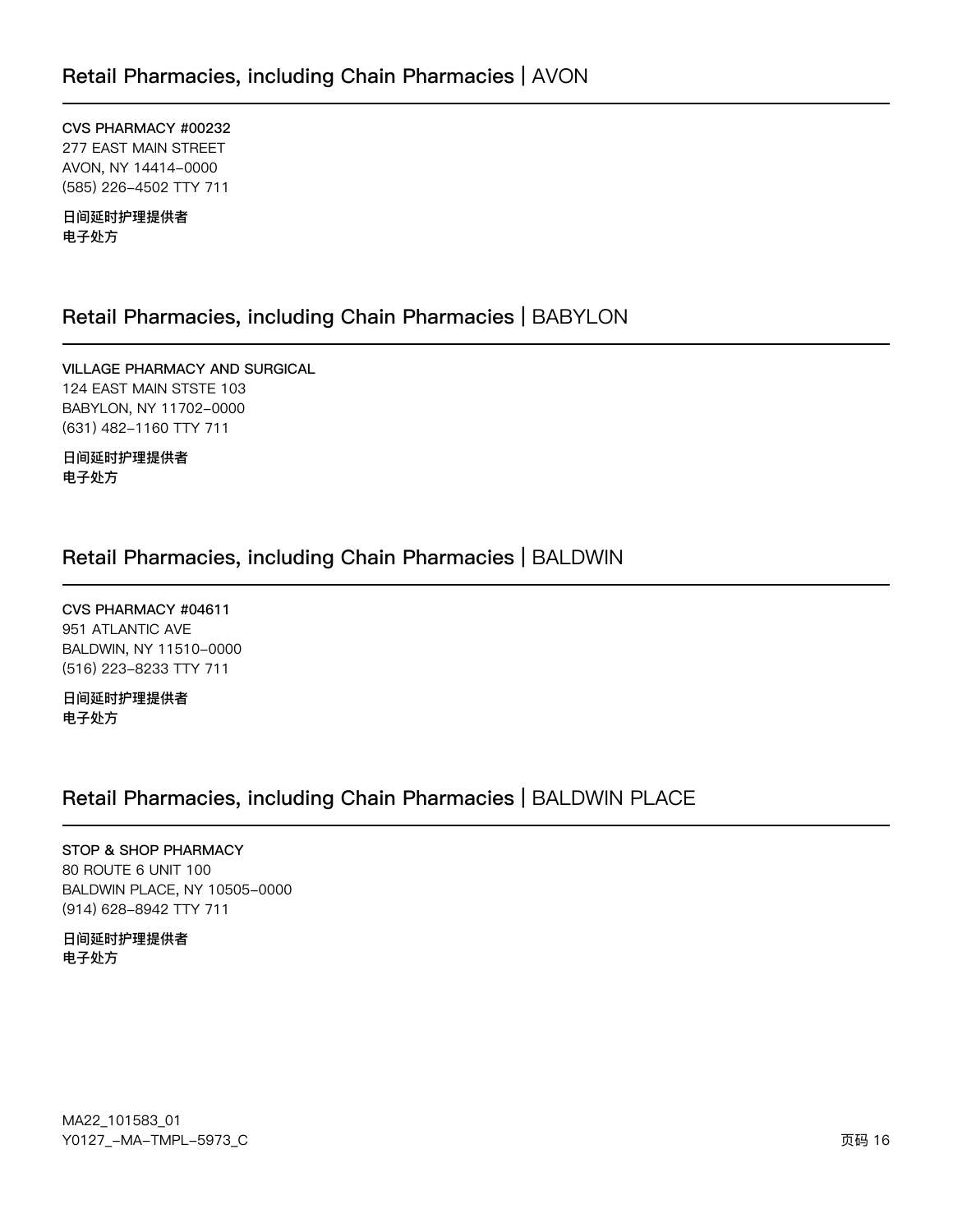# Retail Pharmacies, including Chain Pharmacies | BALDWINSVILLE

**KINNEY DRUGS** 21 E GENESEE ST BALDWINSVILLE, NY 13027-0000 (315) 635-3155 TTY 711

#### 日间延时护理提供者 电子处方

#### WALGREENS #10749

2231 DOWNER STREET RD BALDWINSVILLE, NY 13027-8711 (315) 638-3601 TTY 711

#### 日间延时护理提供者 电子处方

RITE AID PHARMACY 10730 113 DOWNER STREET BALDWINSVILLE, NY 13027-0000 (315) 635-8821 TTY 711

日间延时护理提供者 电子处方

**TOPS PHARMACY** 

2265 DOWNER STREET RD BALDWINSVILLE, NY 13027-0000 (315) 635-6013 TTY 711

日间延时护理提供者 电子处方

### WALGREENS #17276 3588 STATE ROUTE 31 BALDWINSVILLE, NY 13027-8232 (315) 715-6030 TTY 711

日间延时护理提供者 电子处方

# Retail Pharmacies, including Chain Pharmacies | BALLSTON LAKE

HANNAFORD SUPERMARKET & **PHARMACY** 43 ROUND LAKE RD BALLSTON LAKE, NY 12019-1146 (518) 899-2748 TTY 711

日间延时护理提供者 电子处方

WALGREENS #19882 27 ROUND LAKE ROAD BALLSTON LAKE, NY 12019-1129 (518) 899-2986 TTY 711

日间延时护理提供者 电子处方

### Retail Pharmacies, including Chain Pharmacies | BALLSTON SPA

CVS PHARMACY #05456 2027 DOUBLEDAY AVENUE BALLSTON SPA, NY 12020-0000 (518) 885-2201 TTY 711

日间延时护理提供者 电子外方

HANNAFORD FOOD AND DRUG 11 TRIEBLE AVE MILTON BALLSTON SPA, NY 12020-0000 (518) 885-4672 TTY 711

日间延时护理提供者 电子外方

HANNAFORD SUPERMARKET & **PHARMACY** 3 VIA ROSSI WAY BALLSTON SPA, NY 12020-0000 (518) 885-2562 TTY 711

日间延时护理提供者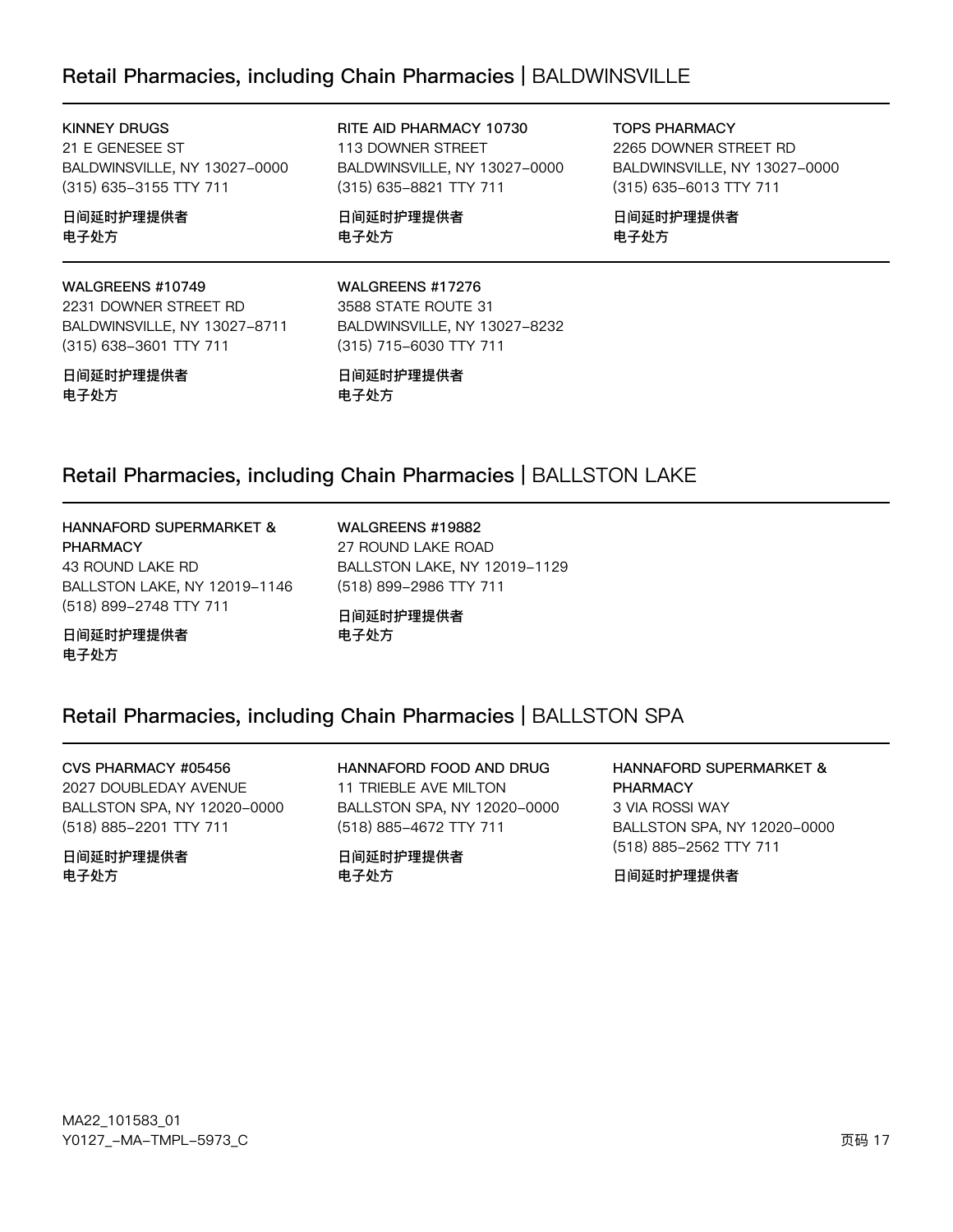### **OBRIENS PHARMACY**

4 FRONT ST BALLSTON SPA, NY 12020-1718 (518) 885-7330 TTY 711

#### 日间延时护理提供者 电子处方

OMNICARE OF BALLSTON SPA 14 COMMERCE DR BALLSTON SPA, NY 12020-8469 (518) 899-2002 TTY 711

日间延时护理提供者 电子处方

# Retail Pharmacies, including Chain Pharmacies | BARDONIA

### **BARDONIA PHARMACY**

301 ROUTE 304 STE 4 BARDONIA, NY 10954-1654 (845) 507-0555 TTY 711

CVS PHARMACY #10210 4 BARDONIA MALLSTE 304 BARDONIA, NY 10954-1601 (845) 623-6232 TTY 711

**MEDWIZ SOLUTIONS LLC** 167 ROUTE 304STE 101

BARDONIA, NY 10954-0000 (845) 624-8080 TTY 711

日间延时护理提供者 电子处方

日间延时护理提供者 电子处方

日间延时护理提供者 电子处方

## Retail Pharmacies, including Chain Pharmacies | BARNEVELD

WALGREENS #19353 8052 STATE ROUTE 12 BARNEVELD, NY 13304-2103 (315) 896-4601 TTY 711

日间延时护理提供者 电子处方

# Retail Pharmacies, including Chain Pharmacies | BATAVIA

**ALBERTY DRUGS** 81 MAIN ST

BATAVIA, NY 14020-0000 (585) 344-1570 TTY 711

日间延时护理提供者 电子处方

CVS PHARMACY #00575 259 WEST MAIN STREET BATAVIA, NY 14020-0000 (585) 344-0525 TTY 711

日间延时护理提供者 电子处方

CVS PHARMACY #17445 4300 VETERANS MEMORIAL DR BATAVIA, NY 14020-0000 (585) 300-2046 TTY 711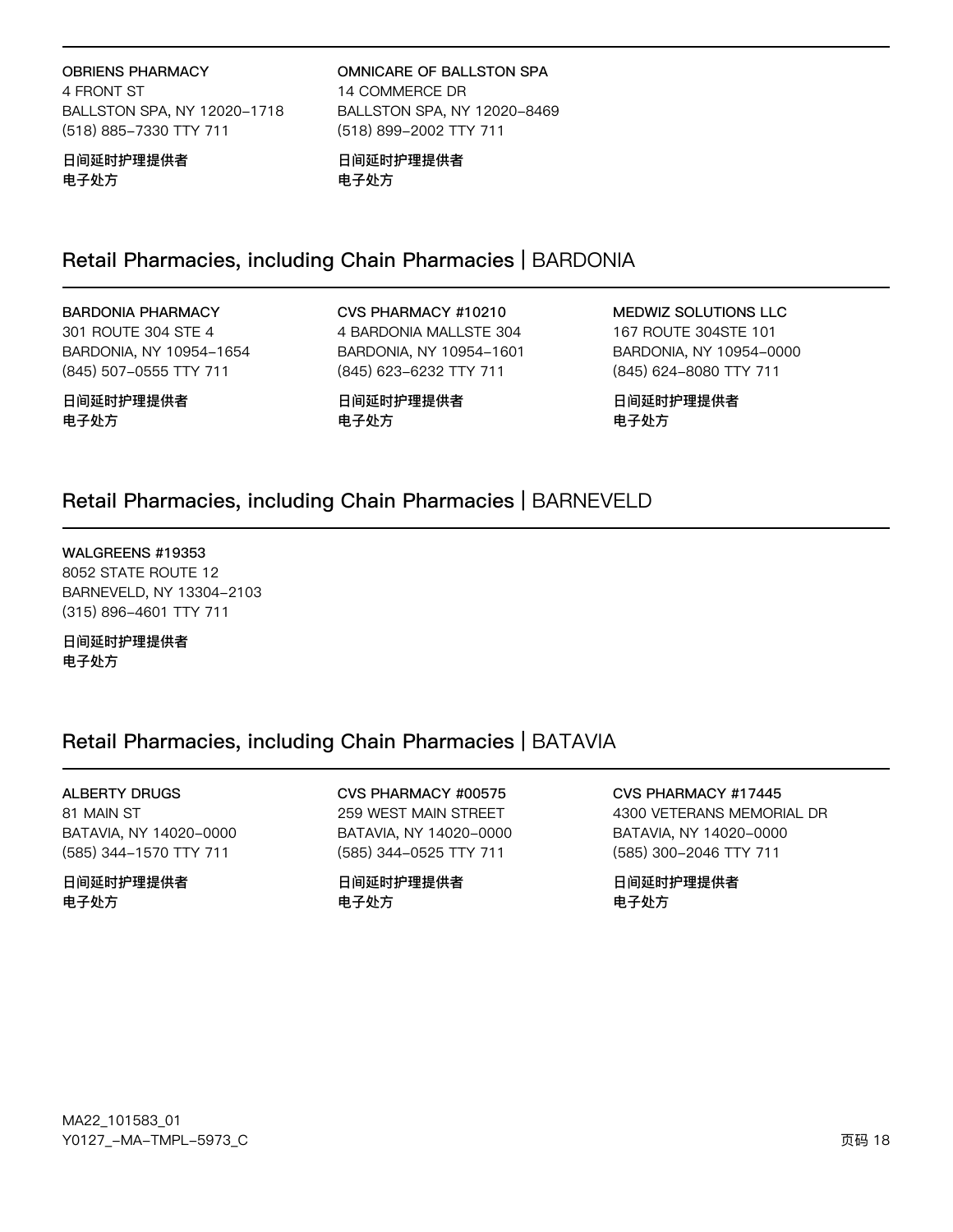#### RITE AID PHARMACY 10806

4155 WEST MAIN STREET BATAVIA, NY 14020-0000 (585) 344-0252 TTY 711

### 日间延时护理提供者 电子处方

# UNITED MEMORIAL COMMUNITY

**PHARMACY** 127 NORTH ST BATAVIA, NY 14020-1631 (585) 815-6736 TTY 711

#### 日间延时护理提供者 电子处方

#### RITE AID PHARMACY 10807 601 EAST MAIN STREET BATAVIA, NY 14020-0000 (585) 343-5662 TTY 711

日间延时护理提供者 电子处方

### **TOPS PHARMACY** 390 W MAIN ST

BATAVIA, NY 14020-0000 (585) 343-9545 TTY 711

日间延时护理提供者 电子处方

WALMART PHARMACY 10-2088 4133 VETERANS MEMORIAL DRIVE BATAVIA, NY 14020-0000 (585) 345-1055 TTY 711

#### 日间延时护理提供者 电子处方

## Retail Pharmacies, including Chain Pharmacies | BATH

### RITE AID PHARMACY 03983

338 WEST WASHINGTON STREET BATH, NY 14810-1024 (607) 776-4747 TTY 711

日间延时护理提供者 电子处方

**TOPS PHARMACY** 309 W MORRIS STREET BATH, NY 14810-0000 (607) 776-1282 TTY 711

日间延时护理提供者 电子处方

WALGREENS #11716

321 W WASHINGTON ST BATH, NY 14810-1017 (607) 776-6039 TTY 711

日间延时护理提供者 电子处方

# Retail Pharmacies, including Chain Pharmacies | BAY SHORE

| CVS PHARMACY #02318         | CVS PHARMACY #16511      | <b>GENOA HEALTHCARE, LLC</b> |
|-----------------------------|--------------------------|------------------------------|
| 1760 5TH AVENUE             | 838 SUNRISE HWY          | 1444 5TH AVESTE 1            |
| BAY SHORE, NY 11706-1739    | BAY SHORE, NY 11706-0000 | BAY SHORE, NY 11706-4147     |
| (631) 951-2122 TTY 711      | (631) 969-8970 TTY 711   | (631) 954-2060 TTY 711       |
| 日间延时护理提供者                   | 日间延时护理提供者                | 日间延时护理提供者                    |
| 电子处方                        | 电子处方                     | 电子处方                         |
| <b>HEALTH MART PHARMACY</b> | RITE AID PHARMACY 10626  | <b>SALU MED</b>              |
| 5 CANDLEWOOD RD             | 836 SUNRISE HIGHWAY      | 1805 5TH AVE                 |
| BAY SHORE, NY 11706-0000    | BAY SHORE, NY 11706-0000 | BAY SHORE, NY 11706-0000     |
| (631) 300-4670 TTY 711      | (631) 665-2500 TTY 711   | (631) 231-4960 TTY 711       |
| □ 心花叶竹曲担 /#土                | 日心花叶竹花叶树叶                | 口心花叶竹曲担伴名                    |

日间延时护理提供者 电子处方

日间延时护理提供者 电子处方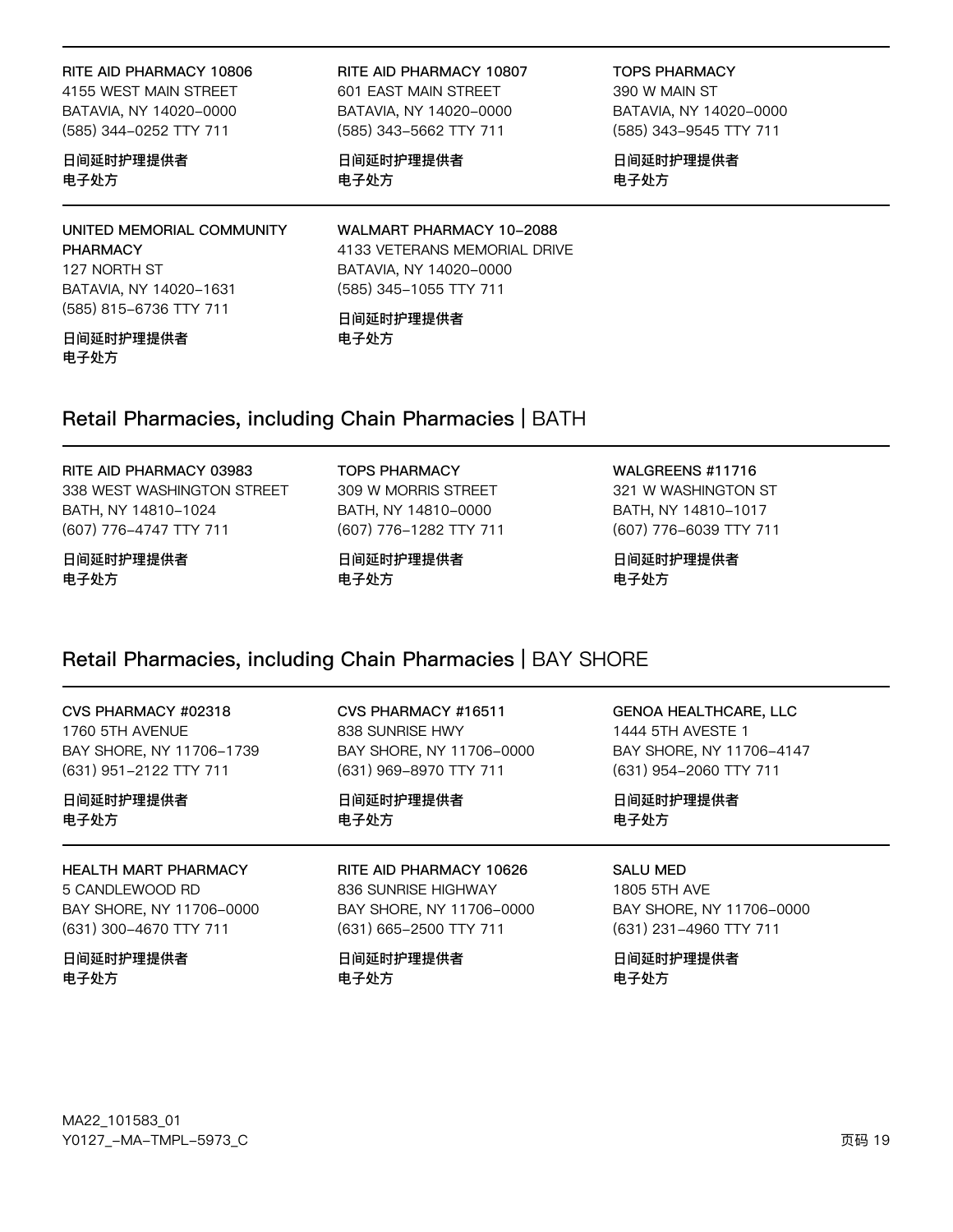#### SHORE DRUG

30 E MAIN ST BAY SHORE, NY 11706-0000 (631) 665-3000 TTY 711

#### 日间延时护理提供者 电子处方

#### **SUN RAY PHARMACY**

1191 SUNRISE HIGHWAY BAY SHORE, NY 11706-0000 (631) 206-4000 TTY 711

日间延时护理提供者 电子处方

**VIVO HEALTH PHARMACY AT SOUTH SHORE** 301 E MAIN ST BAY SHORE, NY 11706-8408 (631) 894-5775 TTY 711

日间延时护理提供者 电子处方

### Retail Pharmacies, including Chain Pharmacies | BAYPORT

CVS PHARMACY #01118 970 MONTAUK HIGHWAY BAYPORT, NY 11705-0000 (631) 363-8461 TTY 711

日间延时护理提供者 电子处方

# Retail Pharmacies, including Chain Pharmacies | BAYSHORE

**BUONADONNA SHOPRITE LLC** 1905 SUNRISE HIGHWAY BAYSHORE, NY 11706-0000 (631) 666-9377 TTY 711

日间延时护理提供者 电子处方

CVS PHARMACY #03099 480 MONTAUK HIGHWAY BAYSHORE, NY 11706-0000 (631) 665-8470 TTY 711

日间延时护理提供者 电子处方

### Retail Pharmacies, including Chain Pharmacies | BAYSIDE

#### **BAYBRIDGE PHARMACY** 20848 CROSS ISLAND PKWY2ND **FLOOR** BAYSIDE, NY 11360-1187

(718) 751-9911 TTY 711

#### 日间延时护理提供者

BELL BOULEVARD PHARMACY 47-48 BELL BLVD BAYSIDE, NY 11361-3334 (718) 229-2344 TTY 711

### 日间延时护理提供者 电子处方

#### CVS PHARMACY #00542 212-20 NORTHERN BOULEVARD BAYSIDE, NY 11361-0000

(718) 281-3223 TTY 711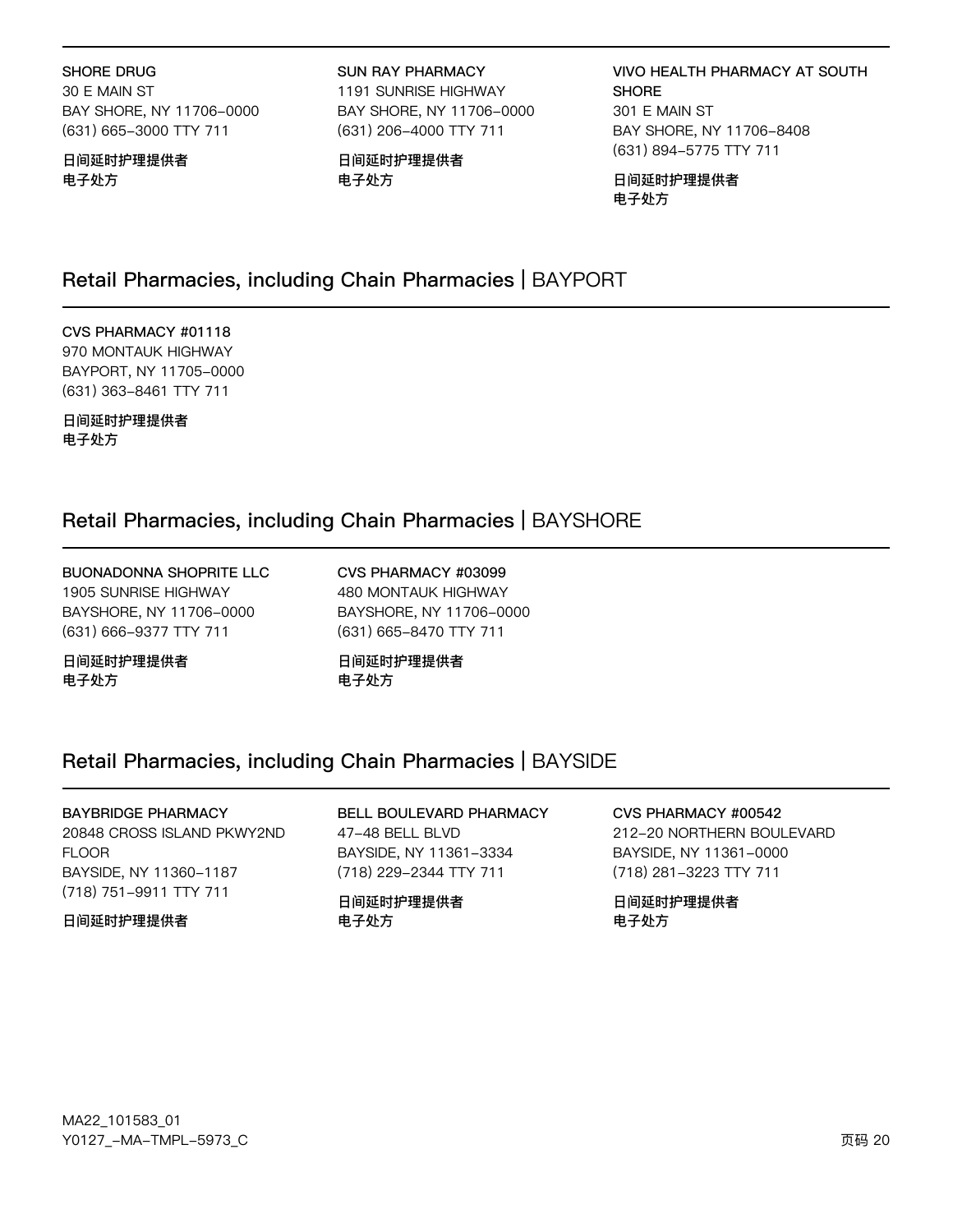#### CVS PHARMACY #01906

21508 73RD AVEWINDSOR PARK S C BAYSIDE, NY 11364-0000 (718) 479-2782 TTY 711

日间延时护理提供者 电子处方

### **NOVO PHARMACY**

45-64 BELL BLVD. BAYSIDE, NY 11361-0000 (718) 225-1923 TTY 711

日间延时护理提供者 电子处方

### SAINT MARYS HOSPITAL FOR CHILDREN INC 29-01 216TH ST

BAYSIDE, NY 11360-2899 (718) 281-8751 TTY 711

日间延时护理提供者

#### **WOORI PHARMACY**

219-15B NORTHERN BLVD BAYSIDE, NY 11361-0000 (718) 229-2001 TTY 711

日间延时护理提供者 电子处方

### DUANE READE #14268 2428 BELL BLVD BAYSIDE, NY 11360-2223

(718) 747-0291 TTY 711

日间延时护理提供者 电子处方

PLUS DRUGS INC 20931 NORTHERN BLVD BAYSIDE, NY 11361-3134 (718) 352-1234 TTY 711

日间延时护理提供者 电子处方

**STERLING PHARMACY** 38-01 BELL BLVD BAYSIDE, NY 11361-0000 (718) 224-7300 TTY 711

日间延时护理提供者

MJ88 PHARMACY INC

6136 SPRINGFIELD BLVD BAYSIDE, NY 11364-2336 (718) 819-0881 TTY 711

日间延时护理提供者 电子处方

RITE AID PHARMACY 10592 4320 BELL BLVD BAYSIDE, NY 11361-2865 (718) 631-8200 TTY 711

日间延时护理提供者 电子处方

WALGREENS #19223

3920 BELL BLVD BAYSIDE, NY 11361-2061 (718) 224-2606 TTY 711

日间延时护理提供者 电子处方

## Retail Pharmacies, including Chain Pharmacies | BAYVILLE

**BAYVILLE PHARMACY** 

253 BAYVILLE AVE BAYVILLE, NY 11709-1670 (516) 628-3640 TTY 711

日间延时护理提供者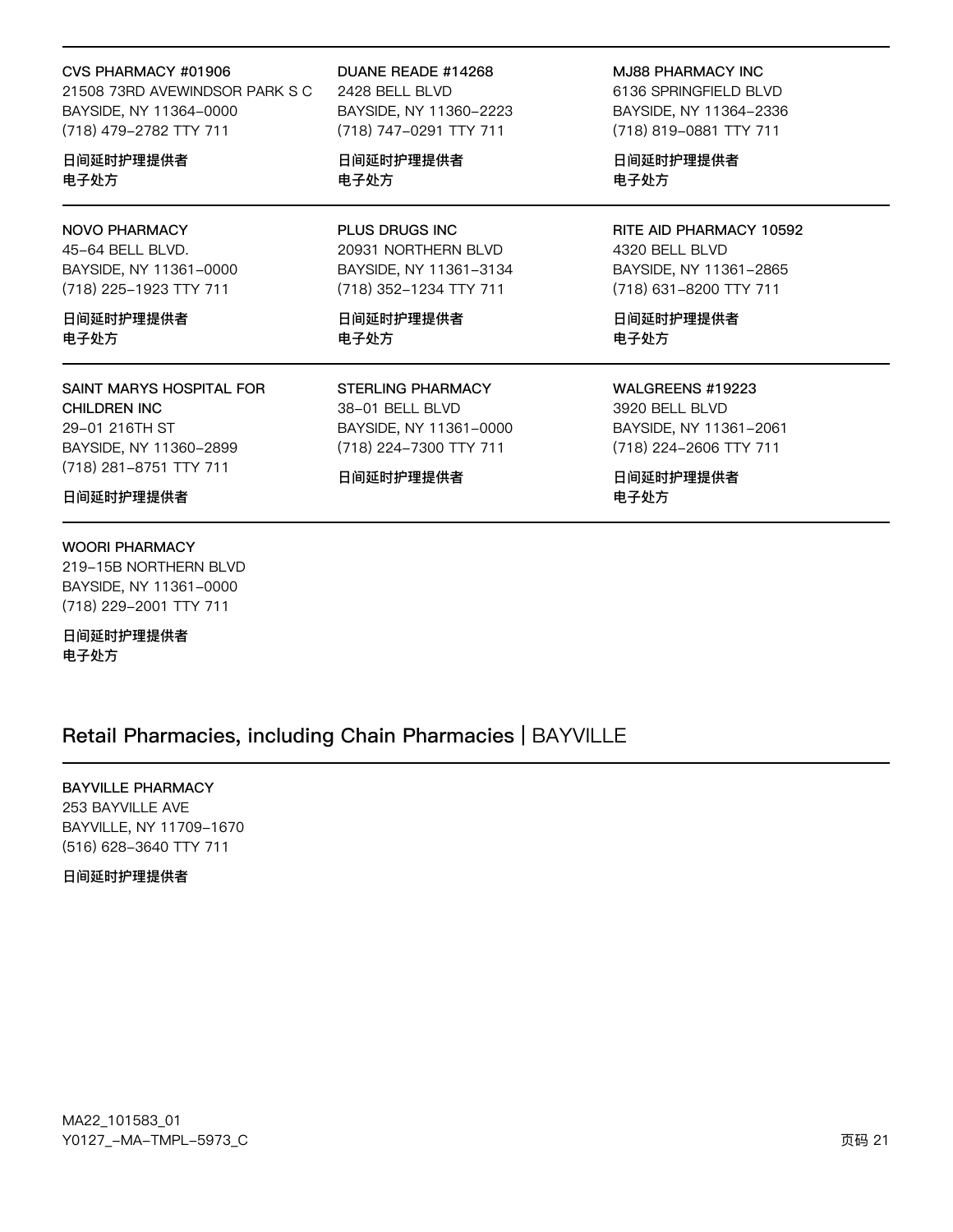RITE AID PHARMACY 01868 320 MAIN STREET BEACON, NY 12508-3019 (845) 831-5699 TTY 711

日间延时护理提供者 电子处方

# Retail Pharmacies, including Chain Pharmacies | BEDFORD

**BEDFORD PHARMACY** 424 OLD POST RD BEDFORD, NY 10506-0000 (914) 234-3744 TTY 711

日间延时护理提供者 电子处方

# Retail Pharmacies, including Chain Pharmacies | BEDFORD HILLS

CVS PHARMACY #01134 715 BEDFORD ROAD BEDFORD HILLS, NY 10507-0000 (914) 241-1260 TTY 711

日间延时护理提供者 电子处方

# Retail Pharmacies, including Chain Pharmacies | BELLEROSE

**BRADDOCK PHARMACY LLC** 23601A BRADDOCK AVE BELLEROSE, NY 11426-1143 (718) 347-1516 TTY 711

日间延时护理提供者 电子处方

#### CVS PHARMACY #02027 251-21 JAMAICA AVE BELLEROSE, NY 11426-0000 (516) 488-3998 TTY 711

日间延时护理提供者 电子处方

### **GOOD CARE PHARMACY**

24106 HILLSIDE AVE BELLEROSE, NY 11426-2150 (718) 343-1000 TTY 711

日间延时护理提供者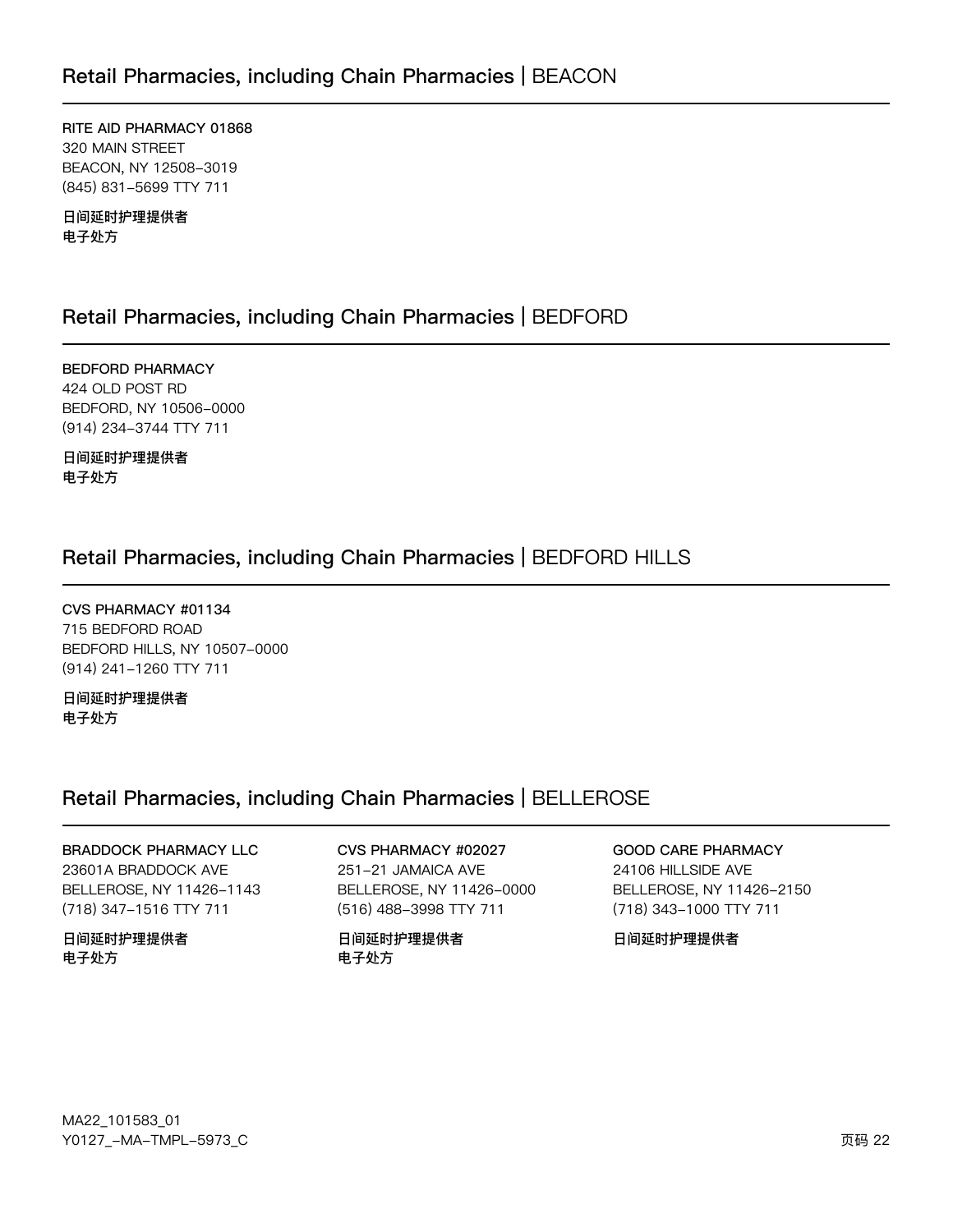### PHAMCO DRUGS & SURGICALS 24815 UNION TPKE BELLEROSE, NY 11426-1836 (718) 749-5811 TTY 711

日间延时护理提供者 电子处方

# Retail Pharmacies, including Chain Pharmacies | BELLMORE

| CVS PHARMACY #02154<br>2145 BELLMORE AVE<br>BELLMORE, NY 11710-0000<br>(516) 221-7694 TTY 711 | <b>KEEZAC PHARMACY</b><br>111 BEDFORD AVE<br>BELLMORE, NY 11710-3598<br>(516) 221-4022 TTY 711   | NEW GRACE PHARMACY<br>2302 BELLMORE AVE<br>BELLMORE, NY 11710-5627<br>(516) 654-9563 TTY 711 |
|-----------------------------------------------------------------------------------------------|--------------------------------------------------------------------------------------------------|----------------------------------------------------------------------------------------------|
| 日间延时护理提供者<br>电子处方                                                                             | 日间延时护理提供者<br>电子处方                                                                                | 日间延时护理提供者                                                                                    |
| PRECISION PHARMACY<br>2640 MERRICK RD<br>BELLMORE, NY 11710-5719<br>(516) 785-4774 TTY 711    | RITE AID PHARMACY 10628<br>2784 SUNRISE HWY<br>BELLMORE, NY 11710-0000<br>(516) 826-3100 TTY 711 |                                                                                              |
| 日间延时护理提供者<br>电子处方                                                                             | 日间延时护理提供者<br>电子处方                                                                                |                                                                                              |

# Retail Pharmacies, including Chain Pharmacies | BELLPORT

### CVS PHARMACY #00848

107 SOUTH COUNTY ROAD BELLPORT, NY 11713-0000 (631) 286-2222 TTY 711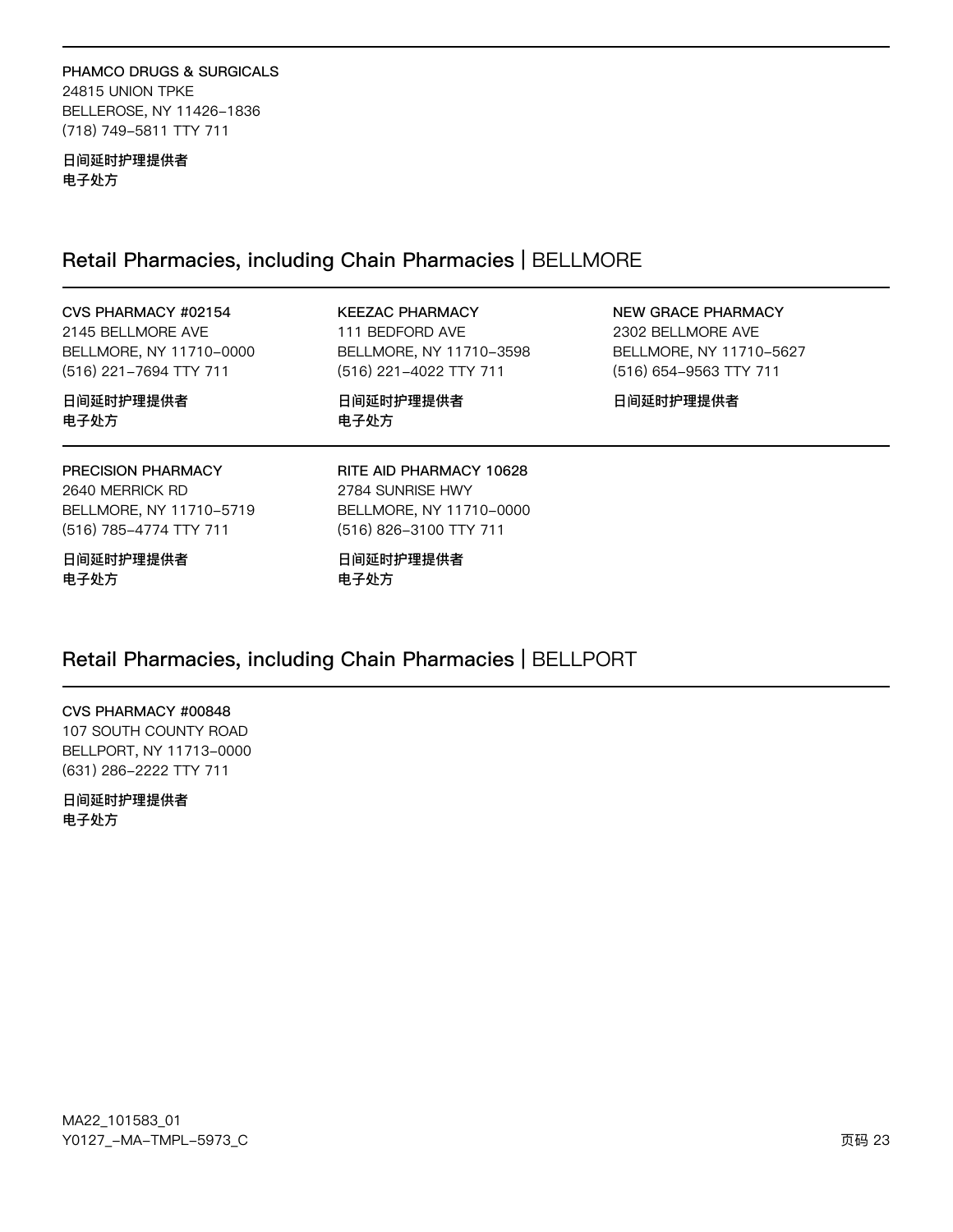## Retail Pharmacies, including Chain Pharmacies | BELMONT

NICHOLSON PHARMACY INC 36 SCHUYLER ST BELMONT, NY 14813-1015 (585) 268-7287 TTY 711

日间延时护理提供者 电子处方

### Retail Pharmacies, including Chain Pharmacies | BETHPAGE

BETHPAGE MEDICAL PHARMACY BETHPAGE PHARMACY CVS PHARMACY #00555 4277 HEMPSTEAD TPKE 334 BROADWAY 308 BROADWAY BETHPAGE, NY 11714-0000 BETHPAGE, NY 11714-0000 BETHPAGE, NY 11714-0000 (516) 796-4004 TTY 711 (516) 827-5814 TTY 711 (516) 931-1481 TTY 711 日间延时护理提供者 日间延时护理提供者 日间延时护理提供者 电子处方 电子处方 电子处方 CVS PHARMACY #06275 KING KULLEN PHARMACY RITE AID PHARMACY 10630 777 SOUTH OYSTER BAY RD 598 STEWART AVENUE 3974 HEMPSTEAD TURNPIKE BETHPAGE, NY 11714-0000 BETHPAGE, NY 11714-0000 BETHPAGE, NY 11714-0000 (516) 433-4029 TTY 711 (516) 822-1738 TTY 711 (516) 796-7730 TTY 711 日间延时护理提供者 日间延时护理提供者 日间延时护理提供者 电子处方 电子处方 电子处方 WALGREENS #4116 4120 HEMPSTEAD TPKE BETHPAGE, NY 11714-5600

(516) 520-8809 TTY 711 日间延时护理提供者

电子处方

# Retail Pharmacies, including Chain Pharmacies | BIG FLATS

**BLITZ PHARMACY** 485 MAPLE ST BIG FLATS, NY 14814-9701 (607) 358-4200 TTY 711

日间延时护理提供者 电子处方

MA22\_101583\_01 Y0127\_-MA-TMPL-5973\_C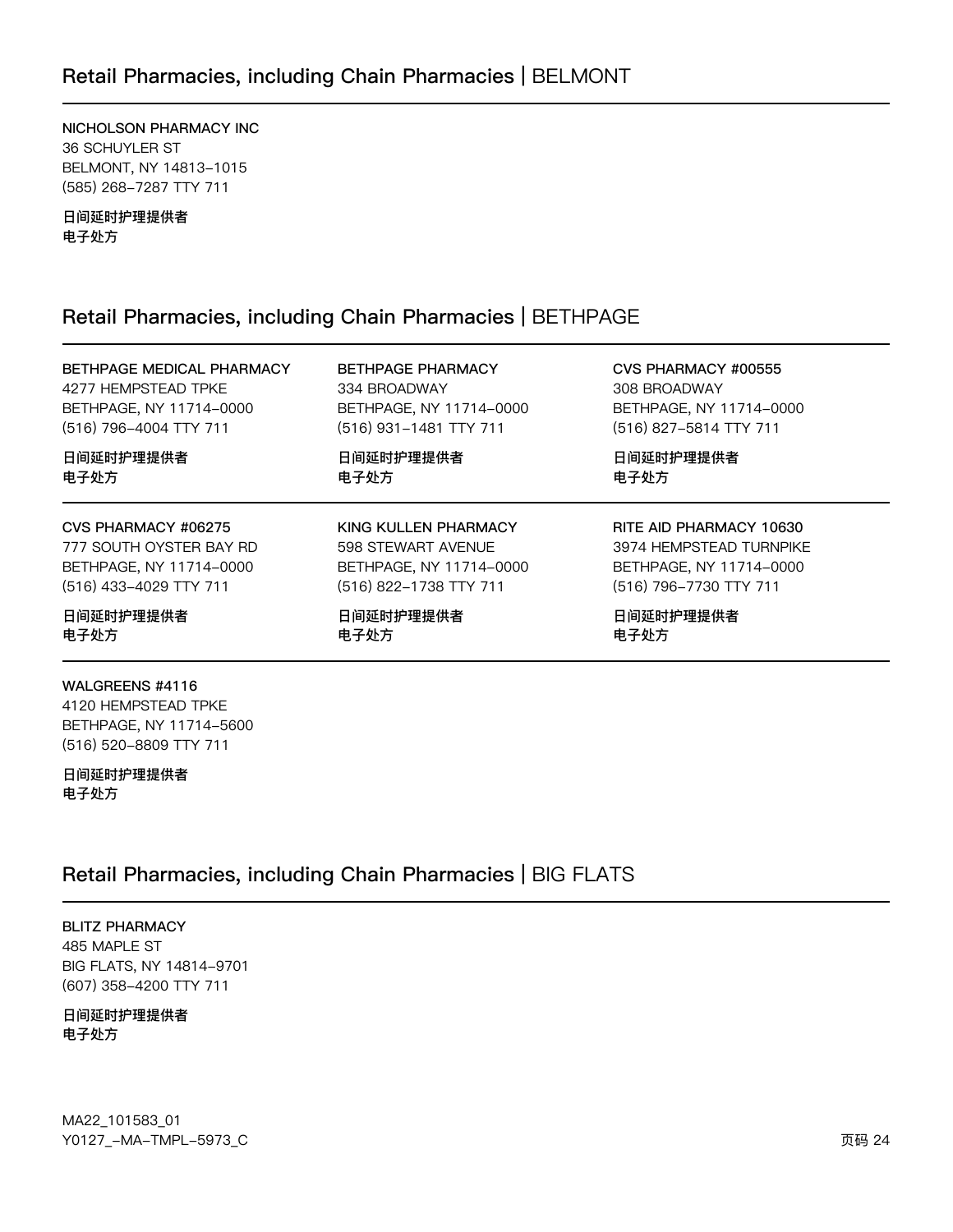# Retail Pharmacies, including Chain Pharmacies | BINGHAMTOM

CVS PHARMACY #00625 249 MAIN ST # 253 BINGHAMTOM, NY 13905-2522 (607) 729-5066 TTY 711

日间延时护理提供者 电子处方

# Retail Pharmacies, including Chain Pharmacies | BINGHAMTON

| <b>BINGHAMTON PSYCHTRC CENTER</b> | CVS PHARMACY #00458          | CVS PHARMACY #00781          |
|-----------------------------------|------------------------------|------------------------------|
| <b>PHARMACY</b>                   | 50 PENNSYLVANIA AVENUE       | 1276 UPPER FRONT STREET      |
| 425 ROBINSON ST                   | BINGHAMTON, NY 13903-0000    | BINGHAMTON, NY 13901-0000    |
| BINGHAMTON, NY 13904-0000         | (607) 772-0656 TTY 711       | (607) 722-0354 TTY 711       |
| (607) 773-4352 TTY 711            | 日间延时护理提供者                    | 日间延时护理提供者                    |
| 日间延时护理提供者                         | 电子处方                         | 电子处方                         |
| CVS PHARMACY #02180               | LOURDES RETAIL PHARMACY -    | LOURDES RETAIL PHARMACY-     |
| 163 ROBINSON STREET               | <b>CHENANGO BRIDGE RD</b>    | <b>CAMPUS</b>                |
| BINGHAMTON, NY 13904-0000         | 17 CHENANGO BRIDGE RDSUITE A | 169 RIVERSIDE DR             |
| (607) 722-4976 TTY 711            | BINGHAMTON, NY 13901-1233    | BINGHAMTON, NY 13905-0000    |
| 日间延时护理提供者                         | (607) 798-5500 TTY 711       | (607) 798-5944 TTY 711       |
| 电子处方                              | 日间延时护理提供者                    | 日间延时护理提供者<br>电子处方            |
| LOURDES RETAIL PHARMACY-HOPE      | MEDICINE SHOPPE PHARMACY     | PRICE CHOPPER PHARMACY       |
| <b>DISPENSARY</b>                 | 1179 VESTAL AVE STE 2        | 33 CHENANGO BRIDGE RD        |
| 477 STATE STREETSTE 3             | BINGHAMTON, NY 13903-1606    | BINGHAMTON, NY 13901-1233    |
| BINGHAMTON, NY 13901-0000         | (607) 217-4845 TTY 711       | (607) 235-7243 TTY 711       |
| (607) 584-9376 TTY 711            | 日间延时护理提供者                    | 日间延时护理提供者                    |
| 日间延时护理提供者                         | 电子处方                         | 电子处方                         |
| PRICE CHOPPER PHARMACY            | RITE AID PHARMACY 10803      | THE MEDICINE SHOPPE PHARMACY |
| 10 GLENWOOD AVE                   | <b>201 CONKLIN AVENUE</b>    | 1179 VESTAL AVE STE 1        |
| BINGHAMTON, NY 13905-2582         | BINGHAMTON, NY 13903-0000    | BINGHAMTON, NY 13903-0000    |
| (607) 770-1108 TTY 711            | (607) 772-0624 TTY 711       | (607) 723-7585 TTY 711       |
| 日间延时护理提供者                         | 日间延时护理提供者                    | 日间延时护理提供者                    |
| 电子处方                              | 电子处方                         | 电子处方                         |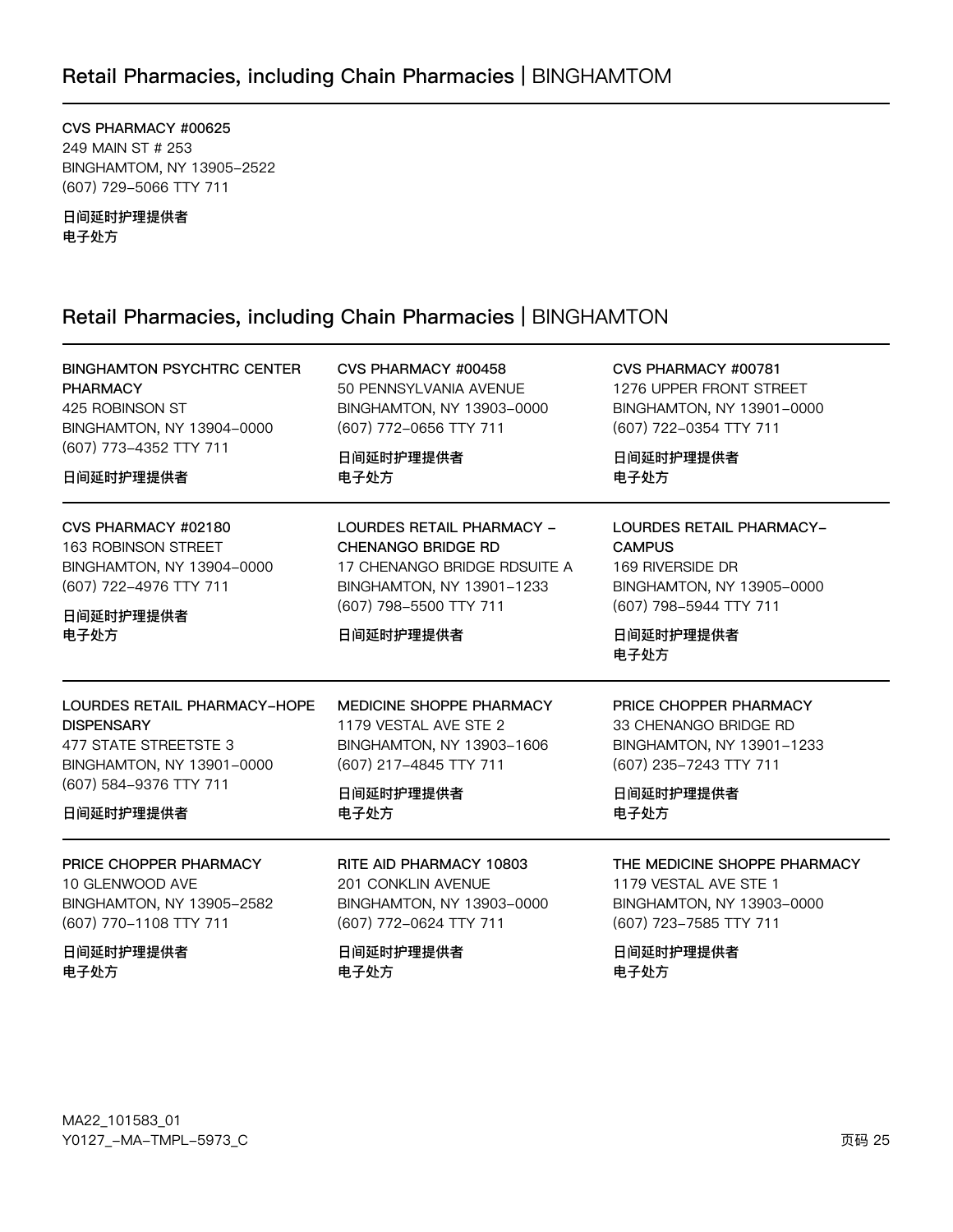| THE MEDICINE SHOPPE PHARMACY<br><b>LONG TERM CARE</b><br>1179 VESTAL AVE STE 1<br>BINGHAMTON, NY 13903-1606<br>(607) 723-7585 TTY 711<br>日间延时护理提供者 | UNITED HEALTH SERVICES<br><b>HOSPITALS, INC</b><br>10-42 MITCHELL AVENUEKREMBS<br>SPECIALTY PHARMACY<br>BINGHAMTON, NY 13903-0000<br>(607) 352-5948 TTY 711<br>日间延时护理提供者 | UNITED HEALTH SERVICES<br><b>HOSPITALS, INC.</b><br>33 MITCHELL AVENUESUITE 108<br>BINGHAMTON, NY 13903-0000<br>(607) 352-5950 TTY 711<br>日间延时护理提供者<br>电子处方 |
|----------------------------------------------------------------------------------------------------------------------------------------------------|--------------------------------------------------------------------------------------------------------------------------------------------------------------------------|-------------------------------------------------------------------------------------------------------------------------------------------------------------|
| WALGREENS #11207                                                                                                                                   | WALGREENS #17318                                                                                                                                                         | WALGREENS #18984                                                                                                                                            |
| 37 PENNSYLVANIA AVE                                                                                                                                | 1428 UPPER FRONT STREET                                                                                                                                                  | 85 ROBINSON STREET                                                                                                                                          |
| BINGHAMTON, NY 13903-1608                                                                                                                          | BINGHAMTON, NY 13901-1111                                                                                                                                                | BINGHAMTON, NY 13901-2521                                                                                                                                   |
| (607) 722-2106 TTY 711                                                                                                                             | (607) 723-8291 TTY 711                                                                                                                                                   | (607) 722-4221 TTY 711                                                                                                                                      |

日间延时护理提供者 电子处方

### **WEIS PHARMACY**

160 ROBINSON ST BINGHAMTON, NY 13904-1547 (607) 772-6357 TTY 711

日间延时护理提供者 电子处方

日间延时护理提供者 电子处方

日间延时护理提供者 电子处方

Retail Pharmacies, including Chain Pharmacies | BLASDELL

CVS PHARMACY #00747 3734 S PARK AVE BLASDELL, NY 14219-0000 (716) 825-4688 TTY 711

日间延时护理提供者 电子处方

PHARMACY AT BLASDELL 4233 LAKE AVE BLASDELL, NY 14219-1216 (716) 332-3080 TTY 711

日间延时护理提供者 电子处方

WEGMANS FOOD MARKETS, INC. S-3740 MCKINLEY PKY. BLASDELL, NY 14219-0000 (716) 824-8013 TTY 711

日间延时护理提供者 电子处方

# Retail Pharmacies, including Chain Pharmacies | BOHEMIA

CVS PHARMACY #01117 4621 SUNRISE HWYBOHEMIA S C BOHEMIA, NY 11716-4605 (631) 567-1061 TTY 711

日间延时护理提供者 电子处方

MA22\_101583\_01 Y0127\_-MA-TMPL-5973\_C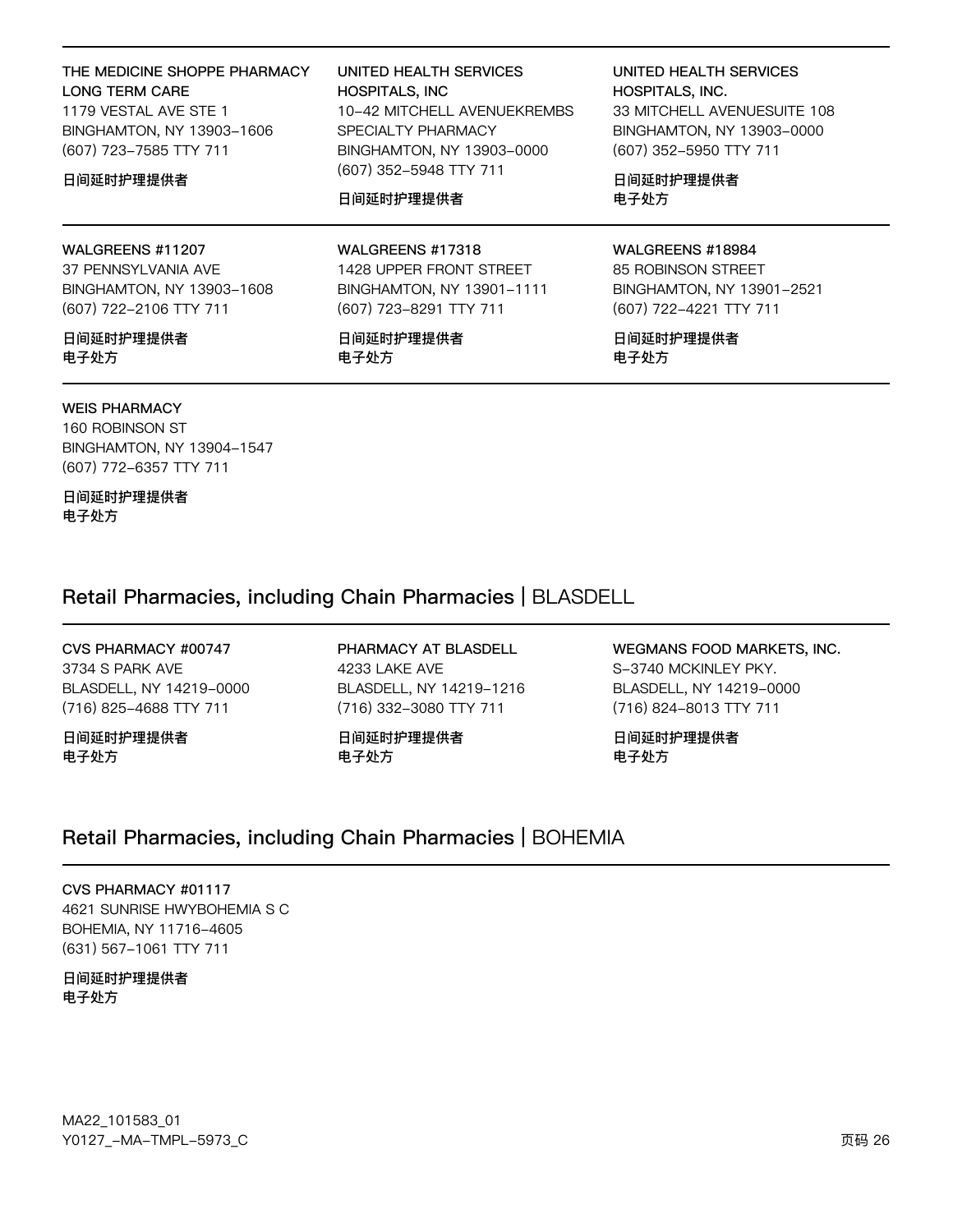BOICEVILLE PHARMACY INC 4103 STATE ROUTE 28 BOICEVILLE, NY 12412-5200 (845) 657-6511 TTY 711

日间延时护理提供者 电子处方

# Retail Pharmacies, including Chain Pharmacies | BOONVILLE

KINNEY DRUGS

261 UTICA BOULEVARD BOONVILLE, NY 13309-1378 (315) 942-2509 TTY 711

WALGREENS #17776 102 EAST SCHUYLER STREET BOONVILLE, NY 13309-1104 (315) 942-4476 TTY 711

日间延时护理提供者 电子处方

日间延时护理提供者 电子处方

# Retail Pharmacies, including Chain Pharmacies | BRENTWOOD

| BRENTWOOD PHARMACY         | PILGRIM PSYCHIATRIC CENTER | RITE AID PHARMACY 10631  |
|----------------------------|----------------------------|--------------------------|
| 761 SUFFOLK AVE            | 998 CROOKED HILL ROAD      | 1825 BRENTWOOD ROAD      |
| BRENTWOOD, NY 11717-4491   | BRENTWOOD, NY 11717-0000   | BRENTWOOD, NY 11717-0000 |
| (631) 273-3314 TTY 711     | (631) 761-2295 TTY 711     | (631) 952-7752 TTY 711   |
| 日间延时护理提供者                  | 日间延时护理提供者                  | 日间延时护理提供者                |
| 电子处方                       |                            | 电子处方                     |
|                            |                            |                          |
| SALUMED PHARMACY BRENTWOOD | THRIFT DRUGS               | <b>WALGREENS #16303</b>  |
| 753 COMMACK RD             | 128 CLARKE ST              | 26 WICKS RD              |
| BRENTWOOD, NY 11717-0000   | BRENTWOOD, NY 11717-2042   | BRENTWOOD, NY 11717-3509 |
| (631) 299-0213 TTY 711     | (631) 273-5100 TTY 711     | (631) 637-3317 TTY 711   |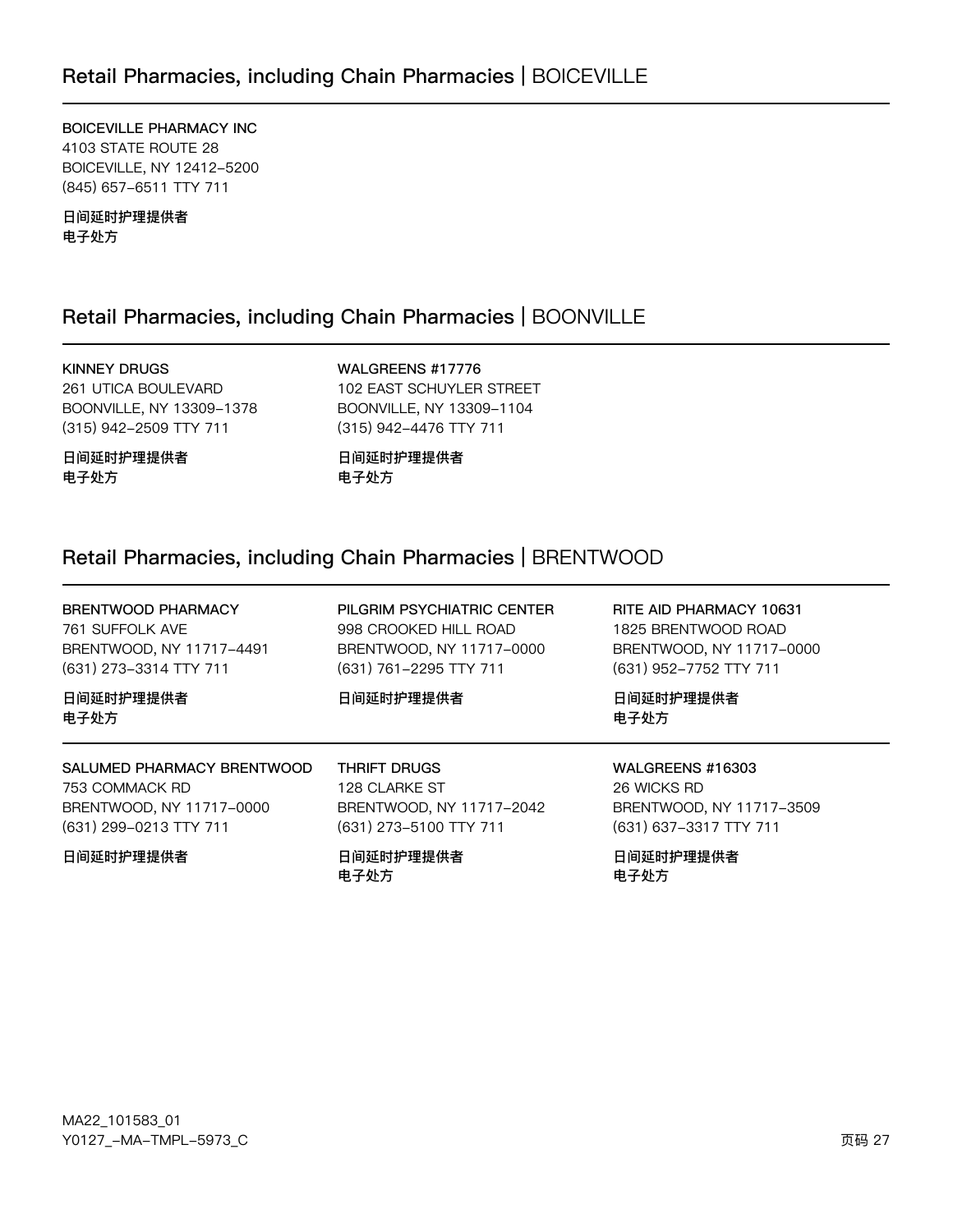#### **BREWERTON PHARMACY**

9679 BREWERTON RD BREWERTON, NY 13029-0000 (315) 676-4441 TTY 711

日间延时护理提供者 电子处方

**KINNEY DRUGS** 9543 ROUTE 11 BREWERTON, NY 13029-9735 (315) 676-3676 TTY 711

日间延时护理提供者 电子处方

# Retail Pharmacies, including Chain Pharmacies | BREWSTER

**ACME PHARMACY #2422** 1511 RTE 22 BREWSTER, NY 10509-4020 (845) 940-0565 TTY 711

**COMMUNITY PHARMACY** 100 INDEPENDENT WAYSTE G BREWSTER, NY 10509-0000 (845) 278-2700 TTY 711

日间延时护理提供者 电子处方

**JNR PHARMACY** 2505 CARMEL AVE STE 110-111 BREWSTER, NY 10509-0000 (845) 278-8200 TTY 711

日间延时护理提供者 电子处方

# RITE AID PHARMACY 03656

日间延时护理提供者

电子处方

1511 ROUTE 22SUITE A BREWSTER, NY 10509-4009 (845) 278-5251 TTY 711

日间延时护理提供者 电子处方

TRUECARE PHARMACY 995 ROUTE 22 BREWSTER, NY 10509-1526 (845) 940-1111 TTY 711

日间延时护理提供者 电子处方

# Retail Pharmacies, including Chain Pharmacies | BRIARCLIFF MANOR

CVS PHARMACY #03067 1856 PLEASANTVILLE RD BRIARCLIFF MANOR, NY 10510-1025 (914) 762-3136 TTY 711

日间延时护理提供者 电子外方

**VALUE DRUGS** 89 NORTH STATE ROAD BRIARCLIFF MANOR, NY 10510-0000 (914) 941-1970 TTY 711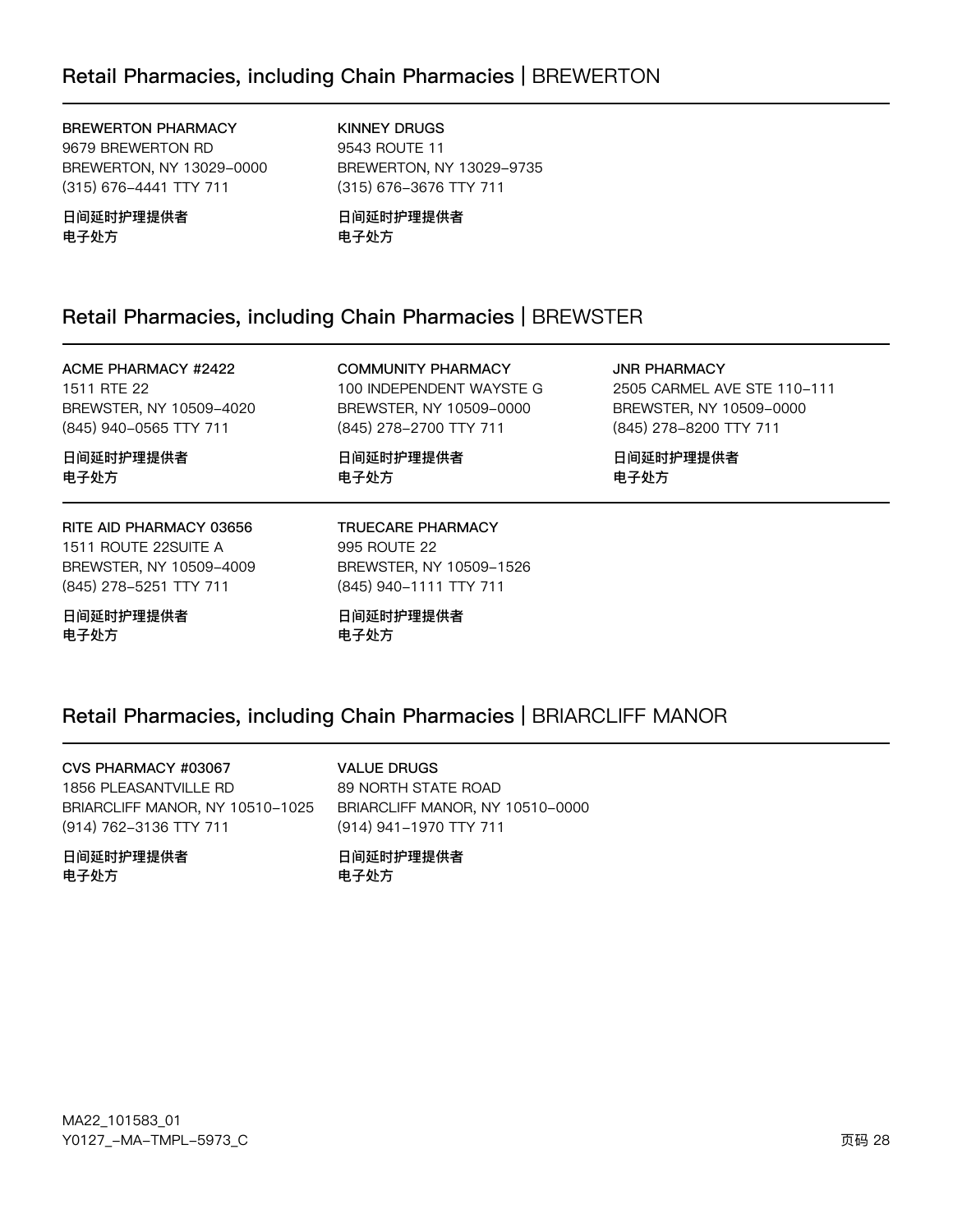# Retail Pharmacies, including Chain Pharmacies | BRIARWOOD

CENTRAL RX PHARMACY 13850 84TH DR BRIARWOOD, NY 11435-1840 (718) 223-4593 TTY 711

MANSON PHARMACY 137-69 QUEENS BLVD BRIARWOOD, NY 11435-0000 (718) 297-4424 TTY 711

日间延时护理提供者

日间延时护理提供者 电子处方

### Retail Pharmacies, including Chain Pharmacies | BRIDGEHAMPTON

WALGREENS #18150 2102 MONTAUK HWYSTE #86 BRIDGEHAMPTON, NY 11932-4166 (631) 537-0235 TTY 711

日间延时护理提供者 电子处方

## Retail Pharmacies, including Chain Pharmacies | BRIDGEPORT

KINNEY DRUGS 7998 STATE ROUTE 31 BRIDGEPORT, NY 13030-8438 (315) 633-0073 TTY 711

日间延时护理提供者 电子处方

### Retail Pharmacies, including Chain Pharmacies | BROCKPORT

CVS PHARMACY #05123 6510 BROCKPORT SPENCERPORT RD BROCKPORT, NY 14420-2630 (585) 637-7705 TTY 711

日间延时护理提供者 电子处方

WALGREENS #18074 73 NORTH MAIN STREET BROCKPORT, NY 14420-1648 (585) 637-1151 TTY 711

日间延时护理提供者 电子处方

WALMART PHARMACY 10-1993 6265 BROCKPORT SPENCERPORT RD BROCKPORT, NY 14420-0000 (585) 637-2341 TTY 711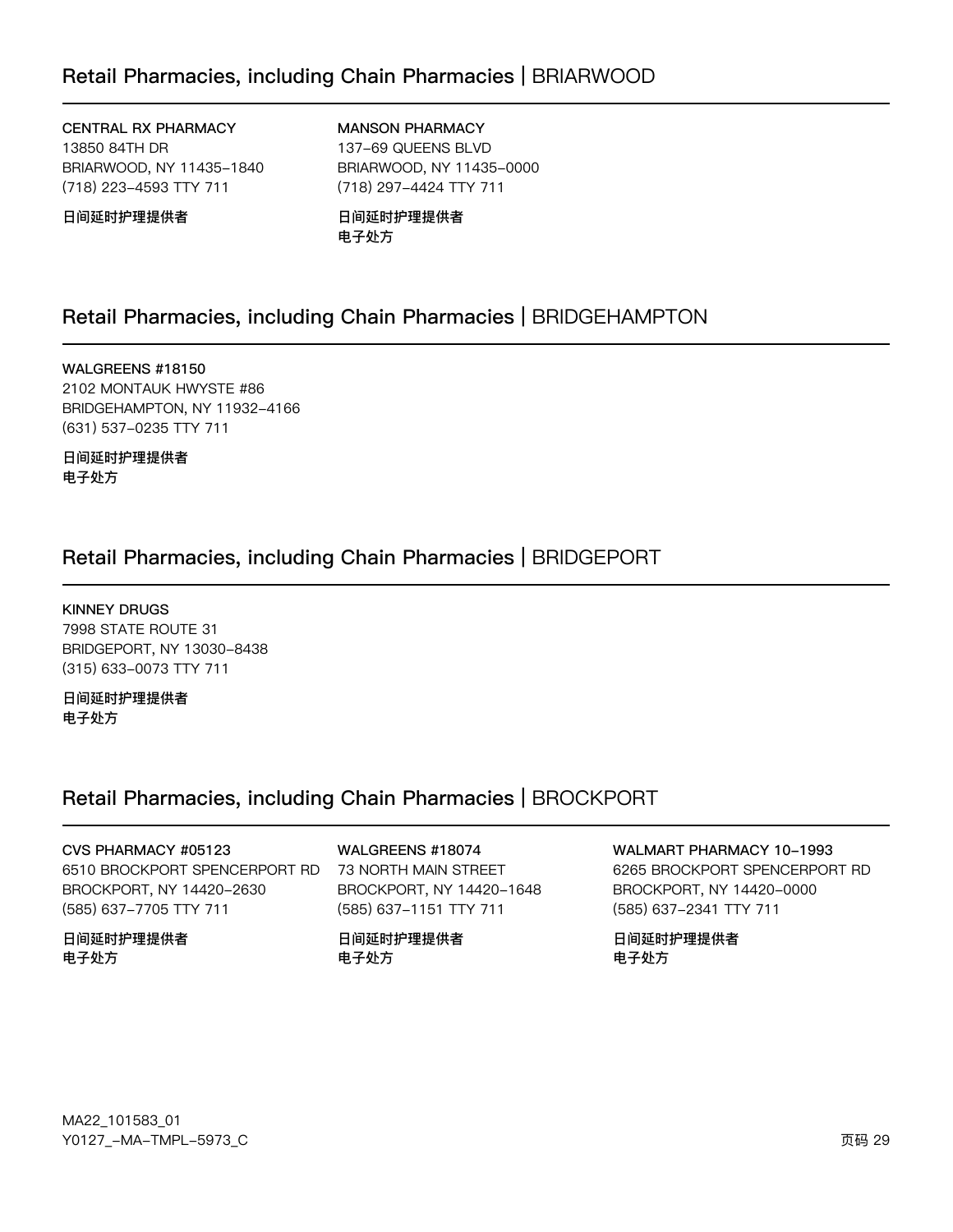# WEGMANS FOOD MARKETS, INC.

6660 FOURTH SECTION RD. BROCKPORT, NY 14420-0000 (585) 637-6855 TTY 711

#### 日间延时护理提供者 电子处方

# Retail Pharmacies, including Chain Pharmacies | BRONX

| 161 ST. PHARMACY & SURGICAL<br><b>SUPPLIES</b><br>275 E 161ST ST<br>BRONX, NY 10451-0000<br>(718) 742-3400 TTY 711<br>日间延时护理提供者<br>电子处方 | <b>167ST PHARMACY</b><br>1150 WEBSTER AVE<br>BRONX, NY 10456-5205<br>(718) 975-0142 TTY 711<br>日间延时护理提供者<br>电子处方 | <b>1ST AID PHARMACY &amp; SURGICAL</b><br><b>SUPPLIES</b><br>23 WEST FORDHAM RD<br>BRONX, NY 10468-0000<br>(718) 450-3555 TTY 711<br>日间延时护理提供者<br>电子处方 |
|-----------------------------------------------------------------------------------------------------------------------------------------|------------------------------------------------------------------------------------------------------------------|--------------------------------------------------------------------------------------------------------------------------------------------------------|
| 5 STAR PHARMACY & SURGICAL<br><b>SUPPLIES</b><br>2604 3RD AVE<br>BRONX, NY 10454-0000<br>(718) 401-6500 TTY 711<br>日间延时护理提供者            | A1 HEALTH PHARMACY<br>1003 OGDEN AVE<br>BRONX, NY 10452-5104<br>(718) 618-7477 TTY 711<br>日间延时护理提供者<br>电子处方      | <b>ABC DRUGS</b><br>1925 UNIVERSITY AVENUE<br>BRONX, NY 10453-0000<br>(347) 750-5540 TTY 711<br>日间延时护理提供者<br>电子处方                                      |
| 电子处方<br><b>ABC DRUGS</b><br>470 E FORDHAM RD<br>BRONX, NY 10458-5108<br>(917) 801-4700 TTY 711                                          | <b>ADEE PHARMACY</b><br>1427 E GUN HILL RD<br>BRONX, NY 10469-3012<br>(718) 379-1954 TTY 711                     | <b>AGRA PHARMACY INC</b><br>1575 BATHGATE AVE<br>BRONX, NY 10457-0000<br>(718) 583-2535 TTY 711                                                        |
| 日间延时护理提供者<br>电子处方                                                                                                                       | 日间延时护理提供者<br>电子处方                                                                                                | 日间延时护理提供者<br>电子处方                                                                                                                                      |
| AHF PHARMACY<br>655 MORRIS AVE.#2<br>BRONX, NY 10451-4898<br>(347) 736-9047 TTY 711<br>日间延时护理提供者                                        | AKSHAR PHARMACY<br>2200 GRAND CONCOURSE<br>BRONX, NY 10457-0000<br>(718) 220-2748 TTY 711<br>日间延时护理提供者<br>电子处方   | ALEGRIA PHARMACEUTICAL &<br><b>INFUSION SERVICES</b><br>3475 3RD AVE<br>BRONX, NY 10456-4811<br>(929) 463-9707 TTY 711<br>日间延时护理提供者                    |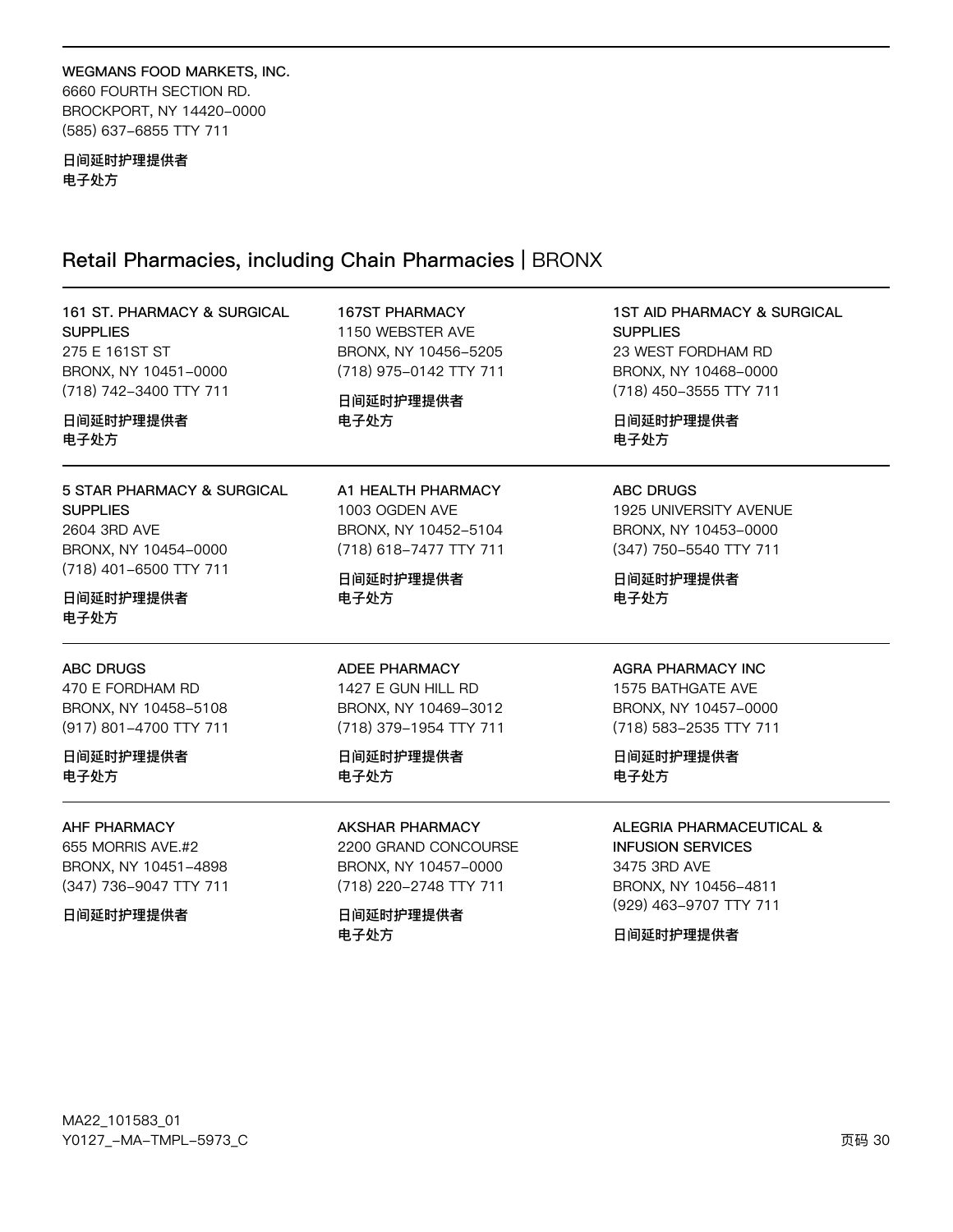#### **ALLURE SPECIALTY PHARMACY**

4377 BRONX BLVDFIRST FLOOR BRONX, NY 10466-1397 (866) 293-1559 TTY 711

日间延时护理提供者 电子处方

**AMBAR PHARMACY** 2544 WHITE PLAINS RD BRONX, NY 10467-0000 (718) 994-4444 TTY 711

日间延时护理提供者 电子外方

**BAINBRIDGE PHARMACY** 

3161A BAINBRIDGE AVE BRONX, NY 10467-0000 (347) 899-8666 TTY 711

日间延时护理提供者 电子处方

### **BEST CARE PHARMACY**

1967 WESTCHESTER AVE BRONX, NY 10462-0000 (347) 691-3484 TTY 711

日间延时护理提供者

### **BOCA PHARMACY** 514 WILLIS AVE

BRONX, NY 10455-4028 (718) 292-7979 TTY 711

日间延时护理提供者

#### **BOCA PHARMACY**

**864 EAST TREMONT AVENUE** BRONX, NY 10460-0000 (718) 991-3532 TTY 711

日间延时护理提供者 电子处方

**AMATO PHARMACY** 619 E 187TH ST BRONX, NY 10458-0000 (718) 365-8630 TTY 711

日间延时护理提供者 电子处方

ARTHUR AVENUE PHARMACY 2343 ARTHUR AVE BRONX, NY 10458-0000 (718) 561-4040 TTY 711

日间延时护理提供者 电子外方

**BARRETTO PHARMACY** 1009 LONGWOOD AVE BRONX, NY 10459-0000 (718) 893-2000 TTY 711

日间延时护理提供者 电子处方

**BEST PHARMACY** 720A E TREMONT AVE BRONX, NY 10457-5002 (718) 450-8220 TTY 711

#### 日间延时护理提供者

**BOCA PHARMACY** 872 HUNTS POINT AVE BRONX, NY 10474-0000 (718) 991-3519 TTY 711

日间延时护理提供者 电子处方

#### **BOCA PHARMACY**

904 PROSPECT AVE BRONX, NY 10459-0000 (718) 991-6700 TTY 711

日间延时护理提供者 电子处方

**AMAZING PHARMACY** 595 E TREMONT AVE

BRONX, NY 10457-4727 (718) 466-1122 TTY 711

日间延时护理提供者 电子处方

**ASENCIO PHARMACY INC** 154 E 174TH ST BRONX, NY 10457-6904 (718) 299-2416 TTY 711

日间延时护理提供者 电子外方

**BENJAMIN'S PHARMACY & SURGICAL** 987-989 ALLERTON AVE BRONX, NY 10469-0000 (718) 405-9111 TTY 711

日间延时护理提供者 电子处方

**BIG APPLE PHARMACY INC** 27 E GUN HILL RD BRONX, NY 10467-0000 (718) 515-5003 TTY 711

日间延时护理提供者 电子处方

### **BOCA PHARMACY**

1070 SOUTHERN BLVD BRONX, NY 10459-3268 (718) 618-7878 TTY 711

日间延时护理提供者 电子处方

#### **BOCA PHARMACY**

736 E 152ND STREET BRONX, NY 10455-0000 (718) 292-2088 TTY 711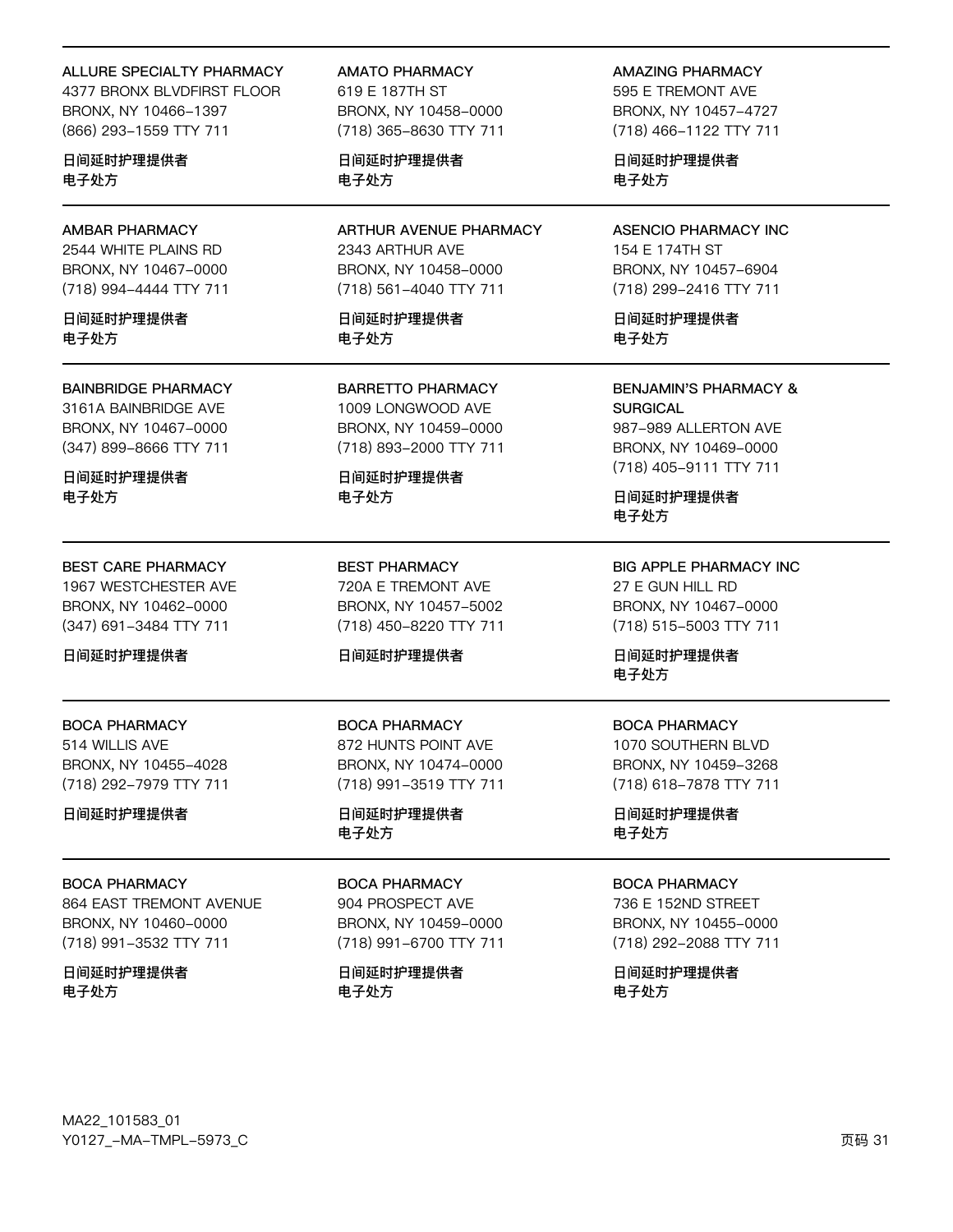#### **BOOM PHARMACY**

226 E 144TH ST FL 2 BRONX, NY 10451-5909 (718) 292-0900 TTY 711

日间延时护理提供者 电子处方

**BRIDGE RX PHARMACY INC.** 763 ALLERTON AVE BRONX, NY 10467-8818 (718) 975-0195 TTY 711

日间延时护理提供者

#### **BRIGHTPOINT PHARMACY**

1543 INWOOD AVETHIRD FLOOR BRONX, NY 10452-2001 (718) 208-2837 TTY 711

日间延时护理提供者 电子处方

**BRONX FAMILY PHARMACY** 1800 WHITE PLAINS RD BRONX, NY 10462-1408

(718) 828-3450 TTY 711 日间延时护理提供者

电子处方

**BRONX PSYCHIATRIC CENTER** 1500 WATERS PL BRONX, NY 10461-0000 (718) 862-5021 TTY 711

日间延时护理提供者

**BRONXCARE SPECIAL CARE** PHARMACY DEPARTMENT 1265 FULTON AVEPHARMACY **DEPARTMENT** BRONX, NY 10456-0000 (718) 579-7006 TTY 711

日间延时护理提供者

**BOSTON ROAD PHARMACY** 1272 BOSTON RD BRONX, NY 10456-0000 (718) 991-4000 TTY 711

日间延时护理提供者 电子处方

**BRIGHT AID PHARMACY** 142 EAST 170TH STREET BRONX, NY 10452-0000 (718) 293-0040 TTY 711

日间延时护理提供者 电子外方

**BRONX CHEMISTS RX INC** 1764 E 174TH ST BRONX, NY 10472-1842 (718) 684-4590 TTY 711

#### 日间延时护理提供者

**BRONX PHARMACY** 1320 METROPOLITAN AVE BRONX, NY 10462-7971 (718) 466-5500 TTY 711

BRONX SPECIALTY PHARMACY INC

940A SOUTHERN BOULEVARD

**BROOK SPECIALTY PHARMACY** 

BRONX, NY 10459-3402

(718) 328-2800 TTY 711

BRONX, NY 10455-1357

(718) 292-1310 TTY 711

日间延时护理提供者

700 BROOK AVE

日间延时护理提供者

电子处方

电子处方

日间延时护理提供者 电子处方

**BOSTON ROAD PHARMACY** 3456 BOSTON BD BRONX, NY 10469-2512 (718) 733-4150 TTY 711

日间延时护理提供者 电子处方

**BRIGHT CARE PHARMACY** 430 E 149TH ST BRONX, NY 10455-1338 (718) 401-2820 TTY 711

日间延时护理提供者

**BRONX EDEN PHARMACY** 1575 GRAND CONCOURSE

BRONX, NY 10452-0000 (718) 299-4800 TTY 711

日间延时护理提供者 电子处方

### **BRONX PRESCRIPTION CENTER** SOUTH, INC. 70 E 161ST ST

BRONX, NY 10451-2207 (718) 665-1163 TTY 711

日间延时护理提供者 电子处方

# **BRONXCARE HEALTH SYSTEM**

1276 FULTON AVE6TH FLOOR BRONX, NY 10456-0000 (718) 579-7006 TTY 711

日间延时护理提供者 电子处方

### **BRYANT PHARMACY**

1702 BRYANT AVE BRONX, NY 10460-0000 (929) 534-0101 TTY 711

日间延时护理提供者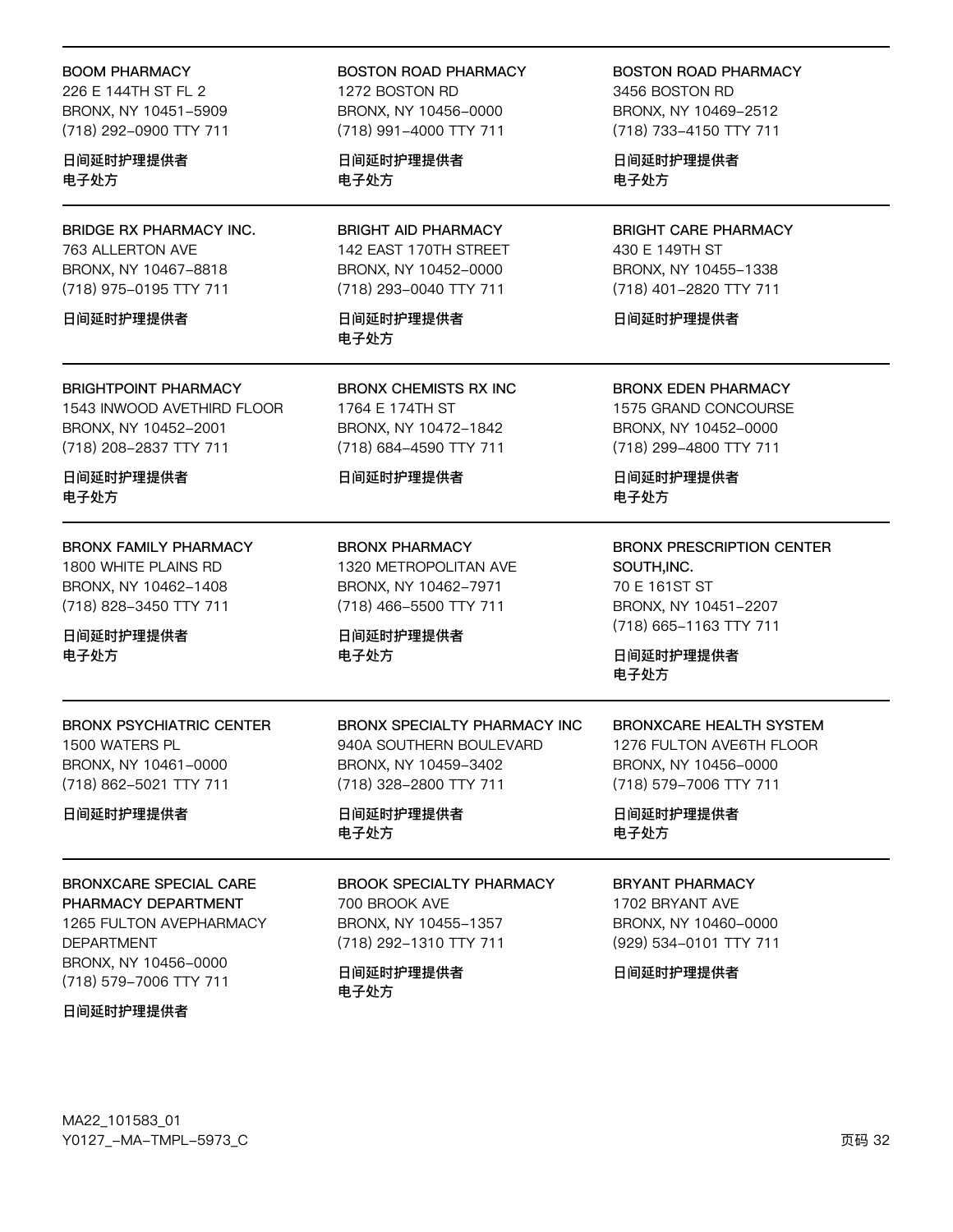#### **BURKE AVENUE PHARMACY**

759 BURKE AVE BRONX, NY 10467-6611 (347) 326-6000 TTY 711

日间延时护理提供者 电子处方

CARE FIRST PHARMACY CORP 3908A WHITE PLAINS RD BRONX, NY 10466-3018 (718) 676-5959 TTY 711

日间延时护理提供者 电子处方

#### **CARE WELL RX**

826 E TREMONT AVE BRONX, NY 10460-0000 (718) 294-7147 TTY 711

日间延时护理提供者 电子处方

CASA DE VIDA PHARMACY 52 WEST BURNSIDE AVE

BRONX, NY 10453-0000 (347) 820-7989 TTY 711

日间延时护理提供者 电子处方

**CASTLE HILL DRUGS INC** 674 CASTLE HILL AVE BRONX, NY 10473-1430 (718) 239-5400 TTY 711

日间延时护理提供者 电子处方

**BURNSIDE PHARMACY** 

75 W BURNSIDE AVE BRONX, NY 10453-0000 (718) 731-8505 TTY 711

日间延时护理提供者 电子处方

**CARE PHARMACY** 313 E161 ST STREET BRONX, NY 10451-0000 (718) 822-3700 TTY 711

日间延时护理提供者 电子处方

**CAREMORE RX PHARMACY** 2260 CROTONA AVE BRONX, NY 10457-1939 (917) 801-2325 TTY 711

日间延时护理提供者 电子处方

CASTLE AID PHARMACY CORP 1370A CASTLE HILL AVE BRONX, NY 10462-0000 (718) 684-6825 TTY 711

CAULDWELL PHARMACY INC.

609 WESTCHESTER AVE

BRONX, NY 10455-1504

(718) 292-3800 TTY 711

日间延时护理提供者

电子处方

#### 日间延时护理提供者

**CALLEN-LORDE COMMUNITY PHARMACY** 

3144 3RD AVE BRONX, NY 10451-4629 (718) 215-1801 TTY 711

日间延时护理提供者 电子外方

**CARE PHARMACY** 979 WESTCHESTER AVE

BRONX, NY 10459-3237 (718) 455-5558 TTY 711

日间延时护理提供者 电子处方

**CAREPOINT PHARMACY** 888 HUNTS POINT AVE BRONX, NY 10474-0000 (718) 589-1234 TTY 711

日间延时护理提供者 电子处方

**CASTLE HILL COMMUNITY PHARMACY** 702-706 CASTLE HILL AVE BRONX, NY 10473-0000 (718) 319-8200 TTY 711

日间延时护理提供者 电子处方

### **CEDRA PHARMACY**

724 FI TON AVE BRONX, NY 10455-1244 (917) 473-6030 TTY 711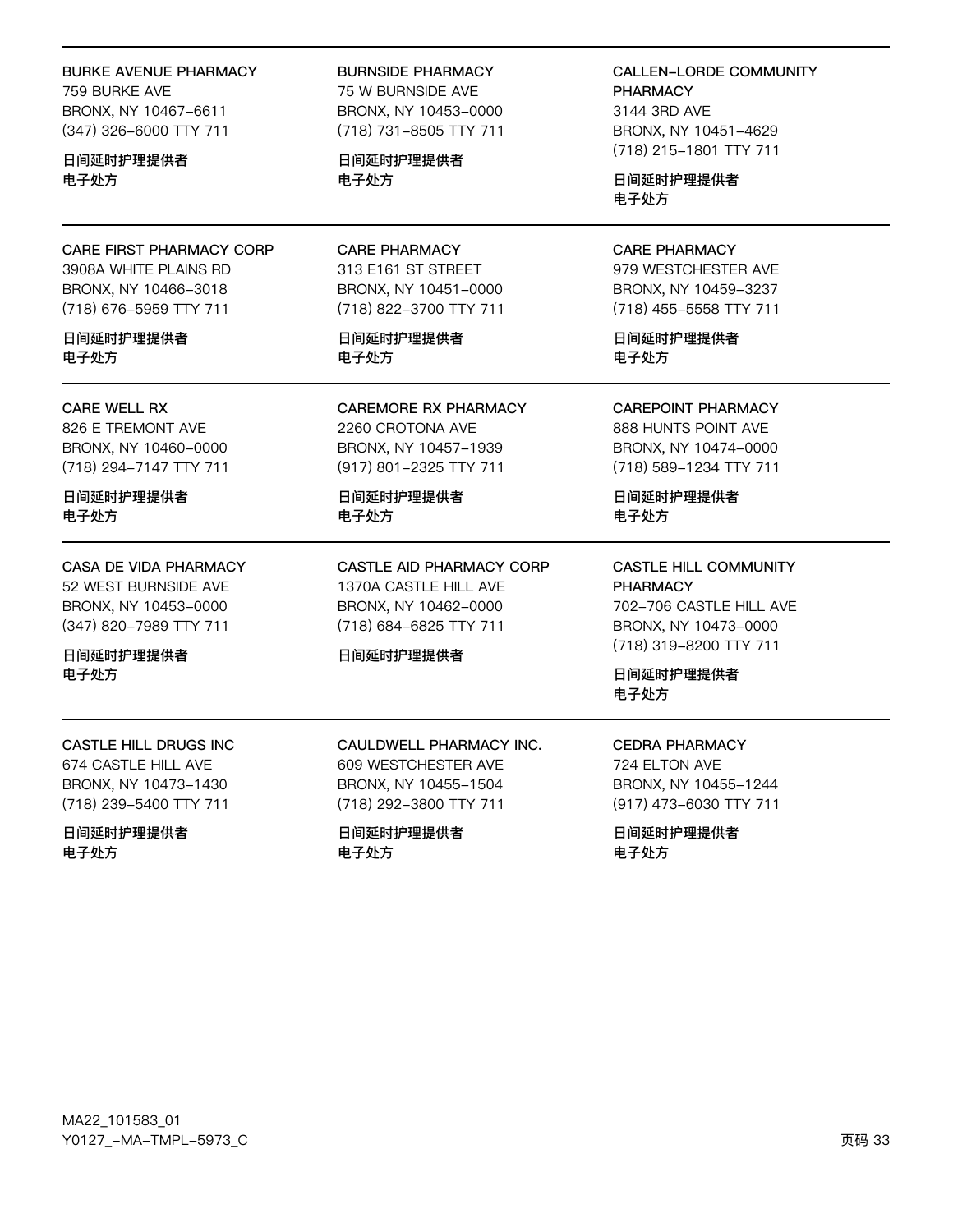#### **CEDRA PHARMACY**

3027 3RD AVF BRONX, NY 10455-2647 (917) 473-7788 TTY 711

日间延时护理提供者 电子处方

CHASE PHARMACY, INC 3632 WHITE PLAINS ROAD BRONX, NY 10461-0000 (347) 449-6513 TTY 711

日间延时护理提供者 电子外方

**CIR KORT PHARMACY** 414 WILLIS AVE BRONX, NY 10454-1011 (718) 585-7061 TTY 711

日间延时护理提供者 电子处方

**COLDEN PHARMACY** 938 E GUN HILL RD BRONX, NY 10469-3708 (347) 346-5360 TTY 711

日间延时护理提供者

**CONCORDIA PHARMACY** 898 E TREMONT AVE BRONX, NY 10460-4300 (718) 328-2833 TTY 711

日间延时护理提供者 电子处方

COOP CITY PHARMACY INC **161 EINSTEIN LOOP** BRONX, NY 10475-4902 (718) 708-8171 TTY 711

日间延时护理提供者 电子处方

**CENTRAL PHARMACY & SURGICALS** 423 E 138TH STGROUND FL BRONX, NY 10454-3041 (718) 585-1071 TTY 711

日间延时护理提供者 电子处方

**CHEMISTRY BENCH INC** 5643 MOSHOLU AVE BRONX, NY 10471-2429 (929) 243-3185 TTY 711

日间延时护理提供者

**CIRCLE PHARMACY CORP** 116 HUGH J GRANT CIR BRONX, NY 10472-5065 (718) 823-6666 TTY 711

日间延时护理提供者 电子处方

**COMMUNITY RECETA INC** 1713 UNIVERSITY AVE BRONX, NY 10453-0000 (718) 299-3044 TTY 711

**CONCOURSE PHARMACY** 

1850 GRAND CONCOURSE

BRONX, NY 10457-5520

(718) 299-2200 TTY 711

日间延时护理提供者

**CSS PHARMACY INC** 

2043 GRAND CONCOURSE

BRONX, NY 10453-4317

(718) 220-5402 TTY 711

日间延时护理提供者

电子处方

电子处方

日间延时护理提供者 电子处方

**CHARMAR PHARMACY** 

781 LYDIG AVE BRONX, NY 10462-2144 (718) 822-1348 TTY 711

日间延时护理提供者 电子处方

**CHOICE ONE PHARMACY** 1550 UNIVERSITY AVENUE BRONX, NY 10452-0000 (718) 450-8922 TTY 711

日间延时护理提供者 电子外方

**CITY LINE PHARMACY** 4704 WHITE PLAINS RD BRONX, NY 10470-1190 (718) 324-0555 TTY 711

日间延时护理提供者

COMMUNITY, A WALGREENS PHARMACY #16512 3462 JEROME AVE BRONX, NY 10467-1002 (718) 547-0077 TTY 711

日间延时护理提供者 电子处方

**CONGRESS PHARMACY** 

542-544 SOUTHERN BLVD BRONX, NY 10455-3791 (718) 665-6771 TTY 711

日间延时护理提供者

**CUIDAMED PHARMACY** 

3021A THIRD AVENUE BRONX, NY 10455-0000 (718) 993-9800 TTY 711

日间延时护理提供者

MA22\_101583\_01 Y0127\_-MA-TMPL-5973\_C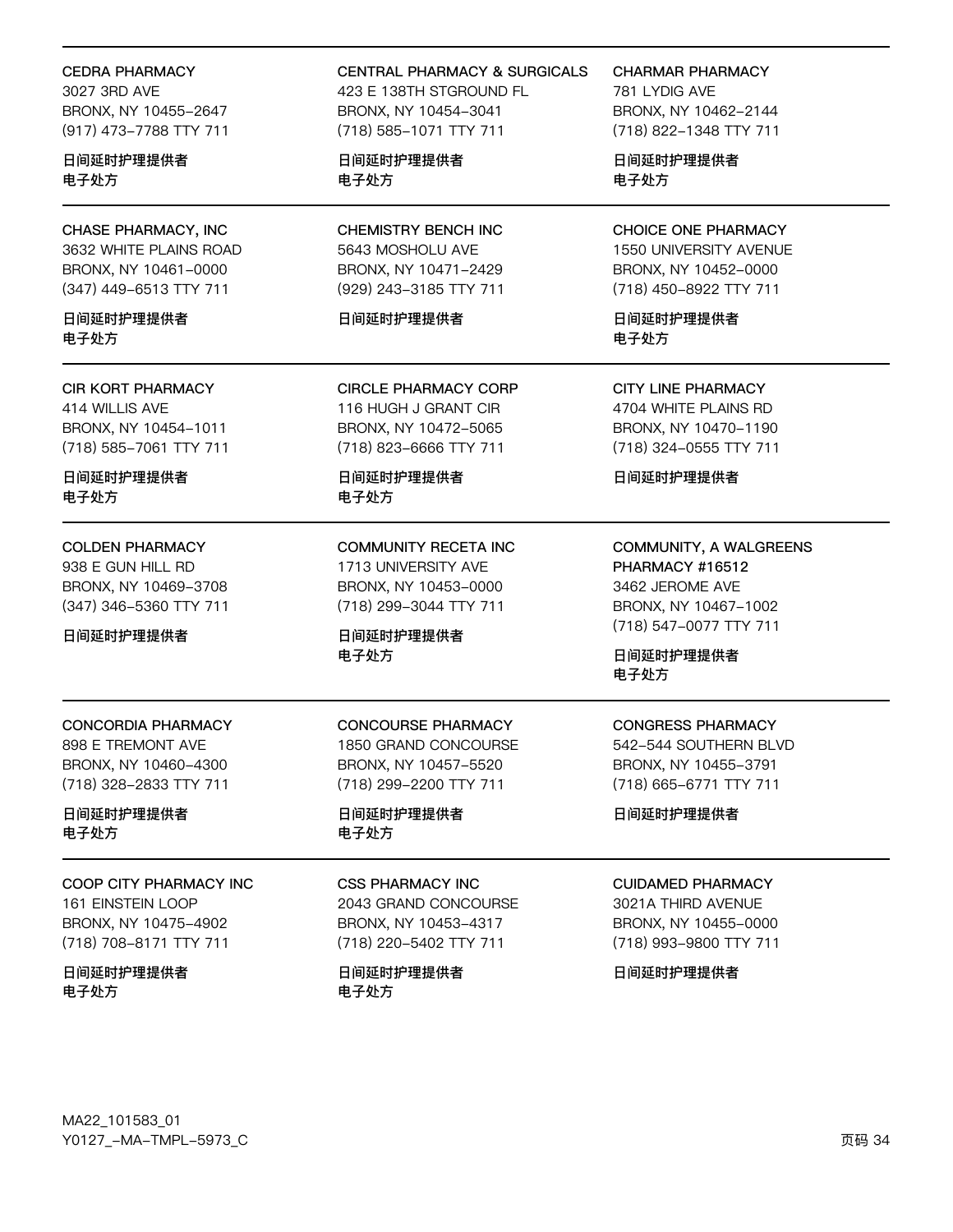#### CVS PHARMACY #02433

2112 WHITE PLAINS ROAD BRONX, NY 10462-0000 (718) 597-3000 TTY 711

日间延时护理提供者 电子处方

CVS PHARMACY #02551 3125 BAINBRIDGE AVENUE BRONX, NY 10467-0000 (718) 696-1958 TTY 711

日间延时护理提供者 电子外方

CVS PHARMACY #07067 1916 WILLIAMSBRIDGE ROAD BRONX, NY 10461-0000 (718) 239-7569 TTY 711

日间延时护理提供者 电子处方

CVS PHARMACY #16921 40 W 225TH ST BRONX, NY 10463-0000 (718) 733-6927 TTY 711

日间延时护理提供者 电子处方

**DANNY'S PHARMACY** 1632 BRUCKNER BLVD BRONX, NY 10473-4553 (718) 328-6777 TTY 711

日间延时护理提供者 电子处方

DIVINO PHARMACY CORP. 30 E. KINGSBRIDGE RD. BRONX, NY 10468-0000 (718) 933-0278 TTY 711

日间延时护理提供者 电子处方

CVS PHARMACY #02437

732 ALLERTON AVENUE BRONX, NY 10467-0000 (718) 654-4388 TTY 711

日间延时护理提供者 电子处方

CVS PHARMACY #03096 3775 E TREMONT AVENUE BRONX, NY 10465-0000 (718) 597-3757 TTY 711

日间延时护理提供者 电子外方

CVS PHARMACY #08940 1688 WESTCHESTER AVE BRONX, NY 10472-3010 (718) 842-2217 TTY 711

日间延时护理提供者 电子处方

CVS PHARMACY #17526 700 EXTERIOR ST BRONX, NY 10451-0000 (718) 401-5652 TTY 711

日间延时护理提供者 电子处方

DEFRANCO PHARMACY 1790 RANDALL AVE BRONX, NY 10473-3500

(718) 893-2400 TTY 711 日间延时护理提供者 电子处方

DJ DRUGS 3721 RIVERDALE AVE BRONX, NY 10463-0000 (718) 549-6709 TTY 711

日间延时护理提供者 电子处方

CVS PHARMACY #02438 282 FAST 149TH STRFFT BRONX, NY 10451-0000

(718) 665-5600 TTY 711 日间延时护理提供者

电子处方

CVS PHARMACY #07066 565 WEST 235TH STREET BRONX, NY 10463-0000 (718) 543-2007 TTY 711

日间延时护理提供者 电子外方

CVS PHARMACY #08969 50-56 EAST 167TH STREET BRONX, NY 10452-8207 (718) 588-6898 TTY 711

日间延时护理提供者 电子处方

CVS PHARMACY #17649 815 HUTCHINSON RIVER PKWY BRONX, NY 10465-0000

日间延时护理提供者 电子处方

(715) 536-2690 TTY 711

#### **DESAI'S PHARMACY**

228 W 238TH ST BRONX, NY 10463-2474 (718) 543-0800 TTY 711

日间延时护理提供者 电子处方

DRUG DEPOT 1588 UNIVERSITY AVE BRONX, NY 10453-0000 (718) 299-9600 TTY 711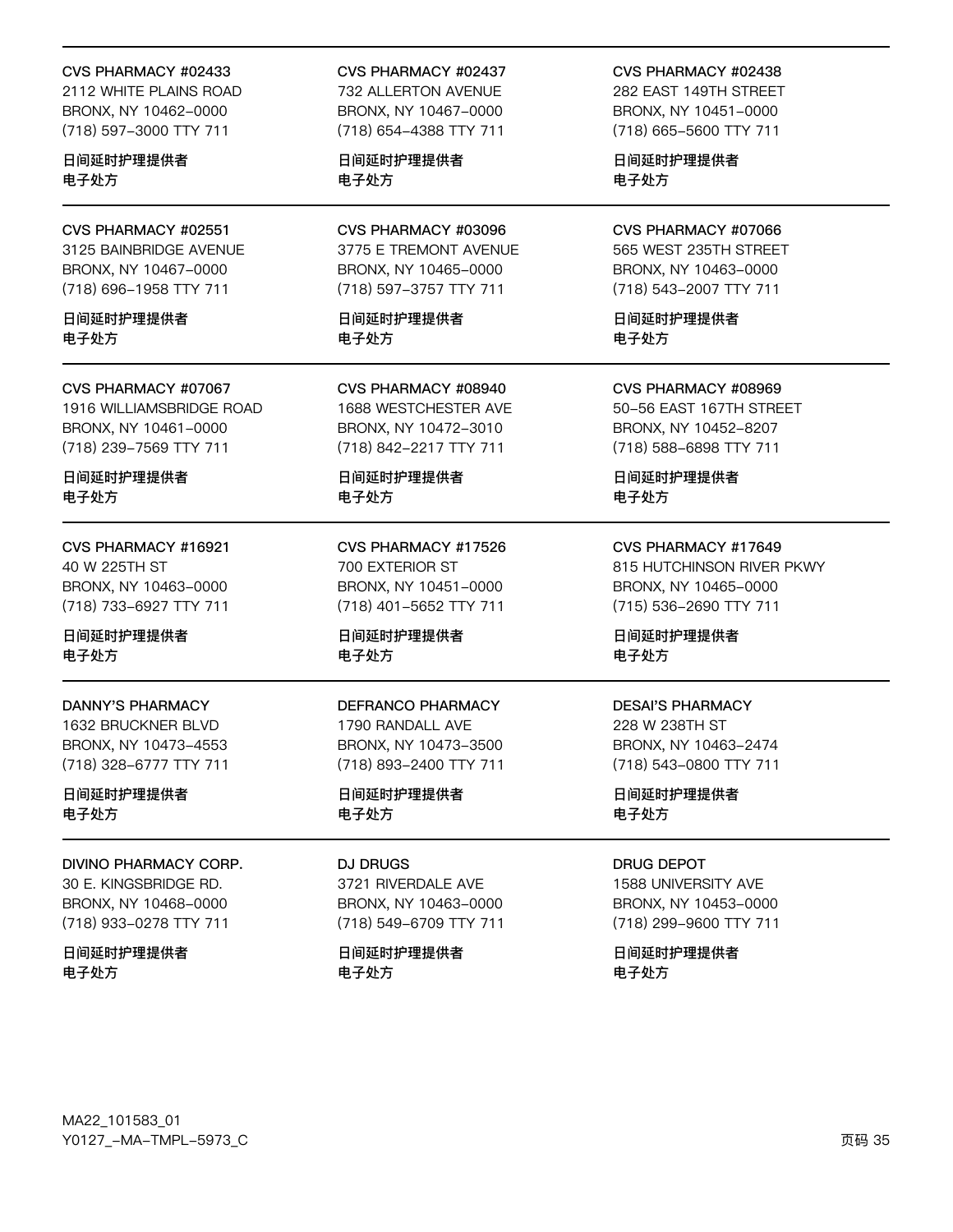#### **DRUG DEPOT CORP**

619 EAST 169TH STREET BRONX, NY 10456-0000 (718) 620-9000 TTY 711

日间延时护理提供者 电子处方

**DRUG RITE PHARMACY** 3432 JEROME AVE BRONX, NY 10467-0000 (718) 231-1600 TTY 711

日间延时护理提供者 电子外方

E JEROME PHARMACY INC 1 E 183RD ST BRONX, NY 10453-1242 (718) 364-2248 TTY 711

日间延时护理提供者 电子处方

EASTCHESTER PHARMACY 2102 EASTCHESTER RD BRONX, NY 10461-2248 (718) 684-5454 TTY 711

日间延时护理提供者 电子处方

**EXPRESS CARE PHARMACY** 15 E TREMONT AVE BRONX, NY 10453-0000 (718) 618-7525 TTY 711

日间延时护理提供者 电子处方

FAMILY PHARMACY AND SURGICAL **SUPPLY** 2754 3RD AVE BRONX, NY 10455-0000 (718) 401-3900 TTY 711

日间延时护理提供者

**DRUG MART** 5203A BROADWAY BRONX, NY 10463-0000 (718) 562-6637 TTY 711

日间延时护理提供者 电子处方

**DRUGBOX PHARMACY** 500-5 BAYCHESTER AVE. BRONX, NY 10475-0000 (718) 872-7662 TTY 711

日间延时护理提供者 电子外方

**EAST 174 ST PHARMACY** 932 EAST 174ST BRONX, NY 10460-0000 (718) 378-1200 TTY 711

日间延时护理提供者 电子处方

EDENWALD PHARMACY 4137 LACONIA AVE BRONX, NY 10466-4909 (347) 899-8555 TTY 711

#### 日间延时护理提供者

**EXPRESS PHARMACY** 273 E 149TH ST BRONX, NY 10451-5601 (718) 292-7010 TTY 711

日间延时护理提供者 电子处方

**FAMILY PHARMACY SOLUTIONS** 890 GARRISON AVE BRONX, NY 10474-5332 (718) 764-1002 TTY 711

日间延时护理提供者 电子处方

DRUG RITE PHARMACY

2426 GRAND CONCOURSE BRONX, NY 10458-0000 (718) 220-9200 TTY 711

日间延时护理提供者 电子处方

DUANE READE #14459 58 E FORDHAM ROAD BRONX, NY 10468-5441 (718) 365-9354 TTY 711

日间延时护理提供者 电子外方

**EAST TREMONT PHARMACY** 1065 E TREMONT AVE BRONX, NY 10460-0000 (718) 861-0382 TTY 711

日间延时护理提供者 电子处方

**EMERALD PHARMACY** 

4295 KATONAH AVE BRONX, NY 10470-0000 (718) 944-0862 TTY 711

日间延时护理提供者 电子处方

#### **FALAK PHARMACY**

2730 E TREMONT AVE BRONX, NY 10461-2877 (718) 597-5230 TTY 711

日间延时护理提供者 电子处方

### **FARMACIA APOTEK**

753 E TREMONT AVENUE BRONX, NY 10457-0000 (718) 901-4717 TTY 711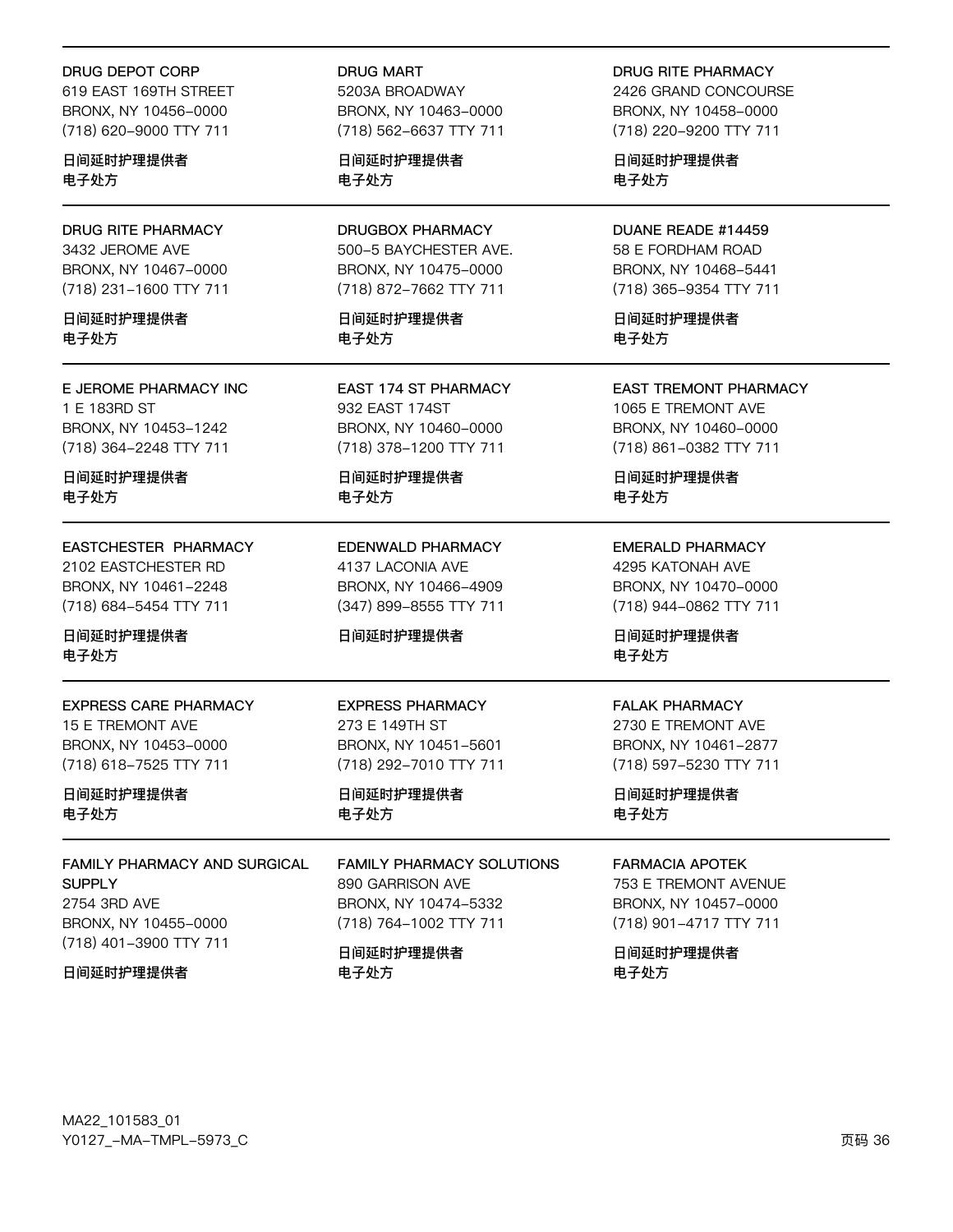#### **FARMACIA CENTRAL**

55A E GUN HILL RD BRONX, NY 10467-2103 (718) 547-6860 TTY 711

日间延时护理提供者 电子处方

### **FELICITY PHARMACY** 621 E TREMONT AVE BRONX, NY 10457-0000 (718) 466-5695 TTY 711

日间延时护理提供者 电子外方

#### **FIRST AID PHARMACY**

921 EAST TREMONT AVE BRONX, NY 10460-0000 (718) 893-5700 TTY 711

日间延时护理提供者 电子处方

## FORDHAM FAMILY PHARMACY & SURGICAL INC.

202 W. FORDHAM ROAD BRONX, NY 10468-0000 (917) 801-1801 TTY 711

日间延时护理提供者 电子处方

# FRIENDLY PHARMACY

223A W 231ST ST BRONX, NY 10463-5301 (718) 884-2908 TTY 711

日间延时护理提供者 电子处方

## FARMACIA HONEYWELL NY INC 882 E 180TH ST BRONX, NY 10460-1758 (718) 584-7531 TTY 711

日间延时护理提供者 电子处方

**FELICITY PHARMACY LTC** 621 E TREMONT AVE BRONX, NY 10457-4801 (718) 466-5695 TTY 711

## 日间延时护理提供者

**FIRST HEALTH PHARMACY** 1229 FRANKLIN AVE BRONX, NY 10456-3515 (347) 597-7999 TTY 711

日间延时护理提供者 电子处方

FORDHAM ROAD PHARMACY 2 E FORDHAM ROAD BRONX, NY 10468-0000 (718) 364-3333 TTY 711

日间延时护理提供者 电子处方

## FRIENDLY PHARMACY INC 389 E 138TH ST BRONX, NY 10454-0000 (718) 742-0001 TTY 711

日间延时护理提供者 电子处方

**FEINBERGS PHARMACY** 

2021 GRAND CONCOURSE BRONX, NY 10453-0000 (718) 299-2800 TTY 711

日间延时护理提供者 电子处方

**FIRO PHARMACY & SURGICALS** 1418 WYTHE PL BRONX, NY 10452-6904 (718) 590-4242 TTY 711

日间延时护理提供者 电子处方

**FIRST HEALTH SPECIALTY** PHARMACY INC. 754 EAST 151ST BRONX, NY 10455-0000 (646) 852-6440 TTY 711

日间延时护理提供者 电子处方

**FRIENDLY PHARMACY** 3137 GRAND CONCOURSE BRONX, NY 10468-0000 (718) 733-8528 TTY 711

日间延时护理提供者 电子处方

## **FULLER DRUG STORE** 2688 3RD AVF BRONX, NY 10454-1103 (718) 292-4244 TTY 711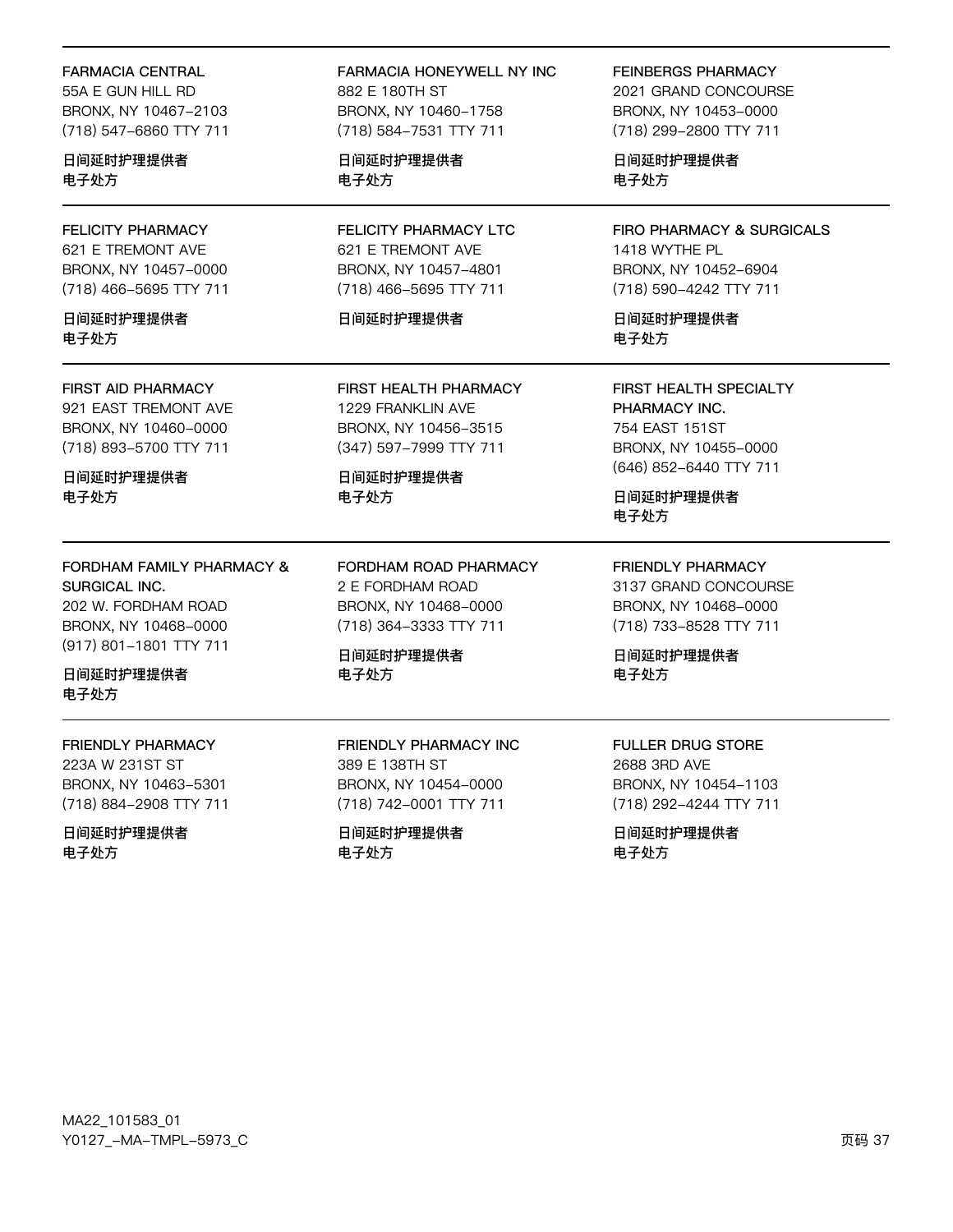#### **FULTON CARE PHARMACY**

557 EAST 169TH STREET BRONX, NY 10456-0000 (347) 918-8700 TTY 711

日间延时护理提供者 电子处方

**GOOD CARE PHARMACY** 1026 E 163RD ST BRONX, NY 10459-4309 (718) 991-1400 TTY 711

日间延时护理提供者 电子外方

**GOODMAN PLAZA PHARMACY INC** 3250 3RD AVE BRONX, NY 10456-6743 (347) 590-9102 TTY 711

日间延时护理提供者 电子处方

**GUNHILL PHARMACY** 83 E GUNHILL RD BRONX, NY 10467-0000 (718) 654-4305 TTY 711

日间延时护理提供者 电子处方

**HEALTH PLUS SPECIALTY PHARMACY** 516 E 149TH ST BRONX, NY 10455-2812 (917) 444-1847 TTY 711

日间延时护理提供者

**HERITAGE PHARMACY** 

233 E TREMONT AVE BRONX, NY 10457-5303 (718) 901-3186 TTY 711

日间延时护理提供者 电子处方

**GERARD PHARMACY** 903 GERARD AVE BRONX, NY 10452-0000 (718) 293-2285 TTY 711

日间延时护理提供者 电子处方

**GOOD LIFE PHARMACY** 2366 GRAND CONCOURSE BRONX, NY 10458-6908 (718) 618-7099 TTY 711

日间延时护理提供者 电子外方

**GRACE PHARMACY** 205 E 198TH ST BRONX, NY 10458-3101 (718) 618-7927 TTY 711

日间延时护理提供者 电子处方

HALDEY PHARMACEUTICAL **COMPOUNDING** 3619 PROVOST AVE1ST FLOOR BRONX, NY 10466-0000 (646) 350-0033 TTY 711

日间延时护理提供者 电子处方

**HEALTHCARE PHARMACY** 567 COURTLANDT AVE BRONX, NY 10451-0000 (718) 585-1117 TTY 711

日间延时护理提供者 电子处方

#### **HIGHBRIDGE PHARMACY**

1230 OGDEN AVE BRONX, NY 10452-0000 (718) 681-3000 TTY 711

日间延时护理提供者 电子处方

**GIG PHARMACY INC** 3405 JEROME AVE BRONX, NY 10467-1049 (718) 708-5400 TTY 711

日间延时护理提供者 电子处方

**GOODMAN PHARMACY** 779 MELROSE AVE BRONX, NY 10451-4440 (718) 585-4663 TTY 711

日间延时护理提供者 电子外方

**GRANT PHARMACY** 1340 EDWARD L GRANT HIGHWAY BRONX, NY 10452-0000 (718) 588-3304 TTY 711

日间延时护理提供者

**HAPPY PHARMACY** 1831B GRAND CONCOURSE BRONX, NY 10453-0000 (718) 466-1000 TTY 711

日间延时护理提供者 电子处方

## **HEAVEN AID PHARMACY**

2385 GRAND CONCOURSE BRONX, NY 10468-0000 (347) 879-7870 TTY 711

日间延时护理提供者 电子处方

#### **HILL PHARMACY**

2197 WESTCHESTER AVE BRONX, NY 10462-0000 (718) 863-0203 TTY 711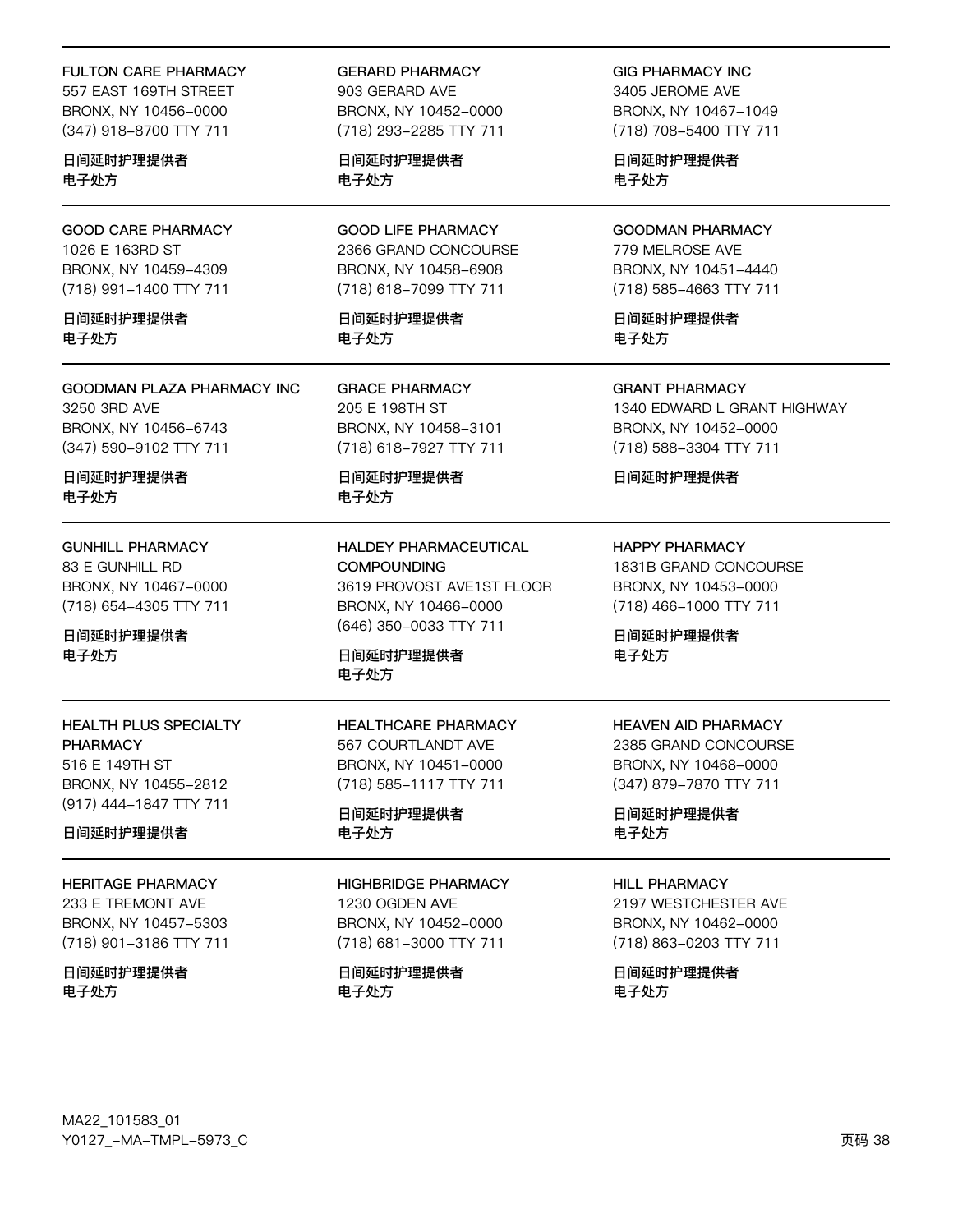#### **HOPEWELL PHARMACY INC**

251 E 188TH ST BRONX, NY 10458-5301 (718) 733-6722 TTY 711

日间延时护理提供者 电子处方

**HUNTS PHARMACY INC** 2799 3RD AVE BRONX, NY 10455-0000 (718) 401-1249 TTY 711

日间延时护理提供者 电子外方

#### **ISABEL'S PHARMACY INC** 338 E GUN HILL RD BRONX, NY 10467-2208 (718) 655-4005 TTY 711

日间延时护理提供者 电子处方

#### **JEROME DRUGS**

1781 JEROME AVE BRONX, NY 10453-0000 (718) 294-5070 TTY 711

日间延时护理提供者 电子处方

**K AND G PHARMACY** 2434 JEROME AVE BRONX, NY 10468-6401 (718) 220-2014 TTY 711

日间延时护理提供者 电子处方

# KING RAJ PHARMACY INC

58 E KINGSBRIDGE RD BRONX, NY 10468-7517 (718) 584-8371 TTY 711

日间延时护理提供者 电子处方

HS PHARMACY INC 5 F 213TH ST BRONX, NY 10467-0000 (718) 708-7550 TTY 711

日间延时护理提供者 电子处方

**ICARE PHARMACY** 2256 E TREMONT AVE BRONX, NY 10462-6303 (929) 777-9611 TTY 711

日间延时护理提供者 电子外方

**J & N PHARMACY** 1220 MORRIS AVE BRONX, NY 10456-0000 (718) 293-2233 TTY 711

日间延时护理提供者 电子处方

**JJ PHARMACY** 332 EAST 188 ST BRONX, NY 10458-0000 (718) 367-2000 TTY 711

日间延时护理提供者 电子处方

**KARNABY DRUGS 2** 662 E 233RD ST BRONX, NY 10466-2802 (347) 346-5134 TTY 711

日间延时护理提供者 电子处方

## **KINGS PHARMACY**

545 ST PAULS PL BRONX, NY 10456-0000 (718) 992-6881 TTY 711

日间延时护理提供者 电子处方

HUB SPECIALTY PHARMACY 288 F 149TH ST BRONX, NY 10451-5630 (347) 862-4014 TTY 711

日间延时护理提供者

## **IMPERIAL PHARMACY** 3050 CORLEAR AVE BRONX, NY 10463-5180 (718) 581-0019 TTY 711

日间延时护理提供者 电子外方

**JACOBI MEDICAL CENTER** 1400 PELHAM PARKWAY SOUTHNYC-HEALTH & HOSP CORP. C/O PHARMACY-BLDG 1 BN24 BRONX, NY 10461-1002

(718) 918-4550 TTY 711

#### 日间延时护理提供者

**JOLIN PHARMACY** 1870 GRAND CONCOURSE BRONX, NY 10457-5401 (718) 294-5588 TTY 711

日间延时护理提供者 电子处方

## KING COMMUNITY PHARMACY INC. 161 DREISER LOOP

BRONX, NY 10475-2703 (347) 899-8020 TTY 711

日间延时护理提供者 电子处方

## **KINGSBRIDGE PHARMACY**

200C W 231ST ST BRONX, NY 10463-0000 (718) 432-2240 TTY 711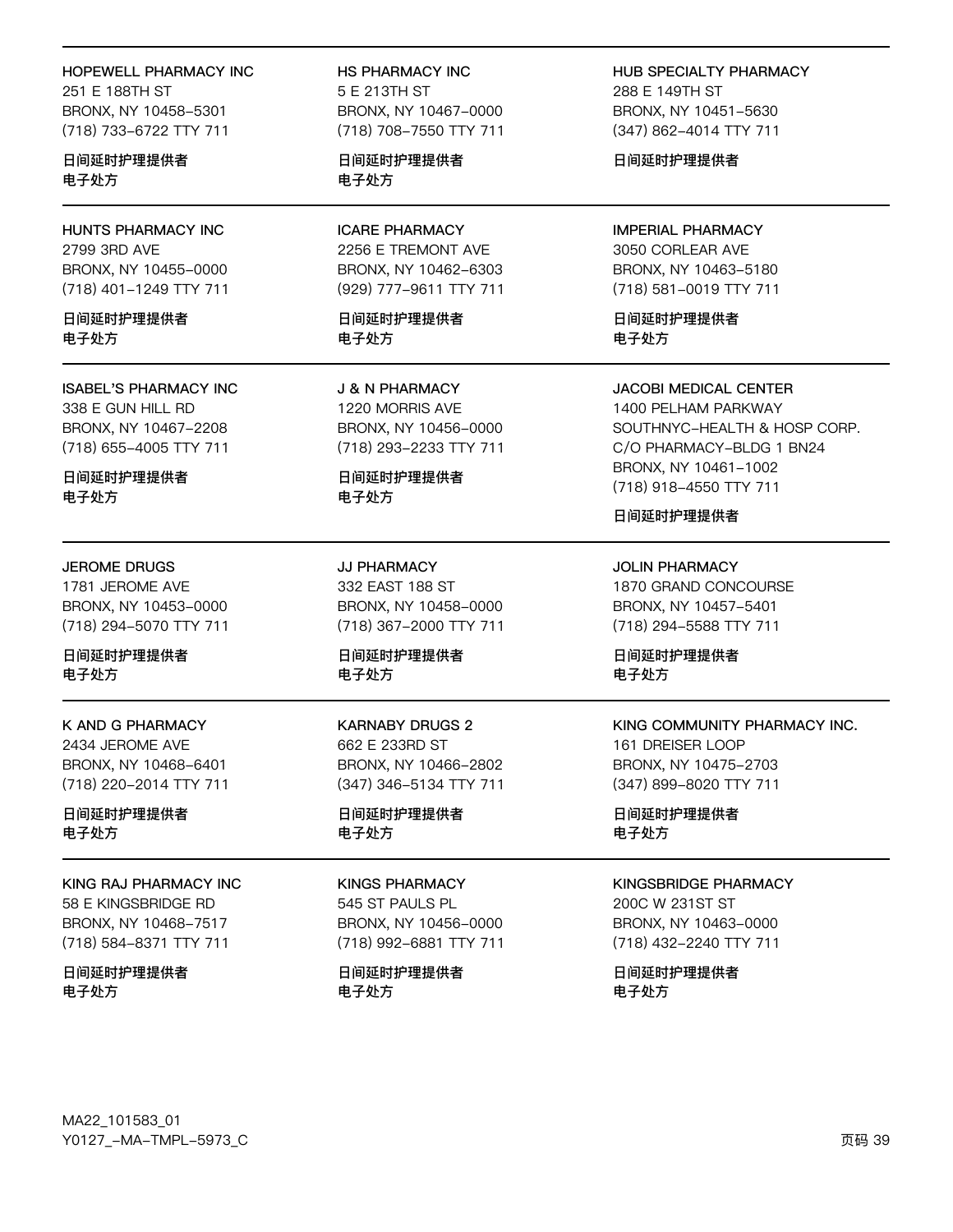#### **KINGSBRIDGE PHARMACY**

229 F KINGSBRIDGE RD BRONX, NY 10458-0000 (718) 933-5150 TTY 711

日间延时护理提供者 电子处方

**LACONIA AVENUE PHARMACY CORP** 4041 LACONIA AVENUE BRONX, NY 10466-0000 (347) 843-7747 TTY 711

日间延时护理提供者 电子外方

#### **LAWLER DRUGS**

4105-07 E TREMONT AVE BRONX, NY 10465-0000 (718) 829-2002 TTY 711

日间延时护理提供者 电子处方

#### **LEROY PHARMACY**

1527 WESTCHESTER AVE BRONX, NY 10472-0000 (718) 842-2777 TTY 711

日间延时护理提供者 电子处方

**LEROY PHARMACY IV** 387 BEDFORD PARK BLVD

BRONX, NY 10458-0000 (718) 933-1154 TTY 711

日间延时护理提供者 电子处方

**LIFE STAR PHARMACY** 

1215 JEROME AVE BRONX, NY 10452-3301 (718) 684-5010 TTY 711

日间延时护理提供者 电子处方

#### **KINGSBRIDGE PHARMACY**

145 W KINGSBRIDGE RD BRONX, NY 10468-3914 (718) 708-8665 TTY 711

日间延时护理提供者 电子处方

**LACROSS DRUGS** 530 E 138 ST BRONX, NY 10454-0000 (718) 665-5474 TTY 711

#### 日间延时护理提供者

**LEGEND DRUGS 1 LLC** 159 E GUN HILL RD BRONX, NY 10467-2160 (718) 708-7427 TTY 711

#### 日间延时护理提供者

**LEROY PHARMACY #1** 314 E 204TH ST BRONX, NY 10467-4797 (718) 882-5614 TTY 711

日间延时护理提供者 电子处方

#### **LEROYS PHARMACY**

901 E TREMONT AVE BRONX, NY 10460-0000 (718) 991-2266 TTY 711

日间延时护理提供者 电子处方

#### **LINCOLN CARE DRUGS INC.** 270 EAST 165TH STREET

BRONX, NY 10456-0000 (718) 401-7400 TTY 711

## 日间延时护理提供者 电子处方

**KRAMER PHARMACY INC** 

309 ST ANNS AVE BRONX, NY 10454-2505 (718) 993-1488 TTY 711

日间延时护理提供者 电子处方

LAFAYETTE FAMILY PHARMACY INC. 849 SOUNDVIEW AVE BRONX, NY 10473-3903 (718) 618-7205 TTY 711

日间延时护理提供者 电子外方

**LEMED PHARMACY III LLC** 2417 3RD AVE STE 406 BRONX, NY 10451-6340 (347) 913-4656 TTY 711

日间延时护理提供者 电子处方

## **LEROY PHARMACY II LLC** 239 E 198TH ST BRONX, NY 10458-0000 (718) 220-7600 TTY 711

日间延时护理提供者 电子处方

#### **LIFE INFUSIONS CORP**

1500 ASTOR AVE FL 2BSTE 2B BRONX, NY 10469-5900 (347) 533-6000 TTY 711

日间延时护理提供者 电子处方

# LINCOLN MEDICAL AND MENTAL

**HEALTH CENTER** 234 E 149TH STNYC-HEALTH & HOSP CORP. C/O PHARMACY BRONX, NY 10451-0000 (718) 579-5959 TTY 711

日间延时护理提供者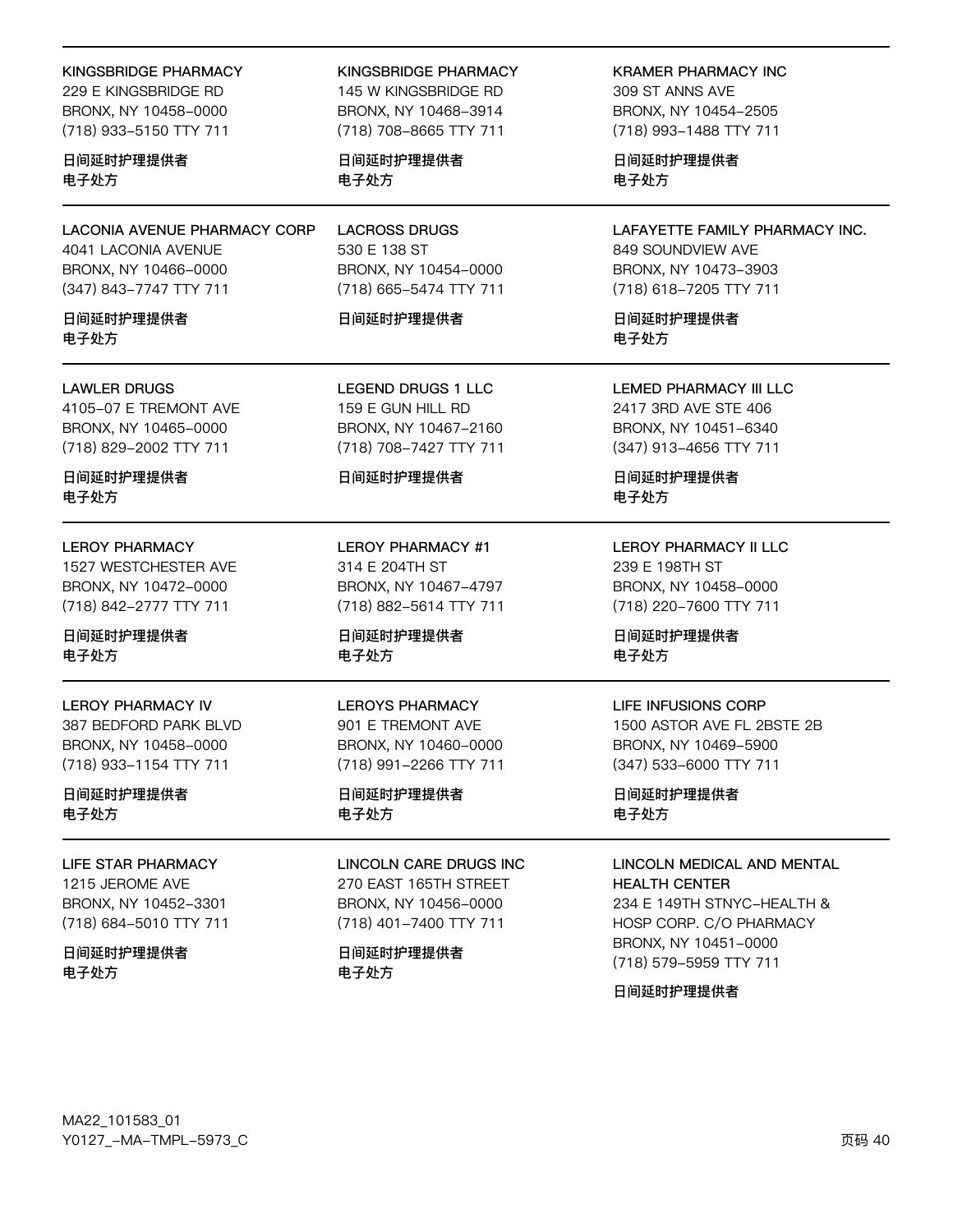#### **LINCOLN PHARMACY**

526 MORRIS AVE BRONX, NY 10451-5509 (718) 993-6750 TTY 711

#### 日间延时护理提供者

## **LIVEWELL PHARMACY** 1432 E GUN HILL RD BRONX, NY 10469-3061 (347) 843-8562 TTY 711

#### 日间延时护理提供者

**LYDIG PHARMACY** 742 LYDIG AVE BRONX, NY 10462-0000 (718) 678-8700 TTY 711

日间延时护理提供者 电子处方

MARBLE HILL PHARMACY CORP 5243 BROADWAY BRONX, NY 10463-7636 (718) 562-5200 TTY 711

日间延时护理提供者 电子处方

**MARION PHARMACY** 2614-2616 DECATUR AVE BRONX, NY 10458-4304 (718) 584-6561 TTY 711

日间延时护理提供者 电子处方

## MFD RX 625 E FORDHAM RD BRONX, NY 10458-5049 (718) 584-6600 TTY 711

日间延时护理提供者 电子处方

## **LINCOLN SPECIALTY PHARMACY** 2825 3RD AVF BRONX, NY 10455-4066 (917) 792-2411 TTY 711

#### 日间延时护理提供者

**LOLYS PHARMACY** 21 W 183ST BRONX, NY 10453-0000 (917) 737-8253 TTY 711

#### 日间延时护理提供者

**MAIN PHARMACY INC** 600 MORRIS AVE BRONX, NY 10451-0000 (718) 401-4422 TTY 711

日间延时护理提供者 电子处方

**MARCO FARMACIA** 814 E TREMONT AVE BRONX, NY 10460-4146 (917) 259-7376 TTY 711

日间延时护理提供者 电子处方

#### **MASON RX INC** 1255 CASTLE HILL AVE BRONX, NY 10462-0000 (718) 863-0210 TTY 711

日间延时护理提供者 电子处方

# MEDASSURE PHARMACY

2334 WASHINGTON AVE BRONX, NY 10458-7714 (718) 316-6766 TTY 711

#### 日间延时护理提供者

#### **LISCIO PHARMACY**

2498 WILLIAMSBRIDGE RD BRONX, NY 10469-4897 (718) 547-3706 TTY 711

日间延时护理提供者 电子处方

**LUMIT PHARMACY** 200 E 167TH ST BRONX, NY 10456-4098 (718) 866-0629 TTY 711

日间延时护理提供者 电子外方

**MANOR PHARMACY** 1577A WESTCHESTER AVE BRONX, NY 10472-2912 (718) 842-5747 TTY 711

日间延时护理提供者 电子处方

## **MARGA PHARMACY INC** 33 W BURNSIDE AVE BRONX, NY 10453-0000 (718) 618-7676 TTY 711

日间延时护理提供者 电子处方

## MCGRAW PHARMACY INC.

2048 MCGRAW AVE BRONX, NY 10462-8003 (718) 684-4512 TTY 711

日间延时护理提供者 电子处方

## **MEDI CENTER PHARMACY**

1262 BOSTON RD BRONX, NY 10456-3602 (347) 699-6006 TTY 711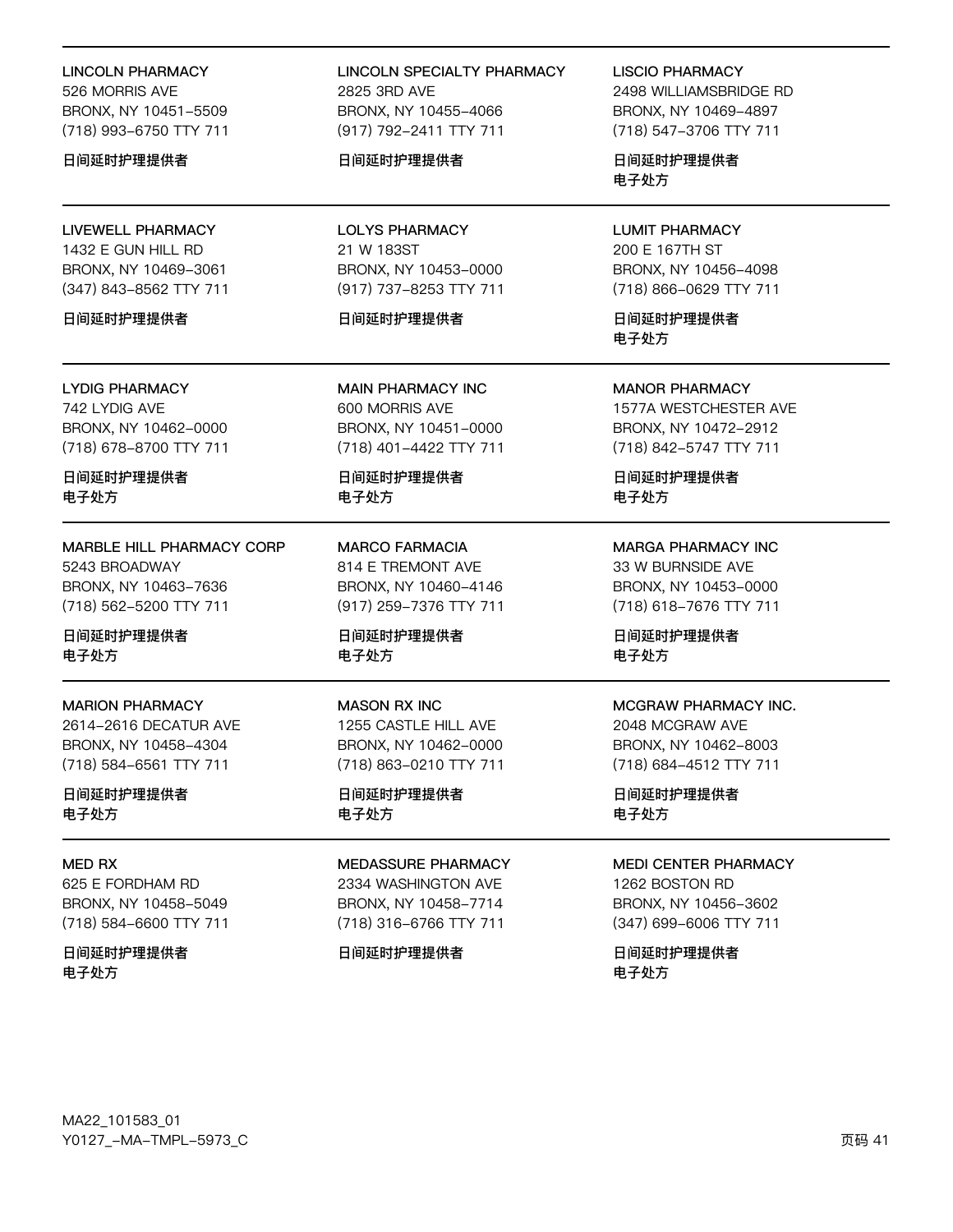#### MEDICAL CENTER PHARMACY

571 E 184TH ST BRONX, NY 10458-8039 (718) 933-3113 TTY 711

日间延时护理提供者 电子处方

**MEDLY PHARMACY** 260 E 188TH ST BRONX, NY 10458-5302 (347) 448-4030 TTY 711

日间延时护理提供者

## METCARE RX 4234 BRONX BLVD BRONX, NY 10466-2668 (347) 346-4570 TTY 711

日间延时护理提供者 电子处方

#### **METCARE RX**

305 E 161ST ST BRONX, NY 10451-0000 (718) 410-4711 TTY 711

日间延时护理提供者

#### MHHC PHARMACY, INC.

57 W BURNSIDE AVE STE B1 BRONX, NY 10453-4038 (718) 924-2688 TTY 711

日间延时护理提供者 电子处方

MEDICINE CENTER RX LLC 92 F 167TH ST BRONX, NY 10452-0000 (718) 410-2814 TTY 711

日间延时护理提供者 电子处方

**MEDSTOP PHARMACY & SURGICAL SUPPLIES** 1330 JEROME AVE BRONX, NY 10452-3316 (718) 552-2278 TTY 711

日间延时护理提供者 电子处方

METCARE RX 1250 WATERS PLTOWER II BRONX, NY 10461-2720 (718) 975-7774 TTY 711

日间延时护理提供者 电子处方

**METCARE RX** 1515 BLONDELL AVE BRONX, NY 10461-0000 (718) 239-9808 TTY 711

MID CONCOURSE PHARMACY INC

2106 GRAND CONCOURSE

BRONX, NY 10457-2806

(718) 367-4540 TTY 711

日间延时护理提供者

电子处方

日间延时护理提供者 电子处方

**MEDISERV PHARMACY** 2611 WEBSTER AVE BRONX, NY 10458-4845 (718) 395-4000 TTY 711

日间延时护理提供者 电子处方

**MEGA PHARMACY** 1560 GRAND CONCOURSEUNIT 100 BRONX, NY 10457-0000 (718) 294-7899 TTY 711

日间延时护理提供者 电子外方

**METCARE RX** 1 FORDHAM PLZ BRONX, NY 10458-0000 (718) 741-9505 TTY 711

日间延时护理提供者

**METRO PHARMACY** 342 E 149TH ST BRONX, NY 10451-5635 (718) 292-1212 TTY 711

日间延时护理提供者

## MONTEFIORE COMMUNITY PHARMACY @ CHAM 111 F 210TH ST

BRONX, NY 10467-2401 (718) 484-5160 TTY 711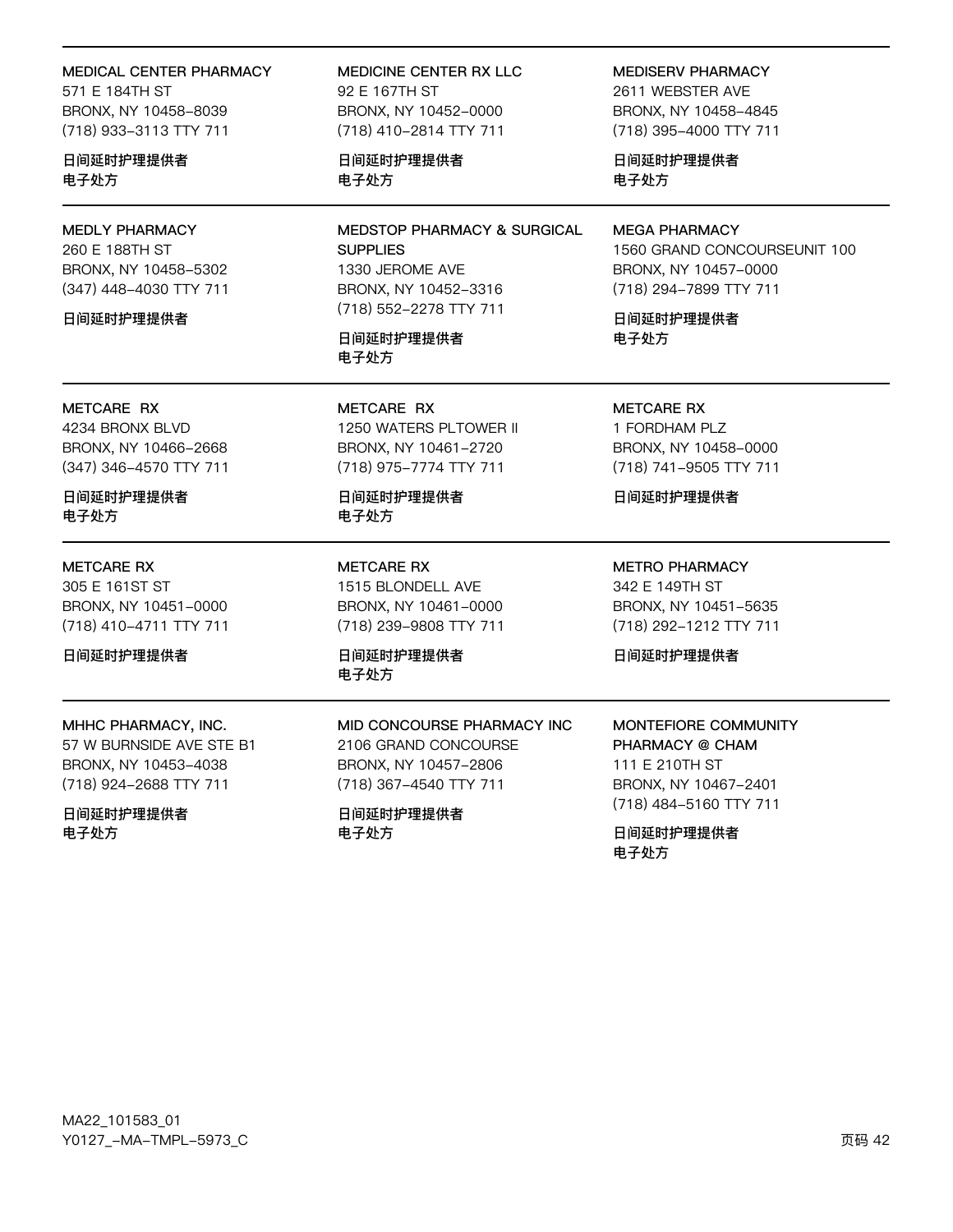| MONTEFIORE COMMUNITY<br>PHARMACY @ MOSES<br>111 E 210TH ST<br>BRONX, NY 10467-0000<br>(718) 920-4934 TTY 711  | <b>MORRIS AVE PHARMACY</b><br>675 MORRIS AVE<br>BRONX, NY 10451-0000<br>(718) 292-2500 TTY 711<br>日间延时护理提供者      | <b>MORRIS HEIGHTS PHARMACY</b><br>64 W BURNSIDE AVE<br>BRONX, NY 10453-0000<br>(718) 960-4370 TTY 711<br>日间延时护理提供者                                                                          |  |
|---------------------------------------------------------------------------------------------------------------|------------------------------------------------------------------------------------------------------------------|---------------------------------------------------------------------------------------------------------------------------------------------------------------------------------------------|--|
| 日间延时护理提供者<br>电子处方                                                                                             |                                                                                                                  | 电子处方                                                                                                                                                                                        |  |
| MORRIS PARK PHARMACY INC<br>1160 E TREMONT AVE<br>BRONX, NY 10460-2452<br>(631) 458-7258 TTY 711<br>日间延时护理提供者 | <b>MORRIS PHARMACY</b><br>255B E 165TH ST<br>BRONX, NY 10456-6057<br>(718) 537-0365 TTY 711<br>日间延时护理提供者<br>电子处方 | MORRISANIA NEIGHBORHOOD<br><b>FAMILY CARE CENTER</b><br>1225 GERARD AVENEW YORK CITY<br><b>HEALTH AND HOSPITALS</b><br><b>CORPORATION</b><br>BRONX, NY 10452-0000<br>(718) 960-2766 TTY 711 |  |
|                                                                                                               |                                                                                                                  | 日间延时护理提供者<br>电子处方                                                                                                                                                                           |  |
| <b>MORRISSANIA PHARMACY</b><br>596 MORRIS AVENUE<br>BRONX, NY 10451-4744<br>(718) 401-8800 TTY 711            | MOSCOSO PHARMACY<br>151 E 170TH ST<br>BRONX, NY 10452-7014<br>(718) 293-5832 TTY 711                             | MOTT HAVEN PHARMACY<br>400 E 141ST ST<br>BRONX, NY 10454-0000<br>(718) 292-9144 TTY 711                                                                                                     |  |
| 日间延时护理提供者<br>电子处方                                                                                             | 日间延时护理提供者<br>电子处方                                                                                                | 日间延时护理提供者                                                                                                                                                                                   |  |
| MT. CARMEL PHARMACY<br>705 E 187TH ST<br>BRONX, NY 10458-6818<br>(718) 364-6100 TTY 711                       | MT. CARMEL PHARMACY INC. LTC<br>705 E 187TH ST<br>BRONX, NY 10458-6803<br>(718) 364-6100 TTY 711                 | <b>NEREID RX CORP</b><br>4396 WHITE PLAINS RD<br>BRONX, NY 10466-0000<br>(347) 899-8350 TTY 711                                                                                             |  |
| 日间延时护理提供者<br>电子处方                                                                                             | 日间延时护理提供者                                                                                                        | 日间延时护理提供者<br>电子处方                                                                                                                                                                           |  |
| NEW CONCOURSE PHARMACY<br>2395 GRAND CONCOURSE<br>BRONX, NY 10468-0000<br>(347) 590-2863 TTY 711              | <b>NICK'DRUGS STORE</b><br>3060 BOSTON RD<br>BRONX, NY 10469-4038<br>(347) 590-1030 TTY 711                      | <b>NISAR PHARMACY INC</b><br>253B 149TH STREET<br>BRONX, NY 10451-0000<br>(718) 402-9104 TTY 711                                                                                            |  |

日间延时护理提供者 电子处方

日间延时护理提供者 电子处方

日间延时护理提供者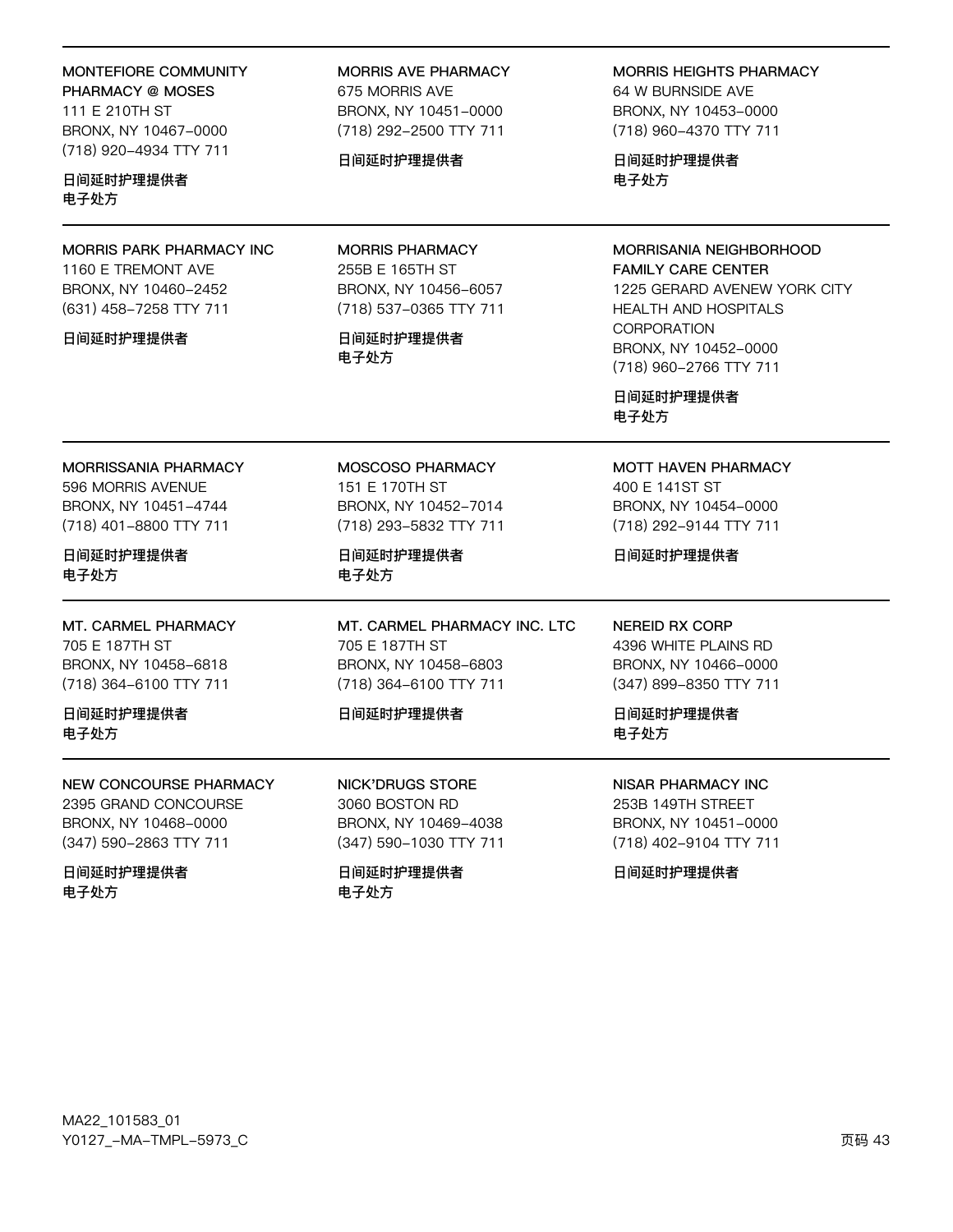#### NORTH BRONX PHARMACY

4166 WHITE PLAINS RD BRONX, NY 10466-3020 (718) 925-4114 TTY 711

#### 日间延时护理提供者

#### **NVR PHARMACY**

61 E MT EDEN AVE BRONX, NY 10452-5806 (718) 583-3575 TTY 711

日间延时护理提供者 电子外方

#### ONE STOP PHARMACY

176 E 161ST ST BRONX, NY 10451-0000 (718) 292-3801 TTY 711

日间延时护理提供者 电子处方

#### **OZ PHARMACY**

322 E 149TH ST BRONX, NY 10451-0000 (718) 292-8892 TTY 711

日间延时护理提供者

## PARKARE PHARMACY, INC.

2158 STARLING AVE BRONX, NY 10462-4303 (718) 239-3500 TTY 711

## 日间延时护理提供者 电子处方

PEACE PHARMACY INC

2366 UNIVERSITY AVE BRONX, NY 10468-6223 (718) 684-4430 TTY 711

日间延时护理提供者

## NORTH CENTRAL BRONX HOSPITAL 3424 KOSSUTH AVENYC HHC C/O PHARMACY BRONX, NY 10467-2489 (718) 519-3579 TTY 711

## 日间延时护理提供者

**NYS PHARMACY** 306 E 149TH ST BRONX, NY 10451-5602 (347) 918-9337 TTY 711

#### 日间延时护理提供者

**OVAL DRUG** 1500 METROPOLITAN AVE BRONX, NY 10462-6801 (718) 823-0688 TTY 711

日间延时护理提供者 电子处方

PALMVILLE PHARMACY 799 ALLERTON AVE BRONX, NY 10467-0000 (718) 547-7600 TTY 711

日间延时护理提供者 电子处方

PARKCHESTER FAMILY PHRM AND **SURG INC** 1445 UNIONPORT RD BRONX, NY 10462-0000 (347) 851-2688 TTY 711

日间延时护理提供者 电子处方

#### PELHAM PARKWAY PHARMACY

1469 BEACH AVE BRONX, NY 10460-3630 (718) 409-0908 TTY 711

日间延时护理提供者 电子处方

**NOVA PHARMACY** 

1521 WATSON AVE BRONX, NY 10472-5329 (718) 328-7040 TTY 711

日间延时护理提供者

## **OGDEN PHARMACY** 1071 OGDEN AVE BRONX, NY 10452-0000 (718) 410-9113 TTY 711

日间延时护理提供者 电子外方

**OVAL PHARMACY** 255 E GUNHILL RD BRONX, NY 10467-0000 (718) 654-2200 TTY 711

日间延时护理提供者 电子处方

PARK PLAZA PHARMACY 1773 UNIVERSITY AVE BRONX, NY 10453-6997 (718) 583-5900 TTY 711

日间延时护理提供者 电子处方

#### PARKCHESTER PHARMACY

1663 METROPOLITAN AVE BRONX, NY 10462-0000 (347) 398-9006 TTY 711

日间延时护理提供者 电子处方

#### PELHAM PHARMACY INC

2171 WHITE PLAINS RDPELHAM **PHARMACY** BRONX, NY 10462-1405 (917) 708-9700 TTY 711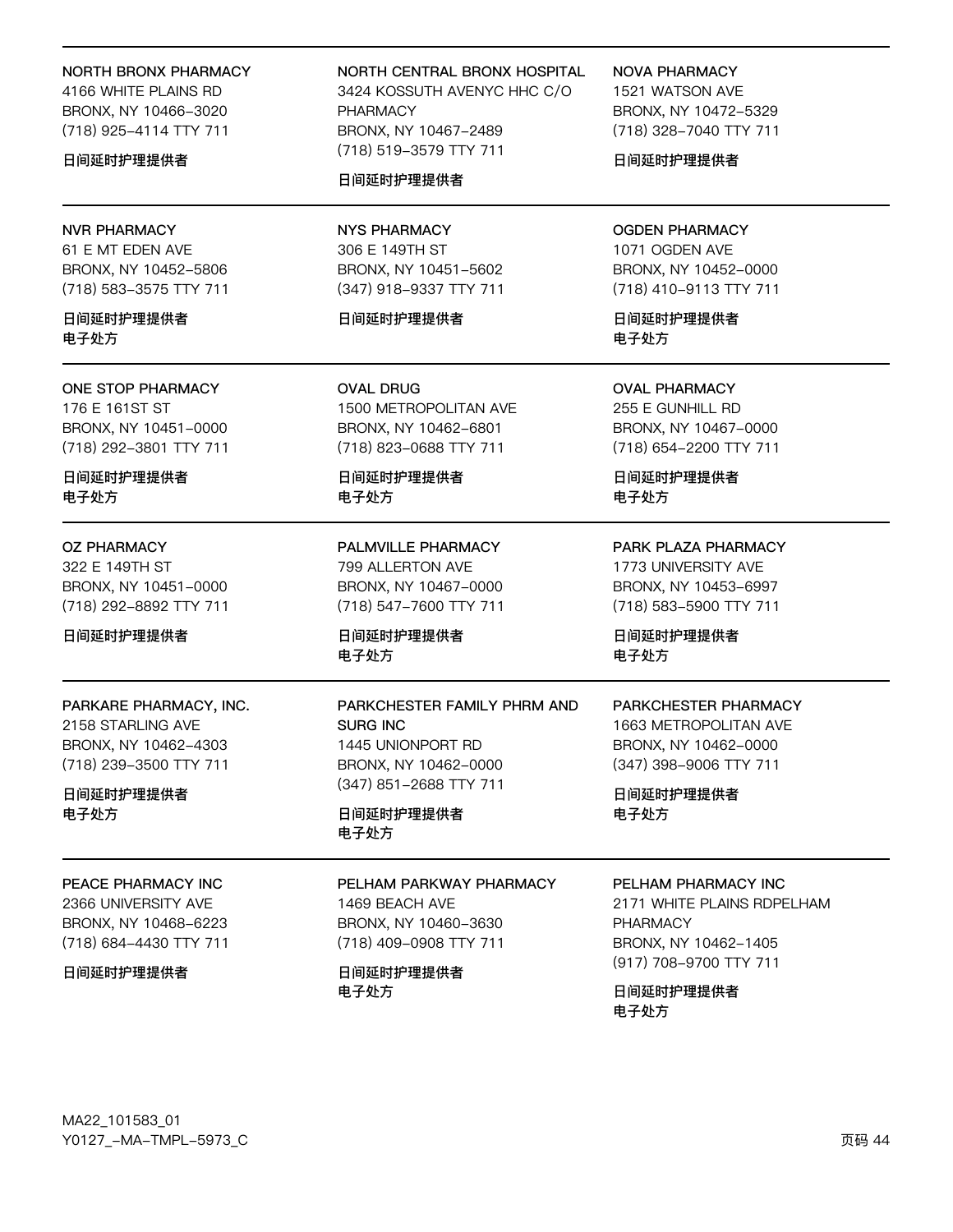## PEOPLES PHARMACY AND **FOODMART**

3176 BAINBRIDGE AVENUE BRONX, NY 10467-3980 (347) 346-7600 TTY 711

#### 日间延时护理提供者

PHARMORE PHARMACY 337 E 149TH ST BRONX, NY 10451-5688 (646) 314-7954 TTY 711

日间延时护理提供者 电子处方

# PLANET PHARMACY

2336A GRAND CONCOURSE BRONX, NY 10458-6903 (718) 220-2035 TTY 711

日间延时护理提供者 电子处方

PORT MORRIS PHARMACY 800 E 138TH ST BRONX, NY 10454-1902 (718) 665-6337 TTY 711

日间延时护理提供者 电子处方

PROSPECT AVENUE PHARMACY 993 PROSPECT AVE BRONX, NY 10459-0000 (718) 328-3593 TTY 711

日间延时护理提供者

# QUICKRX SPECIALTY PHARMACY 1642 EASTCHESTER RD BRONX, NY 10461-2316 (347) 691-3494 TTY 711

日间延时护理提供者

# PERLA PHARMACY

822 E TREMONT AVE BRONX, NY 10460-4146 (718) 466-6551 TTY 711

## 日间延时护理提供者

PILGRIM PHARMACY 2941 WESTCHESTER AVE BRONX, NY 10461-4503 (718) 828-0498 TTY 711

日间延时护理提供者 电子处方

PLAZA PHARMACY 2515 WEBSTER AVE BRONX, NY 10458-5508 (718) 365-8148 TTY 711

日间延时护理提供者 电子处方

PRAYOSHA PHARMACY CORP 54 E 183RD ST BRONX, NY 10453-0000 (718) 220-1900 TTY 711

日间延时护理提供者 电子处方

PULSE PHARMACY 7 BEDFORD PARK BLVD BRONX, NY 10468-1771 (718) 975-4411 TTY 711

日间延时护理提供者 电子处方

## R AND S PIONEER PHARMACY 1018 OGDEN AVE BRONX, NY 10452-0000 (718) 538-8183 TTY 711

日间延时护理提供者 电子处方

PHARMACY PLUS SURGICAL SUPPLIES INC

1770D WESTCHESTER AVE BRONX, NY 10472-3022 (718) 430-0911 TTY 711

日间延时护理提供者 电子处方

## PINEBROOK PHARMACY

1183 JEROME AVE BRONX, NY 10452-0000 (718) 992-8182 TTY 711

日间延时护理提供者 电子处方

POE PHARMACY 2558 GRAND CONCOURSE BRONX, NY 10458-0000 (718) 364-7070 TTY 711

日间延时护理提供者 电子处方

PRECARE PHARMACY 340A E 149TH ST BRONX, NY 10451-5602 (347) 591-4423 TTY 711

日间延时护理提供者

## QUICK RX SPECIALTY PHARMACY 1642 EASTCHESTER RD BRONX, NY 10461-2316 (347) 691-3494 TTY 711

日间延时护理提供者 电子处方

## RAHIMU PHARMACY

607 SOUNDVIEW AVE BRONX, NY 10473-2991 (718) 991-7550 TTY 711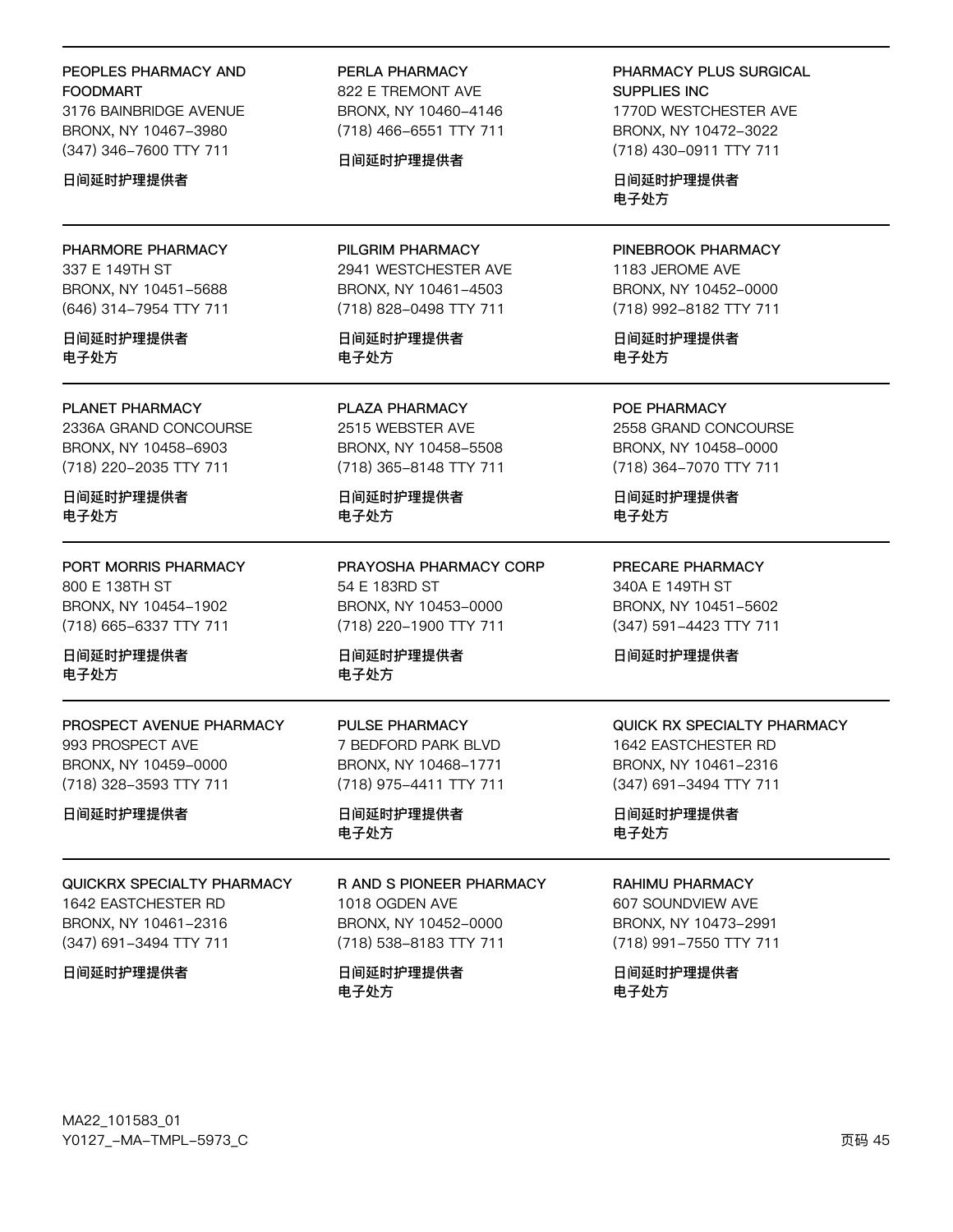RAISELL PHARMACY

741 ASTOR AVE BRONX, NY 10467-9307 (347) 955-3344 TTY 711

日间延时护理提供者 电子处方

**RECETAS PHARMACY** 112 E 183 ST BRONX, NY 10453-1238 (718) 733-9330 TTY 711

日间延时护理提供者 电子外方

RITE AID PHARMACY 02669 2063 BARTOW AVENUE BRONX, NY 10475-4613 (718) 379-8022 TTY 711

日间延时护理提供者 电子处方

RITE AID PHARMACY 03774 2426-34 EASTCHESTER ROAD BRONX, NY 10469-5916 (718) 653-3047 TTY 711

日间延时护理提供者 电子处方

RITE AID PHARMACY 03858 901 EAST GUN HILL ROAD BRONX, NY 10469-3707 (718) 231-6677 TTY 711

日间延时护理提供者 电子处方

RITE AID PHARMACY 04267 1091 OGDEN AVENUE BRONX, NY 10452-4601 (718) 293-5271 TTY 711

日间延时护理提供者 电子处方

RANDALL PHARMACY INC

1753 RANDALL AVE BRONX, NY 10473-0000 (718) 328-2100 TTY 711

日间延时护理提供者 电子处方

**REGAL PHARMACY** 558 W 235TH ST BRONX, NY 10463-1709 (718) 543-6868 TTY 711

日间延时护理提供者 电子外方

RITE AID PHARMACY 03359 911 MORRIS PARK AVENUE BRONX, NY 10462-3710 (718) 409-3005 TTY 711

日间延时护理提供者 电子处方

RITE AID PHARMACY 03817 57 EAST BURNSIDE AVENUE BRONX, NY 10453-4105 (718) 295-4533 TTY 711

日间延时护理提供者 电子处方

#### RITE AID PHARMACY 03980 1179 EAST 233RD STREET

BRONX, NY 10466-3318 (718) 324-3668 TTY 711

## 日间延时护理提供者 电子处方

RITE AID PHARMACY 04294 4159 WHITE PLAINS ROAD BRONX, NY 10466-3021

日间延时护理提供者 电子处方

(718) 405-1394 TTY 711

**REAL PHARMACY** 

113 W KINGSBRIDGE RDSTE 16 BRONX, NY 10468-0000 (718) 432-3180 TTY 711

日间延时护理提供者 电子处方

**RELION PHARMACY** 1607 WILLIAMSBRIDGE RD. BRONX, NY 10461-0000 (347) 691-3922 TTY 711

日间延时护理提供者

RITE AID PHARMACY 03663 592 EAST 183RD STREET BRONX, NY 10458-8701 (718) 220-2226 TTY 711

日间延时护理提供者 电子处方

RITE AID PHARMACY 03844 950-960 SOUTHERN BOULEVARD BRONX, NY 10459-3402 (718) 991-1376 TTY 711

日间延时护理提供者 电子处方

#### RITE AID PHARMACY 04258

1516-1518 WESTCHESTER AVENUE BRONX, NY 10472-2907 (718) 861-2359 TTY 711

日间延时护理提供者 电子处方

#### RITE AID PHARMACY 04824

537-539 EAST 138TH STREET BRONX, NY 10454-3007 (718) 402-5550 TTY 711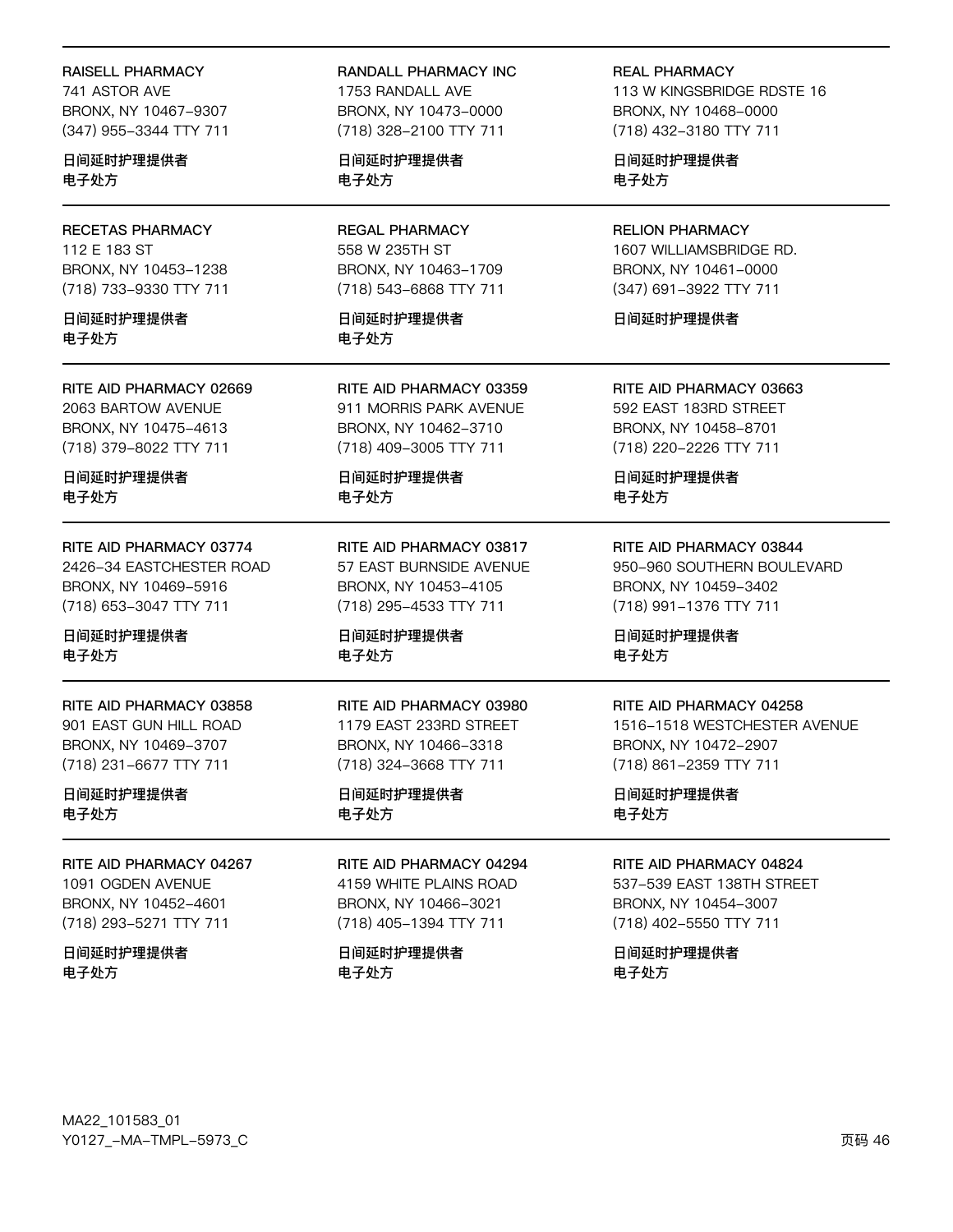RITE AID PHARMACY 10541 5825-35 BROADWAY BRONX, NY 10463-0000 (718) 581-0840 TTY 711

日间延时护理提供者 电子处方

RITE CARE PHARMACY 898 E 163RD ST BRONX, NY 10459-0000 (718) 378-6800 TTY 711

日间延时护理提供者

**RITE-WAY PHARMACY LLC** 1603 WESTCHESTER AVE BRONX, NY 10472-0000 (718) 860-0600 TTY 711

日间延时护理提供者 电子处方

RIVERDALE SPECIALTY PHARMACY 3547 JOHNSON AVE BRONX, NY 10463-1602 (718) 395-3509 TTY 711

日间延时护理提供者 电子处方

ROSE DRUG STORE INC 262 E BURNSIDE AVESTORE 1 BRONX, NY 10457-3724 (718) 294-1470 TTY 711

日间延时护理提供者 电子处方

RX SOLUTIONS PHARMACY INC 2A EAST 167 STREET BRONX, NY 10452-0000 (347) 963-9700 TTY 711

日间延时护理提供者 电子处方

RITE AID PHARMACY 10543 21B KNOLLS CRES BRONX, NY 10463-6301 (718) 432-3030 TTY 711

日间延时护理提供者 电子处方

RITE CHOICE PHARMACY 39-41 EAST 170 STREET BRONX, NY 10452-0000 (718) 293-9596 TTY 711

日间延时护理提供者 电子外方

**RIVER PARK PHARMACY** 1804 CEDAR AVE BRONX, NY 10453-2706 (347) 726-6969 TTY 711

日间延时护理提供者 电子处方

**RJ PHARMACY INC** 2111 WILLIAMSBRIDGE RD BRONX, NY 10461-1601 (347) 691-3701 TTY 711

日间延时护理提供者 电子处方

ROSEDALE PHARMACY LLC 1737 E 174TH ST BRONX, NY 10472-1801 (718) 684-2318 TTY 711

日间延时护理提供者 电子处方

SAFEWAY PHARMACY 493 E 138TH ST

BRONX, NY 10454-0000 (718) 401-8308 TTY 711

日间延时护理提供者 电子处方

RITE CARE PHARMACY 805B SOUNDVIEW AVE BRONX, NY 10473-3900 (718) 328-0000 TTY 711

日间延时护理提供者 电子处方

RITE KARE APOTHECARY INC 3807 BRONXWOOD AVENUE BRONX, NY 10469-0000 (347) 947-4410 TTY 711

日间延时护理提供者 电子外方

**RIVERDALE PHARMACY** 5669 RIVERDALE AVE BRONX, NY 10471-2198 (718) 543-7500 TTY 711

日间延时护理提供者 电子处方

ROSA PHARMACY AND SURGICAL **SUPPLY** 14 E MOUNT EDEN AVE BRONX, NY 10452-0000 (718) 299-1000 TTY 711

日间延时护理提供者 电子处方

RX MASTERS INC. 1437 WEBSTER AVE BRONX, NY 10456-1831 (718) 293-0800 TTY 711

日间延时护理提供者 电子处方

#### **SAINT HELENA PHARMACY**

755-B EAST 149TH ST BRONX, NY 10455-0000 (718) 742-9500 TTY 711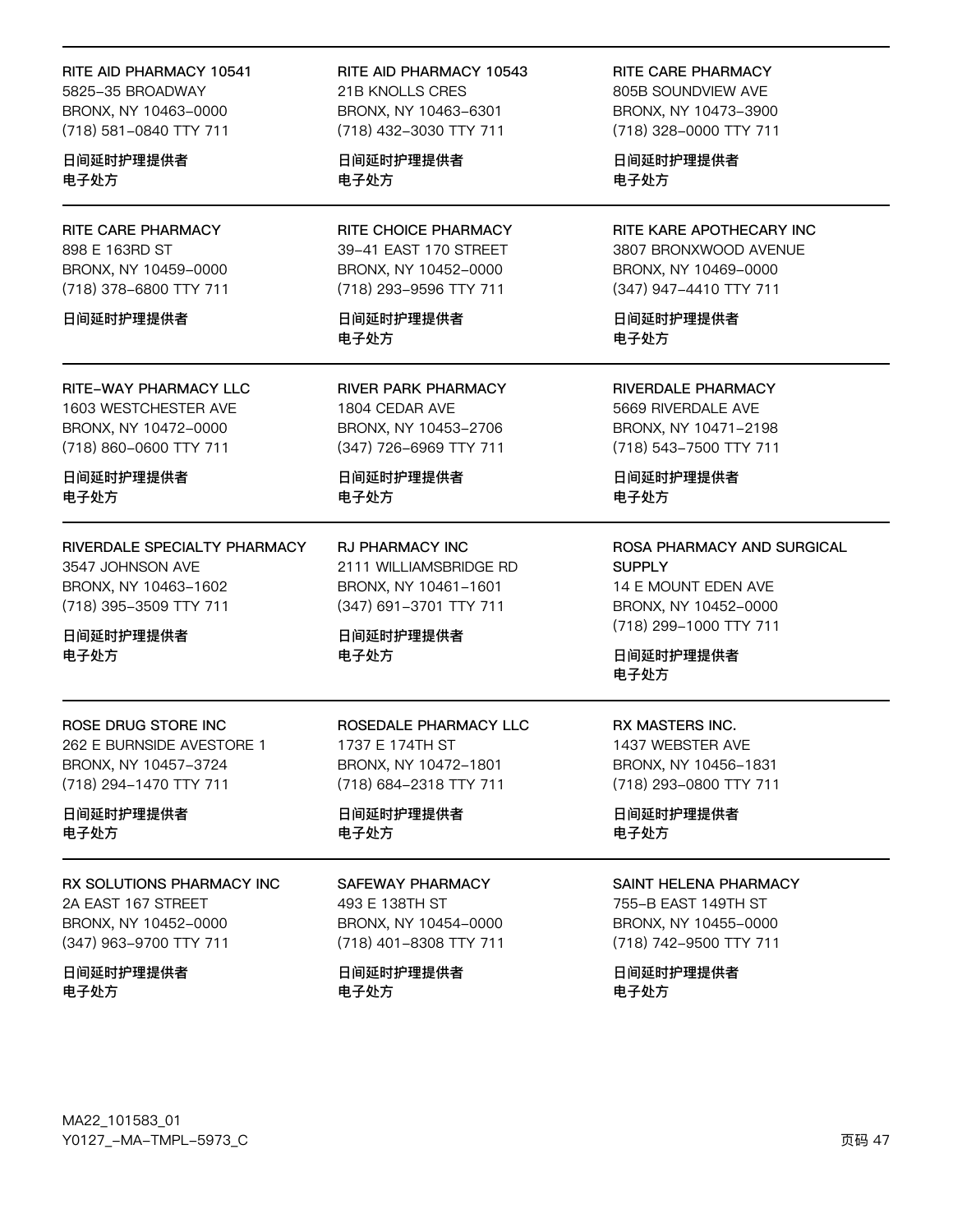#### SALUD CARE SPECIALTY PHARMACY

438 F 149TH ST BRONX, NY 10455-0000 (718) 402-0202 TTY 711

日间延时护理提供者

#### **SCHEER DRUGS**

1343 E GUNHILL RD BRONX, NY 10469-0000 (718) 655-5558 TTY 711

日间延时护理提供者 电子外方

#### SEDGWICK PHARMACY INC 3887 SEDGWICK AVE BRONX, NY 10463-4401

(718) 543-3116 TTY 711

日间延时护理提供者 电子处方

#### SIMELSON PHARMACY 52 WESTCHESTER SQ

BRONX, NY 10461-3593 (718) 892-4222 TTY 711

日间延时护理提供者 电子处方

#### **SIRISHA PHARMACY**

2901 WHITE PLAINS RD BRONX, NY 10467-0000 (718) 881-7958 TTY 711

日间延时护理提供者 电子处方

#### SOUNDVIEW PHARMACY

751 WHITE PLAINS RD BRONX, NY 10473-0000 (718) 828-2446 TTY 711

### 日间延时护理提供者 电子处方

**SARA PHARMACY** 652 F 233 ST BRONX, NY 10466-0000 (718) 696-1500 TTY 711

日间延时护理提供者 电子处方

**SCRIPTX PHARMACY** 72 E 167 ST BRONX, NY 10452-0000 (718) 538-8100 TTY 711

日间延时护理提供者 电子外方

SEGUNDO RUIZ BELVIS NFCC 545 EAST 142ND STNEW YORK CITY H.H.C. BRONX, NY 10454-2199 (718) 579-1712 TTY 711

#### 日间延时护理提供者

SIMPSON PHARMACY, INC 1015 SOUTHERN BLVD BRONX, NY 10459-3309 (718) 328-1080 TTY 711

日间延时护理提供者 电子处方

#### SJS PHARMACY INC.

105-107 E BURNSIDE AVE BRONX, NY 10453-0000 (718) 933-1222 TTY 711

日间延时护理提供者 电子处方

### SOUTH BRONX PHARMACY

411 EAST 138TH STREET BRONX, NY 10454-0000 (718) 401-7900 TTY 711

## 日间延时护理提供者 电子处方

**SAS PHARMACY** 

1481 LELAND AVE BRONX, NY 10460-3901 (718) 823-5330 TTY 711

日间延时护理提供者 电子处方

**SECURITY DRUGS** 3419 BOSTON RD BRONX, NY 10469-0000 (718) 654-6974 TTY 711

日间延时护理提供者 电子外方

#### SHAKESPEARE PHARMACY

1252 SHAKESPEARE AVE BRONX, NY 10452-0000 (718) 588-4100 TTY 711

日间延时护理提供者 电子处方

**SINAI RX PHARMACY** 903B SHERIDAN AVE BRONX, NY 10451-3305 (718) 588-0761 TTY 711

日间延时护理提供者 电子处方

#### **SOL'S PHARMACY**

1515 SOUTHERN BLVD BRONX, NY 10460-0000 (718) 861-5490 TTY 711

日间延时护理提供者 电子处方

## **SOUTH BRONX RX**

1650 GRAND CONCOURSE BRONX, NY 10457-7606 (718) 538-3385 TTY 711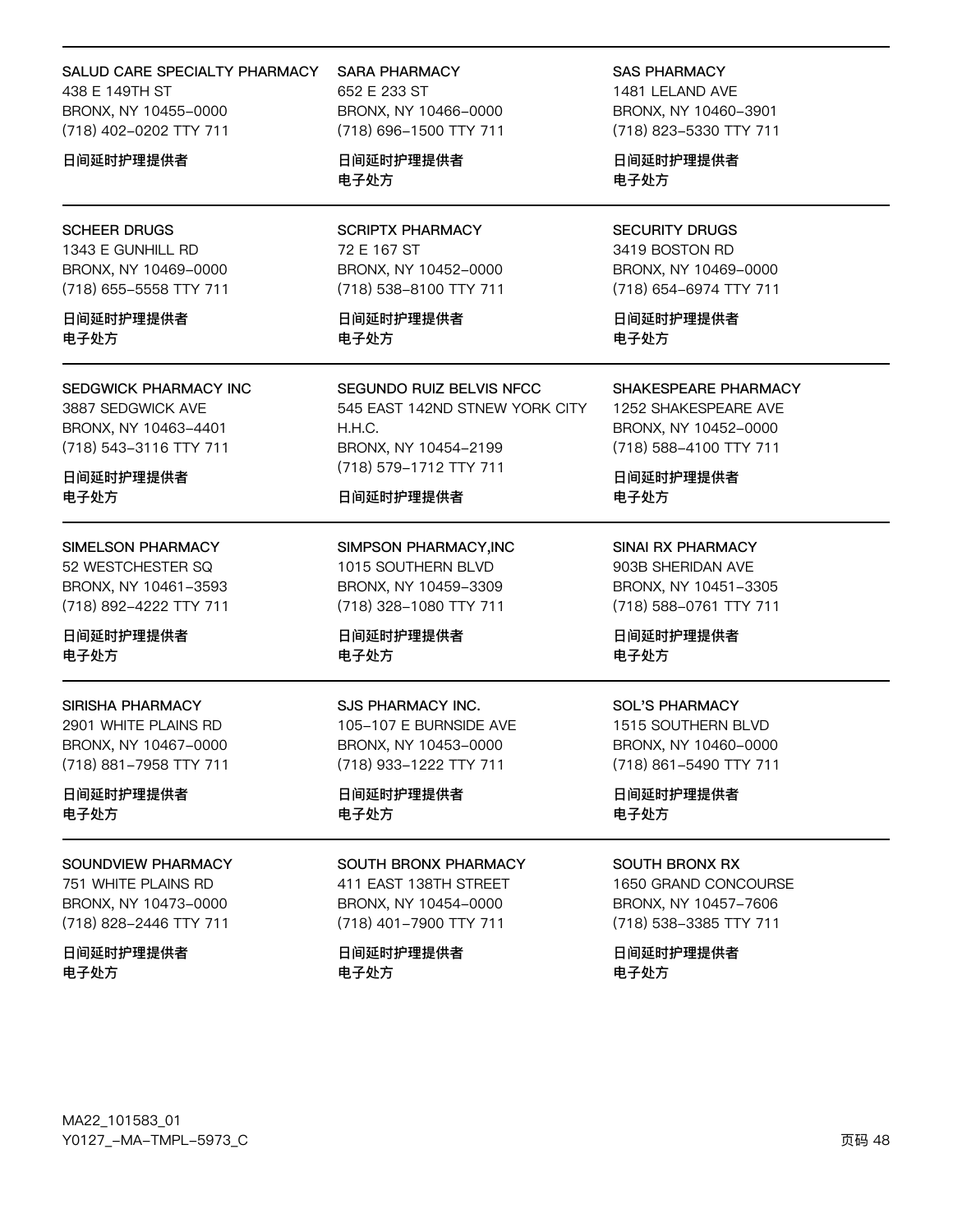#### SOUTHERN PHARMACY INC.

1301 SOUTHERN BLVD BRONX, NY 10459-1504 (347) 918-9300 TTY 711

日间延时护理提供者 电子处方

**ST. BARNABAS HOSPITAL** 4422 THIRD AVEOUTPATIENT PHARMACY - ROOM G53 BRONX, NY 10457-0000 (718) 960-3172 TTY 711

#### 日间延时护理提供者

**STAR HILL PHARMACY** 115-A FEATHERBED LN BRONX, NY 10452-0000 (718) 466-1790 TTY 711

日间延时护理提供者 电子处方

STOP & SHOP PHARMACY 691 CO OP CITY BLVD BRONX, NY 10475-0000 (718) 862-2883 TTY 711

日间延时护理提供者 电子处方

**STV CHEMISTS** 1363 WEBSTER AVE BRONX, NY 10456-0000 (718) 992-1992 TTY 711

日间延时护理提供者 电子处方

THE CHARLES PHARMACY AND **SURGICAL** 4279 WEBSTER AVE

BRONX, NY 10470-0000 (718) 652-2090 TTY 711

日间延时护理提供者 电子处方

SPECIALTY CARE PHARMACY 4463 THIRD AVE BRONX, NY 10457-0000 (718) 933-9010 TTY 711

日间延时护理提供者 电子处方

ST. PAUL'S NEIGHBORHOOD **PHARMACY** 3750A 3RD AVE BRONX, NY 10456-0000 (718) 293-8810 TTY 711

#### 日间延时护理提供者

**STARLING PHARMACY** 2098 STARLING AVE BRONX, NY 10462-4304 (718) 684-6880 TTY 711

日间延时护理提供者 电子处方

STOP & SHOP PHARMACY 961 EAST 174TH STREET BRONX, NY 10460-0000 (718) 860-3363 TTY 711

日间延时护理提供者 电子处方

**STV CHEMISTS 2** 1401 BRONX RIVER AVE BRONX, NY 10472-1001 (718) 991-0391 TTY 711

日间延时护理提供者 电子处方

THE NEW PHARMACY INC 530 E 170 ST BRONX, NY 10456-2100 (718) 992-8299 TTY 711

日间延时护理提供者 电子处方

ST GABRIEL PHARMACY CORP 18 W BURNSIDE BRONX, NY 10453-0000 (718) 294-3770 TTY 711

日间延时护理提供者 电子处方

**STAR DRUG** 57 E KINGSBRIDGE RD BRONX, NY 10468-0000 (718) 295-4444 TTY 711

日间延时护理提供者 电子外方

**STAT RX PHARMACY** 235 E 167TH ST BRONX, NY 10456-0000 (718) 538-4754 TTY 711

日间延时护理提供者 电子处方

**STOP & SHOP PHARMACY** 2136 BARTOW AVE BRONX, NY 10475-0000 (718) 320-2904 TTY 711

日间延时护理提供者 电子处方

## TAKE CARE PHARMACY, INC

2134 STARLING AVE BRONX, NY 10462-4303 (347) 281-9221 TTY 711

日间延时护理提供者 电子处方

THIRD AVENUE PHARMACY 2700 3RD AVE

BRONX, NY 10454-1103 (718) 665-1410 TTY 711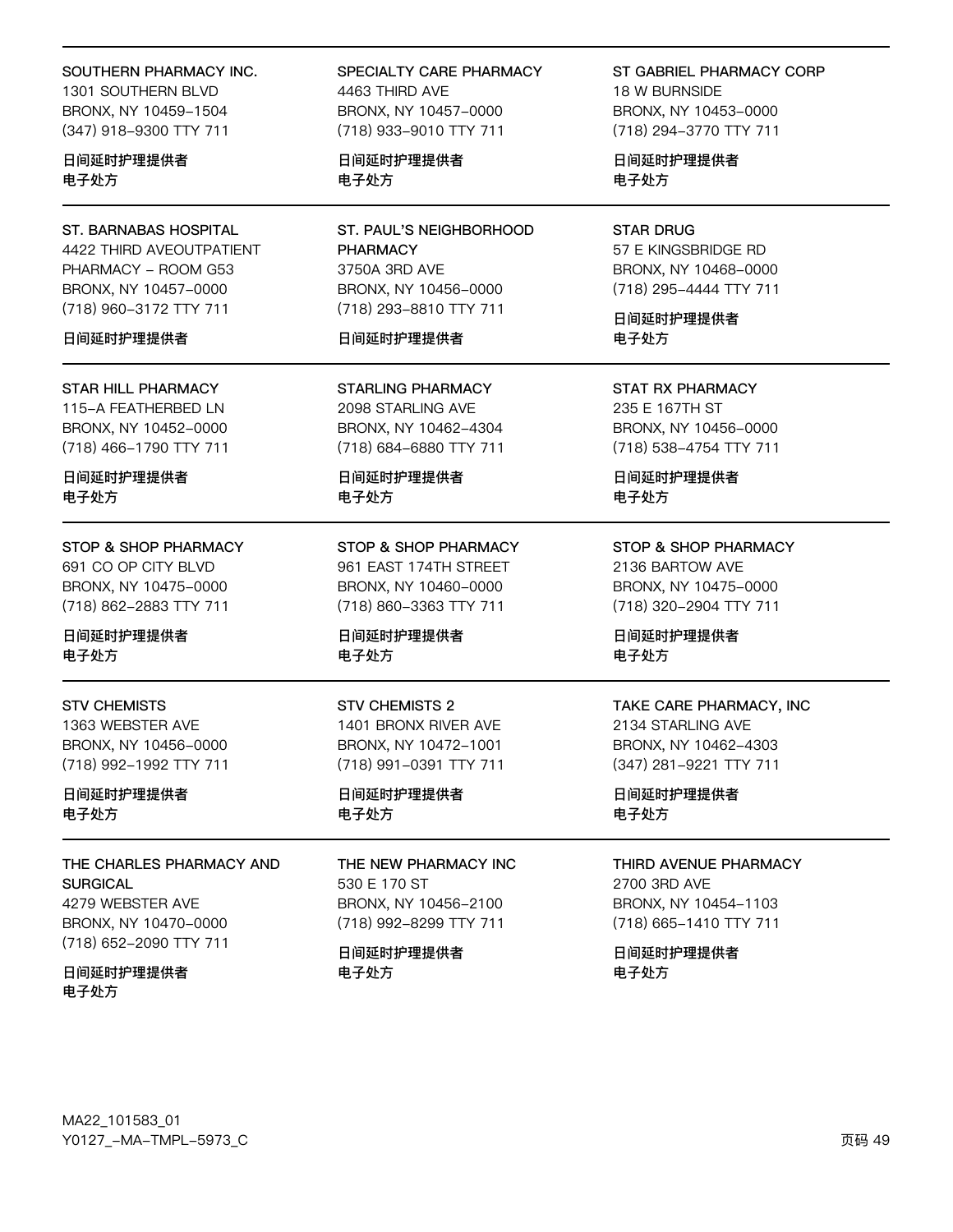## **TOP VALUE PHARMACY**

3811 DYRE AVE BRONX, NY 10466-0000 (718) 325-1355 TTY 711

日间延时护理提供者 电子处方

TREEMONT DRUGS INC 1926 BELMONT AVE BRONX, NY 10457-6300 (347) 271-8268 TTY 711

日间延时护理提供者

**TRISTAR PHARMACY INC** 3225 E TREMONT AVE BRONX, NY 10461-5707 (718) 829-5100 TTY 711

日间延时护理提供者 电子处方

TU FARMACIA INC 553 SOUTHERN BLVD BRONX, NY 10455-0000 (718) 292-8513 TTY 711

日间延时护理提供者 电子处方

UNITED PHARMACY LLC 5539 BROADWAY BRONX, NY 10463-0000 (718) 884-2500 TTY 711

日间延时护理提供者 电子处方

**UPGRADE PHARMACY INC** 679 E 138TH ST BRONX, NY 10454-0000 (718) 665-9179 TTY 711

日间延时护理提供者 电子处方

**TOTAL CARE PHARMACY** 4531 THIRD AVE BRONX, NY 10458-0000 (718) 933-9900 TTY 711

日间延时护理提供者 电子处方

**TREMONT CHEMIST** 3131 E TREMONT AVE BRONX, NY 10461-5719 (718) 822-5900 TTY 711

日间延时护理提供者 电子外方

TRUE CARE PHARMACY 209 E 165TH ST BRONX, NY 10456-6017 (347) 879-8007 TTY 711

日间延时护理提供者

**TWIN PARKS PHARMACY & SURGICAL SUPPLIES** 817 E 180 ST BRONX, NY 10460-0000 (718) 618-7436 TTY 711

日间延时护理提供者 电子处方

**UNITY PHARMACY** 3983 LACONIA AVE BRONX, NY 10466-4916 (315) 664-5964 TTY 711

日间延时护理提供者 电子处方

**V & K PHARMACY** 1227 OGDEN AVE BRONX, NY 10452-0000 (718) 293-8777 TTY 711

日间延时护理提供者 电子处方

**TOTAL CARE PHARMACY** 1721 CROSBY AVE BRONX, NY 10461-0000 (718) 823-9300 TTY 711

日间延时护理提供者 电子处方

**TRI-ROAD PHARMACY** 791 WESTCHESTER AVE BRONX, NY 10455-0000 (718) 618-7692 TTY 711

日间延时护理提供者 电子外方

**TRUEMED PHARMACY CORP** 2262 WEBSTER AVE BRONX, NY 10457-0000 (347) 879-8144 TTY 711

日间延时护理提供者

UC BX PHARMACY FARMACIA 8 W BURNSIDE AVE BRONX, NY 10453-4004 (718) 484-8590 TTY 711

日间延时护理提供者

# UNIVERSITY AVENUE PHARMACY 2465 UNIVERSITY AVE

BRONX, NY 10468-5001 (718) 220-4253 TTY 711

日间延时护理提供者 电子处方

#### **V V PHARMACY**

3593 3RD AVE BRONX, NY 10456-3403 (718) 538-7600 TTY 711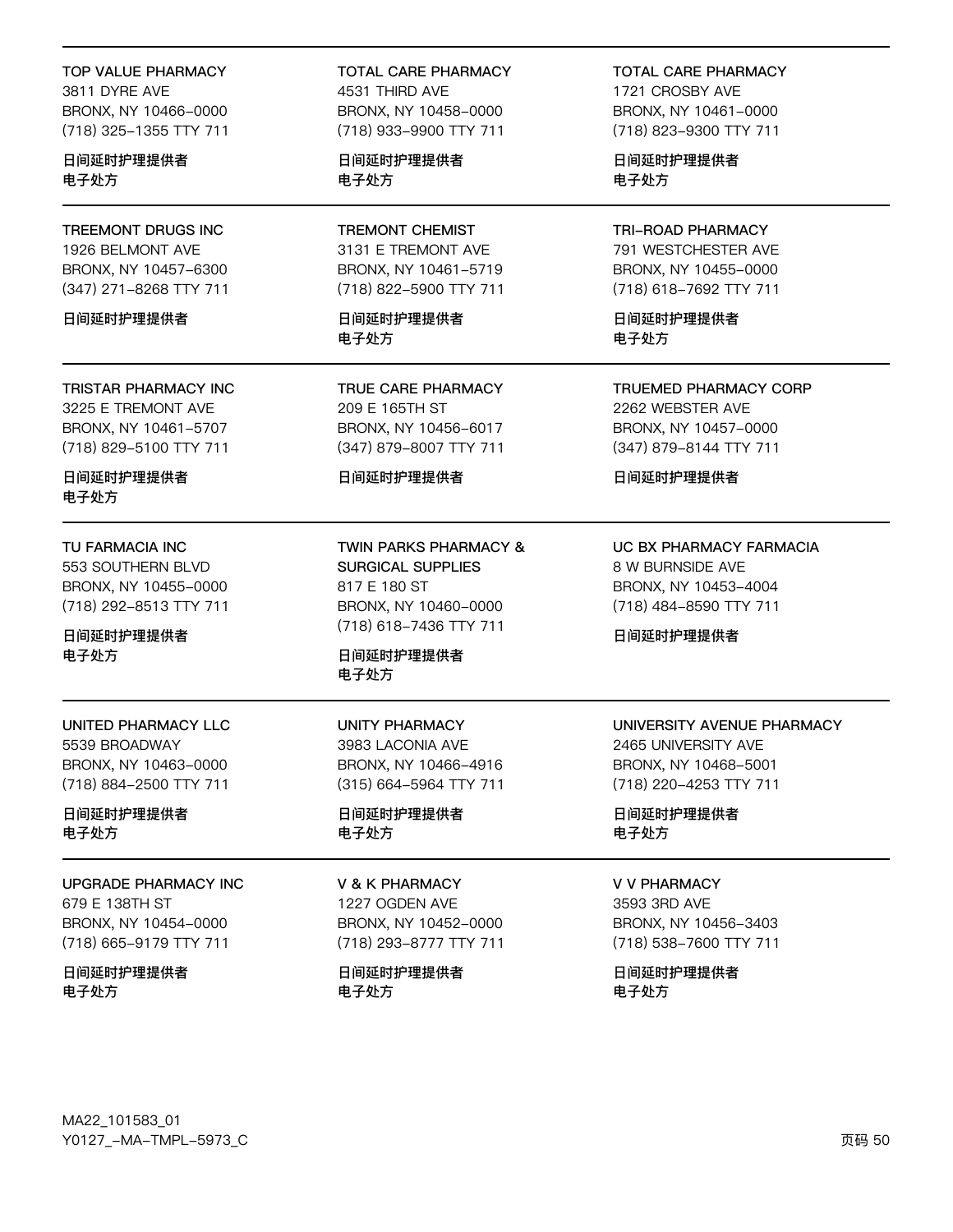#### **VALENTINE PHARMACY INC**

309 F 181ST ST BRONX, NY 10457-0000 (718) 329-9721 TTY 711

日间延时护理提供者 电子处方

**VITAL CARE PHARMACY** 3958 WHITE PLAINS RD BRONX, NY 10466-3026 (718) 882-6337 TTY 711

日间延时护理提供者 电子外方

WALGREENS #10411 406 E FORDHAM RD BRONX, NY 10458-5010 (718) 220-2461 TTY 711

日间延时护理提供者 电子处方

WALGREENS #11267 244 161ST ST BRONX, NY 10451-3555 (718) 410-5950 TTY 711

日间延时护理提供者 电子处方

WALGREENS #12899 3085 E TREMONT AVE BRONX, NY 10461-5720 (718) 863-2677 TTY 711

日间延时护理提供者 电子处方

**WAI GREENS #17511** 925 SOUNDVIEW AVE BRONX, NY 10473-3703 (718) 328-2129 TTY 711

日间延时护理提供者 电子处方

**VCARE PHARMACY** 3058 THIRD AVE BRONX, NY 10451-0000

(929) 777-9108 TTY 711

日间延时护理提供者 电子处方

**WAKEFIELD PHARMACY** 4338 WHITE PLAINS RD BRONX, NY 10466-0000 (718) 547-0040 TTY 711

日间延时护理提供者 电子外方

WALGREENS #10989 2431 BOSTON RD BRONX, NY 10467-9067 (718) 652-0492 TTY 711

日间延时护理提供者 电子处方

WALGREENS #12309 2504 EASTCHESTER RD BRONX, NY 10469-5902 (718) 881-1578 TTY 711

日间延时护理提供者 电子处方

WALGREENS #13120 1612 WESTCHESTER AVE BRONX, NY 10472-2915 (718) 378-0003 TTY 711

日间延时护理提供者 电子处方

WALGREENS #17604 541 WEST 235TH STREET BRONX, NY 10463-1708 (718) 548-8600 TTY 711

日间延时护理提供者 电子处方

**VICTOR PHARMACY** 662 MORRIS PARK AVE BRONX, NY 10462-3503 (718) 597-3380 TTY 711

日间延时护理提供者 电子处方

WALGREENS #1013 5564 BROADWAY BRONX, NY 10463-5216 (718) 548-5884 TTY 711

日间延时护理提供者 电子外方

WALGREENS #11172 1371 METROPOLITAN AVE BRONX, NY 10462-7403 (718) 597-7690 TTY 711

日间延时护理提供者 电子处方

WALGREENS #12758 1820 WILLIAMSBRIDGE RD

BRONX, NY 10461-6206 (718) 319-8356 TTY 711

日间延时护理提供者 电子处方

#### WALGREENS #17499

691 CO OP CITY BOULEVARD BRONX, NY 10475-1673 (718) 862-2847 TTY 711

日间延时护理提供者 电子处方

**WAI GREENS #17665** 

3480 JEROME AVENUE BRONX, NY 10467-1002 (718) 231-2609 TTY 711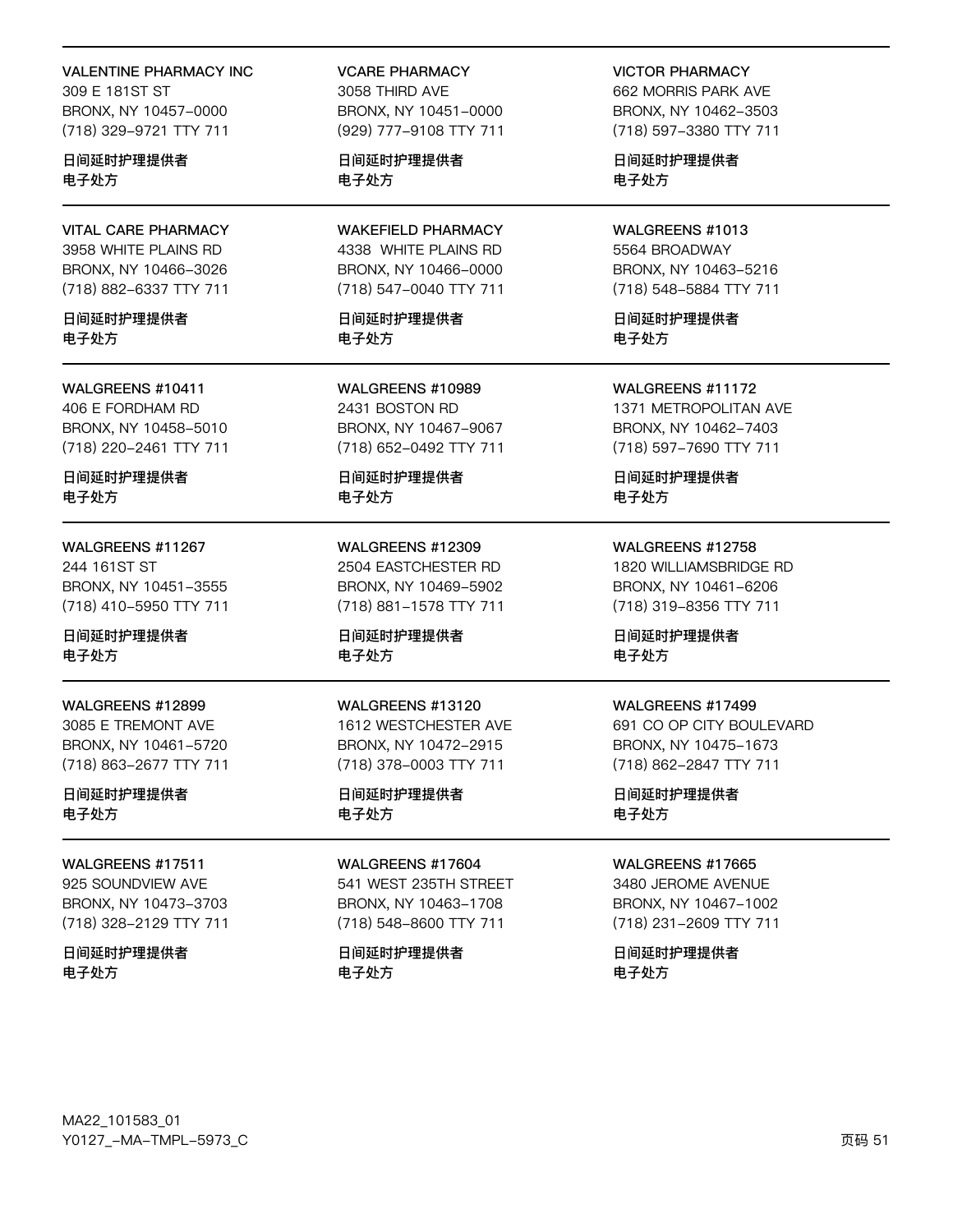#### WALGREENS #17828

3901 WHITE PLAINS ROAD BRONX, NY 10466-3017 (718) 652-7150 TTY 711

日间延时护理提供者 电子处方

WALGREENS #18215 49 WEST FORDHAM ROAD BRONX, NY 10468-5322 (718) 733-3808 TTY 711

日间延时护理提供者 电子外方

#### WALGREENS #18990

3590 EAST TREMONT AVENUE BRONX, NY 10465-2005 (718) 792-9258 TTY 711

日间延时护理提供者 电子处方

#### WALGREENS #19458

2158 WHITE PLAINS ROAD BRONX, NY 10462-1406 (718) 892-2288 TTY 711

日间延时护理提供者 电子处方

WALGREENS #7627 3575 BOSTON RD BRONX, NY 10469-2518 (347) 601-4018 TTY 711

日间延时护理提供者 电子处方

**WECARE RX PLUS, INC.** 2405 WESTCHESTER AVE BRONX, NY 10461-3538 (718) 684-5070 TTY 711

日间延时护理提供者 电子处方

#### WALGREENS #17926

4232 BAYCHESTER AVENUE BRONX, NY 10466-2124 (718) 325-3100 TTY 711

日间延时护理提供者 电子处方

WALGREENS #18322 3012 3RD AVENUE BRONX, NY 10455-1201 (718) 665-6506 TTY 711

日间延时护理提供者 电子外方

WALGREENS #19195 650 EAST TREMONT AVENUE BRONX, NY 10457-4931 (718) 466-0266 TTY 711

日间延时护理提供者 电子处方

WALGREENS #19889 32 EAST 170TH STREET BRONX, NY 10452-7013 (718) 588-6825 TTY 711

日间延时护理提供者 电子处方

WASHINGTON PHARMACY CORP. 484 E TREMONT AVE BRONX, NY 10457-0000 (718) 466-5555 TTY 711

日间延时护理提供者 电子处方

**WELLCARE PHARMACY** 906E 180TH ST BRONX, NY 10460-0000 (718) 450-8759 TTY 711

日间延时护理提供者 电子处方

WALGREENS #18198

1710 CROSBY AVENUE BRONX, NY 10461-4902 (718) 918-2459 TTY 711

日间延时护理提供者 电子处方

WALGREENS #18988 2750 BOSTON ROAD BRONX, NY 10469-4127 (718) 405-2127 TTY 711

日间延时护理提供者 电子外方

WALGREENS #19196 3040-44 EASTCHESTER RD BRONX, NY 10469-3202 (718) 320-5101 TTY 711

日间延时护理提供者 电子处方

WALGREENS #5074 55 WESTCHESTER SQ BRONX, NY 10461-3525 (718) 239-6149 TTY 711

日间延时护理提供者 电子处方

#### **WE CARE PHARMACY**

764 BURKE AVE BRONX, NY 10467-6612 (718) 708-7960 TTY 711

日间延时护理提供者 电子处方

**WELL-CARE PHARMACY** 

397 E 167 ST BRONX, NY 10456-0000 (718) 590-0853 TTY 711

日间延时护理提供者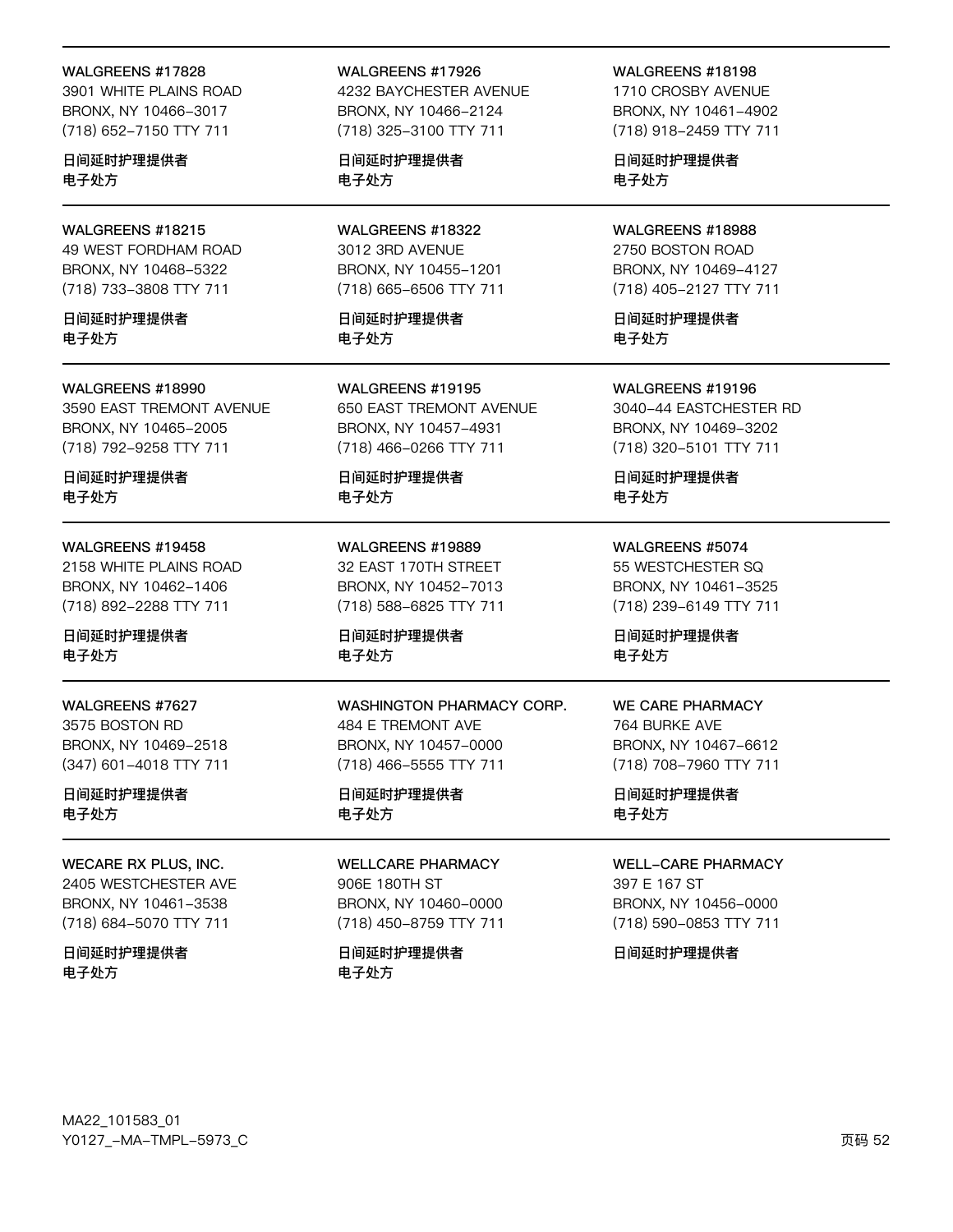| 47 W 183RD ST<br>BRONX, NY 10453-1231<br>(718) 364-2800 TTY 711<br>日间延时护理提供者<br>电子处方                   | PHARMACY, INC.<br>3227 WESTCHESTER AVENUE<br>BRONX, NY 10461-0000                                    | 1780 WESTCHE<br>BRONX, NY 104<br>(718) 829-2348<br>日间延时护理提们<br>电子处方    |
|--------------------------------------------------------------------------------------------------------|------------------------------------------------------------------------------------------------------|------------------------------------------------------------------------|
|                                                                                                        | (718) 684-5127 TTY 711<br>日间延时护理提供者                                                                  |                                                                        |
|                                                                                                        | 电子处方                                                                                                 |                                                                        |
| <b>WHITE PLAINS PHARMACY</b><br>1207 WHITE PLAINS RD<br>BRONX, NY 10472-4900<br>(718) 409-1338 TTY 711 | <b>WILLEN PHARMACY INC</b><br>3800 E. TREMONT AVE.<br>BRONX, NY 10465-0000<br>(718) 239-7900 TTY 711 | YOGI PHARMA(<br>1985 UNIVERSI<br>BRONX, NY 104<br>(718) 716-6299       |
| 日间延时护理提供者                                                                                              | 日间延时护理提供者<br>电子处方                                                                                    | 日间延时护理提<br>电子处方                                                        |
| YOUR FAMILY PHARMACY<br><b>CORPORATION</b><br>1392 OGDEN AVE<br>BRONX, NY 10452-2311                   | <b>Z STOP DRUGS</b><br>2315-17 WESTCHESTER AVE<br>BRONX, NY 10462-5009<br>(718) 409-3537 TTY 711     | <b>ZAMZAM DRUG</b><br>3105 BAINBRID<br>BRONX, NY 104<br>(347) 899-8930 |
| (718) 872-6060 TTY 711                                                                                 | 日间延时护理提供者                                                                                            | 日间延时护理提伯                                                               |

**WESTCHESTER AVENUE** 

日间延时护理提供者 电子处方

**WEST ST PHARMACY** 

## **ZAMZAM PHARMACY**

524 MORRIS AVE BRONX, NY 10451-5536 (718) 401-6799 TTY 711

日间延时护理提供者

**ZIVE PHARMACY** 811 LYDIG AVE BRONX, NY 10462-2193 (718) 824-6060 TTY 711

日间延时护理提供者 电子处方

## **WESTCHESTER PHARMACY**

**STER AVE** 172-0000 **TTY 711** 

共者

## CY TY AVE

153-0000 TTY 711

共者

**SINC** 

**GE AVE** 167-3904 **TTY 711** 

共者 电子处方

# Retail Pharmacies, including Chain Pharmacies | BRONXVILLE

电子处方

# BRONXVILLE PHARMACY INC 57 PONDFIELD RD W

BRONXVILLE, NY 10708-2632 (914) 346-5600 TTY 711

## 日间延时护理提供者

CVS PHARMACY #00106 114 PONDFIELD ROAD BRONXVILLE, NY 10708-0000 (914) 961-6196 TTY 711

日间延时护理提供者 电子处方

## VALUE DRUGS BRONXVILLE INC 80 PONDFIELD RD BRONXVILLE, NY 10708-3801 (914) 337-2520 TTY 711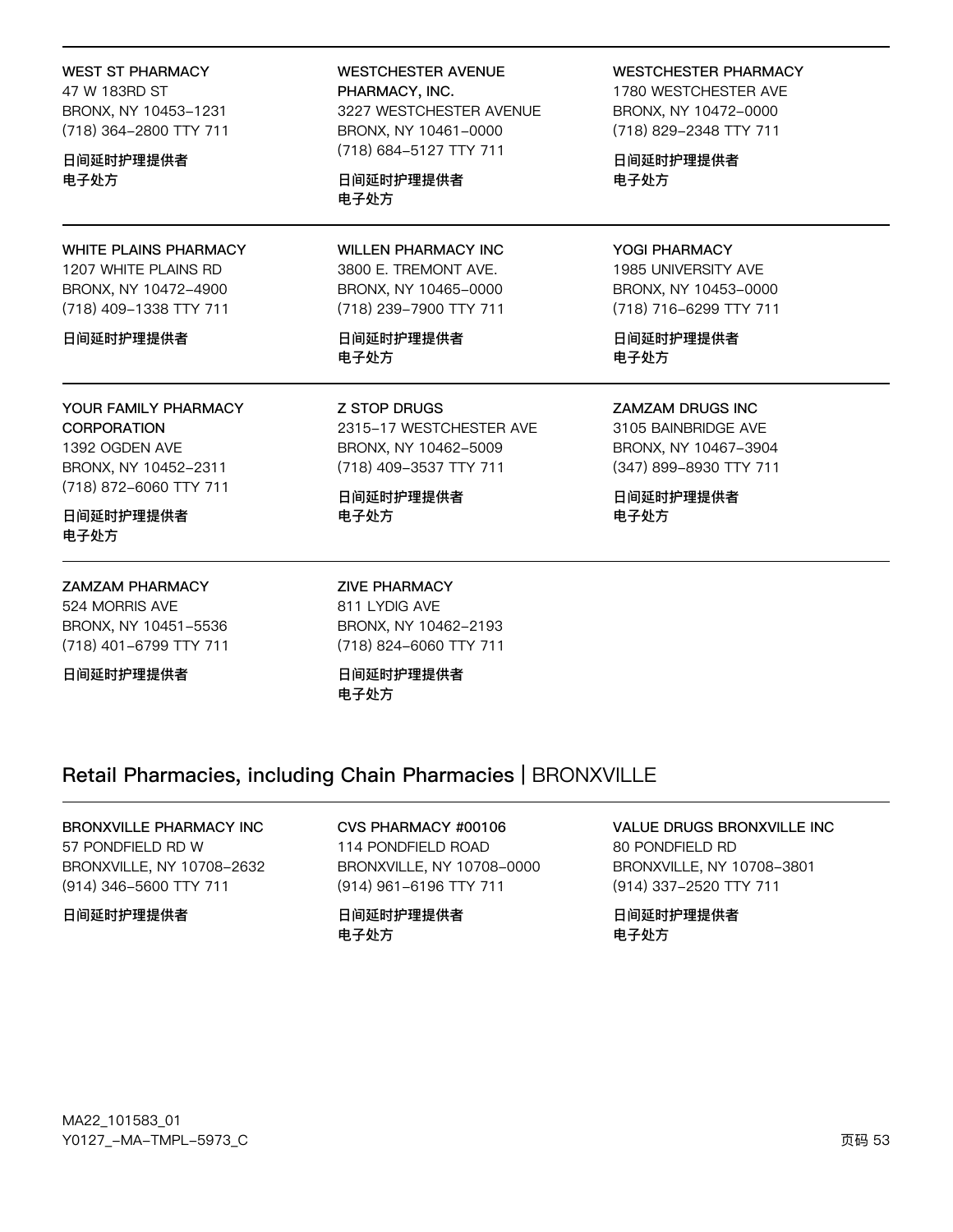# Retail Pharmacies, including Chain Pharmacies | BROOKLYN

1 STOP PHARMACY 1220 AVE P BROOKLYN, NY 11229-0000 (718) 336-2244 TTY 711

日间延时护理提供者 电子处方

18TH AVENUE PHARMACY 5411 18TH AVENUE BROOKLYN, NY 11204-0000 (718) 331-3600 TTY 711

#### 日间延时护理提供者

4TH AVENUE PHARMACY 5002 4TH AVE BROOKLYN, NY 11220-1814 (718) 492-1500 TTY 711

日间延时护理提供者 电子处方

7TH AVENUE PHARMACY INC. 5412 7TH AVE BROOKLYN, NY 11220-3123 (718) 633-2299 TTY 711

日间延时护理提供者 电子处方

86TH STREET COMMUNITY PHARMACY CORP 2789 86TH ST BROOKLYN, NY 11223-0000 (718) 266-2137 TTY 711

日间延时护理提供者 电子处方

13TH AVE PHARMACY INC. 5211 13TH AVE BROOKLYN, NY 11219-3814 (718) 871-9777 TTY 711

日间延时护理提供者 电子处方

## 39TH STREET PHARMACY INC 3902 16TH AVE BROOKLYN, NY 11218-5500 (718) 552-2323 TTY 711

日间延时护理提供者 电子处方

59 ST PHARMACY 5816 4TH AVE BROOKLYN, NY 11220-3810 (718) 567-0019 TTY 711

## 日间延时护理提供者

86 BOBO PHARMACY INC 2170 86TH ST BROOKLYN, NY 11214-3213 (347) 587-6275 TTY 711

#### 日间延时护理提供者

888 PHARMACY INC 4821 8TH AVENUE BROOKLYN, NY 11220-0000 (718) 871-8833 TTY 711

日间延时护理提供者 电子处方

16TH AVE PHARMACY LLC 4605 16TH AVE BROOKLYN, NY 11204-1105 (718) 686-8000 TTY 711

日间延时护理提供者

## 424 NEIGHBORHOOD PHARMACY INC

424 SUTTER AVESTORE 4 BROOKLYN, NY 11212-0000 (718) 485-6303 TTY 711

日间延时护理提供者 电子处方

7 STAR PHARMACY

596 CLARKSON AVE BROOKLYN, NY 11203-0000 (718) 484-7213 TTY 711

日间延时护理提供者 电子处方

86 PHARMACY INC 2042 86TH ST BROOKLYN, NY 11214-3216 (718) 266-1268 TTY 711

日间延时护理提供者 电子处方

8TH AVE PHARMACY 5504 8TH AVE BROOKLYN, NY 11220-3516

(718) 438-3838 TTY 711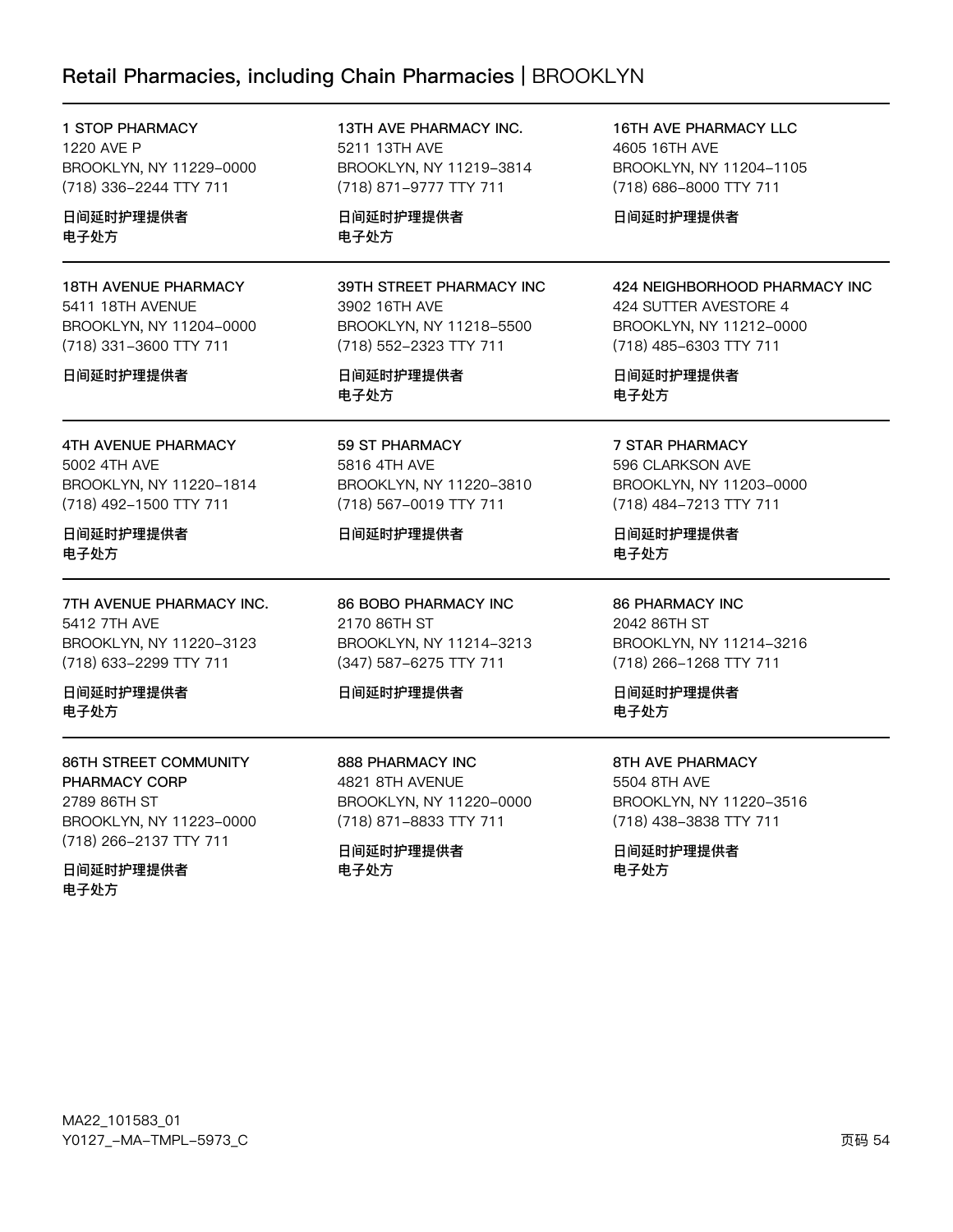A & F PHARMACY

2754 PITKIN AVE BROOKLYN, NY 11208-0000 (718) 277-7707 TTY 711

日间延时护理提供者 电子处方

A ONE PHARMACY INC. 6009 8TH AVE BROOKLYN, NY 11220-4337 (718) 438-3999 TTY 711

日间延时护理提供者 电子处方

#### A5 PHARMACY INC.

5323 7TH AVE BROOKLYN, NY 11220-3120 (718) 851-8888 TTY 711

日间延时护理提供者

## ABBY PHARMACY, INC.

812 60TH ST BROOKLYN, NY 11220-1686 (347) 915-1010 TTY 711

日间延时护理提供者 电子处方

#### ABC PHARMACY

371 MCDONALD AVE BROOKLYN, NY 11218-0000 (718) 853-7766 TTY 711

日间延时护理提供者 电子处方

# ABO PHARMACY & MEDICAL **SUPPLIES**

8003 FLATLANDS AVE BROOKLYN, NY 11236-3533 (718) 872-5142 TTY 711

日间延时护理提供者

A & G PHARMACY INC 1216 NEPTUNE AVE BROOKLYN, NY 11224-0000 (718) 996-2277 TTY 711

日间延时护理提供者 电子处方

A PLUS PHARMACY CORPORATION 5605 7TH AVE BROOKLYN, NY 11220-3509 (718) 492-3888 TTY 711

日间延时护理提供者 电子处方

AA PHARMACY 849 57TH ST STE 1 BROOKLYN, NY 11220-3798 (347) 425-0965 TTY 711

日间延时护理提供者 电子处方

ABC DRUGS 1942 86TH ST BROOKLYN, NY 11214-0000 (718) 234-2500 TTY 711

日间延时护理提供者 电子处方

ABC PHARMACY INC 5401 8TH AVENUE BROOKLYN, NY 11220-0000 (718) 686-8830 TTY 711

日间延时护理提供者 电子处方

ABSOLUTERX PHARMACY INC. 5322 8TH AVE BROOKLYN, NY 11220-3223 (718) 883-9991 TTY 711

日间延时护理提供者 电子处方

A AND V PHARMACY INC 8501 4TH AVF BROOKLYN, NY 11209-4607 (718) 238-1402 TTY 711

日间延时护理提供者 电子处方

A TO Z PHARMACY 9407 5TH AVE BROOKLYN, NY 11209-7446 (347) 517-4040 TTY 711

日间延时护理提供者 电子处方

AAUSADH INC 4615 5TH AVE BROOKLYN, NY 11220-1207 (718) 972-2780 TTY 711

日间延时护理提供者 电子处方

ABC PHARMACY 5304 7TH AVE BROOKLYN, NY 11220-0000 (718) 437-9888 TTY 711

日间延时护理提供者 电子处方

#### ABC SOURCE PHARMACY

2313 AVENUE U BROOKLYN, NY 11229-4916 (718) 676-5556 TTY 711

日间延时护理提供者 电子处方

#### ACCURATE PHARMACY, LLC

639 5TH AVE BROOKLYN, NY 11215-8048 (718) 788-2082 TTY 711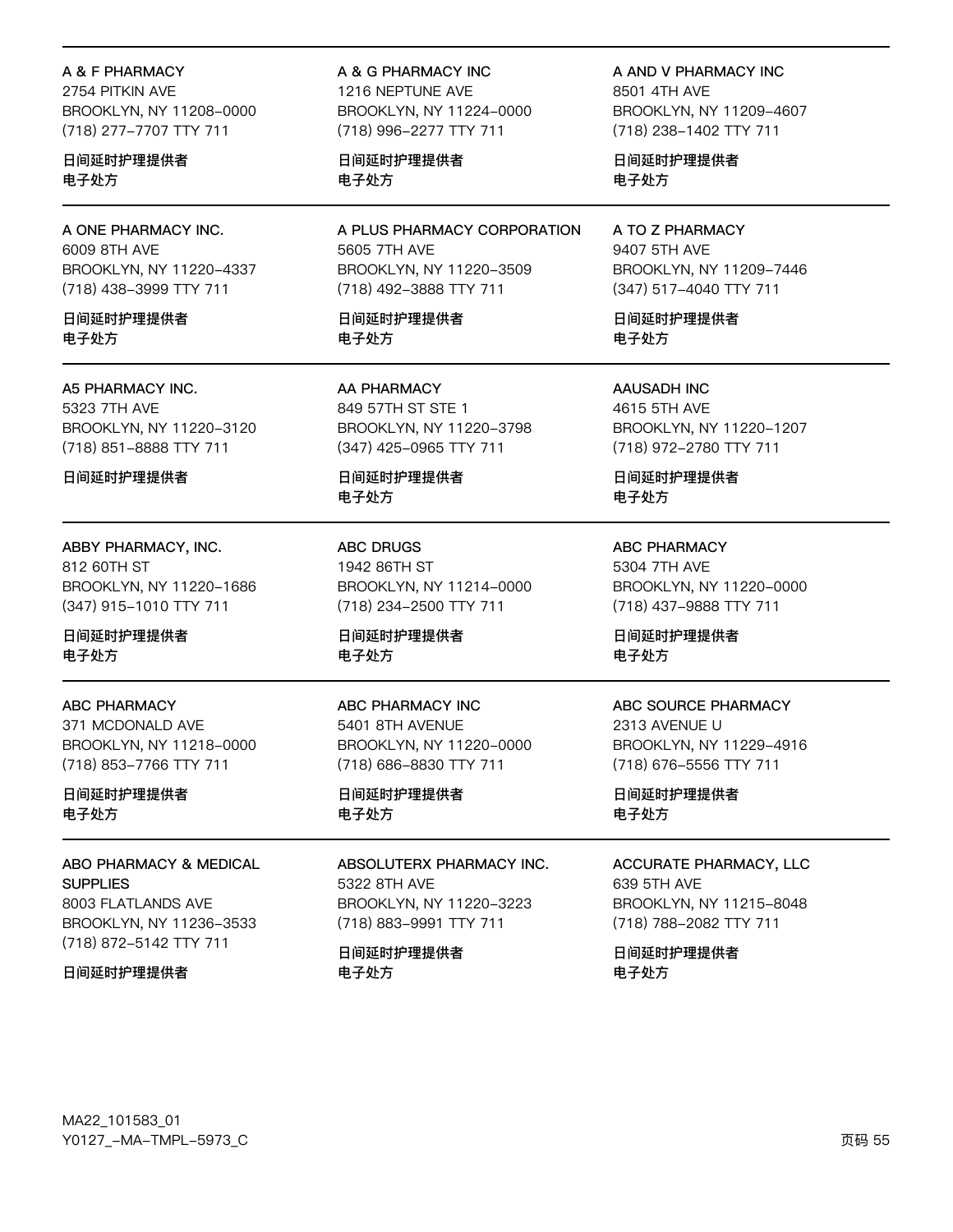#### **ADVANTAGE PHARMACY**

4910 FORT HAMILTON PARKWAY BROOKLYN, NY 11219-0000 (718) 437-4699 TTY 711

日间延时护理提供者 电子处方

## AI HUA PHARMACY 57-24 7TH AVE BROOKLYN, NY 11220-0000 (718) 567-8288 TTY 711

日间延时护理提供者 电子外方

## **ALAFIYA PHARMACY LLC** 7820 5TH AVE BROOKLYN, NY 11209-3704 (718) 333-5703 TTY 711

日间延时护理提供者 电子处方

## **ALL AMERICAN DRUGGISTS** 1101 BRIGHTON BEACH AVE BROOKLYN, NY 11235-5650 (718) 891-2801 TTY 711

日间延时护理提供者 电子处方

ALL RX PHARMACY II INC. 1231 AVENUE U BROOKLYN, NY 11229-4101 (718) 375-7800 TTY 711

## 日间延时护理提供者 电子处方

## **ALTRU CHEMISTS** 987 MANHATTAN AVE BROOKLYN, NY 11222-6776 (718) 349-9009 TTY 711

#### 日间延时护理提供者

AE3 PHARMACY INC. 818 57TH ST BROOKLYN, NY 11220-3618 (718) 972-1852 TTY 711

日间延时护理提供者 电子处方

## **AID PHARMACY** 807 KINGS HWY BROOKLYN, NY 11223-2239 (718) 376-3313 TTY 711

日间延时护理提供者 电子外方

**ALBANY PHARMACY INC** 178 ALBANY AVE BROOKLYN, NY 11213-2105 (718) 756-6061 TTY 711

日间延时护理提供者 电子处方

ALL FAMILY PHARMACY INC 7017 18TH AVE BROOKLYN, NY 11204-5269 (718) 232-8668 TTY 711

## 日间延时护理提供者

**ALLEON PHARMACY** 6823 FT HAMILTON PKY BROOKLYN, NY 11219-5856 (718) 745-0733 TTY 711

## 日间延时护理提供者 电子处方

AM PHARMACY INC. 5702 8TH AVE BROOKLYN, NY 11220-3913 (718) 238-9828 TTY 711

日间延时护理提供者 电子处方

#### **AHF PHARMACY**

475 ATLANTIC AVE BROOKLYN, NY 11217-1812 (718) 637-2970 TTY 711

日间延时护理提供者 电子处方

#### AL MEDINA PHARMACY 1242 FLATBUSH AVE BROOKLYN, NY 11226-7607 (718) 941-2669 TTY 711

日间延时护理提供者 电子外方

**ALDAV PHARMACY** 749 OCEAN PARKWAY BROOKLYN, NY 11230-0000 (718) 724-2245 TTY 711

日间延时护理提供者 电子处方

## ALL PEOPLES PHARMACY INC. 1718 AVENUE U BROOKLYN, NY 11229-3812 (718) 998-8688 TTY 711

日间延时护理提供者

#### **ALMARK PHARMACY**

2094 LINDEN BLVD. BROOKLYN, NY 11207-0000 (347) 770-8633 TTY 711

日间延时护理提供者 电子处方

## **AMERICAN PHARMACY INC**

5524 8TH AVE BROOKLYN, NY 11220-0000 (718) 686-1688 TTY 711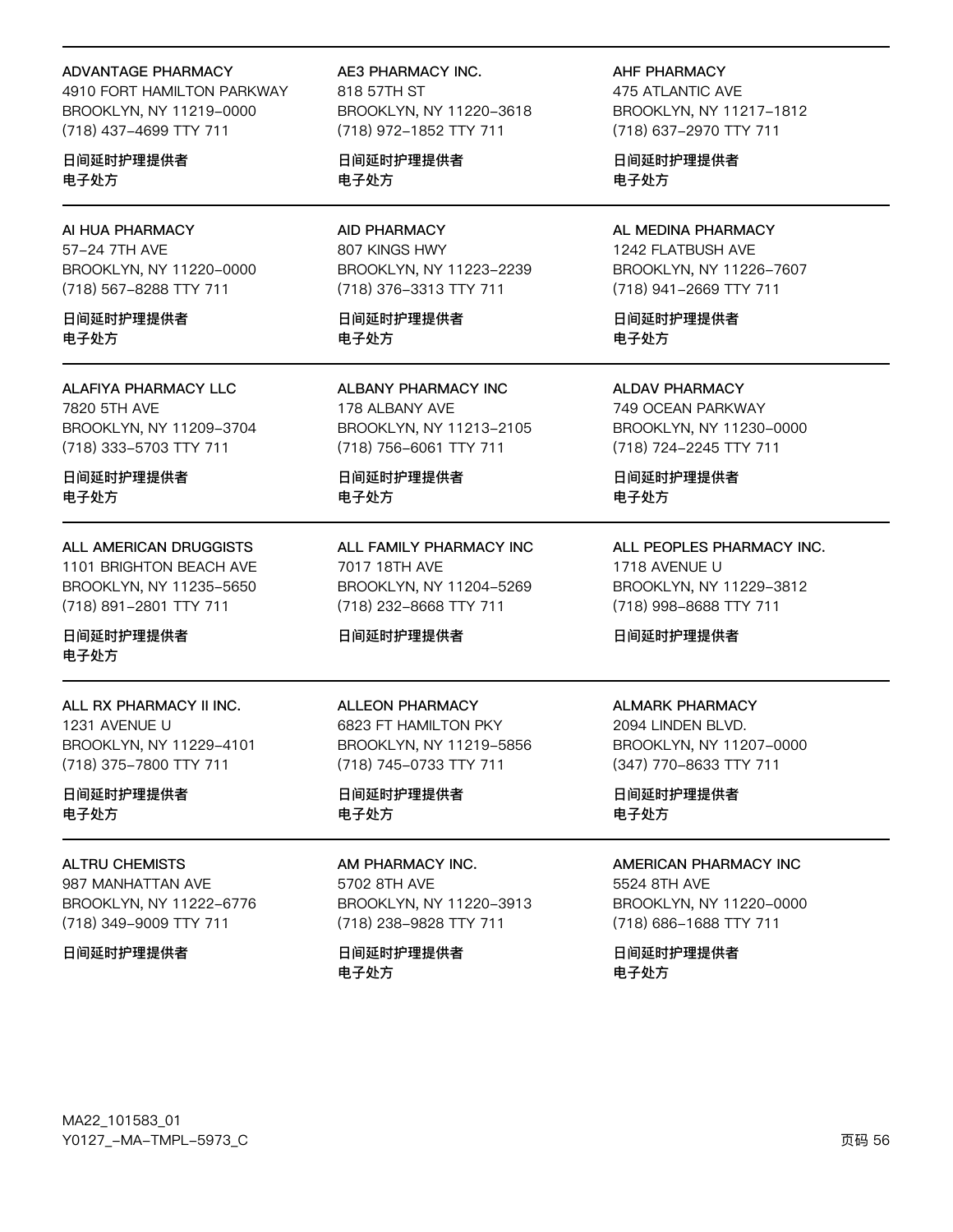#### AMERICARE PHARMACY CORP

8114 5TH AVF BROOKLYN, NY 11209-4103 (929) 373-5577 TTY 711

#### 日间延时护理提供者

#### **ANTEKA RX INC**

511 BRIGHTON BEACH AVE BROOKLYN, NY 11235-0000 (718) 332-4002 TTY 711

日间延时护理提供者 电子外方

ARCHI-MED PHARMACY INC. 6 BAY 50TH ST BROOKLYN, NY 11214-6917 (718) 333-1215 TTY 711

日间延时护理提供者 电子处方

A-TOWN PHARMACY LLC 3919 4TH AVE BROOKLYN, NY 11232-2044 (718) 686-1201 TTY 711

日间延时护理提供者

**AVITA PHARMACY 1064** 924 MYRTLE AVENUE BROOKLYN, NY 11206-0000 (718) 443-6000 TTY 711

日间延时护理提供者 电子处方

**AZE PHARMACY** 4519 7TH AVE BROOKLYN, NY 11220-1495 (718) 576-3476 TTY 711

日间延时护理提供者 电子处方

**AMIABLE PHARMACY** 

1108 LIBERTY AVE BROOKLYN, NY 11208-2903 (718) 827-7528 TTY 711

日间延时护理提供者 电子处方

**ANTELIS PHARMACY** 1709 AVENUE M BROOKLYN, NY 11230-5303 (718) 339-4483 TTY 711

日间延时护理提供者 电子外方

**ASHLAND PHARMACY INC.** 123 DEKALB AVE BROOKLYN, NY 11217-1237 (718) 834-9884 TTY 711

#### 日间延时护理提供者

AUSTRA LINE PHARMACY INC. 5916 GLENWOOD RD BROOKLYN, NY 11234-0000 (718) 531-6000 TTY 711

日间延时护理提供者 电子处方

AVON PHARMACY & SURGICAL INC 82 GRAHAM AVE BROOKLYN, NY 11206-0000 (718) 384-0630 TTY 711

日间延时护理提供者 电子处方

**B&M FAMILY PHARMACY CORP** 1001 FLATBUSH AVE BROOKLYN, NY 11226-0000 (718) 859-0007 TTY 711

日间延时护理提供者 电子处方

AN NOOR PHARMACY INC 35 101ST AVENUE BROOKLYN, NY 11208-0000 (718) 827-4000 TTY 711

日间延时护理提供者 电子处方

**APPLE DRUGS** 376 KINGSTON AVE BROOKLYN, NY 11213-4398 (718) 467-6700 TTY 711

日间延时护理提供者 电子外方

**ATLANTIC PHARMACY & SURGICAL SUPPLIES** 1706B ATLANTIC AVE BROOKLYN, NY 11213-0000 (718) 484-2260 TTY 711

日间延时护理提供者

AVE J ROYAL CARE PHARMACY LLC 1315 AVENUE J BROOKLYN, NY 11230-3605 (718) 253-1030 TTY 711

日间延时护理提供者 电子处方

**AWARD PHARMACY CORP** 2249 86TH ST BROOKLYN, NY 11214-4107 (718) 331-1310 TTY 711

日间延时护理提供者 电子处方

**B&T MARLBORO PHARMACY** 2845 86ST BROOKLYN, NY 11223-0000 (718) 373-4800 TTY 711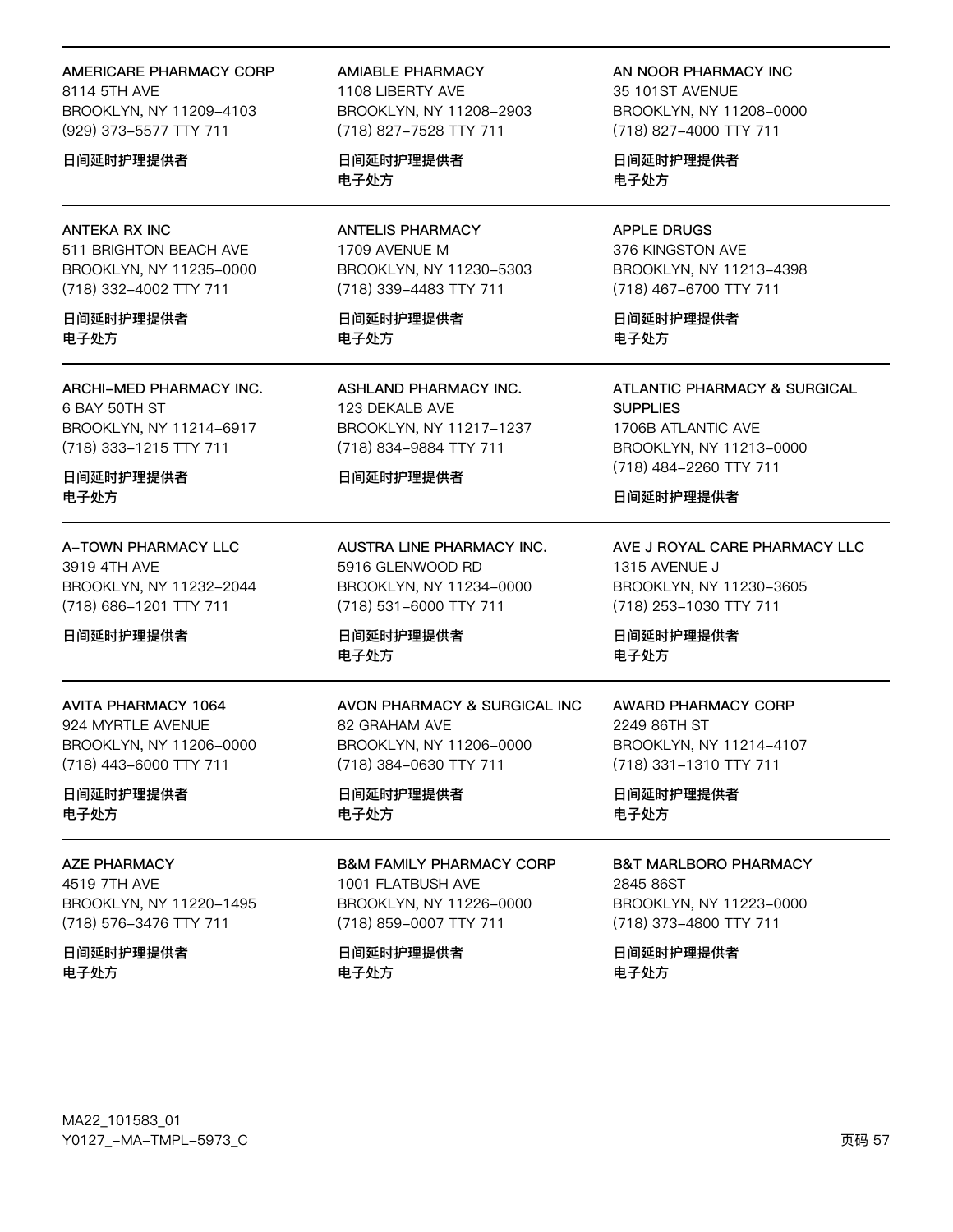#### **BABA DRUGS**

295 RALPH AVE BROOKLYN, NY 11233-0000 (718) 484-4500 TTY 711

日间延时护理提供者 电子处方

#### **BATISH DRUGS**

378 LAFAYETTE AVE BROOKLYN, NY 11238-0000 (718) 623-8930 TTY 711

日间延时护理提供者 电子外方

**BAY PARKWAY PHARMACY** 8506A BAY PKWY BROOKLYN, NY 11214-4104 (917) 933-9188 TTY 711

日间延时护理提供者 电子处方

### **BAY RIDGE PHARMACY** 9720 4TH AVE BROOKLYN, NY 11209-0000 (718) 921-2525 TTY 711

日间延时护理提供者 电子处方

#### **BAYRIDGE RX**

6910 3RD AVE BROOKLYN, NY 11209-0000 (718) 680-2229 TTY 711

日间延时护理提供者 电子处方

## **BEACH HAVEN PHARMACY** 589 AVE Z BROOKLYN, NY 11223-6346 (718) 648-5999 TTY 711

日间延时护理提供者 电子处方

#### **BALAJI PHARMACY**

1726 MERMAID AVE BROOKLYN, NY 11224-0000 (718) 996-9000 TTY 711

日间延时护理提供者 电子处方

BAY HEALTH PHARMACY INC 6415 BAY PKWY BROOKLYN, NY 11204-3969 (718) 234-6500 TTY 711

#### 日间延时护理提供者

**BAY PHARMACY** 1653 SHEEPSHEAD BAY RD BROOKLYN, NY 11235-0000 (718) 934-3838 TTY 711

日间延时护理提供者 电子处方

**BAY RIDGE RX** 7119 5TH AVE BROOKLYN, NY 11209-1608 (718) 745-7119 TTY 711

日间延时护理提供者 电子处方

#### **BBRX PHARMACY**

6013B 7TH AVE BROOKLYN, NY 11220-4104 (718) 439-0502 TTY 711

日间延时护理提供者 电子处方

**BEHRENS PHARMACY** 231 DEKALB AVE BROOKLYN, NY 11205-4101 (718) 638-4350 TTY 711

日间延时护理提供者 电子处方

#### **BALLARD PHARMACY**

226 PROSPECT PARK WEST BROOKLYN, NY 11215-5802 (718) 768-1325 TTY 711

日间延时护理提供者 电子处方

**BAY PARK PHARMACY** 3355 NEPTUNE AVE BROOKLYN, NY 11224-0000 (718) 372-2700 TTY 711

日间延时护理提供者 电子外方

**BAY PHARMACY INC** 2240 86TH ST BROOKLYN, NY 11214-4139 (718) 373-2722 TTY 711

日间延时护理提供者 电子处方

**BAY-CARE PHARMACY LLC** 8515 BAY PKWY BROOKLYN, NY 11214-0000 (718) 266-6160 TTY 711

日间延时护理提供者 电子处方

#### BE WELL PHARMACY CORP

8012 20TH AVE BROOKLYN, NY 11214-0000 (718) 232-2320 TTY 711

日间延时护理提供者 电子处方

**BELL DRUGS INC** 

138 GRAHAM AVE BROOKLYN, NY 11206-2616 (718) 388-4307 TTY 711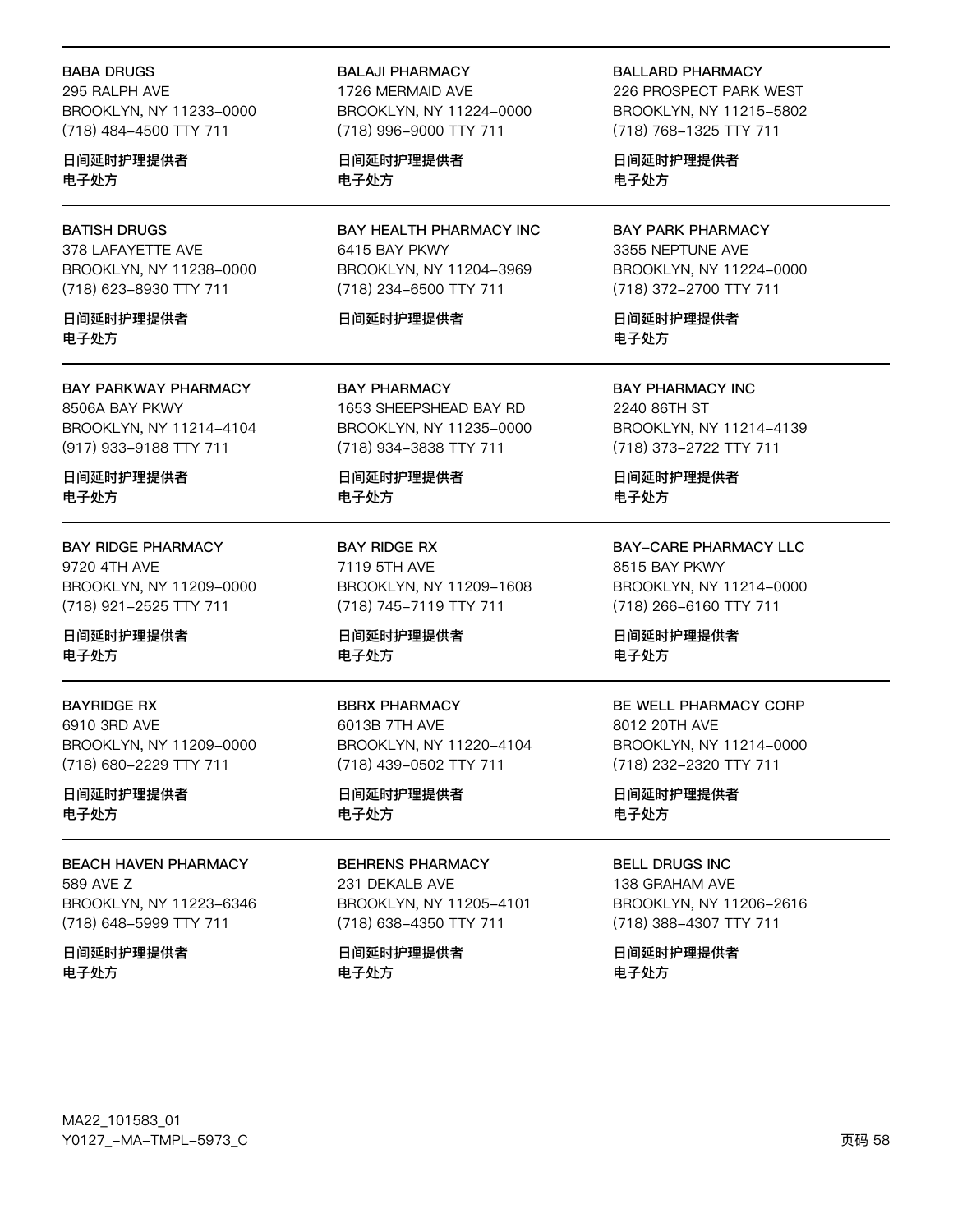### BELMONT PHARMACY

102A BELMONT AVE BROOKLYN, NY 11212-7729 (718) 485-3300 TTY 711

#### 日间延时护理提供者

#### BERKELEY DRUGS

1951 FLATBUSH AVE BROOKLYN, NY 11234-0000 (718) 338-3434 TTY 711

日间延时护理提供者 电子处方

#### BETTER HEALTH PHARMACY 1147 FULTON ST BROOKLYN, NY 11238-0000 (718) 622-4743 TTY 711

日间延时护理提供者 电子处方

#### BOBO PHARMACY INC.

6903 18TH AVE BROOKLYN, NY 11204-5076 (718) 759-6308 TTY 711

## 日间延时护理提供者 电子处方

#### BORO PARK PHARMACY

5600 NEW UTRECHT AVE BROOKLYN, NY 11219-4631 (718) 480-0700 TTY 711

## 日间延时护理提供者 电子处方

#### BRIGHTON 11TH PHARMACY INC

124 BRIGHTON 11TH STREET BROOKLYN, NY 11235-0000 (718) 934-0022 TTY 711

## 日间延时护理提供者 电子处方

BENNETTS PHARMACY 990 SUTTER AVE BROOKLYN, NY 11208-0000 (718) 277-0800 TTY 711

日间延时护理提供者 电子处方

BEST CARE PHARMACY 8510 3RD AVE BROOKLYN, NY 11209-0000 (718) 680-9855 TTY 711

日间延时护理提供者 电子处方

BINA DRUGS 1630 PITKIN AVE BROOKLYN, NY 11212-0000 (718) 342-0965 TTY 711

日间延时护理提供者 电子处方

## BOCKER PHARMACY & FOOD MART INC 390 KNICKERBOCKER AVE BROOKLYN, NY 11237-4102 (718) 676-1515 TTY 711

## 日间延时护理提供者

#### BORO PHARMACY

5027 NEW UTRECHT AVE BROOKLYN, NY 11219-3547 (718) 878-7333 TTY 711

日间延时护理提供者 电子处方

## BRIGHTON RX INC

277 BRIGHTON BEACH AVE BROOKLYN, NY 11235-0000 (718) 332-8428 TTY 711

日间延时护理提供者 电子处方

BENSONHURST APLUS PHARMACY, INC. 2263 86TH ST BROOKLYN, NY 11214-4107

日间延时护理提供者

(718) 331-1288 TTY 711

## BEST CARE PHARMACY OF NEW YORK INC 2347 65TH ST BROOKLYN, NY 11204-4045 (347) 462-9145 TTY 711

## 日间延时护理提供者

BOARDWALK RX CORP 3100 OCEAN PKWY BROOKLYN, NY 11235-0000 (718) 996-7600 TTY 711

日间延时护理提供者 电子处方

BOREUM DRUGS 194 UNION AVE BROOKLYN, NY 11211-0000 (718) 387-8288 TTY 711

日间延时护理提供者 电子处方

# BRIGHT PHARMACY & MEDICAL

SUPPLY INC. 227 BRIGHTON BEACH AVE BROOKLYN, NY 11235-7406 (718) 615-1550 TTY 711

日间延时护理提供者 电子处方

## BROADWAY PHARMACY

1538 PITKIN AVE BROOKLYN, NY 11212-0000 (718) 495-1122 TTY 711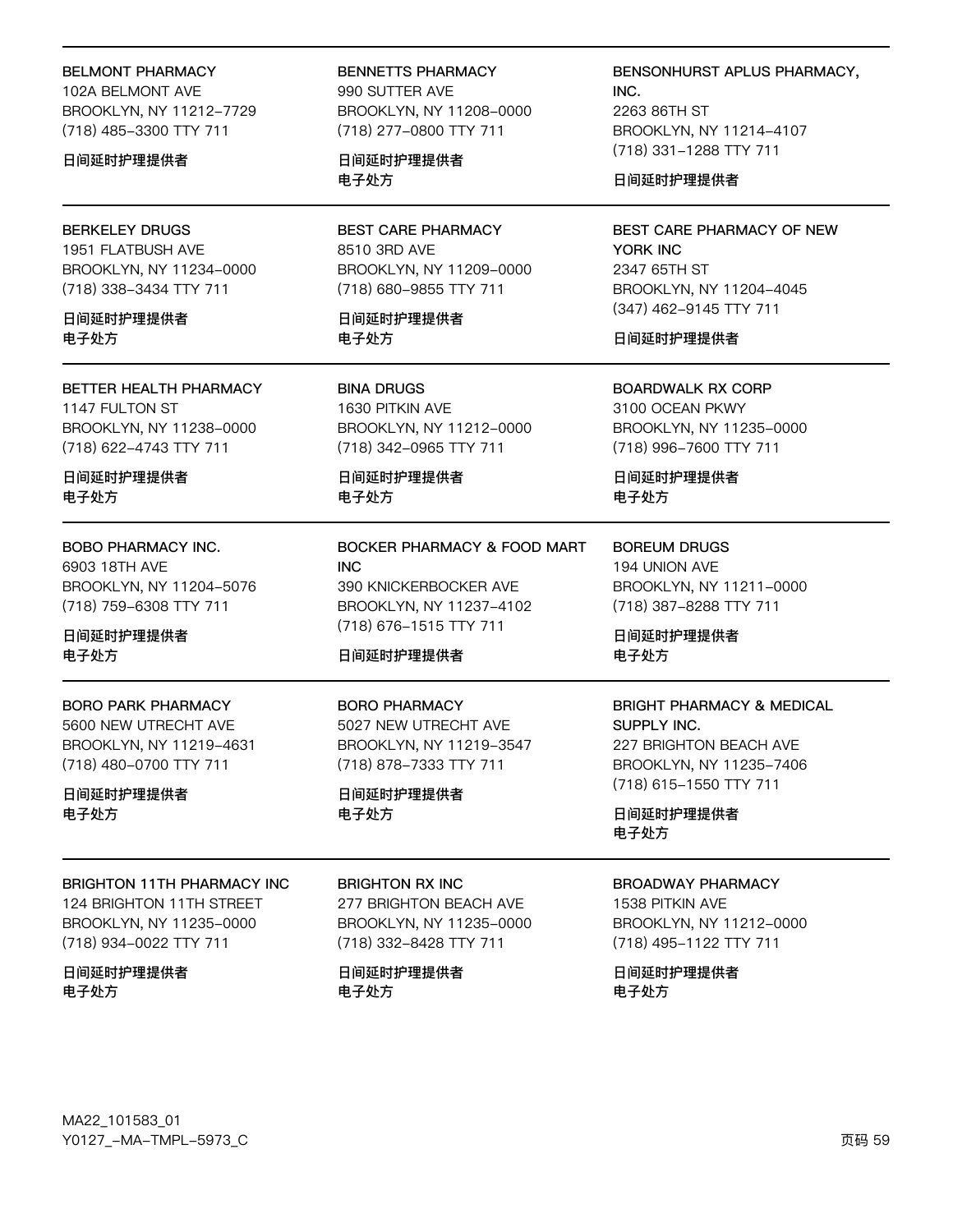## **BROOKDALE HOSPITAL MEDICAL CENTER**

555 ROCKWAY PARKWAY BROOKLYN, NY 11212-0000 (718) 240-5151 TTY 711

#### 日间延时护理提供者

**BROOKLYN CENTER PHARMACY** 112 DEKALB AVENUE BROOKLYN, NY 11201-0000 (718) 250-0060 TTY 711

#### 日间延时护理提供者 电子外方

**BROOKDALE PHARMACY** 2568 LINDEN BLVD BROOKLYN, NY 11208-0000 (718) 485-0070 TTY 711

日间延时护理提供者 电子处方

**BROOKLYN PHARMACY** 1675 FLATBUSH AVE BROOKLYN, NY 11210-3946 (347) 462-4662 TTY 711

日间延时护理提供者 电子外方

C & J WELLNESS PHARMACY LLC 1425 BROADWAY BROOKLYN, NY 11221-4202 (718) 443-0591 TTY 711

日间延时护理提供者 电子处方

CARE FAST PHARMACY INC 3771 NOSTRAND AVE BROOKLYN, NY 11235-2041 (718) 975-4464 TTY 711

日间延时护理提供者 电子处方

**CARELAND PHARMACY** 84 CLARK ST BROOKLYN, NY 11201-2721 (347) 987-4315 TTY 711

日间延时护理提供者 电子处方

**CARIBBEAN AMERICAN FAMILY PHARMACY** 3424 CHURCH AVE BROOKLYN, NY 11203-2714 (718) 484-3300 TTY 711

日间延时护理提供者 电子外方

CAIRO RX INC 1932 BATH AVE BROOKLYN, NY 11214-4704 (718) 749-9219 TTY 711

#### 日间延时护理提供者

CARE FIRST PHARMACY & SURGICAL 5612A 8TH AVENUE BROOKLYN, NY 11220-0000 (718) 567-3338 TTY 711

日间延时护理提供者 电子处方

**CARE-RX PHARMACY** 8011 18TH AVE BROOKLYN, NY 11214-0000 (718) 331-2668 TTY 711

日间延时护理提供者 电子处方

#### **CENTRAL AVE PHARMACY** 334B CENTRAL AVE

BROOKLYN, NY 11221-3819 (718) 942-5855 TTY 711

日间延时护理提供者 电子处方

**BROOKDALE RX INC** 1275 LINDEN BLVD BROOKLYN, NY 11212-0000 (718) 240-8200 TTY 711

日间延时护理提供者 电子处方

**BROWNSVILLE COMMUNITY** PHARMACY INC 592 ROCKAWAY AVE BROOKLYN, NY 11212-0000 (718) 345-3399 TTY 711

日间延时护理提供者 电子处方

**CALLEN-LORDE COMMUNITY PHARMACY 40 FLATBUSH AVENUE EXT** BROOKLYN, NY 11201-2903 (877) 436-3452 TTY 711

日间延时护理提供者

CARE MAX PHARMACY INC. 6721 FORT HAMILTON PARKWAY BROOKLYN, NY 11219-5847 (718) 833-6700 TTY 711

日间延时护理提供者 电子处方

# **CAREWAY PHARMACY**

1174 FLATBUSH AVE BROOKLYN, NY 11226-7005 (718) 483-8743 TTY 711

日间延时护理提供者 电子处方

## **CENTRAL PHARMACY**

121 KENT AVE BROOKLYN, NY 11249-2993 (929) 397-0331 TTY 711

日间延时护理提供者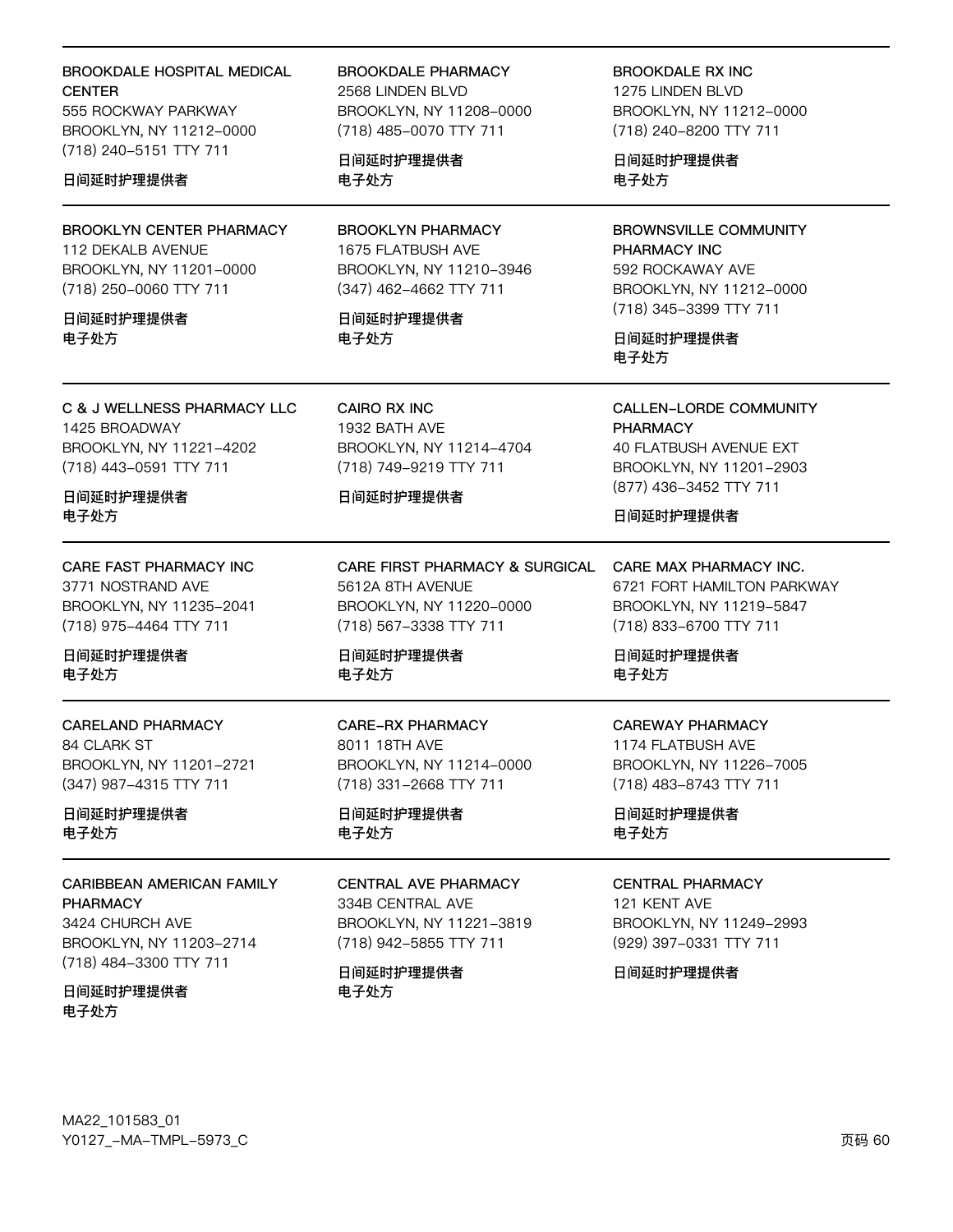## CENTRE CARE PHARMACY LLC

2321 86 ST BROOKLYN, NY 11214-0000 (212) 226-0988 TTY 711

日间延时护理提供者 电子处方

CHURCH AVE PHARMACY INC 1810 CHURCH AVE BROOKLYN, NY 11226-3706 (718) 941-2200 TTY 711

日间延时护理提供者 电子外方

**CITY CHEMIST II** 335 GRAHAM AVE BROOKLYN, NY 11211-3734 (718) 387-0124 TTY 711

日间延时护理提供者 电子处方

**CLARKSON PHARMACY** 524 CLARKSON AVE BROOKLYN, NY 11203-0000 (718) 774-1656 TTY 711

日间延时护理提供者 电子处方

**COMMUNITY CHEMISTS** 394 AVENUE P BROOKLYN, NY 11223-1885 (718) 339-8118 TTY 711

日间延时护理提供者 电子处方

**CONEY ISLAND HOSPITAL** 

2601 OCEAN PARKWAYNEW YORK CITY HEALTH AND HOSPITALS **CORPORATION** BROOKLYN, NY 11235-7791 (718) 616-4083 TTY 711

日间延时护理提供者

CHEMPLUS PHARMACY CORP 1336 UTICA AVENUE BROOKLYN, NY 11203-5912 (718) 935-1033 TTY 711

日间延时护理提供者 电子处方

**CITY CHEMIST** 104 JAY STREET BROOKLYN, NY 11201-0000 (718) 246-4100 TTY 711

日间延时护理提供者 电子外方

**CITY DRUGS INC** 422 CHURCH AVE BROOKLYN, NY 11218-0000 (718) 686-2727 TTY 711

日间延时护理提供者 电子处方

CLEAR PHARMACY, INC. 1707 KINGS HWY BROOKLYN, NY 11229-1207 (718) 975-7680 TTY 711

日间延时护理提供者 电子处方

**COMMUNITY HEALTHCARE** NETWORK PHARMACY 999 BLAKE AVEFIRST FLOOR BROOKLYN, NY 11208-3535 (844) 370-6208 TTY 711

日间延时护理提供者

**CONEY ISLAND PHARMACY** 2720 MERMAID AVE BROOKLYN, NY 11224-0000 (718) 333-2525 TTY 711

日间延时护理提供者 电子处方

**CHESTER PHARMACY CORP** 614 FLATBUSH AVE BROOKLYN, NY 11225-4901 (718) 826-6117 TTY 711

日间延时护理提供者

**CITY CHEMIST** 129 MONTAGUE ST BROOKLYN, NY 11201-3543 (718) 237-2489 TTY 711

日间延时护理提供者 电子外方

**CITYLINE PHARMACY** 511 CORTELYOU RD BROOKLYN, NY 11218-0000 (718) 940-0310 TTY 711

日间延时护理提供者 电子处方

**COMMUNITY CARE PHARMACY** 2913 SURF AVENUE

BROOKLYN, NY 11224-0000 (718) 372-5300 TTY 711

日间延时护理提供者 电子处方

#### **COMMUNITY, A WALGREENS** PHARMACY #16511

306 CLARKSON AVE BROOKLYN, NY 11226-2204 (347) 955-3617 TTY 711

日间延时护理提供者

**CORNER PHARMACY INC** 

166 DIVISION AVE BROOKLYN, NY 11211-7575 (718) 599-2771 TTY 711

日间延时护理提供者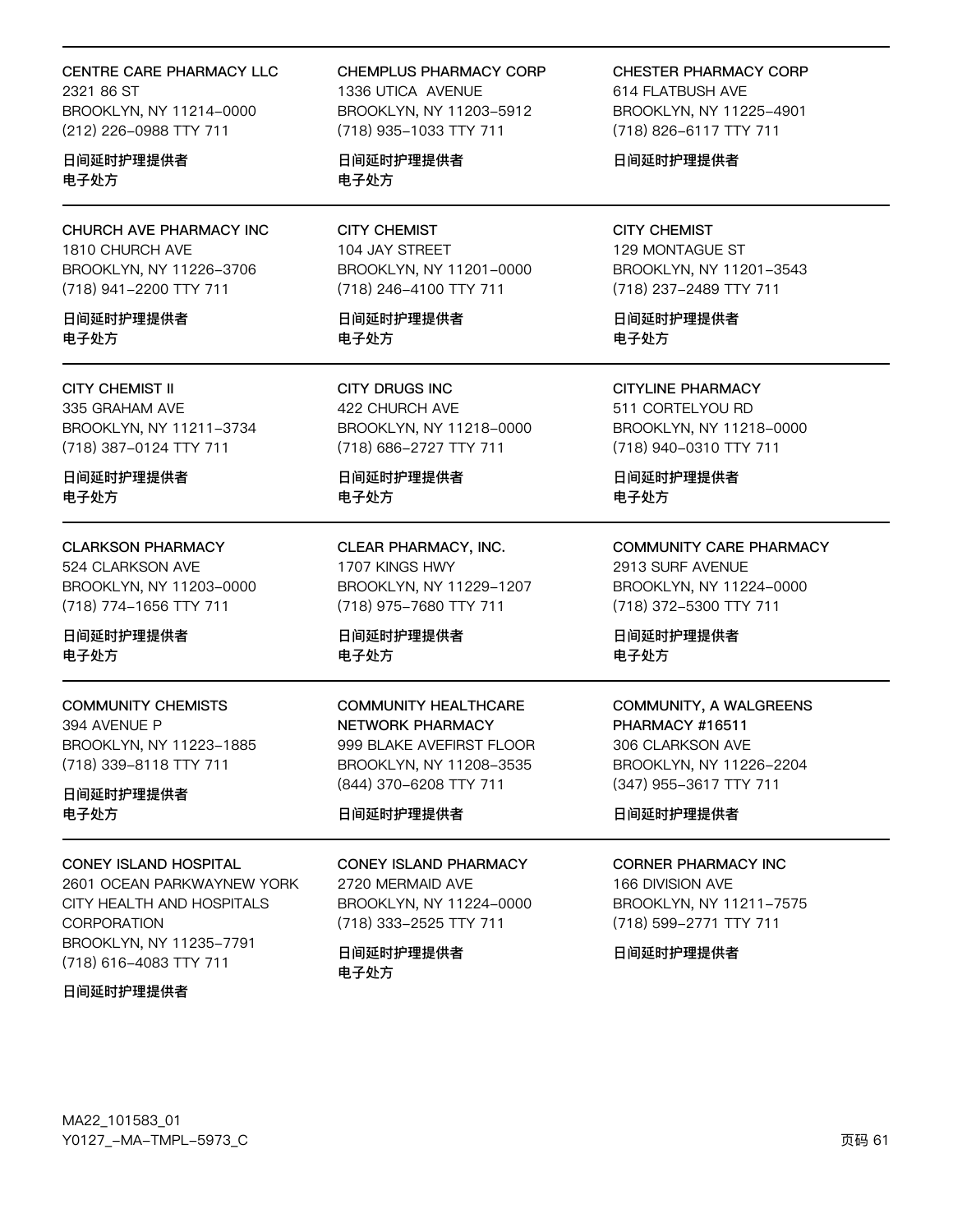#### CORNER PHARMACY INC

166 DIVISION AVE BROOKLYN, NY 11211-7108 (718) 599-2771 TTY 711

日间延时护理提供者 电子处方

# CREST PHARMACY

913 FULTON ST BROOKLYN, NY 11238-1752 (718) 399-8677 TTY 711

日间延时护理提供者 电子处方

#### CUMBERLAND DIAGNOSTIC & TREATMENT CENTER

100 N. PORTLAND AVECUMBERLAND DIAGNOSTIC & TREATMENT CENTER BROOKLYN, NY 11205-0000 (718) 260-7651 TTY 711

### 日间延时护理提供者

CVS PHARMACY #00845 395 COURT ST BROOKLYN, NY 11231-0000 (718) 222-1193 TTY 711

日间延时护理提供者 电子处方

## CVS PHARMACY #02428 532 NEPTUNE AVE BROOKLYN, NY 11224-0000 (718) 996-2233 TTY 711

日间延时护理提供者 电子处方

## CVS PHARMACY #02441

2151 86TH STREET BROOKLYN, NY 11214-0000 (718) 266-5000 TTY 711

日间延时护理提供者 电子处方

COSTCO PHARMACY #318 976 3RD AVE BROOKLYN, NY 11232-2400 (718) 965-7616 TTY 711

日间延时护理提供者 电子处方

## CRJ PHARMACY LLC 1341 FULTON STREET BROOKLYN, NY 11216-5219 (718) 676-0157 TTY 711

日间延时护理提供者 电子处方

CVS PHARMACY #00644 8430 NW UTRECHT AVE BROOKLYN, NY 11214-0000 (718) 232-4204 TTY 711

日间延时护理提供者 电子处方

CVS PHARMACY #01791 156 HENRY STREET BROOKLYN, NY 11201-0000 (718) 237-5001 TTY 711

日间延时护理提供者 电子处方

CVS PHARMACY #02431 4112 AVENUE U BROOKLYN, NY 11234-5120 (718) 253-0200 TTY 711

日间延时护理提供者 电子处方

# CVS PHARMACY #02498

341 9TH STREET BROOKLYN, NY 11215-0000 (718) 499-3414 TTY 711

日间延时护理提供者 电子处方

COUNTY PHARMACY INC

580 NOSTRAND AVENUE BROOKLYN, NY 11216-2736 (718) 783-1143 TTY 711

日间延时护理提供者 电子处方

## CRYSTAL PHARMACY, INC. 2950 AVENUE X STE B

BROOKLYN, NY 11235-1874 (718) 942-5800 TTY 711

日间延时护理提供者 电子处方

CVS PHARMACY #00802 2320 RALPH AVENUE BROOKLYN, NY 11234-0000

(718) 209-8121 TTY 711

日间延时护理提供者 电子处方

CVS PHARMACY #02344 1249 NOSTRAND AVENUE BROOKLYN, NY 11225-0000 (718) 282-6614 TTY 711

日间延时护理提供者 电子处方

# CVS PHARMACY #02436

1346 PENNSYLVANIA AVE BROOKLYN, NY 11239-0000 (718) 642-2727 TTY 711

日间延时护理提供者 电子处方

## CVS PHARMACY #02574

6702 FORT HAMILTON PARKWAY BROOKLYN, NY 11219-0000 (718) 238-8546 TTY 711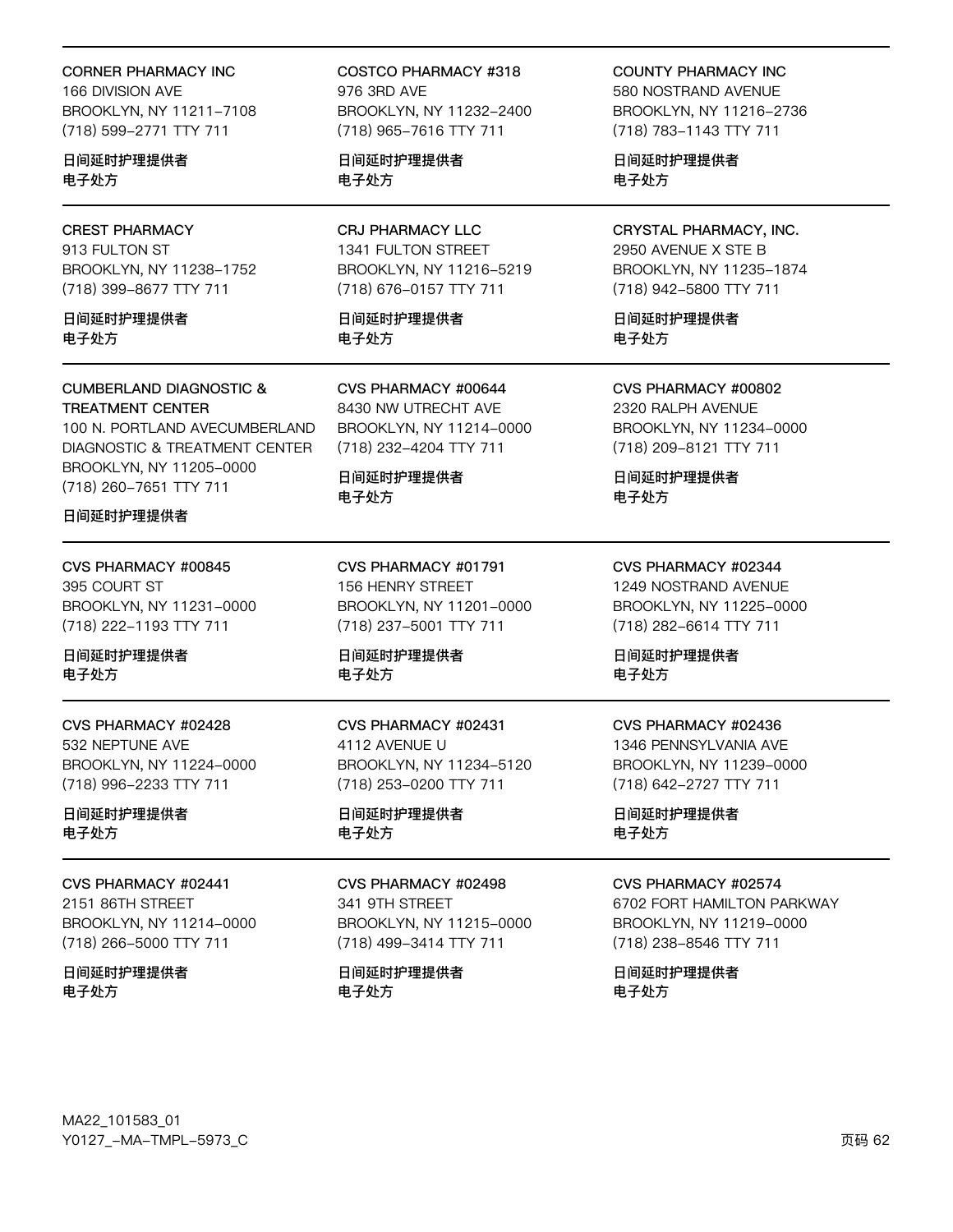#### CVS PHARMACY #02672

150 COURT STREET BROOKLYN, NY 11201-0000 (718) 237-5881 TTY 711

日间延时护理提供者 电子处方

CVS PHARMACY #02769 4901 KINGS HIGHWAY BROOKLYN, NY 11234-0000 (718) 252-3791 TTY 711

日间延时护理提供者 电子处方

CVS PHARMACY #05847 6831 BAY PARKWAY BROOKLYN, NY 11204-0000 (718) 837-1471 TTY 711

日间延时护理提供者 电子处方

CVS PHARMACY #10291 1601 KINGS HWY BROOKLYN, NY 11229-1209 (718) 998-2166 TTY 711

日间延时护理提供者 电子处方

CVS PHARMACY #16969 139 FLATBUSH AVE BROOKLYN, NY 11217-0000 (718) 290-1110 TTY 711

日间延时护理提供者 电子处方

CVS PHARMACY #17767 5200 KINGS HWYSTE A BROOKLYN, NY 11234-1130 (718) 306-1494 TTY 711

日间延时护理提供者

CVS PHARMACY #02699 411 DITMAS AVENUE BROOKLYN, NY 11218-0000 (718) 435-7101 TTY 711

日间延时护理提供者 电子处方

CVS PHARMACY #02906 10204 FLATLANDS AVENUE BROOKLYN, NY 11236-0000 (718) 257-4416 TTY 711

日间延时护理提供者 电子处方

CVS PHARMACY #10042 859 MANHATTAN AVENUE BROOKLYN, NY 11222-0000 (718) 389-2403 TTY 711

日间延时护理提供者 电子处方

CVS PHARMACY #13019 218 MYRTLE AVENUE BROOKLYN, NY 11201-0000 (718) 596-2460 TTY 711

日间延时护理提供者 电子处方

CVS PHARMACY #17290 1598 FLATBUSH AVE BROOKLYN, NY 11210-0000 (718) 637-5006 TTY 711

日间延时护理提供者 电子处方

CVS PHARMACY #17790 8973-75 BAY PKWY BROOKLYN, NY 11214-6414 (718) 306-5374 TTY 711

#### 日间延时护理提供者

CVS PHARMACY #02700

1402 SHEEPSHEAD BAY ROAD BROOKLYN, NY 11235-0000 (718) 332-8425 TTY 711

日间延时护理提供者 电子处方

CVS PHARMACY #04958 27 N. 6TH STREET

BROOKLYN, NY 11249-3770 (718) 388-2799 TTY 711

日间延时护理提供者 电子处方

CVS PHARMACY #10086 30 FLATBUSH AVENUE BROOKLYN, NY 11217-1121 (718) 858-6712 TTY 711

日间延时护理提供者 电子处方

CVS PHARMACY #16740 519 GATEWAY DR BROOKLYN, NY 11239-0000 (718) 235-7139 TTY 711

日间延时护理提供者 电子处方

#### CVS PHARMACY #17681

445 GOLD ST BROOKLYN, NY 11201-3016 (718) 260-8227 TTY 711

日间延时护理提供者 电子处方

#### CYPRESS CARE PHARMACY INC

1159 BLAKE AVE BROOKLYN, NY 11208-3721 (718) 277-3300 TTY 711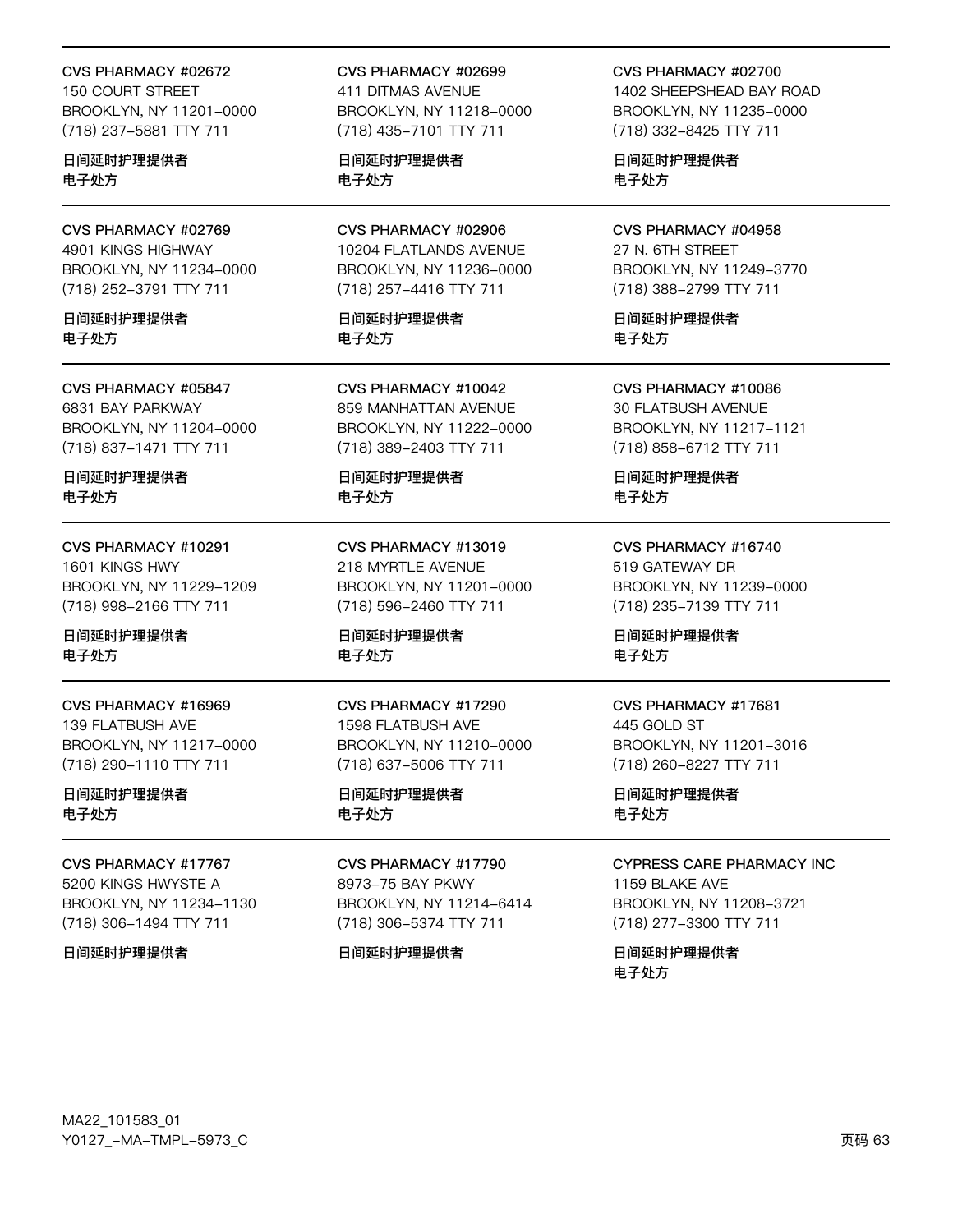**D N G PHARMACY CORP** 

249 GRAHAM AVE BROOKLYN, NY 11206-1201 (718) 384-6630 TTY 711

日间延时护理提供者 电子处方

**DAVID'S PHARMACY** 1408 AVENUE J BROOKLYN, NY 11230-3702 (718) 677-8500 TTY 711

日间延时护理提供者 电子外方

**DELTA PHARMACY INC.** 4202 CHURCH AVE BROOKLYN, NY 11203-3012

(347) 663-3944 TTY 711

日间延时护理提供者 电子处方

#### **DOCS PHARMACY**

559 KINGS HWY BROOKLYN, NY 11223-0000 (718) 627-1145 TTY 711

日间延时护理提供者 电子处方

#### **DOSETRAK**

4624 NEW UTRECHT AVE BROOKLYN, NY 11219-0000 (718) 436-9300 TTY 711

日间延时护理提供者

**DRUGS CARE PHARMACY** 1001 CHURCH AVE BROOKLYN, NY 11218-0000 (718) 856-2976 TTY 711

日间延时护理提供者 电子处方

DAHILL PHARMACY, INC **73 CHURCH AVE** BROOKLYN, NY 11218-0000 (718) 484-8300 TTY 711

日间延时护理提供者 电子处方

**DEAR DRUGS** 490 AVE P BROOKLYN, NY 11223-0000 (718) 375-4407 TTY 711

日间延时护理提供者 电子外方

**DITMAS PARK PHARMACY** 509 RALPH AVENUE BROOKLYN, NY 11233-0000 (718) 975-4989 TTY 711

日间延时护理提供者 电子处方

**DOLINSKY PHARMACY** 1678 BATH AVE BROOKLYN, NY 11214-4500 (718) 256-8423 TTY 711

日间延时护理提供者 电子处方

#### DRUG MART PHARMACY

4914 NEW UTRECHT AVE BROOKLYN, NY 11219-0000 (718) 633-4900 TTY 711

日间延时护理提供者 电子处方

DUANE READE #14128 386 FULTON ST BROOKLYN, NY 11201-5206 (718) 330-0363 TTY 711

日间延时护理提供者 电子处方

**DANISH PHARMACY** 

443 DEKALB AVE BROOKLYN, NY 11205-4419 (718) 622-0868 TTY 711

日间延时护理提供者 电子处方

**DEKALB DRUGS** 173 MARCUS GARVEY BLVD BROOKLYN, NY 11221-1408 (718) 249-0670 TTY 711

日间延时护理提供者 电子外方

**DITMAS PHARMACY CORP** 509 DITMAS AVE BROOKLYN, NY 11218-0000 (718) 675-0055 TTY 711

日间延时护理提供者 电子处方

DOOR TO DOOR PHARMACY 259 TROY AVE BROOKLYN, NY 11213-3601 (718) 484-7400 TTY 711

日间延时护理提供者 电子处方

#### DRUGLAND PHARMACY CORP

5806 FORT HAMILTON PKWY BROOKLYN, NY 11219-4832 (718) 972-1056 TTY 711

日间延时护理提供者 电子处方

DUANE READE #14184

724 FLATBUSH AVE BROOKLYN, NY 11226-1404 (718) 284-4221 TTY 711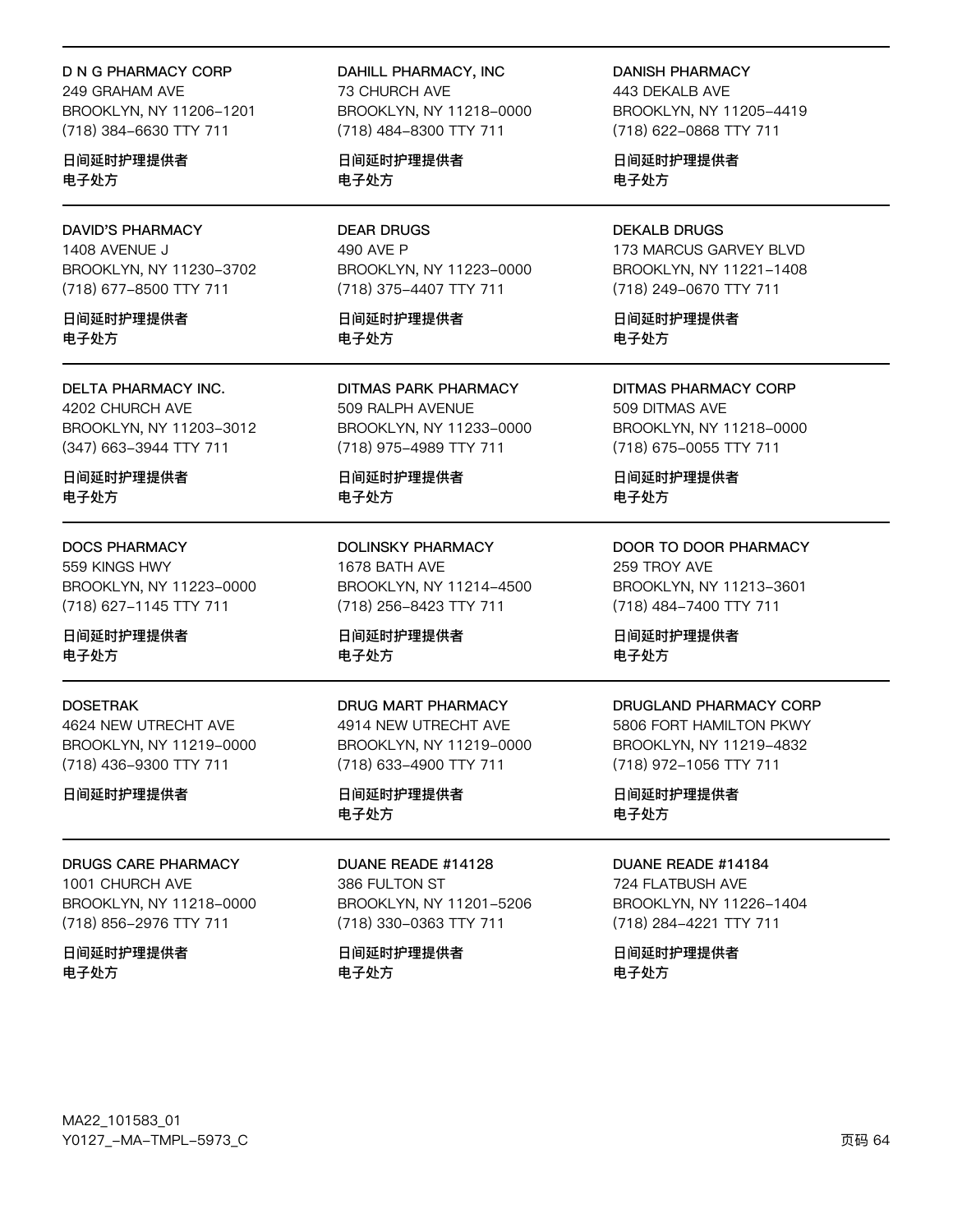#### DUANE READE #14277

1517 CORTELYOU ROAD BROOKLYN, NY 11226-5607 (718) 287-9078 TTY 711

日间延时护理提供者 电子处方

DUANE READE #14312 296 FLATBUSH AVE BROOKLYN, NY 11217-2817 (718) 399-2716 TTY 711

日间延时护理提供者 电子外方

DUANE READE #14429 164 KENT AVE BROOKLYN, NY 11249-3103 (718) 302-1549 TTY 711

日间延时护理提供者 电子处方

#### DUANE READE #14464

436 86TH STREET BROOKLYN, NY 11209-4708 (718) 833-7758 TTY 711

日间延时护理提供者 电子处方

#### **DUMONT PHARMACY**

364 JUNIUS ST BROOKLYN, NY 11212-0000 (718) 485-4012 TTY 711

日间延时护理提供者 电子处方

#### DUANE READE #14285

105 BRIGHTON BEACH AVE BROOKLYN, NY 11235-8001 (718) 449-9188 TTY 711

日间延时护理提供者 电子处方

DUANE READE #14410 756 MYRTLE AVE BROOKLYN, NY 11206-5511 (718) 237-4526 TTY 711

日间延时护理提供者 电子外方

DUANE READE #14432 5008 5TH AVENUE BROOKLYN, NY 11220-1909 (718) 439-0614 TTY 711

日间延时护理提供者 电子处方

DUANE READE #14498 559 FULTON ST BROOKLYN, NY 11201-5309 (718) 643-9505 TTY 711

日间延时护理提供者 电子处方

## **DYKER HEIGHTS PHARMACY**

8016 13TH AVE BROOKLYN, NY 11228-0000 (718) 833-4810 TTY 711

日间延时护理提供者 电子处方

DUANE READE #14298 **16 COURT STREET** BROOKLYN, NY 11241-0102 (718) 855-3980 TTY 711

日间延时护理提供者 电子处方

DUANE READE #14426 250 BEDFORD AVE BROOKLYN, NY 11249-4014 (718) 384-7026 TTY 711

日间延时护理提供者 电子外方

DUANE READE #14444 2265 RALPH AVE BROOKLYN, NY 11234-5611 (718) 241-3700 TTY 711

日间延时护理提供者 电子处方

#### DUANE READE 14508

4714 16TH AVENUESTE 100 BROOKLYN, NY 11204-1106 (718) 438-1800 TTY 711

日间延时护理提供者 电子处方

## EAST NEW YORK DIAGNOSTIC AND

**TREATMENT CENTER** 2094 PITKIN AVENEW YORK CITY  $H.H.C.$ BROOKLYN, NY 11207-3509 (718) 240-0540 TTY 711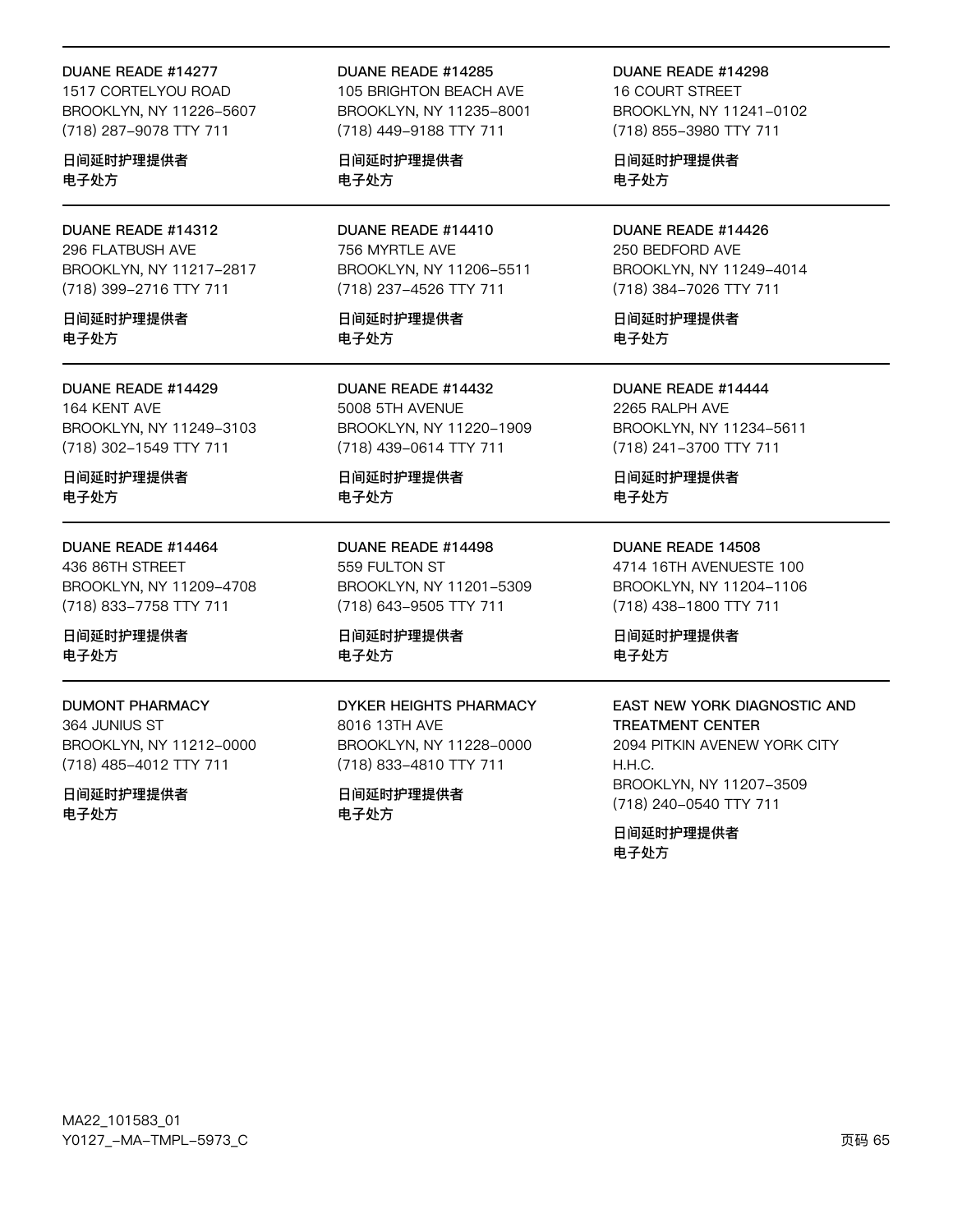## ECHO CARE SPECIALTY PHARMACY

260 BROADWAY BROOKLYN, NY 11211-0000 (718) 782-3030 TTY 711

日间延时护理提供者 电子处方

**ELIYAHUS PHARMACY INC** 573 KINGS HWY BROOKLYN, NY 11223-0000 (718) 627-0485 TTY 711

日间延时护理提供者 电子外方

**ESTABLISHED DRUGS** 3001 CLARENDON RD BROOKLYN, NY 11226-0000

(718) 941-1013 TTY 711 日间延时护理提供者

电子处方

EVE & MIKE PHARMACY INC 552 SAINT MARKS AVE BROOKLYN, NY 11238-3753 (718) 230-3321 TTY 711

日间延时护理提供者 电子处方

EZ RX PHARMACY, INC. 8802 4TH AVE BROOKLYN, NY 11209-5606 (347) 560-6560 TTY 711

日间延时护理提供者 电子处方

**FAMILY DRUGSTORE** 3010 MERMAID AVE BROOKLYN, NY 11224-0000 (718) 373-2300 TTY 711

日间延时护理提供者 电子处方

**EISENBERG PHARMACY** 

203 BRIGHTON BEACH AVE BROOKLYN, NY 11235-0000 (718) 743-1200 TTY 711

日间延时护理提供者 电子处方

**ELM PHARMACY** 1651 CONEY ISLAND AVE BROOKLYN, NY 11230-5827 (718) 336-8300 TTY 711

日间延时护理提供者 电子外方

**ESTIS PHARMACY AND SURGICALS** 300 TROY AVE BROOKLYN, NY 11213-0000 (718) 484-4305 TTY 711

日间延时护理提供者 电子处方

**EVE PHARMACY** 2836 CONEY ISLAND AVE BROOKLYN, NY 11235-0000 (718) 743-8585 TTY 711

日间延时护理提供者 电子处方

**FAIRFIELD PHARMACY INC** 953 PENNSYLVANIA AVE BROOKLYN, NY 11207-8416 (718) 395-9400 TTY 711

日间延时护理提供者 电子处方

**FAMILY DRUGSTORE** 1402 KINGS HWY BROOKLYN, NY 11229-0000 (718) 382-7700 TTY 711

日间延时护理提供者 电子处方

EL AZAR PHARMACY

464 AVFNUF U BROOKLYN, NY 11223-4011 (718) 676-6445 TTY 711

日间延时护理提供者 电子处方

**ELTON PHARMACY** 2992 FULTON ST BROOKLYN, NY 11208-1028 (718) 827-8943 TTY 711

日间延时护理提供者 电子外方

**EURO CHEMIST PHARMACY** 669 MANHATTAN AVE BROOKLYN, NY 11222-3113 (718) 349-6696 TTY 711

日间延时护理提供者 电子处方

**EXCEL DRUGS** 42 THOMAS S BOYLAND ST BROOKLYN, NY 11233-0000 (718) 453-1003 TTY 711

日间延时护理提供者 电子处方

**FAMILY DRUGSTORE** 3692 NOSTRAND AVE BROOKLYN, NY 11229-0000

(718) 769-9600 TTY 711

日间延时护理提供者 电子处方

**FAMILY FIRST PHARMACY** 6010 8TH AVE BROOKLYN, NY 11220-0000 (718) 633-8388 TTY 711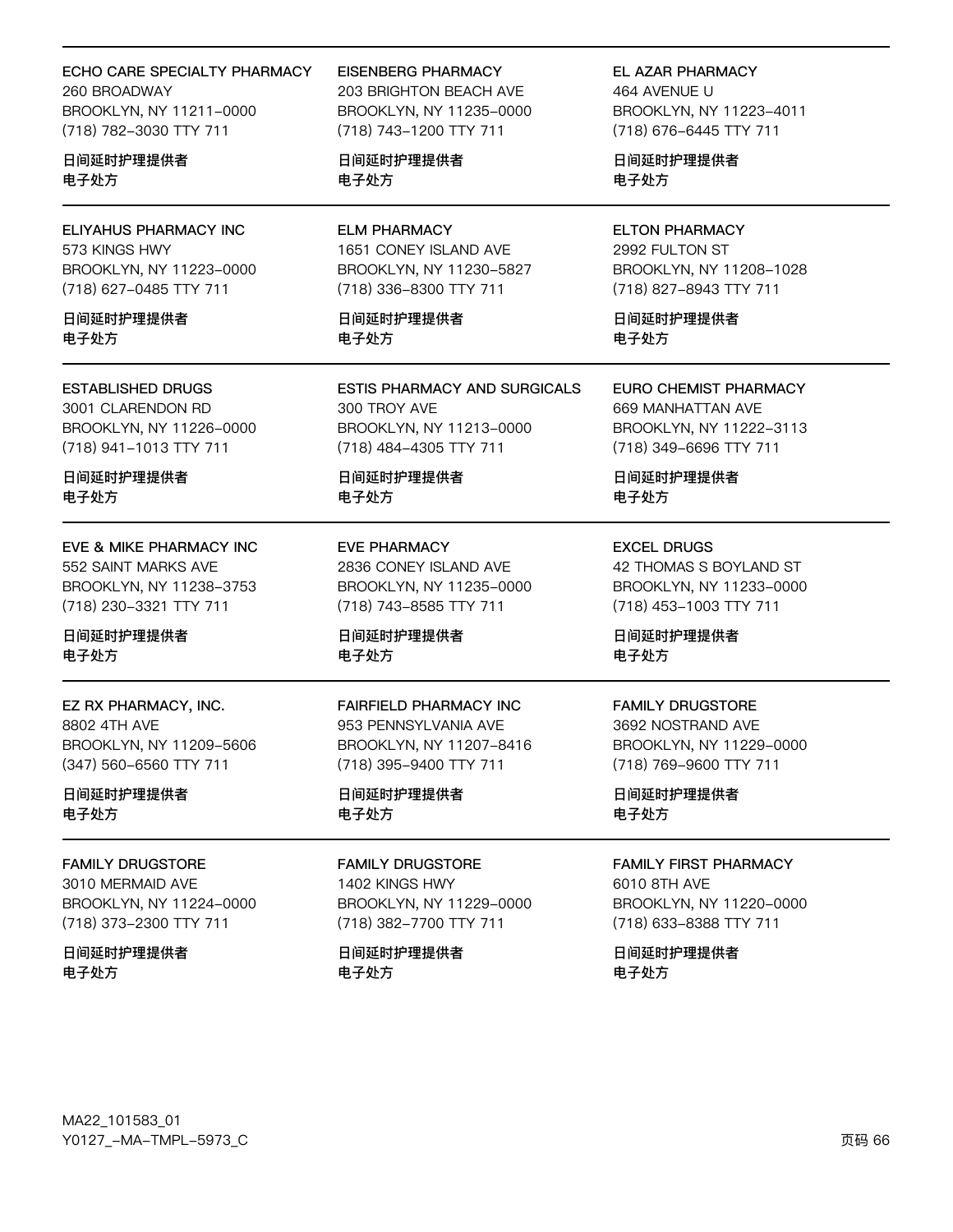## **FAMILY HEALTH PHARMACY**

8510 18TH AVF BROOKLYN, NY 11214-0000 (718) 837-5777 TTY 711

## 日间延时护理提供者 电子处方

FAMILY PHARMACY AND SURGICAL SUPPLIES INC 1757 BATH AVE BROOKLYN, NY 11214-0000 (718) 331-8877 TTY 711

#### 日间延时护理提供者 电子处方

FINE CARE PHARMACY 4721 13TH AVE BROOKLYN, NY 11219-0000 (718) 438-6555 TTY 711

日间延时护理提供者 电子处方

#### FINE CARE PHARMACY 1611 BROADWAYSTORE B BROOKLYN, NY 11207-1994

(715) 942-4842 TTY 711

日间延时护理提供者 电子处方

FIRST CHOICE PHARMACY CORP. 5912 8TH AVE BROOKLYN, NY 11220-0000 (718) 439-8077 TTY 711

日间延时护理提供者 电子处方

## FLATBUSH EXPRESS PHARMACY INC 862 FLATBUSH AVE BROOKLYN, NY 11226-0000 (718) 282-4777 TTY 711

日间延时护理提供者 电子处方

## **FAMILY PHARMACY**

440 ROCKAWAY AVE BROOKLYN, NY 11212-5636 (718) 342-7368 TTY 711

日间延时护理提供者 电子处方

**FARMACON ENT LTD** 8007 5TH AVE BROOKLYN, NY 11209-4088 (718) 238-1090 TTY 711

日间延时护理提供者 电子外方

FINE CARE PHARMACY 981 FULTON ST BROOKLYN, NY 11238-0000 (718) 857-3499 TTY 711

日间延时护理提供者 电子处方

**FINE CARE PHARMACY** 380 KNICKERBOCKER AVE BROOKLYN, NY 11237-3702 (718) 676-9976 TTY 711

日间延时护理提供者 电子处方

**FIVE STAR PHARMACY** 1202 FULTON ST BROOKLYN, NY 11216-2003 (718) 398-9000 TTY 711

日间延时护理提供者 电子处方

**FLATBUSH PHARMACY** 2134 BEVERLY RD BROOKLYN, NY 11226-0000 (718) 284-0909 TTY 711

日间延时护理提供者 电子处方

**FAMILY PHARMACY** 1101 FLATBUSH AVE BROOKLYN, NY 11226-0000 (718) 703-2440 TTY 711

日间延时护理提供者 电子处方

FAST & FRIENDLY PHARMACY LLC 140 EMPIRE BLVDSTORE #1 BROOKLYN, NY 11225-3316 (718) 484-2300 TTY 711

日间延时护理提供者 电子外方

FINE CARE PHARMACY 1490 FLATBUSH AVE BROOKLYN, NY 11210-0000 (718) 421-8161 TTY 711

日间延时护理提供者 电子处方

**FIRST CARE PHARMACY** 902 FOSTER AVE BROOKLYN, NY 11230-0000 (718) 859-4100 TTY 711

日间延时护理提供者 电子处方

### FIVE STAR PHARMACY INC 4125 18TH AVE BROOKLYN, NY 11218-0000 (718) 686-8900 TTY 711

日间延时护理提供者 电子处方

#### FOREVER HEALTH PHARMACY

7224 18TH AVE BROOKLYN, NY 11204-5632 (347) 673-8678 TTY 711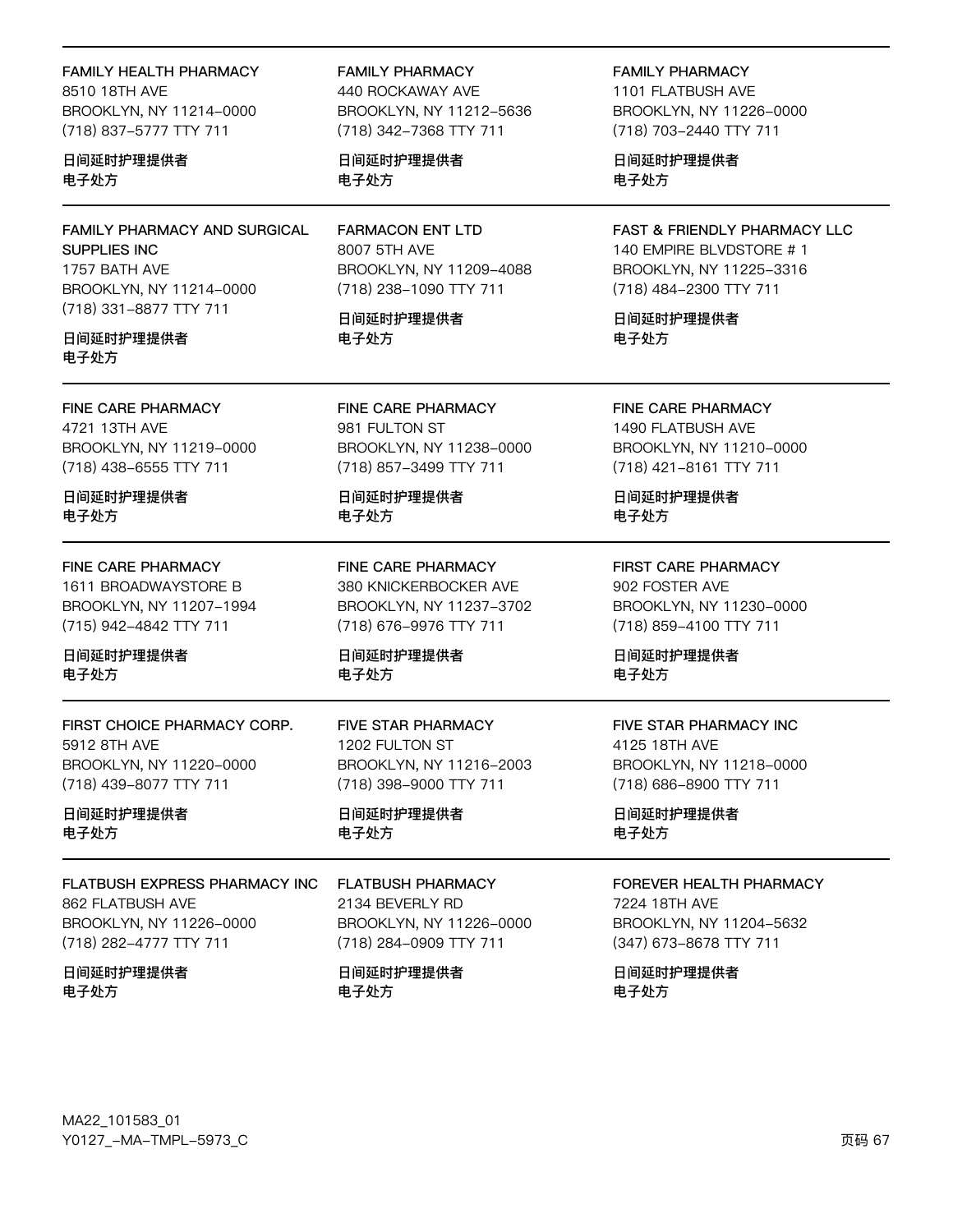## **FORTUNE PHARMACY**

6305 8TH AVF BROOKLYN, NY 11220-4717 (718) 836-6337 TTY 711

日间延时护理提供者 电子处方

FREEDOM PHARMACY 6914 5TH AVE BROOKLYN, NY 11209-1507 (718) 779-4523 TTY 711

日间延时护理提供者 电子处方

FRIENDS PHARMACY INC 342 KINGS HWY BROOKLYN, NY 11223-1483 (718) 753-4900 TTY 711

日间延时护理提供者

FULTON 1ST PHARMACY INC 1185 FULTON ST BROOKLYN, NY 11216-1810 (718) 484-9100 TTY 711

日间延时护理提供者 电子处方

FUTURE PHARMACY INC 2480 65TH ST BROOKLYN, NY 11204-0000 (718) 376-6563 TTY 711

日间延时护理提供者 电子处方

**GATES PALMETTO** 583 KNICKERBOCKER AVE BROOKLYN, NY 11221-4797 (718) 381-6084 TTY 711

日间延时护理提供者 电子处方

**FOUR SEASONS NURSING &** REHABILITATION CENTER 1222 EAST 96TH STREET BROOKLYN, NY 11236-0000 (718) 688-8755 TTY 711

日间延时护理提供者 电子处方

FRIENDLY RX INC. 651C CONEY ISLAND AVE BROOKLYN, NY 11218-4306 (718) 732-3399 TTY 711

日间延时护理提供者 电子处方

**FRISCIA PHARMACY** 1505 MERMAID AVE BROOKLYN, NY 11224-2617 (718) 373-9600 TTY 711

日间延时护理提供者 电子处方

**FULTON DRUGS INC** 1548 FULTON ST BROOKLYN, NY 11216-0000 (718) 735-3784 TTY 711

日间延时护理提供者 电子处方

**G AND G PHARMACY INC** 2967 OCEAN AVE BROOKLYN, NY 11235-0000 (718) 646-2800 TTY 711

日间延时护理提供者 电子处方

# **GENA CARE PHARMACY**

173 CHAUNCEY ST BROOKLYN, NY 11233-2154 (718) 484-7166 TTY 711

日间延时护理提供者 电子处方

**FRANKLIN & CARROLL DRUGS INC.** 886 FRANKLIN AVE BROOKLYN, NY 11225-0000 (718) 221-1838 TTY 711

日间延时护理提供者 电子处方

FRIENDS PHARMACY INC 342 KINGS HWY BROOKLYN, NY 11223-1478 (718) 753-4900 TTY 711

日间延时护理提供者 电子处方

FULL HEALTHCARE PHARMACY INC 4624 7TH AVENUE BROOKLYN, NY 11220-0000 (347) 599-1088 TTY 711

日间延时护理提供者 电子处方

**FULTON PHARMACY** 2818 FULTON ST BROOKLYN, NY 11207-0000 (718) 235-6394 TTY 711

日间延时护理提供者 电子处方

## **GATES AND GARVEY PHARMACY**

276-280 MARCUS GARVEY BLVD BROOKLYN, NY 11221-0000 (718) 443-8787 TTY 711

日间延时护理提供者 电子处方

#### **GENOA HEALTHCARE, LLC**

2020 CONEY ISLAND AVESUITE P BROOKLYN, NY 11223-2329 (347) 673-0279 TTY 711

日间延时护理提供者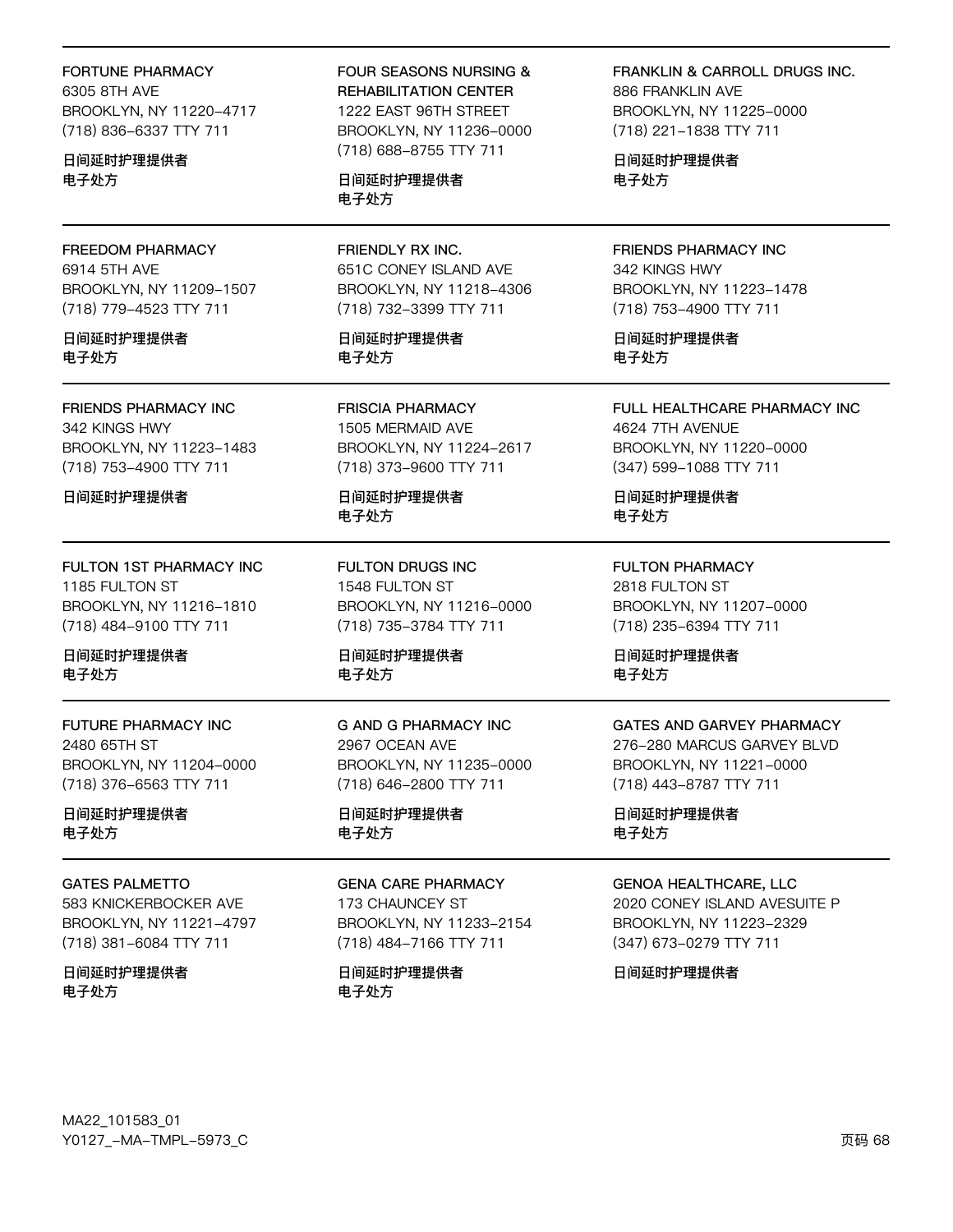#### GEO PHARMACY

685 CONEY ISLAND AVE BROOKLYN, NY 11218-0000 (718) 703-1888 TTY 711

### 日间延时护理提供者 电子处方

GLOBAL DRUGS & MEDICAL **SUPPLIES** 1927 86TH ST BROOKLYN, NY 11214-3103 (718) 942-4863 TTY 711

### 日间延时护理提供者 电子处方

#### GM PHARMACY INC

174 AVE O BROOKLYN, NY 11204-0000 (718) 256-7757 TTY 711

日间延时护理提供者 电子处方

GOOD NEIGHBOR PHARMACY 1604 AVENUE M BROOKLYN, NY 11230-0000 (718) 375-8900 TTY 711

日间延时护理提供者 电子处方

GRANDBROOK PHARMACY, INC 642 SUTTER AVE BROOKLYN, NY 11207-0000 (718) 484-8690 TTY 711

日间延时护理提供者 电子处方

#### GREENFIELD PHARMACY

1526 CORTELYOU RD BROOKLYN, NY 11226-0000 (718) 282-7660 TTY 711

日间延时护理提供者 电子处方

GET WELL PHARMACY INC 5218 8TH AVF BROOKLYN, NY 11220-0000 (718) 686-0812 TTY 711

日间延时护理提供者 电子处方

GLOBAL DRUGS INC. 5520 7TH AVENUE BROOKLYN, NY 11220-0000 (929) 337-6738 TTY 711

日间延时护理提供者 电子处方

GOOD DAY PHARMACY LLC 4908 7TH AVE BROOKLYN, NY 11220-2126 (718) 851-8826 TTY 711

日间延时护理提供者 电子处方

GRAMERCY DRUGS 2218 AVENUE X BROOKLYN, NY 11235-0000 (212) 532-0022 TTY 711

日间延时护理提供者 电子处方

GREEN FOREST PHARMACY 1520 AVENUE M BROOKLYN, NY 11230-5267 (929) 333-9669 TTY 711

日间延时护理提供者 电子处方

# GREENTREE PHARMACY

291 7TH AVE BROOKLYN, NY 11215-7263 (718) 768-2700 TTY 711

日间延时护理提供者 电子处方

GLOBAL CARE PHARMACY INC. 5905 8TH AVF BROOKLYN, NY 11220-0000 (718) 851-8998 TTY 711

日间延时护理提供者 电子处方

GLOBE DRUG STORE 405 86TH ST BROOKLYN, NY 11209-4707 (718) 745-2233 TTY 711

日间延时护理提供者 电子处方

GOOD HEALTH PHARMACY 1379-83 NOSTRAND AVE BROOKLYN, NY 11226-0000 (718) 618-7425 TTY 711

日间延时护理提供者 电子处方

GRAND BUY PHARMACY INC 4721A 8TH AVE BROOKLYN, NY 11220-0000 (718) 853-2845 TTY 711

日间延时护理提供者 电子处方

## GREENE COMMUNITY PHARMACY 702 FULTON ST BROOKLYN, NY 11217-1629 (718) 834-6369 TTY 711

日间延时护理提供者

#### GRISTEDES PHARMACY

101 CLARK STREET BROOKLYN, NY 11201-2746 (718) 834-9003 TTY 711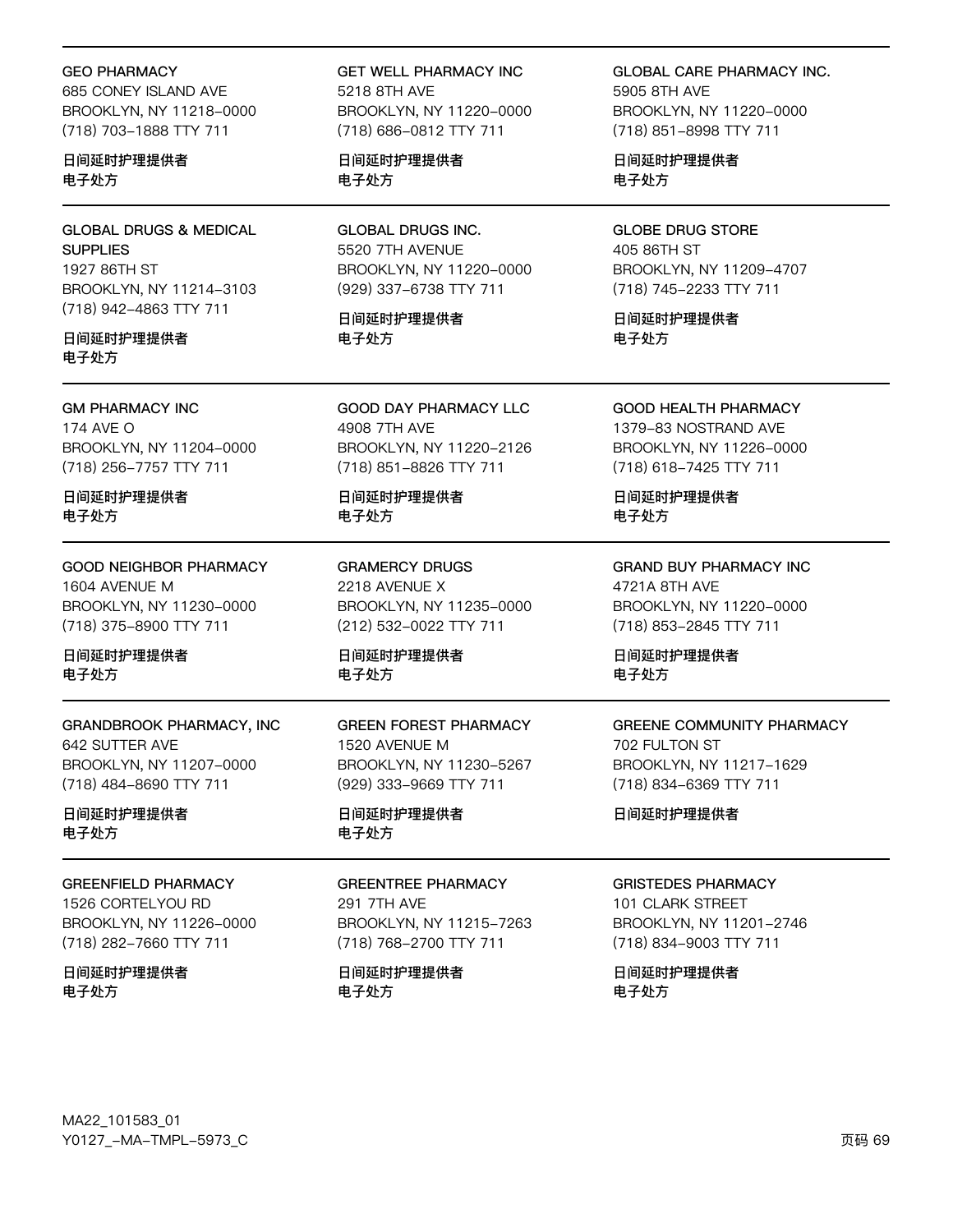#### GS PHARMACY LLC

1932 NOSTRAND AVE BROOKLYN, NY 11210-1532 (718) 421-4068 TTY 711

日间延时护理提供者 电子处方

## HARRICO DRUGS

214 STANHOPE ST BROOKLYN, NY 11237-4102 (718) 452-5521 TTY 711

日间延时护理提供者 电子处方

HEALTH PLUS PHARMACY 6605 BAY PARKWAY BROOKLYN, NY 11204-0000 (718) 232-0810 TTY 711

日间延时护理提供者 电子处方

HEALTH TREASURES PHARMACY INC 8512 20TH AVE BROOKLYN, NY 11214-0000 (718) 333-0395 TTY 711

日间延时护理提供者 电子处方

HEALTHMAX PHARMACY 5313 5TH AVE BROOKLYN, NY 11220-0000 (718) 567-8000 TTY 711

日间延时护理提供者 电子处方

HEALTHY FAMILY PHARMACY INC. 5901 8TH AVESTORE #1 BROOKLYN, NY 11220-3294 (718) 676-7733 TTY 711

日间延时护理提供者 电子处方

HAMILTON DRUGS CORP

4514 FORT HAMILTON PKWY BROOKLYN, NY 11219-2410 (718) 435-8800 TTY 711

日间延时护理提供者 电子处方

HARRICO-GALLER DRUG **CORPORATION** 1374 CONEY ISLAND AVE BROOKLYN, NY 11230-4190 (718) 377-7724 TTY 711

日间延时护理提供者 电子处方

HEALTH POINT DRUGS INC 392 MYRTLE AVE BROOKLYN, NY 11205-2490 (718) 855-5958 TTY 711

日间延时护理提供者 电子处方

HEALTH WISE PHARMACY 1233 NOSTRAND AVE BROOKLYN, NY 11225-3844 (718) 284-8413 TTY 711

日间延时护理提供者 电子处方

HEALTHONE PHARMACY INC 119 PENNSYLVANIA AVE BROOKLYN, NY 11207-0000 (718) 495-9015 TTY 711

日间延时护理提供者 电子处方

HEALTHY WAYS PHARMACY 3074 CONEY ISLAND AVENUE BROOKLYN, NY 11235-0000 (718) 332-5263 TTY 711

日间延时护理提供者

HANCOCK PHARMACY INC

715 KNICKERBOCKER AVE BROOKLYN, NY 11221-5337 (718) 497-7000 TTY 711

日间延时护理提供者 电子处方

HEALTH CHOICE PHARMACY 3735 NOSTRAND AVE BROOKLYN, NY 11235-0000 (718) 368-9800 TTY 711

日间延时护理提供者 电子处方

HEALTH STAR PHARMACY 1422 AVENUE U BROOKLYN, NY 11229-0000 (718) 645-1227 TTY 711

日间延时护理提供者 电子处方

HEALTHCARE PHARMACY 2402 MERMAID AVE BROOKLYN, NY 11224-0000 (718) 996-9900 TTY 711

日间延时护理提供者 电子处方

HEALTHPRO PHARMACY INC 217 SCHENECTADY AVENUE BROOKLYN, NY 11213-0000 (718) 363-3400 TTY 711

日间延时护理提供者 电子处方

### HELPING PHARMACY INC

2115 E 15TH STSTORE B BROOKLYN, NY 11229-0000 (718) 684-2878 TTY 711

日间延时护理提供者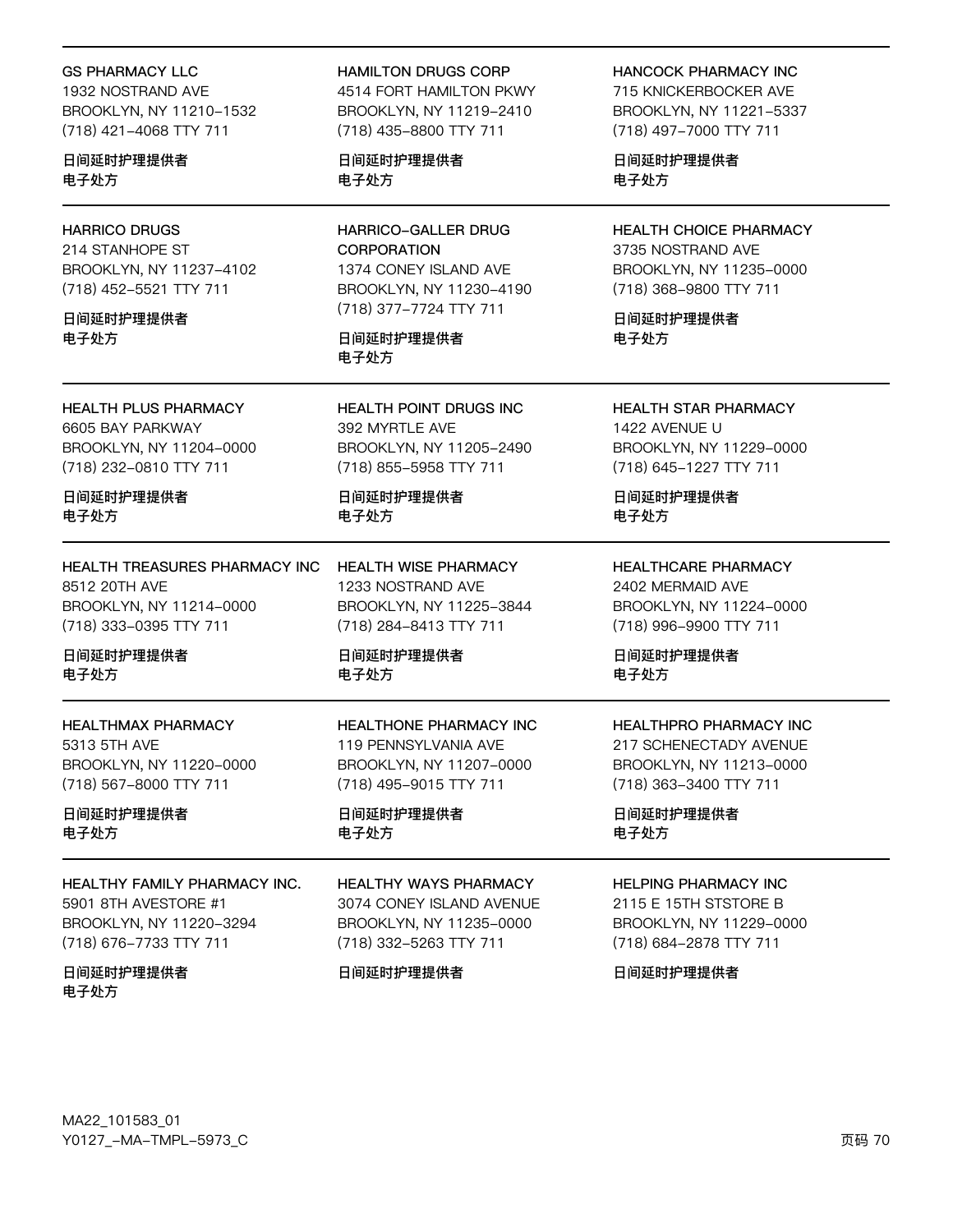## **HEMATOLOGY ONCOLOGY**

ASSOCIATES OF BROOKLYN 1660 E 14TH ST STE 401-501 BROOKLYN, NY 11229-1170 (718) 382-8500 TTY 711

## 日间延时护理提供者 电子外方

HOMECREST V&I PHARMACY INC. 1826 GRAVESEND NECK RD BROOKLYN, NY 11229-4511 (718) 872-6655 TTY 711

#### 日间延时护理提供者 电子处方

HUIKANG PHARMACY INC.

6410 8TH AVE UNIT 1A BROOKLYN, NY 11220-4720 (718) 333-5654 TTY 711

## 日间延时护理提供者 电子处方

**IDEAL CARE PHARMACY** 811 AVENUE U BROOKLYN, NY 11223-4135 (718) 382-1990 TTY 711

日间延时护理提供者 电子外方

## **IQRA PHARMACY & SURGICALS**

1094 FLATBUSH AVE BROOKLYN, NY 11226-6101 (347) 305-3100 TTY 711

#### 日间延时护理提供者 电子处方

**HINA DRUGS 4 SUTTER AVE** BROOKLYN, NY 11212-0000 (718) 778-3900 TTY 711

日间延时护理提供者 电子处方

HOPEWELL PHARMACY & SURGICALS, INC. 181 MACDOUGAL ST BROOKLYN, NY 11233-6217 (718) 974-9611 TTY 711

## 日间延时护理提供者 电子处方

HUMDARD PHARMACY & FOOD **MART** 949 CONEY ISLAND AVE BROOKLYN, NY 11230-0000 (718) 703-1800 TTY 711

日间延时护理提供者 电子处方

**IDEAL PHARMACY** 5409 5TH AVE BROOKLYN, NY 11220-3112 (718) 439-5900 TTY 711

日间延时护理提供者 电子外方

**IRVING PHARMACY** 118 WYCKOFF AVE BROOKLYN, NY 11237-0000 (718) 484-8510 TTY 711

日间延时护理提供者 电子处方

## HOME INFUSION GROUP INC.

3052 BRIGHTON 1ST STREET BROOKLYN, NY 11235-0000 (718) 676-9070 TTY 711

日间延时护理提供者 电子处方

## HOYT PHARMACY & SURGICAL **SUPPLIES** 3038 ATLANTIC AVE BROOKLYN, NY 11208-1107 (718) 277-9160 TTY 711

日间延时护理提供者 电子处方

## **HYAT DRUGS INC.**

1214 LIBERTY AVE BROOKLYN, NY 11208-0000 (718) 827-7700 TTY 711

日间延时护理提供者

## **IMAGE PRESCRIPTION CENTER** 119 CHURCH AVE BROOKLYN, NY 11218-0000 (718) 686-7343 TTY 711

日间延时护理提供者 电子外方

# **ISLAND EXPRESS PHARMACY INC.**

1335 FLATBUSH AVE BROOKLYN, NY 11226-0000 (347) 533-4606 TTY 711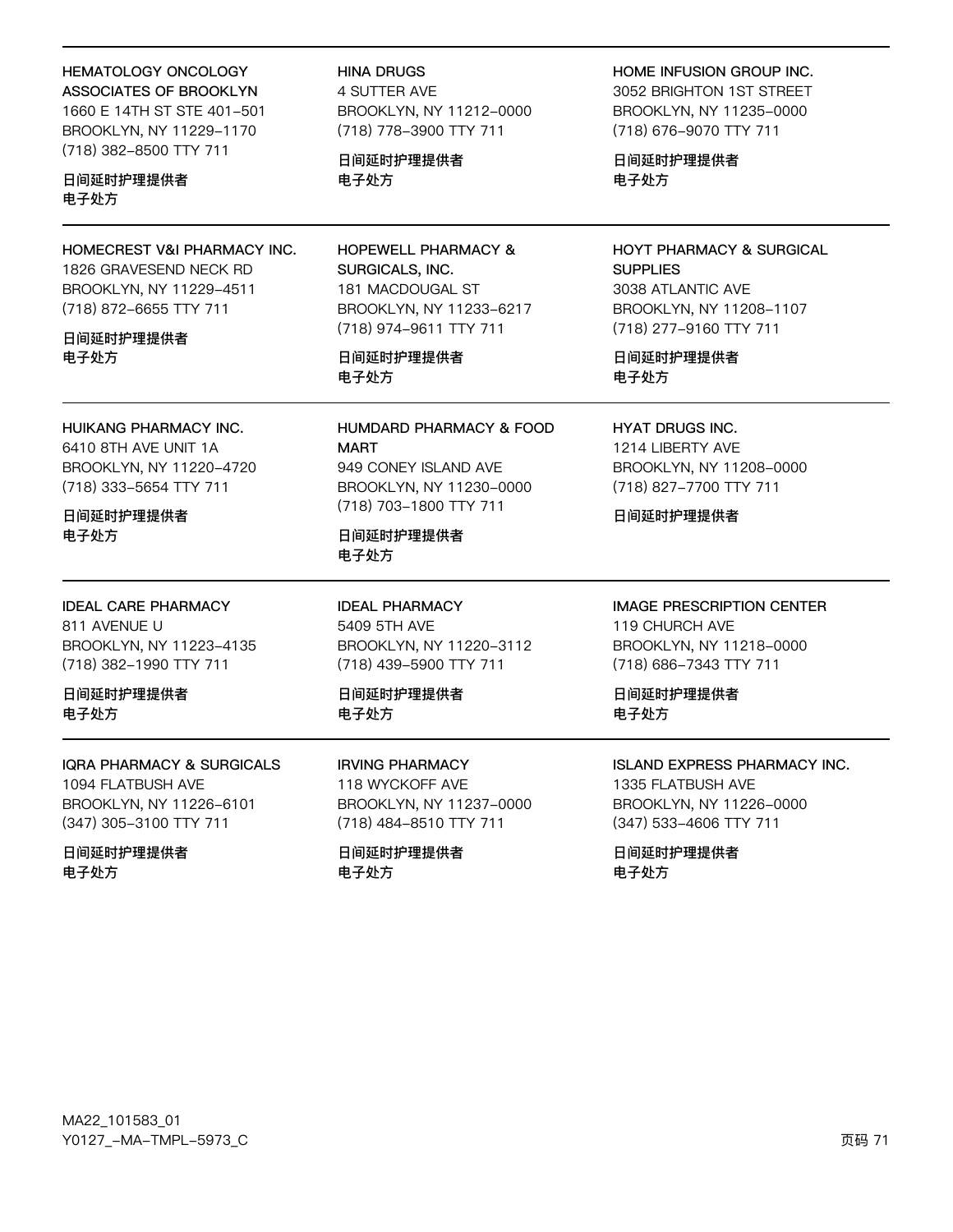#### ISLAND PHARMACY

1841 CONEY ISLAND AVE BROOKLYN, NY 11230-0000 (718) 336-2800 TTY 711

日间延时护理提供者 电子处方

### J DRUGS

1205 AVE J BROOKLYN, NY 11230-3609 (718) 258-6686 TTY 711

日间延时护理提供者 电子处方

#### JACOFFS PHARMACY

839 EMPIRE BLVD BROOKLYN, NY 11213-5698 (718) 774-3311 TTY 711

日间延时护理提供者 电子处方

#### JRSTAT PHARMACY INC. 7107 13TH AVE BROOKLYN, NY 11228-0000

(718) 633-2988 TTY 711

日间延时护理提供者 电子处方

KALA PHARMACY 9311 CHURCH AVE BROOKLYN, NY 11212-1645 (718) 495-3901 TTY 711

日间延时护理提供者 电子处方

# KAY'S PHARMACY

2201 BATH AVE BROOKLYN, NY 11214-5603 (718) 372-0797 TTY 711

日间延时护理提供者 电子处方

## J AND L PHARMACY CORP

8513 BAY 16TH ST BROOKLYN, NY 11214-0000 (718) 232-5541 TTY 711

日间延时护理提供者 电子处方

J DRUGS II 3402 AVENUE N BROOKLYN, NY 11234-0000 (718) 258-5858 TTY 711

日间延时护理提供者 电子处方

JANUS PHARMACY INC 833 58TH ST BROOKLYN, NY 11220-0000 (718) 854-7092 TTY 711

日间延时护理提供者 电子处方

JUNCTION PHARMACY 2109 NOSTRAND AVE BROOKLYN, NY 11210-0000 (718) 421-3600 TTY 711

### 日间延时护理提供者

## KASHMIR DRUG MART

1166 CONEY ISLAND AVE BROOKLYN, NY 11230-0000 (718) 859-6100 TTY 711

日间延时护理提供者 电子处方

KELLY'S PHARMACY 5825 5TH AVE BROOKLYN, NY 11220-0000 (718) 439-6360 TTY 711

日间延时护理提供者 电子处方

J AND R PHARMACY INC 2302 MERMAID AVE BROOKLYN, NY 11224-0000 (718) 266-6286 TTY 711

日间延时护理提供者 电子处方

J N J PHARMACY CORP 761 61ST BROOKLYN, NY 11220-0000 (718) 492-8889 TTY 711

日间延时护理提供者 电子处方

JJRX PHARMACY 5624B 5TH AVE BROOKLYN, NY 11220-3415 (718) 717-7456 TTY 711

日间延时护理提供者 电子处方

JUST IN TIME PHARMACY 2126 KNAPP ST BROOKLYN, NY 11229-0000 (718) 332-5474 TTY 711

日间延时护理提供者 电子处方

#### KATZ DRUG STORE

76 GRAHAM AVE BROOKLYN, NY 11206-4077 (718) 388-4588 TTY 711

日间延时护理提供者 电子处方

KENBY PHARMACY

6024 5TH AVE BROOKLYN, NY 11220-4012 (718) 439-4721 TTY 711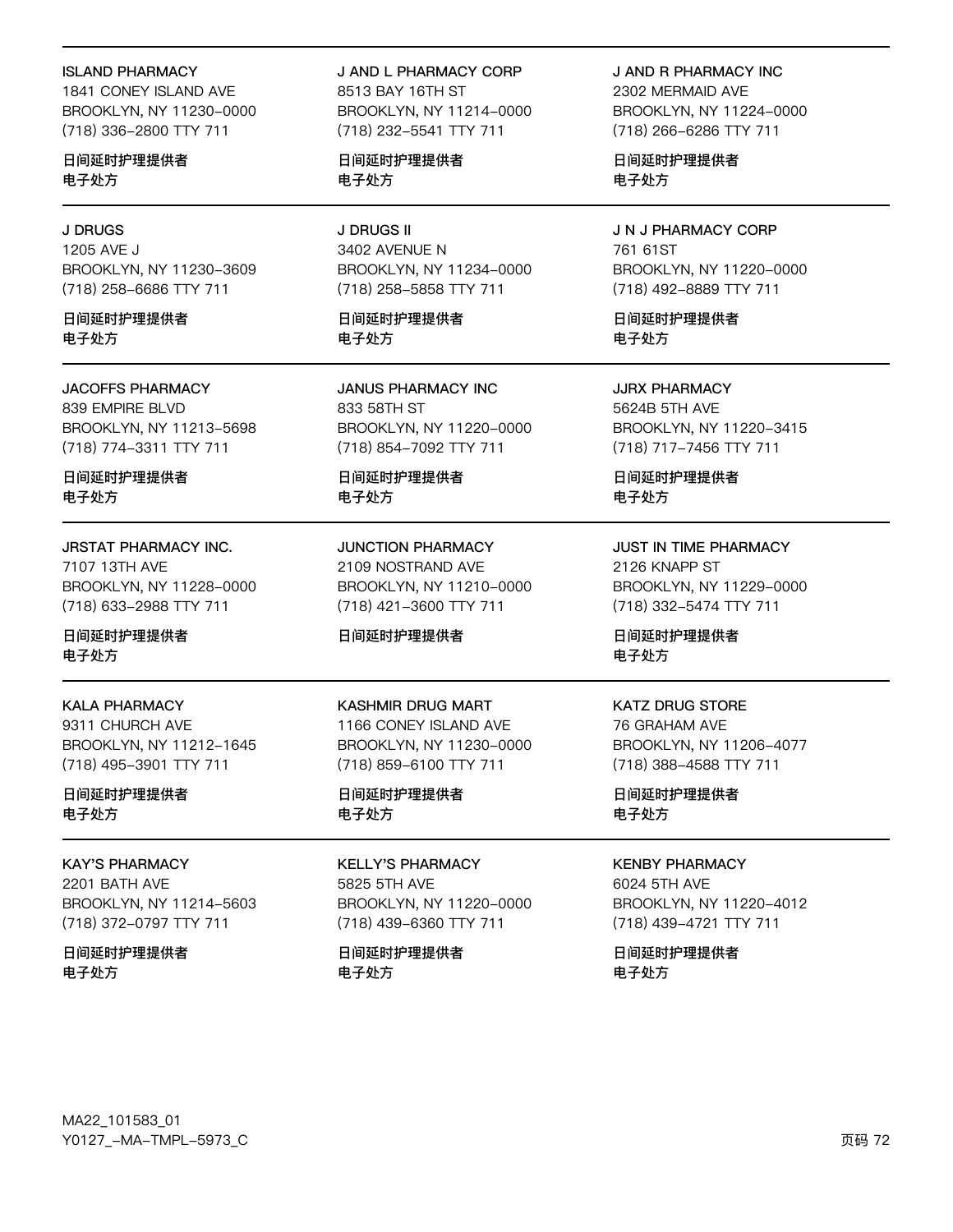## **KEY CARE PHARMACY INC**

3411 CHURCH AVE BROOKLYN, NY 11203-2713 (718) 693-1957 TTY 711

日间延时护理提供者 电子处方

**KINGS COURT DRUGS INC** 610 E 16TH ST BROOKLYN, NY 11226-0000 (718) 434-6565 TTY 711

#### 日间延时护理提供者 电子外方

KINGS PHARMACY AND SURGICAL 492 CLARKSON AVE BROOKLYN, NY 11203-2013 (718) 363-3300 TTY 711

日间延时护理提供者 电子处方

KINGSBROOK JEWISH MEDICAL **CENTER** 585 SCHENECTADY AVE BROOKLYN, NY 11203-0000 (718) 604-5363 TTY 711

日间延时护理提供者

**KNAPP PHARMACY** 9525 CHURCH BROOKLYN, NY 11212-0000 (718) 513-6178 TTY 711

日间延时护理提供者 电子处方

#### **KRUTICKS PHARMACY**

589 CRESCENT ST BROOKLYN, NY 11208-3163 (718) 277-0573 TTY 711

日间延时护理提供者 电子处方

**KINETIC PHARMACY INC** 784 61ST ST BROOKLYN, NY 11220-0000 (718) 686-7288 TTY 711

日间延时护理提供者 电子处方

KINGS HIGHWAY PHARMACY AND MEDICAL SUPPLY INC 1416 KINGS HWY BROOKLYN, NY 11229-0000 (718) 375-5757 TTY 711

日间延时护理提供者 电子处方

KINGSBAY CHEMISTS INC. 3610 NOSTRAND AVE BROOKLYN, NY 11229-0000 (718) 891-3447 TTY 711

日间延时护理提供者 电子处方

**KINGSWAY PHARMACY** 250 KINGS HWY BROOKLYN, NY 11223-1204 (718) 946-6899 TTY 711

日间延时护理提供者 电子处方

**KONWALER DRUGS** 801 CHURCH AVE BROOKLYN, NY 11218-0000 (718) 438-2565 TTY 711

日间延时护理提供者 电子处方

L & A PHARMACY 395 AVENUE X BROOKLYN, NY 11223-0000 (718) 339-3131 TTY 711

日间延时护理提供者 电子处方

KINGS COUNTY HOSPITAL CENTER 451 CLARKSON AVENYC HEALTH AND HOSP CORP. C/O PHARMACY BROOKLYN, NY 11203-2097 (718) 245-4319 TTY 711

日间延时护理提供者

**KINGS PHARMACY** 357 FLATBUSH AVE BROOKLYN, NY 11238-4301 (718) 230-3535 TTY 711

日间延时护理提供者 电子外方

KINGSBORO PSYCHIATRIC CENTER **PHARMACY** 681 CLARKSON AVE BROOKLYN, NY 11203-2199 (718) 221-7381 TTY 711

日间延时护理提供者

**KIRA'S PHARMACY** 88 KINGS HWY BROOKLYN, NY 11214-0000 (718) 646-4343 TTY 711

日间延时护理提供者 电子处方

## **KRAUPNER PHARMACY INC** 457 KNICKERBOCKER AVE BROOKLYN, NY 11237-5107 (718) 821-1313 TTY 711

日间延时护理提供者 电子处方

### L & S PHARMACY INC

424 BRIGHTON BEACH AVE BROOKLYN, NY 11235-6402 (718) 332-5881 TTY 711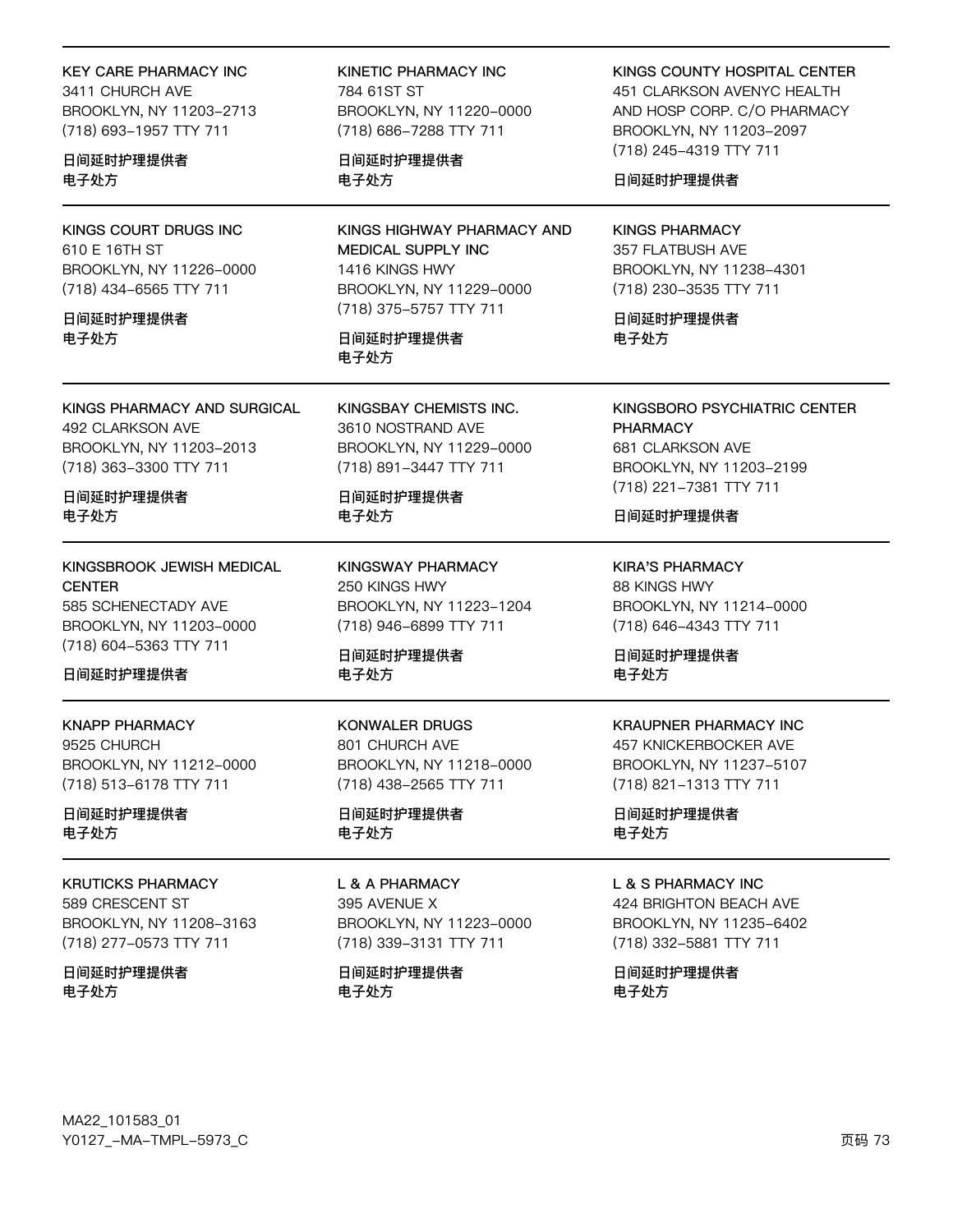## LA RUCHE PHARMACY INC

494 ROCKAWAY PKY BROOKLYN, NY 11212-3133 (718) 485-6923 TTY 711

日间延时护理提供者 电子处方

**LERDS PHARMACY INC** 1601 GRAVESEND NECK RD BROOKLYN, NY 11229-0000 (718) 332-5330 TTY 711

日间延时护理提供者 电子外方

## **LIFE PHARMACY**

4301 14TH AVE BROOKLYN, NY 11219-0000 (718) 438-1421 TTY 711

日间延时护理提供者 电子处方

**LINCOLN PLACE PHARMACY** 1135 EASTERN PKWY BROOKLYN, NY 11213-0000 (718) 756-1717 TTY 711

日间延时护理提供者 电子处方

**LINKUS PHARMACY INC** 7213 18TH AVE BROOKLYN, NY 11204-0000 (718) 837-8282 TTY 711

日间延时护理提供者 电子处方

LIVE GOOD PHARMACY INC 1025 NOSTRAND AVE BROOKLYN, NY 11225-3508 (718) 221-9300 TTY 711

日间延时护理提供者 电子处方

**LANE DRUGS** 4623 13TH AVF BROOKLYN, NY 11219-0000 (718) 435-1118 TTY 711

日间延时护理提供者 电子处方

**LEVYS PHARMACY INC** 4021 13TH AVE BROOKLYN, NY 11218-0000 (718) 633-4377 TTY 711

日间延时护理提供者 电子外方

LIGHT PHARMACY, INC. 319 AVENUE X BROOKLYN, NY 11223-5933 (718) 872-7668 TTY 711

日间延时护理提供者 电子处方

**LINDEN PHARMACY** 1368 LINDEN BOULEVARD BROOKLYN, NY 11212-4702 (718) 342-3131 TTY 711

日间延时护理提供者 电子处方

**LINS PHARMACY** 4307 8TH AVE BROOKLYN, NY 11232-0000 (347) 221-0914 TTY 711

日间延时护理提供者 电子处方

LIVE WELL PHARMACY 1722 UTICA AVE, STE 2 BROOKLYN, NY 11234-2121 (718) 968-1600 TTY 711

日间延时护理提供者 电子处方

**LAWRENCE PHARMACY** 740 NEW LOTS AVE BROOKLYN, NY 11207-7319 (718) 649-0180 TTY 711

日间延时护理提供者 电子处方

LIFE CARE PHARMACY INC 1337 NOSTRAND AVE BROOKLYN, NY 11226-0000 (718) 564-2358 TTY 711

日间延时护理提供者 电子外方

**LINCOLN PHARMACY** 723 FLATBUSH AVE BROOKLYN, NY 11226-0000 (718) 284-0083 TTY 711

日间延时护理提供者 电子处方

**LINK PHARMACY** 456 AVENUE PSTORE 1 BROOKLYN, NY 11223-2895 (718) 921-1858 TTY 711

日间延时护理提供者

**LIRX** 1380 LORING AVE BROOKLYN, NY 11208-0000 (718) 277-0898 TTY 711

日间延时护理提供者 电子处方

**I IVINGWORD PHARMACY** 957 UTICA AVE BROOKLYN, NY 11203-4397 (347) 461-9555 TTY 711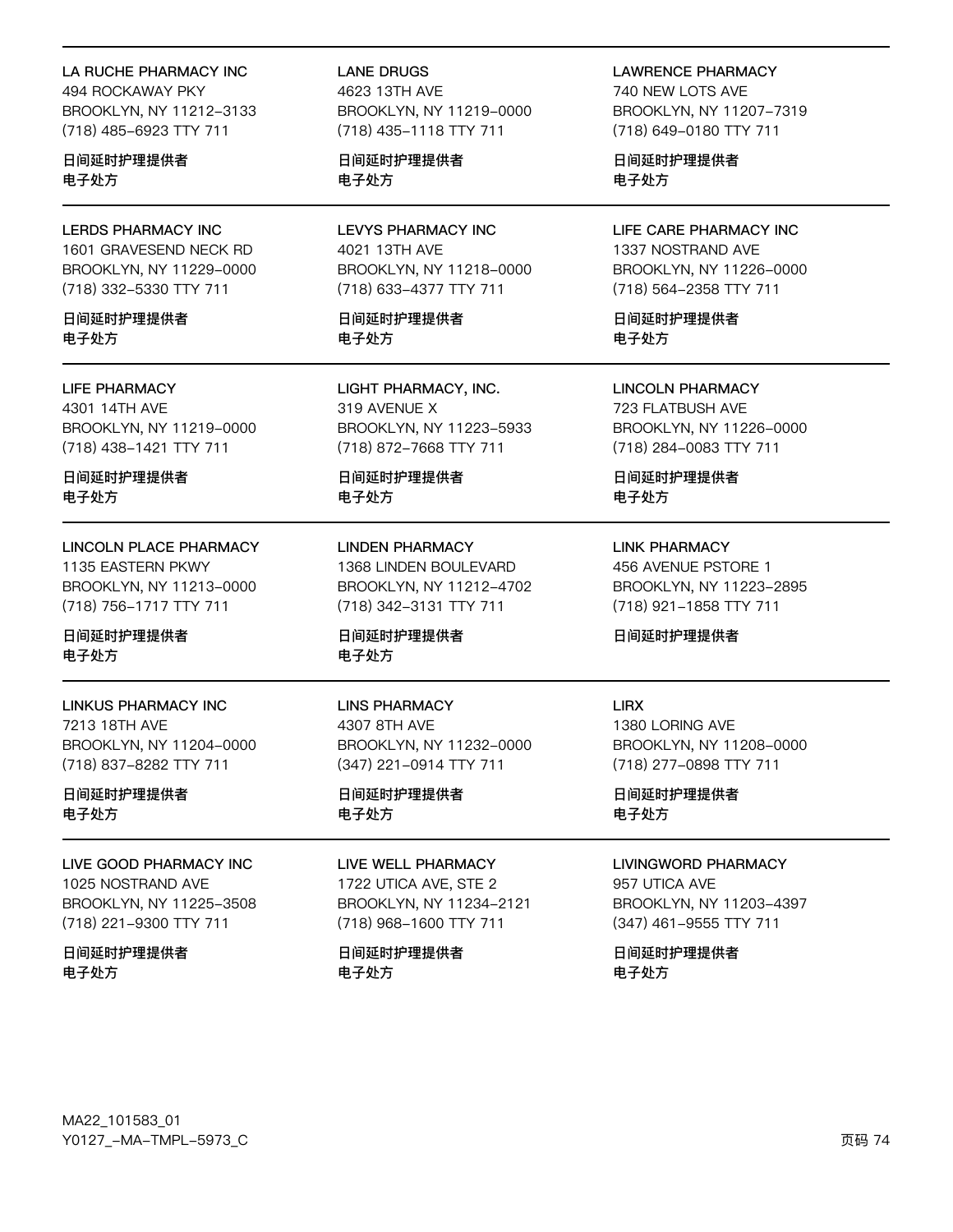#### **LIVONIA PHARMACY INC**

625A LIVONIA AVE BROOKLYN, NY 11207-5301 (718) 484-8100 TTY 711

日间延时护理提供者 电子处方

**LUNA PARK PHARMACY** 2875 W 8TH ST BROOKLYN, NY 11224-0000 (718) 946-5444 TTY 711

日间延时护理提供者 电子外方

#### M & I PHARMACY

853 E NEW YORK AVE BROOKLYN, NY 11203-0000 (718) 493-8118 TTY 711

日间延时护理提供者 电子处方

### M DRUGS INC

405 AVE M BROOKLYN, NY 11230-0000 (718) 252-7334 TTY 711

日间延时护理提供者 电子处方

### MANNINGS 8TH AVE PHARMACY

6402 8TH AVE# G103 BROOKLYN, NY 11220-0000 (718) 238-3850 TTY 711

日间延时护理提供者 电子处方

#### MARHABA PHARMACY 2029 BATH AVE

BROOKLYN, NY 11214-4805 (929) 333-9306 TTY 711

日间延时护理提供者 电子处方

**LMD PHARMACY** 801 AVF U BROOKLYN, NY 11223-4135 (718) 627-1616 TTY 711

日间延时护理提供者 电子处方

**LUTHERAN PHARMACY** 5407 2ND AVE BROOKLYN, NY 11220-2669 (718) 492-9800 TTY 711

日间延时护理提供者 电子外方

M AND M PHARMACY 1901 AVE M BROOKLYN, NY 11230-6201 (718) 377-1680 TTY 711

日间延时护理提供者 电子处方

**MACRORX PHARMACY** 5202 7TH AVE BROOKLYN, NY 11220-2577 (718) 633-6337 TTY 711

日间延时护理提供者 电子处方

**MARBEN PHARMACY** 679 STANLEY AVE BROOKLYN, NY 11207-0000 (718) 649-0200 TTY 711

## 日间延时护理提供者 电子处方

MARINE PHARMACY INC. 2758 GERRITSEN AVE BROOKLYN, NY 11229-0000 (718) 332-7155 TTY 711

日间延时护理提供者 电子处方

**LOWENS PHARMACY** 6902 3RD AVENUE BROOKLYN, NY 11209-0000 (718) 238-2444 TTY 711

日间延时护理提供者 电子处方

M & F PHARMACY 712 NOSTRAND AVE BROOKLYN, NY 11216-3614 (718) 467-1000 TTY 711

日间延时护理提供者 电子外方

M B DRUGS INC 222 15TH ST BROOKLYN, NY 11215-4902 (718) 788-0768 TTY 711

日间延时护理提供者 电子处方

**MAIN PHARMACY** 2350 86TH ST BROOKLYN, NY 11214-0000 (718) 372-2144 TTY 711

日间延时护理提供者 电子处方

#### MARCY PHARMACY INC.

170 THROOP AVE BROOKLYN, NY 11206-5660 (718) 384-5917 TTY 711

日间延时护理提供者 电子处方

#### **MARINO PHARMACY INC**

167 WYCKOFF AVE BROOKLYN, NY 11237-4324 (718) 497-3104 TTY 711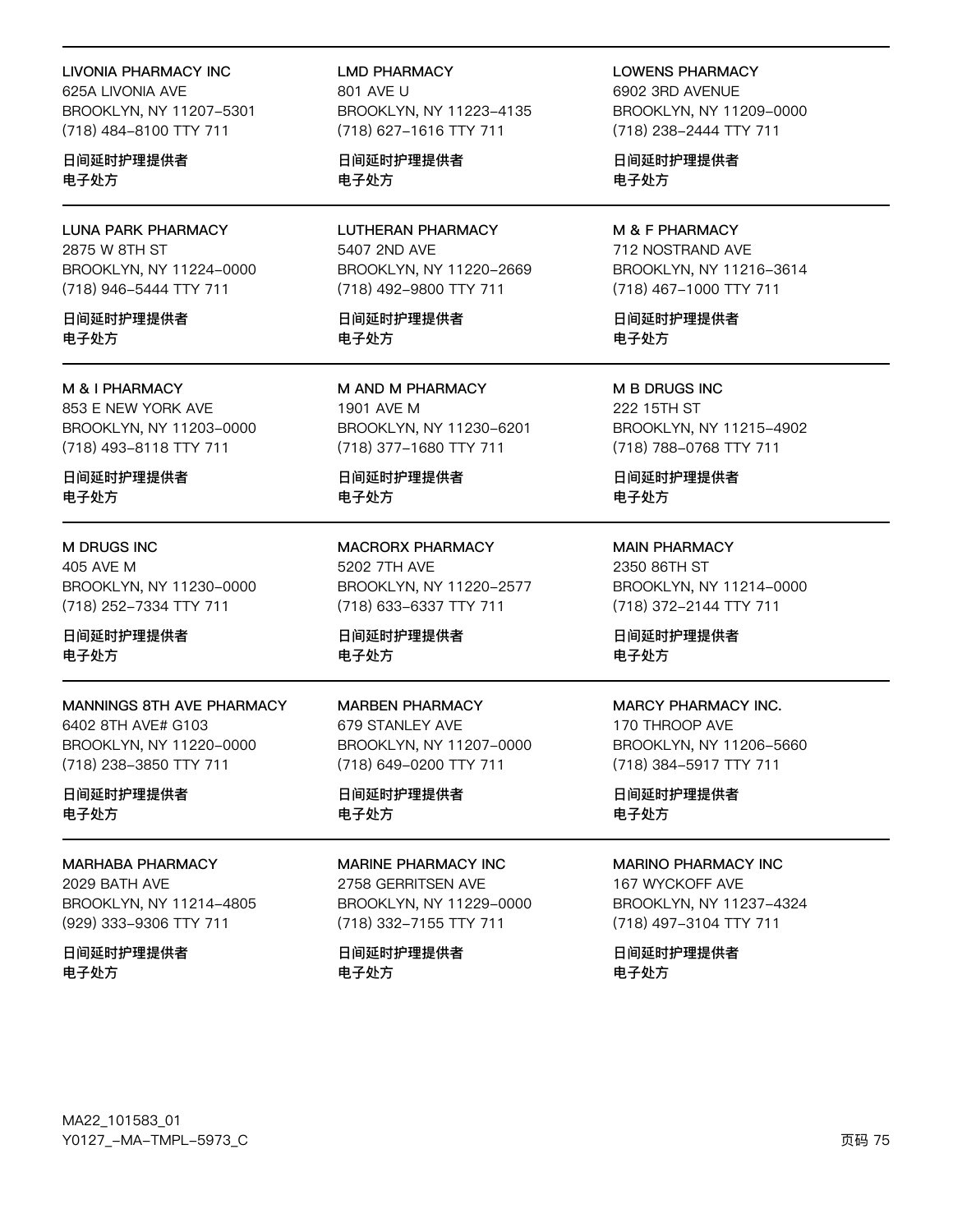#### MARKOWA APTEKA PHARMACY

831 MANHATTAN AVE BROOKLYN, NY 11222-2507 (718) 389-0389 TTY 711

日间延时护理提供者 电子处方

**MAURICE PHARMACY INC** 802 AVE U BROOKLYN, NY 11223-0000 (347) 462-2877 TTY 711

日间延时护理提供者 电子外方

# **MED PHARMACY**

264 MALCOLM X BLVD BROOKLYN, NY 11233-0000 (718) 452-5530 TTY 711

日间延时护理提供者 电子处方

**MEDICAL ARTS CHEMISTS & SURGICALS** 5504 13TH AVE BROOKLYN, NY 11219-0000 (718) 436-6088 TTY 711

日间延时护理提供者 电子处方

## **MEDINA PHARMACY**

5721 5TH AVE BROOKLYN, NY 11220-0000 (718) 439-3500 TTY 711

日间延时护理提供者 电子处方

### **MEDPACK**

5923 STRICKLAND AVE BROOKLYN, NY 11234-6435 (347) 506-1000 TTY 711

日间延时护理提供者 电子处方

MARLBORO DRUG CO INC 2313 STILLWELL AVE BROOKLYN, NY 11223-5647 (718) 373-2600 TTY 711

日间延时护理提供者 电子处方

**MAXI-CARE PHARMACY** 1645 BEDFORD AVE BROOKLYN, NY 11225-2009 (718) 774-0060 TTY 711

日间延时护理提供者 电子外方

MEDCAL PHARMACY, LLC 6010 BAY PKWY BROOKLYN, NY 11204-2567 (718) 331-2200 TTY 711

日间延时护理提供者 电子处方

MEDICINE DEPOT INC 86 MANHATTAN AVE BROOKLYN, NY 11206-0000 (718) 963-3923 TTY 711

日间延时护理提供者 电子处方

**MEDLY PHARMACY** 31 DEBEVOISE ST BROOKLYN, NY 11206-0000 (718) 782-7539 TTY 711

日间延时护理提供者 电子处方

#### **MED-RX INC**

420 MOTHER GASTON BLVD BROOKLYN, NY 11212-0000 (718) 213-1048 TTY 711

日间延时护理提供者 电子处方

**MARTY'S PHARMACY** 9422 AVENUE L BROOKLYN, NY 11236-0000 (718) 251-1313 TTY 711

日间延时护理提供者

**MAYFLOWER PHARMACY** 397 KINGS HWY BROOKLYN, NY 11223-1615 (718) 645-0999 TTY 711

日间延时护理提供者 电子外方

**MEDCARE PHARMACY** 260 KINGS HWY BROOKLYN, NY 11223-1347 (718) 513-3322 TTY 711

日间延时护理提供者 电子处方

MEDICINE PLAZA INC 1312 KINGS HWY BROOKLYN, NY 11229-0000 (718) 627-0800 TTY 711

日间延时护理提供者 电子处方

## **MEDMINDER PHARMACY** 5369 KINGS HWY BROOKLYN, NY 11203-6704 (800) 203-6282 TTY 711

日间延时护理提供者

#### MEDWELL RX INC

3558 NOSTRAND AVENUE BROOKLYN, NY 11229-0000 (718) 676-4966 TTY 711

日间延时护理提供者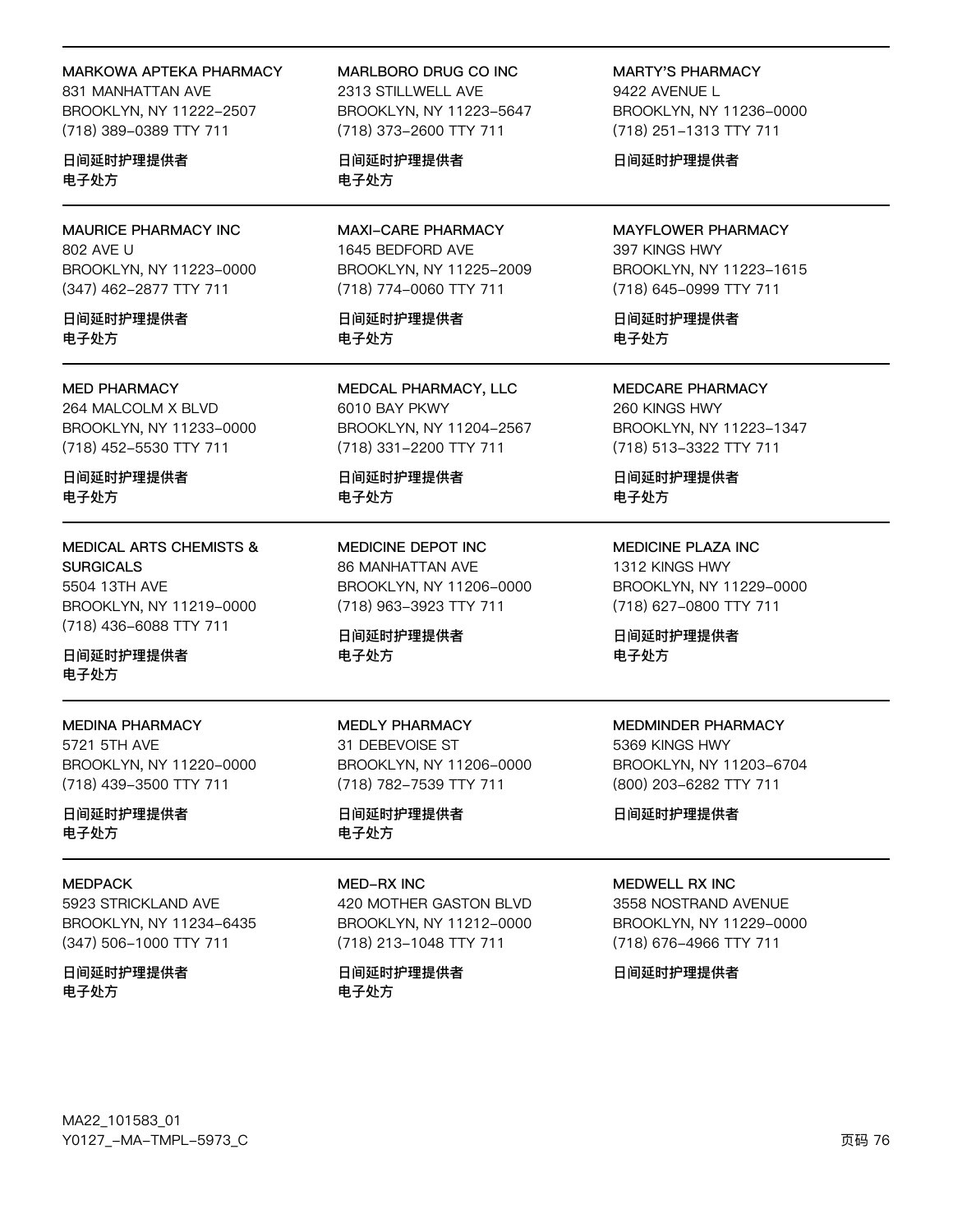### MEGA AID PHARMACY

140 58TH ST STF 8G BROOKLYN, NY 11220-0000 (212) 920-4500 TTY 711

日间延时护理提供者 电子处方

## MERMAID PHARMACY

2109 MERMAID AVE BROOKLYN, NY 11224-2544 (718) 946-1084 TTY 711

日间延时护理提供者 电子处方

#### MICHAEL'S PHARMACY 531 E 7TH ST BROOKLYN, NY 11218-4801 (718) 921-8777 TTY 711

日间延时护理提供者 电子处方

## MISHKIN PHARMACY

1127 BROADWAY BROOKLYN, NY 11221-3001 (718) 452-3261 TTY 711

日间延时护理提供者 电子处方

MOM'S PHARMACY RX 745 RALPH AVESUITE I BROOKLYN, NY 11212-3835 (347) 240-3750 TTY 711

### 日间延时护理提供者

MYRTLE DRUG CARE 355 MYRTLE AVE BROOKLYN, NY 11205-3216 (718) 855-2292 TTY 711

日间延时护理提供者 电子处方

MELLOR'S DRUG STORE 3343 FULTON ST BROOKLYN, NY 11208-2003 (718) 277-5371 TTY 711

## 日间延时护理提供者

MG PHARMACY INC 950 BROADWAY BROOKLYN, NY 11221-2402 (347) 915-2828 TTY 711

日间延时护理提供者 电子处方

MILL BASIN PHARMACY, INC 5829 AVENUE T BROOKLYN, NY 11234-4111 (718) 676-6675 TTY 711

日间延时护理提供者 电子处方

MMC PHARMACY, INC. 948 48TH ST BROOKLYN, NY 11219-2918 (718) 283-7939 TTY 711

日间延时护理提供者 电子处方

MONICA'S PHARMACY 1324 SHEEPSHEAD BAY RD BROOKLYN, NY 11235-0000 (718) 332-7733 TTY 711

日间延时护理提供者 电子处方

MYRTLE DRUGS 1454 MYRTLE AVE BROOKLYN, NY 11237-5102 (718) 453-6200 TTY 711

日间延时护理提供者 电子处方

MERCY PHARMACY

6413 18TH AVF BROOKLYN, NY 11204-3730 (718) 256-1020 TTY 711

日间延时护理提供者 电子处方

MICHAEL'S PHARMACY 163 LINDEN BLVD BROOKLYN, NY 11226-0000 (718) 284-2199 TTY 711

日间延时护理提供者

MILLENNIUM PHARMACY INC 3420 FULTON STREET BROOKLYN, NY 11208-0000 (718) 348-5000 TTY 711

日间延时护理提供者 电子处方

MODERN REMEDIES 2823 NOSTRAND AVE BROOKLYN, NY 11229-0000 (718) 252-2818 TTY 711

日间延时护理提供者 电子处方

### MURAWSKI PHARMACY INC

94-98 NASSAU AVE BROOKLYN, NY 11222-3203 (718) 389-7600 TTY 711

日间延时护理提供者 电子处方

MYRTLE PHARMACY INC

446A MYRTLE AVE BROOKLYN, NY 11205-2414 (718) 237-4444 TTY 711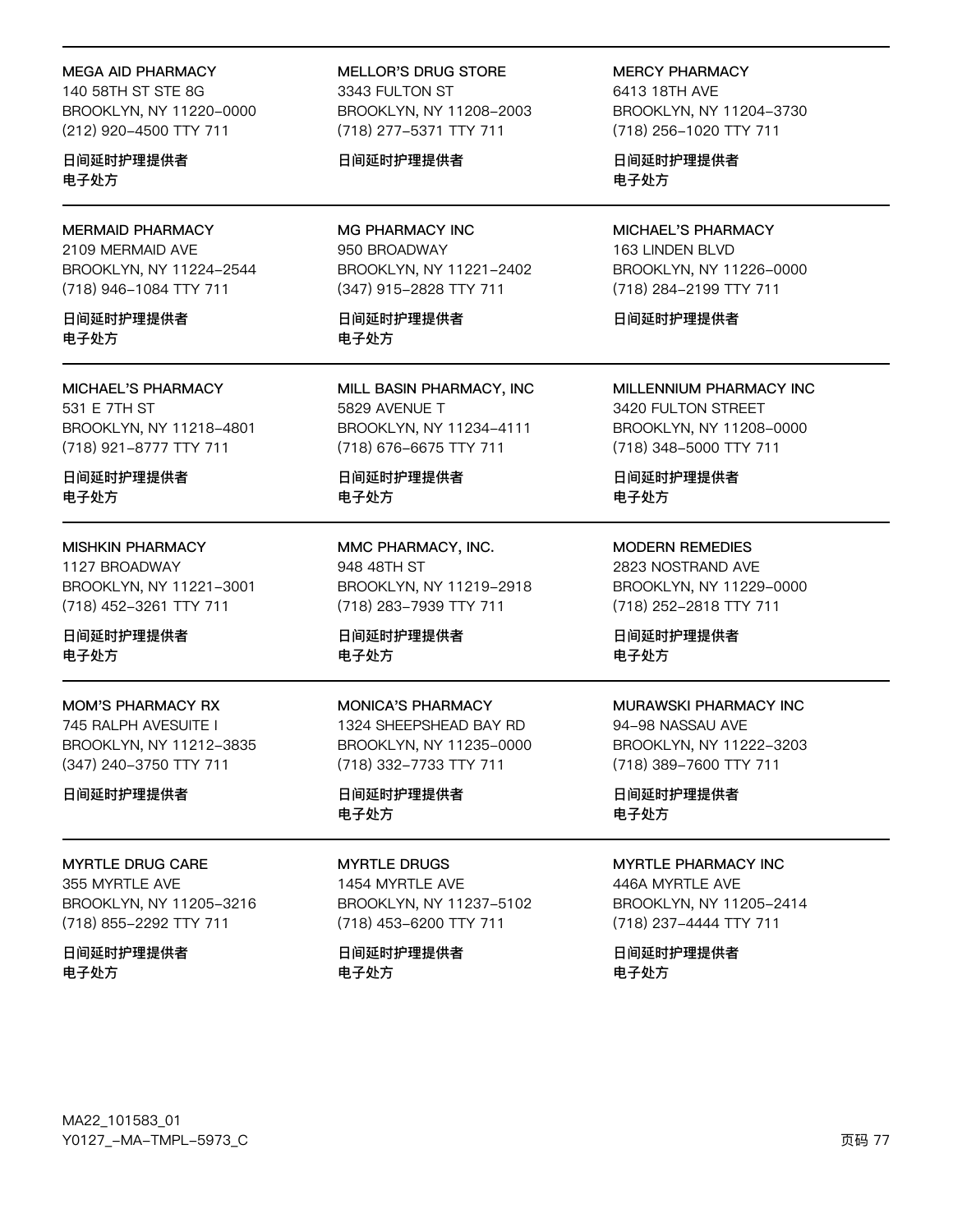### NARROWS PHARMACY

9920 4TH AVF BROOKLYN, NY 11209-8333 (718) 238-1445 TTY 711

日间延时护理提供者 电子处方

## NAVAR PHARMACY

3002 AVENUE M BROOKLYN, NY 11210-0000 (718) 677-5811 TTY 711

日间延时护理提供者 电子处方

## NEERGAARD PHARMACY

454 5TH AVE BROOKLYN, NY 11215-4043 (718) 768-0600 TTY 711

日间延时护理提供者 电子处方

## NEVINS DRUGS INC.

739 FULTON ST BROOKLYN, NY 11217-1002 (718) 422-0100 TTY 711

日间延时护理提供者

#### NEW LOTS CARE PHARMACY INC. 404 NEW LOTS AVE BROOKLYN, NY 11207-0000 (718) 484-0700 TTY 711

日间延时护理提供者 电子处方

### NEW RONSON DRUG INC

239 UTICA AVE BROOKLYN, NY 11213-0000 (718) 756-7401 TTY 711

日间延时护理提供者 电子处方

## NATES PHARMACY

376 VAN BRUNT ST BROOKLYN, NY 11231-0000 (718) 797-0200 TTY 711

日间延时护理提供者 电子处方

## NAZ PHARMACY INC. 731 CONEY ISLAND AVE BROOKLYN, NY 11218-4306 (718) 284-4200 TTY 711

日间延时护理提供者 电子处方

NEIGHBOR CARE PHARMACY INC 2315 65TH ST BROOKLYN, NY 11204-0000 (718) 336-4772 TTY 711

日间延时护理提供者 电子处方

NEW AGE PHARMACY 2918 AVE J BROOKLYN, NY 11210-0000 (718) 253-1700 TTY 711

日间延时护理提供者 电子处方

## NEW LOTS PHARMACY 739 NEW LOTS AVE BROOKLYN, NY 11207-0000 (718) 649-9535 TTY 711

## 日间延时护理提供者 电子处方

## NEW TREND PHARMACY 3401 AVE H BROOKLYN, NY 11210-3350 (718) 859-3000 TTY 711

日间延时护理提供者 电子处方

# NATURES EMPORIUM

1612 E 16TH ST BROOKLYN, NY 11229-0000 (718) 375-7877 TTY 711

日间延时护理提供者 电子处方

## NEERGAARD PHARMACY 120 7TH AVE BROOKLYN, NY 11215-1302 (718) 857-1600 TTY 711

日间延时护理提供者 电子处方

NEVINS DRUGS 739 FULTON ST BROOKLYN, NY 11217-0000 (718) 422-0100 TTY 711

日间延时护理提供者 电子处方

## NEW EXPRESS PHARMACY 99 CHURCH AVE BROOKLYN, NY 11218-0000 (718) 438-4300 TTY 711

日间延时护理提供者 电子处方

### NEW LOTS PHARMACY

475 NEW LOTS AVENUE BROOKLYN, NY 11207-0000 (718) 272-4566 TTY 711

日间延时护理提供者 电子处方

## NEW UTRECHT PHARMACY INC.

4624 NEW UTRECHT AVE BROOKLYN, NY 11219-0000 (718) 436-9300 TTY 711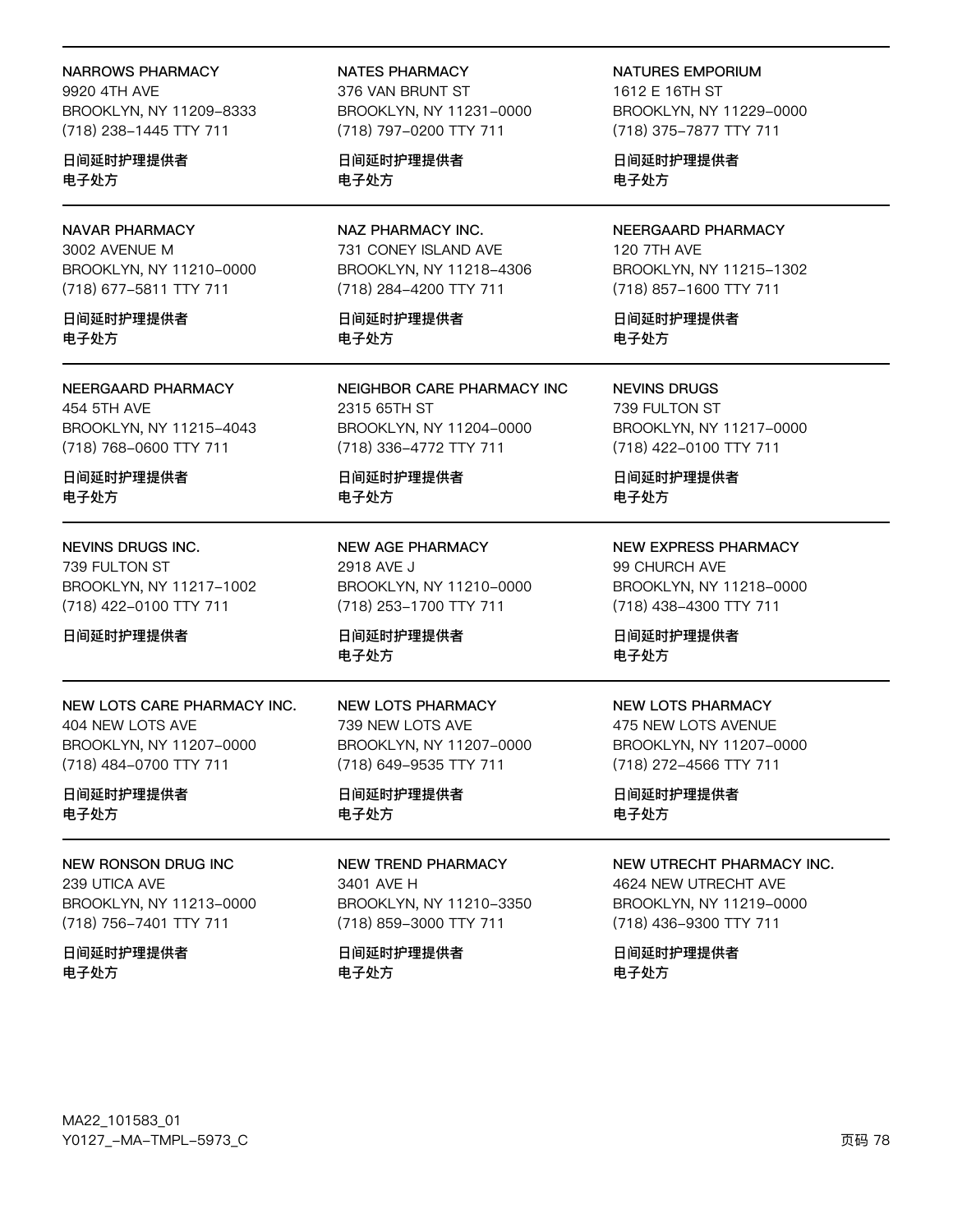MA22\_101583\_01 Y0127\_-MA-TMPL-5973\_C

#### 电子处方 日间延时护理提供者 电子处方 电子外方 NEWKIRK PHARMACY INC NEWYORK-PRESBYTERIAN/ **NEXTGEN PHARMACY** 1402 NEWKIRK AVE 2483 86TH STREET **BROOKLYN METHODIST** 506 6TH STC/O: OUTPATIENT BROOKLYN, NY 11214-0000 BROOKLYN, NY 11226-6522 (718) 434-0931 TTY 711 PHARMACY (718) 676-9191 TTY 711 BROOKLYN, NY 11215-3609 日间延时护理提供者 日间延时护理提供者 (718) 780-6855 TTY 711 电子处方 电子处方 日间延时护理提供者 **NICK'S PHARMACY NILE RIDGE PHARMACY** NORTHSIDE PHARMACY 111 GOLD STREET 6922 4TH AVE 559 DRIGGS AVE BROOKLYN, NY 11211-0000 BROOKLYN, NY 11201-0000 BROOKLYN, NY 11209-1502 (718) 855-1990 TTY 711 (718) 333-5746 TTY 711 (718) 387-6566 TTY 711 日间延时护理提供者 日间延时护理提供者 日间延时护理提供者 电子处方 电子处方 NORWOOD CARE PHARMACY NOSTRAND HOUSES PHARMACY LLC NOTTINGHAM PHARMACY 3138 FULTON ST 3031 AVE V 1914 AVENUE M BROOKLYN, NY 11229-0000 BROOKLYN, NY 11230-6202 BROOKLYN, NY 11208-1916 (718) 827-1000 TTY 711 (718) 332-0040 TTY 711 (718) 375-2400 TTY 711 日间延时护理提供者 日间延时护理提供者 日间延时护理提供者 电子处方 电子处方 电子处方 **NU-EDGE PHARMACY** NYC SHOPRITE ASSOCIATES INC NYU LANGONE PHARMACY, COBBLE 7707 5TH AVE 1080 MCDONALD AVENUE **HILL** BROOKLYN, NY 11209-0000 BROOKLYN, NY 11230-0000 83 AMITY ST BROOKLYN, NY 11201-6004

(718) 748-4082 TTY 711 日间延时护理提供者

电子处方

(718) 252-8535 TTY 711

日间延时护理提供者 电子处方

(877) 698-2330 TTY 711 日间延时护理提供者 电子处方

(718) 856-8048 TTY 711 日间延时护理提供者

BROOKLYN, NY 11203-2711

**NEW YORK DRUGS AND SURGICALS** INC. 6112 FIFTH AVE BROOKLYN, NY 11220-0000 (718) 439-4966 TTY 711

NEW VICTORY PHARMACY **NEW YORK AVE PHARMACY** 3307 CHURCH AVE

9216 4TH AVENUE BROOKLYN, NY 11209-0000 (718) 745-5100 TTY 711

日间延时护理提供者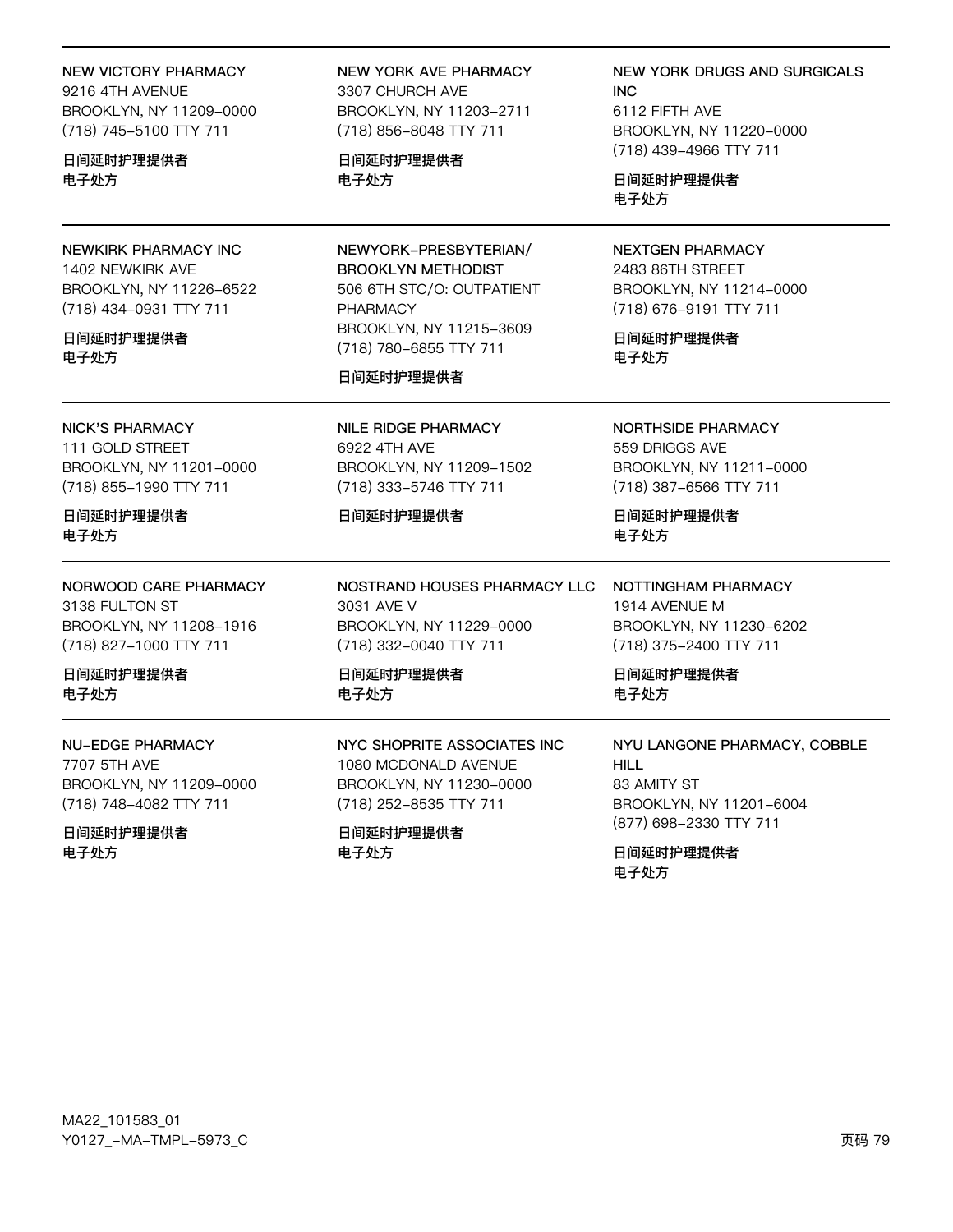#### **NZ PHARMACY**

1296 NOSTRAND AVE BROOKLYN, NY 11226-2202 (718) 676-1497 TTY 711

日间延时护理提供者 电子处方

## **OCEAN PHARMACY**

915 E 107TH ST BROOKLYN, NY 11236-0000 (718) 272-2282 TTY 711

日间延时护理提供者 电子外方

### **OCEANSIDE PHARMACY & SUPERMARKET** 3206 MERMAID AVE BROOKLYN, NY 11224-0000 (718) 996-4949 TTY 711

日间延时护理提供者 电子处方

# **OXFORD PHARMACY INC**

264 FLATBUSH AVE BROOKLYN, NY 11217-2820 (929) 298-0369 TTY 711

日间延时护理提供者

## **PARAS DRUGS**

2070 BATH AVENUE BROOKLYN, NY 11214-0000 (718) 372-8795 TTY 711

日间延时护理提供者

## PARK PLACE PHARMACY INC

160 PARK PLACE BROOKLYN, NY 11217-0000 (718) 857-4000 TTY 711

日间延时护理提供者 电子处方

## OAK PARK PHARMACY

205 PROSPECT PARK W BROOKLYN, NY 11215-5706 (718) 768-6300 TTY 711

日间延时护理提供者 电子处方

## **OCEANA PHARMACY** 3211 CONEY ISLAND AVE BROOKLYN, NY 11235-7072 (347) 868-6394 TTY 711

日间延时护理提供者 电子外方

OHANA PHARMACY INC. 1690 86TH STREET BROOKLYN, NY 11214-0000 (718) 232-0900 TTY 711

日间延时护理提供者 电子处方

PAB PHARMACY INC 1115 NOSTRAND AVE BROOKLYN, NY 11225-1502 (718) 649-1111 TTY 711

日间延时护理提供者 电子处方

PARK CHEMISTS LLC 164 5TH AVE BROOKLYN, NY 11217-2696 (718) 393-5555 TTY 711

日间延时护理提供者 电子处方

## PARK RX INC. 836 BROADWAY BROOKLYN, NY 11206-7305 (718) 388-7228 TTY 711

日间延时护理提供者 电子处方

**OCEAN PHARMACY** 

1929 KINGS HWY BROOKLYN, NY 11229-0000 (718) 998-9595 TTY 711

日间延时护理提供者 电子处方

#### **OCEANIA PHARMACY INC** 415 BRIGHTON BEACH AVE BROOKLYN, NY 11235-0000

(718) 769-5777 TTY 711

日间延时护理提供者 电子外方

**OLYMPE PHARMACY INC** 1665 NOSTRAND AVE BROOKLYN, NY 11226-0000 (718) 484-7070 TTY 711

日间延时护理提供者 电子处方

PANACEA PHARMACY 1211 AVE U BROOKLYN, NY 11229-0000 (718) 382-9616 TTY 711

日间延时护理提供者 电子处方

## **PARK DRUGS** 801 NOSTRAND AVE BROOKLYN, NY 11225-0000 (718) 953-4548 TTY 711

日间延时护理提供者 电子处方

## **PARKSIDE CHEMISTS**

1274 NOSTRAND AVE BROOKLYN, NY 11226-1504 (718) 462-1111 TTY 711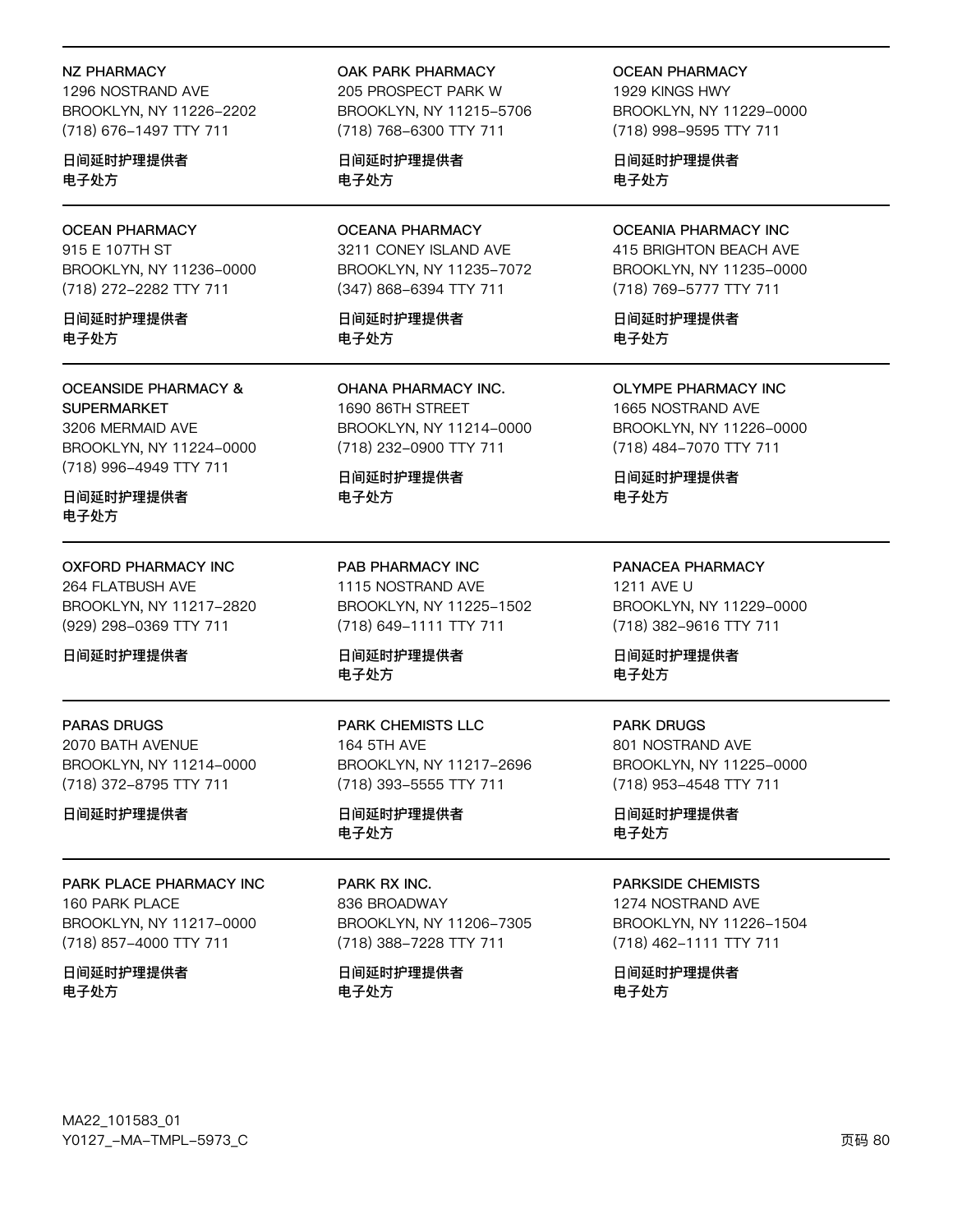## PARKSIDE EXPRESS PHARMACY, INC.

685 FLATBUSH AVE BROOKLYN, NY 11225-5689 (347) 529-1843 TTY 711

日间延时护理提供者 电子处方

## PHAMCO DRUGS

802 NOSTRAND AVE BROOKLYN, NY 11216-0000 (718) 604-2585 TTY 711

日间延时护理提供者 电子外方

PHARMACY AT THE WAVE, INC. 104 WEST END AVENUE BROOKLYN, NY 11235-0000 (718) 891-4300 TTY 711

日间延时护理提供者 电子处方

### PHARMACY EXPRESS

1081 RUTLAND RD BROOKLYN, NY 11212-0000 (718) 493-4199 TTY 711

日间延时护理提供者 电子处方

PILL BOX RX LLC 11042 FLATLANDS AVE BROOKLYN, NY 11207-8215 (718) 928-7277 TTY 711

日间延时护理提供者 电子处方

### PLANET RX PHARMACY 2813 CROPSEY AVE BROOKLYN, NY 11214-7213

(718) 975-7525 TTY 711

日间延时护理提供者 电子处方

PARKWAY PHARMACY 531 CHURCH AVE BROOKLYN, NY 11218-2499 (718) 436-5501 TTY 711

日间延时护理提供者 电子处方

PHARMACIA POPULAR INC 17 MARCUS GARVEY BLVD BROOKLYN, NY 11206-0000 (718) 218-9346 TTY 711

日间延时护理提供者 电子外方

PHARMACY DEPOT LLC 317 BRIGHTON BEACH AVE BROOKLYN, NY 11235-7412 (718) 646-0001 TTY 711

日间延时护理提供者 电子处方

PHARMORE PHARMACY 510 OCEAN AVE BROOKLYN, NY 11226-0000 (718) 282-3600 TTY 711

日间延时护理提供者 电子处方

### PITKIN DRUGS

2231 PITKIN AVE BROOKLYN, NY 11207-0000 (718) 485-3724 TTY 711

日间延时护理提供者 电子处方

PLUS PHARMACY 5223 7TH AVE BROOKLYN, NY 11220-2833 (718) 851-0817 TTY 711

日间延时护理提供者 电子处方

#### **PARMRX EXPRESS**

1311 GRAVESEND NECK RD BROOKLYN, NY 11229-0000 (718) 627-7070 TTY 711

日间延时护理提供者 电子处方

PHARMACY 4 U INC. 1919A AVENUE U BROOKLYN, NY 11229-3905 (718) 676-9770 TTY 711

日间延时护理提供者 电子外方

PHARMACY EXPRESS 274 BRIGHTON BEACH AVE BROOKLYN, NY 11235-0000 (718) 648-0002 TTY 711

日间延时护理提供者 电子处方

PHILLIPS PHARMACY 3921 9TH AVE BROOKLYN, NY 11232-3298 (718) 435-7790 TTY 711

日间延时护理提供者 电子处方

### PITKIN PHARMACY & FOOD MART

1601 PITKIN AVE BROOKLYN, NY 11212-5045 (718) 484-8730 TTY 711

日间延时护理提供者 电子处方

## POLLINA PHARMACY

7605 13TH AVE BROOKLYN, NY 11228-0000 (718) 331-4300 TTY 711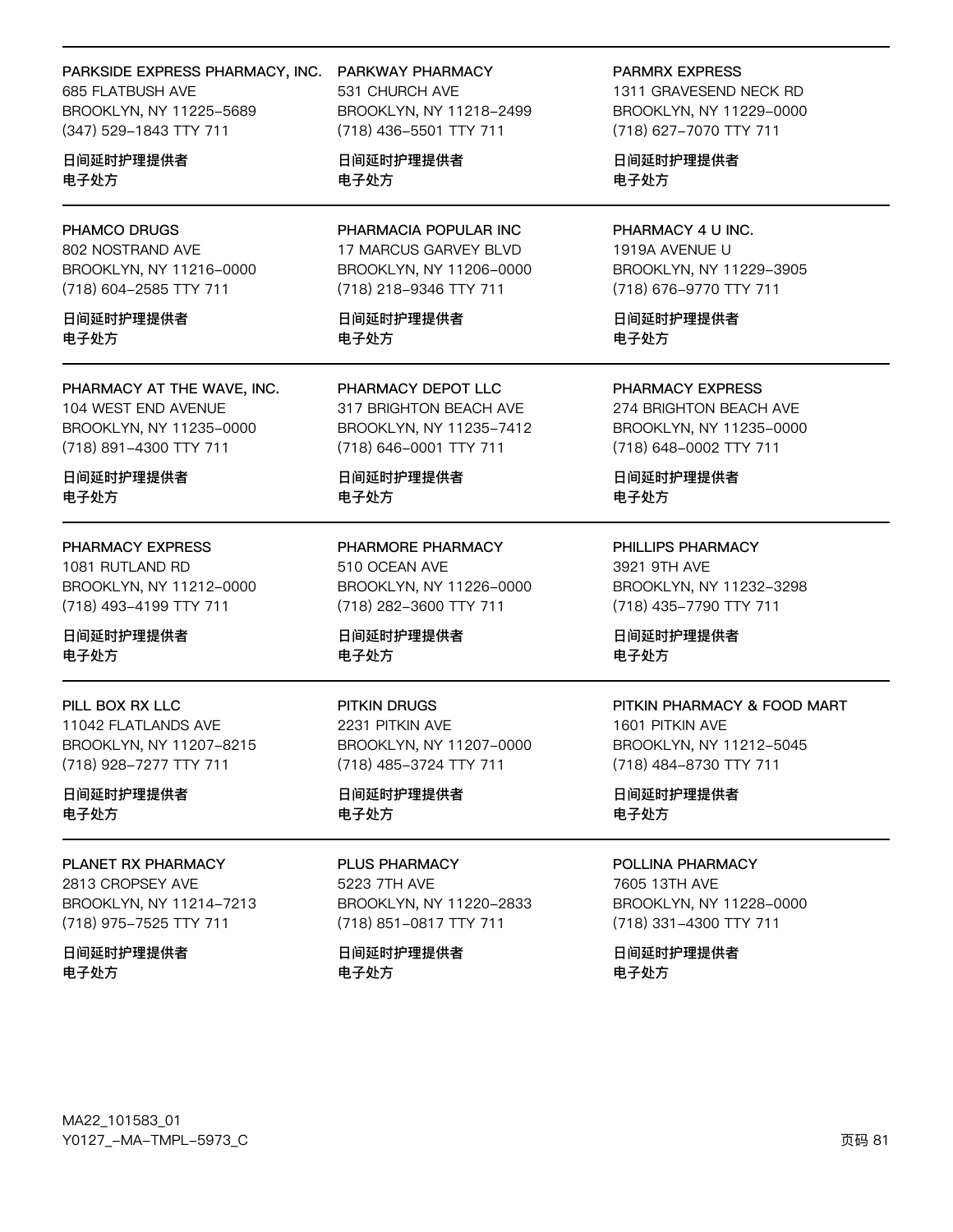#### PREFERRED PHARMACY

1771 BROADWAY BROOKLYN, NY 11207-0000 (718) 872-7717 TTY 711

日间延时护理提供者 电子处方

## PRESTIGE RX LLC

858 DEKALB AVE BROOKLYN, NY 11221-1402 (646) 517-0370 TTY 711

日间延时护理提供者 电子外方

## PRIME INFUSIONS

1624 BROADWAY BROOKLYN, NY 11207-1026 (718) 443-4000 TTY 711

日间延时护理提供者 电子处方

## **QASIM PHARMACY INC** 934 MYRTLE AVE BROOKLYN, NY 11206-6526 (718) 919-5075 TTY 711

日间延时护理提供者 电子处方

QUICK AID PHARMACY INC 3814 13TH AVE BROOKLYN, NY 11218-3604 (718) 854-7722 TTY 711

日间延时护理提供者 电子处方

## QUICK SUCCESS PHARMACY INC 1610 AVENUE U BROOKLYN, NY 11229-3810 (718) 376-7600 TTY 711

日间延时护理提供者 电子处方

#### PREMIUM PHARMACY

829 57TH STREETUNIT 1 BROOKLYN, NY 11220-0000 (718) 484-4628 TTY 711

日间延时护理提供者 电子处方

PRIME CARE DRUG & SURGICALS **CORP** 2066 FLATBUSH AVE BROOKLYN, NY 11234-0000 (718) 513-6644 TTY 711

## 日间延时护理提供者 电子处方

PROSPECT DRUGS 94 GREENE AVE BROOKLYN, NY 11238-0000 (718) 783-0890 TTY 711

日间延时护理提供者 电子处方

**QUALIMEDS PHARMACY** 2272 86TH ST BROOKLYN, NY 11214-0000 (718) 872-5737 TTY 711

日间延时护理提供者 电子处方

**QUICK RX** 1456 FULTON ST BROOKLYN, NY 11216-0000 (718) 638-5088 TTY 711

日间延时护理提供者 电子处方

#### **QWIKMEDS**

159 RALPH AVE BROOKLYN, NY 11233-1531 (718) 443-0500 TTY 711

日间延时护理提供者 电子处方

## PRESTIGE CARE PHARMACY, INC

1190 GRAVESEND NECK RD BROOKLYN, NY 11229-4208 (718) 676-6691 TTY 711

日间延时护理提供者 电子处方

PRIME HEALTH PHARMACY LLC 1417 BEDFORD AVE BROOKLYN, NY 11216-3506 (718) 676-4405 TTY 711

日间延时护理提供者 电子外方

PUNJAB PHARMACY 1018 CONEY ISLAND AVE BROOKLYN, NY 11230-0000 (718) 434-4000 TTY 711

日间延时护理提供者 电子处方

**QUENTIN ROAD PHARMACY** 3109 QUENTIN RD BROOKLYN, NY 11234-4234 (718) 998-2588 TTY 711

日间延时护理提供者 电子处方

QUICK RX 1458 FULTON STREET BROOKLYN, NY 11216-0000 (718) 221-4860 TTY 711

日间延时护理提供者 电子处方

### **RAEES PHARMACY**

750 FLATBUSH AVE BROOKLYN, NY 11226-1902 (718) 856-5998 TTY 711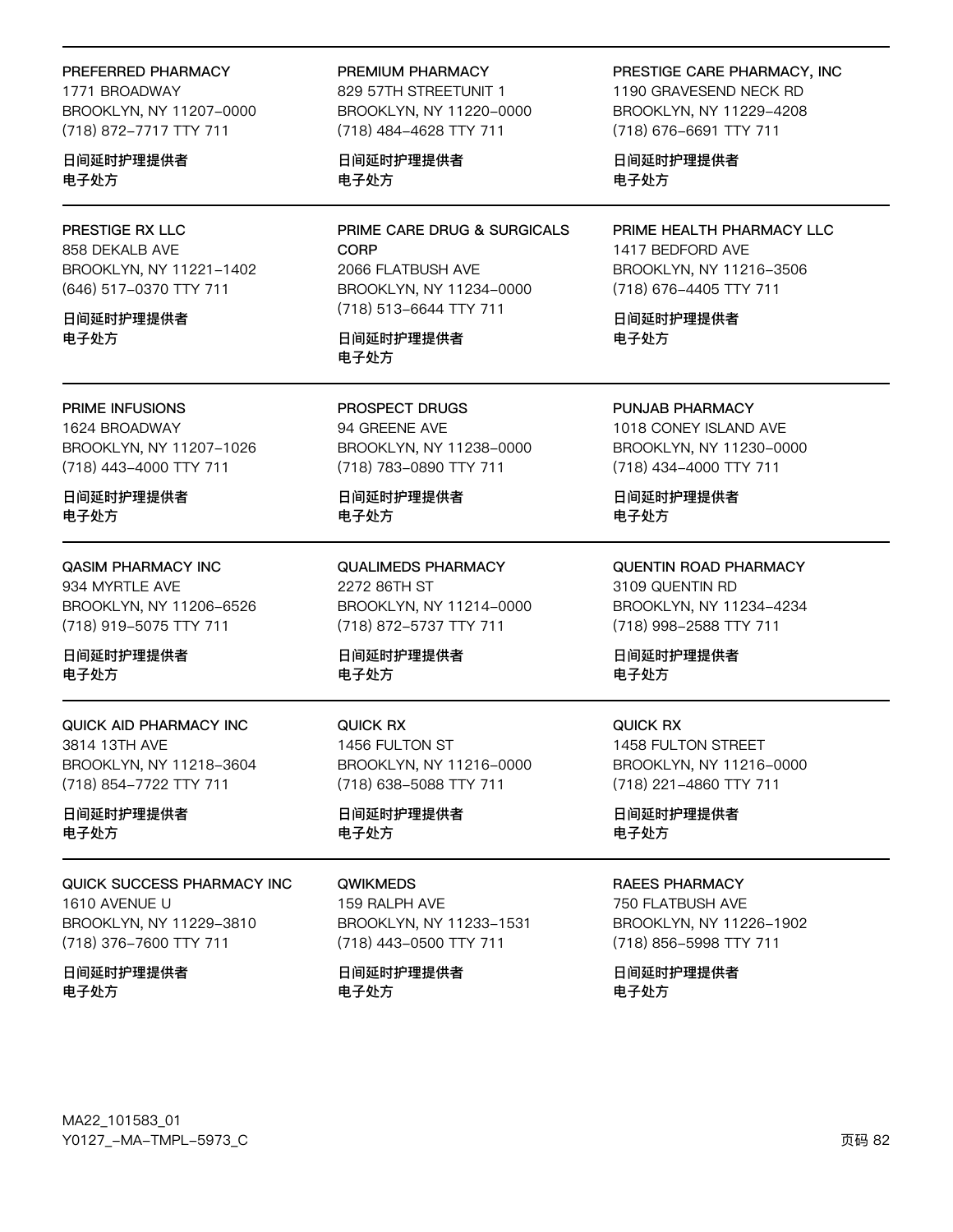## RAFIEH PHARMACY INC 70 I FF AVF BROOKLYN, NY 11211-7234 (718) 387-0021 TTY 711

日间延时护理提供者 电子处方

**RED HOOK PHARMACY** 445 COLUMBIA STREETSTORE #3 BROOKLYN, NY 11231-0000 (718) 923-1600 TTY 711

日间延时护理提供者 电子外方

**REGENCY DRUGS INC** 7115 THIRD AVE BROOKLYN, NY 11209-0000 (718) 238-7488 TTY 711

日间延时护理提供者 电子处方

RIDGE CHEMISTS, LLC 4620 3RD AVE BROOKLYN, NY 11220-1034 (718) 333-5979 TTY 711

日间延时护理提供者 电子处方

**RIMCO PHARMACY** 623 WILSON AVE BROOKLYN, NY 11207-1509 (718) 919-9131 TTY 711

日间延时护理提供者 电子处方

RITE AID PHARMACY 01881 **185 KINGS HIGHWAY** BROOKLYN, NY 11223-1105 (718) 331-2019 TTY 711

日间延时护理提供者 电子处方

**RALPH PRESCRIPTIONS** 820 WYCKOFF AVE BROOKLYN, NY 11237-5920 (718) 456-3156 TTY 711

## 日间延时护理提供者

**REDSTONE PHARMACY** 2749 PITKIN AVE BROOKLYN, NY 11208-3119 (347) 915-0952 TTY 711

日间延时护理提供者 电子外方

**REMEDIES PHARMACY** 711 BEDFORD AVENUE BROOKLYN, NY 11206-0000 (718) 855-0214 TTY 711

日间延时护理提供者 电子处方

RIGHT CHOICE PHARMACY INC 3609 AVENUE S BROOKLYN, NY 11234-4829 (718) 676-5522 TTY 711

日间延时护理提供者 电子处方

**RIO DRUGS** 15 MACDOUGAL ST BROOKLYN, NY 11233-0000 (718) 773-4988 TTY 711

## 日间延时护理提供者

RITE AID PHARMACY 01947 960 HALSEY STREET BROOKLYN, NY 11233-1403 (718) 602-1607 TTY 711

日间延时护理提供者 电子处方

**RAM DRUGS** 120 RICHARDS ST BROOKLYN, NY 11231-1696 (718) 852-0269 TTY 711

日间延时护理提供者 电子处方

**REGAL REMEDIES PHARMACY** 1853 CROPSEY AVE BROOKLYN, NY 11214-0000 (718) 265-4646 TTY 711

日间延时护理提供者 电子外方

**REMSEN PHARMACY** 8823 AVE L BROOKLYN, NY 11236-4718 (718) 251-4005 TTY 711

日间延时护理提供者 电子处方

RIGHTWAY PHARMACY INC 2511 AVE U BROOKLYN, NY 11229-0000 (718) 891-7900 TTY 711

日间延时护理提供者 电子处方

### RITE AID PHARMACY 00543

5224 FIFTH AVENUE BROOKLYN, NY 11220-2709 (718) 765-1833 TTY 711

日间延时护理提供者 电子处方

RITE AID PHARMACY 02612

344 AVENUE X BROOKLYN, NY 11223-5914 (718) 375-8257 TTY 711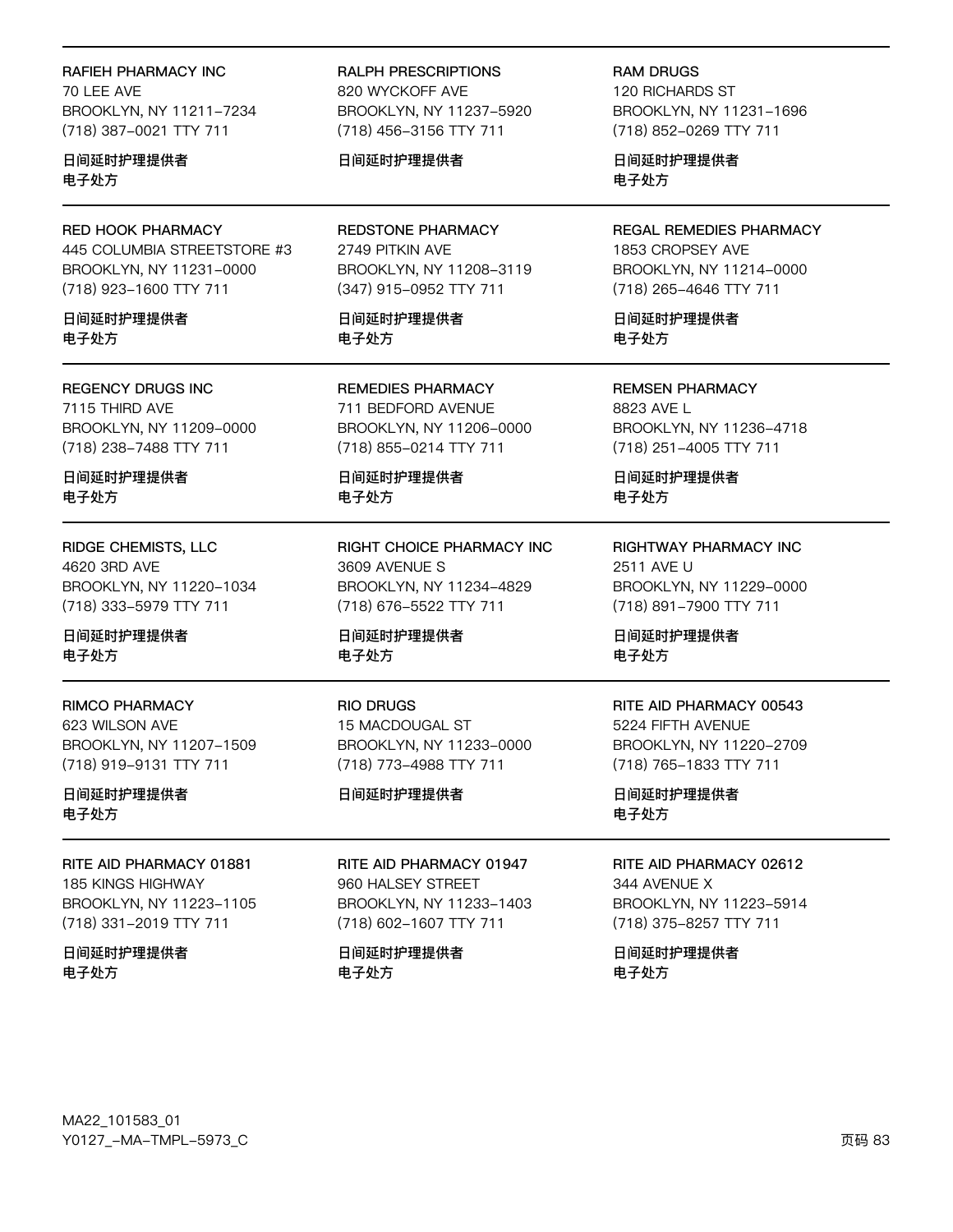#### RITE AID PHARMACY 03627

1154 CLARKSON AVENUE BROOKLYN, NY 11212-2706 (718) 345-6355 TTY 711

日间延时护理提供者 电子处方

RITE AID PHARMACY 03869 1791 UTICA AVENUE BROOKLYN, NY 11234-2120 (718) 241-3559 TTY 711

日间延时护理提供者 电子处方

RITE AID PHARMACY 03958 2002 AVENUE U BROOKLYN, NY 11229-3908 (718) 769-2058 TTY 711

日间延时护理提供者 电子处方

RITE AID PHARMACY 04257 3001-27 MERMAID AVENUE BROOKLYN, NY 11224-1805 (718) 373-2818 TTY 711

日间延时护理提供者 电子处方

RITE AID PHARMACY 04733 182 SMITH STREET BROOKLYN, NY 11201-6409 (718) 246-4226 TTY 711

日间延时护理提供者 电子处方

RITE AID PHARMACY 04876 3823 NOSTRAND AVENUE BROOKLYN, NY 11235-2012 (718) 743-8933 TTY 711

日间延时护理提供者 电子处方

RITE AID PHARMACY 03766 5901 BAY PARKWAY BROOKLYN, NY 11204-2566 (718) 236-6366 TTY 711

日间延时护理提供者 电子处方

RITE AID PHARMACY 03879 6900 4TH AVENUE BROOKLYN, NY 11209-1502 (718) 748-8184 TTY 711

日间延时护理提供者 电子处方

RITE AID PHARMACY 03978 1679 BEDFORD AVENUE BROOKLYN, NY 11225-2601 (718) 282-7476 TTY 711

日间延时护理提供者 电子处方

RITE AID PHARMACY 04269 6201-23 FOURTH AVENUE BROOKLYN, NY 11220-4615 (718) 567-9476 TTY 711

日间延时护理提供者 电子处方

RITE AID PHARMACY 04738 1631-43 PITKIN AVENUE BROOKLYN, NY 11212-5050 (718) 498-9530 TTY 711

日间延时护理提供者 电子处方

RITE AID PHARMACY 04893 1950 FULTON STREET BROOKLYN, NY 11233-3104 (718) 493-0854 TTY 711

日间延时护理提供者 电子处方

RITE AID PHARMACY 03864 4102 CHURCH AVENUE BROOKLYN, NY 11203-3006 (718) 940-1579 TTY 711

日间延时护理提供者 电子处方

RITE AID PHARMACY 03888 9738 SEA VIEW AVENUE BROOKLYN, NY 11236-5516 (718) 968-1584 TTY 711

日间延时护理提供者 电子处方

RITE AID PHARMACY 04246 892-908 FLATBUSH AVENUE BROOKLYN, NY 11226-4018 (718) 856-8841 TTY 711

日间延时护理提供者 电子处方

RITE AID PHARMACY 04712 9302 3RD AVENUE BROOKLYN, NY 11209-6802 (718) 491-0442 TTY 711

日间延时护理提供者 电子处方

#### RITE AID PHARMACY 04782

783 MANHATTAN AVENUE BROOKLYN, NY 11222-2710 (718) 383-6150 TTY 711

日间延时护理提供者 电子处方

RITE AID PHARMACY 04935

249 7TH AVENUE BROOKLYN, NY 11215-3610 (718) 768-9567 TTY 711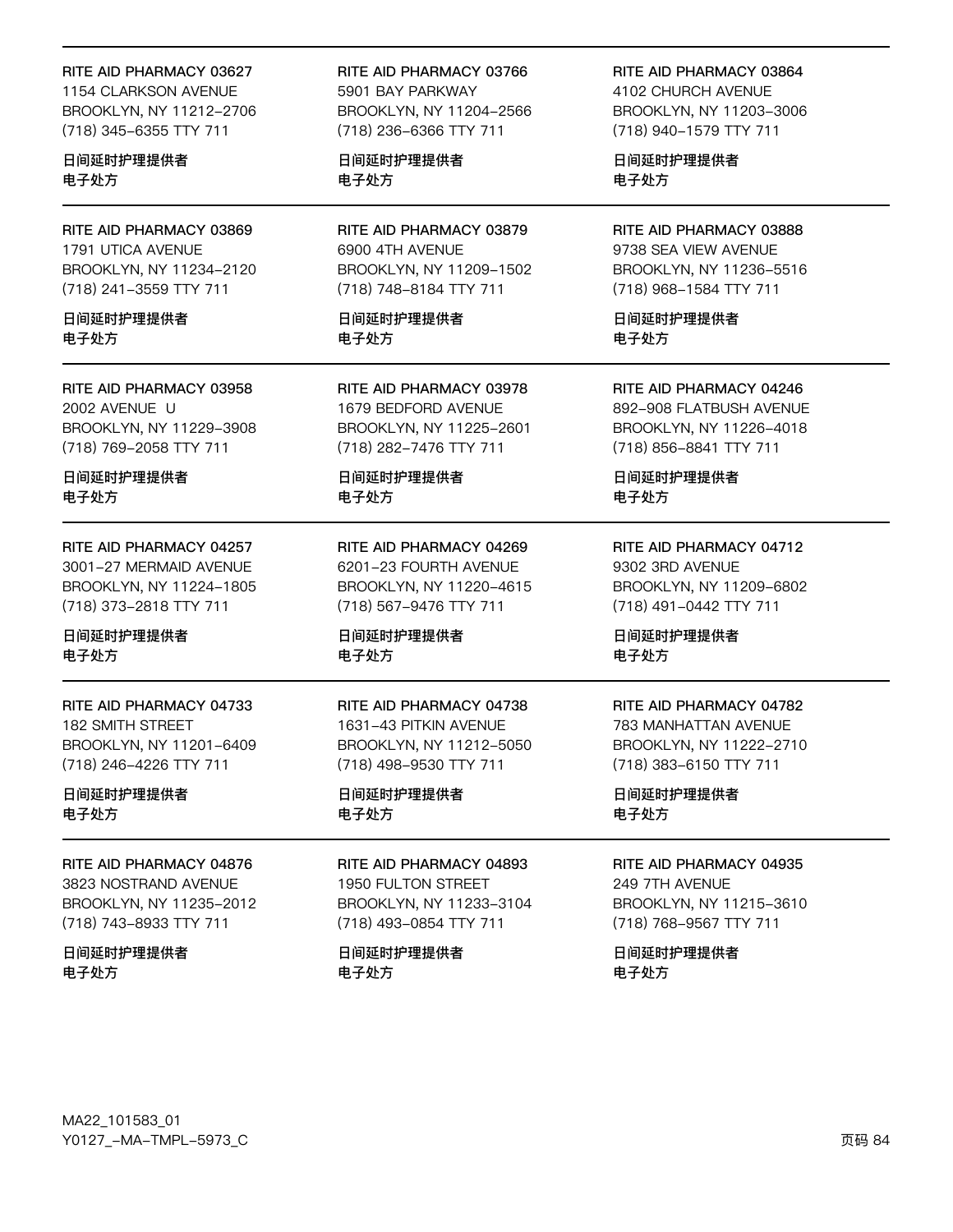#### RITE AID PHARMACY 04954

7812 FLATLANDS AVENUE BROOKLYN, NY 11236-3530 (718) 531-5023 TTY 711

日间延时护理提供者 电子处方

RITE AID PHARMACY 10577 8222 18TH AVENUE BROOKLYN, NY 11214-0000 (718) 256-6635 TTY 711

日间延时护理提供者 电子处方

RITE AID PHARMACY 10585 2064 MILL AVENUE BROOKLYN, NY 11234-0000 (718) 531-0408 TTY 711

日间延时护理提供者 电子处方

RITE CHOICE PHARMACY 1484 FULTON ST BROOKLYN, NY 11216-0000 (718) 773-3700 TTY 711

日间延时护理提供者 电子处方

ROSE PHARMACY INC 1074A LIBERTY AVE BROOKLYN, NY 11208-0000 (718) 235-3383 TTY 711

日间延时护理提供者 电子处方

RUBIN CHEMISTS 828 NOSTRAND AVE BROOKLYN, NY 11216-0000 (718) 493-8833 TTY 711

日间延时护理提供者 电子处方

RITE AID PHARMACY 10574 7118 THIRD AVENUE BROOKLYN, NY 11209-0000 (718) 745-2830 TTY 711

日间延时护理提供者 电子处方

RITE AID PHARMACY 10579 6423 FORT HAMILTON PARKWAY BROOKLYN, NY 11219-0000 (718) 837-7177 TTY 711

日间延时护理提供者 电子处方

RITE AID PHARMACY 10586 2981 OCEAN AVENUE BROOKLYN, NY 11235-0000 (718) 332-1001 TTY 711

日间延时护理提供者 电子处方

RL HEALTH PHARMACY INC. 2304 86TH ST BROOKLYN, NY 11214-4310 (718) 333-0410 TTY 711

日间延时护理提供者 电子处方

ROSS PHARMACY 4908 CHURCH AVE BROOKLYN, NY 11203-3406 (718) 693-4138 TTY 711

日间延时护理提供者 电子处方

RUTLAND PHARMACY 964 RUTLAND RD BROOKLYN, NY 11212-1556 (718) 774-9613 TTY 711

日间延时护理提供者 电子处方

RITE AID PHARMACY 10575 2577 NOSTRAND AVENUE

BROOKLYN, NY 11210-0000 (718) 258-1812 TTY 711

日间延时护理提供者 电子处方

RITE AID PHARMACY 10584 320 SMITH STREET BROOKLYN, NY 11231-0000 (718) 403-9371 TTY 711

日间延时护理提供者 电子处方

RITE CARE PHARMACY 677 4TH AVE BROOKLYN, NY 11232-0000 (718) 499-7410 TTY 711

日间延时护理提供者 电子处方

ROCKWAY PHARMACY 1214 FLATBUSH AVE BROOKLYN, NY 11226-7004 (718) 462-6527 TTY 711

日间延时护理提供者 电子处方

## ROSSI PHARMACY

1891 EASTERN PKWY BROOKLYN, NY 11233-0000 (718) 346-2506 TTY 711

日间延时护理提供者 电子处方

RX CHOICE PHARMACY

1908 AVE U BROOKLYN, NY 11229-0000 (718) 368-1190 TTY 711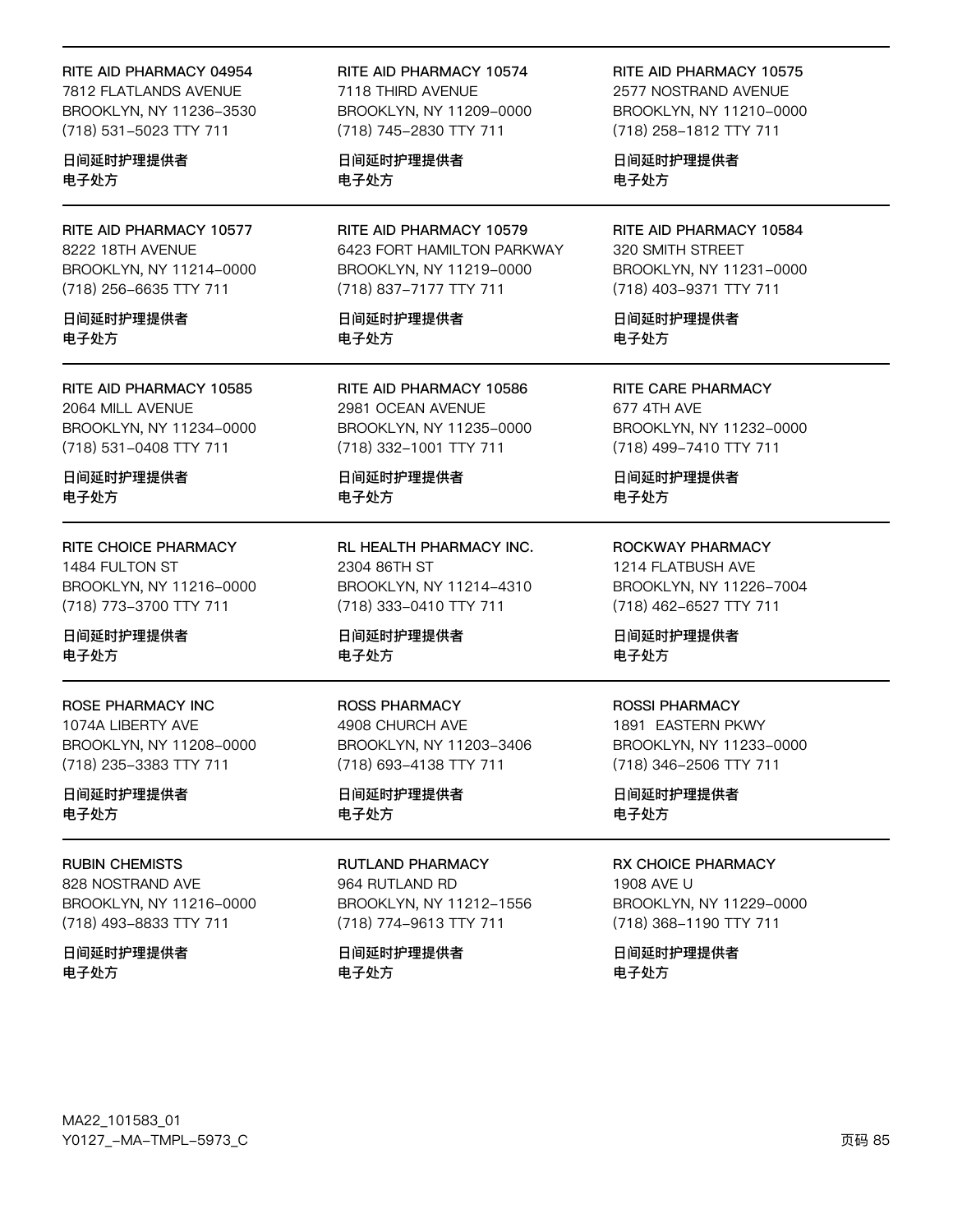RX EXPRESS PHARMACY 2009 AVF U BROOKLYN, NY 11229-0000 (718) 676-9666 TTY 711

日间延时护理提供者

## **S AND K PHARMACY** 371 NEPTUNE AVE BROOKLYN, NY 11235-0000 (718) 743-1600 TTY 711

日间延时护理提供者 电子外方

S V R H PHARMACY INC 161 SMITH ST BROOKLYN, NY 11201-6337 (718) 596-1688 TTY 711

日间延时护理提供者 电子处方

SAI APTEKA PHARMACY INC. 151 NASSAU AVENUE BROOKLYN, NY 11222-0000 (718) 349-8989 TTY 711

日间延时护理提供者 电子处方

## **SAM KORF PHARMACY**

710 ROCKAWAY AVE1ST FLOOR BROOKLYN, NY 11212-5498 (718) 498-3941 TTY 711

日间延时护理提供者 电子处方

### **SAMS PHARMACY LLC**

397 SARATOGA AVE BROOKLYN, NY 11233-7076 (718) 676-0697 TTY 711

日间延时护理提供者 电子处方

RX WAREHOUSE PHARMACY INC 7724 NEW UTRECHT AVE

BROOKLYN, NY 11214-0000 (718) 236-1212 TTY 711

日间延时护理提供者 电子处方

**S AND T PHARMACIE** 391 EASTERN PKY BROOKLYN, NY 11216-4103 (718) 756-6026 TTY 711

日间延时护理提供者 电子外方

**S&K WARBASSE PHARMACY INC** 499 NEPTUNE AVE BROOKLYN, NY 11224-4003 (718) 449-5177 TTY 711

日间延时护理提供者 电子处方

SALAAM PHARMACY INC. 155 CRYSTAL ST BROOKLYN, NY 11208-2624 (718) 484-8157 TTY 711

日间延时护理提供者 电子处方

#### **SAM PHARMACY** 210 PARKSIDE AVE BROOKLYN, NY 11226-1367 (718) 513-6657 TTY 711

日间延时护理提供者 电子处方

## SANTA MARIA PHARMACY DBA **ROSENBLUM** 255 SOUTH 2ND ST BROOKLYN, NY 11211-0000

(718) 388-0745 TTY 711

日间延时护理提供者 电子处方

**RXCIRCLE PHARMACY CORP** 5001 7TH AVE BROOKLYN, NY 11220-2127 (718) 686-8280 TTY 711

日间延时护理提供者 电子处方

**S BROS PHARMACY** 176 LEE AVENUE BROOKLYN, NY 11211-8048 (718) 855-3070 TTY 711

日间延时护理提供者 电子外方

SAFE HEALTH PHARMACY CORP. 758 61ST STREET BROOKLYN, NY 11220-0000 (718) 632-8299 TTY 711

日间延时护理提供者 电子处方

**SALDO PHARMACY** 384 GRAHAM AVE BROOKLYN, NY 11211-2422 (718) 389-8015 TTY 711

日间延时护理提供者 电子处方

### **SAMS DRUGS**

1367 BROADWAY BROOKLYN, NY 11221-3618 (718) 453-6866 TTY 711

日间延时护理提供者 电子处方

### **SAULS PHARMACY AND SURGICALS**

3514 MERMAID AVE BROOKLYN, NY 11224-0000 (718) 265-9108 TTY 711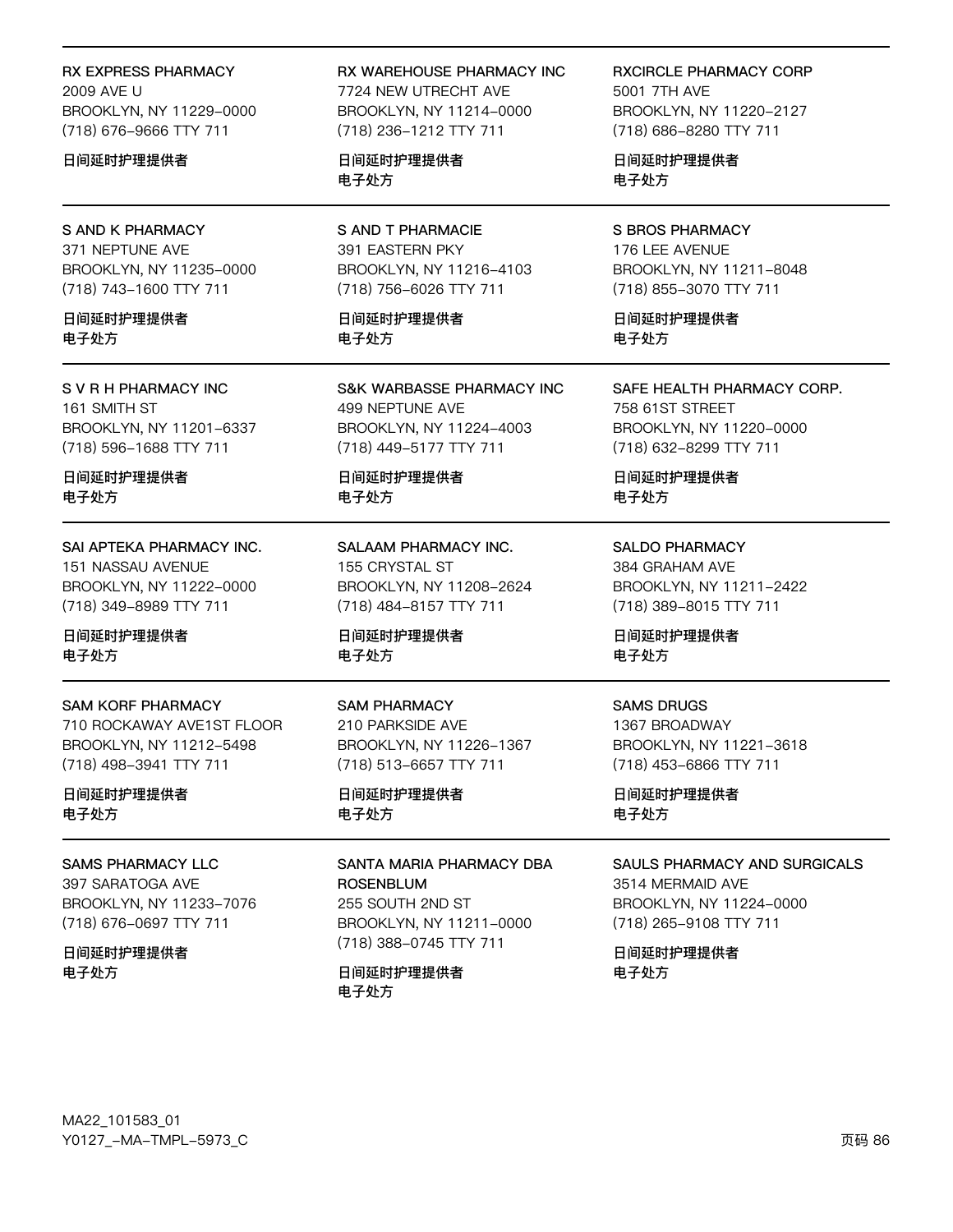## **SCARPA PHARMACY & SURGICAL SUPPLIES**

6220-6222 11TH AVE BROOKLYN, NY 11219-0000 (718) 745-5499 TTY 711

## 日间延时护理提供者 电子外方

SHIMONS PHARMACY INC 115 LEE AVE BROOKLYN, NY 11211-0000 (718) 384-0234 TTY 711

日间延时护理提供者 电子处方

## **SILVER ROD DRUGS**

5105 CHURCH AVE BROOKLYN, NY 11203-3511 (718) 922-3400 TTY 711

日间延时护理提供者 电子处方

## **SIMS PHARMACY** 1711 PITKIN AVE BROOKLYN, NY 11212-6601 (718) 346-7200 TTY 711

日间延时护理提供者 电子处方

**SKS PHARMACY LLC** 611 LIVONIA AVE BROOKLYN, NY 11207-5308 (718) 385-6000 TTY 711

日间延时护理提供者 电子处方

**SLOPE DRUGS & SURGICAL SUPPLY** 406 FIFTH AVE BROOKLYN, NY 11215-3315 (718) 788-8899 TTY 711

日间延时护理提供者 电子处方

## SEA BREEZE PHARMACY AND MEDICAL SUPPLY INC. 1129 BRIGHTON BEACH AVE BROOKLYN, NY 11235-0000 (718) 646-0660 TTY 711

## 日间延时护理提供者 电子处方

SHLOMO PHARMACY INC 2092 CONEY ISLAND AVE BROOKLYN, NY 11223-2308 (718) 998-4100 TTY 711

日间延时护理提供者 电子处方

SILVER ROD PHARMACY 6404 18TH AVE BROOKLYN, NY 11204-3796 (718) 236-5705 TTY 711

日间延时护理提供者 电子处方

SIRI PHARMACY INC 23 FLAT BUSH AVE BROOKLYN, NY 11217-0000 (718) 596-7397 TTY 711

## 日间延时护理提供者

**SKY PHARMACY** 1100 CONEY ISLAND AVE BROOKLYN, NY 11230-0000 (718) 434-4744 TTY 711

日间延时护理提供者 电子处方

**SMART CHOICE PHARMACY** 259 AVENUE X BROOKLYN, NY 11223-0000 (718) 339-3400 TTY 711

日间延时护理提供者 电子处方

## **SHALOM'S PHARMACY INC**

1106 AVENUE K 1ST FLOOR BROOKLYN, NY 11230-0000 (718) 253-4900 TTY 711

日间延时护理提供者 电子处方

SILVER PHARMACY, INC. 4024 18TH AVENUE BROOKLYN, NY 11218-0000 (718) 851-7711 TTY 711

日间延时护理提供者 电子处方

SIMPLEX PHARMACY 644 ROGERS AVE BROOKLYN, NY 11226-1502 (718) 462-2029 TTY 711

日间延时护理提供者

**SISTO PHARMACY** 682 GRAND ST BROOKLYN, NY 11211-0000 (718) 387-2665 TTY 711

日间延时护理提供者 电子处方

## **SKY PHARMACY LLC** 7114 BAY PKWY BROOKLYN, NY 11204-0000 (718) 621-0204 TTY 711

日间延时护理提供者 电子处方

## SMARTHEALTH PHARMACY LLC

551 86TH STGROUND FL BROOKLYN, NY 11209-4809 (718) 238-2725 TTY 711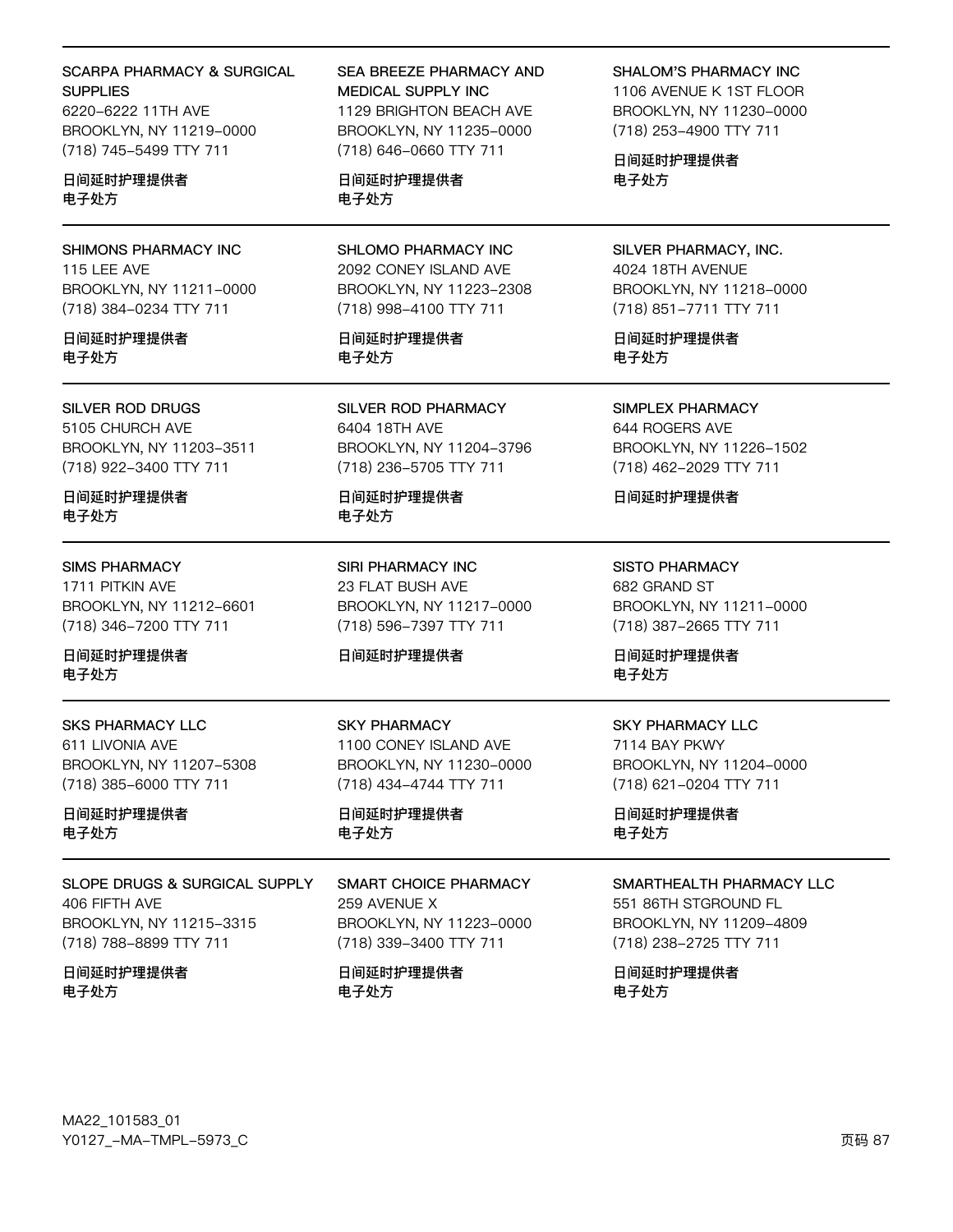#### **SOS PHARMACY INC**

1201 AVENUE Z BROOKLYN, NY 11235-0000 (917) 933-4000 TTY 711

日间延时护理提供者 电子处方

SPECTRUM PHARMACY 952 MCDONALD AVE BROOKLYN, NY 11218-0000 (718) 435-3100 TTY 711

日间延时护理提供者 电子外方

#### **ST.JUDE PHARMACY**

121 ST NICHOLAS AVE BROOKLYN, NY 11237-3407 (718) 381-5116 TTY 711

日间延时护理提供者 电子处方

## STATE UNIVERSITY OF NEW YORK 470A CLARKSON AVENUEOUTPATIENT PHARMACY BROOKLYN, NY 11203-0000 (718) 270-6337 TTY 711

日间延时护理提供者

STOP & SHOP PHARMACY 625 ATLANTIC AVE BROOKLYN, NY 11217-0000 (718) 399-6239 TTY 711

日间延时护理提供者 电子处方

## **SUNRISE PHARMACY**

6725 BAY PKWY BROOKLYN, NY 11204-0000 (718) 837-0600 TTY 711

日间延时护理提供者 电子处方

## SOUTH SIDE PHARMACY 432 BEDFORD AVE BROOKLYN, NY 11249-0000 (718) 782-7200 TTY 711

日间延时护理提供者 电子处方

**SPENCER DRUGS LTD** 5702 7TH AVE BROOKLYN, NY 11220-0000 (718) 439-3852 TTY 711

日间延时护理提供者 电子外方

**STAR DRUGS** 922 PENNSYLVANIA AVE BROOKLYN, NY 11207-0000 (718) 649-0499 TTY 711

日间延时护理提供者 电子处方

**STELLA'S PHARMACY** 8722 GLENWOOD ROAD BROOKLYN, NY 11236-3412 (718) 272-8450 TTY 711

日间延时护理提供者 电子处方

#### STUART SLATER PHARMACY 63 LEE AVE

BROOKLYN, NY 11211-0000 (718) 387-2764 TTY 711

日间延时护理提供者 电子处方

**SUNSET PARK PHARMACY** 4510 5TH AVE BROOKLYN, NY 11220-1206 (718) 633-6533 TTY 711

日间延时护理提供者 电子处方

**SOUTHSECONDPHARMACY** 168 HAVEMEYER ST BROOKLYN, NY 11211-5410 (718) 599-5991 TTY 711

日间延时护理提供者 电子处方

SQUARE DEAL PHARMACY 437 MOTHER GASTON BLVD BROOKLYN, NY 11212-7617 (718) 495-1414 TTY 711

日间延时护理提供者 电子外方

STARRETT CITY PHARMACY LLC

1110 PENNSYLVANIA AVE BROOKLYN, NY 11207-0000 (718) 257-8777 TTY 711

日间延时护理提供者 电子处方

STOP & SHOP PHARMACY 1710 AVENUE Y BROOKLYN, NY 11235-0000 (718) 648-6971 TTY 711

日间延时护理提供者 电子处方

#### SUNRISE FAMILY PHARMACY

6324 4TH AVENUE BROOKLYN, NY 11220-0000 (718) 567-9100 TTY 711

日间延时护理提供者 电子处方

**SUNSHINE PHARMACY** 

1622 VOORHIES AVE BROOKLYN, NY 11235-0000 (347) 462-9778 TTY 711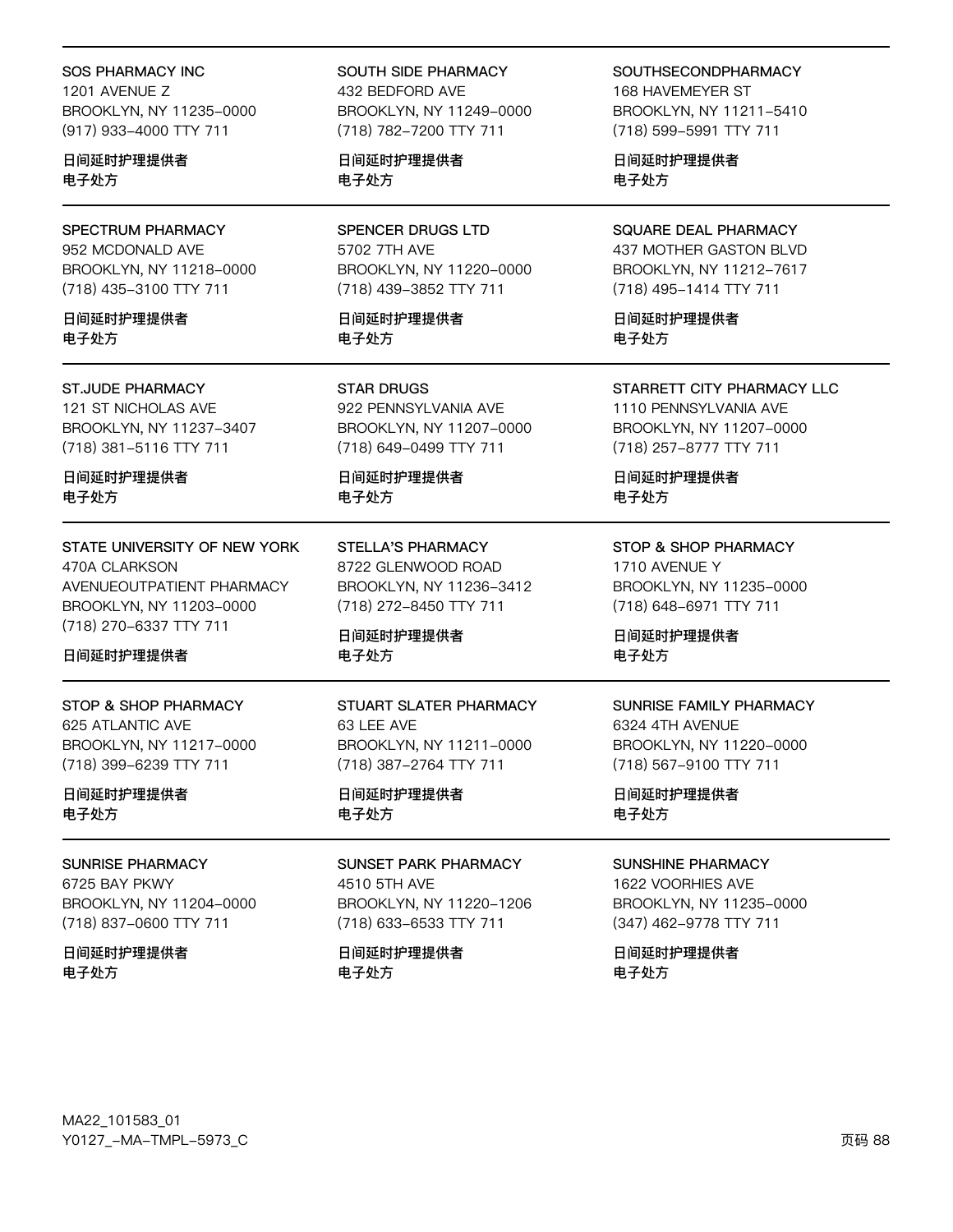### **SUNSHINE PHARMACY**

411 KINGSTON AVE BROOKLYN, NY 11225-0000 (718) 773-2020 TTY 711

日间延时护理提供者 电子处方

## **SURE DRUGS**

312 RALPH AVE BROOKLYN, NY 11233-3023 (718) 774-6800 TTY 711

日间延时护理提供者 电子外方

#### **TABLET PHARMACY**

1590 FULTON STREET BROOKLYN, NY 11213-0000 (347) 987-3380 TTY 711

日间延时护理提供者 电子处方

### **TEZ PHARMACY INC**

834 CONEY ISLAND AVE BROOKLYN, NY 11218-5310 (718) 284-0100 TTY 711

日间延时护理提供者 电子处方

THE MEDICINE CHEST LLC 4407 15TH AVE BROOKLYN, NY 11219-1604 (718) 633-4246 TTY 711

日间延时护理提供者 电子处方

THIS WAY PHARMACY INC 2712 AVE U BROOKLYN, NY 11229-5052 (718) 769-7403 TTY 711

日间延时护理提供者 电子处方

SUNWAY PHARMACY 5723 5TH AVF BROOKLYN, NY 11220-3815 (718) 439-5000 TTY 711

日间延时护理提供者 电子处方

SV WELLNESS PHARMACY INC. 2173C 68TH STREETGROUND FLOOR BROOKLYN, NY 11204-0000 (718) 975-0530 TTY 711

日间延时护理提供者 电子外方

**TEBA PHARMACY** 7618 5TH AVE BROOKLYN, NY 11209-3304 (347) 517-4833 TTY 711

日间延时护理提供者 电子处方

THE BROOKLYN HOSPITAL CENTER 121 DEKALB AVE BROOKLYN, NY 11201-5425 (718) 250-7900 TTY 711

日间延时护理提供者 电子处方

## THE MODERN CHEMIST

1572 CONEY ISLAND AVE BROOKLYN, NY 11230-4716 (718) 258-4200 TTY 711

日间延时护理提供者 电子处方

THREE P DRUGS 791 FLUSHING AVE BROOKLYN, NY 11206-0000 (718) 302-4850 TTY 711

日间延时护理提供者 电子处方

## SUPREME RX PHARMACY CORP

3011 AVENUE N BROOKLYN, NY 11210-5410 (718) 677-6600 TTY 711

日间延时护理提供者 电子处方

# T & N PHARMACY INC.

2570 E 17TH ST BROOKLYN, NY 11235-3505 (718) 646-2100 TTY 711

日间延时护理提供者 电子外方

**TERESA PHARMACY** 582 ROCKAWAY AVE BROOKLYN, NY 11212-5625 (718) 342-3446 TTY 711

日间延时护理提供者

THE LOBBY PHARMACY 374 STOCKHOLM ST BROOKLYN, NY 11237-4005 (718) 963-7222 TTY 711

日间延时护理提供者 电子处方

#### THIS WAY PHARMACY

3601 QUENTIN RD BROOKLYN, NY 11234-4203 (718) 339-3110 TTY 711

日间延时护理提供者 电子处方

#### THRIFTCARF PHARMACY

759 WASHINGTON AVE BROOKLYN, NY 11238-0000 (718) 638-3800 TTY 711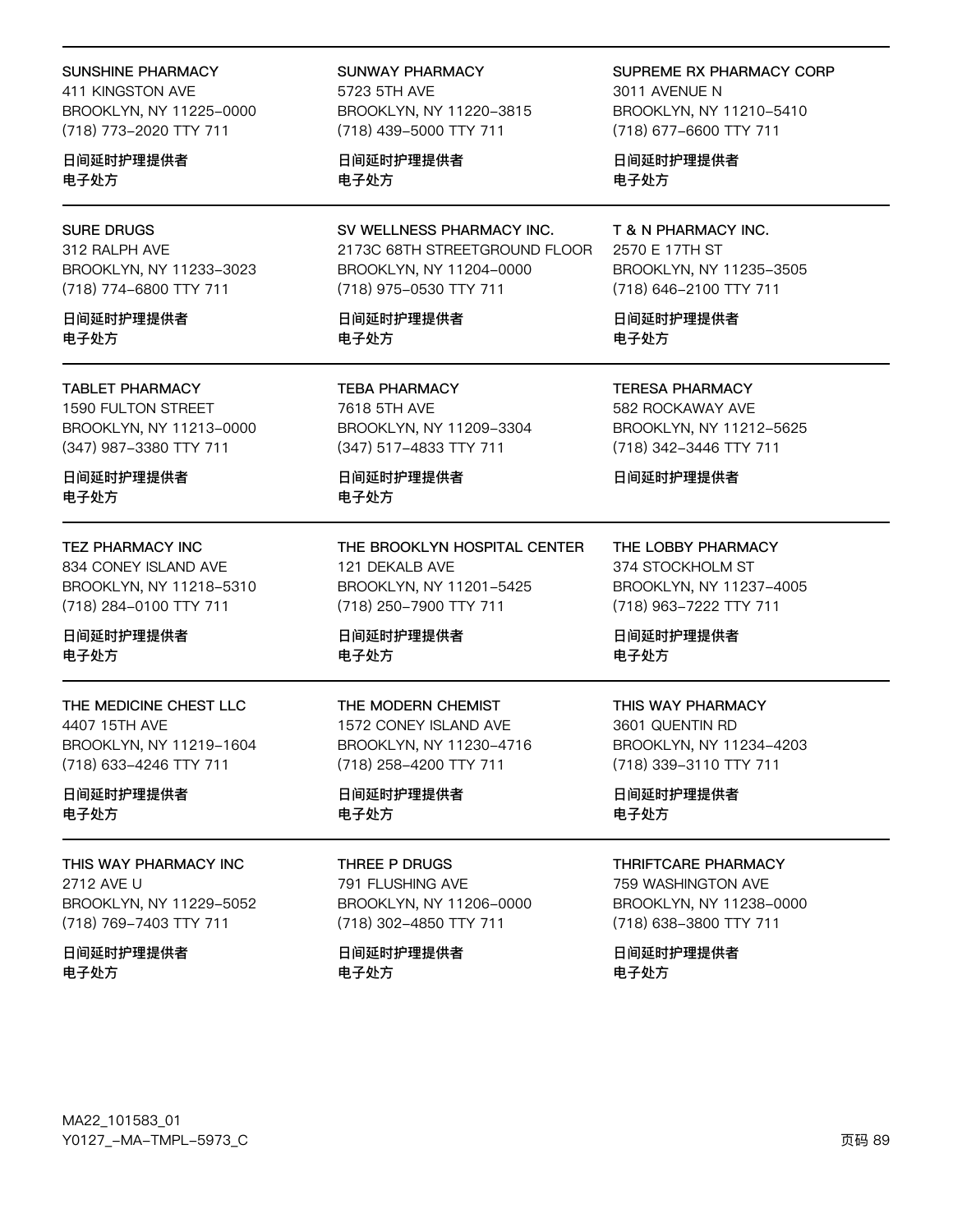#### **THRIFTCARE PHARMACY**

1717 FOSTER AVE BROOKLYN, NY 11230-0000 (718) 724-1717 TTY 711

日间延时护理提供者 电子处方

THRIFTWAY PHARMACY 542 FLATBUSH AVE BROOKLYN, NY 11225-0000 (718) 284-9800 TTY 711

日间延时护理提供者 电子外方

TIME ONE PHARMACY 5415 8TH AVENUE BROOKLYN, NY 11220-0000 (718) 686-8988 TTY 711

日间延时护理提供者 电子处方

TRUE CARE PHARMACY 556 ATLANTIC AVE BROOKLYN, NY 11217-0000 (347) 889-6055 TTY 711

日间延时护理提供者 电子处方

**UMMAT PHARMACY** 8719 18TH AVE BROOKLYN, NY 11214-4605 (347) 587-4029 TTY 711

日间延时护理提供者 电子处方

**UNITY DRUGS** 772 GRAND ST BROOKLYN, NY 11211-0000 (718) 486-0344 TTY 711

日间延时护理提供者 电子处方

THRIFTCARE PHARMACY 524 NOSTRAND AVE BROOKLYN, NY 11216-0000 (718) 230-3009 TTY 711

日间延时护理提供者 电子处方

THRIFTWAY PHARMACY 720 CLASSON AVE BROOKLYN, NY 11238-0000 (718) 399-1800 TTY 711

日间延时护理提供者 电子外方

TOP CARE PHARMACY RX LLC 380 RALPH AVE BROOKLYN, NY 11233-3918 (718) 975-8555 TTY 711

日间延时护理提供者 电子处方

U 15 PHARMACY INC 1506 AVE U BROOKLYN, NY 11229-0000 (718) 336-5883 TTY 711

日间延时护理提供者 电子处方

UNITED CARE PHARMACY 4424 4TH AVE BROOKLYN, NY 11220-1104 (718) 369-2803 TTY 711

日间延时护理提供者 电子处方

**UNZER PHARMACY** 572 BEDFORD AVE BROOKLYN, NY 11211-7630 (718) 384-7334 TTY 711

日间延时护理提供者 电子处方

**THRIFTWAY PHARMACY** 1621 CHURCH AVE BROOKLYN, NY 11226-0000 (718) 282-4600 TTY 711

日间延时护理提供者 电子处方

THRIFTWAY PHARMACY 1917 KINGS HWY BROOKLYN, NY 11229-1398 (718) 339-3500 TTY 711

日间延时护理提供者 电子外方

**TRICARE PHARMACY** 1811 KINGS HWY BROOKLYN, NY 11229-0000 (718) 382-9999 TTY 711

日间延时护理提供者 电子处方

**UGOSON RX** 5015 AVE N 1ST FLOOR BROOKLYN, NY 11234-0000 (718) 692-1200 TTY 711

日间延时护理提供者 电子处方

**UNITED PHARMACY** 556 GRAND ST

BROOKLYN, NY 11211-4386 (718) 384-7901 TTY 711

日间延时护理提供者 电子处方

**UTICA EXPRESS PHARMACY INC.** 

190 UTICA AVEGROUND FLOOR BROOKLYN, NY 11213-2939 (718) 484-1704 TTY 711

日间延时护理提供者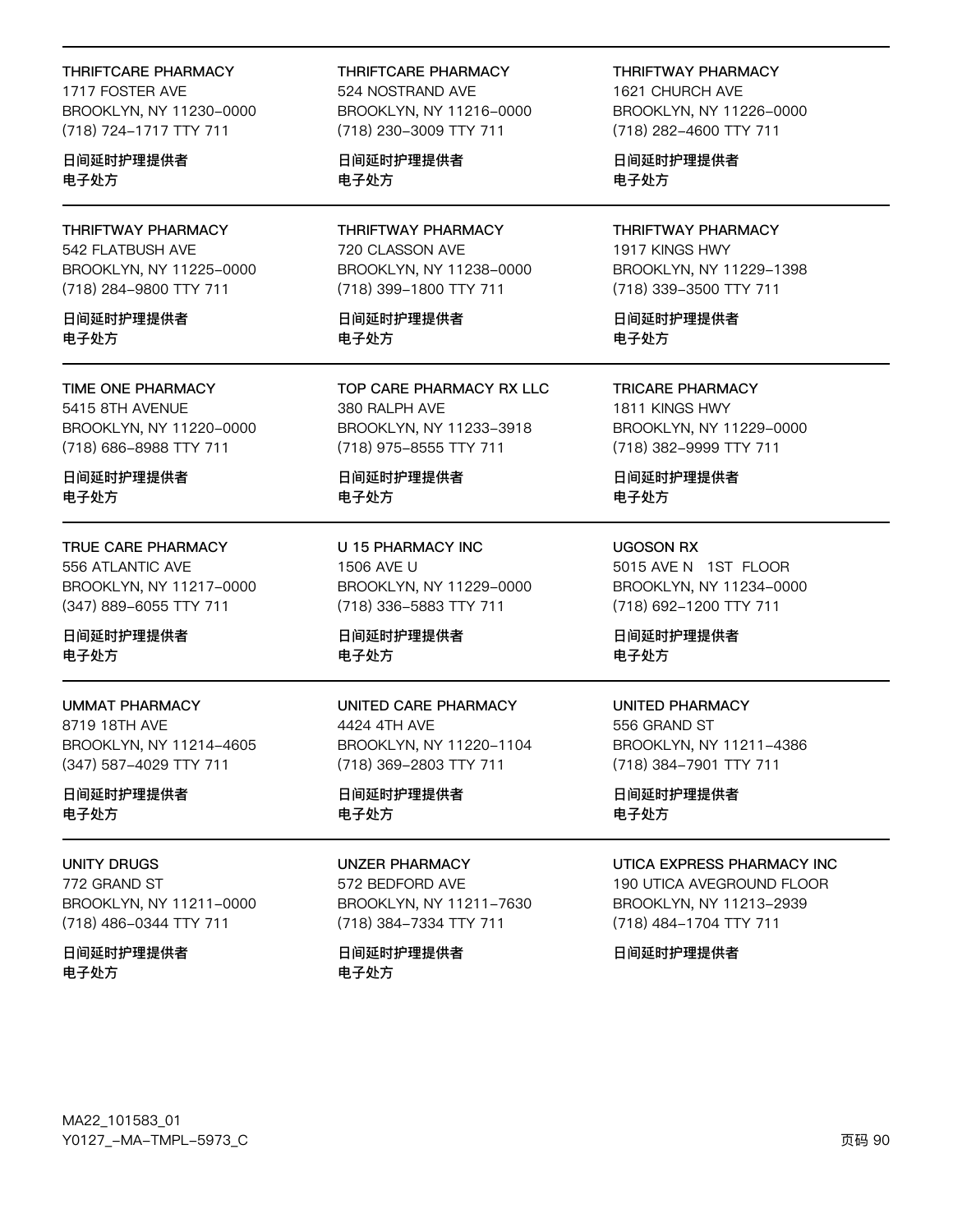#### **UTICA PHARMACY**

285-287 UTICA AVE BROOKLYN, NY 11213-0000 (718) 953-7351 TTY 711

日间延时护理提供者 电子处方

### **V PHARMACY LLC**

2124 GRAVESEND NECK ROAD BROOKLYN, NY 11229-0000 (718) 368-0009 TTY 711

日间延时护理提供者 电子外方

**VALUE MED PHARMACY** 87 AVE O BROOKLYN, NY 11204-0000 (718) 232-7766 TTY 711

日间延时护理提供者 电子处方

#### **VISTA PHARMACY**

236 BUSHWICK AVE BROOKLYN, NY 11206-2711 (718) 417-9031 TTY 711

日间延时护理提供者

### WALGREENS #10064

3082 AVENUE U BROOKLYN, NY 11229-5117 (347) 783-5752 TTY 711

日间延时护理提供者 电子处方

**WAI GREENS #10678** 

379 MYRTLE AVE BROOKLYN, NY 11205-2407 (718) 403-9112 TTY 711

日间延时护理提供者 电子处方

## **V & A PHARMACY**

72 MANHATTAN AVE BROOKLYN, NY 11206-3147 (718) 388-8500 TTY 711

日间延时护理提供者 电子处方

**VALRX PHARMACY INC.** 3007 FARRAGUT RD # 1A BROOKLYN, NY 11210-1537 (718) 484-7045 TTY 711

日间延时护理提供者 电子外方

**VANDERVEER PHARMACY** 1913 NOSTRAND AVE BROOKLYN, NY 11226-0000 (718) 282-2956 TTY 711

日间延时护理提供者 电子处方

**VOORHIES HEALTH PHARMACY** 2309 VOORHIES AVE BROOKLYN, NY 11235-0000 (718) 975-2872 TTY 711

日间延时护理提供者 电子处方

WALGREENS #10326 713 BRIGHTON BEACH AVE BROOKLYN, NY 11235-6413 (718) 615-3103 TTY 711

日间延时护理提供者 电子处方

WALGREENS #10941 3000 CHURCH AVE BROOKLYN, NY 11226-4210 (718) 564-2380 TTY 711

日间延时护理提供者 电子处方

**VLS PHARMACY** 4402 5TH AVF BROOKLYN, NY 11220-1204 (718) 854-1384 TTY 711

日间延时护理提供者 电子处方

VAL-U-DRUGS 4623 CHURCH AVE BROOKLYN, NY 11203-0000 (718) 773-5547 TTY 711

日间延时护理提供者 电子外方

**VIDA PHARMACY** 172 BUSHWICK AVE BROOKLYN, NY 11206-1604 (347) 725-4953 TTY 711

日间延时护理提供者 电子处方

**WALGREENS** 755 BROADWAY BROOKLYN, NY 11206-5320 (718) 963-2702 TTY 711

日间延时护理提供者 电子处方

#### WALGREENS #10441

2590 CONEY ISLAND AVE BROOKLYN, NY 11223-5537 (718) 648-0120 TTY 711

日间延时护理提供者 电子处方

**WAI GRFFNS #11141** 

1366 BROADWAY BROOKLYN, NY 11221-3615 (718) 452-6391 TTY 711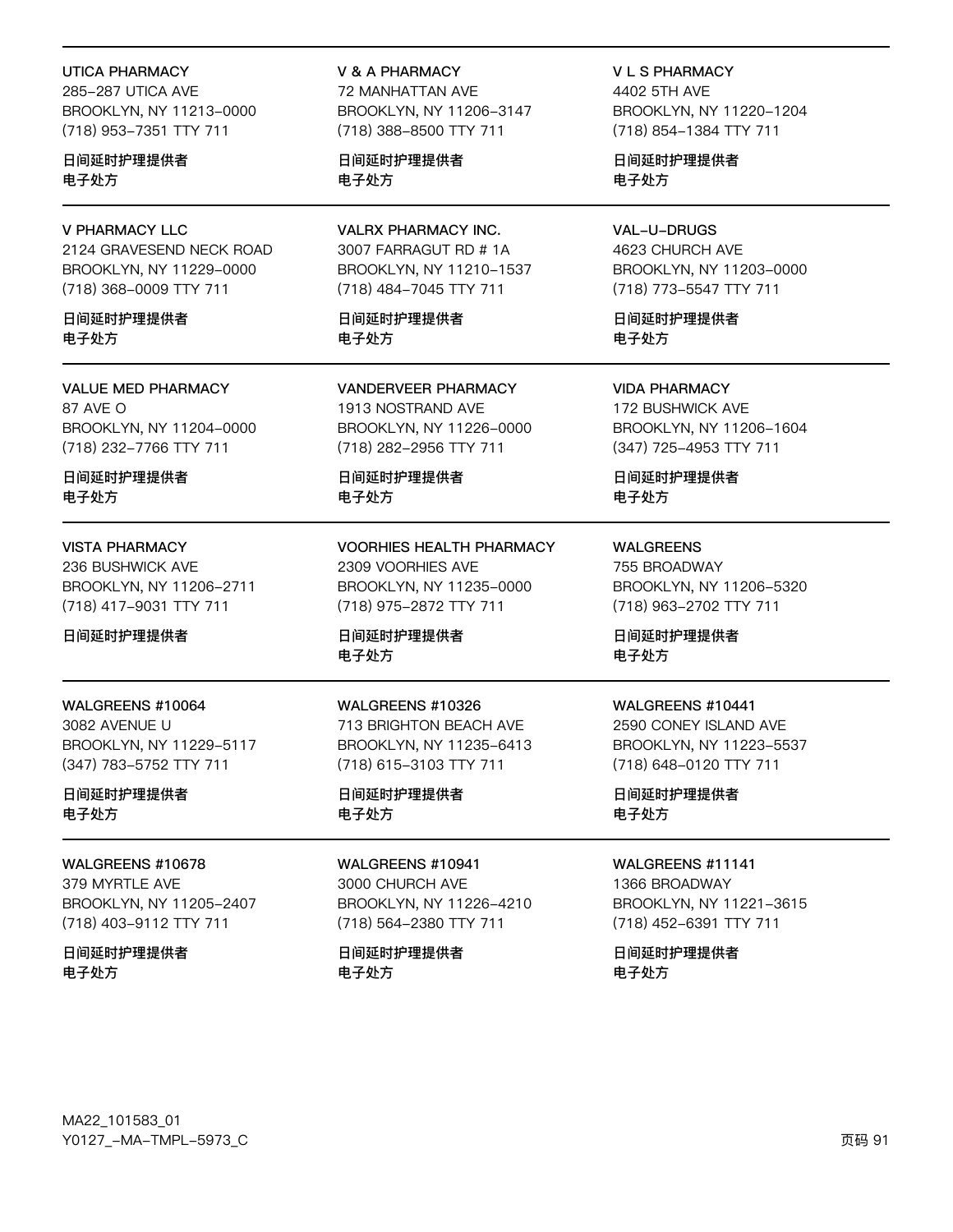#### WALGREENS #11427

1409 AVENUE J BROOKLYN, NY 11230-3701 (718) 677-7290 TTY 711

日间延时护理提供者 电子处方

## WALGREENS #11807 5001 CHURCH AVE BROOKLYN, NY 11203-3503 (347) 557-0959 TTY 711

日间延时护理提供者 电子外方

## WALGREENS #12732 9408 3RD AVE BROOKLYN, NY 11209-6804 (718) 748-1673 TTY 711

日间延时护理提供者 电子处方

## WALGREENS #15097

589 PROSPECT AVE BROOKLYN, NY 11215-6020 (347) 955-3029 TTY 711

日间延时护理提供者 电子处方

#### WALGREENS #17670 1559 FLATBUSH AVENUE

BROOKLYN, NY 11210-3041 (718) 434-5755 TTY 711

## 日间延时护理提供者 电子处方

### **WAI GRFFNS #17814** 6101 18TH AVENUE BROOKLYN, NY 11204-2302

(718) 236-0146 TTY 711

日间延时护理提供者 电子处方

## WALGREENS #11555 6628 18TH AVE BROOKLYN, NY 11204-4314 (718) 236-6790 TTY 711

日间延时护理提供者 电子处方

## WALGREENS #11808 4915 FLATLANDS AVE BROOKLYN, NY 11234-2115 (347) 856-5852 TTY 711

日间延时护理提供者 电子外方

WALGREENS #13616 1242 LIBERTY AVE BROOKLYN, NY 11208-9099 (929) 258-3119 TTY 711

日间延时护理提供者 电子处方

WALGREENS #15352 1281 FULTON ST BROOKLYN, NY 11216-2011 (718) 398-2074 TTY 711

日间延时护理提供者 电子处方

## WALGREENS #17772 **462 FIFTH AVENUE** BROOKLYN, NY 11215-4004 (718) 499-7500 TTY 711

日间延时护理提供者 电子处方

## **WAI GREENS #18135** 1532-34 86TH ST BROOKLYN, NY 11228-3431 (718) 234-8444 TTY 711

日间延时护理提供者 电子处方

## WALGREENS #11806 114 BEVERI Y RD

BROOKLYN, NY 11218-3914 (718) 437-7802 TTY 711

日间延时护理提供者 电子处方

### WALGREENS #12541 1847 ROCKAWAY PKWY BROOKLYN, NY 11236-5307 (718) 251-0426 TTY 711

日间延时护理提供者

电子外方

WALGREENS #13752 2325 FLATBUSH AVE

BROOKLYN, NY 11234-4529 (718) 951-0518 TTY 711

日间延时护理提供者 电子处方

WALGREENS #17269 750 MANHATTAN AVE BROOKLYN, NY 11222-2910 (718) 383-7967 TTY 711

日间延时护理提供者 电子处方

### WALGREENS #17802

506-528 UTICA AVE BROOKLYN, NY 11203-1321 (718) 604-1323 TTY 711

日间延时护理提供者 电子处方

## **WAI GREENS #18204**

355 KNICKERBOCKER AVENUE BROOKLYN, NY 11237-3740 (718) 821-2678 TTY 711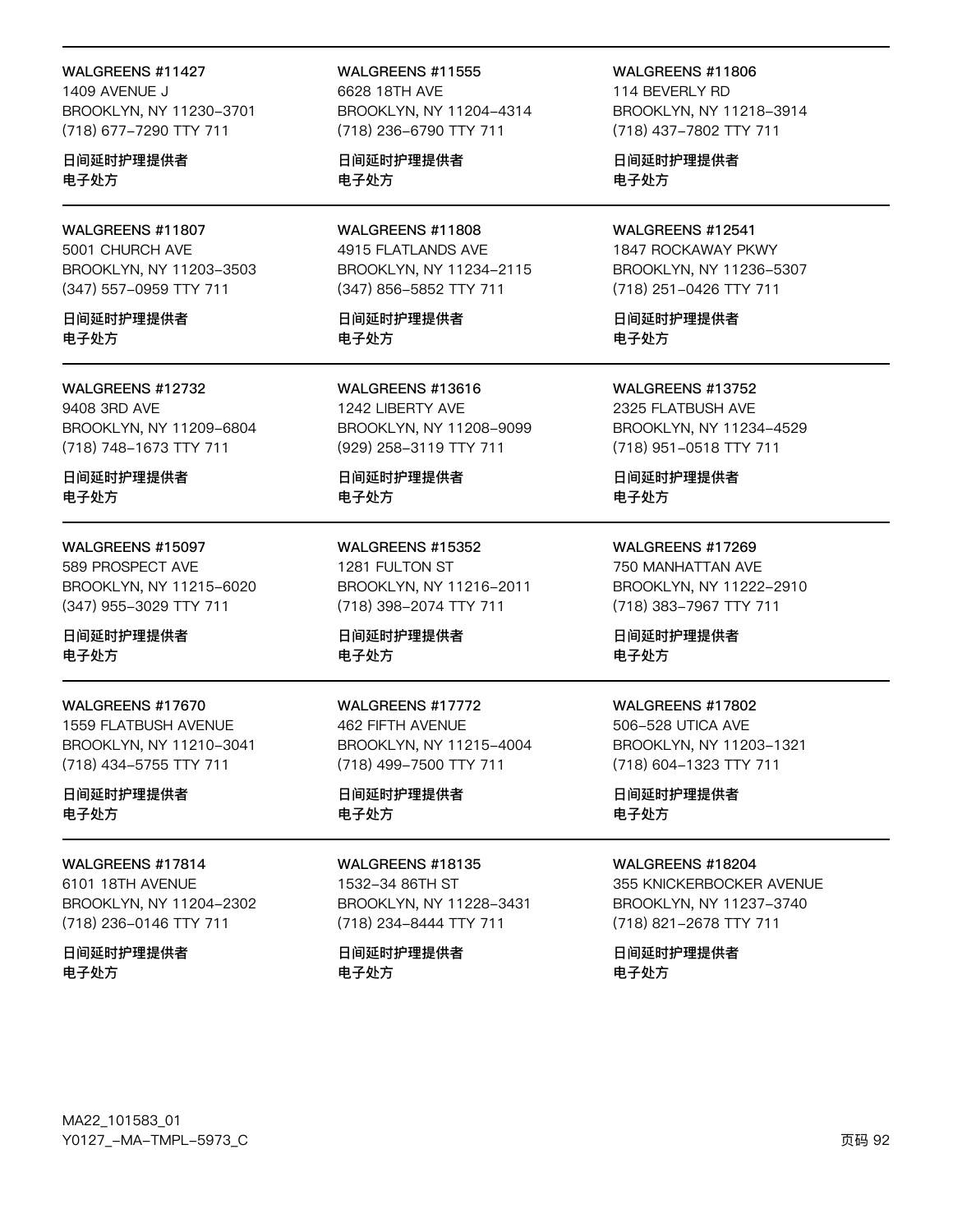#### WALGREENS #18219

1720 KINGS HIGHWAY BROOKLYN, NY 11229-1208 (718) 998-3377 TTY 711

日间延时护理提供者 电子处方

### WALGREENS #18321 2532 54 86TH ST BROOKLYN, NY 11214-4439 (718) 946-6490 TTY 711

日间延时护理提供者 电子处方

#### WALGREENS #19375

7009 13TH AVENUE BROOKLYN, NY 11228-1603 (718) 256-1761 TTY 711

日间延时护理提供者 电子处方

## WALGREENS #2650

5716 AVENUE U BROOKLYN, NY 11234-5210 (718) 252-6350 TTY 711

日间延时护理提供者 电子处方

WELCARE PHARMACY 54 GRAHAM AVE BROOKLYN, NY 11206-0000 (718) 599-7200 TTY 711

日间延时护理提供者 电子处方

#### WELLNESS PHARMACY INC 217 KINGS HWY

BROOKLYN, NY 11223-0000 (718) 232-8277 TTY 711

日间延时护理提供者 电子处方

#### WALGREENS #18228

1111 PENNSYLVANIA AVENUE BROOKLYN, NY 11207-9000 (718) 272-0346 TTY 711

日间延时护理提供者 电子处方

WALGREENS #18961 4123 AVENUE D BROOKLYN, NY 11203-5705 (718) 629-2275 TTY 711

日间延时护理提供者 电子处方

WALGREENS #19994 1040 SAINT JOHNS PLACE BROOKLYN, NY 11213-2533 (718) 953-7150 TTY 711

日间延时护理提供者 电子处方

WALGREENS #4363 210 UNION AVE BROOKLYN, NY 11211-6521 (718) 963-3130 TTY 711

日间延时护理提供者 电子处方

#### WELCOME PHARMACY 1403 FOSTER AVE BROOKLYN, NY 11230-0000 (718) 724-1333 TTY 711

日间延时护理提供者 电子处方

WELL PHA 505 UNION AVENUE BROOKLYN, NY 11211-1243 (718) 467-0918 TTY 711

日间延时护理提供者 电子处方

WALGREENS #18305

120 COURT STREET BROOKLYN, NY 11201-5607 (718) 643-2146 TTY 711

日间延时护理提供者 电子处方

WALGREENS #19158 1419 NEWKIRK AVENUE BROOKLYN, NY 11226-6521 (718) 940-1794 TTY 711

日间延时护理提供者 电子处方

WALGREENS #21337 285 BROADWAY BROOKLYN, NY 11211-6216 (646) 963-6865 TTY 711

日间延时护理提供者

WALGREENS #6982 946 KINGS HWYSTE 5 BROOKLYN, NY 11223-2350 (718) 645-2689 TTY 711

日间延时护理提供者 电子处方

#### WELCOME RX, INC.

128 DITMAS AVE BROOKLYN, NY 11218-0000 (718) 431-8232 TTY 711

日间延时护理提供者 电子处方

#### WESTSIDE PHARMACY

210 AVE U BROOKLYN, NY 11223-0000 (718) 373-4100 TTY 711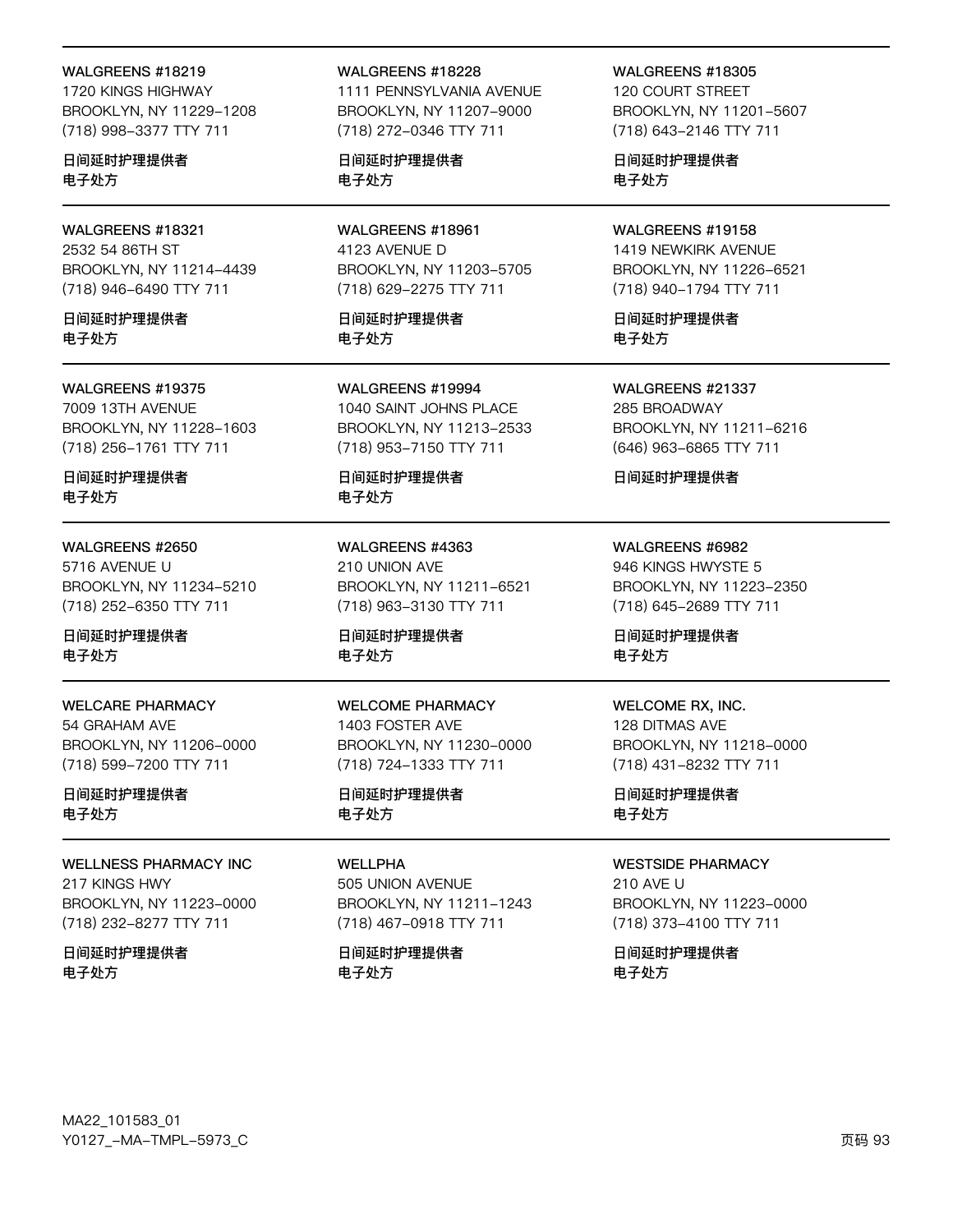**WHITMAN PHARMACY** 329A MYRTLE AVE BROOKLYN, NY 11205-0000 (718) 938-0816 TTY 711

日间延时护理提供者 电子处方

WOODHULL MEDICAL CENTER 760 BROADWAYNEW YORK CITY H.H.C. C/O PHARMACY BROOKLYN, NY 11206-5383 (718) 963-8155 TTY 711

### 日间延时护理提供者

#### YAFIT PHARMACY

2163 EAST 7TH STREET BROOKLYN, NY 11223-4933 (718) 998-8651 TTY 711

日间延时护理提供者 电子处方

**WILLIAMSBURG PHARMACY** 244 ROEBLING ST BROOKLYN, NY 11211-5664 (718) 387-9772 TTY 711

日间延时护理提供者 电子处方

**WOODHULL RX CENTER** 755 FLUSHING AVE BROOKLYN, NY 11206-4419 (718) 599-1309 TTY 711

日间延时护理提供者 电子处方

YMD PHARMACY, INC. 519 UTICA AVE BROOKLYN, NY 11203-0000 (718) 221-6814 TTY 711

日间延时护理提供者 电子处方

**WOODHULL DRUGS** 310 ELLERY ST BROOKLYN, NY 11206-0000 (718) 782-9345 TTY 711

日间延时护理提供者 电子处方

**WYCKOFF DRUGS** 1226 BROADWAY BROOKLYN, NY 11221-0000 (718) 443-1331 TTY 711

日间延时护理提供者 电子处方

**ZOYA PHARMACY INC** 1527PITKIN AVE BROOKLYN, NY 11212-4516 (718) 342-3911 TTY 711

日间延时护理提供者 电子处方

## Retail Pharmacies, including Chain Pharmacies | BROOKYLN

CAIRO RX INC 1932 BATH AVE BROOKYLN, NY 11214-0000 (718) 749-9219 TTY 711

日间延时护理提供者

# Retail Pharmacies, including Chain Pharmacies | BROOOKLYN

## **ICY PHARMACY INC**

1383 BUSHWICK AVE BROOOKLYN, NY 11207-0000 (718) 455-5080 TTY 711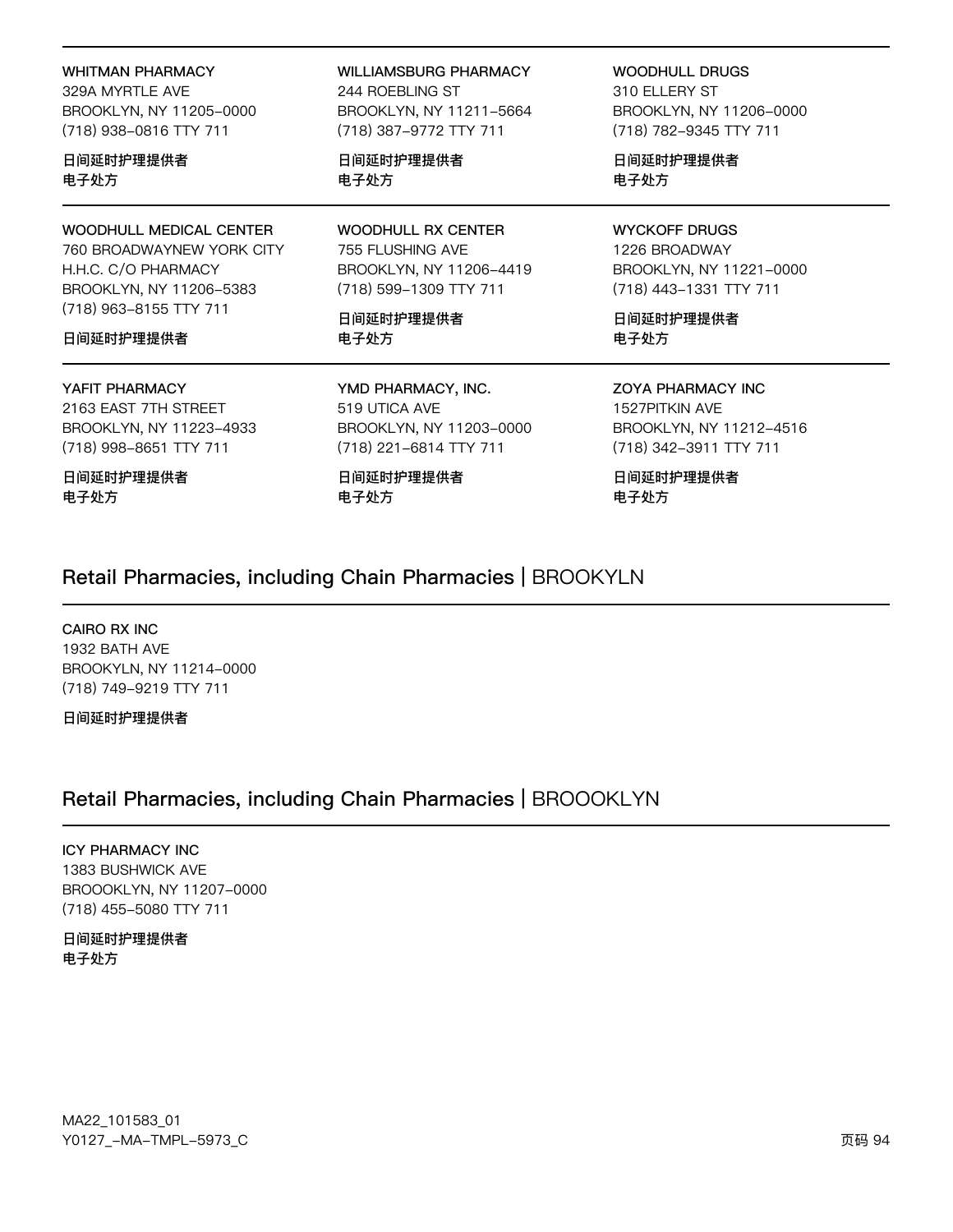# Retail Pharmacies, including Chain Pharmacies | BUFFALO

| <b>BLACKROCK PHARMACY</b><br>431 TONAWANDA ST<br>BUFFALO, NY 14207-2698<br>(716) 876-3070 TTY 711<br>日间延时护理提供者<br>电子处方                           | <b>BUFFALO PHARMACIES</b><br>1479 KENSINGTON AVE<br>BUFFALO, NY 14215-1436<br>(716) 832-7742 TTY 711<br>日间延时护理提供者                          | <b>BUFFALO PHARMACIES INC</b><br>1479 KENSINGTON AVE<br>BUFFALO, NY 14215-1487<br>(716) 832-7742 TTY 711<br>日间延时护理提供者<br>电子处方           |
|--------------------------------------------------------------------------------------------------------------------------------------------------|--------------------------------------------------------------------------------------------------------------------------------------------|-----------------------------------------------------------------------------------------------------------------------------------------|
| <b>BUFFALO PSYCHIATRIC CENTER</b><br><b>PHARMACY</b><br>400 FOREST AVE<br>BUFFALO, NY 14213-1207<br>(716) 816-2525 TTY 711<br>日间延时护理提供者          | CATHOLIC HEALTH RX AT SISTERS<br><b>HOSPITAL</b><br>2157 MAIN ST.<br>BUFFALO, NY 14214-0000<br>(716) 862-1575 TTY 711<br>日间延时护理提供者<br>电子处方 | <b>CLINTON PHARMACY</b><br>2032 CLINTON STREET<br>BUFFALO, NY 14206-0000<br>(716) 824-5200 TTY 711<br>日间延时护理提供者<br>电子处方                 |
| COMMUNITY, A WALGREENS<br><b>PHARMACY #16563</b><br>1010 MAIN STSTE 100<br>BUFFALO, NY 14202-1102<br>(716) 541-1994 TTY 711<br>日间延时护理提供者<br>电子处方 | CVS PHARMACY #00274<br>360 DINGENS STREET<br>BUFFALO, NY 14206-0000<br>(716) 824-1721 TTY 711<br>日间延时护理提供者<br>电子处方                         | CVS PHARMACY #00609<br>1625 ELMWOOD AVESPECTRUM<br><b>BLDG</b><br>BUFFALO, NY 14207-3015<br>(716) 875-0923 TTY 711<br>日间延时护理提供者<br>电子处方 |
| CVS PHARMACY #00725<br>392 KENMORE AVE<br>BUFFALO, NY 14223-0000<br>(716) 837-3815 TTY 711<br>日间延时护理提供者<br>电子处方                                  | CVS PHARMACY #16402<br>2626 DELAWARE AVE<br>BUFFALO, NY 14216-0000<br>(716) 447-0297 TTY 711<br>日间延时护理提供者<br>电子处方                          | DEXTER PRESCRIPTION CTR INC<br>1453 JEFFERSON AVE<br>BUFFALO, NY 14208-1828<br>(716) 885-7878 TTY 711<br>日间延时护理提供者<br>电子处方              |
| DISCOUNT PHARMACY LLC<br>429 WILLIAM ST.<br>BUFFALO, NY 14204-0000<br>(716) 852-3000 TTY 711<br>日间延时护理提供者<br>电子处方                                | <b>HIGH STREET PRESCRIPTION</b><br><b>CENTER</b><br>100 HIGH ST<br>BUFFALO, NY 14203-1154<br>(716) 859-1570 TTY 711<br>日间延时护理提供者<br>电子处方   | <b>JRCHC PHARMACY @ BROADWAY</b><br>1021 BROADWAY ST<br>BUFFALO, NY 14212-1460<br>(716) 529-3029 TTY 711<br>日间延时护理提供者                   |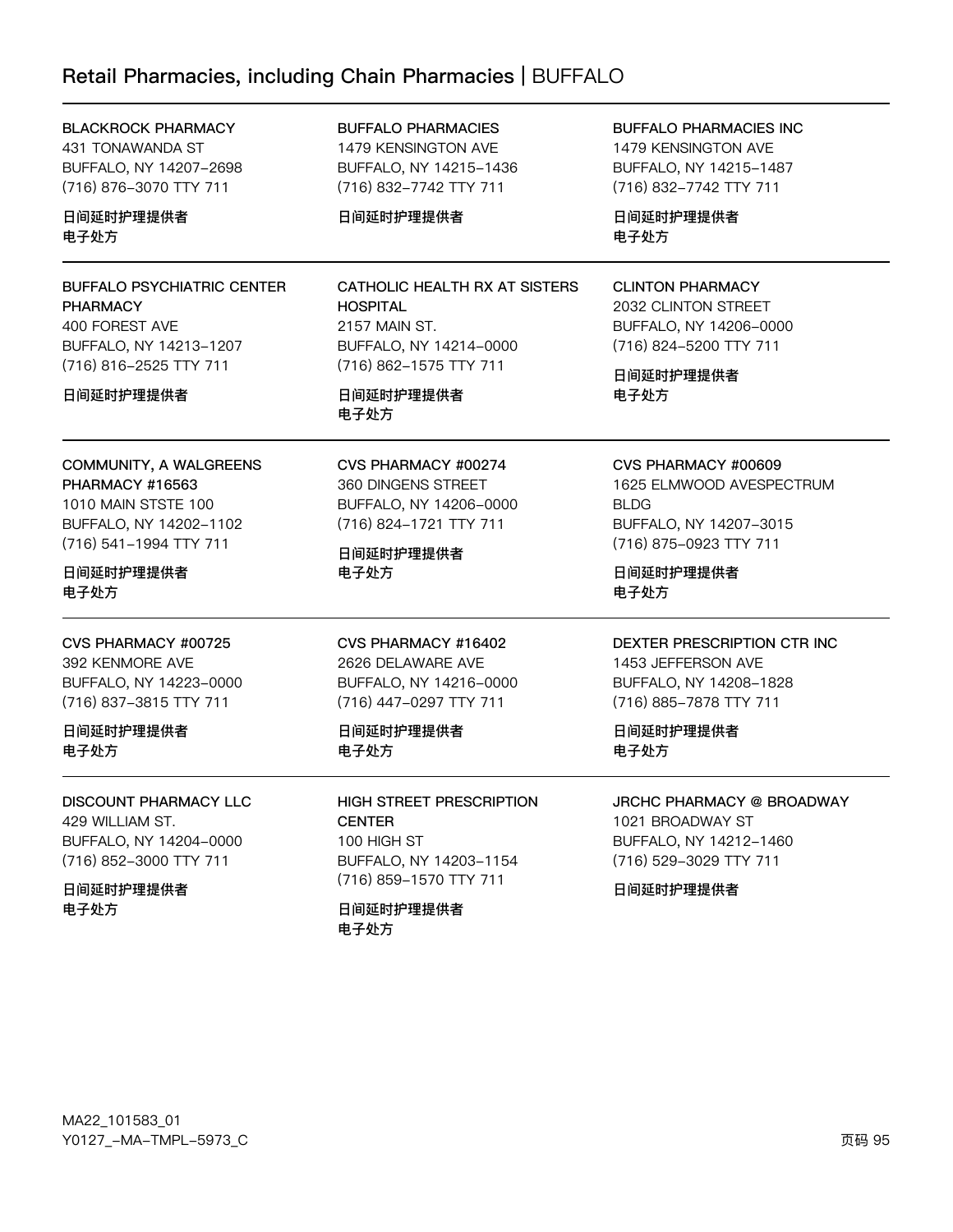#### LEMED PHARMACY BUFFALO, LLC

1091 MAIN STREETSUITE 110 BUFFALO, NY 14209-0000 (716) 954-8877 TTY 711

#### 日间延时护理提供者

#### METCARE RX

462 GRIDER STDRIVEWAY 3 BUFFALO, NY 14215-0000 (716) 332-2866 TTY 711

日间延时护理提供者 电子外方

PARKVIEW HEALTH SERVICES 1770 COLVIN BLVD BUFFALO, NY 14223-0000 (716) 876-2323 TTY 711

日间延时护理提供者 电子处方

RITE AID PHARMACY 00499 424 ELMWOOD AVE BUFFALO, NY 14222-2210 (716) 882-3111 TTY 711

日间延时护理提供者 电子处方

RITE AID PHARMACY 01511 2474 BAILEY AVENUE BUFFALO, NY 14215-3247 (716) 897-1070 TTY 711

日间延时护理提供者 电子处方

RITE AID PHARMACY 01807 1224 EAST LOVEJOY STREET BUFFALO, NY 14206-1216 (716) 893-2338 TTY 711

日间延时护理提供者 电子处方

MADINA PHARMACY INC.

1105 BROADWAY ST STE 8 BUFFALO, NY 14212-1511 (716) 242-2433 TTY 711

日间延时护理提供者 电子处方

NICKEL CITY PHARMACY 1791 S PARK AVE BUFFALO, NY 14220-0000 (716) 823-8300 TTY 711

日间延时护理提供者 电子外方

PHARMACY @ MATTINA 300 NIAGARA ST BUFFALO, NY 14201-2135 (716) 242-8608 TTY 711

日间延时护理提供者 电子处方

RITE AID PHARMACY 00565 452 MAIN STREET BUFFALO, NY 14202-3203 (716) 854-3387 TTY 711

日间延时护理提供者 电子处方

RITE AID PHARMACY 01652 2315 WILLIAM STREET BUFFALO, NY 14206-2526 (716) 895-3232 TTY 711

日间延时护理提供者 电子处方

RITE AID PHARMACY 01816 845 ABBOTT ROAD BUFFALO, NY 14220-2401 (716) 827-9268 TTY 711

日间延时护理提供者 电子处方

METCARE RX 34 BENWOOD BUFFALO, NY 14214-0000 (716) 332-6811 TTY 711

日间延时护理提供者 电子处方

PARKER PHARMACY 1388 HERTEL AVE BUFFALO, NY 14216-2825 (716) 725-0887 TTY 711

日间延时护理提供者 电子外方

RITE AID PHARMACY 00497 350 NIAGARA STREET BUFFALO, NY 14201-1833 (716) 853-3111 TTY 711

日间延时护理提供者 电子处方

RITE AID PHARMACY 01194 1941 SENECA STREET BUFFALO, NY 14210-2310 (716) 822-5220 TTY 711

日间延时护理提供者 电子处方

#### RITE AID PHARMACY 01677

476 WILLIAM STREET BUFFALO, NY 14206-1538 (716) 847-0424 TTY 711

日间延时护理提供者 电子处方

RITE AID PHARMACY 01910

2047 SHERIDAN DRIVE BUFFALO, NY 14223-1201 (716) 873-7813 TTY 711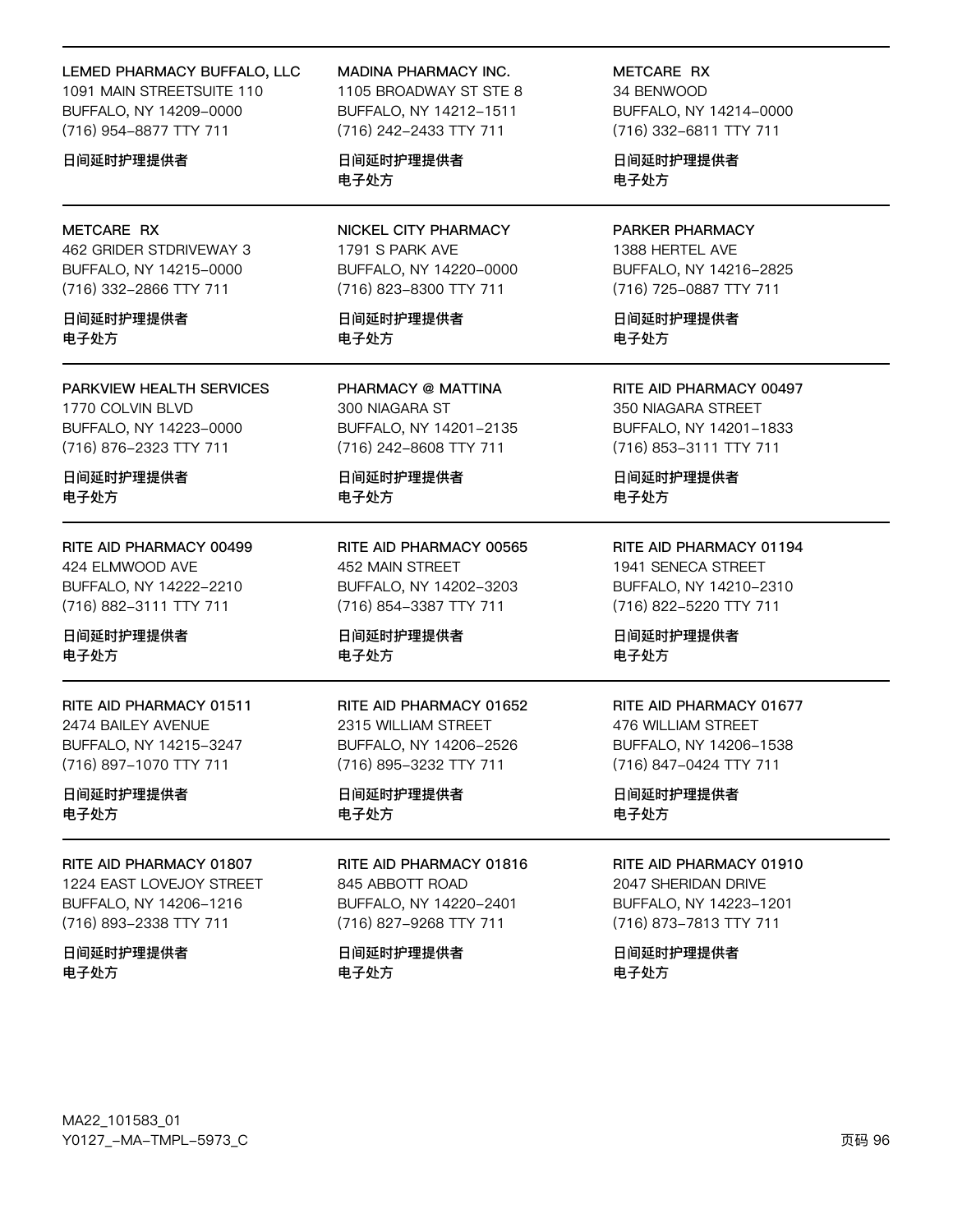#### RITE AID PHARMACY 01962

284 CONNECTICUT STREET BUFFALO, NY 14213-2542 (716) 881-4007 TTY 711

日间延时护理提供者 电子处方

RITE AID PHARMACY 10824 789 TONAWANDA ST BUFFALO, NY 14207-0000 (716) 875-1090 TTY 711

日间延时护理提供者 电子外方

RITE AID PHARMACY 10827 2585 MAIN STREET BUFFALO, NY 14214-0000 (716) 862-0511 TTY 711

日间延时护理提供者 电子处方

## ROSWELL PARK CANCER INSTITUTE **CORP**

ELM AND CARLTON STREETS BUFFALO, NY 14263-0000 (716) 845-3040 TTY 711

日间延时护理提供者 电子处方

## **TOPS PHARMACY**

345 AMHERST ST BUFFALO, NY 14207-0000 (716) 515-2190 TTY 711

日间延时护理提供者 电子处方

RITE AID PHARMACY 02448 1070 GENESEE STREET BUFFALO, NY 14211-3007 (716) 894-6565 TTY 711

日间延时护理提供者 电子处方

RITE AID PHARMACY 10825 1625 BROADWAY STREET BUFFALO, NY 14212-0000 (716) 894-2443 TTY 711

日间延时护理提供者 电子外方

RITE AID PHARMACY 10830 2175 SOUTH PARK AVENUE BUFFALO, NY 14220-0000 (716) 828-0194 TTY 711

日间延时护理提供者 电子处方

**SENECA PHARMACY** 1979 SENECA ST BUFFALO, NY 14210-0000 (716) 827-4900 TTY 711

日间延时护理提供者 电子处方

**TOPS PHARMACY** 1275 JEFFERSON AVE BUFFALO, NY 14208-0000 (716) 816-0190 TTY 711

日间延时护理提供者 电子处方

RITE AID PHARMACY 03521 1410 DELAWARE AVENUE BUFFALO, NY 14209-1111 (716) 885-9944 TTY 711

日间延时护理提供者 电子处方

RITE AID PHARMACY 10826 291 WEST FERRY STREET BUFFALO, NY 14213-0000 (716) 882-6922 TTY 711

日间延时护理提供者 电子处方

**RIVERVIEW PROFESSIONAL PHARMACY** 1050 NIAGARA STSUITE 110 BUFFALO, NY 14213-2007 (716) 423-2313 TTY 711

日间延时护理提供者 电子处方

THE PHARMACY AT EVERGREEN

206 SOUTH ELMWOOD AVE BUFFALO, NY 14201-0000 (716) 541-0656 TTY 711

日间延时护理提供者 电子处方

### **TOPS PHARMACY**

**425 NIAGARA STREET** BUFFALO, NY 14201-0000 (716) 852-7052 TTY 711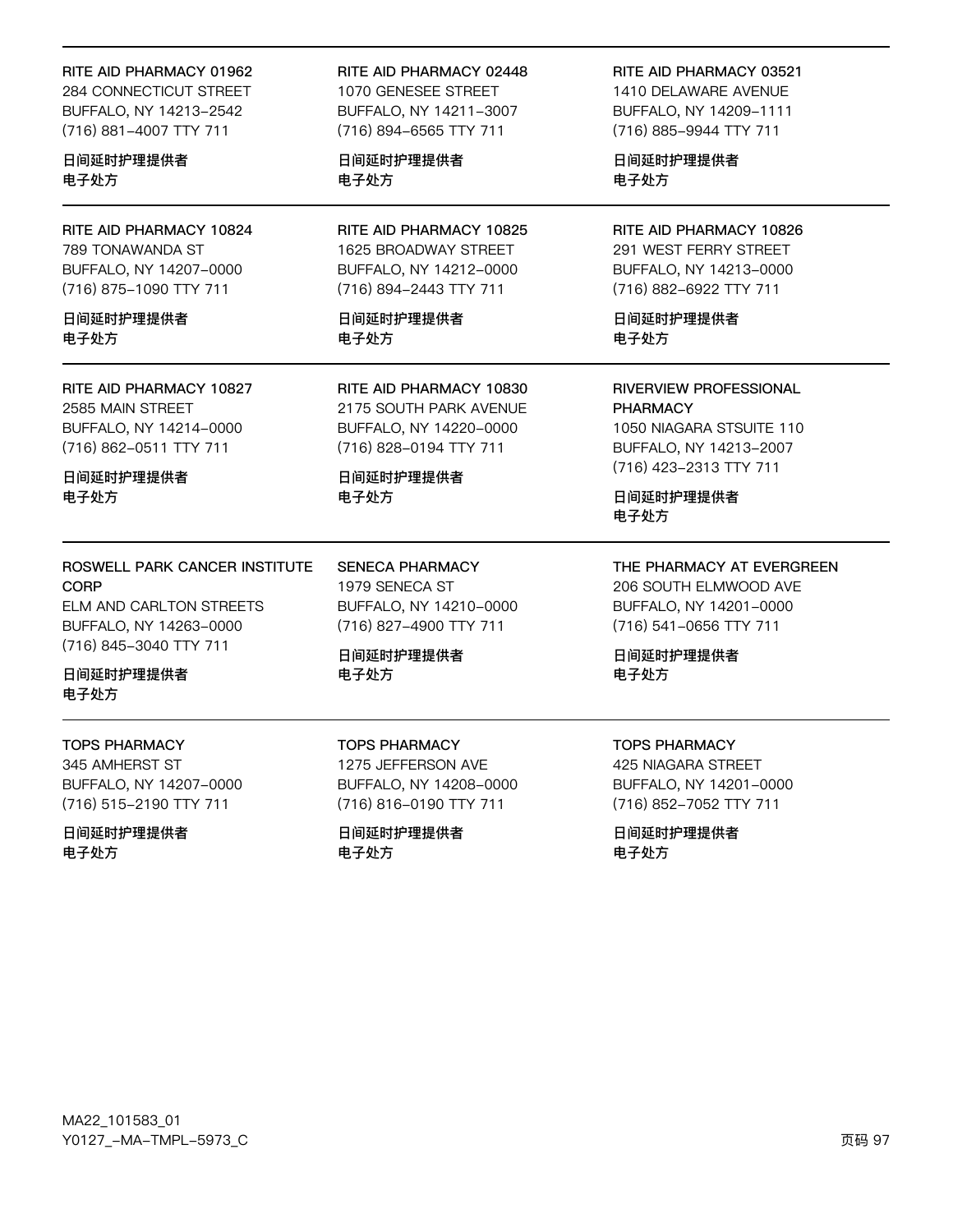**TOPS PHARMACY** 

1460 S PARK AVE BUFFALO, NY 14220-0000 (716) 515-2060 TTY 711

日间延时护理提供者 电子处方

## WALGREENS #3288

650 DELAWARE AVENUE BUFFALO, NY 14202-1002 (716) 883-0232 TTY 711

日间延时护理提供者 电子处方

#### WALGREENS #5592

5275 TRANSIT RD BUFFALO, NY 14221-2807 (716) 639-8598 TTY 711

日间延时护理提供者 电子处方

**TOPS PHARMACY** 

2101 ELMWOOD AVE BUFFALO, NY 14207-0000 (716) 515-0055 TTY 711

日间延时护理提供者 电子处方

WALGREENS #3290 1556 HERTEL AVE BUFFALO, NY 14216-2806 (716) 834-2820 TTY 711

日间延时护理提供者 电子处方

**TOPS PHARMACY** 

1740 SHERIDAN DRIVE BUFFALO, NY 14223-0000 (716) 874-5020 TTY 711

日间延时护理提供者 电子处方

WALGREENS #3857 3488 MAIN STREET BUFFALO, NY 14214-1337 (716) 834-7223 TTY 711

日间延时护理提供者 电子处方

WEGMANS FOOD MARKETS, INC. 601 AMHERST ST. BUFFALO, NY 14207-0000 (716) 877-1477 TTY 711

日间延时护理提供者 电子处方

# Retail Pharmacies, including Chain Pharmacies | BURNT HILLS

CVS PHARMACY #02072 120 LAKE HILL RD BURNT HILLS, NY 12027-0000 (518) 399-5222 TTY 711

日间延时护理提供者 电子处方

## Retail Pharmacies, including Chain Pharmacies | CAIRO

CVS PHARMACY #05036 7600 ROUTE 32 CAIRO, NY 12413-0000 (518) 622-2000 TTY 711

日间延时护理提供者 电子处方

HANNAFORD SUPERMARKET & **PHARMACY** 223 MAIN ST CAIRO, NY 12413-3105 (518) 622-8161 TTY 711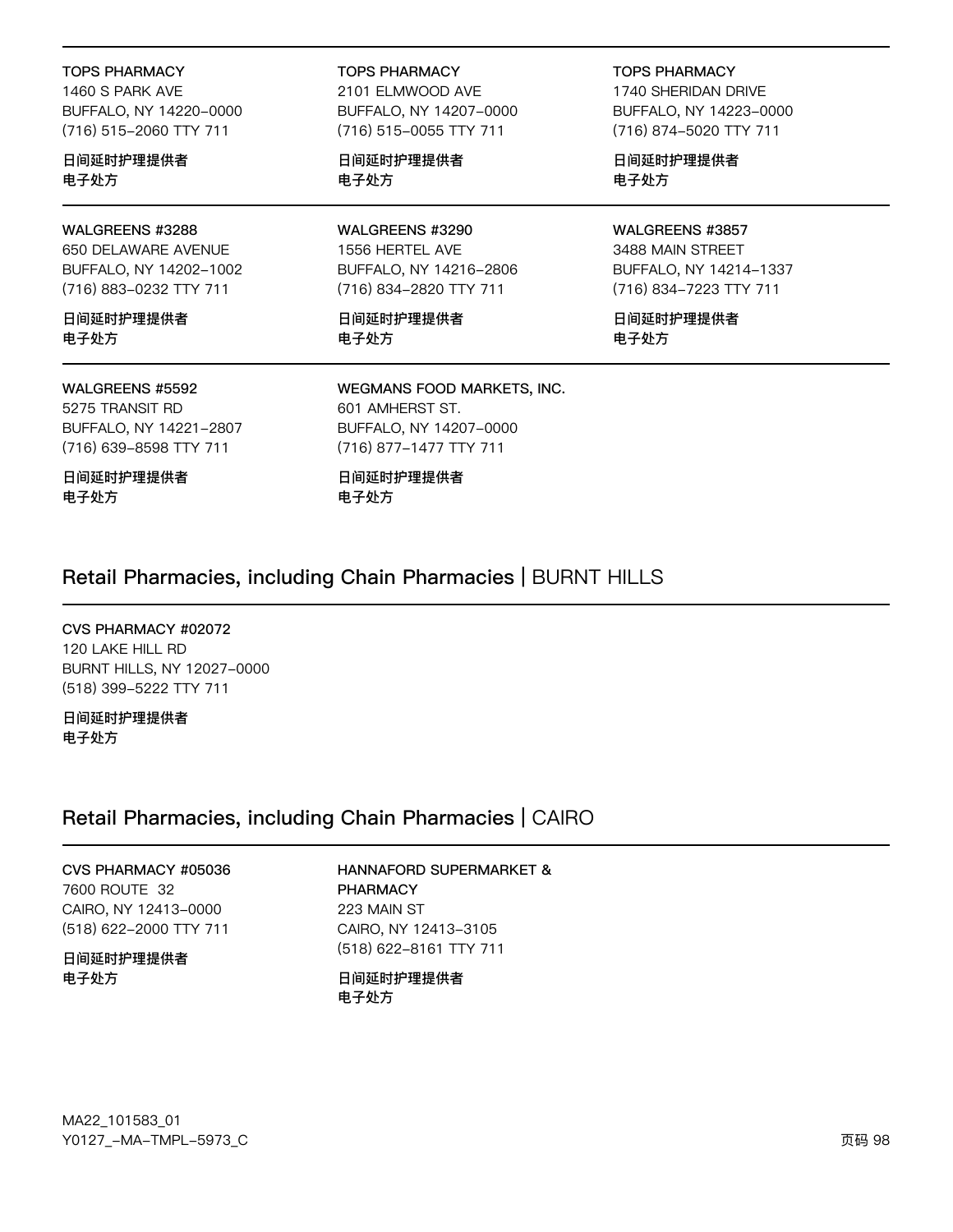# Retail Pharmacies, including Chain Pharmacies | CALEDONIA

MILEX DRUG 3130 MAIN ST CALEDONIA, NY 14423-1218 (585) 538-6140 TTY 711

日间延时护理提供者 电子处方

# Retail Pharmacies, including Chain Pharmacies | CALLICOON

RIVERSIDE REMEDIES 39 LOWER MAIN ST CALLICOON, NY 12723-5000 (845) 887-3030 TTY 711

日间延时护理提供者 电子处方

# Retail Pharmacies, including Chain Pharmacies | CAMBRIA HEIGHTS

| CVS PHARMACY #03138<br>206-09 LINDEN BOULEVARD<br>CAMBRIA HEIGHTS, NY 11411-0000<br>(718) 276-8400 TTY 711<br>日间延时护理提供者<br>电子处方 | <b>EVERS PHARMACY</b><br>20807B LINDEN BLVD<br>CAMBRIA HEIGHTS, NY 11411-1527<br>(718) 734-2207 TTY 711<br>日间延时护理提供者<br>电子处方 | <b>MAKKI PHARMACY</b><br>224-04 LINDEN BLVD<br>CAMBRIA HEIGHTS, NY 11411-0000<br>(347) 548-5250 TTY 711<br>日间延时护理提供者 |
|---------------------------------------------------------------------------------------------------------------------------------|------------------------------------------------------------------------------------------------------------------------------|----------------------------------------------------------------------------------------------------------------------|
| RITE AID PHARMACY 01809<br>22214 LINDEN BLVD<br>CAMBRIA HEIGHTS, NY 11411-1606<br>(718) 949-3000 TTY 711<br>日间延时护理提供者<br>电子处方   | WALGREENS #15694<br>11907 SPRINGFIELD BLVD<br>CAMBRIA HEIGHTS, NY 11411-1923<br>(718) 749-0400 TTY 711<br>日间延时护理提供者<br>电子处方  |                                                                                                                      |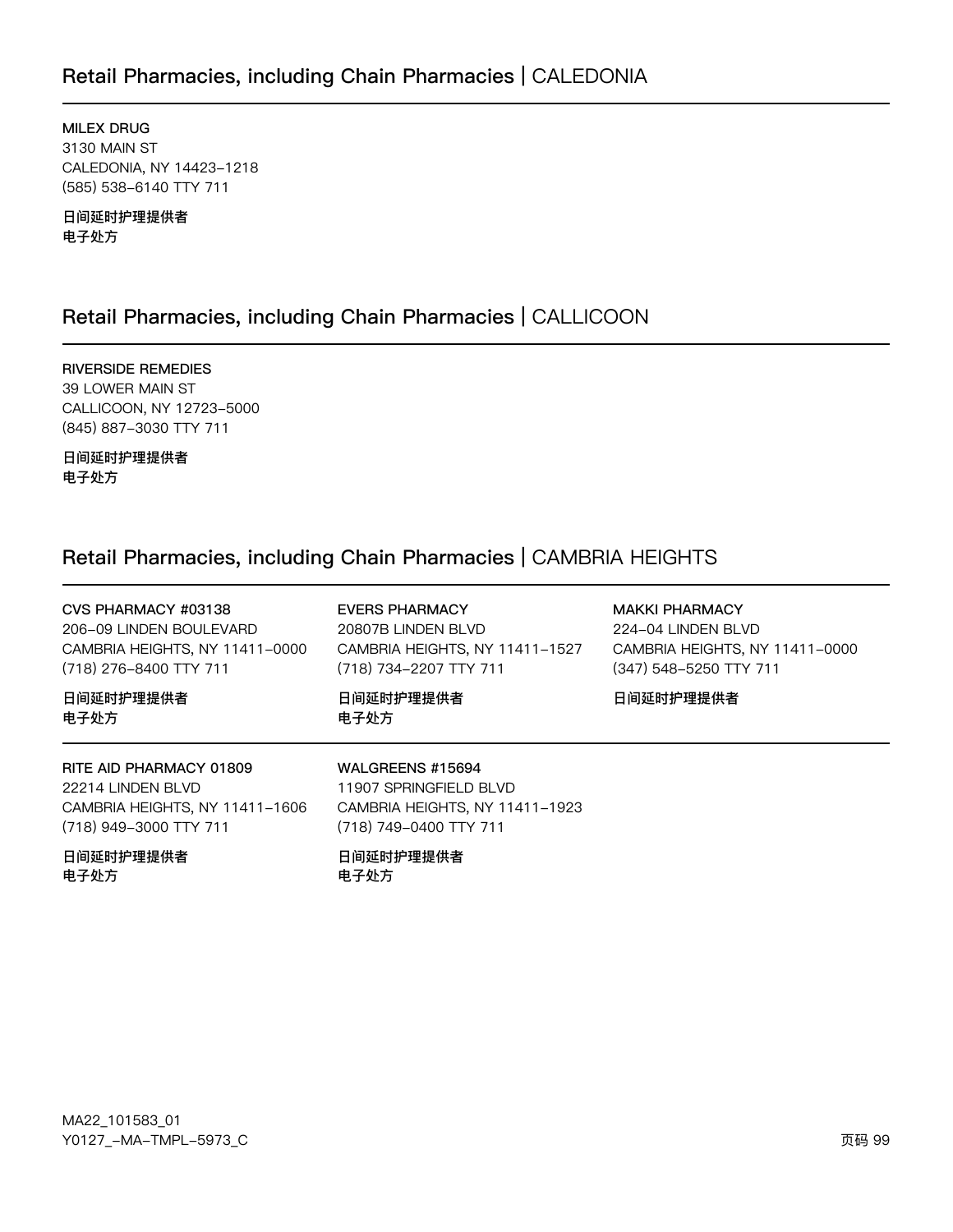WALGREENS #18207 2 NORTH PARK STREET CAMBRIDGE, NY 12816-1105 (518) 677-3822 TTY 711

日间延时护理提供者 电子处方

# Retail Pharmacies, including Chain Pharmacies | CAMDEN

**KINNEY DRUGS** 2 PRESTON STREET CAMDEN, NY 13316-1298 (315) 245-1224 TTY 711

日间延时护理提供者 电子处方

**MEDICINE SHOPPE** 58 MAIN ST CAMDEN, NY 13316-0000 (315) 245-1410 TTY 711

日间延时护理提供者 电子处方

# Retail Pharmacies, including Chain Pharmacies | CAMILLUS

COSTCO PHARMACY #1176 120 TOWNSHIP BLVD CAMILLUS, NY 13031-1659 (315) 883-2371 TTY 711

日间延时护理提供者 电子处方

RITE AID PHARMACY 10733 5335 WEST GENESSE STREETSUITE 20 CAMILLUS, NY 13031-2265 (315) 487-0435 TTY 711

日间延时护理提供者 电子处方

THE MEDICINE SHOPPE PHARMACY 240 TOWNSHIP BLVD STE 30 CAMILLUS, NY 13031-0000 (315) 487-5775 TTY 711

日间延时护理提供者 电子处方

### WALGREENS #9413

5206 W GENESEE ST CAMILLUS, NY 13031-2202 (315) 468-1701 TTY 711

日间延时护理提供者 电子处方

### WALMART PHARMACY 10-2581 5399 WEST GENESEE STREET CAMILLUS, NY 13031-0000 (315) 487-6714 TTY 711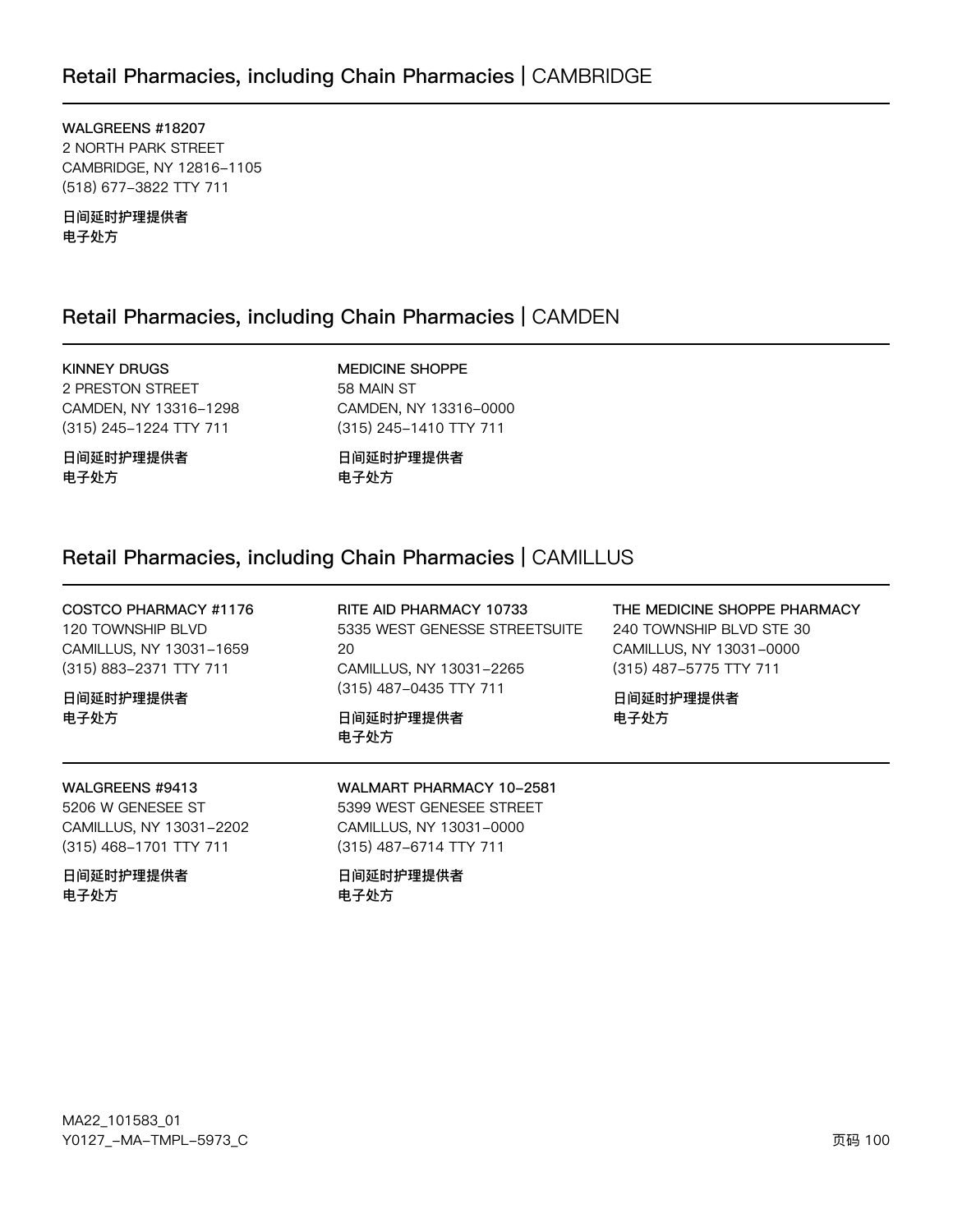# Retail Pharmacies, including Chain Pharmacies | CANADAUGUA

FF THOMPSON HOSPITAL PHARMACY 350 PARRISH STREET CANADAUGUA, NY 14424-0000 (585) 396-6772 TTY 711

日间延时护理提供者 电子处方

# Retail Pharmacies, including Chain Pharmacies | CANANDAIGUA

| RITE AID PHARMACY 10842<br>539 NORTH MAIN STREET<br>CANANDAIGUA, NY 14424-0000<br>(585) 394-7930 TTY 711  | RITE AID PHARMACY 10843<br>170 EASTERN BOULEVARD<br>CANANDAIGUA, NY 14424-0000<br>(585) 394-2987 TTY 711 | <b>WALGREENS #10380</b><br><b>18 EASTERN BLVD</b><br>CANANDAIGUA, NY 14424-2219<br>(585) 396-5990 TTY 711 |
|-----------------------------------------------------------------------------------------------------------|----------------------------------------------------------------------------------------------------------|-----------------------------------------------------------------------------------------------------------|
| 日间延时护理提供者<br>电子处方                                                                                         | 日间延时护理提供者<br>电子处方                                                                                        | 日间延时护理提供者<br>电子处方                                                                                         |
| WALMART PHARMACY 10-1673<br>4238 RECREATION DRIVE<br>CANANDAIGUA, NY 14424-0000<br>(585) 394-5350 TTY 711 | WEGMANS FOOD MARKETS, INC.<br>345 EASTERN BLVD<br>CANANDAIGUA, NY 14424-0000<br>(585) 394-2550 TTY 711   |                                                                                                           |
| 日间延时护理提供者                                                                                                 | 日间延时护理提供者                                                                                                |                                                                                                           |

电子处方

日间延时护理提供者 电子处方

# Retail Pharmacies, including Chain Pharmacies | CANASTOTA

WALGREENS #17213 423 SOUTH PETERBORO STREET CANASTOTA, NY 13032-1431 (315) 697-7595 TTY 711

日间延时护理提供者 电子处方

MA22\_101583\_01 70127\_–MA–TMPL–5973\_C 页码 101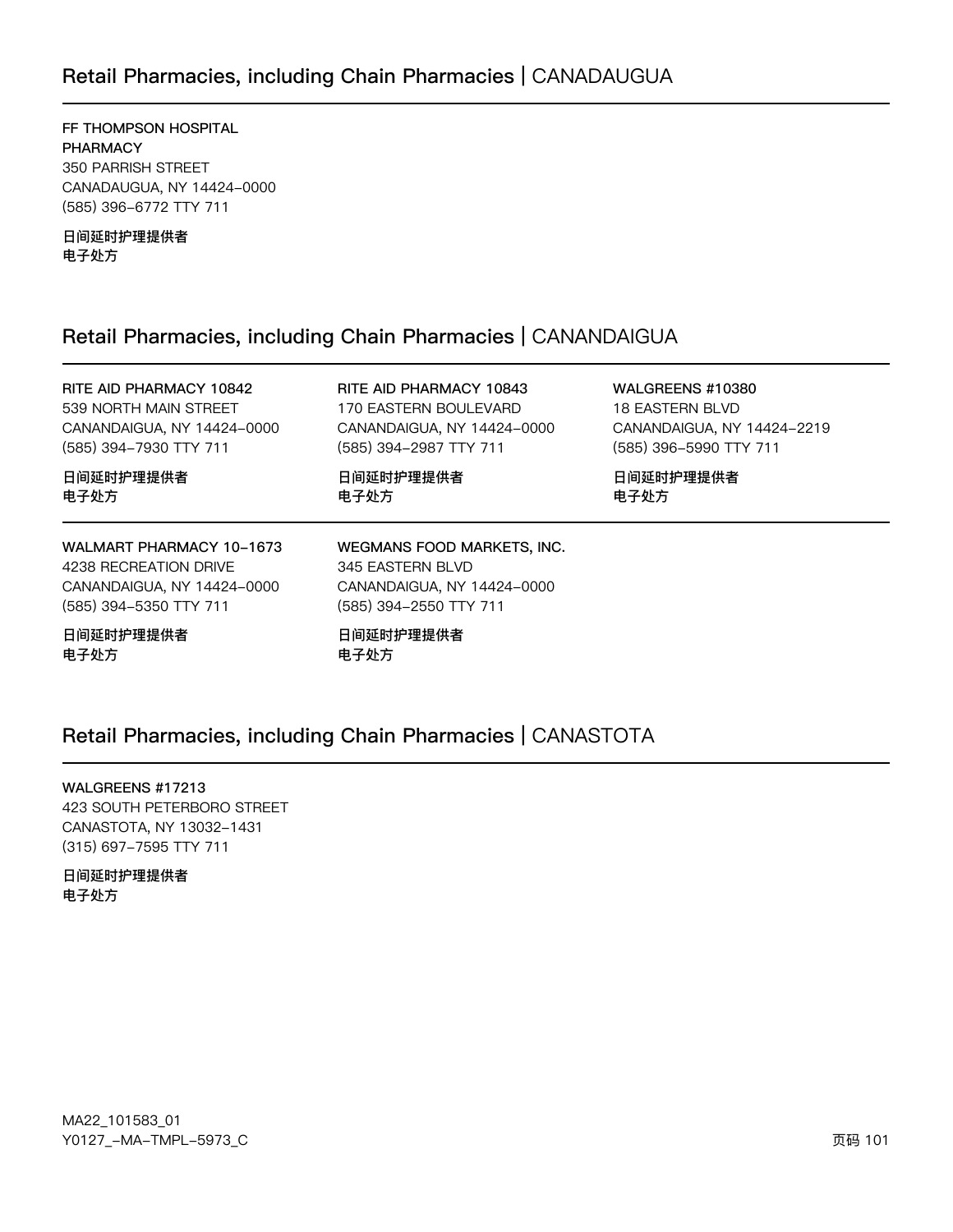# Retail Pharmacies, including Chain Pharmacies | CANTON

## **KINNEY DRUGS**

40 STATE HIGHWAY 310 CANTON, NY 13617-1463 (315) 386-4563 TTY 711

## 日间延时护理提供者 电子处方

PRICE CHOPPER PHARMACY 111 E MAIN ST CANTON, NY 13617-1445 (315) 379-9620 TTY 711

日间延时护理提供者 电子处方

WALGREENS #17182 97 E MAIN ST CANTON, NY 13617-1445 (315) 386-8611 TTY 711

日间延时护理提供者 电子处方

# Retail Pharmacies, including Chain Pharmacies | CARLE PLACE

## **CARMAN DRUGS**

570 WESTBURY AVE CARLE PLACE, NY 11514-0000 (516) 333-2400 TTY 711

日间延时护理提供者 电子处方

# Retail Pharmacies, including Chain Pharmacies | CARMEL

| CVS PHARMACY #10038                                                                               | LAKE CARMEL PHARMACY                                                                                 | RITE AID PHARMACY 00594 |
|---------------------------------------------------------------------------------------------------|------------------------------------------------------------------------------------------------------|-------------------------|
| 1905 ROUTE 6                                                                                      | 511 ROUTE 52                                                                                         | 1896 ROUTE 6            |
| CARMEL, NY 10512-2318                                                                             | CARMEL, NY 10512-6064                                                                                | CARMEL, NY 10512-2355   |
| (845) 225-2363 TTY 711                                                                            | (845) 225-4242 TTY 711                                                                               | (845) 225-6189 TTY 711  |
| 日间延时护理提供者                                                                                         | 日间延时护理提供者                                                                                            | 日间延时护理提供者               |
| 电子处方                                                                                              | 电子处方                                                                                                 | 电子处方                    |
| RITE AID PHARMACY 10546<br><b>180 ROUTE 52</b><br>CARMEL, NY 10512-0000<br>(845) 225-4134 TTY 711 | SHOPRITE SUPERMARKETS INC.<br><b>178 ROUTE 52</b><br>CARMEL, NY 10512-0000<br>(845) 225-1038 TTY 711 |                         |
| 日间延时护理提供者<br>电子处方                                                                                 | 日间延时护理提供者<br>电子处方                                                                                    |                         |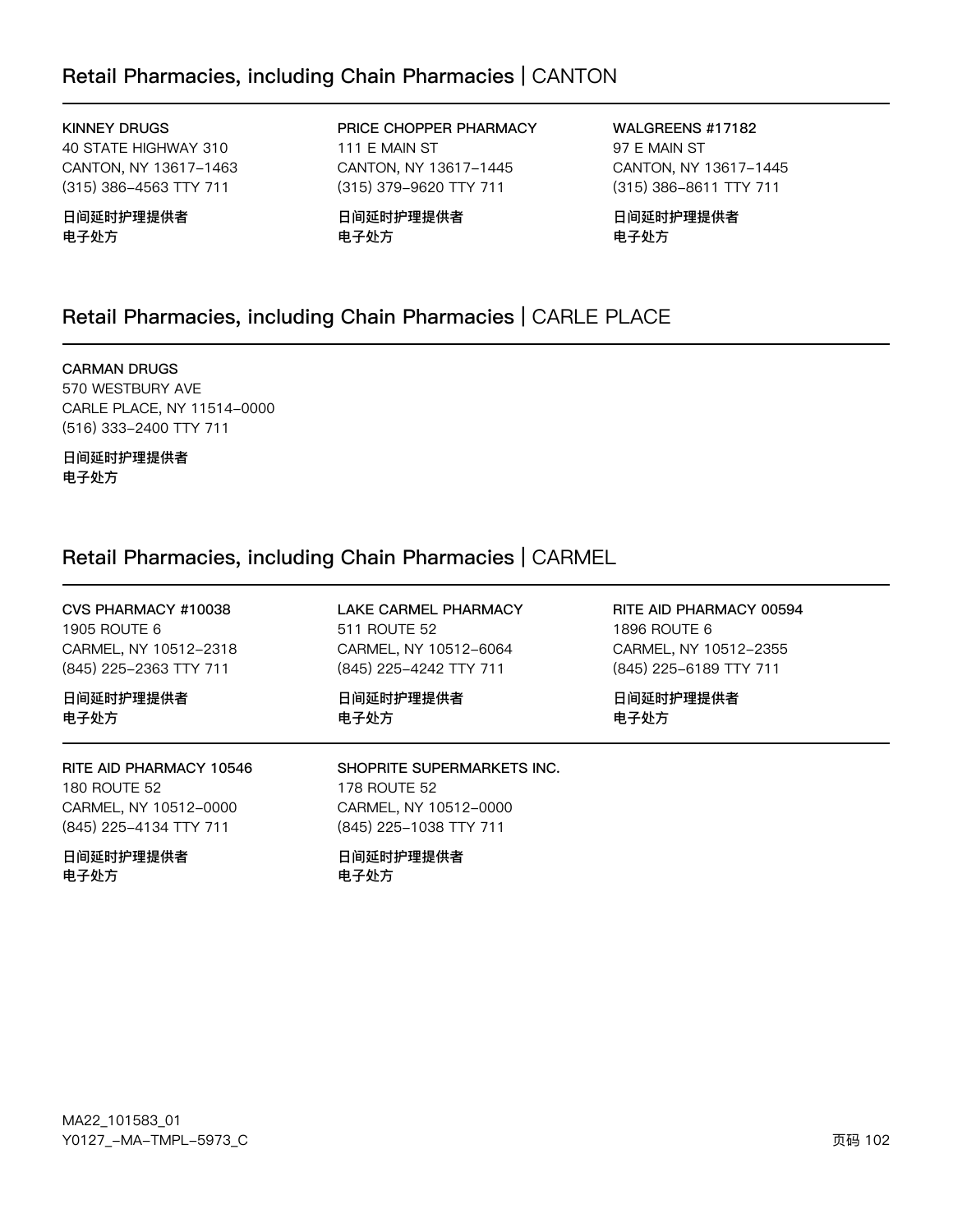# Retail Pharmacies, including Chain Pharmacies | CARTHAGE

**KINNEY DRUGS 401 STATE STREET** CARTHAGE, NY 13619-9319 (315) 493-0150 TTY 711

日间延时护理提供者 电子处方

WALGREENS #18226 1 NORTH BROAD STREET CARTHAGE, NY 13619-0106

(315) 493-3606 TTY 711

日间延时护理提供者 电子处方

# Retail Pharmacies, including Chain Pharmacies | CASTLETON

WALGREENS #19856 1645 COLUMBIA TURNPIKE CASTLETON, NY 12033-9583 (518) 477-8166 TTY 711

日间延时护理提供者 电子处方

# Retail Pharmacies, including Chain Pharmacies | CATO

PINE HILL HOMETOWN PHARMACY 2949 STATE ROUTE 370 CATO, NY 13033-0000 (315) 626-3161 TTY 711

日间延时护理提供者 电子处方

## Retail Pharmacies, including Chain Pharmacies | CATSKILL

GREENE MEDICAL ARTS PHARMACY 159 JEFFERSON HEIGHTSSUITE D102 CATSKILL, NY 12414-1239 (518) 943-1715 TTY 711

日间延时护理提供者 电子处方

## PRICE CHOPPER PHARMACY 320 W BRIDGE ST CATSKILL, NY 12414-0000 (518) 943-3909 TTY 711

日间延时护理提供者 电子处方

# **WALGREENS #10955**

19 CENTRAL AVE CATSKILL, NY 12414-1746 (518) 943-4182 TTY 711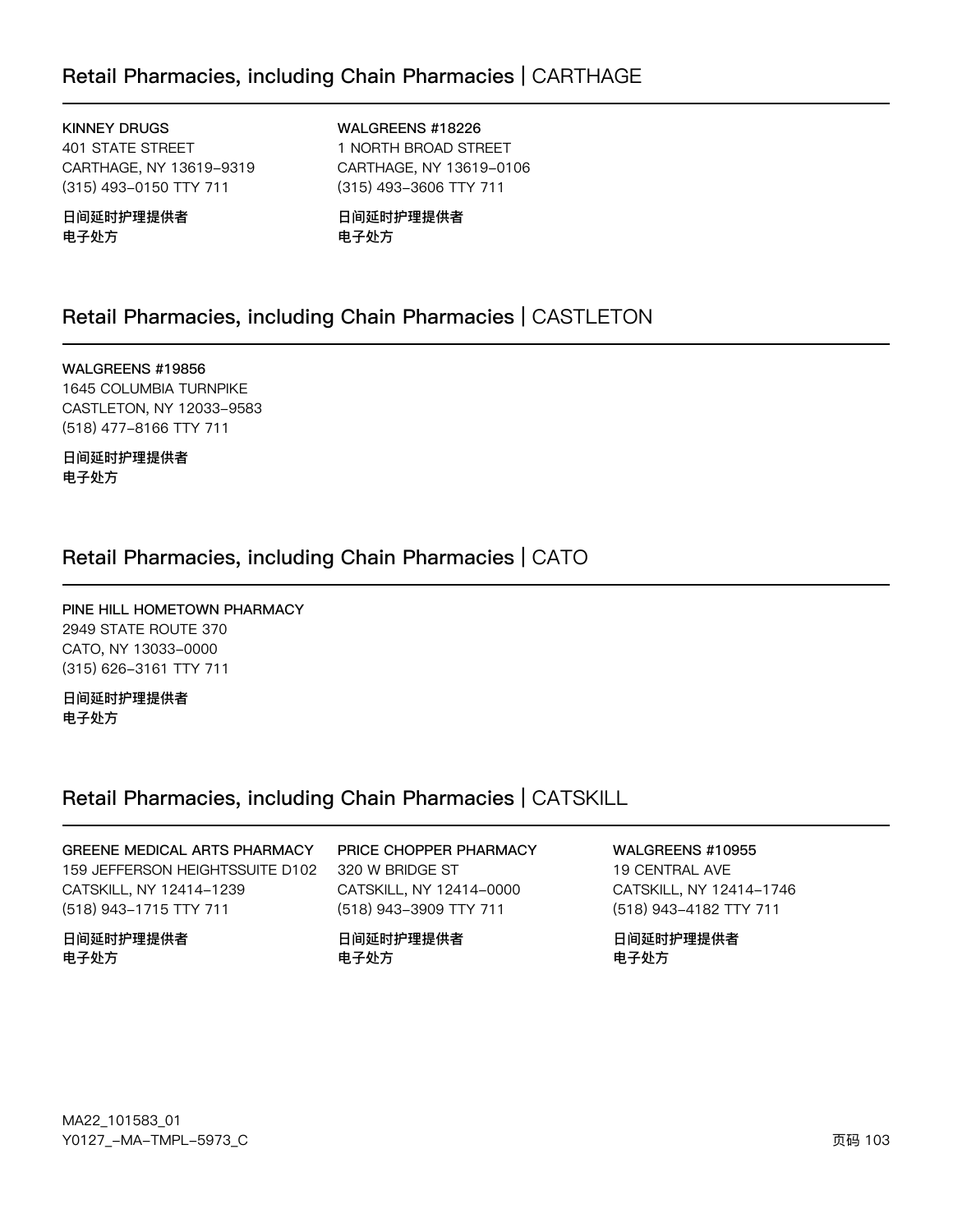## WALMART PHARMACY 10-2351 30 CATSKILL CMNS CATSKILL, NY 12414-1755 (518) 943-9584 TTY 711

日间延时护理提供者 电子处方

# Retail Pharmacies, including Chain Pharmacies | CAZENOVIA

**KINNEY DRUGS** 41 ALBANY STREET CAZENOVIA, NY 13035-0000 (315) 655-3451 TTY 711

WALGREENS #17301 95 NELSON STREET CAZENOVIA, NY 13035-1322 (315) 655-4450 TTY 711

日间延时护理提供者 电子处方

日间延时护理提供者 电子处方

## Retail Pharmacies, including Chain Pharmacies | CEDARHURST

CENTRAL AID PHARMACY INC 546 CENTRAL AVE CEDARHURST, NY 11516-2127 (516) 730-8200 TTY 711

日间延时护理提供者

CVS PHARMACY #05367 116 WASHINGTON AVE 128 CEDARHURST, NY 11516-0000 (516) 374-2626 TTY 711

日间延时护理提供者 电子处方

**EZRA PHARMACY** 690 CENTRAL AVE CEDARHURST, NY 11516-2215 (516) 569-7820 TTY 711

日间延时护理提供者 电子处方

## **GRAND CENTRAL PHARMACY** 420 CENTRAL AVE CEDARHURST, NY 11516-0000

(516) 295-8880 TTY 711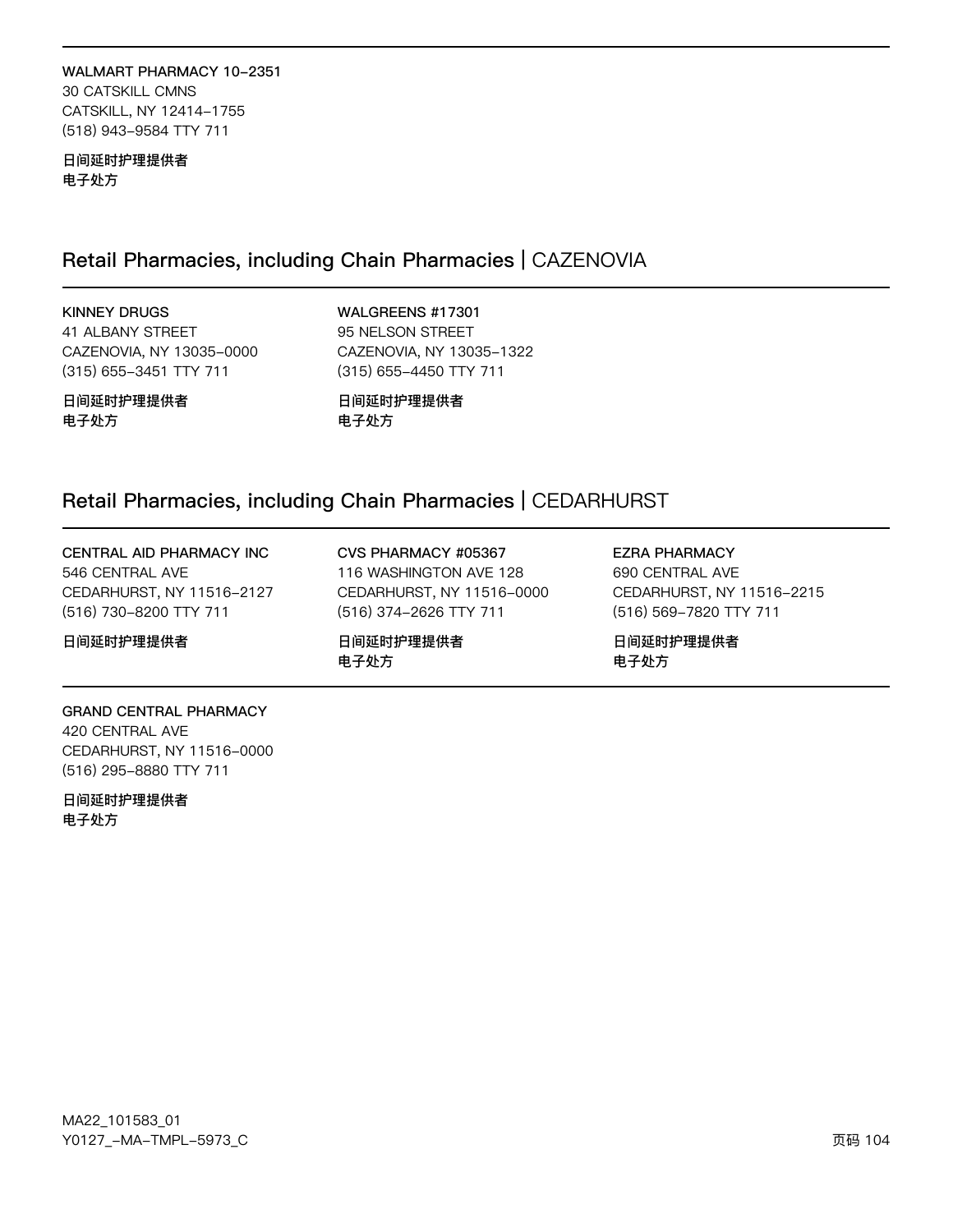# Retail Pharmacies, including Chain Pharmacies | CENTER MORICHES

## CVS PHARMACY #01190

311 MAIN STREET CVS PLAZA CENTER MORICHES, NY 11934-0000 (631) 878-0001 TTY 711

日间延时护理提供者 电子处方

CVS PHARMACY #05753 516 MONTAUK HIGHWAY CENTER MORICHES, NY 11934-0000 (631) 878-6768 TTY 711

日间延时护理提供者 电子处方

KING KULLEN PHARMACY 552 MONTAUK HWY CENTER MORICHES, NY 11934-2207 (631) 878-9030 TTY 711

日间延时护理提供者 电子处方

# Retail Pharmacies, including Chain Pharmacies | CENTEREACH

CVS PHARMACY #06025 2315 MIDDLE COUNTRY RD CENTEREACH, NY 11720-0000 (631) 981-3344 TTY 711

日间延时护理提供者 电子处方

WALGREENS #9461 2215 MIDDLE COUNTRY RD CENTEREACH, NY 11720-3522 (631) 981-2198 TTY 711

日间延时护理提供者 电子处方

WALMART PHARMACY 10-2286 161 CENTEREACH MALL CENTEREACH, NY 11720-0000 (631) 467-5347 TTY 711

日间延时护理提供者 电子处方

# Retail Pharmacies, including Chain Pharmacies | CENTRAL ISLIP

CVS PHARMACY #00509 2 EAST SUFFOLK AVE CENTRAL ISLIP, NY 11722-2340 (631) 234-6760 TTY 711

日间延时护理提供者 电子处方

CVS PHARMACY #17188 160 N RESEARCH PL CENTRAL ISLIP, NY 11722-0000 (631) 297-2012 TTY 711

日间延时护理提供者 电子处方

# Retail Pharmacies, including Chain Pharmacies | CENTRAL SQUARE

**VILLAGE PHARMACY** 537 S MAIN ST CENTRAL SQUARE, NY 13036-0398 (315) 668-2659 TTY 711

日间延时护理提供者 电子处方

WALGREENS #19814 3035 EAST AVENUE CENTRAL SQUARE, NY 13036-9546 (315) 668-7363 TTY 711

日间延时护理提供者 电子处方

**WALMART PHARMACY 10-2911** 3018 EAST AVENUE CENTRAL SQUARE, NY 13036-0000

(315) 668-0413 TTY 711 日间延时护理提供者

电子处方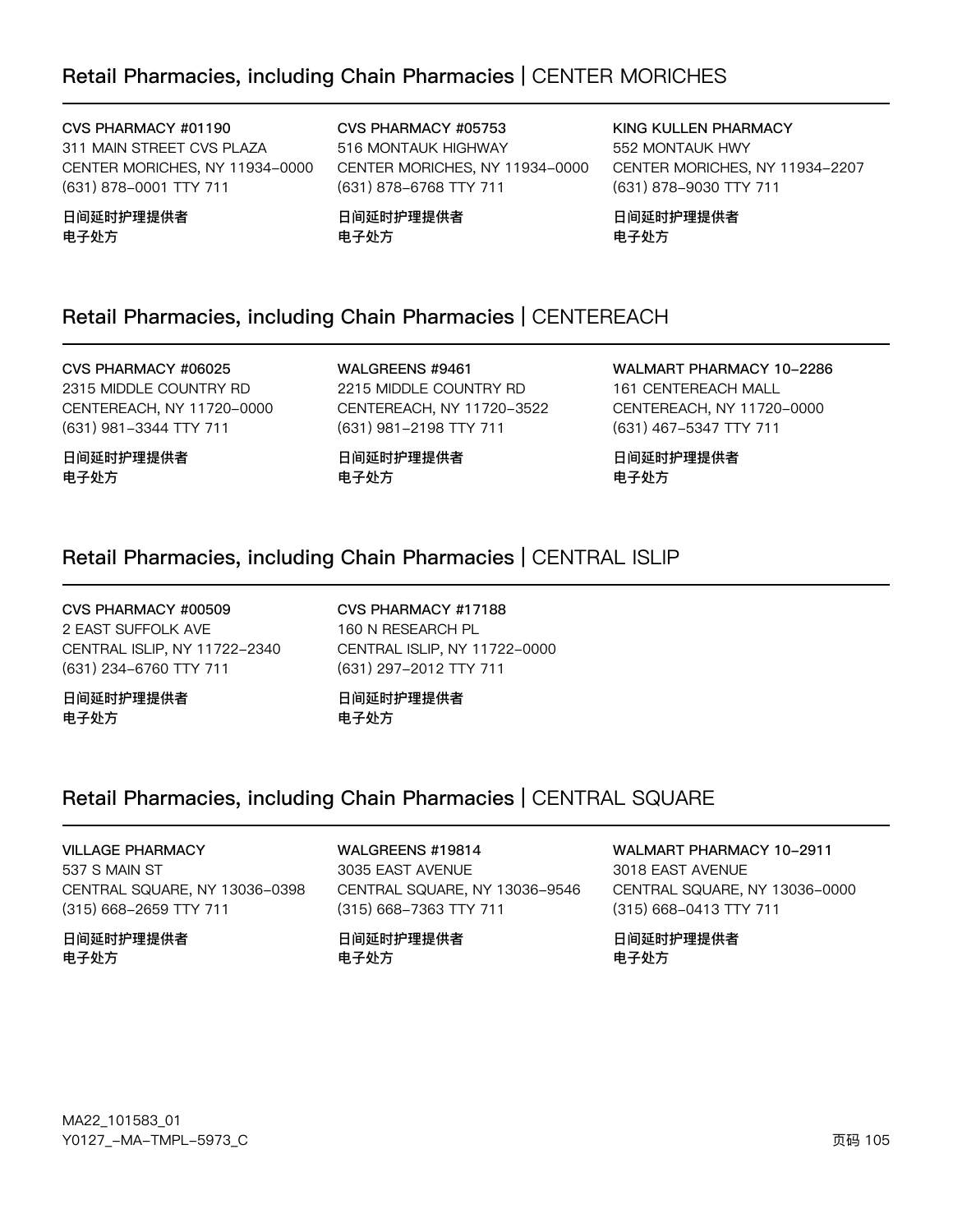CENTRAL VALLEY PHARMACY **228 ROUTE 32SUITE 103** CENTRAL VALLEY, NY 10917-0000 (845) 928-1117 TTY 711

日间延时护理提供者 电子处方

# Retail Pharmacies, including Chain Pharmacies | CHAMPLAIN

**KINNEY DRUGS** 868 STATE ROUTE 11 CHAMPLAIN, NY 12919-3131 (518) 298-5343 TTY 711

WALGREENS #19595 887 STATE ROUTE 11 CHAMPLAIN, NY 12919-0576 (518) 298-2975 TTY 711

日间延时护理提供者 电子处方

日间延时护理提供者 电子处方

# Retail Pharmacies, including Chain Pharmacies | CHAPPAQUA

WALGREENS #15212 411 KING ST CHAPPAQUA, NY 10514-3543 (914) 861-9130 TTY 711

日间延时护理提供者 电子处方

# Retail Pharmacies, including Chain Pharmacies | CHATHAM

## PRICE CHOPPER PHARMACY 2614 ROUTE 66 CHATHAM, NY 12037-0000 (518) 392-5305 TTY 711

日间延时护理提供者 电子处方

## WALGREENS #18978

15 COLEMAN STREET CHATHAM, NY 12037-1339 (518) 392-2616 TTY 711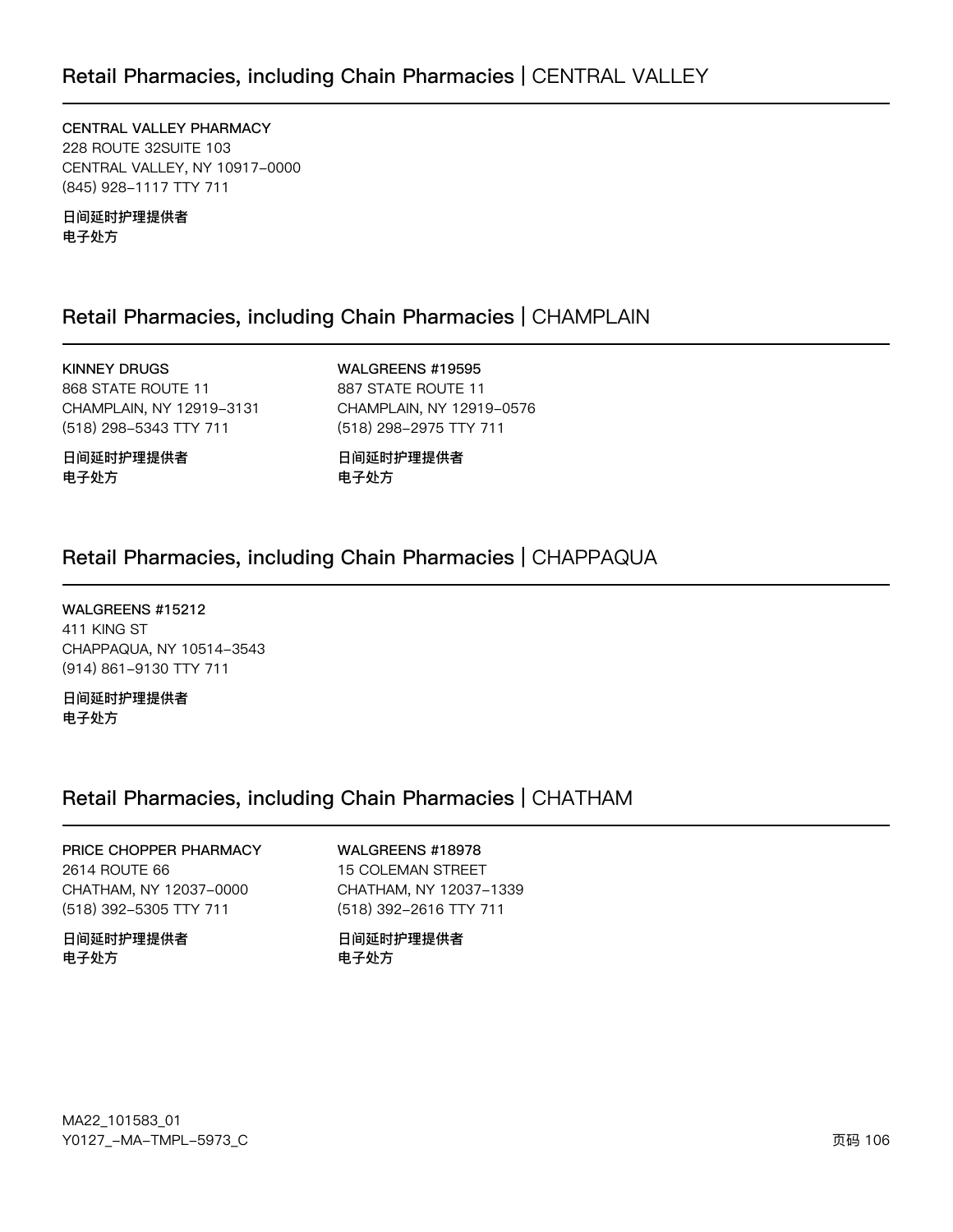# Retail Pharmacies, including Chain Pharmacies | CHEEKTOWAGA

| CVS PHARMACY #16403                                                                                                | <b>PHARMERICA</b>                                                                                                | RITE AID PHARMACY 00761                                                                                         |
|--------------------------------------------------------------------------------------------------------------------|------------------------------------------------------------------------------------------------------------------|-----------------------------------------------------------------------------------------------------------------|
| 1750 WALDEN AVE                                                                                                    | 2355 UNION RDSUITE 200                                                                                           | 2887 HARLEM ROAD                                                                                                |
| CHEEKTOWAGA, NY 14225-0000                                                                                         | CHEEKTOWAGA, NY 14227-0000                                                                                       | CHEEKTOWAGA, NY 14225-2527                                                                                      |
| (716) 896-0673 TTY 711                                                                                             | (716) 631-2433 TTY 711                                                                                           | (716) 892-8115 TTY 711                                                                                          |
| 日间延时护理提供者                                                                                                          | 日间延时护理提供者                                                                                                        | 日间延时护理提供者                                                                                                       |
| 电子处方                                                                                                               | 电子处方                                                                                                             | 电子处方                                                                                                            |
| RITE AID PHARMACY 01674                                                                                            | RITE AID PHARMACY 10836                                                                                          | RITE AID PHARMACY 10838                                                                                         |
| 3950 UNION ROAD                                                                                                    | 2401 GENESEE STREET                                                                                              | 2561 UNION ROAD                                                                                                 |
| CHEEKTOWAGA, NY 14225-4252                                                                                         | CHEEKTOWAGA, NY 14225-0000                                                                                       | CHEEKTOWAGA, NY 14227-0000                                                                                      |
| (716) 634-3603 TTY 711                                                                                             | (716) 895-8271 TTY 711                                                                                           | (716) 668-6024 TTY 711                                                                                          |
| 日间延时护理提供者                                                                                                          | 日间延时护理提供者                                                                                                        | 日间延时护理提供者                                                                                                       |
| 电子处方                                                                                                               | 电子处方                                                                                                             | 电子处方                                                                                                            |
| SAMS PHARMACY 10-6673                                                                                              | <b>TILE PHARMACY</b>                                                                                             | <b>TOPS PHARMACY</b>                                                                                            |
| 3735 UNION ROAD                                                                                                    | 1031 CLEVELAND DR                                                                                                | 700 THRUWAY PLAZA DRIVE                                                                                         |
| CHEEKTOWAGA, NY 14225-4200                                                                                         | CHEEKTOWAGA, NY 14225-1221                                                                                       | CHEEKTOWAGA, NY 14225-0000                                                                                      |
| (716) 684-3659 TTY 711                                                                                             | (716) 632-4888 TTY 711                                                                                           | (716) 929-0383 TTY 711                                                                                          |
| 日间延时护理提供者                                                                                                          | 日间延时护理提供者                                                                                                        | 日间延时护理提供者                                                                                                       |
| 电子处方                                                                                                               | 电子处方                                                                                                             | 电子处方                                                                                                            |
| <b>TOPS PHARMACY</b><br>3865 UNION RD<br>CHEEKTOWAGA, NY 14225-0000<br>(716) 684-5961 TTY 711<br>日间延时护理提供者<br>电子处方 | VNA HOME CARE SERVICES<br>650 AIRBORNE PKWY<br>CHEEKTOWAGA, NY 14225-1434<br>(716) 630-8000 TTY 711<br>日间延时护理提供者 | WALGREENS #12473<br>1180 FRENCH RD<br>CHEEKTOWAGA, NY 14227-3706<br>(716) 656-0173 TTY 711<br>日间延时护理提供者<br>电子处方 |
| WALMART PHARMACY 10-2586<br>100 THRUWAY PLAZA<br>CHEEKTOWAGA, NY 14225-0000                                        | WEGMANS FOOD MARKETS, INC.<br>2873 BROADWAY STREET<br>CHEEKTOWAGA, NY 14227-0000                                 |                                                                                                                 |

日间延时护理提供者 电子处方

(716) 896-3708 TTY 711

CHEEKTOWAGA, NY 14227-0000 (800) 934-4797 TTY 711

日间延时护理提供者 电子处方

 $\overline{\phantom{0}}$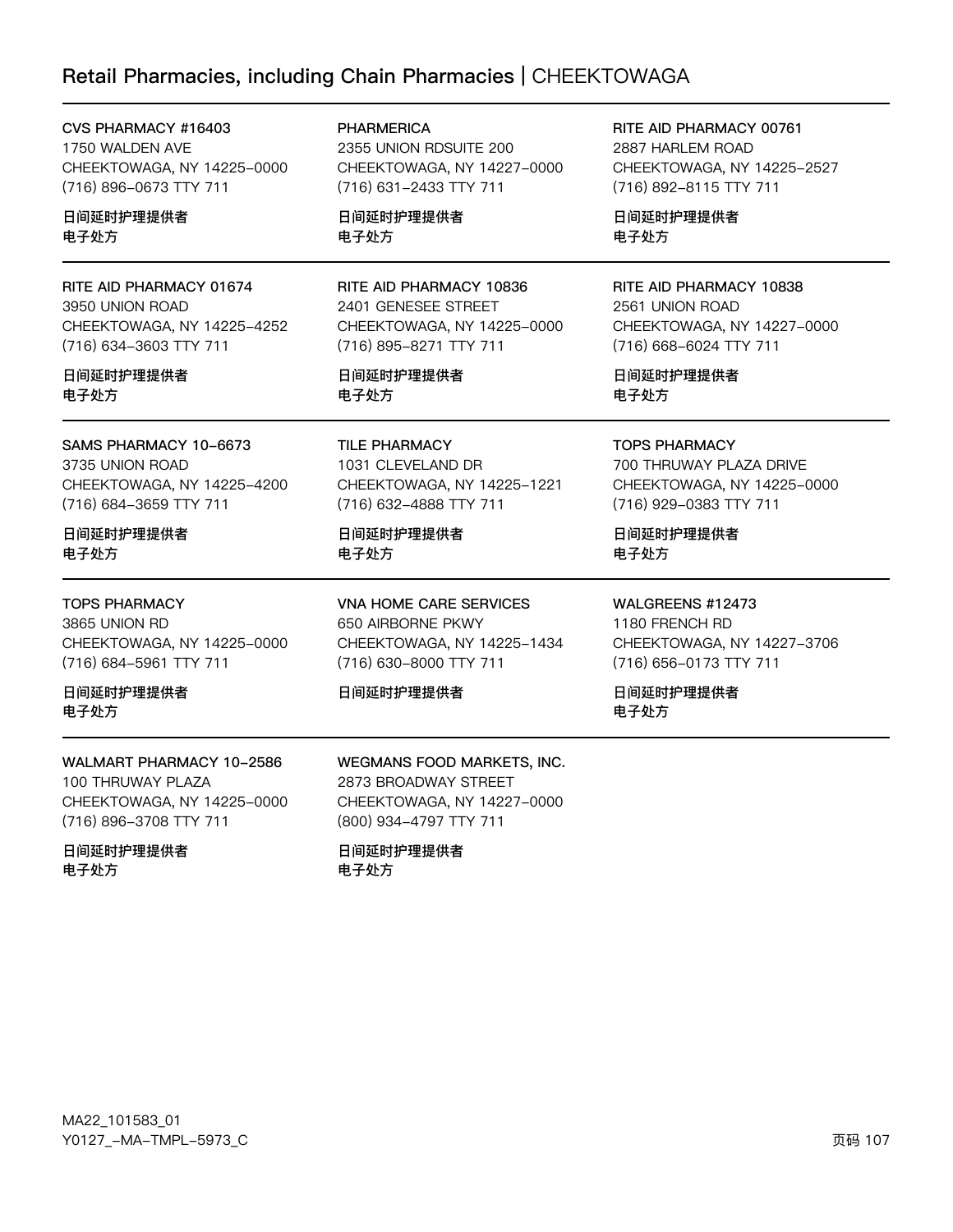CVS PHARMACY #01128 72 BROOKSIDE AVE CHESTER, NY 10918-0000 (845) 469-6310 TTY 711

日间延时护理提供者 电子处方

WALGREENS #19578 89 BROOKSIDE AVENUE CHESTER, NY 10918-1033 (845) 469-2916 TTY 711

日间延时护理提供者 电子处方

# Retail Pharmacies, including Chain Pharmacies | CHESTERTOWN

WALGREENS #19965 6272 STATE ROUTE 9 CHESTERTOWN, NY 12817-0139 (518) 494-5017 TTY 711

日间延时护理提供者 电子处方

# Retail Pharmacies, including Chain Pharmacies | CHITTENANGO

KINNEY DRUGS 540 GENESEE ST CHITTENANGO, NY 13037-0000 (315) 687-6110 TTY 711

日间延时护理提供者 电子处方

THE MEDICINE SHOPPE PHARMACY 1315 W. GENESSE ST. SUITE A CHITTENANGO, NY 13037-0000 (315) 510-3141 TTY 711

日间延时护理提供者 电子处方

WALGREENS #17848 1365 WEST GENESEE STREET CHITTENANGO, NY 13037-8505 (315) 687-3841 TTY 711

日间延时护理提供者 电子处方

## Retail Pharmacies, including Chain Pharmacies | CICERO

CVS PHARMACY #17365 8061 BREWERTON RD CICERO, NY 13039-0000 (315) 698-2381 TTY 711

日间延时护理提供者 电子处方

KINNEY DRUGS 8150 THOMPSON ROAD CICERO, NY 13039-0000 (315) 699-0340 TTY 711

日间延时护理提供者 电子处方

PRICE CHOPPER PHARMACY

5701 E CIRCLE DR CICERO, NY 13039-0000 (315) 458-2322 TTY 711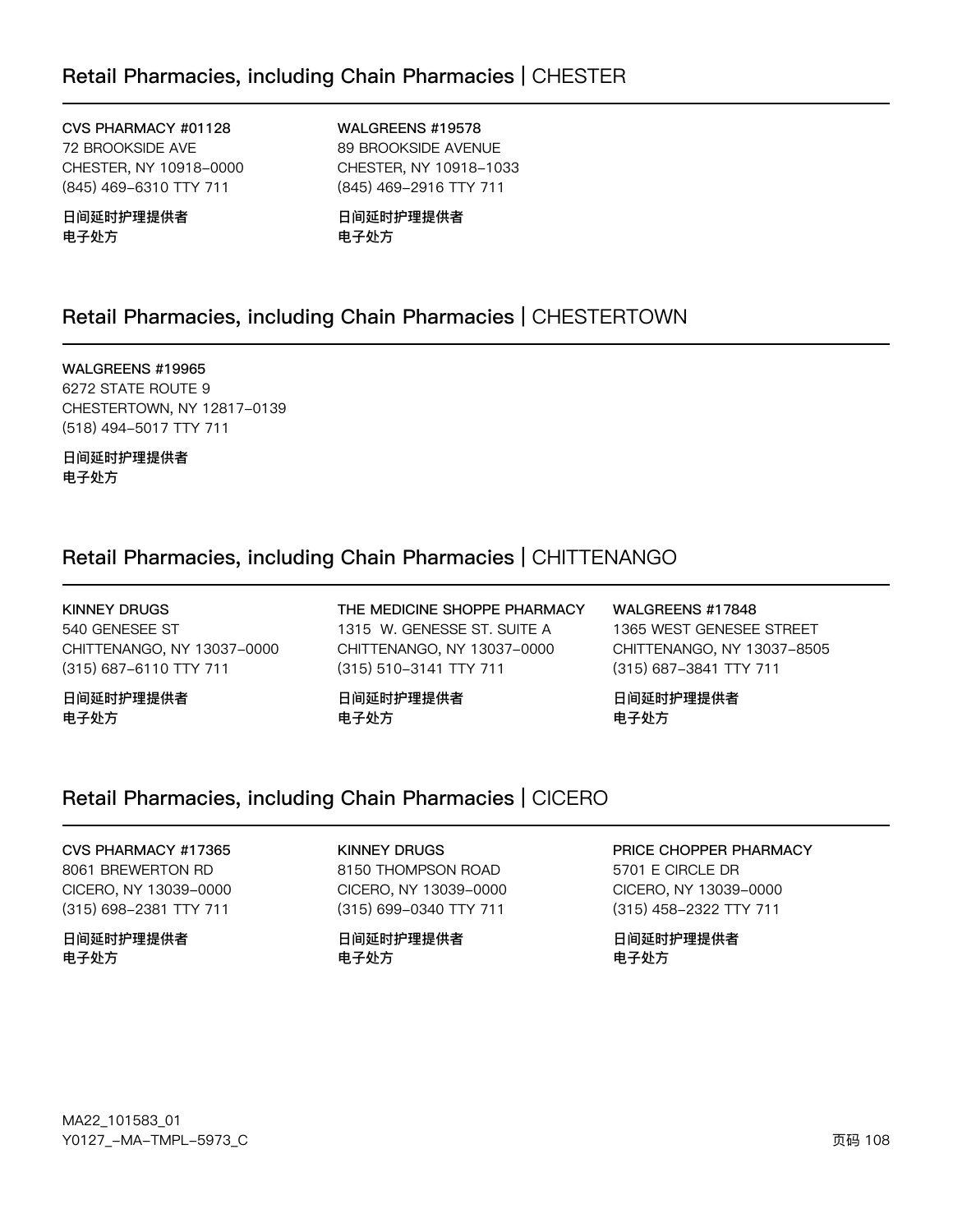RITE AID PHARMACY 10737 8379 THOMPSON ROAD CICERO, NY 13039-0000 (315) 699-9608 TTY 711

日间延时护理提供者 电子处方

WALMART PHARMACY 10-5242 8064 BREWERTON ROAD CICERO, NY 13039-0000

日间延时护理提供者 电子处方

(315) 698-0105 TTY 711

WALGREENS #10750 6189 ROUTE 31 CICERO, NY 13039-9218 (315) 699-0812 TTY 711

日间延时护理提供者 电子处方

WALGREENS #18064 7939 BREWERTON ROAD CICERO, NY 13039-9529 (315) 699-6384 TTY 711

日间延时护理提供者 电子处方

WEGMANS FOOD MARKETS, INC. 7954 BREWERTON RD. CICERO, NY 13039-0000 (315) 698-6730 TTY 711

日间延时护理提供者 电子处方

# Retail Pharmacies, including Chain Pharmacies | CLARENCE

#### CLARENCE PHARMACY

9500 MAIN ST STE 600 CLARENCE, NY 14031-1981 (716) 407-3544 TTY 711

日间延时护理提供者 电子处方

RITE AID PHARMACY 03585 9160 MAIN STREET CLARENCE, NY 14031-1930 (716) 633-0325 TTY 711

日间延时护理提供者 电子处方

WALGREENS #11142 9217 MAIN ST CLARENCE, NY 14031-1931 (716) 634-7901 TTY 711

日间延时护理提供者 电子处方

# Retail Pharmacies, including Chain Pharmacies | CLAYTON

#### KINNEY DRUGS 822 JAMES STREET CLAYTON, NY 13624-0000 (315) 686-5121 TTY 711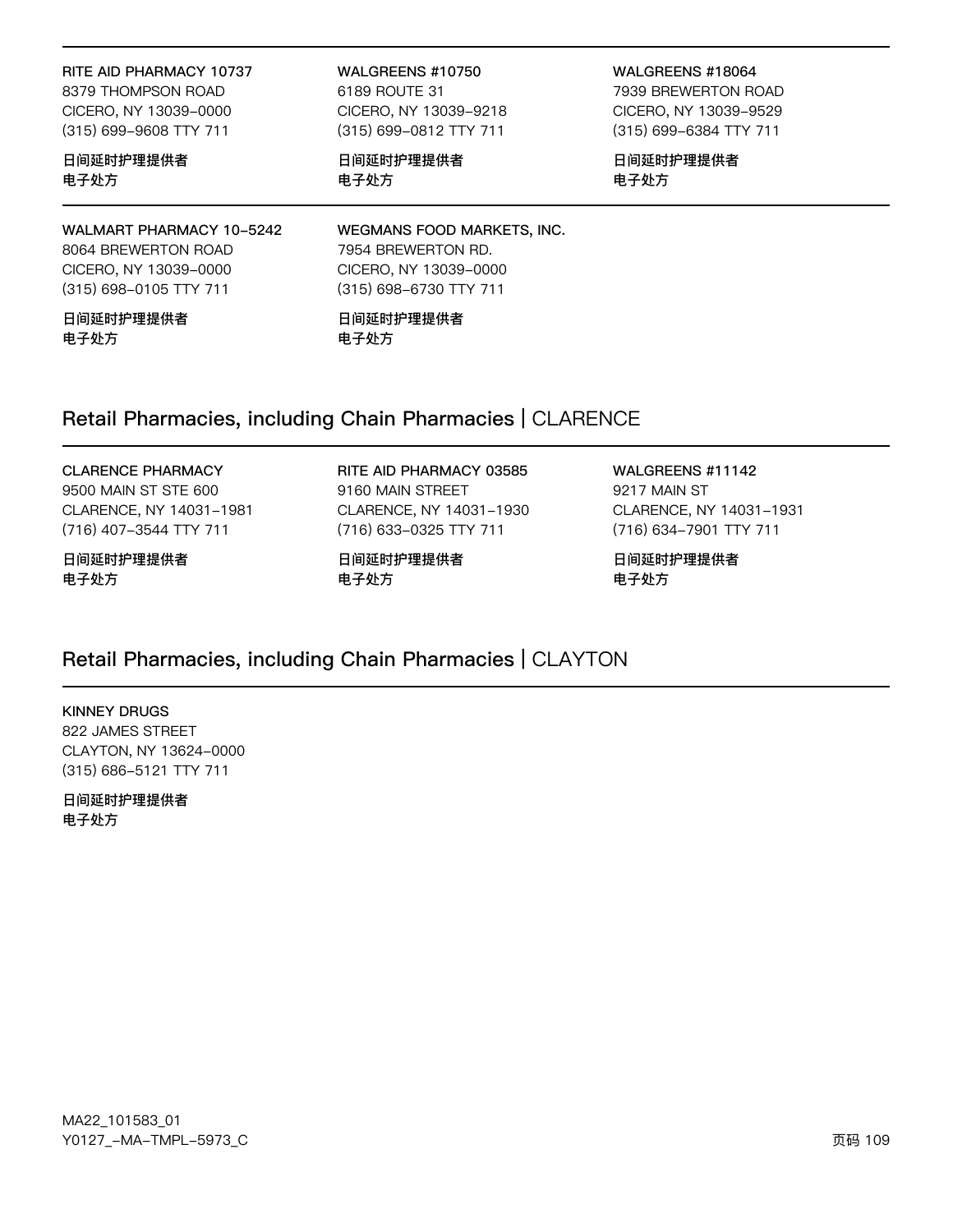# Retail Pharmacies, including Chain Pharmacies | CLIFTON PARK

839 RTE 146

电子处方

CVS PHARMACY #00996 1544 CRESCENT ROAD CLIFTON PARK, NY 12065-0000 (518) 371-4861 TTY 711

日间延时护理提供者 电子处方

HANNAFORD FOOD AND DRUG 19 CLIFTON COUNTRY RD CLIFTON PARK, NY 12065-0000 (518) 373-7915 TTY 711

#### 日间延时护理提供者 电子处方

RITE AID PHARMACY 10680 1483 ROUTE 9 CLIFTON PARK, NY 12065-0000 (518) 371-1513 TTY 711

日间延时护理提供者 电子处方

Retail Pharmacies, including Chain Pharmacies | CLIFTON SPRINGS

CLIFTON SPRINGS HOSPITAL AND CLINIC 2 COULTER RD CLIFTON SPRINGS, NY 14432-0000 (315) 462-1252 TTY 711

日间延时护理提供者

# Retail Pharmacies, including Chain Pharmacies | CLINTON

CVS PHARMACY #05008 39 MEADOW ST CLINTON, NY 13323-0000 (315) 853-5528 TTY 711

日间延时护理提供者 电子处方

KINNEY DRUGS 12 FRANKLIN AVENUE CLINTON, NY 13323-0000 (315) 853-3980 TTY 711

日间延时护理提供者 电子处方

PRICE CHOPPER PHARMACY 15 PARK AVE CLIFTON PARK, NY 12065-0000

CLIFTON PARK, NY 12065-0000

CVS PHARMACY #05046

(518) 371-3700 TTY 711

日间延时护理提供者

日间延时护理提供者 电子处方

(518) 373-8378 TTY 711

CVS PHARMACY #16809 26 CROSSING BLVD CLIFTON PARK, NY 12065-0000 (518) 371-8364 TTY 711

日间延时护理提供者 电子处方

#### RITE AID PHARMACY 07829

1701 ROUTE 9 CLIFTON PARK, NY 12065-3100 (518) 371-5303 TTY 711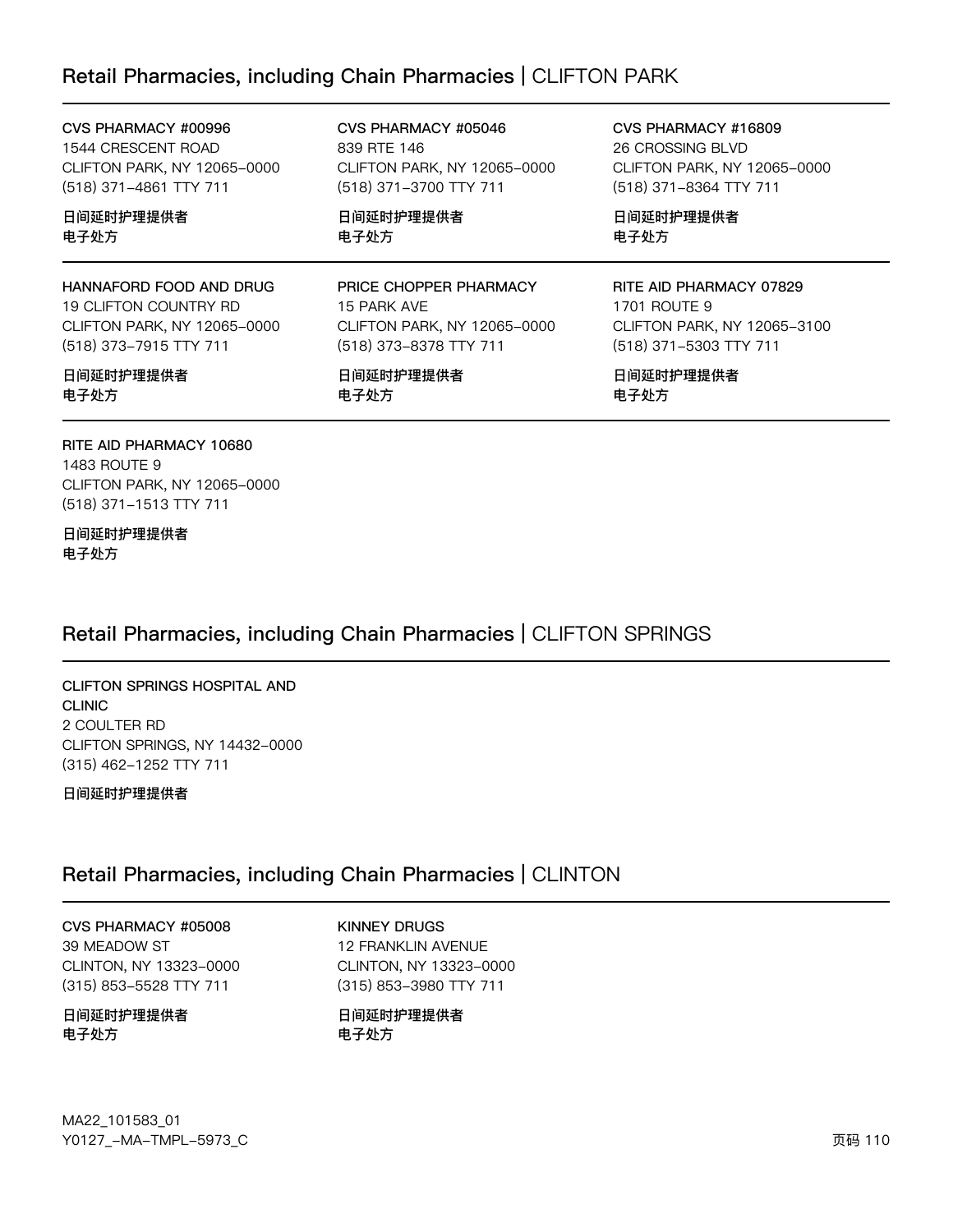# Retail Pharmacies, including Chain Pharmacies | COBLESKILL

#### CVS PHARMACY #07326

726 EAST MAIN STREET COBLESKILL, NY 12043-0000 (518) 234-8150 TTY 711

#### 日间延时护理提供者 电子处方

#### WALMART PHARMACY 10-2135 139 MERCHANT PLACE COBLESKILL, NY 12043-0000 (518) 234-1186 TTY 711

日间延时护理提供者 电子处方

#### PRICE CHOPPER PHARMACY 105 PLAZA LANE COBLESKILL, NY 12043-1616 (518) 234-2528 TTY 711

日间延时护理提供者 电子处方

WALGREENS #17390 735 EAST MAIN STREET COBLESKILL, NY 12043-3801 (518) 234-4096 TTY 711

日间延时护理提供者 电子处方

# Retail Pharmacies, including Chain Pharmacies | COHOES

| <b>CARING WELLNESS PHARMACY</b> | CVS PHARMACY #02743    | <b>MARRAS PHARMACY</b> |
|---------------------------------|------------------------|------------------------|
| 1097 LOUDON RD COHOES NY 12047  | 485 COLUMBIA STREET    | 217 REMSEN ST          |
| COHOES, NY 12047-0000           | COHOES, NY 12047-0000  | COHOES, NY 12047-3024  |
| (518) 783-1210 TTY 711          | (518) 235-7251 TTY 711 | (518) 237-2110 TTY 711 |
| 日间延时护理提供者                       | 日间延时护理提供者<br>电子外方      | 日间延时护理提供者              |

#### MARRA'S PHARMACY

217 REMSEN ST COHOES, NY 12047-3099 (518) 237-2110 TTY 711

日间延时护理提供者

# Retail Pharmacies, including Chain Pharmacies | COLD SPRING

DRUG WORLD 55 CHESTNUT ST COLD SPRING, NY 10516-0000 (845) 265-6352 TTY 711

#### 日间延时护理提供者 电子处方

MA22\_101583\_01 70127v-Ju-6Jwx-5y73vC z{ 111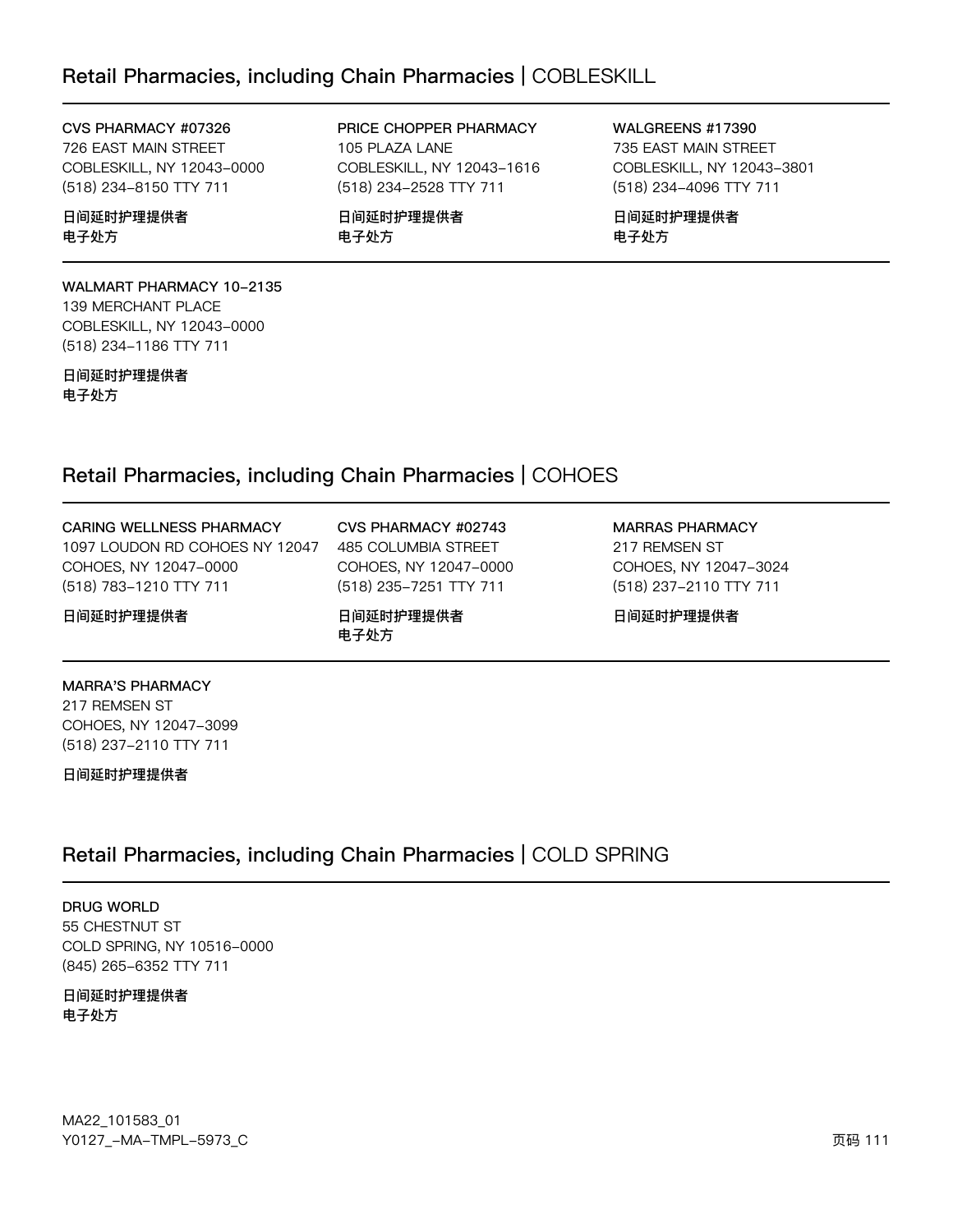# Retail Pharmacies, including Chain Pharmacies | COLLEGE POINT

CVS PHARMACY #01954

132-22 14TH AVENUE COLLEGE POINT, NY 11356-0000 (718) 747-1827 TTY 711

#### 日间延时护理提供者 电子处方

#### WALGREENS #7367

1401 COLLEGE POINT BLVD COLLEGE POINT, NY 11356-1719 (718) 353-3204 TTY 711

#### 日间延时护理提供者 电子处方

CVS PHARMACY #16512 13505 20TH AVE COLLEGE POINT, NY 11356-0000 (718) 661-2303 TTY 711

日间延时护理提供者 电子处方

CVS PHARMACY #16615 1440 CENTRAL AVE COLONIE, NY 12205-0000 (518) 489-0233 TTY 711

日间延时护理提供者

电子处方

#### OPTION CARE

11402 15TH AVE STE (RANGE 1 - 16) COLLEGE POINT, NY 11356-1402 (718) 961-1634 TTY 711

电子处方

# Retail Pharmacies, including Chain Pharmacies | COLONIE

CVS PHARMACY #02702 465 SAND CREEK RD COLONIE, NY 12205-0000 (518) 482-2835 TTY 711

日间延时护理提供者 电子处方

#### RITE AID PHARMACY 04928 1863 CENTRAL AVENUE COLONIE, NY 12205-4221 (518) 456-0418 TTY 711

日间延时护理提供者 电子处方

# Retail Pharmacies, including Chain Pharmacies | COMMACK

COSTCO PHARMACY #240 10 GARET PL COMMACK, NY 11725-5421 (631) 462-5098 TTY 711

日间延时护理提供者 电子处方

CVS PHARMACY #05061 341 COMMACK RD COMMACK, NY 11725-0000 (631) 462-9077 TTY 711

日间延时护理提供者 电子处方

CVS PHARMACY #16481 98 VETERANS MEMORIAL HWY COMMACK, NY 11725-0000 (631) 462-8975 TTY 711

日间延时护理提供者 电子处方

HANNAFORD FOOD AND DRUG 96 WOLF RD COLONIE, NY 12205-0000 (518) 482-1925 TTY 711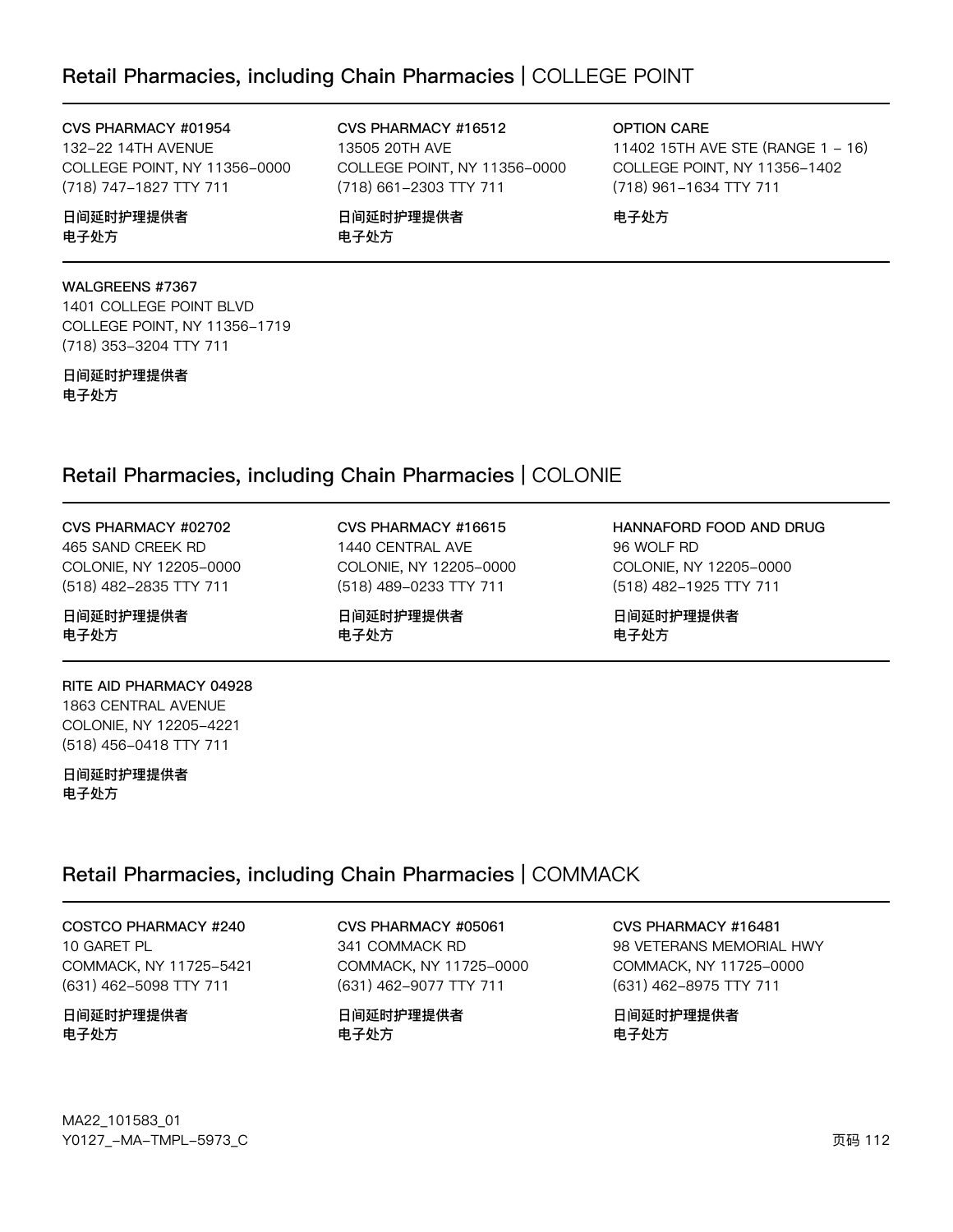#### **GURWIN JEWISH GERIATRICS CENTER**

68 HAUPPAUGE RD COMMACK, NY 11725-0000 (631) 715-2661 TTY 711

#### 日间延时护理提供者 电子处方

RITE AID PHARMACY 10632 126-128 JERICHO TURNPIKE COMMACK, NY 11725-0000 (631) 543-0079 TTY 711

#### 日间延时护理提供者 电子处方

#### **LONG ISLAND APOTHECARY** 6216 JERICHO TPKE COMMACK, NY 11725-0000 (631) 486-9172 TTY 711

日间延时护理提供者 电子处方

RX EXPRESS PHARMACY OF **COMMACK** 1163 JERICHO TPKE COMMACK, NY 11725-0000 (631) 541-3331 TTY 711

#### 日间延时护理提供者 电子处方

MEMORIAL SLOAN KETTERING AT **COMMACK RETAIL** 

650 COMMACK RD STE 1401 COMMACK, NY 11725-5404 (631) 212-6110 TTY 711

日间延时护理提供者 电子处方

#### **VANCO PHARMACY**

30 VANDERBILT MOTOR PKWY COMMACK, NY 11725-0000 (631) 499-1111 TTY 711

日间延时护理提供者 电子处方

WALGREENS #9865 5001 JERICHO TPKE COMMACK, NY 11725-2842 (631) 858-0408 TTY 711

日间延时护理提供者 电子处方

WALMART PHARMACY 10-5202 85 CROOKED HILL ROAD COMMACK, NY 11725-0000 (631) 864-1671 TTY 711

#### 日间延时护理提供者 电子处方

# Retail Pharmacies, including Chain Pharmacies | COOPERSTOWN

#### BASSETT MEDICAL CENTER 1 ATWELL RD COOPERSTOWN, NY 13326-1394 (607) 547-6681 TTY 711

日间延时护理提供者 电子处方

CHURCH AND SCOTT INC 5396 STATE HWY 28 COOPERSTOWN, NY 13326-0000 (607) 547-1228 TTY 711

日间延时护理提供者 电子处方

CVS PHARMACY #05034 95 BEAVER ST COOPERSTOWN, NY 13326-0000 (607) 547-8791 TTY 711

日间延时护理提供者 电子处方

# Retail Pharmacies, including Chain Pharmacies | COPIAGUE

CVS PHARMACY #07621 930 MONTAUK HWY COPIAGUE, NY 11726-0000 (631) 842-5381 TTY 711

日间延时护理提供者 电子处方

CVS PHARMACY #16510 1149 SUNRISE HWY COPIAGUE, NY 11726-0000

(631) 841-5067 TTY 711

日间延时护理提供者 电子处方

RITE AID PHARMACY 10633 901 MERRICK ROAD COPIAGUE, NY 11726-0000

(631) 842-8096 TTY 711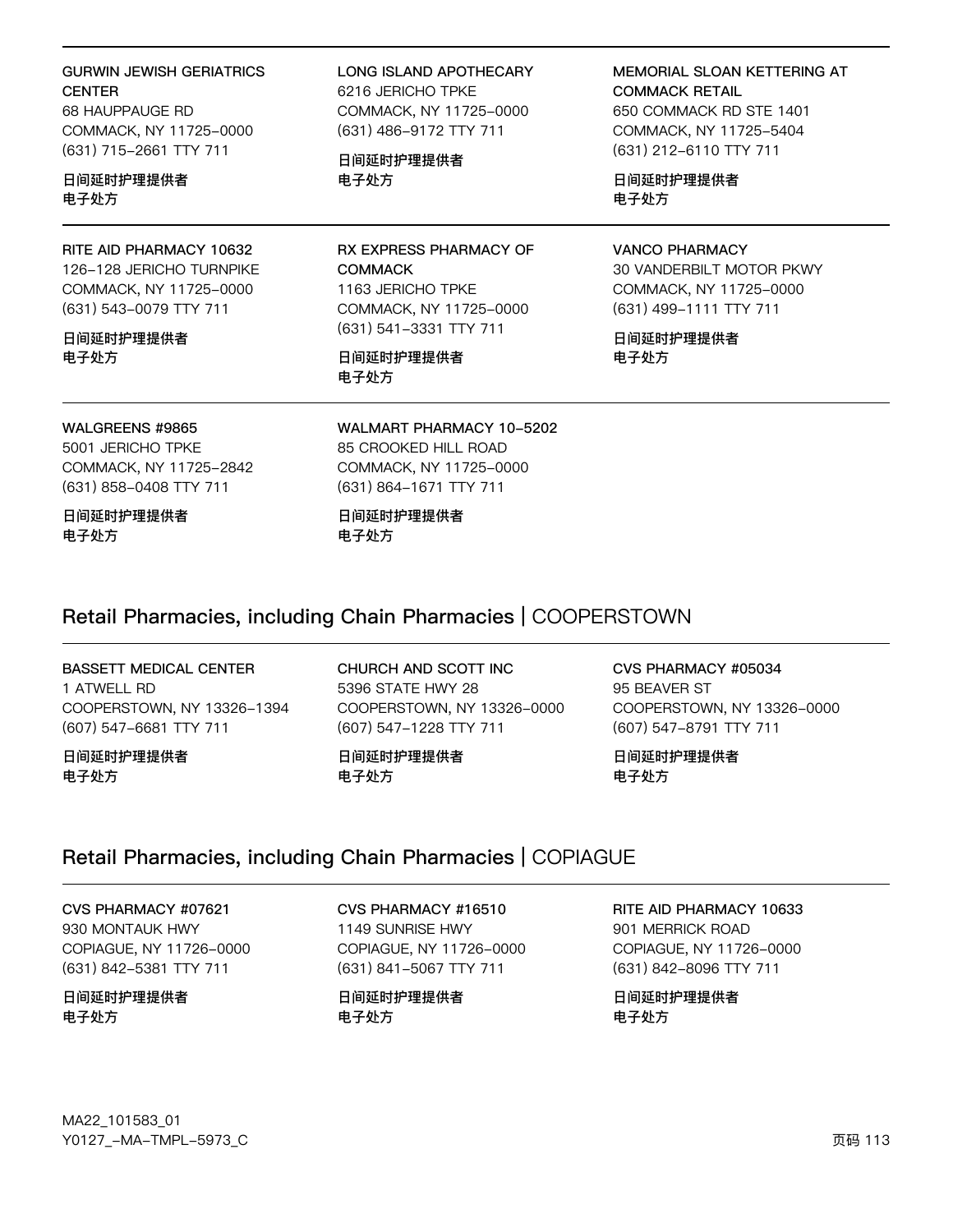# Retail Pharmacies, including Chain Pharmacies | CORAM

CVS PHARMACY #03100 1710 ROUTE 112 CORAM, NY 11727-2237 (631) 476-5360 TTY 711

日间延时护理提供者 电子处方

PRESCRIPTION CENTRE & **SURGICALS** 35H MIDDLE COUNTRY RD H CORAM, NY 11727-4404 (631) 698-2868 TTY 711

日间延时护理提供者

STOP & SHOP PHARMACY 294 MIDDLE COUNTRY ROAD CORAM, NY 11727-0000 (631) 736-5168 TTY 711

日间延时护理提供者 电子处方

# Retail Pharmacies, including Chain Pharmacies | CORINTH

WALGREENS #19911 1 PALMER AVENUE CORINTH, NY 12822-1121 (518) 654-7464 TTY 711

日间延时护理提供者 电子处方

# Retail Pharmacies, including Chain Pharmacies | CORNING

GEROULD'S PHARMACY #4 98 W PULTENEY ST CORNING, NY 14830-0000 (607) 936-3233 TTY 711

日间延时护理提供者 电子处方

WEGMANS FOOD MARKETS, INC. 24-28 S.BRIDGE ST. CORNING, NY 14830-0000 (607) 937-8307 TTY 711

日间延时护理提供者 电子处方

RITE AID PHARMACY 10877 100 CONHOCTON STREET CORNING, NY 14830-0000 (607) 962-3111 TTY 711

日间延时护理提供者 电子处方

WALGREENS #19686 375 PULTENEY STREET CORNING, NY 14830-2124 (607) 937-5374 TTY 711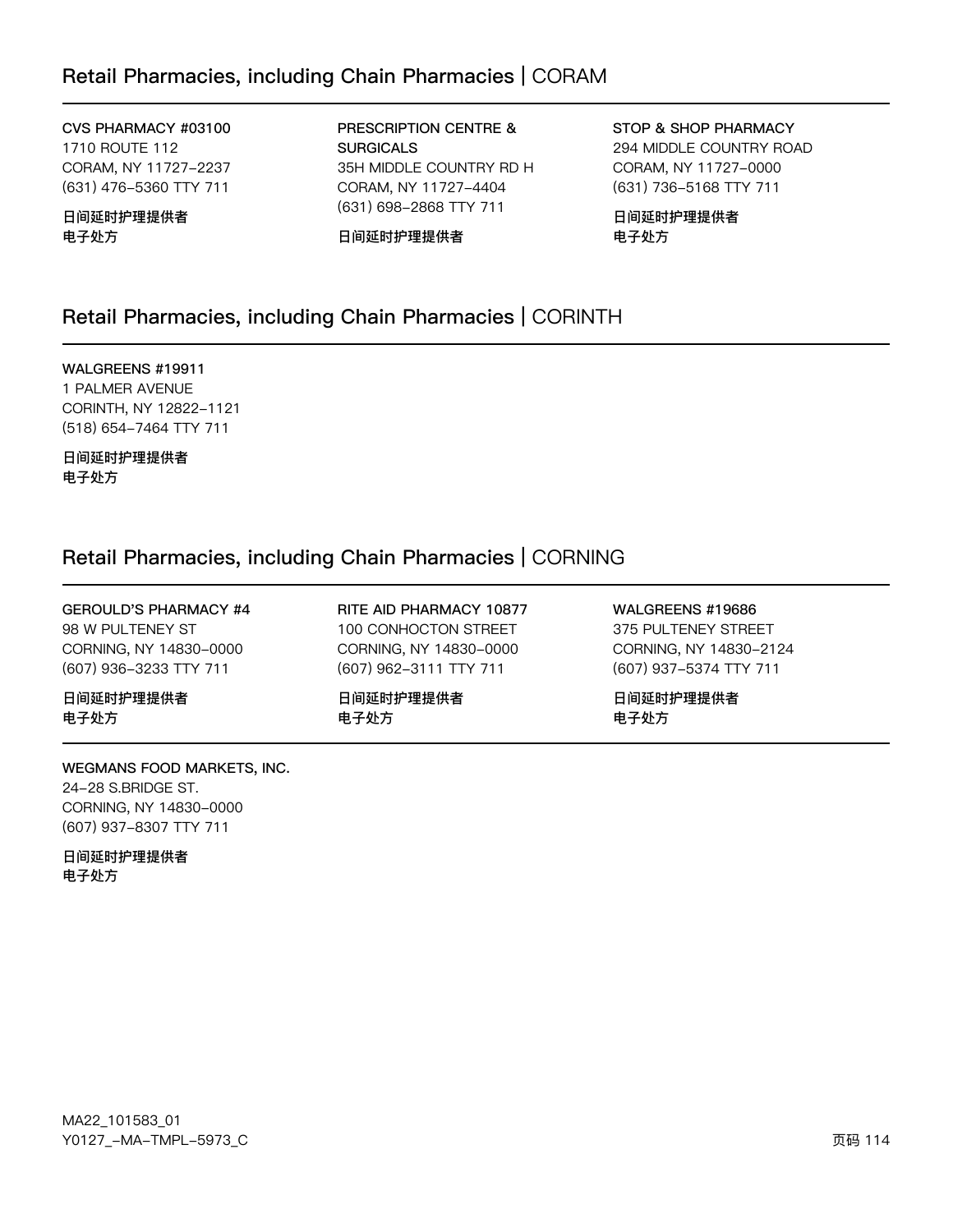# Retail Pharmacies, including Chain Pharmacies | CORNWALL

CVS PHARMACY #05053 65 QUAKER AVE CORNWALL, NY 12518-0000 (845) 534-2506 TTY 711

日间延时护理提供者 电子处方

HAZARDS PHARMACY 290 MAIN ST CORNWALL, NY 12518-1594 (845) 534-4345 TTY 711

日间延时护理提供者 电子处方

# Retail Pharmacies, including Chain Pharmacies | CORONA

| 21ST CENTURY PHARMACY INC.                                                                                                       | BEST FIVE STAR PHARMACY LLC                                                                                         | <b>BIG APPLE PHARMACY</b>                                                                                            |
|----------------------------------------------------------------------------------------------------------------------------------|---------------------------------------------------------------------------------------------------------------------|----------------------------------------------------------------------------------------------------------------------|
| 9605 57TH AVE                                                                                                                    | 10308 ROOSEVELT AVE                                                                                                 | 3771 103RD ST                                                                                                        |
| CORONA, NY 11368-3445                                                                                                            | CORONA, NY 11368-2330                                                                                               | CORONA, NY 11368-0000                                                                                                |
| (718) 699-8899 TTY 711                                                                                                           | (718) 476-9000 TTY 711                                                                                              | (718) 779-4450 TTY 711                                                                                               |
| 日间延时护理提供者                                                                                                                        | 日间延时护理提供者                                                                                                           | 日间延时护理提供者                                                                                                            |
| 电子处方                                                                                                                             | 电子处方                                                                                                                | 电子处方                                                                                                                 |
| <b>BRAND RX PHARMACY CORP</b>                                                                                                    | CORONA HEIGHTS PHARMACY                                                                                             | <b>CORONA PHARMACY INC</b>                                                                                           |
| 97-05 A 57TH AVENUE FL GRD                                                                                                       | 10607 CORONA AVE                                                                                                    | 10409A CORONA AVE                                                                                                    |
| CORONA, NY 11368-0000                                                                                                            | CORONA, NY 11368-0000                                                                                               | CORONA, NY 11368-2923                                                                                                |
| (718) 393-2300 TTY 711                                                                                                           | (718) 699-5099 TTY 711                                                                                              | (718) 685-2388 TTY 711                                                                                               |
| 日间延时护理提供者                                                                                                                        | 日间延时护理提供者                                                                                                           | 日间延时护理提供者                                                                                                            |
| 电子处方                                                                                                                             | 电子处方                                                                                                                | 电子处方                                                                                                                 |
| CORONA WELLNESS PHARMACY<br><b>CORP</b><br>9608 37TH AVE<br>CORONA, NY 11368-1735<br>(917) 832-6560 TTY 711<br>日间延时护理提供者<br>电子处方 | <b>FREYA PHARMACY INC</b><br>10119 39TH AVE<br>CORONA, NY 11368-4806<br>(347) 649-2525 TTY 711<br>日间延时护理提供者<br>电子处方 | <b>GALUVI PHARMACY</b><br>4023 JUNCTION BLVD<br>CORONA, NY 11368-2123<br>(718) 898-9833 TTY 711<br>日间延时护理提供者<br>电子处方 |
| <b>JUNCTION CHEMISTS</b>                                                                                                         | <b>MGR FARMACIA LATINA INC</b>                                                                                      | MI BOTICA PHARMACY                                                                                                   |
| 3504 JUNCTION BLVD                                                                                                               | 3763 103RD ST                                                                                                       | 4018 A JUNCTION BLVD                                                                                                 |
| CORONA, NY 11368-1743                                                                                                            | CORONA, NY 11368-1952                                                                                               | CORONA, NY 11368-2122                                                                                                |
| (718) 424-4538 TTY 711                                                                                                           | (718) 205-3633 TTY 711                                                                                              | (718) 397-9510 TTY 711                                                                                               |
| 日间延时护理提供者                                                                                                                        | 日间延时护理提供者<br>电子处方                                                                                                   | 日间延时护理提供者                                                                                                            |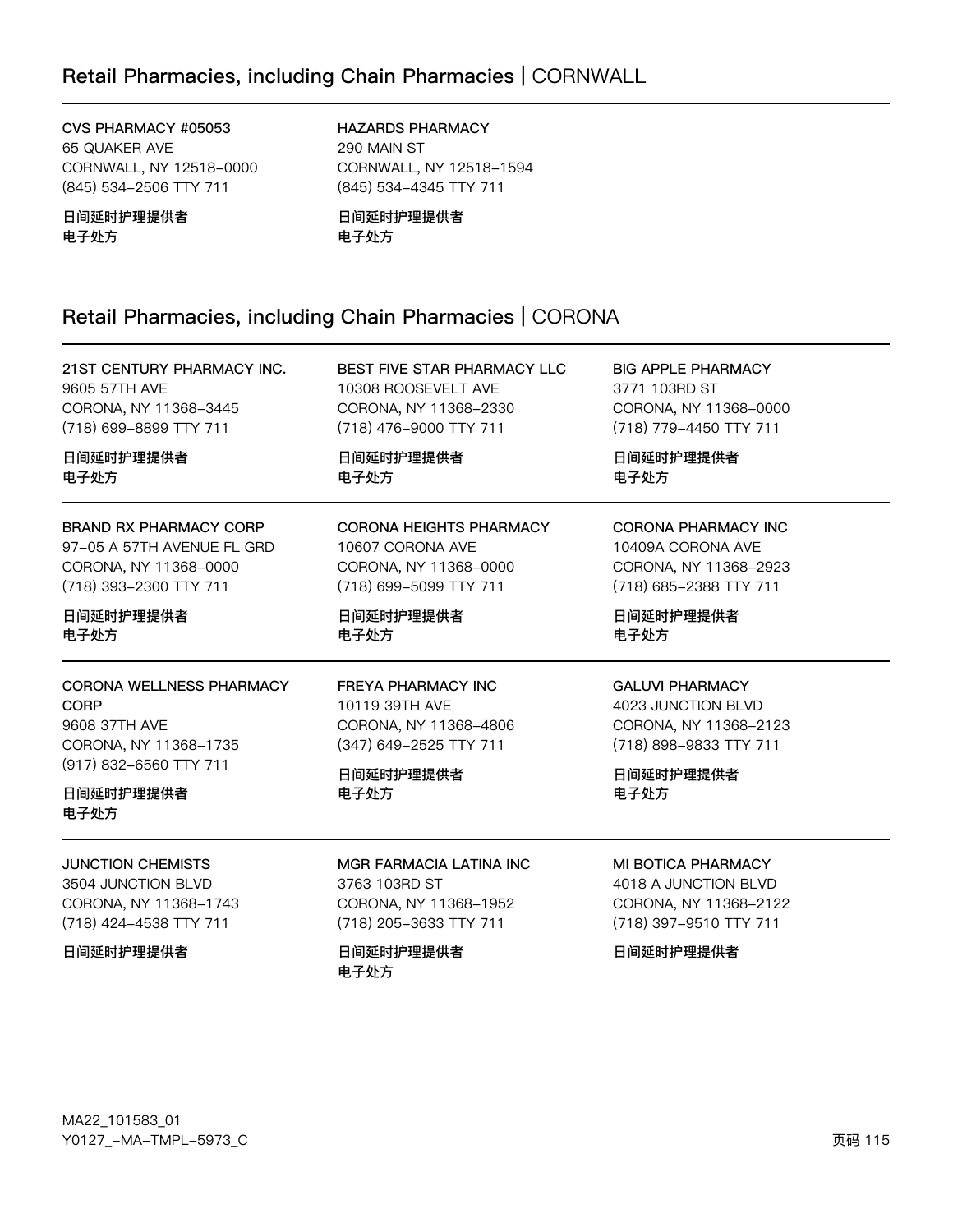#### NATIONAL PHARMACY

4015 NATIONAL STEET CORONA, NY 11368-2320 (718) 779-9080 TTY 711

日间延时护理提供者 电子处方

### SANTIAGO PHARMACY

4043 JUNCTION BLVD CORONA, NY 11368-2121 (718) 205-7900 TTY 711

日间延时护理提供者 电子外方

#### **SQUARE PHARMACY**

4004 104TH ST CORONA, NY 11368-2312 (718) 639-3800 TTY 711

日间延时护理提供者 电子处方

NATIONAL RX PHARMACY

1 SUITE 1 ו SUITE 1 CORONA, NY 11368-0000 (718) 779-6600 TTY 711

日间延时护理提供者 电子处方

SHERWOOD PHARMACY 9721 57TH AVE CORONA, NY 11368-3540 (718) 699-7700 TTY 711

#### 日间延时护理提供者

#### NORTHERN BLVD PHARMACY

10016 NORTHERN BLVD CORONA, NY 11368-1047 (718) 899-1700 TTY 711

日间延时护理提供者 电子处方

#### **SOL'S PHARMACY** 107-18 37TH DRIVE CORONA, NY 11368-0000 (718) 639-4107 TTY 711

日间延时护理提供者 电子处方

# WALGREENS #7294

10314 ROOSEVELT AVE CORONA, NY 11368-2330 (718) 426-4271 TTY 711

日间延时护理提供者 电子处方

# Retail Pharmacies, including Chain Pharmacies | CORTLAND

CVS PHARMACY #02135 13 PORT WATSON STREET CORTLAND, NY 13045-0000 (607) 753-3230 TTY 711

日间延时护理提供者 电子处方

#### PRICE CHOPPER PHARMACY

854 STATE ROUTE 13CORTLAND CROSSING SHOPPING CTR CORTLAND, NY 13045-4516 (607) 756-0421 TTY 711

日间延时护理提供者 电子处方

3666 NYS ROUTE 281 CORTLAND, NY 13045-3505 (607) 753-9359 TTY 711

日间延时护理提供者 电子处方

**KINNEY DRUGS** 

#### RITE AID PHARMACY 10738 1067 STATE ROUTE 222 CORTLAND, NY 13045-0000 (607) 753-3029 TTY 711

日间延时护理提供者 电子外方

#### **KINNEY DRUGS**

**14 CLINTON AVENUE** CORTLAND, NY 13045-2197 (607) 753-1591 TTY 711

日间延时护理提供者 电子处方

#### WALGREENS #10158

3948 RTE 281 CORTLAND, NY 13045-8851 (607) 756-8489 TTY 711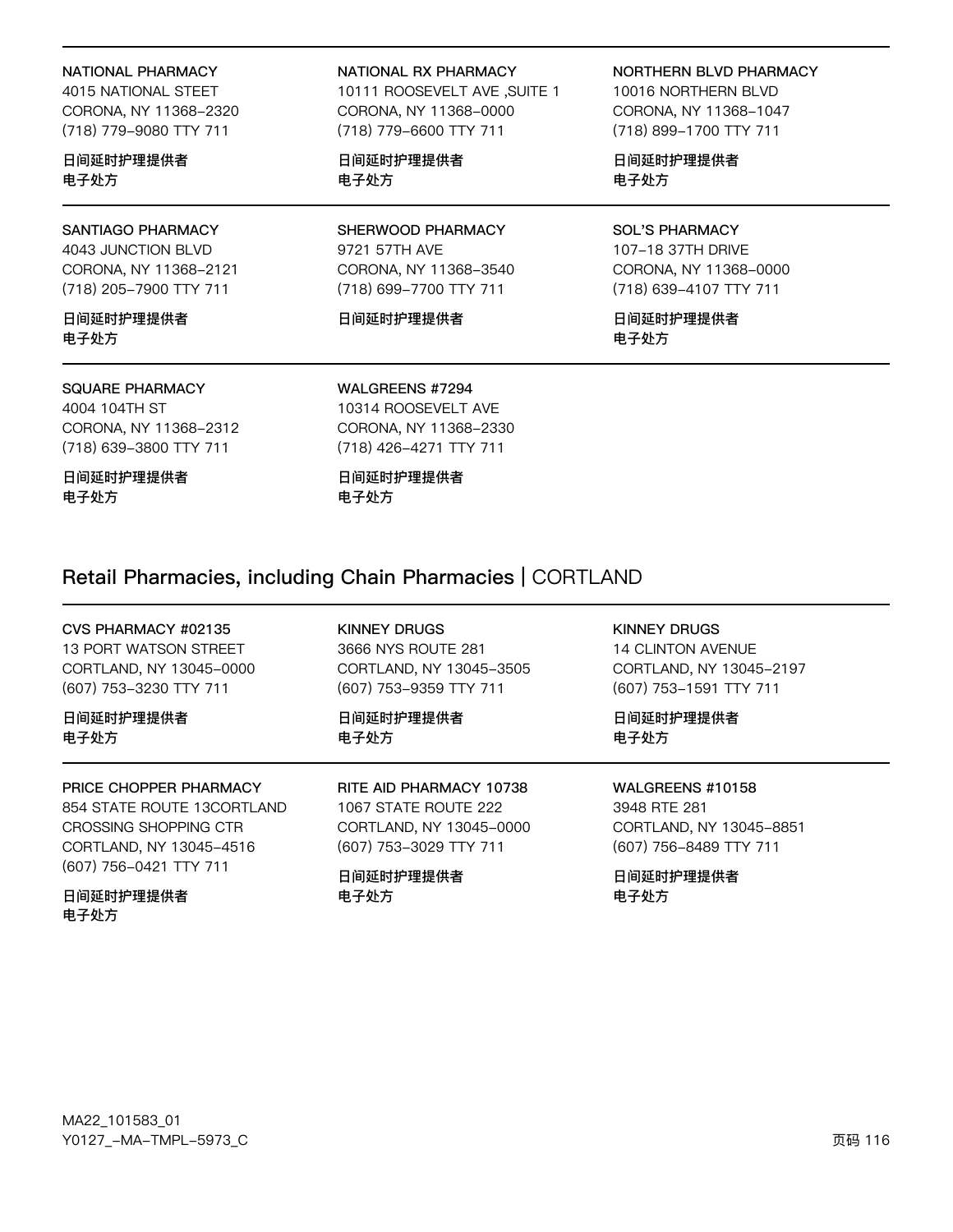#### WALGREENS #17204 170 PORT WATSON STREET CORTLAND, NY 13045-3125 (607) 756-7591 TTY 711

日间延时护理提供者 电子处方

# Retail Pharmacies, including Chain Pharmacies | CORTLANDT MANOR

NYRX, INC. 2050 E MAIN ST CORTLANDT MANOR, NY 10567-2502 (914) 402-1900 TTY 711

日间延时护理提供者 电子处方

# Retail Pharmacies, including Chain Pharmacies | CORTLANDVILLE

WALMART PHARMACY 10-1781 819 BENNIE RD CORTLANDVILLE, NY 13045-0000 (607) 756-1892 TTY 711

日间延时护理提供者 电子处方

# Retail Pharmacies, including Chain Pharmacies | CROSS RIVER

**CROSS RIVER PHARMACY** 20 N SALEM RD CROSS RIVER, NY 10518-0696 (914) 763-3152 TTY 711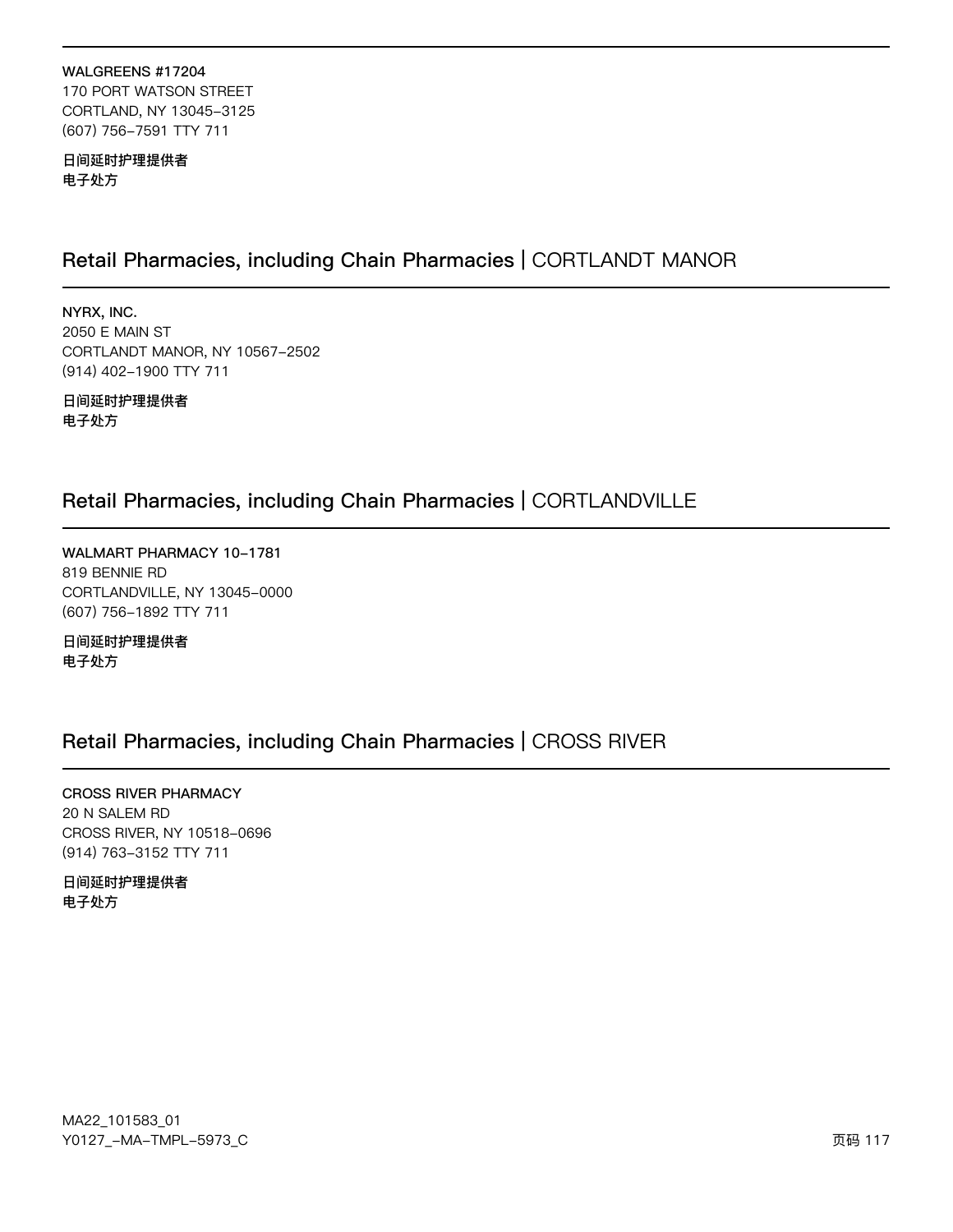# Retail Pharmacies, including Chain Pharmacies | CROTON ON HUDSON

CVS PHARMACY #05058 53 MAPLE ST CROTON ON HUDSON, NY 10520-0000 (914) 271-6137 TTY 711

日间延时护理提供者 电子处方

#### SUPER HEALTH PHARMACY **WESTCHESTER** 2005 ALBANY POST RD CROTON ON HUDSON, NY 10520-0000 (914) 271-0832 TTY 711

日间延时护理提供者

ROBBINS PHARMACY 128 GRAND ST CROTON ON HUDSON, NY 10520-2398 (914) 271-5000 TTY 711

日间延时护理提供者 电子处方

SAVE MOR DRUGS 175 S RIVERSIDE AVE CROTON ON HUDSON, NY 10520-2605 (914) 271-2900 TTY 711

日间延时护理提供者 电子处方

# Retail Pharmacies, including Chain Pharmacies | CUBA

CUBA PHARMACY 2 CENTER ST CUBA, NY 14727-1002 (585) 968-3111 TTY 711

日间延时护理提供者 电子处方

# Retail Pharmacies, including Chain Pharmacies | CUTCHOGUE

| CUTCHOGUE BARTHS PHARMACY | KING KULLEN PHARMACY     |
|---------------------------|--------------------------|
| 28195 MAIN RD             | 31525 MAIN RD            |
| CUTCHOGUE, NY 11935-1217  | CUTCHOGUE, NY 11935-1336 |
| (631) 734-6796 TTY 711    | (631) 734-7733 TTY 711   |
| 日间延时护理提供者                 | 日间延时护理提供者                |
| 电子处方                      | 电子处方                     |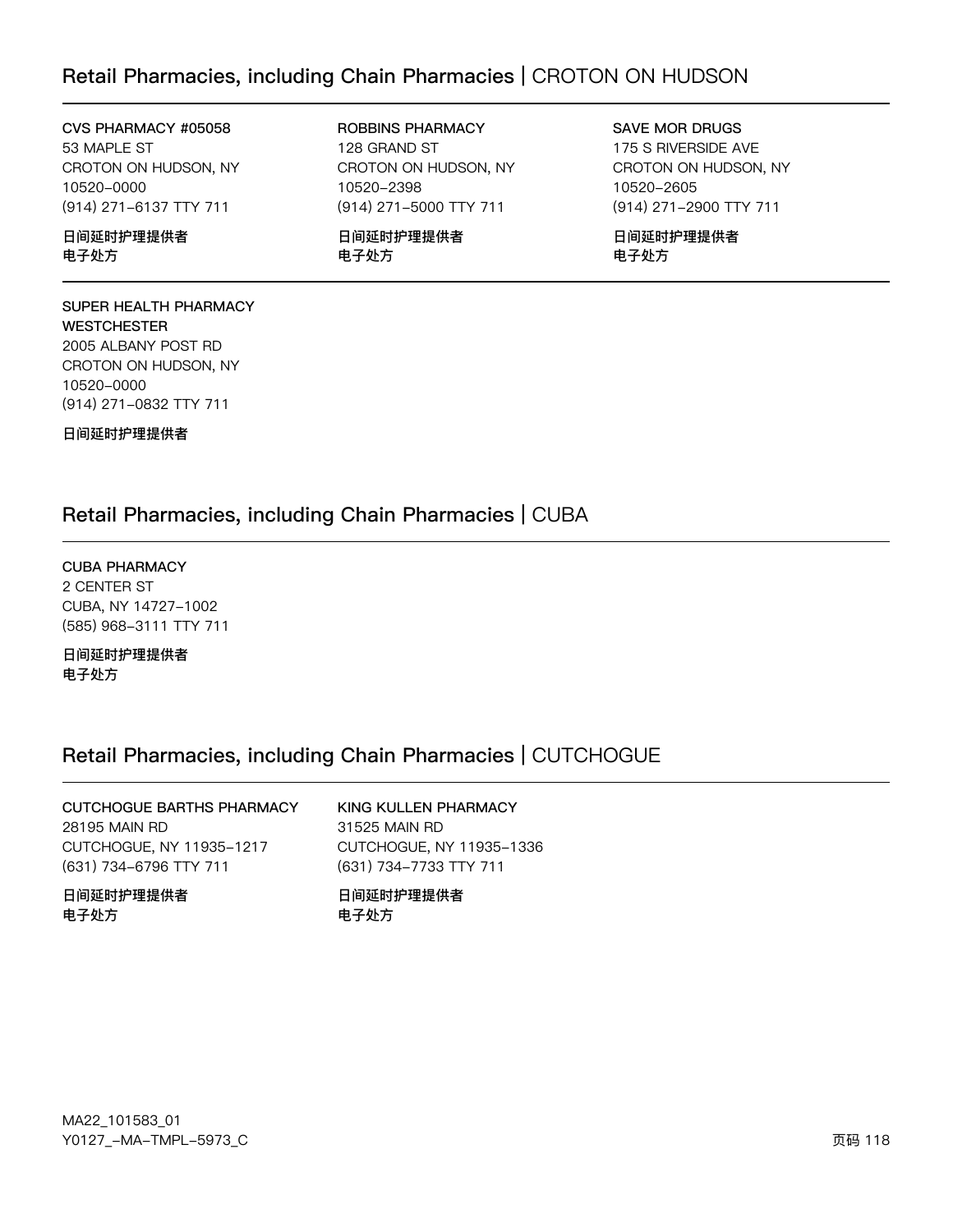MAGGY PHARMACY INC 1165 RT 374 DANNEMORA, NY 12929-0000 (518) 492-7130 TTY 711

日间延时护理提供者 电子处方

# Retail Pharmacies, including Chain Pharmacies | DANSVILLE

CVS PHARMACY #05072 20 VILLAGE PLZ DANSVILLE, NY 14437-0000 (585) 335-8292 TTY 711

日间延时护理提供者 电子处方

**TOPS PHARMACY** 35 FRANKLIN PLAZA DANSVILLE, NY 14437-0000 (585) 335-2270 TTY 711

日间延时护理提供者 电子处方

WALGREENS #19766 9519 FOSTER WHEELER ROAD DANSVILLE, NY 14437-9259 (585) 335-6760 TTY 711

日间延时护理提供者 电子处方

# Retail Pharmacies, including Chain Pharmacies | DEER PARK

CVS PHARMACY #01222 1944 DEER PARK AVENUE DEER PARK S C DEER PARK, NY 11729-0000 (631) 667-6557 TTY 711

日间延时护理提供者 电子处方

STOP & SHOP PHARMACY 421 COMMACK ROAD DEER PARK, NY 11729-0000 (631) 274-0949 TTY 711

日间延时护理提供者 电子处方

NEW ISLAND PHARMACY INC. 1912 DEER PARK AVESUITE A DEER PARK, NY 11729-3332 (631) 392-4800 TTY 711

日间延时护理提供者 电子处方

**OFFICERX PHARMACY** 2130 DEER PARK AVE DEER PARK, NY 11729-0000 (631) 486-9898 TTY 711

日间延时护理提供者

WALGREENS #5439

1770 DEER PARK AVE DEER PARK, NY 11729-5203 (631) 667-7023 TTY 711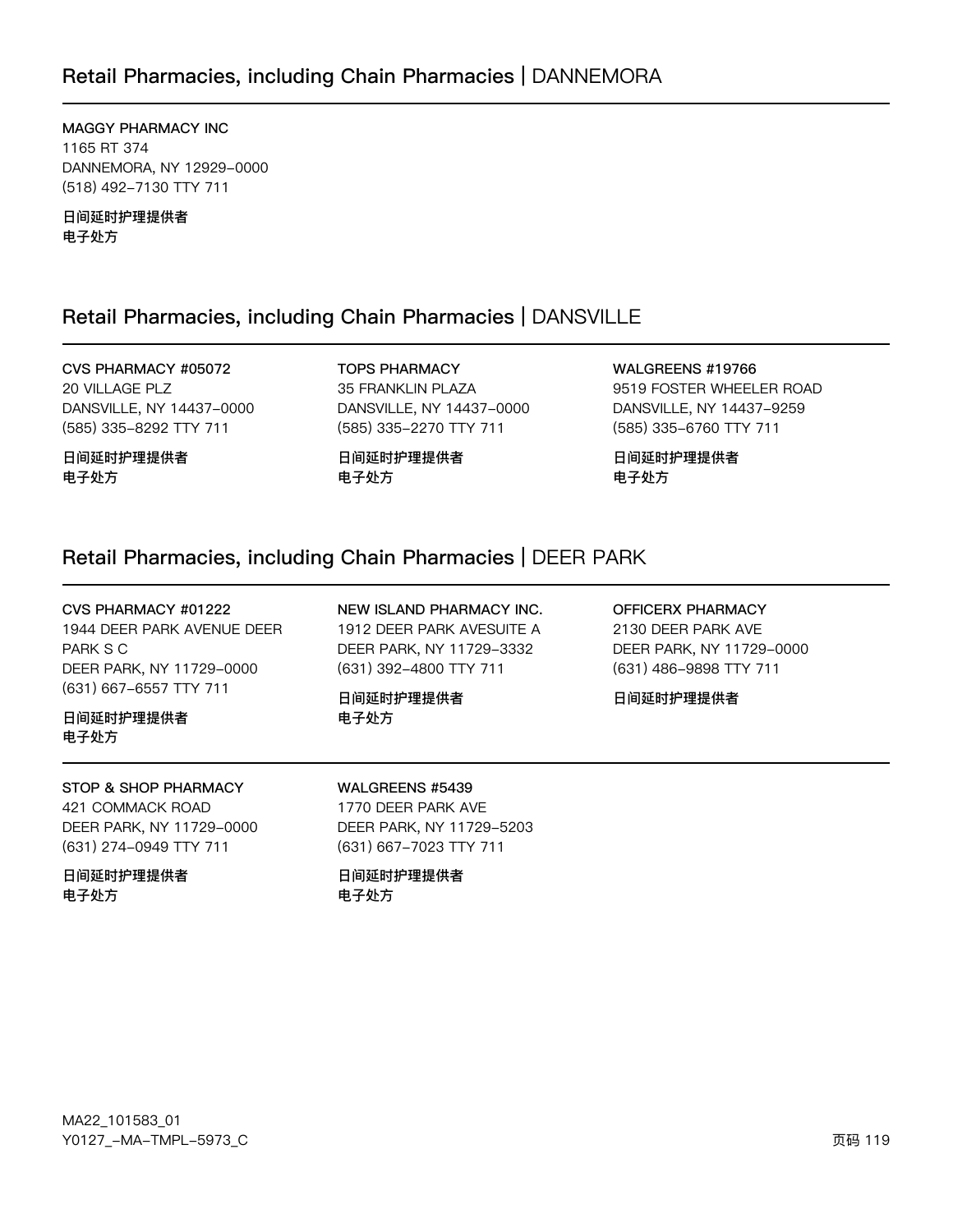OCONNOR HOSPITAL PHARMACY 460 ANDES RD DELHI, NY 13753-0205 (607) 746-0365 TTY 711

日间延时护理提供者 电子处方

WALGREENS #19729 1 MAIN STREETSUITE 6 DELHI, NY 13753-1106 (607) 746-7110 TTY 711

日间延时护理提供者 电子处方

# Retail Pharmacies, including Chain Pharmacies | DELMAR

CVS PHARMACY #00375 260 DELAWARE AVE DELMAR, NY 12054-1123 (518) 439-9356 TTY 711

日间延时护理提供者 电子处方

HANNAFORD FOOD AND DRUG 180 DELAWARE AVE DELMAR, NY 12054-0000 (518) 478-9942 TTY 711

日间延时护理提供者 电子处方

# Retail Pharmacies, including Chain Pharmacies | DEPEW

CATHOLIC HEALTH INFUSION CATHOLIC HEALTH INFUSION CVS PHARMACY #00578 PHARMACY **PHARMACY** 1231 FRENCH ROAD 6350 TRANSIT ROAD 6350 TRANSIT RD DEPEW, NY 14043-0000 DEPEW, NY 14043-0000 DEPEW, NY 14043-1039 (716) 668-3434 TTY 711 (716) 685-4870 TTY 711 (716) 706-2098 TTY 711 日间延时护理提供者 日间延时护理提供者 日间延时护理提供者 电子处方 电子处方 电子处方 CVS PHARMACY #17271 RITE AID PHARMACY 01500 RITE AID PHARMACY 10808 4920 TRANSIT RD 6000 TRANSIT ROAD 4937 TRANSIT ROAD DEPEW, NY 14043-0000 DEPEW, NY 14043-1530 DEPEW, NY 14043-0000 (716) 608-2021 TTY 711 (716) 683-4706 TTY 711 (716) 685-1729 TTY 711 日间延时护理提供者 日间延时护理提供者 日间延时护理提供者 电子处方 电子处方 电子处方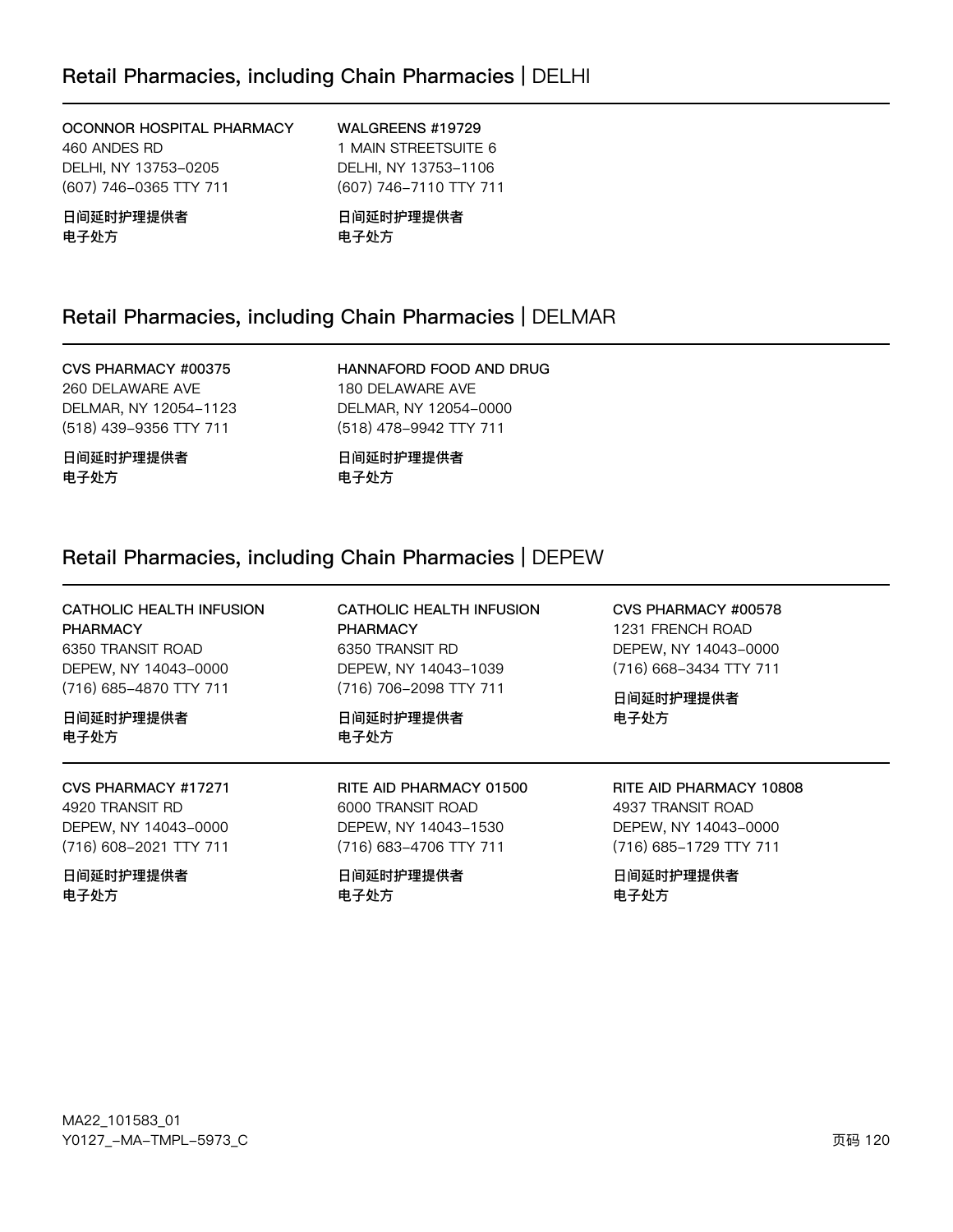| RITE AID PHARMACY 10809 | <b>TOPS PHARMACY</b>         | <b>TOPS PHARMACY</b>       |
|-------------------------|------------------------------|----------------------------|
| 4900 BROADWAY           | 5175 BROADWAY                | 4777 TRANSIT RD            |
| DEPEW, NY 14043-0000    | DEPEW, NY 14043-0000         | DEPEW, NY 14043-0000       |
| (716) 681-4256 TTY 711  | (716) 515-3435 TTY 711       | (716) 515-3290 TTY 711     |
| 日间延时护理提供者               | 日间延时护理提供者                    | 日间延时护理提供者                  |
| 电子处方                    | 电子处方                         | 电子处方                       |
| <b>TOPS PHARMACY</b>    | <b>TRANSIT HILL PHARMACY</b> | WALGREENS #3859            |
| 6363 TRANSIT RD         | 6344 TRANSIT RD              | 4815 BROADWAY              |
| DEPEW, NY 14043-0000    | DEPEW, NY 14043-1031         | DEPEW, NY 14043-3926       |
| (716) 601-0183 TTY 711  | (716) 683-9444 TTY 711       | (716) 683-7971 TTY 711     |
| 日间延时护理提供者               | 日间延时护理提供者                    | 日间延时护理提供者                  |
| 电子处方                    | 电子处方                         | 电子处方                       |
| WALGREENS #5714         | WALMART PHARMACY 10-5027     | WEGMANS FOOD MARKETS, INC. |
| 578 DICK ROAD           | 4975 TRANSIT RD              | 4960 TRANSIT RD.           |
| DEPEW, NY 14043-1846    | DEPEW, NY 14043-4617         | DEPEW, NY 14043-0000       |
| (716) 683-9870 TTY 711  | (716) 206-3087 TTY 711       | (716) 685-7310 TTY 711     |
| 日间延时护理提供者               | 日间延时护理提供者                    | 日间延时护理提供者                  |
| 电子处方                    | 电子处方                         | 电子处方                       |

WEGMANS FOOD MARKETS, INC. 651 DICK RD DEPEW, NY 14043-0000 (716) 681-2715 TTY 711

日间延时护理提供者 电子处方

### Retail Pharmacies, including Chain Pharmacies | DERBY

RITE AID PHARMACY 10810 6939 ERIE ROAD DERBY, NY 14047-0000 (716) 947-5066 TTY 711

日间延时护理提供者 电子处方

**TOPS PHARMACY** 6914 N ERIE ROAD DERBY, NY 14047-0000 (716) 947-4067 TTY 711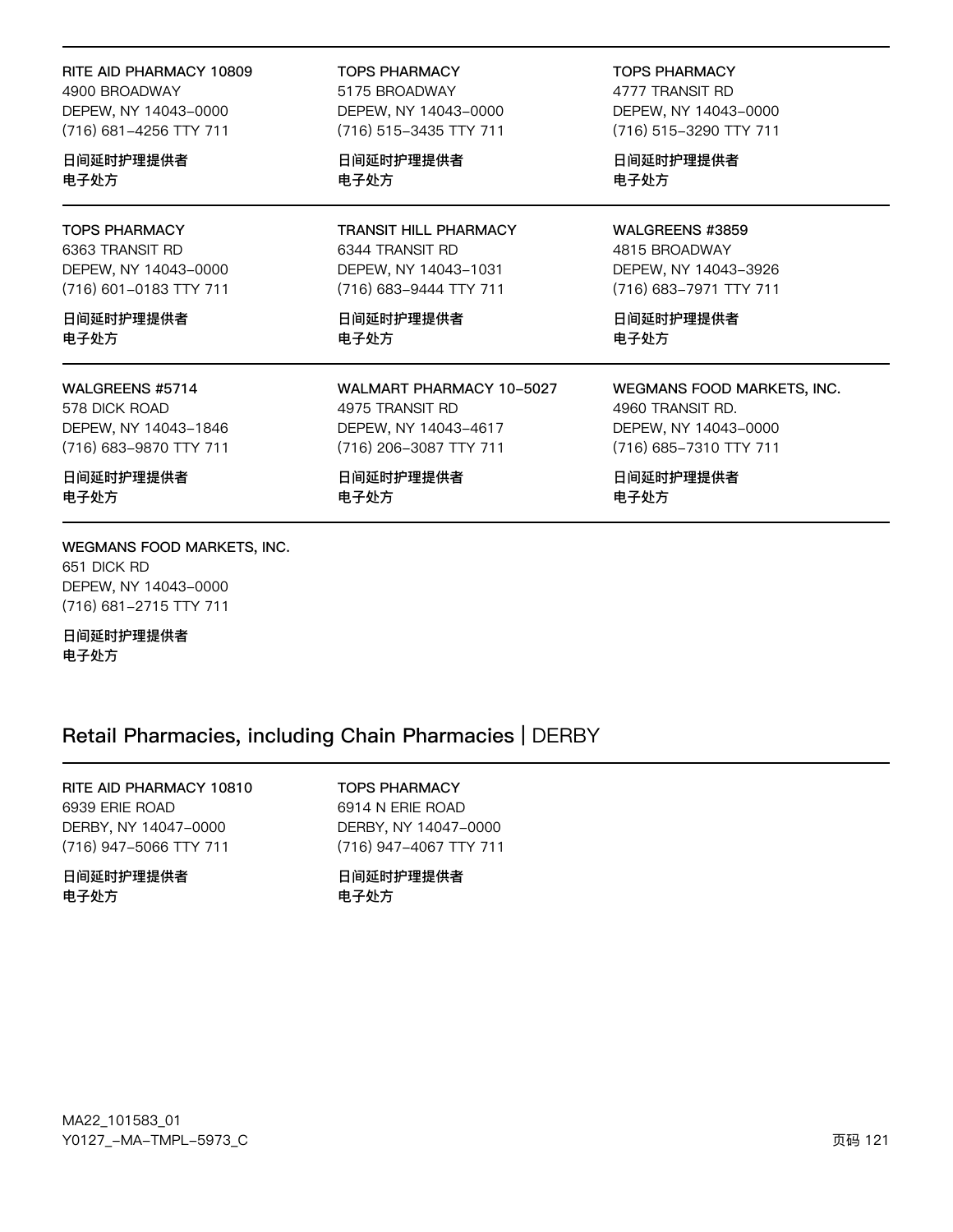CNY INFUSION SERVICES 333 BUTTERNUT DRIVESUITE 102 DEWITT, NY 13214-1981 (315) 424-7027 TTY 711

日间延时护理提供者 电子处方

# Retail Pharmacies, including Chain Pharmacies | DOBBS FERRY

DOBBS FERRY PHARMACY 18 CEDAR ST DOBBS FERRY, NY 10522-1799 (914) 693-3100 TTY 711

WALGREENS #11291 11 ASHFORD AVE DOBBS FERRY, NY 10522-1822 (914) 478-0357 TTY 711

日间延时护理提供者 电子处方

日间延时护理提供者 电子处方

# Retail Pharmacies, including Chain Pharmacies | DOLGEVILLE

**KINNEY DRUGS** 55 NORTH MAIN STREET DOLGEVILLE, NY 13329-1338 (315) 429-8565 TTY 711

日间延时护理提供者 电子处方

# Retail Pharmacies, including Chain Pharmacies | DOUGLASTON

CVS PHARMACY #00560 242-24 NORTHERN BOULEVARD DOUGLASTON, NY 11362-0000 (718) 225-0864 TTY 711

日间延时护理提供者 电子处方

DUANE READE #14256

249-46 HORACE HARDING **EXPRESSWAY** DOUGLASTON, NY 11362-2050 (718) 747-0180 TTY 711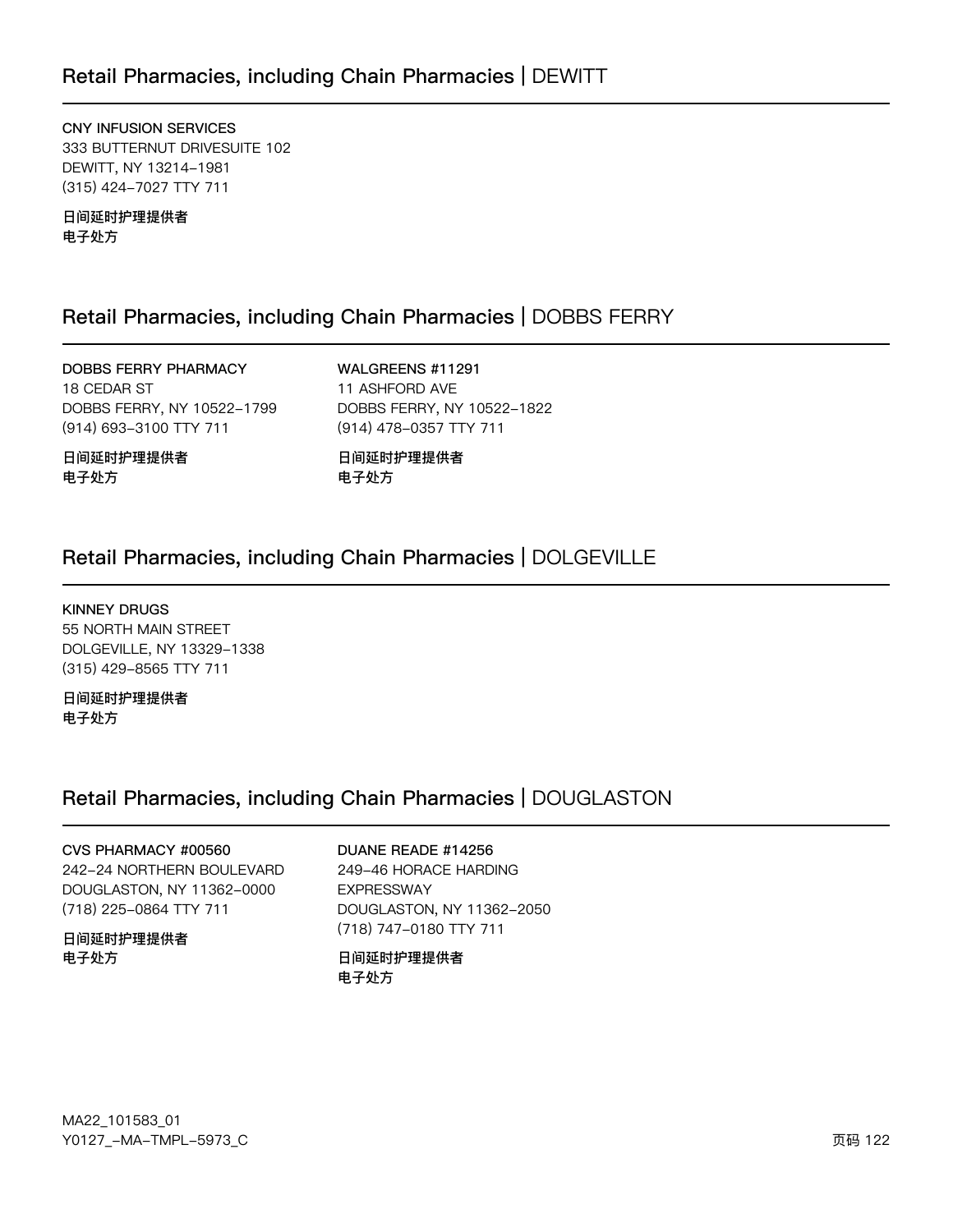CVS PHARMACY #05055 3081 ROUTE 22DOVER PLAINS SHOPPING CENTER DOVER PLAINS, NY 12522-5933 (845) 877-6372 TTY 711

日间延时护理提供者 电子处方

# Retail Pharmacies, including Chain Pharmacies | DRYDEN

KINNEY DRUGS 44 NORTH STREET DRYDEN, NY 13053-0000 (607) 844-8273 TTY 711

日间延时护理提供者 电子处方

WALGREENS #17195 79 NORTH ST DRYDEN, NY 13053-8510 (607) 844-3151 TTY 711

日间延时护理提供者 电子处方

# Retail Pharmacies, including Chain Pharmacies | DUNDEE

WATER STREET PHARMACY 14 WATER ST DUNDEE, NY 14837-1086 (607) 243-8114 TTY 711

日间延时护理提供者 电子处方

# Retail Pharmacies, including Chain Pharmacies | DUNKIRK

CVS PHARMACY #00309 175 EAST 4TH STREET DUNKIRK, NY 14048-0000 (716) 366-6431 TTY 711

日间延时护理提供者 电子处方

RITE AID PHARMACY 10811 1166 CENTRAL AVENUE DUNKIRK, NY 14048-0000 (716) 366-8616 TTY 711

日间延时护理提供者 电子处方

TOPS PHARMACY 3955 VINEYARD DRIVE DUNKIRK, NY 14048-0000 (716) 366-2624 TTY 711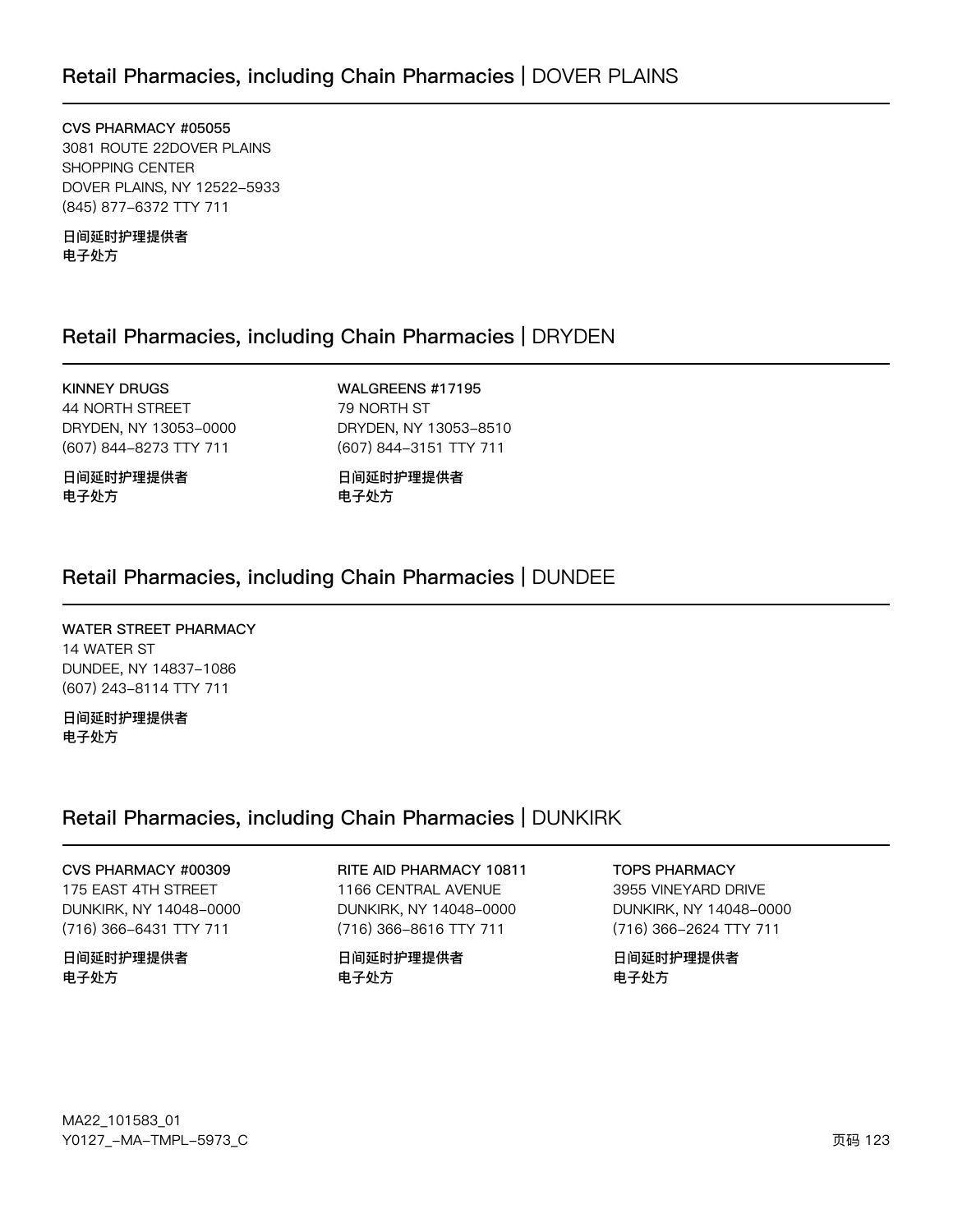#### WALGREENS #11729 327 MAIN ST DUNKIRK, NY 14048-2718 (716) 363-8850 TTY 711

日间延时护理提供者 电子处方

# Retail Pharmacies, including Chain Pharmacies | E FARMINGDALE

**COUNTY LINE PHARMACY** 1111 RTE 110 E FARMINGDALE, NY 11735-0000 (631) 249-6400 TTY 711

日间延时护理提供者 电子处方

# Retail Pharmacies, including Chain Pharmacies | E SYRACUSE

**KINNEY DRUGS** 7065 MANLIUS CENTER ROAD E SYRACUSE, NY 13057-0000 (315) 656-9925 TTY 711

日间延时护理提供者 电子处方

# Retail Pharmacies, including Chain Pharmacies | EAST AMHERST

CVS PHARMACY #05496 9300 TRANSIT ROAD EAST AMHERST, NY 14051-1689 (716) 568-1038 TTY 711

日间延时护理提供者 电子处方

**TOPS PHARMACY** 9660 TRANSIT ROAD EAST AMHERST, NY 14051-0000 (716) 515-3530 TTY 711

日间延时护理提供者 电子处方

WALGREENS #09717 6785 TRANSIT RD EAST AMHERST, NY 14051-1303 (716) 568-1239 TTY 711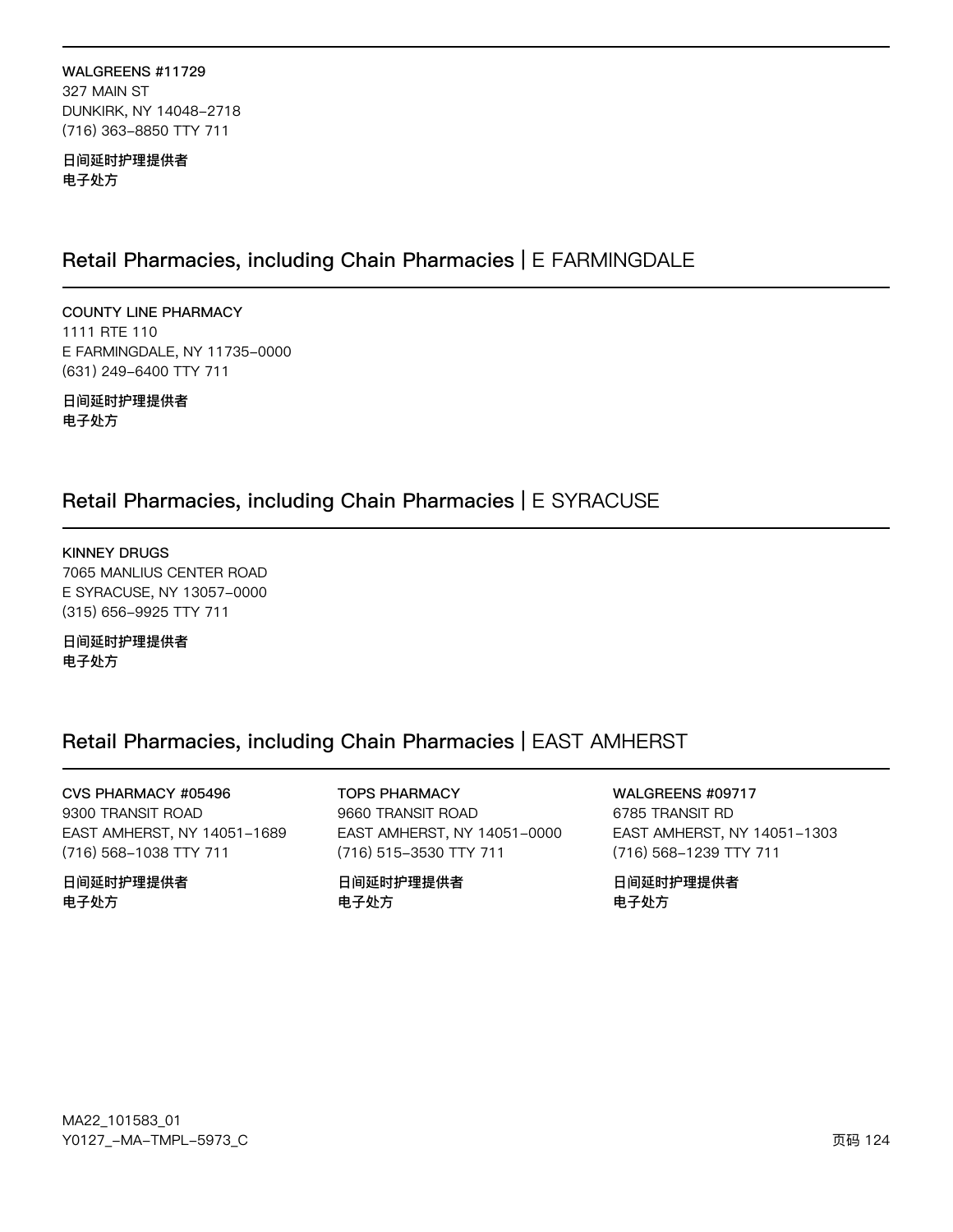# Retail Pharmacies, including Chain Pharmacies | EAST AURORA

CVS PHARMACY #00737 727 MAIN STREET EAST AURORA, NY 14052-0000 (716) 652-1813 TTY 711

日间延时护理提供者 电子处方

LARWOOD PHARMACY 597 OAKWOOD AVE EAST AURORA, NY 14052-2399 (716) 652-1360 TTY 711

日间延时护理提供者 电子处方

RITE AID PHARMACY 10812 190 MAIN STREET EAST AURORA, NY 14052-0000 (716) 652-0330 TTY 711

日间延时护理提供者 电子处方

# Retail Pharmacies, including Chain Pharmacies | EAST ELMHURST

#### DRUG RITE PHARMACY

7702 21ST AVENUE EAST ELMHURST, NY 11370-0000 (718) 728-6878 TTY 711

LA GUARDIA PHARMACY 10122 ASTORIA BLVD EAST ELMHURST, NY 11369-2059 (718) 478-2576 TTY 711

日间延时护理提供者 电子处方

WALGREENS #17517 7575 31ST AVE EAST ELMHURST, NY 11370-1811 (718) 446-0300 TTY 711

日间延时护理提供者 电子处方

#### WALGREENS #4058

日间延时护理提供者

9312 ASTORIA BLVD EAST ELMHURST, NY 11369-1533 (718) 426-3455 TTY 711

日间延时护理提供者 电子处方

### Retail Pharmacies, including Chain Pharmacies | EAST GREENBUSH

CVS PHARMACY #05031 598 COLUMBIA TPK EAST GREENBUSH, NY 12061-0000 (518) 477-8526 TTY 711

日间延时护理提供者 电子外方

WALGREENS #17434 614 COLUMBIA TURNPIKE EAST GREENBUSH, NY 12061-1610 (518) 479-4230 TTY 711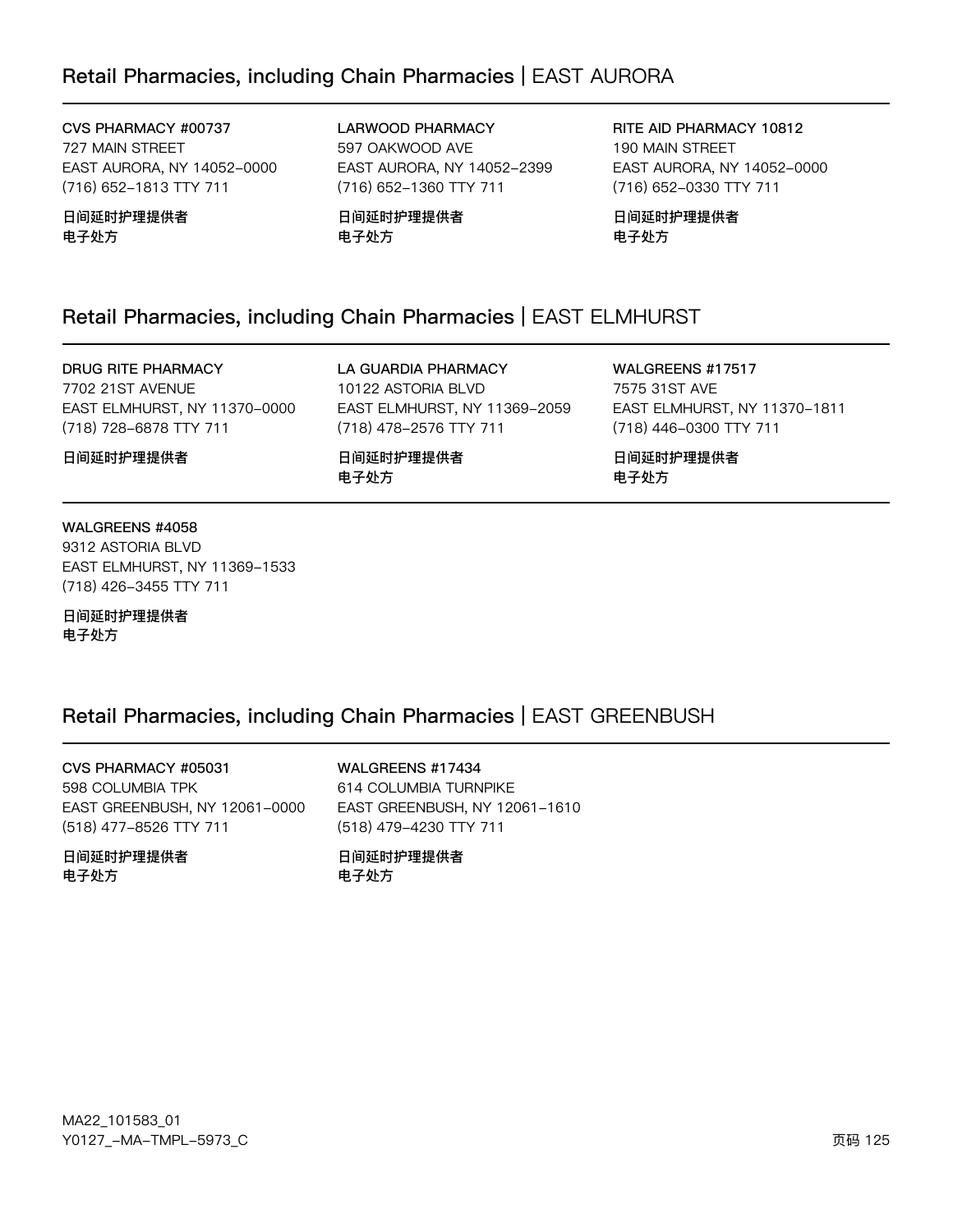# Retail Pharmacies, including Chain Pharmacies | EAST HAMPTON

CVS PHARMACY #05063 38 PANTIGO LANE EAST HAMPTON, NY 11937-0000 (631) 324-8587 TTY 711

日间延时护理提供者 电子处方

**WHITES PHARMACY** 81 MAIN ST EAST HAMPTON, NY 11937-2701 (631) 324-0082 TTY 711

日间延时护理提供者

CVS PHARMACY #10582 71 MONTAUK HWY EAST HAMPTON, NY 11937-3245 (631) 324-0683 TTY 711

日间延时护理提供者 电子处方

PARK PLACE CHEMISTS INC 200 PANTIGO PLSTE K EAST HAMPTON, NY 11937-0000 (631) 324-6660 TTY 711

日间延时护理提供者 电子处方

Retail Pharmacies, including Chain Pharmacies | EAST HILLS

CVS PHARMACY #00963 421 GLEN COVE ROAD EAST HILLS, NY 11577-0000 (516) 621-5959 TTY 711

日间延时护理提供者 电子处方

# Retail Pharmacies, including Chain Pharmacies | EAST ISLIP

CVS PHARMACY #00146 15 WEST MAIN STREET EAST ISLIP, NY 11730-0000 (631) 224-3154 TTY 711

日间延时护理提供者 电子处方

STOP & SHOP PHARMACY 2650 SUNRISE HIGHWAY EAST ISLIP, NY 11730-0000 (631) 859-5120 TTY 711

日间延时护理提供者 电子处方

**UNITY PHARMACY** 126 E MAIN ST EAST ISLIP, NY 11730-0000 (631) 581-9620 TTY 711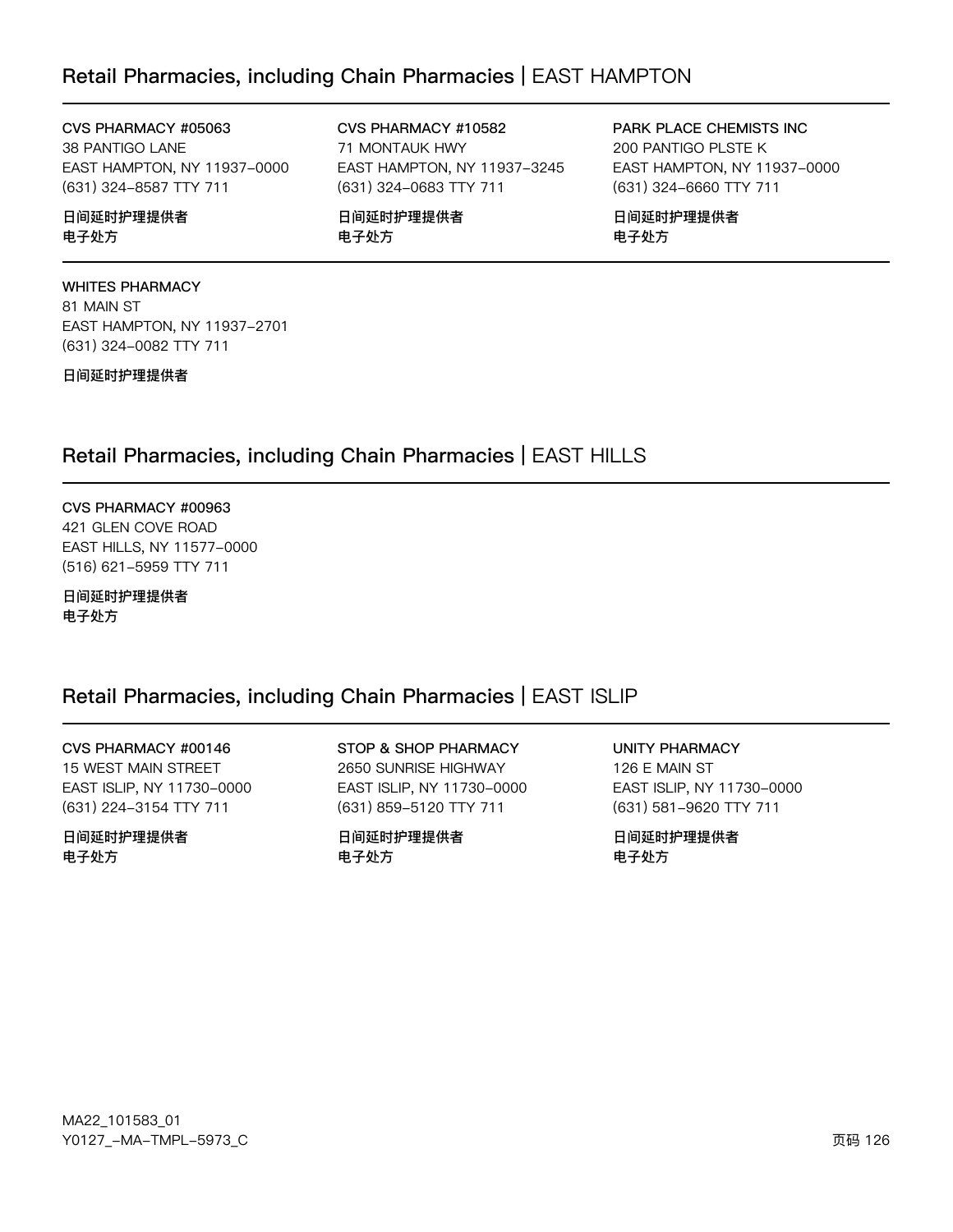# Retail Pharmacies, including Chain Pharmacies | EAST MEADOW

日间延时护理提供者

WALGREENS #15393

(516) 542-7670 TTY 711

日间延时护理提供者

2201 HEMPSTEAD TPKESTE 1-413

EAST MEADOW, NY 11554-1859

电子处方

电子处方

| CVS PHARMACY #01936        | <b>FAMILY RX PHARMACY</b>  |
|----------------------------|----------------------------|
| 2419 HEMPSTEAD TURNPIKE    | 621 MERRICK AVE            |
| EAST MEADOW, NY 11554-0000 | EAST MEADOW, NY 11554-3740 |
| (516) 579-9700 TTY 711     | (516) 280-7474 TTY 711     |
|                            |                            |

日间延时护理提供者 电子处方

#### RITE AID PHARMACY 10614

1910 HEMPSTEAD TURNPIKE EAST MEADOW, NY 11554-0000 (516) 794-0616 TTY 711

#### 日间延时护理提供者 电子处方

WALMART PHARMACY 10-2916 2465 HEMPSTEAD TURNPIKE EAST MEADOW, NY 11554-0000 (516) 579-6769 TTY 711

日间延时护理提供者 电子处方

# Retail Pharmacies, including Chain Pharmacies | EAST MORICHES

#### **BARTHS OF EAST MORICHES INC** 94 MONTAUK HWY UNIT A EAST MORICHES, NY 11940-1156 (631) 874-3784 TTY 711

日间延时护理提供者 电子处方

# Retail Pharmacies, including Chain Pharmacies | EAST NORTHPORT

CVS PHARMACY #04455 520 LARKFIELD EAST NORTHPORT, NY 11731-0000 (631) 368-4433 TTY 711

日间延时护理提供者 电子处方

CVS PHARMACY #05446 2000 JERICHO TURNPIKE EAST NORTHPORT, NY 11731-0000 (631) 462-7366 TTY 711

日间延时护理提供者 电子处方

MEADOW DRUGS AND SURGICAL 353 NEWBRIDGE RD EAST MEADOW, NY 11554-4120 (516) 785-0120 TTY 711

日间延时护理提供者 电子处方

#### WALGREENS #9110

2474 HEMPSTEAD TPKE EAST MEADOW, NY 11554-2136 (516) 731-2483 TTY 711

RITE AID PHARMACY 10635

EAST NORTHPORT, NY 11731-0000

577 LARKFIELD ROAD

日间延时护理提供者

电子处方

(631) 368-0100 TTY 711

日间延时护理提供者 电子处方

MA22\_101583\_01 Y0127\_-MA-TMPL-5973\_C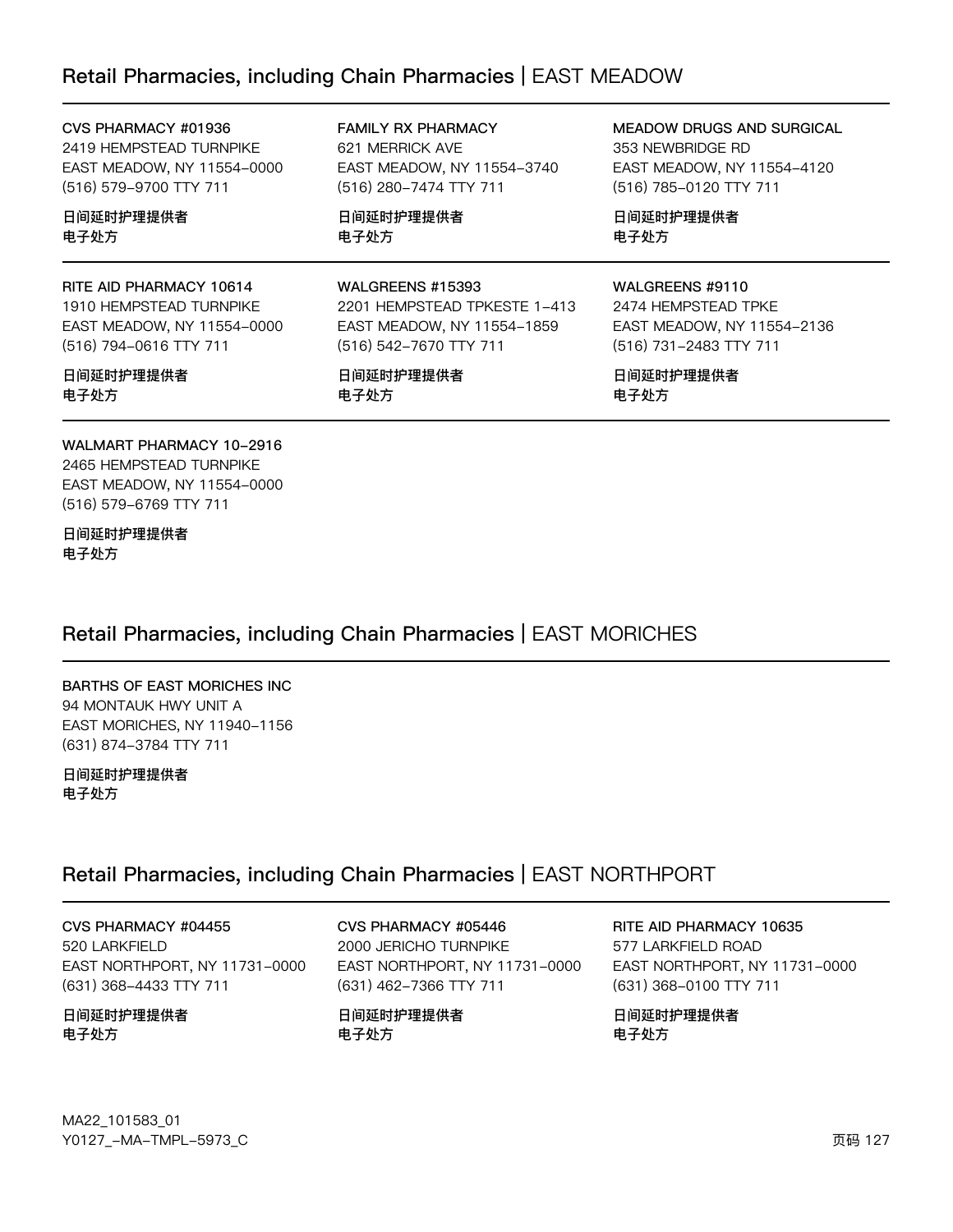**TOWN DRUGS** 517 LARKFIELD RD EAST NORTHPORT, NY 11731-4208 (631) 266-3999 TTY 711

日间延时护理提供者

### Retail Pharmacies, including Chain Pharmacies | EAST PATCHOGUE

**SUNRISE PHARMACY** 

285 SILLS RD BLDG 8B EAST PATCHOGUE, NY 11772-8800 (631) 569-4245 TTY 711

WALGREENS #13643

655 E MAIN ST EAST PATCHOGUE, NY 11772-3152 (631) 447-6282 TTY 711

日间延时护理提供者 电子处方

日间延时护理提供者 电子处方

# Retail Pharmacies, including Chain Pharmacies | EAST QUOGUE

**BARTHS OF EAST QUOGUE** 424 MONTAUK HWY EAST QUOGUE, NY 11942-0000 (631) 653-3784 TTY 711

日间延时护理提供者 电子处方

# Retail Pharmacies, including Chain Pharmacies | EAST ROCHESTER

SPECIALTY RX NY INC. 311 E CHESTNUT ST EAST ROCHESTER, NY 14445-0000 (585) 662-5562 TTY 711

日间延时护理提供者 电子处方

WEGMANS FOOD MARKETS, INC. 851 FAIRPORT RD. EAST ROCHESTER, NY 14445-0000 (585) 586-7922 TTY 711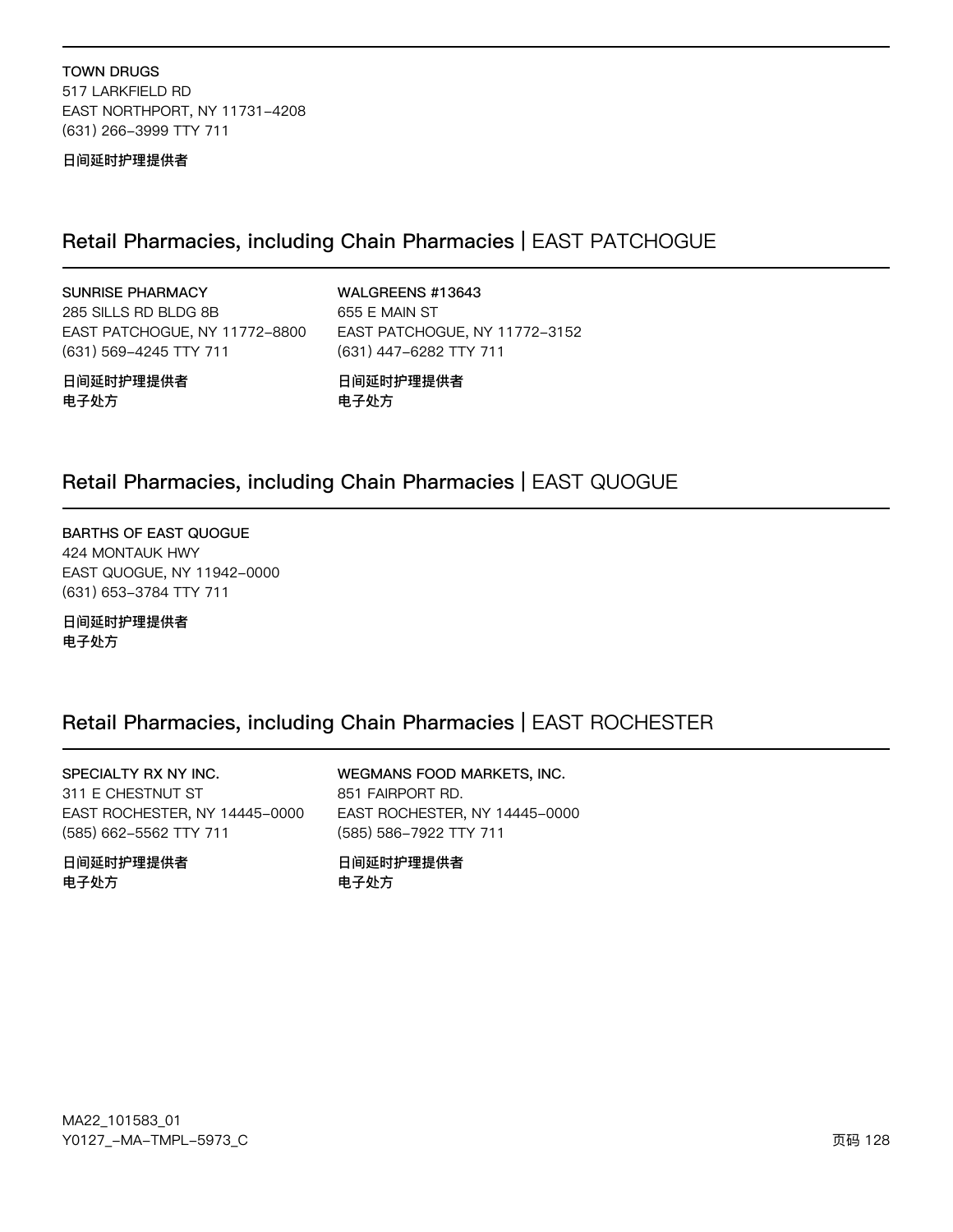# Retail Pharmacies, including Chain Pharmacies | EAST ROCKAWAY

CVS PHARMACY #00745 594 ATLANTIC AVE EAST ROCKAWAY, NY 11518-0000 (516) 599-2627 TTY 711

日间延时护理提供者 电子处方

CVS PHARMACY #02060 488 OCEAN AVENUE EAST ROCKAWAY, NY 11518-0000 (516) 593-7452 TTY 711

日间延时护理提供者 电子处方

# Retail Pharmacies, including Chain Pharmacies | EAST SETAUKET

BELLE MEAD PHARMACY INC. 196 BELLE MEAD ROADUNIT 8 EAST SETAUKET, NY 11733-0000 (631) 444-0784 TTY 711

日间延时护理提供者 电子处方

VILLAGE CHEMISTS OF SETAUKET **INC** 226 MAIN ST EAST SETAUKET, NY 11733-2861 (631) 751-1333 TTY 711

日间延时护理提供者 电子处方

WALGREENS #17513 226 ROUTE 25A EAST SETAUKET, NY 11733-2853 (631) 751-8100 TTY 711

日间延时护理提供者 电子处方

# Retail Pharmacies, including Chain Pharmacies | EAST SYRACUSE

HOA-THE PATIENT RX CENTER OPTUM INFUSION SERVICES 100, WALGREENS #19402 5008 BRITTONFIELD PKWY STE 700 6430 KIRKVILLE ROAD  $INC.$ EAST SYRACUSE, NY 13057-9249 EAST SYRACUSE, NY 13057-2056 6508 A BASILE ROWE (315) 472-7504 TTY 711 EAST SYRACUSE, NY 13057-2942 (315) 437-7305 TTY 711 (315) 433-2300 TTY 711 日间延时护理提供者 日间延时护理提供者 电子处方 日间延时护理提供者 电子处方 电子处方 WALMART PHARMACY 10-2166 WEGMANS FOOD MARKETS, INC. 6438 BASILE ROWE 4256 JAMES ST. EAST SYRACUSE, NY 13057-0000 EAST SYRACUSE, NY 13057-0000 (315) 434-9755 TTY 711 (315) 437-1599 TTY 711 日间延时护理提供者

电子处方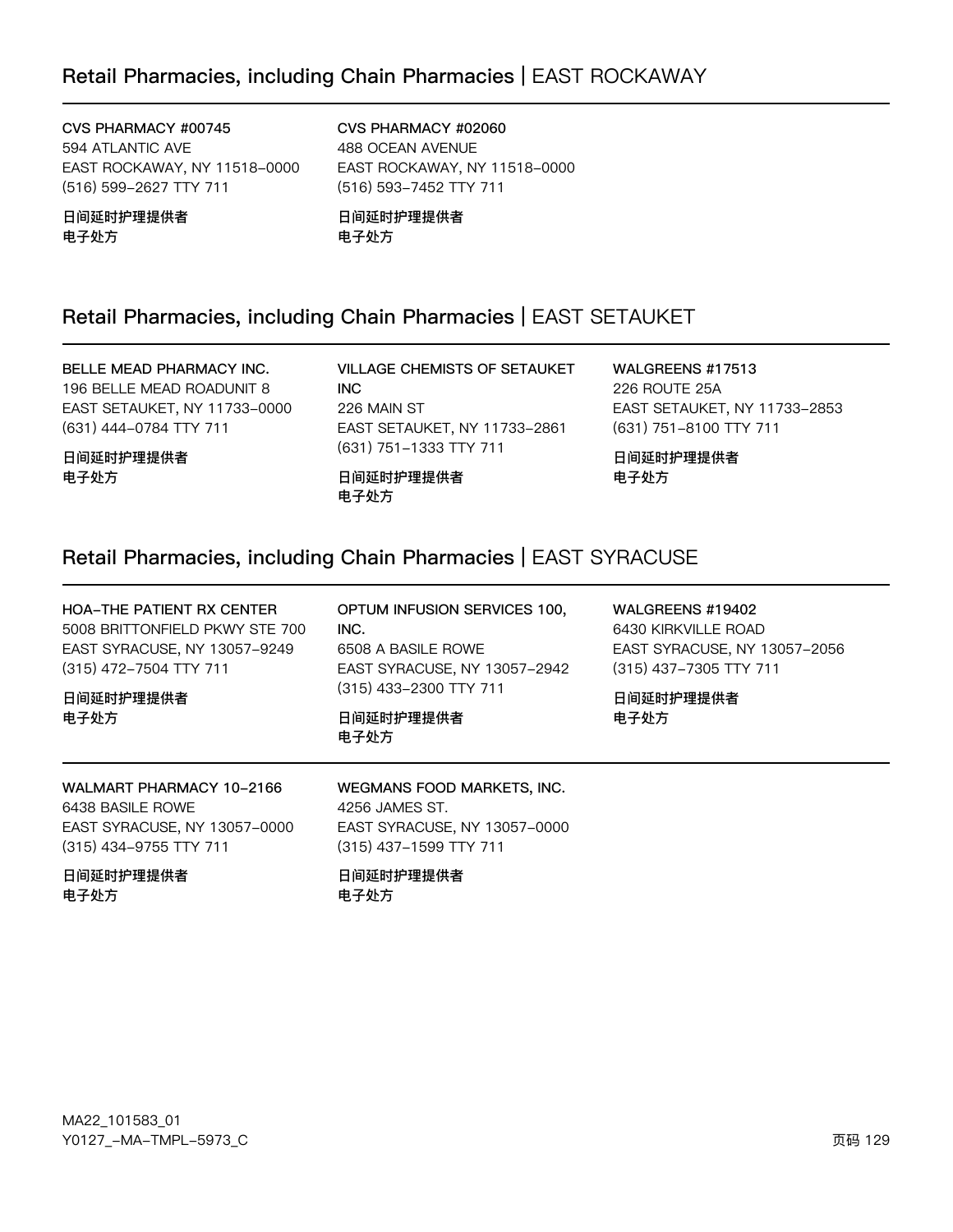# Retail Pharmacies, including Chain Pharmacies | EASTCHESTER

VALUE DRUGS EAST INC 1 TUCKAHOE AVE EASTCHESTER, NY 10709-0000 (914) 771-5640 TTY 711

日间延时护理提供者 电子处方

WALGREENS #9866 370 WHITE PLAINS RD EASTCHESTER, NY 10709-2804 (914) 771-5853 TTY 711

日间延时护理提供者 电子处方

# Retail Pharmacies, including Chain Pharmacies | EASTCHESTER YONKERS

CVS PHARMACY #02432 375 WHITE PLAINS ROAD EASTCHESTER YONKERS, NY 10709-0000 (914) 337-5300 TTY 711

日间延时护理提供者 电子处方

# Retail Pharmacies, including Chain Pharmacies | EASTPORT

RITE AID PHARMACY 10668 23 EASTPORT MANOR ROAD EASTPORT, NY 11941-0000 (631) 325-0643 TTY 711

日间延时护理提供者 电子处方

### Retail Pharmacies, including Chain Pharmacies | EDEN

RITE AID PHARMACY 10813 8079 NORTH MAIN STREET EDEN, NY 14057-0000 (716) 992-9734 TTY 711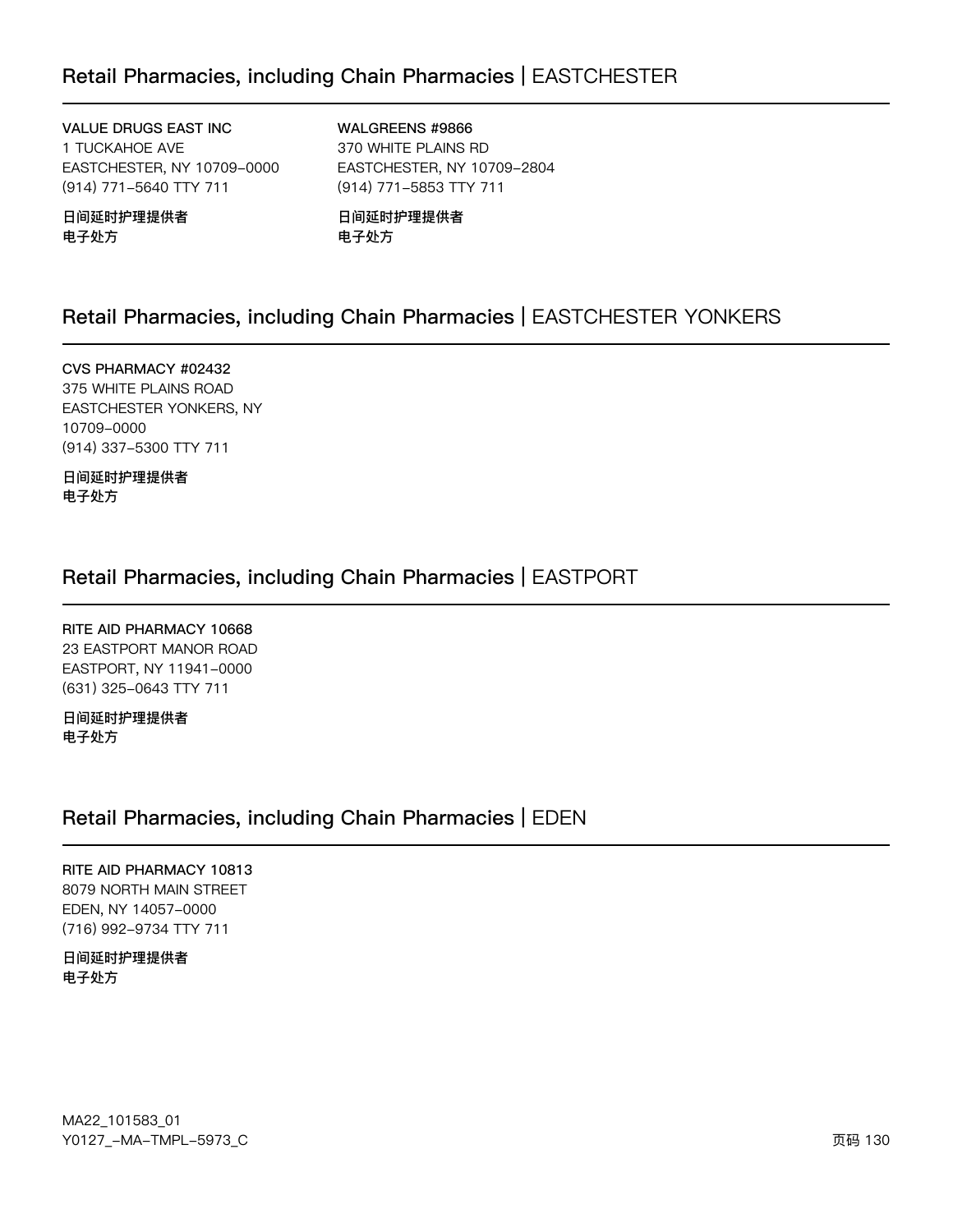# Retail Pharmacies, including Chain Pharmacies | ELBRIDGE

**KINNEY DRUGS** 1057 STATE ROUTE 5 ELBRIDGE, NY 13060-8720 (315) 689-6111 TTY 711

日间延时护理提供者 电子处方

# Retail Pharmacies, including Chain Pharmacies | ELIZABETHTOWN

**KINNEY DRUGS** 7550 COURT STREET ELIZABETHTOWN, NY 12932-0000 (518) 873-6441 TTY 711

日间延时护理提供者 电子处方

# Retail Pharmacies, including Chain Pharmacies | ELLENVILLE

MATTHEWS PHARMACY 101 CANAL ST ELLENVILLE, NY 12428-1400 (845) 647-6222 TTY 711

日间延时护理提供者 电子处方

WALGREENS #19993 50 NORTH MAIN STREET ELLENVILLE, NY 12428-1015 (845) 647-8016 TTY 711

日间延时护理提供者 电子处方

# Retail Pharmacies, including Chain Pharmacies | ELLICOTTVILLE

#### ELLICOTTVILLE PHARMACY INC 6133 RT 219STE 1004 ELLICOTTVILLE, NY 14731-0000 (716) 699-2384 TTY 711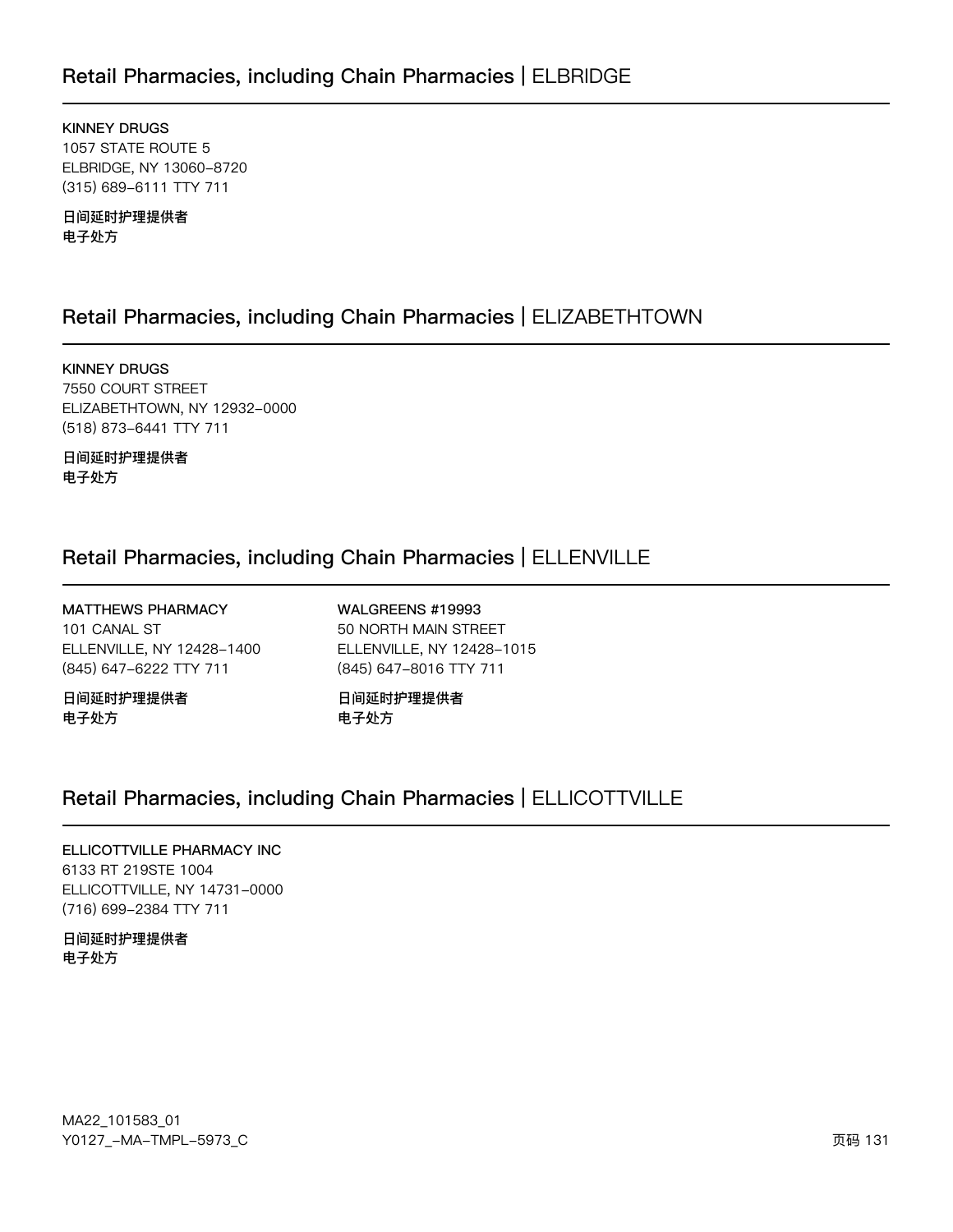# Retail Pharmacies, including Chain Pharmacies | ELMA

#### CYS ELMA PHARMACY

2317 BOWEN RD ELMA, NY 14059-9497 (716) 652-3920 TTY 711

日间延时护理提供者 电子处方

MOOG IN HEALTH PHARMACY 7060 SENECA ST, STE 100RX ELMA, NY 14059-8907 (217) 709-2326 TTY 711

日间延时护理提供者

# Retail Pharmacies, including Chain Pharmacies | ELMHURST

| 99 PHARMACY, INC.<br>74-02 GRAND AVENUEUNIT A<br>ELMHURST, NY 11373-0000<br>(718) 500-3699 TTY 711<br>日间延时护理提供者 | AV PHARMACY<br>9461 CORONA AVE<br>ELMHURST, NY 11373-0000<br>(718) 271-1262 TTY 711<br>日间延时护理提供者<br>电子处方           | <b>BROADWAY PHARMACY</b><br>8808 55TH AVE<br>ELMHURST, NY 11373-4437<br>(718) 803-3005 TTY 711<br>日间延时护理提供者<br>电子处方                  |
|-----------------------------------------------------------------------------------------------------------------|--------------------------------------------------------------------------------------------------------------------|--------------------------------------------------------------------------------------------------------------------------------------|
| <b>CARE FIRST PHARMACY</b><br>8330 BROADWAY<br>ELMHURST, NY 11373-5702<br>(718) 205-0588 TTY 711<br>日间延时护理提供者   | <b>CEDARS PHARMACY</b><br>95-19 57TH AVE<br>ELMHURST, NY 11373-4616<br>(718) 271-9429 TTY 711<br>日间延时护理提供者<br>电子处方 | COMMUNITY, A WALGREENS<br>PHARMACY #16530<br>7512 BROADWAY<br>ELMHURST, NY 11373-5611<br>(718) 489-1114 TTY 711<br>日间延时护理提供者<br>电子处方 |
| CVS PHARMACY #16683<br>8801 QUEENS BLVD<br>ELMHURST, NY 11373-0000<br>(718) 760-5655 TTY 711                    | CVS PHARMACY #17755<br>40-25 82ND ST<br>ELMHURST, NY 11373-1304<br>(718) 662-5989 TTY 711                          | <b>ELMHURST DRUGS</b><br>8404 BROADWAY<br>ELMHURST, NY 11373-5721<br>(718) 457-7884 TTY 711                                          |
| 日间延时护理提供者<br>电子处方                                                                                               | 日间延时护理提供者                                                                                                          | 日间延时护理提供者<br>电子处方                                                                                                                    |
| <b>ELMHURST PHARMACY</b><br>7523 BROADWAY<br>ELMHURST, NY 11373-5612<br>(718) 565-8667 TTY 711                  | <b>ELMHURST PHARMACY &amp; HOME</b><br><b>INFUSION</b><br>81-06 BAXTER AVENUE<br>ELMHURST, NY 11373-0000           | ELMWAY II PHARMACY INC.<br>8607 51ST AVE<br>ELMHURST, NY 11373-3922<br>(718) 699-1882 TTY 711                                        |
| 日间延时护理提供者<br>电子处方                                                                                               | (718) 507-2299 TTY 711<br>日间延时护理提供者<br>电子处方                                                                        | 日间延时护理提供者<br>电子处方                                                                                                                    |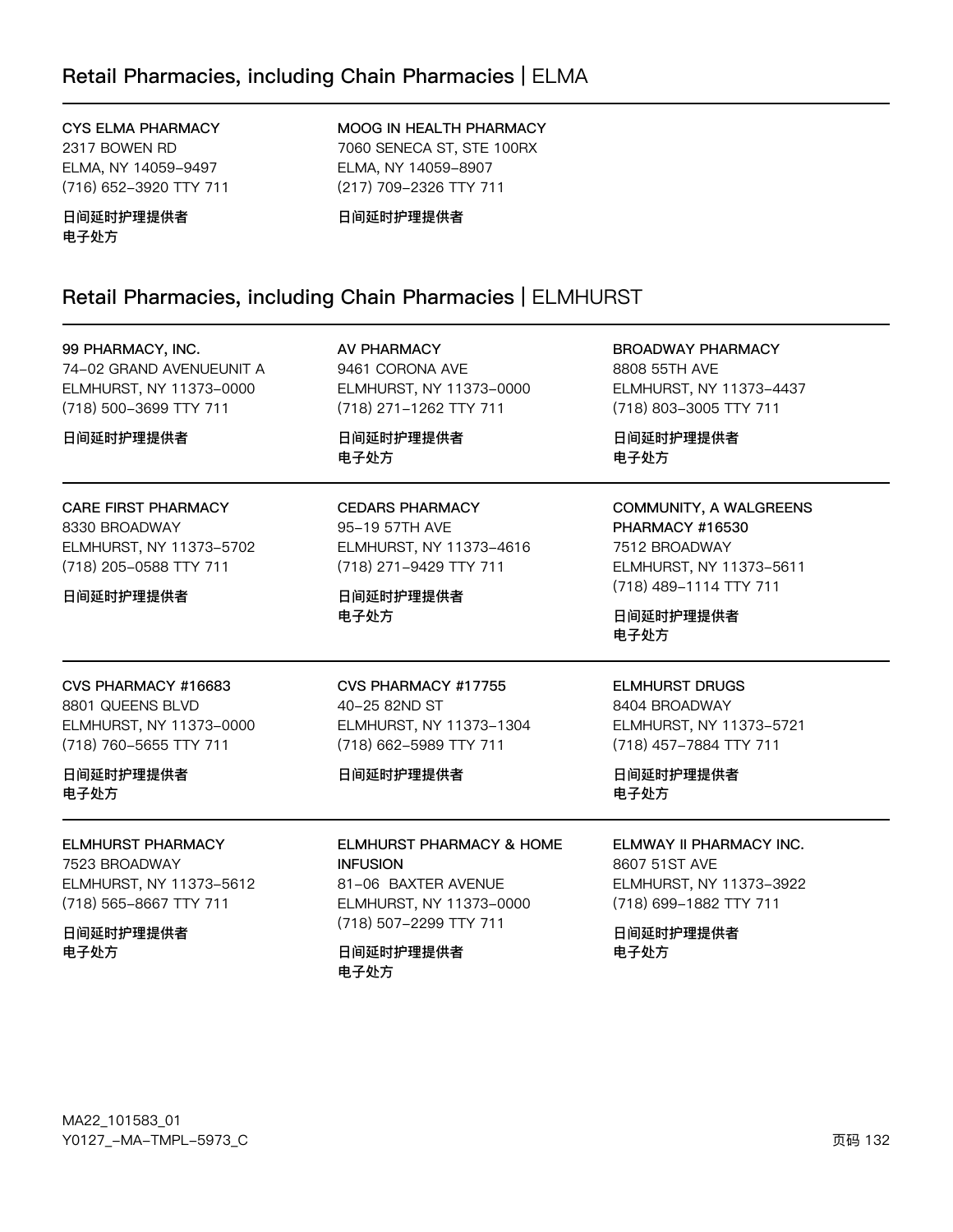**ELMWAY PHARMACY INC** 

82-45 BROADWAY ELMHURST, NY 11373-0000 (718) 803-2288 TTY 711

日间延时护理提供者 电子处方

**FRANKLIN PHARMACY** 94-31 59TH AVE ELMHURST, NY 11373-5168 (718) 592-7200 TTY 711

日间延时护理提供者 电子外方

**GETTING WELL RX PHARMACY INC** 8286 BROADWAY ELMHURST, NY 11373-3353 (718) 565-8388 TTY 711

日间延时护理提供者 电子处方

**HALLMARK PHARMACY** 8285 BROADWAY ELMHURST, NY 11373-3395 (718) 426-0300 TTY 711

日间延时护理提供者

**HORIZON PHARMACY III** 8114 BROADWAY ELMHURST, NY 11373-2450 (718) 803-1188 TTY 711

日间延时护理提供者 电子处方

NEWTOWN PHARMACY

86-15 JUSTICE AVE ELMHURST, NY 11373-4555 (718) 760-2600 TTY 711

日间延时护理提供者 电子处方

**EVERGREEN DRUGS CO** 8708 JUSTICE AVE ELMHURST, NY 11373-4575 (718) 429-4411 TTY 711

日间延时护理提供者 电子处方

**FROST PHARMACY** 8652 QUEENS BLVD ELMHURST, NY 11373-4428 (718) 457-3192 TTY 711

日间延时护理提供者 电子外方

**GOGO PHARMACY LLC** 83-09 BROADWAY ELMHURST, NY 11373-5794 (929) 522-0393 TTY 711

日间延时护理提供者 电子处方

**HEALTHY RX INC** 59-17 JUNCTION BLVD ELMHURST, NY 11373-0000 (718) 777-2020 TTY 711

日间延时护理提供者 电子处方

**LAVIDA PHARMACY** 4020 82ND ST ELMHURST, NY 11373-0000 (718) 426-2525 TTY 711

日间延时护理提供者 电子处方

QUEENS DRUGS AND SURGICAL 80-04 BAXTER AVE ELMHURST, NY 11373-1313 (718) 457-0099 TTY 711

日间延时护理提供者 电子处方

FOUR B'S PHARMACY INC 40-35 95TH ST ELMHURST, NY 11373-0000 (718) 205-2411 TTY 711

日间延时护理提供者 电子处方

**GAGA PHARMACY INC.** 9005 CORONA AVE ELMHURST, NY 11373-0000 (718) 699-6666 TTY 711

日间延时护理提供者 电子外方

**GRACE PHARMACY** 91-01 43RD AVE ELMHURST, NY 11373-2740 (718) 426-1073 TTY 711

日间延时护理提供者 电子处方

**HOME & HOME PHARMACY** 8618 WHITNEY AVE ELMHURST, NY 11373-3658 (718) 505-8688 TTY 711

日间延时护理提供者 电子处方

#### **NEW DHAKA PHARMACY**

7432 BROADWAY ELMHURST, NY 11373-5609 (718) 426-4080 TTY 711

日间延时护理提供者 电子处方

**RAPID RX PHARMACY** 

9330 43RD AVE ELMHURST, NY 11373-5626 (718) 205-5400 TTY 711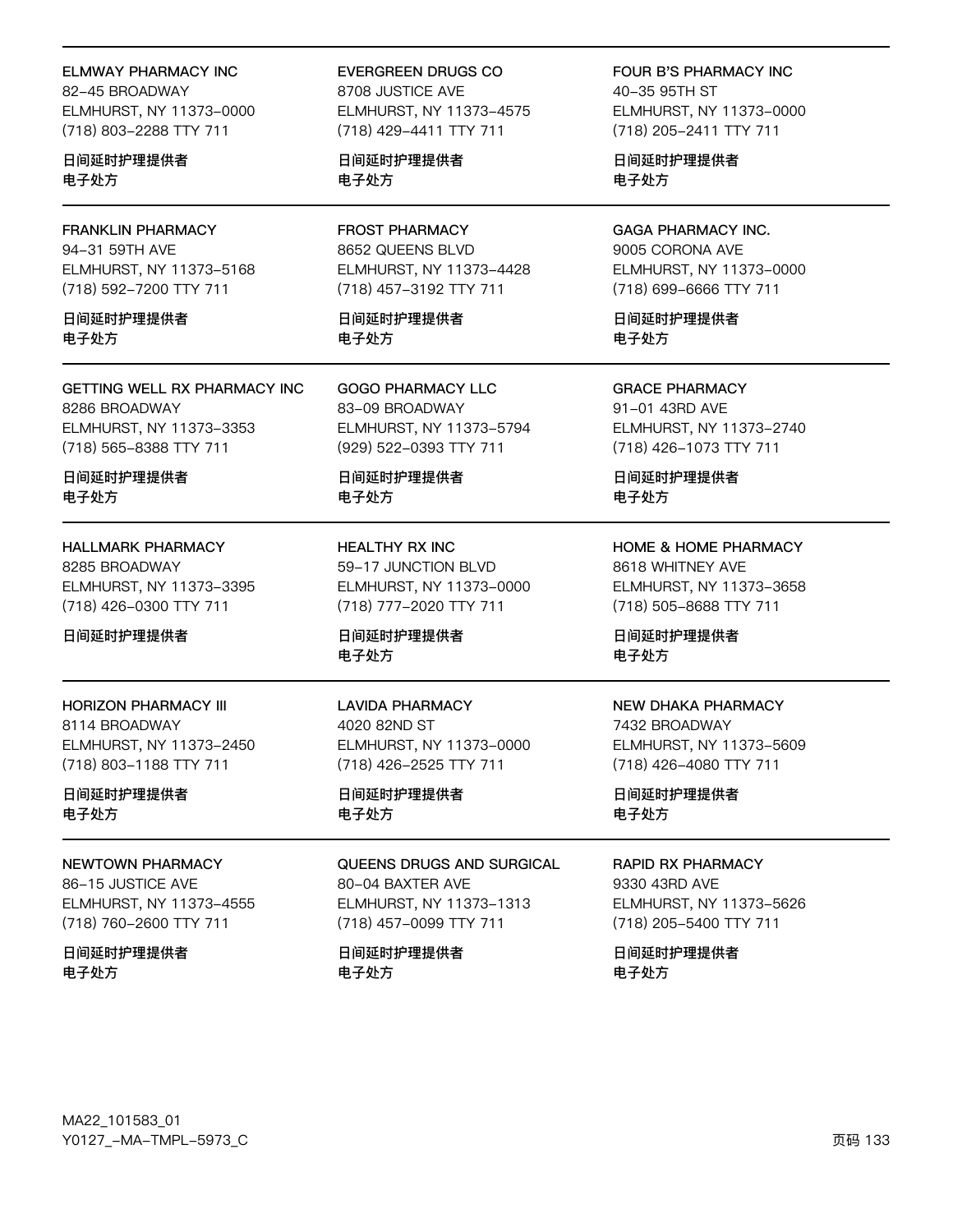#### **RUBEX DRUGS**

8119 41ST AVE ELMHURST, NY 11373-1394 (718) 397-0776 TTY 711

#### 日间延时护理提供者 电子处方

#### WALGREENS #1616 8277 BROADWAY

ELMHURST, NY 11373-3352 (718) 672-7781 TTY 711

日间延时护理提供者 电子外方

#### SKYCARE PHARMACY INC.

85-29 GRAND AVENUE ELMHURST, NY 11373-0000 (718) 685-2678 TTY 711

日间延时护理提供者 电子处方

**STAR PHARMACY** 8941 ELMHURST AVE ELMHURST, NY 11373-1537 (718) 205-0011 TTY 711

日间延时护理提供者 电子处方

WALGREENS #4319 8420 BROADWAY ELMHURST, NY 11373-5721 (718) 424-7927 TTY 711

日间延时护理提供者 电子外方

# Retail Pharmacies, including Chain Pharmacies | ELMIRA

#### CHEMUNG COUNTY HEALTH **CENTER NURSING FACILITY** 103 WASHINGTON ST ELMIRA, NY 14901-0000 (607) 737-2056 TTY 711

#### 日间延时护理提供者 电子处方

**GEROULD'S PHARMACY #1** 130 S MAIN ST ELMIRA, NY 14904-0000 (607) 733-6696 TTY 711

日间延时护理提供者 电子外方

RITE AID PHARMACY 10886 119 WEST SECOND STREET ELMIRA, NY 14901-0000 (607) 733-5202 TTY 711

日间延时护理提供者 电子处方

日间延时护理提供者 电子处方

CVS PHARMACY #17240

ELMIRA, NY 14903-0000

(607) 796-5911 TTY 711

930 COUNTY RD 64

**GEROULD'S PHARMACY #2** 215 HOFFMAN ST ELMIRA, NY 14905-2493 (607) 732-0597 TTY 711

日间延时护理提供者 电子外方

RITE AID PHARMACY 10887 209 MT ZOAR STREET ELMIRA, NY 14904-0000 (607) 733-5636 TTY 711

日间延时护理提供者 电子处方

**ELMIRA PSYCHIATRIC CENTER PHARMACY** 100 WASHINGTON STREET ELMIRA, NY 14901-1424 (607) 737-4703 TTY 711

日间延时护理提供者

RITE AID PHARMACY 00260 1000 PENNSYLVANIA AVENUE ELMIRA, NY 14904-2609 (607) 733-6262 TTY 711

日间延时护理提供者 电子外方

#### SAMS PHARMACY 10-6431

830 COUNTY ROAD 64 STE 2 ELMIRA, NY 14903-9716 (607) 739-6103 TTY 711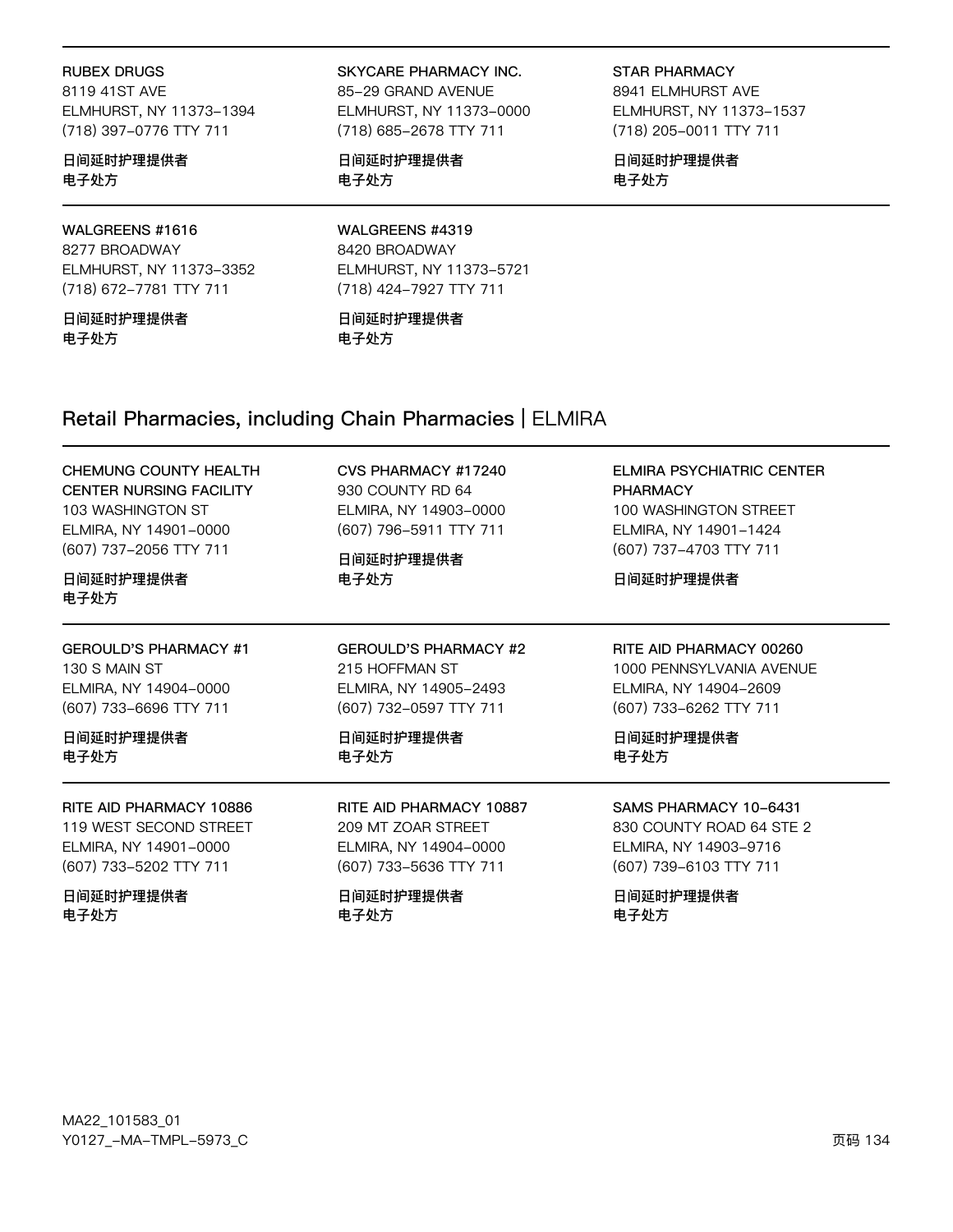#### WALGREENS #10864

402 N MAIN ST ELMIRA, NY 14901-2104 (607) 271-9480 TTY 711

#### 日间延时护理提供者 电子处方

WEGMANS FOOD MARKETS, INC. 1100 CLEMENS CENTER PKWY. ELMIRA, NY 14901-0000 (607) 737-5090 TTY 711

日间延时护理提供者 电子处方

**WEIS PHARMACY** 

401 N MAIN ST ELMIRA, NY 14902-0000 (607) 733-2399 TTY 711

日间延时护理提供者 电子处方

# Retail Pharmacies, including Chain Pharmacies | ELMONT

| <b>CUREWELL PHARMACY</b>                                                                       | CVS PHARMACY #02061                                                                       | CVS PHARMACY #17692    |
|------------------------------------------------------------------------------------------------|-------------------------------------------------------------------------------------------|------------------------|
| 1785 DUTCH BROADWAY                                                                            | 1797 DUTCH BROADWAY                                                                       | 1730 HEMPSTEAD TPKE    |
| ELMONT, NY 11003-5044                                                                          | ELMONT, NY 11003-0000                                                                     | ELMONT, NY 11003-1856  |
| (516) 872-8700 TTY 711                                                                         | (516) 561-1340 TTY 711                                                                    | (516) 326-3579 TTY 711 |
| 日间延时护理提供者                                                                                      | 日间延时护理提供者                                                                                 | 日间延时护理提供者              |
| 电子处方                                                                                           | 电子处方                                                                                      | 电子处方                   |
| WALGREENS #17192<br>1415 HEMPSTEAD TURNPIKE<br>ELMONT, NY 11003-2404<br>(516) 775-2811 TTY 711 | WALGREENS #2778<br>2095 DUTCH BROADWAY<br>ELMONT, NY 11003-4247<br>(516) 285-4214 TTY 711 |                        |

日间延时护理提供者 电子处方

日间延时护理提供者 电子处方

# Retail Pharmacies, including Chain Pharmacies | ELMSFORD

#### CVS PHARMACY #02579

7-11 EAST MAIN STREET ELMSFORD, NY 10523-0000 (914) 345-7186 TTY 711

日间延时护理提供者 电子处方

MARINELLIS VILLAGE PHARMACY

31 E MAIN ST ELMSFORD, NY 10523-2694 (914) 592-8211 TTY 711

日间延时护理提供者 电子处方

SAMS PHARMACY 10-6674 333 SAW MILL RIVER ROAD ELMSFORD, NY 10523-1516

(914) 592-0419 TTY 711 日间延时护理提供者

电子处方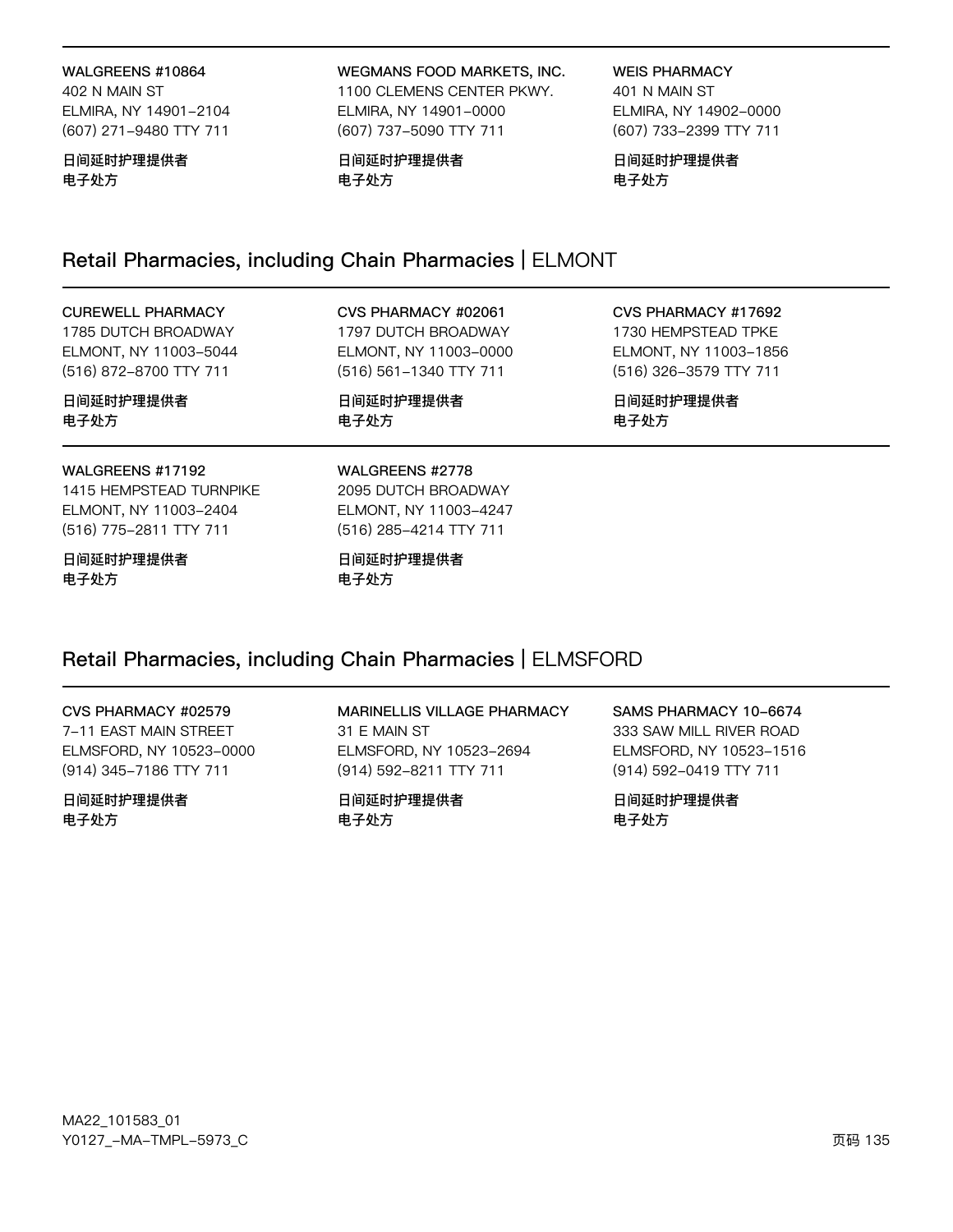# Retail Pharmacies, including Chain Pharmacies | ENDICOTT

#### **CORNER DRUG STORE** 101 W MAIN ST ENDICOTT, NY 13760-0000 (607) 785-0431 TTY 711

日间延时护理提供者 电子处方

#### PRICE CHOPPER PHARMACY 1001 NORTH ST STE 11 ENDICOTT, NY 13760-5129 (607) 748-8270 TTY 711

#### 日间延时护理提供者 电子处方

CVS PHARMACY #00678 1008 UNION CENTER MAINE HWY ENDICOTT, NY 13760-0000 (607) 754-2240 TTY 711

日间延时护理提供者 电子处方

#### UNITED HEALTH SERVICES **HOSPITALS INC** 1302 E MAIN ST ENDICOTT, NY 13760-0000 (607) 754-2474 TTY 711

日间延时护理提供者 电子处方

CVS PHARMACY #01951 1103 NORTH STREET ENDICOTT, NY 13760-0000 (607) 748-1565 TTY 711

日间延时护理提供者 电子处方

#### WALGREENS #19087

100 EAST MAIN STREET ENDICOTT, NY 13760-4815 (607) 754-4594 TTY 711

日间延时护理提供者 电子处方

# Retail Pharmacies, including Chain Pharmacies | ENDWELL

CVS PHARMACY #00168 800 HOOPER RDSUITE 500 ENDWELL, NY 13760-0000 (607) 757-2618 TTY 711

日间延时护理提供者 电子处方

RITE AID PHARMACY 10790 511 HOOPER ROAD ENDWELL, NY 13760-0000 (607) 754-6880 TTY 711

日间延时护理提供者 电子处方

# Retail Pharmacies, including Chain Pharmacies | ESPERANCE

#### HANNAFORD SUPERMARKET & **PHARMACY**

11140 WESTERN TPKE ESPERANCE, NY 12066-3010 (518) 875-9414 TTY 711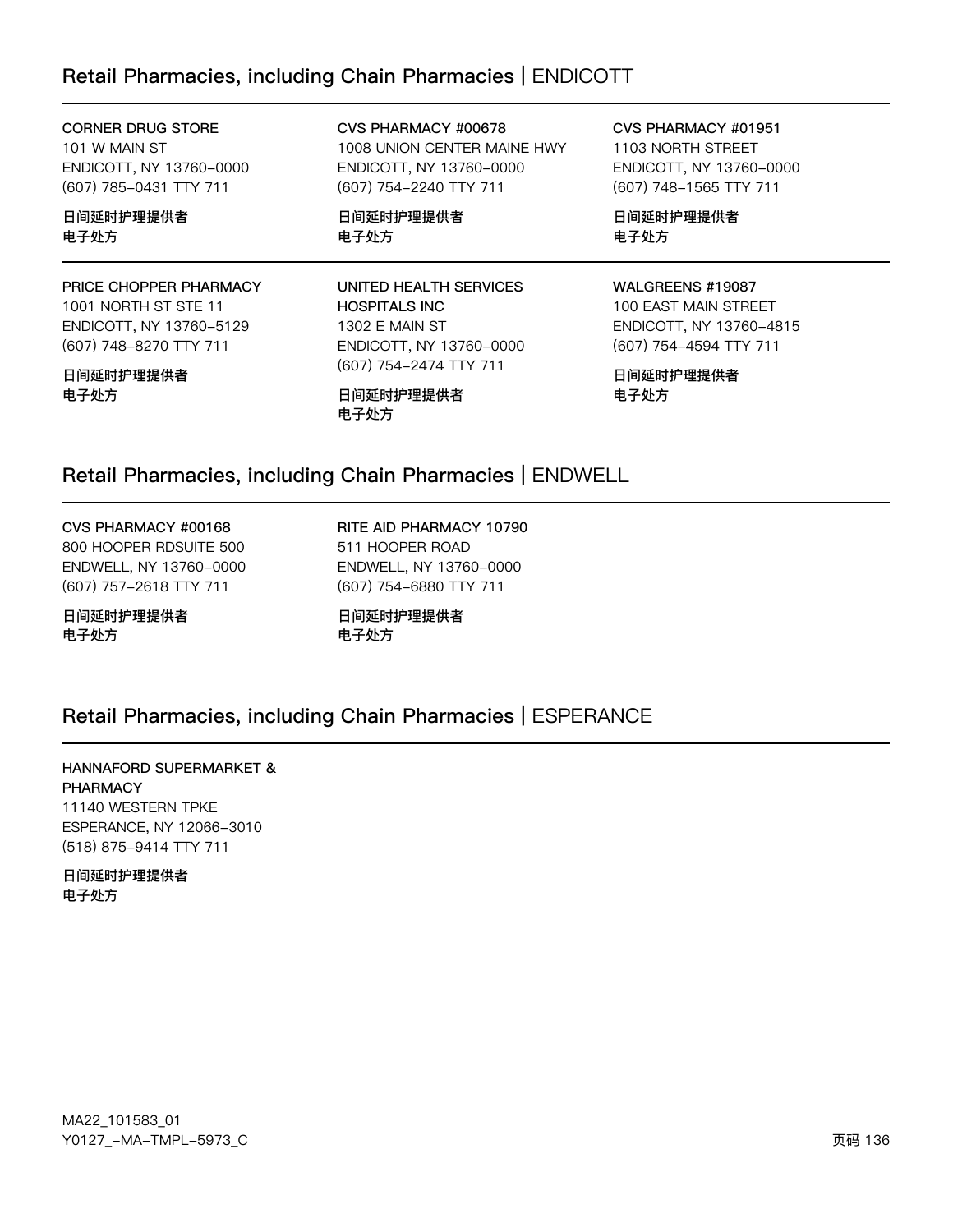# Retail Pharmacies, including Chain Pharmacies | FAIRPORT

CVS PHARMACY #10284 1304 FAIRPORT RD FAIRPORT, NY 14450-1310 (585) 377-8902 TTY 711

日间延时护理提供者 电子处方

#### WALGREENS #11377

6707 PITTSFORD PALMYRA RD FAIRPORT, NY 14450-3442 (585) 360-1814 TTY 711

#### 日间延时护理提供者 电子处方

CVS PHARMACY #16553 2161 N NINE MILE POINT RD FAIRPORT, NY 14450-0000 (585) 377-1196 TTY 711

日间延时护理提供者 电子处方

RITE AID PHARMACY 10845 6720 PITTSFORD PALMYRA ROAD FAIRPORT, NY 14450-0000 (585) 223-1460 TTY 711

日间延时护理提供者 电子处方

#### WEGMANS FOOD MARKETS, INC. 6600 PITTSFORD-PALMYRA RD FAIRPORT, NY 14450-0000 (585) 223-6480 TTY 711

日间延时护理提供者 电子处方

# Retail Pharmacies, including Chain Pharmacies | FALCONER

CVS PHARMACY #05089 10 SOUTH WORK ST FALCONER, NY 14733-0000 (716) 665-2476 TTY 711

日间延时护理提供者 电子处方

# Retail Pharmacies, including Chain Pharmacies | FAR ROCKAWAY

**BELLE HARBOR CHEMISTS** 449 BEACH 129TH ST FAR ROCKAWAY, NY 11694-1594 (718) 634-0001 TTY 711

日间延时护理提供者 电子外方

CVS PHARMACY #02442 271 BEACH 20TH ST FAR ROCKAWAY, NY 11691-0000 (718) 327-2121 TTY 711

日间延时护理提供者 电子外方

**DAWN PHARMACY** 1288 CENTRAL AVE FAR ROCKAWAY, NY 11691-0000 (718) 327-1700 TTY 711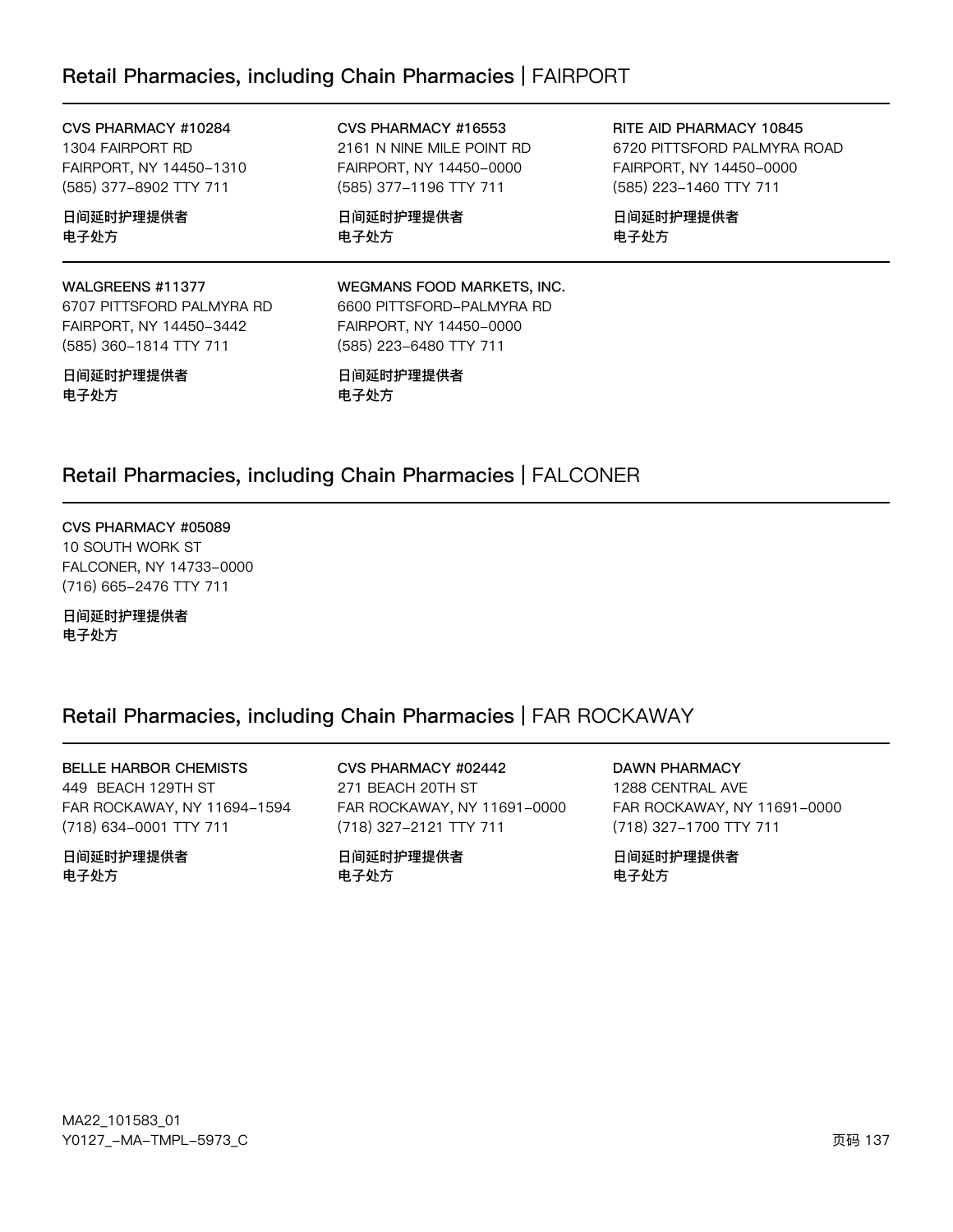#### DUANE READE #14206

116-02 BEACH CHANNEL DR FAR ROCKAWAY, NY 11694-2073 (718) 945-7781 TTY 711

日间延时护理提供者 电子处方

#### **OCEAN PARK DRUGS**

1727 SEAGIRT BLVD FAR ROCKAWAY, NY 11691-4513 (718) 471-2500 TTY 711

日间延时护理提供者 电子外方

#### **RUSSO'S PHARMACY**

1909 CORNAGA AVE FAR ROCKAWAY, NY 11691-4303 (718) 327-7027 TTY 711

日间延时护理提供者

**FRIENDLY PHARMACY** 495 BEACH 20TH ST FAR ROCKAWAY, NY 11691-0000

日间延时护理提供者 电子处方

(718) 337-1900 TTY 711

PRESCRIPTION WORLD 711B SEAGIRT AVE FAR ROCKAWAY, NY 11691-5730 (718) 327-4300 TTY 711

日间延时护理提供者 电子外方

SMARTSHOP PHARMACY INC 3217A BEACH CHANNEL DR

FAR ROCKAWAY, NY 11691-0000 (718) 868-2200 TTY 711

日间延时护理提供者 电子处方

**MOTT PHARMACY & SURGICAL** 

2119 MOTT AVE FAR ROCKAWAY, NY 11691-3215 (718) 327-2511 TTY 711

日间延时护理提供者 电子处方

### **REDFERN DRUGS**

1485 BEACH CHANNEL DRIVE FAR ROCKAWAY, NY 11691-0000 (718) 471-3090 TTY 711

日间延时护理提供者 电子外方

ST. JOHN'S PHARMACY 327 BEACH 19TH STLOBBY

FAR ROCKAWAY, NY 11691-4423 (718) 869-5300 TTY 711

日间延时护理提供者

### Retail Pharmacies, including Chain Pharmacies | FARMINGDALE

**AHF PHARMACY** 619 MAIN ST FARMINGDALE, NY 11735-4100 (631) 547-6520 TTY 711

日间延时护理提供者 电子处方

CVS PHARMACY #16986 100 WILLOW PARK CTR FARMINGDALE, NY 11735-0000 (631) 962-0271 TTY 711

日间延时护理提供者 电子处方

CVS PHARMACY #01073 450 MAIN ST FARMINGDALE, NY 11735-0000 (516) 694-6246 TTY 711

日间延时护理提供者 电子处方

**GREAT NECK CHEMISTS** 69 ALLEN BLVD FARMINGDALE, NY 11735-5614 (516) 482-0004 TTY 711

日间延时护理提供者 电子处方

CVS PHARMACY #01837 503 NORTHWEST DR FARMINGDALE, NY 11735-0000 (516) 755-5762 TTY 711

日间延时护理提供者 电子处方

**MOBY DRUGS** 226 MAIN ST FARMINGDALE, NY 11735-0000 (516) 249-0268 TTY 711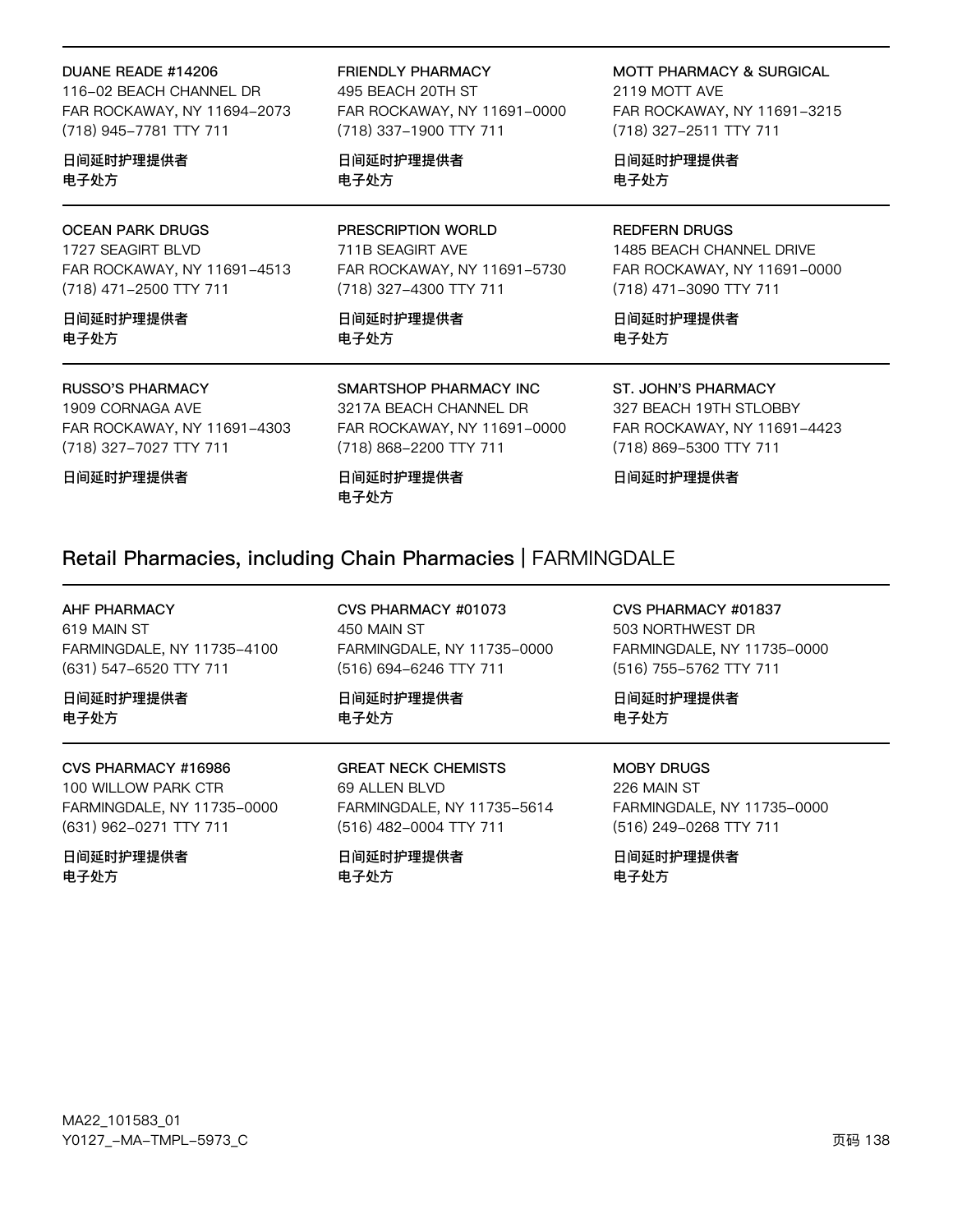OPTUM INFUSION SERVICES 101, INC. 931 CONKLIN STSTE D FARMINGDALE, NY 11735-0000 (631) 391-9670 TTY 711

#### 日间延时护理提供者 电子处方

STOP & SHOP PHARMACY 55 MOTOR AVE FARMINGDALE, NY 11735-0000 (631) 756-5134 TTY 711

日间延时护理提供者 电子处方

PRECISION LTC PHARMACY 69 ALLEN BLVD FARMINGDALE, NY 11735-5614 (516) 482-0004 TTY 711

日间延时护理提供者 电子处方

PROCARE LTC **111 EXECUTIVE BLVD** FARMINGDALE, NY 11735-4719 (631) 843-0500 TTY 711

日间延时护理提供者 电子处方

TRANSCRIPT PHARMACY OF NEW YORK, INC 87 HEMPSTEAD TURNPIKE FARMINGDALE, NY 11735-0000 (516) 777-7040 TTY 711

日间延时护理提供者 电子处方

WALMART PHARMACY 10-5295 965 BROADHOLLOW RD FARMINGDALE, NY 11735-0000 (631) 752-8980 TTY 711

日间延时护理提供者 电子处方

# Retail Pharmacies, including Chain Pharmacies | FARMINGTON

CVS PHARMACY #01925 1259 ROUTE 332 FARMINGTON, NY 14425-8915 (585) 742-1910 TTY 711

日间延时护理提供者 电子处方

# Retail Pharmacies, including Chain Pharmacies | FARMINGVILLE

CVS PHARMACY #02721 935 HORSEBLOCK ROAD FARMINGVILLE, NY 11738-0000 (631) 698-9174 TTY 711

日间延时护理提供者 电子处方

STOP & SHOP PHARMACY 2350 NORTH OCEAN AVENUE FARMINGVILLE, NY 11738-0000 (631) 451-1821 TTY 711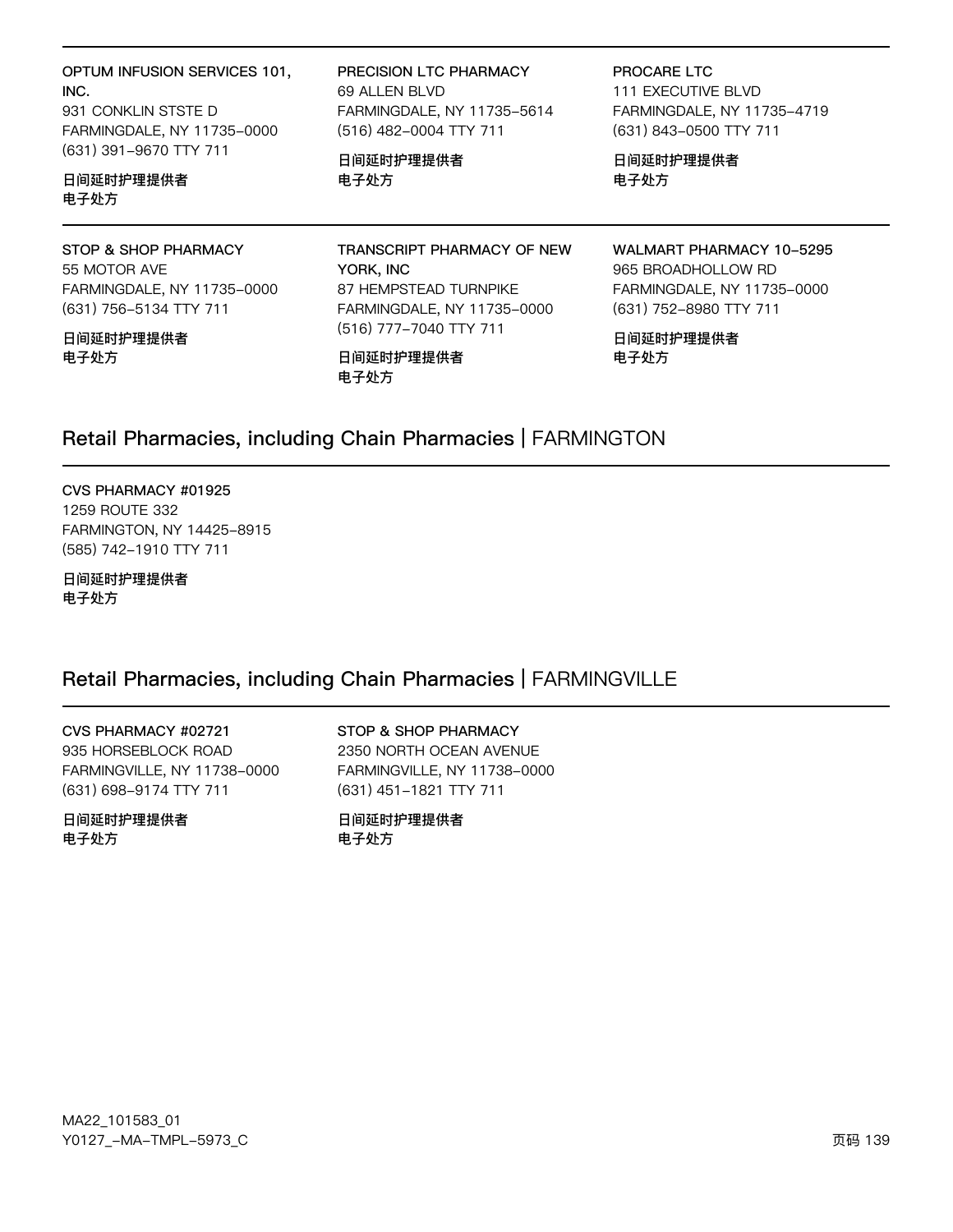# Retail Pharmacies, including Chain Pharmacies | FAYETTEVILLE

CVS PHARMACY #16808 340 TOWNE DR FAYETTEVILLE, NY 13066-0000 (315) 637-2876 TTY 711

日间延时护理提供者 电子处方

WALGREENS #18166 101 TOWNE DRIVE FAYETTEVILLE, NY 13066-1336 (315) 637-5930 TTY 711

日间延时护理提供者 电子处方

WEGMANS FOOD MARKETS, INC. 6789 E. GENESEE ST. FAYETTEVILLE, NY 13066-0000 (315) 446-4660 TTY 711

日间延时护理提供者 电子处方

# Retail Pharmacies, including Chain Pharmacies | FILLMORE

**FILLMORE PHARMACY** 10560 RTE 19 FILLMORE, NY 14735-0000 (585) 567-2228 TTY 711

日间延时护理提供者 电子处方

# Retail Pharmacies, including Chain Pharmacies | FISHKILL

| CVS PHARMACY #02292<br>986 MAIN STREET<br>FISHKILL, NY 12524-0000<br>(845) 896-2067 TTY 711                    | MEDICINE SHOPPE PHARMACY<br>1004 MAIN ST BLDG 554<br>FISHKILL, NY 12524-3509<br>(845) 897-0636 TTY 711 | SAMS PHARMACY 10-6356<br>56 W MERRITT BLVD<br>FISHKILL, NY 12524-2243<br>(845) 896-8665 TTY 711 |
|----------------------------------------------------------------------------------------------------------------|--------------------------------------------------------------------------------------------------------|-------------------------------------------------------------------------------------------------|
| 日间延时护理提供者<br>电子处方                                                                                              | 日间延时护理提供者                                                                                              | 日间延时护理提供者<br>电子处方                                                                               |
| THE MEDICINE SHOPPE PHARMACY<br>1004 MAIN ST.BUILDING 554<br>FISHKILL, NY 12524-0000<br>(845) 897-0636 TTY 711 | WALMART PHARMACY 10-1810<br>26 WEST MERRITT BLVD<br>FISHKILL, NY 12524-0000<br>(845) 896-4055 TTY 711  |                                                                                                 |
| 日间延时护理提供者<br>电子处方                                                                                              | 日间延时护理提供者<br>电子处方                                                                                      |                                                                                                 |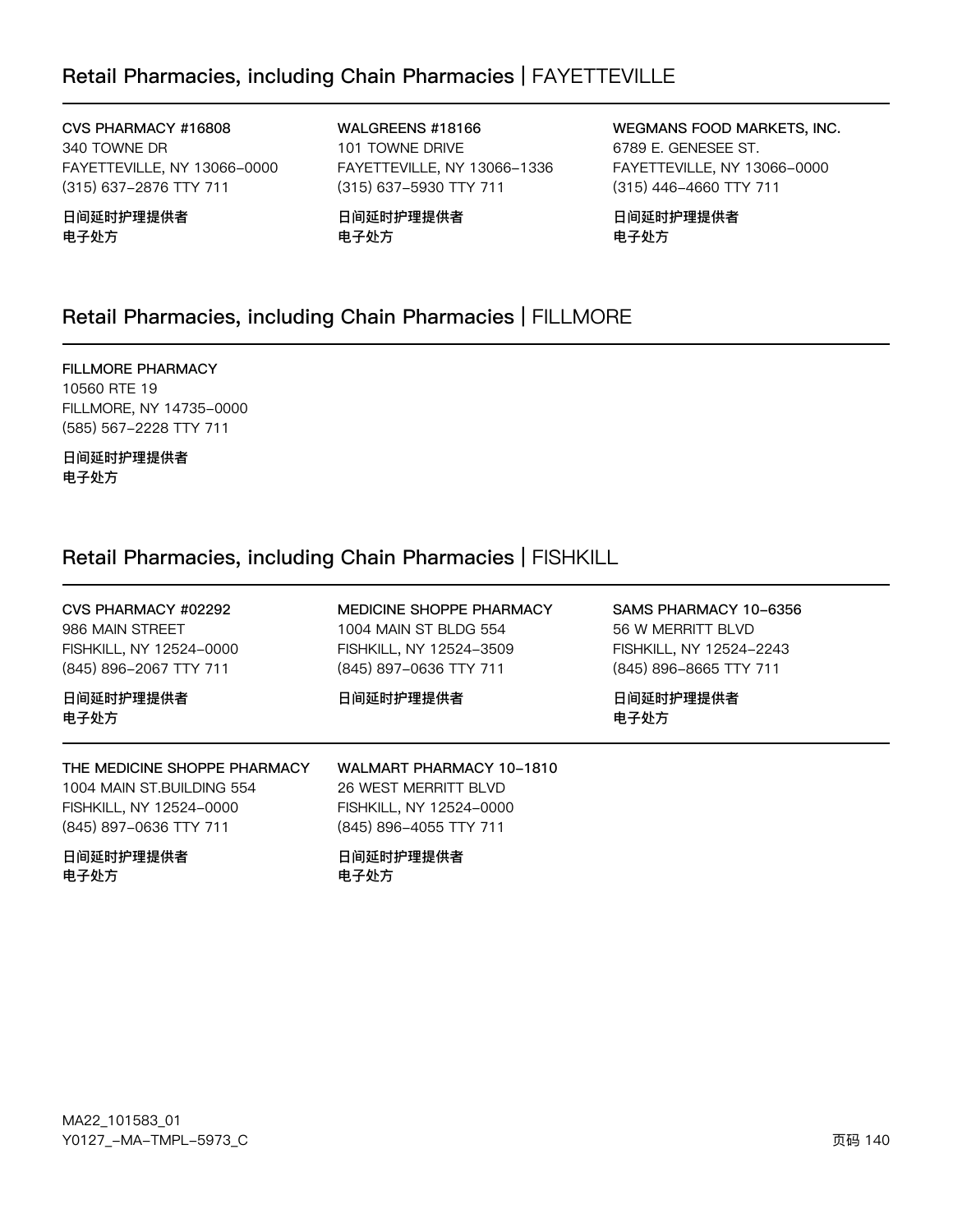# Retail Pharmacies, including Chain Pharmacies | FLORAL PARK

A & M PHARMACY AND SURGICAL 25617 HILLSIDE AVE FLORAL PARK, NY 11004-1617 (718) 343-5900 TTY 711

日间延时护理提供者 电子处方

#### **LEE'S DRUGS**

160 TULIP AVE FLORAL PARK, NY 11001-2788 (516) 354-2000 TTY 711

#### 日间延时护理提供者 电子处方

**TOWER DRUGS** 

272-68 GRAND CENTRAL PKWY FLORAL PARK, NY 11005-1342 (718) 631-9300 TTY 711

日间延时护理提供者 电子处方

ALFA HEALTHCARE SUPPLY, INC 261-12 EAST WILLISTON AVE FLORAL PARK, NY 11001-0000 (718) 343-3860 TTY 711

日间延时护理提供者 电子处方

**ONPOINT PHARMACY FLORAL PARK** 73 COVERT AVE FLORAL PARK, NY 11001-0000 (516) 354-1227 TTY 711

#### 日间延时护理提供者

CVS PHARMACY #03651 372 JERICHO TURNPIKE FLORAL PARK, NY 11001-0000 (516) 326-3813 TTY 711

日间延时护理提供者 电子处方

#### RITE AID PHARMACY 04552

2 WHITNEY AVENUE FLORAL PARK, NY 11001-1519 (516) 327-8976 TTY 711

日间延时护理提供者 电子处方

#### **TOWER DRUGS**

27268 GRAND CENTRAL PKWY FLORAL PARK, NY 11005-1342 (718) 631-9300 TTY 711

日间延时护理提供者

### Retail Pharmacies, including Chain Pharmacies | FLUSHING

# 123 PHARMACY, INC.

3712 PRINCE ST # F14 FLUSHING, NY 11354-4649 (718) 971-1690 TTY 711

#### 日间延时护理提供者

#### **88 PHARMACY**

13621 37TH AVE FLUSHING, NY 11354-4110 (718) 461-1234 TTY 711

#### 日间延时护理提供者 电子处方

**168 PHARMACY** 13505 38TH AVESTORE FRONT FLUSHING, NY 11354-4467 (929) 456-6550 TTY 711

#### 日间延时护理提供者

AA RX PHARMACY 13633 37TH AVE STE 1A FLUSHING, NY 11354-0000 (718) 353-8600 TTY 711

日间延时护理提供者 电子处方

#### **28 PHARMACY INC**

13663 41ST AVEFIRST FLOOR FLUSHING, NY 11355-2470 (718) 799-0280 TTY 711

#### 日间延时护理提供者

**AC NORTHERN PHARMACY** 

15416 NORTHERN BLVD FLUSHING, NY 11354-5030 (718) 886-0060 TTY 711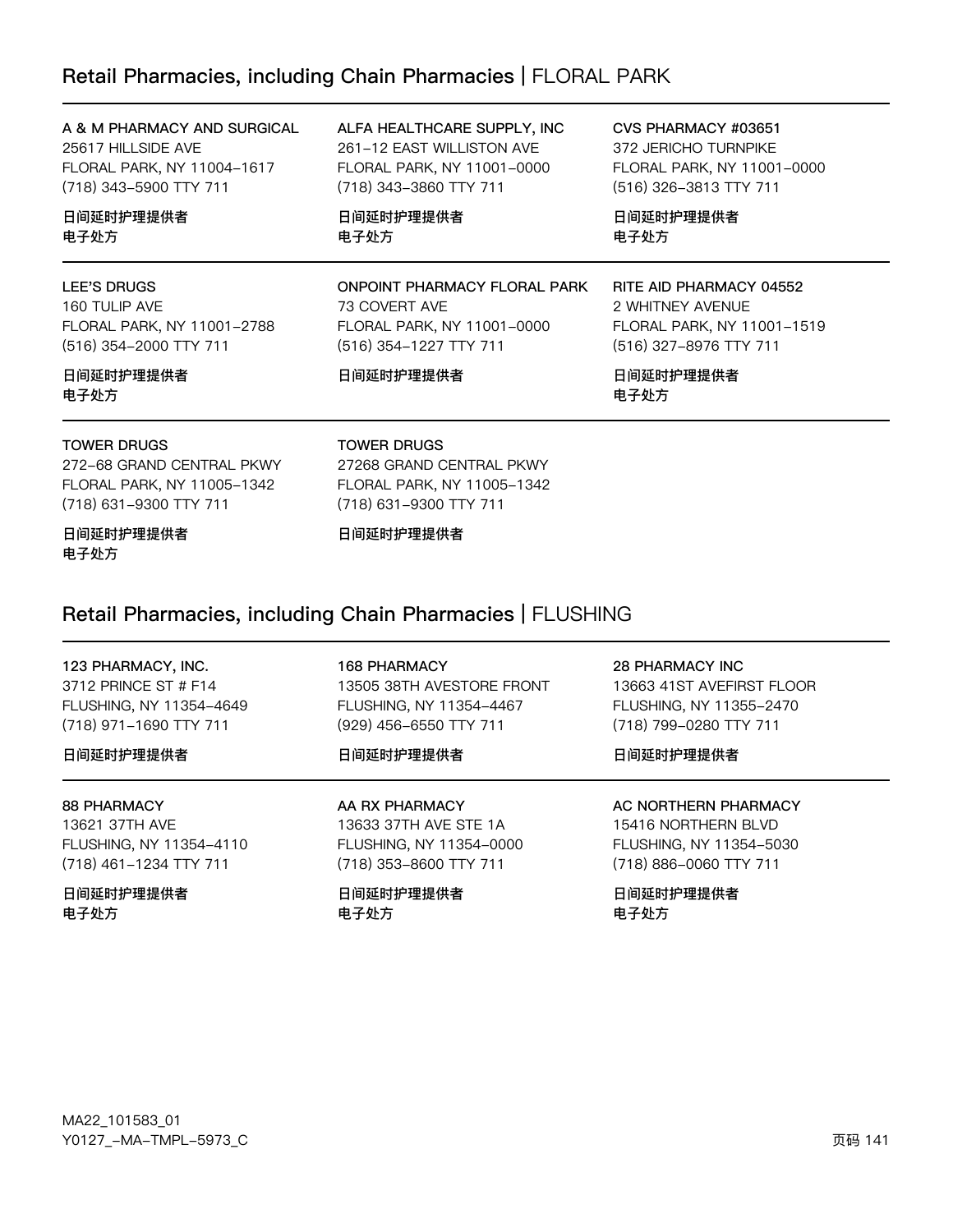**ADVANCED HEMATOLOGY** ONCOLOGY PLLC 4235 MAIN ST # 3H FLUSHING, NY 11355-3956 (718) 321-0381 TTY 711

#### 日间延时护理提供者

ALL RX PHARMACY INC. 4022 MAIN ST FLUSHING, NY 11354-5651 (718) 460-0666 TTY 711

日间延时护理提供者 电子外方

**ALLSTAR PHARMACY INC** 41-69 KISSENA BLVD FLUSHING, NY 11355-0000 (718) 886-6618 TTY 711

日间延时护理提供者 电子处方

AMERICAN HEALTH PHARMACY INC 13310 41ST RD FLUSHING, NY 11355-5864 (929) 329-0210 TTY 711

日间延时护理提供者 电子处方

**ARCADIA PLUS PHARMACY** 136-10 38TH AVE FLUSHING, NY 11354-0000 (718) 353-5737 TTY 711

日间延时护理提供者

**AVONORA PHARMACY** 14901 UNION TPKE FLUSHING, NY 11367-3849 (718) 969-3300 TTY 711

日间延时护理提供者

AE2 PHARMACY, INC. 3657 MAIN ST FLUSHING, NY 11354-4104 (718) 961-8001 TTY 711

日间延时护理提供者 电子处方

ALLDAY PHARMACY INC. 41-99 MAIN STSUITE 202A FLUSHING, NY 11355-0000 (718) 886-3288 TTY 711

日间延时护理提供者 电子外方

AMAYA PHARMACY CORP 14075 ASH AVE OFC 2C FLUSHING, NY 11355-2789 (718) 362-3336 TTY 711

#### 日间延时护理提供者

APPLE PHARMACY 132-21 41ST AVE UNIT 1B FLUSHING, NY 11355-5854 (718) 939-3335 TTY 711

日间延时护理提供者 电子处方

**ART PHARMACY CORP** 7060 KISSENA BLVD FLUSHING, NY 11367-0000 (718) 263-9400 TTY 711

日间延时护理提供者 电子处方

**AVONORA PHARMACY** 14901 UNION TPKE FLUSHING, NY 11367-3849 (718) 969-3300 TTY 711

日间延时护理提供者 电子处方

ALL RX PHARMACY III LLC 136-19 41 AVENUE FLUSHING, NY 11355-0000 (718) 888-0580 TTY 711

日间延时护理提供者 电子处方

ALLSTAR DRUG INC. 13620 38TH AVE STE 3A FLUSHING, NY 11354-4232 (718) 886-6638 TTY 711

日间延时护理提供者 电子外方

**AMAZING CARE PHARMACY** 13519 ROOSEVELT AVE FLUSHING, NY 11354-5306

(718) 886-2826 TTY 711

日间延时护理提供者 电子处方

#### **ARCADIA PHARMACY**

4235 MAIN ST UNIT 1L FLUSHING, NY 11355-4721 (718) 878-6999 TTY 711

日间延时护理提供者 电子处方

#### AUBURNDALE PHARMACY INC.

19215 47TH AVE FLUSHING, NY 11358-3906 (718) 352-3200 TTY 711

日间延时护理提供者 电子处方

#### **B.O.P PHARMACY INC**

13502 ROOSEVELT AVE # 1234 FLUSHING, NY 11354-5343 (718) 359-6333 TTY 711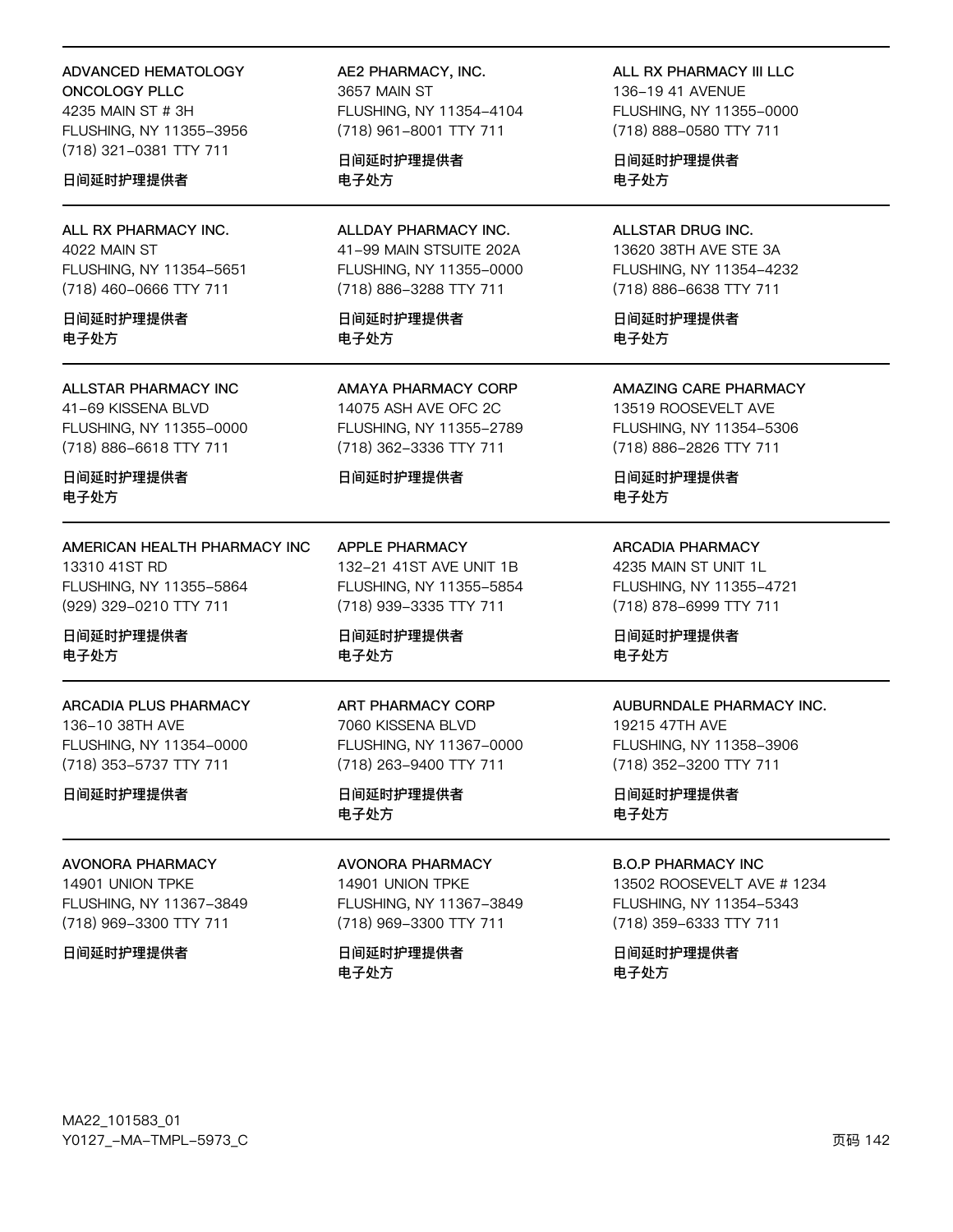#### **BOLING PHARMACY INC.**

133-37 41 ROAD FLUSHING, NY 11355-0000 (718) 321-9876 TTY 711

日间延时护理提供者 电子处方

#### C K PHARMACY INC 4213 MAIN ST FLUSHING, NY 11355-3855 (718) 539-8999 TTY 711

日间延时护理提供者 电子外方

#### **CITY PHARMACY**

13358 41ST RD FLUSHING, NY 11355-3632 (718) 888-9483 TTY 711

日间延时护理提供者 电子处方

#### **CORNER PHARMACY**

4103 UNION ST FLUSHING, NY 11355-2452 (718) 460-3825 TTY 711

日间延时护理提供者 电子处方

#### DONG SEO PHARMACY LLC 36-22A UNION ST FLUSHING, NY 11354-0000 (718) 888-7811 TTY 711

日间延时护理提供者 电子处方

#### ELIZABETH PHARMACY INC

132-31 41ST AVEFLOOR 1 FLUSHING, NY 11355-3965 (718) 353-5948 TTY 711

日间延时护理提供者 电子处方

#### **BOWNE CHEMISTS** 16103 29TH AVE FLUSHING, NY 11358-1049 (718) 767-2400 TTY 711

#### 日间延时护理提供者

**CAPSTONE PHARMACY** 13668 ROOSEVELT AVE STE 605 FLUSHING, NY 11354-0000 (212) 784-6853 TTY 711

#### 日间延时护理提供者

**CLNY PHARMACY** 13522 37TH AVE FLUSHING, NY 11354-4360 (347) 542-3326 TTY 711

#### 日间延时护理提供者

CVS PHARMACY #01482 172-21 46TH AVE FLUSHING, NY 11358-0000 (718) 358-4124 TTY 711

日间延时护理提供者 电子处方

#### **DOREMI PHARMACY** 13658 39TH AVE

FLUSHING, NY 11354-5516 (718) 661-3377 TTY 711

#### 日间延时护理提供者 电子处方

#### **ELMCARE PHARMACY INC** 3902 UNION ST # 2

FLUSHING, NY 11354-5514 (718) 661-1122 TTY 711

#### 日间延时护理提供者 电子处方

**BR DRUGS INC** 

4141 KISSENA BLVD STE 106 FLUSHING, NY 11355-0000 (718) 353-8858 TTY 711

日间延时护理提供者

#### CHERRY PHARMACY INC

134-40 CHERRY AVES1 FLUSHING, NY 11355-0000 (718) 353-5001 TTY 711

日间延时护理提供者 电子外方

**COMFORT DRUGS** 135-23 ROOSEVELT AVE FLUSHING, NY 11354-5305 (718) 762-6119 TTY 711

日间延时护理提供者 电子处方

#### CVS PHARMACY #17505

4024 COLLEGE POINT BLVD FLUSHING, NY 11354-0000 (347) 532-9943 TTY 711

日间延时护理提供者 电子处方

#### DUANE READE #14438

13602 ROOSEVELT AVE FLUSHING, NY 11354-5510 (718) 886-3212 TTY 711

日间延时护理提供者 电子处方

#### **EQUAL CARE III LLC**

40-59 COLLEGE POINT BLVD FLUSHING, NY 11354-5108 (718) 888-9338 TTY 711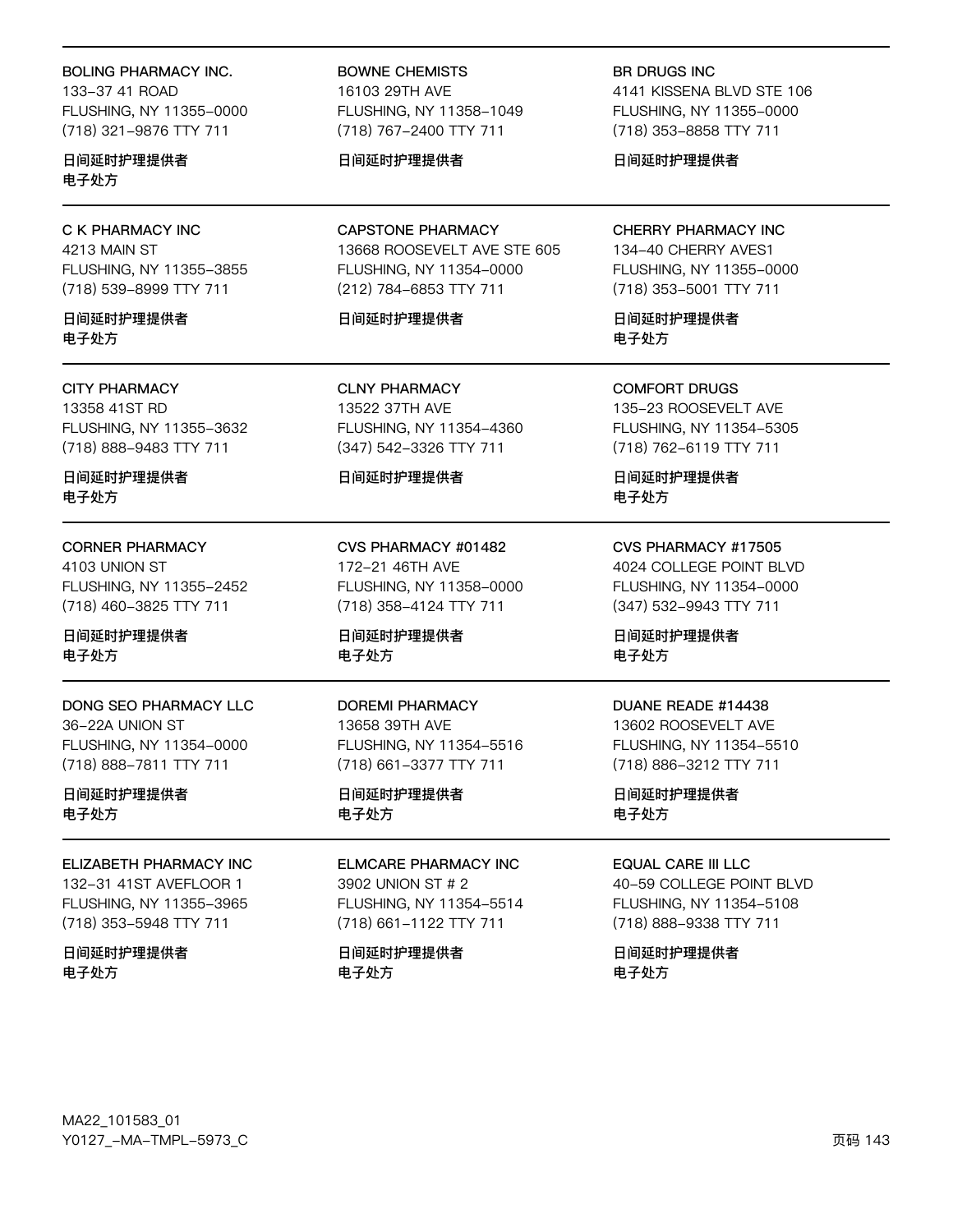**EQUAL CARE US INC** 

133-42 39TH AVE UNIT 208ONE FULTON SQ. FLUSHING, NY 11354-0000 (718) 321-7117 TTY 711

日间延时护理提供者 电子处方

# **FIRST PHARMACY**

4167 BOWNE ST FLUSHING, NY 11355-2642 (718) 463-0333 TTY 711

日间延时护理提供者 电子处方

**FRANCONIA PHARMACY** 4502 162ND ST FLUSHING, NY 11358-0000 (718) 359-7780 TTY 711

电子处方

#### **HEALTHY DRUGS**

13668 ROOSEVELT AVE UNIT GC FLUSHING, NY 11354-5510 (917) 702-3178 TTY 711

日间延时护理提供者

# **HL PHARMACY**

4243 MAIN ST FLUSHING, NY 11355-2651 (929) 329-0011 TTY 711

日间延时护理提供者 电子处方

#### **ICON PHARMACY INC**

4173B BOWNE ST FLUSHING, NY 11355-0000 (718) 886-3082 TTY 711

日间延时护理提供者 电子处方

**EVEREST DRUGS** 14410 45TH AVE FLUSHING, NY 11355-2232 (718) 461-4452 TTY 711

日间延时护理提供者 电子处方

FLUSHING FAMILY PHARMACY 4367 147TH ST FLUSHING, NY 11355-1735 (718) 888-1108 TTY 711

日间延时护理提供者 电子处方

H2 PHARMACY CORP. **3809 MAIN ST** FLUSHING, NY 11354-5517 (718) 762-1168 TTY 711

日间延时护理提供者 电子处方

HEALTHY HAPPY PHARMACY INC 43-13 MAIN ST FLUSHING, NY 11355-0000 (718) 321-8381 TTY 711

日间延时护理提供者 电子处方

**HORIZON PHARMACY** 4630 KISSENA BLVD FLUSHING, NY 11355-0000 (718) 888-1918 TTY 711

日间延时护理提供者 电子处方

#### **JANGSU PHARMACY**

4223 162ND ST1ST FL FLUSHING, NY 11358-4126 (718) 886-1121 TTY 711

日间延时护理提供者 电子处方

**FAMILY CARE DRUGS** 136-18 39TH AVENUE FLUSHING, NY 11354-0000 (718) 886-9136 TTY 711

日间延时护理提供者 电子处方

**FLUSHING RX** 146-01 45TH AVE FLUSHING, NY 11355-2235 (718) 353-3160 TTY 711

日间延时护理提供者 电子处方

HARPELL PHARMACY 2577 FRANCIS LEWIS BLVD FLUSHING, NY 11358-1142 (718) 423-0300 TTY 711

日间延时护理提供者 电子处方

HK PHARMACY INC. 41-46 MAIN STREET1A FLUSHING, NY 11355-0000 (718) 799-0660 TTY 711

日间延时护理提供者 电子处方

#### **HP PHARMACY LLC** 136-17 38TH AVE FLUSHING, NY 11354-0000 (718) 886-8055 TTY 711

日间延时护理提供者 电子处方

#### **JD DRUGSTORE**

4170 MAIN ST #A1 FLUSHING, NY 11355-0000 (718) 888-1517 TTY 711

日间延时护理提供者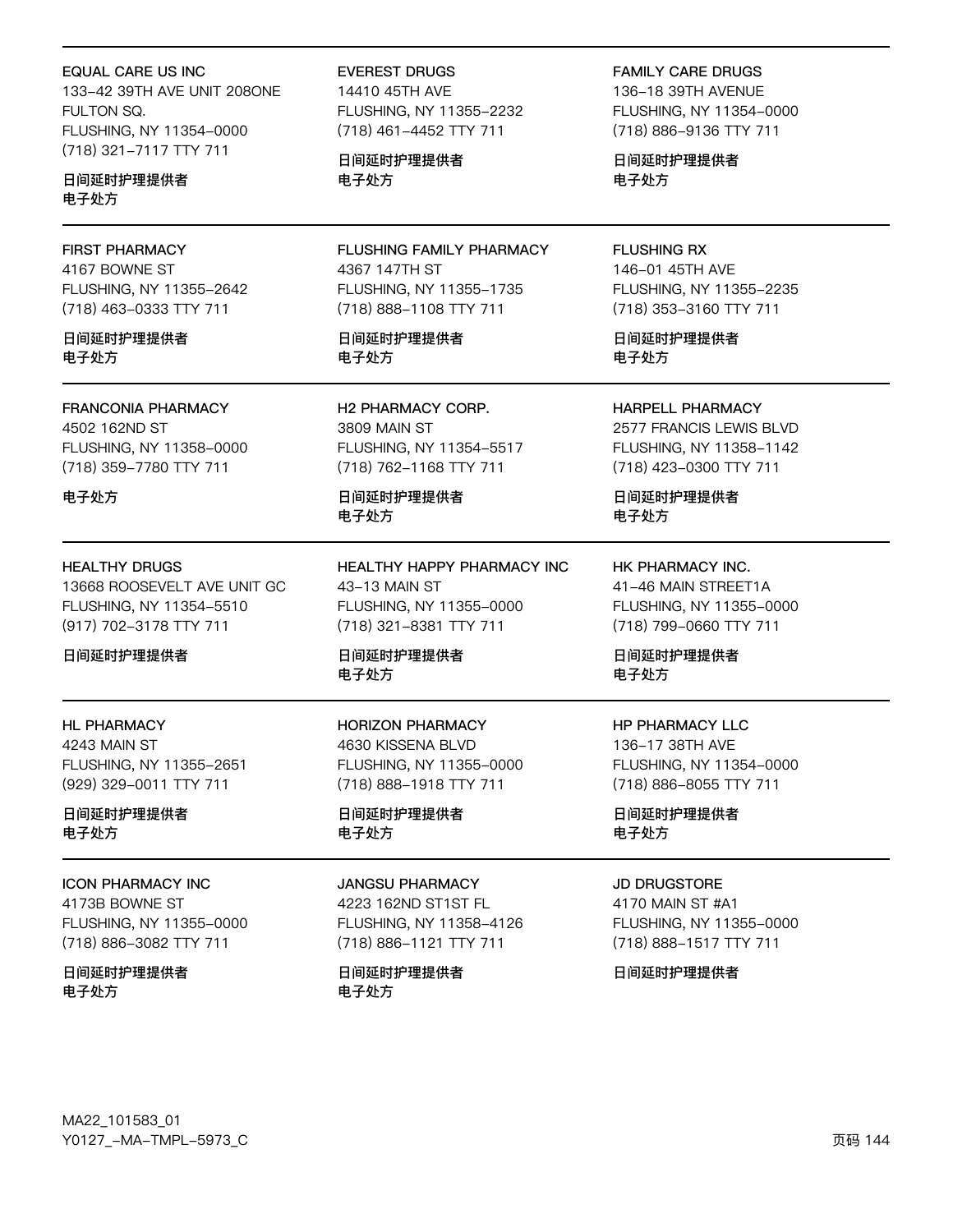#### JW PHARMACY LLC

14102 NORTHERN BLVD FLUSHING, NY 11354-4239 (718) 762-3784 TTY 711

日间延时护理提供者 电子处方

### KISSENA DRUGS

7263 KISSENA BLVD FLUSHING, NY 11367-2704 (718) 793-7658 TTY 711

日间延时护理提供者 电子处方

#### LAMBDA HEALTH INC

13647 ROOSEVELT AVE FLUSHING, NY 11354-5509 (212) 796-2168 TTY 711

日间延时护理提供者

# LOTUS HEALTH PHARMACY INC.

3810 138TH STREETUNIT 1B FLUSHING, NY 11354-0000 (718) 509-6858 TTY 711

日间延时护理提供者

#### MC DRUGS

136-70 ROOSEVELT AVE FLUSHING, NY 11354-5657 (718) 762-2099 TTY 711

日间延时护理提供者 电子处方

### MM PHARMACY

5737 MAIN STREET FLUSHING, NY 11355-3054 (718) 799-0999 TTY 711

日间延时护理提供者 电子处方

#### KANEDA PHARMACY, LLC 4032 UNION ST FLUSHING, NY 11354-6044 (718) 888-1489 TTY 711

日间延时护理提供者 电子处方

KISSENA RX PHARMACY INC 4207 KISSENA BLVD FLUSHING, NY 11355-0000 (917) 563-1079 TTY 711

#### 日间延时护理提供者

LEAVITT PHARMACY 3519 LEAVITT STS1 FLUSHING, NY 11354-0000 (718) 445-1888 TTY 711

#### 日间延时护理提供者

MAIN CARE PHARMACY INC 3718 MAIN ST FLUSHING, NY 11354-4107 (718) 886-0205 TTY 711

日间延时护理提供者 电子处方

MEDI-SPACE DRUGS 4139 MAIN ST FLUSHING, NY 11355-3132 (718) 961-3373 TTY 711

#### 日间延时护理提供者

MORAMI PHARMACY INC 14473 NORTHERN BLVD FLUSHING, NY 11354-4230

(718) 886-9100 TTY 711

日间延时护理提供者 电子处方

### KIOSK PHARMACY

41-01 KISSENA BLVD FLUSHING, NY 11355-0000 (718) 463-2261 TTY 711

日间延时护理提供者 电子处方

#### KM PHARMACY 4135 KISSENA BLVD FLUSHING, NY 11355-3127 (718) 888-0110 TTY 711

日间延时护理提供者 电子处方

LEWIS PHARMACY 13698 ROOSEVELT AVE FLUSHING, NY 11354-5510 (718) 461-5500 TTY 711

日间延时护理提供者 电子处方

#### MAIN PHARMACY 7271 MAIN ST FLUSHING, NY 11367-2407 (718) 261-5608 TTY 711

日间延时护理提供者 电子处方

#### MERLIN DRUG INC

13338 41ST RDSTE CS2 FLUSHING, NY 11355-0000 (718) 762-2883 TTY 711

日间延时护理提供者 电子处方

### MOSES PHARMACY

4512 PARSONS BLVD FLUSHING, NY 11355-2217 (929) 300-7020 TTY 711

日间延时护理提供者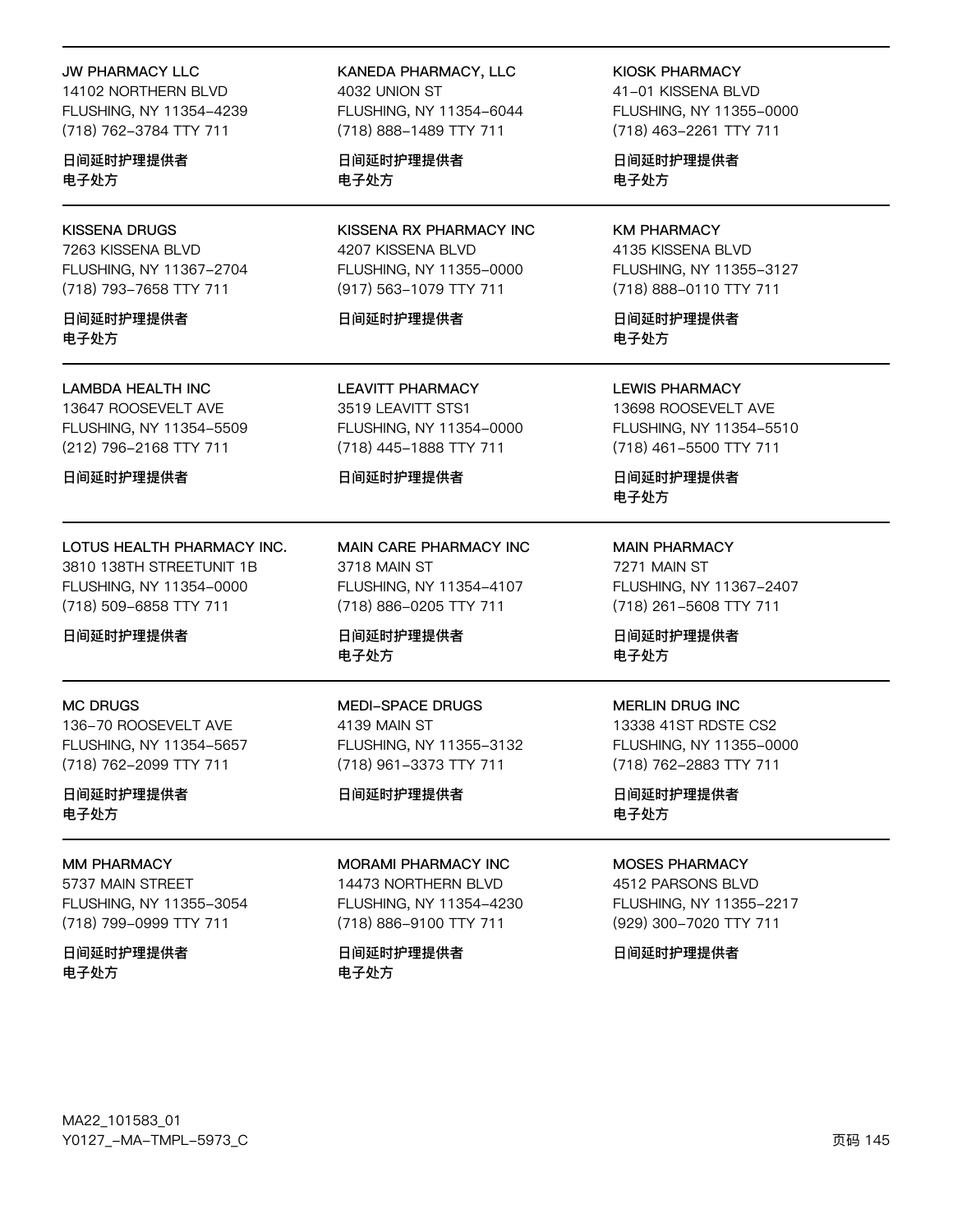# MY HOPE PHARMACY LLC

14114 NORTHERN BLVD FLUSHING, NY 11354-4239 (718) 353-8202 TTY 711

#### 日间延时护理提供者 电子处方

NEWCARE PHARMACY INC. 3620 UNION STREETBSM FLUSHING, NY 11354-0000 (718) 886-3488 TTY 711

#### 日间延时护理提供者 电子处方

NORTHERN PHARMACY

16416 NORTHERN BLVD FLUSHING, NY 11358-2647 (718) 445-2470 TTY 711

日间延时护理提供者 电子处方

#### NY FAMILY PHARMACY LLC 14246 ROOSEVELT AVE FLUSHING, NY 11354-6042

(718) 888-0808 TTY 711

日间延时护理提供者 电子处方

PARSONS PHARMACY INC. 14414 NORTHERN BLVD FLUSHING, NY 11354-4231

(718) 888-7817 TTY 711

日间延时护理提供者 电子处方

#### NEW WORLD PHARMACY

136-20 ROOSEVELT AVENUESUITE 107 FLUSHING, NY 11354-0000 (718) 961-8292 TTY 711

日间延时护理提供者 电子处方

NEWYORK-PRESBYTERIAN-QUEENS 5645 MAIN ST FLUSHING, NY 11355-5045 (718) 670-1728 TTY 711

日间延时护理提供者 电子处方

NORTHERN PHARMACY2 192-06 NORTHERN BLVD FLUSHING, NY 11358-0000 (718) 279-4888 TTY 711

### 日间延时护理提供者

OK PHARMACY & SURGICAL LLC 3404 UNION ST FLUSHING, NY 11354-3053 (718) 886-2227 TTY 711

PHD PHARMACEUTICAL SERVICES

日间延时护理提供者 电子处方

13532 ROOSEVELT AVE FLUSHING, NY 11354-5339 (718) 359-5605 TTY 711

日间延时护理提供者

INC

电子处方

ONPOINT PHARMACY 2539 PARSONS BLVD FLUSHING, NY 11354-1247 (718) 762-8041 TTY 711

日间延时护理提供者

### PREMIUM PHARMACY

4112A MAIN STGROUND FL FLUSHING, NY 11355-3167 (718) 886-7128 TTY 711

日间延时护理提供者 电子处方

LLC 15710 NORTHERN BLVD FLUSHING, NY 11354-0000 (718) 461-7200 TTY 711

NEW YORK FLUSHING PHARMACY

日间延时护理提供者 电子处方

NORDEN DRUGS 7901 MAIN ST FLUSHING, NY 11367-3712 (718) 969-3314 TTY 711

日间延时护理提供者 电子处方

NY ELM PHARMACY 3426 UNION ST FLUSHING, NY 11354-3053

(718) 463-2688 TTY 711

日间延时护理提供者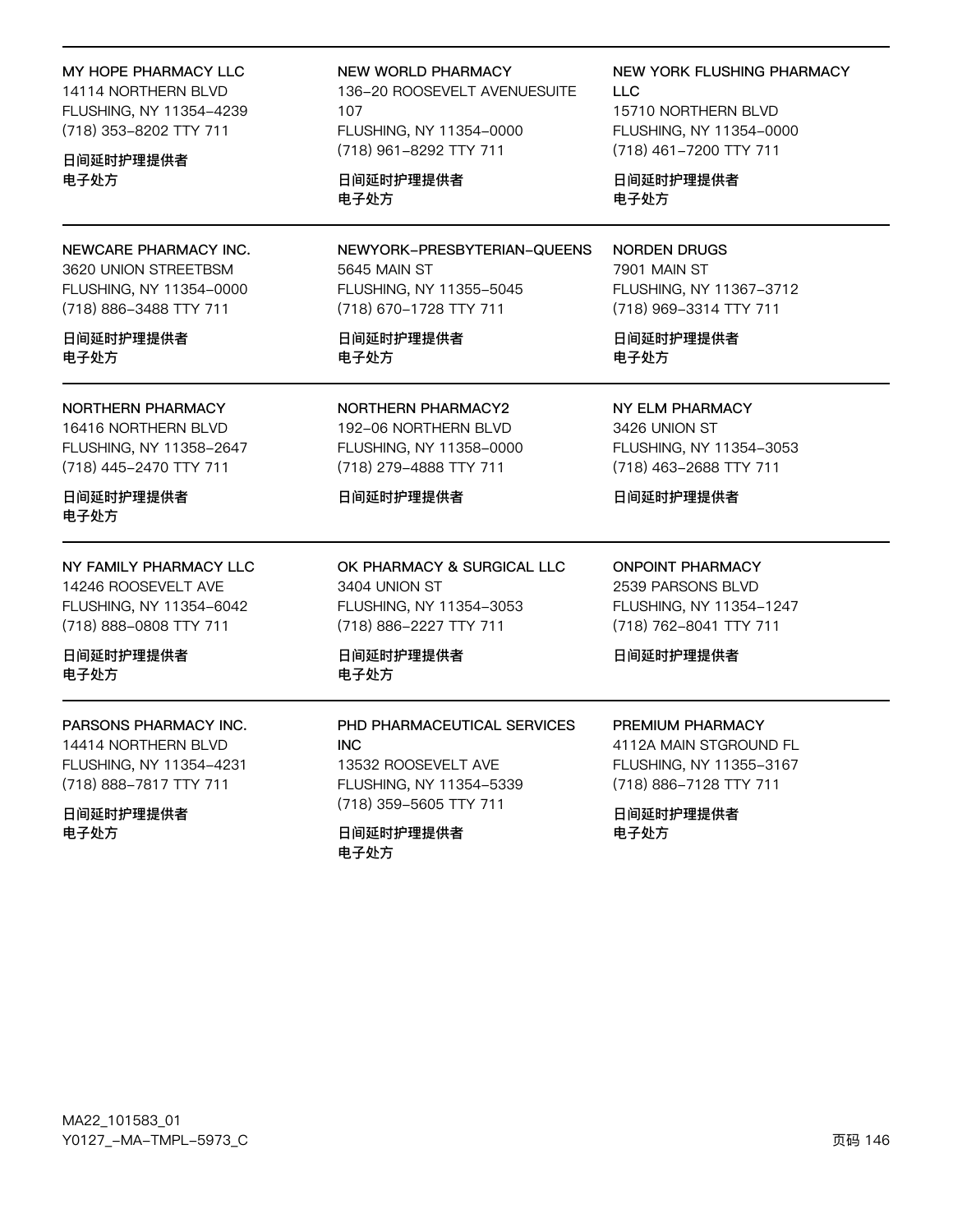#### PREMIUM PHARMACY 2

3711 MAIN ST A01 FLUSHING, NY 11354-4325 (718) 886-7178 TTY 711

日间延时护理提供者 电子处方

PRIME HEALTH PHARMACY 6921 164TH STSTORE 3 FLUSHING, NY 11365-3200 (718) 969-1600 TTY 711

日间延时护理提供者 电子外方

#### **RAINDEW PHARMACY**

3515 FRANCIS LEWIS BLVD FLUSHING, NY 11358-1955 (718) 539-7752 TTY 711

日间延时护理提供者 电子处方

RITE AID PHARMACY 04863 14429 NORTHERN BLVD FLUSHING, NY 11354-4230 (718) 886-1515 TTY 711

日间延时护理提供者 电子处方

ROOSEVELT RX, INC. 13357 ROOSEVELT AVE FLUSHING, NY 11354-5254 (718) 888-1558 TTY 711

日间延时护理提供者

#### SANFORD PHARMACY

13347 SANFORD AVE STE C1D FLUSHING, NY 11355-5870 (718) 460-8329 TTY 711

#### 日间延时护理提供者 电子处方

PRIMACARE PHARMACY INC

4128 MAIN STSTE 5 FLUSHING, NY 11355-3177 (718) 886-8968 TTY 711

日间延时护理提供者 电子处方

PRINCE PHARMACY INC. 39-07 PRINCE ST SUITE 1E FLUSHING, NY 11354-5399 (718) 888-9596 TTY 711

日间延时护理提供者 电子外方

RITE AID PHARMACY 03626 158-02 UNION TURNKPIKE FLUSHING, NY 11366-1940 (718) 380-8259 TTY 711

日间延时护理提供者 电子处方

RITE AID PHARMACY 04868 7118 KISSENA BLVD FLUSHING, NY 11367-2720 (718) 793-3400 TTY 711

日间延时护理提供者 电子处方

S AND M PHARMACY INC 6850 MAIN ST FLUSHING, NY 11367-0000

(718) 544-4656 TTY 711

日间延时护理提供者 电子处方

SEOUL PHARMACY INC 14903 NORTHERN BLVD FLUSHING, NY 11354-4342 (718) 888-0101 TTY 711

日间延时护理提供者 电子处方

PRIMACARE PLUS PHARMACY INC.

3703 MAIN ST FLUSHING, NY 11354-4106 (718) 886-5683 TTY 711

日间延时护理提供者 电子处方

RAINBOW CARE PHARMACY 135-42 ROOSEVELT AVE FLUSHING, NY 11354-0000 (718) 886-5899 TTY 711

日间延时护理提供者 电子外方

RITE AID PHARMACY 03870 3700-06 JUNCTION BOULEVARD FLUSHING, NY 11368-1741 (718) 639-2647 TTY 711

日间延时护理提供者 电子处方

ROOSEVELT PHARMACY INC

133-55 ROOSEVELT AVENUE FLUSHING, NY 11354-0000 (718) 888-1500 TTY 711

日间延时护理提供者 电子处方

#### **SALZMAN CHEMISTS**

149-19 UNION TPKE FLUSHING, NY 11367-3895 (718) 380-5440 TTY 711

日间延时护理提供者 电子处方

**SHALOM PHARMACY** 

7248 MAIN ST FLUSHING, NY 11367-2408 (718) 544-8500 TTY 711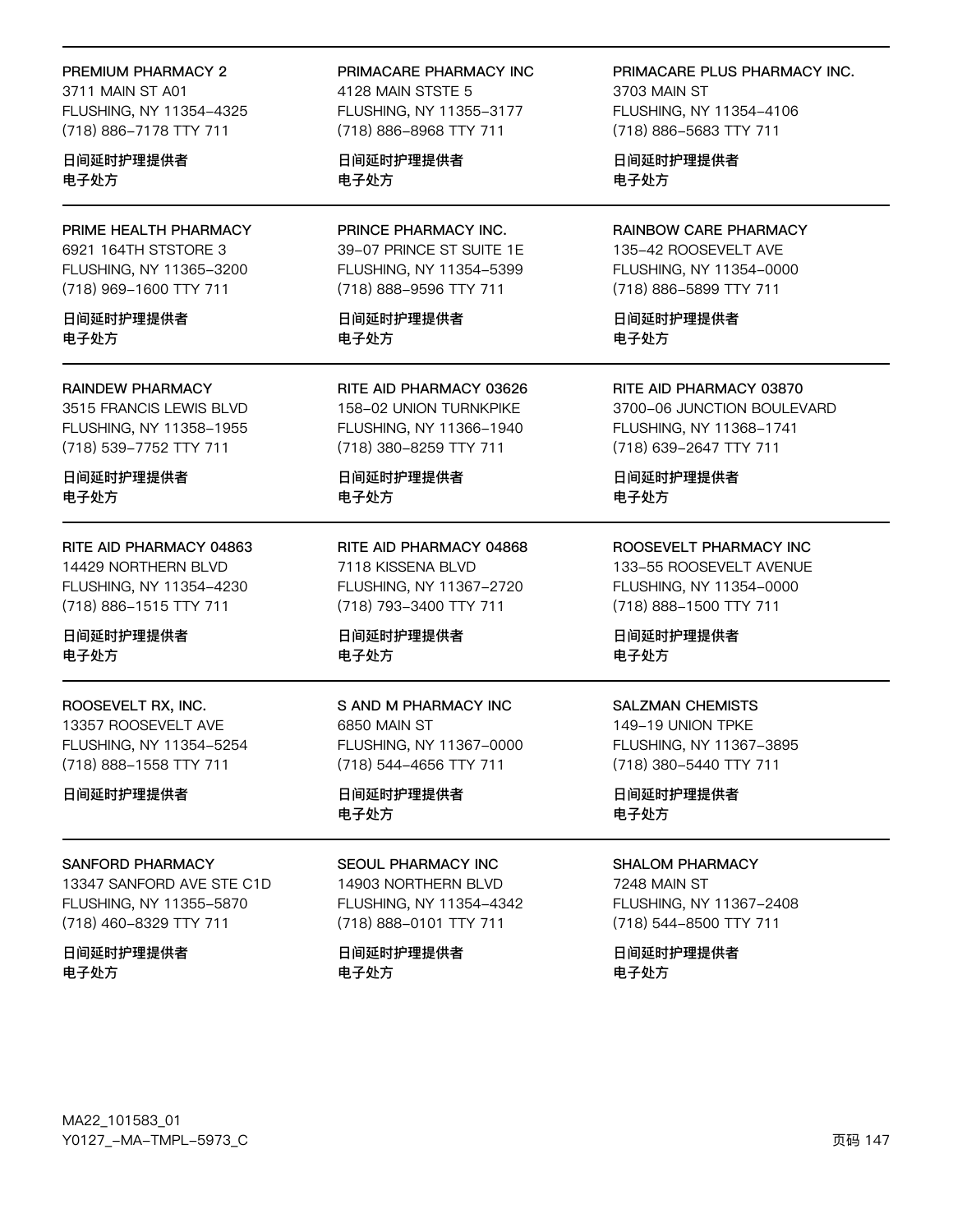#### SILVER CARE PHARMACY INC

38-19 UNION STREET #102 FLUSHING, NY 11354-0000 (718) 445-8585 TTY 711

日间延时护理提供者 电子处方

SOLOMON PHARMACY **CORPORATION** 37-04 UNION ST1ST FLR FLUSHING, NY 11354-0000 (718) 321-2526 TTY 711

日间延时护理提供者 电子处方

#### STARSIDE DRUGS

4115 KISSENA BLVD FLUSHING, NY 11355-3138 (718) 888-0893 TTY 711

日间延时护理提供者 电子处方

#### SUPER CARE PHARMACY

4170 MAIN STSUITE A4 FLUSHING, NY 11355-0000 (917) 563-1730 TTY 711

日间延时护理提供者

### TOP CARE PHARMACY CORP

13604 NORTHERN BLVDUNIT CU2 FLUSHING, NY 11354-0000 (718) 886-8833 TTY 711

日间延时护理提供者 电子处方

### SKYVIEW PHARMACY

13107 40TH RD STE E7 FLUSHING, NY 11354-5205 (718) 886-6222 TTY 711

日间延时护理提供者 电子处方

STARSIDE DRUGS 13685 ROOSEVELT AVE FLUSHING, NY 11354-5645 (718) 358-8801 TTY 711

日间延时护理提供者 电子处方

STARSIDE DRUGS 4116 MAIN ST FLUSHING, NY 11355-3133 (718) 886-1031 TTY 711

日间延时护理提供者 电子处方

SUPER CARE PHARMACY INC 4170 MAIN ST FLUSHING, NY 11355-0000 (917) 563-1730 TTY 711

日间延时护理提供者 电子处方

UNION PHARMACY 3632 UNION ST FLUSHING, NY 11354-4287 (718) 961-6010 TTY 711

日间延时护理提供者 电子处方

SMILE PHARMACY

15007 NORTHERN BLVDGROUND FLOOR FLUSHING, NY 11354-4968 (718) 358-3800 TTY 711

日间延时护理提供者 电子处方

STARSIDE DRUGS 13636 39TH AVE FLUSHING, NY 11354-5599 (718) 321-1716 TTY 711

日间延时护理提供者 电子处方

STOP & SHOP PHARMACY

3106 FARRINGTON ST FLUSHING, NY 11354-1906 (718) 886-6262 TTY 711

日间延时护理提供者 电子处方

SUPER VALUE DRUGS 2926 UNION ST FLUSHING, NY 11354-2201 (718) 359-3373 TTY 711

日间延时护理提供者 电子处方

### VICTORIA PHARMACY

44-45 A KISSENA BLVD FLUSHING, NY 11355-3055 (718) 886-6200 TTY 711

日间延时护理提供者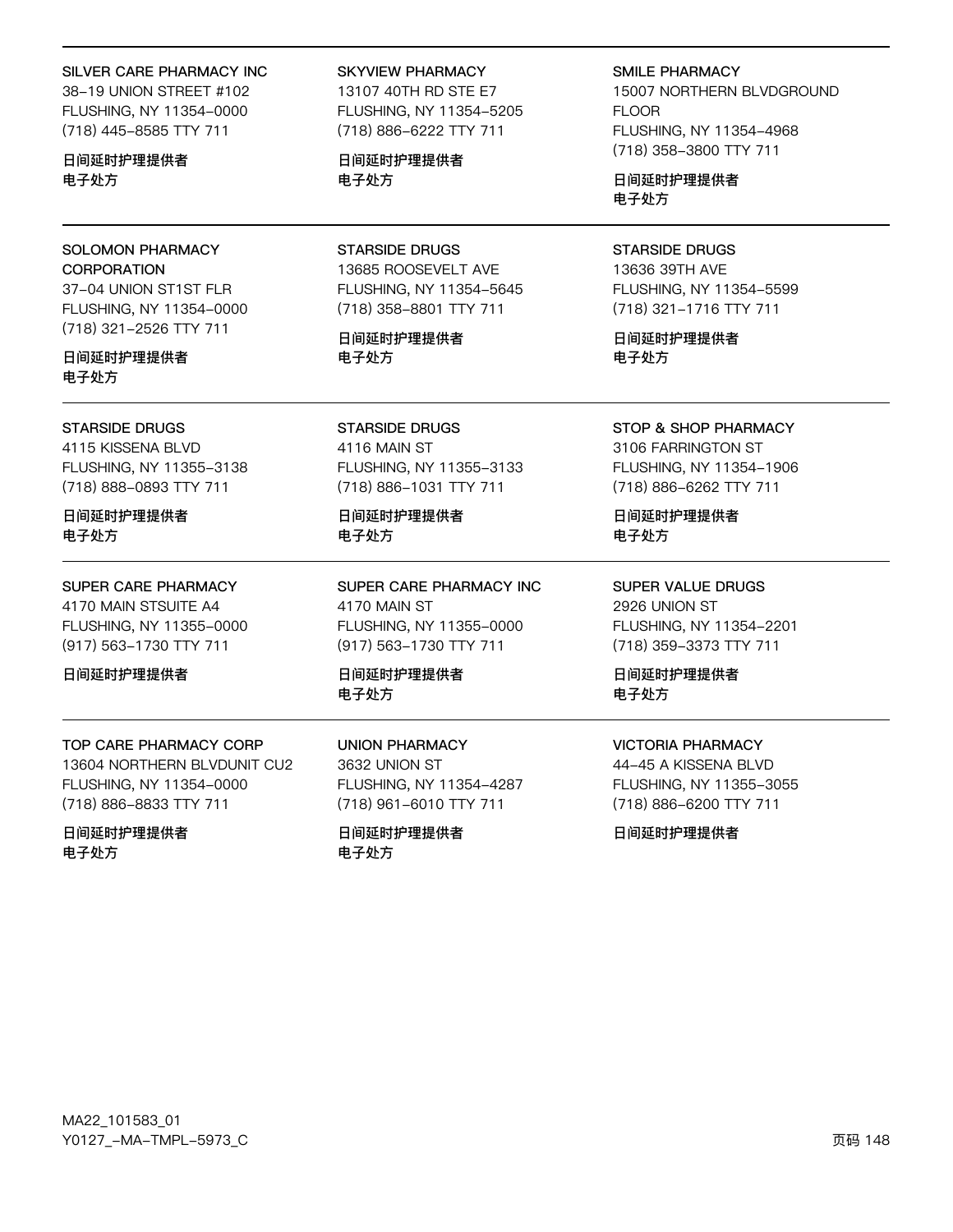VITAL MED PHARMACY 6942 MAIN ST FLUSHING, NY 11367-1723 (718) 544-0700 TTY 711

日间延时护理提供者 电子处方

WALGREENS #17143 5822 99TH ST FLUSHING, NY 11368-4306 (929) 463-3147 TTY 711

日间延时护理提供者 电子处方

#### WELLMING PHARMACY

13343 41ST RD FLUSHING, NY 11355-3787 (718) 321-3978 TTY 711

日间延时护理提供者 电子处方

#### YS PHARMACY INC

3614 UNION ST # 1FL FLUSHING, NY 11354-4317 (917) 285-2100 TTY 711

日间延时护理提供者 电子处方

#### WALGREENS #11126

7321 KISSENA BLVD FLUSHING, NY 11367-3089 (718) 263-2918 TTY 711

日间延时护理提供者 电子处方

WATSONS PHARMACY LLC 19221 STATION RD FLUSHING, NY 11358-2956 (347) 732-9724 TTY 711

日间延时护理提供者 电子处方

WORLD PHARMACY 14901 41ST AVE FLUSHING, NY 11355-1025 (718) 358-4800 TTY 711

日间延时护理提供者 电子处方

WALGREENS #1572 4415 KISSENA BLVD FLUSHING, NY 11355-3055

(718) 461-8112 TTY 711

日间延时护理提供者 电子处方

WELL CARE PHARMACY 4283 MAIN STREET FLUSHING, NY 11355-0000 (718) 353-1350 TTY 711

日间延时护理提供者 电子处方

YMA PHARMACY INC 5709 MAIN ST FLUSHING, NY 11355-5332 (347) 438-1068 TTY 711

日间延时护理提供者

### Retail Pharmacies, including Chain Pharmacies | FOREST HILLS

#### ASCAN PHARMACY INC

11215 72ND ROADUNIT LL5 FOREST HILLS, NY 11375-0000 (718) 793-6747 TTY 711

#### 日间延时护理提供者 电子处方

CAROL PHARMACY 6428 108TH ST FOREST HILLS, NY 11375-1611 (718) 459-7711 TTY 711

日间延时护理提供者 电子处方

CHRONICARE LTC RX, LLC 6854 AUSTIN ST STE 201 FOREST HILLS, NY 11375-4242 (718) 590-5999 TTY 711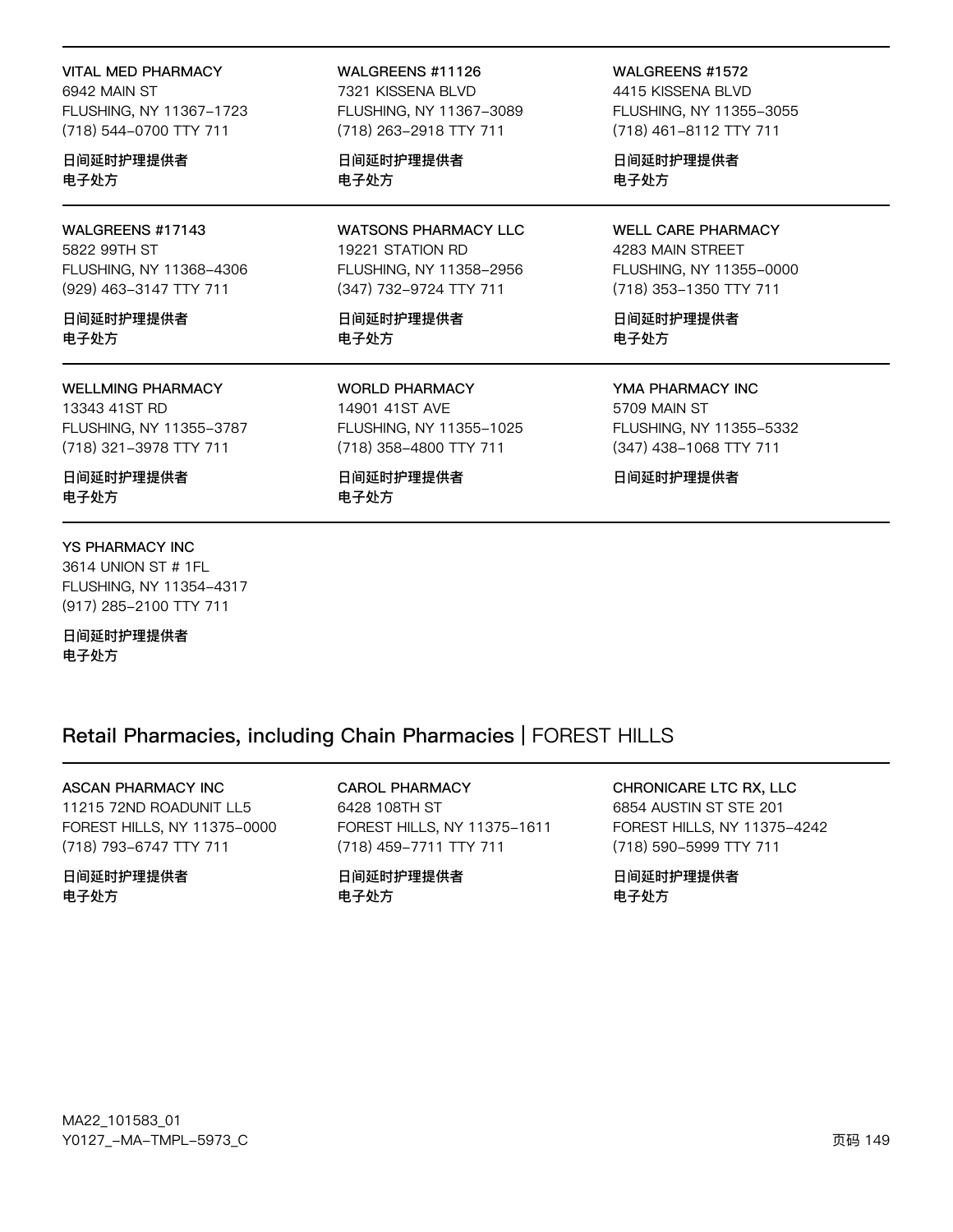### COLONY DRUGS & SURGICALS

10319 QUEENS BLVD FOREST HILLS, NY 11375-3447 (718) 897-4888 TTY 711

#### 日间延时护理提供者 电子处方

CVS PHARMACY #00499 118-10 QUEENS BOULEVARD FOREST HILLS, NY 11375-0000 (718) 520-4530 TTY 711

日间延时护理提供者 电子处方

#### CVS PHARMACY #07881

97-15 METROPOLITAN AVENUE FOREST HILLS, NY 11375-0000 (718) 261-1647 TTY 711

日间延时护理提供者 电子处方

#### H B D RX INC

11307 QUEENS BLVD FOREST HILLS, NY 11375-5554 (516) 504-3699 TTY 711

日间延时护理提供者

#### L & M PHARMACY AND SURGICAL SUPPLIES, LLC

11062 QUEENS BLVD FOREST HILLS, NY 11375-6347 (718) 880-1418 TTY 711

日间延时护理提供者 电子处方

### NEIGHBORHOOD CHEMISTS CORP

100-17 QUEENS BLVD FOREST HILLS, NY 11375-0000 (718) 997-1700 TTY 711

日间延时护理提供者 电子处方

CORT PHARMACY INC 6425 108TH ST FOREST HILLS, NY 11375-1603 (718) 897-2569 TTY 711

日间延时护理提供者 电子处方

CVS PHARMACY #02057 100-02 QUEENS BOULEVARD FOREST HILLS, NY 11375-0000 (718) 520-2334 TTY 711

日间延时护理提供者 电子处方

CVS PHARMACY #17684 7000 AUSTIN ST FOREST HILLS, NY 11375-1022 (929) 335-0165 TTY 711

日间延时护理提供者 电子处方

HEALTHY CORNER PHARMACY INC 11665 QUEENS BLVD FOREST HILLS, NY 11375-6533 (718) 261-6699 TTY 711

日间延时护理提供者 电子处方

MB PHARMACY LLC 11457 QUEENS BLVD FOREST HILLS, NY 11375-6554 (718) 268-1900 TTY 711

NEIGHBORHOOD RX CORP. 100-23 QUEENS BLVD

FOREST HILLS, NY 11375-0000 (718) 997-6700 TTY 711

日间延时护理提供者 电子处方

日间延时护理提供者

电子处方

CUSTOMRX PHARMACY LLC 10203A QUEENS BLVD FOREST HILLS, NY 11375-2857 (718) 830-4500 TTY 711

日间延时护理提供者 电子处方

### CVS PHARMACY #05830

10811 QUEENS BLVD FOREST HILLS, NY 11375-4840 (718) 544-4585 TTY 711

日间延时护理提供者 电子处方

FOREST HILLS PHARMACY 6365 108TH FOREST HILLS, NY 11375-0000 (718) 275-6555 TTY 711

日间延时护理提供者 电子处方

J & D PHARMACY

7168 YELLOWSTONE BLVD FOREST HILLS, NY 11375-0000 (718) 544-7182 TTY 711

日间延时护理提供者 电子处方

#### N & J PHARMACY

73-06 AUSTIN STREETSTORE #5 FOREST HILLS, NY 11375-0000 (718) 575-3515 TTY 711

日间延时护理提供者

#### QUEENS CENTRAL PHARMACY, INC

116-08 QUEENS BLVD FOREST HILLS, NY 11375-0000 (718) 268-8060 TTY 711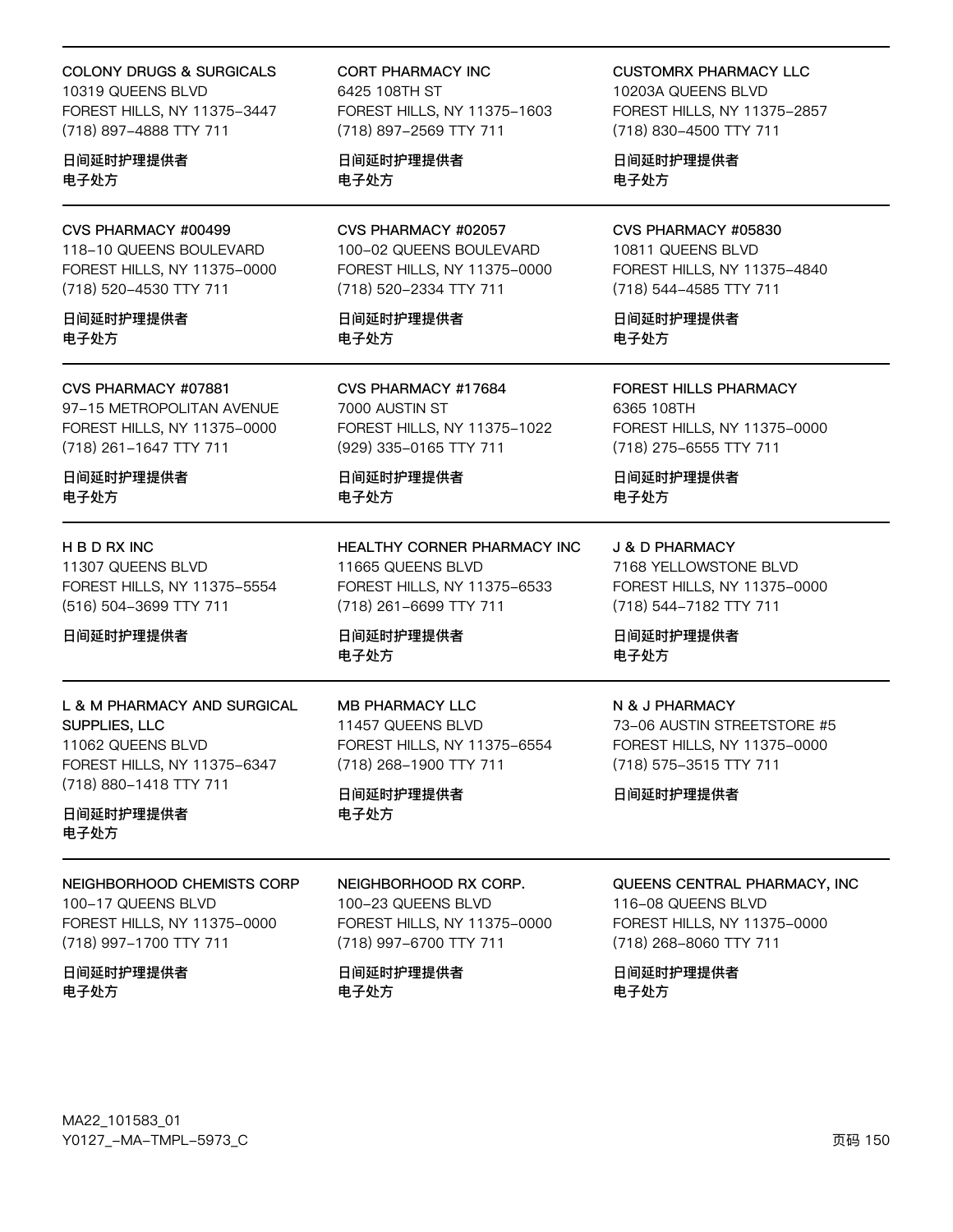#### **SIMON'S PHARMACY**

101-17 QUEENS BLVD FOREST HILLS, NY 11375-0000 (718) 997-7333 TTY 711

#### 日间延时护理提供者 电子处方

### WALGREENS #19598

6337 108TH ST FOREST HILLS, NY 11375-1347 (718) 459-7777 TTY 711

日间延时护理提供者 电子处方

#### **TRAYMORE CHEMISTS**

110-80 QUEENS BLVD FOREST HILLS, NY 11375-6345 (718) 261-8440 TTY 711

日间延时护理提供者 电子处方

WALGREENS #1487 10425 QUEENS BLVD FOREST HILLS, NY 11375-3757 (718) 896-7901 TTY 711

日间延时护理提供者 电子处方

WALGREENS #19694 11088 QUEENS BLVD FOREST HILLS, NY 11375-6345 (718) 275-5252 TTY 711

日间延时护理提供者 电子处方

# Retail Pharmacies, including Chain Pharmacies | FORT EDWARD

### MARKET 32 PHARMACY #249

354 BROADWAY FORT EDWARD, NY 12828-1207 (518) 832-6238 TTY 711

日间延时护理提供者 电子处方

# Retail Pharmacies, including Chain Pharmacies | FORT PLAIN

THE MEDICINE SHOPPE PHARMACY **30 CANAL STREET** FORT PLAIN, NY 13339-0000 (518) 993-3003 TTY 711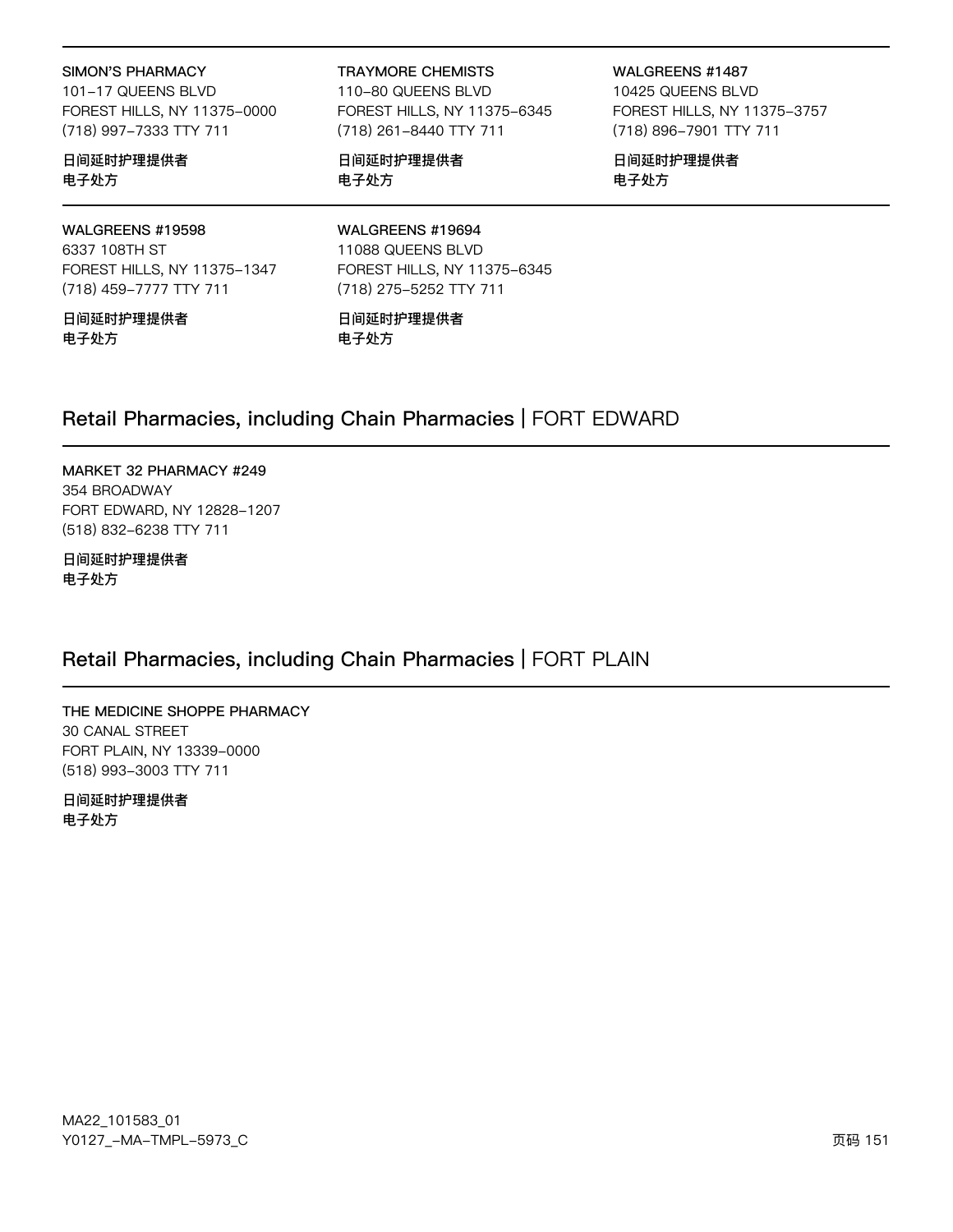### Retail Pharmacies, including Chain Pharmacies | FRANKLIN SQUARE

CVS PHARMACY #02365 640 FRANKLIN AVENUE FRANKLIN SQUARE, NY 11010-0000 (516) 825-7912 TTY 711

日间延时护理提供者 电子处方

STOP & SHOP PHARMACY 460 FRANKLIN AVE FRANKLIN SQUARE, NY 11010-0000 (516) 352-4667 TTY 711

#### 日间延时护理提供者 电子处方

FRANKLIN SQUARE PHARMACY INC 925 HEMPSTEAD TPKE FRANKLIN SQUARE, NY 11010-3626 (516) 328-7777 TTY 711

FRANKLIN SQUARE, NY 11010-4326

日间延时护理提供者 电子处方

WALGREENS #10134

652 HEMPSTEAD TPKE

(516) 486-1485 TTY 711

日间延时护理提供者

RITE AID PHARMACY 01203 178 NEW HYDE PARK ROAD FRANKLIN SQUARE, NY 11010-3012 (516) 775-4294 TTY 711

日间延时护理提供者 电子处方

WALGREENS #7057 730 FRANKLIN AVE FRANKLIN SQUARE, NY 11010-1111 (516) 568-9104 TTY 711

日间延时护理提供者 电子处方

### Retail Pharmacies, including Chain Pharmacies | FRANKLINVILLE

电子处方

BARTHOLOMEWS PHARMACY 2 ELM ST FRANKLINVILLE, NY 14737-1004 (716) 676-3350 TTY 711

日间延时护理提供者 电子处方

### Retail Pharmacies, including Chain Pharmacies | FREDONIA

**CONCORD PHARMACY** 10220 ROUTE 60 FREDONIA, NY 14063-1420

(716) 672-8400 TTY 711

日间延时护理提供者 电子外方

RITE AID PHARMACY 03373 3795 EAST MAIN ROAD FREDONIA, NY 14063-1415 (716) 672-6000 TTY 711

日间延时护理提供者 电子外方

WALMART PHARMACY 10-1949 10401 BENNETT ROAD FREDONIA, NY 14063-0000 (716) 679-3160 TTY 711

日间延时护理提供者 电子处方

MA22\_101583\_01 Y0127\_-MA-TMPL-5973\_C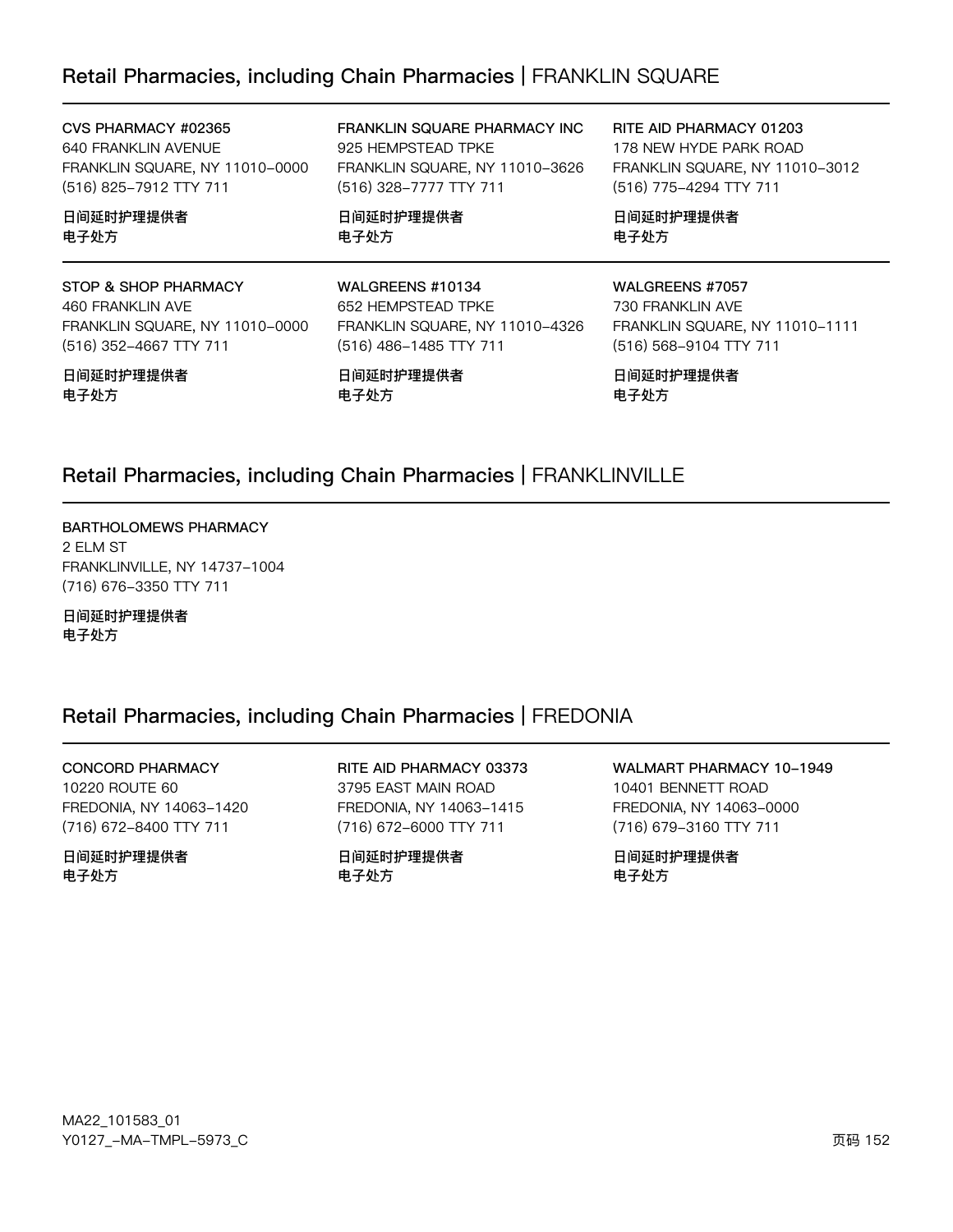# Retail Pharmacies, including Chain Pharmacies | FREEPORT

| 179 ATLANTIC INC DBA<br><b>HEALTHMART PHARMACY</b><br>29 ATLANTIC AVE<br>FREEPORT, NY 11520-0000<br>(516) 377-4050 TTY 711 | <b>BERNHARDS PHARMACY</b><br>34 W MERRICK RD<br>FREEPORT, NY 11520-3827<br>(516) 378-0008 TTY 711 | <b>CANNON PHARMACY</b><br>23 S MAIN ST<br>FREEPORT, NY 11520-3606<br>(516) 623-2222 TTY 711 |  |
|----------------------------------------------------------------------------------------------------------------------------|---------------------------------------------------------------------------------------------------|---------------------------------------------------------------------------------------------|--|
| 日间延时护理提供者                                                                                                                  | 日间延时护理提供者                                                                                         | 日间延时护理提供者                                                                                   |  |
| 电子处方                                                                                                                       | 电子处方                                                                                              | 电子处方                                                                                        |  |
| <b>CHUBBUCKS PHARMACY</b>                                                                                                  | CVS PHARMACY #00992                                                                               | CVS PHARMACY #01084                                                                         |  |
| 51 S MAIN ST                                                                                                               | 403 ATLANTIC AVENUE                                                                               | 114 S LONG BEACH RD                                                                         |  |
| FREEPORT, NY 11520-0000                                                                                                    | FREEPORT, NY 11520-0000                                                                           | FREEPORT, NY 11520-0000                                                                     |  |
| (516) 379-3333 TTY 711                                                                                                     | (516) 378-9720 TTY 711                                                                            | (516) 223-0670 TTY 711                                                                      |  |
| 日间延时护理提供者                                                                                                                  | 日间延时护理提供者                                                                                         | 日间延时护理提供者                                                                                   |  |
| 电子处方                                                                                                                       | 电子处方                                                                                              | 电子处方                                                                                        |  |
| FREEPORT PHARMACY                                                                                                          | WALGREENS #4845                                                                                   | <b>XTRA CARE PHARMACY</b>                                                                   |  |
| 82 GUY LOMBARDO AVE                                                                                                        | 89 HENRY ST                                                                                       | 75 SOUTH MAIN ST                                                                            |  |
| FREEPORT, NY 11520-0000                                                                                                    | FREEPORT, NY 11520-3906                                                                           | FREEPORT, NY 11520-0000                                                                     |  |
| (516) 377-8500 TTY 711                                                                                                     | (516) 623-9719 TTY 711                                                                            | (516) 208-7432 TTY 711                                                                      |  |
| 日间延时护理提供者                                                                                                                  | 日间延时护理提供者                                                                                         | 日间延时护理提供者                                                                                   |  |
| 电子处方                                                                                                                       | 电子处方                                                                                              | 电子处方                                                                                        |  |

# Retail Pharmacies, including Chain Pharmacies | FRESH MEADOWS

| ALL IN ONE PHARMACY          | CVS PHARMACY #02095          | <b>ILANA'S PHARMACY</b>      |
|------------------------------|------------------------------|------------------------------|
| 75-68 187TH ST1ST FLOOR      | 6126 188TH STREET            | 18030 UNION TPKE             |
| FRESH MEADOWS, NY 11366-0000 | FRESH MEADOWS, NY 11365-0000 | FRESH MEADOWS, NY 11366-1620 |
| (718) 487-4939 TTY 711       | (718) 454-4433 TTY 711       | (718) 969-9500 TTY 711       |
| 日间延时护理提供者                    | 日间延时护理提供者                    | 日间延时护理提供者                    |
| 电子处方                         | 电子处方                         | 电子处方                         |
| <b>JEWEL PHARMACY</b>        | PARSONS FAMILY PHARMACY      | TRUE-CARE PHARMACY           |
| 7035 PARSONS BLVD            | 7918 PARSONS BLVD            | 16406 69TH AVE               |
| FRESH MEADOWS, NY 11365-3049 | FRESH MEADOWS, NY 11366-1938 | FRESH MEADOWS, NY 11365-0000 |
| (718) 591-1040 TTY 711       | (718) 380-0999 TTY 711       | (718) 380-3330 TTY 711       |
| 日间延时护理提供者                    | 日间延时护理提供者                    | 日间延时护理提供者                    |
| 电子处方                         | 电子处方                         | 电子处方                         |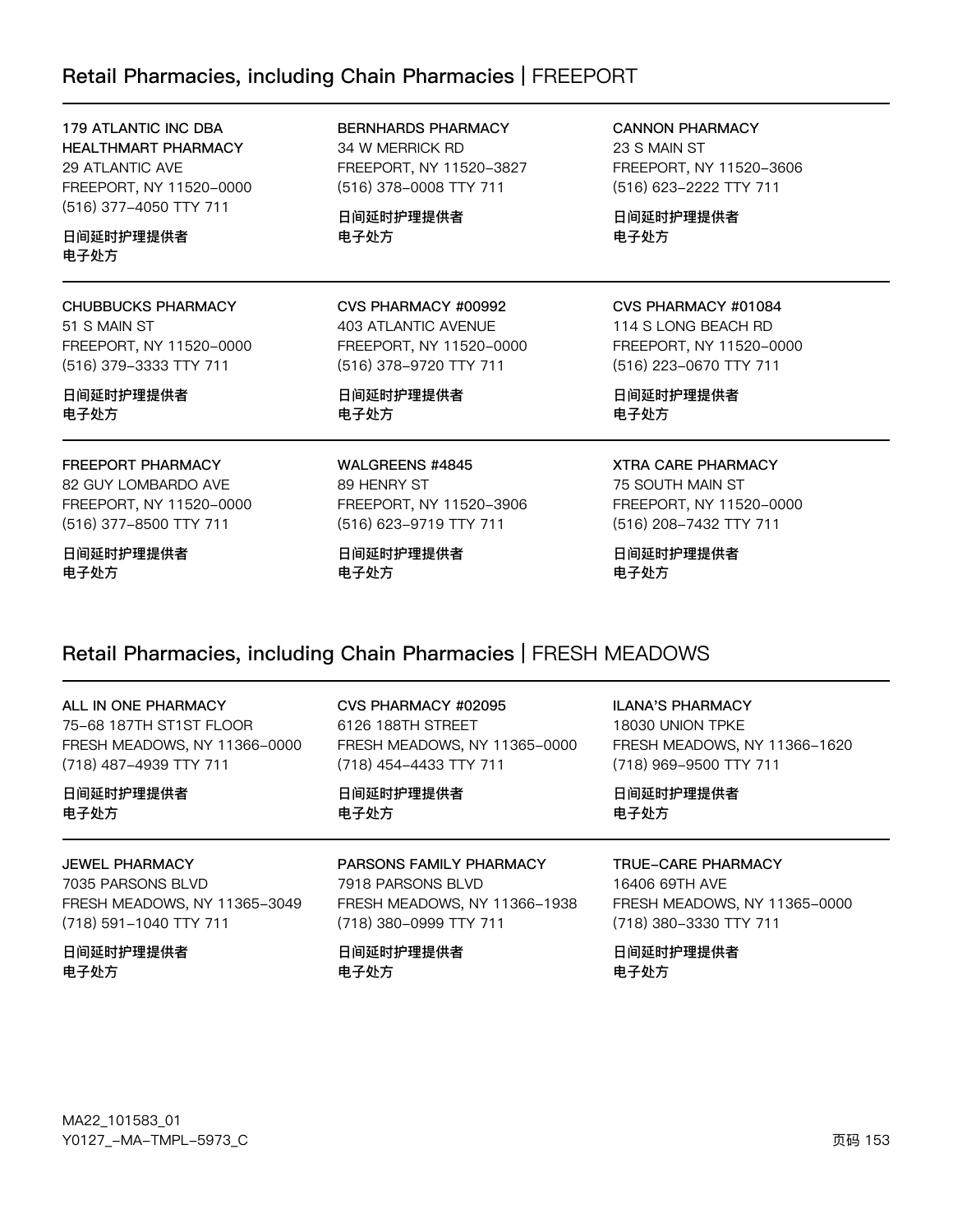#### WALGREENS #19453 6962 188TH ST FRESH MEADOWS, NY 11365-3771 (718) 969-2890 TTY 711

日间延时护理提供者 电子处方

# Retail Pharmacies, including Chain Pharmacies | FRIENDSHIP

FRIENDSHIP PHARMACY 9 W MAIN ST FRIENDSHIP, NY 14739-9701 (585) 973-3496 TTY 711

日间延时护理提供者 电子处方

# Retail Pharmacies, including Chain Pharmacies | FULTON

| <b>FULTON MEDICINE PLACE</b> | <b>HARGRAVES PHARMACY</b> | KINNEY DRUGS             |
|------------------------------|---------------------------|--------------------------|
| 360 W FIRST ST SOUTH         | 113 W BROADWAY ST         | 115 ONEIDA ST            |
| FULTON, NY 13069-0000        | FULTON, NY 13069-2295     | FULTON, NY 13069-0000    |
| (315) 593-8378 TTY 711       | (315) 592-4335 TTY 711    | (315) 593-2158 TTY 711   |
| 日间延时护理提供者                    | 日间延时护理提供者                 | 日间延时护理提供者                |
| 电子处方                         | 电子处方                      | 电子处方                     |
| PRICE CHOPPER PHARMACY       | WALGREENS #17510          | WALMART PHARMACY 10-3332 |
| 12 W FIRST ST S              | 110 EAST BROADWAY STREET  | 1818 STATE ROUTE 3       |
| FULTON, NY 13069-0000        | FULTON, NY 13069-2300     | FULTON, NY 13069-0000    |
| (315) 598-1018 TTY 711       | (315) 598-2380 TTY 711    | (315) 598-1773 TTY 711   |
| 日间延时护理提供者                    | 日间延时护理提供者                 | 日间延时护理提供者                |
| 电子处方                         | 电子处方                      | 电子处方                     |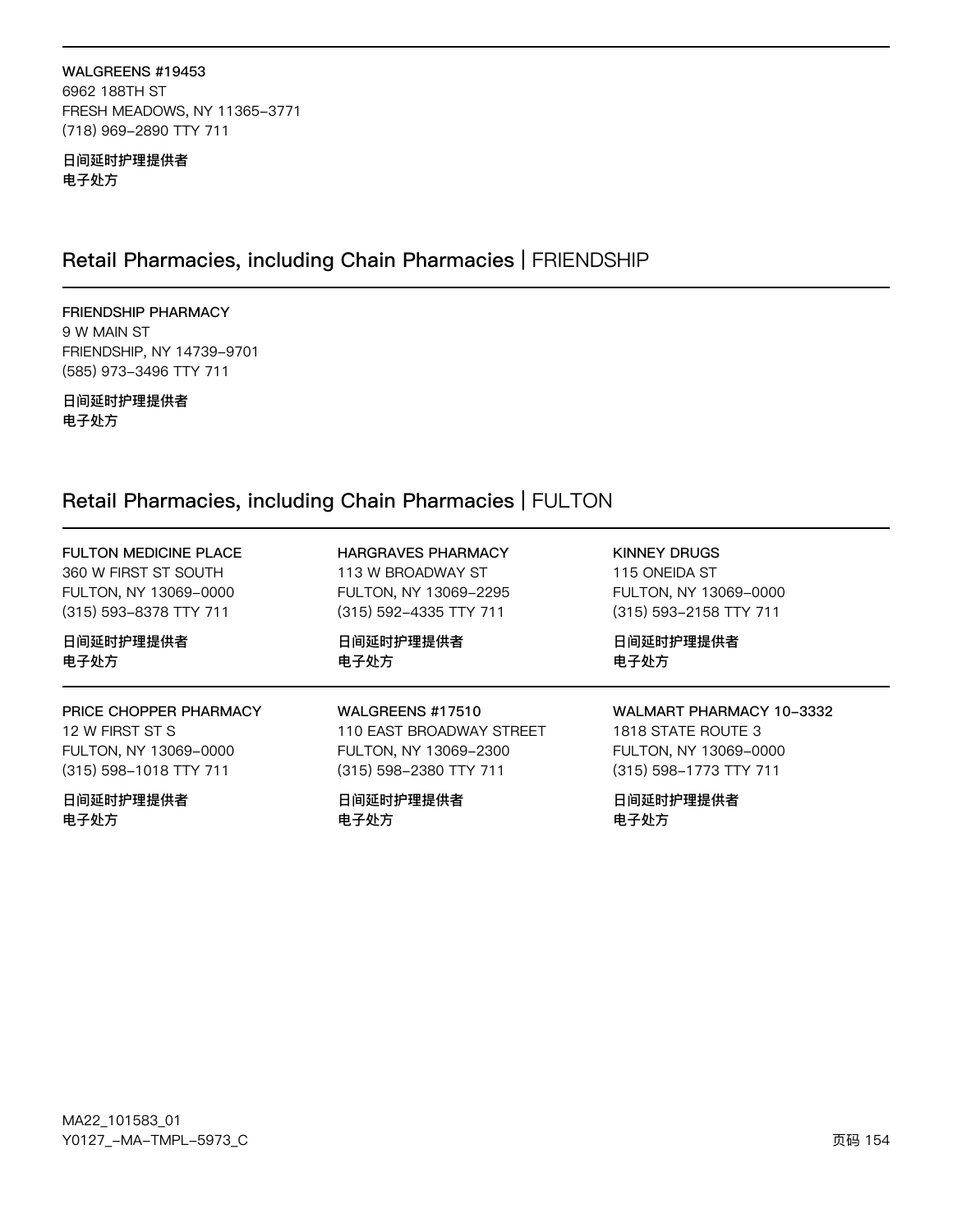CVS PHARMACY #00510 820 FRANKLIN AVE GARDEN CITY, NY 11530-0000 (516) 877-1865 TTY 711

日间延时护理提供者 电子处方

WALGREENS #11641 1300 FRANKLIN AVE GARDEN CITY, NY 11530-1886 (516) 535-1201 TTY 711

日间延时护理提供者 电子处方

# Retail Pharmacies, including Chain Pharmacies | GARDEN CITY PARK

TWIN PARKS PHARMACY AND **SURGICALS** 2226 JERICHO TPKE GARDEN CITY PARK, NY 11040-4708 (516) 873-8600 TTY 711

日间延时护理提供者 电子处方

# Retail Pharmacies, including Chain Pharmacies | GARDEN CITY S

AMERICARE PHARMACEUTICAL **SERVICES INC** 317 NASSAU BLVD GARDEN CITY S, NY 11530-0000 (516) 292-7948 TTY 711

日间延时护理提供者 电子处方

### Retail Pharmacies, including Chain Pharmacies | GARNERVILLE

#### CVS PHARMACY #02312

12 WEST RAMAPO ROAD GARNERVILLE, NY 10923-0000 (845) 429-4794 TTY 711

日间延时护理提供者 电子处方

### **SCHULTZ PHARMACY**

150 W.RAILROAD AVE GARNERVILLE, NY 10923-1243 (845) 429-5075 TTY 711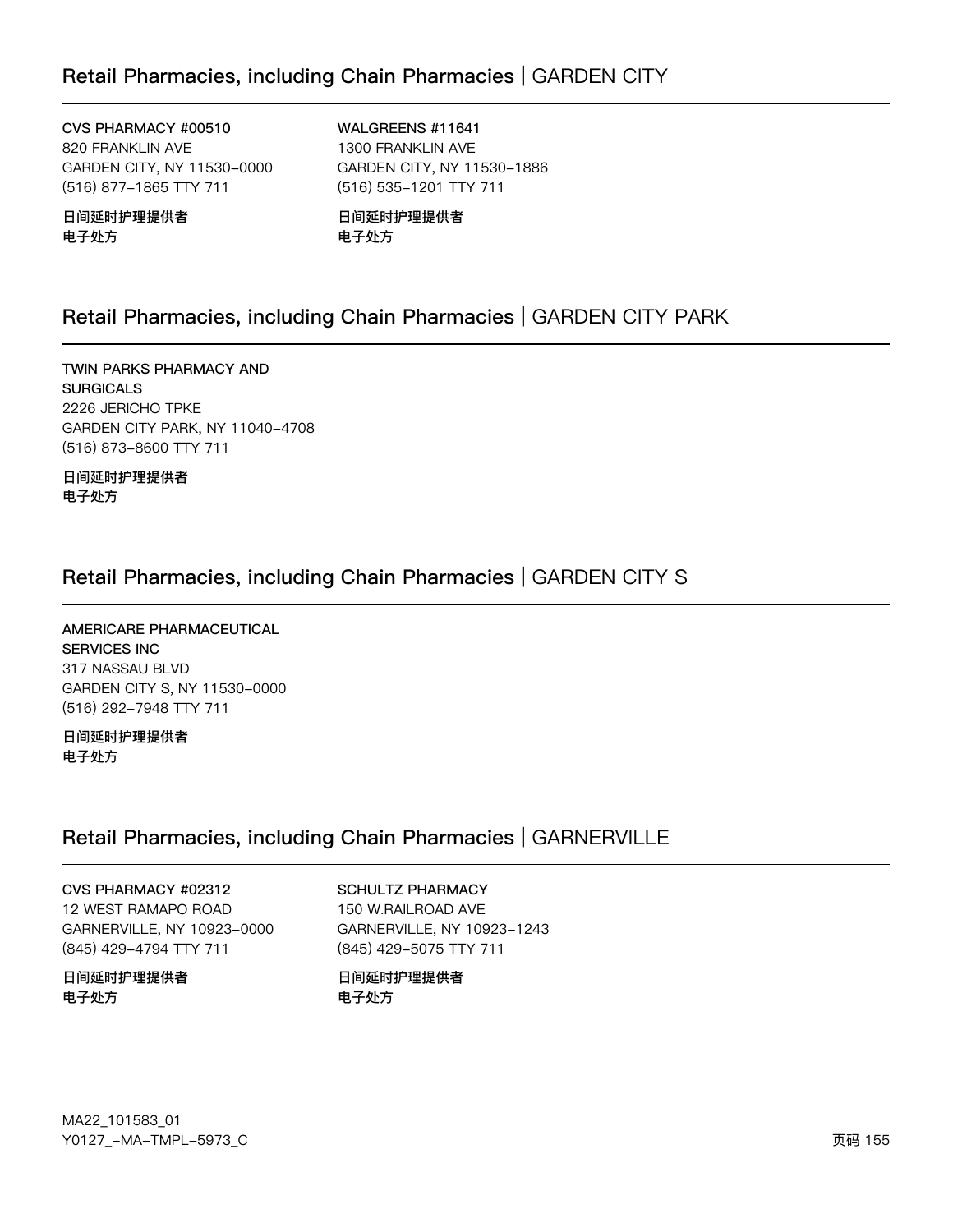**TOPS PHARMACY** 2345 BUFFALO RD GATES, NY 14624-0000 (585) 247-5425 TTY 711

日间延时护理提供者 电子处方

### Retail Pharmacies, including Chain Pharmacies | GEDDES

WEGMANS FOOD MARKETS, INC. 3325 W. GENESEE ST. GEDDES, NY 13219-0000 (315) 487-1585 TTY 711

日间延时护理提供者 电子处方

# Retail Pharmacies, including Chain Pharmacies | GENESEO

WALMART PHARMACY 10-1966 4235 VETERAN DRIVE GENESEO, NY 14454-0000 (585) 243-4080 TTY 711

日间延时护理提供者 电子处方

WEGMANS FOOD MARKETS, INC. 4287 GENESEE VALLEY PLAZA GENESEO, NY 14454-0000 (585) 243-9020 TTY 711

日间延时护理提供者 电子处方

### Retail Pharmacies, including Chain Pharmacies | GENEVA

### NORTH STREET PHARMACY, INC. 200 NORTH STSTE 103 GENEVA, NY 14456-1561 (315) 787-5388 TTY 711

日间延时护理提供者 电子处方

#### RITE AID PHARMACY 10846 420 HAMILTON STREET GENEVA, NY 14456-2951 (315) 789-2333 TTY 711

日间延时护理提供者 电子处方

### **WALGREENS #10697**

431 HAMILTON ST GENEVA, NY 14456-3001 (315) 781-9080 TTY 711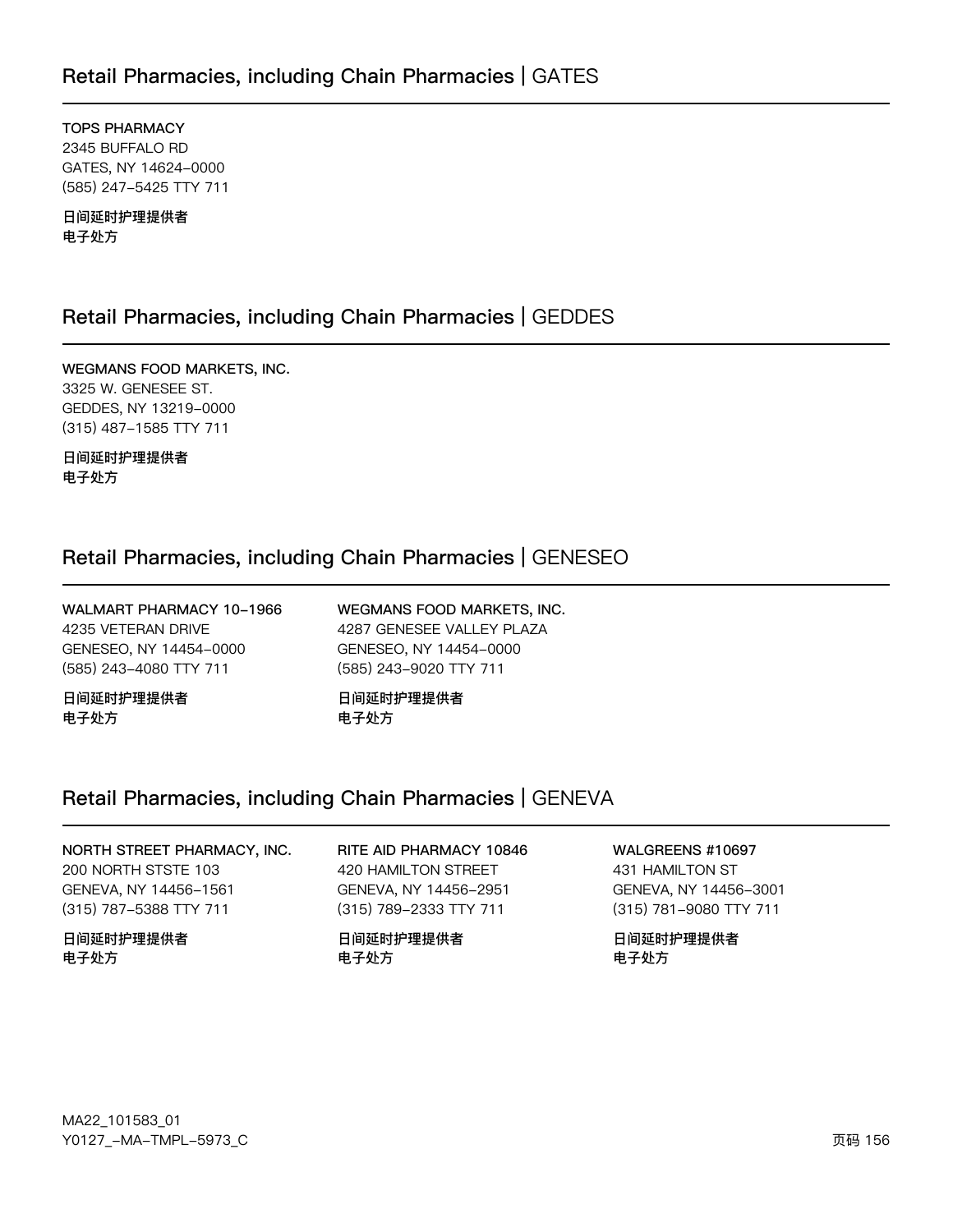#### WALMART PHARMACY 10-1731

990 STATE ROUTE 5 AND 20 GENEVA, NY 14456-9543 (315) 781-2325 TTY 711

WEGMANS FOOD MARKETS, INC. 300 HAMILTON ST. GENEVA, NY 14456-0000 (315) 781-7737 TTY 711

#### 日间延时护理提供者 电子处方

日间延时护理提供者 电子处方

## Retail Pharmacies, including Chain Pharmacies | GERRY

**HERITAGE PHARMACY** 4600 ROUTE 60SELLEW BUILDING GERRY, NY 14740-9562 (716) 985-4649 TTY 711

日间延时护理提供者 电子处方

### Retail Pharmacies, including Chain Pharmacies | GETZVILLE

RITE AID PHARMACY 10814 2545 MILLERSPORT HIGHWAY GETZVILLE, NY 14068-0000 (716) 688-9035 TTY 711

日间延时护理提供者 电子处方

### Retail Pharmacies, including Chain Pharmacies | GLEN COVE

CVS PHARMACY #00984 201 GLEN ST GLEN COVE, NY 11542-0000 (516) 671-1520 TTY 711

日间延时护理提供者 电子处方

CVS PHARMACY #00997 206 GLEN COVE AVENUE GLEN COVE, NY 11542-0000 (516) 676-1334 TTY 711

日间延时护理提供者 电子处方

CVS PHARMACY #03247 65 FOREST AVENUE GLEN COVE, NY 11542-0000 (516) 676-2298 TTY 711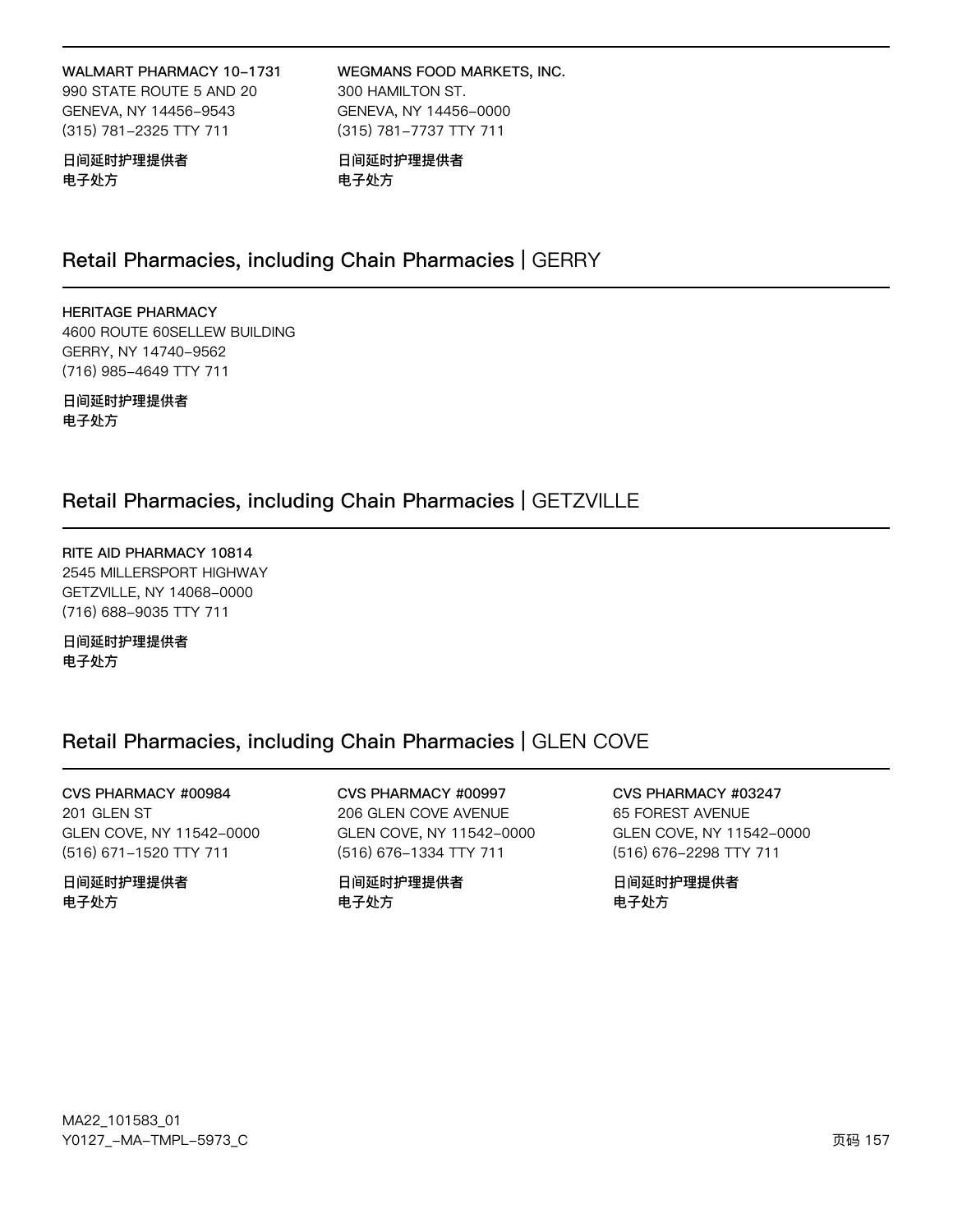**GLEN COVE CHEMIST** 20 FOREST AVE GLEN COVE, NY 11542-0000 (516) 676-9111 TTY 711

日间延时护理提供者

RITE AID PHARMACY 10612 225 FOREST AVENUE GLEN COVE, NY 11542-0000 (516) 759-1201 TTY 711

日间延时护理提供者 电子处方

WALGREENS #2626 93 FOREST AVE GLEN COVE, NY 11542-2109 (516) 671-4908 TTY 711

日间延时护理提供者 电子处方

## Retail Pharmacies, including Chain Pharmacies | GLEN HEAD

#### CVS PHARMACY #10653 711 GLEN COVE RD GLEN HEAD, NY 11545-1944

(516) 676-1005 TTY 711

**GLEN HEAD PHARMACY** 699 GLEN COVE AVENUE GLEN HEAD, NY 11545-0000 (516) 676-1004 TTY 711

日间延时护理提供者 电子处方

日间延时护理提供者 电子处方

### Retail Pharmacies, including Chain Pharmacies | GLEN OAKS

CVS PHARMACY #03751 254-03 HILLSIDE AVENUE GLEN OAKS, NY 11004-0000 (718) 347-7313 TTY 711

日间延时护理提供者 电子处方

**VIVO HEALTH PHARMACY AT ZUCKER HILLSIDE HOSPITAL** 75-59 263RD ST GLEN OAKS, NY 11004-0000 (718) 470-5611 TTY 711

日间延时护理提供者 电子处方

DOSEPACK PHARMACY LLC 258-15 HILLSIDE AVE STORE#2 GLEN OAKS, NY 11004-0000 (845) 558-3688 TTY 711

日间延时护理提供者

**VITALITY DRUG & SURGICALS** 25707 UNION TPKE GLEN OAKS, NY 11004-1250 (718) 343-0070 TTY 711

日间延时护理提供者 电子处方

WALGREENS #19224 25501 UNION TPKE GLEN OAKS, NY 11004-1223 (718) 470-6100 TTY 711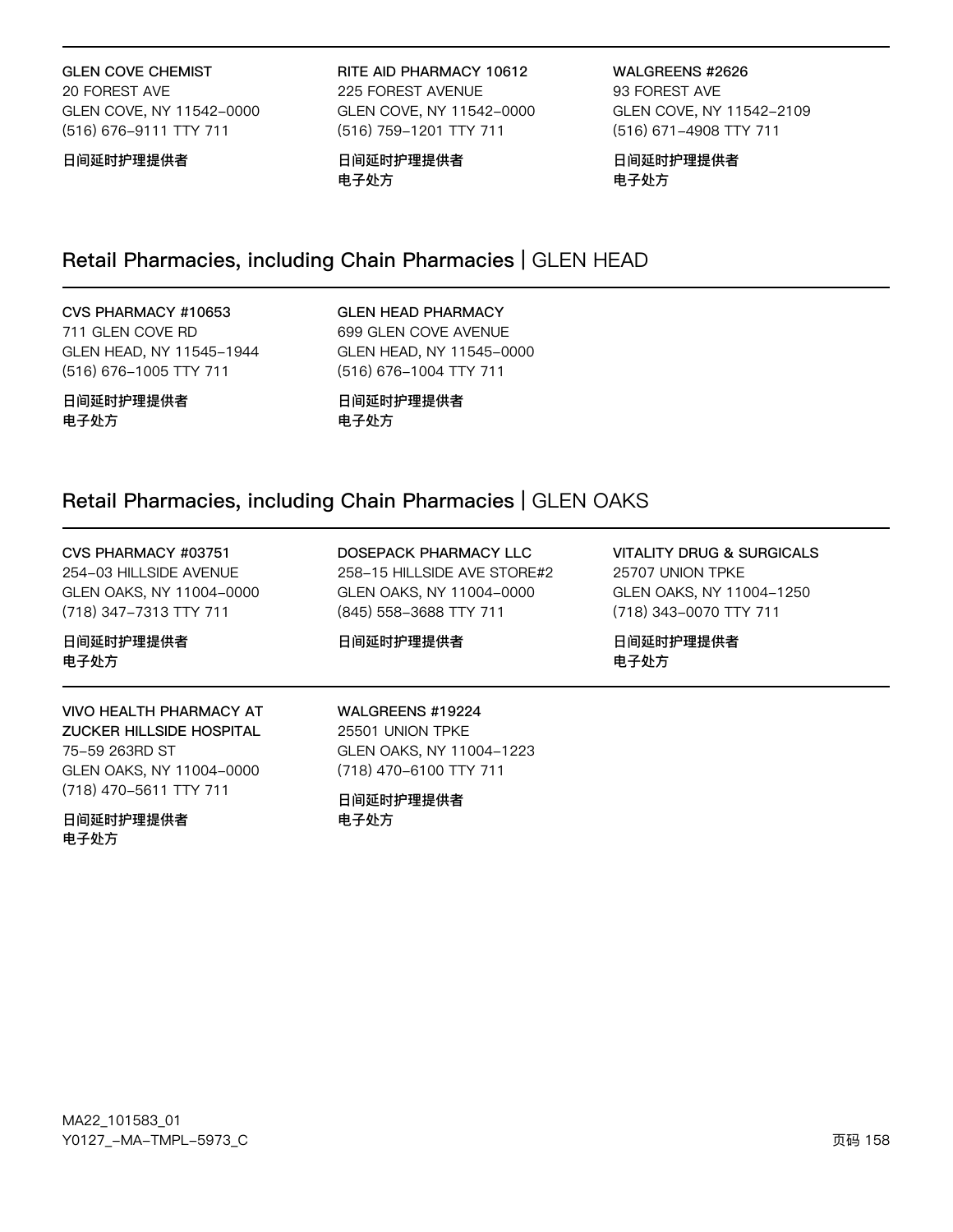### Retail Pharmacies, including Chain Pharmacies | GLENDALE

| <b>CENTRAL DRUGS INC</b><br>6715 CENTRAL AVE<br>GLENDALE, NY 11385-6633<br>(347) 844–9911 TTY 711     | CVS PHARMACY #01107<br>68-02 MYRTLE AVE<br>GLENDALE, NY 11385-0000<br>(718) 456-1180 TTY 711       | <b>EASY RX PHARMACY INC</b><br>6609 MYRTLE AVE<br>GLENDALE, NY 11385-7049<br>(845) 769-4578 TTY 711 |
|-------------------------------------------------------------------------------------------------------|----------------------------------------------------------------------------------------------------|-----------------------------------------------------------------------------------------------------|
| 日间延时护理提供者                                                                                             | 日间延时护理提供者<br>电子处方                                                                                  | 日间延时护理提供者                                                                                           |
| ESMERALDA PHARMACY INC<br>6555 MYRTLE AVE<br>GLENDALE, NY 11385-7028<br>(347) 763-0225 TTY 711        | <b>FAMILY PHARMACY INC</b><br>6702 MYRTLE AVE<br>GLENDALE, NY 11385-7058<br>(718) 821-3330 TTY 711 | <b>FAMILY RX CORP</b><br>69-29 MYRTLE AVE<br>GLENDALE, NY 11385-0000<br>(347) 916-1895 TTY 711      |
| 日间延时护理提供者                                                                                             | 日间延时护理提供者<br>电子处方                                                                                  | 日间延时护理提供者                                                                                           |
| <b>GLENRIDGE PHARMACY LLC</b><br>6801 MYRTLE AVE<br>GLENDALE, NY 11385-7267<br>(718) 366-3561 TTY 711 | <b>MYRTLE DRUGMART</b><br>65-62 MYRTLE AVE<br>GLENDALE, NY 11385-0000<br>(347) 227-8188 TTY 711    |                                                                                                     |
| 日间延时护理提供者<br>电子处方                                                                                     | 日间延时护理提供者<br>电子处方                                                                                  |                                                                                                     |

### Retail Pharmacies, including Chain Pharmacies | GLENMONT

#### CVS PHARMACY #01090

416 ROUTE 9W GLENMONT, NY 12077-0000 (518) 462-5507 TTY 711

日间延时护理提供者 电子处方

PRICE CHOPPER PHARMACY 329 GLENMONT RDTOWN SQUIRE PLAZA GLENMONT, NY 12077-3469 (518) 433-4711 TTY 711

日间延时护理提供者 电子处方

WALMART PHARMACY 10-3583 311 ROUTE 9W GLENMONT, NY 12077-0000 (518) 432-1747 TTY 711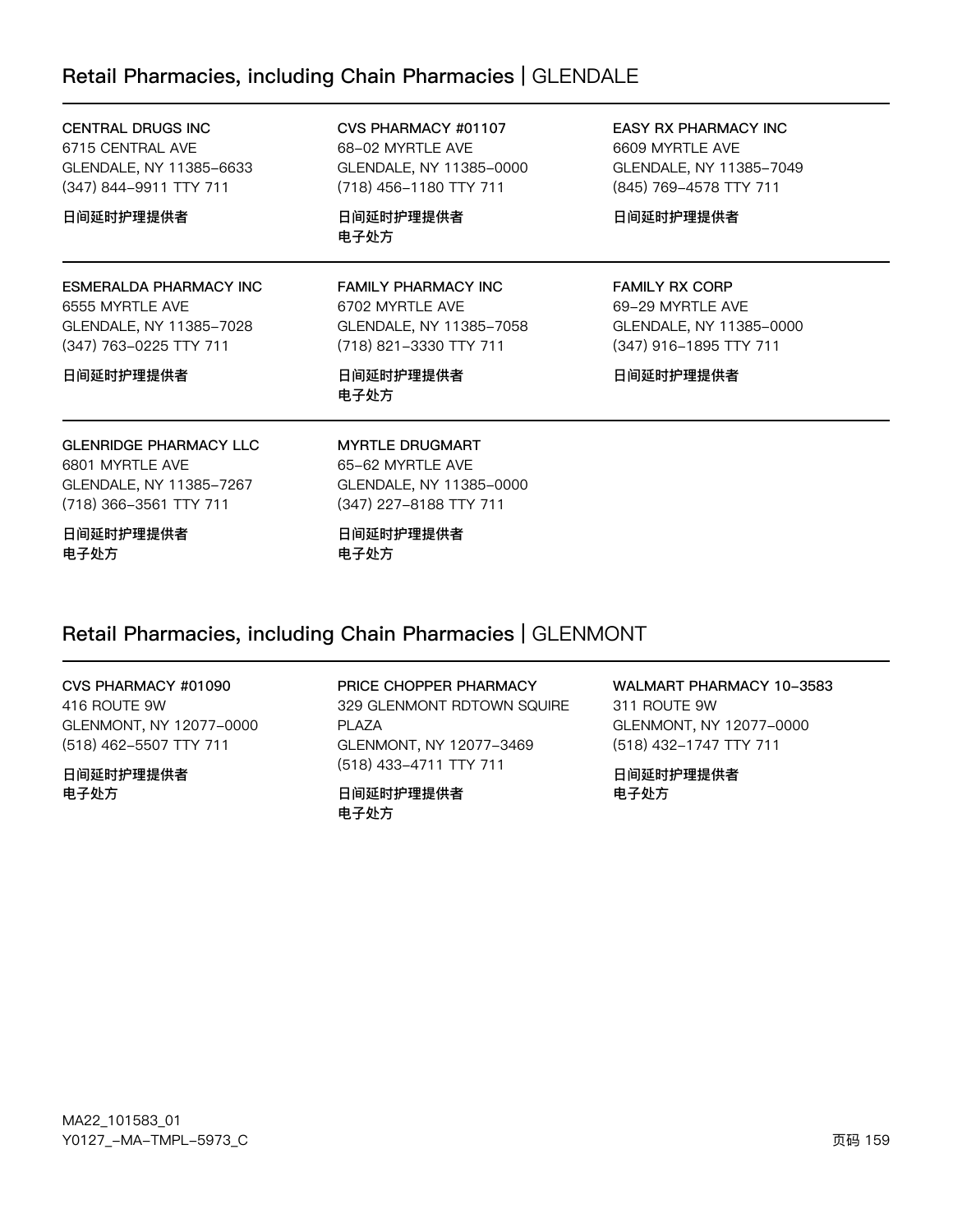### Retail Pharmacies, including Chain Pharmacies | GLENS FALLS

**GLENS FALLS HOSPITAL OUTPATIENT PHARMACY** 100 PARK ST GLENS FALLS, NY 12801-4447 (518) 926-2540 TTY 711

日间延时护理提供者 电子处方

RITE AID PHARMACY 10717 124 RIDGE STREET GLENS FALLS, NY 12801-0000 (518) 792-0538 TTY 711

日间延时护理提供者 电子处方

HANNAFORD FOOD AND DRUG 175 BROAD ST GLENS FALLS, NY 12801-0000 (518) 793-0843 TTY 711

日间延时护理提供者 电子处方

HOUSE CALLS PHARMACY 100 BROAD STREET PLAZA GLENS FALLS, NY 12801-0000

(518) 798-3700 TTY 711

日间延时护理提供者 电子处方

WALGREENS #12733 202 BROAD ST GLENS FALLS, NY 12801-4146 (518) 793-3040 TTY 711

日间延时护理提供者 电子处方

### Retail Pharmacies, including Chain Pharmacies | GLENVILLE

CVS PHARMACY #00441 259 SARATOGA RD GLENVILLE, NY 12302-0000

(518) 399-6351 TTY 711

日间延时护理提供者 电子处方

HANNAFORD FOOD AND DRUG 262 SARATOGA RD GLENVILLE, NY 12302-0000 (518) 384-0246 TTY 711

日间延时护理提供者 电子处方

WALMART PHARMACY 10-2874 200 DUTCH MEADOWS LANE GLENVILLE, NY 12302-0000 (518) 344-7632 TTY 711

日间延时护理提供者 电子处方

### Retail Pharmacies, including Chain Pharmacies | GLOVERSVILLE

CVS PHARMACY #00793 1013 STATE HWY 29A GLOVERSVILLE, NY 12078-5828 (518) 725-8661 TTY 711

日间延时护理提供者 电子处方

**GENOA HEALTHCARE LLC** 11-21 BROADWAY STSUITE 150 GLOVERSVILLE, NY 12078-3968 (253) 218-0830 TTY 711

日间延时护理提供者

**GLOVERSVILLE PHARMACY** 42 N MAIN ST GLOVERSVILLE, NY 12078-3004 (518) 725-4400 TTY 711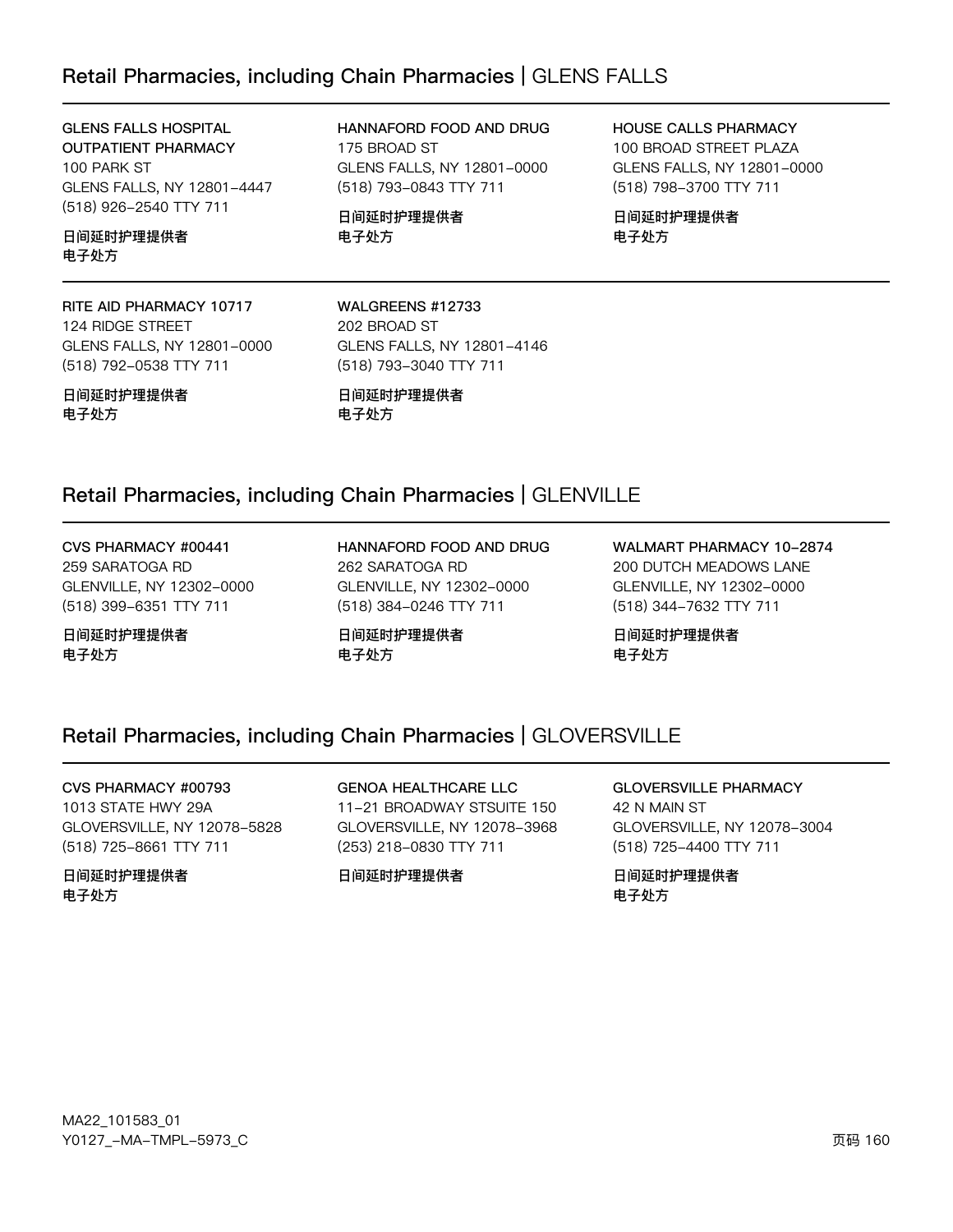#### HANNAFORD FOOD AND DRUG

235 FIFTH AVE EXT GLOVERSVILLE, NY 12078-0000 (518) 725-6541 TTY 711

日间延时护理提供者 电子处方

#### RITE AID PHARMACY 10681 172 NORTH MAIN STREET

GLOVERSVILLE, NY 12078-0000 (518) 773-7591 TTY 711

日间延时护理提供者 电子处方

WALGREENS #10752 222 5TH AVE EXT GLOVERSVILLE, NY 12078-1820 (518) 773-8449 TTY 711

日间延时护理提供者 电子处方

#### WALMART PHARMACY 10-1806 329 SOUTH KINGSBORO AVE GLOVERSVILLE, NY 12078-0000 (518) 773-8577 TTY 711

日间延时护理提供者 电子处方

# Retail Pharmacies, including Chain Pharmacies | GOSHEN

CVS PHARMACY #05059 109 CLOWES AVE GOSHEN, NY 10924-1923 (845) 294-8700 TTY 711

日间延时护理提供者 电子处方

### Retail Pharmacies, including Chain Pharmacies | GOUVERNEUR

HEALTHDIRECT INSTITUTIONAL PHARMACY SERVICES, INC. #05 29 E MAIN ST GOUVERNEUR, NY 13642-1401 (315) 287-5002 TTY 711

日间延时护理提供者 电子处方

**KINNEY DRUGS** 371 E MAIN STREET GOUVERNEUR, NY 13642-1547 (315) 287-2900 TTY 711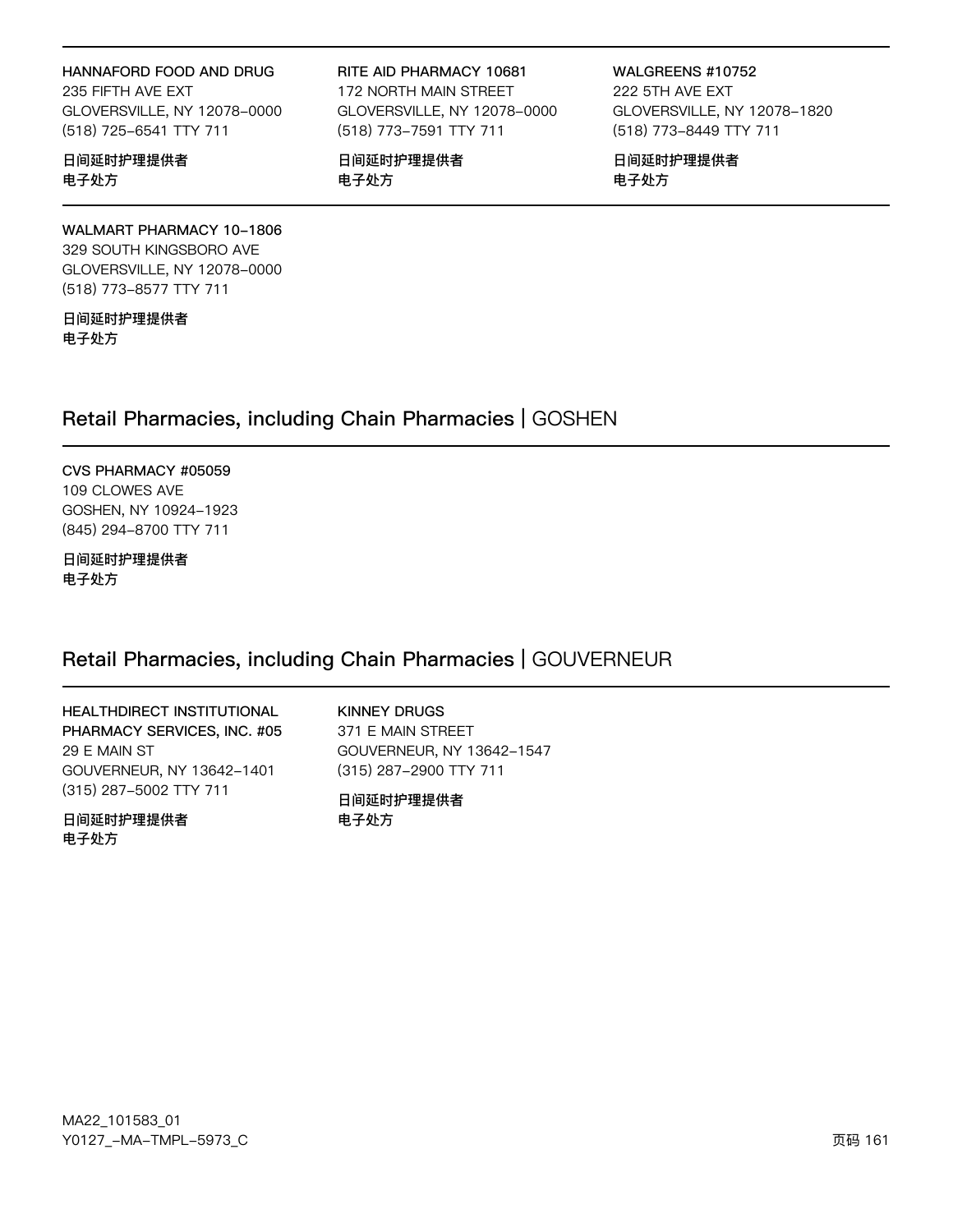# Retail Pharmacies, including Chain Pharmacies | GOUVERNUER

KINNEY DRUGS 17 CLINTON STREET GOUVERNUER, NY 13642-1499 (315) 287-4012 TTY 711

日间延时护理提供者 电子处方

### Retail Pharmacies, including Chain Pharmacies | GOWANDA

RITE AID PHARMACY 01649 81 WEST MAIN STREET GOWANDA, NY 14070-1318 (716) 532-4114 TTY 711

日间延时护理提供者 电子处方

VALLEY PHARMACY AND MEDICAL SUPPLIES, INC. 31 W MAIN ST GOWANDA, NY 14070-1305 (716) 532-1700 TTY 711

日间延时护理提供者 电子处方

### Retail Pharmacies, including Chain Pharmacies | GRAND ISLAND

ISLAND PRESCRIPTION CENTER 1728 GRAND ISLAND BLVD GRAND ISLAND, NY 14072-0000 (716) 773-5599 TTY 711

日间延时护理提供者 电子处方

WALGREENS #12066

2320 GRAND ISLAND BLVD GRAND ISLAND, NY 14072-3113 (716) 775-0691 TTY 711

日间延时护理提供者 电子处方

RITE AID PHARMACY 10815 2325 GRAND ISLAND BOULEVARD GRAND ISLAND, NY 14072-0000 (716) 773-1724 TTY 711

日间延时护理提供者 电子处方

TOPS PHARMACY

2140 GRAND ISLAND BLVD GRAND ISLAND, NY 14072-0000 (716) 775-1169 TTY 711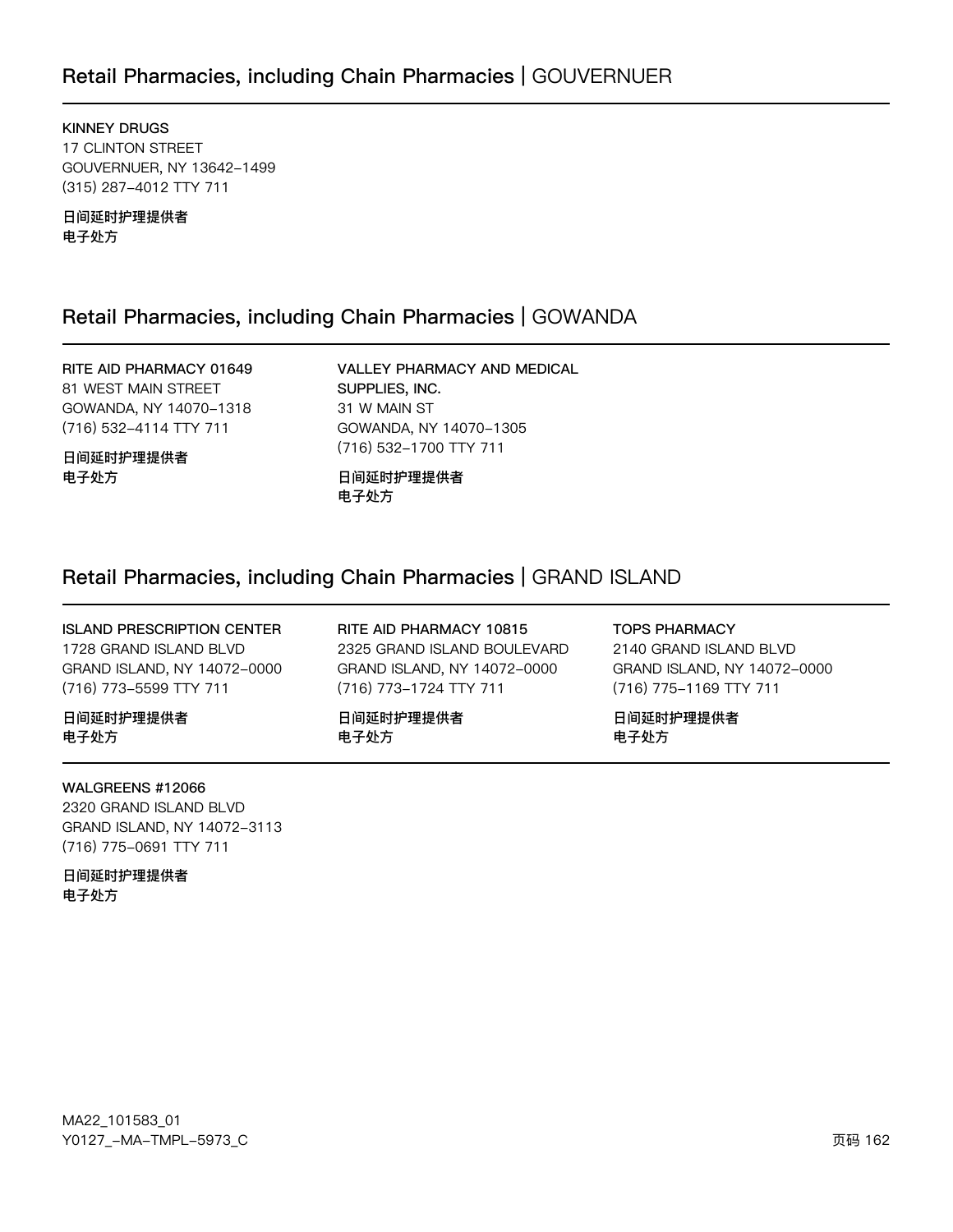#### FREDS GRANVILLE PHARMACY 75 QUAKER STREET GRANVILLE, NY 12832-0000 (518) 642-3733 TTY 711

WALGREENS #17717 116 QUAKER ST GRANVILLE, NY 12832-0000 (518) 642-2332 TTY 711

日间延时护理提供者 电子处方

日间延时护理提供者 电子处方

# Retail Pharmacies, including Chain Pharmacies | GREAT NECK

| <b>COLONY PHARMACY INC</b>                                                                                                                        | CVS PHARMACY #01934                                                                                                       | CVS PHARMACY #01963                                                                                                 |
|---------------------------------------------------------------------------------------------------------------------------------------------------|---------------------------------------------------------------------------------------------------------------------------|---------------------------------------------------------------------------------------------------------------------|
| 481 MIDDLE NECK RD                                                                                                                                | ONE GUSSACK PLAZA CENTER                                                                                                  | 510 MIDDLE NECK ROAD                                                                                                |
| GREAT NECK, NY 11023-1470                                                                                                                         | GREAT NECK, NY 11021-0000                                                                                                 | GREAT NECK, NY 11023-0000                                                                                           |
| (516) 439-5556 TTY 711                                                                                                                            | (516) 829-3300 TTY 711                                                                                                    | (516) 487-2066 TTY 711                                                                                              |
| 日间延时护理提供者                                                                                                                                         | 日间延时护理提供者                                                                                                                 | 日间延时护理提供者                                                                                                           |
| 电子处方                                                                                                                                              | 电子处方                                                                                                                      | 电子处方                                                                                                                |
| NATURE'S REMEDY PHARMACY                                                                                                                          | NEW GRACE PHARMACY LLC                                                                                                    | NORTH SHORE CHEMISTS                                                                                                |
| 72N MIDDLE NECK RD                                                                                                                                | 10 GRACE AVE                                                                                                              | 800 NORTHERN BLVD STE 4                                                                                             |
| GREAT NECK, NY 11021-2357                                                                                                                         | GREAT NECK, NY 11021-2447                                                                                                 | GREAT NECK, NY 11021-5314                                                                                           |
| (516) 439-4911 TTY 711                                                                                                                            | (516) 472-7688 TTY 711                                                                                                    | (516) 460-8343 TTY 711                                                                                              |
| 日间延时护理提供者<br>电子处方                                                                                                                                 | 日间延时护理提供者<br>电子处方                                                                                                         | 日间延时护理提供者                                                                                                           |
| PRECISION PHARMACY INC. OF<br><b>GREAT NECK</b><br>665 MIDDLE NECK RD<br>GREAT NECK, NY 11023-1216<br>(516) 482-0005 TTY 711<br>日间延时护理提供者<br>电子处方 | RITE AID PHARMACY 04861<br>50 GREAT NECK ROAD<br>GREAT NECK, NY 11021-3305<br>(516) 466-3050 TTY 711<br>日间延时护理提供者<br>电子处方 | <b>TAYLOR'S PHARMACY INC</b><br>1 NORTHERN BLVD<br>GREAT NECK, NY 11021-4044<br>(516) 226-3755 TTY 711<br>日间延时护理提供者 |
| <b>TOWN PHARMACY LLC</b>                                                                                                                          | VIVO HEALTH PHARMACY AT HOME                                                                                              | <b>VIVO HEALTH SPECIALTY PHARMACY</b>                                                                               |
| 96 HORACE HARDING BLVD                                                                                                                            | 225 COMMUNITY DR STE 140                                                                                                  | 225 COMMUNITY DRIVESUITE 100                                                                                        |
| GREAT NECK, NY 11020-1106                                                                                                                         | GREAT NECK, NY 11021-5506                                                                                                 | GREAT NECK, NY 11021-0000                                                                                           |
| (516) 439-5380 TTY 711                                                                                                                            | (833) 868-8486 TTY 711                                                                                                    | (844) 411-8486 TTY 711                                                                                              |
| 日间延时护理提供者                                                                                                                                         | 日间延时护理提供者                                                                                                                 | 日间延时护理提供者                                                                                                           |
| 电子处方                                                                                                                                              | 电子处方                                                                                                                      | 电子处方                                                                                                                |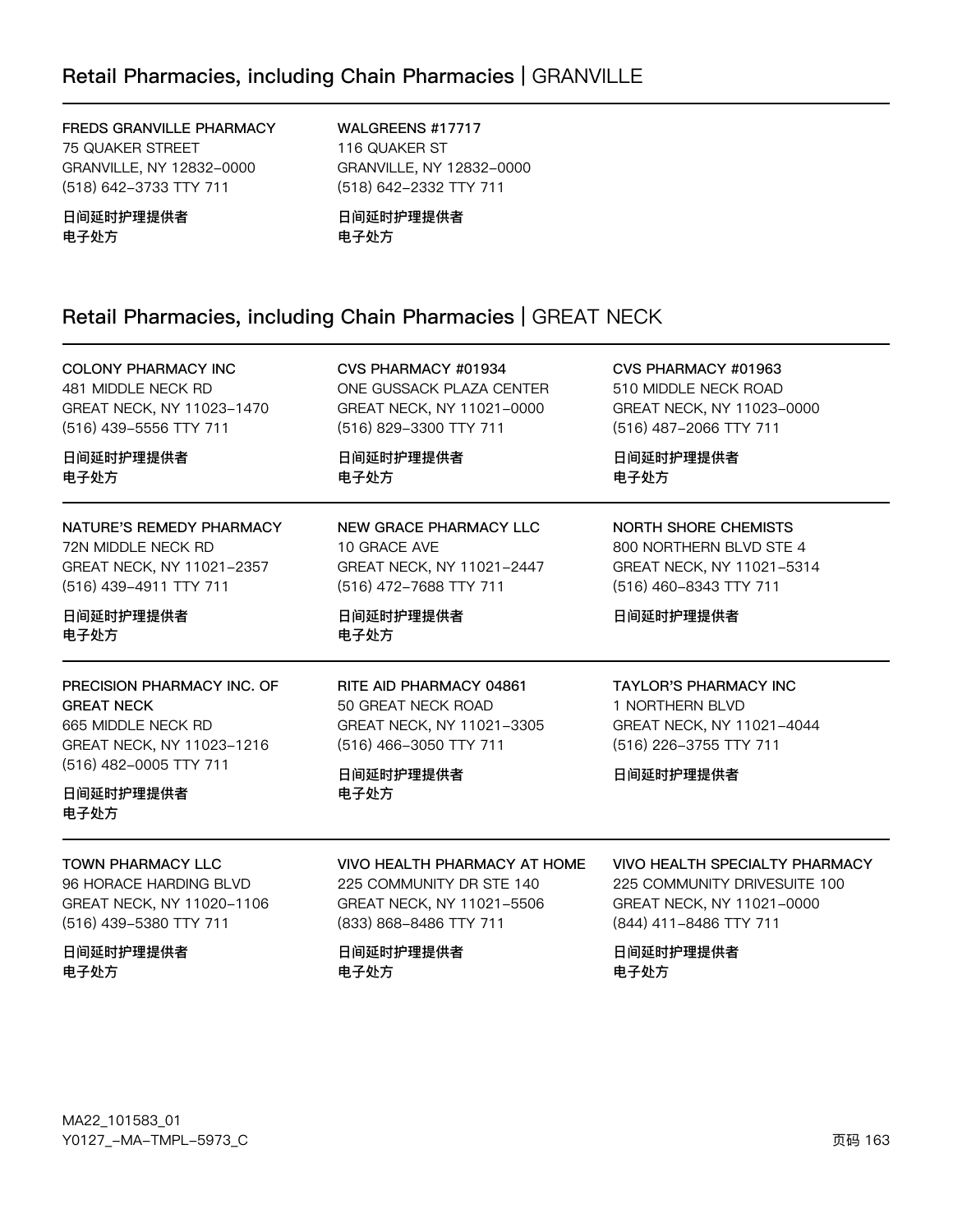## Retail Pharmacies, including Chain Pharmacies | GREECE

#### CVS PHARMACY #02217

878 LONG POND ROAD GREECE, NY 14612-0000 (585) 723-3051 TTY 711

#### 日间延时护理提供者 电子处方

**WALMART PHARMACY 10-5282** 3800 DEWEY AVE GREECE, NY 14616-2529 (585) 957-7389 TTY 711

日间延时护理提供者 电子处方

**TOPS PHARMACY** 

3507 MOUNT READ BLVD GREECE, NY 14616-0000 (585) 663-4624 TTY 711

日间延时护理提供者 电子处方

WALMART PHARMACY 10-1610 100 ELM RIDGE CENTER DR GREECE, NY 14626-0000 (585) 227-1210 TTY 711

日间延时护理提供者 电子处方

# Retail Pharmacies, including Chain Pharmacies | GREENE

WALGREENS #19715 58 GENESEE STREET GREENE, NY 13778-1228 (607) 656-4585 TTY 711

日间延时护理提供者 电子处方

### Retail Pharmacies, including Chain Pharmacies | GREENLAWN

CVS PHARMACY #02232 89 BROADWAY GREENLAWN, NY 11740-0000 (631) 261-6371 TTY 711

日间延时护理提供者 电子外方

VALUE DRUGS GREENLAWN, INC 106 BROADWAY GREENLAWN, NY 11740-1310 (631) 754-0532 TTY 711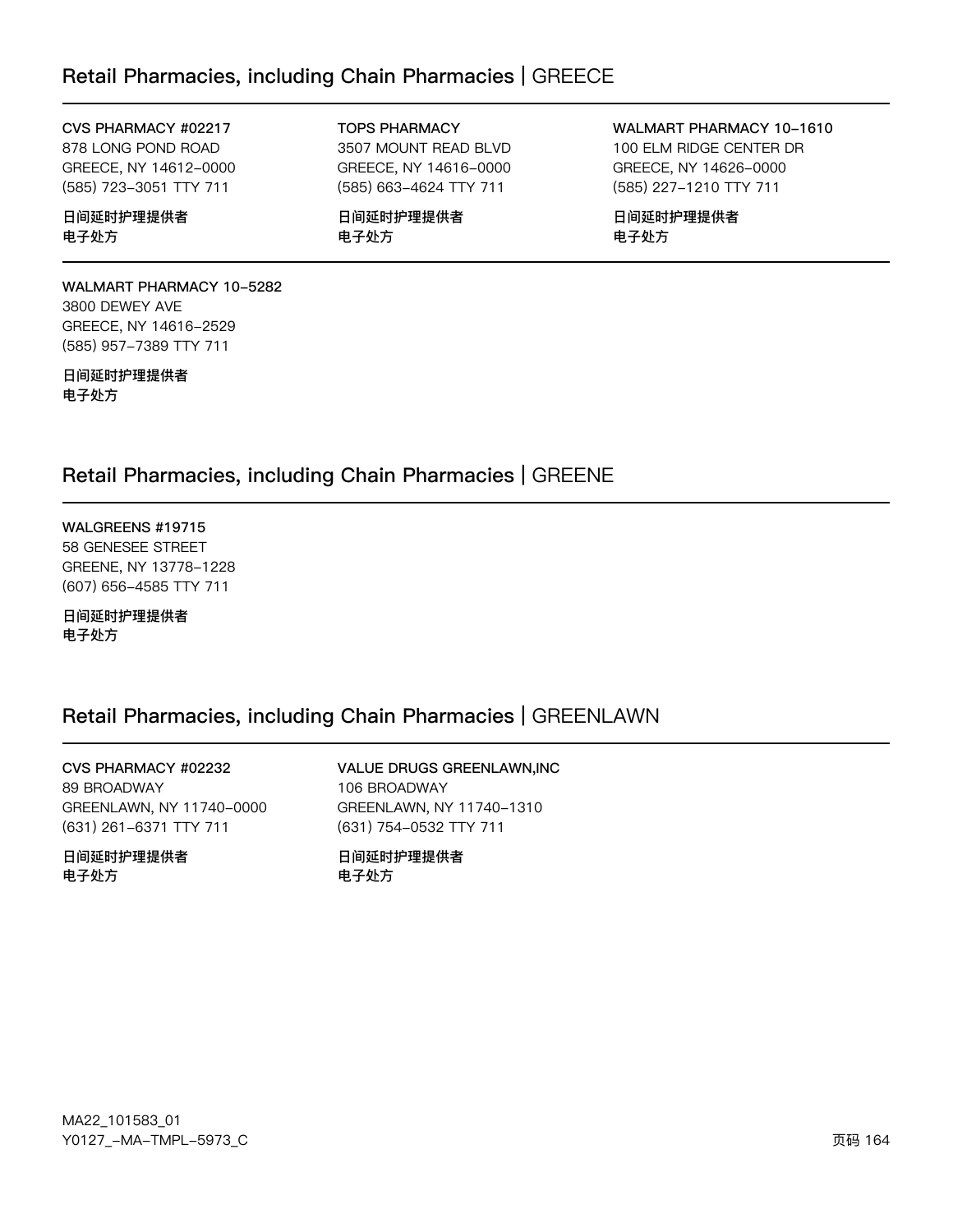### Retail Pharmacies, including Chain Pharmacies | GREENPORT

**COLONIAL DRUGS & SURGICALS** 100 FRONT ST GREENPORT, NY 11944-1616 (631) 477-1111 TTY 711

日间延时护理提供者 电子处方

### Retail Pharmacies, including Chain Pharmacies | GREENVALE

**GREENVALE PHARMACY** 5 NORTHERN BLVD GREENVALE, NY 11548-1298 (516) 621-2260 TTY 711

日间延时护理提供者 电子处方

HALSEY DRUGS AND SURGICALS 82-14 GLEN COVE RD GREENVALE, NY 11548-1039 (516) 801-4413 TTY 711

日间延时护理提供者 电子处方

STOP & SHOP PHARMACY 130 WHEATLEY PLAZA GREENVALE, NY 11548-0000 (516) 484-1414 TTY 711

日间延时护理提供者 电子处方

### Retail Pharmacies, including Chain Pharmacies | GREENVILLE

**KELLY'S PHARMACY INC.** 4852 STATE ROUTE 81 GREENVILLE, NY 12083-0000 (518) 966-4800 TTY 711

日间延时护理提供者 电子处方

WALGREENS #18980 5 GARLAND LANE GREENVILLE, NY 12083-3410 (518) 966-8612 TTY 711

日间延时护理提供者 电子处方

### Retail Pharmacies, including Chain Pharmacies | GREENWICH

### CVS PHARMACY #05348 1169 RTE 29 GREENWICH, NY 12834-0000

### (518) 692-7040 TTY 711 日间延时护理提供者

### 电子处方

### HANNAFORD FOOD AND DRUG

1165 ROUTE 29 GREENWICH, NY 12834-0000 (518) 692-0235 TTY 711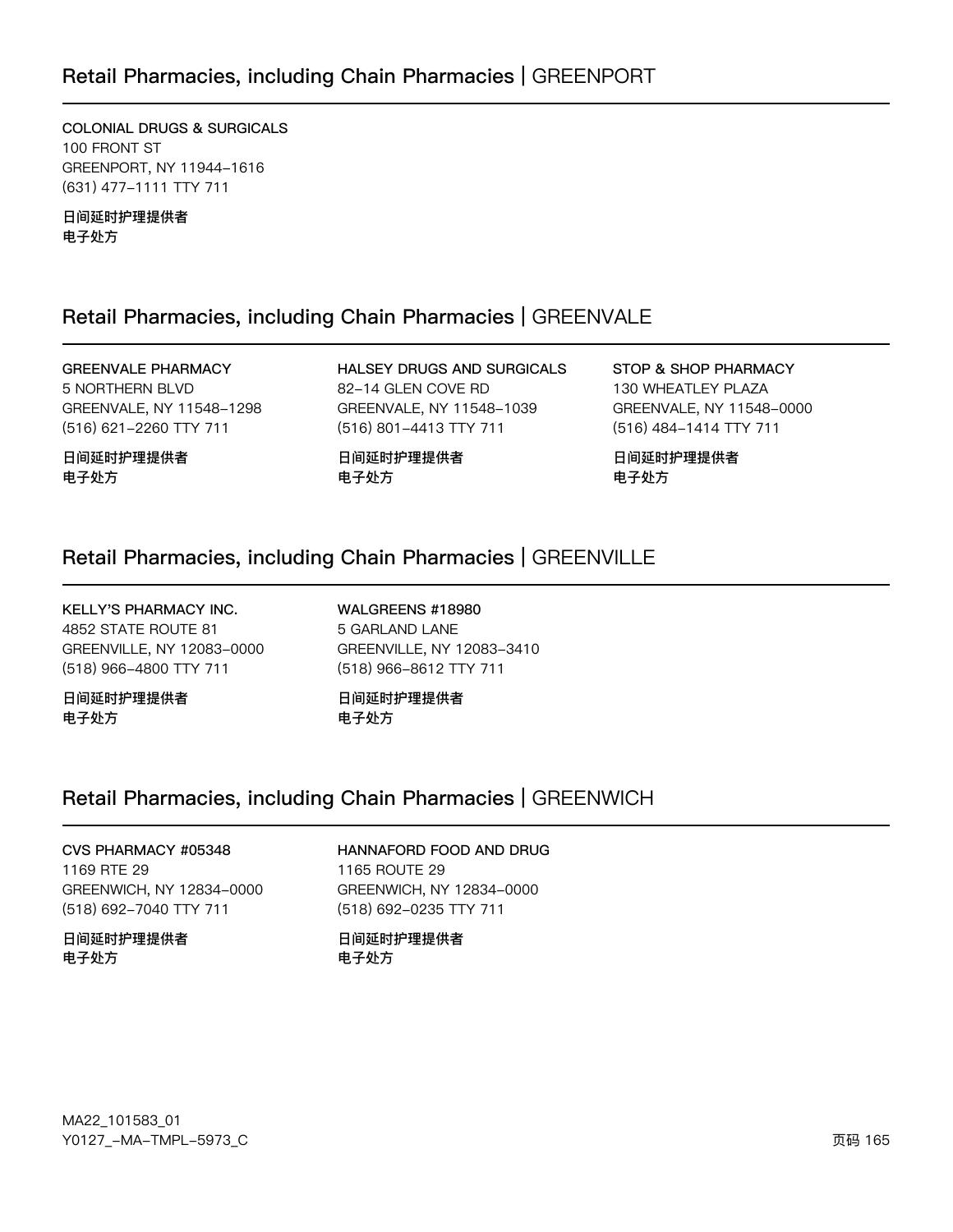CVS PHARMACY #03098 123 WINDERMERE AVENUE GREENWOOD LAKE, NY 10925-0000 (845) 477-8024 TTY 711

日间延时护理提供者 电子处方

### Retail Pharmacies, including Chain Pharmacies | GUILDERLAND

HANNAFORD FOOD AND DRUG 5239 WESTERN TURNPIKE GUILDERLAND, NY 12009-0000 (518) 355-7411 TTY 711

日间延时护理提供者 电子处方

MARKET 32 PHARMACY 2080 WESTERN AVENUE GUILDERLAND, NY 12804-9517 (518) 724-6752 TTY 711

日间延时护理提供者 电子处方

WALGREENS #9153 2061 WESTERN AVE GUILDERLAND, NY 12084-9559 (518) 869-1520 TTY 711

日间延时护理提供者 电子处方

### Retail Pharmacies, including Chain Pharmacies | HALFMOON

WALGREENS #12690 121 OLD ROUTE 146 HALFMOON, NY 12065-2912 (518) 371-5842 TTY 711

日间延时护理提供者 电子处方

WALMART PHARMACY 10-2844 1549 RT 9 HALFMOON, NY 12065-0000 (518) 373-5732 TTY 711

日间延时护理提供者 电子处方

# Retail Pharmacies, including Chain Pharmacies | HAMBURG

### **BROOKS PHARMACY** 4481 LAKE SHORE RD HAMBURG, NY 14075-2404

(716) 627-3060 TTY 711 日间延时护理提供者 电子处方

CASEY'S PRESCRIPTION PAD, INC. 5844 SOUTHWESTERN BLVD STE 300 HAMBURG, NY 14075-3684 (716) 926-9044 TTY 711

日间延时护理提供者 电子处方

CVS PHARMACY #00576

7182 BOSTON STATE ROAD HAMBURG, NY 14075-0000 (716) 648-1610 TTY 711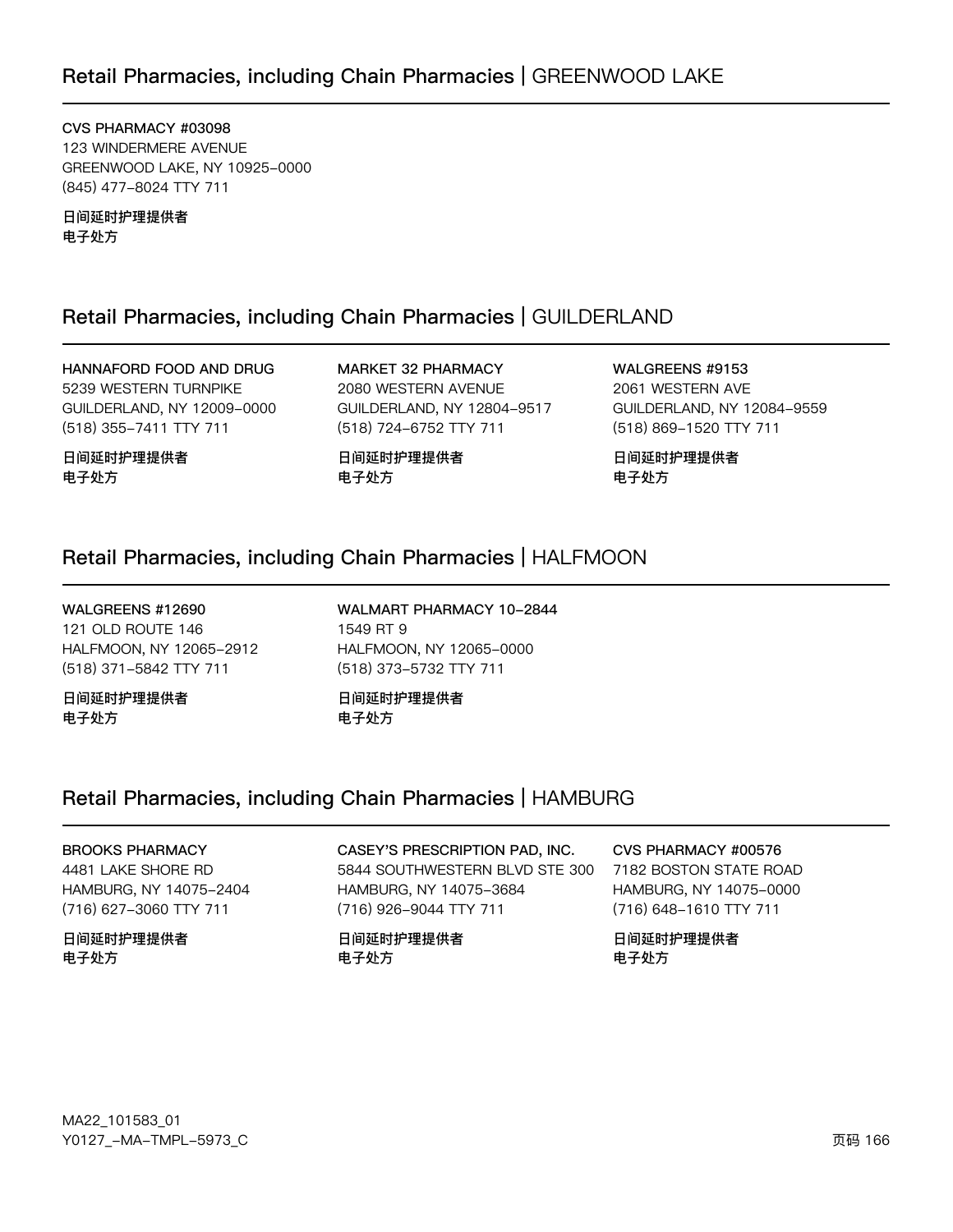#### CVS PHARMACY #00649

358 BUFFALO STREET HAMBURG, NY 14075-0000 (716) 648-2990 TTY 711

日间延时护理提供者 电子处方

#### TOPS PHARMACY S6150 S PARK AVE HAMBURG, NY 14075-0000 (716) 515-3305 TTY 711

日间延时护理提供者 电子处方

#### WANAKAH PHARMACY

4923 LAKE SHORE RD HAMBURG, NY 14075-5696 (716) 627-3232 TTY 711

日间延时护理提供者 电子处方

RITE AID PHARMACY 03454 140 PINE STREET HAMBURG, NY 14075-5154 (716) 649-9505 TTY 711

日间延时护理提供者 电子处方

WALGREENS #12081 6199 S PARK AVE HAMBURG, NY 14075-3846 (716) 648-1475 TTY 711

日间延时护理提供者 电子处方

RITE AID PHARMACY 10816 5999 SOUTH PARK AVENUE HAMBURG, NY 14075-0000 (716) 649-8089 TTY 711

日间延时护理提供者 电子处方

WALMART PHARMACY 10-2405 5360 SOUTHWESTERN BLVD HAMBURG, NY 14075-0000 (716) 646-0598 TTY 711

日间延时护理提供者 电子处方

### Retail Pharmacies, including Chain Pharmacies | HAMILTON

KINNEY DRUGS 103 UTICA STREET HAMILTON, NY 13346-0000 (315) 824-2200 TTY 711

日间延时护理提供者 电子处方

### Retail Pharmacies, including Chain Pharmacies | HAMLIN

TOPS PHARMACY 1800 LAKE ROAD HAMLIN, NY 14464-0000 (585) 964-2933 TTY 711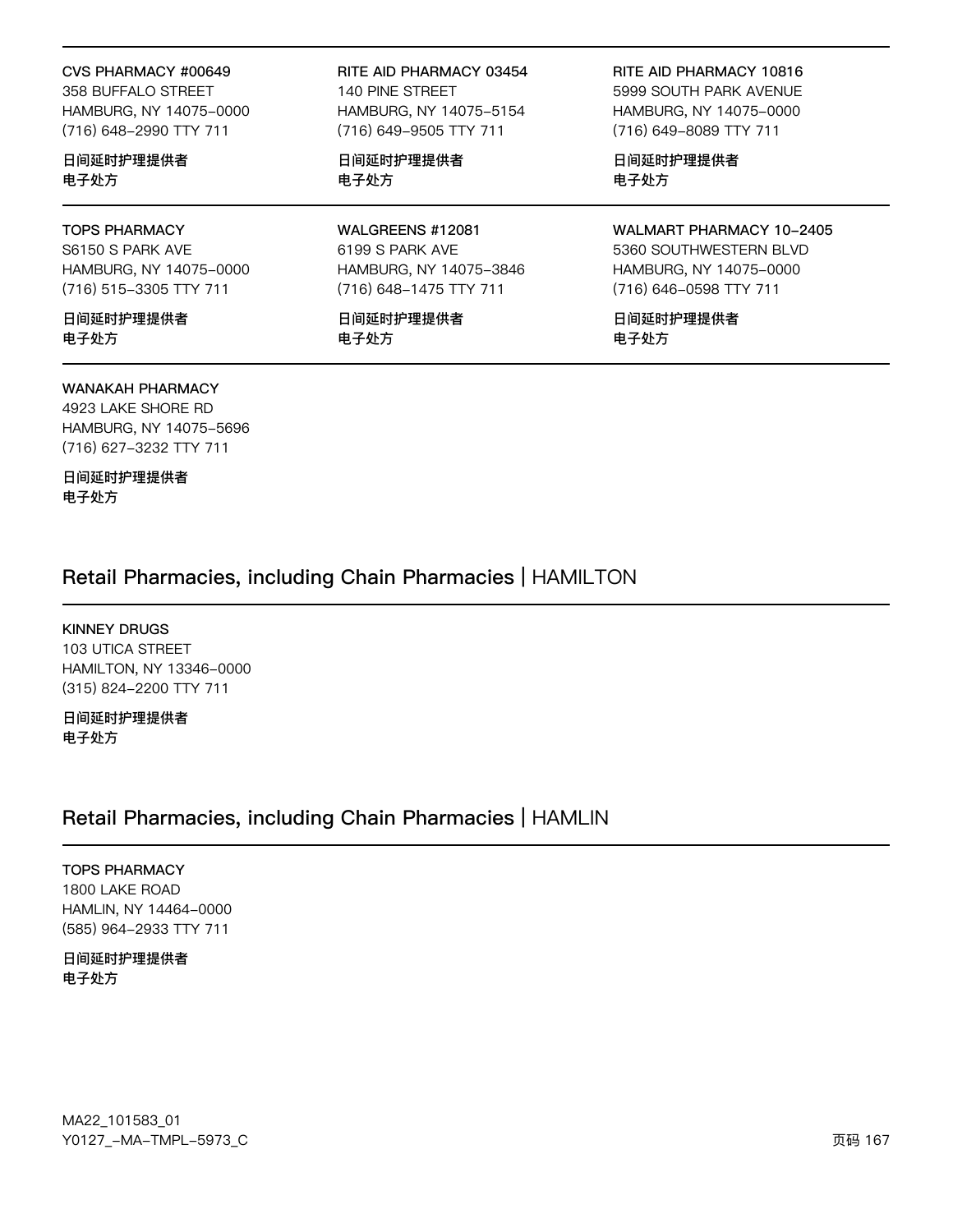# Retail Pharmacies, including Chain Pharmacies | HAMMONDSPORT

PARK PHARMACY OF **HAMMONDSPORT** 27 SHETHER ST HAMMONDSPORT, NY 14840-0000 (607) 569-2800 TTY 711

日间延时护理提供者 电子处方

### Retail Pharmacies, including Chain Pharmacies | HAMPTON BAYS

RITE AID PHARMACY 10669 50 EAST MONTAUK HIGHWAY HAMPTON BAYS, NY 11946-0000 (631) 728-2566 TTY 711

STOP & SHOP PHARMACY 194 W MONTAUK HWY HAMPTON BAYS, NY 11946-0000 (631) 728-2627 TTY 711

日间延时护理提供者 电子处方

日间延时护理提供者 电子处方

### Retail Pharmacies, including Chain Pharmacies | HANCOCK

WALGREENS #18993

119 WEST MAIN STREET HANCOCK, NY 13783-1017 (607) 637-2887 TTY 711

日间延时护理提供者 电子处方

### Retail Pharmacies, including Chain Pharmacies | HANNIBAL

**HANNIBAL PHARMACY** 450 FULTON STREETSUITE 300 HANNIBAL, NY 13074-0000 (315) 564-6464 TTY 711

日间延时护理提供者 电子处方

MA22\_101583\_01 Y0127\_-MA-TMPL-5973\_C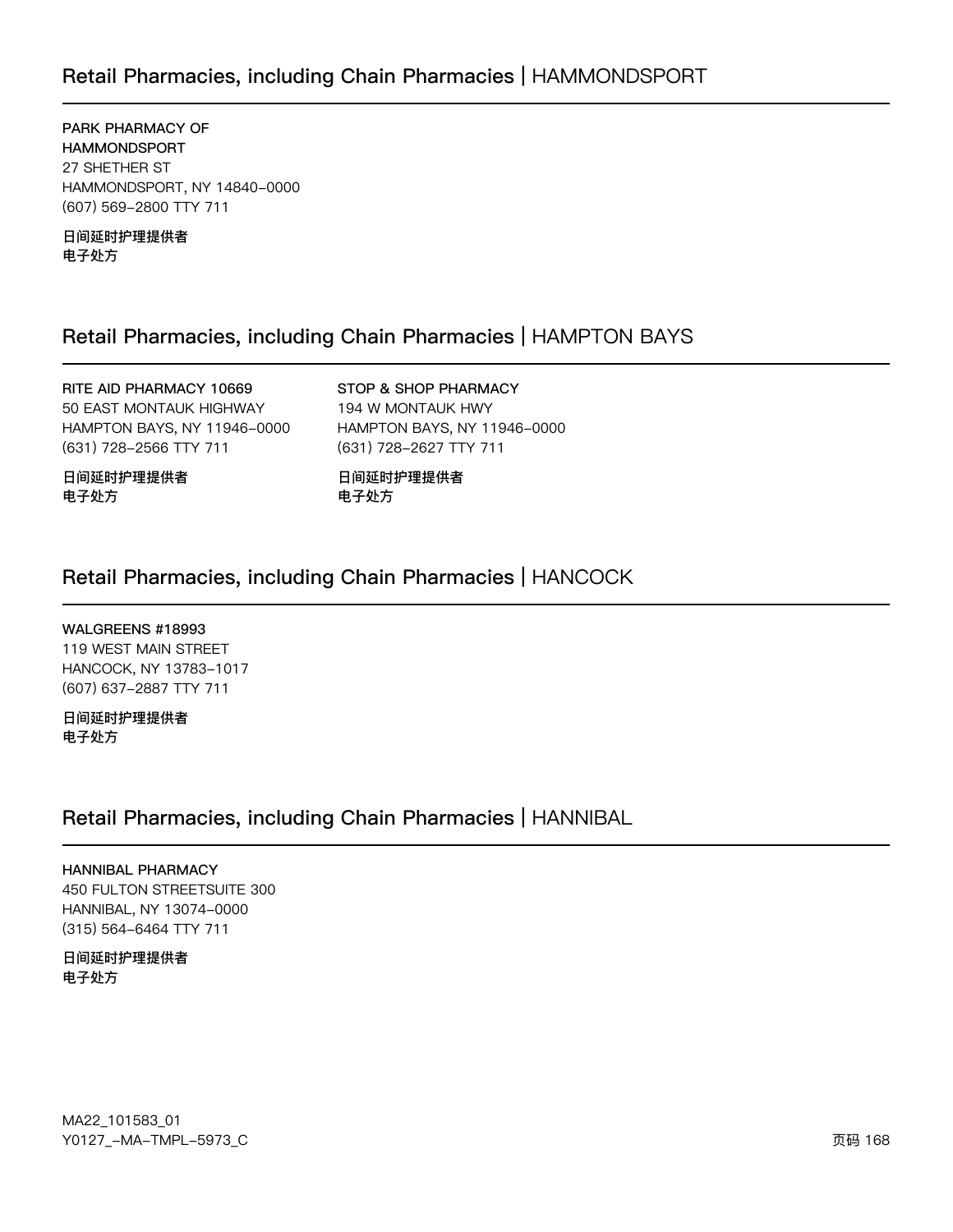CVS PHARMACY #08317

270 HALSTEAD AVENUE # 278 HARRISON, NY 10528-0000 (914) 835-3463 TTY 711

日间延时护理提供者 电子处方

ST JOSEPHS MC-ST VINCENTS **WESTCHESTER DIVISION** 275 NORTH ST HARRISON, NY 10528-0000 (914) 925-5551 TTY 711

日间延时护理提供者 电子处方

TROTTAS WEST STREET PHARMACY **INC** 15 HALSTEAD AVE HARRISON, NY 10528-0000 (914) 835-1125 TTY 711

日间延时护理提供者 电子处方

# Retail Pharmacies, including Chain Pharmacies | HARRISVILLE

BONAPARTE PHARMACY, LLC 8210 MAIN STREET HARRISVILLE, NY 13648-0000 (315) 537-5032 TTY 711

日间延时护理提供者 电子处方

# Retail Pharmacies, including Chain Pharmacies | HARTSDALE

CVS PHARMACY #00630 253 N CENTRAL AVE HARTSDALE, NY 10530-1803 (914) 681-0618 TTY 711

日间延时护理提供者 电子处方

HARTSDALE PHARMACY INC 211 E HARTSDALE AVE HARTSDALE, NY 10530-0000 (914) 723-2847 TTY 711

日间延时护理提供者 电子处方

RITE AID PHARMACY 10547 196 EAST HARTSDALE AVENUE HARTSDALE, NY 10530-0000 (914) 725-8890 TTY 711

日间延时护理提供者 电子处方

### Retail Pharmacies, including Chain Pharmacies | HASTINGS ON HUDSON

### **GREENLEAF PHARMACY** 544 WARBURTON AVE HASTINGS ON HUDSON, NY

10706-1504 (914) 478-0004 TTY 711

#### 日间延时护理提供者 电子处方

MA22\_101583\_01 Y0127\_-MA-TMPL-5973\_C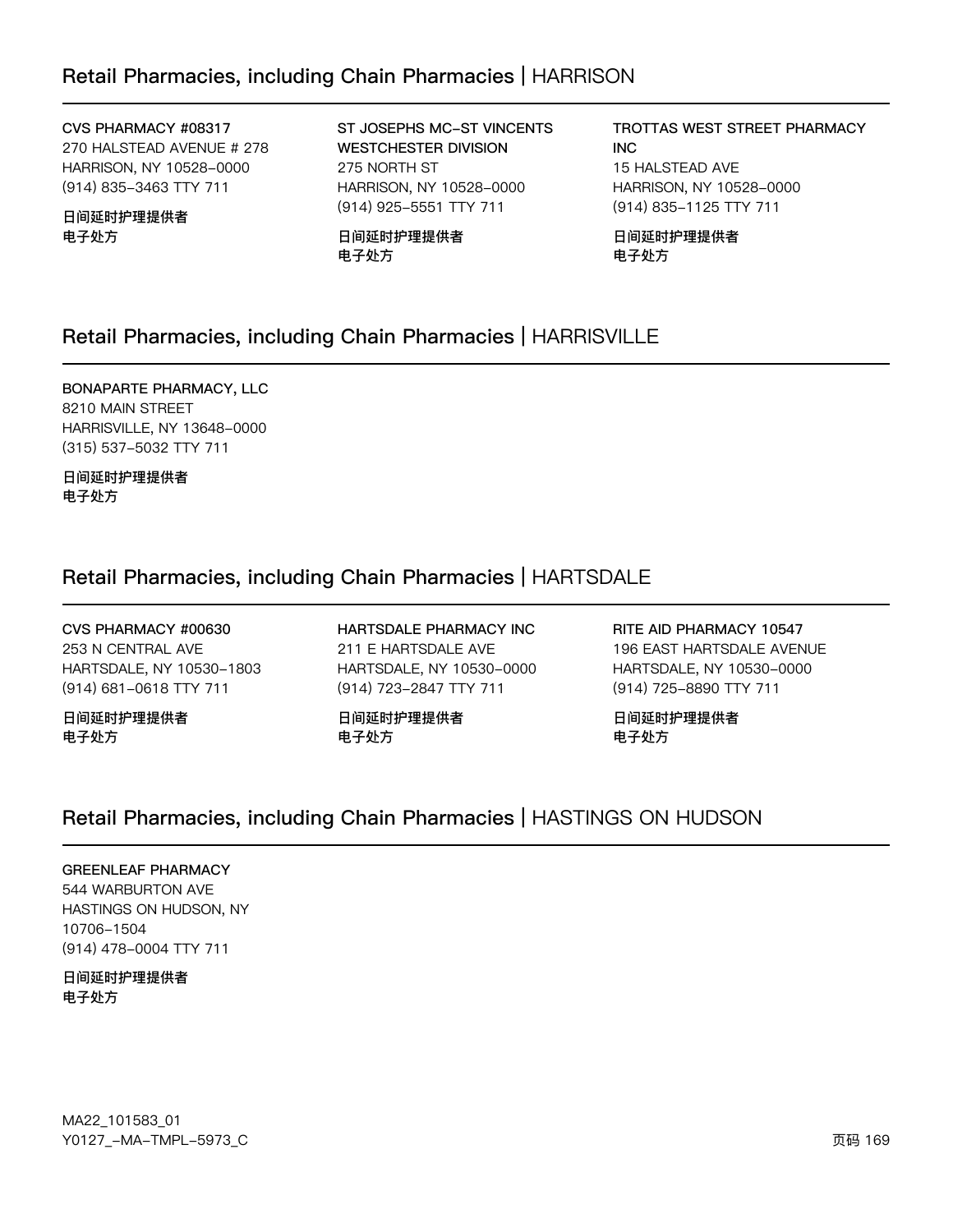BETTER LIVING NOW INC 185 OSER AVE HAUPPAUGE, NY 11788-0000 (800) 854-5729 TTY 711

日间延时护理提供者 电子处方

CENTEREACH LTC PHARMACY 26 CENTRAL AVE HAUPPAUGE, NY 11788-4734 (631) 303-3038 TTY 711

日间延时护理提供者 电子处方

# Retail Pharmacies, including Chain Pharmacies | HAVERSTRAW

### **CARE RX PHARMACY**

电子处方

2 MAIN ST HAVERSTRAW, NY 10927-1966 (845) 553-9900 TTY 711

日间延时护理提供者

MILLERS DRUG STORE 10 BROADWAY HAVERSTRAW, NY 10927-1606 (845) 429-2400 TTY 711

日间延时护理提供者 电子处方

# Retail Pharmacies, including Chain Pharmacies | HAWTHORNE

**ACARIAHEALTH PHARMACY #12** 5 SKYLINE DR STE 240 HAWTHORNE, NY 10532-2166 (800) 511-5144 TTY 711

日间延时护理提供者 电子处方

**COMMUNITY, A WALGREENS** PHARMACY #15313 19 BRADHURST AVESTE L1 HAWTHORNE, NY 10532-2139 (914) 345-0070 TTY 711

日间延时护理提供者 电子处方

SOLEO HEALTH 4 SKYLINE DR HAWTHORNE, NY 10532-2147 (800) 395-6143 TTY 711

日间延时护理提供者 电子处方

### Retail Pharmacies, including Chain Pharmacies | HEMPSTEAD

### **COMMUNITY CARE RX** 86 FRONT ST HEMPSTEAD, NY 11550-3617 (347) 561-3806 TTY 711

日间延时护理提供者 电子处方

CVS PHARMACY #02028 216 HENRY ST HEMPSTEAD, NY 11550-0000 (516) 485-8774 TTY 711

日间延时护理提供者 电子处方

**D'S PHARMACY** 

391 PENINSULA BLVD STE E HEMPSTEAD, NY 11550-4914 (516) 280-4100 TTY 711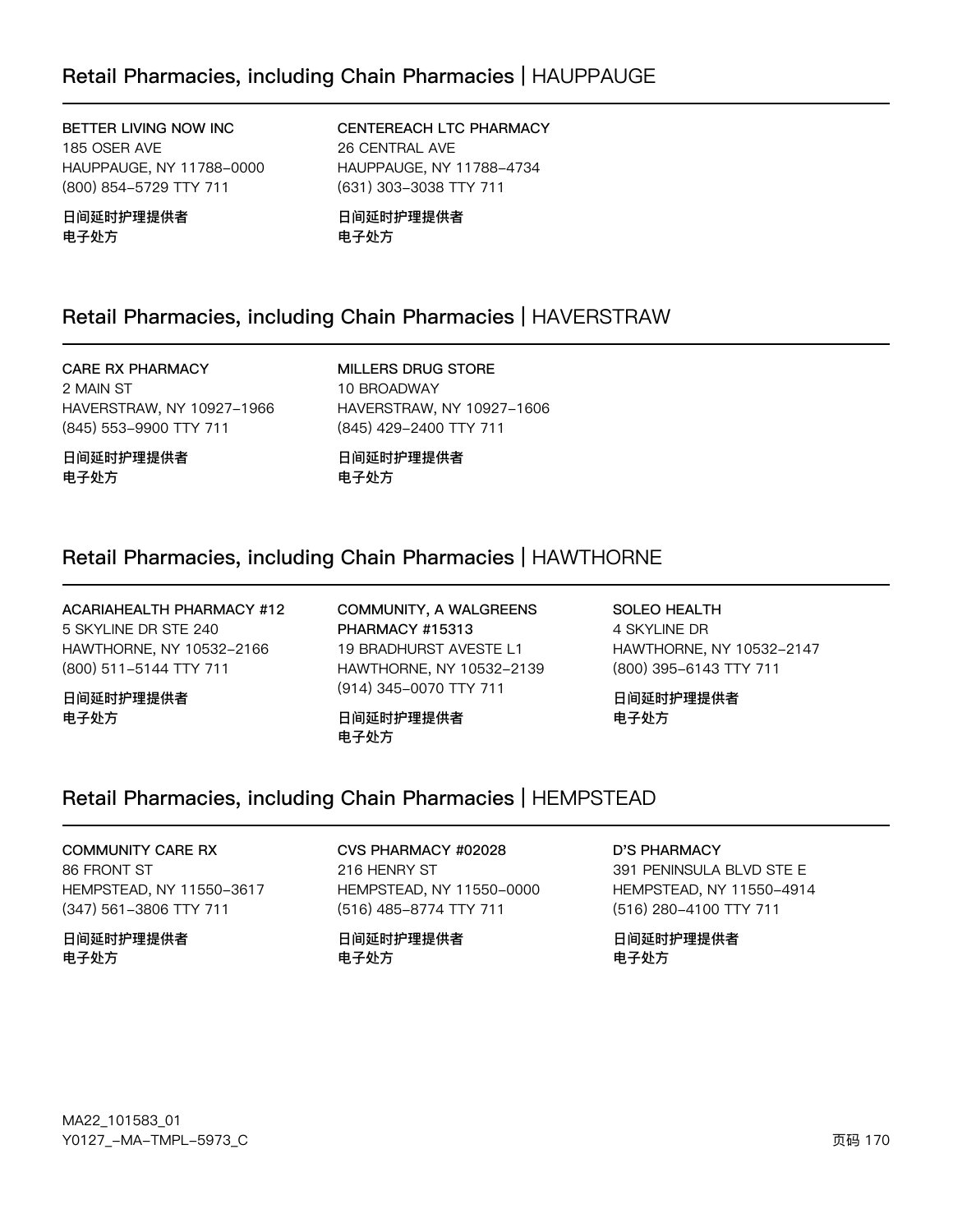**FRANKLIN RX INC** 

98B N FRANKLIN ST HEMPSTEAD, NY 11550-3029 (516) 292-0222 TTY 711

日间延时护理提供者 电子处方

#### **HEMPSTEAD DRUGS**

397 FULTON AVE HEMPSTEAD, NY 11550-4127 (516) 483-3000 TTY 711

日间延时护理提供者 电子外方

#### **SHIPMAN'S PHARMACY**

210 S FRANKLIN ST HEMPSTEAD, NY 11550-5613 (516) 483-1767 TTY 711

日间延时护理提供者 电子处方

**FULTON AVE PHARMACY** 360 FULTON AVE HEMPSTEAD, NY 11550-0000 (516) 489-9500 TTY 711

日间延时护理提供者 电子处方

PREFFERED PHARMACY INC 175 FULTON AVENUE SUIT 104 HEMPSTEAD, NY 11550-0000 (516) 483-5000 TTY 711

日间延时护理提供者 电子处方

STOP & SHOP PHARMACY 150 FULTON AVENUE HEMPSTEAD, NY 11550-0000 (516) 539-2031 TTY 711

日间延时护理提供者 电子处方

**HEALTH & WELLNESS FARMACIA INC** 634 FULTON AVE HEMPSTEAD, NY 11550-0000 (516) 280-2260 TTY 711

日间延时护理提供者 电子处方

PRESCRIPTION CENTER OF L I 126 JACKSON HEMPSTEAD, NY 11550-0000 (516) 483-2800 TTY 711

日间延时护理提供者 电子处方

WALGREENS #3457 393 FRONT STREET HEMPSTEAD, NY 11550-4026 (516) 489-2211 TTY 711

日间延时护理提供者 电子处方

### Retail Pharmacies, including Chain Pharmacies | HENRIETTA

WALGREENS #10511 2665 E HENRIETTA RD HENRIETTA, NY 14467-9370 (585) 359-3250 TTY 711

日间延时护理提供者 电子处方

### Retail Pharmacies, including Chain Pharmacies | HERKIMER

# HANNAFORD FOOD AND DRUG

401 EAST ALBANY STREET HERKIMER, NY 13350-0000 (315) 866-4620 TTY 711

日间延时护理提供者 电子处方

WALGREENS #18376 205 SOUTH CAROLINE STREET HERKIMER, NY 13350-2248 (315) 866-4570 TTY 711

日间延时护理提供者 电子处方

WALMART PHARMACY 10-2285 103 NORTH CAROLINE ST HERKIMER, NY 13350-0000

(315) 717-0219 TTY 711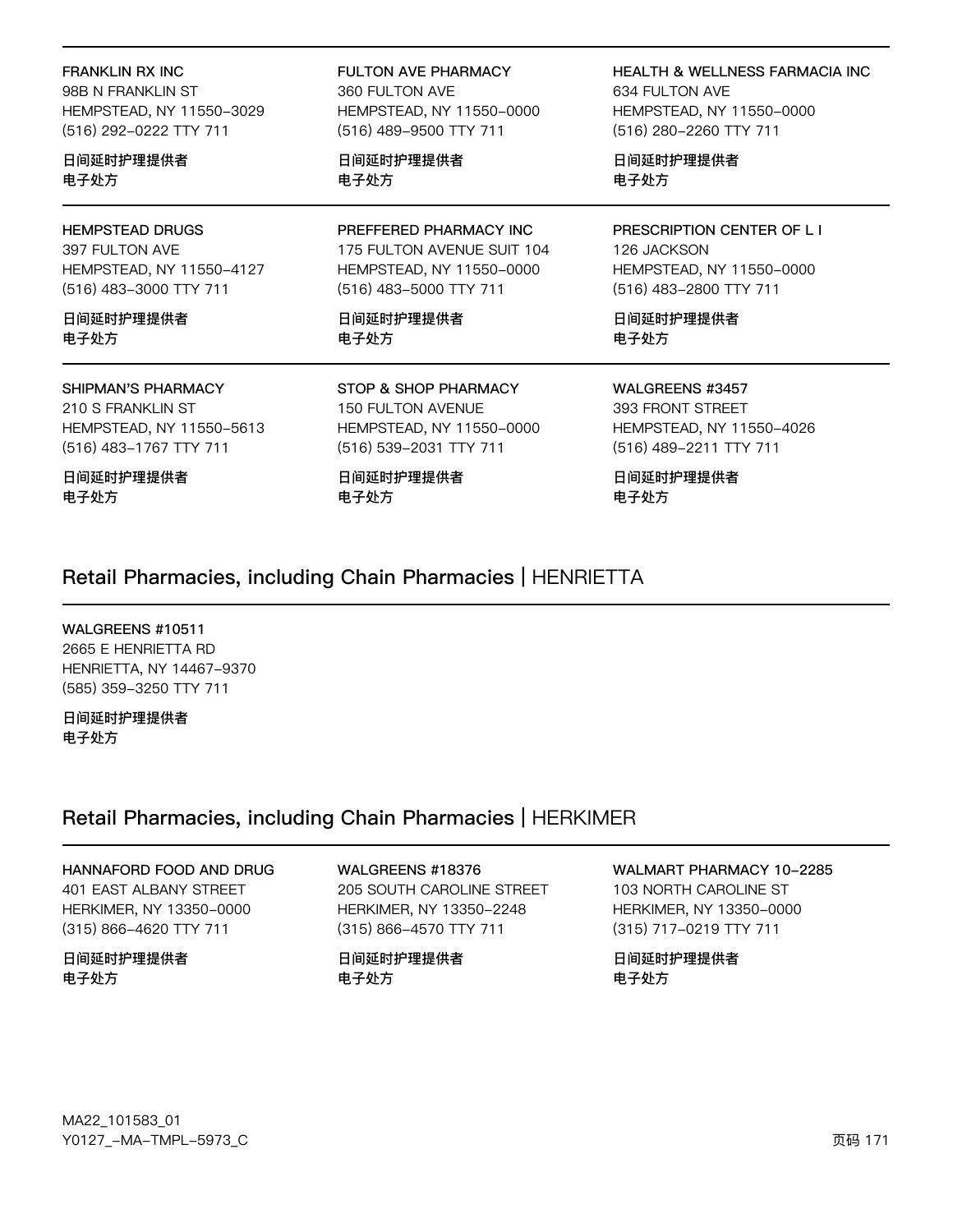### Retail Pharmacies, including Chain Pharmacies | HEWLETT

### CVS PHARMACY #02096 1740 BROADWAY

HEWLETT, NY 11557-0000 (516) 887-3298 TTY 711

### 日间延时护理提供者 电子处方

### HEWLETT NEIGHBORHOOD **PHARMACY** 1181 BROADWAY HEWLETT, NY 11557-0000

日间延时护理提供者

(516) 791-2400 TTY 711

电子处方

#### CVS PHARMACY #05368 1220 PENINSULA BLVD HEWLETT, NY 11557-0000

(516) 791-6663 TTY 711 日间延时护理提供者 电子处方

DUANE READE #14269 1338-1340 BROADWAY HEWLETT, NY 11557-2113 (516) 295-6830 TTY 711

日间延时护理提供者 电子处方

# Retail Pharmacies, including Chain Pharmacies | HICKSVILLE

| CVS PHARMACY #01931                     | CVS PHARMACY #06237       | CVS PHARMACY #17005       |
|-----------------------------------------|---------------------------|---------------------------|
| 202 W OLD COUNTRY RD                    | 399 JERUSALEM AVENUE      | 2003 BROADWAY MALL        |
| HICKSVILLE, NY 11801-4011               | HICKSVILLE, NY 11801-0000 | HICKSVILLE, NY 11801-0000 |
| (516) 433-4400 TTY 711                  | (516) 935-0126 TTY 711    | (516) 806-2097 TTY 711    |
| 日间延时护理提供者                               | 日间延时护理提供者                 | 日间延时护理提供者                 |
| 电子处方                                    | 电子处方                      | 电子处方                      |
| <b>HARRY'S PHARMACY &amp; SURGICALS</b> | MEDICAL GROUP PHARMACY    | PERFECT PHARMACY          |
| 333 SOUTH BROADWAY                      | 756 SOUTH BROADWAY        | 524 S BROADWAY            |
| HICKSVILLE, NY 11801-0000               | HICKSVILLE, NY 11801-0000 | HICKSVILLE, NY 11801-5013 |
| (516) 933-3322 TTY 711                  | (516) 433-3167 TTY 711    | (516) 433-7115 TTY 711    |
| 日间延时护理提供者                               | 日间延时护理提供者                 | 日间延时护理提供者                 |
| 电子处方                                    | 电子处方                      | 电子处方                      |
| PRO PHARMACY                            | SMITH PHARMACY            | SUPA APNA PHARMACY INC    |
| 71 E OLD COUNTRY RD                     | 53 N BROADWAY             | 217 BETHPAGE ROAD UNIT 26 |
| HICKSVILLE, NY 11801-4200               | HICKSVILLE, NY 11801-2901 | HICKSVILLE, NY 11801-0000 |
| (516) 719-5919 TTY 711                  | (516) 931-1099 TTY 711    | (516) 595-7718 TTY 711    |
| 日间延时护理提供者                               | 日间延时护理提供者<br>电子处方         | 日间延时护理提供者                 |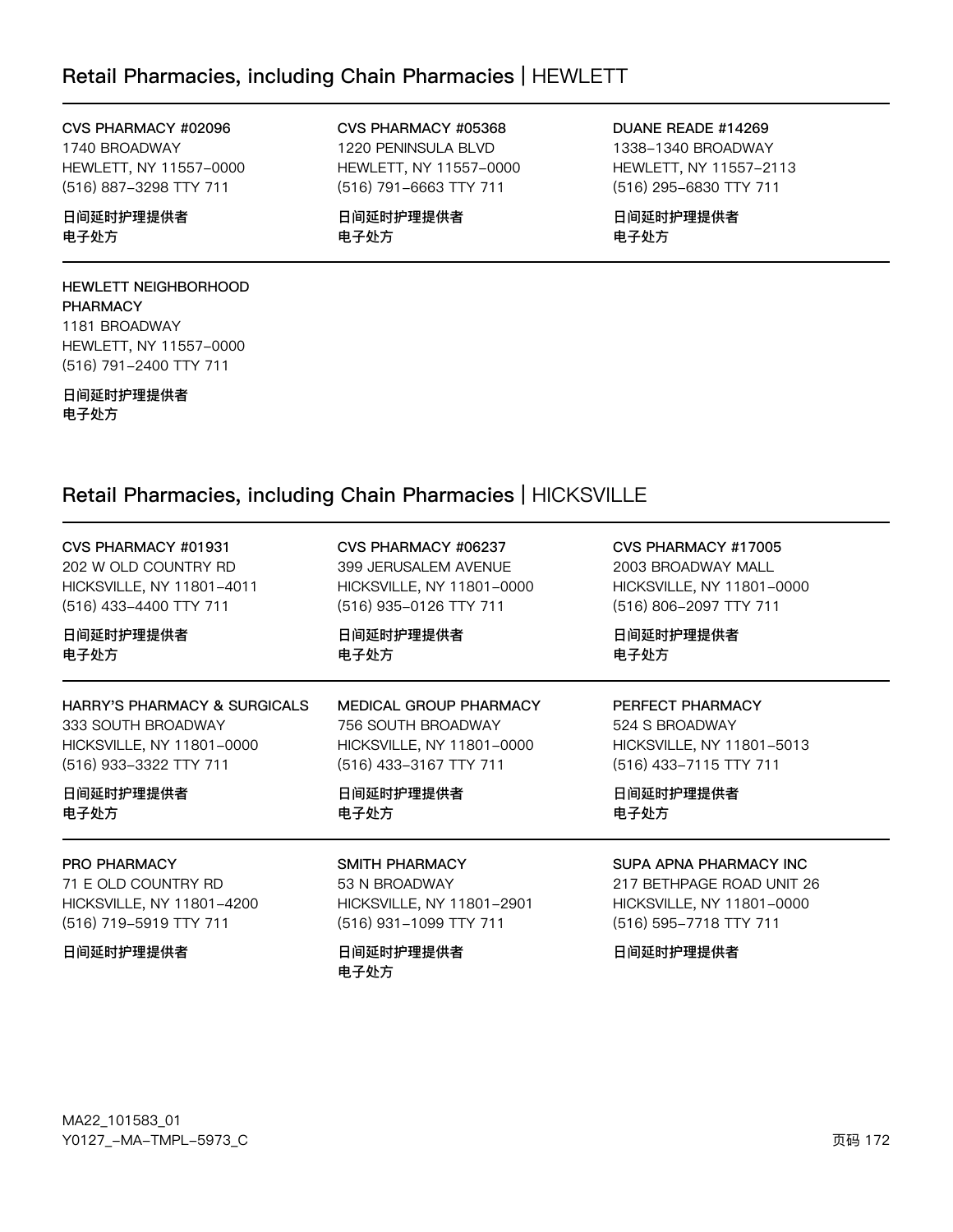### WALGREENS #3102

210 S BROADWAY HICKSVILLE, NY 11801-5002 (516) 433-2711 TTY 711

WALGREENS #9940 406 S OYSTER BAY RD HICKSVILLE, NY 11801-3513 (516) 932-8190 TTY 711

### 日间延时护理提供者 电子处方

日间延时护理提供者 电子处方

# Retail Pharmacies, including Chain Pharmacies | HICKVILLE

### STOP & SHOP PHARMACY 530 WEST OLD COUNTRY ROAD HICKVILLE, NY 11801-0000 (516) 937-7172 TTY 711

日间延时护理提供者 电子处方

### Retail Pharmacies, including Chain Pharmacies | HIGHLAND

HANNAFORD FOOD AND DRUG 3650 ROUTE 9W HIGHLAND, NY 12528-0000 (845) 691-9155 TTY 711

日间延时护理提供者 电子处方

WALGREENS #17676 3732 ROUTE 9 WEST HIGHLAND, NY 12528-2002 (845) 691-8246 TTY 711

日间延时护理提供者 电子处方

# Retail Pharmacies, including Chain Pharmacies | HIGHLAND FALLS

WALGREENS #17667 188 MAIN STREET HIGHLAND FALLS, NY 10928-2103 (845) 446-3170 TTY 711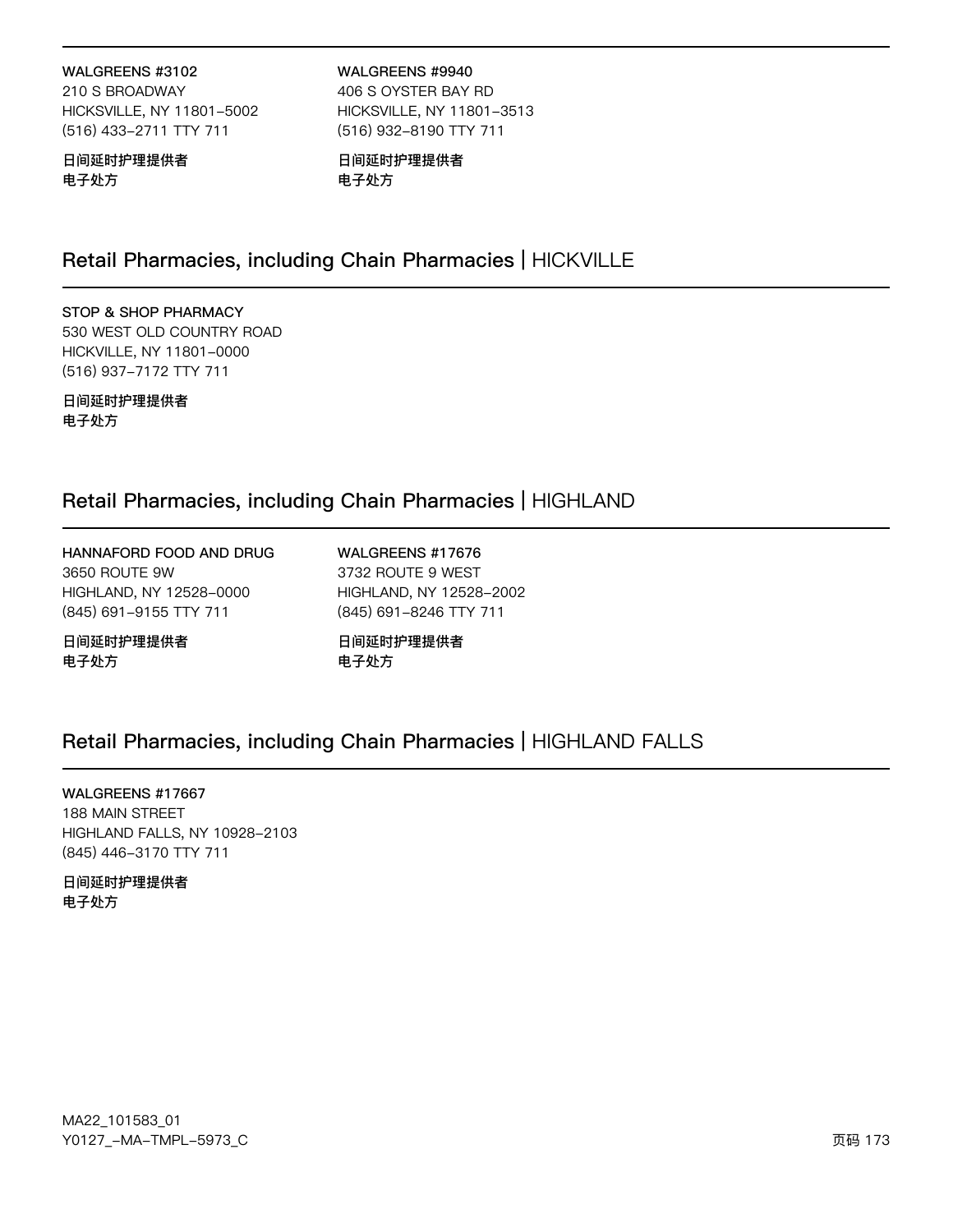# Retail Pharmacies, including Chain Pharmacies | HIGHLANDS MILLS

WOODBURY PHARMACY 535 RT 32 HIGHLANDS MILLS, NY 10930-0000 (845) 928-3003 TTY 711

日间延时护理提供者

### Retail Pharmacies, including Chain Pharmacies | HILTON

CVS PHARMACY #05076 84 SOUTH AVE HILTON, NY 14468-0000 (585) 392-9440 TTY 711

日间延时护理提供者 电子处方

HILTON FAMILY PHARMACY 32 MAIN STREET HILTON, NY 14468-0000 (585) 392-7979 TTY 711

日间延时护理提供者 电子处方

### Retail Pharmacies, including Chain Pharmacies | HOLBROOK

COSTCO PHARMACY #230 125 BEACON DR HOLBROOK, NY 11741-4309 (631) 244-8676 TTY 711

日间延时护理提供者 电子处方

STOP & SHOP PHARMACY 5701 SUNRISE HIGHWAY HOLBROOK, NY 11741-0000 (631) 218-8636 TTY 711

日间延时护理提供者 电子处方

CVS PHARMACY #01192 305 MAIN STREET HOLBROOK, NY 11741-0000 (631) 467-3444 TTY 711

日间延时护理提供者 电子处方

HOLBROOK PHARMACY & SURGICAL 233 UNION AVE HOLBROOK, NY 11741-1813 (631) 585-7092 TTY 711

日间延时护理提供者 电子处方

MA22\_101583\_01 70127v-Ju-6Jwx-5y73vC z{ 174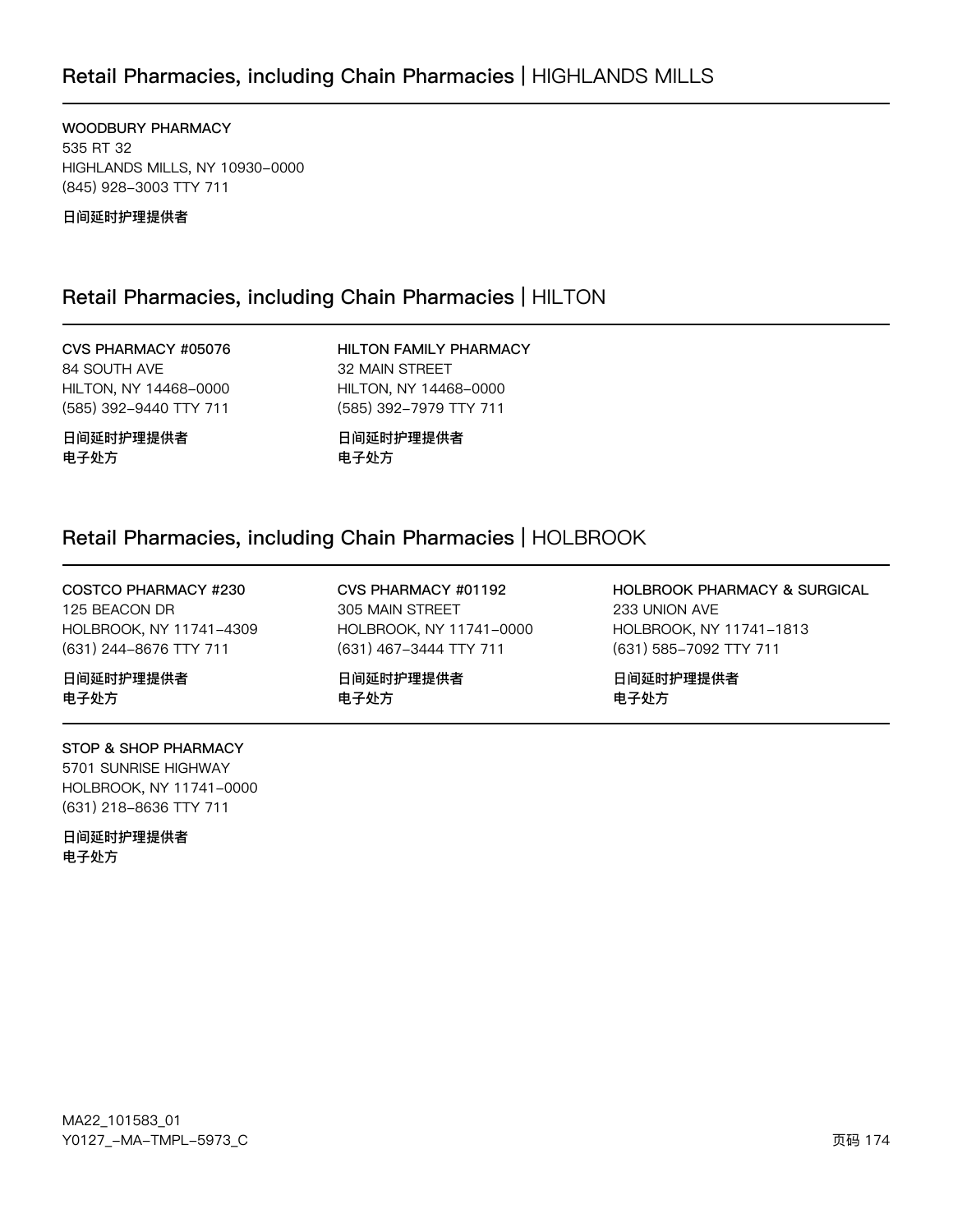### Retail Pharmacies, including Chain Pharmacies | HOLLAND

HOLLAND PHARMACY 19 N MAIN ST HOLLAND, NY 14080-9777 (716) 537-2822 TTY 711

日间延时护理提供者 电子处方

### Retail Pharmacies, including Chain Pharmacies | HOLLAND PATENT

HOLLAND PATENT PHARMACY 9553 MAIN ST HOLLAND PATENT, NY 13354-9722 (315) 865-8141 TTY 711

日间延时护理提供者 电子处方

### Retail Pharmacies, including Chain Pharmacies | HOLLEY

**HOLLEY PHARMACY** 3 GEDDES STREET EXT HOLLEY, NY 14470-1122 (585) 638-5499 TTY 711

日间延时护理提供者

**HOLLEY PHARMACY** 3 GEDDES ST EXTENSION HOLLEY, NY 14470-0000 (585) 638-5499 TTY 711

日间延时护理提供者 电子处方

# Retail Pharmacies, including Chain Pharmacies | HOLLIS

FRANHILL PHARMACY & SURGICAL 20419 HILLSIDE AVE HOLLIS, NY 11423-2213 (718) 465-2121 TTY 711

### 日间延时护理提供者

**HOLLIS PHARMACY** 18806 A JAMAICA AVE HOLLIS, NY 11423-2512 (718) 776-8505 TTY 711

日间延时护理提供者 电子处方

HOLLIS PRESCRIPTION CENTER, INC.

205-11 JAMAICA AVE HOLLIS, NY 11423-3039 (718) 776-2329 TTY 711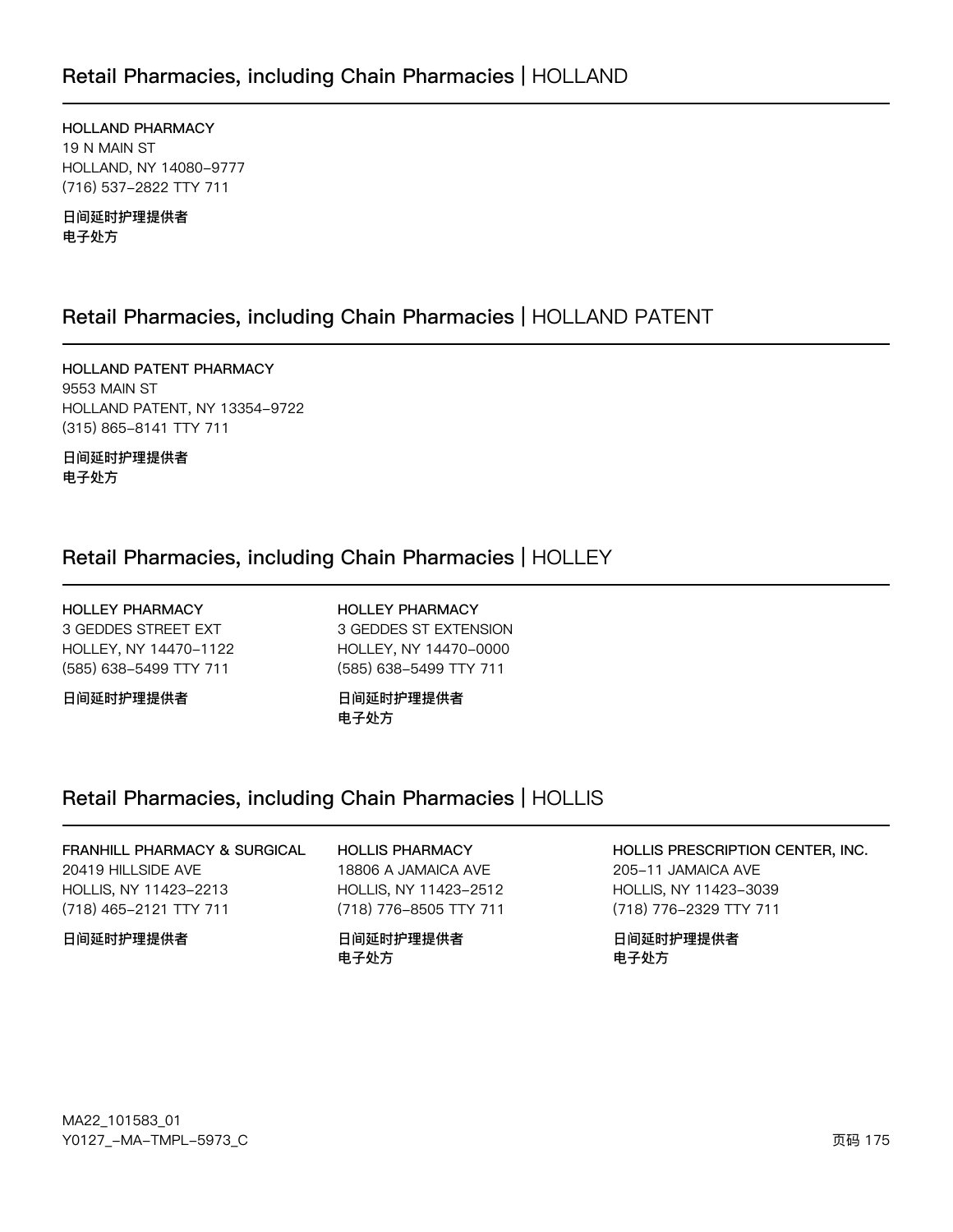#### **QUICK SCRIPT PHARMACY**

19718 HILLSIDE AVE HOLLIS, NY 11423-2127 (718) 464-2400 TTY 711

### 日间延时护理提供者 电子处方

**ROBINS PHARMACY** 204-14 HILLSIDE AVE HOLLIS, NY 11423-2217

(718) 464-4066 TTY 711

日间延时护理提供者 电子处方

### Retail Pharmacies, including Chain Pharmacies | HONEOYE

CVS PHARMACY #05073 15 HONEOYE CMNS HONEOYE, NY 14471-0000 (585) 229-2285 TTY 711

日间延时护理提供者 电子处方

### Retail Pharmacies, including Chain Pharmacies | HONEOYE FALLS

HONEOYE FALLS PHARMACY 166 WEST MAIN STREET HONEOYE FALLS, NY 14472-0000 (585) 624-2000 TTY 711

日间延时护理提供者 电子处方

WALGREENS #18364 135 WEST MAIN STREET HONEOYE FALLS, NY 14472-1103 (585) 624-3500 TTY 711

日间延时护理提供者 电子处方

# Retail Pharmacies, including Chain Pharmacies | HOOSICK FALLS

WALGREENS #19764 22 MAIN STREET HOOSICK FALLS, NY 12090-2002 (518) 686-5831 TTY 711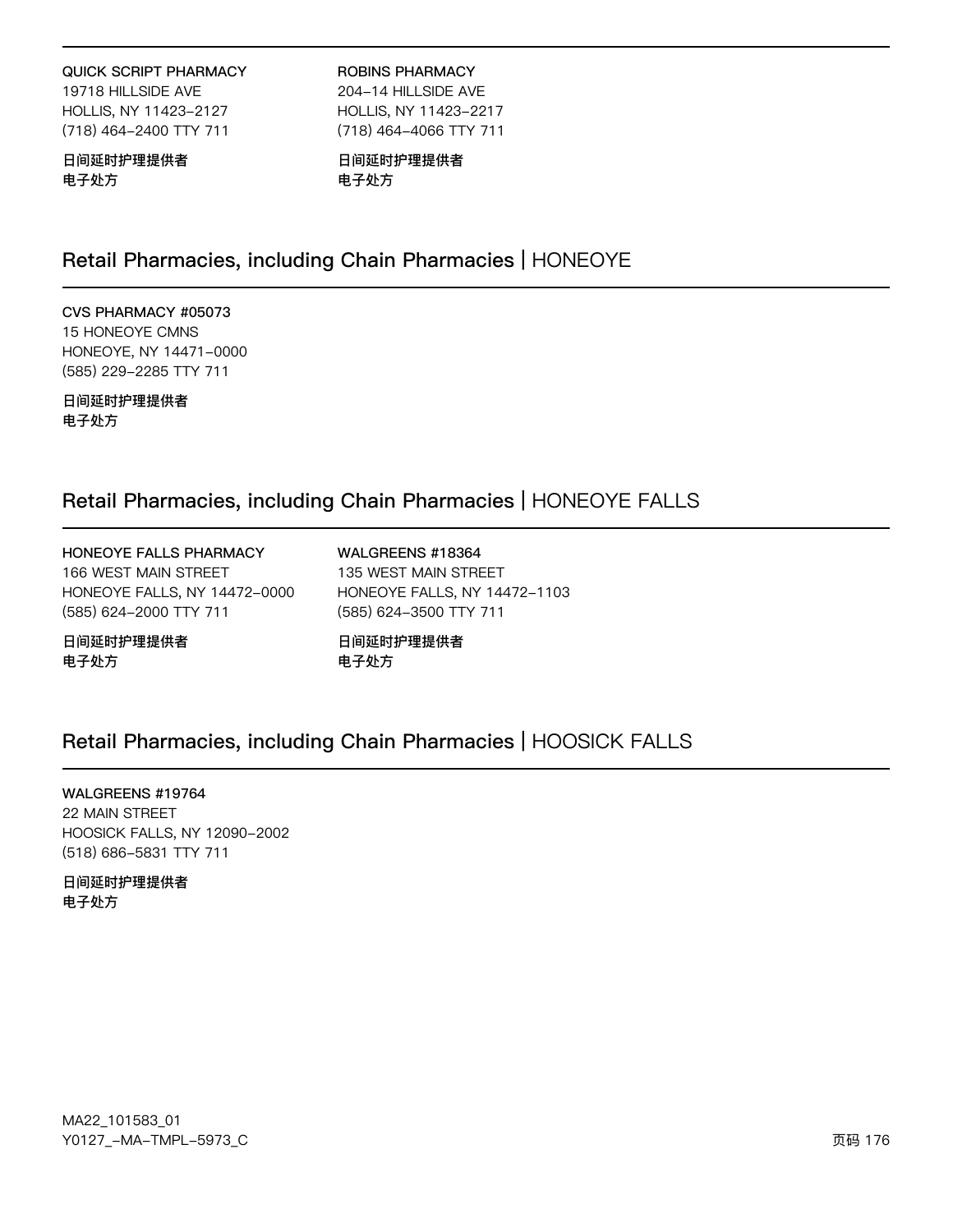### Retail Pharmacies, including Chain Pharmacies | HOPEWELL JUNCTION

#### ACME PHARMACY #2428 829 RTE 82

HOPEWELL JUNCTION, NY 12533-7347 (845) 227-0582 TTY 711

日间延时护理提供者 电子处方

RITE AID PHARMACY 10706 804 ROUTE 82 HOPEWELL JUNCTION, NY 12533-0000 (845) 221-9121 TTY 711

日间延时护理提供者 电子处方

CVS PHARMACY #05357 413 RTE 376 STE 1 HOPEWELL JUNCTION, NY 12533-0000 (845) 221-3750 TTY 711

日间延时护理提供者 电子处方

HOPEWELL DRUGSTORE INC 410 ROUTE 376 STE 3 HOPEWELL JUNCTION, NY 12533-4002 (845) 592-1717 TTY 711

日间延时护理提供者 电子处方

### Retail Pharmacies, including Chain Pharmacies | HORNELL

WALGREENS #19760 12 PARK DRIVE HORNELL, NY 14843-2271 (607) 324-6276 TTY 711

日间延时护理提供者 电子处方

WALMART PHARMACY 10-2326 1000 STATE ROUTE 36 HORNELL, NY 14843-0000 (607) 324-7225 TTY 711

日间延时护理提供者 电子处方

WEGMANS FOOD MARKETS, INC. 1000 STATE ROUTE 36 NORTH HORNELL, NY 14843-0000 (607) 324-3600 TTY 711

日间延时护理提供者 电子处方

### Retail Pharmacies, including Chain Pharmacies | HORSEHEADS

GEROULD'S PHARMACY #3 2887 WESTINGHOUSE RD HORSEHEADS, NY 14845-0000 (607) 796-2193 TTY 711

#### 日间延时护理提供者 电子处方

RITE AID PHARMACY 10880 2144 GRAND CENTRAL AVENUE HORSEHEADS, NY 14845-0000 (607) 739-0301 TTY 711

日间延时护理提供者 电子处方

RITE AID PHARMACY 10881 2898 WESTINGHOUSE ROAD, SUITE 508STE 508 HORSEHEADS, NY 14845-0000 (607) 796-2673 TTY 711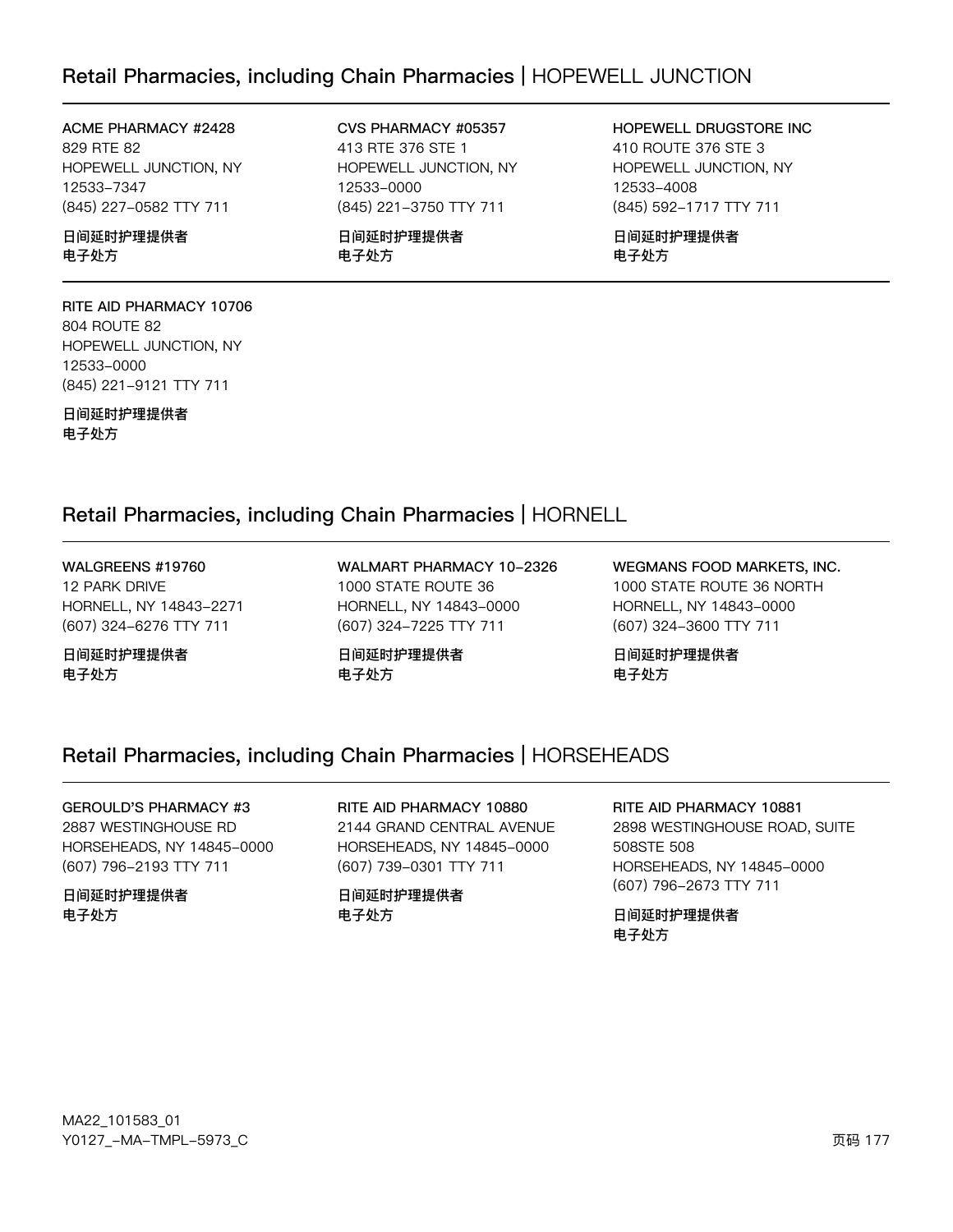#### WALMART PHARMACY 10-1976 1400 COUNTY RD 64 HORSEHEADS, NY 14845-0000 (607) 739-2087 TTY 711

#### 日间延时护理提供者 电子处方

# Retail Pharmacies, including Chain Pharmacies | HOWARD BEACH

| <b>CROSS BAY CHEMISTS CORP</b> | CVS PHARMACY #06030         | HOWARD BEACH APOTHECARY     |
|--------------------------------|-----------------------------|-----------------------------|
| 157-02 CROSS BAY BLVD          | 157-05 CROSS BAY BLVD       | 158-40 CROSS BAY BLVD       |
| HOWARD BEACH, NY 11414-0000    | HOWARD BEACH, NY 11414-0000 | HOWARD BEACH, NY 11414-3136 |
| (718) 659-9500 TTY 711         | (718) 848-4507 TTY 711      | (718) 738-4343 TTY 711      |
| 日间延时护理提供者                      | 日间延时护理提供者                   | 日间延时护理提供者                   |
| 电子处方                           | 电子处方                        | 电子处方                        |
| <b>LINDEN PARK PHARMACY</b>    | STOP & SHOP PHARMACY        | <b>WALGREENS #17680</b>     |
| 82-43 153RD AVE                | 15601 CROSSBAY BLVD         | 16040 CROSS BAY BOULEVARD   |
| HOWARD BEACH, NY 11414-1792    | HOWARD BEACH, NY 11414-2746 | HOWARD BEACH, NY 11414-3407 |
| (718) 848-7778 TTY 711         | (718) 641-9853 TTY 711      | (718) 845-1066 TTY 711      |

WALGREENS #17979 7814 LINDEN BLVD HOWARD BEACH, NY 11414-1022 (718) 296-2581 TTY 711

日间延时护理提供者 电子处方

# Retail Pharmacies, including Chain Pharmacies | HUDSON

CVS PHARMACY #00424 160 FAIRVIEW AVE STE 20 HUDSON, NY 12534-0000 (518) 828-0050 TTY 711

### 日间延时护理提供者 电子处方

CVS PHARMACY #00557 617 WARREN STREET HUDSON, NY 12534-0000 (518) 828-9469 TTY 711

日间延时护理提供者 电子处方

### HANNAFORD SUPERMARKET & **PHARMACY** 32 ROUTE 82 HUDSON, NY 12534-4449 (518) 851-2496 TTY 711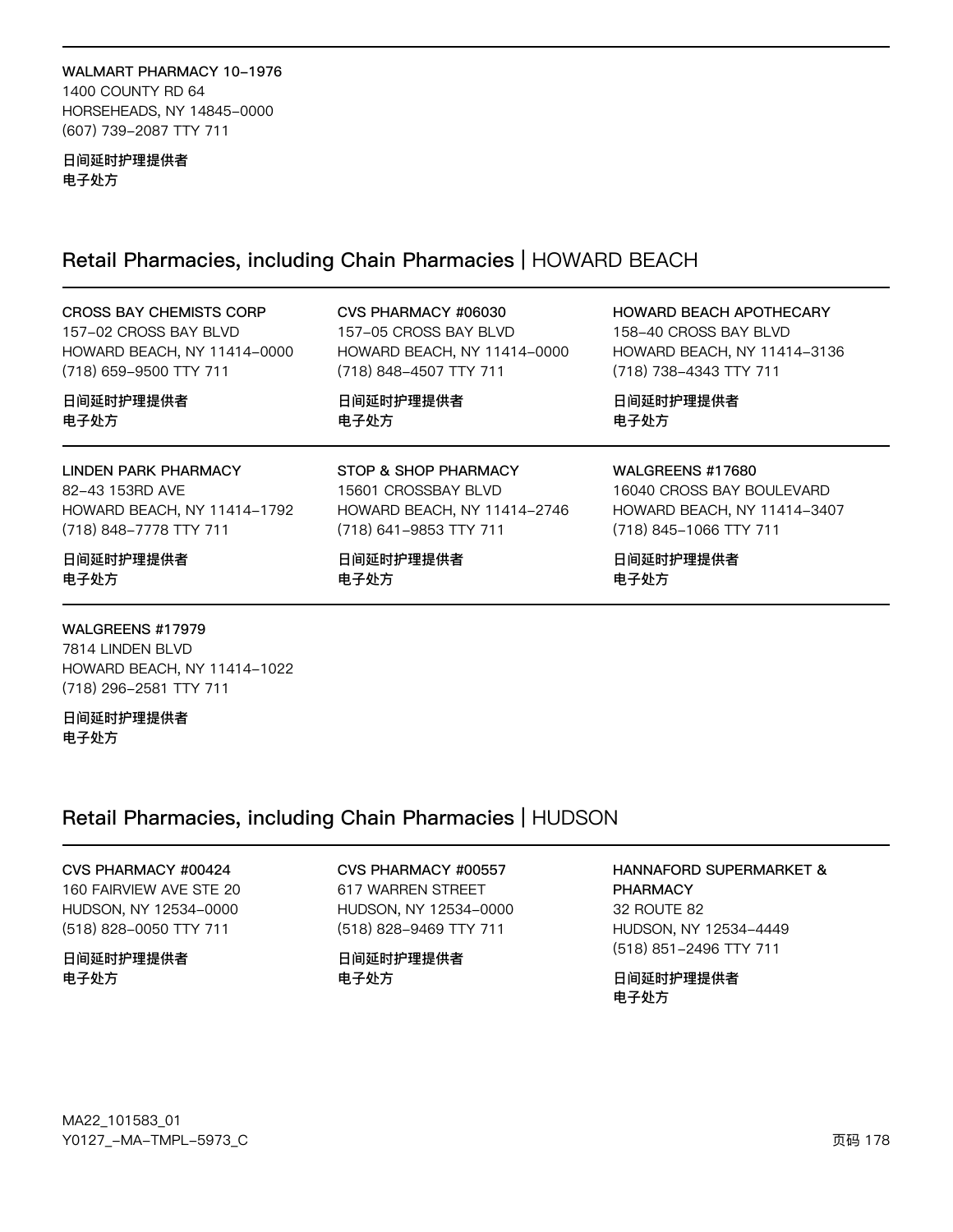#### SHOPRITE SUPERMARKETS INC

351 FAIRVIEW AVE HUDSON, NY 12534-1211 (518) 822-0076 TTY 711

#### 日间延时护理提供者 电子处方

WALGREENS #17466 173 FAIRVIEW AVENUE HUDSON, NY 12534-1205 (518) 828-4341 TTY 711

日间延时护理提供者 电子处方

WALMART PHARMACY 10-2097 460 FAIRVIEW AVE HUDSON, NY 12534-1018 (518) 822-0165 TTY 711

日间延时护理提供者 电子处方

电子处方

## Retail Pharmacies, including Chain Pharmacies | HUDSON FALLS

| CVS PHARMACY #02685         | HANNAFORD FOOD AND DRUG     | MCCANN DRUG CO.             |
|-----------------------------|-----------------------------|-----------------------------|
| <b>1253 DIX AVE</b>         | 3758 BURGOYNE AVE           | 166 MAIN ST                 |
| HUDSON FALLS, NY 12839-0000 | HUDSON FALLS, NY 12839-0000 | HUDSON FALLS, NY 12839-1814 |
| (518) 747-4786 TTY 711      | (518) 746-6140 TTY 711      | (518) 747-4732 TTY 711      |
| 日间延时护理提供者                   | 日间延时护理提供者                   | 日间延时护理提供者                   |
| 电子处方                        | 电子处方                        | 电子处方                        |
| <b>MCCANN'S PHARMACY</b>    | WALGREENS #17365            | WALGREENS #19494            |
| 166 MAIN ST                 | 3739 BURGOYNE AVE           | 92 MAIN STREET              |
| HUDSON FALLS, NY 12839-1846 | HUDSON FALLS, NY 12839-1270 | HUDSON FALLS, NY 12839-2216 |
| (518) 747-4732 TTY 711      | (518) 747-0292 TTY 711      | (518) 747-9184 TTY 711      |
| 日间延时护理提供者                   | 日间延时护理提供者                   | 日间延时护理提供者                   |

Retail Pharmacies, including Chain Pharmacies | HUNTINGTON

电子处方

| ATRIUM RX PHARMACY        | CVS PHARMACY #00011              | <b>GENOA HEALTHCARE, LLC</b> |
|---------------------------|----------------------------------|------------------------------|
| 775 PARK AVENUE           | 63 NEW YORK AVE                  | 55 HORIZON DRIVESUITE P      |
| HUNTINGTON, NY 11743-0000 | <b>HUNTINGTON, NY 11743-0000</b> | HUNTINGTON, NY 11743-4436    |
| (631) 784-7777 TTY 711    | (631) 427-0152 TTY 711           | (631) 787-2654 TTY 711       |
| 日间延时护理提供者<br>电子处方         | 日间延时护理提供者<br>电子处方                | 日间延时护理提供者                    |
| KING KULLEN PHARMACY      | <b>LANTERN PHARMACY</b>          | <b>MAIN SOURCE PHARMACY</b>  |
| 50 N NEW YORK AVE         | 26 WALL STREET                   | 347 MAIN ST                  |
| HUNTINGTON, NY 11743-2149 | HUNTINGTON, NY 11743-0000        | HUNTINGTON, NY 11743-6914    |
| (631) 385-7320 TTY 711    | (516) 802-3844 TTY 711           | (631) 760-1114 TTY 711       |
| 日间延时护理提供者                 | 日间延时护理提供者                        | 日间延时护理提供者                    |
| 电子处方                      | 电子处方                             | 电子处方                         |

MA22\_101583\_01 Y0127\_-MA-TMPL-5973\_C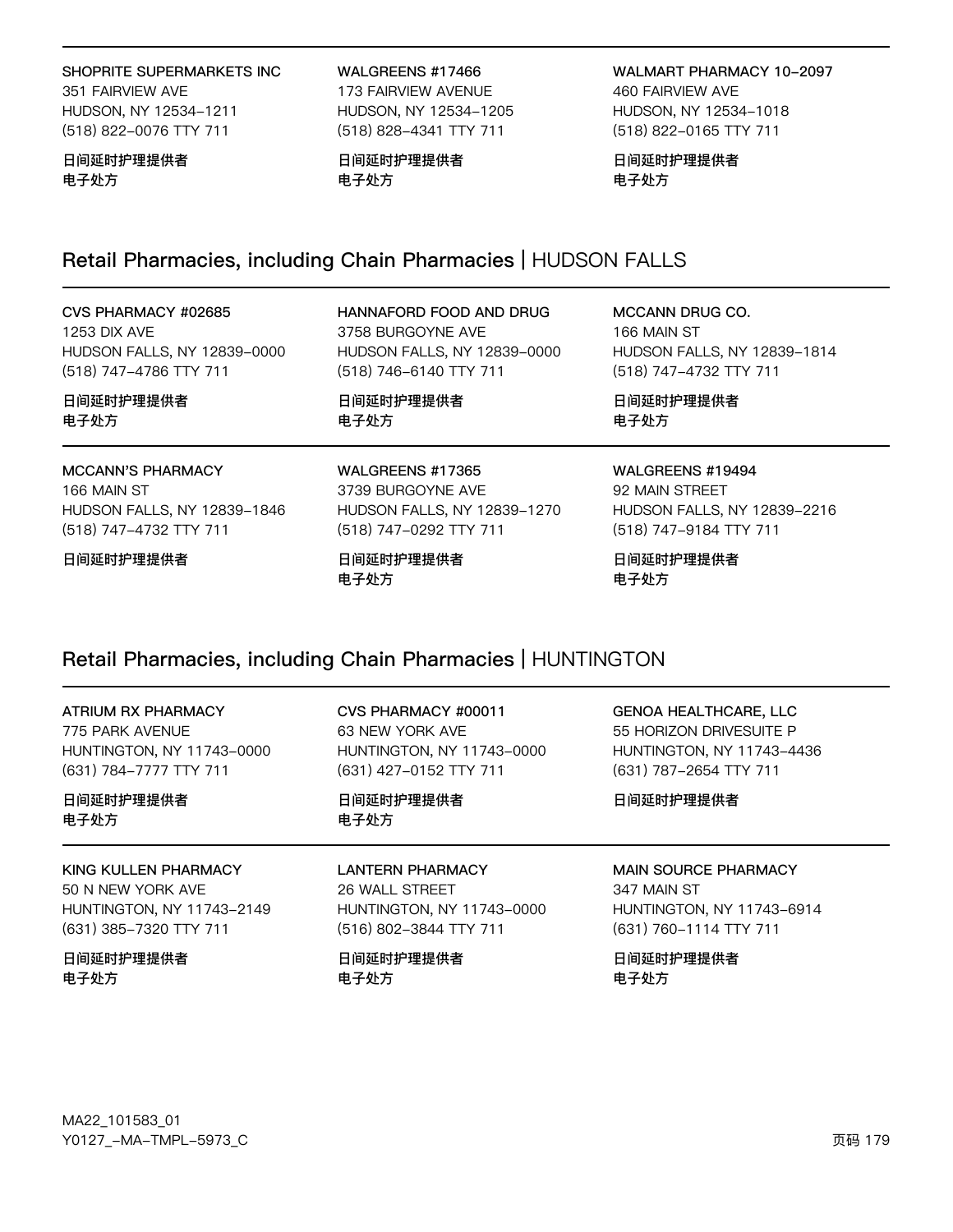#### NORTH SHORE PHARMACY

25 SOUTHDOWN RD HUNTINGTON, NY 11743-2599 (631) 427-6262 TTY 711

#### 日间延时护理提供者 电子处方

RITE AID PHARMACY 10640 391 WEST MAIN STREET HUNTINGTON, NY 11743-0000 (631) 549-9400 TTY 711

日间延时护理提供者 电子处方

VALUE DRUG STORES INC 349 NEW YORK AVE HUNTINGTON, NY 11743-0000 (631) 427-2919 TTY 711

日间延时护理提供者 电子处方

# Retail Pharmacies, including Chain Pharmacies | HUNTINGTON STATION

| CVS PHARMACY #02725         | CVS PHARMACY #02961     | CVS PHARMACY #17662            |
|-----------------------------|-------------------------|--------------------------------|
| 111 DEPOT ROAD              | 2 EAST JERICHO PIKE     | 124 E JERICHO TPKE             |
| HUNTINGTON STATION, NY      | HUNTINGTON STATION, NY  | HUNTINGTON STATION, NY         |
| 11746-0000                  | 11746-0000              | 11746-0000                     |
| (631) 271-8821 TTY 711      | (631) 425-8871 TTY 711  | (631) 760-3272 TTY 711         |
| 日间延时护理提供者                   | 日间延时护理提供者               | 日间延时护理提供者                      |
| 电子处方                        | 电子处方                    | 电子处方                           |
| <b>FAMILY CARE PHARMACY</b> | <b>HUNTINGTON DRUGS</b> | <b>RITE AID PHARMACY 10641</b> |
| 33 WALT WHITMAN RD STE 100  | 180 E PULASKI RD        | 283 WEST JERICHO TURNPIKE      |
| HUNTINGTON STATION, NY      | HUNTINGTON STATION, NY  | HUNTINGTON STATION, NY         |
| 11746-3629                  | 11746-0000              | 11746-0000                     |
| (631) 350-6400 TTY 711      | (631) 271-2271 TTY 711  | (631) 271-5704 TTY 711         |
| 日间延时护理提供者                   | 日间延时护理提供者               | 日间延时护理提供者                      |
| 电子处方                        | 电子处方                    | 电子处方                           |
| RITE AID PHARMACY 10642     | WALGREENS #17701        | WALGREENS #3470                |
| 695 EAST JERICHO TURNPIKE   | 325 ROUTE 110           | 984 NEW YORK AVE               |
| HUNTINGTON STATION, NY      | HUNTINGTON STATION, NY  | HUNTINGTON STATION, NY         |
| 11746-0000                  | 11746-4149              | 11746-1202                     |
| (631) 425-6210 TTY 711      | (631) 271-2525 TTY 711  | (631) 271-2965 TTY 711         |
| 日间延时护理提供者                   | 日间延时护理提供者               | 日间延时护理提供者                      |
| 电子处方                        | 电子处方                    | 电子处方                           |

YOUR WELLNESS PHARMACY NY INC 488 E JERICHO TPKE HUNTINGTON STATION, NY 11746-7322 (631) 683-4985 TTY 711

日间延时护理提供者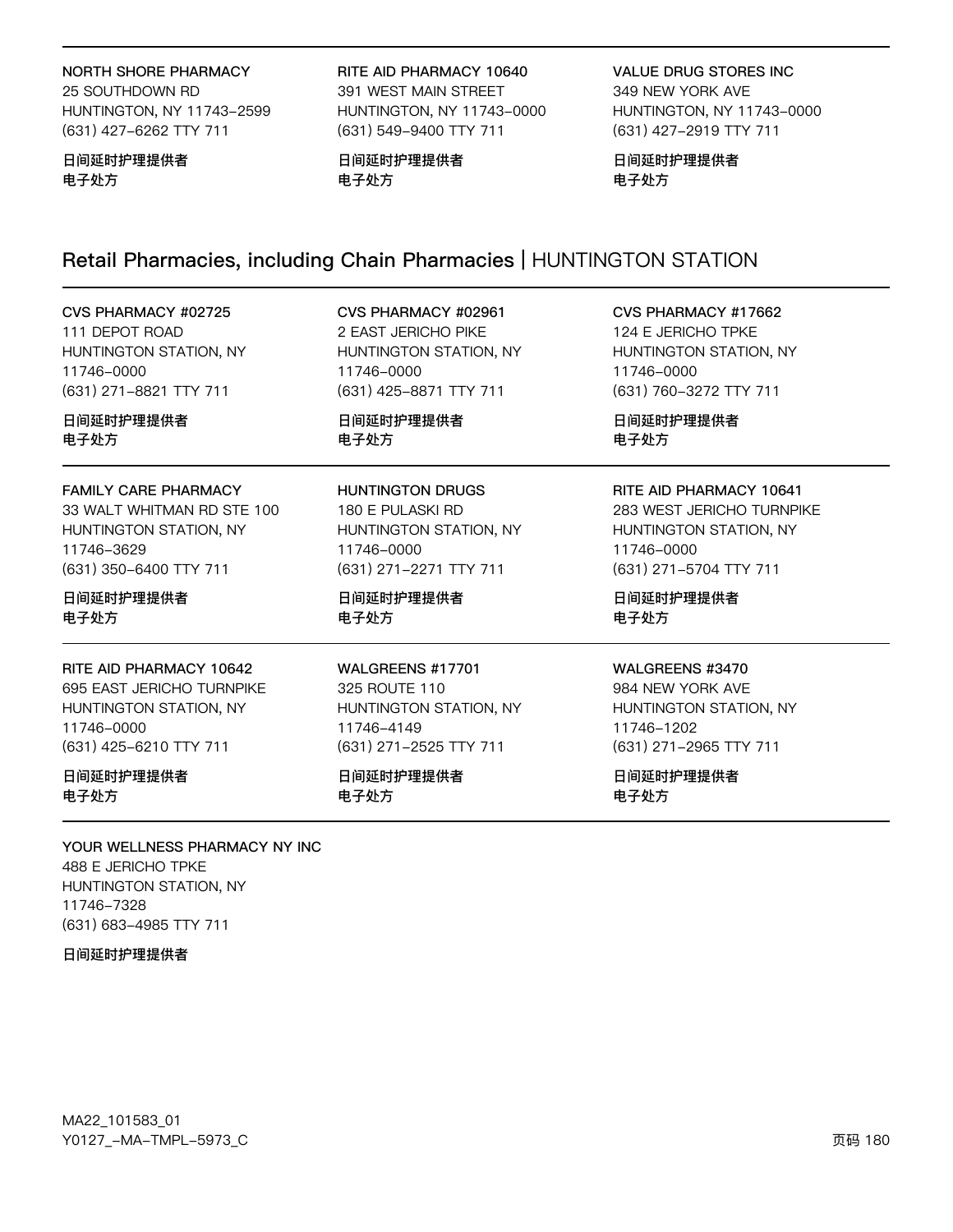#### CVS PHARMACY #05052

4246 ALBANY POST RDSUITE 2 HYDE PARK, NY 12538-1753 (845) 229-2224 TTY 711

日间延时护理提供者 电子处方

CVS PHARMACY #10571 4170 ALBANY POST RD HYDE PARK, NY 12538-1794 (845) 229-8881 TTY 711

日间延时护理提供者 电子处方

RITE AID PHARMACY 07849 1 CRUM ELBOW ROADPO BOX234 HYDE PARK, NY 12538-2806 (845) 229-4312 TTY 711

日间延时护理提供者 电子处方

### Retail Pharmacies, including Chain Pharmacies | ILION

### KINNEY DRUGS

40 1ST ST ILION, NY 13357-1785 (315) 894-2381 TTY 711

日间延时护理提供者 电子处方

THE MEDICINE SHOPPE PHARMACY 10 CENTRAL AVE ILION, NY 13357-0000 (315) 894-7283 TTY 711

日间延时护理提供者 电子处方

WALGREENS #19148 4 CENTRAL PLAZA ILION, NY 13357-1701 (315) 894-9995 TTY 711

日间延时护理提供者 电子处方

### Retail Pharmacies, including Chain Pharmacies | INWOOD

CVS PHARMACY #02440 530 BURNSIDE AVE INWOOD, NY 11096-0000 (516) 371-2828 TTY 711

日间延时护理提供者 电子处方

INWOOD PHARMACY & SURGICAL SUPPLY INC 115 DOUGHTY BLVD INWOOD, NY 11096-0000 (516) 371-4113 TTY 711

日间延时护理提供者 电子处方

## Retail Pharmacies, including Chain Pharmacies | IRONDEQUOIT

TOPS PHARMACY 999 EAST RIDGE ROAD IRONDEQUOIT, NY 14621-0000 (585) 467-0634 TTY 711

日间延时护理提供者 电子处方

WALGREENS #9758 2100 RIDGE RD E IRONDEQUOIT, NY 14622-2641 (585) 338-3229 TTY 711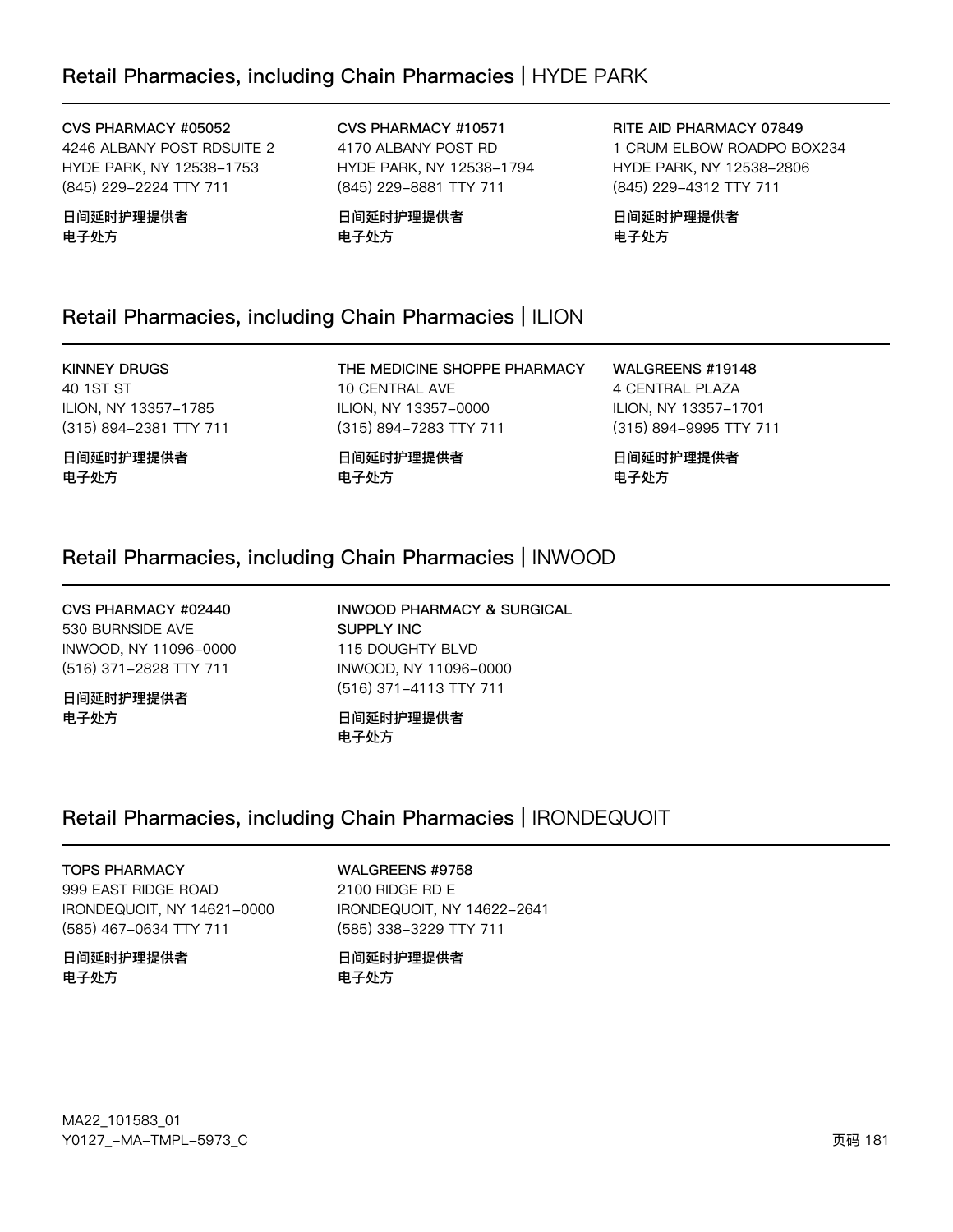**CATTARAUGUS INDIAN RESERVATION HEALTH CENTER** 36 THOMAS INDIAN SCHOOL DRIVE IRVING, NY 14081-9503 (716) 532-8241 TTY 711

日间延时护理提供者 电子处方

### Retail Pharmacies, including Chain Pharmacies | IRVINGTON

WESTCHESTER APOTHECARY 104 MAIN ST IRVINGTON, NY 10533-1717 (914) 478-7822 TTY 711

日间延时护理提供者 电子处方

### Retail Pharmacies, including Chain Pharmacies | ISLAND PARK

**CONRAD'S PHARMACY** 333 LONG BEACH RD ISLAND PARK, NY 11558-1509 (516) 431-1991 TTY 711

日间延时护理提供者 电子处方

### Retail Pharmacies, including Chain Pharmacies | ISLANDIA

WALGREENS #9190 1860 VETERANS MEMORIAL HWY ISLANDIA, NY 11749-1514 (631) 851-8940 TTY 711

日间延时护理提供者 电子处方

WALMART PHARMACY 10-2917 1850 VETERANS MEMORIAL HWY ISLANDIA, NY 11749-0000 (631) 851-1183 TTY 711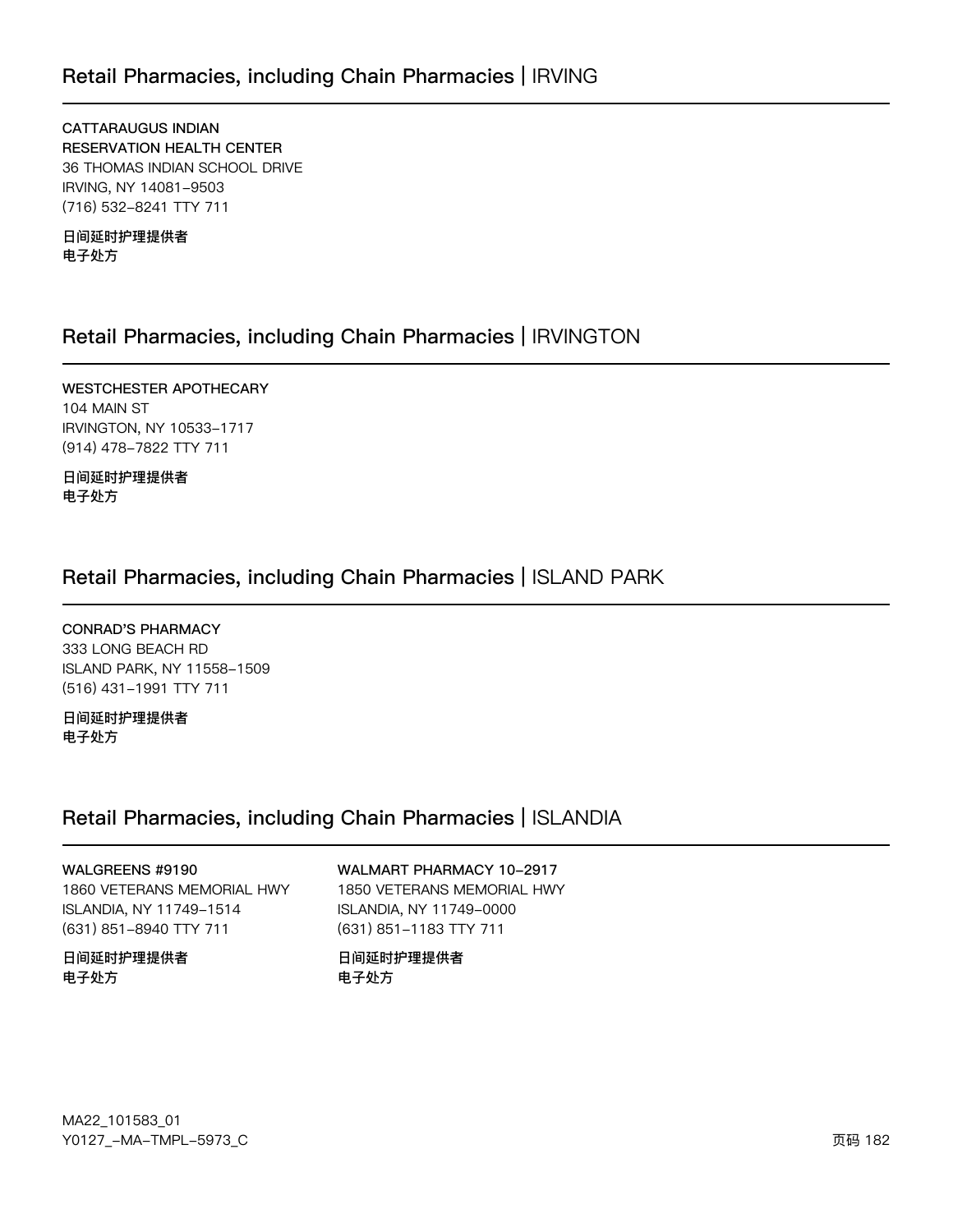### Retail Pharmacies, including Chain Pharmacies | ISLIP

ISLIP PHARMACY AND SURGICAL 437 MAIN STREET ISLIP, NY 11751-0000 (631) 581-8077 TTY 711

日间延时护理提供者 电子处方

### Retail Pharmacies, including Chain Pharmacies | ISLIP TERRACE

CVS PHARMACY #01950 825 CONNETQUOT AVETERRACE **PLAZA** ISLIP TERRACE, NY 11752-1423 (631) 581-5496 TTY 711

**RAAN PHARMACY** 48 LOWELL AVE ISLIP TERRACE, NY 11752-0000 (631) 581-4285 TTY 711

日间延时护理提供者 电子处方

日间延时护理提供者 电子处方

### Retail Pharmacies, including Chain Pharmacies | ITHACA

| CAYUGA EMPLOYEE PHARMACY | CVS PHARMACY #00502     | CVS PHARMACY #16838    |
|--------------------------|-------------------------|------------------------|
| 101 DATES DRSECOND FLOOR | 625 WEST CLINTON STREET | 40 CATHERWOOD RD       |
| ITHACA, NY 14850-1342    | ITHACA, NY 14850-0000   | ITHACA, NY 14850-0000  |
| (607) 274-4385 TTY 711   | (607) 273-3647 TTY 711  | (607) 257-0291 TTY 711 |
| 日间延时护理提供者                | 日间延时护理提供者               | 日间延时护理提供者              |
| 电子处方                     | 电子处方                    | 电子处方                   |
| <b>KINNEY DRUGS</b>      | KINNEY DRUGS            | <b>TOPS PHARMACY</b>   |
| 2255 N TRIPHAMMER RD     | 513 N CAYUGA STREET     | 2300 N TRIPHAMMER ROAD |
| ITHACA, NY 14850-1576    | ITHACA, NY 14850-0000   | ITHACA, NY 14850-0000  |
| (607) 330-5692 TTY 711   | (607) 272-8333 TTY 711  | (607) 257-4984 TTY 711 |
|                          |                         |                        |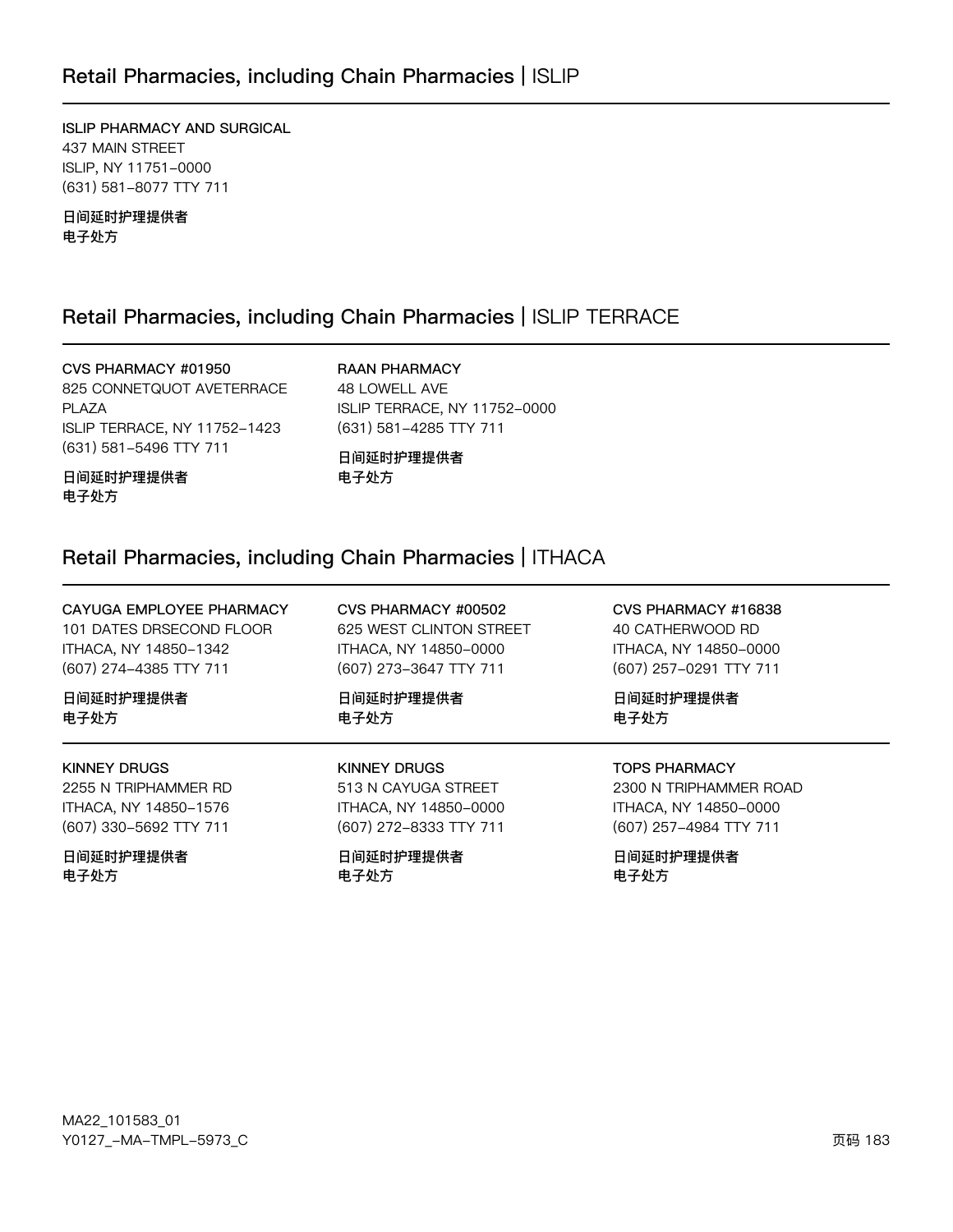#### WALGREENS #19370

615 SOUTH MEADOW STREET ITHACA, NY 14850-3245 (607) 272-6290 TTY 711

#### 日间延时护理提供者 电子处方

#### WEGMANS FOOD MARKETS, INC. 500 S. MEADOW DRIVE

ITHACA, NY 14850-0000 (607) 277-1772 TTY 711

日间延时护理提供者 电子处方

#### WALGREENS #19684

330 PINE TREE ROAD ITHACA, NY 14850-2820 (607) 273-2035 TTY 711

日间延时护理提供者 电子处方

WALMART PHARMACY 10-5240 135 FAIRGROUNDS MEMORIAL PKWY ITHACA, NY 14850-0000 (607) 277-8126 TTY 711

日间延时护理提供者 电子处方

### Retail Pharmacies, including Chain Pharmacies | JACKSON HEIGHTS

| <b>77 PHARMACY INC</b><br>8215 ROOSEVELT AVE<br>JACKSON HEIGHTS, NY 11372-7034<br>(718) 898-7777 TTY 711<br>日间延时护理提供者 | 81 PHARMACY<br>37-59B 81ST STREET<br>JACKSON HEIGHTS, NY 11372-0000<br>(718) 433-9816 TTY 711<br>日间延时护理提供者 | ADVANCED RX, INC.<br>7612 ROOSEVELT AVE<br>JACKSON HEIGHTS, NY 11372-6636<br>(718) 803-0500 TTY 711<br>日间延时护理提供者<br>电子处方 |
|-----------------------------------------------------------------------------------------------------------------------|------------------------------------------------------------------------------------------------------------|--------------------------------------------------------------------------------------------------------------------------|
| AL KOSTO PHARMACY INC                                                                                                 | APNA EXPRESS PHARMACY INC                                                                                  | B AND B PHARMACY INC                                                                                                     |
| 3765 90TH ST                                                                                                          | 7412 37TH AVE                                                                                              | 79-08 37TH AVE                                                                                                           |
| JACKSON HEIGHTS, NY 11372-7829                                                                                        | JACKSON HEIGHTS, NY 11372-6340                                                                             | JACKSON HEIGHTS, NY 11372-0000                                                                                           |
| (718) 446-2068 TTY 711                                                                                                | (929) 208-0602 TTY 711                                                                                     | (718) 533-6623 TTY 711                                                                                                   |
| 日间延时护理提供者                                                                                                             | 日间延时护理提供者                                                                                                  | 日间延时护理提供者                                                                                                                |
| 电子处方                                                                                                                  | 电子处方                                                                                                       | 电子处方                                                                                                                     |
| <b>BANGLADESH FARMACIA</b>                                                                                            | <b>BARON PHARMACY INC</b>                                                                                  | <b>CITY PHARMACY</b>                                                                                                     |
| 75-10 ROOSEVELT AVE                                                                                                   | 9305 37TH AVE STE 1E                                                                                       | 7918 ROOSEVELT AVE                                                                                                       |
| JACKSON HEIGHTS, NY 11372-6538                                                                                        | JACKSON HEIGHTS, NY 11372-7960                                                                             | JACKSON HEIGHTS, NY 11372-6717                                                                                           |
| (718) 406-9393 TTY 711                                                                                                | (718) 406-9196 TTY 711                                                                                     | (718) 255-1065 TTY 711                                                                                                   |
| 日间延时护理提供者                                                                                                             | 日间延时护理提供者                                                                                                  | 日间延时护理提供者                                                                                                                |
| 电子处方                                                                                                                  | 电子处方                                                                                                       | 电子处方                                                                                                                     |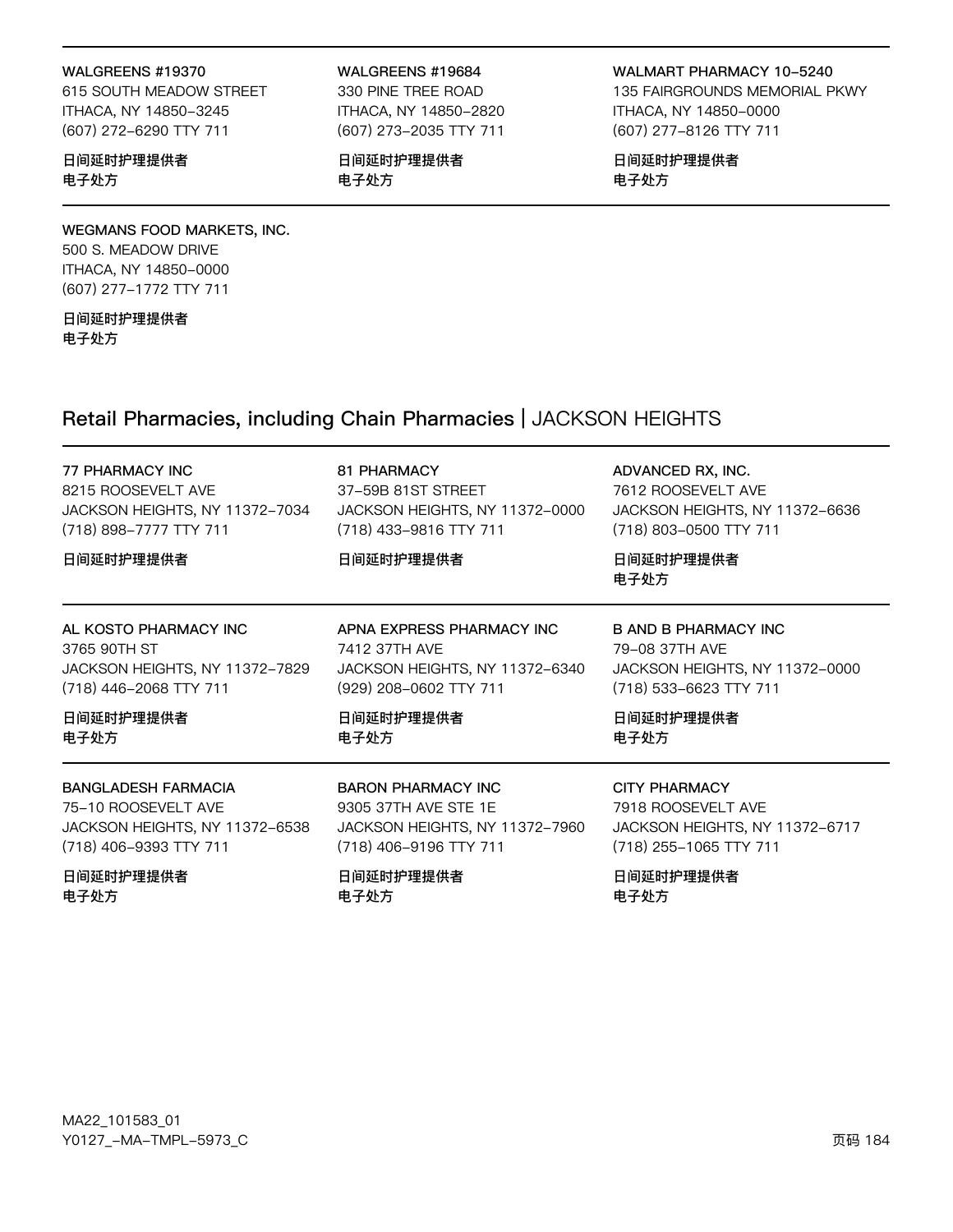| COLOMBIA PHARMACY |  |
|-------------------|--|
|                   |  |

8526 37TH AVE JACKSON HEIGHTS, NY 11372-7345 (718) 424-6660 TTY 711

#### 日间延时护理提供者

#### DBA JANNAT PHARMACY

7203 35TH AVE JACKSON HEIGHTS, NY 11372-4005 (718) 732-4288 TTY 711

#### 日间延时护理提供者

#### DUANE READE #14449

73-01 37TH AVENUE JACKSON HEIGHTS, NY 11372-6326 (718) 672-8038 TTY 711

日间延时护理提供者 电子处方

#### GENOA HEALTHCARE, LLC

91-14 37TH AVESUITE E JACKSON HEIGHTS, NY 11372-0000 (718) 340-3658 TTY 711

#### 日间延时护理提供者

### HEALTH CHOICE PHARMACY INC 8610 ROOSEVELT AVEHEALTH CHOICE PHARMACY INC. **JACKSON HEIGHTS, NY 11372-7503**

日间延时护理提供者 电子处方

(718) 898-1548 TTY 711

#### J&M PHARMACY

8507 ROOSEVELT AVE JACKSON HEIGHTS, NY 11372-7342 (718) 247-9752 TTY 711

### 日间延时护理提供者

电子处方

#### CVS PHARMACY #00491

72-09 NORTHERN BOULEVARD JACKSON HEIGHTS, NY 11372-0000 (718) 533-8436 TTY 711

日间延时护理提供者 电子处方

### DIAMOND STAR

8820 ROOSEVELT AVE JACKSON HEIGHTS, NY 11372-0000 (718) 433-9400 TTY 711

JACKSON HEIGHTS, NY 11372-6607

JACKSON HEIGHTS, NY 11372-0000

#### 日间延时护理提供者

FRANK'S PHARMACY 77-01 37TH AVE

(718) 899-2600 TTY 711

GUARDIOLA PHARMACY 93-12 ROOSEVELT AVE

(718) 672-9700 TTY 711

日间延时护理提供者

电子处方

CVS PHARMACY #01113

89-11 NORTHERN BLVD JACKSON HEIGHTS, NY 11372-0000 (718) 426-2508 TTY 711

日间延时护理提供者 电子处方

#### DUANE READE #14431 37-66 82ND ST

JACKSON HEIGHTS, NY 11372-7032 (718) 507-8056 TTY 711

日间延时护理提供者 电子处方

#### GEMINI PHARMACY

86-12 37TH AVE JACKSON HEIGHTS, NY 11372-0000 (718) 803-3888 TTY 711

#### 日间延时护理提供者

#### GULSHAN PHARMACY

73-21 BROADWAY JACKSON HEIGHTS, NY 11372-0000 (718) 672-5500 TTY 711

# 电子处方

#### IMAGE HEIGHTS PHARMACY

7501 37TH AVE JACKSON HEIGHTS, NY 11372-6537 (718) 424-0100 TTY 711

日间延时护理提供者 电子处方

#### JACKSON HEIGHTS PHARMACY AND **SURGICALS** 7134 ROOSEVELT AVE JACKSON HEIGHTS, NY 11372-6137

(718) 779-1444 TTY 711

日间延时护理提供者 电子处方

日间延时护理提供者

### HEALTH GUARD PHARMACY 3313 JUNCTION BLVD

JACKSON HEIGHTS, NY 11372-2031 (718) 507-6800 TTY 711

日间延时护理提供者 电子处方

JAC PHARMACY & SURGICAL **SUPPLIES** 

#### 9315 ROOSEVELT AVE JACKSON HEIGHTS, NY 11372-7943 (718) 478-6863 TTY 711

日间延时护理提供者 电子处方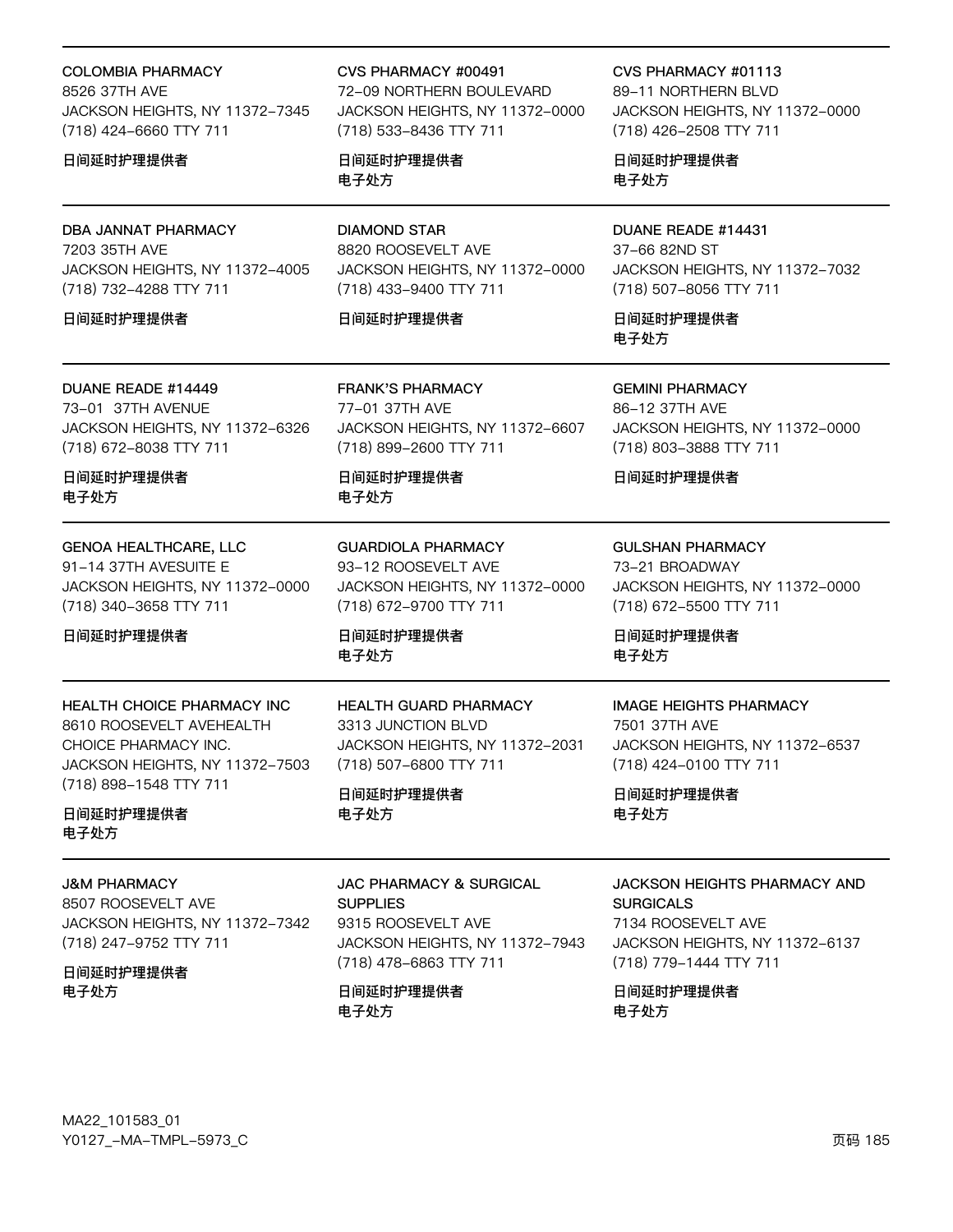#### **JUNCTION BLVD PHARMACY**

9553 ROOSEVELT AVE JACKSON HEIGHTS, NY 11372-8028 (718) 396-4030 TTY 711

日间延时护理提供者 电子处方

#### **MEDRITE PHARMACY**

7316 ROOSEVELT AVE JACKSON HEIGHTS, NY 11372-6336 (917) 832-6035 TTY 711

日间延时护理提供者 电子外方

#### **NAIMA PHARMACY**

8210 37TH AVE JACKSON HEIGHTS, NY 11372-0000 (718) 205-5001 TTY 711

日间延时护理提供者 电子处方

#### **QUALITY CARE RX INC**

7805A ROOSEVELT AVE JACKSON HEIGHTS, NY 11372-6639 (718) 861-2777 TTY 711

#### 日间延时护理提供者

RITE AID PHARMACY 03984

8213 37TH AVE JACKSON HEIGHTS, NY 11372-7011 (718) 565-1473 TTY 711

日间延时护理提供者 电子处方

SUPER PHARMACY UNICA 7617 37TH AVE JACKSON HEIGHTS, NY 11372-6633 (718) 651-1400 TTY 711

日间延时护理提供者 电子处方

LA GRAN FARMACIA INC 9110 37TH AVE JACKSON HEIGHTS, NY 11372-7920 (718) 396-4091 TTY 711

#### 日间延时护理提供者

**MI FARMACIA** 90-15 ROOSEVELT AVE JACKSON HEIGHTS, NY 11372-0000 (718) 429-7666 TTY 711

日间延时护理提供者 电子外方

**NUEVA VIDA PHARMACY** 81-25 37TH AVE JACKSON HEIGHTS, NY 11372-6718 (718) 899-0200 TTY 711

日间延时护理提供者 电子处方

**QUEENS EXPRESS PHARMACY** 3454 JUNCTION BLVD JACKSON HEIGHTS, NY 11372-0000 (718) 565-1005 TTY 711

日间延时护理提供者 电子处方

**SANTA FE PHARMACY** 8831 37TH AVE JACKSON HEIGHTS, NY 11372-7736 (718) 651-7400 TTY 711

#### 日间延时护理提供者 电子处方

**SUPERIOR PHARMACY** 8022 ROOSEVELT AVE JACKSON HEIGHTS, NY 11372-6721 (718) 478-1135 TTY 711

日间延时护理提供者 电子处方

**MAJOR RX PHARMACY INC** 77 02 ROOSEVELT AVE JACKSON HEIGHTS, NY 11372-0000 (718) 255-1717 TTY 711

日间延时护理提供者

#### MY FAMILY PHARMACY 8215 NORTHERN BLVD JACKSON HEIGHTS, NY 11372-0000 (718) 440-9201 TTY 711

日间延时护理提供者 电子外方

**OPTIMA DRUGS** 91-01, 37TH AVE JACKSON HEIGHTS, NY 11372-7919 (718) 424-9275 TTY 711

日间延时护理提供者 电子处方

RITE AID PHARMACY 03581 8510 NORTHERN BLVD JACKSON HEIGHTS, NY 11372-1543 (718) 476-3087 TTY 711

日间延时护理提供者 电子处方

#### ST. MICHAEL'S PHARMACY

3705 83RD ST JACKSON HEIGHTS, NY 11372-7141 (718) 803-3330 TTY 711

日间延时护理提供者 电子处方

THREE JS PHARMACY INC 9012 ELMHURST AVE JACKSON HEIGHTS, NY 11372-7936 (718) 424-0533 TTY 711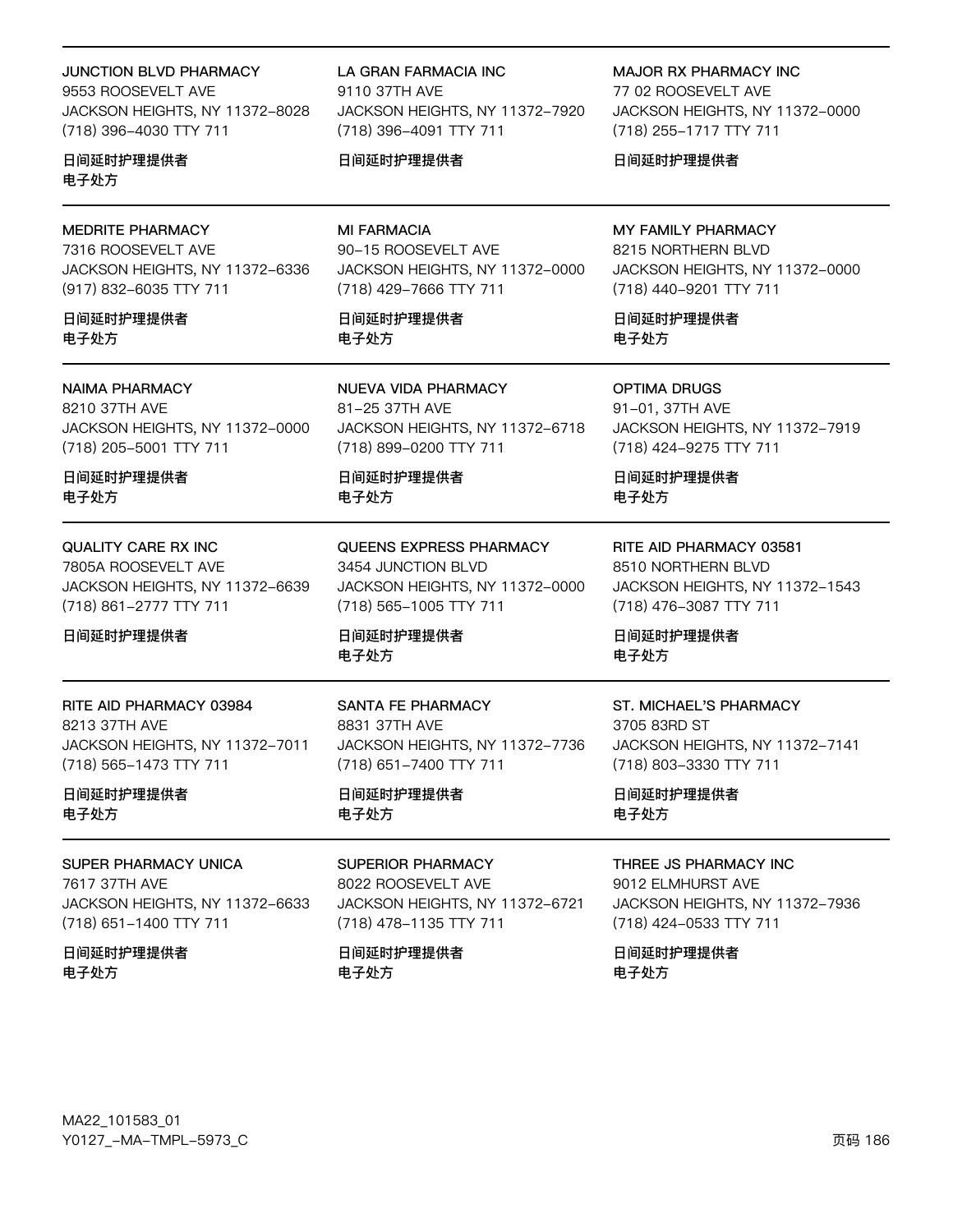#### TRISTATE PHARMACY

8924 37TH AVF JACKSON HEIGHTS, NY 11372-0000 (718) 565-1900 TTY 711

#### 日间延时护理提供者

#### VIDA SANA PHARMACY INC.

8820 37TH AVE JACKSON HEIGHTS, NY 11372-7737 (718) 433-9800 TTY 711

日间延时护理提供者 电子处方

#### WALGREENS #19923

9108 ROOSEVELT AVENUE JACKSON HEIGHTS, NY 11372-7910 (718) 478-6078 TTY 711

日间延时护理提供者 电子处方

TU FARMACIA LATINA

90-09 37TH AVENUE JACKSON HEIGHTS, NY 11372-6610 (718) 424-8798 TTY 711

日间延时护理提供者 电子处方

#### VITALSCRIPT

8319 37TH AVE JACKSON HEIGHTS, NY 11372-0000 (718) 424-1101 TTY 711

日间延时护理提供者 电子处方

#### VICTORY PHARMACY

9020 ELMHURST AVE JACKSON HEIGHTS, NY 11372-7936 (718) 651-1177 TTY 711

日间延时护理提供者 电子处方

#### VIVA PHARMACY & WELLNESS

80-14 NORTHERN BOULEVARD JACKSON HEIGHTS, NY 11372-0000 (718) 450-9595 TTY 711

日间延时护理提供者 电子处方

#### WESTERN DRUGS

日间延时护理提供者

电子处方

81-20 ROOSEVELT AVE JACKSON HEIGHTS, NY 11372-6787 (718) 899-6520 TTY 711

# Retail Pharmacies, including Chain Pharmacies | JAMAICA

#### AHF PHARMACY

16121 JAMAICA AVE # 7 JAMAICA, NY 11432-6113 (929) 421-4620 TTY 711

日间延时护理提供者 电子处方

#### APL PHARMACY INC

8750 PARSONS BLVD JAMAICA, NY 11432-3317 (718) 206-1776 TTY 711

日间延时护理提供者 电子处方

AL-MAMOOR PHARMACY INC. 169-18 HILLSIDE AVENUE JAMAICA, NY 11432-0000 (718) 374-3406 TTY 711

日间延时护理提供者 电子处方

APNAR PHARMACY INC 16801 HILLSIDE AVE

JAMAICA, NY 11432-4340 (347) 561-6520 TTY 711

日间延时护理提供者 电子处方

#### APEX PHARMACY

114-49 SUTPHIN BLVD JAMAICA, NY 11434-0000 (718) 848-4900 TTY 711

日间延时护理提供者 电子处方

#### AS-SALAM PHARMACY INC

14726 HILLSIDE AVE JAMAICA, NY 11435-3329 (718) 291-0717 TTY 711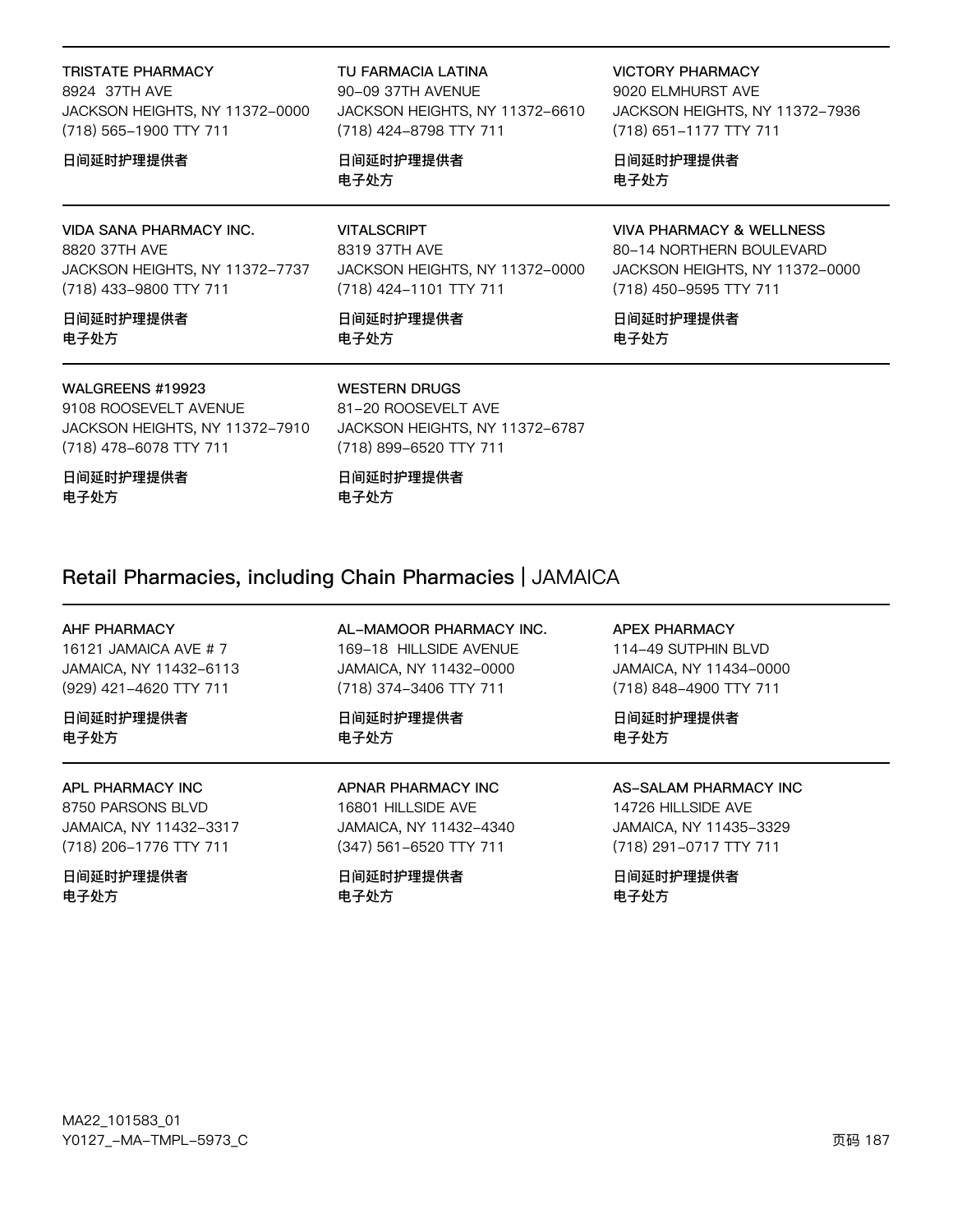#### **BH DRUG CORP**

8780 A SUTPHIN BLVD JAMAICA, NY 11435-3342 (718) 291-9500 TTY 711

日间延时护理提供者 电子处方

#### **CONCORD DRUG**

13761 QUEENS BLVD JAMAICA, NY 11435-1845 (718) 739-9099 TTY 711

日间延时护理提供者 电子外方

#### CVS PHARMACY #03621

170-05 LINDEN BLVD JAMAICA, NY 11434-1347 (718) 262-9533 TTY 711

日间延时护理提供者 电子处方

#### FUSIONCARE PHARMACY INC.

18723 HILLSIDE AVE FL 1 JAMAICA, NY 11432-3200 (347) 644-1886 TTY 711

日间延时护理提供者 电子处方

#### **GUY BREWER PHARMACY INC** 11717 GUY R BREWER BLVD JAMAICA, NY 11434-2148 (718) 525-5005 TTY 711

日间延时护理提供者 电子处方

#### **HILLSIDE ASTORIA PHARMACY** 14805 HILLSIDE AVE JAMAICA, NY 11435-3330

(718) 278-3772 TTY 711

日间延时护理提供者 电子处方

#### **BRIARWOOD PHARMACY**

143-03 HILLSIDE AVE JAMAICA, NY 11435-3230 (718) 526-0310 TTY 711

日间延时护理提供者 电子处方

#### **CO-OP PHARMACY** 165-70 BAISLEY BLVD JAMAICA, NY 11434-2517 (718) 528-2246 TTY 711

日间延时护理提供者 电子外方

#### CVS PHARMACY #17806 16008 JAMAICA AVE JAMAICA, NY 11432-6110 (718) 674-7883 TTY 711

#### 日间延时护理提供者

**GBB WELLNESS INC** 13742 GUY R BREWER BLVD STE 6 JAMAICA, NY 11434-3733 (718) 978-0001 TTY 711

日间延时护理提供者 电子处方

#### H AND C RX 147-16 JAMAICA AVE JAMAICA, NY 11432-3630 (718) 262-8777 TTY 711

日间延时护理提供者 电子处方

#### **HILLSIDE DHAKA PHARMACY**

17014 HILLSIDE AVE JAMAICA, NY 11432-0000 (718) 526-2300 TTY 711

日间延时护理提供者 电子处方

**COMMUNITY PHARMACY** 

114-34 SUTPHIN BLVD JAMAICA, NY 11434-1021 (718) 925-9259 TTY 711

日间延时护理提供者 电子处方

#### CVS PHARMACY #02718 17802 HILLSIDE AVE JAMAICA, NY 11432-0000 (718) 291-7375 TTY 711

日间延时护理提供者 电子外方

#### **ESTATES PHARMACY & SURGICAL SUPPLIES** 16901 HILLSIDE AVE

JAMAICA, NY 11432-4434 (718) 739-0311 TTY 711

日间延时护理提供者 电子处方

**GLOBAL UNITED PHARMACY** 17942 HILLSIDE AVE JAMAICA, NY 11432-4653 (718) 206-0271 TTY 711

日间延时护理提供者 电子处方

#### **HEALTHY CHOICE PHARMACY** 163-06 HILLSIDE AVENUE

JAMAICA, NY 11432-0000 (347) 454-9032 TTY 711

日间延时护理提供者

#### **HILLSIDE PHARMACY**

18420 HILLSIDE AVE JAMAICA, NY 11432-4858 (718) 658-7800 TTY 711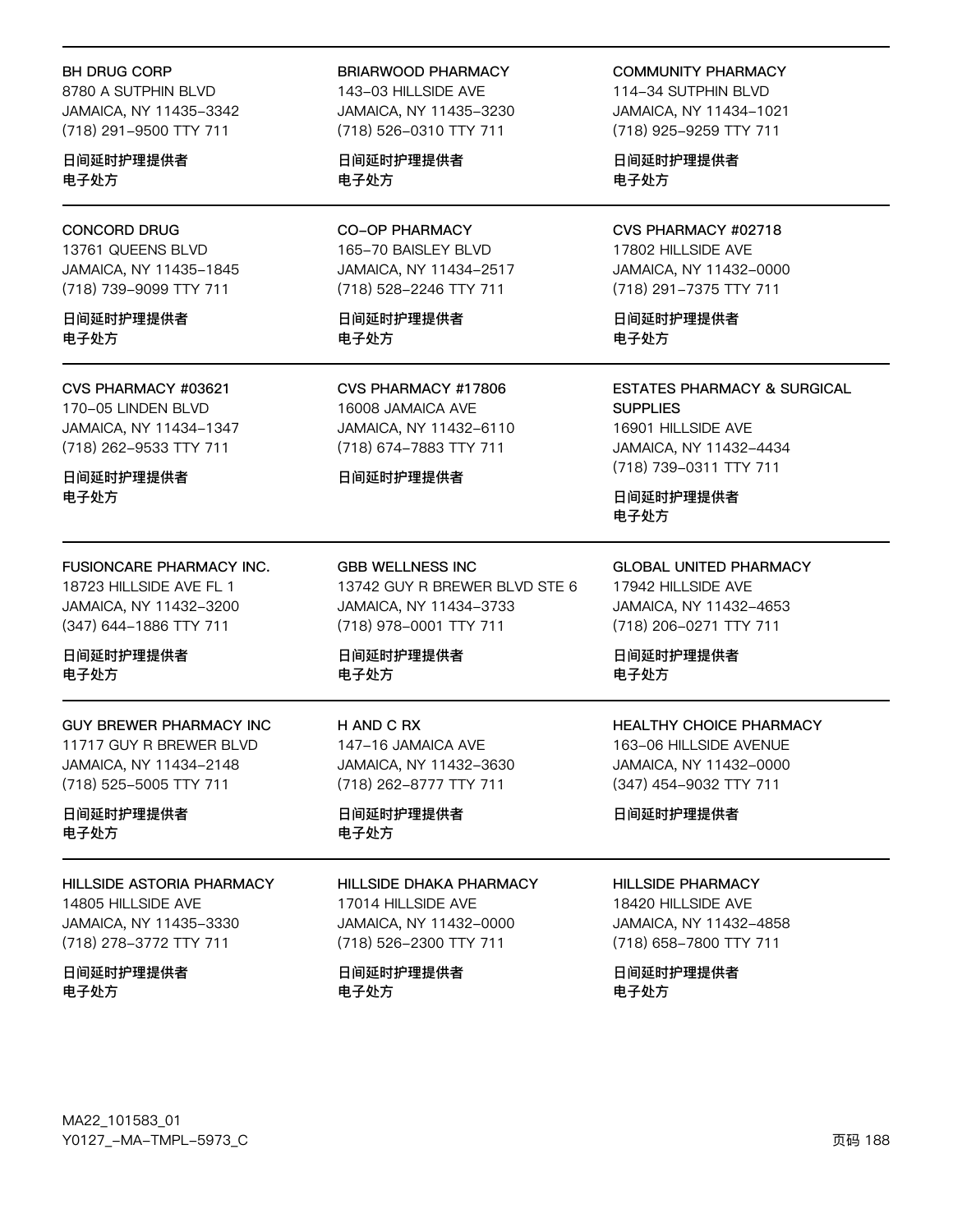#### **JAMAICA HOSPITAL PHARMACY**

89TH AVE & VAN WYCK EXP. JAMAICA, NY 11418-2897 (718) 206-5120 TTY 711

日间延时护理提供者 电子处方

#### **MEADOWS RX INC**

15922 HILLSIDE AVE JAMAICA, NY 11432-3992 (718) 480-8790 TTY 711

#### 日间延时护理提供者

#### **MEDISYS RX PHARMACY**

90-09 VAN WYCK EXPRESSWAY JAMAICA, NY 11435-0000 (929) 499-3456 TTY 711

日间延时护理提供者 电子处方

#### PHARMEX PHARMACY INC

14208 ROCKAWAY BLVD JAMAICA, NY 11436-0000 (917) 444-1985 TTY 711

日间延时护理提供者

### QUEENS COMMUNITY EXPRESS **PHARMACY**

16812 HILLSIDE AVE JAMAICA, NY 11432-4341 (718) 206-9096 TTY 711

日间延时护理提供者 电子处方

#### **JAMAICA PHARMACY**

16843 HILLSIDE AVE JAMAICA, NY 11432-0000 (718) 206-9333 TTY 711

日间延时护理提供者 电子处方

MEDICINE CABINET PHARMACY 8828 PARSONS BLVD JAMAICA, NY 11432-3842 (718) 297-1345 TTY 711

日间延时护理提供者 电子处方

**MERRICK DRUGS** 109-50 MERRICK BLVD JAMAICA, NY 11433-0000 (347) 561-9686 TTY 711

日间延时护理提供者 电子处方

PHILS PILL PHARMACY 8387 WOODHAVEN BLVD JAMAICA, NY 11421-1533 (718) 480-6484 TTY 711

#### 日间延时护理提供者

QUEENS DRUGS AND SURGICAL 146-14 JAMAICA AVE JAMAICA, NY 11435-3628 (718) 297-0099 TTY 711

日间延时护理提供者 电子处方

#### **JAMAICARX INC**

89-36 VAN WYCK EXPYMAIN LOBBY **JAMAICA HOSP** JAMAICA, NY 11418-2832 (718) 206-8515 TTY 711

日间延时护理提供者 电子处方

MEDICMASTERS PHARMACY AND SURGICAL SUPPLIES INC 16926 JAMAICA AVE JAMAICA, NY 11432-5286 (718) 206-4121 TTY 711

日间延时护理提供者 电子处方

**NEW YORK BLVD PHARMACY** 10745 GUY R BREWER BLVD

JAMAICA, NY 11433-2351 (718) 297-6500 TTY 711

日间延时护理提供者 电子处方

PRIMARY CARE PHARMACY INC 9020 SUTPHIN BLVD JAMAICA, NY 11435-3636 (718) 291-4747 TTY 711

日间延时护理提供者 电子处方

#### **QUEENS HOSPITAL CENTER-NYCHHC**

82-68 164TH STPHARMACY **DEPARTMENT** JAMAICA, NY 11432-0000 (718) 883-3883 TTY 711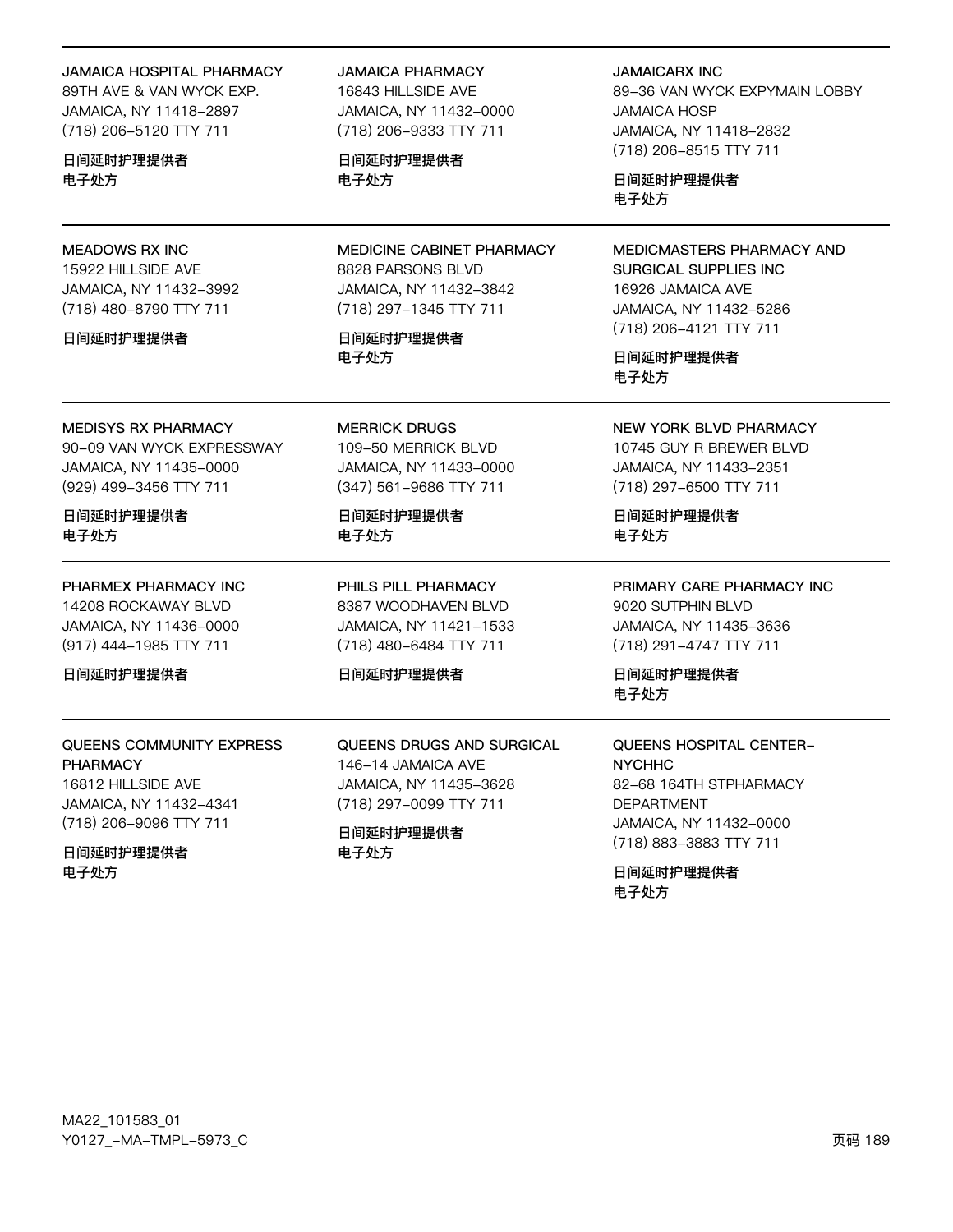#### **QUEENS PHARMACY CENTER** 8235 164TH ST JAMAICA, NY 11432-1120 (718) 380-1261 TTY 711

#### 日间延时护理提供者

RITE AID PHARMACY 02771 16502 BAISLEY BLVD JAMAICA, NY 11434-2517 (718) 525-7642 TTY 711

日间延时护理提供者 电子外方

#### **ROSVOLOS PHARMACY**

16901 JAMAICA AVE JAMAICA, NY 11432-5217 (718) 297-6620 TTY 711

日间延时护理提供者 电子处方

#### **STAR CARE PHARMACY**

175-20 HILLSIDE AVE JAMAICA, NY 11432-4624 (718) 262-8789 TTY 711

日间延时护理提供者 电子处方

#### TRIUMPH PHARMACY LLC

11112 SUTPHIN BLVDSTORE # 2 JAMAICA, NY 11435-5829 (718) 529-0300 TTY 711

#### 日间延时护理提供者 电子处方

**WAI GREENS #17613** 9001 SUTPHIN BLVD JAMAICA, NY 11435-3631

(718) 526-3824 TTY 711 日间延时护理提供者

电子处方

#### **QUEENS VALLEY PHARMACY & SUPERMARKET** 17025 HILLSIDE AVE JAMAICA, NY 11432-4546 (718) 262-0138 TTY 711

### 日间延时护理提供者

RITE AID PHARMACY 04277 11510 MERRICK BLVD JAMAICA, NY 11434-1852 (718) 297-8350 TTY 711

日间延时护理提供者 电子外方

**RX-SPRESS PHARMACY** 12307 LIBERTY AVE JAMAICA, NY 11419-0000 (718) 322-7320 TTY 711

#### 日间延时护理提供者

STOP & SHOP PHARMACY 13440 SPRINGFIELD BLVD JAMAICA, NY 11413-1403 (718) 525-2422 TTY 711

日间延时护理提供者 电子处方

#### **VARIETY DRUGS**

169-33 137TH AVE JAMAICA, NY 11434-4517 (718) 723-2100 TTY 711

日间延时护理提供者 电子处方

**WALGREENS #19035** 16219 HILLSIDE AVE JAMAICA, NY 11432-4034 (718) 739-3451 TTY 711

日间延时护理提供者 电子处方

**READY RX PHARMACY** 14405 JAMAICA AVE JAMAICA, NY 11435-3623 (718) 297-4500 TTY 711

日间延时护理提供者 电子处方

RITE AID PHARMACY 04991 10907 101ST AVE JAMAICA, NY 11419-1029 (718) 441-9311 TTY 711

日间延时护理提供者 电子外方

**SIMPLEPHARM** 

17217 JAMAICA AVESUITE B JAMAICA, NY 11432-5562 (718) 523-5800 TTY 711

日间延时护理提供者 电子处方

#### TOWER PHARMACY AND SURGICAL

18512 HILLSIDE AVE JAMAICA, NY 11432-4860 (718) 526-1121 TTY 711

日间延时护理提供者 电子处方

#### WALGREENS #11112

17506 HILLSIDE AVE JAMAICA, NY 11432-5725 (347) 566-6349 TTY 711

日间延时护理提供者 电子处方

WALGREENS #4564

15934 JAMAICA AVE JAMAICA, NY 11432-6001 (718) 658-7998 TTY 711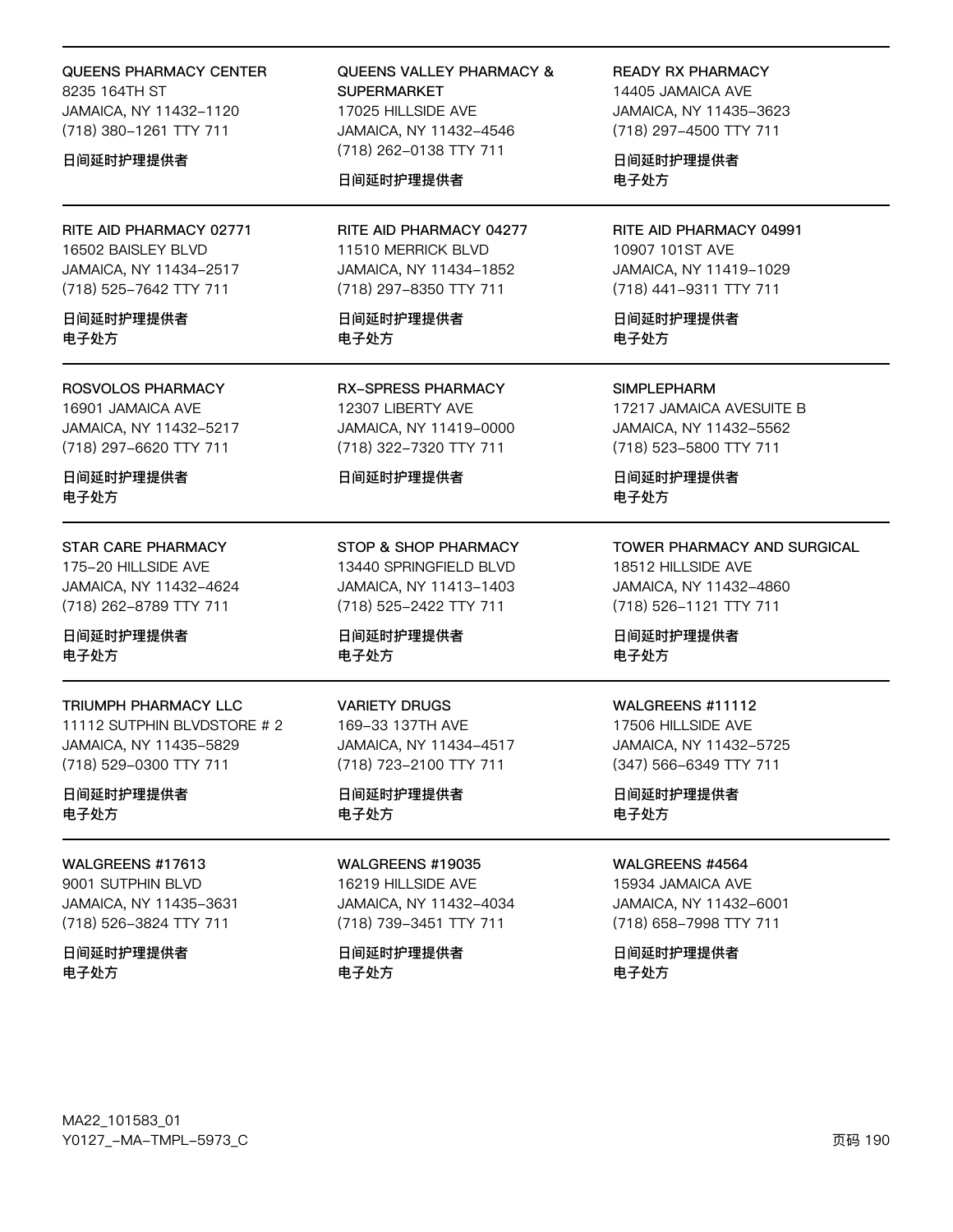#### WALGREENS #4565

12704 GUY R BREWER BLVD JAMAICA, NY 11434-2955 (718) 978-4458 TTY 711

**Z MAX PHARMACY INC** 178-24 JAMAICA AVE JAMAICA, NY 11432-0000 (718) 523-0195 TTY 711

#### 日间延时护理提供者 电子处方

日间延时护理提供者

### Retail Pharmacies, including Chain Pharmacies | JAMESPORT

### BARTHS PHARMACY OF JAMESPORT

**1491 MAIN RD** JAMESPORT, NY 11947-0000 (631) 722-3900 TTY 711

#### 日间延时护理提供者 电子处方

### Retail Pharmacies, including Chain Pharmacies | JAMESTOWN

| CVS PHARMACY #05087          | PATIENTS PHARMACY INC     | PHARMACY INNOVATIONS     |
|------------------------------|---------------------------|--------------------------|
| 19 S MAIN ST                 | 320 NORTH MAIN STREET     | 863 FAIRMOUNT AVE        |
| JAMESTOWN, NY 14701-0000     | JAMESTOWN, NY 14701-0000  | JAMESTOWN, NY 14701-0000 |
| (716) 488-0778 TTY 711       | (716) 483-6913 TTY 711    | (716) 484-1586 TTY 711   |
| 日间延时护理提供者                    | 日间延时护理提供者                 | 日间延时护理提供者                |
| 电子处方                         | 电子处方                      | 电子处方                     |
| RITE AID PHARMACY 00568      | RITE AID PHARMACY 03033   | RITE AID PHARMACY 10870  |
| 50 SOUTH MAIN STREET         | 963 FAIRMOUNT AVENUE WEST | 811 NORTH MAIN STREET    |
| JAMESTOWN, NY 14701-6633     | JAMESTOWN, NY 14701-2452  | JAMESTOWN, NY 14701-0000 |
| (716) 664-2650 TTY 711       | (716) 483-5999 TTY 711    | (716) 487-0102 TTY 711   |
| 日间延时护理提供者                    | 日间延时护理提供者                 | 日间延时护理提供者                |
| 电子处方                         | 电子处方                      | 电子处方                     |
| THE RESOURCE CENTER PHARMACY | <b>TOPS PHARMACY</b>      | WALGREENS #9937          |
| 712 W. 8TH ST                | 2000 WASHINGTON STREET    | 10 PROSPECT ST           |
| JAMESTOWN, NY 14701-0000     | JAMESTOWN, NY 14701-0000  | JAMESTOWN, NY 14701-6609 |
| (716) 661-1520 TTY 711       | (716) 665-1124 TTY 711    | (716) 661-9230 TTY 711   |
| 日间延时护理提供者                    | 日间延时护理提供者                 | 日间延时护理提供者                |
| 电子处方                         | 电子处方                      | 电子处方                     |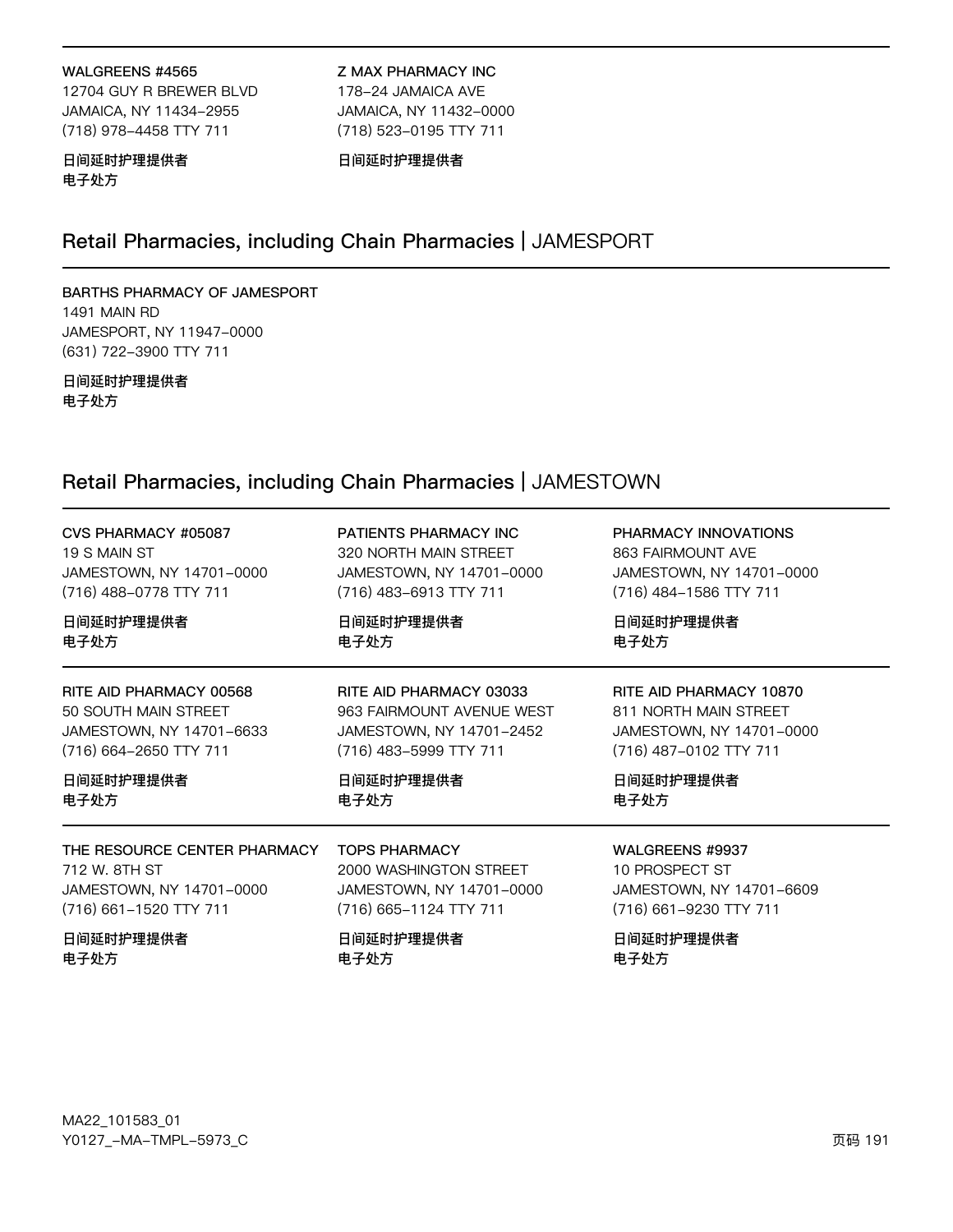WEGMANS FOOD MARKETS, INC. 945 FAIRMOUNT AVE WE JAMESTOWN, NY 14701-0000 (716) 483-9909 TTY 711

日间延时护理提供者 电子处方

### Retail Pharmacies, including Chain Pharmacies | JEFFERSON VALLEY

JEFFERSON VALLEY PHARMACY 3693 HILL BLVD JEFFERSON VALLEY, NY 10535-0000 (914) 962-6553 TTY 711

**TACONIC PHARMACY** 3659 LEE RD JEFFERSON VALLEY, NY 10535-0000 (914) 245-3334 TTY 711

日间延时护理提供者 电子处方

日间延时护理提供者 电子处方

### Retail Pharmacies, including Chain Pharmacies | JEFFERSONVILLE

JEFFERSON PHARMACY INC 4892 STATE RTE 52 JEFFERSONVILLE, NY 12748-0117 (845) 482-5720 TTY 711

日间延时护理提供者 电子处方

### Retail Pharmacies, including Chain Pharmacies | JERICHO

CVS PHARMACY #00332 417 N BROADWAYBIRCHWOOD AT **JERICHO PLAZA** JERICHO, NY 11753-0000 (516) 433-1075 TTY 711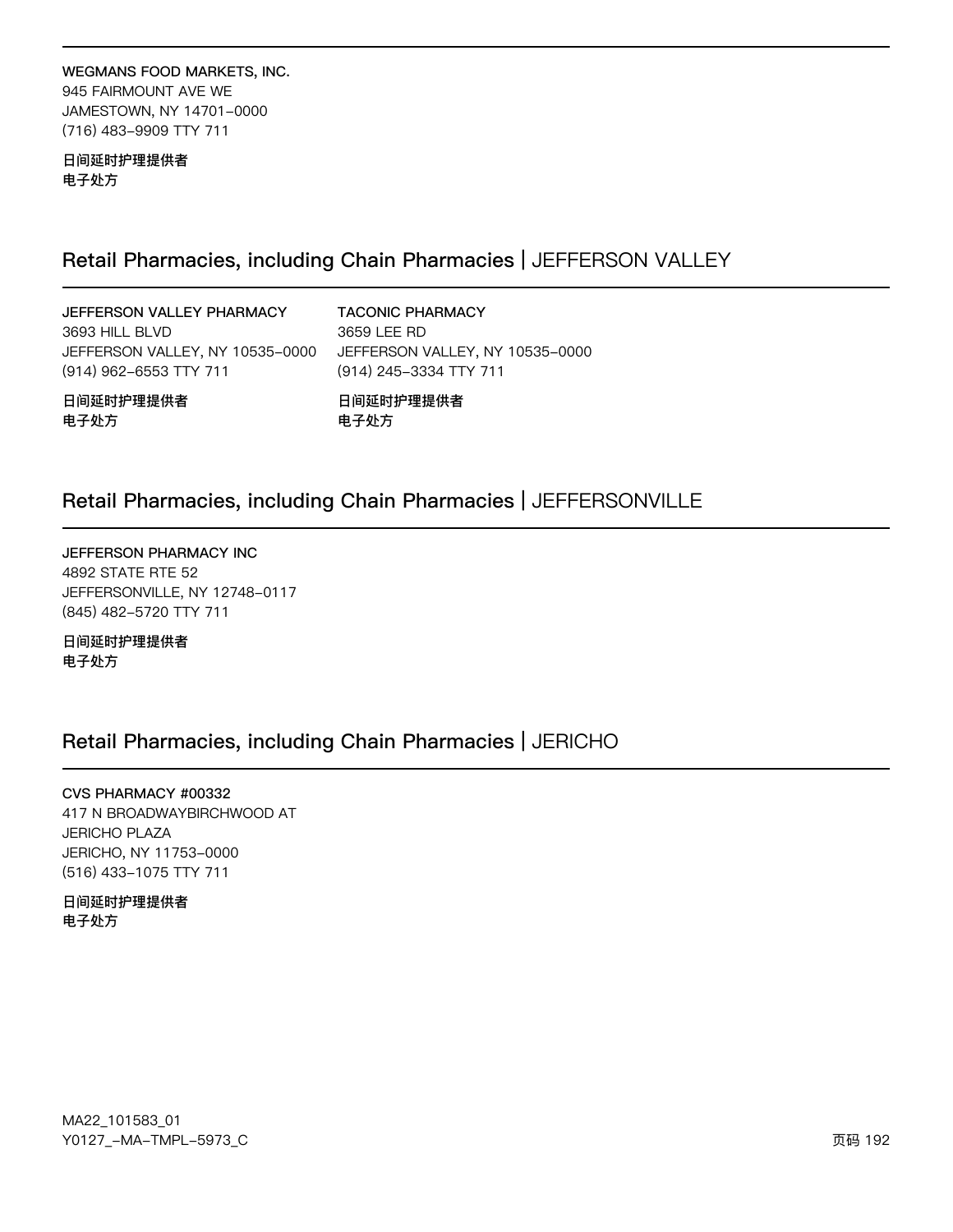### Retail Pharmacies, including Chain Pharmacies | JOHNSON CITY

CVS PHARMACY #00754 37 RIVERSIDE DRIVE

(607) 729-1588 TTY 711

日间延时护理提供者

WALGREENS #10291

日间延时护理提供者

(607) 777-9801 TTY 711

电子处方

电子处方

335 MAIN ST

JOHNSON CITY, NY 13790-0000

JOHNSON CITY, NY 13790-2097

CVS PHARMACY #00562 345 MAIN STREET JOHNSON CITY, NY 13790-0000 (607) 729-6549 TTY 711

日间延时护理提供者 电子处方

UNITED HEALTH SERVICES HOSPITALS INC 52 HARRISON ST JOHNSON CITY, NY 13790-2120 (607) 763-6775 TTY 711

日间延时护理提供者 电子处方

WEGMANS FOOD MARKETS, INC. 650 HARRY L DRIVE JOHNSON CITY, NY 13790-0000 (607) 729-7227 TTY 711

日间延时护理提供者 电子处方

### Retail Pharmacies, including Chain Pharmacies | JOHNSTOWN

#### PALMER PHARMACY

2 E MAIN ST JOHNSTOWN, NY 12095-2623 (518) 762-8319 TTY 711

日间延时护理提供者 电子处方

#### PALMER PHARMACY

2 E MAIN ST JOHNSTOWN, NY 12095-2623 (518) 762-8319 TTY 711

日间延时护理提供者

CVS PHARMACY #02414 269 HARRY L DRIVE JOHNSON CITY, NY 13790-0000 (607) 729-3414 TTY 711

日间延时护理提供者 电子处方

#### WALMART PHARMACY 10-5732

2 GANNETT DR. JOHNSON CITY, NY 13790-0000 (607) 644-1069 TTY 711

日间延时护理提供者 电子处方

PRICE CHOPPER PHARMACY 241 N COMRIE AVE JOHNSTOWN, NY 12095-1501 (518) 736-2426 TTY 711

日间延时护理提供者 电子处方

#### WALGREENS #18296

147 NORTH COMRIE AVENUE JOHNSTOWN, NY 12095-1906 (518) 762-4311 TTY 711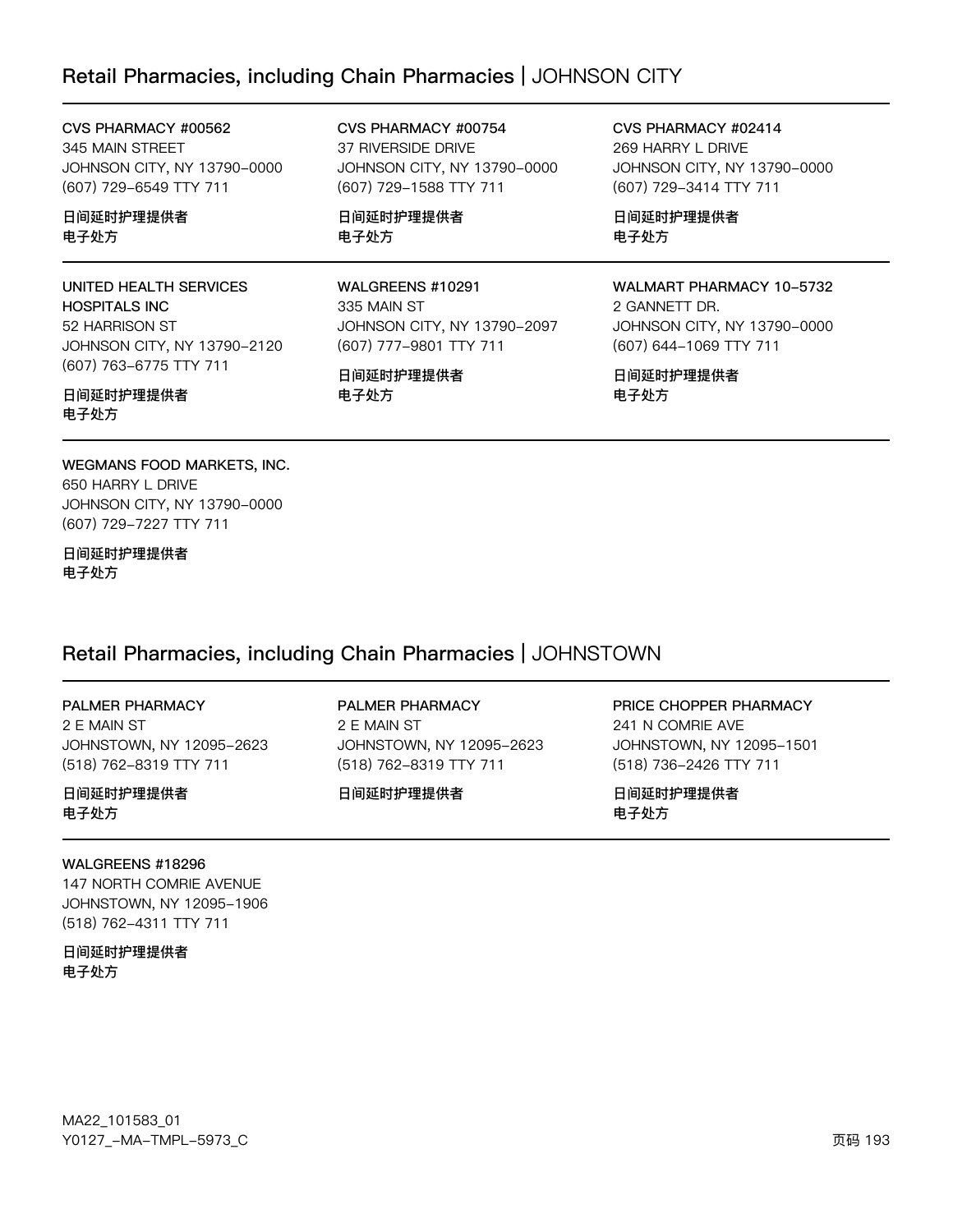CVS PHARMACY #10652 294 KATONAH AVE KATONAH, NY 10536-0000 (914) 232-3200 TTY 711

日间延时护理提供者 电子处方

WEINSTEIN PHARMACY CORP 101 KATONAH AVE KATONAH, NY 10536-0000 (914) 232-5166 TTY 711

日间延时护理提供者 电子处方

### Retail Pharmacies, including Chain Pharmacies | KEESEVILLE

#### **KEESEVILLE PHARMACY INC**

1730 FRONT ST KEESEVILLE, NY 12944-3618 (518) 834-6090 TTY 711

KEESEVILLE PHARMACY, INC 1730 FRONT ST KEESEVILLE, NY 12944-3618 (518) 834-6090 TTY 711

日间延时护理提供者 电子处方

日间延时护理提供者

### Retail Pharmacies, including Chain Pharmacies | KENMORE

| <b>IVYLEA PHARMACY</b>  | <b>KENMORE RX CENTER</b> | RITE AID PHARMACY 00107 |
|-------------------------|--------------------------|-------------------------|
| 2446 ELMWOOD AVE        | 2818 DELAWARE AVE        | 654 COLVIN AVENUE       |
| KENMORE, NY 14217-0000  | KENMORE, NY 14217-0000   | KENMORE, NY 14217-2825  |
| (716) 873-1444 TTY 711  | (716) 874-6360 TTY 711   | (716) 447-9128 TTY 711  |
| 日间延时护理提供者               | 日间延时护理提供者                | 日间延时护理提供者               |
| 电子处方                    | 电子处方                     | 电子处方                    |
| RITE AID PHARMACY 03856 | RITE AID PHARMACY 10828  | WALGREENS #10442        |
| 2865 ELMWOOD AVENUE     | 2453 ELMWOOD AVENUE      | 2739 DELAWARE AVE       |
| KENMORE, NY 14217-1932  | KENMORE, NY 14217-0000   | KENMORE, NY 14217-2701  |
| (716) 447-1757 TTY 711  | (716) 876-3097 TTY 711   | (716) 871-1490 TTY 711  |
| 日间延时护理提供者               | 日间延时护理提供者                | 日间延时护理提供者               |
| 电子处方                    | 电子处方                     | 电子处方                    |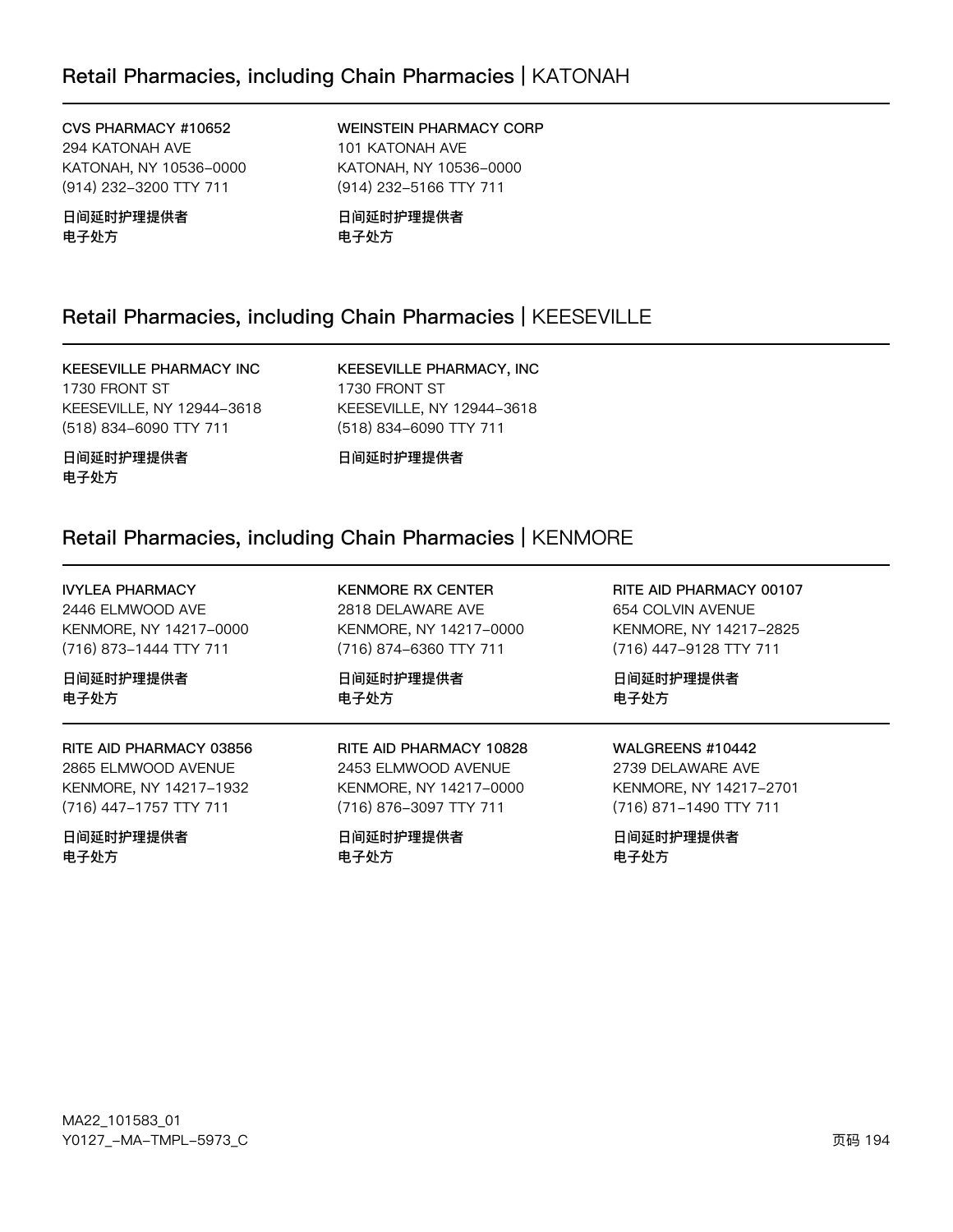### Retail Pharmacies, including Chain Pharmacies | KEW GARDENS

### APOTHETECH PHARMACY, DBA

**IDEAL PHARMACY** 85-48 118TH ST KEW GARDENS, NY 11415-2908 (718) 441-5474 TTY 711

#### 日间延时护理提供者 电子处方

#### N AND B PHARMACY INC

11829 A METROPOLITAN AVE KEW GARDENS, NY 11415-2020 (718) 487-8100 TTY 711

日间延时护理提供者 电子处方

#### CVS PHARMACY #02062 85-29 126TH STREET KEW GARDENS, NY 11415-0000 (718) 850-5811 TTY 711

日间延时护理提供者 电子处方

PRIME MED PHARMACY

(718) 872-9772 TTY 711

KEW GARDENS, NY 11415-1204

12084 QUEENS BLVD

日间延时护理提供者

#### HEALTH SOURCE PLUS PHARMACY, LLC. 118-07 METROPOLITAN AVE KEW GARDENS, NY 11415-2020 (718) 849-6700 TTY 711

日间延时护理提供者 电子处方

#### **REO CHEMISTS INC** 8112 LEFFERTS BLVD KEW GARDENS, NY 11415-1729 (718) 849-4661 TTY 711

日间延时护理提供者 电子处方

### Retail Pharmacies, including Chain Pharmacies | KINGS PARK

电子处方

#### CVS PHARMACY #08392 **750 ROUTE 25A** KINGS PARK, NY 11754-0000 (631) 361-3540 TTY 711

日间延时护理提供者 电子处方

**KINGS PARK PHARMACY** 64 INDIAN HEAD RD KINGS PARK, NY 11754-3703 (631) 663-3800 TTY 711

日间延时护理提供者

RITE AID PHARMACY 10644 18 INDIAN HEAD ROAD KINGS PARK, NY 11754-0000 (631) 544-4530 TTY 711

日间延时护理提供者 电子处方

### Retail Pharmacies, including Chain Pharmacies | KINGSTON

#### CVS PHARMACY #00428 1301 ULSTER AVE

KINGSTON, NY 12401-0000 (845) 336-5955 TTY 711

#### 日间延时护理提供者 电子处方

CVS PHARMACY #08945 416 WASHINGTON AVENUE KINGSTON, NY 12401-0000 (845) 331-0226 TTY 711

日间延时护理提供者 电子处方

## CVS PHARMACY #16661

1300 ULSTER AVE KINGSTON, NY 12401-0000 (845) 336-6030 TTY 711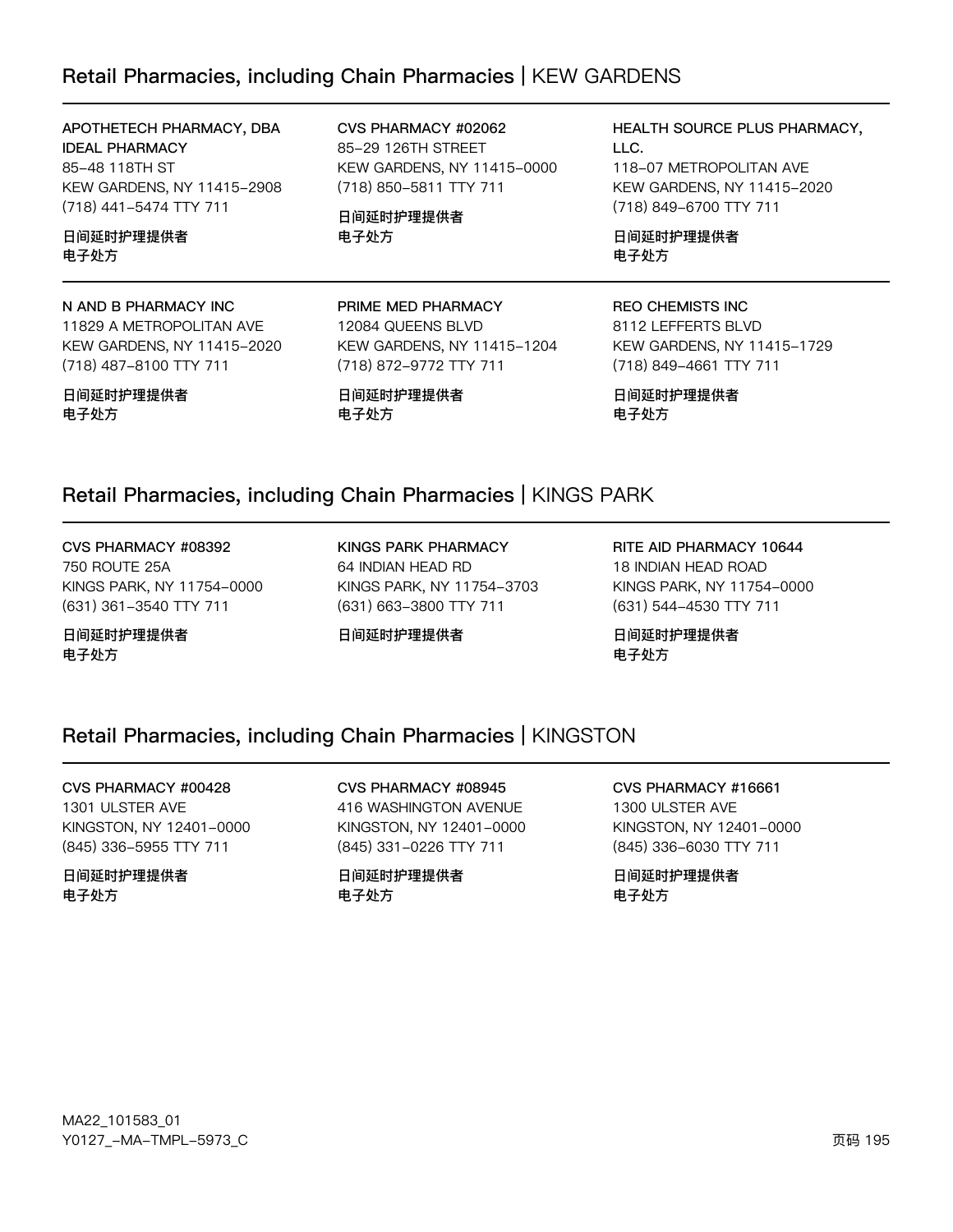#### HANNAFORD FOOD AND DRUG

100 PLAZA ROAD KINGSTON, NY 12401-0000 (845) 339-7483 TTY 711

日间延时护理提供者 电子处方

RITE AID PHARMACY 01090 351 FLATBUSH AVENUE KINGSTON, NY 12401-2743 (845) 340-0664 TTY 711

日间延时护理提供者 电子处方

#### WALGREENS #6650

201 PLAZA RD KINGSTON, NY 12401-2974 (845) 331-2070 TTY 711

日间延时护理提供者 电子处方

HANNAFORD FOOD AND DRUG 1261 ULSTER AVE KINGSTON, NY 12401-0000 (845) 336-0292 TTY 711

日间延时护理提供者 电子处方

RITE AID PHARMACY 10700 485 BROADWAY KINGSTON, NY 12401-0000 (845) 338-4155 TTY 711

日间延时护理提供者 电子处方

NEKOS-DEDRICK'S PHARMACY 86 N FRONT ST KINGSTON, NY 12401-0000 (845) 338-8000 TTY 711

日间延时护理提供者 电子处方

WALGREENS #2077 316 BROADWAY KINGSTON, NY 12401-5146 (845) 338-0197 TTY 711

日间延时护理提供者 电子处方

#### WALMART PHARMACY 10-2504 601 FRANK STOTTILE BLVD KINGSTON, NY 12401-0000 (845) 336-7460 TTY 711

日间延时护理提供者 电子处方

### Retail Pharmacies, including Chain Pharmacies | LACKAWANNA

ELITE CARE PHARMACY 319 RIDGE RD LACKAWANNA, NY 14218-1228 (716) 235-8185 TTY 711

日间延时护理提供者 电子处方

RITE AID PHARMACY 01689 3071-3085 SOUTH PARK AVENUE LACKAWANNA, NY 14218-3107 (716) 824-6263 TTY 711

日间延时护理提供者 电子处方

WALGREENS #3257 1328 ABBOTT ROAD LACKAWANNA, NY 14218-1910 (716) 828-1696 TTY 711

日间延时护理提供者 电子处方

### Retail Pharmacies, including Chain Pharmacies | LAGRANGEVILLE

#### LAGRANGE PHARMACY INC. 1520 ROUTE 55 UNIT 16 LAGRANGEVILLE, NY 12540-5236 (845) 447-1343 TTY 711

日间延时护理提供者 电子处方

TOPS PHARMACY 16 JON J WAGNER WAY LAGRANGEVILLE, NY 12540-5062 (845) 473-0459 TTY 711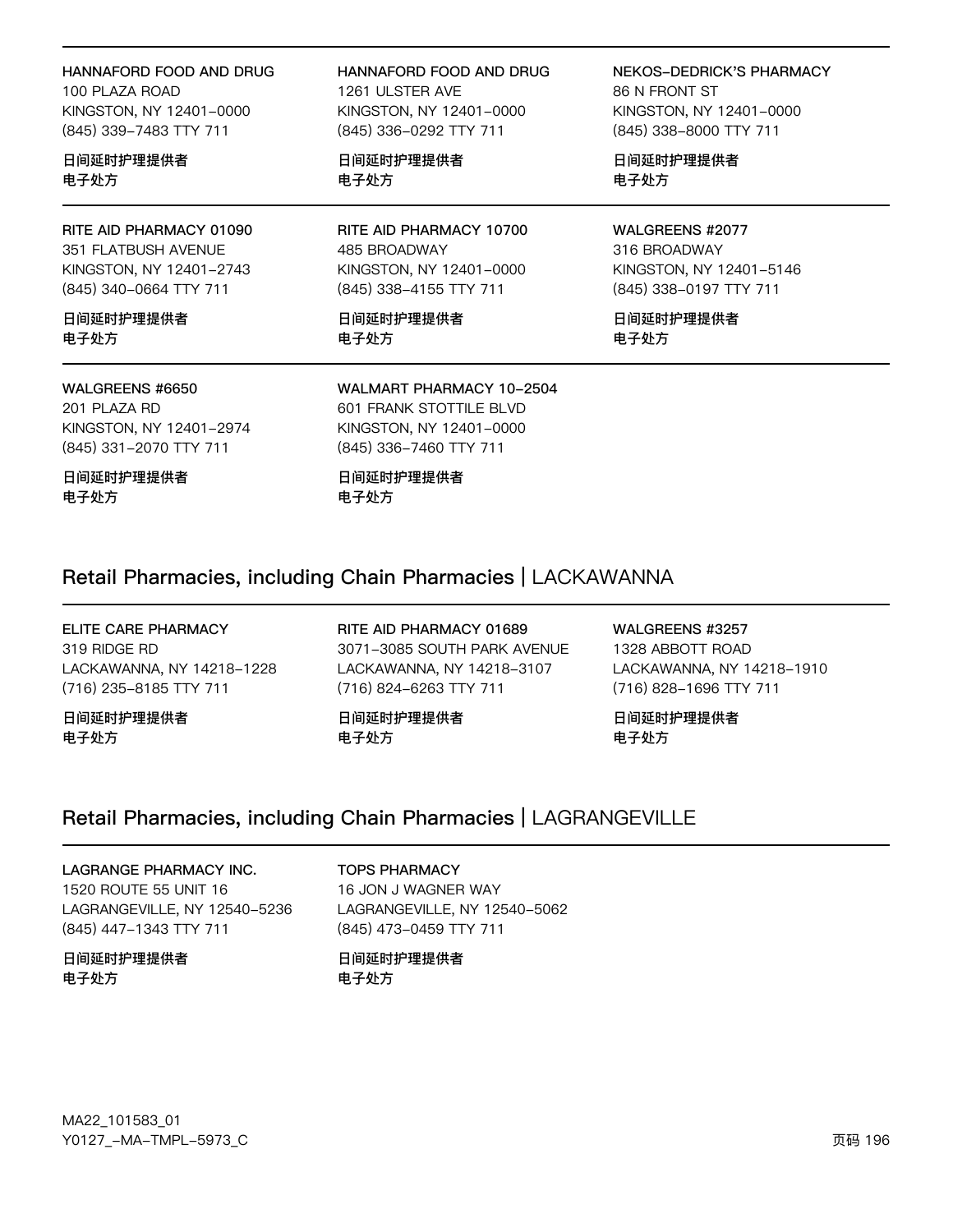WALGREENS #19328 2160 STATE ROUTE 9 LAKE GEORGE, NY 12845-6120 (518) 648-0043 TTY 711

日间延时护理提供者 电子处方

### Retail Pharmacies, including Chain Pharmacies | LAKE LUZERNE

STONES PHARMACY INC 1 MAIN ST LAKE LUZERNE, NY 12846-0000 (518) 696-3214 TTY 711

日间延时护理提供者 电子处方

### Retail Pharmacies, including Chain Pharmacies | LAKE PLACID

KINNEY DRUGS 1954 SARANAC AVE LAKE PLACID, NY 12946-0000 (518) 523-2011 TTY 711

日间延时护理提供者 电子处方

WALGREENS #18157 2140 SARANAC AVENUE LAKE PLACID, NY 12946-1149 (518) 523-5305 TTY 711

日间延时护理提供者 电子处方

## Retail Pharmacies, including Chain Pharmacies | LAKE RONKONKOMA

RITE AID PHARMACY 00668 139 RONKONKOMA AVENUE LAKE RONKONKOMA, NY 11779–3339 LAKE RONKONKOMA, NY 11779–0000 (631) 981-4477 TTY 711

日间延时护理提供者 电子处方

#### STOP & SHOP PHARMACY

425 PORTION ROAD (631) 737-1736 TTY 711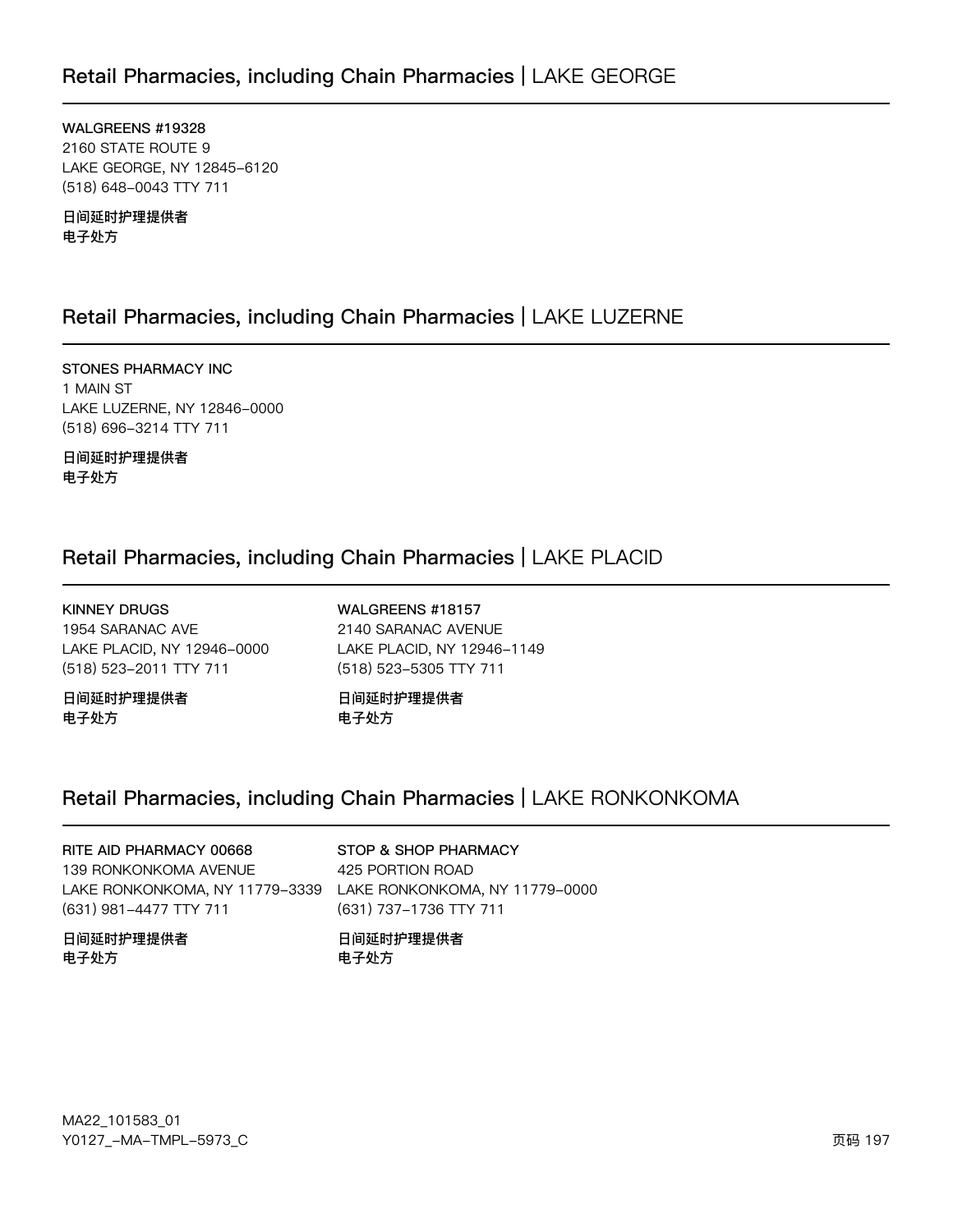VIVO HEALTH PHARMACY AT CFAM 450 LAKEVILLE RDVIVO HEALTH PHARMACY AT CFAM LAKE SUCCESS, NY 11042-1118 (516) 734-7780 TTY 711

日间延时护理提供者 电子处方

### Retail Pharmacies, including Chain Pharmacies | LAKEVILLE

**LIVONIA PHARMACY** 5975 BIG TREE ROAD LAKEVILLE, NY 14480-0414 (585) 346-5615 TTY 711

日间延时护理提供者 电子处方

### Retail Pharmacies, including Chain Pharmacies | LAKEWOOD

WALMART PHARMACY 10-1973 350 E FAIRMOUNT AVE LAKEWOOD, NY 14750-0000 (716) 763-0966 TTY 711

日间延时护理提供者 电子处方

### Retail Pharmacies, including Chain Pharmacies | LANCASTER

RITE AID PHARMACY 03411 60 CENTRAL AVENUE LANCASTER, NY 14086-2115 (716) 684-7584 TTY 711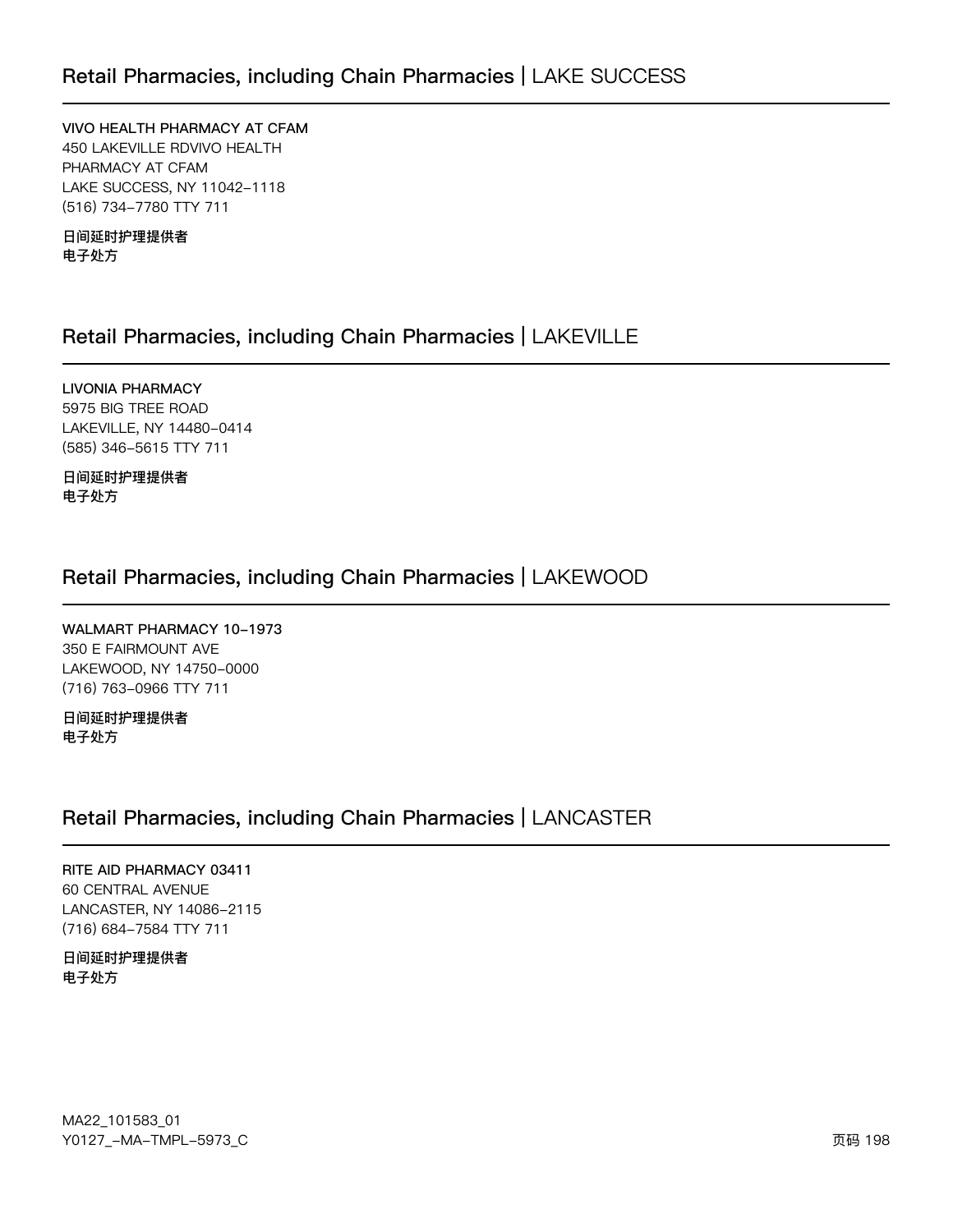### Retail Pharmacies, including Chain Pharmacies | LARCHMONT

CVS PHARMACY #01949

1310 BOSTON POST RDFERNDALE S C LARCHMONT, NY 10538-3905 (914) 833-3001 TTY 711

日间延时护理提供者 电子处方

#### WALGREENS #15104

1333 BOSTON POST RD LARCHMONT, NY 10538-3903 (914) 834-0954 TTY 711

日间延时护理提供者 电子处方

#### CVS PHARMACY #03148 21 CHATSWORTH AVENUE LARCHMONT, NY 10538-0000 (914) 833-4124 TTY 711

日间延时护理提供者 电子处方

LARCHMONT PHARMACY 2141 PALMER AVE LARCHMONT, NY 10538-2406 (914) 341-1900 TTY 711

日间延时护理提供者 电子处方

### Retail Pharmacies, including Chain Pharmacies | LATHAM

| CVS PHARMACY #00415<br>750 LOUDON RD<br>LATHAM, NY 12110-0000<br>(518) 785-5878 TTY 711<br>日间延时护理提供者<br>电子处方 | CVS PHARMACY #05047<br>584 NEW LOUDON RDNEWTON PLZ<br>RTE <sub>9</sub><br>LATHAM, NY 12110-4024<br>(518) 785-8086 TTY 711<br>日间延时护理提供者<br>电子处方 | CVS PHARMACY #17033<br>675 TROY SCHENECTADY RD<br>LATHAM, NY 12110-0000<br>(518) 782-1360 TTY 711<br>日间延时护理提供者<br>电子处方 |
|--------------------------------------------------------------------------------------------------------------|------------------------------------------------------------------------------------------------------------------------------------------------|------------------------------------------------------------------------------------------------------------------------|
| <b>FALLON WELLNESS PHARMACY</b>                                                                              | HANNAFORD FOOD AND DRUG                                                                                                                        | PRICE CHOPPER PHARMACY                                                                                                 |
| 1057 TROY SCHENECTADY RD                                                                                     | 579 TROY SCHENECTADY                                                                                                                           | 873 NEW LOUDON RD                                                                                                      |
| LATHAM, NY 12110-0000                                                                                        | LATHAM, NY 12110-0000                                                                                                                          | LATHAM, NY 12110-0000                                                                                                  |
| (518) 220-2005 TTY 711                                                                                       | (518) 782-1754 TTY 711                                                                                                                         | (518) 782-0227 TTY 711                                                                                                 |
| 日间延时护理提供者                                                                                                    | 日间延时护理提供者                                                                                                                                      | 日间延时护理提供者                                                                                                              |
| 电子处方                                                                                                         | 电子处方                                                                                                                                           | 电子处方                                                                                                                   |
| SAMS PHARMACY 10-6440                                                                                        | WALGREENS #19787                                                                                                                               | <b>WALMART PHARMACY 10-1997</b>                                                                                        |
| 579 TROY SCHENECTADY RD                                                                                      | 933 LOUDON ROAD                                                                                                                                | 800 LOUDON RD                                                                                                          |
| LATHAM, NY 12110-2806                                                                                        | LATHAM, NY 12110-2119                                                                                                                          | LATHAM, NY 12110-0000                                                                                                  |
| (518) 783-1692 TTY 711                                                                                       | (518) 783-1551 TTY 711                                                                                                                         | (518) 783-4397 TTY 711                                                                                                 |
| 日间延时护理提供者                                                                                                    | 日间延时护理提供者                                                                                                                                      | 日间延时护理提供者                                                                                                              |
| 电子处方                                                                                                         | 电子处方                                                                                                                                           | 电子处方                                                                                                                   |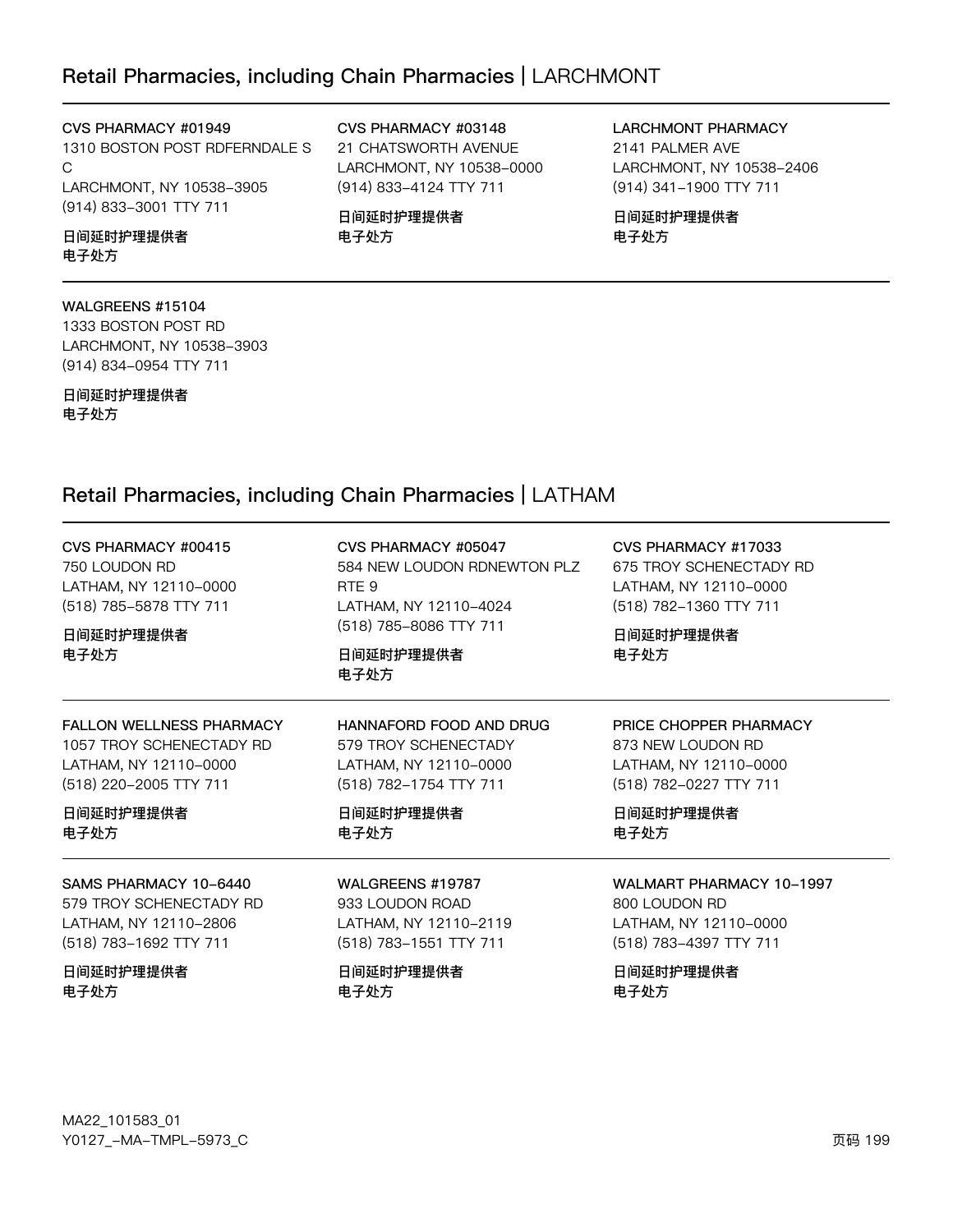#### **LAURELTON PHARMACY**

22412 MERRICK BLVD LAURELTON, NY 11413-2023 (718) 977-0700 TTY 711

日间延时护理提供者 电子处方

WALGREENS #5051 21914 MERRICK BLVD LAURELTON, NY 11413-1923

(718) 712-7895 TTY 711

日间延时护理提供者 电子处方

### Retail Pharmacies, including Chain Pharmacies | LAWRENCE

COSTCO PHARMACY #310 605 ROCKAWAY TPKE LAWRENCE, NY 11559-1029 (516) 371-3102 TTY 711

CVS PHARMACY #17811 345 ROCKAWAY TPKE LAWRENCE, NY 11559-1048 (401) 765-1500 TTY 711

PHARMKO INC 298 CENTRAL AVE LAWRENCE, NY 11559-1606 (561) 504-7884 TTY 711

日间延时护理提供者 电子处方

日间延时护理提供者

日间延时护理提供者

### Retail Pharmacies, including Chain Pharmacies | LE ROY

WALGREENS #11904 8 W MAIN ST LE ROY, NY 14482-1312 (585) 768-9550 TTY 711

日间延时护理提供者 电子处方

### Retail Pharmacies, including Chain Pharmacies | LERAY

WALMART PHARMACY 10-5497 25737 US ROUTE 11 LERAY, NY 13637-0000 (315) 629-2402 TTY 711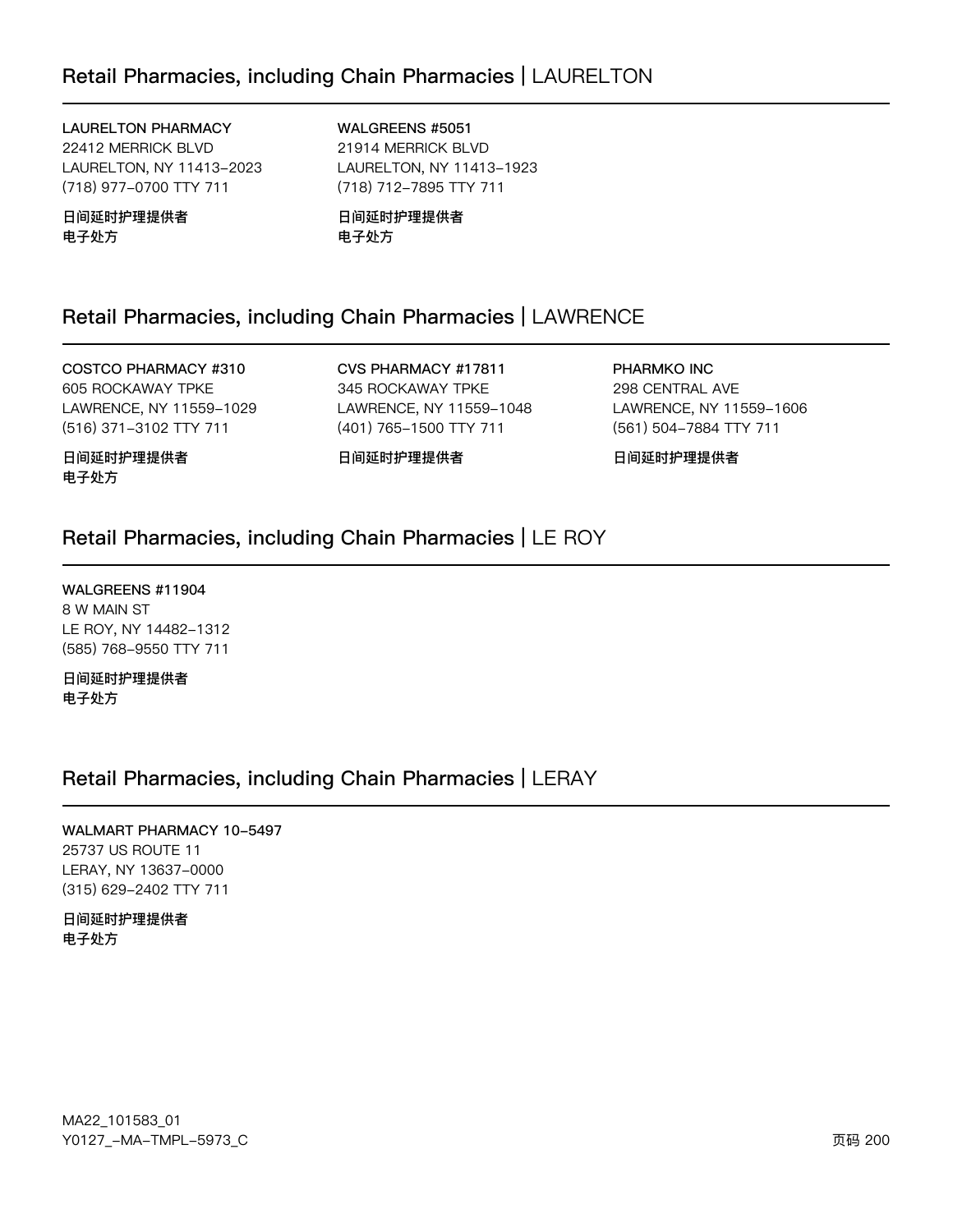#### RITE AID PHARMACY 00416

151 WEST MAIN STREETSTAR MARKET SHOPPING CENTER LEROY, NY 14482-1317 (585) 768-2300 TTY 711

#### TOPS PHARMACY

128 WEST MAIN STREET RT 5 LEROY, NY 14482-0000 (585) 768-4360 TTY 711

#### 日间延时护理提供者 电子处方

日间延时护理提供者 电子处方

### Retail Pharmacies, including Chain Pharmacies | LEVITTOWN

CVS PHARMACY #00218 2970 HEMPSTEAD TURNPIKE LEVITTOWN, NY 11756-1343 (516) 735-8230 TTY 711

日间延时护理提供者 电子处方

KING KULLEN PHARMACY 3284 HEMPSTEAD TPKE LEVITTOWN, NY 11756-0000 (516) 579-2111 TTY 711

日间延时护理提供者 电子处方

#### WALMART PHARMACY 10-4184 3335 HEMPSTEAD TPKE LEVITTOWN, NY 11756-1310 (516) 490-0458 TTY 711

日间延时护理提供者 电子处方

### Retail Pharmacies, including Chain Pharmacies | LEWISTON

CVS PHARMACY #00552 795 CENTER STREET LEWISTON, NY 14092-0000 (716) 754-2370 TTY 711

#### 日间延时护理提供者 电子处方

MA22\_101583\_01 70127v-Ju-6Jwx-5y73vC z{ 201

#### CVS PHARMACY #00982 646 WANTAGH AVENUE LEVITTOWN, NY 11756-0000 (516) 579-3411 TTY 711

日间延时护理提供者 电子处方

LEVITTOWN PHARMACY LLC 60 DIVISION AVE LEVITTOWN, NY 11756-2920 (516) 605-0503 TTY 711

日间延时护理提供者

CVS PHARMACY #16611 3850 HEMPSTEAD TPKE LEVITTOWN, NY 11756-0000 (516) 731-9692 TTY 711

日间延时护理提供者 电子处方

#### RITE AID PHARMACY 04981 3131 HEMPSTEAD TURNPIKE LEVITTOWN, NY 11756-1318 (516) 731-2990 TTY 711

日间延时护理提供者 电子处方

RITE AID PHARMACY 01538 731 CENTER STREET LEWISTON, NY 14092-1705 (716) 754-9201 TTY 711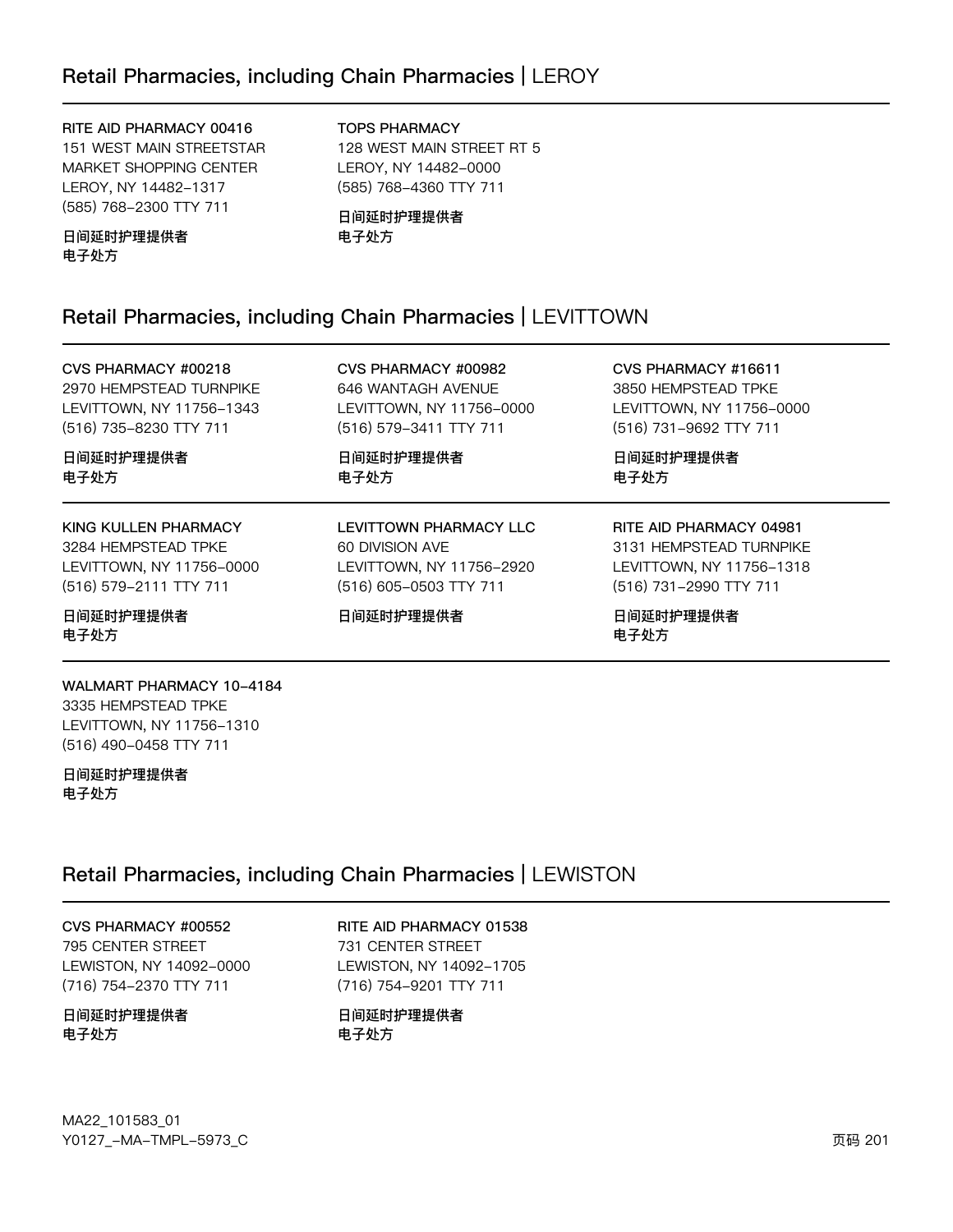### Retail Pharmacies, including Chain Pharmacies | LIBERTY

K & K PHARMACY 187 MILL ST LIBERTY, NY 12754-2000 (845) 292-3430 TTY 711

日间延时护理提供者 电子处方

#### THE MEDICINE SHOPPE PHARMACY 1987 STATE RTE 52STE 3 LIBERTY, NY 12754-0000 (845) 292-8200 TTY 711

#### 日间延时护理提供者 电子处方

SULLIVAN PHARMACY INC 267 N MAIN ST LIBERTY, NY 12754-0000 (845) 295-5456 TTY 711

日间延时护理提供者 电子处方

THE MEDICINE SHOPPE 1987 STATE ROUTE 52 STE 3 LIBERTY, NY 12754-8317 (845) 292-8200 TTY 711

日间延时护理提供者

WALGREENS #19811 1934 STATE ROUTE 52 LIBERTY, NY 12754-8310 (845) 292-4114 TTY 711

日间延时护理提供者 电子处方

### Retail Pharmacies, including Chain Pharmacies | LIMA

LIMA VILLAGE PHARMACY 7298 W. MAIN ST LIMA, NY 14485-0000 (585) 624-9777 TTY 711

日间延时护理提供者 电子处方

### Retail Pharmacies, including Chain Pharmacies | LINDENHURST

**CARE+ PHARMACY** 602 WELLWOOD AVE

LINDENHURST, NY 11757-2001 (631) 450-4404 TTY 711

日间延时护理提供者 电子外方

CVS PHARMACY #01115 20 MONTAUK HWY LINDENHURST, NY 11757-0000 (631) 225-5192 TTY 711

日间延时护理提供者 电子外方

CVS PHARMACY #02211 701 WELLWOOD AVENUE LINDENHURST, NY 11757-0000 (631) 225-2528 TTY 711

日间延时护理提供者 电子处方

MA22\_101583\_01 Y0127\_-MA-TMPL-5973\_C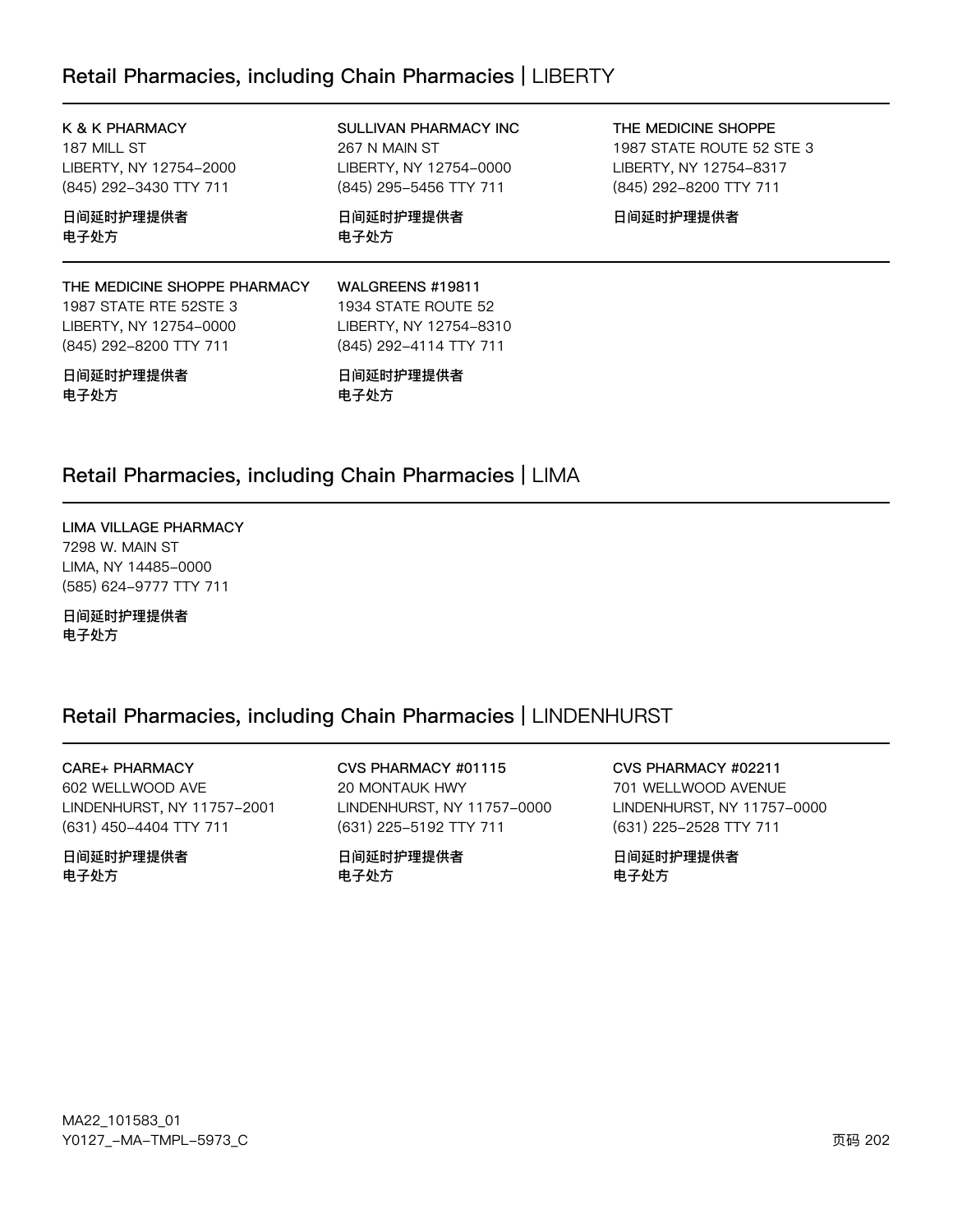#### **OMNI PHARMACY**

150 E SUNRISE HWYSUITE 100 LINDENHURST, NY 11757-0000 (631) 957-8630 TTY 711

日间延时护理提供者 电子处方

#### RITE AID PHARMACY 04902 600 NORTH WELLWOOD AVENUE LINDENHURST, NY 11757-2001 (631) 226-1805 TTY 711

日间延时护理提供者 电子处方

### Retail Pharmacies, including Chain Pharmacies | LITTLE FALLS

CVS PHARMACY #05027 625 E MAIN ST LITTLE FALLS, NY 13365-0000 (315) 823-0600 TTY 711

**KINNEY DRUGS** 530 ALBANY STREET LITTLE FALLS, NY 13365-0000 (315) 823-0016 TTY 711

日间延时护理提供者 电子处方

日间延时护理提供者 电子处方

25211 NORTHERN BLVD

(718) 631-8787 TTY 711

日间延时护理提供者

### Retail Pharmacies, including Chain Pharmacies | LITTLE NECK

电子处方

#### **DANA PHARMACY INC**

248-12 NORTHERN BLVD 1C LITTLE NECK, NY 11362-0000 (718) 224-3233 TTY 711

日间延时护理提供者 电子处方

#### PHARMACONIC

25437 HORACE HARDING EXPY LITTLE NECK, NY 11362-1816 (718) 819-8511 TTY 711

日间延时护理提供者

### Retail Pharmacies, including Chain Pharmacies | LIVERPOOL

CVS PHARMACY #16807 3857 STATE ROUTE 31 LIVERPOOL, NY 13090-0000 (315) 652-5190 TTY 711

#### 日间延时护理提供者 电子处方

**KINNEY DRUGS** 437 ELECTRONICS PARKWAY LIVERPOOL, NY 13088-0000 (315) 453-1750 TTY 711

日间延时护理提供者 电子处方

#### **KINNEY DRUGS**

7608 OSWEGO RD STE 21 LIVERPOOL, NY 13090-0000 (315) 652-6584 TTY 711

日间延时护理提供者 电子处方

日间延时护理提供者 电子处方

LITTLE NECK DRUG STORE INC LITTLE NECK, NY 11362-0000

MODUNA PHARMACY 25334 NORTHERN BLVD LITTLE NECK, NY 11362-1414 (516) 441-5400 TTY 711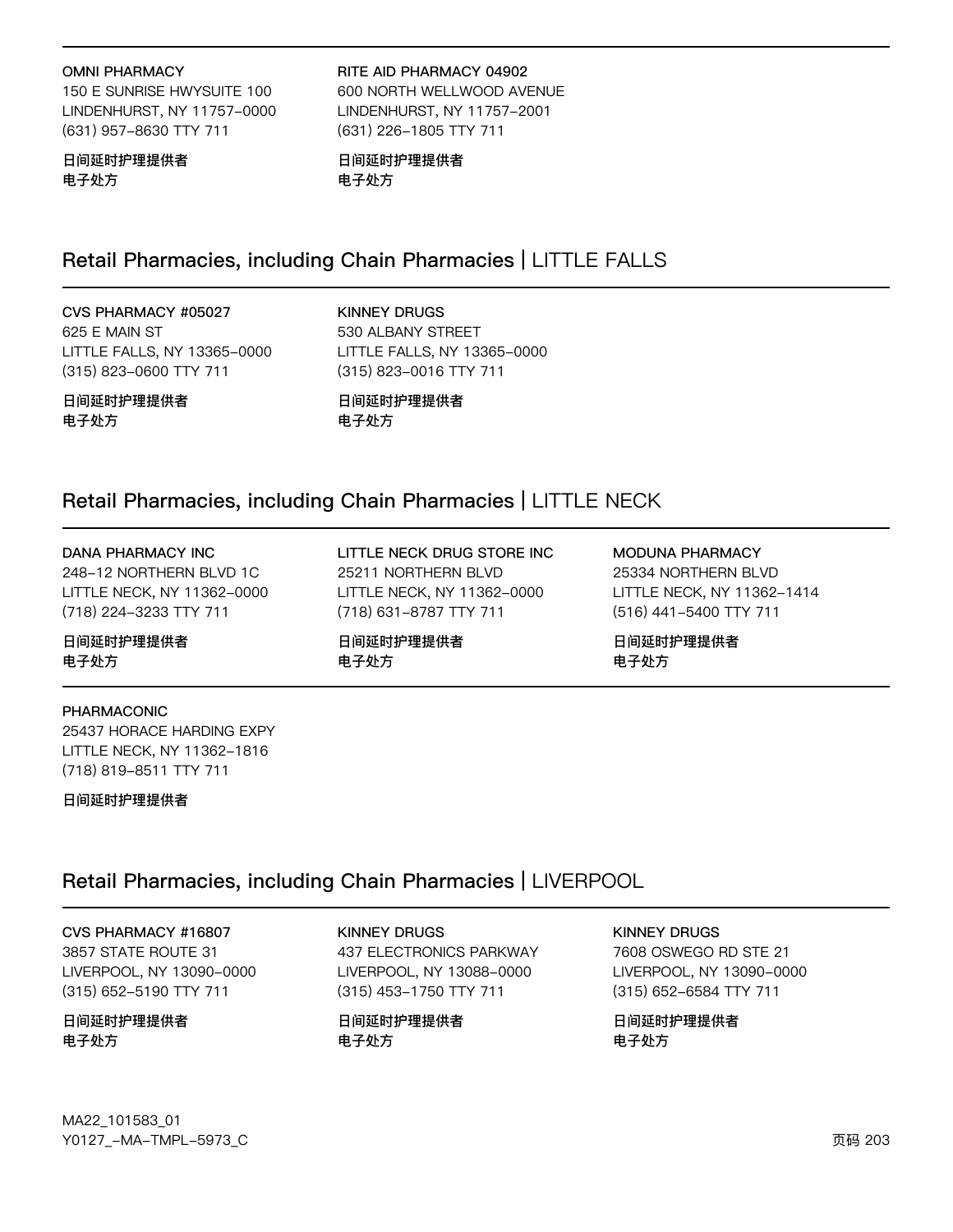PRICE CHOPPER PHARMACY

3863 STATE RTE 31 LIVERPOOL, NY 13090-0000 (315) 622-6020 TTY 711

日间延时护理提供者 电子处方

WEGMANS FOOD MARKETS, INC. 4979 W. TAFT RD. LIVERPOOL, NY 13088-0000 (315) 457-4570 TTY 711

日间延时护理提供者 电子处方

WALGREENS #19542

7398 OSWEGO ROAD LIVERPOOL, NY 13090-3718 (315) 451-3218 TTY 711

日间延时护理提供者 电子处方

WALMART PHARMACY 10-1831 8770 DELL CENTER DR LIVERPOOL, NY 13090-0000 (315) 622-5405 TTY 711

日间延时护理提供者 电子处方

WEGMANS FOOD MARKETS, INC. 3953 STATE ROUTE 31 LIVERPOOL, NY 13090-0000 (315) 622-4000 TTY 711

日间延时护理提供者 电子处方

WEGMANS FOOD MARKETS, INC. 7519 OSWEGO RD. LIVERPOOL, NY 13090-2927 (315) 622-2100 TTY 711

日间延时护理提供者 电子处方

### Retail Pharmacies, including Chain Pharmacies | LIVINGSTON MANOR

#### **MANOR PHARMACY LLC**

43A MAIN ST LIVINGSTON MANOR, NY 12758-5145 (845) 439-1188 TTY 711

#### 日间延时护理提供者 电子处方

### Retail Pharmacies, including Chain Pharmacies | LOCKPORT

| <b>FAMILY PHARMACY PLUS</b><br>320 S TRANSIT ST<br>LOCKPORT, NY 14094-0000<br>(716) 433-3733 TTY 711     | <b>FAMILY PHARMACY PLUS</b><br>320 S TRANSIT ST<br>LOCKPORT, NY 14094-0000<br>(716) 433-3733 TTY 711 | LOCKPORT APOTHECARY<br>6606 LINCOLN AVENUE<br>LOCKPORT, NY 14094-0000<br>(716) 438-3990 TTY 711 |
|----------------------------------------------------------------------------------------------------------|------------------------------------------------------------------------------------------------------|-------------------------------------------------------------------------------------------------|
| 日间延时护理提供者<br>电子处方                                                                                        | 日间延时护理提供者                                                                                            | 日间延时护理提供者<br>电子处方                                                                               |
| PENDLETON STAR PHARMACY, INC.<br>6503 CAMPBELL BLVD<br>LOCKPORT, NY 14094-9210<br>(716) 210-3152 TTY 711 | RITE AID PHARMACY 01537<br>130 WASHBURN STREET<br>LOCKPORT, NY 14094-3815<br>(716) 434–5534 TTY 711  | RITE AID PHARMACY 01597<br>125 SOUTH TRANSIT STREET<br>LOCKPORT, NY 14094-4834                  |
|                                                                                                          |                                                                                                      | (716) 433-2678 TTY 711                                                                          |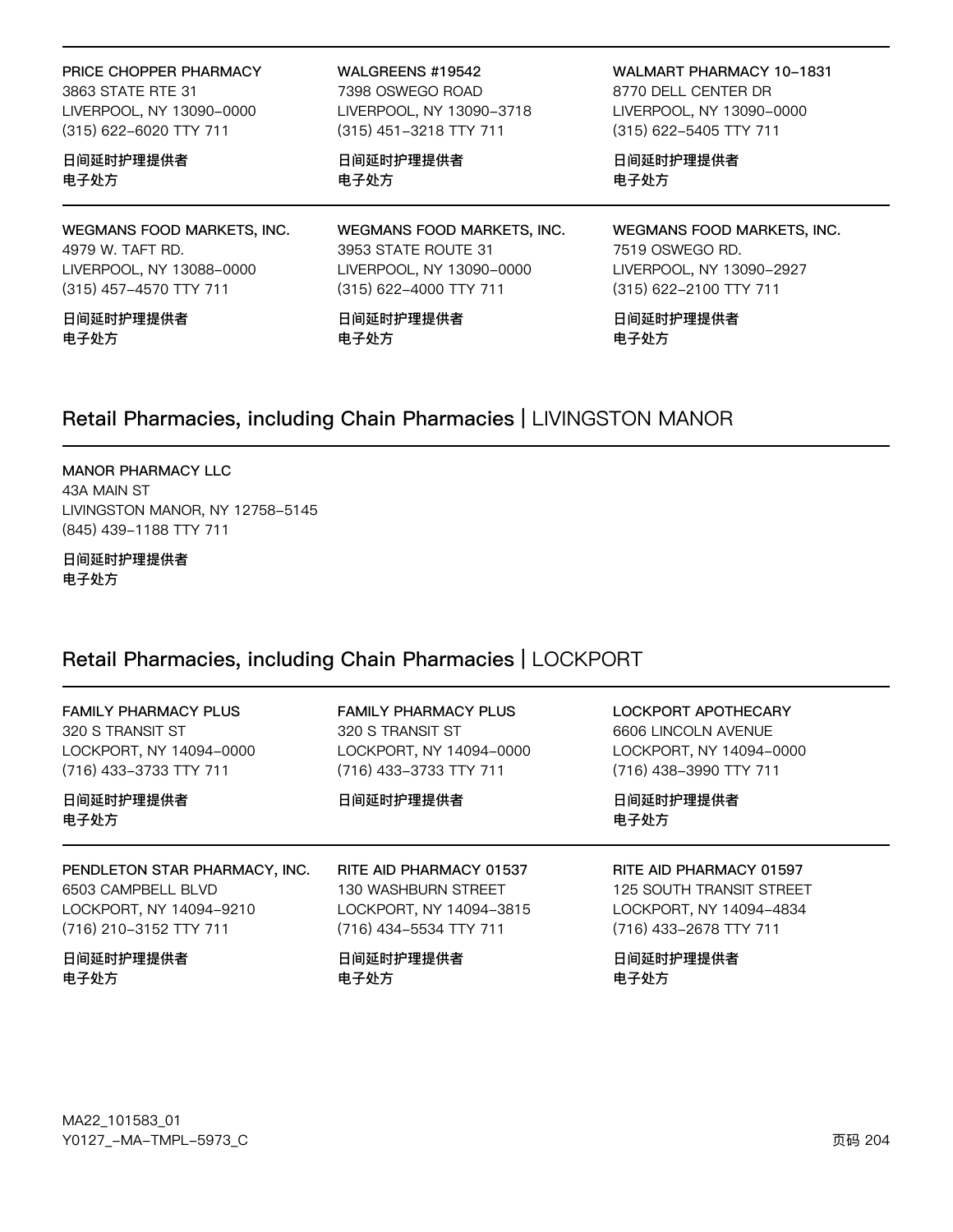#### RITE AID PHARMACY 01912

3987 LOCKPORT OLCOTT ROAD LOCKPORT, NY 14094-1132 (716) 433-6061 TTY 711

#### 日间延时护理提供者 电子处方

### **TOPS PHARMACY**

5827 S TRANSIT RD LOCKPORT, NY 14094-0000 (716) 439-4377 TTY 711

日间延时护理提供者 电子处方

### **WALMART PHARMACY 10-2107**

5735 S TRANSIT RD LOCKPORT, NY 14094-0000 (716) 438-2748 TTY 711

日间延时护理提供者 电子处方

#### RITE AID PHARMACY 03496 6616 LINCOLN AVENUE LOCKPORT, NY 14094-6109 (716) 438-2500 TTY 711

日间延时护理提供者 电子处方

#### **TOPS PHARMACY** 7134 ROCHESTER ROAD LOCKPORT, NY 14094-0000 (716) 434-5731 TTY 711

日间延时护理提供者 电子处方

#### RITE AID PHARMACY 10817

**459 SOUTH TRANSIT STREET** LOCKPORT, NY 14094-0000 (716) 433-3377 TTY 711

日间延时护理提供者 电子处方

#### WALGREENS #4968

5 N TRANSIT ST LOCKPORT, NY 14094-3601 (716) 433-0367 TTY 711

日间延时护理提供者 电子处方

### Retail Pharmacies, including Chain Pharmacies | LOCUST VALLEY

**LOCUST VALLEY CHEMISTS** 60 FOREST AVE LOCUST VALLEY, NY 11560-0000 (516) 656-9090 TTY 711

日间延时护理提供者 电子处方

### Retail Pharmacies, including Chain Pharmacies | LONG BEACH

CVS PHARMACY #00122 310 WEST PARK AVENUE LONG BEACH, NY 11561-0000 (516) 897-4052 TTY 711

日间延时护理提供者 电子处方

**KINGS PHARMACY** 1054 WEST BEECH STREET LONG BEACH, NY 11561-0000 (516) 431-4455 TTY 711

日间延时护理提供者 电子处方

**LONG BEACH CHEMISTS** 170 W PARK AVE LONG BEACH, NY 11561-0000 (516) 431-0611 TTY 711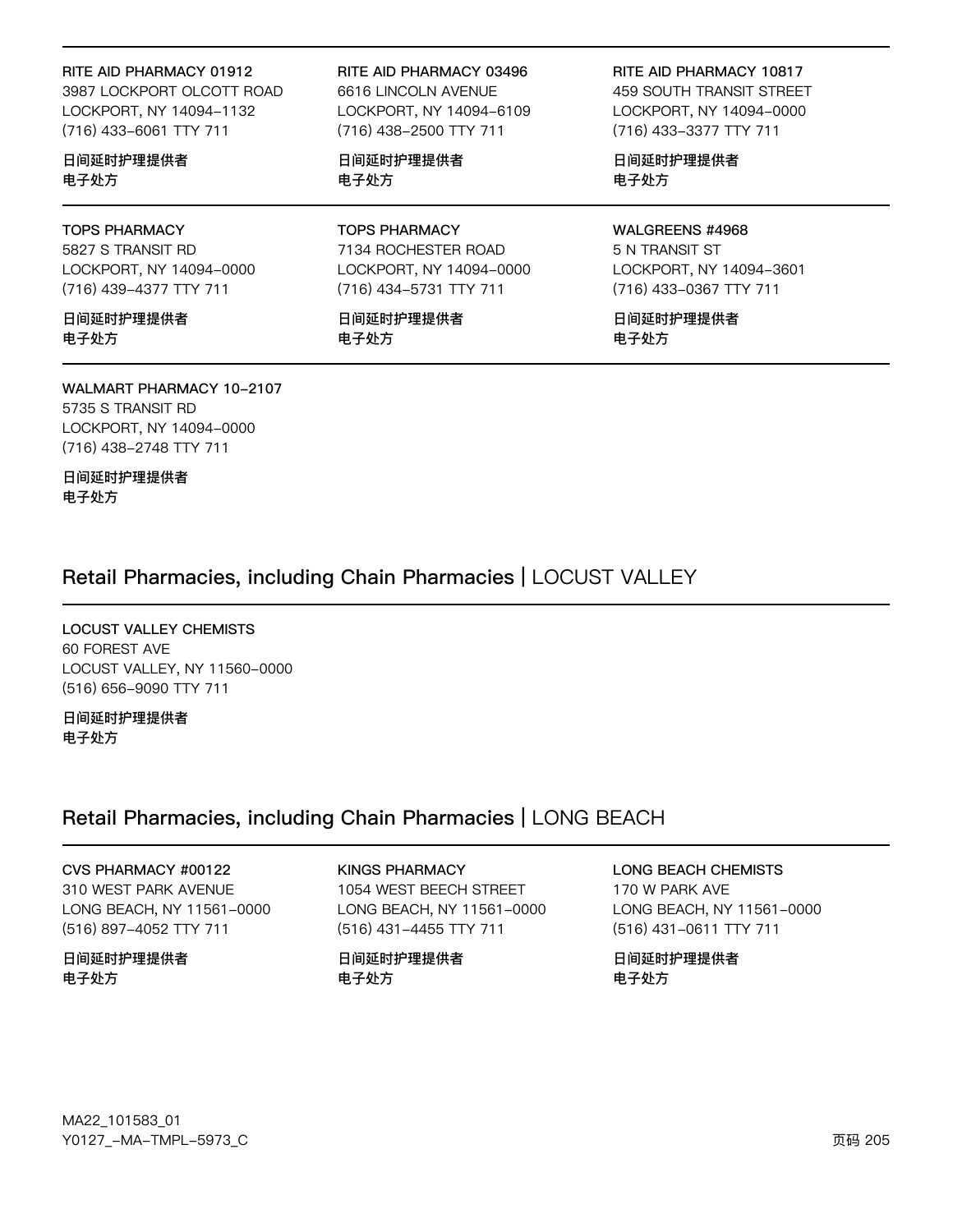#### PRECISION PHARMACY INC.OF LONG BEACH 629 E PARK AVE LONG BEACH, NY 11561-2512 (516) 889-8899 TTY 711

#### 日间延时护理提供者 电子处方

#### WALGREENS #10278

606 LONG BEACH BLVD LONG BEACH, NY 11561-2208 (516) 897-7901 TTY 711

日间延时护理提供者 电子处方

RITE AID PHARMACY 10615 23 EAST PARK AVENUE LONG BEACH, NY 11561-0000 (516) 431-4422 TTY 711

日间延时护理提供者 电子处方

STOP & SHOP PHARMACY 85 EAST PARK AVE LONG BEACH, NY 11561-0000 (516) 889-6704 TTY 711

日间延时护理提供者 电子处方

### Retail Pharmacies, including Chain Pharmacies | LONG ISLAND CITY

| AMIN PHARMACY INC<br>2903 36TH AVE<br>LONG ISLAND CITY, NY 11106-3107<br>(718) 786-6611 TTY 711<br>日间延时护理提供者<br>电子处方         | COMMUNITY HEALTHCARE<br>NETWORK PHARMACY<br>3611 21ST ST<br>LONG ISLAND CITY, NY 11106-4705<br>(347) 997-3550 TTY 711<br>日间延时护理提供者<br>电子处方 | COSTCO PHARMACY #243<br>3250 VERNON BLVD<br>LONG ISLAND CITY, NY 11106-4927<br>(718) 267-5516 TTY 711<br>日间延时护理提供者<br>电子处方           |
|------------------------------------------------------------------------------------------------------------------------------|--------------------------------------------------------------------------------------------------------------------------------------------|--------------------------------------------------------------------------------------------------------------------------------------|
| <b>CRESCENT CHEMISTS</b><br>24-12 34TH AVF<br>LONG ISLAND CITY, NY 11106-4320<br>(718) 383-3882 TTY 711<br>日间延时护理提供者<br>电子处方 | CVS PHARMACY #11060<br>150 50TH AVE<br>LONG ISLAND CITY, NY 11101-6050<br>(718) 729-3197 TTY 711<br>日间延时护理提供者<br>电子处方                      | DBA AGUSTIN PHARMACY<br>3920 29TH ST<br>LONG ISLAND CITY, NY 11101-3708<br>(718) 937-8160 TTY 711<br>日间延时护理提供者                       |
| DUANE READE #14390<br>47-02 5TH STREET<br>LONG ISLAND CITY, NY 11101-5411<br>(718) 472-3600 TTY 711<br>日间延时护理提供者<br>电子处方     | <b>GREENPOINT PHARMACY</b><br>4026 GREENPOINT AVE<br>LONG ISLAND CITY, NY 11104-3618<br>(718) 937-1750 TTY 711<br>日间延时护理提供者<br>电子处方        | <b>HEALTHY LIVING PHARMACY</b><br>4215 CRESCENT ST<br>LONG ISLAND CITY, NY 11101-4213<br>(718) 337-8030 TTY 711<br>日间延时护理提供者<br>电子处方 |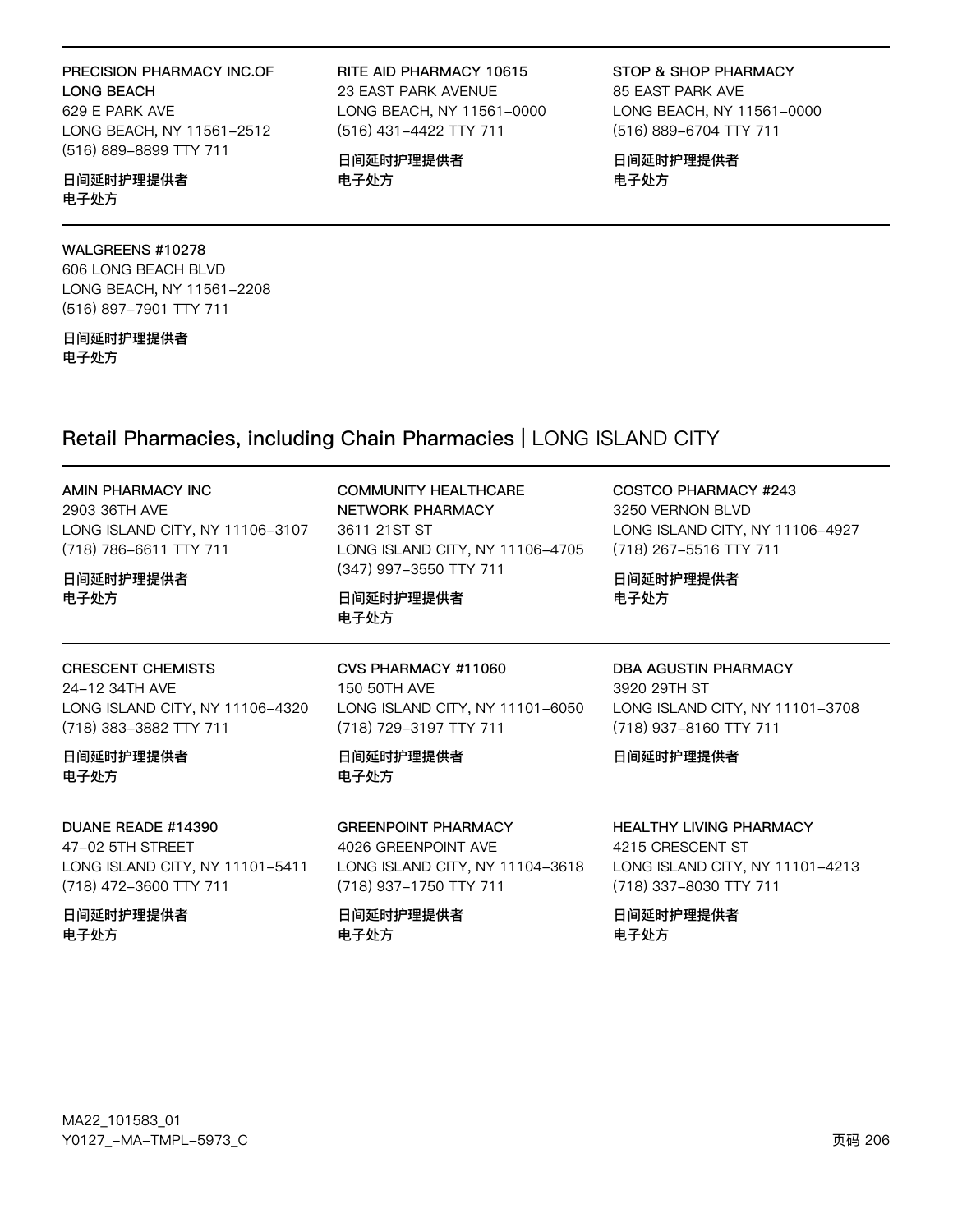| LONG ISLAND CITY CHEMISTS       | METROCARE PHARMACY INC          | NATURE'S PRESCRIPTIONS LLC       |
|---------------------------------|---------------------------------|----------------------------------|
| 30-12 36TH AVE                  | 2112 B 36TH AVE                 | 529 50TH AVENUE                  |
| LONG ISLAND CITY, NY 11106-2315 | LONG ISLAND CITY, NY 11106-4422 | LONG ISLAND CITY, NY 11101-0000  |
| (718) 392-8049 TTY 711          | (718) 606-0068 TTY 711          | (718) 786-8555 TTY 711           |
| 日间延时护理提供者                       | 日间延时护理提供者                       | 日间延时护理提供者                        |
| 电子处方                            | 电子处方                            | 电子处方                             |
| QUEENSBRIDGE PLAZA PHARMACY     | <b>RAVENSVIEW PHARMACY</b>      | RITE AID PHARMACY 10568          |
| 1037 41ST AVE                   | 34-49 21ST STREET               | 2125 BROADWAY                    |
| LONG ISLAND CITY, NY 11101-7346 | LONG ISLAND CITY, NY 11106-0000 | LONG ISLAND CITY, NY 11106-4532  |
| (718) 707-0705 TTY 711          | (718) 729-5199 TTY 711          | (718) 932-9200 TTY 711           |
| 日间延时护理提供者                       | 日间延时护理提供者                       | 日间延时护理提供者                        |
| 电子处方                            | 电子处方                            | 电子处方                             |
| THE CHEMIST SHOP                | THE FLOATING HOSPITAL           | <b>VERNON BLVD PHARMACY INC.</b> |
| 3015 38TH AVE                   | <b>PHARMACY</b>                 | 4815 VERNON BLVD                 |
| LONG ISLAND CITY, NY 11101-2609 | 21-01 41ST AVE2ND FLOOR         | LONG ISLAND CITY, NY 11101-5616  |
| (718) 472-0900 TTY 711          | LONG ISLAND CITY, NY 11101-4006 | (718) 361-7390 TTY 711           |
| 日间延时护理提供者                       | (914) 556-2511 TTY 711          | 日间延时护理提供者                        |
| 电子处方                            | 日间延时护理提供者                       | 电子处方                             |

### WALGREENS #1180

3355 CRESCENT ST # 67 LONG ISLAND CITY, NY 11106-3809 (718) 932-8544 TTY 711

日间延时护理提供者 电子处方

### Retail Pharmacies, including Chain Pharmacies | LOUDONVILLE

WALGREENS #19884 463 ALBANY SHAKER ROAD

LOUDONVILLE, NY 12211-1833 (518) 458-1205 TTY 711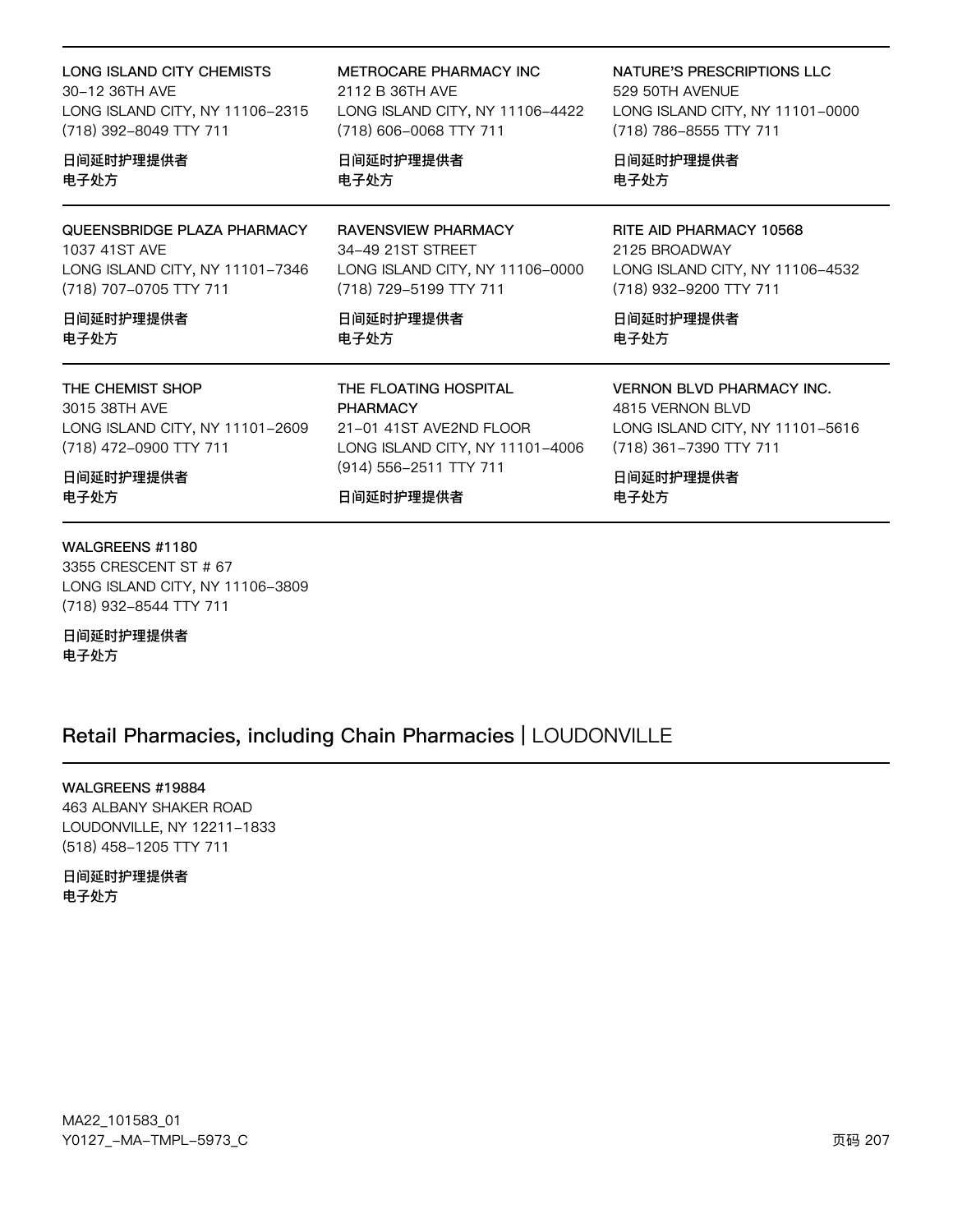### Retail Pharmacies, including Chain Pharmacies | LOWVILLE

#### **KINNEY DRUGS**

7395 UTICA BLVD LOWVILLE, NY 13367-1713 (315) 376-7551 TTY 711

日间延时护理提供者 电子处方

#### WALMART PHARMACY 10-5498 7155 STATE ROUTE 12 SOUTH LOWVILLE, NY 13367-0000 (315) 376-4174 TTY 711

日间延时护理提供者 电子处方

### Retail Pharmacies, including Chain Pharmacies | LYNBROOK

CVS PHARMACY #01781 633 MERRICK RD LYNBROOK, NY 11563-0000 (516) 599-0490 TTY 711

日间延时护理提供者 电子处方

**LAKEVIEW PHARMACY** 133 LAKEVIEW AVE LYNBROOK, NY 11563-1742 (516) 599-4646 TTY 711

日间延时护理提供者 电子处方

PICKER PHARMACY **18 ATLANTIC AVE** LYNBROOK, NY 11563-3013 (516) 599-0079 TTY 711

日间延时护理提供者 电子处方

### Retail Pharmacies, including Chain Pharmacies | LYONS

**DOBBINS DRUGS INC** 52 WILLIAM ST LYONS, NY 14489-1545 (315) 946-6691 TTY 711

日间延时护理提供者 电子处方

**KINNEY DRUGS 20 FORGHAM STREET** LYONS, NY 14489-0000 (315) 946-6699 TTY 711

日间延时护理提供者 电子处方

### Retail Pharmacies, including Chain Pharmacies | MACEDON

#### CVS PHARMACY #01286 1215 ROUTE 31 MACEDON, NY 14502-9763 (315) 986-3440 TTY 711

#### 日间延时护理提供者 电子处方

#### **WALMART PHARMACY 10-3842** 425 ROUTE 31

MACEDON, NY 14502-0000 (315) 986-7153 TTY 711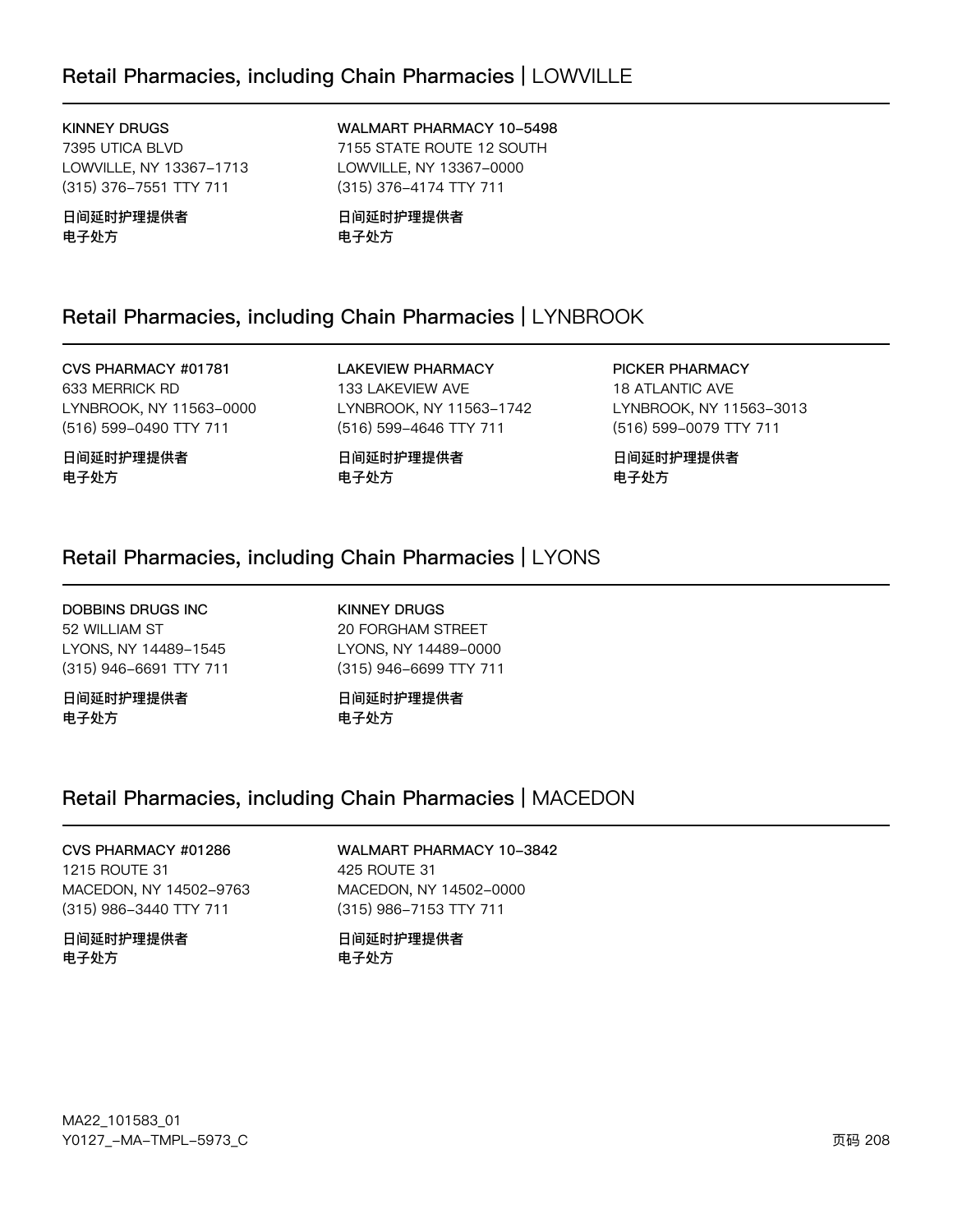CVS PHARMACY #05054 100 EAST LAKE BLVD MAHOPAC, NY 10541-0000 (845) 621-7088 TTY 711

日间延时护理提供者 电子处方

LAKE MAHOPAC PHARMACY & **SURGICAL** 559 ROUTE 6 MAHOPAC, NY 10541-4712 (845) 208-0424 TTY 711

日间延时护理提供者 电子处方

RITE AID PHARMACY 01451 159 ROUTE 6 MAHOPAC, NY 10541-2204 (845) 628-5299 TTY 711

日间延时护理提供者 电子处方

### Retail Pharmacies, including Chain Pharmacies | MALONE

KINNECT HEALTHCARE SERVICES #300 31 SIXTH STREETSUITE 101 MALONE, NY 12953-0000 (518) 317-4016 TTY 711

**KINNEY DRUGS** 3400 STATE STREET ROUTE 11 MALONE, NY 12953-9502 (518) 483-4110 TTY 711

日间延时护理提供者 电子处方

**KINNEY DRUGS** 485 EAST MAIN STREET MALONE, NY 12953-1919 (518) 483-3371 TTY 711

日间延时护理提供者 电子处方

### WALGREENS #10591

日间延时护理提供者

305 W MAIN ST MALONE, NY 12953-1751 (518) 483-9090 TTY 711

日间延时护理提供者 电子处方

WALMART PHARMACY 10-3334 3222 STATE ROUTE 11 MALONE, NY 12953-0000 (518) 483-8724 TTY 711

日间延时护理提供者 电子处方

## Retail Pharmacies, including Chain Pharmacies | MALTA

## CVS PHARMACY #05389

2535 STATE ROUTE 9 MALTA, NY 12020-0000 (518) 899-0018 TTY 711

日间延时护理提供者 电子外方

PRICE CHOPPER PHARMACY ONE KENDALL WAY MALTA, NY 12020-4399 (518) 899-6063 TTY 711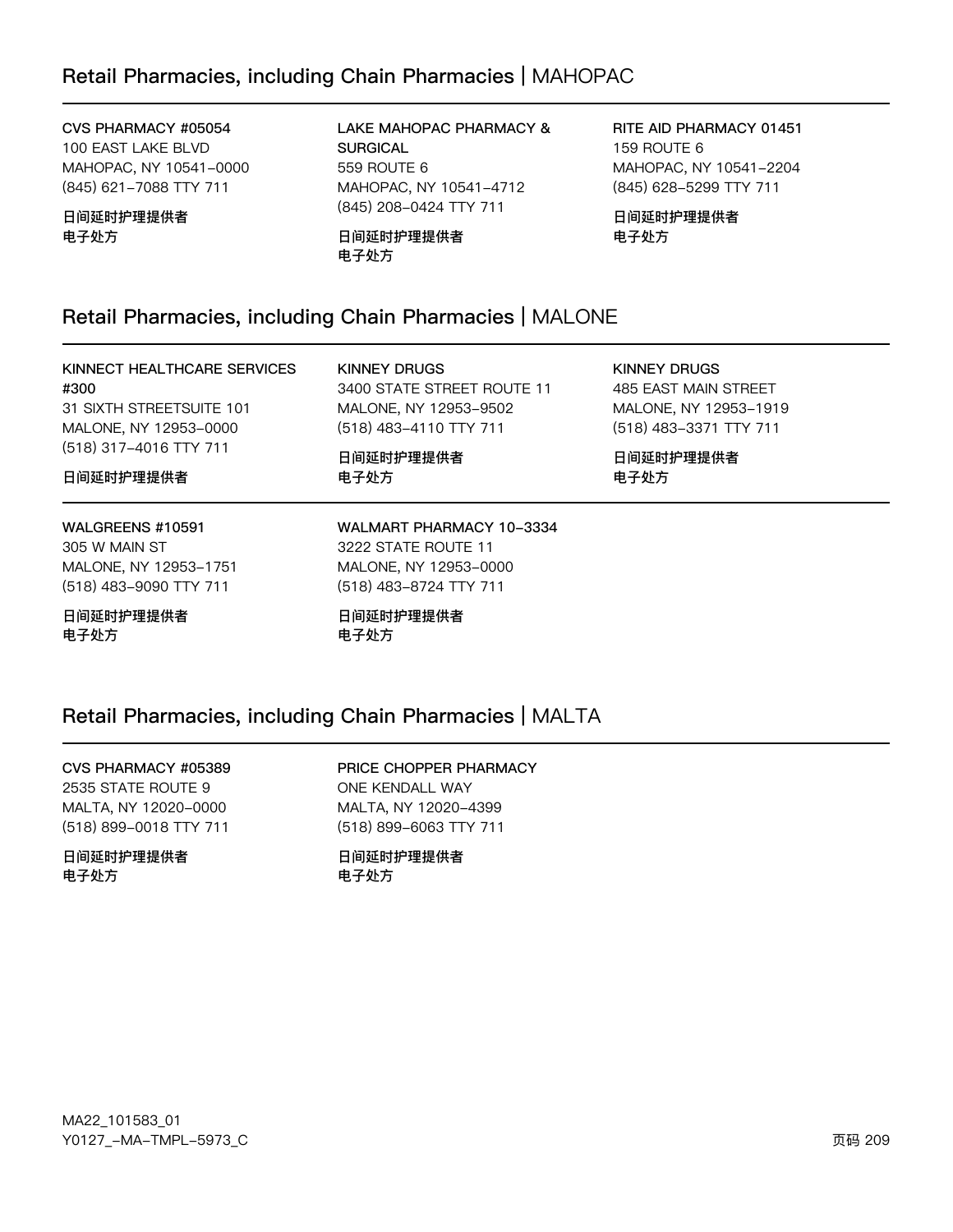### Retail Pharmacies, including Chain Pharmacies | MALVERNE

ONPOINT PHARMACY MALVERNE 247 HEMPSTEAD AVE MALVERNE, NY 11565-2034 (516) 593-8663 TTY 711

日间延时护理提供者 电子处方

### Retail Pharmacies, including Chain Pharmacies | MAMARONECK

CVS PHARMACY #00616 805 MAMARONECK AVE MAMARONECK, NY 10543-1931 (914) 381-4550 TTY 711

CVS PHARMACY #00697 1100 EAST BOSTON POST ROAD MAMARONECK, NY 10543-0000 (914) 698-3414 TTY 711

日间延时护理提供者 电子处方

日间延时护理提供者 电子处方

### Retail Pharmacies, including Chain Pharmacies | MANHASSET

**RAINDEW PHARMACY** MACLENNANS PHARMACY MANHASSET PARK DRUG 588 PLANDOME RD 290 PLANDOME RD 465 PLANDOME RD MANHASSET, NY 11030-1946 MANHASSET, NY 11030-0000 MANHASSET, NY 11030-0000 (516) 225-6527 TTY 711 (516) 869-0101 TTY 711 (516) 627-8666 TTY 711 日间延时护理提供者 日间延时护理提供者 日间延时护理提供者 电子处方 电子处方 电子处方 **VIVO HEALTH PHARMACY AT** WALGREENS #18373 **MANHASSET** 392 410 PLANDOME RD 300 COMMUNITY DRIVE MANHASSET, NY 11030-1941 MANHASSET, NY 11030-0000 (516) 869-8292 TTY 711 (516) 562-8486 TTY 711 日间延时护理提供者 日间延时护理提供者 电子外方

电子处方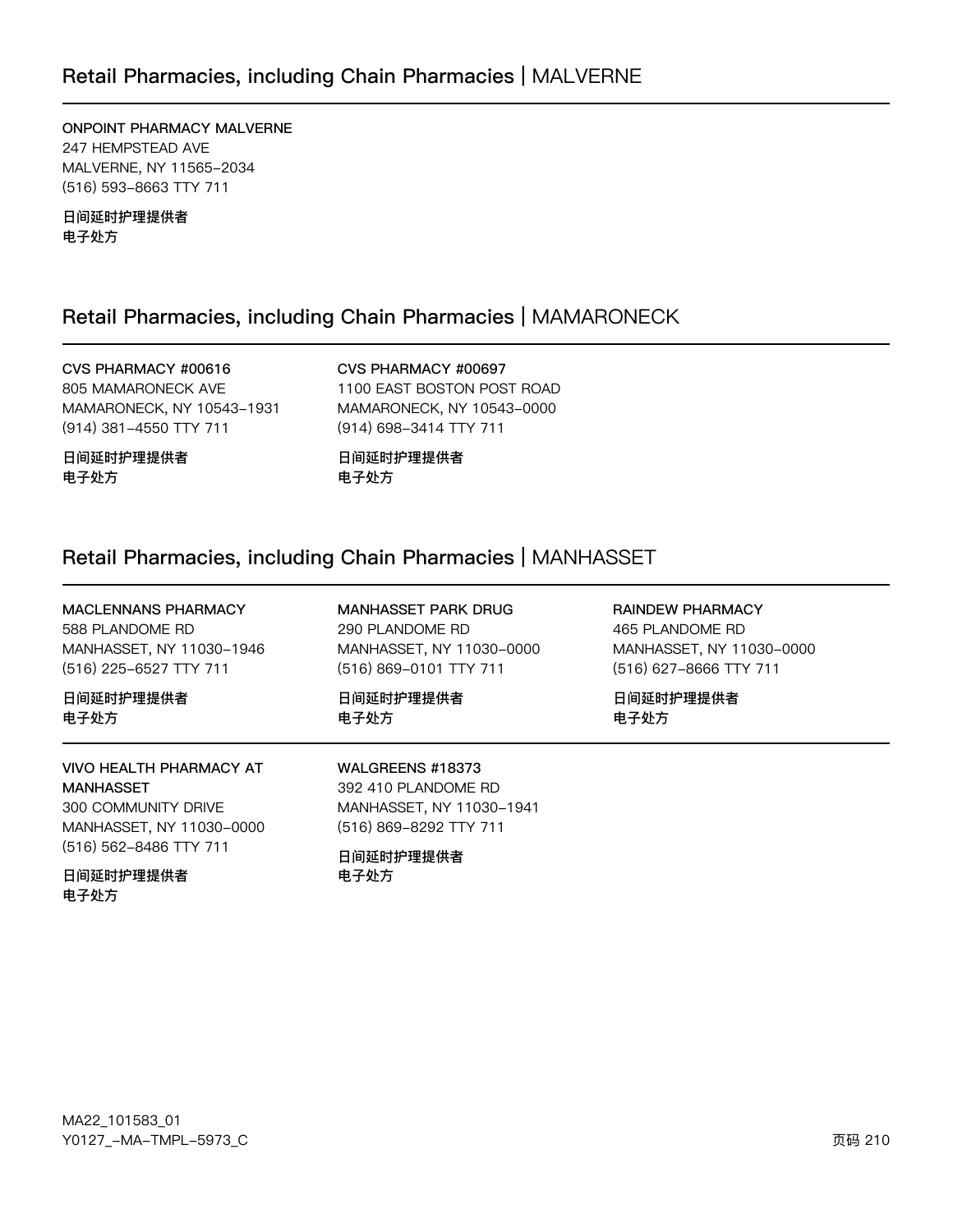CVS PHARMACY #06062 200 WEST END AVENUE MANHATTAN, NY 10023-0000 (212) 496-4198 TTY 711

日间延时护理提供者 电子处方

CVS PHARMACY #10235 800 10TH AVENUE MANHATTAN, NY 10019-5076 (212) 258-2904 TTY 711

日间延时护理提供者 电子处方

HEALTHY HEIGHTS PHARMACY INC 1370 ST NICHOLAS AVESTORE 2 MANHATTAN, NY 10033-0000 (212) 928-1999 TTY 711

日间延时护理提供者 电子处方

### Retail Pharmacies, including Chain Pharmacies | MANLIUS

CVS PHARMACY #07617 312 FAYETTE ST MANLIUS, NY 13104-0000 (315) 682-1918 TTY 711

日间延时护理提供者 电子处方

WALGREENS #17643 8230 CAZENOVIA RD MANLIUS, NY 13104-8726 (315) 682-9153 TTY 711

日间延时护理提供者 电子处方

### Retail Pharmacies, including Chain Pharmacies | MANORVILLE

| 日间延时护理提供者                     | 日间延时护理提供者                 |
|-------------------------------|---------------------------|
| 电子处方                          | 电子处方                      |
| 496 COUNTY ROAD 111BUILDING C | 460 COUNTY ROAD 111       |
| MANORVILLE, NY 11949-3341     | MANORVILLE, NY 11949-0000 |
| (631) 399-0324 TTY 711        | (631) 399-0346 TTY 711    |
| CVS PHARMACY #05104           | KING KULLEN PHARMACY      |

### Retail Pharmacies, including Chain Pharmacies | MARCELLUS

### MAIN STREET PHARMACY OF MARCELLUS INC 11 E MAIN ST

MARCELLUS, NY 13108-0000 (315) 673-2410 TTY 711

日间延时护理提供者 电子处方

MA22\_101583\_01 70127v-Ju-6Jwx-5y73vC z{ 211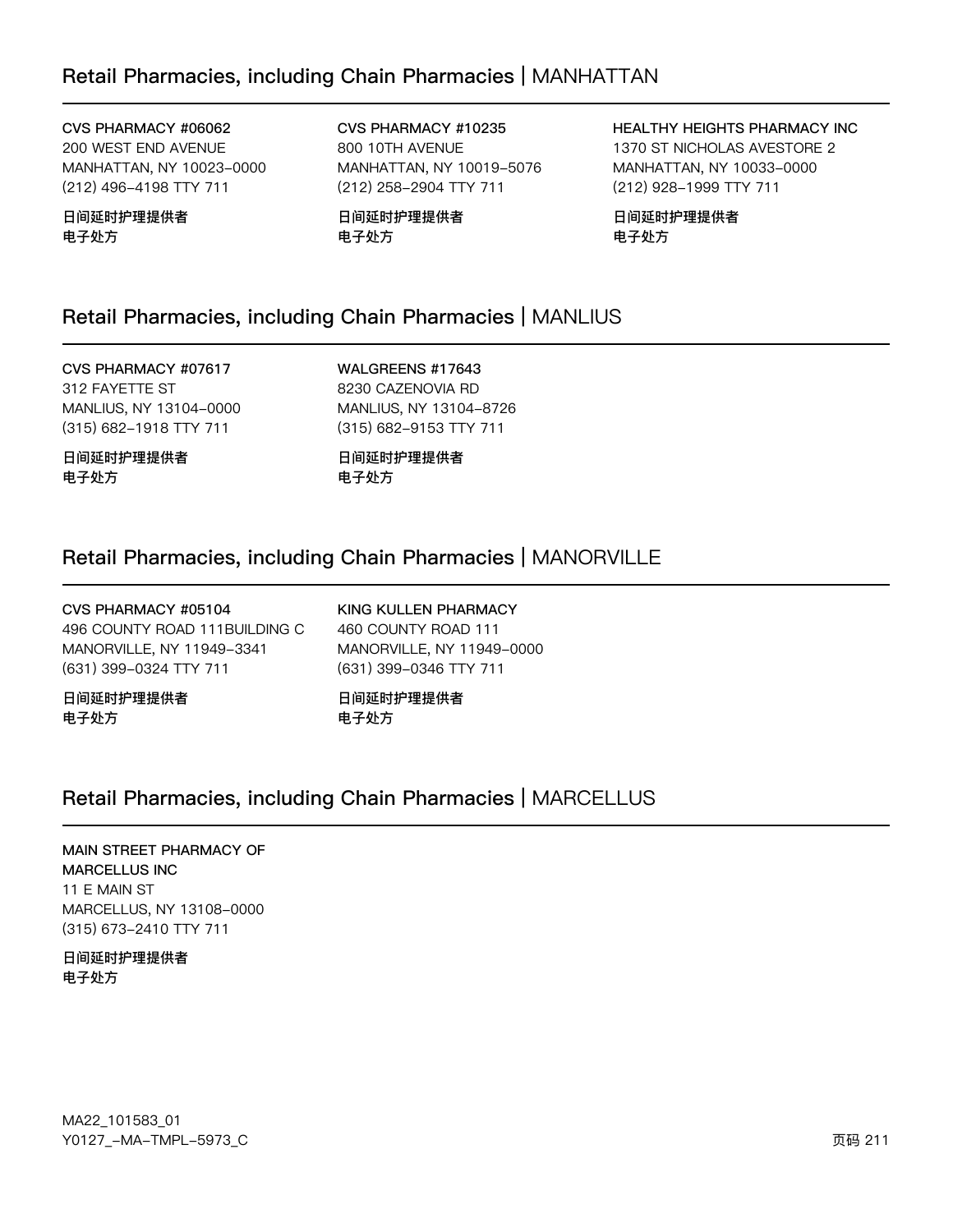HEALTHDIRECT INSTITUTIONAL PHARMACY SERVICES INC. #130 9225 RIVER RD MARCY, NY 13403-2063 (315) 768-7470 TTY 711

日间延时护理提供者 电子处方

### Retail Pharmacies, including Chain Pharmacies | MARGARETVILLE

CVS PHARMACY #05013 60 BRIDGE ST#698 MARGARETVILLE, NY 12455-0000 (845) 586-2955 TTY 711

日间延时护理提供者 电子处方

MARGARETVILLE HOSPITAL **PHARMACY** 42084 STATE HIGHWAY 28 MARGARETVILLE, NY 12455-0000 (845) 586-2631 TTY 711

日间延时护理提供者 电子处方

### **MARGARETVILLE MEMORIAL HOSPITAL** 42084 STATE HWY RT 28 MARGARETVILLE, NY 12455-0000 (845) 586-2631 TTY 711

日间延时护理提供者 电子处方

### Retail Pharmacies, including Chain Pharmacies | MARLBORO

CVS PHARMACY #07629 2 RIVERVIEW DRIVE MARLBORO, NY 12542-0000 (845) 236-3693 TTY 711

日间延时护理提供者 电子处方

### Retail Pharmacies, including Chain Pharmacies | MASPETH

CVS PHARMACY #05773 69-80 GRAND AVENUE MASPETH, NY 11378-0000

(718) 424-2846 TTY 711

日间延时护理提供者 电子处方

**EAGLE PHARMACY** 

6402 FLUSHING AVE MASPETH, NY 11378-2833 (718) 416-1749 TTY 711

日间延时护理提供者 电子处方

GRAND AVENUE PHARMACY INC.

6929 GRAND AVE MASPETH, NY 11378-1854 (718) 898-6882 TTY 711

日间延时护理提供者 电子处方

MA22\_101583\_01 Y0127\_-MA-TMPL-5973\_C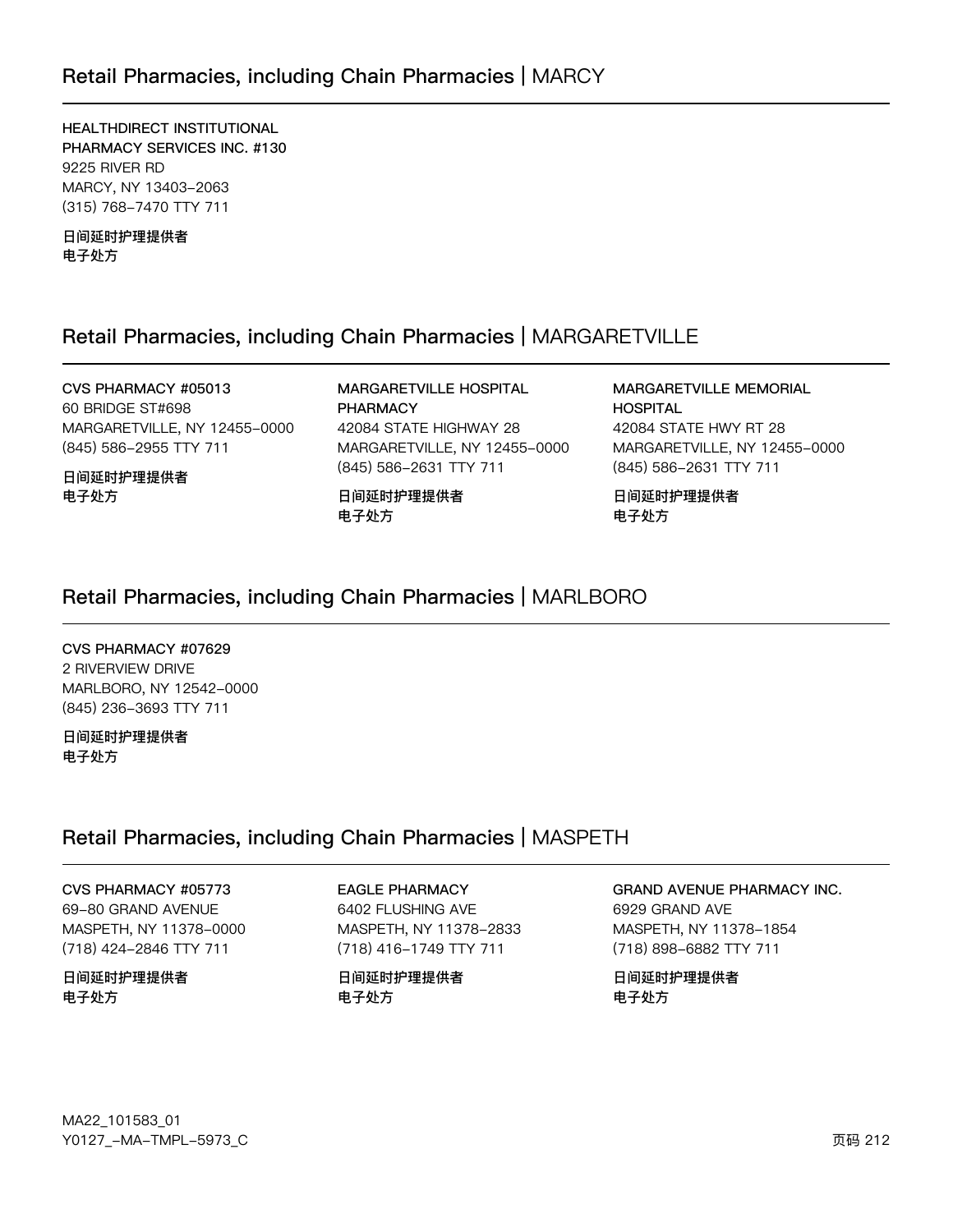HILL PHARMACY 5382 65TH PL MASPETH, NY 11378-1656 (718) 429-4646 TTY 711

日间延时护理提供者 电子处方

### Retail Pharmacies, including Chain Pharmacies | MASSAPEQUA

电子处方

STOP & SHOP PHARMACY 702 HICKSVILLE RD

日间延时护理提供者

MASSAPEQUA, NY 11758-0000 (516) 797-8365 TTY 711

CVS PHARMACY #02136 20 BROADWAY MASSAPEQUA, NY 11758-0000 (516) 797-3036 TTY 711

日间延时护理提供者 电子处方

WALGREENS #9868 4360 SUNRISE HWY MASSAPEQUA, NY 11758-5345 (516) 799-1642 TTY 711

日间延时护理提供者 电子处方

### Retail Pharmacies, including Chain Pharmacies | MASSAPEQUA PARK

ARLO DRUG 1022 PARK BLVD MASSAPEQUA PARK, NY 11762-2792 (516) 798-9444 TTY 711

日间延时护理提供者 电子处方

RITE AID PHARMACY 10648 5125 MERRICK ROAD MASSAPEQUA PARK, NY 11762-0000 (516) 798-7676 TTY 711

日间延时护理提供者 电子处方

MA22\_101583\_01 70127v-Ju-6Jwx-5y73vC z{ 213

STUARTS PHARMACY 681 BROADWAY MASSAPEQUA, NY 11758-0000 (516) 799-5858 TTY 711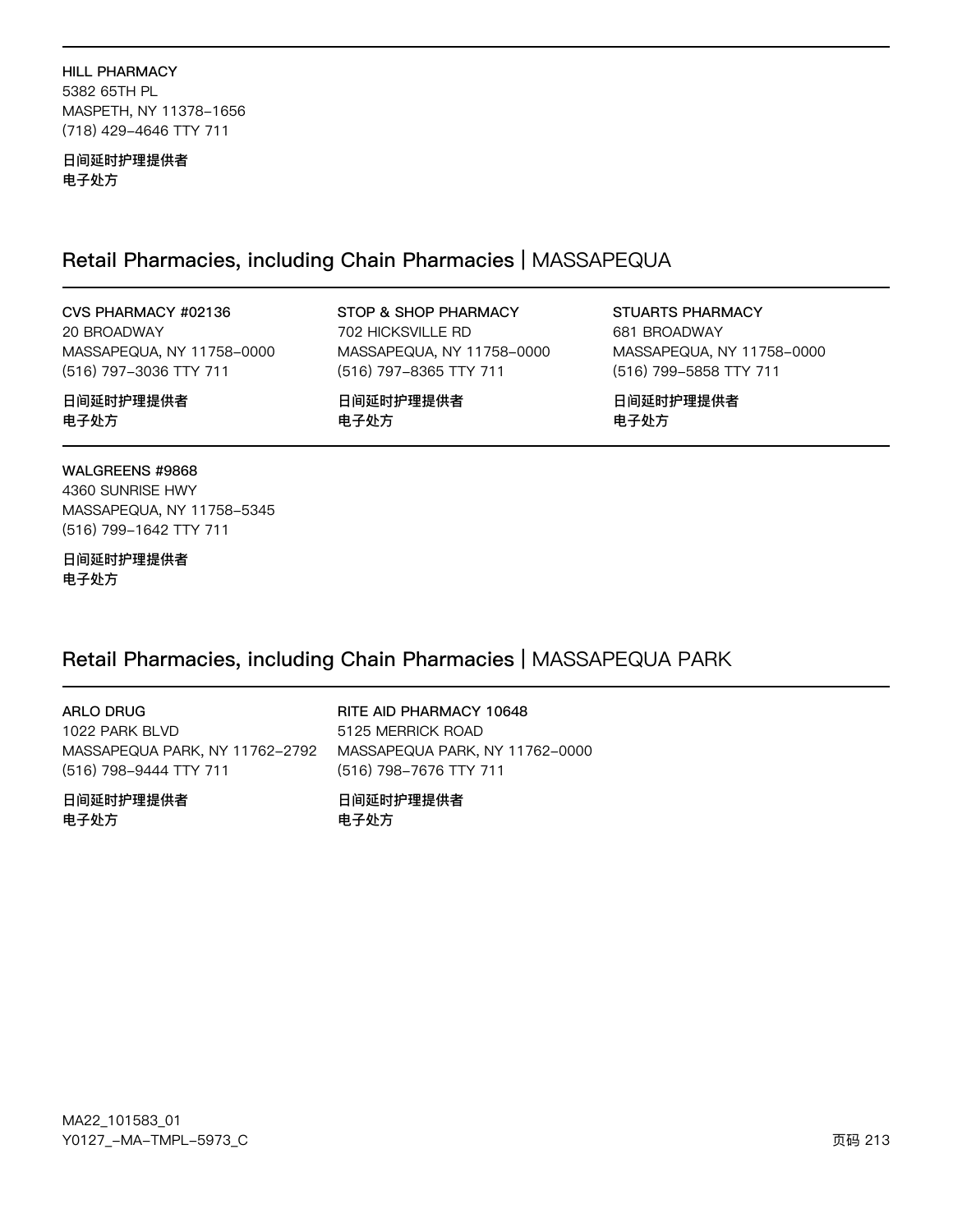### Retail Pharmacies, including Chain Pharmacies | MASSENA

#### **KINNEY DRUGS**

300 MAIN STREET MASSENA, NY 13662-2383 (315) 764-0559 TTY 711

#### 日间延时护理提供者 电子处方

WALMART PHARMACY 10-1946 43 STEPHENVILLE ST MASSENA, NY 13662-0000 (315) 769-1078 TTY 711

日间延时护理提供者 电子处方

RITE AID PHARMACY 04998 87 MAIN STREET MASSENA, NY 13662-1913 (315) 769-3484 TTY 711

日间延时护理提供者 电子处方

WALGREENS #10698 303 MAIN ST MASSENA, NY 13662-1903 (315) 764-0204 TTY 711

日间延时护理提供者 电子处方

### Retail Pharmacies, including Chain Pharmacies | MASTIC BEACH

CVS PHARMACY #03382 29 HAVENWOOD DR MASTIC BEACH, NY 11967-0000 (631) 395-4108 TTY 711

日间延时护理提供者 电子处方

### Retail Pharmacies, including Chain Pharmacies | MATTITUCK

CVS PHARMACY #03105 9870 MAIN RD MATTITUCK, NY 11952-0000 (631) 298-8280 TTY 711

日间延时护理提供者 电子处方

WALGREENS #19981 10095 ROUTE 25 MATTITUCK, NY 11952-0903 (631) 298-5601 TTY 711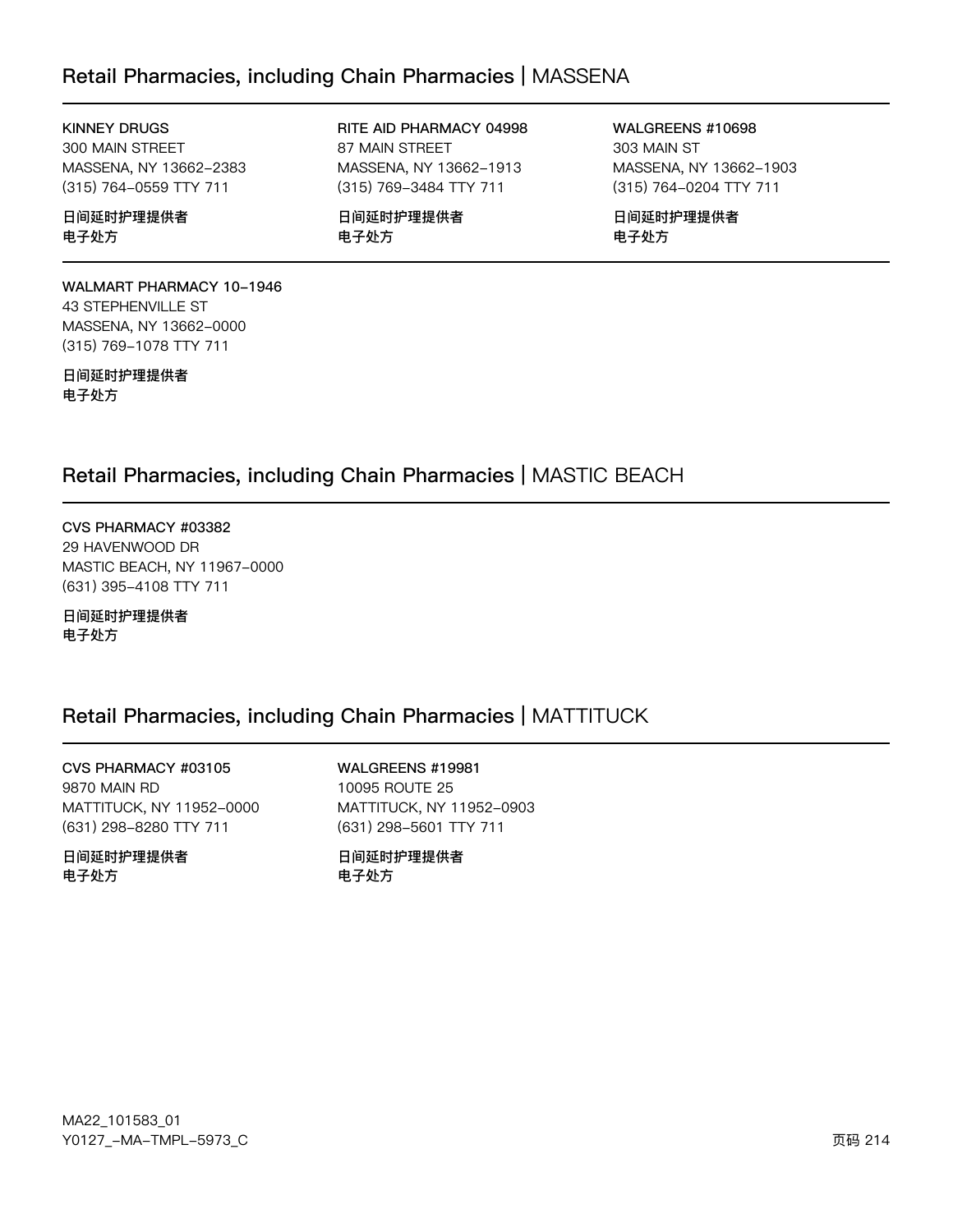WALGREENS #19049 2616 BREWERTON ROAD MATTYDALE, NY 13211-1202 (315) 455-5641 TTY 711

日间延时护理提供者 电子处方

### Retail Pharmacies, including Chain Pharmacies | MAYVILLE

RITE AID PHARMACY 10874 40 SOUTH ERIE STREET MAYVILLE, NY 14757-0000 (716) 753-7221 TTY 711

日间延时护理提供者 电子处方

### Retail Pharmacies, including Chain Pharmacies | MECHANICVILLE

CVS PHARMACY #02226 **12 SOUTH CENTRAL AVENUE** MECHANICVILLE, NY 12118-0000 (518) 664-6368 TTY 711

日间延时护理提供者 电子处方

WALGREENS #19462 41 PARK PLAZA MECHANICVILLE, NY 12118-1520 (518) 664-7320 TTY 711

日间延时护理提供者 电子处方

### Retail Pharmacies, including Chain Pharmacies | MEDFORD

CVS PHARMACY #00275 1565 ROUTE 112 MEDFORD, NY 11763-0000 (631) 654-0329 TTY 711

日间延时护理提供者 电子处方

CVS PHARMACY #17065 2975 HORSEBLOCK RD MEDFORD, NY 11763-0000 (631) 286-1854 TTY 711

日间延时护理提供者 电子处方

**HAVEN DRUGS** 

76 SOUTHAVEN AVE MEDFORD, NY 11763-3738 (631) 289-6888 TTY 711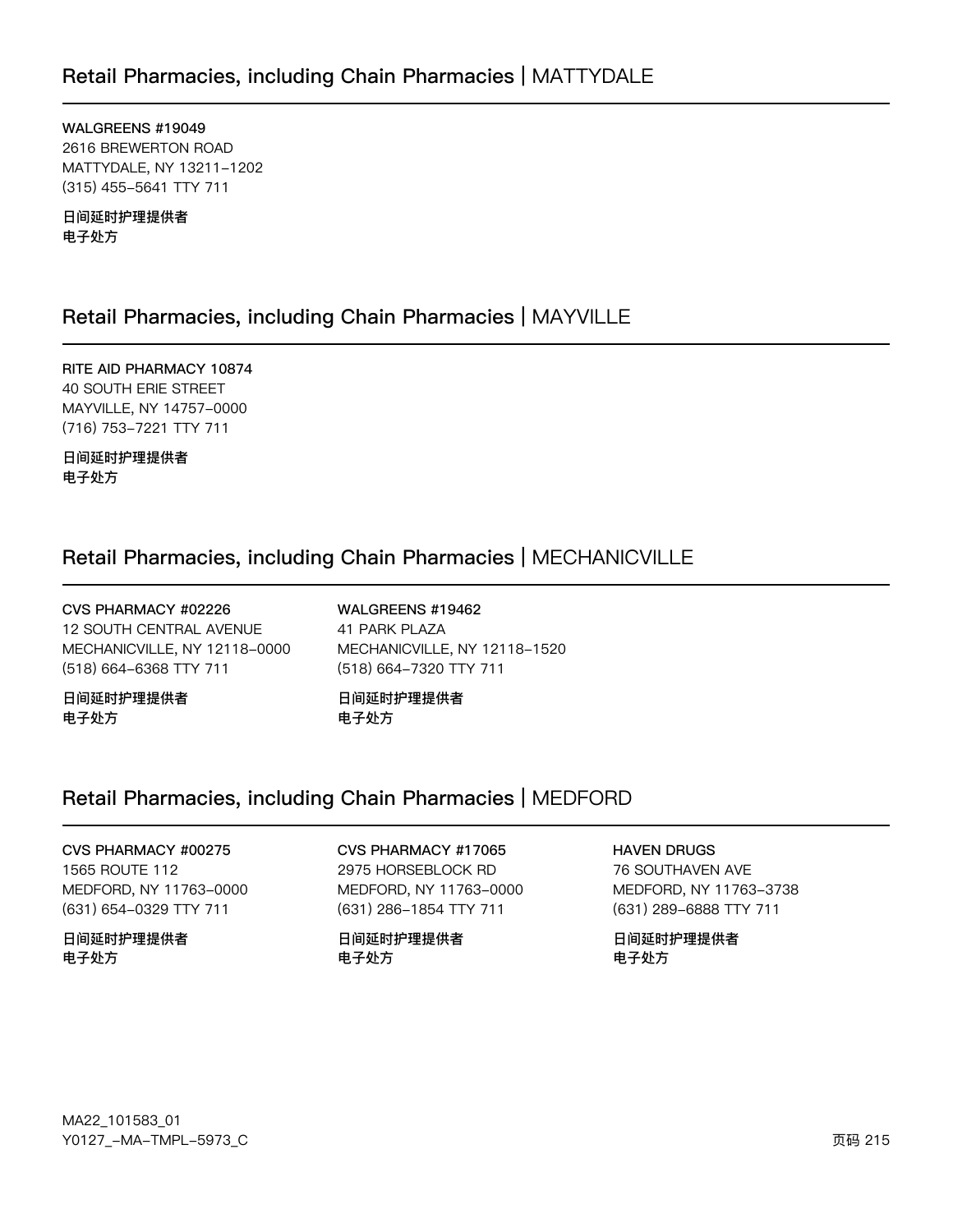MEDFORD CHEMISTS INC. 2608 RT 112

MEDFORD, NY 11763-2578 (631) 475-4476 TTY 711

日间延时护理提供者 电子处方

STOP & SHOP PHARMACY 70030 PATCHOGUE YAPHANK ROAD MEDFORD, NY 11763-0000 (631) 345-0255 TTY 711

日间延时护理提供者 电子处方

RITE AID PHARMACY 10650 700-43 PATCHOGUE YAPHANK ROAD MEDFORD, NY 11763-0000 (631) 345-0535 TTY 711

日间延时护理提供者 电子处方

WALGREENS #11209 2850 ROUTE 112 MEDFORD, NY 11763-1404 (631) 696-4018 TTY 711

日间延时护理提供者 电子处方

SAMS PHARMACY 10-6428

2950 HORSEBLOCK RD MEDFORD, NY 11763-2543 (631) 286-9491 TTY 711

日间延时护理提供者 电子处方

WALGREENS #4687 1580 ROUTE 112 MEDFORD, NY 11763-3655 (631) 207-9234 TTY 711

日间延时护理提供者 电子处方

### Retail Pharmacies, including Chain Pharmacies | MEDINA

#### ROSENKRANS PHARMACY

526 MAIN ST MEDINA, NY 14103-1490 (585) 798-1650 TTY 711

#### 日间延时护理提供者 电子处方

MEDINA, NY 14103-0000 (585) 798-1212 TTY 711

日间延时护理提供者

THE MEDICINE SHOPPE

142 EAST CENTER STREET

**TOPS PHARMACY** 

11200 MAPLE RIDGE ROAD MEDINA, NY 14103-0000 (585) 798-1629 TTY 711

日间延时护理提供者 电子处方

#### WALGREENS #18251

1422 SOUTH MAIN STREET MEDINA, NY 14103-9779 (585) 798-1980 TTY 711

日间延时护理提供者 电子处方

### Retail Pharmacies, including Chain Pharmacies | MELVILLE

110 PHARMACY AND SURGICAL 459 ROUTE 110 MELVILLE, NY 11747-0000 (631) 421-5454 TTY 711

日间延时护理提供者 电子处方

**AVITA PHARMACY 1063** 1860 WALT WHITMAN RD STE 700 MELVILLE, NY 11747-3098 (855) 821-6300 TTY 711

日间延时护理提供者 电子处方

**COSTCO PHARMACY #237** 

625 BROAD HOLLOW RD MELVILLE, NY 11747-5007 (631) 293-8154 TTY 711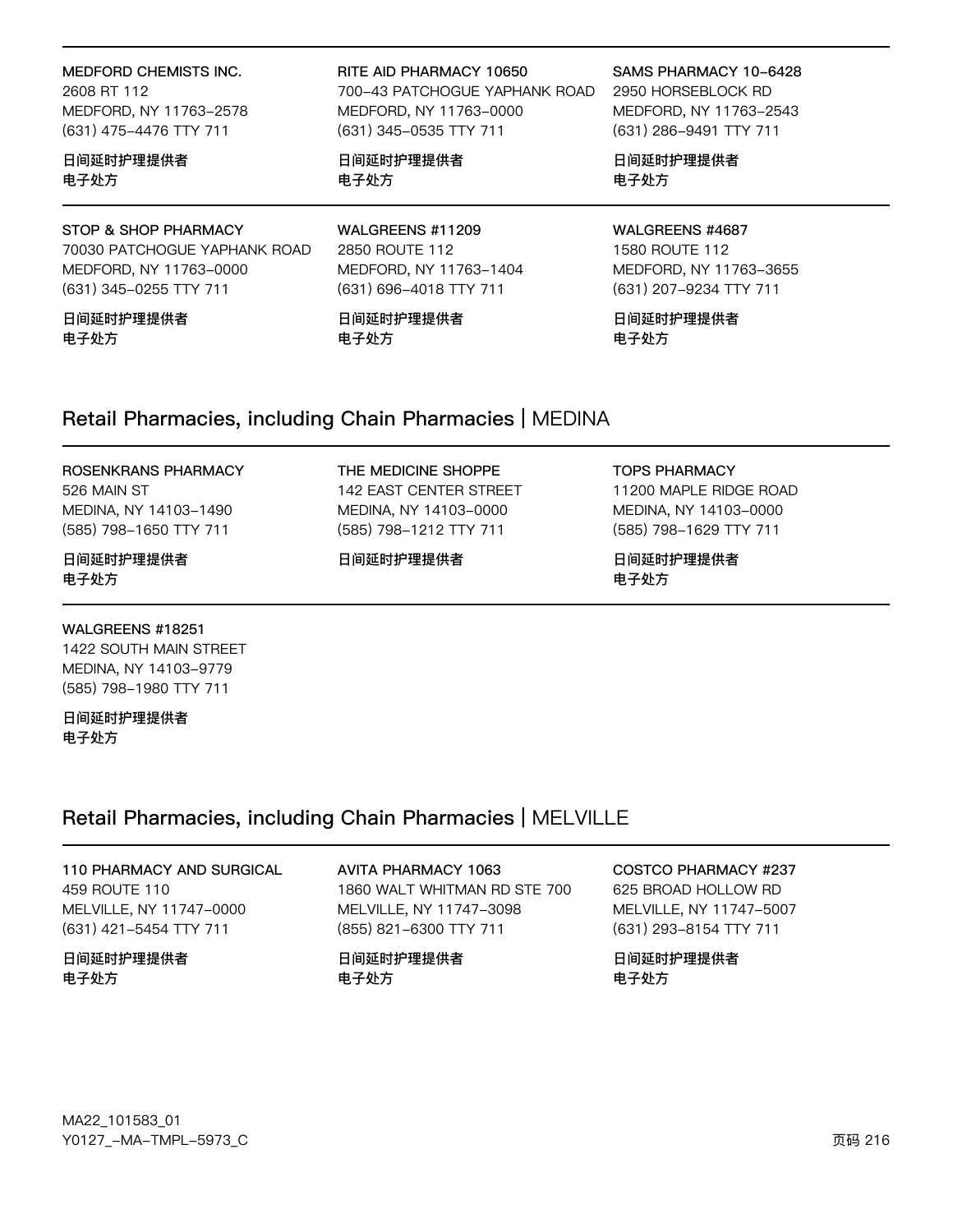### Retail Pharmacies, including Chain Pharmacies | MENDON

MENDON PHARMACY 51 ASSEMBLY DR MENDON, NY 14506-0000 (585) 624-8010 TTY 711

日间延时护理提供者 电子处方

### Retail Pharmacies, including Chain Pharmacies | MERRICK

CVS PHARMACY #00949 2291 MERRICK RD MERRICK, NY 11566-0000 (516) 378-8222 TTY 711

日间延时护理提供者 电子处方

CVS PHARMACY #01932 2151 JOHNSTON PLMERRICK MALL  $SC<sub>i</sub>$ MERRICK, NY 11566-3608 (516) 378-2400 TTY 711

日间延时护理提供者 电子处方

### Retail Pharmacies, including Chain Pharmacies | MEXICO

KINNEY DRUGS

3318 MAIN STREET MEXICO, NY 13114-0000 (315) 963-0601 TTY 711

日间延时护理提供者 电子处方

### Retail Pharmacies, including Chain Pharmacies | MIDDLE ISLAND

KING KULLEN PHARMACY 1235 MIDDLE COUNTRY RD MIDDLE ISLAND, NY 11953-2515 (631) 924-0684 TTY 711

日间延时护理提供者 电子处方

RITE AID PHARMACY 10671 864 MIDDLE COUNTRY ROAD MIDDLE ISLAND, NY 11953-0000 (631) 924-8500 TTY 711

日间延时护理提供者 电子处方

WALMART PHARMACY 10-2156 750 MIDDLE COUNTRY ROAD MIDDLE ISLAND, NY 11953-0000 (631) 924-0154 TTY 711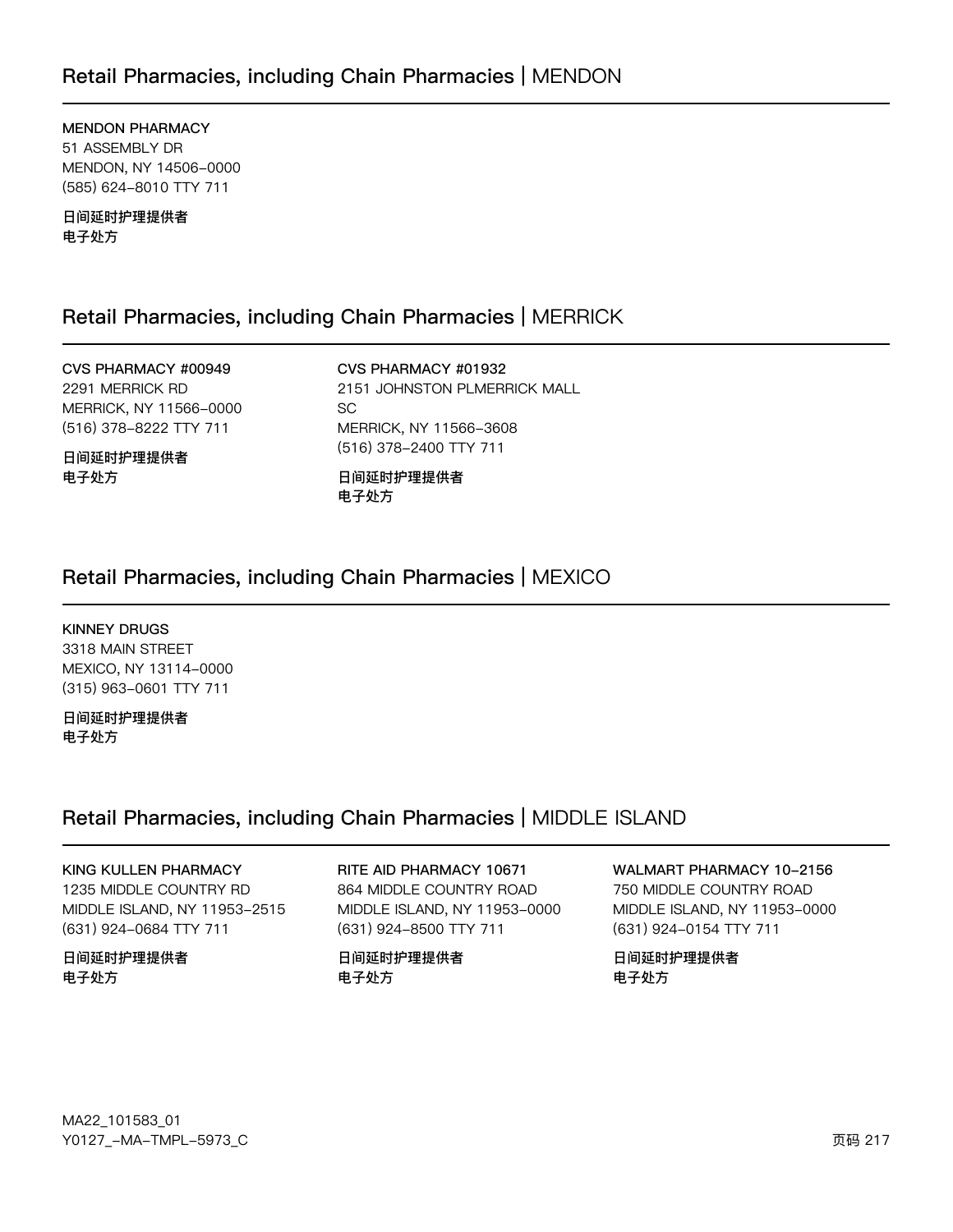## Retail Pharmacies, including Chain Pharmacies | MIDDLE VILLAGE

### AJ'S VILLAGE CHEMIST

74-05 METROPOLITAN AVE. MIDDLE VILLAGE, NY 11379-0000 (718) 894-9000 TTY 711

### 日间延时护理提供者 电子处方

### CVS PHARMACY #02975

7960 METROPOLITAN AVENUE MIDDLE VILLAGE, NY 11379-0000 (718) 326-4910 TTY 711

### 日间延时护理提供者 电子处方

ARTIS DRUG CORPORATION 8002 ELIOT AVE MIDDLE VILLAGE, NY 11379-1409 (718) 429-6611 TTY 711

日间延时护理提供者 电子处方

COLOMBOS PHARMACY LLC 7551 METROPOLITAN AVE MIDDLE VILLAGE, NY 11379-2638 (718) 418-9700 TTY 711

日间延时护理提供者 电子处方

### WALGREENS #9869

8001 ELIOT AVE MIDDLE VILLAGE, NY 11379-1400 (718) 505-8192 TTY 711

日间延时护理提供者 电子处方

## Retail Pharmacies, including Chain Pharmacies | MIDDLEPORT

### MIDDLEPORT FAMILY HEALTH **CENTER** 81 ROCHESTER RD MIDDLEPORT, NY 14105-0000 (716) 735-3261 TTY 711

### 日间延时护理提供者 电子处方

## Retail Pharmacies, including Chain Pharmacies | MIDDLETOWN

### **ACCUCARE PHARMACY**

67 JAMES P KELLY WAY MIDDLETOWN, NY 10940-0000 (845) 341-2750 TTY 711

### 日间延时护理提供者 电子处方

### **CRYSTAL RUN PHARMACY**

731 ROUTE 211 E STE 108 MIDDLETOWN, NY 10941-0000 (845) 692-7628 TTY 711

日间延时护理提供者 电子处方

### CVS PHARMACY #02361 245 EAST MAIN STREET MIDDLETOWN, NY 10940-0000 (845) 344-1056 TTY 711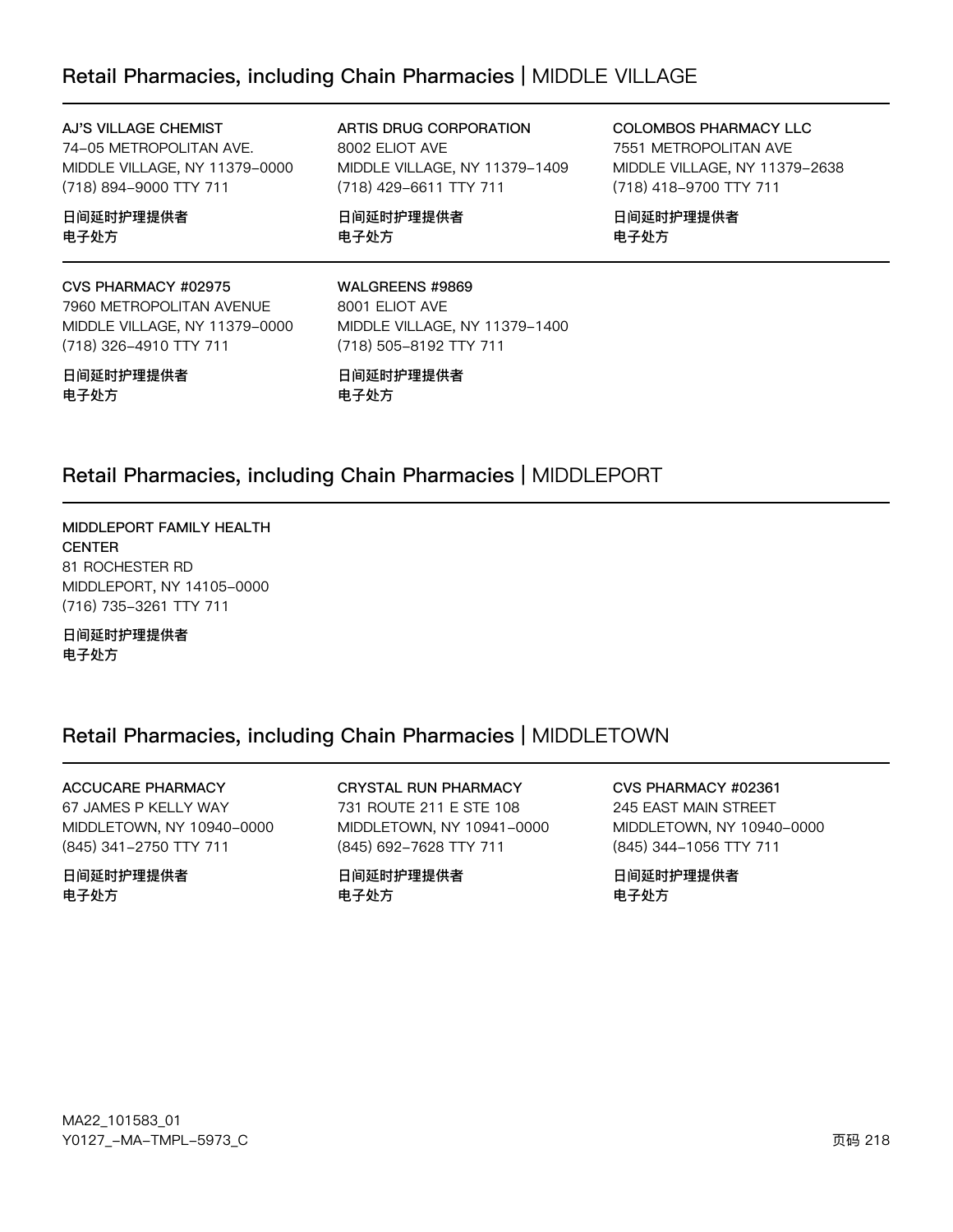#### CVS PHARMACY #10009

399 ROUTE 211E MIDDLETOWN, NY 10940-2117 (845) 344-6215 TTY 711

### 日间延时护理提供者 电子处方

## **GENOA HEALTHCARE, LLC**

16-24 UNION STREETSUITE P MIDDLETOWN, NY 10940-0000 (253) 218-0830 TTY 711

### 日间延时护理提供者

# **MIDDLETOWN PHARMACY**

149 WICKHAM AVE MIDDLETOWN, NY 10940-3721 (845) 342-5566 TTY 711

日间延时护理提供者 电子处方

### PRESTIGE PHARMACY

36-42 JAMES ST MIDDLETOWN, NY 10940-0000 (845) 344-4433 TTY 711

### 日间延时护理提供者 电子处方

SAMS PHARMACY 10-6423 300 NORTH GALLERIA DR MIDDLETOWN, NY 10940-3036 (845) 692-5160 TTY 711

### 日间延时护理提供者 电子处方

### **WALMART PHARMACY 10-1959**

470 ROUTE 211 EAST MIDDLETOWN, NY 10940-0000 (845) 342-0381 TTY 711

日间延时护理提供者 电子处方

### CVS PHARMACY #16640 1 N GALLERIA DR MIDDLETOWN, NY 10941-0000 (845) 692-3721 TTY 711

日间延时护理提供者 电子处方

HANNAFORD FOOD AND DRUG 30 TOWER DR MIDDLETOWN, NY 10941-0000 (845) 695-2255 TTY 711

日间延时护理提供者 电子外方

NEIGHBORX PHARMACY 331 ROUTE 211 E MIDDLETOWN, NY 10940-2127 (845) 343-6666 TTY 711

日间延时护理提供者 电子处方

#### PRICE CHOPPER PHARMACY 511 SCHUTT ROAD EXT

MIDDLETOWN, NY 10940-2569 (845) 344-0327 TTY 711

日间延时护理提供者 电子处方

### WALGREENS #18100

1 FITZGERALD DRIVE MIDDLETOWN, NY 10940-3059 (845) 343-2930 TTY 711

### 日间延时护理提供者 电子处方

### **DOLSONTOWN PHARMACY**

1291 DOI SONTOWN RD STE 2 MIDDLETOWN, NY 10940-4772 (845) 775-4175 TTY 711

日间延时护理提供者 电子处方

### HUDSON REGIONAL LTC PHARMACY 280 ROUTE 211 ESUITE 112 MIDDLETOWN, NY 10940-3109 (845) 341-2700 TTY 711

日间延时护理提供者 电子外方

### NEIGHBORX PHARMACY AT ORMC 707 EAST MAIN STREET

MIDDLETOWN, NY 10940-2650 (845) 333-7250 TTY 711

日间延时护理提供者 电子处方

### RITE AID PHARMACY 10551 701 ROUTE 211 EAST

MIDDLETOWN, NY 10941-0000 (845) 692-2422 TTY 711

日间延时护理提供者 电子处方

### WALGREENS #19693

96 DOLSON AVENUE MIDDLETOWN, NY 10940-6502 (845) 343-1447 TTY 711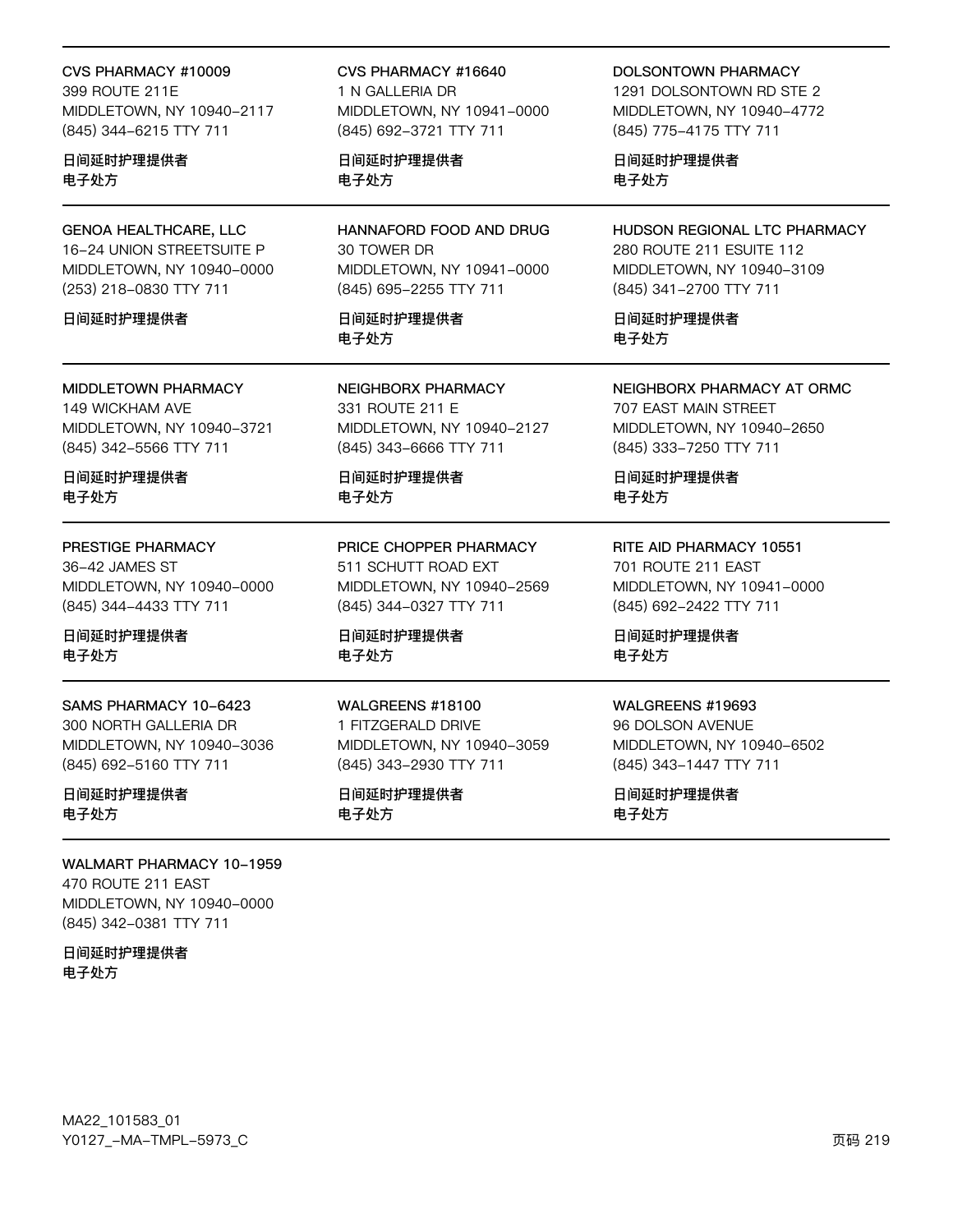MILLBROOK PHARMACY 3272 FRANKLIN AVE MILLBROOK, NY 12545-0557 (845) 677-3131 TTY 711

日间延时护理提供者 电子处方

## Retail Pharmacies, including Chain Pharmacies | MILLER PLACE

CVS PHARMACY #02305 159-18 ROUTE 25A MILLER PLACE, NY 11764-0000 (631) 331-2318 TTY 711

**ECHO PHARMACY** 56 ECHO AVE MILLER PLACE, NY 11764-0000 (631) 642-8175 TTY 711

日间延时护理提供者 电子处方

RITE AID PHARMACY 10651 335 ROUTE 25A MILLER PLACE, NY 11764-0000 (631) 928-6800 TTY 711

日间延时护理提供者 电子处方

日间延时护理提供者 电子处方

### STOP & SHOP PHARMACY

385 ROUTE 25A MILLER PLACE, NY 11764-2525 (631) 642-3232 TTY 711

日间延时护理提供者 电子处方

WALGREENS #13866 302 STATE ROAD 25A MILLER PLACE, NY 11764-2413 (631) 331-3162 TTY 711

日间延时护理提供者 电子处方

## Retail Pharmacies, including Chain Pharmacies | MILLERTON

CVS PHARMACY #05057 108 RTE 44 MILLERTON, NY 12546-0000 (518) 789-3444 TTY 711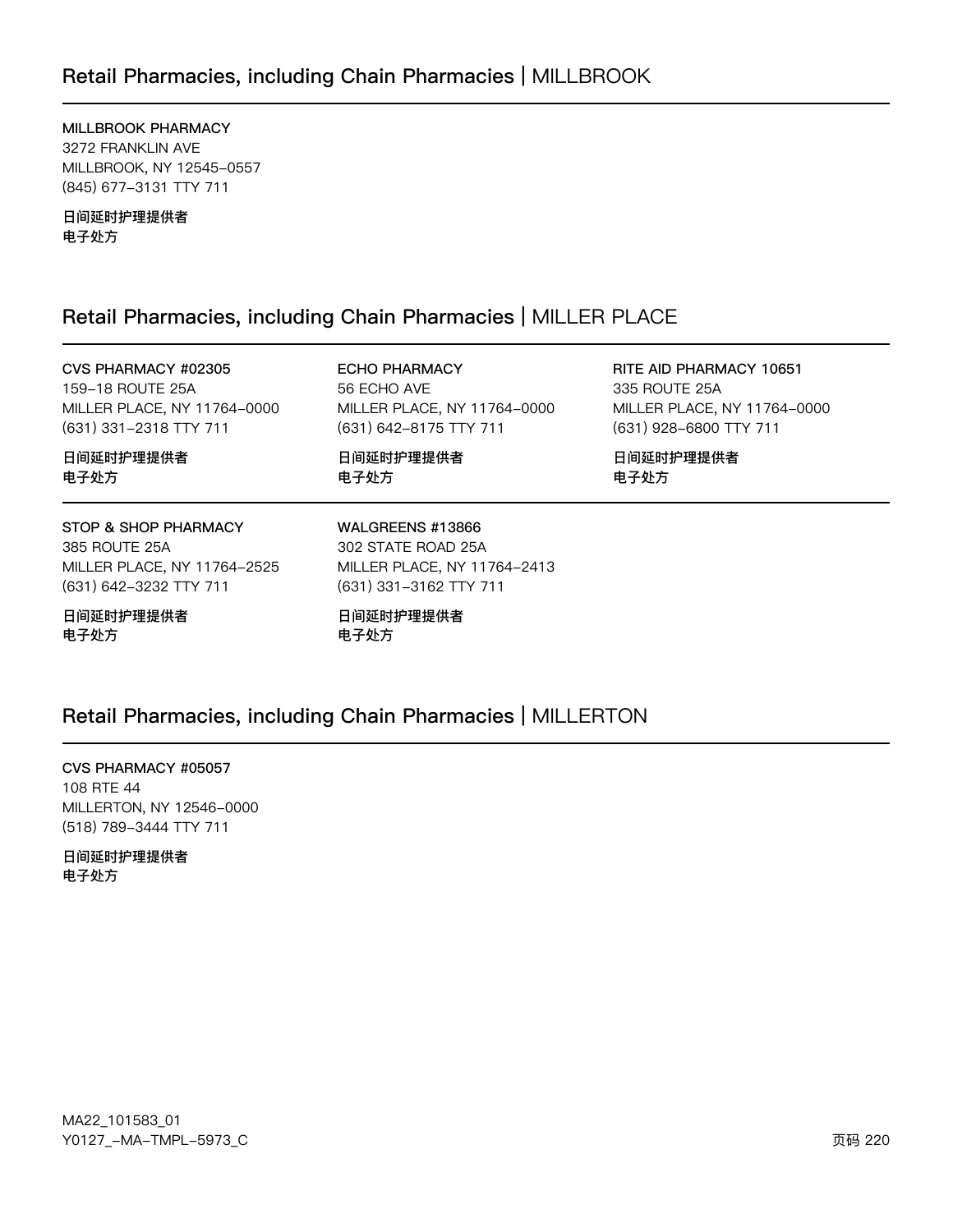DRUG MART OF MILLWOOD 230 SAW MILL RIVER RD MILLWOOD, NY 10546-0000 (914) 923-9200 TTY 711

日间延时护理提供者 电子处方

### Retail Pharmacies, including Chain Pharmacies | MINEOLA

### CVS PHARMACY #01952

17 EAST JERICHO TURNPIKE MINEOLA, NY 11501-0000 (516) 873-1998 TTY 711

日间延时护理提供者 电子处方

127 MINEOLA BLVD MINEOLA, NY 11501-3999 (516) 746-4720 TTY 711

**SURGICAL** 

日间延时护理提供者 电子处方

MINEOLA FAMILY PHARMACY INC. 182 2ND ST MINEOLA, NY 11501-4021 (516) 427-5573 TTY 711

日间延时护理提供者 电子处方

### WALGREENS #13961

12 E JERICHO TURNPIKE MINEOLA, NY 11501-2901 (516) 739-2408 TTY 711

日间延时护理提供者 电子处方

52 JERICHO TPKE MINEOLA, NY 11501-2938 (516) 416-4881 TTY 711

WONDERFUL RX PHARMACY INC

FRANWIN PHARMACY MINEOLA

日间延时护理提供者

## Retail Pharmacies, including Chain Pharmacies | MODENA

HANNAFORD FOOD AND DRUG 2066 STATE ROUTE 32 MODENA, NY 12548-5014 (845) 883-7469 TTY 711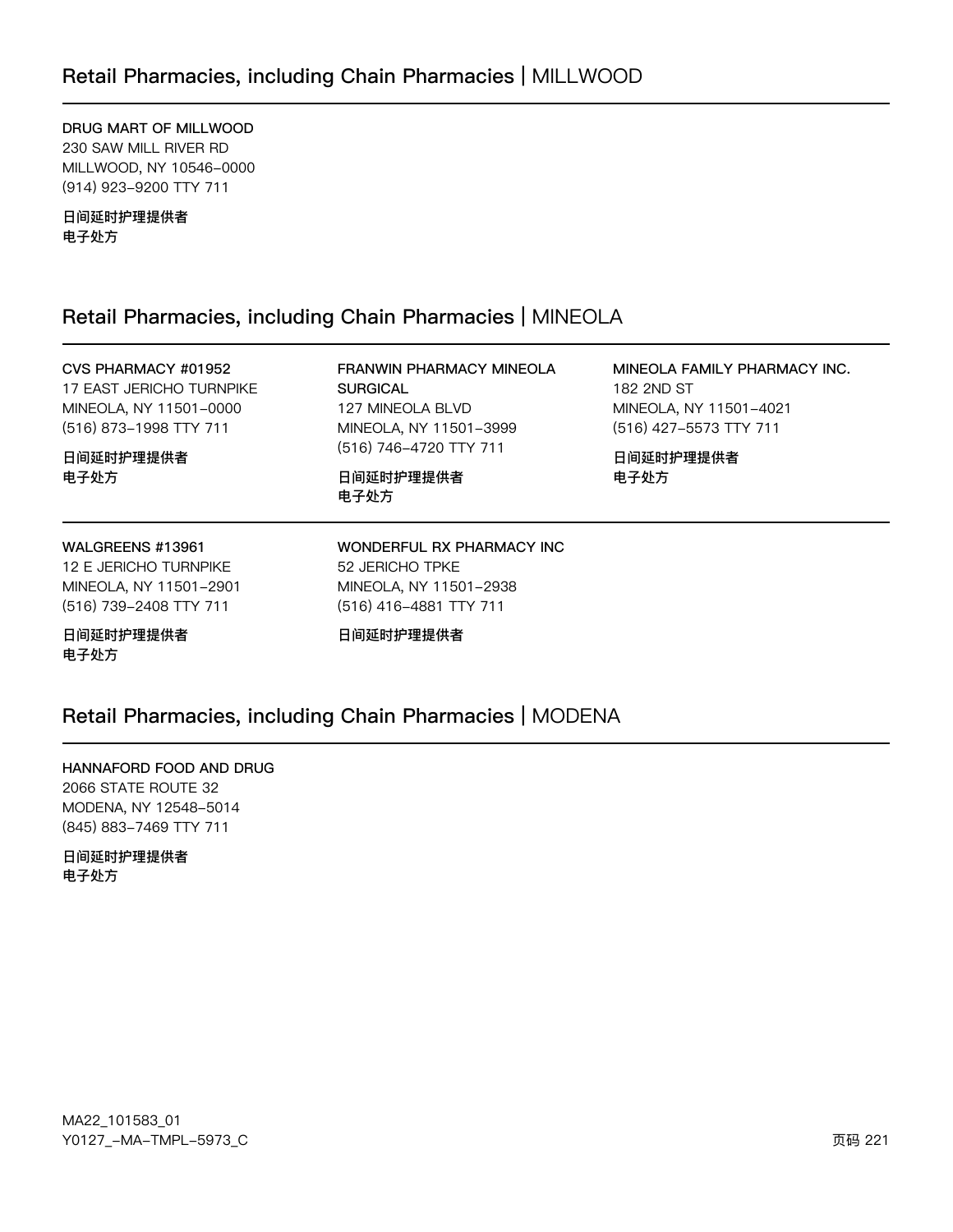## Retail Pharmacies, including Chain Pharmacies | MOHEGAN LAKE

ACME PHARMACY #2418 3071 E MAIN ST MOHEGAN LAKE, NY 10547-1542 (914) 526-6650 TTY 711

日间延时护理提供者 电子处方

CVS PHARMACY #02550 1775 EAST MAIN STREET MOHEGAN LAKE, NY 10547-0000 (914) 528-5159 TTY 711

日间延时护理提供者 电子处方

CVS PHARMACY #02908

MONROE, NY 10950-0000 (845) 783-7807 TTY 711

48 BAKERTOWN RDSTE 101 MONROE, NY 10950-0000 (845) 774-1464 TTY 711

MONROE HEALTH MART PHARMACY

488 ROUTE 17M

日间延时护理提供者

日间延时护理提供者

电子处方

电子处方

WALMART PHARMACY 10-2531 3133 EAST MAIN ST MOHEGAN LAKE, NY 10547-0000 (914) 526-1105 TTY 711

日间延时护理提供者 电子处方

CVS PHARMACY #17117 128 BAILEY FARM RD MONROE, NY 10950-0000 (845) 783-5682 TTY 711

### Retail Pharmacies, including Chain Pharmacies | MONROE

BLOOMING GROVE PHARMACY 1200 RT 208 STE 1 MONROE, NY 10950-9697 (845) 782-2260 TTY 711

日间延时护理提供者 电子处方

KIRYAS JOEL PHARMACY 51 FOREST RD#211 MONROE, NY 10950-0000 (845) 782-3242 TTY 711

日间延时护理提供者 电子处方

STOP & SHOP PHARMACY 475 ROUTE 17M MONROE, NY 10950-0000 (845) 774-8118 TTY 711

日间延时护理提供者 电子处方

WALMART PHARMACY 10-2637 288 LARKIN MONROE, NY 10950-0000 (845) 783-8116 TTY 711

日间延时护理提供者 电子处方

MA22\_101583\_01 70127v-Ju-6Jwx-5y73vC z{ 222

MONROE, NY 10950-3456 (845) 395-0909 TTY 711 日间延时护理提供者 电子处方

MONROE PHARMACY 581 STATE ROUTE 17M

日间延时护理提供者

电子处方

### WALGREENS #19228

785 STATE ROUTE 17M MONROE, NY 10950-2629 (845) 782-8684 TTY 711

日间延时护理提供者 电子处方

WALGREENS #18225 475 ROUTE 17M MONROE, NY 10950-4170 (845) 783-3101 TTY 711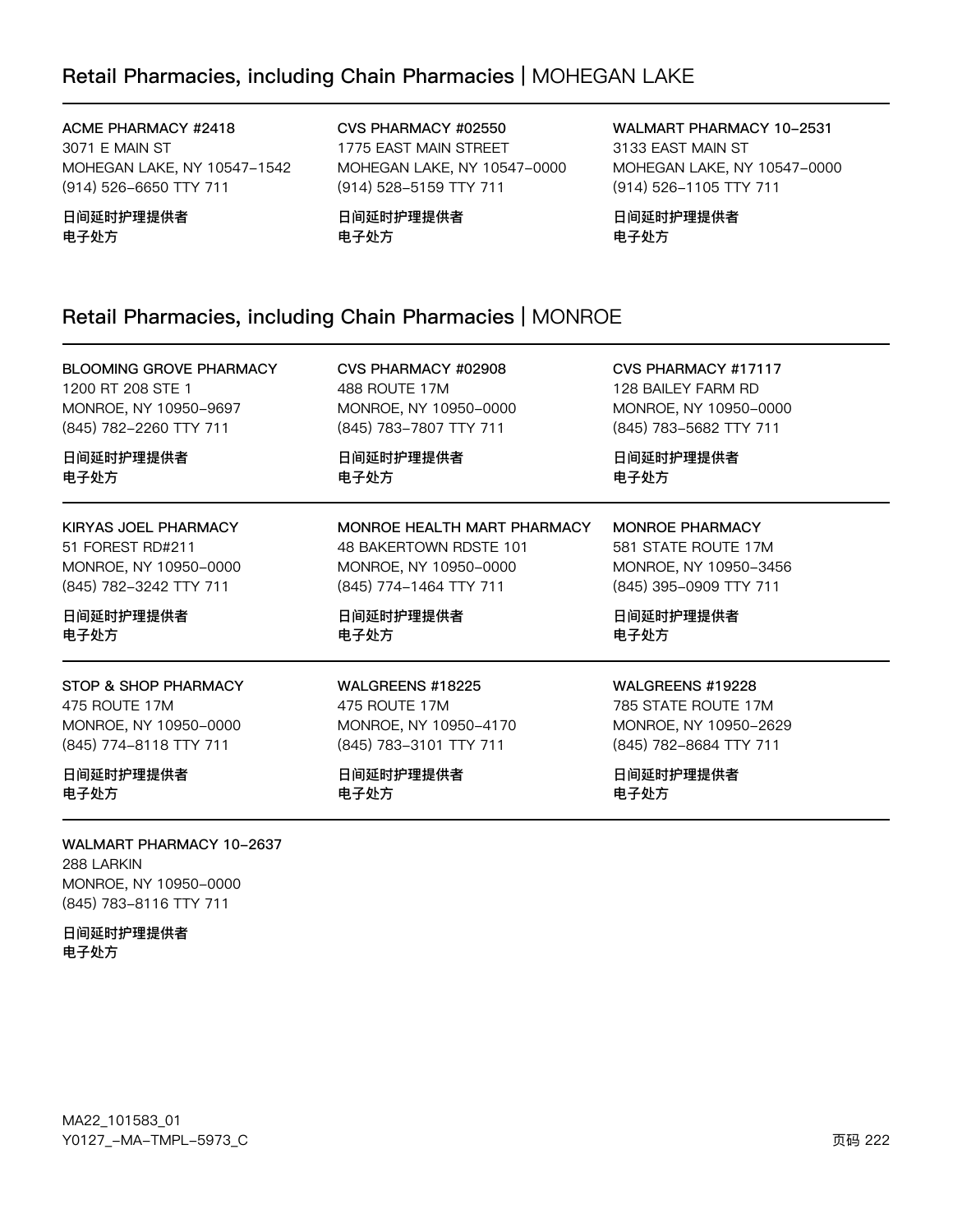### Retail Pharmacies, including Chain Pharmacies | MONSEY

CVS PHARMACY #10854 370 ROUTE 306 MONSEY, NY 10952-1442 (845) 364-4170 TTY 711

#### 日间延时护理提供者

### GREENBAUMS PHARMACY INC 42 MAIN ST MONSEY, NY 10952-0000 (845) 356-9300 TTY 711

日间延时护理提供者 电子处方

MAPLE PHARMACY 59 ROUTE 59SUITE 143 MONSEY, NY 10952-0000 (845) 371-6464 TTY 711

日间延时护理提供者

### ROCKLAND PHARMACY

24-27 ORCHARD STSTE 111 MONSEY, NY 10952-0000 (845) 356-3045 TTY 711

### 日间延时护理提供者 电子处方

WALGREENS #18958 455 ROUTE 306 STE L MONSEY, NY 10952-1225 (845) 362-8373 TTY 711

日间延时护理提供者 电子处方

### Retail Pharmacies, including Chain Pharmacies | MONTAUK

WHITES DRUG AND DEPT STORE 95 ON THE PLAZA MONTAUK, NY 11954-4000 (631) 668-2994 TTY 711

日间延时护理提供者 电子处方

### Retail Pharmacies, including Chain Pharmacies | MONTGOMERY

RITE AID PHARMACY 10708 103 HAWKINS DRIVE MONTGOMERY, NY 12549-0000 (845) 457-3023 TTY 711

日间延时护理提供者 电子处方

WALGREENS #12631 2084 STATE ROUTE 208 MONTGOMERY, NY 12549-2611 (845) 769-9203 TTY 711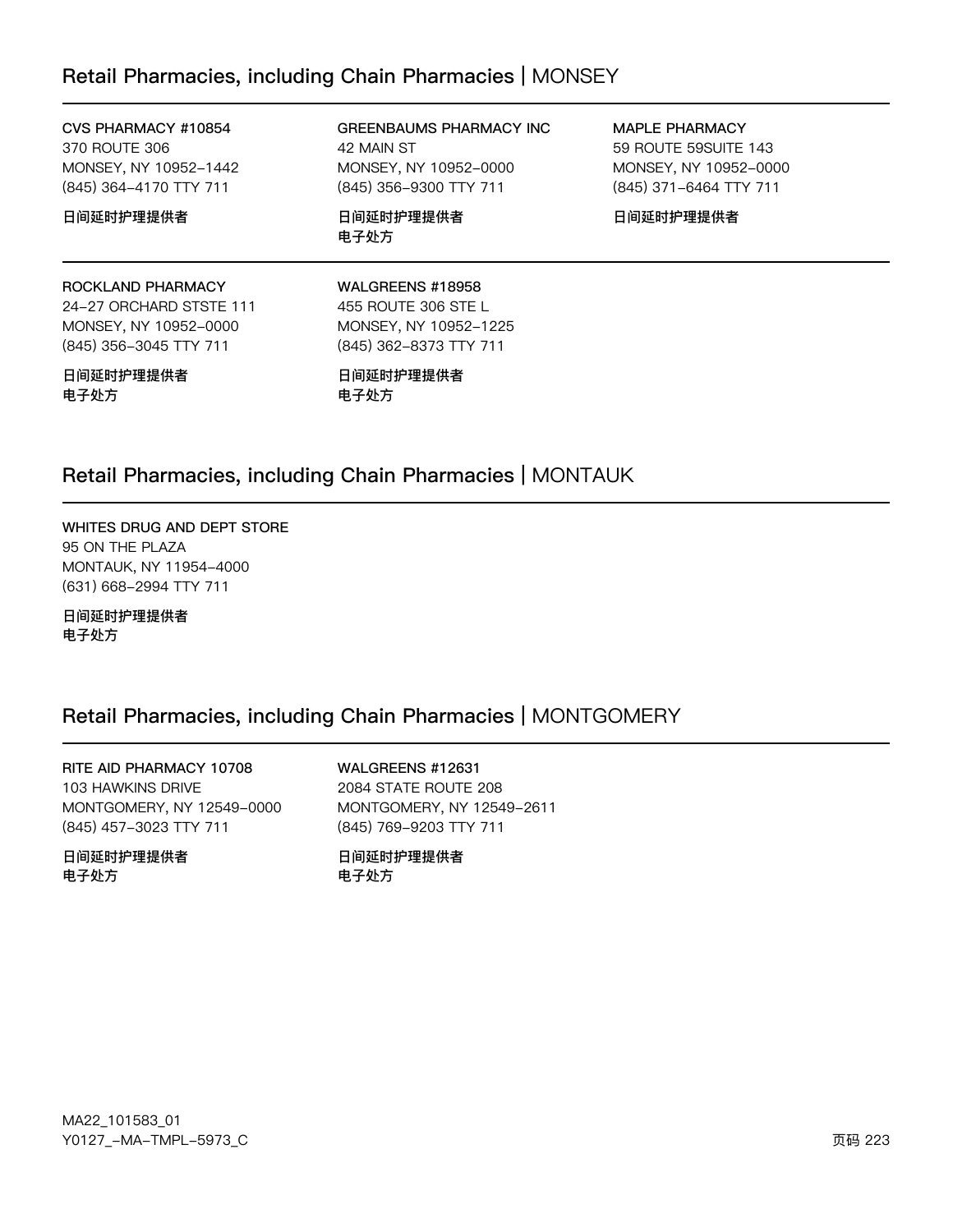SHOPRITE SUPERMARKETS INC. 46 THOMPSON SQ MONTICELLO, NY 12701-0000 (845) 794-0237 TTY 711

日间延时护理提供者 电子处方

WALGREENS #17736 381 BROADWAY MONTICELLO, NY 12701-1385 (845) 791-1301 TTY 711

日间延时护理提供者 电子处方

WAL-MART PHARMACY 10-2547 41 ANAWANA LAKE ROAD MONTICELLO, NY 12701-0000 (845) 796-7200 TTY 711

日间延时护理提供者 电子处方

## Retail Pharmacies, including Chain Pharmacies | MONTOUR FALLS

### QUINLAN'S PHARMACY INC.

336 WEST MAIN STREET MONTOUR FALLS, NY 14865-0000 (607) 210-4262 TTY 711

SCHUYLER HOSPITAL PHARMACY 220 STEUBEN ST MONTOUR FALLS, NY 14865-9708 (607) 535-7121 TTY 711

日间延时护理提供者 电子处方

日间延时护理提供者

## Retail Pharmacies, including Chain Pharmacies | MORAVIA

### KINNEY DRUGS

130 MAIN STREET MORAVIA, NY 13118-0000 (315) 497-9600 TTY 711

日间延时护理提供者 电子处方

## Retail Pharmacies, including Chain Pharmacies | MOUNT KISCO

CVS PHARMACY #01997 10 S BEDFORD RD MOUNT KISCO, NY 10549-0000 (914) 242-3651 TTY 711

日间延时护理提供者 电子处方

CVS PHARMACY #17070 195 N BEDFORD RD STE A MOUNT KISCO, NY 10549-0000 (914) 602-0005 TTY 711

日间延时护理提供者 电子处方

ROBERT JACOBSON SURGICAL PHARMACY 359 E MAIN ST MOUNT KISCO, NY 10549-3028 (914) 241-4887 TTY 711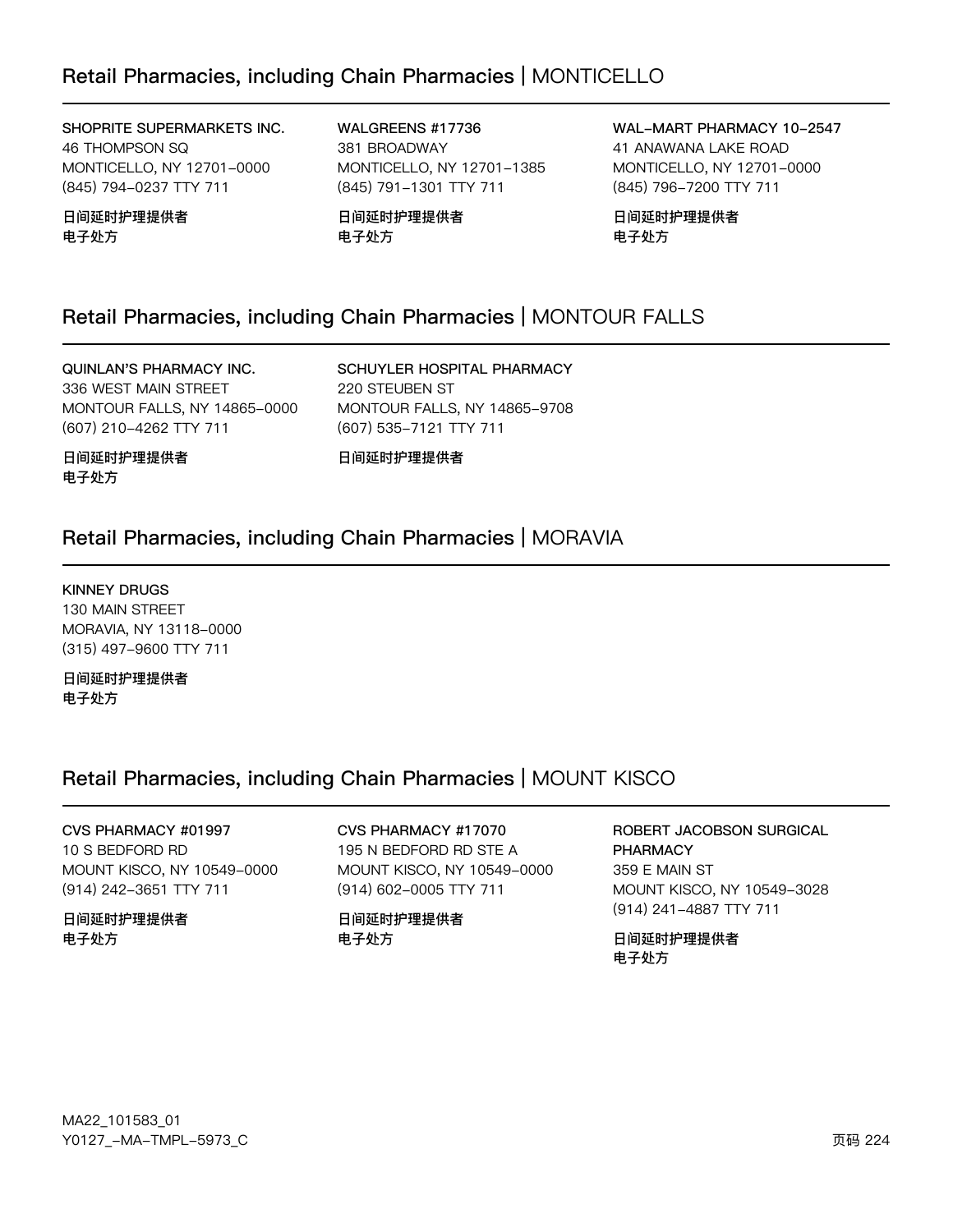## Retail Pharmacies, including Chain Pharmacies | MOUNT SINAI

HERITAGE CHEMISTS PHARMACY 150 ROUTE 25A MOUNT SINAI, NY 11766-2002 (631) 509-4545 TTY 711

日间延时护理提供者 电子处方

## Retail Pharmacies, including Chain Pharmacies | MOUNT VERNON

CVS PHARMACY #05861 24 WEST GRAND STREET MOUNT VERNON, NY 10552-0000 (914) 664-6019 TTY 711

CVS PHARMACY #17007 500 EAST SANDFORD BLVD MOUNT VERNON, NY 10550-0000 (914) 530-3001 TTY 711

日间延时护理提供者 电子处方

MEDSPLUS PHARMACY SURGICAL SUPPLY 531 GRAMATAN AVE MOUNT VERNON, NY 10552-2103 (914) 664-6600 TTY 711

日间延时护理提供者 电子处方

### SIDNEY PHARMACY INC

122 GRAMATAN AVE MOUNT VERNON, NY 10550-1206 (914) 371-1967 TTY 711

### 日间延时护理提供者

日间延时护理提供者

电子处方

301 S FULTON AVE MOUNT VERNON, NY 10553-1715 (914) 667-7772 TTY 711

SOUTH FULTON PHARMACY INC.

日间延时护理提供者 电子处方

### Retail Pharmacies, including Chain Pharmacies | MT KISCO

#### NWPC

19 E MAIN ST MT KISCO, NY 10549-2203 (914) 666-4467 TTY 711

### 日间延时护理提供者 电子处方

MA22\_101583\_01 70127v-Ju-6Jwx-5y73vC z{ 225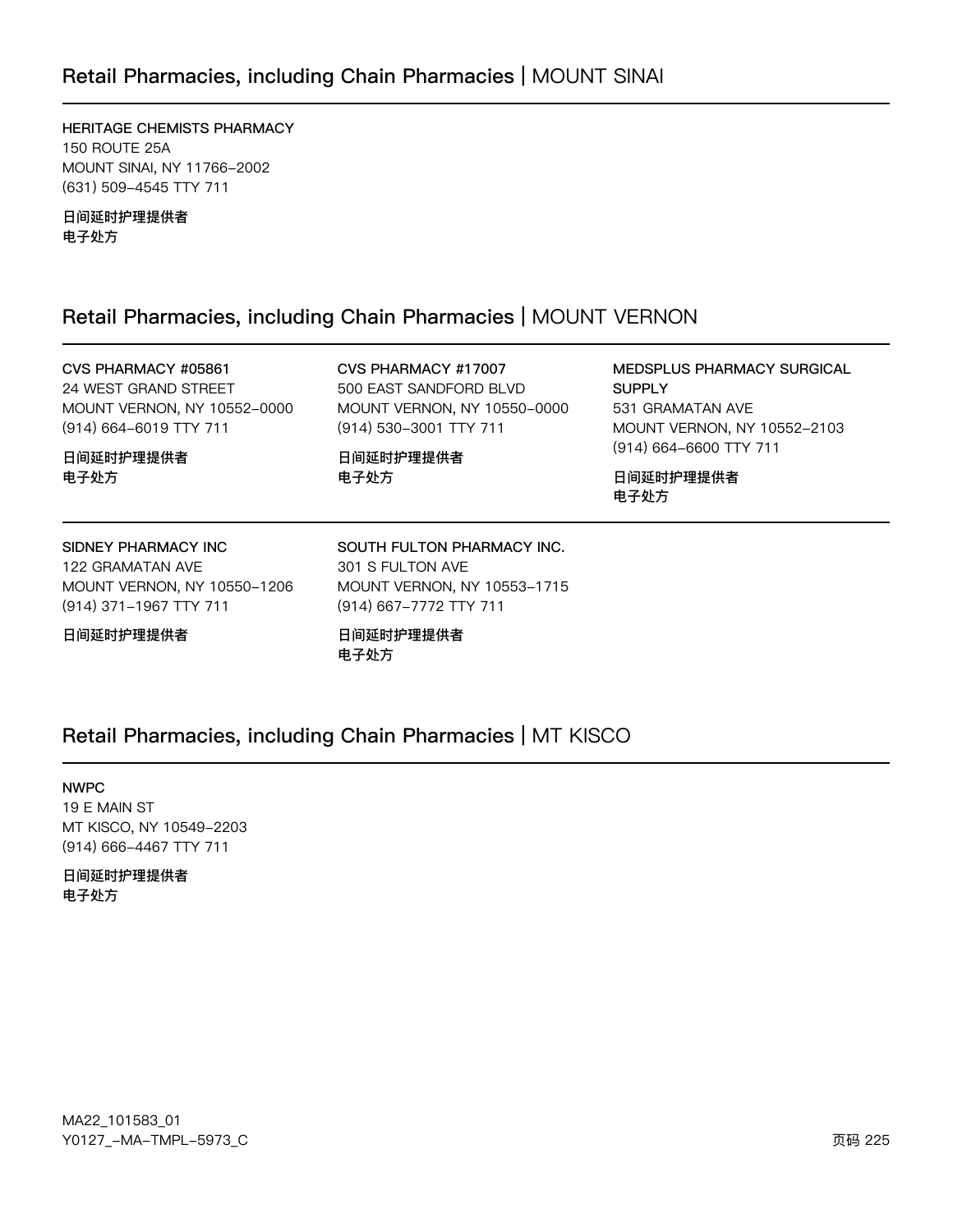WALGREENS #18168 **40 EAST STATE STREET** MT MORRIS, NY 14510-1147 (585) 658-9498 TTY 711

日间延时护理提供者 电子处方

## Retail Pharmacies, including Chain Pharmacies | MT SINAI

RITE AID PHARMACY 10652 5507 NESCONSET HIGHWAY MT SINAI, NY 11766-0000 (631) 473-7795 TTY 711

日间延时护理提供者 电子处方

## Retail Pharmacies, including Chain Pharmacies | MT VERNON

| CVS PHARMACY #02164<br>211 EAST SANDFORD BLVD<br>MT VERNON, NY 10550-0000<br>(914) 664-9250 TTY 711 | FLEETWOOD SPECIALTY PHARMACY RITE AID PHARMACY 10548<br>505 GRAMATAN AVE<br>MT VERNON, NY 10552-0000<br>(914) 665-5556 TTY 711 | 47 EAST PROSPECT AVENUE<br>MT VERNON, NY 10550-0000<br>(914) 667-0400 TTY 711 |
|-----------------------------------------------------------------------------------------------------|--------------------------------------------------------------------------------------------------------------------------------|-------------------------------------------------------------------------------|
| 日间延时护理提供者                                                                                           | 日间延时护理提供者                                                                                                                      | 日间延时护理提供者                                                                     |
| 电子处方                                                                                                | 电子处方                                                                                                                           | 电子处方                                                                          |

RL MT. VERNON PHARMACY INC. 107 W 4TH STREET MT VERNON, NY 10550-0000 (914) 699-0235 TTY 711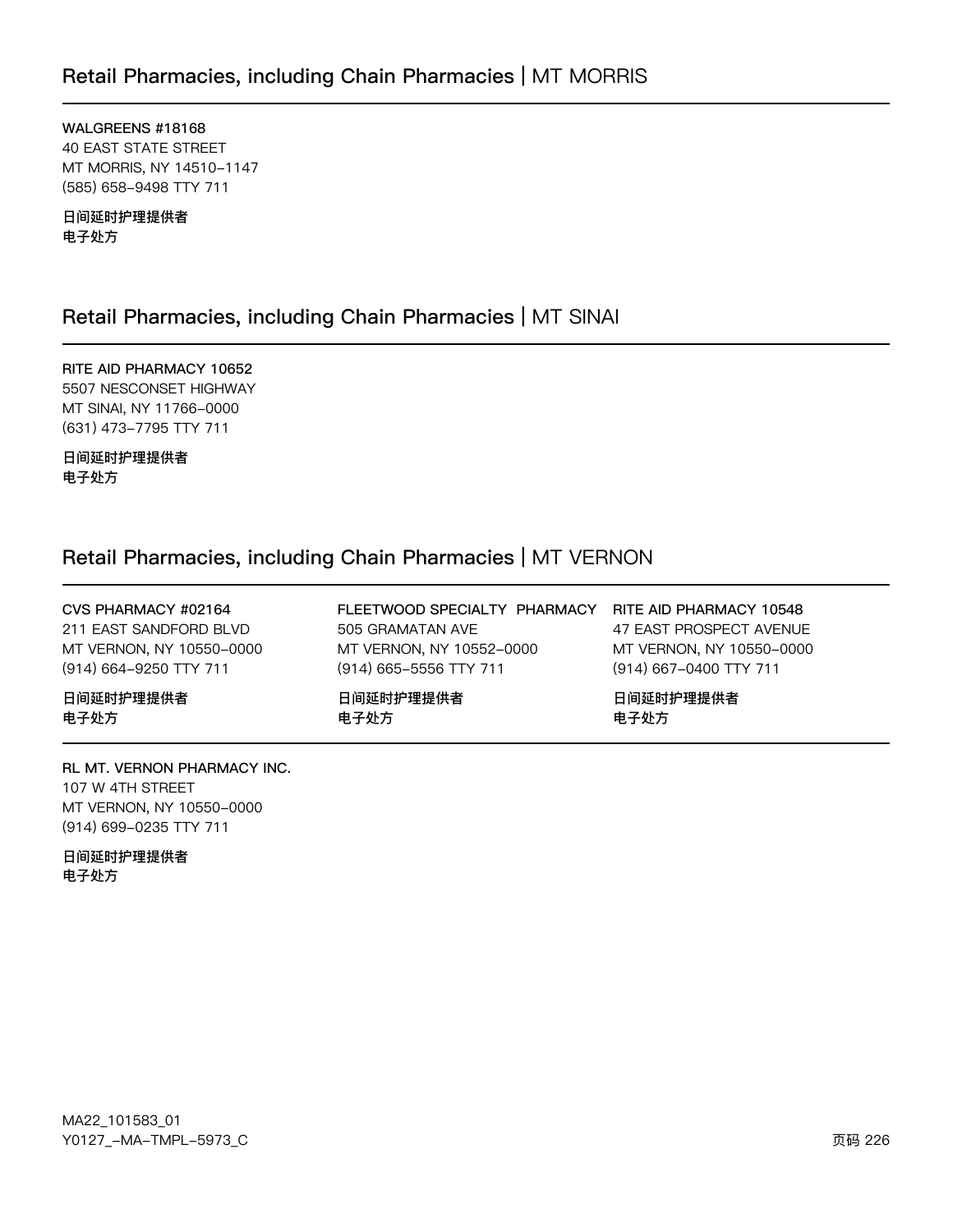STOP & SHOP PHARMACY 2450 JERUSALEM AVE N BELLMORE, NY 11710-0000 (516) 826-0057 TTY 711

日间延时护理提供者 电子处方

## Retail Pharmacies, including Chain Pharmacies | N SYRACUSE

HEALTHDIRECT INSTITUTIONAL PHARMACY SERVICES, INC. #60 515 STEWART DR N SYRACUSE, NY 13212-3417 (866) 220-7383 TTY 711

日间延时护理提供者 电子处方

## Retail Pharmacies, including Chain Pharmacies | N TONAWANDA

CVS PHARMACY #00589 955 PAYNE AVEMID CITY PLAZA N TONAWANDA, NY 14120-0000 (716) 693-0294 TTY 711

日间延时护理提供者 电子处方

## Retail Pharmacies, including Chain Pharmacies | N WHITE PLAINS

STOP & SHOP PHARMACY 670 NORTH BROADWAY N WHITE PLAINS, NY 10603-0000 (914) 682-0743 TTY 711

日间延时护理提供者 电子处方

MA22\_101583\_01 Y0127\_-MA-TMPL-5973\_C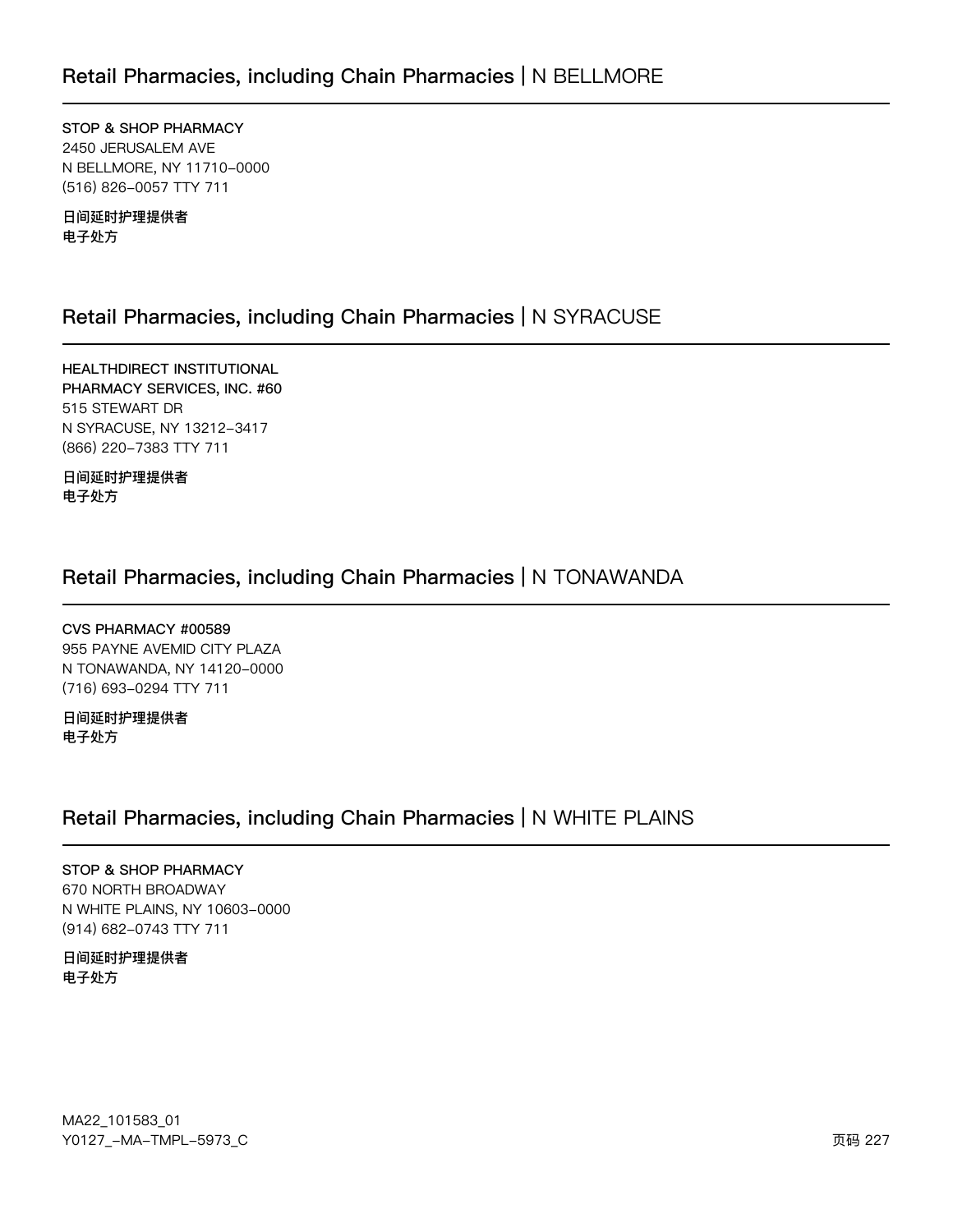## Retail Pharmacies, including Chain Pharmacies | NANUET

COSTCO PHARMACY #305 50 OVERLOOK BLVD NANUET, NY 10954-5292 (845) 364-4219 TTY 711

日间延时护理提供者 电子处方

REDI PHARMACY 250 W ROUTE 59 STE 5 NANUET, NY 10954-2221 (845) 507-0630 TTY 711

日间延时护理提供者 电子处方

STOP & SHOP PHARMACY 101 MARKET ST NANUET, NY 10954-0000 (845) 624-0659 TTY 711

日间延时护理提供者 电子处方

### Retail Pharmacies, including Chain Pharmacies | NAPANOCH

WALMART PHARMACY 10-4570 7500 STATE ROUTE 209 NAPANOCH, NY 12458-9998 (845) 647-3181 TTY 711

日间延时护理提供者 电子处方

### Retail Pharmacies, including Chain Pharmacies | NAPLES

NAPLES APOTHECARY, INC 129 S MAIN ST NAPLES, NY 14512-9574 (585) 374-5040 TTY 711

日间延时护理提供者 电子处方

### Retail Pharmacies, including Chain Pharmacies | NARROWSBURG

PETERS PHARMACY OF NARROWSBURG 141 KIRK RD NARROWSBURG, NY 12764-9802 (845) 252-3003 TTY 711

日间延时护理提供者 电子处方

MA22\_101583\_01 70127v-Ju-6Jwx-5y73vC z{ 222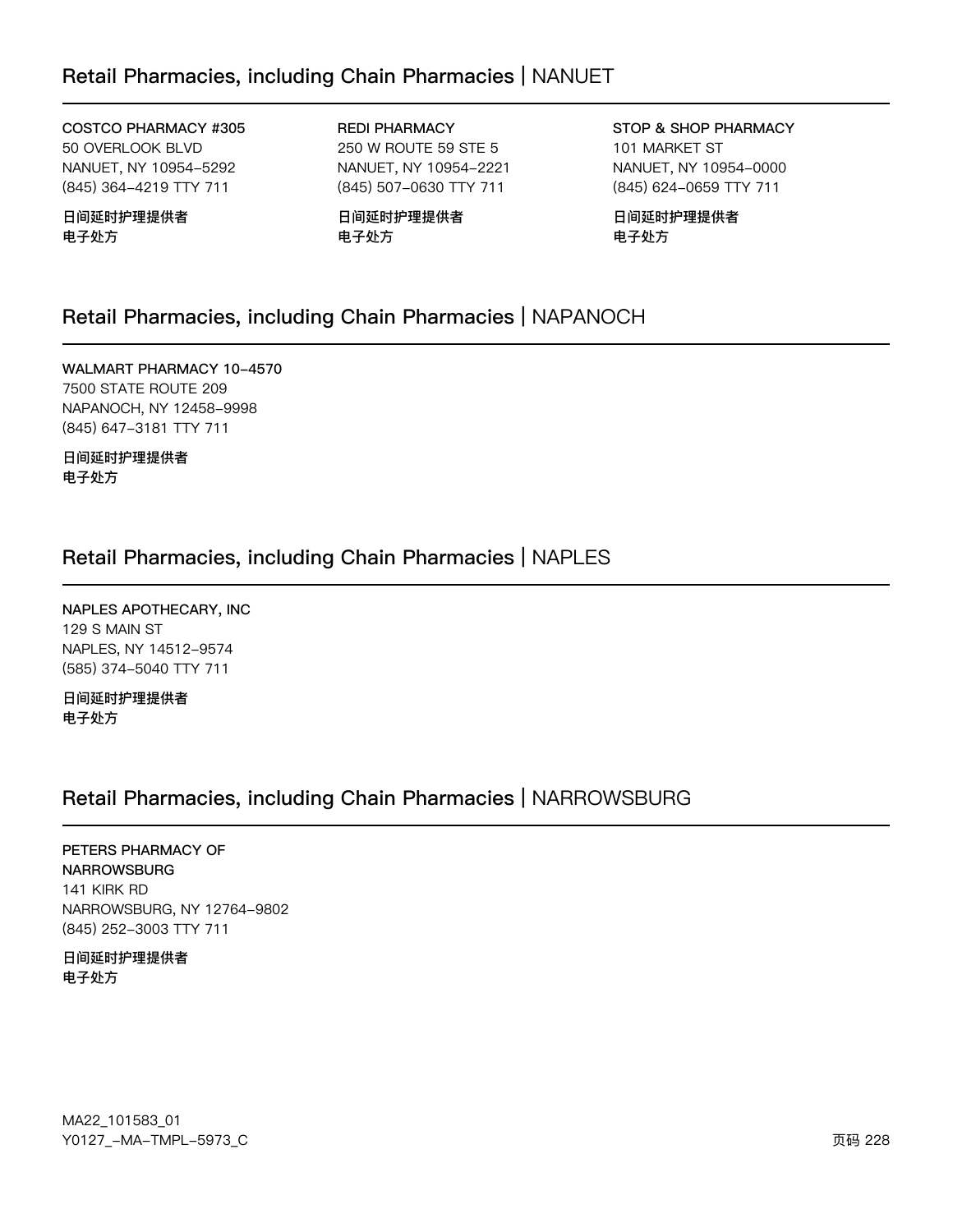### COSTCO PHARMACY #206

3000 MIDDLE COUNTRY RD NESCONSET, NY 11767-1072 (631) 366-0934 TTY 711

### 日间延时护理提供者 电子处方

CVS PHARMACY #02225 232 SMITHTOWN BOULEVARD NESCONSET, NY 11767-0000 (631) 265-3653 TTY 711

日间延时护理提供者 电子处方

## Retail Pharmacies, including Chain Pharmacies | NEW YORK

CHINATOWN PHARMACY CORP 111 MOTT ST NEW YORK, NY 10013-0000 (212) 226-8988 TTY 711

日间延时护理提供者 电子处方

## Retail Pharmacies, including Chain Pharmacies | NEW BERLIN

SERVICE PHARMACY NEW BERLIN 12 S MAIN ST NEW BERLIN, NY 13411-0000 (607) 847-8181 TTY 711

日间延时护理提供者 电子处方

## Retail Pharmacies, including Chain Pharmacies | NEW CITY

CVS PHARMACY #01030 280 SOUTH MAIN ST NEW CITY, NY 10956-0000 (845) 639-8150 TTY 711

日间延时护理提供者 电子处方

NEW CITY PHARMACY 174 S MAIN ST NEW CITY, NY 10956-3380 (845) 407-0005 TTY 711

日间延时护理提供者

WALGREENS #13468 31 CAVALRY DR NEW CITY, NY 10956-5201

(845) 634-3341 TTY 711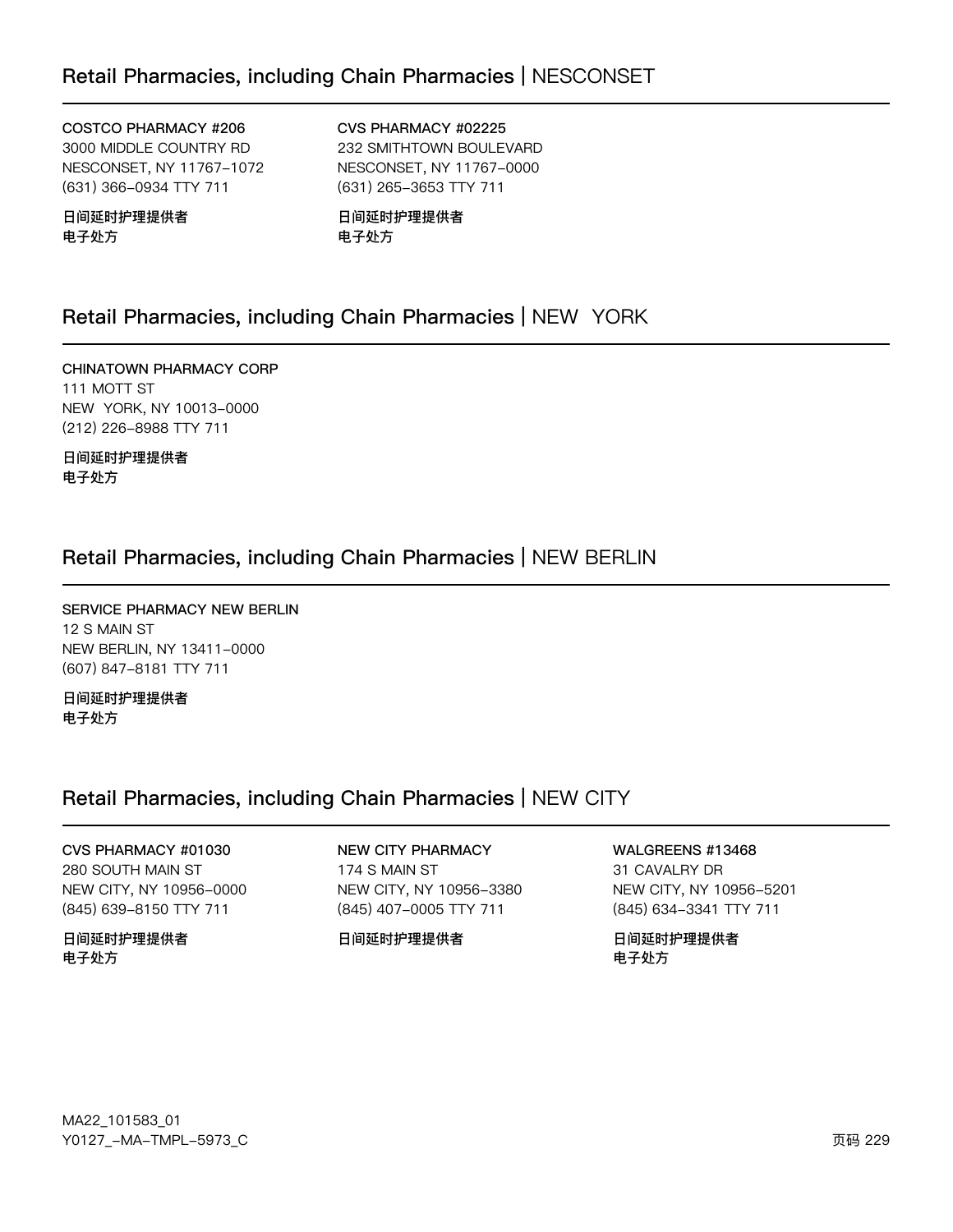# Retail Pharmacies, including Chain Pharmacies | NEW HAMPTON

MID HUDSON FORENSIC PHYS CNTR ROUTE 17M NEW HAMPTON, NY 10958-0000 (845) 374-3171 TTY 711

日间延时护理提供者

### Retail Pharmacies, including Chain Pharmacies | NEW HARTFORD

| CVS PHARMACY #16824                                                                       | HANNAFORD FOOD AND DRUG                                                                                           | <b>OMNICARE OF NEW HARTFORD</b> |
|-------------------------------------------------------------------------------------------|-------------------------------------------------------------------------------------------------------------------|---------------------------------|
| 1 SANGERTOWN SQ STE 3                                                                     | 4593 COMMERCIAL DR                                                                                                | 8411 SENECA TPKE STE 104        |
| NEW HARTFORD, NY 13413-0000                                                               | NEW HARTFORD, NY 13413-0000                                                                                       | NEW HARTFORD, NY 13413-0000     |
| (315) 738-9052 TTY 711                                                                    | (315) 768-1900 TTY 711                                                                                            | (315) 724-4455 TTY 711          |
| 日间延时护理提供者                                                                                 | 日间延时护理提供者                                                                                                         | 日间延时护理提供者                       |
| 电子处方                                                                                      | 电子处方                                                                                                              | 电子处方                            |
| PRICE CHOPPER PHARMACY                                                                    | <b>RANDALLS PHARMACY</b>                                                                                          | RITE AID PHARMACY 10773         |
| 4535 COMMERCIAL DR                                                                        | 44 GENESEE ST                                                                                                     | 46 KELLOGG ROAD                 |
| NEW HARTFORD, NY 13413-0000                                                               | NEW HARTFORD, NY 13413-0000                                                                                       | NEW HARTFORD, NY 13413-0000     |
| (315) 736-5178 TTY 711                                                                    | (315) 732-1615 TTY 711                                                                                            | (315) 735-1252 TTY 711          |
| 日间延时护理提供者                                                                                 | 日间延时护理提供者                                                                                                         | 日间延时护理提供者                       |
| 电子处方                                                                                      | 电子处方                                                                                                              | 电子处方                            |
| RITE AID PHARMACY 10774                                                                   | STANWOOD PHARMACY                                                                                                 | WALGREENS #9798                 |
| 4854 COMMERCIAL DRIVE                                                                     | 18 KELLOGG RD                                                                                                     | 4855 COMMERCIAL DR              |
| NEW HARTFORD, NY 13413-0000                                                               | NEW HARTFORD, NY 13413-2825                                                                                       | NEW HARTFORD, NY 13413-6212     |
| (315) 736-5232 TTY 711                                                                    | (315) 735-7979 TTY 711                                                                                            | (315) 736-8774 TTY 711          |
| 日间延时护理提供者                                                                                 | 日间延时护理提供者                                                                                                         | 日间延时护理提供者                       |
| 电子处方                                                                                      | 电子处方                                                                                                              | 电子处方                            |
| WALGREENS #9799<br>49 KELLOGG RD<br>NEW HARTFORD, NY 13413-2849<br>(315) 734-1893 TTY 711 | <b>WALMART PHARMACY 10-1677</b><br>4765 COMMERCIAL DRIVE<br>NEW HARTFORD, NY 13413-0000<br>(315) 736-6822 TTY 711 |                                 |
| 日间延时护理提供者<br>电子处方                                                                         | 日间延时护理提供者<br>电子处方                                                                                                 |                                 |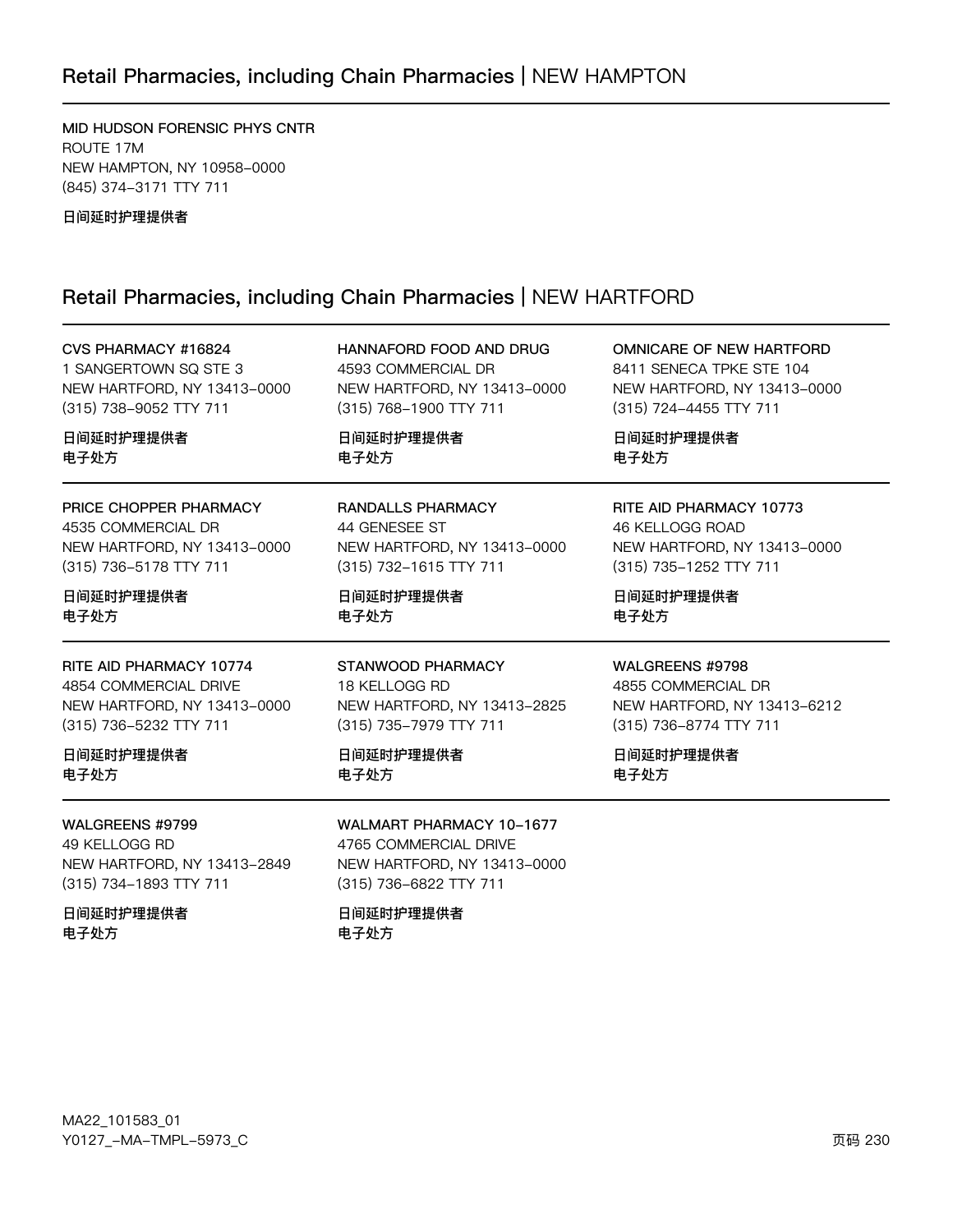## Retail Pharmacies, including Chain Pharmacies | NEW HYDE PARK

| <b>AMERITA</b><br>75 NASSAU TERMINAL RD STE 100<br>NEW HYDE PARK, NY 11040-0000<br>(516) 725-5944 TTY 711<br>日间延时护理提供者<br>电子处方      | AVANTI HEALTH CARE SERVICES<br>75 NASSAU TERMINAL RD STE 101<br>NEW HYDE PARK, NY 11040-0000<br>(516) 280-1000 TTY 711<br>日间延时护理提供者<br>电子处方 | <b>CUREMED RX</b><br>2020 LAKEVILLE RD<br>NEW HYDE PARK, NY 11040-1664<br>(516) 755-7999 TTY 711<br>日间延时护理提供者                                |
|-------------------------------------------------------------------------------------------------------------------------------------|---------------------------------------------------------------------------------------------------------------------------------------------|----------------------------------------------------------------------------------------------------------------------------------------------|
| CVS PHARMACY #00551<br>2030 HILL SIDE AVENUE<br>NEW HYDE PARK, NY 11040-0000<br>(516) 354-8942 TTY 711<br>日间延时护理提供者<br>电子处方         | CVS PHARMACY #03104<br>310 HILL SIDE AVENUE<br>NEW HYDE PARK, NY 11040-0000<br>(516) 326-3506 TTY 711<br>日间延时护理提供者<br>电子处方                  | NEW YORK CANCER & BLOOD<br><b>SPECIALISTS</b><br>1 DELWARE DR<br>NEW HYDE PARK, NY 11042-0000<br>(516) 336-5255 TTY 711<br>日间延时护理提供者<br>电子处方 |
| THE PARKER JEWISH GERIATRIC<br><b>INST</b><br>27111 76TH AVE<br>NEW HYDE PARK, NY 11040-1436<br>(718) 289-2270 TTY 711<br>日间延时护理提供者 | VIVO HEALTH PHARMACY AT LIJ<br>270-05 76TH AVE<br>NEW HYDE PARK, NY 11040-0000<br>(718) 470-8486 TTY 711<br>日间延时护理提供者<br>电子处方               | WALGREENS #5955<br>2282 JERICHO TPKE<br>NEW HYDE PARK, NY 11040-4725<br>(516) 746-4289 TTY 711<br>日间延时护理提供者<br>电子处方                          |

### WALGREENS #7831

8345 LANGDALE ST NEW HYDE PARK, NY 11040-1822 (718) 470-0208 TTY 711

日间延时护理提供者 电子处方

## Retail Pharmacies, including Chain Pharmacies | NEW PALTZ

### DEDRICK'S PHARMACY

190 MAIN ST NEW PALTZ, NY 12561-0000 (845) 255-0310 TTY 711

### 日间延时护理提供者 电子处方

QUICK RX 279 MAIN ST STE 103 NEW PALTZ, NY 12561-1624 (845) 295-3335 TTY 711

日间延时护理提供者 电子处方

### TOPS PHARMACY

271 MAIN ST NEW PALTZ, NY 12561-1613 (845) 255-3344 TTY 711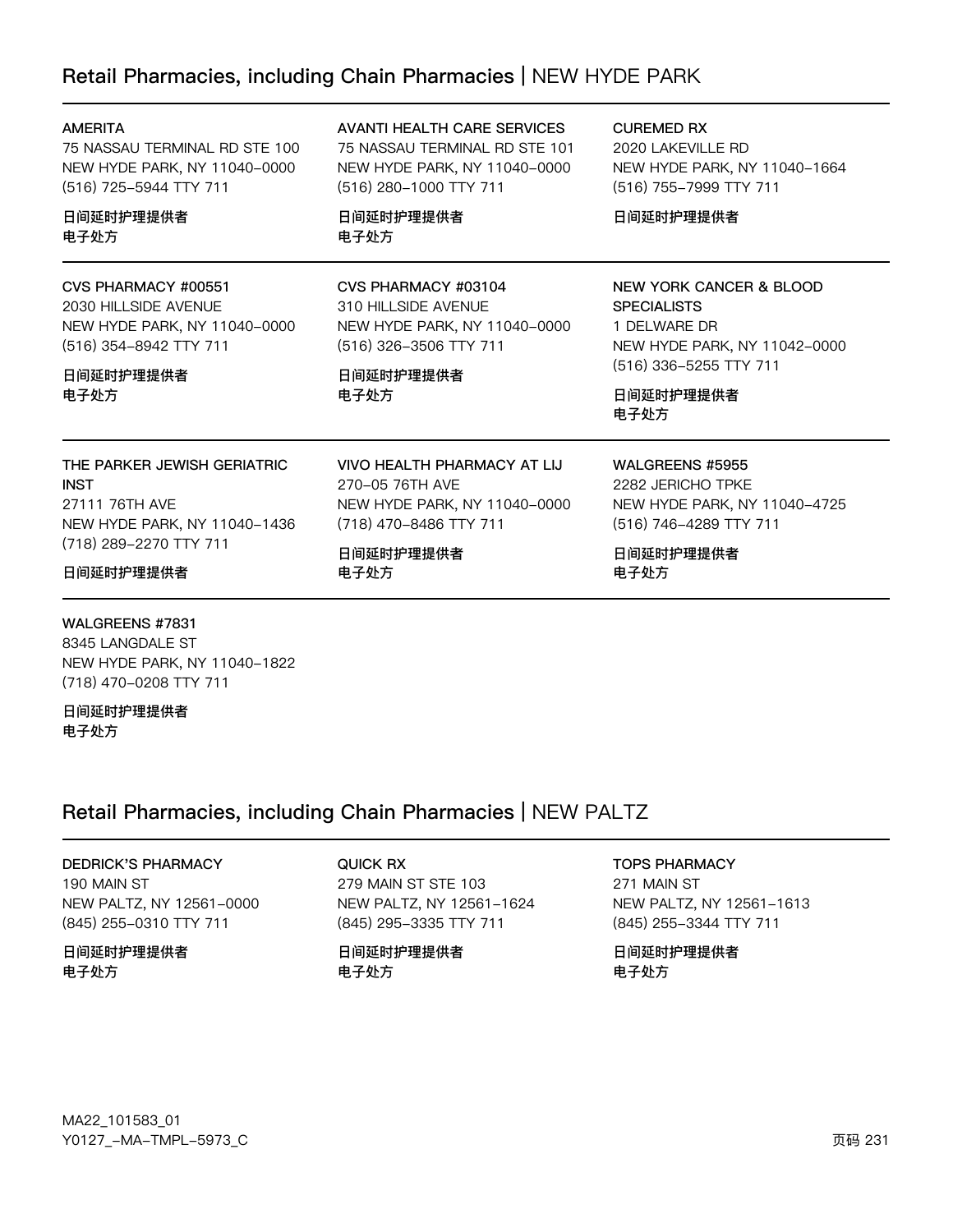### WALGREENS #17317 236 MAIN ST NEW PALTZ, NY 12561-1314 (845) 255-9210 TTY 711

### 日间延时护理提供者 电子处方

# Retail Pharmacies, including Chain Pharmacies | NEW ROCHELLE

| <b>COSTCO PHARMACY #241</b>                                                                          | CVS PHARMACY #00522                                                                                 | CVS PHARMACY #00530                                                                                    |
|------------------------------------------------------------------------------------------------------|-----------------------------------------------------------------------------------------------------|--------------------------------------------------------------------------------------------------------|
| 1 INDUSTRIAL LE                                                                                      | 577 NORTH AVE                                                                                       | 309 MAIN STREET                                                                                        |
| NEW ROCHELLE, NY 10805-1203                                                                          | NEW ROCHELLE, NY 10801-0000                                                                         | NEW ROCHELLE, NY 10801-0000                                                                            |
| (914) 636-0291 TTY 711                                                                               | (914) 235-6475 TTY 711                                                                              | (914) 654-8603 TTY 711                                                                                 |
| 日间延时护理提供者                                                                                            | 日间延时护理提供者                                                                                           | 日间延时护理提供者                                                                                              |
| 电子处方                                                                                                 | 电子处方                                                                                                | 电子处方                                                                                                   |
| CVS PHARMACY #02578                                                                                  | CVS PHARMACY #05454                                                                                 | CVS PHARMACY #08447                                                                                    |
| 16 WEYMAN AVENUE                                                                                     | 1296 NORTH AVENUE                                                                                   | 222 NORTH AVENUE                                                                                       |
| NEW ROCHELLE, NY 10805-0000                                                                          | NEW ROCHELLE, NY 10804-0000                                                                         | NEW ROCHELLE, NY 10801-6402                                                                            |
| (914) 235-7120 TTY 711                                                                               | (914) 235-7435 TTY 711                                                                              | (914) 637-7591 TTY 711                                                                                 |
| 日间延时护理提供者                                                                                            | 日间延时护理提供者                                                                                           | 日间延时护理提供者                                                                                              |
| 电子处方                                                                                                 | 电子处方                                                                                                | 电子处方                                                                                                   |
| <b>GRABELS PHARMACY</b><br>140 LOCKWOOD AVE<br>NEW ROCHELLE, NY 10801-4915<br>(914) 632-7272 TTY 711 | <b>MAIN STREET PHARMACY</b><br>761 MAIN ST<br>NEW ROCHELLE, NY 10805-1511<br>(914) 235-1000 TTY 711 | NARAYAN PHARMACY<br>175 MEMORIAL HWY STE 1-14<br>NEW ROCHELLE, NY 10801-5639<br>(914) 365-7099 TTY 711 |
| 日间延时护理提供者                                                                                            | 日间延时护理提供者                                                                                           | 日间延时护理提供者                                                                                              |
| 电子处方                                                                                                 | 电子处方                                                                                                | 电子处方                                                                                                   |
| NEW ROCHELLE PHARMACY                                                                                | NEW ROCHELLE PRESCRIPTION                                                                           | SCHAFFER EXTENDED CARE CENTER                                                                          |
| 110 LOCKWOOD AVE                                                                                     | <b>CENTER</b>                                                                                       | <b>16 GUION PLACE</b>                                                                                  |
| NEW ROCHELLE, NY 10801-5008                                                                          | 551 MAIN ST                                                                                         | NEW ROCHELLE, NY 10801-0000                                                                            |
| (914) 654-1222 TTY 711                                                                               | NEW ROCHELLE, NY 10801-0000                                                                         | (914) 365-3804 TTY 711                                                                                 |
| 日间延时护理提供者<br>电子处方                                                                                    | (914) 636-2225 TTY 711<br>日间延时护理提供者<br>电子处方                                                         |                                                                                                        |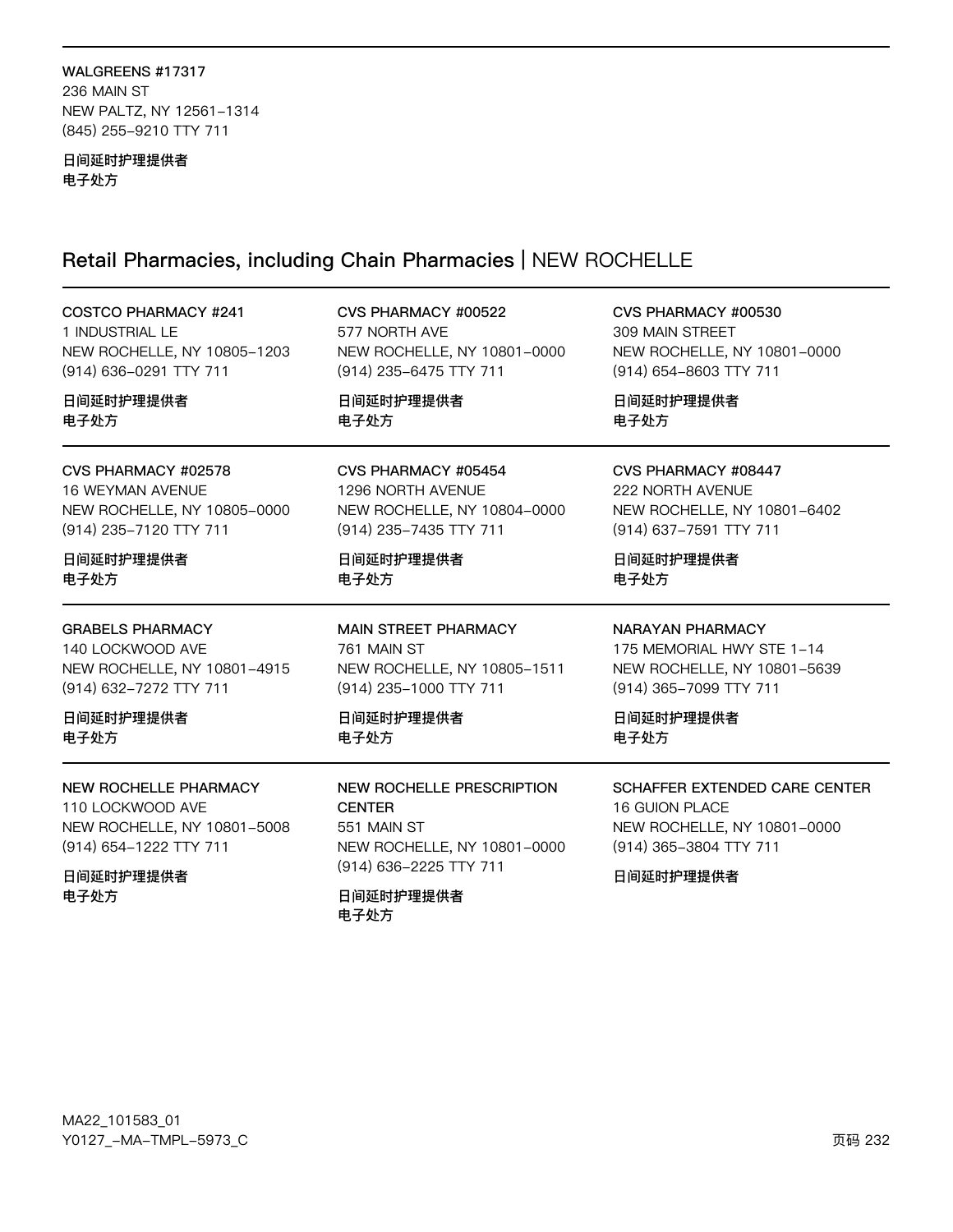STOP & SHOP PHARMACY 2425 PALMER AVENUE NEW ROCHELLE, NY 10801-0000 (914) 632-7148 TTY 711

日间延时护理提供者 电子处方

### Retail Pharmacies, including Chain Pharmacies | NEW WINDSOR

HANNAFORD FOOD AND DRUG 2636 RT 32 NEW WINDSOR, NY 12553-0000 (845) 562-5292 TTY 711

MEDICINE CHEST PHARMACY 408 BLOOMING GROVE TPKE NEW WINDSOR, NY 12553-0000 (845) 561-5555 TTY 711

日间延时护理提供者 电子处方

### 日间延时护理提供者 电子处方

**NEW WINDSOR PHARMACY** 215 QUASSAICK AVE NEW WINDSOR, NY 12553-0000 (845) 568-3000 TTY 711

日间延时护理提供者 电子处方

### RITE AID PHARMACY 00159

393 WINDSOR HIGHWAY NEW WINDSOR, NY 12553-7986 (845) 561-0064 TTY 711

日间延时护理提供者 电子处方

## Retail Pharmacies, including Chain Pharmacies | NEW YORK

| 133RD ST PHARMACY INC    | 139 CENTER PHARMACY, LLC    | 139 PHARMACY INC        |
|--------------------------|-----------------------------|-------------------------|
| 1473 AMSTERDAM AVE       | 139 CENTRE STREETSTORE #105 | 3415 BROADWAY           |
| NEW YORK, NY 10027-0000  | NEW YORK, NY 10013-0000     | NEW YORK, NY 10031-7407 |
| (212) 491-4911 TTY 711   | (646) 838-6388 TTY 711      | (212) 283-6623 TTY 711  |
| 日间延时护理提供者                | 日间延时护理提供者                   | 日间延时护理提供者               |
| 电子处方                     | 电子处方                        | 电子处方                    |
| <b>145TH ST PHARMACY</b> | 1699 FANCY PHARMACY INC     | 2000 NINOS PHARMACY     |
| 300 WEST 145TH STREET    | 132 ALLEN ST                | 3663 BROADWAY           |
| NEW YORK, NY 10039-0000  | NEW YORK, NY 10002-3008     | NEW YORK, NY 10031-0000 |
| (212) 281-3480 TTY 711   | (212) 529-4532 TTY 711      | (212) 491-2910 TTY 711  |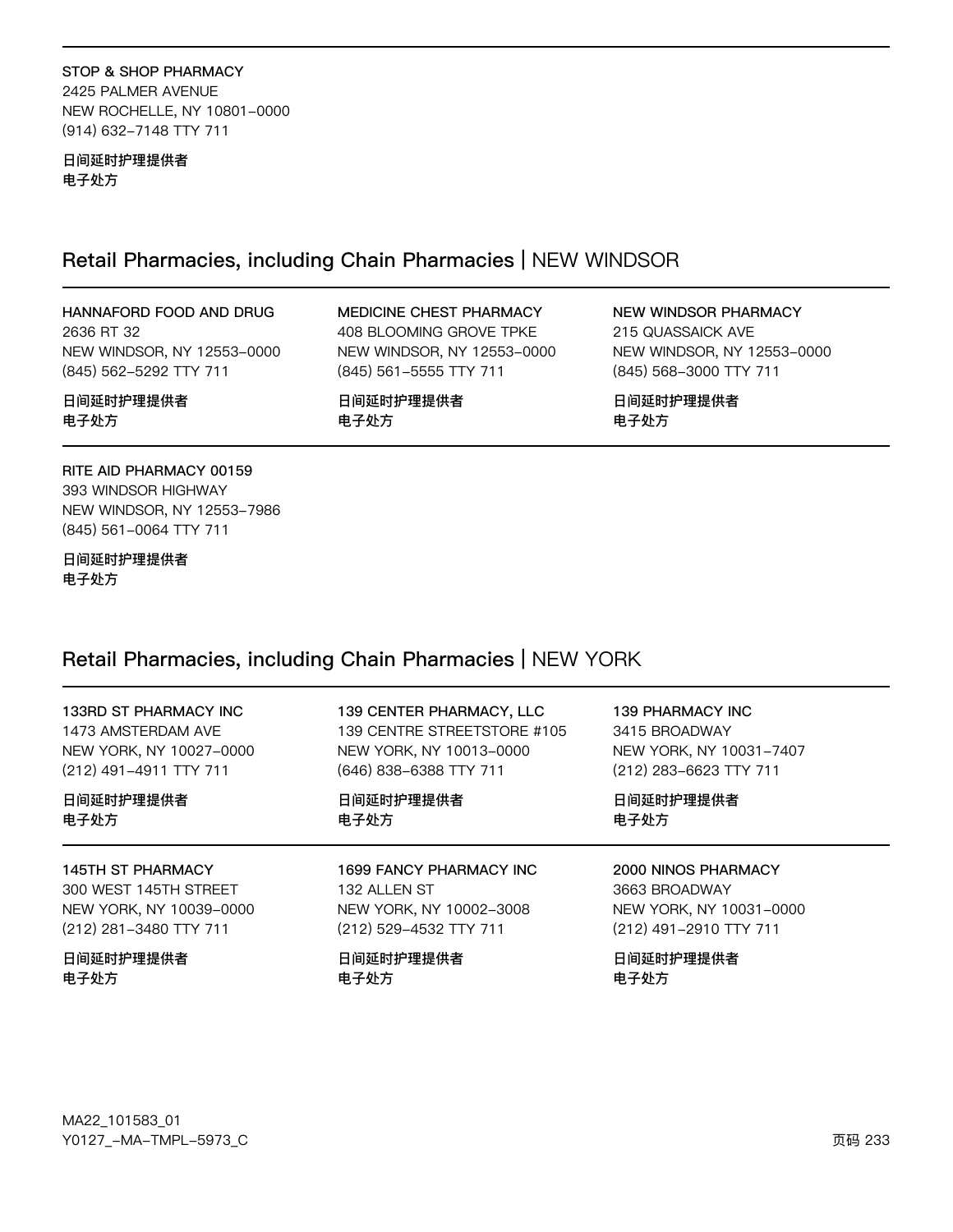#### 278 PHARMACY

27 E BROADWAY # 1FL NEW YORK, NY 10002-7073 (212) 227-7666 TTY 711

日间延时护理提供者 电子处方

79TH STREET PHARMACY 215 W 79TH ST NEW YORK, NY 10024-6242 (646) 370-5978 TTY 711

日间延时护理提供者 电子处方

### 92 PHARMACY

1938 2ND AVE NEW YORK, NY 10029-0000 (212) 426-6484 TTY 711

日间延时护理提供者 电子处方

#### ABC PHARMACY

139 CENTRE STRETAIL#108 NEW YORK, NY 10013-0000 (212) 965-9688 TTY 711

日间延时护理提供者 电子处方

#### ABC PHARMACY

53 ELIZABETH ST NEW YORK, NY 10013-0000 (212) 966-7588 TTY 711

日间延时护理提供者 电子处方

### AHMA RX

2381 FREDERICK DOUGLASS BLVD NEW YORK, NY 10027-1822 (212) 749-6626 TTY 711

日间延时护理提供者 电子处方

66 PHARMACY INC 66 E BROADWAY NEW YORK, NY 10002-6831 (646) 484-6683 TTY 711

### 日间延时护理提供者

8TH AVE PHARMACY 2830 FREDERICK DOUGLASS BLVD NEW YORK, NY 10039-2115 (212) 234-3900 TTY 711

日间延时护理提供者 电子处方

A.M. PHARMACY II, INC 223 GRAND STREET NEW YORK, NY 10013-0000 (212) 226-8832 TTY 711

日间延时护理提供者 电子处方

ABC PHARMACY 17 EAST BROADWAY NEW YORK, NY 10002-0000 (212) 965-8882 TTY 711

日间延时护理提供者 电子处方

A-CLASS PHARMACY 85 ELIZABETH ST NEW YORK, NY 10013-4770 (212) 431-0333 TTY 711

日间延时护理提供者 电子处方

AJANTA PHARMACY 2718 8TH AVE NEW YORK, NY 10030-4104 (212) 283-6228 TTY 711

日间延时护理提供者 电子处方

678 PHARMACY INC.

82 FLIZABETH ST NEW YORK, NY 10013-4728 (212) 966-6606 TTY 711

日间延时护理提供者 电子处方

90TH STREET PHARMACY 1262 MADISON AVE NEW YORK, NY 10128-0590 (212) 289-9168 TTY 711

日间延时护理提供者 电子处方

ABACUS PHARMACY 168 2ND AVE NEW YORK, NY 10003-5754 (212) 477-6400 TTY 711

日间延时护理提供者 电子处方

ABC PHARMACY 10 BOWERY STREET NEW YORK, NY 10013-0000 (212) 267-8882 TTY 711

日间延时护理提供者 电子处方

#### AHF PHARMACY

352 7TH AVERM 1206 NEW YORK, NY 10001-5012 (212) 284-0060 TTY 711

日间延时护理提供者 电子处方

ALISONS PHARMACY INC 12 BOWERY

NEW YORK, NY 10013-5011 (212) 227-7065 TTY 711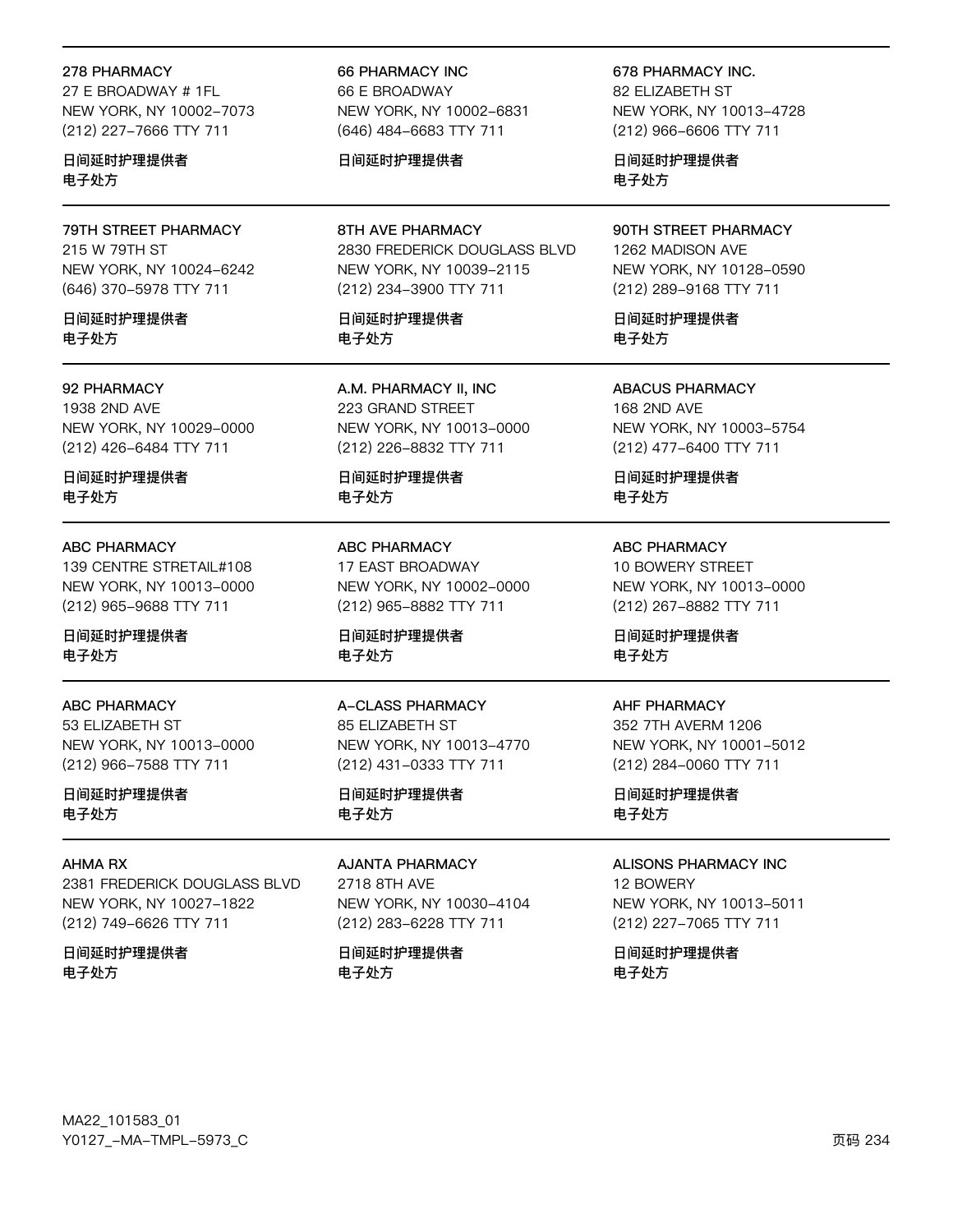ALL HEALTH PHARMACY CORP 118 MOTT ST NEW YORK, NY 10013-0000 (212) 431-4398 TTY 711

日间延时护理提供者 电子处方

### **ALTO PHARMACY**

100 PARK AVENUESUITE FRONT E NEW YORK, NY 10017-0000 (800) 874-5881 TTY 711

#### 日间延时护理提供者

## AMERICAN OUTCOMES

**MANAGEMENT LP** 36 WEST 37TH ST5TH FLOOR NEW YORK, NY 10018-0000 (800) 556-4246 TTY 711

日间延时护理提供者 电子处方

#### **ANDY PHARMACY II**

1341 SAINT NICHOLAS AVE NEW YORK, NY 10033-0000 (212) 795-3033 TTY 711

日间延时护理提供者 电子处方

## **APOTHECARY NYC**

333 WEST 57TH ST NEW YORK, NY 10019-0000 (212) 672-0533 TTY 711

日间延时护理提供者 电子处方

#### ARCELY PHARMACY INC.

1603 SAINT NICHOLAS AVE NEW YORK, NY 10040-3303 (212) 923-2412 TTY 711

日间延时护理提供者 电子处方

ALLEN STREET PHARMACY INC 2 ALLEN ST1A/1B NEW YORK, NY 10002-5302 (212) 966-8287 TTY 711

日间延时护理提供者 电子处方

AMAZING CHOICE PHARMACY, INC. 6B ELIZABETH ST NEW YORK, NY 10013-4802 (718) 484-9888 TTY 711

日间延时护理提供者 电子外方

**AMSTERDAM PHARMACY & SURGICAL SUPPLIES** 1743 AMSTERDAM AVE NEW YORK, NY 10031-4614 (212) 234-7400 TTY 711

日间延时护理提供者 电子处方

**ANSONIA PHARMACY** 446 6TH AVE NEW YORK, NY 10011-8497 (212) 477-0762 TTY 711

日间延时护理提供者 电子处方

### APOTHECO PHARMACY MANHATTAN 462 2ND AVE NEW YORK, NY 10016-9104 (212) 889-0022 TTY 711

日间延时护理提供者 电子处方

### **ARROW PHARMACY**

883 9TH AVE NEW YORK, NY 10019-1797 (212) 245-8469 TTY 711

日间延时护理提供者 电子处方

**ALRITE PHARMACY INC** 

161 HESTER STALRITE PHARMACY NEW YORK, NY 10013-4702 (212) 965-8868 TTY 711

日间延时护理提供者 电子处方

AMERICAN EAST PHARMACY INC 23 DIVISION ST # 1FL NEW YORK, NY 10002-6707 (212) 925-1900 TTY 711

日间延时护理提供者 电子外方

**ANDY PHARMACY** 3750 BROADWAY NEW YORK, NY 10032-0000 (212) 368-5511 TTY 711

日间延时护理提供者 电子处方

APICHA HEALTH CENTER PHARMACY 400 BROADWAY NEW YORK, NY 10013-3698 (646) 744-0994 TTY 711

日间延时护理提供者 电子处方

### APTHORP PHARMACY 2191 BROADWAY NEW YORK, NY 10024-6292 (212) 877-3480 TTY 711

日间延时护理提供者 电子处方

### **ASBELL PHARMACY**

1600 ST NICHOLAS AVE NEW YORK, NY 10040-3395 (212) 927-5994 TTY 711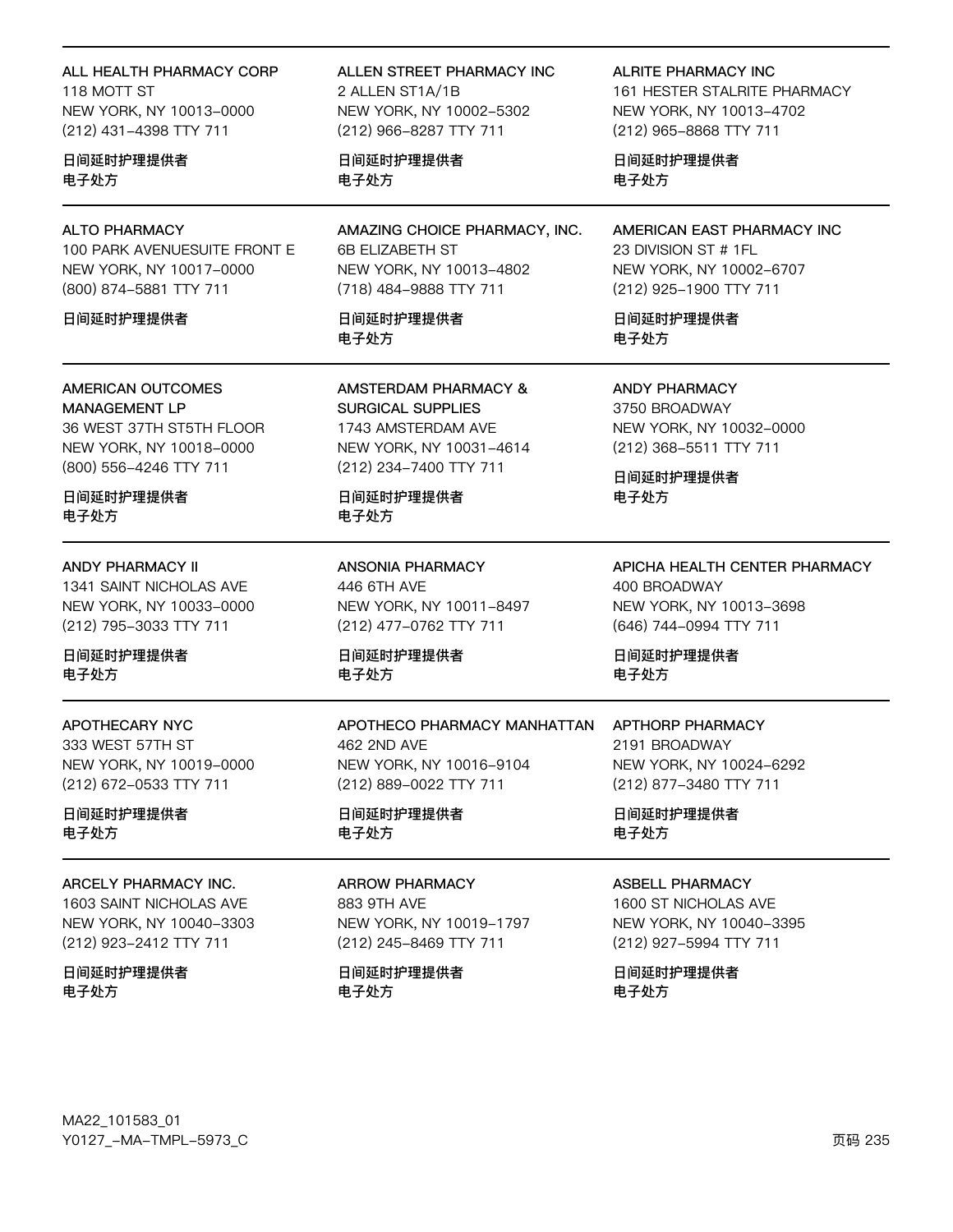#### **AVALON CHEMISTS**

7 2ND AVEATTENTION: CALVIN MOY NEW YORK, NY 10003-8674 (212) 260-3131 TTY 711

日间延时护理提供者 电子处方

**BAYARD LC PHARMACY CORP** 62 BAYARD ST NEW YORK, NY 10013-4901 (212) 219-8116 TTY 711

日间延时护理提供者 电子外方

**BIO CARE PHARMACY 222 8TH AVE** NEW YORK, NY 10011-1610 (212) 255-3100 TTY 711

日间延时护理提供者 电子处方

**BLOCKCHAIN PHARMACY** 2139 3RD AVE NEW YORK, NY 10035-4762 (212) 348-5049 TTY 711

日间延时护理提供者 电子处方

**BOWERY PHARMACY** 95 BOWERY NEW YORK, NY 10002-4901 (212) 219-0449 TTY 711

日间延时护理提供者 电子处方

**BROADWAY FAMILY PHARMACY** 510 AMSTERDAM AVESTR1 (SOUTH STORE) NEW YORK, NY 10024-3935 (212) 724-1950 TTY 711

日间延时护理提供者 电子处方

**AVENUE C PHARMACY** 178 AVF C NEW YORK, NY 10009-0000 (212) 228-0764 TTY 711

日间延时护理提供者 电子处方

**BELLEVUE HOSPITAL** 462 FIRST AVE.NYC-HEALTH HOSP. CORP C/O PHARMACY DEPARTMENT NEW YORK, NY 10016-9103 (212) 562-6504 TTY 711

### 日间延时护理提供者

**BJ'S PHARMACY** 80 E 116TH ST NEW YORK, NY 10029-0000 (212) 348-7788 TTY 711

日间延时护理提供者 电子处方

**BORIKEN PHARMACY** 2265 3RD AVE FL 1 NEW YORK, NY 10035-2231 (844) 370-6206 TTY 711

日间延时护理提供者 电子处方

BROADWAY APOTHECARY INC 779 BROADWAY NEW YORK, NY 10003-6804 (212) 961-6681 TTY 711

日间延时护理提供者

**BROADWAY PHARMACY** 4329 BROADWAY NEW YORK, NY 10033-0000 (212) 740-8500 TTY 711

日间延时护理提供者 电子处方

**BAC AI PHARMACY** 216 CANAL ST B NEW YORK, NY 10013-4122 (212) 513-1344 TTY 711

日间延时护理提供者 电子处方

BETTER HEALTH RX CORP 503 W 125TH ST NEW YORK, NY 10027-3402 (212) 222-8600 TTY 711

日间延时护理提供者 电子外方

**BLOCK DRUG STORES** 101 SECOND AVE NEW YORK, NY 10003-8334 (212) 473-1587 TTY 711

日间延时护理提供者 电子处方

**BOWEN PHARMACY** 826TENTH AVE NEW YORK, NY 10019-0000 (212) 956-9111 TTY 711

日间延时护理提供者 电子处方

#### **BROADWAY CHEMISTS**

2350 BROADWAYGROUND FLOOR NEW YORK, NY 10024-0000 (212) 877-0888 TTY 711

日间延时护理提供者 电子处方

**BROADWAY PHARMACY** 

3621 BROADWAY NEW YORK, NY 10031-0000 (212) 926-9800 TTY 711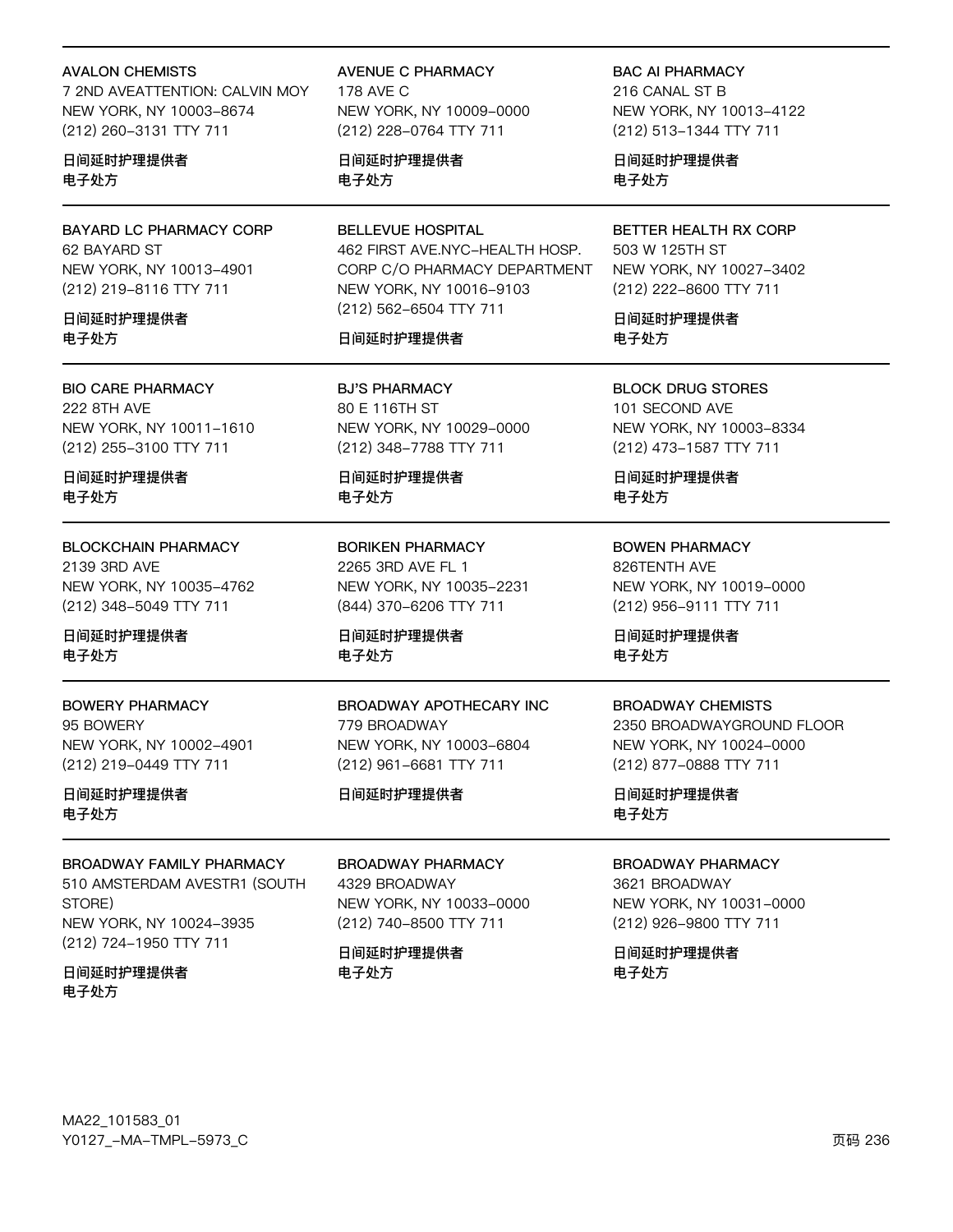#### **BROADWAY PHARMACY III INC**

629 W 185TH ST NEW YORK, NY 10033-0000 (212) 927-0999 TTY 711

### 日间延时护理提供者 电子处方

**BUY-RITE PHARMACY IV** 215-7 GRAND STGROUND FLOOR NEW YORK, NY 10013-0000 (212) 625-9505 TTY 711

日间延时护理提供者 电子外方

### **CALIGOR RX**

1226 LEXINGTON AVE NEW YORK, NY 10028-0000 (212) 369-6000 TTY 711

日间延时护理提供者 电子处方

### CANAL STREET PHARMACY INC

210 212 CANAL STGROUND FLOOR NEW YORK, NY 10013-0000 (212) 748-4900 TTY 711

日间延时护理提供者 电子处方

### **CARE PHARMACY & SURGICALS** 565 LENOX AVE NEW YORK, NY 10037-1742 (212) 281-2345 TTY 711

日间延时护理提供者 电子处方

#### **CEDRA PHARMACY**

2268 BROADWAY NEW YORK, NY 10024-5403 (212) 877-5000 TTY 711

日间延时护理提供者 电子处方

### **BUY-RITE PHARMACY** 11 CHATHAM SQ NEW YORK, NY 10038-1028 (212) 925-7698 TTY 711

日间延时护理提供者 电子处方

**BUY-RITE PHARMACY V** 139 CENTRE STRETAIL #4 NEW YORK, NY 10013-4408 (212) 343-1919 TTY 711

日间延时护理提供者 电子外方

**CALLEN-LORDE COMMUNITY PHARMACY** 356 W 18TH ST NEW YORK, NY 10011-4401 (212) 271-7260 TTY 711

日间延时护理提供者 电子处方

**CANALBERRY PHARMACY** 82 MULBERRY ST FRNT B NEW YORK, NY 10013-0000 (212) 619-6190 TTY 711

日间延时护理提供者 电子处方

**CAREHART INC** 41 7TH AVE SOUTHGROUND FLR NEW YORK, NY 10014-0000 (212) 321-1010 TTY 711

日间延时护理提供者

### **CEDRA PHARMACY**

1207 2ND AVE NEW YORK, NY 10021-7402 (212) 758-9614 TTY 711

日间延时护理提供者 电子处方

**BUY-RITE PHARMACY II** 106 LAFAYETTE ST NEW YORK, NY 10013-0000 (212) 966-9239 TTY 711

日间延时护理提供者 电子处方

**C.O. BIGELOW CHEMISTS** 414 6TH AVE NEW YORK, NY 10011-8495 (212) 533-2700 TTY 711

日间延时护理提供者 电子外方

**CANAL PHARMACY INC** 196 CANAL ST NEW YORK, NY 10013-0000 (212) 608-1668 TTY 711

日间延时护理提供者 电子处方

**CAPSULE PHARMACY** 20 W 36TH ST NEW YORK, NY 10018-8005 (212) 675-3900 TTY 711

日间延时护理提供者 电子处方

## CARNEGIE HILL PHARMACY INC

1331 MADISON AVENUE NEW YORK, NY 10128-0000 (212) 534-1300 TTY 711

日间延时护理提供者 电子处方

#### CENTER PHARMACY, INC.

1290 AMSTERDAM AVE NEW YORK, NY 10027-0000 (212) 222-7922 TTY 711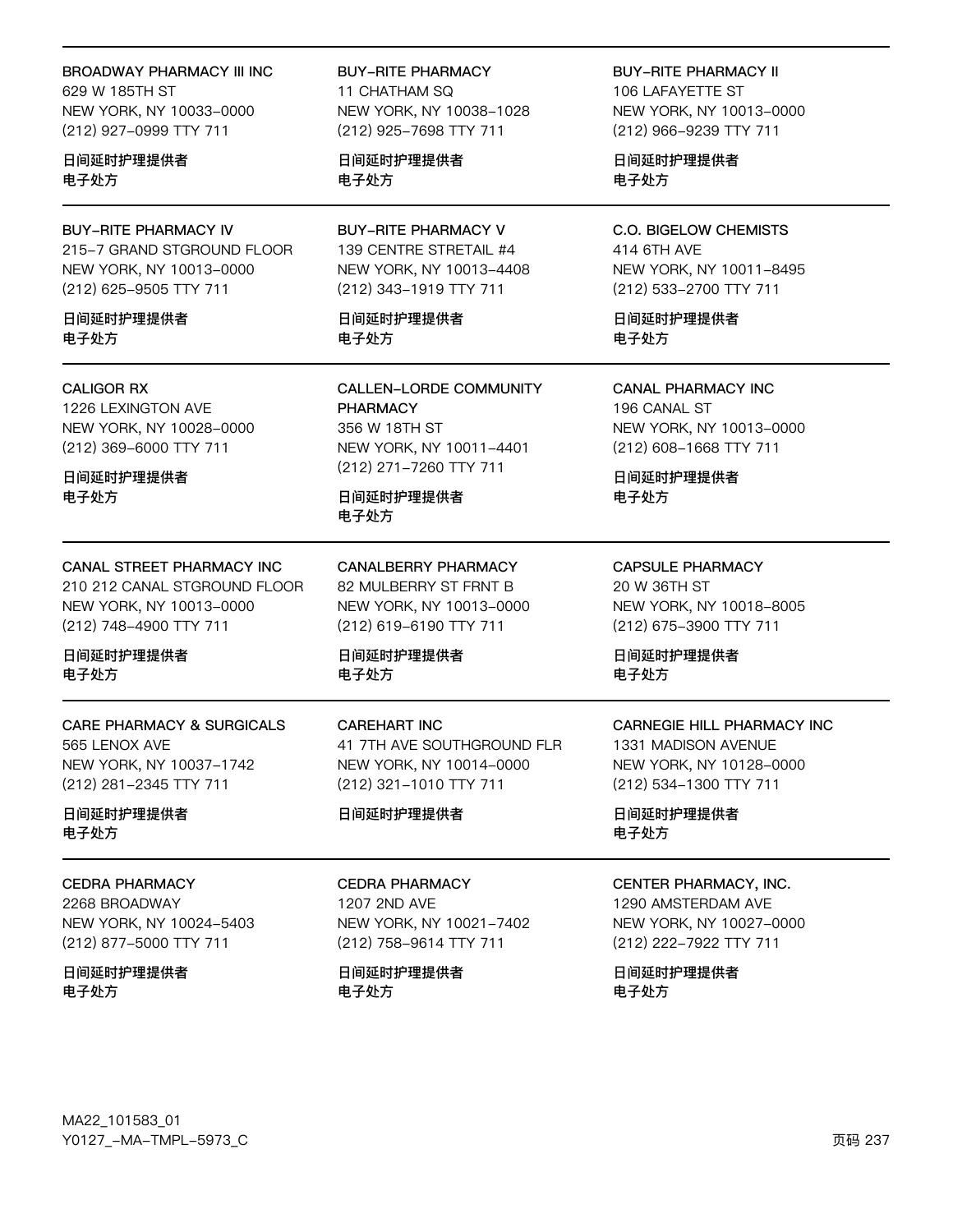### **CENTRAL PARK HEMATOLOGY & ONCOLOGY**

12 E 86TH ST OFC 4 NEW YORK, NY 10028-0517 (212) 861-6660 TTY 711

日间延时护理提供者 电子外方

**CENTURY PHARMACY** 225 MADISON ST NEW YORK, NY 10002-0000 (212) 227-5227 TTY 711

日间延时护理提供者 电子处方

CHELSEA ROYAL CARE PHARMACY, INC. **154 9TH AVE** NEW YORK, NY 10011-4904 (212) 255-8000 TTY 711

日间延时护理提供者 电子处方

**CITY DRUG & SURGICAL** 2039 AMSTERDAM AVE NEW YORK, NY 10032-5007 (212) 781-1011 TTY 711

日间延时护理提供者 电子处方

**CITYDRUG AND SURGICAL** 1-7 AUDUBON AVENUE NEW YORK, NY 10032-5007

(212) 543-1554 TTY 711

日间延时护理提供者 电子处方

**CENTURY PHARMACY** 302A GRAND ST NEW YORK, NY 10002-4465 (212) 925-3838 TTY 711

日间延时护理提供者 电子处方

**CHARLIE PHARMACY** 2034 2ND AVE NEW YORK, NY 10029-0000 (646) 596-7028 TTY 711

日间延时护理提供者 电子处方

**CHERRY'S PHARMACY** 207 E 66TH ST NEW YORK, NY 10065-0000 (212) 717-7797 TTY 711

日间延时护理提供者 电子处方

CITY DRUG AND SURGICAL 719 WEST 181 STREET NEW YORK, NY 10033-0000 (212) 781-0707 TTY 711

日间延时护理提供者 电子处方

**CLAREMONT PHARMACY** 3181 BROADWAY NEW YORK, NY 10027-3303 (212) 662-0220 TTY 711

日间延时护理提供者

**CENTURY PHARMACY 159 EAST BROADWAY** NEW YORK, NY 10002-0000 (212) 227-7262 TTY 711

日间延时护理提供者 电子处方

CHATEAU DRUG AND HOMECARE 181 AMSTERDAM AVE NEW YORK, NY 10023-5024 (212) 877-6390 TTY 711

日间延时护理提供者 电子处方

**CIBAO PHARMACY** 1303 SAINT NICHOLAS AVE NEW YORK, NY 10033-7210 (212) 543-1900 TTY 711

日间延时护理提供者 电子处方

**CITY DRUGS** 1551 YORK AVE NEW YORK, NY 10028-6022 (212) 988-4500 TTY 711

日间延时护理提供者 电子处方

**COLUMBIA DRUGS** 55 COLUMBIA ST NEW YORK, NY 10002-2723 (212) 533-8120 TTY 711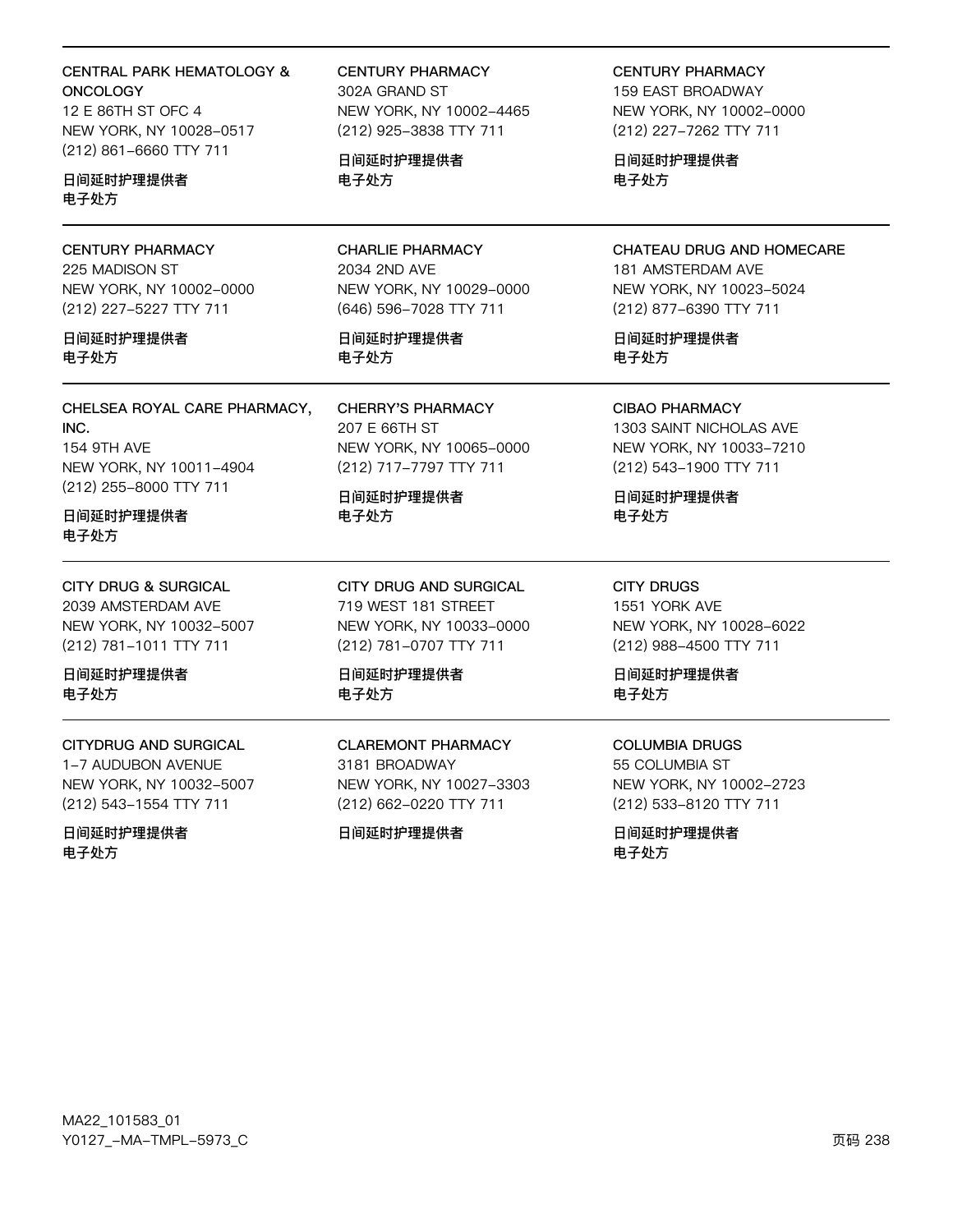### COLUMBIA FAMILY PHARMACY LLC 29 AUDUBON AVE NEW YORK, NY 10032-2512 (646) 559-1515 TTY 711

### 日间延时护理提供者

COMFORT CARE PHARMACY INC 1990 LEXINGTON AVE STE C NEW YORK, NY 10035-0000 (212) 410-4200 TTY 711

### 日间延时护理提供者 电子处方

CORBY CHEMISTS 988 1ST AVE NEW YORK, NY 10022-4105

(212) 755-6632 TTY 711

日间延时护理提供者 电子处方

CT HEALTH CASTLE CORP. 86 BOWERY, GROUND FLOOR NEW YORK, NY 10013-4615 (212) 966-6039 TTY 711

日间延时护理提供者 电子处方

CVS PHARMACY #02036 1622 3RD AVEBOROUGH OF MANHATTAN NEW YORK, NY 10128-3618 (212) 876-7016 TTY 711

日间延时护理提供者 电子处方

COLUMBIA PHARMACY 3921 BROADWAY NEW YORK, NY 10032-0000 (212) 928-6342 TTY 711

日间延时护理提供者 电子处方

COMMUNITY, A WALGREENS PHARMACY #16463 29 W 116TH ST NEW YORK, NY 10026-3572 (212) 519-8346 TTY 711

日间延时护理提供者 电子处方

CORNER CHEMISTS PHARMACY 11 HENRY ST NEW YORK, NY 10038-1033 (646) 869-8881 TTY 711

### 日间延时护理提供者

CUREWELL DRUGS 4157 BROADWAY NEW YORK, NY 10033-0000 (212) 568-1020 TTY 711

### 日间延时护理提供者

CVS PHARMACY #02058 158 BLEECKER STREET NEW YORK, NY 10012-0000 (212) 982-3312 TTY 711

日间延时护理提供者 电子处方

COLUMBUS AVE PHARMACY

916 COLUMBUS AVE NEW YORK, NY 10025-0000 (212) 663-7440 TTY 711

日间延时护理提供者 电子处方

COMMUNITY, A WALGREENS PHARMACY #16547 3954 BROADWAY NEW YORK, NY 10032-1543 (646) 968-4000 TTY 711

日间延时护理提供者 电子处方

COSTCO PHARMACY #1062 517 E 117TH ST NEW YORK, NY 10035-4409 (212) 896-5882 TTY 711

日间延时护理提供者 电子处方

CVS PHARMACY #01618 81 EIGHTH AVENUE NEW YORK, NY 10011-0000 (212) 366-4085 TTY 711

日间延时护理提供者 电子处方

### CVS PHARMACY #02144

1396 SECOND AVE NEW YORK, NY 10021-0000 (212) 249-5699 TTY 711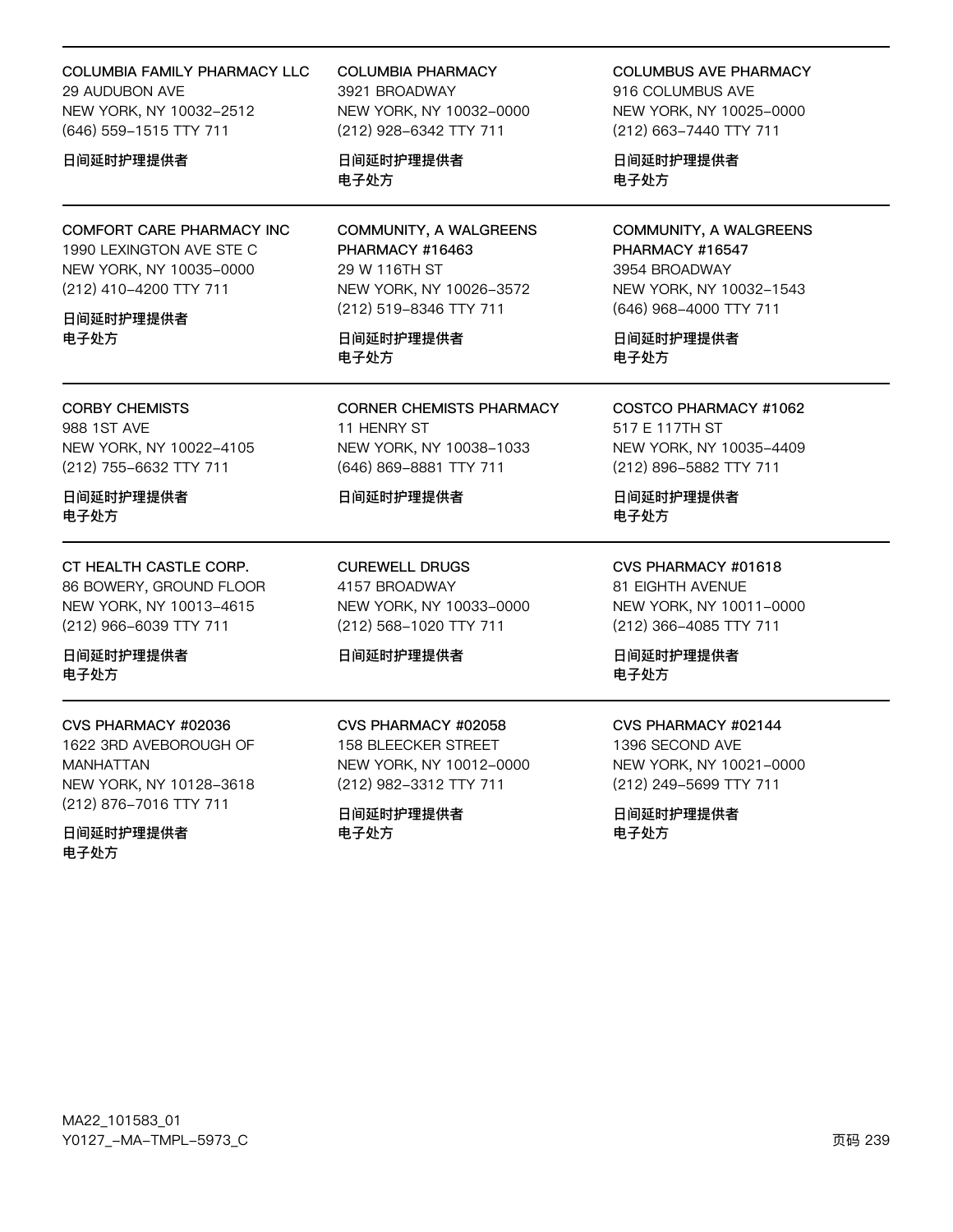#### CVS PHARMACY #02168

1 COLUMBUS PLACE NEW YORK, NY 10019-0000 (212) 245-0636 TTY 711

日间延时护理提供者 电子处方

CVS PHARMACY #02411 1569 FIRST AVENUE NEW YORK, NY 10028-0000 (212) 249-5198 TTY 711

日间延时护理提供者 电子处方

CVS PHARMACY #02435 75 CHRISTOPHER STREET NEW YORK, NY 10014-0000

(212) 627-2662 TTY 711

日间延时护理提供者 电子处方

CVS PHARMACY #02557 253 FIRST AVENUE NEW YORK, NY 10003-0000 (212) 254-1454 TTY 711

日间延时护理提供者 电子处方

CVS PHARMACY #02716 129 FULTON ST NEW YORK, NY 10038-0000 (212) 233-5021 TTY 711

日间延时护理提供者 电子处方

CVS PHARMACY #02773 130 DYCKMAN STREET NEW YORK, NY 10040-0000 (212) 304-4743 TTY 711

日间延时护理提供者 电子处方

CVS PHARMACY #02360

743 AMSTERDAM AVENUE NEW YORK, NY 10025-0000 (212) 280-0596 TTY 711

日间延时护理提供者 电子处方

CVS PHARMACY #02427 215 PARK AVE SOUTH NEW YORK, NY 10003-0000 (646) 602-8237 TTY 711

日间延时护理提供者 电子处方

CVS PHARMACY #02445 540 AMSTERDAM AVENUE NEW YORK, NY 10024-0000 (212) 712-2825 TTY 711

日间延时护理提供者 电子处方

CVS PHARMACY #02558 360 6TH AVENUE NEW YORK, NY 10011-8437 (212) 255-5054 TTY 711

日间延时护理提供者 电子处方

CVS PHARMACY #02717 1294 LEXINGTON AVENUE NEW YORK, NY 10128-0000 (212) 996-3000 TTY 711

日间延时护理提供者 电子处方

CVS PHARMACY #02919 126 EIGHTH AVE NEW YORK, NY 10011-0000 (800) 362-7828 TTY 711

日间延时护理提供者 电子处方

CVS PHARMACY #02400 1223 2ND AVENUE NEW YORK, NY 10065-0000 (212) 752-8077 TTY 711

日间延时护理提供者 电子处方

CVS PHARMACY #02434 338 EAST 23RD ST NEW YORK, NY 10010-0000 (212) 505-1555 TTY 711

日间延时护理提供者 电子处方

CVS PHARMACY #02457 320 FIFTH AVENUE NEW YORK, NY 10001-0000 (212) 279-2856 TTY 711

日间延时护理提供者 电子处方

CVS PHARMACY #02671 750 AVENUE OF AMERICAS NEW YORK, NY 10010-0000 (646) 336-8388 TTY 711

日间延时护理提供者 电子处方

### CVS PHARMACY #02737

115 W 125TH STREET NEW YORK, NY 10027-0000 (212) 864-6523 TTY 711

日间延时护理提供者 电子处方

CVS PHARMACY #02939

500 GRAND STREET NEW YORK, NY 10002-0000 (212) 677-1008 TTY 711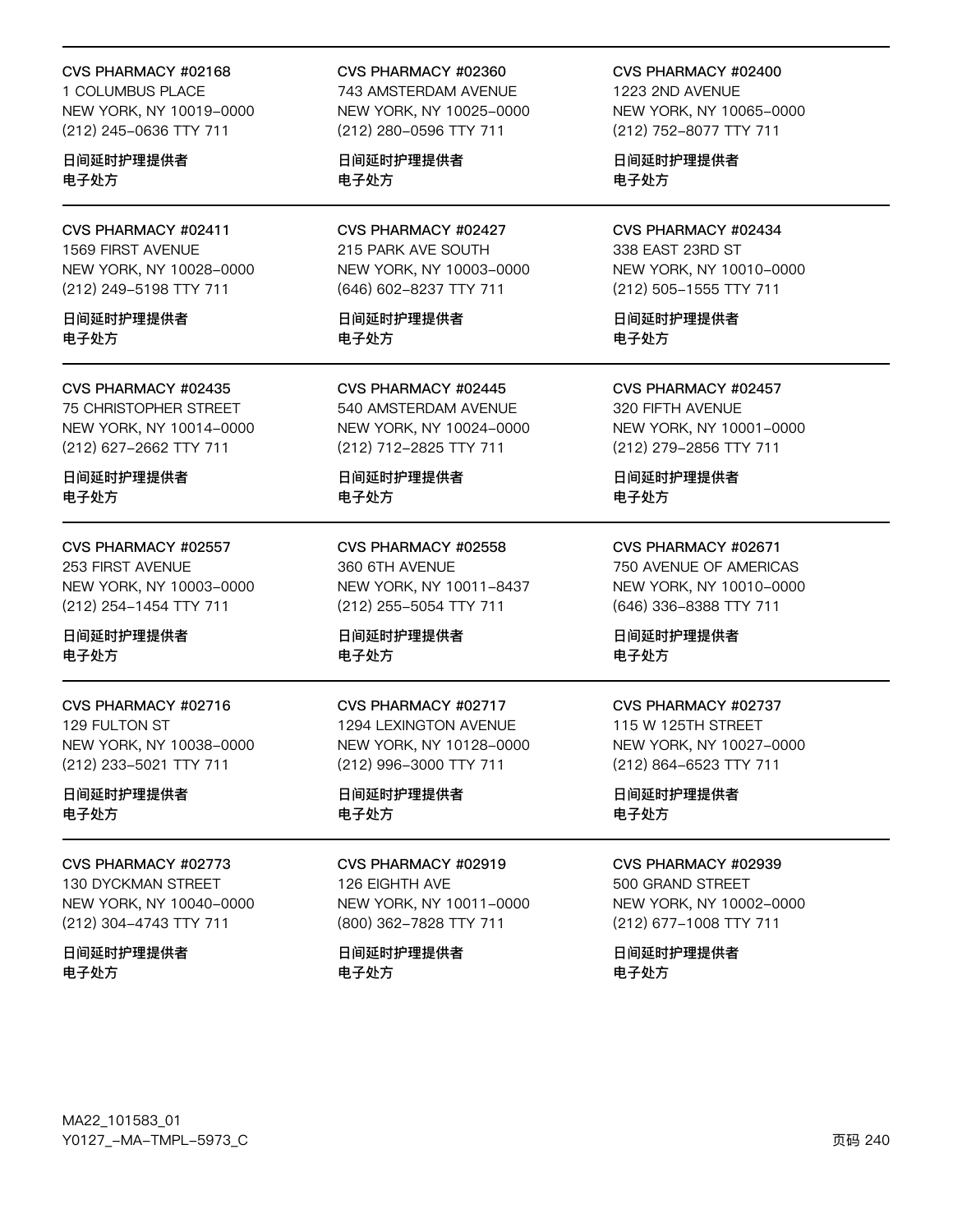#### CVS PHARMACY #02940

500 W 42ND STREET NEW YORK, NY 10036-0000 (212) 244-4285 TTY 711

日间延时护理提供者 电子处方

CVS PHARMACY #03295 1241 LEXINGTON AVE. NEW YORK, NY 10028-0000 (212) 535-3438 TTY 711

日间延时护理提供者 电子处方

CVS PHARMACY #05772 1500 LEXINGTON AVENUE NEW YORK, NY 10029-0000 (212) 289-3846 TTY 711

日间延时护理提供者 电子处方

CVS PHARMACY #07186 420 FIFTH AVE NEW YORK, NY 10018-0000 (212) 302-7234 TTY 711

日间延时护理提供者 电子处方

CVS PHARMACY #10112 288 SAINT NICHOLAS AVE NEW YORK, NY 10027-4811 (212) 222-0966 TTY 711

日间延时护理提供者 电子处方

CVS PHARMACY #10460 1172 3RD AVE NEW YORK, NY 10065-5701

(212) 988-8319 TTY 711

日间延时护理提供者 电子处方

CVS PHARMACY #02962 300 PARK AVE. SOUTH NEW YORK, NY 10010-0000 (212) 982-5193 TTY 711

日间延时护理提供者 电子处方

CVS PHARMACY #03752 630 LEXINGTON AVENUE NEW YORK, NY 10022-0000 (917) 369-8688 TTY 711

日间延时护理提供者 电子处方

CVS PHARMACY #06066 2495 BROADWAY NEW YORK, NY 10025-0000 (212) 787-2194 TTY 711

日间延时护理提供者 电子处方

CVS PHARMACY #08968 222 EAST 34TH STREET NEW YORK, NY 10016-0000 (212) 532-2354 TTY 711

日间延时护理提供者 电子处方

CVS PHARMACY #10298 241 W 57TH ST NEW YORK, NY 10019-2121 (212) 247-5848 TTY 711

日间延时护理提供者 电子处方

CVS PHARMACY #10530 475 6TH AVE NEW YORK, NY 10011-8422 (212) 337-3242 TTY 711

日间延时护理提供者 电子处方

CVS PHARMACY #03224 130 LENOX AVENUE

NEW YORK, NY 10026-0000 (212) 348-2199 TTY 711

日间延时护理提供者 电子处方

CVS PHARMACY #04014 2182 BROADWAY NEW YORK, NY 10024-6612 (212) 799-0102 TTY 711

日间延时护理提供者 电子处方

CVS PHARMACY #07019 150 EAST 42ND ST NEW YORK, NY 10017-0000 (212) 661-8139 TTY 711

日间延时护理提供者 电子处方

CVS PHARMACY #10041 500 WEST 23RD STREET NEW YORK, NY 10011-1298 (212) 366-6124 TTY 711

日间延时护理提供者 电子处方

#### CVS PHARMACY #10407

298 MULBERRY ST NEW YORK, NY 10012-3331 (212) 226-6111 TTY 711

日间延时护理提供者 电子处方

CVS PHARMACY #10583

636 AVENUE OF THE AMERICAS NEW YORK, NY 10011-4228 (212) 255-5291 TTY 711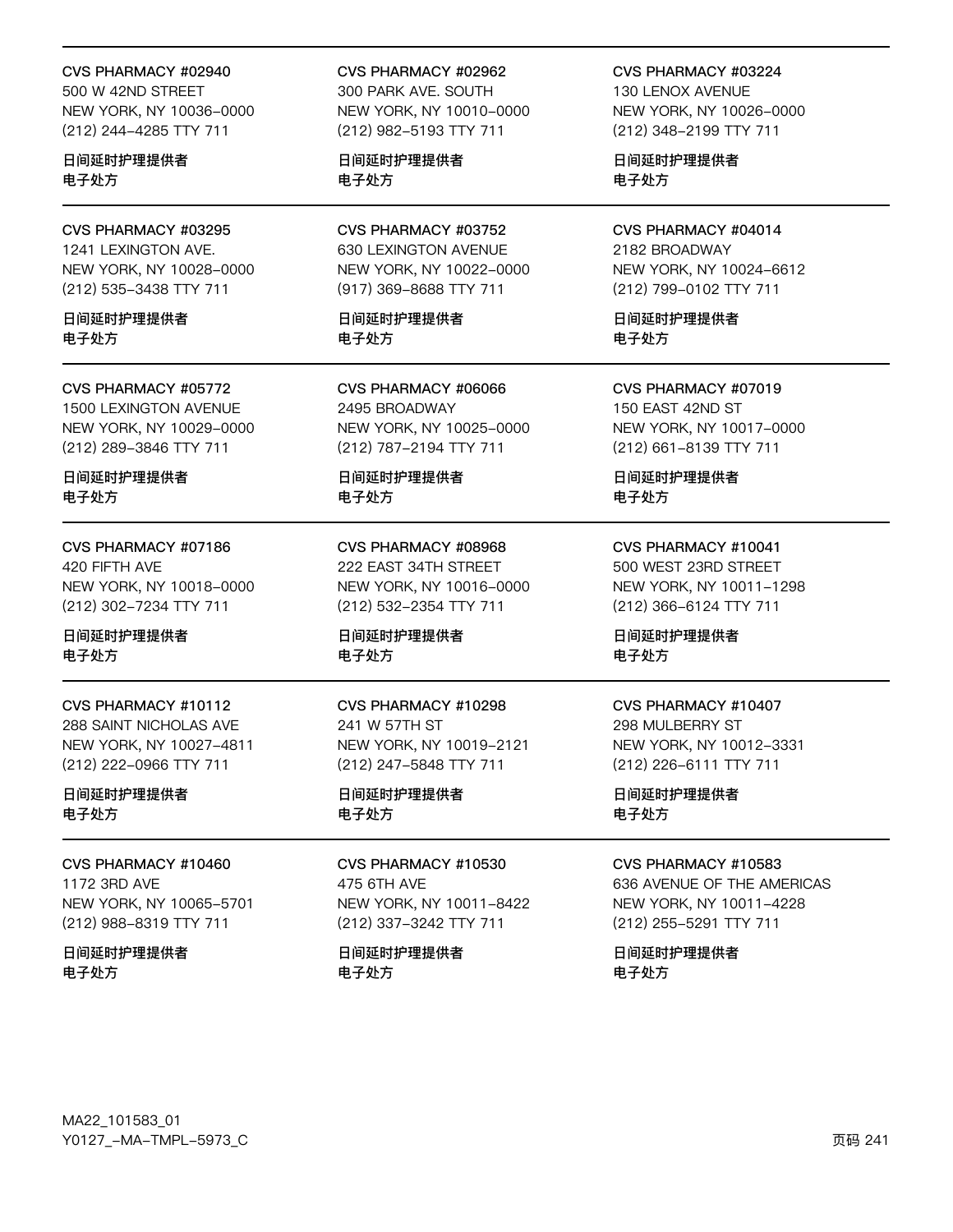CVS PHARMACY #10612 65 5TH AVF NEW YORK, NY 10003-3003 (212) 255-0293 TTY 711

日间延时护理提供者 电子处方

CVS PHARMACY #10764 292 MADISON AVE NEW YORK, NY 10017-6307 (212) 889-0106 TTY 711

日间延时护理提供者 电子处方

CVS PHARMACY #10828 51 ASTOR PL NEW YORK, NY 10003-7139 (212) 777-1638 TTY 711

日间延时护理提供者 电子处方

CVS PHARMACY #11014 969 2ND AVE NEW YORK, NY 10022-6303 (212) 935-1819 TTY 711

日间延时护理提供者 电子处方

CVS PHARMACY #11132 196 ORCHARD ST NEW YORK, NY 10002-5093 (646) 416-5754 TTY 711

日间延时护理提供者

CVS PHARMACY #11408 38 WARREN ST NEW YORK, NY 10007-1086 (212) 801-6345 TTY 711

日间延时护理提供者

CVS PHARMACY #10613 5 PFNN PLZ NEW YORK, NY 10001-1810 (212) 216-9222 TTY 711

日间延时护理提供者 电子处方

CVS PHARMACY #10826 1440 BROADWAY NEW YORK, NY 10018-2301 (212) 221-3905 TTY 711

日间延时护理提供者 电子处方

CVS PHARMACY #10933 161 AVENUE OF THE AMERICAS NEW YORK, NY 10013-1205 (646) 416-5753 TTY 711

### 日间延时护理提供者

CVS PHARMACY #11059 1619 BROADWAY NEW YORK, NY 10019-7412 (646) 416-5752 TTY 711

### 日间延时护理提供者

CVS PHARMACY #11226 387 PARK AVE S NEW YORK, NY 10016-0000 (212) 601-3748 TTY 711

日间延时护理提供者

CVS PHARMACY #17688 255 GREENWICH ST NEW YORK, NY 10007-2422 (212) 233-1705 TTY 711

日间延时护理提供者 电子处方

CVS PHARMACY #10654 757 3RD AVF NEW YORK, NY 10017-2013 (212) 758-2503 TTY 711

日间延时护理提供者 电子处方

CVS PHARMACY #10827 3536 BROADWAY NEW YORK, NY 10031-5632 (212) 281-6009 TTY 711

日间延时护理提供者 电子处方

CVS PHARMACY #10970 305 E 86TH ST NEW YORK, NY 10028-4702 (212) 722-2003 TTY 711

日间延时护理提供者 电子处方

CVS PHARMACY #11075 2833 BROADWAY NEW YORK, NY 10025-2245 (917) 421-8287 TTY 711

日间延时护理提供者 电子处方

### CVS PHARMACY #11237

358 5TH AVE NEW YORK, NY 10001-2209 (212) 824-5050 TTY 711

日间延时护理提供者

CVS PHARMACY #17726 112 W 34TH ST NEW YORK, NY 10120-0101 (212) 216-0070 TTY 711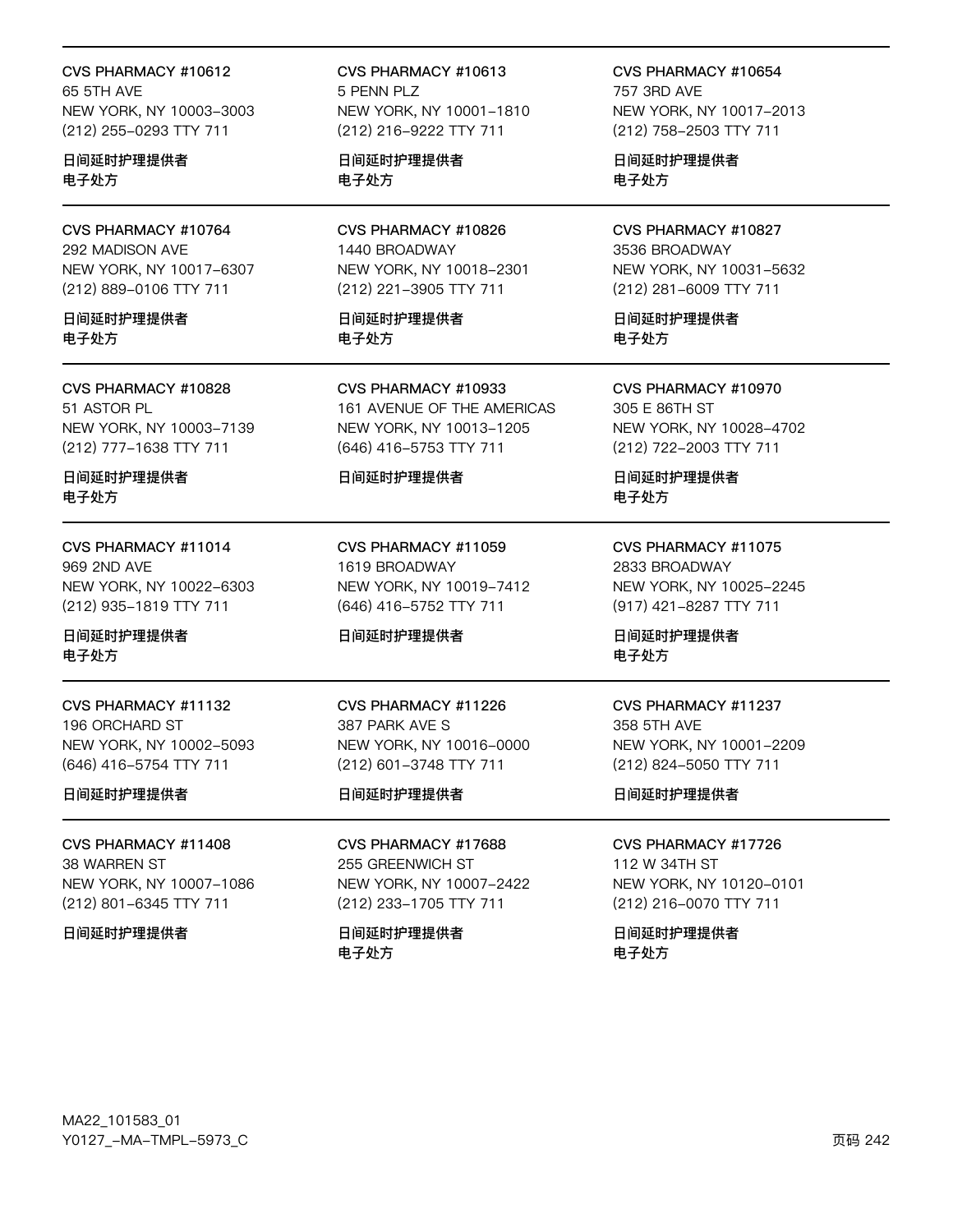CVS PHARMACY #17728 400 GRAND ST NEW YORK, NY 10002-3949 (212) 477-8139 TTY 711

日间延时护理提供者 电子处方

CVS PHARMACY #17815 150 E 86TH ST NEW YORK, NY 10028-2118 (212) 849-8293 TTY 711

### 日间延时护理提供者

**DALIZA PHARMACY INC** 3481 BROADWAY NEW YORK, NY 10031-5612 (212) 281-9410 TTY 711

日间延时护理提供者 电子外方

#### **DIN PHARMACY**

2015 AMSTERDAM AVE NEW YORK, NY 10032-5013 (212) 928-4528 TTY 711

日间延时护理提供者 电子处方

### DRUG LOFT PHARMACY

1408 MADISON AVE NEW YORK, NY 10029-6941 (212) 996-9499 TTY 711

日间延时护理提供者 电子处方

**DRUG SHOPPE LLC** 2074 8TH AVE NEW YORK, NY 10026-0000 (212) 222-3652 TTY 711

日间延时护理提供者 电子处方

CVS PHARMACY #17750 512 2ND AVE NEW YORK, NY 10016-8604 (917) 421-8313 TTY 711

日间延时护理提供者 电子处方

CVS PHARMACY #17817 795 COLUMBUS AVE NEW YORK, NY 10025-5920 (212) 849-8294 TTY 711

### 日间延时护理提供者

**DANNY'S PHARMACY II** 110 W END AVE110 WEST END AVE NEW YORK, NY 10023-6340 (212) 362-0000 TTY 711

日间延时护理提供者 电子外方

**DIPLOMAT CHEMISTS INC** 800 2ND AVE NEW YORK, NY 10017-4709 (347) 566-2888 TTY 711

日间延时护理提供者

**DRUG MART** 1631 YORK AVE NEW YORK, NY 10028-6291 (212) 737-8800 TTY 711

### 日间延时护理提供者

**DRUG STOP PHARMACY** 2062 2ND AVE NEW YORK, NY 10029-4704 (212) 410-0509 TTY 711

### 日间延时护理提供者

CVS PHARMACY #17797 602 W 181ST ST NEW YORK, NY 10033-4912 (212) 277-6385 TTY 711

日间延时护理提供者

CVS PHARMACY #17821 237 W 42ND ST NEW YORK, NY 10036-7211 (212) 209-0691 TTY 711

### 日间延时护理提供者

**DICHTER PHARMACY** 4953 BROADWAY NEW YORK, NY 10034-2303 (212) 569-1230 TTY 711

日间延时护理提供者 电子外方

### **DOWNTOWN PHARMACY** 165 WILLIAM ST

NEW YORK, NY 10038-0000 (212) 233-0333 TTY 711

日间延时护理提供者 电子处方

### **DRUG MART II LLC**

4873 BROADWAY NEW YORK, NY 10034-3134 (212) 569-4400 TTY 711

日间延时护理提供者 电子处方

DUANE READE #14101 37 BROADWAY NEW YORK, NY 10006-3001 (212) 425-8460 TTY 711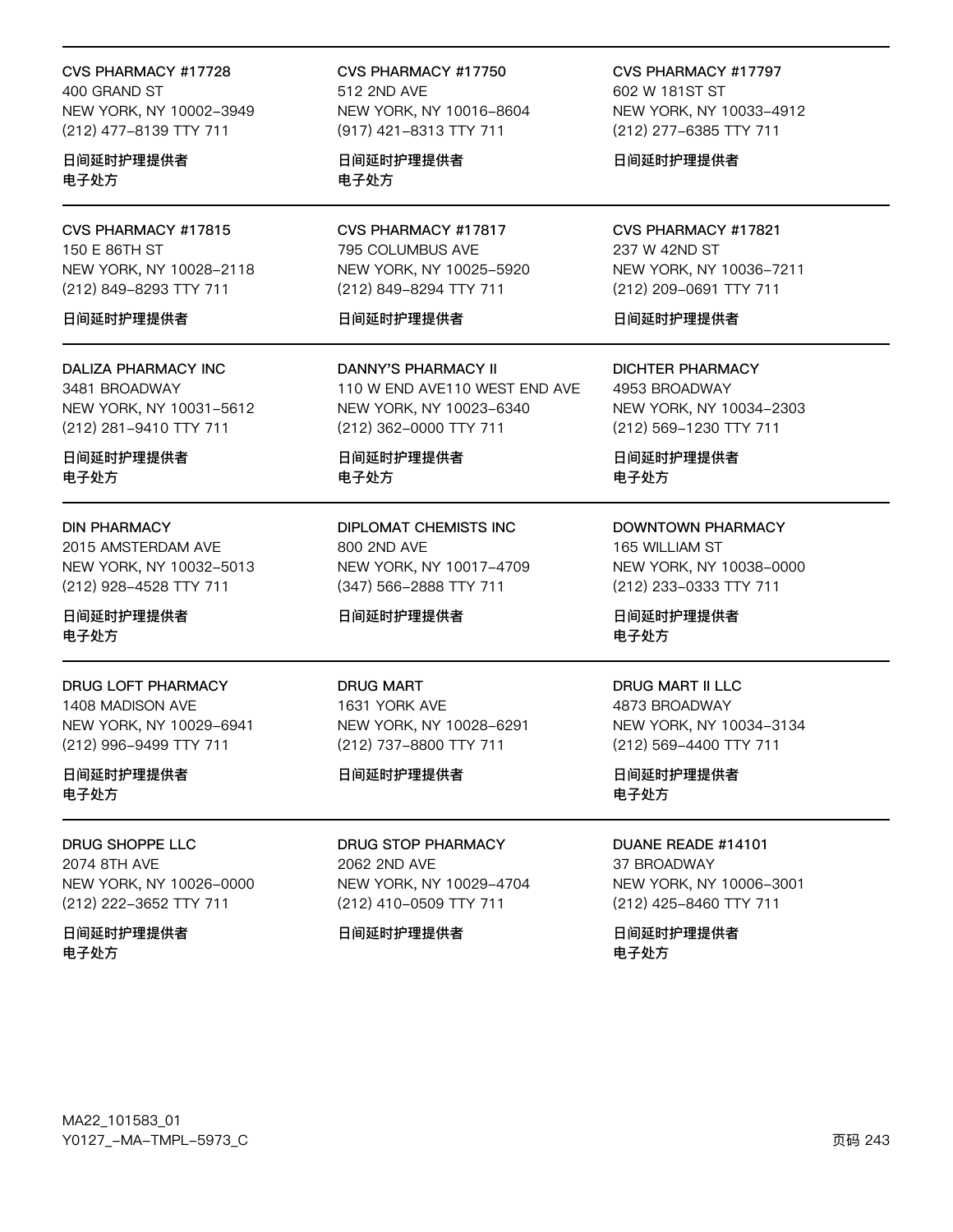250 BROADWAY NEW YORK, NY 10007-2516 (212) 571-4511 TTY 711

日间延时护理提供者 电子处方

### DUANE READE #14112 485 LEXINGTON AVE NEW YORK, NY 10017-2630 (212) 682-5338 TTY 711

日间延时护理提供者 电子处方

### DUANE READE #14118 305 BROADWAY NEW YORK, NY 10007-1109 (212) 227-6168 TTY 711

日间延时护理提供者 电子处方

### DUANE READE #14127 49 E 52ND ST NEW YORK, NY 10022-5965 (212) 888-2323 TTY 711

日间延时护理提供者 电子处方

DUANE READE #14134 100 WEST 57TH STREET NEW YORK, NY 10019-3328 (212) 956-0464 TTY 711

### 日间延时护理提供者 电子处方

DUANE READE #14146 2522 BROADWAY NEW YORK, NY 10025-6946 (212) 663-1580 TTY 711

日间延时护理提供者 电子处方

### DUANE READE #14104

401 PARK AVENUE SOUTH NEW YORK, NY 10016-8808 (212) 213-9730 TTY 711

日间延时护理提供者 电子处方

DUANE READE #14115 51 WEST 51ST STREET NEW YORK, NY 10019-6113 (212) 582-8525 TTY 711

日间延时护理提供者 电子处方

DUANE READE #14125 67 BROAD ST NEW YORK, NY 10004-2415 (212) 943-3690 TTY 711

日间延时护理提供者 电子处方

DUANE READE #14130 4 PARK AVE NEW YORK, NY 10016-5339 (212) 683-5532 TTY 711

日间延时护理提供者 电子处方

DUANE READE #14138 333 7TH AVE NEW YORK, NY 10001-5004 (212) 239-0167 TTY 711

日间延时护理提供者 电子处方

DUANE READE #14153 866 THIRD AVE NEW YORK, NY 10022-6221 (212) 759-9412 TTY 711

日间延时护理提供者 电子处方

DUANE READE #14111 1430 BROADWAY NEW YORK, NY 10018-3308 (212) 768-0201 TTY 711

日间延时护理提供者 电子处方

### DUANE READE #14117 41 EAST 58TH ST NEW YORK, NY 10022-1617 (212) 421-4880 TTY 711

日间延时护理提供者 电子处方

DUANE READE #14126 95 WALL ST NEW YORK, NY 10005-4201 (212) 363-5830 TTY 711

日间延时护理提供者 电子处方

DUANE READE #14131 1 WHITEHALL ST NEW YORK, NY 10004-2109 (212) 509-9020 TTY 711

日间延时护理提供者 电子处方

#### DUANE READE #14145

1191 SECOND AVE NEW YORK, NY 10065-7703 (212) 355-5944 TTY 711

日间延时护理提供者 电子处方

### DUANE READE #14155

2 PENN PLZ NEW YORK, NY 10121-0101 (212) 760-8107 TTY 711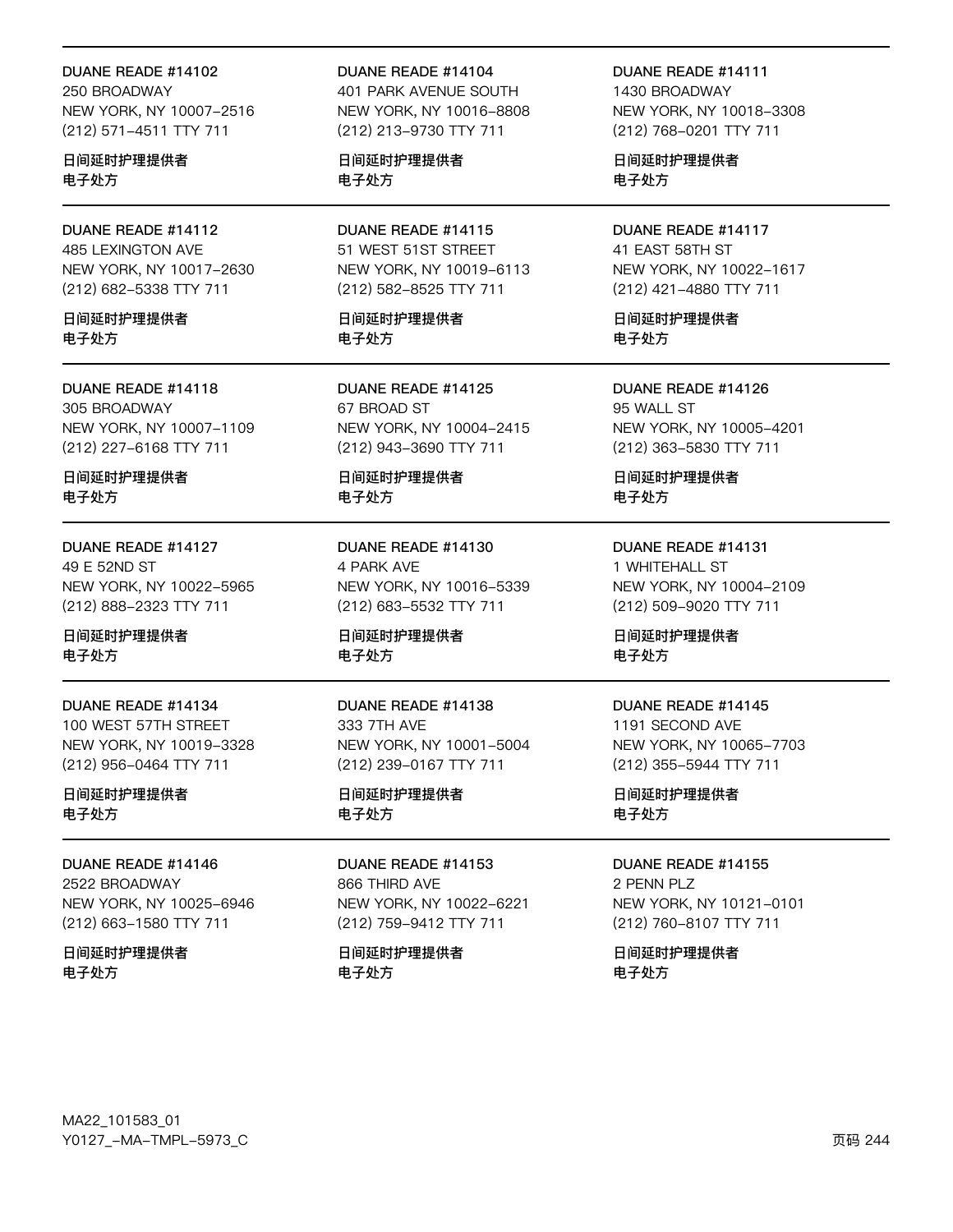380 AMSTERDAM AVE NEW YORK, NY 10024-6208 (212) 579-7246 TTY 711

日间延时护理提供者 电子处方

DUANE READE #14185 100 DELANCY ST NEW YORK, NY 10002-2803 (212) 253-0270 TTY 711

日间延时护理提供者 电子处方

DUANE READE #14200 465 2ND AVENUE NEW YORK, NY 10016-9106 (917) 326-9030 TTY 711

日间延时护理提供者 电子处方

DUANE READE #14214 2760-62 BROADWAY NEW YORK, NY 10025-2805 (212) 678-7893 TTY 711

日间延时护理提供者 电子处方

DUANE READE #14225 2864 BROADWAY NEW YORK, NY 10025-7824 (212) 316-5113 TTY 711

日间延时护理提供者 电子处方

DUANE READE #14236 1524 2ND AVE NEW YORK, NY 10075-0503 (646) 422-1023 TTY 711

日间延时护理提供者 电子处方

DUANE READE #14169 155 E 34TH ST NEW YORK, NY 10016-4766 (212) 683-3042 TTY 711

日间延时护理提供者 电子处方

DUANE READE #14191 1231 MADISON AVE NEW YORK, NY 10128-0512 (212) 360-6586 TTY 711

日间延时护理提供者 电子处方

DUANE READE #14202 700 COLUMBUS AVENUE NEW YORK, NY 10025-6662 (212) 864-4189 TTY 711

日间延时护理提供者 电子处方

DUANE READE #14217 625 8TH AVENUE NEW YORK, NY 10018-1415 (212) 273-0889 TTY 711

日间延时护理提供者 电子处方

DUANE READE #14229 852 2ND AVE NEW YORK, NY 10017-2901 (212) 983-1810 TTY 711

日间延时护理提供者 电子处方

DUANE READE #14239 721 9TH AVE NEW YORK, NY 10019-7256 (212) 246-0168 TTY 711

日间延时护理提供者 电子处方

DUANE READE #14181 4 AMSTERDAM AVE NEW YORK, NY 10023-7409 (212) 581-5527 TTY 711

日间延时护理提供者 电子处方

DUANE READE #14194 2683 BROADWAY NEW YORK, NY 10025-4412 (212) 865-5360 TTY 711

日间延时护理提供者 电子处方

DUANE READE #14209 609 B COLUMBUS AVENUE NEW YORK, NY 10024-1408 (212) 724-4270 TTY 711

日间延时护理提供者 电子处方

DUANE READE #14221 773 LEXINGTON AVE NEW YORK, NY 10065-8531 (212) 829-0651 TTY 711

日间延时护理提供者 电子处方

#### DUANE READE #14232

1498 YORK AVE NEW YORK, NY 10075-0703 (212) 879-8990 TTY 711

日间延时护理提供者 电子处方

DUANE READE #14242

401 EAST 86TH ST NEW YORK, NY 10028-6403 (917) 492-8801 TTY 711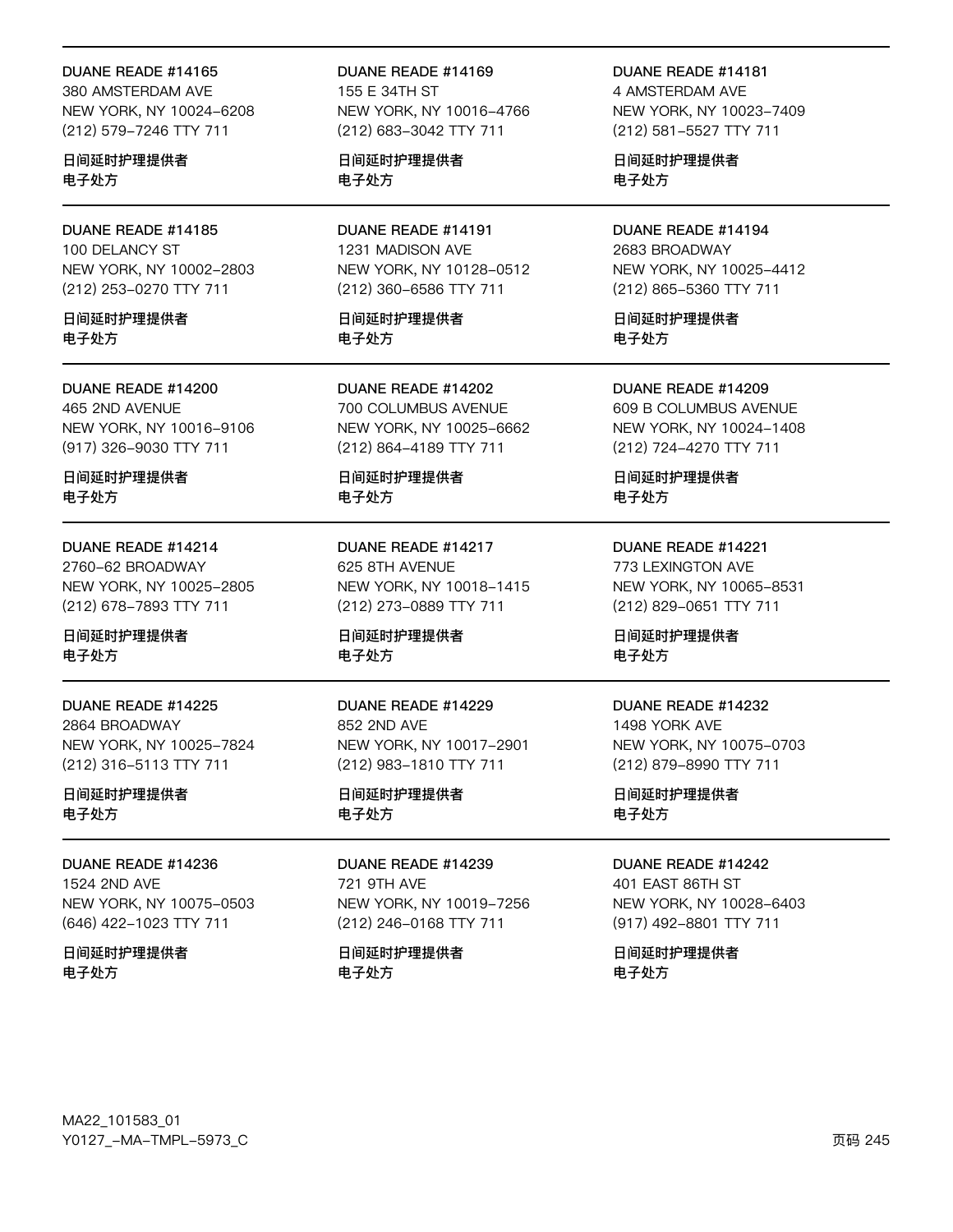135 EAST 125TH ST NEW YORK, NY 10035-1614 (917) 492-3550 TTY 711

日间延时护理提供者 电子处方

DUANE READE #14260 77 7TH AVENUE NEW YORK, NY 10011-6645 (212) 243-2446 TTY 711

日间延时护理提供者 电子处方

### DUANE READE #14282

1251 AVE OF THE AMERICAS NEW YORK, NY 10020-1104 (212) 391-1105 TTY 711

日间延时护理提供者 电子处方

DUANE READE #14317 1915 THIRD AVE NEW YORK, NY 10029-4605 (917) 492-1038 TTY 711

日间延时护理提供者 电子处方

DUANE READE #14327 1675 THIRD AVE NEW YORK, NY 10128-3702 (212) 348-7400 TTY 711

日间延时护理提供者 电子处方

DUANE READE #14354 194 EAST 2ND ST NEW YORK, NY 10009-7717 (212) 375-9000 TTY 711

日间延时护理提供者 电子处方

DUANE READE #14246 777 SIXTH AVE NEW YORK, NY 10001-6318 (646) 336-8414 TTY 711

日间延时护理提供者 电子处方

DUANE READE #14265 125-133 THIRD AVE NEW YORK, NY 10003-2543 (212) 529-7140 TTY 711

日间延时护理提供者 电子处方

DUANE READE #14292 1091 LEXINGTON AVE NEW YORK, NY 10075-1804 (212) 794-7100 TTY 711

日间延时护理提供者 电子处方

DUANE READE #14318 300 EAST 39TH ST NEW YORK, NY 10016-2140 (212) 599-7492 TTY 711

日间延时护理提供者 电子处方

DUANE READE #14335 320 W 145TH ST NEW YORK, NY 10039-3031 (212) 939-0941 TTY 711

日间延时护理提供者 电子处方

DUANE READE #14356 315 NORTH END AVE NEW YORK, NY 10282-1023 (212) 945-4450 TTY 711

日间延时护理提供者 电子处方

DUANE READE #14247 4 WEST 4TH ST NEW YORK, NY 10012-1168 (212) 473-1027 TTY 711

日间延时护理提供者 电子处方

DUANE READE #14272 4 COLUMBUS CIR NEW YORK, NY 10019-1100 (212) 265-2302 TTY 711

日间延时护理提供者 电子处方

DUANE READE #14297 900 8TH AVE. NEW YORK, NY 10019-6498 (212) 582-3463 TTY 711

日间延时护理提供者 电子处方

DUANE READE #14319 180 WEST 20TH ST NEW YORK, NY 10011-3649 (212) 243-0129 TTY 711

日间延时护理提供者 电子处方

#### DUANE READE #14345

460 8TH AVE NEW YORK, NY 10001-1802 (212) 244-4026 TTY 711

日间延时护理提供者 电子处方

DUANE READE #14368

931 FIRST AVE NEW YORK, NY 10022-8031 (212) 421-1046 TTY 711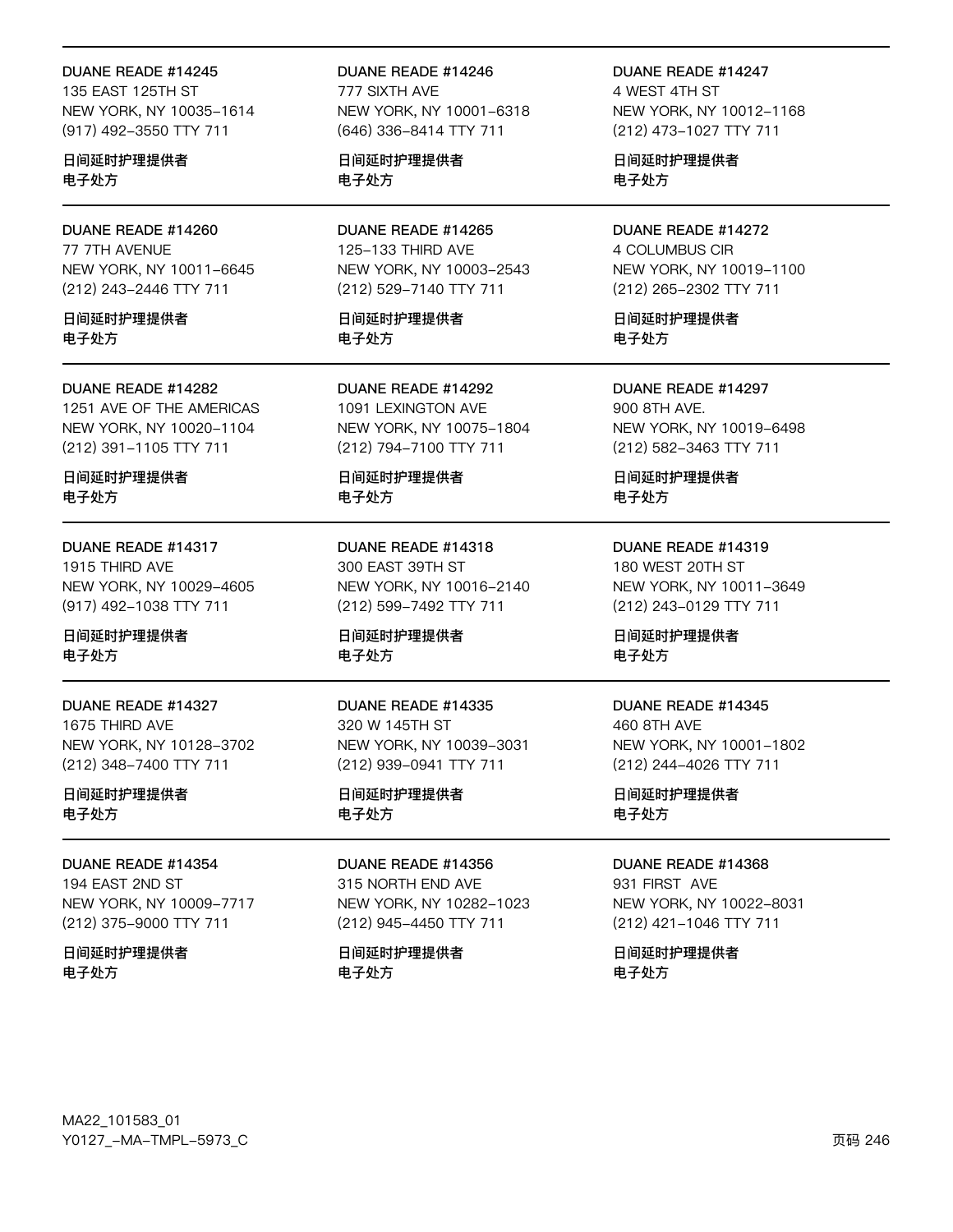1490 MADISON AVENUE NEW YORK, NY 10029-4502 (212) 410-2508 TTY 711

日间延时护理提供者 电子处方

DUANE READE #14392 1052 1ST AVE NEW YORK, NY 10022-2904 (646) 282-0530 TTY 711

日间延时护理提供者 电子处方

DUANE READE #14403 619 9TH AVE NEW YORK, NY 10036-3710 (212) 581-0602 TTY 711

日间延时护理提供者 电子处方

DUANE READE #14415 1235 LEXINGTON AVE NEW YORK, NY 10028-1408 (212) 570-2710 TTY 711

日间延时护理提供者 电子处方

DUANE READE #14433 455 W 37TH ST NEW YORK, NY 10018-4081 (212) 643-6090 TTY 711

日间延时护理提供者 电子处方

DUANE READE #14468 1 UNION SQUARE SOUTH NEW YORK, NY 10003-4183 (212) 358-8206 TTY 711

日间延时护理提供者 电子处方

DUANE READE #14382

300 WEST 135TH ST NEW YORK, NY 10030-2716 (212) 491-6015 TTY 711

日间延时护理提供者 电子处方

DUANE READE #14398 1352 1ST AVE NEW YORK, NY 10021-4400 (212) 535-9816 TTY 711

日间延时护理提供者 电子处方

DUANE READE #14408 459 BROADWAY NEW YORK, NY 10013-3001 (212) 219-2658 TTY 711

日间延时护理提供者 电子处方

DUANE READE #14417 568 W 125TH ST NEW YORK, NY 10027-3407 (212) 865-3894 TTY 711

日间延时护理提供者 电子处方

DUANE READE #14436 200 WATER ST NEW YORK, NY 10038-3558 (212) 825-0761 TTY 711

日间延时护理提供者 电子处方

DUANE READE #14470 1111 THIRD AVE NEW YORK, NY 10065-6702 (212) 838-0195 TTY 711

日间延时护理提供者 电子处方

DUANE READE #14389 1889 BROADWAY NEW YORK, NY 10023-7005 (212) 586-6749 TTY 711

日间延时护理提供者 电子处方

DUANE READE #14400 17 JOHN ST NEW YORK, NY 10038-4010 (212) 619-7181 TTY 711

日间延时护理提供者 电子处方

DUANE READE #14412 352 GREENWICH ST NEW YORK, NY 10013-2332 (212) 406-3700 TTY 711

日间延时护理提供者 电子处方

DUANE READE #14430 1350 BROADWAY NEW YORK, NY 10018-7702 (212) 695-6346 TTY 711

日间延时护理提供者 电子处方

#### DUANE READE #14465

949 3RD AVENUE NEW YORK, NY 10022-2702 (212) 223-1765 TTY 711

日间延时护理提供者 电子处方

DUANE READE #14480

60 SPRING ST NEW YORK, NY 10012-4101 (212) 925-5307 TTY 711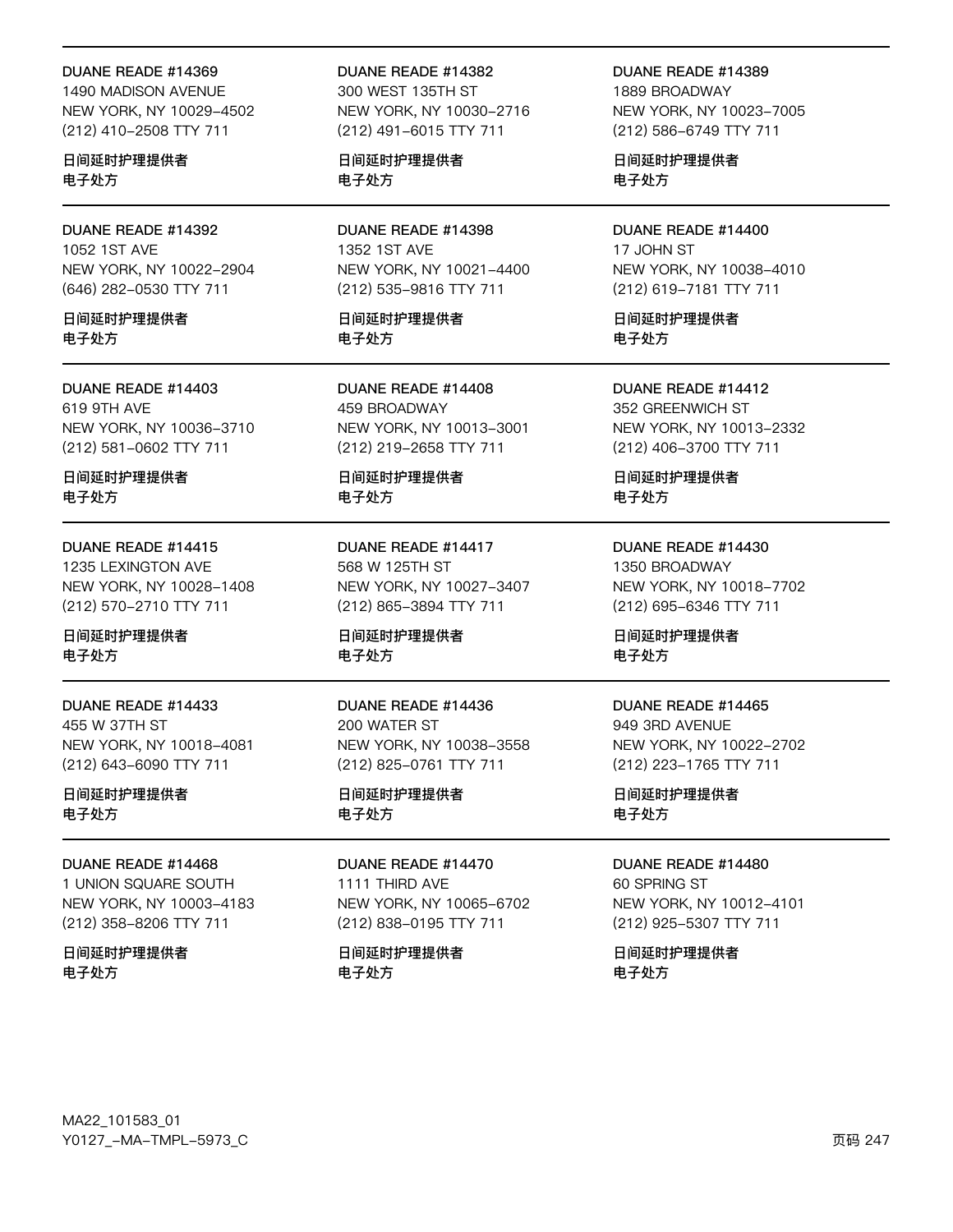40 WALL STREET NEW YORK, NY 10005-1304 (212) 742-8454 TTY 711

日间延时护理提供者 电子处方

DUANE READE #14489 3387 BROADWAY NEW YORK, NY 10031-7416 (917) 507-0179 TTY 711

日间延时护理提供者 电子处方

### DUANE READE #14503 711 3RD AVE NEW YORK, NY 10017-4014

(212) 599-4351 TTY 711 日间延时护理提供者

电子处方

### DUANE READE #16289

122 E 42ND ST NEW YORK, NY 10168-0002 (212) 808-4743 TTY 711

日间延时护理提供者 电子处方

DUANE READE #21261 661 8TH AVE NEW YORK, NY 10036-7105 (212) 977-1562 TTY 711

日间延时护理提供者 电子处方

### DUNBAR PHARMACY

2580 7TH AVE (ADAM CLAYTON POWELL JR BLVD) NEW YORK, NY 10039-0000 (212) 234-4493 TTY 711

### 日间延时护理提供者

DUANE READE #14486 2069 BROADWAY NEW YORK, NY 10023-2803 (212) 799-1067 TTY 711

日间延时护理提供者 电子处方

DUANE READE #14497 100 BROADWAY NEW YORK, NY 10005-1983 (212) 227-5148 TTY 711

日间延时护理提供者 电子处方

DUANE READE #14524 1627 BROADWAY NEW YORK, NY 10019-7407 (212) 586-0374 TTY 711

日间延时护理提供者 电子处方

DUANE READE #16555 530 5TH AVESTE 102 NEW YORK, NY 10036-5101 (212) 687-8641 TTY 711

日间延时护理提供者 电子处方

### DUANE READE #21315 304 PARK AVE S NEW YORK, NY 10010-4301 (212) 685-2047 TTY 711

日间延时护理提供者 电子处方

DYCKMAN PHARMACY 199 DYCKMAN ST NEW YORK, NY 10040-0000 (212) 567-1331 TTY 711

日间延时护理提供者 电子处方

DUANE READE #14488

575 LEXINGTON AVE NEW YORK, NY 10022-6102 (212) 207-8274 TTY 711

日间延时护理提供者 电子处方

DUANE READE #14499 133-141 DYCKMAN STREET NEW YORK, NY 10040-1003 (212) 567-1282 TTY 711

日间延时护理提供者 电子处方

DUANE READE #15940 185 GREENWICH ST STE LL5155 NEW YORK, NY 10007-2383 (646) 822-4717 TTY 711

日间延时护理提供者

DUANE READE #21210 526 W 30TH ST NEW YORK, NY 10001-2156 (646) 968-4689 TTY 711

日间延时护理提供者

### DUANE READE #21350

383 W 31ST STSTE 10 NEW YORK, NY 10001-2701 (332) 799-7306 TTY 711

日间延时护理提供者

E CARE PHARMACY CORP 48 MOTT ST NEW YORK, NY 10013-5011 (212) 962-3388 TTY 711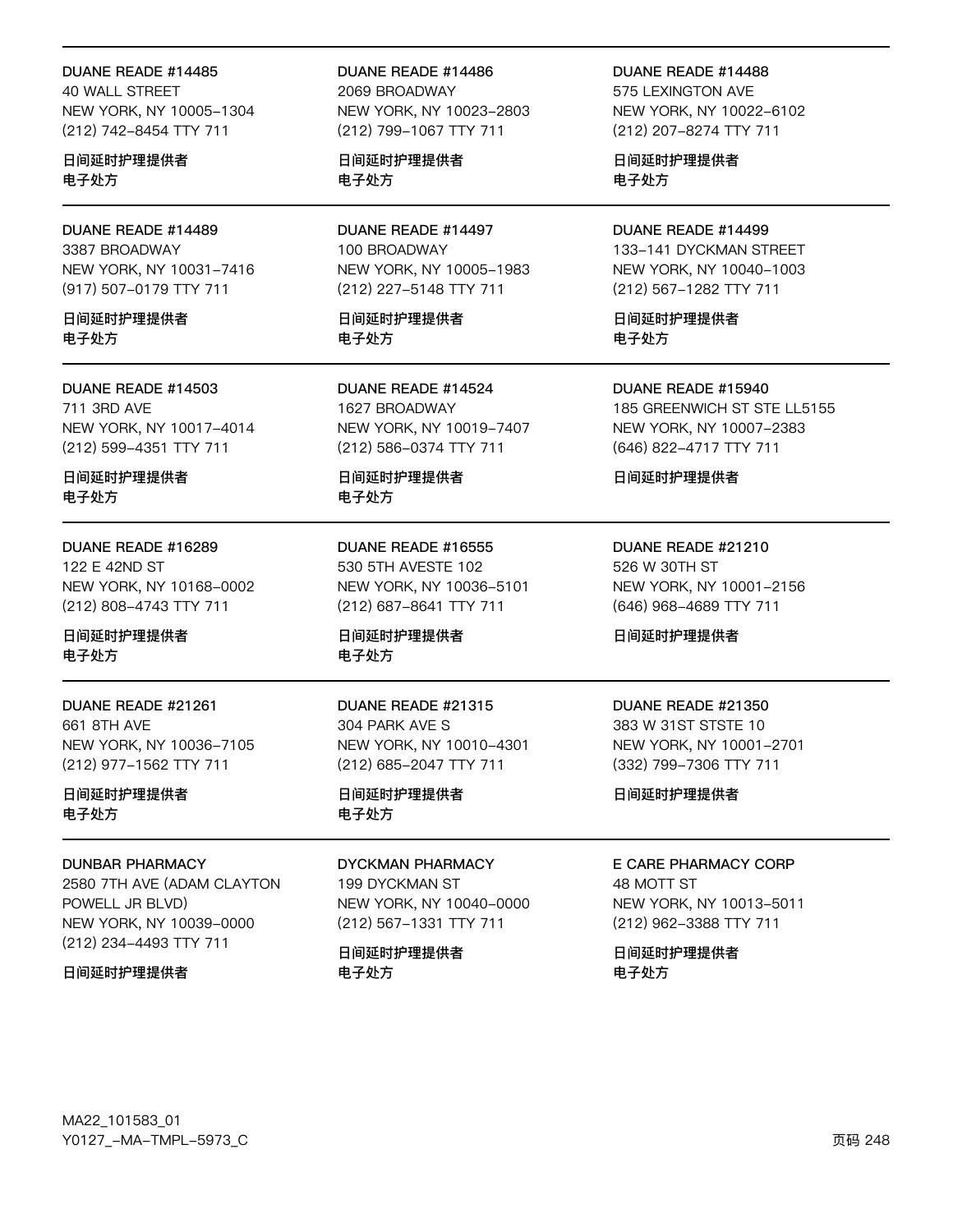#### EAST BROADWAY PHARMACY

98 E BROADWAY 1F NEW YORK, NY 10002-7181 (212) 431-6688 TTY 711

日间延时护理提供者 电子处方

ECOGREEN PHARMACY 1600 MADISON AVE NEW YORK, NY 10029-3823 (212) 369-3084 TTY 711

日间延时护理提供者 电子处方

ELM DRUGS 56 7TH AVE

NEW YORK, NY 10011-6672 (212) 255-6100 TTY 711

日间延时护理提供者 电子处方

ENEXIA SPECIALTY PHARMACY 200 E 125TH ST NEW YORK, NY 10035-1738 (212) 995-9400 TTY 711

日间延时护理提供者 电子处方

ERXCITY CORP. 185 CANAL ST NEW YORK, NY 10013-4537 (212) 625-8339 TTY 711

日间延时护理提供者 电子处方

### ESQUIRE PHARMACY

277 1ST AVENUE NEW YORK, NY 10003-2994 (212) 228-2260 TTY 711

日间延时护理提供者 电子处方

EAST END PHARMACY 210 E 116TH ST NEW YORK, NY 10029-0000 (212) 831-1730 TTY 711

日间延时护理提供者 电子处方

EISLER CHEMISTS 1142 LEXINGTON AVE NEW YORK, NY 10075-0307 (212) 744-4144 TTY 711

日间延时护理提供者 电子处方

EMBASSY PHARMACY 1873 AMSTERDAM AVE NEW YORK, NY 10031-0000 (212) 690-1331 TTY 711

日间延时护理提供者 电子处方

EQUAL CARE PHARMACY INC 753 EAST 5TH STREET STORE A NEW YORK, NY 10009-0000 (212) 228-6137 TTY 711

日间延时护理提供者 电子处方

ESCO DRUG CO INC 687 9TH AVE NEW YORK, NY 10036-3630 (212) 246-8169 TTY 711

日间延时护理提供者 电子处方

#### ETHICAL DRUG INC

1265 ST NICHOLAS AVE NEW YORK, NY 10033-0000 (212) 781-4214 TTY 711

日间延时护理提供者 电子处方

EAST VILLAGE PRESCRIPTION **CENTER** 41 AVE A NEW YORK, NY 10009-7268 (212) 260-4878 TTY 711

日间延时护理提供者 电子处方

ELINICK PHARMACY INC. 52 SHERMAN AVE NEW YORK, NY 10040-1104 (212) 567-5130 TTY 711

日间延时护理提供者 电子处方

EMBLEMHEALTH PHARMACY 52 DUANE ST NEW YORK, NY 10007-1207 (646) 680-1180 TTY 711

日间延时护理提供者

ERINS PHARMACY 360 E 4TH ST NEW YORK, NY 10009-0000 (212) 677-7335 TTY 711

日间延时护理提供者 电子处方

ESCO DRUG CO INC LTC 687 9TH AVE NEW YORK, NY 10036-3630 (917) 310-8366 TTY 711

日间延时护理提供者

### EZ CARE PHARMACY

87 ELIZABETH ST NEW YORK, NY 10013-3122 (212) 343-8899 TTY 711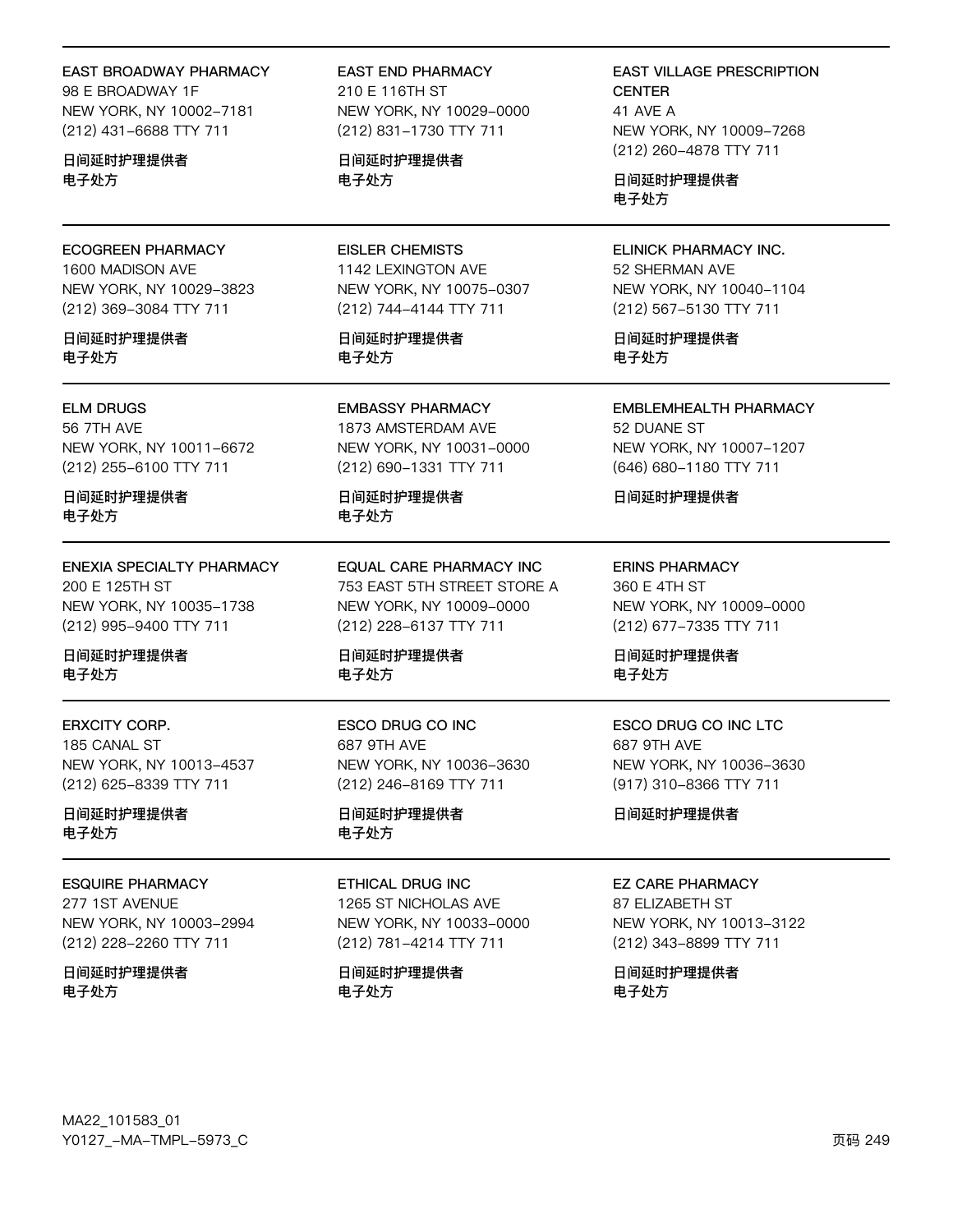**FAIRVIEW PHARMACY** 4480 BROADWAY NEW YORK, NY 10040-0000 (212) 567-3384 TTY 711

日间延时护理提供者 电子处方

FAMILY PHARMACY & SURGICAL INC 379 W 125TH ST NEW YORK, NY 10027-0000 (212) 222-1300 TTY 711

日间延时护理提供者 电子处方

**FARMACIA SAN RAFAEL** 

1479 ST NICHOLAS AVE NEW YORK, NY 10033-4002 (212) 923-4190 TTY 711

日间延时护理提供者 电子处方

FOREVER HEALTH PHARMACY INC 2 EAST BROADWAY NEW YORK, NY 10038-0000 (212) 966-7887 TTY 711

日间延时护理提供者 电子处方

**FUZHOU PHARMACY** 96 E BROADWAY NEW YORK, NY 10002-0000 (212) 693-8866 TTY 711

日间延时护理提供者 电子处方

**FAITH PHARMACY** 743 E 9TH ST NEW YORK, NY 10009-5335 (212) 387-8800 TTY 711

日间延时护理提供者 电子处方

FAMILY PLUS PHARMACY CORP 102 MOTT ST NEW YORK, NY 10013-0000 (212) 732-3388 TTY 711

日间延时护理提供者 电子处方

FEIN'S ETHICAL PHARMACY CORP 3586 BROADWAY NEW YORK, NY 10031-3201 (212) 862-3315 TTY 711

日间延时护理提供者 电子处方

**FREDERICK COMMUNITY** PHARMACY, INC 2450 FREDERICK DOUGLASS BLVD NEW YORK, NY 10027-7701 (212) 690-5202 TTY 711

日间延时护理提供者 电子处方

**GALLERY DRUG** 131 F 60TH ST NEW YORK, NY 10022-1102 (212) 838-6765 TTY 711

日间延时护理提供者 电子处方

**FAMILY CHOICE PHARMACY CORP** 

13-17 ELIZABETH ST LOWER LEVEL **UNIT #10** NEW YORK, NY 10013-0000 (212) 925-6088 TTY 711

日间延时护理提供者 电子外方

**FARMACIA CENTRAL** 102 NAGLE AVE NEW YORK, NY 10040-1401 (212) 942-5050 TTY 711

日间延时护理提供者 电子处方

FOREVER HEALTH PHARMACY 244 GRAND ST. NEW YORK, NY 10002-0000 (212) 219-3692 TTY 711

日间延时护理提供者 电子处方

**FRIENDLY PHARMACY** 1654 ST NICHOLAS AVE NEW YORK, NY 10040-0000 (212) 568-4000 TTY 711

日间延时护理提供者 电子处方

**GOLDBERGERS PHARMACY** 1188 1ST AVE NEW YORK, NY 10065-0000 (212) 734-6998 TTY 711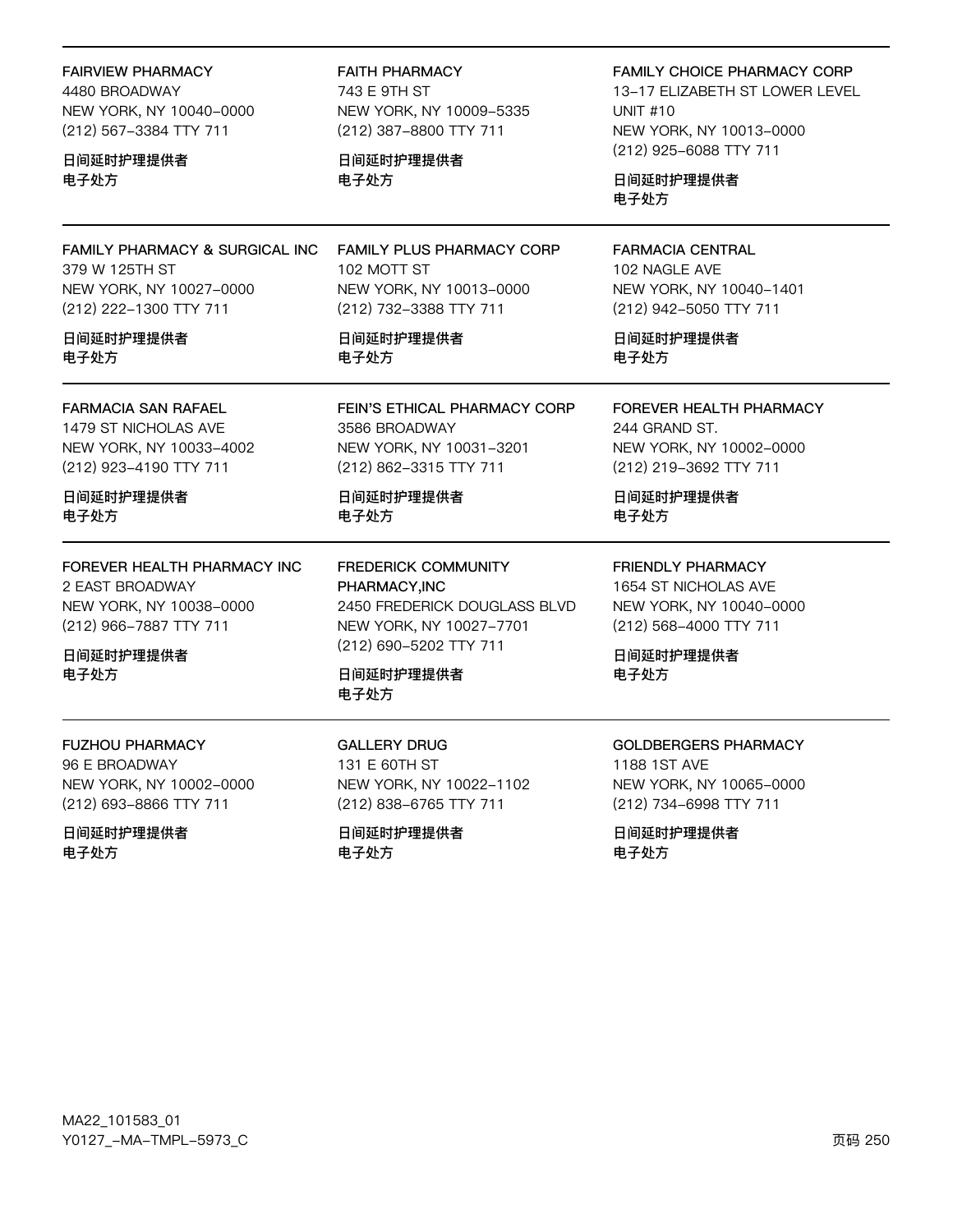### GOLDEN STAR PHARMACY INC.

1-3 ELDRIDGE ST STORE A NEW YORK, NY 10002-0000 (212) 343-8800 TTY 711

### 日间延时护理提供者 电子处方

### GOUVERNEUR DIAGNOSTIC & TREATMENT CENTER

227 MADISON STGOUNERNEUR DIAGNOSTIC & TREATMENT CENTER NEW YORK, NY 10002-0000 (212) 238-7070 TTY 711

### 日间延时护理提供者 电子处方

GRISTEDES PHARMACY 686 N MAIN ST NEW YORK, NY 10044-0021 (212) 644-4125 TTY 711

### 日间延时护理提供者 电子处方

### HALPERN PHARMACY

331 E 23RD ST NEW YORK, NY 10010-0000 (212) 683-0148 TTY 711

日间延时护理提供者 电子处方

### HARLEM CARE PHARMACY

165 W 127TH ST NEW YORK, NY 10027-3720 (212) 666-3600 TTY 711

### 日间延时护理提供者 电子处方

GOOD HEALTH FAMILY PHARMACY 449 W 125TH ST NEW YORK, NY 10027-0000 (212) 665-6007 TTY 711

日间延时护理提供者 电子处方

GRAND HEALTH PHARMACY INC. 349 GRAND ST NEW YORK, NY 10002-4628 (212) 228-0068 TTY 711

日间延时护理提供者 电子处方

GROVE APOTHECARY 302 W 12TH STREET NEW YORK, NY 10014-6025 (212) 929-7527 TTY 711

日间延时护理提供者 电子处方

HAMILTON PHARMACY INC 3293 BROADWAY NEW YORK, NY 10027-0000 (212) 281-0488 TTY 711

日间延时护理提供者 电子处方

HARLEM COMMUNITY PHARMACY 67 W 137TH STRFFT NEW YORK, NY 10037-0000 (212) 926-7500 TTY 711

日间延时护理提供者 电子处方

GOTHAM PHARMACY INC 2258 3RD AVE NEW YORK, NY 10035-2208 (212) 289-7800 TTY 711

日间延时护理提供者 电子处方

### GRISTEDES PHARMACY 227 NINTH AVENUE NEW YORK, NY 10011-4934 (212) 807-0950 TTY 711

日间延时护理提供者 电子处方

H & C CHEMISTS INC. 1299 1ST AVE NEW YORK, NY 10021-5503 (212) 535-1700 TTY 711

日间延时护理提供者 电子处方

HAMILTON PRESCRIPTIONS INC 5 HAMILTON PLACE NEW YORK, NY 10031-6801 (212) 281-7121 TTY 711

日间延时护理提供者 电子处方

### HARLEM CORNER PHARMACY INC 2240 3RD AVE NEW YORK, NY 10035-2904 (212) 360-1757 TTY 711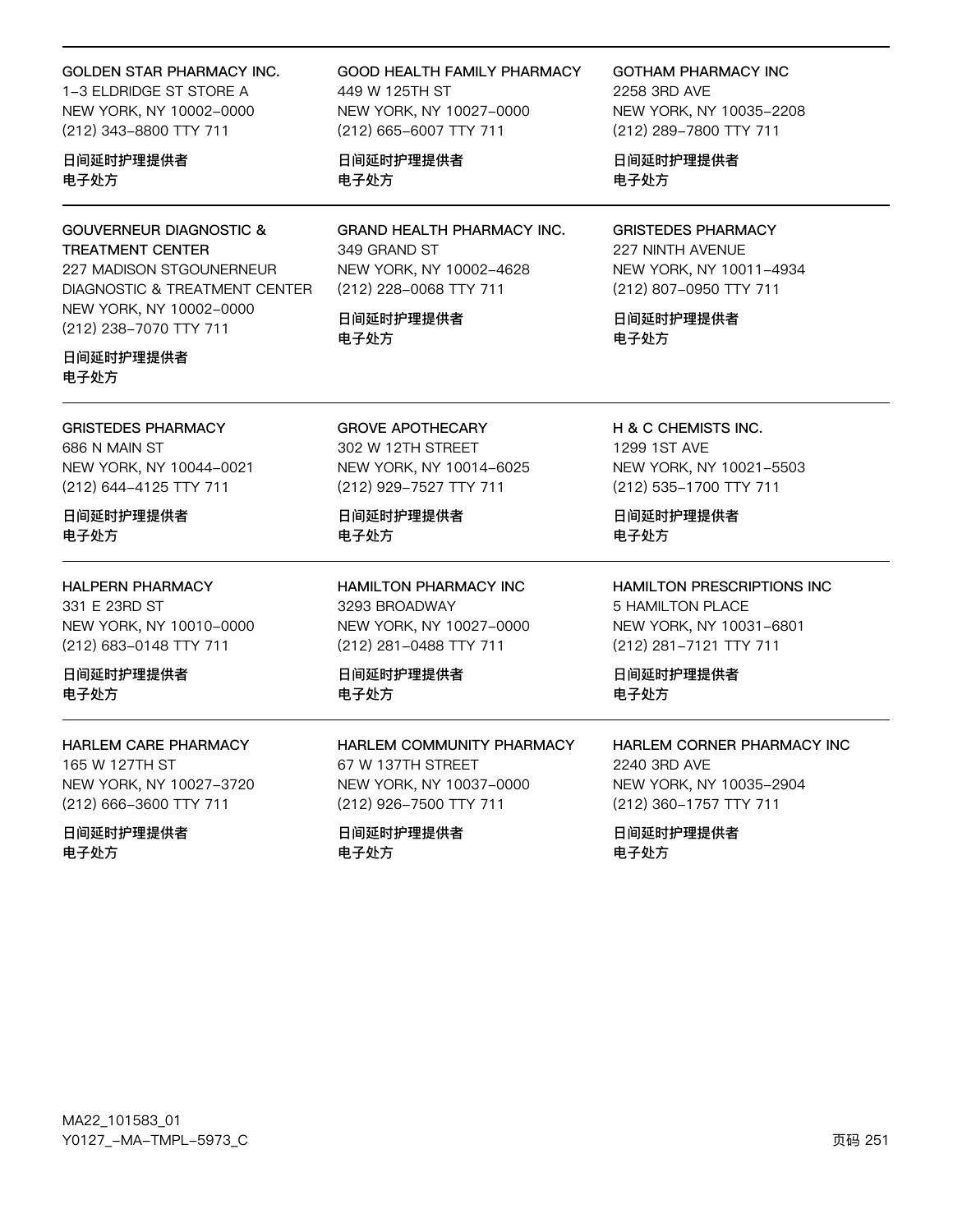### HARLEM PHARMACY & SURGICALS

531 LENOX AVE NEW YORK, NY 10037-0000 (212) 368-7900 TTY 711

日间延时护理提供者 电子处方

### HARTLEY PHARMACY

1219 AMSTERDAM AVE NEW YORK, NY 10027-0000 (212) 749-8480 TTY 711

日间延时护理提供者 电子处方

HEALTH RITE PHARMACY, INC. 1988 AMSTERDAM AVE NEW YORK, NY 10032-5141 (212) 781-8888 TTY 711

日间延时护理提供者 电子处方

HEALTHSOURCE PHARMACY 1000 1ST AVE NEW YORK, NY 10022-4105 (212) 310-0111 TTY 711

日间延时护理提供者 电子处方

HEALTHWORLD RX 2310 2ND AVE NEW YORK, NY 10035-4125 (646) 861-0888 TTY 711

日间延时护理提供者 电子处方

HEIDI PHARMACY 522 WEST 181 ST NEW YORK, NY 10033-0000 (212) 740-3737 TTY 711

日间延时护理提供者 电子处方

#### HARLEM RX

102 W 116TH ST NEW YORK, NY 10026-0000 (212) 666-8100 TTY 711

日间延时护理提供者 电子处方

HARVARD PHARMACY 2118 3RD AVE NEW YORK, NY 10029-0000 (212) 410-6470 TTY 711

日间延时护理提供者 电子处方

HEALTH WISE PHARMACY 1494 YORK AVE NEW YORK, NY 10075-0000 (212) 472-5600 TTY 711

日间延时护理提供者 电子处方

HEALTHSOURCE PHARMACY 120 E 34TH ST NEW YORK, NY 10016-0000 (212) 481-6600 TTY 711

日间延时护理提供者 电子处方

HEALTHY HARLEM RX CORP 1875 LEXINGTON AVE NEW YORK, NY 10035-4733 (212) 601-2661 TTY 711

日间延时护理提供者

HERITAGE PHARMACY & SURGICAL SUPPLIES,CORP 2258 ADAM CLAYTON POWELL JR **BLVD** NEW YORK, NY 10027-7808 (212) 694-8050 TTY 711

日间延时护理提供者 电子处方

HARMONY PHARMACY INC. 128-138 MOTT STREETUNIT 102B NEW YORK, NY 10013-0000 (212) 226-2881 TTY 711

日间延时护理提供者 电子处方

HEALTH CARE PHARMACY 1825 MADISON AVE NEW YORK, NY 10035-3829 (212) 369-5555 TTY 711

日间延时护理提供者

HEALTHCARE PHARMACY 1825 MADISON AVENUE NEW YORK, NY 10035-0000 (212) 369-5555 TTY 711

日间延时护理提供者 电子处方

HEALTHSOURCE PHARMACY 1296 2ND AVE NEW YORK, NY 10065-5707 (212) 794-8700 TTY 711

日间延时护理提供者 电子处方

### HEALTHY PHARMACY INC

108 BOWERY NEW YORK, NY 10013-0000 (212) 966-8682 TTY 711

日间延时护理提供者 电子处方

#### HESTER PHARMACY

153 HESTER ST NEW YORK, NY 10013-0000 (212) 966-7599 TTY 711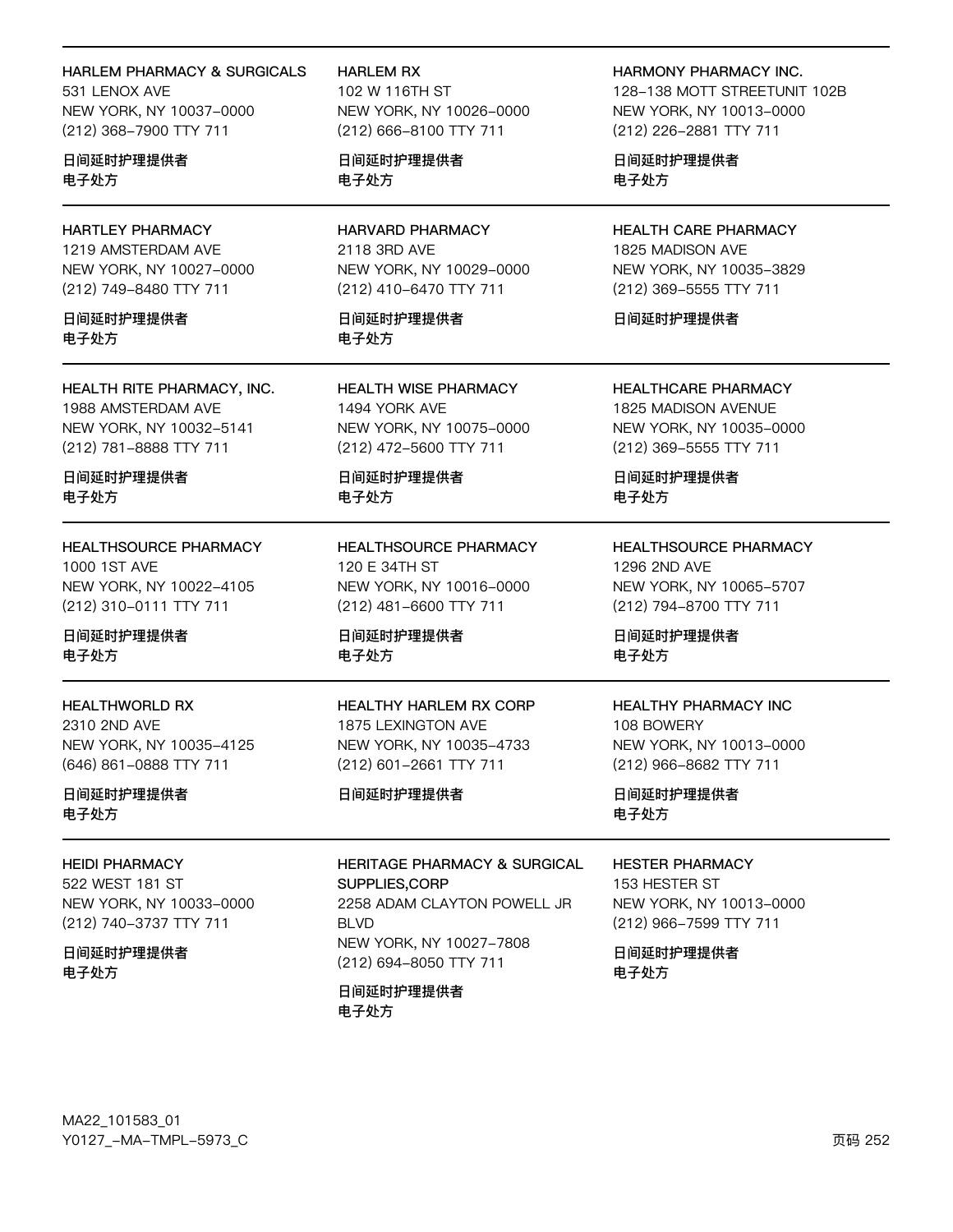#### HILLTOP PHARMACY

593 FORT WASHINGTON AVENUE NEW YORK, NY 10033-0000 (212) 568-5511 TTY 711

#### 日间延时护理提供者 电子处方

I CARE PHARMACY 14 INC 223 W 14TH ST NEW YORK, NY 10011-7113 (646) 609-4900 TTY 711

#### 日间延时护理提供者

#### IVAN PHARMACY

691 COLUMBUS AVE NEW YORK, NY 10025-7002 (212) 222-4400 TTY 711

日间延时护理提供者 电子处方

#### JORGE PHARMACY

101 SHERMAN AVE NEW YORK, NY 10034-0000 (212) 567-2753 TTY 711

日间延时护理提供者 电子处方

KARNABY DRUGS

3851 BROADWAY NEW YORK, NY 10032-1540 (212) 928-7700 TTY 711

日间延时护理提供者 电子处方

HUDSON SQUARE PHARMACY 345 HUDSON ST NEW YORK, NY 10014-3941 (212) 989-1400 TTY 711

日间延时护理提供者 电子处方

INWOOD PHARMACY 4915 BROADWAY NEW YORK, NY 10034-0000 (212) 304-4646 TTY 711

日间延时护理提供者 电子处方

J.BIRDS,INC 855 LEXINGTON AVE NEW YORK, NY 10065-0000 (212) 734-5677 TTY 711

日间延时护理提供者 电子处方

JOSE PHARMACY AND SURIGAL **SUPPLY** 506 W 207TH ST NEW YORK, NY 10034-0000 (212) 304-0101 TTY 711

日间延时护理提供者 电子处方

KINGS PHARMACY 5 HUDSON ST NEW YORK, NY 10013-0000 (212) 791-3100 TTY 711

日间延时护理提供者 电子处方

I & S PHARMACY 1994 THIRD AVE NEW YORK, NY 10029-3644 (212) 427-7123 TTY 711

日间延时护理提供者

ISHAM BROADWAY PHARMACY 4996 BROADWAY NEW YORK, NY 10034-0000 (212) 567-3137 TTY 711

日间延时护理提供者 电子处方

JMC PHARMACY, INC. - FARMACIA LATINA 3875 BROADWAY UNIT A NEW YORK, NY 10032-0000 (212) 795-4909 TTY 711

日间延时护理提供者 电子处方

JOSEPH PHARMACY 216 W 72ND ST NEW YORK, NY 10023-2805 (212) 875-1718 TTY 711

日间延时护理提供者 电子处方

### KINGS THIRD AVE PHARMACY 1619 THIRD AVE NEW YORK, NY 10128-0000 (212) 534-6000 TTY 711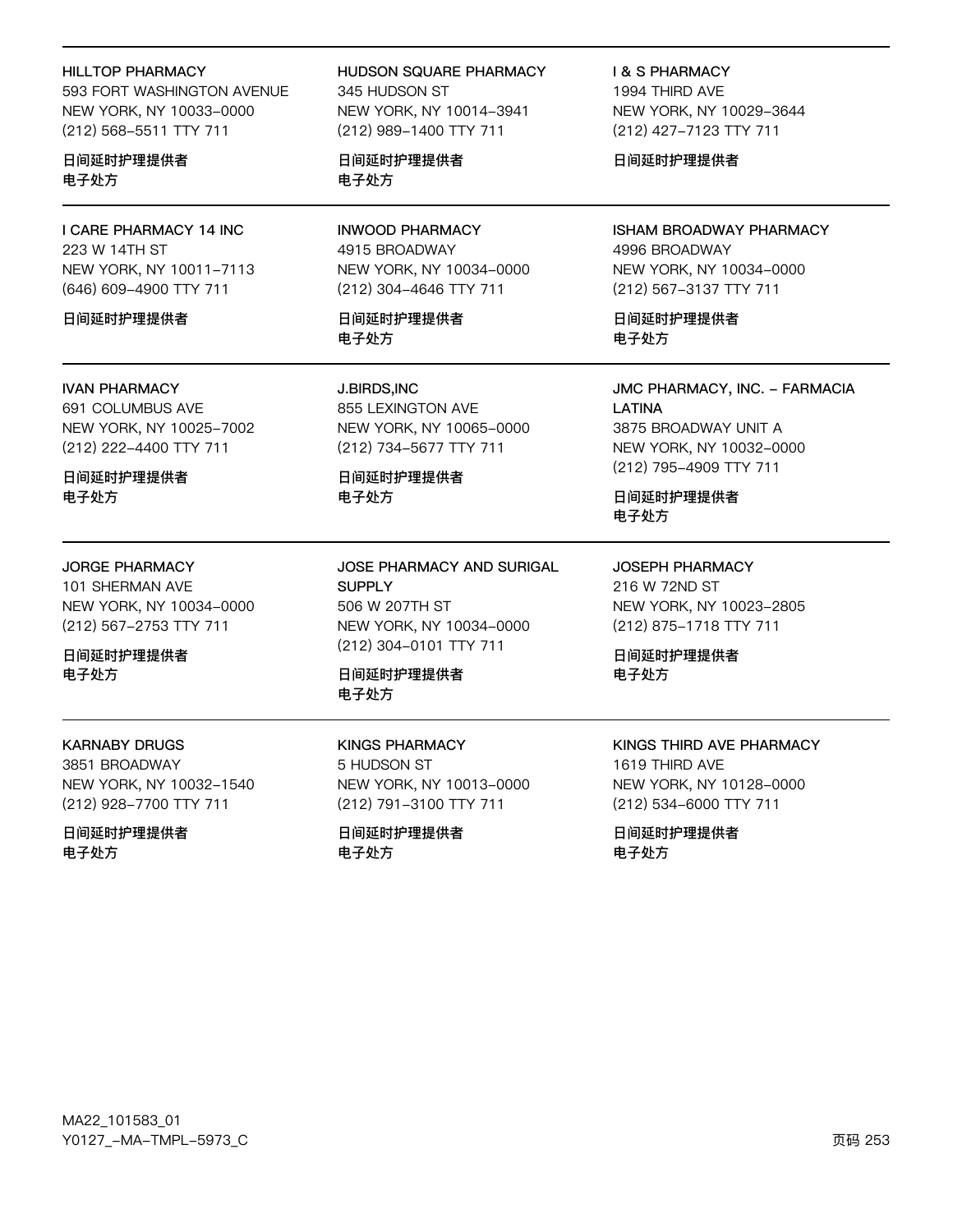#### LA FE PHARMACY

1395 SAINT NICHOLAS AVE NEW YORK, NY 10033-3737 (212) 321-0083 TTY 711

日间延时护理提供者 电子处方

# LENOX PHARMACY

27 LENOX AVE NEW YORK, NY 10026-0000 (212) 678-9722 TTY 711

日间延时护理提供者 电子处方

#### LEVITT PHARMACY

407 GRAND ST NEW YORK, NY 10002-0000 (212) 475-5760 TTY 711

日间延时护理提供者 电子处方

#### LIFE PHARMACY

471 LENOX AVE NEW YORK, NY 10037-0000 (212) 694-5700 TTY 711

日间延时护理提供者 电子处方

#### MADISON RX PHARMACY INC.

203 MADISON ST NEW YORK, NY 10002-7581 (646) 918-7225 TTY 711

日间延时护理提供者 电子处方

#### MALCOLM PHARMACY

160 LENOX AVE NEW YORK, NY 10026-0000 (212) 722-1550 TTY 711

日间延时护理提供者 电子处方

#### LC PHARMACY INC

75 E BROADWAYSOUTH BUILDING NEW YORK, NY 10002-6007 (212) 513-1177 TTY 711

日间延时护理提供者 电子处方

LENOX TERRACE PHARMACY 20 W 135TH ST NEW YORK, NY 10037-2534 (212) 234-2050 TTY 711

日间延时护理提供者 电子处方

LEX DRUGS 1797 LEXINGTON AVE NEW YORK, NY 10029-0000 (212) 426-0402 TTY 711

#### 日间延时护理提供者

LOISAIDA DRUGS AND SURGICAL 273 E 3RD STREET NEW YORK, NY 10009-6934 (212) 254-7307 TTY 711

日间延时护理提供者 电子处方

### MADISON SPECIALTY PHARMACY, INC. 1663 MADISON AVE NEW YORK, NY 10029-3150 (646) 609-6500 TTY 711

#### 日间延时护理提供者

#### MANHATTAN APOTHECARY

147 W 35TH ST NEW YORK, NY 10001-2110 (212) 302-0600 TTY 711

日间延时护理提供者 电子处方

LENDA PHARMACY 3397 BROADWAY NEW YORK, NY 10031-7416 (212) 368-3130 TTY 711

日间延时护理提供者

### LEROY PHARMACY

1448 METROPOLITAN AVE NEW YORK, NY 10462-0000 (718) 823-4344 TTY 711

日间延时护理提供者 电子处方

LEXCARE PHARMACY 1570 LEXINGTON AVE NEW YORK, NY 10029-0000

(212) 722-5222 TTY 711

日间延时护理提供者 电子处方

MADISON DRUGS INC 36 GOUVERNEUR ST NEW YORK, NY 10002-0000 (212) 385-6775 TTY 711

日间延时护理提供者 电子处方

# MAHESH DRUGS

731 WHITE PLAINS RD NEW YORK, NY 10473-0000 (718) 842-3807 TTY 711

日间延时护理提供者 电子处方

MANHATTAN PSYCHIATRIC CENTER PHARMACY

WARDS ISLAND COMPLEXDUNLAP **BLDG** NEW YORK, NY 10035-0000 (646) 766-4338 TTY 711

日间延时护理提供者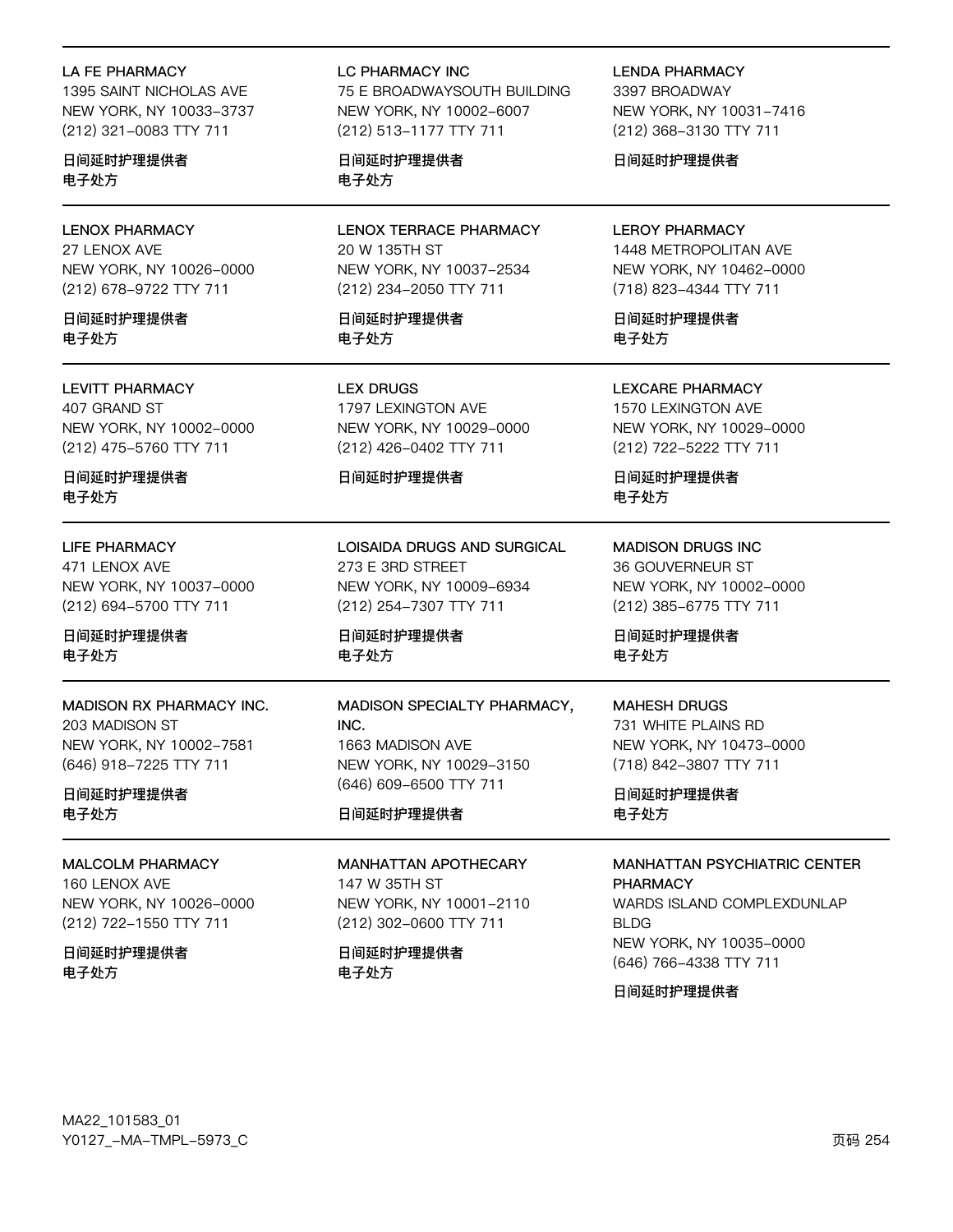#### **MANNINGS PHARMACY**

13-17 ELIZABETH STSUITE 118 NEW YORK, NY 10013-4803 (212) 941-6480 TTY 711

日间延时护理提供者 电子处方

#### **MCP RX**

89 BOWERY NEW YORK, NY 10002-4915 (212) 571-0027 TTY 711

日间延时护理提供者 电子外方

#### **MEDILANE PHARMACY**

204 CLINTON ST NEW YORK, NY 10002-0000 (212) 571-2888 TTY 711

日间延时护理提供者 电子处方

#### **MELBRAN PHARMACY**

605 W 168TH ST NEW YORK, NY 10032-3703 (212) 568-1300 TTY 711

MEMORIAL HOSPITAL FOR CANCER

530 E 74TH ST RM 1101530 EAST 74

AND ALLIED DISEASES - KOCH 74

NEW YORK, NY 10021-3402

(646) 888-0735 TTY 711

#### 日间延时护理提供者 电子处方

**MANNINGS SURGICAL SUPPLIES** 

7 BOWERY STSTORE #A-104 NEW YORK, NY 10002-6702 (212) 966-4420 TTY 711

日间延时护理提供者 电子处方

### **MCP RX** 156 CANAL ST

NEW YORK, NY 10013-4501 (212) 233-2833 TTY 711

日间延时护理提供者 电子外方

**MEDLY PHARMACY** 1868 3RD AVE NEW YORK, NY 10029-5432 (212) 369-1350 TTY 711

日间延时护理提供者 电子处方

#### MEMORIAL HOSP OPD PHARMACY AT 68TH ST 444 EAST 68 STREETROOM C-164

NEW YORK, NY 10065-0000 (646) 888-0730 TTY 711

MEMORIAL HOSPITAL FOR CANCER

AND ALLIED DISEASES - SPECIALTY

日间延时护理提供者 电子处方

160 E 53RD ST RM 353

(844) 639-8464 TTY 711

日间延时护理提供者

电子处方

NEW YORK, NY 10022-5243

**MARCIA PHARMACY** 

217 EAST 106TH STREET NEW YORK, NY 10029-0000 (212) 534-1939 TTY 711

日间延时护理提供者 电子处方

**MEDILANE DRUGS** 227 AVE B NEW YORK, NY 10009-0000 (212) 505-1788 TTY 711

日间延时护理提供者 电子外方

#### **MEDS**

1104 2ND AVENUE NEW YORK, NY 10022-2007 (212) 371-6000 TTY 711

日间延时护理提供者

MEMORIAL HOSPITAL FOR CANCER AND ALLIED DISEASES - JRSC 1133 YORK AVE RM 1005 NEW YORK, NY 10065-8307 (646) 888-7020 TTY 711

日间延时护理提供者 电子处方

#### MEMORIAL HOSPITAL OPD AT 53RD  $ST$

160 F 53RD STREETROOM 352 THIRD FLOOR NEW YORK, NY 10022-0000 (646) 888-0731 TTY 711

日间延时护理提供者 电子处方

#### 日间延时护理提供者

**STREET**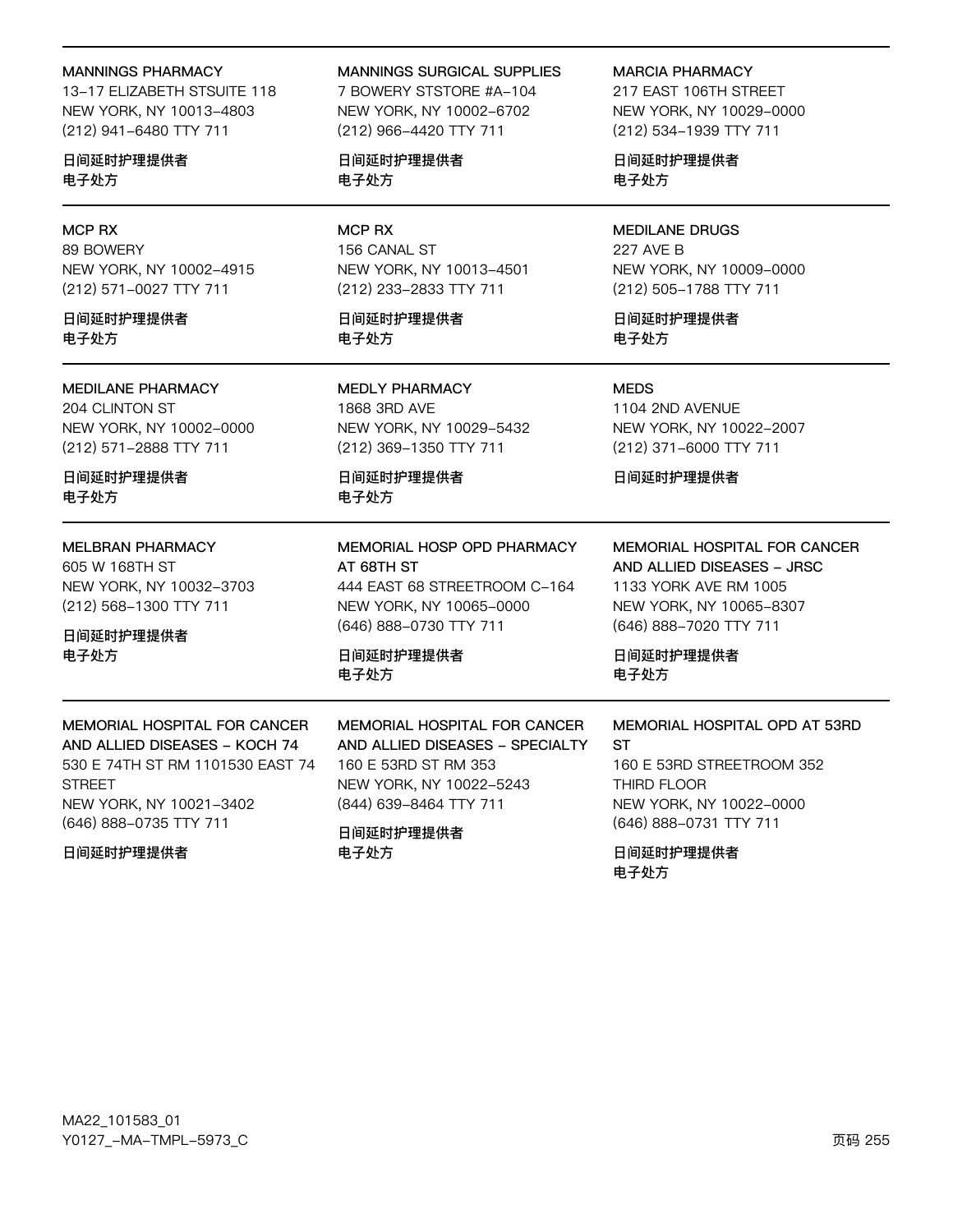### MEMORIAL HOSPITAL OPD AT 66TH **ST**

300 E 66TH ST3RD FLOOR NEW YORK, NY 10065-6800 (646) 888-0732 TTY 711

### 日间延时护理提供者 电子处方

### METROPOLITAN DRUGS

1873 2ND AVE NEW YORK, NY 10029-7453 (212) 423-1110 TTY 711

#### 日间延时护理提供者 电子处方

**MIDTOWN EAST PHARMACY & SURGICAL LLC** 

161 MADISON AVE NEW YORK, NY 10016-5421 (212) 213-2444 TTY 711

### 日间延时护理提供者 电子处方

#### **MILLENIA RX**

469 W 125TH ST NEW YORK, NY 10027-4201 (646) 767-9131 TTY 711

日间延时护理提供者 电子外方

### MOTT ST PHARMACY INC.

11 MOTT ST NEW YORK, NY 10013-5020 (212) 732-3888 TTY 711

### 日间延时护理提供者 电子处方

**METRO DRUGS** 

931 LEXINGTON AVE NEW YORK, NY 10065-0000 (212) 794-7200 TTY 711

### 日间延时护理提供者 电子处方

METROPOLITAN HOSPITAL CENTER 1901 FIRST AVEN.Y.C. HLTH & HOSP CORP. C/O PHARMACY NEW YORK, NY 10029-7491 (212) 423-6474 TTY 711

### 日间延时护理提供者 电子处方

MIDWEST PHARMACY, INC. 791 9TH AVE NEW YORK, NY 10019-5643 (212) 581-0888 TTY 711

### 日间延时护理提供者

**MINH PHARMACY** 207 GRAND ST NEW YORK, NY 10013-4223 (212) 343-1252 TTY 711

日间延时护理提供者 电子外方

MOUNT SINAI PHARMACY AT CAM 17 EAST 102ND ST3RD FLOOR NEW YORK, NY 10029-5204 (212) 824-7064 TTY 711

### 日间延时护理提供者

**METROPHARM INC** 

123 WAI KFR STRFFT NEW YORK, NY 10013-4108 (212) 219-8668 TTY 711

日间延时护理提供者 电子处方

### **METRORX**

300 E 102ND ST NEW YORK, NY 10029-6314 (212) 831-1222 TTY 711

日间延时护理提供者 电子处方

### **MILENA PHARMACY**

4407 BROADWAY NEW YORK, NY 10040-4014 (212) 543-2333 TTY 711

日间延时护理提供者 电子处方

### **MISHKINS PHARMACY**

1714 AMSTERDAM AVE NEW YORK, NY 10031-4602 (212) 926-2801 TTY 711

日间延时护理提供者 电子外方

MOUNT SINAI SPECIALTY PHARMACY 1468 MADISON AVEANNENBERG-MC **LEVEL** NEW YORK, NY 10029-6508 (212) 241-7720 TTY 711

日间延时护理提供者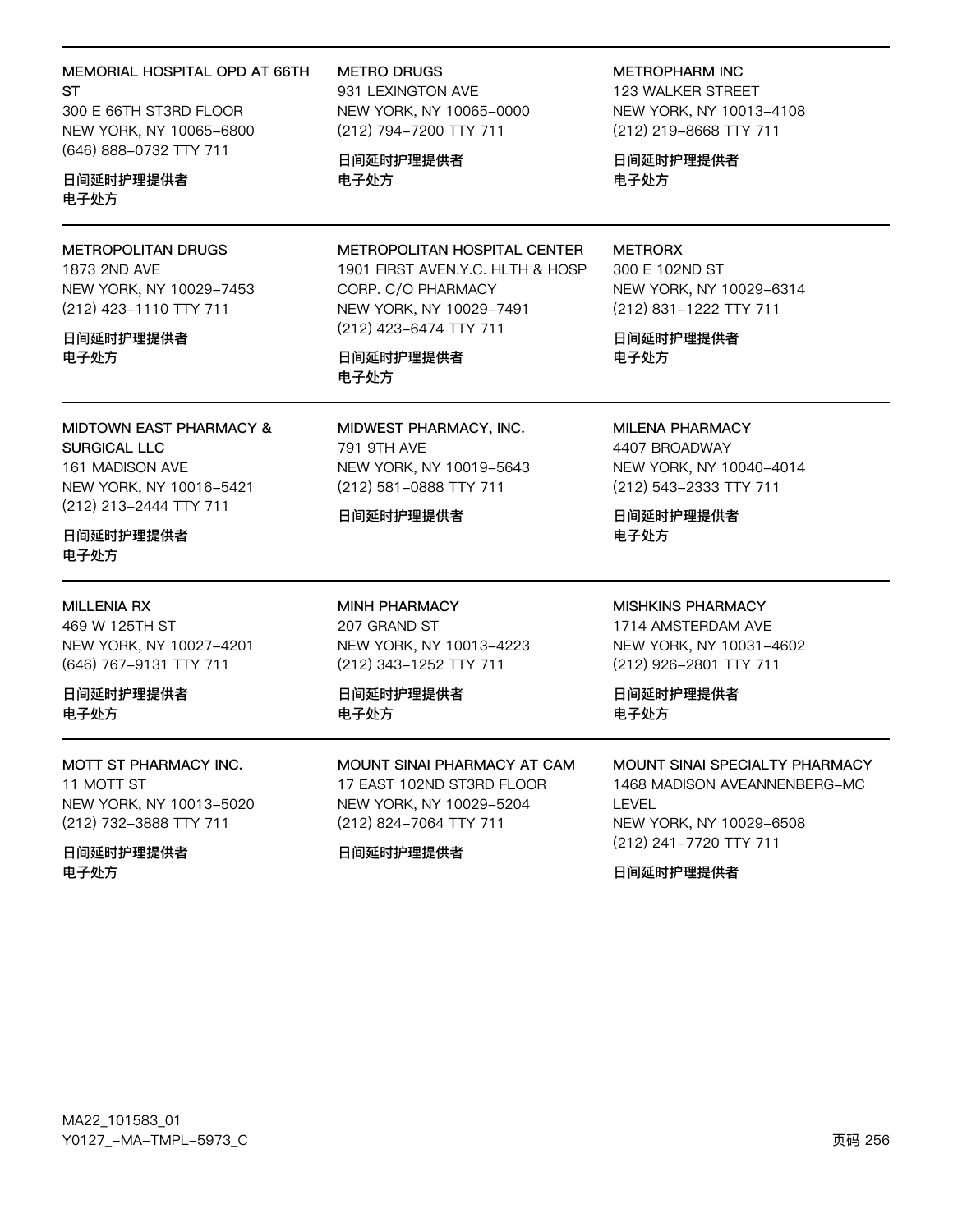#### MY PHARMACY, INC.

523 MALCOLM X BLVD NEW YORK, NY 10037-0000 (212) 281-7408 TTY 711

#### 日间延时护理提供者

NEW AMSTERDAM DRUG MART INC 698 AMSTERDAM AVE NEW YORK, NY 10025-6309 (212) 865-9700 TTY 711

#### 日间延时护理提供者 电子外方

### **NEW LONDON SPECIALTY PHARMACY**

246 8TH AVE2ND FLOOR SUITE A NEW YORK, NY 10011-1646 (212) 414-9755 TTY 711

日间延时护理提供者 电子处方

### NEW YORK PSYCHIATRIC INSTITUE **PHARMACY**

1051 RIVERSIDE DRUNIT 59 RM 2108 NEW YORK, NY 10032-2603 (212) 543-5491 TTY 711

### 日间延时护理提供者

## **NUCARE PHARMACY & SURGICAL** 1789 1ST AVE NEW YORK, NY 10128-0000 (212) 426-9300 TTY 711

日间延时护理提供者 电子处方

#### **NAGLE PHARMACY**

210 NAGLE AVESTORE #8 NEW YORK, NY 10034-6004 (212) 942-0202 TTY 711

#### 日间延时护理提供者

**NEW DRUG LOFT** 1410 SECOND AVENUE NEW YORK, NY 10021-3704 (212) 879-0910 TTY 711

日间延时护理提供者 电子外方

**NEW YORK CITY PHARMACY** 206 FIRST AVE NEW YORK, NY 10009-0000 (212) 253-8686 TTY 711

#### 日间延时护理提供者

**NEWGEN PHARMACY INC. 18 MOTT STREET** NEW YORK, NY 10013-0000 (212) 349-1857 TTY 711

日间延时护理提供者 电子处方

**NYPRES PHARMACY INC** 

(646) 918-6640 TTY 711

日间延时护理提供者

电子处方

NEW YORK, NY 10032-3829

1083 SAINT NICHOLAS AVESTORE # 2

#### NATURES CURE PHARMACY INC

324 E 34TH ST NEW YORK, NY 10016-0000 (212) 545-9393 TTY 711

日间延时护理提供者 电子处方

### **NEW LONDON PHARMACY** 246 8TH AVE NEW YORK, NY 10011-1646 (212) 243-4987 TTY 711

日间延时护理提供者 电子外方

### **NEW YORK EYE AND EAR INFIRMARY PHARMACY** 310 E 14TH STREET NEW YORK, NY 10003-4201 (212) 979-4379 TTY 711

日间延时护理提供者 电子处方

NORWOOD PHARMACY LLC 2490 FREDERICK DOUGLASS BLVD NEW YORK, NY 10030-2792 (212) 234-6611 TTY 711

日间延时护理提供者 电子处方

### NYU LANGONE HOSPITALS, AMBULATORY CARE PHARMACY 550 1ST AVEKP1-101 NEW YORK, NY 10016-6402 (212) 263-7319 TTY 711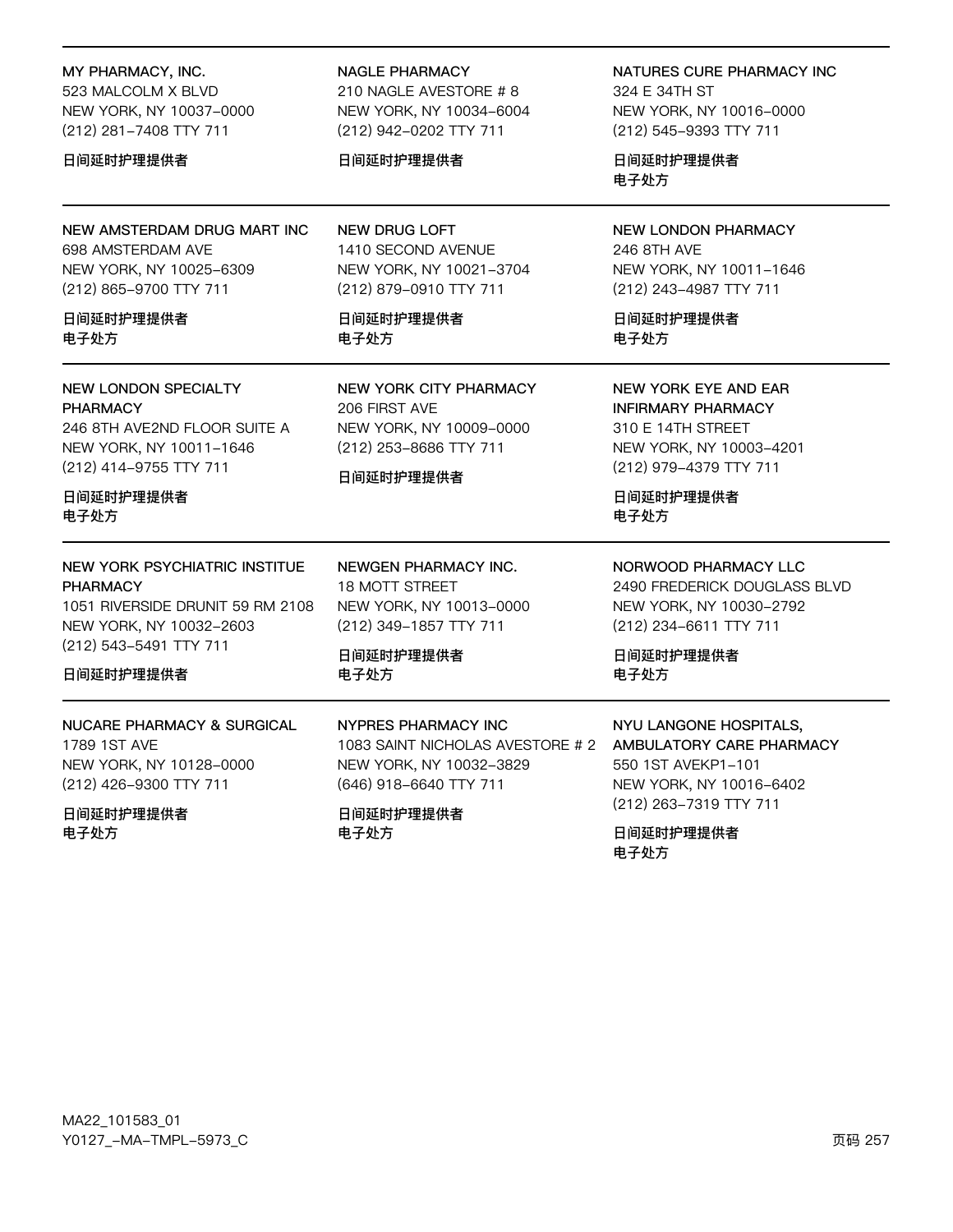#### OMEGA PHARMACY

1439 AMSTERDAM AVE NEW YORK, NY 10027-0000 (212) 234-4666 TTY 711

日间延时护理提供者 电子处方

PANCARE PHARMACY INC 22 BOWERY NEW YORK, NY 10013-0000 (212) 240-2312 TTY 711

日间延时护理提供者 电子处方

#### PASTEUR PHARMACY

806 LEXINGTON AVE NEW YORK, NY 10021-0000 (212) 838-2500 TTY 711

日间延时护理提供者 电子处方

PEOPLE CHOICE PHARMACY INC 527 GRAND ST NEW YORK, NY 10002-0000 (212) 388-0888 TTY 711

日间延时护理提供者 电子处方

PREFERRED PHARMACY 3 E 115TH ST NEW YORK, NY 10029-1088 (212) 722-0000 TTY 711

日间延时护理提供者 电子处方

PRO AID PHARMACY INC 728 W 181ST ST NEW YORK, NY 10033-4701 (646) 791-2400 TTY 711

日间延时护理提供者

OVAL PHARMACY

11 EDWARD MORGAN PL NEW YORK, NY 10032-0000 (212) 234-1800 TTY 711

日间延时护理提供者 电子处方

PARK HEALTH PHARMACY INC 13124 ROCKAWAY BLVD NEW YORK, NY 11420-0000 (718) 322-3261 TTY 711

日间延时护理提供者 电子处方

PASTEUR PHARMACY 53 E 34TH ST NEW YORK, NY 10016-0000 (212) 683-3838 TTY 711

日间延时护理提供者 电子处方

PEOPLES PHARMACY 65 MOTT ST NEW YORK, NY 10013-0000 (212) 285-0977 TTY 711

日间延时护理提供者 电子处方

### PRESCRIPTIONS EXCLUSIVE

1229 THIRD AVE NEW YORK, NY 10021-5176 (212) 249-1050 TTY 711

日间延时护理提供者 电子处方

PROHEALTH PHARMACY 385 SECOND AVE NEW YORK, NY 10010-0000 (212) 684-8300 TTY 711

日间延时护理提供者 电子处方

PALACE PHARMACY 543 I FNNOX AVE NEW YORK, NY 10037-0000 (212) 283-2136 TTY 711

日间延时护理提供者

PARK WEST PHARMACY 461 COLUMBUS AVE NEW YORK, NY 10024-5147 (212) 721-3883 TTY 711

日间延时护理提供者 电子处方

PAY LESS RX PHARMACY 567 WEST 207TH STREET NEW YORK, NY 10034-0000 (212) 544-0020 TTY 711

日间延时护理提供者

POLLOCK & BAILEY PHARMACY 1032 1ST AVE NEW YORK, NY 10022-2902 (212) 755-4244 TTY 711

日间延时护理提供者 电子处方

#### PREVAIL PHARMACY ,INC

850 AMSTERDAM AVE NEW YORK, NY 10025-5170 (917) 409-3891 TTY 711

日间延时护理提供者

QUICK RX 909 COLUMBUS AVE NEW YORK, NY 10025-0000 (212) 222-6388 TTY 711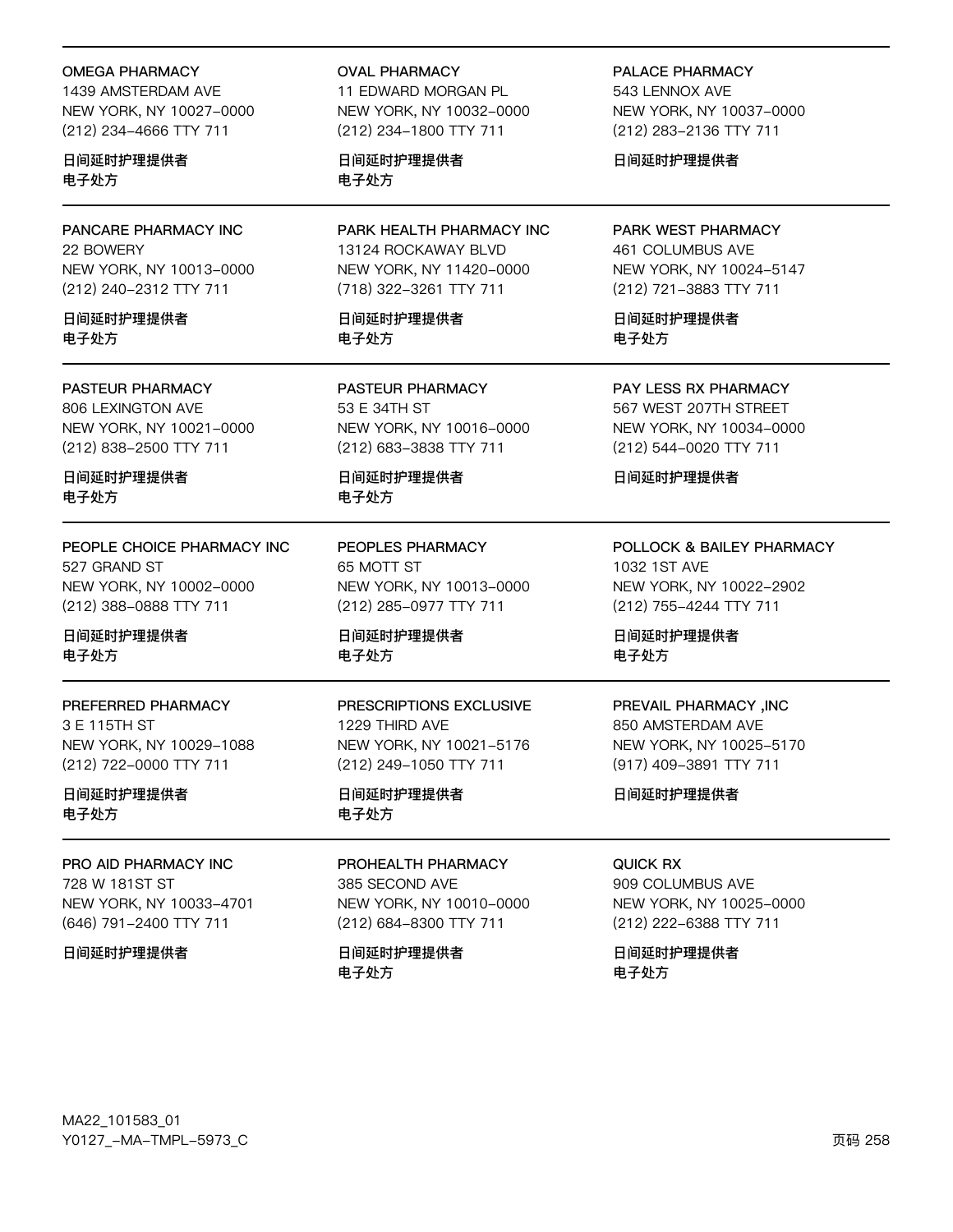#### QUICK RX

909 COLUMBUS AVE NEW YORK, NY 10025-4041 (212) 222-6388 TTY 711

#### 日间延时护理提供者

### RAYSOL DRUGS INC

1870 LEXINGTON AVE NEW YORK, NY 10029-2003 (212) 348-2117 TTY 711

日间延时护理提供者 电子处方

RENAISSANCE HEALTH CARE **NETWORK** 264 WEST 118TH STREET

NEW YORK, NY 10026-0000 (212) 932-6518 TTY 711

#### 日间延时护理提供者

RITE AID PHARMACY 02010 4046 BROADWAY NEW YORK, NY 10032-1517 (212) 928-2550 TTY 711

日间延时护理提供者 电子处方

RITE AID PHARMACY 04189 741 COLUMBUS AVENUE NEW YORK, NY 10025-6461 (212) 316-0436 TTY 711

日间延时护理提供者 电子处方

RITE AID PHARMACY 04205 81 1ST AVENUE NEW YORK, NY 10003-9429 (212) 388-9348 TTY 711

日间延时护理提供者 电子处方

QUICK RX 2355 2ND AVENUE NEW YORK, NY 10035-0000 (212) 426-7151 TTY 711

日间延时护理提供者 电子处方

RED RIBBON PHARMACY INC 2484 ADAM CLAYTON POWELL JR **BLVD** NEW YORK, NY 10030-0000 (646) 901-4699 TTY 711

日间延时护理提供者 电子处方

RITE AID PHARMACY 01225 534 HUDSON STREET NEW YORK, NY 10014-2663 (646) 486-1048 TTY 711

日间延时护理提供者 电子处方

RITE AID PHARMACY 03771 85 AVENUE D NEW YORK, NY 10009-6050 (212) 475-5315 TTY 711

日间延时护理提供者 电子处方

RITE AID PHARMACY 04195 282 8TH AVENUE NEW YORK, NY 10001-4801 (212) 727-3854 TTY 711

日间延时护理提供者 电子处方

#### RITE AID PHARMACY 04688 1849 2ND AVENUE

NEW YORK, NY 10128-3864 (212) 828-8664 TTY 711

日间延时护理提供者 电子处方

RANGEL PHARMACY 159-12 HARLEM RIVER DR NEW YORK, NY 10039-0000 (212) 283-7200 TTY 711

日间延时护理提供者

REDWOOD APOTHECARY 1280 ST NICHOLAS AVE NEW YORK, NY 10033-0000 (212) 928-8082 TTY 711

日间延时护理提供者 电子处方

RITE AID PHARMACY 01711 408 GRAND STREET NEW YORK, NY 10002-4702 (212) 529-7115 TTY 711

日间延时护理提供者 电子处方

RITE AID PHARMACY 04185 3539 BROADWAY NEW YORK, NY 10031-5627 (212) 281-2183 TTY 711

日间延时护理提供者 电子处方

### RITE AID PHARMACY 04202 7 MADISON STREET NEW YORK, NY 10038-1202 (212) 791-5795 TTY 711

日间延时护理提供者 电子处方

### RITE AID PHARMACY 04887

4910 BROADWAY NEW YORK, NY 10034-3135 (212) 569-2512 TTY 711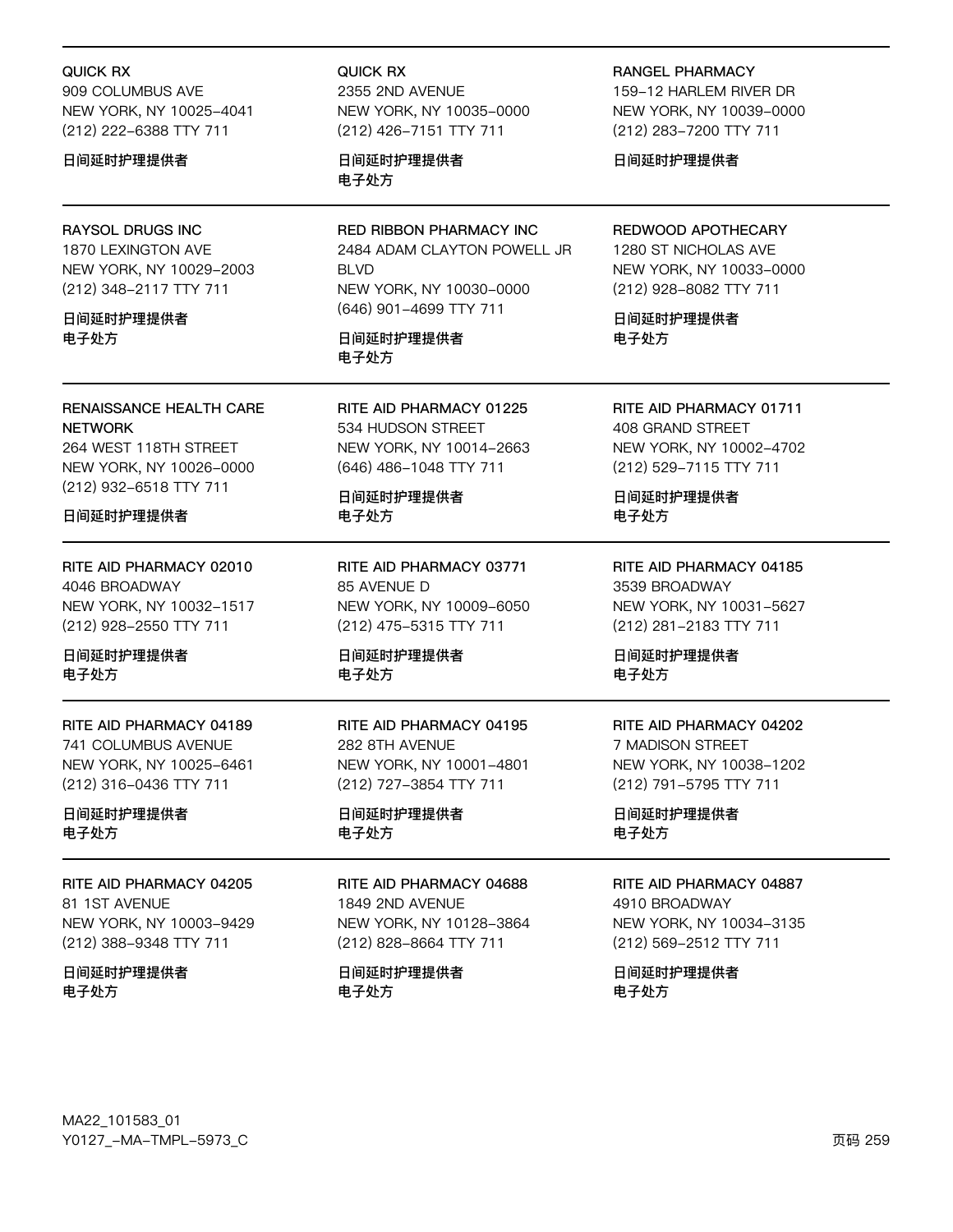#### RITE AID PHARMACY 04964

26 GRAND CENTRAL TERMINAL NEW YORK, NY 10017-5618 (212) 972-8052 TTY 711

日间延时护理提供者 电子处方

RITE AID PHARMACY 10534 225 LIBERTY STREET SUITE 1 NEW YORK, NY 10281-0000 (212) 608-8416 TTY 711

日间延时护理提供者 电子处方

RITE WAY DRUGS AND SURGICAL 369 1ST AVE NEW YORK, NY 10010-0000 (212) 777-6864 TTY 711

日间延时护理提供者 电子处方

**ROR MADISON PHARMACY INC** 1636 MADISON AVE NEW YORK, NY 10029-0000 (212) 369-0700 TTY 711

日间延时护理提供者 电子处方

ROYAL PHARMACY 5030 BROADWAY NEW YORK, NY 10034-1609 (212) 567-9800 TTY 711

日间延时护理提供者 电子处方

#### **SAN JUAN PHARMACY**

960 AMSTERDAM AVE NEW YORK, NY 10025-3002 (212) 222-4650 TTY 711

日间延时护理提供者 电子处方

#### RITE AID PHARMACY 07760

2170 FREDERICK DOUGLASS **BOULEVARD** NEW YORK, NY 10026-1149 (212) 666-3013 TTY 711

日间延时护理提供者 电子处方

RITE HEALTH PHARMACY 3885 BROADWAY NEW YORK, NY 10032-1506 (646) 861-2533 TTY 711

日间延时护理提供者 电子处方

**RIVERSIDE PHARMACY** 2920 FREDERICK DOUGLASS BLVD NEW YORK, NY 10039-1610 (212) 491-5500 TTY 711

日间延时护理提供者 电子处方

**ROSY PHARMACY** 3355 BROADWAY NEW YORK, NY 10031-7402 (212) 690-6502 TTY 711

日间延时护理提供者 电子处方

**RX CENTER** 2325 1ST AVE NEW YORK, NY 10035-3604 (212) 289-8839 TTY 711

日间延时护理提供者 电子处方

# SAN JUDAS TADEO PHARMACY

520 W 207TH STREET NEW YORK, NY 10034-0000 (212) 567-1350 TTY 711

日间延时护理提供者 电子处方

RITE AID PHARMACY 07808 4188 BROADWAY

NEW YORK, NY 10033-3736 (212) 781-5396 TTY 711

日间延时护理提供者 电子处方

RITE HOPE PHARMACY 1793A MADISON AVENUE NEW YORK, NY 10035-0000 (212) 348-3341 TTY 711

日间延时护理提供者

RIVERTON PHARMACY INC 2085 LEXINGTON AVE NEW YORK, NY 10035-1746 (212) 283-8300 TTY 711

日间延时护理提供者 电子处方

ROYAL CARE PHARMACY, INC 127 E 110TH ST NEW YORK, NY 10029-8054 (212) 996-0055 TTY 711

日间延时护理提供者

### SAFEHEART PHARMACY

1400 SAINT NICHOLAS AVE NEW YORK, NY 10033-4027 (212) 568-5454 TTY 711

日间延时护理提供者 电子处方

#### **SAN PEDRO PHARMACY**

1381 ST NICHOLAS AVE NEW YORK, NY 10033-0000 (212) 928-7263 TTY 711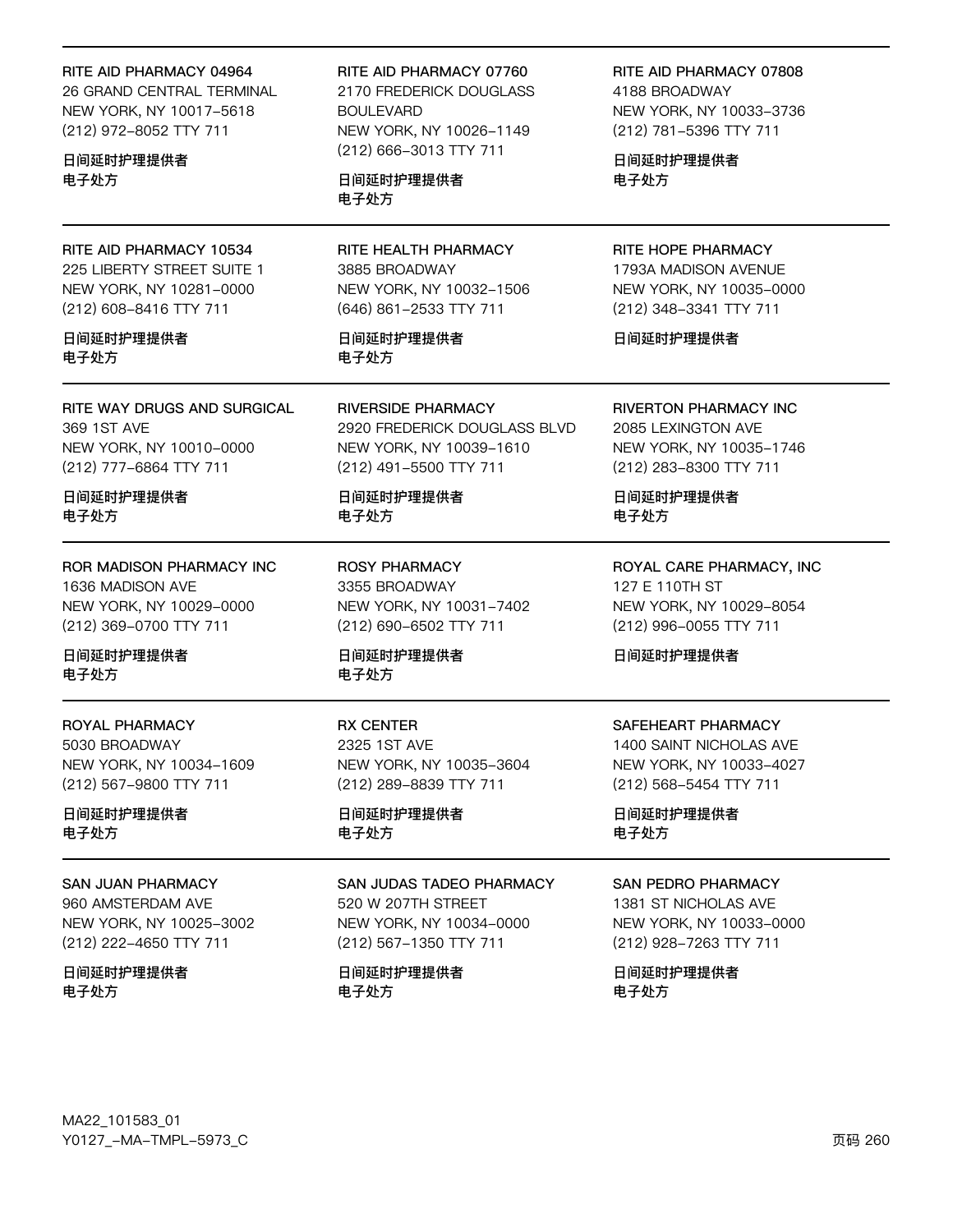#### SANTA BARBARA DRUGS

120 AUDUBON AVE NEW YORK, NY 10032-2109 (212) 795-4080 TTY 711

日间延时护理提供者 电子处方

### SB PHARMACY INC 27 29 E 124TH ST NEW YORK, NY 10035-0000 (212) 534-2849 TTY 711

日间延时护理提供者 电子处方

### SHERMAN PHARMACY CORP. 232A SHERMAN AVE NEW YORK, NY 10034-2501 (212) 567-1115 TTY 711

日间延时护理提供者

### ST ANTHONY PHARMACY 3860 BROADWAY NEW YORK, NY 10032-0000 (212) 923-6111 TTY 711

日间延时护理提供者 电子处方

### ST TERESA PHARMACY CORP 3849 10TH AVE NEW YORK, NY 10034-1850 (212) 304-4541 TTY 711

日间延时护理提供者 电子处方

#### TAINO PHARMACY

2403 2ND AVENUE NEW YORK, NY 10035-0000 (212) 289-2000 TTY 711

日间延时护理提供者 电子处方

### SANTA ISABEL PHARMACY INC 145 SHERMAN AVE NEW YORK, NY 10034-0000 (212) 567-1444 TTY 711

日间延时护理提供者 电子处方

SECOND AVE PHARMACY INC 249 E 115TH ST NEW YORK, NY 10029-0000 (212) 876-8300 TTY 711

日间延时护理提供者 电子处方

SMART AID PHARMACY 708 SAINT NICHOLAS AVE NEW YORK, NY 10031-4002 (212) 234-4299 TTY 711

日间延时护理提供者 电子处方

ST JESUS PHARMACY 4180 BROADWAY NEW YORK, NY 10033-3736 (212) 923-5733 TTY 711

NEW YORK, NY 10025-3940 (212) 866-6700 TTY 711

TAINO TOWERS PHARMACY 2253 3RD AVE FRNT 1 NEW YORK, NY 10035-2206 (212) 426-6200 TTY 711

SUBA PHARMACEUTICAL PHARMACY

日间延时护理提供者 电子处方

2721 BROADWAY

日间延时护理提供者

日间延时护理提供者

电子处方

电子处方

#### SANTA MARIA PHARMACY

1328 ST NICHOLAS AVE NEW YORK, NY 10033-0000 (212) 568-1383 TTY 711

日间延时护理提供者 电子处方

### SEVENTH AVENUE PHARMACY 2454 ADAM CLAYTON POWELL BLVD NEW YORK, NY 10030-0000 (212) 862-0505 TTY 711

日间延时护理提供者 电子处方

#### SMARTRX SPECIALTY PHARMACY 1706 LEXINGTON AVE

NEW YORK, NY 10029-0000 (718) 742-7622 TTY 711

日间延时护理提供者 电子处方

### ST LUKES ROOSEVELT HOSPITAL **CENTER** 1000 TENTH AVENO 2T

NEW YORK, NY 10019-0000 (212) 636-3600 TTY 711

日间延时护理提供者 电子处方

### SUGAR HILL PHARMACY 752 ST NICHOLAS AVE NEW YORK, NY 10031-0000 (212) 281-8300 TTY 711

日间延时护理提供者 电子处方

#### THE CHEMIST SHOP

30 EAST 40TH ST NEW YORK, NY 10016-0000 (212) 684-5125 TTY 711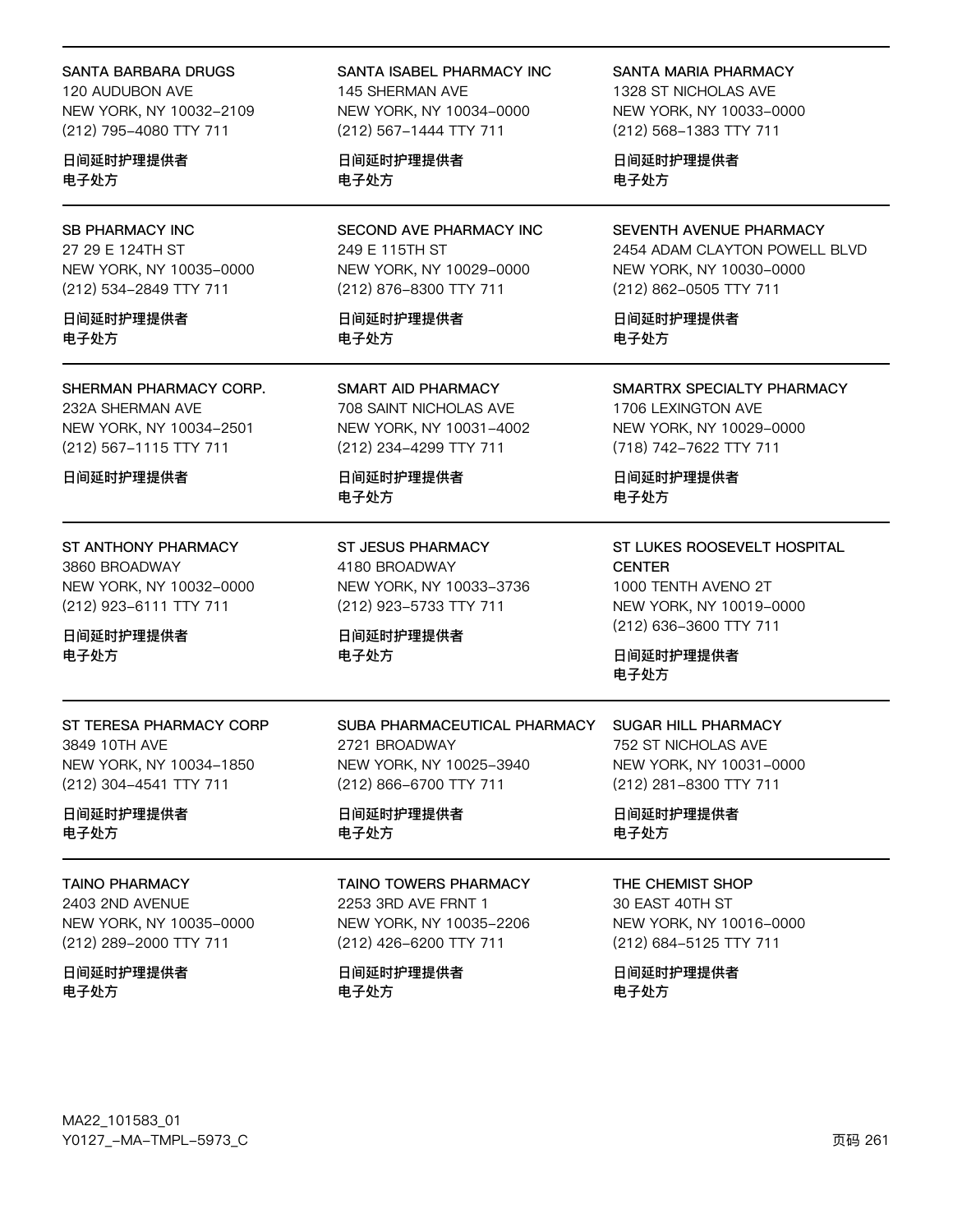# THE NEW JEWISH HOME,

**MANHATTAN (PHARMACY)** 120 W 106TH ST NEW YORK, NY 10025-0000 (212) 870-4972 TTY 711

### 日间延时护理提供者

**THERESA PHARMACY II** 66 NAGLE AVE NEW YORK, NY 10040-0000 (212) 304-3949 TTY 711

日间延时护理提供者 电子外方

#### **THOMPSON CHEMISTS**

132 THOMPSON ST NEW YORK, NY 10012-3110 (212) 598-9790 TTY 711

日间延时护理提供者 电子处方

#### **TOWN DRUG**

501 W 113 ST NEW YORK, NY 10025-0000 (212) 678-0636 TTY 711

日间延时护理提供者 电子处方

#### **TREE PHARMACY**

2423 ADAM CLAYTON POWELL JR **BIVD** NEW YORK, NY 10030-1607 (646) 755-8244 TTY 711

#### 日间延时护理提供者

**TULSI PHARMACY** 565 W 181 STREET NEW YORK, NY 10033-0000 (212) 543-2616 TTY 711

日间延时护理提供者 电子处方

#### THE PHARMACY@, LLC 2541 ADAM CLAYTON POWELL BLVD NEW YORK, NY 10039-3502 (212) 491-7900 TTY 711

日间延时护理提供者 电子处方

THIRD AVE APOTHECARY, INC 1025A THIRD AVENUE NEW YORK, NY 10065-0000 (212) 230-1700 TTY 711

日间延时护理提供者 电子外方

**THRIFTWAY PHARMACY** 646 TENTH AVE NEW YORK, NY 10036-0000 (212) 956-1100 TTY 711

日间延时护理提供者 电子处方

TOWN DRUG AND SURGICAL 1009 COLUMBUS AVE NEW YORK, NY 10025-0000 (212) 662-6630 TTY 711

日间延时护理提供者 电子处方

#### **TRIBECA APOTHECARY** 138 WEST BROADWAY NEW YORK, NY 10013-0000

(212) 971-1380 TTY 711

日间延时护理提供者 电子处方

**TURTLE BAY CHEMISTS** 901 2ND AVE NEW YORK, NY 10017-1503 (212) 752-5151 TTY 711

日间延时护理提供者 电子处方

**THERESA PHARMACY** 

3901 BROADWAY NEW YORK, NY 10032-0000 (212) 923-7617 TTY 711

日间延时护理提供者 电子处方

**THOMAS DRUGS INC** 171 COLUMBUS AVE NEW YORK, NY 10023-5907 (212) 877-7340 TTY 711

日间延时护理提供者 电子外方

**TISANE PHARMACY** 340 E 86TH ST NEW YORK, NY 10028-4661 (212) 517-0037 TTY 711

日间延时护理提供者 电子处方

### TOWN DRUG AT BROADWAY, INC. 4785 BROADWAY NEW YORK, NY 10034-4915 (212) 304-9582 TTY 711

日间延时护理提供者 电子处方

#### TU QUYNH PHARMACY

230 GRAND STA1-2 NEW YORK, NY 10013-0000 (212) 219-8998 TTY 711

日间延时护理提供者 电子处方

### **TWINS PHARMACY**

1538 SAINT NICHOLAS AVE NEW YORK, NY 10033-2605 (212) 927-5570 TTY 711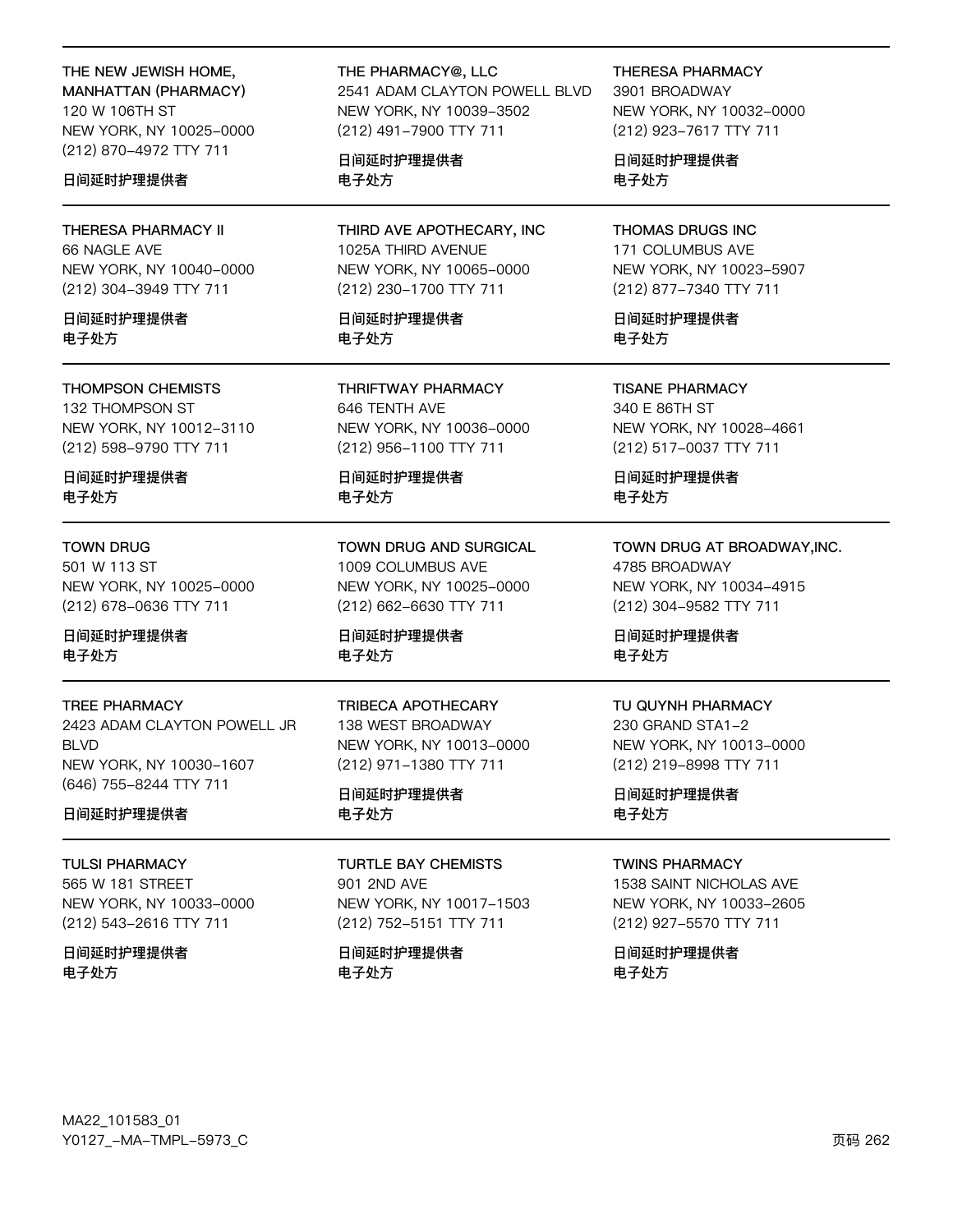#### TWINS PHARMACY 2

4073-4075 BROADWAY AV NEW YORK, NY 10032-0000 (212) 927-3100 TTY 711

### 日间延时护理提供者 电子处方

UNITED HEALTH PHARMACY INC 4 ELIZABETH ST NEW YORK, NY 10013-0000 (212) 766-3773 TTY 711

#### 日间延时护理提供者 电子处方

#### UPPER MADISON DRUGS 1590 MADISON AVE NEW YORK, NY 10029-3816 (212) 427-4382 TTY 711

日间延时护理提供者 电子处方

V L V MED PHARMACY INC 4085 BROADWAY NEW YORK, NY 10032-1535 (212) 923-7530 TTY 711

日间延时护理提供者 电子处方

### VALUE PRICE PHARMACY 1475 2ND AVE NEW YORK, NY 10075-0000 (212) 535-4710 TTY 711

日间延时护理提供者 电子处方

#### VILLAGE APOTHECARY

346 BLEECKER ST NEW YORK, NY 10014-2980 (212) 807-7566 TTY 711

### 日间延时护理提供者 电子处方

TYKA PHARMACY 173 CANAL ST NEW YORK, NY 10013-4510 (212) 343-1517 TTY 711

日间延时护理提供者 电子处方

UNIVERSITY SPECIALTY PHARMACY 2338 SECOND AVENUE NEW YORK, NY 10035-0000 (917) 464-5252 TTY 711

日间延时护理提供者 电子处方

UPPER MANHATTAN PHARMACY 1728 AMSTERDAM AVE NEW YORK, NY 10031-4604 (212) 694-6666 TTY 711

日间延时护理提供者 电子处方

VALENTINA'S PHARMACY INC 14 WEST 125TH STREET NEW YORK, NY 10027-0000 (646) 449-0133 TTY 711

### 日间延时护理提供者

VENUS PHARMACY AND BEAUTY **SUPPLY** 972 AMSTERDAM AVE NEW YORK, NY 10025-0000 (212) 666-4800 TTY 711

日间延时护理提供者 电子处方

#### VILLY PHARMACY INCORPORATED

179 GRAND ST NEW YORK, NY 10013-0000 (212) 226-8971 TTY 711

日间延时护理提供者 电子处方

ULTRACARE PHARMACY INC 35 FAST BROADWAY NEW YORK, NY 10002-0000 (212) 941-0888 TTY 711

日间延时护理提供者 电子处方

UNO PHARMACY 1544A SAINT NICHOLAS AVE NEW YORK, NY 10040-4506 (212) 795-5004 TTY 711

日间延时护理提供者 电子处方

UPTOWN CARE PHARMACY 2254 2ND AVE NEW YORK, NY 10029-0000 (212) 221-8355 TTY 711

日间延时护理提供者 电子处方

VALLEY DRUGS 801 AMSTERDAM AVE NEW YORK, NY 10025-5752 (212) 678-0084 TTY 711

日间延时护理提供者 电子处方

## VIDA PHARMACY

1620 ST NICHOLAS AVE NEW YORK, NY 10040-0000 (212) 923-3524 TTY 711

日间延时护理提供者 电子处方

#### VIM DRUGS

3835 BROADWAY NEW YORK, NY 10032-1510 (212) 927-0220 TTY 711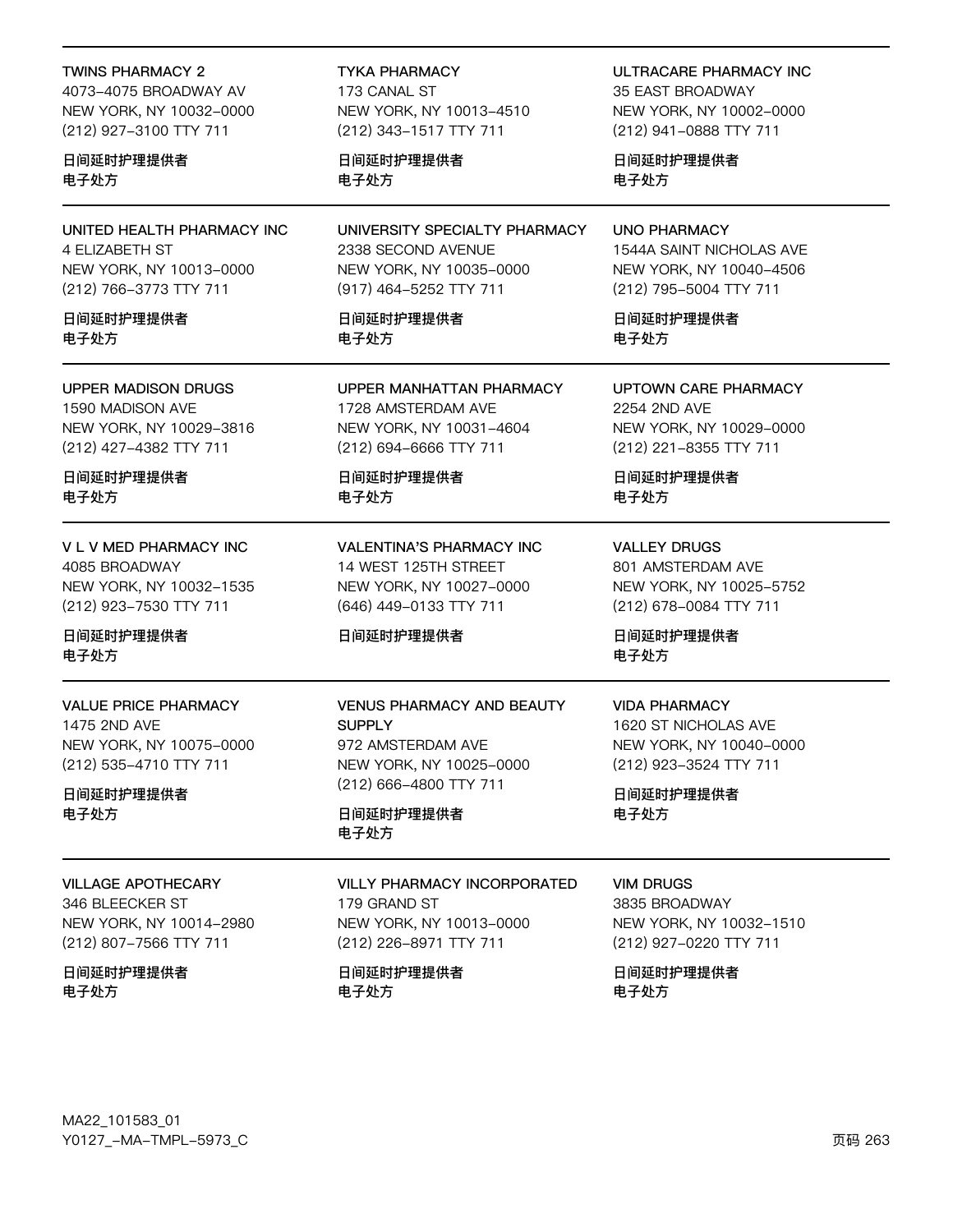#### VIM PHARMACY

39 SHERMAN AVE NEW YORK, NY 10040-1701 (212) 567-5533 TTY 711

日间延时护理提供者 电子处方

### VIVA PHARMACY INC

1494 SAINT NICHOLAS AVE NEW YORK, NY 10033-4022 (212) 923-0077 TTY 711

日间延时护理提供者 电子处方

WALGREENS #1214

1328 2ND AVE NEW YORK, NY 10021-5202 (212) 734-6076 TTY 711

日间延时护理提供者 电子处方

### WALGREENS #6160

350 FIFTH AVE NEW YORK, NY 10118-0110 (212) 868-5790 TTY 711

日间延时护理提供者 电子处方

WELL GREEN PHARMACY INC. 1969 AMSTERDAM AVE NEW YORK, NY 10032-5041 (212) 491-7700 TTY 711

日间延时护理提供者 电子处方

VITAHEALTH APOTHECARY 1235 1ST AVF NEW YORK, NY 10021-0000 (212) 628-1110 TTY 711

日间延时护理提供者 电子处方

VIVO HEALTH PHARMACY AT LENOX HILL 100 E 77TH ST NEW YORK, NY 10075-1850 (212) 434-4980 TTY 711

日间延时护理提供者 电子处方

WALGREENS #15948 525 E 68TH STSTE F NEW YORK, NY 10065-4870 (212) 249-6451 TTY 711

日间延时护理提供者 电子处方

WALGREENS SPECIALTY PHARMACY #16078 205 8TH AVE NEW YORK, NY 10011-1617 (212) 691-9050 TTY 711

日间延时护理提供者 电子处方

WEST 14 APOTHECARY 312 W 14TH ST NEW YORK, NY 10014-5030 (212) 727-7979 TTY 711

日间延时护理提供者 电子处方

VITAHEALTH APOTHECARY INC 1609 2ND AVE NEW YORK, NY 10028-4153 (212) 772-1110 TTY 711

日间延时护理提供者 电子处方

WALGREENS #10135 298 FIRST AVE NEW YORK, NY 10009-1850 (212) 777-0740 TTY 711

日间延时护理提供者 电子处方

WALGREENS #6159 145 FOURTH AVE NEW YORK, NY 10003-4906 (212) 677-0214 TTY 711

日间延时护理提供者 电子处方

WASHINGTON HEIGHTS PHARMACY & SURGICAL SUPPLIES 4197 BROADWAY NEW YORK, NY 10033-3735 (212) 795-7455 TTY 711

日间延时护理提供者 电子处方

### WEST 142ND STREET PHARMACY **CORP** 3471 BROADWAY NEW YORK, NY 10031-5628 (212) 234-8400 TTY 711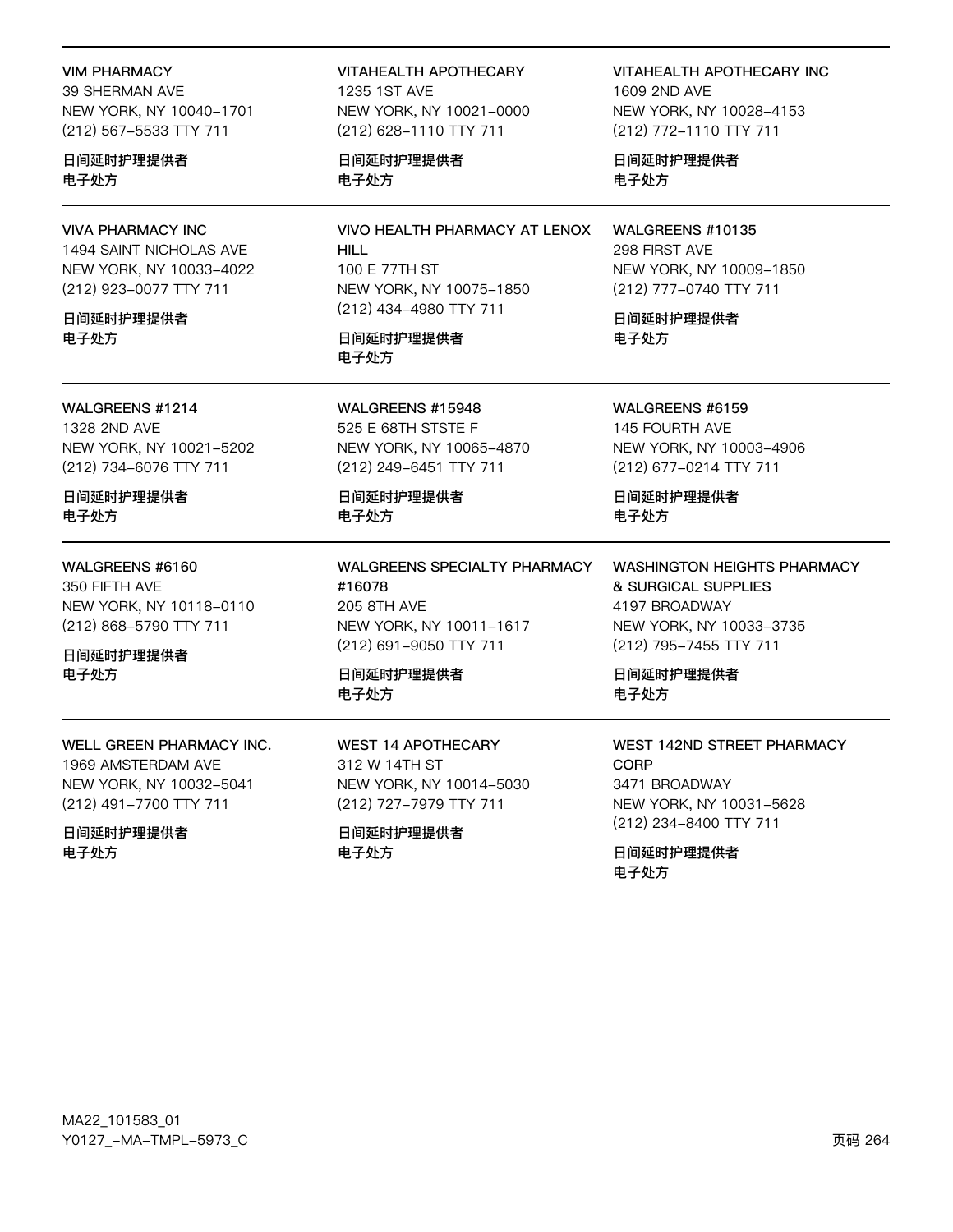#### **WEST SIDE PHARMACY**

255 COLUMBUS AVE NEW YORK, NY 10023-3330 (212) 362-9171 TTY 711

日间延时护理提供者 电子处方

### **WEST VILLAGE PHARMACY**

275 7TH AVENUE 12TH FLOOR NEW YORK, NY 10001-0000 (212) 604-1780 TTY 711

日间延时护理提供者 电子处方

**WHITNEY CHEMISTS** 50 UNIVERSITY PL NEW YORK, NY 10003-4511 (212) 473-4166 TTY 711

日间延时护理提供者 电子处方

### **XPRESS LANE PHARMACY** 99 NASSAU ST #111 NEW YORK, NY 10038-0000 (212) 962-4900 TTY 711

日间延时护理提供者 电子处方

# Retail Pharmacies, including Chain Pharmacies | NEW YORK CITY

#### **GENERATION PHARMACY**

31-33 OLIVER STREET(CORNER OF MADISON STREET) NEW YORK CITY, NY 10038-0000 (212) 227-9129 TTY 711

日间延时护理提供者 电子处方

# Retail Pharmacies, including Chain Pharmacies | NEWARK

| NEWARK WAYNE COMMUNITY   | RITE AID PHARMACY 10849 | WALGREENS #9939        |
|--------------------------|-------------------------|------------------------|
| <b>HOSPITAL PHARMACY</b> | 101 SOUTH MAIN STREET   | 709 W UNION ST         |
| 1200 DRIVING PARK AVE    | NEWARK, NY 14513-0000   | NEWARK, NY 14513-1357  |
| NEWARK, NY 14513-0111    | (315) 331-2181 TTY 711  | (315) 332-0193 TTY 711 |
| (315) 332-2204 TTY 711   | 日间延时护理提供者<br>电子处方       | 日间延时护理提供者<br>电子处方      |

WEGMANS FOOD MARKETS, INC. 800 WEST MILLER ST. NEWARK, NY 14513-0000 (315) 331-7150 TTY 711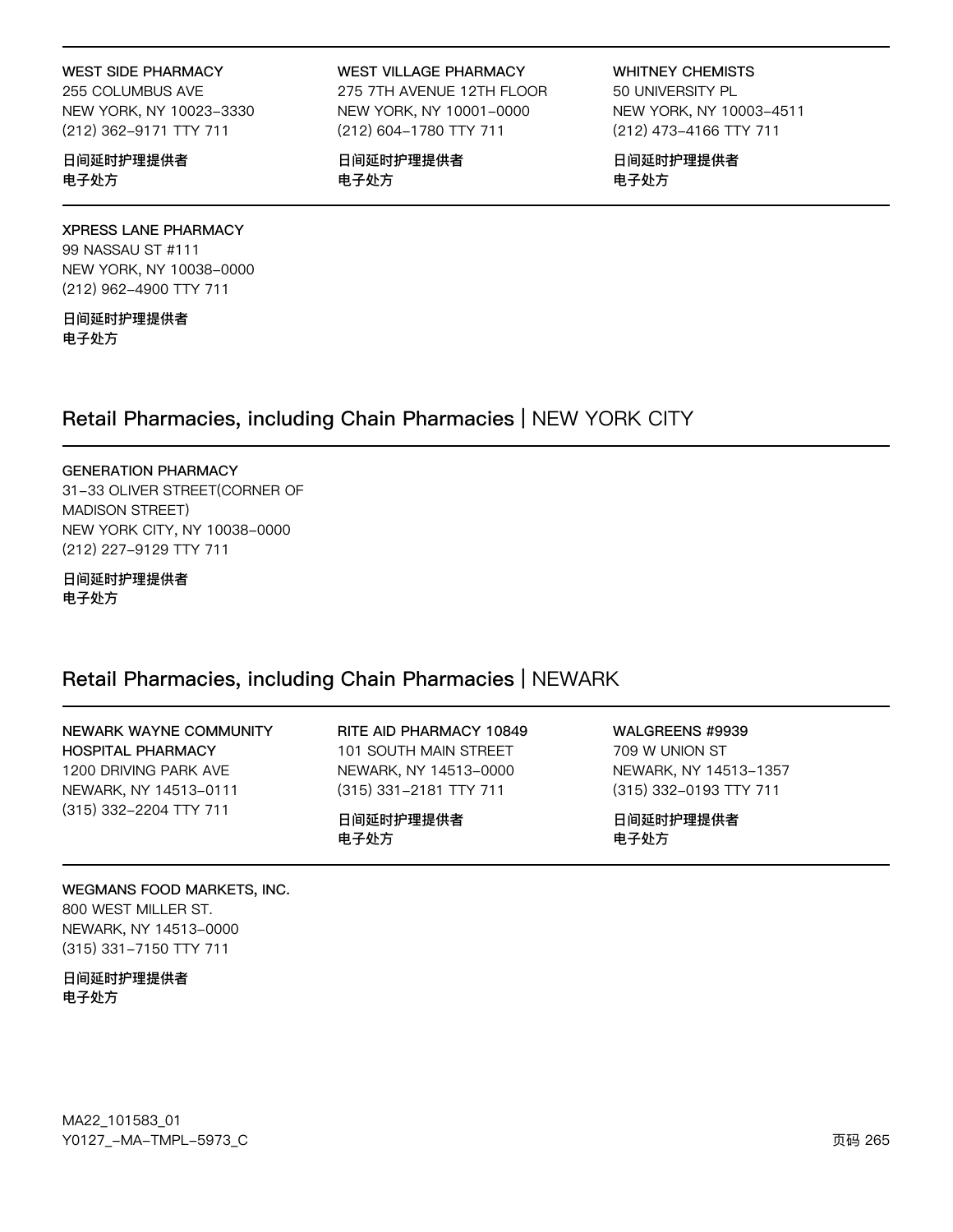# Retail Pharmacies, including Chain Pharmacies | NEWARK VALLEY

WALGREENS #18281 21 NORTH MAIN STREET NEWARK VALLEY, NY 13811-3607 (607) 642-3355 TTY 711

日间延时护理提供者 电子处方

# Retail Pharmacies, including Chain Pharmacies | NEWBURGH

| <b>ACE DRUGS</b>           | CVS PHARMACY #10688          | CVS PHARMACY #17164          |
|----------------------------|------------------------------|------------------------------|
| 194 BROADWAY               | 203 S PLANK RD               | 50 RTE 17 K                  |
| NEWBURGH, NY 12550-0000    | NEWBURGH, NY 12550-2553      | NEWBURGH, NY 12550-0000      |
| (845) 561-4890 TTY 711     | (845) 566-0012 TTY 711       | (845) 838-7121 TTY 711       |
| 日间延时护理提供者                  | 日间延时护理提供者                    | 日间延时护理提供者                    |
| 电子处方                       | 电子处方                         | 电子处方                         |
| <b>HARINAM RX PHARMACY</b> | HUDSON VIEW PHARMACY, INC    | <b>MEDICAL ARTS PHARMACY</b> |
| 313 S WILLIAM ST STE 3     | 147 LAKE ST STE 101          | 37 N PLANK RD                |
| NEWBURGH, NY 12550-5300    | NEWBURGH, NY 12550-0000      | NEWBURGH, NY 12550-0000      |
| (845) 569-4100 TTY 711     | (845) 561-4370 TTY 711       | (845) 561-3784 TTY 711       |
| 日间延时护理提供者                  | 日间延时护理提供者<br>电子处方            | 日间延时护理提供者<br>电子处方            |
| NEWBURGH PHARMACY INC      | PRICE CHOPPER PHARMACY       | RITE AID PHARMACY 01302      |
| 600 BROADWAY               | 39 N PLANK RDMID VALLEY MALL | 657 BROADWAY                 |
| NEWBURGH, NY 12550-0000    | NEWBURGH, NY 12550-2118      | NEWBURGH, NY 12550-5131      |
| (845) 561-1771 TTY 711     | (845) 565-3010 TTY 711       | (845) 561-1090 TTY 711       |
| 日间延时护理提供者                  | 日间延时护理提供者                    | 日间延时护理提供者                    |
| 电子处方                       | 电子处方                         | 电子处方                         |
| ROUTE 300 PHARMACY         | STOP & SHOP PHARMACY         | WALGREENS #10914             |
| 1208 ROUTE 300 STE 103     | 1429 ROUTE 300               | 82 PLANK RD                  |
| NEWBURGH, NY 12550-5003    | NEWBURGH, NY 12550-0000      | NEWBURGH, NY 12550-2123      |
| (800) 810-9274 TTY 711     | (845) 566-4266 TTY 711       | (845) 926-3600 TTY 711       |
| 日间延时护理提供者                  | 日间延时护理提供者                    | 日间延时护理提供者                    |
| 电子处方                       | 电子处方                         | 电子处方                         |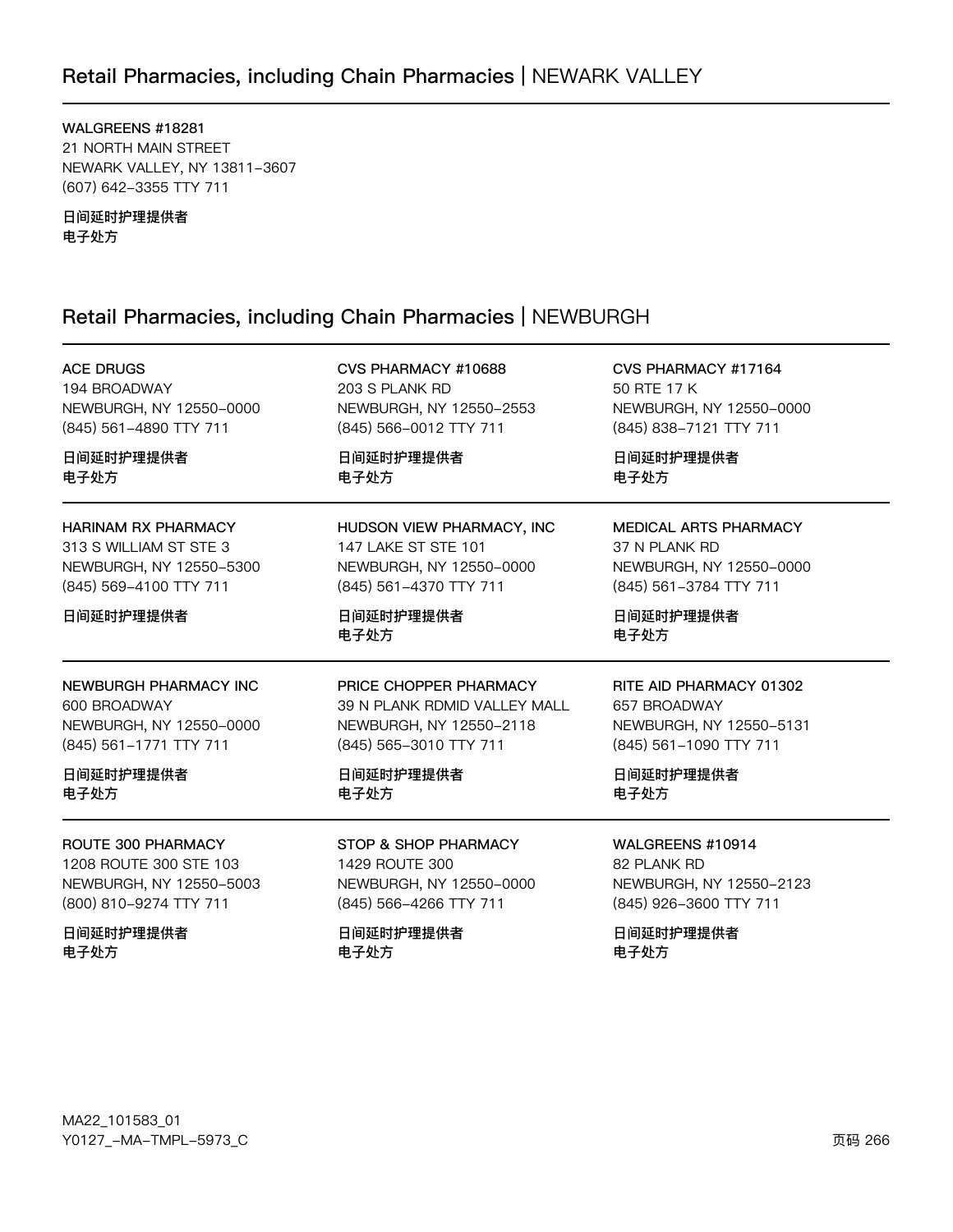#### WALMART PHARMACY 10-2104 1201 ROUTE 300

NEWBURGH, NY 12550-5005 (845) 567-6093 TTY 711

日间延时护理提供者 电子处方

# Retail Pharmacies, including Chain Pharmacies | NEWFANE

# NEWFANE PHARMACY

2780 MAIN ST NEWFANE, NY 14108-1237 (716) 778-0600 TTY 711

日间延时护理提供者 电子处方

# Retail Pharmacies, including Chain Pharmacies | NIAGARA FALLS

| <b>COMMUNITY MEDICAL PHARMACY</b>                                                                                            | CVS PHARMACY #11186                                                                                                    | CVS PHARMACY #16401                                                                                                                    |
|------------------------------------------------------------------------------------------------------------------------------|------------------------------------------------------------------------------------------------------------------------|----------------------------------------------------------------------------------------------------------------------------------------|
| 918 MICHIGAN AVE                                                                                                             | 1806 PINE AVE                                                                                                          | 7414 NIAGARA FALLS BLVD                                                                                                                |
| NIAGARA FALLS, NY 14305-2608                                                                                                 | NIAGARA FALLS, NY 14301-2234                                                                                           | NIAGARA FALLS, NY 14304-0000                                                                                                           |
| (716) 282-1292 TTY 711                                                                                                       | (716) 285-0340 TTY 711                                                                                                 | (716) 283-0370 TTY 711                                                                                                                 |
| 日间延时护理提供者                                                                                                                    | 日间延时护理提供者                                                                                                              | 日间延时护理提供者                                                                                                                              |
| 电子处方                                                                                                                         | 电子处方                                                                                                                   | 电子处方                                                                                                                                   |
| NIAGARA APOTHECARY<br>8745 NIAGARA FALLS BLVD<br>NIAGARA FALLS, NY 14304-0000<br>(716) 297-3530 TTY 711<br>日间延时护理提供者<br>电子处方 | PARKVIEW RX NIAGARA FALLS<br>621 10TH STSTE 172<br>NIAGARA FALLS, NY 14302-0000<br>(716) 501-8623 TTY 711<br>日间延时护理提供者 | RITE AID PHARMACY 00758<br>8015 NIAGARA FALLS BOULEVARD<br>NIAGARA FALLS, NY 14304-1709<br>(716) 283-9430 TTY 711<br>日间延时护理提供者<br>电子处方 |
| RITE AID PHARMACY 01148                                                                                                      | RITE AID PHARMACY 01185                                                                                                | RITE AID PHARMACY 03600                                                                                                                |
| 1717 PINE AVENUE                                                                                                             | 4407 MILITARY ROAD                                                                                                     | 7804 BUFFALO AVE                                                                                                                       |
| NIAGARA FALLS, NY 14301-2231                                                                                                 | NIAGARA FALLS, NY 14305-1333                                                                                           | NIAGARA FALLS, NY 14304-4222                                                                                                           |
| (716) 282-3522 TTY 711                                                                                                       | (716) 297-0700 TTY 711                                                                                                 | (716) 283-0068 TTY 711                                                                                                                 |
| 日间延时护理提供者                                                                                                                    | 日间延时护理提供者                                                                                                              | 日间延时护理提供者                                                                                                                              |
| 电子处方                                                                                                                         | 电子处方                                                                                                                   | 电子处方                                                                                                                                   |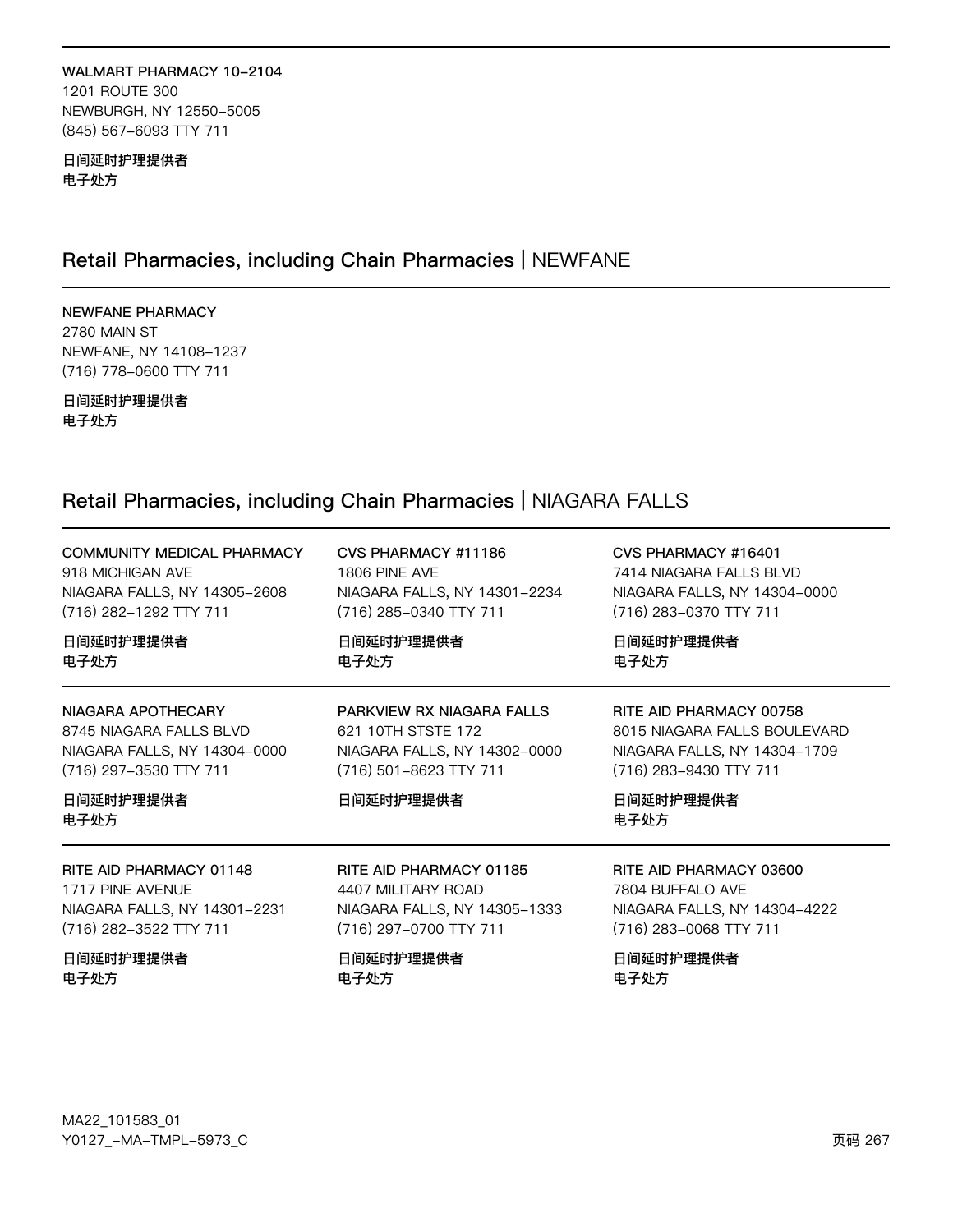RITE AID PHARMACY 10839 1030 PINE AVENUE NIAGARA FALLS, NY 14301-0000 (716) 285-0514 TTY 711 日间延时护理提供者 电子处方 电子处方

### TOPS PHARMACY

7200 NIAGARA FALLS BLVD NIAGARA FALLS, NY 14304-0000 (716) 513-2222 TTY 711

日间延时护理提供者 电子处方

WALMART PHARMACY 10-1909 1540 MILITARY RD NIAGARA FALLS, NY 14304-0000 (716) 298-4120 TTY 711

日间延时护理提供者 电子处方

SAMS PHARMACY 10-6406 1580 MILITARY RD NIAGARA FALLS, NY 14304-4704 (716) 298-1580 TTY 711

日间延时护理提供者

WALGREENS #13751 1306 MILITARY RD NIAGARA FALLS, NY 14304-4711 (716) 298-3504 TTY 711

日间延时护理提供者 电子处方

WEGMANS FOOD MARKETS, INC. 1577 MILITARY RD. NIAGARA FALLS, NY 14304-0000 (716) 298-3140 TTY 711

日间延时护理提供者 电子处方

#### SUMMIT PARK PHARMACY INC

2578 NIAGARA FALLS BLVD STE 100 NIAGARA FALLS, NY 14304-0000 (716) 731-3500 TTY 711

日间延时护理提供者 电子处方

### WALGREENS #3438

1202 PINE AVENUE NIAGARA FALLS, NY 14301-1918 (716) 285-0286 TTY 711

日间延时护理提供者 电子处方

WELLNESS PARK PHARMACY INC 8672 BUFFALO AVE

NIAGARA FALLS, NY 14304-0000 (716) 260-1918 TTY 711

日间延时护理提供者 电子处方

## Retail Pharmacies, including Chain Pharmacies | NISKAYUNA

CVS PHARMACY #01292 1330 BALLTOWN ROAD NISKAYUNA, NY 12309-0000 (518) 374-7730 TTY 711

日间延时护理提供者 电子处方

HANNAFORD FOOD AND DRUG 3333 CONSAUL RD NISKAYUNA, NY 12309-0000 (518) 395-9798 TTY 711

日间延时护理提供者 电子处方

LANGES PHARMACY 2205 NOTT ST NISKAYUNA, NY 12309-4398 (518) 374-3324 TTY 711

日间延时护理提供者 电子处方

# Retail Pharmacies, including Chain Pharmacies | NORTH BABYLON

CROWN PHARMACY 66 DEER SHORE SQUARE NORTH BABYLON, NY 11703-0000 (631) 940-5555 TTY 711

日间延时护理提供者 电子处方

CVS PHARMACY #04452 1280 DEERPARK AVENUE NORTH BABYLON, NY 11703-0000 (631) 242-0416 TTY 711

日间延时护理提供者 电子处方

DEER PARK PHARMACY

1155 DEER PARK AVE NORTH BABYLON, NY 11703-3105 (631) 940-9472 TTY 711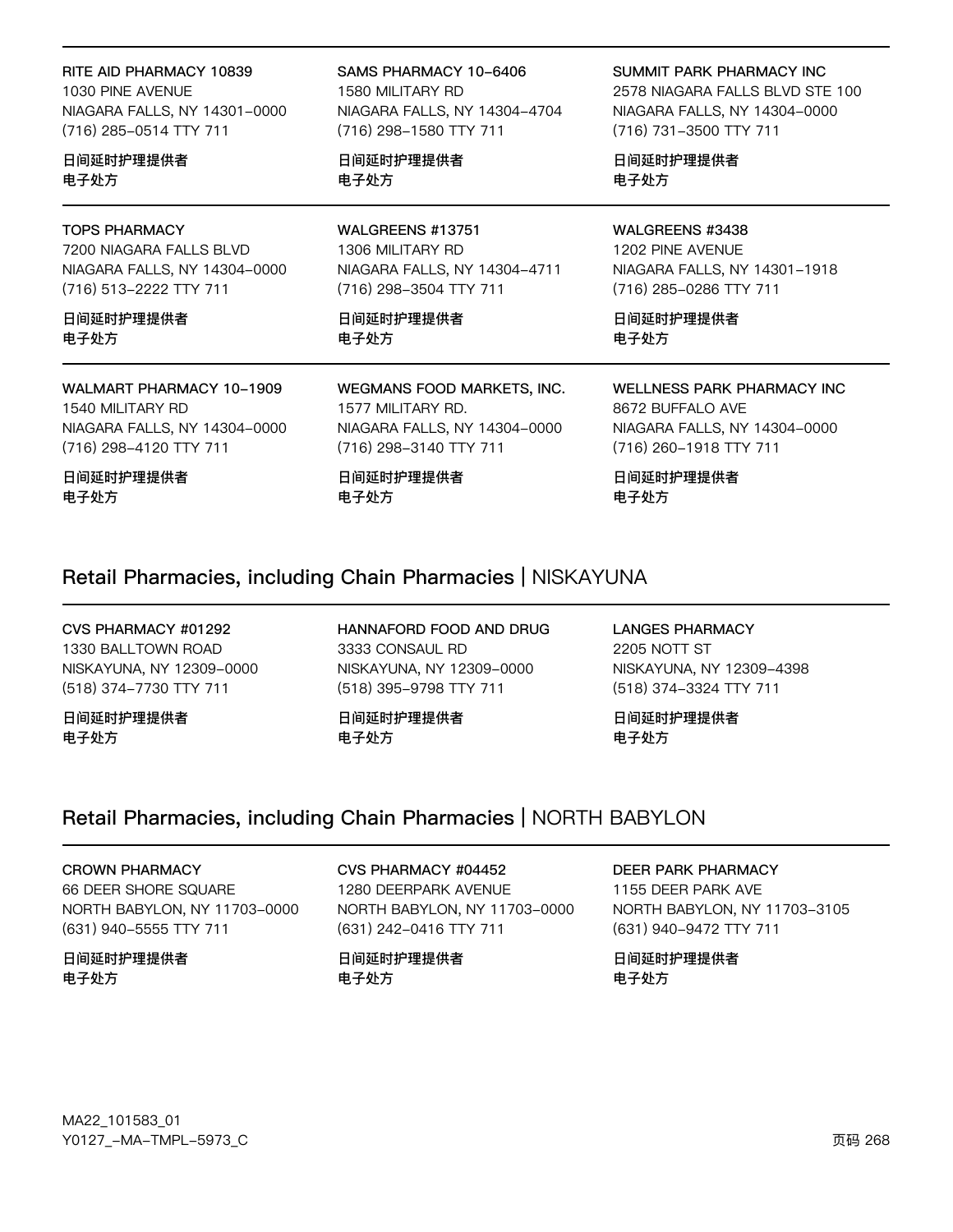RITE AID PHARMACY 10623 1200 DEER PARK AVENUE NORTH BABYLON, NY 11703-0000 (631) 254-0464 TTY 711

日间延时护理提供者 电子处方

# Retail Pharmacies, including Chain Pharmacies | NORTH BALDWIN

# **BALDWIN PHARMACY LLC**

1927 GRAND AVE NORTH BALDWIN, NY 11510-2818 (516) 544-4454 TTY 711

日间延时护理提供者 电子处方

CVS PHARMACY #01235 1829 GRAND AVE NORTH BALDWIN, NY 11510-0000 (516) 378-7645 TTY 711

WALGREENS #6823 1968 GRAND AVE NORTH BALDWIN, NY 11510-2813 (516) 379-2182 TTY 711

日间延时护理提供者 电子处方

# Retail Pharmacies, including Chain Pharmacies | NORTH BAYSHORE

日间延时护理提供者

电子处方

CVS PHARMACY #02836 1401 5TH AVENUE #09 NORTH BAYSHORE, NY 11706-0000 (631) 665-8249 TTY 711

日间延时护理提供者 电子处方

# Retail Pharmacies, including Chain Pharmacies | NORTH BELLMORE

CVS PHARMACY #01092

2034 NORTH JERUSALEM ROAD NORTH BELLMORE, NY 11710-0000 (516) 481-6654 TTY 711

日间延时护理提供者 电子处方

# CVS PHARMACY #02134

2660 JERUSALEM AVENUE NORTH BELLMORE, NY 11710-1836 (516) 409-0907 TTY 711

日间延时护理提供者 电子处方

RITE AID PHARMACY 03235 2260 JERUSALEM AVENUE NORTH BELLMORE, NY 11710-1821 (516) 221-9753 TTY 711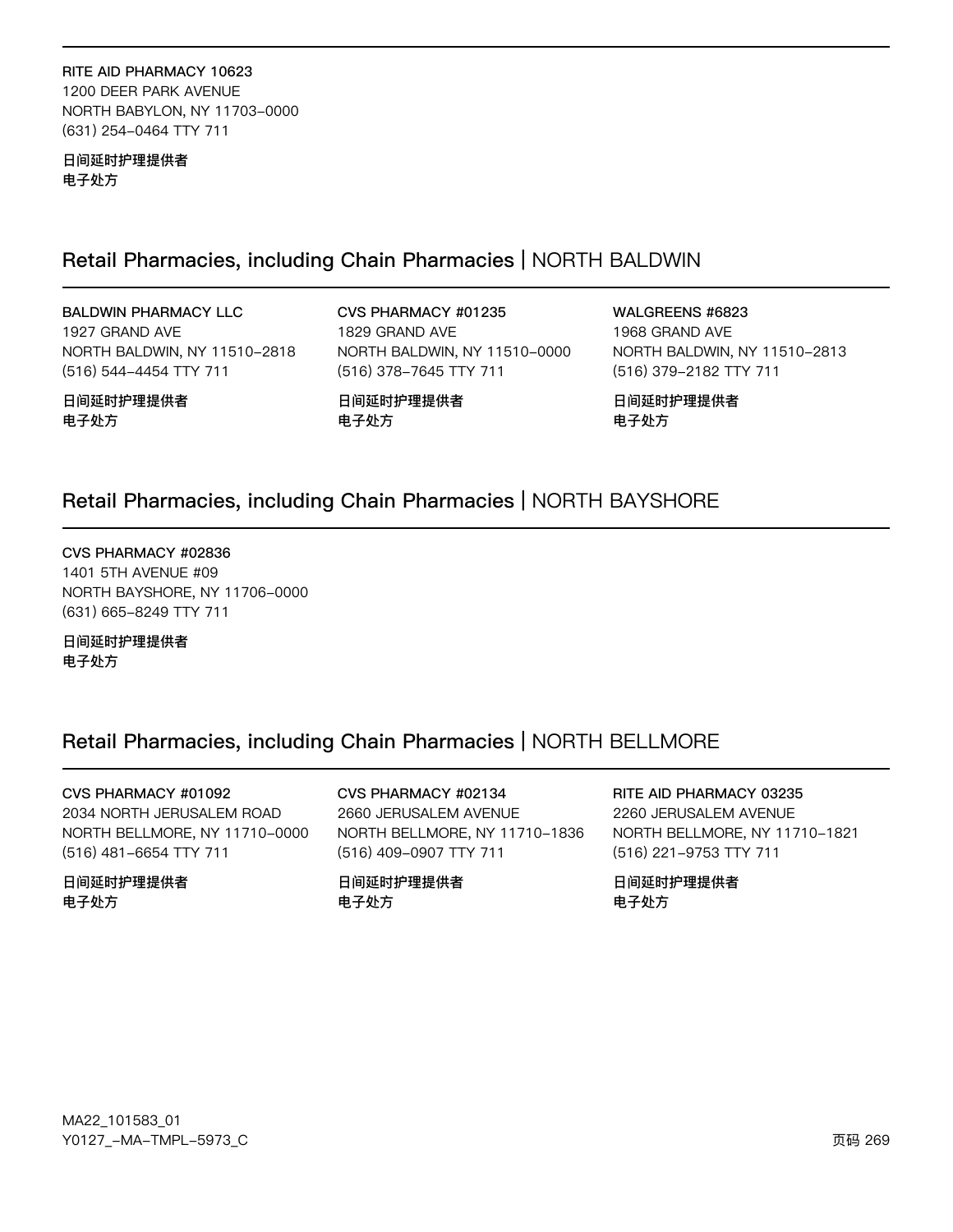WALGREENS #6334 703 NEWBRIDGE RD NORTH BELLMORE, NY 11710-1613 (516) 409-9442 TTY 711

日间延时护理提供者 电子处方

# Retail Pharmacies, including Chain Pharmacies | NORTH CHILI

RITE AID PHARMACY 10850 4374 BUFFALO ROAD NORTH CHILI, NY 14514-0000 (585) 594-8700 TTY 711

**WALGREENS #10382** 4366 BUFFALO RD NORTH CHILI, NY 14514-1206 (585) 594-5689 TTY 711

日间延时护理提供者 电子处方

日间延时护理提供者 电子处方

# Retail Pharmacies, including Chain Pharmacies | NORTH CREEK

WALGREENS #17154 284 MAIN STREET NORTH CREEK, NY 12853-0367 (518) 251-3777 TTY 711

日间延时护理提供者 电子处方

# Retail Pharmacies, including Chain Pharmacies | NORTH PATCHOGUE

KING KULLEN PHARMACY 440 SUNRISE HWY NORTH PATCHOGUE, NY 11772-0000 (631) 758-8292 TTY 711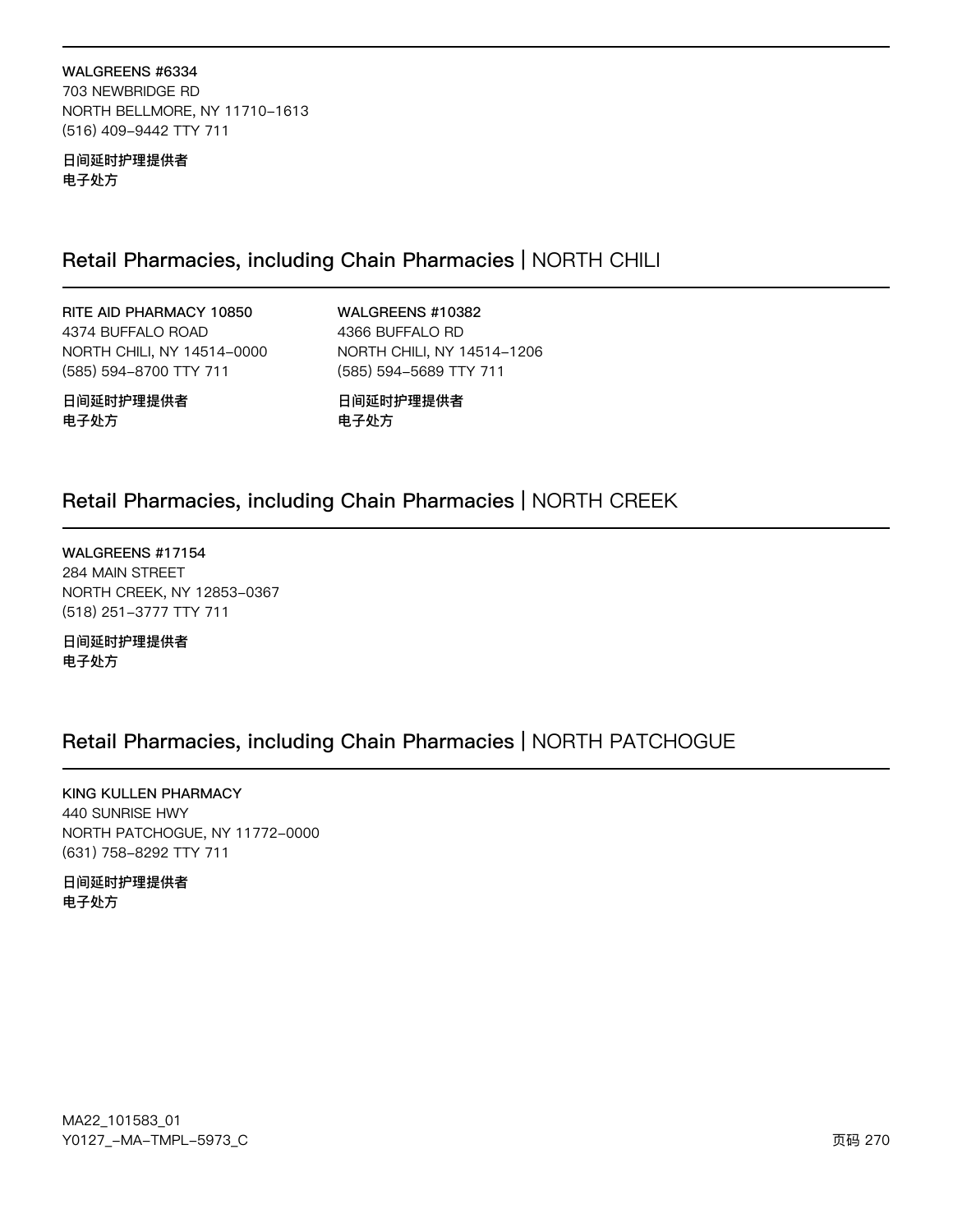# Retail Pharmacies, including Chain Pharmacies | NORTH SYRACUSE

### KINNEY DRUGS

5221 WEST TAFT ROAD NORTH SYRACUSE, NY 13212-0000 (315) 883-3333 TTY 711

### 日间延时护理提供者 电子处方

## WALGREENS #9414

5173 W TAFT RD NORTH SYRACUSE, NY 13212-2656 (315) 458-0312 TTY 711

#### 日间延时护理提供者 电子处方

RITE AID PHARMACY 10763 5380 WEST TAFT ROAD NORTH SYRACUSE, NY 13212-0000 (315) 458-8555 TTY 711

日间延时护理提供者 电子处方

WALGREENS #19302 114 N MAIN STREET NORTH SYRACUSE, NY 13212-2325 (315) 458-3363 TTY 711

日间延时护理提供者 电子处方

# Retail Pharmacies, including Chain Pharmacies | NORTH TONAWANDA

| RITE AID PHARMACY 00650 | RITE AID PHARMACY 10818 | RITE AID PHARMACY 10819         |
|-------------------------|-------------------------|---------------------------------|
| 419 DIVISION STREET     | 1381 NASH ROAD          | 343 MEADOW DRIVE                |
| NORTH TONAWANDA, NY     | NORTH TONAWANDA, NY     | NORTH TONAWANDA, NY             |
| 14120-4636              | 14120-0000              | 14120-0000                      |
| (716) 692-8722 TTY 711  | (716) 694-0022 TTY 711  | (716) 694-2001 TTY 711          |
| 日间延时护理提供者               | 日间延时护理提供者               | 日间延时护理提供者                       |
| 电子处方                    | 电子处方                    | 电子处方                            |
| <b>TOPS PHARMACY</b>    | WALGREENS #12117        | <b>WALMART PHARMACY 10-4597</b> |
| 301 MEADOW DRIVE        | 1066 PAYNE AVE          | 886 NIAGARA FALLS BLVD          |
| NORTH TONAWANDA, NY     | NORTH TONAWANDA, NY     | NORTH TONAWANDA, NY             |
| 14120-0000              | 14120-2720              | 14120-2006                      |
| (716) 743-9481 TTY 711  | (716) 694-0323 TTY 711  | (716) 243-4162 TTY 711          |
| 日间延时护理提供者               | 日间延时护理提供者               | 日间延时护理提供者                       |
| 电子处方                    | 电子处方                    | 电子处方                            |

WURLITZER FAMILY PHARMACY, INC 521 DIVISION ST NORTH TONAWANDA, NY 14120-4403 (716) 260-1131 TTY 711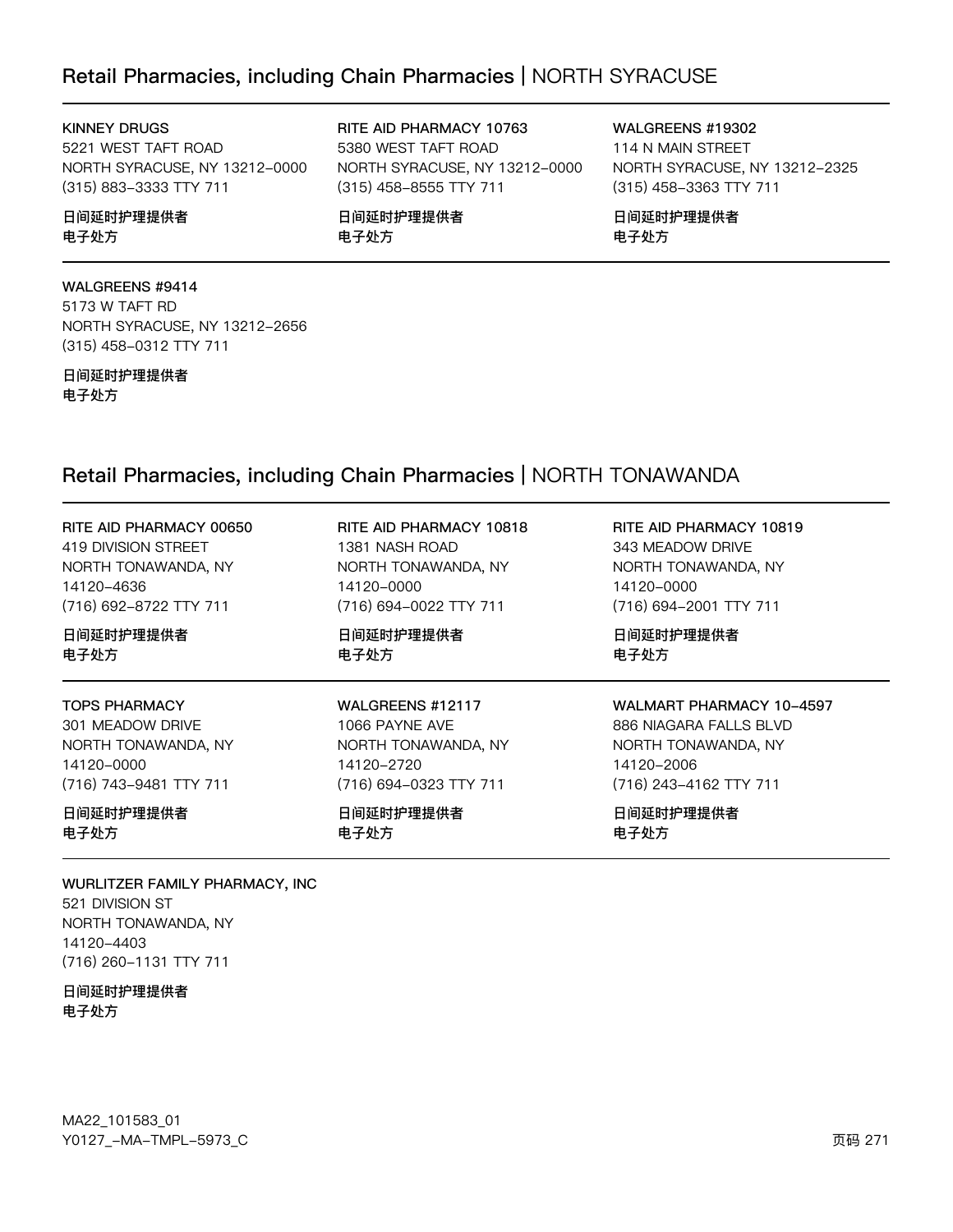# Retail Pharmacies, including Chain Pharmacies | NORTHPORT

#### CVS PHARMACY #01228

753 FORT SALONGA ROAD NORTHPORT, NY 11768-0000 (631) 754-8374 TTY 711

### 日间延时护理提供者 电子处方

CVS PHARMACY #01935

10 FORT SALONGA RD STE 3COUNTRY VILLAGE S C NORTHPORT, NY 11768-1400 (631) 757-5588 TTY 711

日间延时护理提供者 电子处方

WALGREENS #10751 820 FORT SALONGA RD NORTHPORT, NY 11768-3151 JONES DRUG STORE 100 MAIN ST NORTHPORT, NY 11768-1786 (631) 261-7070 TTY 711

日间延时护理提供者 电子处方

### STOP & SHOP PHARMACY 454 FORT SALONGA ROAD NORTHPORT, NY 11768-0000 (631) 757-4832 TTY 711

日间延时护理提供者 电子处方

(631) 261-1057 TTY 711 日间延时护理提供者 电子处方

# Retail Pharmacies, including Chain Pharmacies | NORTHVILLE

### WALGREENS #17461 212 NORTH MAIN STREET NORTHVILLE, NY 12134-0449 (518) 863-6524 TTY 711

日间延时护理提供者 电子处方

# Retail Pharmacies, including Chain Pharmacies | NORWICH

#### PRICE CHOPPER PHARMACY 5631 STATE HWY 12 NORWICH, NY 13815-0000 (607) 336-2588 TTY 711

日间延时护理提供者 电子处方

#### SERVICE PHARMACY 38 S BROAD ST NORWICH, NY 13815-1620 (607) 334-2431 TTY 711

日间延时护理提供者 电子处方

#### WALGREENS #19952 82 NORTH BROAD STREET

NORWICH, NY 13815-1332 (607) 334-2265 TTY 711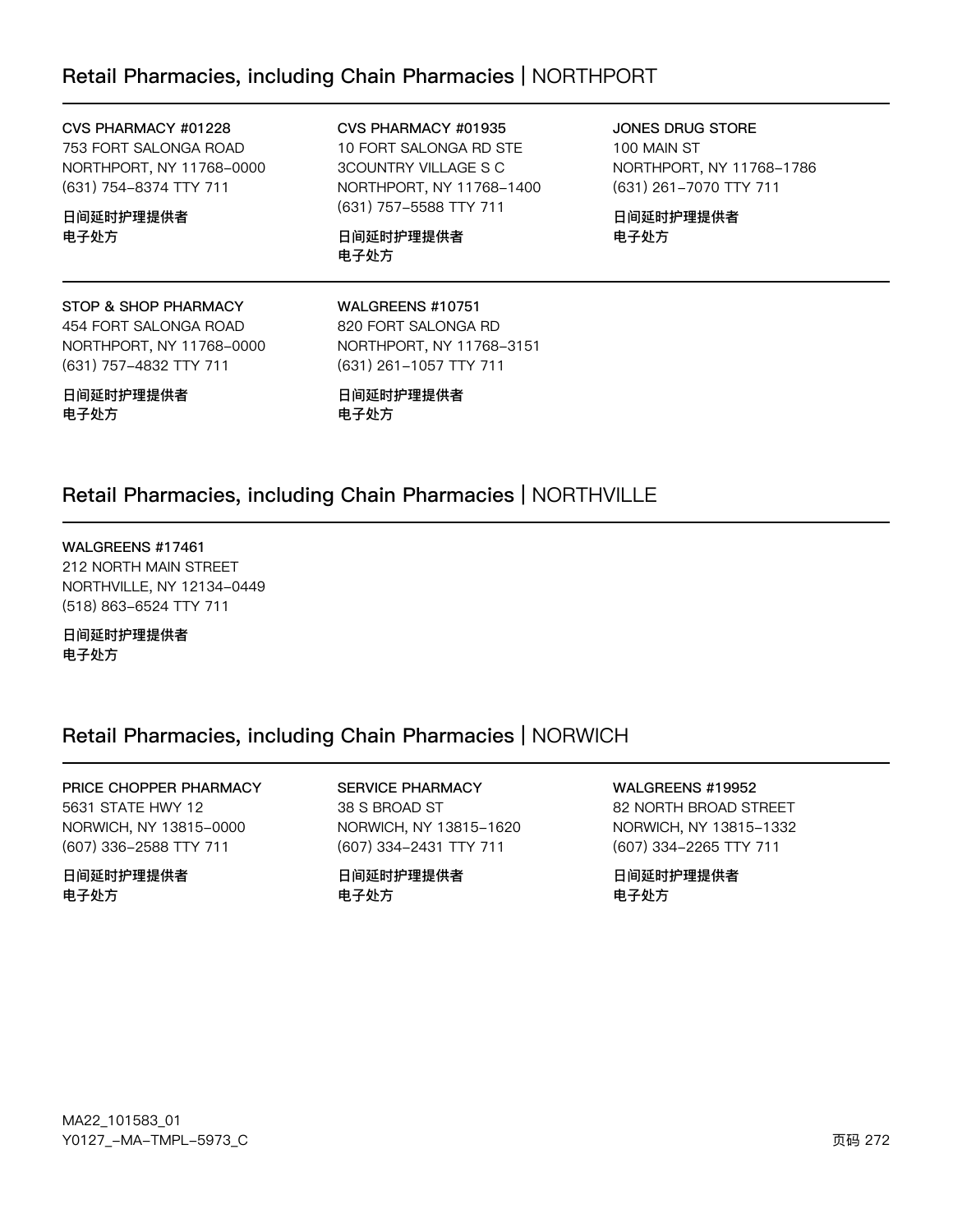### WALMART PHARMACY 10-2120 5396 STATE HWY 12 NORWICH, NY 13815-0000 (607) 334-6029 TTY 711

日间延时护理提供者 电子处方

# Retail Pharmacies, including Chain Pharmacies | NUNDA

NUNDA FAMILY PHARMACY LLC 12 N STATE ST NUNDA, NY 14517-0518 (585) 468-2416 TTY 711

日间延时护理提供者 电子处方

# Retail Pharmacies, including Chain Pharmacies | NYACK

KOBLIN'S PHARMACY 96 MAIN ST NYACK, NY 10960-3196 (845) 358-0688 TTY 711

日间延时护理提供者 电子处方

MCMANUS PHARMACY 114 MAIN ST NYACK, NY 10960-0000 (845) 358-0205 TTY 711

日间延时护理提供者 电子处方

WALGREENS #13611 16 ROUTE 59 NYACK, NY 10960-2913 (845) 358-1589 TTY 711

日间延时护理提供者 电子处方

# Retail Pharmacies, including Chain Pharmacies | OAKDALE

WALGREENS #18339

4500 SUNRISE HIGHWAY OAKDALE, NY 11769-1012 (631) 567-3184 TTY 711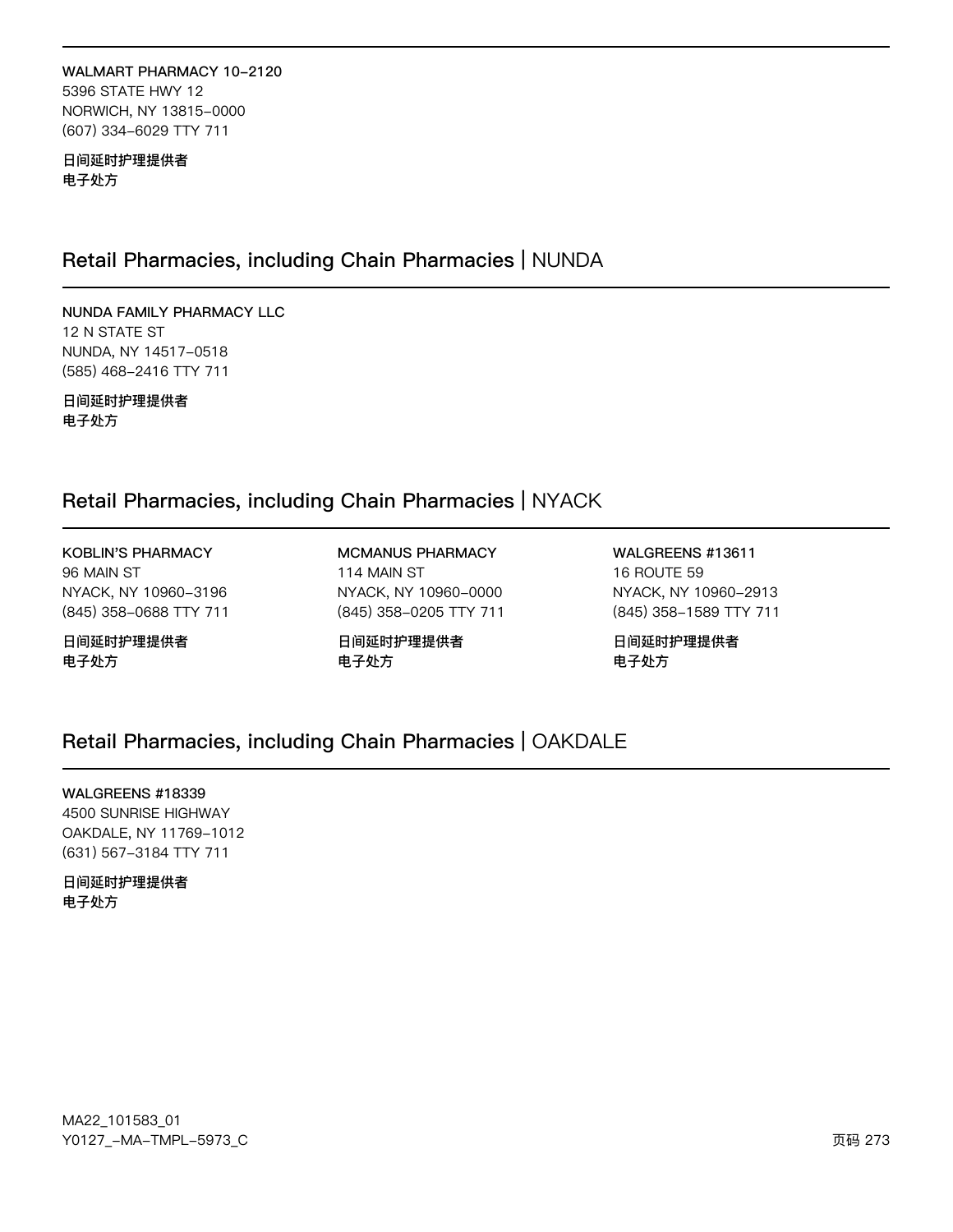OAKFIELD FAMILY PHARMACY 40 MAIN ST OAKFIELD, NY 14125-0000 (585) 948-5283 TTY 711

日间延时护理提供者 电子处方

# Retail Pharmacies, including Chain Pharmacies | OAKLAND GARDENS

### BAYSIDE PHARMACY INC.

22136 HORACE HARDING EXPY OAKLAND GARDENS, NY 11364-2333 (718) 224-1234 TTY 711

WALGREENS #19586 6129 SPRINGFIELD BLVD OAKLAND GARDENS, NY 11364-2335 (718) 428-8888 TTY 711

日间延时护理提供者 电子处方

WORLD'S FAIR PHARMACY 22310 UNION TURNPIKE OAKLAND GARDENS, NY 11364-3645 (718) 762-7111 TTY 711

日间延时护理提供者 电子处方

WORLD'S FAIR PHARMACY 22310 UNION TPKE OAKLAND GARDENS, NY 11364-3645

日间延时护理提供者 电子处方

(718) 358-1300 TTY 711

日间延时护理提供者

电子处方

# Retail Pharmacies, including Chain Pharmacies | OCEANSIDE

COSTCO PHARMACY #1215 3705 HAMPTON RD OCEANSIDE, NY 11572-4808 (516) 259-7012 TTY 711

日间延时护理提供者 电子处方

CVS PHARMACY #00230 70 ATLANTIC AVEGREAT LINCOLN SC OCEANSIDE, NY 11572-2037 (516) 536-0310 TTY 711

日间延时护理提供者 电子处方

CVS PHARMACY #04451 3496 LONG BEACH ROAD OCEANSIDE, NY 11572-0000

(516) 536-5550 TTY 711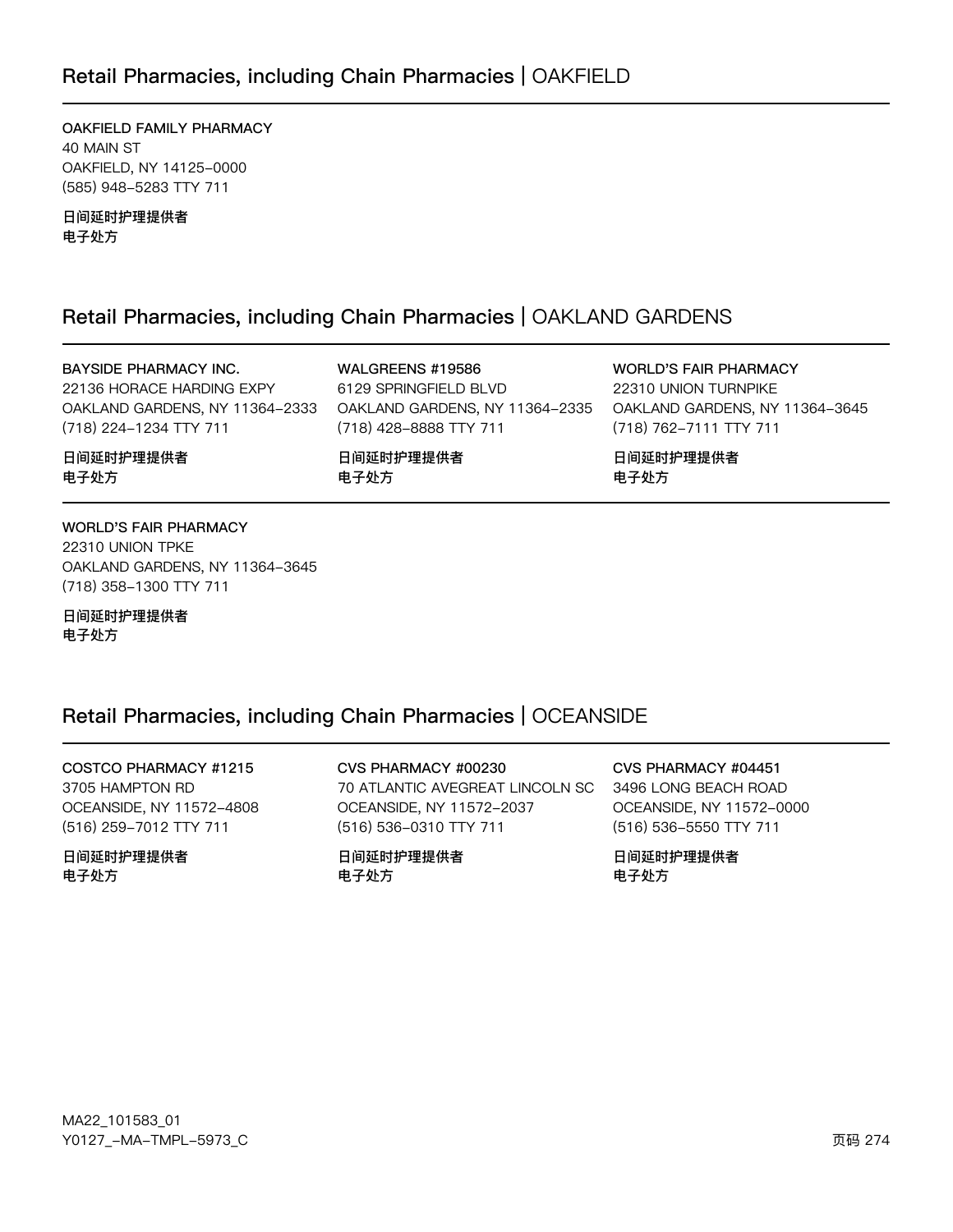#### LEVINS PHARMACY

364 LONG BEACH RD OCEANSIDE, NY 11572-2230 (516) 766-2288 TTY 711

### 日间延时护理提供者 电子处方

### WALGREENS #10728

2745 LONG BEACH RD OCEANSIDE, NY 11572-2225 (516) 594-7024 TTY 711

日间延时护理提供者 电子处方

OCEAN CHEMISTS

3124 LONG BEACH RD OCEANSIDE, NY 11572-3286 (516) 764-9600 TTY 711

日间延时护理提供者 电子处方

RITE AID PHARMACY 10619

3199 LONG BEACH ROAD OCEANSIDE, NY 11572-0000 (516) 766-7200 TTY 711

日间延时护理提供者 电子处方

# Retail Pharmacies, including Chain Pharmacies | OGDENSBURG

### KIMROS MEDICINE PLACE

511 STATE ST OGDENSBURG, NY 13669-0000 (315) 393-6290 TTY 711

日间延时护理提供者 电子处方

ST LAWRENCE PSYCHTRC CENTER PHARMACY 1 CHIMNEY POINT DRIVE OGDENSBURG, NY 13669-2291 (315) 541-2451 TTY 711

日间延时护理提供者

KINNEY DRUGS 700 CANTON STREET OGDENSBURG, NY 13669-3898 (315) 393-2440 TTY 711

日间延时护理提供者 电子处方

WALGREENS #17468 908 STATE STREET OGDENSBURG, NY 13669-3348 (315) 393-1714 TTY 711

日间延时护理提供者 电子处方

PRICE CHOPPER PHARMACY

2981 FORD STREET EXTSUITE 9 OGDENSBURG, NY 13669-4455 (315) 393-7153 TTY 711

日间延时护理提供者 电子处方

WALMART PHARMACY 10-2092 3000 FORD STREET EXTENSION OGDENSBURG, NY 13669-0000 (315) 394-9592 TTY 711

日间延时护理提供者 电子处方

# Retail Pharmacies, including Chain Pharmacies | OLD BETHPAGE

#### DIAMOND DRUGS

724 OLD BETHPAGE RD OLD BETHPAGE, NY 11804-1240 (516) 586-8733 TTY 711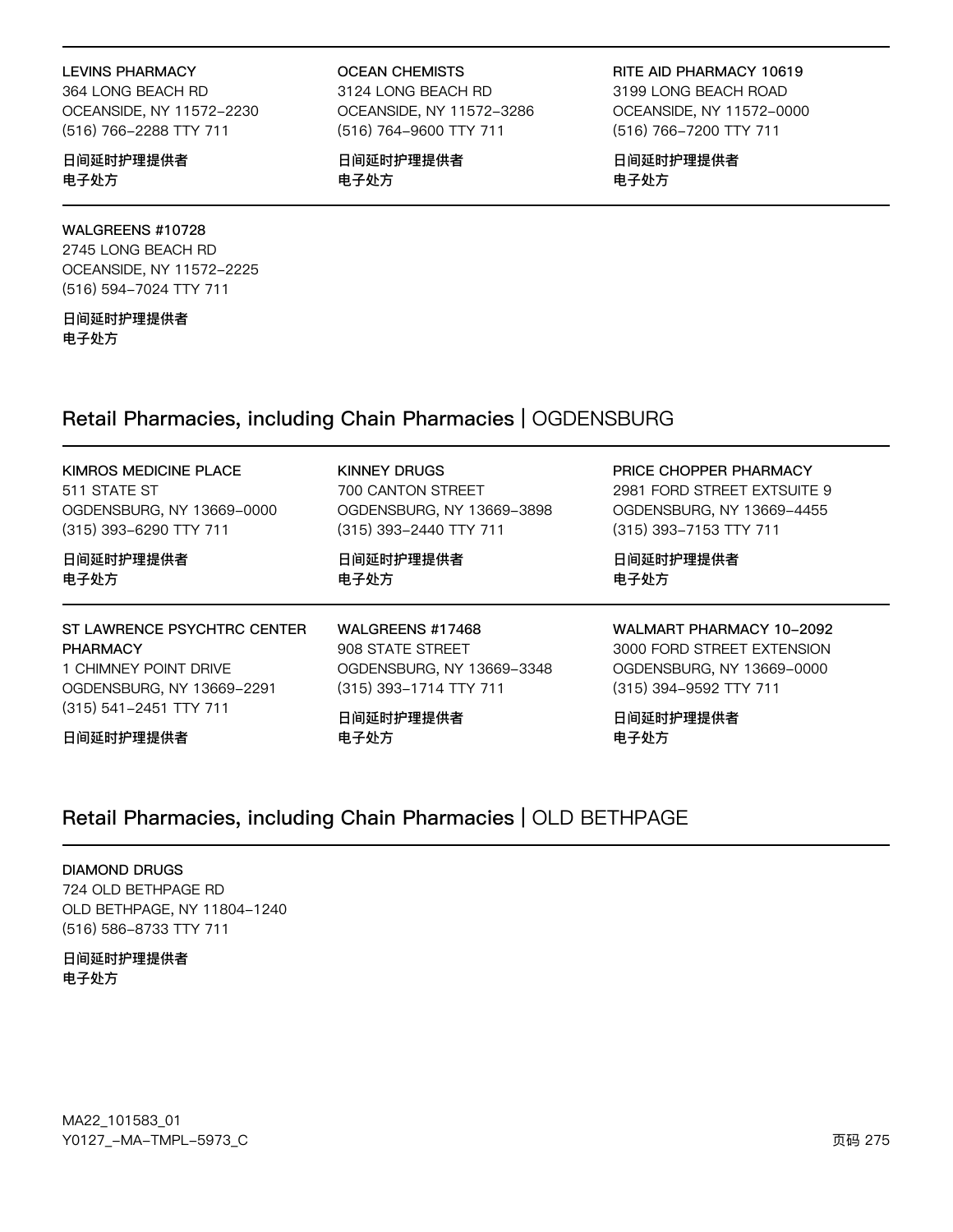# Retail Pharmacies, including Chain Pharmacies | OLD FORGE

**KINNEY DRUGS** 2964 STATE RT 28 OLD FORGE, NY 13420-0000 (315) 369-6044 TTY 711

日间延时护理提供者 电子处方

# Retail Pharmacies, including Chain Pharmacies | OLEAN

# CVS PHARMACY #00539

415 NORTH UNION STREET OLEAN, NY 14760-0000 (716) 372-5881 TTY 711

日间延时护理提供者 电子处方

DAN HORN PHARMACY AND HEALTH **SERVICES** 111 E GREEN STREET OLEAN, NY 14760-3641 (716) 376-6337 TTY 711

日间延时护理提供者 电子处方

RITE AID PHARMACY 10875 265 NORTH UNION STREET OLEAN, NY 14760-0000 (716) 373-2716 TTY 711

日间延时护理提供者 电子处方

#### **TOPS PHARMACY**

2401 W STATE STREET OLEAN, NY 14760-0000 (716) 373-1105 TTY 711

日间延时护理提供者 电子处方

WALMART PHARMACY 10-2159 1869 PLAZA DRIVE OLEAN, NY 14760-0000 (716) 373-2786 TTY 711

日间延时护理提供者 电子处方

# Retail Pharmacies, including Chain Pharmacies | ONEIDA

PRICE CHOPPER PHARMACY 142 GENESEE STREET ONEIDA, NY 13421-0000 (315) 363-7856 TTY 711

日间延时护理提供者 电子处方

WALGREENS #19977 104 GENESEE STREET ONEIDA, NY 13421-2716 (315) 363-3170 TTY 711

日间延时护理提供者 电子处方

WALMART PHARMACY 10-2444 2024 GENESEE STREET ONEIDA, NY 13421-0000 (315) 361-1184 TTY 711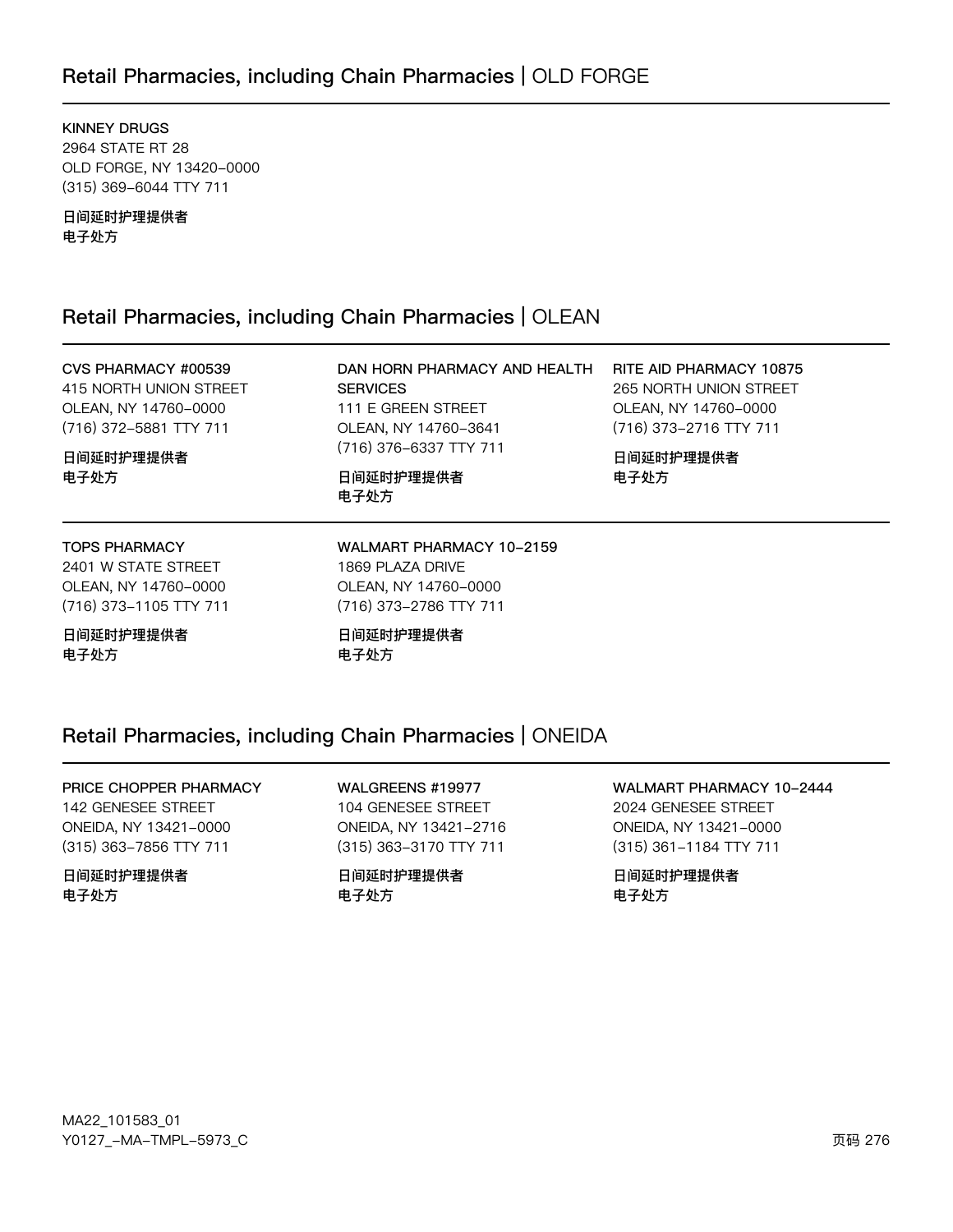# Retail Pharmacies, including Chain Pharmacies | ONENOTA

WALGREENS #11747 99 CHESTNUT ST ONENOTA, NY 13820-2412 (607) 433-5101 TTY 711

日间延时护理提供者 电子处方

# Retail Pharmacies, including Chain Pharmacies | ONEONTA

HANNAFORD FOOD AND DRUG 705 STATE HIGHWAY 28 ONEONTA, NY 13820-0000 (607) 432-0681 TTY 711

日间延时护理提供者 电子处方

RITE AID PHARMACY 10796 94 CHESTNUT STREET ONEONTA, NY 13820-0000 (607) 432-7640 TTY 711

日间延时护理提供者 电子处方

PRICE CHOPPER PHARMACY 1000 MAIN ST ONEONTA, NY 13820-0000 (607) 432-9315 TTY 711

日间延时护理提供者 电子处方

WALGREENS #19526 5626 STATE HIGHWAY 7 ONEONTA, NY 13820-2050 (607) 432-8636 TTY 711

日间延时护理提供者 电子处方

RITE AID PHARMACY 00652 400 CHESTNUT STREET ONEONTA, NY 13820-2121 (607) 432-3200 TTY 711

日间延时护理提供者 电子处方

WALMART PHARMACY 10-2262 5054 STATE HWY 23 ONEONTA, NY 13820-0000 (607) 431-9832 TTY 711

日间延时护理提供者 电子处方

# Retail Pharmacies, including Chain Pharmacies | ONTARIO

#### TOPS PHARMACY

6272 FURNACE ROAD ONTARIO, NY 14519-0000 (315) 524-9096 TTY 711

日间延时护理提供者 电子处方

WALGREENS #19548 6296 ONTARIO CENTER ROAD ONTARIO, NY 14519-8643 (315) 524-2511 TTY 711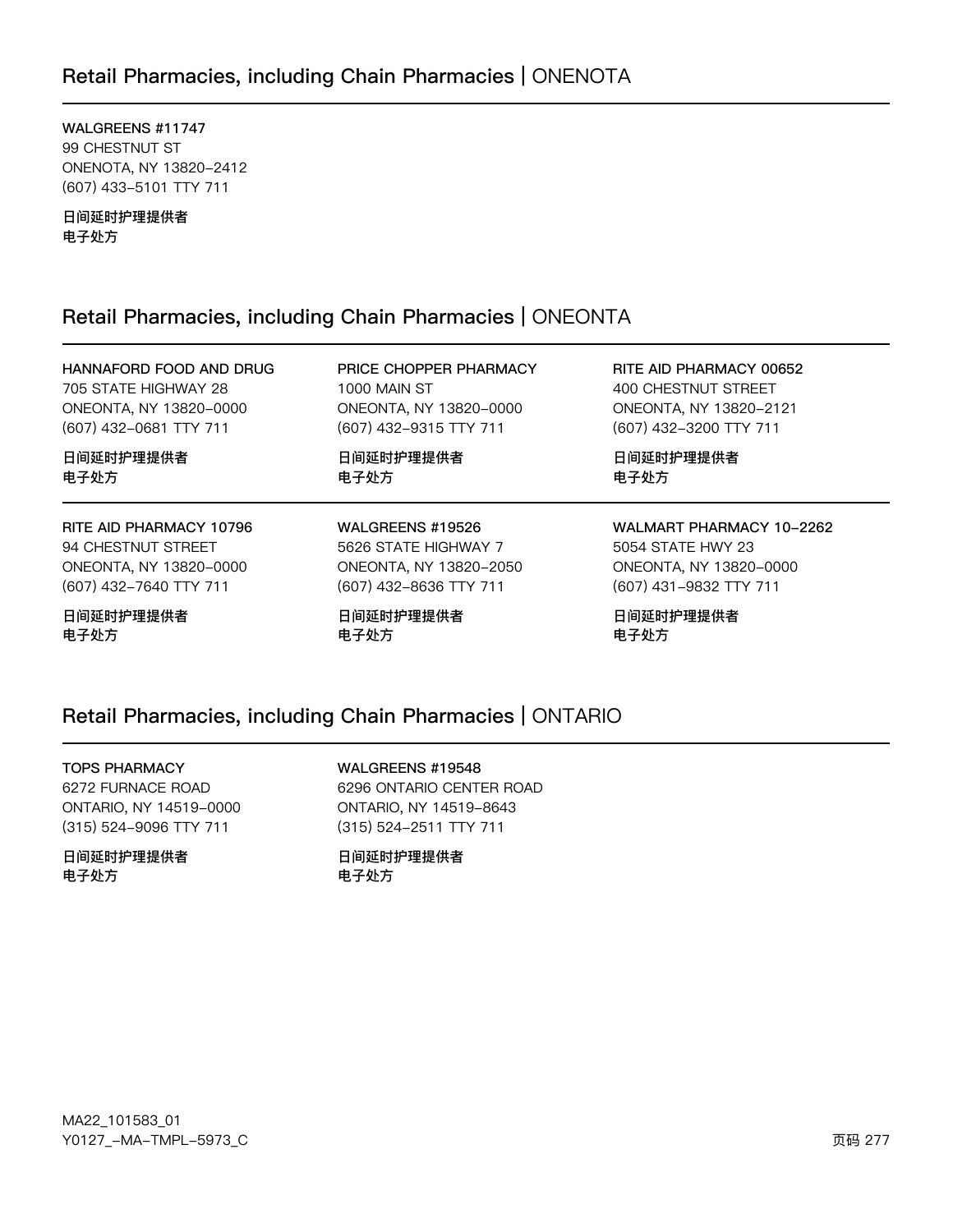#### CVS PHARMACY #00641

1 ORANGETOWN SHOPPING CTR ORANGEBURG, NY 10962-2143 (845) 359-6100 TTY 711

日间延时护理提供者 电子处方

日间延时护理提供者

ROCKLAND PSYCHIATRIC CENTER PHARMACY 140 ORANGEBURG RD ORANGEBURG, NY 10962-2210 (845) 359-1000 TTY 711

日间延时护理提供者

# Retail Pharmacies, including Chain Pharmacies | ORCHARD PARK

ANTHONY BROWN PHARMACY 4328 S BUFFALO ST ORCHARD PARK, NY 14127-2695 (716) 662-3800 TTY 711

COTTRILLS PHARMACY, INC. 4919 ELLICOTT RD ORCHARD PARK, NY 14127-3357 (716) 508-8481 TTY 711

日间延时护理提供者 电子处方

3050 UNION ROAD

日间延时护理提供者

电子处方

RITE AID PHARMACY 04969

(716) 677-4360 TTY 711

ORCHARD PARK, NY 14127-1215

CVS PHARMACY #16442 5622 AMANDA LN ORCHARD PARK, NY 14127-0000 (716) 821-9844 TTY 711

RITE AID PHARMACY 10820 4060 NORTH BUFFALO ROAD ORCHARD PARK, NY 14127-0000

(716) 662-4401 TTY 711

日间延时护理提供者

电子处方

日间延时护理提供者 电子处方

OPTION CARE 40 CENTRE DR ORCHARD PARK, NY 14127-0000 (716) 667-7500 TTY 711

# 电子处方

电子处方

### TOPS PHARMACY

3201 SOUTHWESTERN BLVD ORCHARD PARK, NY 14127-0000 (716) 675-4958 TTY 711

日间延时护理提供者 电子处方

WALGREENS #12272 3008 UNION RD ORCHARD PARK, NY 14127-1215 (716) 677-0735 TTY 711

日间延时护理提供者 电子处方

# Retail Pharmacies, including Chain Pharmacies | OSSINING

CVS PHARMACY #02080 202 S HIGHLAND AVENUE OSSINING, NY 10562-0000 (914) 762-1616 TTY 711

日间延时护理提供者 电子处方

HEALTHSMART PHARMACY 203 MAIN ST OSSINING, NY 10562-0000 (914) 923-3000 TTY 711

日间延时护理提供者 电子处方

HUDSON PHARMACY & SURGICAL LTC 40 SPRING STREET OSSINING, NY 10562-0000 (914) 941-4476 TTY 711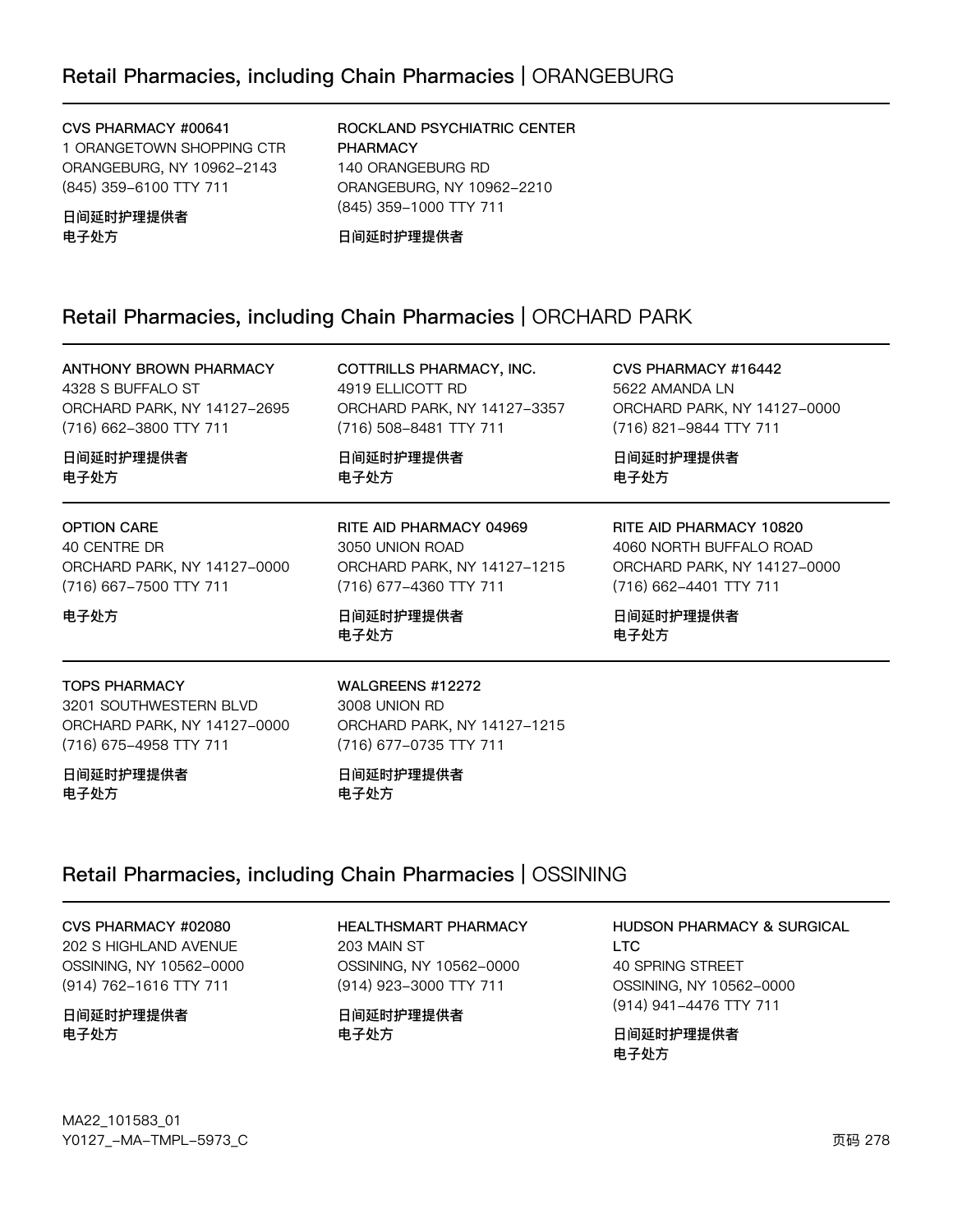# HUDSON PHARMACY & SURGICAL RETAIL

40 SPRING ST OSSINING, NY 10562-4716 (914) 941-4476 TTY 711

### 日间延时护理提供者 电子处方

### WALGREENS #12871

78 CROTON AVE OSSINING, NY 10562-4201 (914) 923-2974 TTY 711

日间延时护理提供者 电子处方

KINNEY DRUGS

日间延时护理提供者

日间延时护理提供者

WAYNE DRUG 24 W BRIDGE ST

电子处方

电子处方

174 WEST BRIDGE STREET OSWEGO, NY 13126-0000 (315) 342-6800 TTY 711

OSWEGO, NY 13126-2091 (315) 343-5722 TTY 711

### WALGREENS #17566

(914) 941-1660 TTY 711

日间延时护理提供者

电子处方

Retail Pharmacies, including Chain Pharmacies | OSWEGO

250 STATE ROUTE 104 OSWEGO, NY 13126-2913 (315) 343-4371 TTY 711

日间延时护理提供者 电子处方

WALMART PHARMACY 10-1926 341 STATE ROUTE 104 OSWEGO, NY 13126-0000 (315) 342-2212 TTY 711

日间延时护理提供者 电子处方

#### PRESCRIPTION CENTER OF OSSINING 162 CROTON AVE PRESCRIPTION PLUS

OSSINING, NY 10562-4459 105 CROTON AVE OSSINING, NY 10562-4215 (914) 945-0500 TTY 711

> 日间延时护理提供者 电子处方

MA22\_101583\_01 70127v-Ju-6Jwx-5y73vC z{ 27y

# Retail Pharmacies, including Chain Pharmacies | OVID

KINNEY DRUGS

7115 N MAIN ST OVID, NY 14521-9716 (607) 869-5033 TTY 711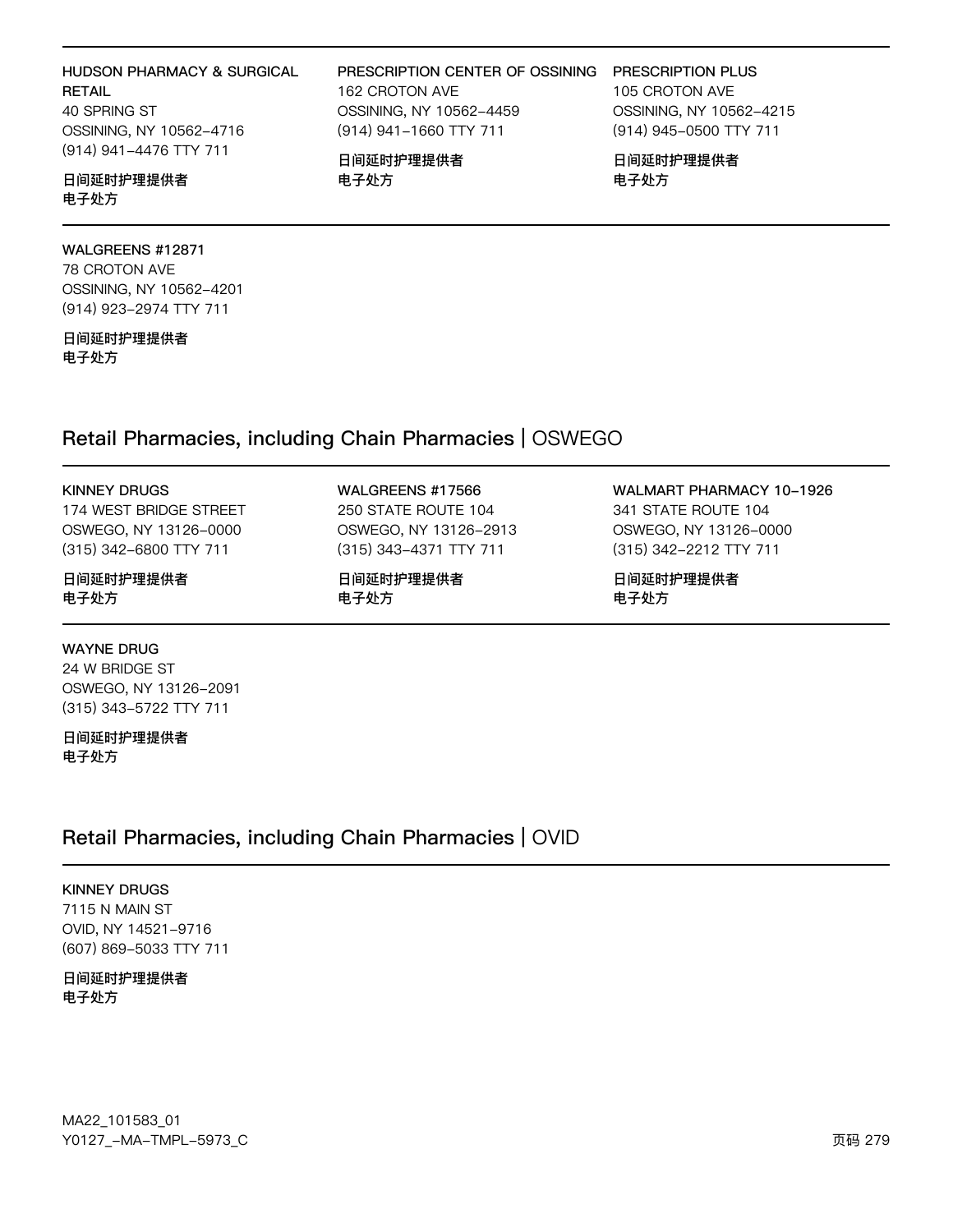# Retail Pharmacies, including Chain Pharmacies | OWEGO

CVS PHARMACY #02252 39 PARK ST OWEGO, NY 13827-0000 (607) 687-5623 TTY 711

日间延时护理提供者 电子处方

THE OWEGO PHARMACY 1135 STATE ROUTE 17C OWEGO, NY 13827-4823 (607) 687-8779 TTY 711

日间延时护理提供者 电子处方

WALGREENS #19777 153 MAIN STREET OWEGO, NY 13827-1779 (607) 687-0891 TTY 711

日间延时护理提供者 电子处方

# Retail Pharmacies, including Chain Pharmacies | OXFORD

BARTLES PHARMACY INC 10 LAFAYETTE PARK OXFORD, NY 13830-0630 (607) 843-2841 TTY 711

日间延时护理提供者 电子处方

# Retail Pharmacies, including Chain Pharmacies | OYSTER BAY

CVS PHARMACY #01229 151 PINE HOLLOW RDOYSTER BAY PLZ OYSTER BAY, NY 11771-4705 (516) 922-1443 TTY 711

RITE AID PHARMACY 10655 273 PINE HOLLOW ROAD OYSTER BAY, NY 11771-0000 (516) 624-7050 TTY 711

日间延时护理提供者 电子处方

日间延时护理提供者 电子处方

# Retail Pharmacies, including Chain Pharmacies | OZONE PARK

### AL-HAQQ PHARMACY INC. 75-07 101ST AVE

OZONE PARK, NY 11416-0000 (718) 738-3333 TTY 711

日间延时护理提供者 电子处方

### CLOCK TOWER PHARMACY 9120 ATLANTIC AVE OZONE PARK, NY 11416-1527 (718) 322-1580 TTY 711

日间延时护理提供者 电子处方

CROSS BAY CHEMIST 9605 101ST AVE OZONE PARK, NY 11416-2521 (718) 880-1644 TTY 711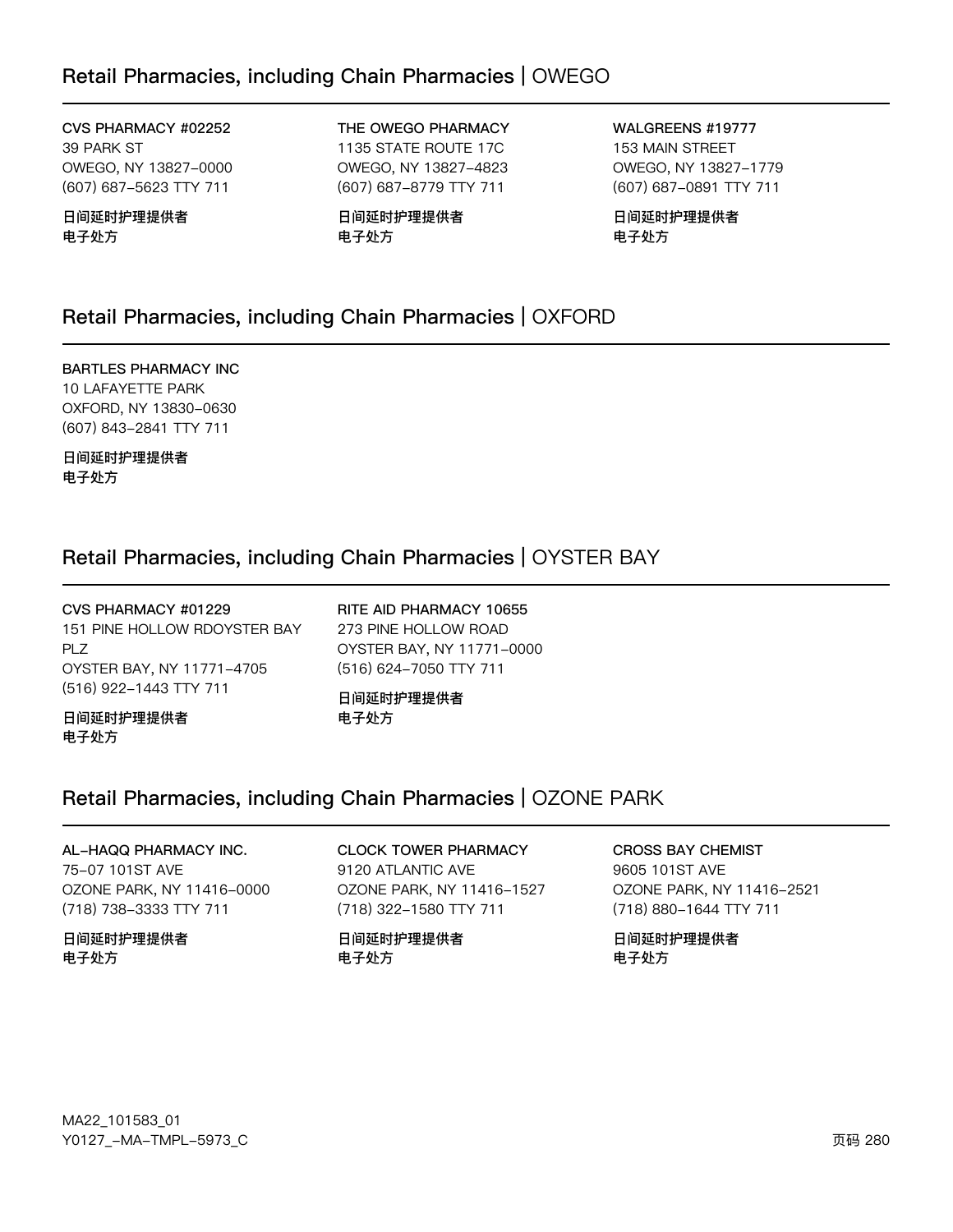#### CVS PHARMACY #02041

83-02 ATLANTIC AVENUE OZONE PARK, NY 11416-0000 (718) 296-2153 TTY 711

日间延时护理提供者 电子处方

### KALISH PHARMACY

9320 LIBERTY AVE OZONE PARK, NY 11417-1528 (718) 641-5648 TTY 711

日间延时护理提供者 电子处方

#### STOP & SHOP PHARMACY 9210 ATLANTIC AVE OZONE PARK, NY 11416-1517 (718) 835-7903 TTY 711

日间延时护理提供者 电子处方

CVS PHARMACY #02719 97-01 LIBERTY AVE OZONE PARK, NY 11417-0000 (718) 835-8383 TTY 711

日间延时护理提供者 电子处方

RITE AID PHARMACY 10607 10230 ATLANTIC AVE OZONE PARK, NY 11416-1739 (718) 441-1120 TTY 711

日间延时护理提供者 电子处方

SYLHET PHARMACY LLC 8001 101ST AVE OZONE PARK, NY 11416-1923 (718) 641-3938 TTY 711

日间延时护理提供者 电子处方

ELITE PHARMACY 10210 101ST AVE OZONE PARK, NY 11416-0000 (718) 880-1783 TTY 711

日间延时护理提供者 电子处方

S AND I RIGHT CHOICE PHARMACY 2863 WHITE PLAINS ROAD OZONE PARK, NY 11416-0000 (718) 845-0042 TTY 711

日间延时护理提供者 电子处方

WALGREENS #18412 9602 ROCKAWAY BLVD OZONE PARK, NY 11417-1613 (718) 848-2334 TTY 711

日间延时护理提供者 电子处方

# Retail Pharmacies, including Chain Pharmacies | PAINTED POST

WALMART PHARMACY 10-2992 3217 SILVERBACK LANE PAINTED POST, NY 14870-0000 (607) 937-9681 TTY 711

日间延时护理提供者 电子处方

# Retail Pharmacies, including Chain Pharmacies | PALATINE BRIDGE

### PRICE CHOPPER PHARMACY 6025 STATE HIGHWAY 5

PALATINE BRIDGE, NY 13428-0000 (518) 673-2366 TTY 711

日间延时护理提供者 电子处方

WALGREENS #17492 9 EAST GRAND STREET PALATINE BRIDGE, NY 13428-9775 (518) 673-3713 TTY 711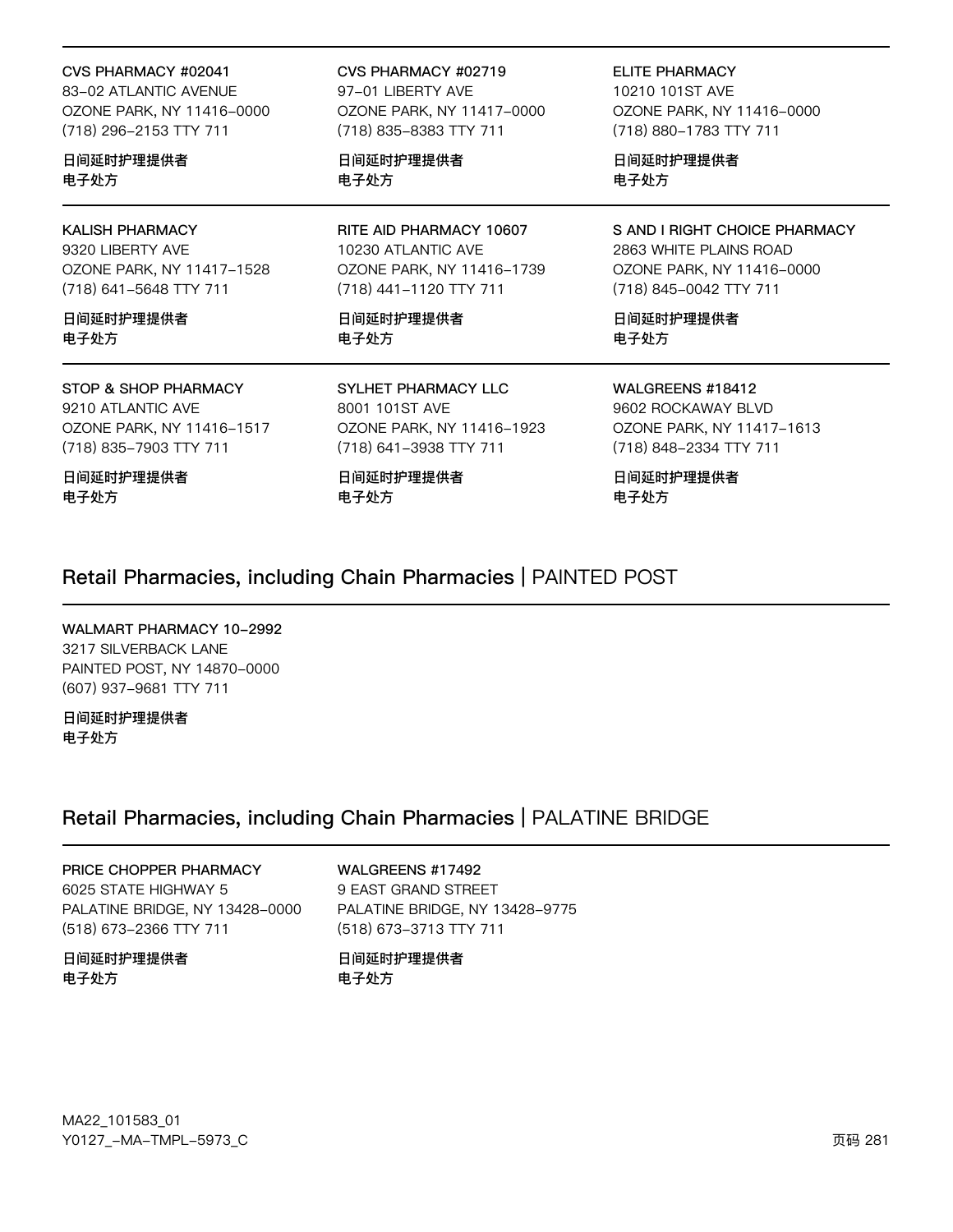# Retail Pharmacies, including Chain Pharmacies | PALMYRA

WALGREENS #19919 609 EAST MAIN STREET PALMYRA, NY 14522-1148 (315) 597-6695 TTY 711

日间延时护理提供者 电子处方

# Retail Pharmacies, including Chain Pharmacies | PATCHOGUE

112 PHARMACY & SURGICAL 689 MEDFORD AVE PATCHOGUE, NY 11772-1347 (631) 289-2468 TTY 711

**BROOKHAVEN PHARMACY** 350-8 E MAIN ST PATCHOGUE, NY 11772-0000 (631) 475-6666 TTY 711

日间延时护理提供者 电子处方

CVS PHARMACY #05066 470 W MAIN ST PATCHOGUE, NY 11772-0000 (631) 654-1653 TTY 711

日间延时护理提供者

电子处方

日间延时护理提供者 电子处方

CVS PHARMACY #05372 503 E MAIN STREET PATCHOGUE, NY 11772-0000 (631) 758-6137 TTY 711

日间延时护理提供者 电子处方

WALGREENS #11778 286 W MAIN ST PATCHOGUE, NY 11772-3008 (631) 576-8141 TTY 711

日间延时护理提供者 电子处方

# Retail Pharmacies, including Chain Pharmacies | PATTERSON

ACME PHARMACY #1063 3101 ROUTE 22 PATTERSON, NY 12563-2342 (845) 878-2055 TTY 711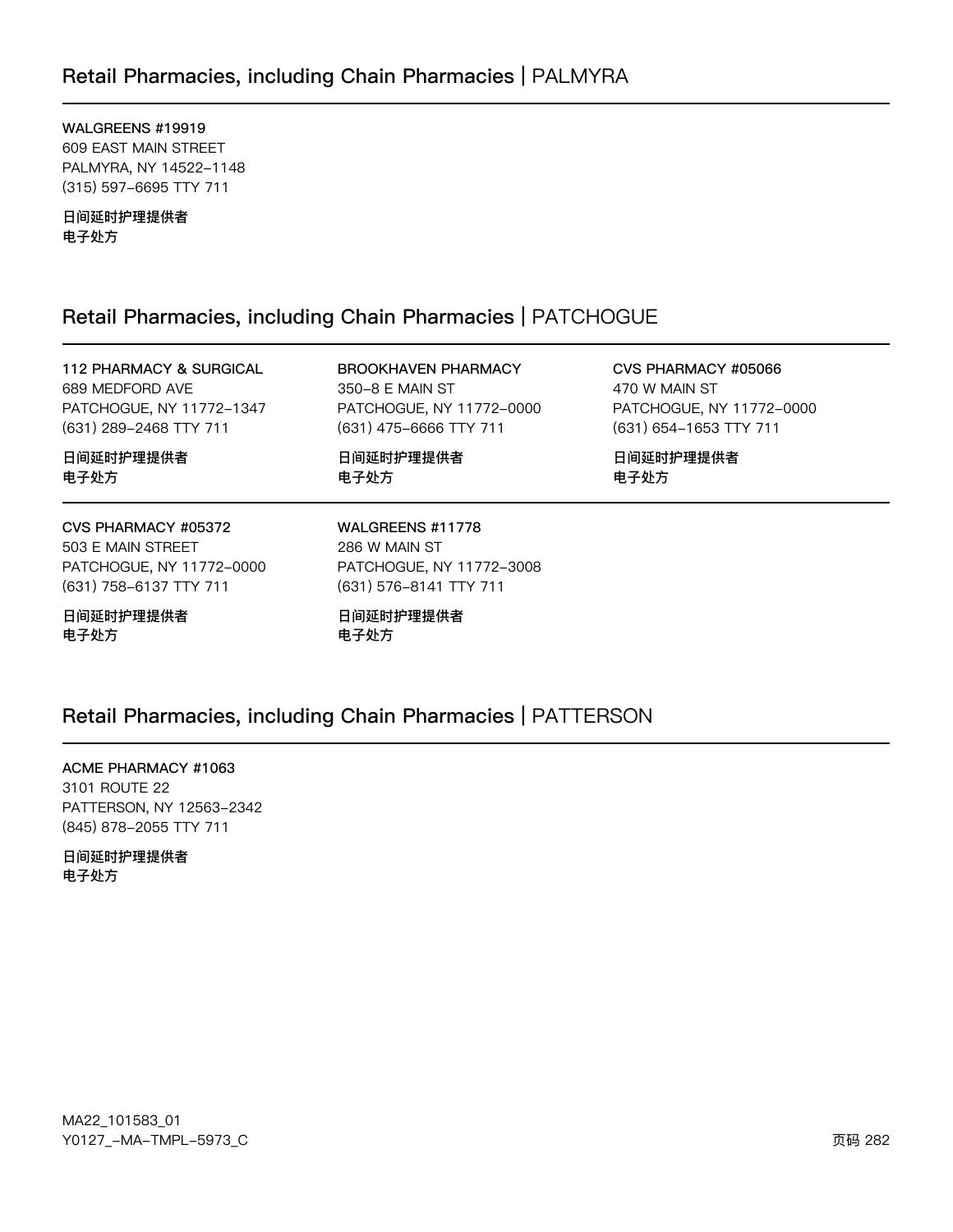# Retail Pharmacies, including Chain Pharmacies | PAWLING

CVS PHARMACY #06997 26 E MAIN ST PAWLING, NY 12564-0000 (845) 855-5100 TTY 711

日间延时护理提供者 电子处方

HANNAFORD FOOD AND DRUG 162 ROUTE 22 PAWLING, NY 12564-0000 (845) 855-9749 TTY 711

日间延时护理提供者 电子处方

**RESOLUTION RX INC** 11 E MAIN ST PAWLING, NY 12564-3211 (845) 855-4125 TTY 711

日间延时护理提供者 电子处方

# Retail Pharmacies, including Chain Pharmacies | PEARL RIVER

CVS PHARMACY #00631 75 N MIDDLETOWN ROAD PEARL RIVER, NY 10965-0000 (845) 735-8101 TTY 711

日间延时护理提供者 电子处方

NEIGHBORX PHARMACY AT PEARL **RIVER** 139 N MIDDLETOWN RD PEARL RIVER, NY 10965-2029 (845) 731-7777 TTY 711

日间延时护理提供者 电子处方

PEARL RIVER SHOP-RITE ASSOCIATES, INC 26 NORTH MIDDLETOWN ROAD PEARL RIVER, NY 10965-0000 (845) 735-4868 TTY 711

日间延时护理提供者 电子处方

## Retail Pharmacies, including Chain Pharmacies | PEEKSKILL

#### **BAXTERS PHARMACY**

950 MAIN ST PEEKSKILL, NY 10566-0000 (914) 737-3076 TTY 711

日间延时护理提供者 电子处方

#### WALGREENS #12760

1201 MAIN ST PEEKSKILL, NY 10566-2901 (914) 930-3100 TTY 711

日间延时护理提供者 电子处方

CVS PHARMACY #05048 1827 MAIN ST PEEKSKILL, NY 10566-0000 (914) 737-3728 TTY 711

日间延时护理提供者 电子处方

CVS PHARMACY #10283 20 WELCHER AVE PEEKSKILL, NY 10566-0000 (914) 737-1144 TTY 711

日间延时护理提供者 电子处方

MA22\_101583\_01 Y0127\_-MA-TMPL-5973\_C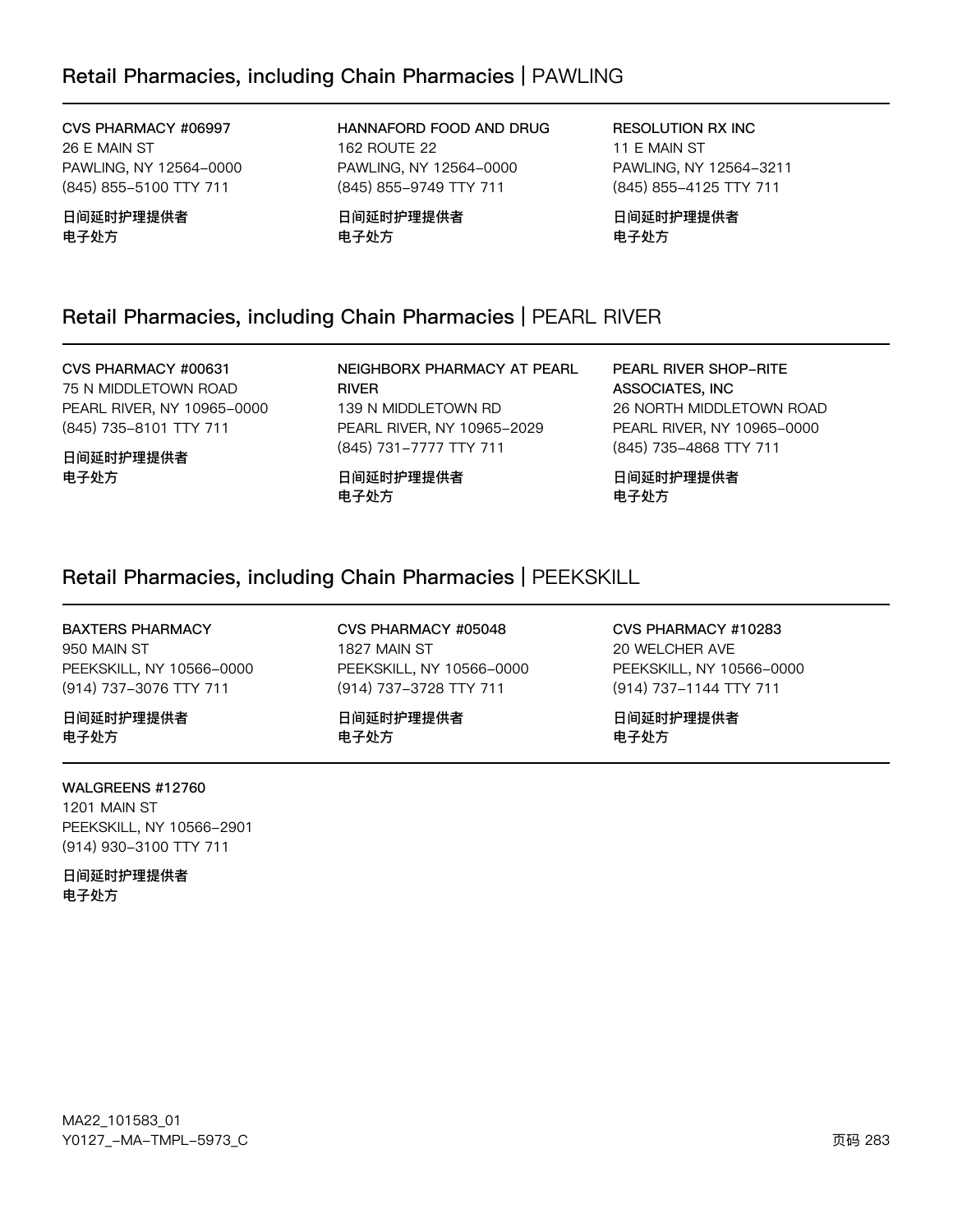KLEIN PHARMACY 123 FIFTH AVENUE PELHAM, NY 10803-0000 (914) 738-3333 TTY 711

日间延时护理提供者 电子处方

# Retail Pharmacies, including Chain Pharmacies | PELHAM MANOR

CVS PHARMACY #01959 4760 BOSTON POST ROAD PELHAM MANOR, NY 10803-0000 (914) 738-5814 TTY 711

日间延时护理提供者 电子处方

# Retail Pharmacies, including Chain Pharmacies | PENFIELD

CVS PHARMACY #00545 2200 PENFIELD RDPENN FAIR PLAZA PENFIELD, NY 14526-0000 (585) 377-6170 TTY 711

日间延时护理提供者 电子处方

WALGREENS #19816 2172 PENFIELD ROAD PENFIELD, NY 14526-1736 (585) 388-9410 TTY 711

日间延时护理提供者 电子处方

WEGMANS FOOD MARKETS, INC. 2155 PENFIELD RD. PENFIELD, NY 14526-0000 (585) 248-3060 TTY 711

日间延时护理提供者 电子处方

# Retail Pharmacies, including Chain Pharmacies | PENN YAN

CVS PHARMACY #05009 226 LAKE ST PENN YAN, NY 14527-0000 (315) 536-3811 TTY 711

日间延时护理提供者 电子处方

RITE AID PHARMACY 00442 138 ELM STREET PENN YAN, NY 14527-1412 (315) 536-2446 TTY 711

日间延时护理提供者 电子处方

VILLAGE DRUG

126 MAIN ST PENN YAN, NY 14527-1219 (315) 536-0100 TTY 711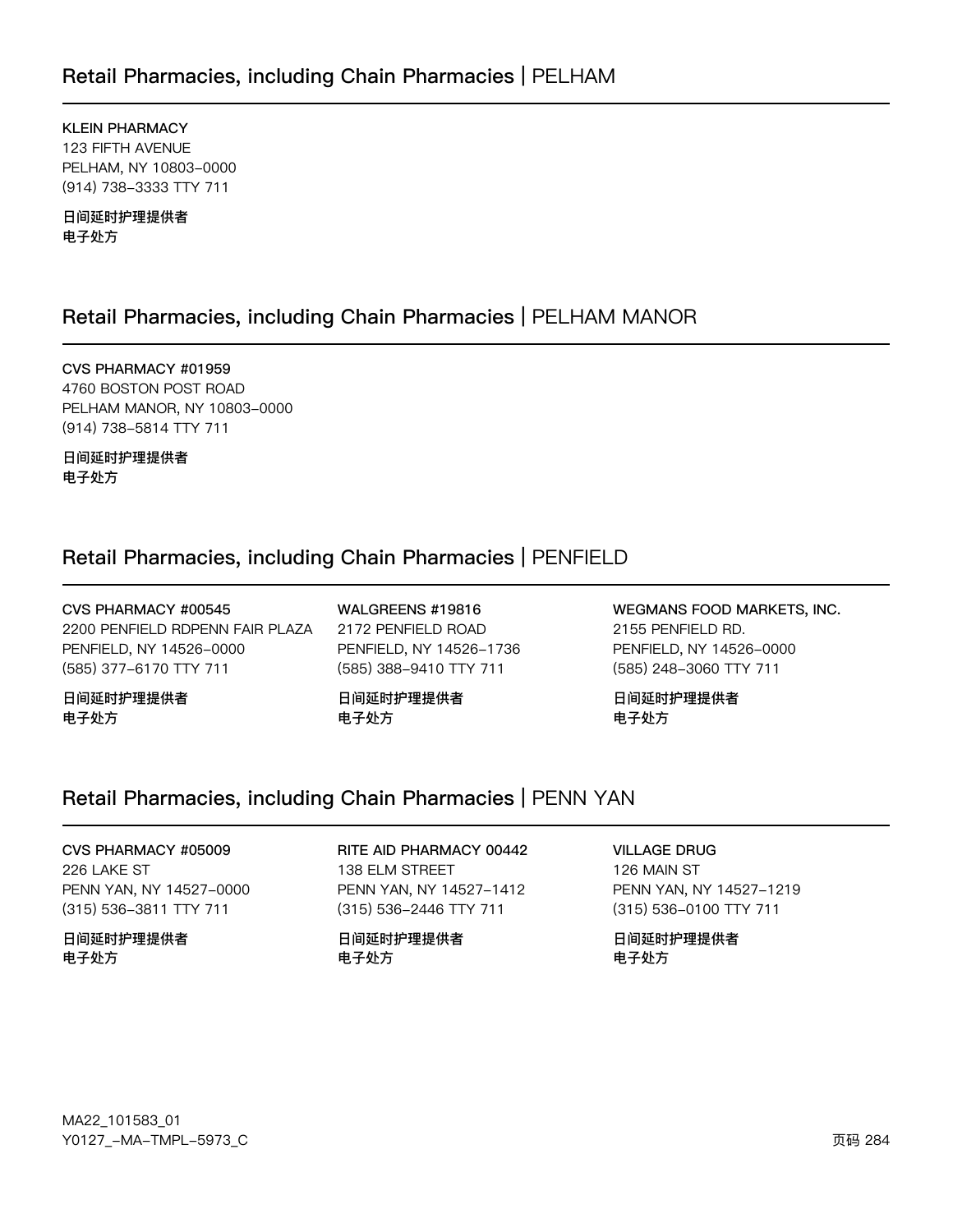### WALGREENS #10218 226 LIBERTY ST PENN YAN, NY 14527-1647 (315) 536-1401 TTY 711

日间延时护理提供者 电子处方

# Retail Pharmacies, including Chain Pharmacies | PERRY

WALGREENS #19739 128 NORTH CENTER STREET PERRY, NY 14530-9701 (585) 237-3113 TTY 711

日间延时护理提供者 电子处方

# Retail Pharmacies, including Chain Pharmacies | PERU

KINNEY DRUGS #121 3 GORMAN WAY PERU, NY 12972-0000 (518) 643-2318 TTY 711

日间延时护理提供者 电子处方

# Retail Pharmacies, including Chain Pharmacies | PHELPS

PHELPS HOMETOWN PHARMACY, **LLC** 110 MAIN ST PHELPS, NY 14532-0000 (315) 548-9454 TTY 711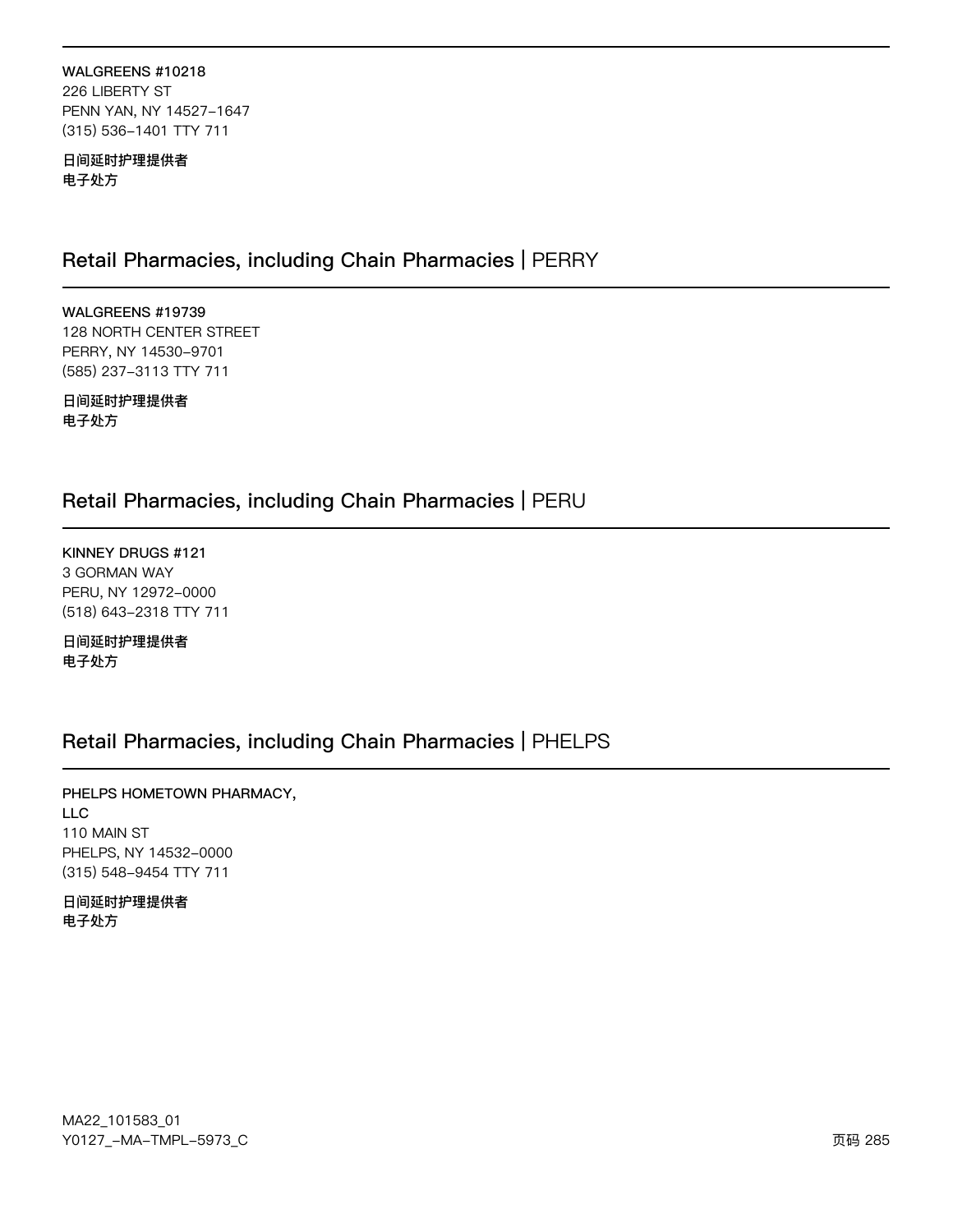# Retail Pharmacies, including Chain Pharmacies | PHOENIX

THE MEDICINE PLACE 464 MAIN ST PHOENIX, NY 13135-0000 (315) 695-4200 TTY 711

日间延时护理提供者 电子处方

日间延时护理提供者

电子处方

# Retail Pharmacies, including Chain Pharmacies | PINE BUSH

HANNAFORD FOOD AND DRUG 31 TED DRIVE PINE BUSH, NY 12566-0000 (845) 744-4827 TTY 711

PINE BUSH PHARMACY 2412 STATE ROUTE 52 STE 5 PINE BUSH, NY 12566-0000 (845) 744-4221 TTY 711

日间延时护理提供者 电子处方

WALGREENS #17494 2460 ROUTE 52 PINE BUSH, NY 12566-7038 (845) 744-8845 TTY 711

日间延时护理提供者 电子处方

# Retail Pharmacies, including Chain Pharmacies | PINE PLAINS

PINE PLAINS PHARMACY 2965 CHURCH ST PINE PLAINS, NY 12567-5547 (518) 398-5588 TTY 711

日间延时护理提供者 电子处方

# Retail Pharmacies, including Chain Pharmacies | PITTSFORD

#### WALGREENS #19495

635 PITTSFORD VICTOR ROAD PITTSFORD, NY 14534-3921 (585) 248-2770 TTY 711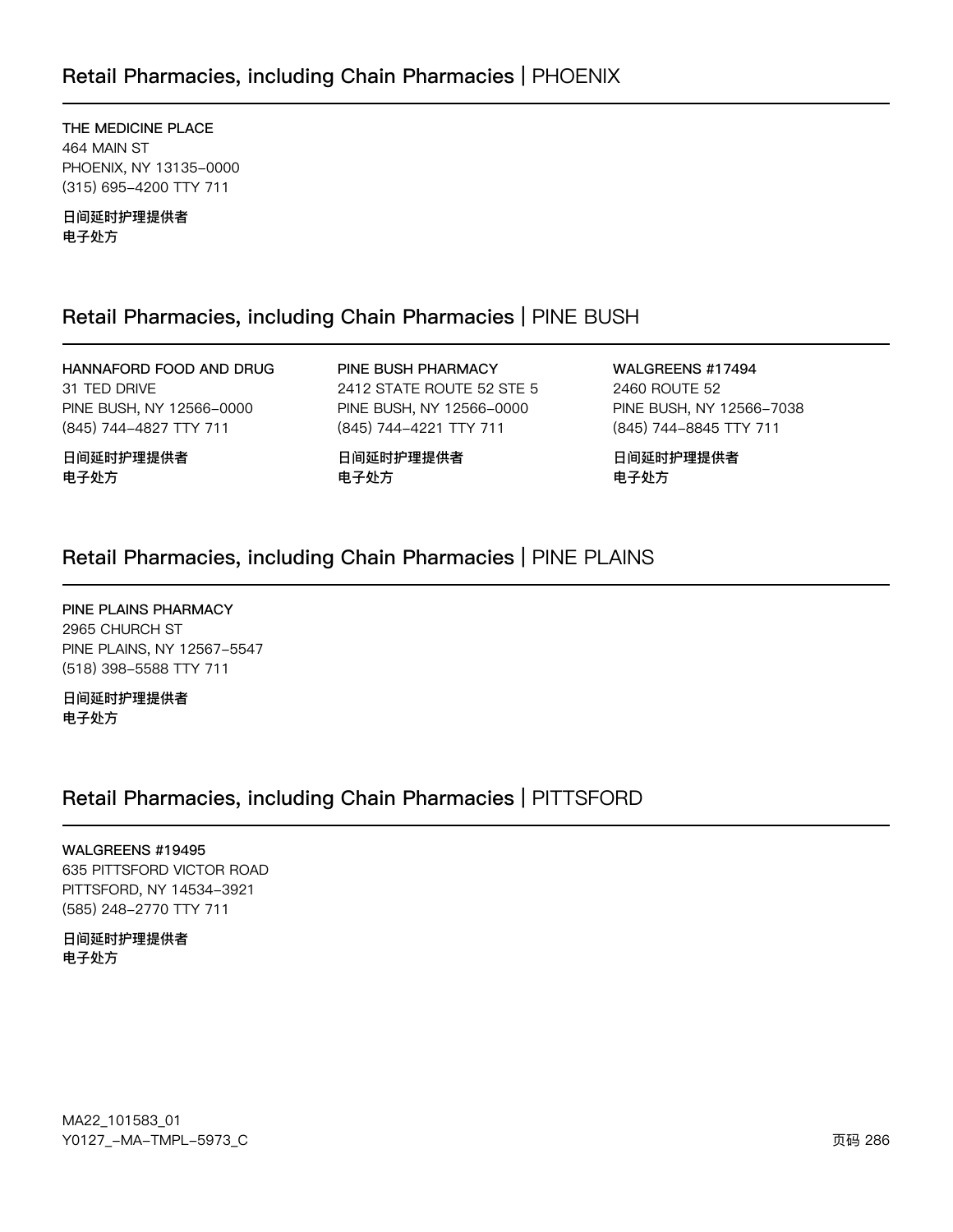# Retail Pharmacies, including Chain Pharmacies | PLAINVIEW

| CORAM CVS/SPECIALTY INFUSION<br><b>SERVICES</b><br>45 S SERVICE RD<br>PLAINVIEW, NY 11803-4101<br>(884) 343-4246 TTY 711<br>日间延时护理提供者<br>电子处方 | CVS PHARMACY #01216<br>1026 OLD COUNTRY RDMORTON<br><b>VILLAGE PLAZA</b><br>PLAINVIEW, NY 11803-4917<br>(516) 931-5175 TTY 711<br>日间延时护理提供者<br>电子处方 | CVS PHARMACY #01938<br>419 S OYSTER BAY RDWOODBURY<br>PLAZA S C<br>PLAINVIEW, NY 11803-3329<br>(516) 938-5700 TTY 711<br>日间延时护理提供者<br>电子处方 |
|-----------------------------------------------------------------------------------------------------------------------------------------------|-----------------------------------------------------------------------------------------------------------------------------------------------------|--------------------------------------------------------------------------------------------------------------------------------------------|
|                                                                                                                                               |                                                                                                                                                     |                                                                                                                                            |
| 日间延时护理提供者<br>电子处方                                                                                                                             | 日间延时护理提供者<br>电子处方                                                                                                                                   | 日间延时护理提供者<br>电子处方                                                                                                                          |
| PLAINVIEW FAMILY PHARMACY<br>142A MANETTO HILL RD<br>PLAINVIEW, NY 11803-0000<br>(516) 932-7077 TTY 711                                       | PROMPT CARE HOME INFUSION LLC<br>51 E. BETHPAGE ROADSTE 200B<br>PLAINVIEW, NY 11803-4224<br>(631) 454-4560 TTY 711                                  |                                                                                                                                            |
|                                                                                                                                               | 一 시그가 다녀나는 재미치를 가서 들어                                                                                                                               |                                                                                                                                            |

日间延时护理提供者 电子处方

日间延时护理提供者 电子处方

# Retail Pharmacies, including Chain Pharmacies | PLATTSBURGH

| <b>CONDO PHARMACY</b><br>28 MONTCALM AVE<br>PLATTSBURGH, NY 12901-1533<br>(518) 563-3400 TTY 711<br>日间延时护理提供者<br>电子处方         | CONDO PHARMACY LTC<br>28 MONTCALM AVE<br>PLATTSBURGH, NY 12901-1533<br>(518) 563-3400 TTY 711<br>日间延时护理提供者         | CVS PHARMACY #17512<br>60 SMITHFIELD BLVDSTE 49<br>PLATTSBURGH, NY 12901-0000<br>(518) 247-4962 TTY 711<br>日间延时护理提供者<br>电子处方 |
|-------------------------------------------------------------------------------------------------------------------------------|--------------------------------------------------------------------------------------------------------------------|------------------------------------------------------------------------------------------------------------------------------|
| <b>HANNAFORD SUPERMARKET &amp;</b><br><b>PHARMACY</b><br>7 PYRAMID DR<br>PLATTSBURGH, NY 12901-6410<br>(518) 563-3179 TTY 711 | <b>KINNEY DRUGS</b><br>1588 MILITARY TURNPIKE<br>PLATTSBURGH, NY 12901-0000<br>(518) 561-1680 TTY 711<br>日间延时护理提供者 | KINNEY DRUGS<br>6 VETERANS LN<br>PLATTSBURGH, NY 12901-0000<br>(518) 561-8667 TTY 711<br>日间延时护理提供者                           |
| 日间延时护理提供者<br>电子处方                                                                                                             | 电子处方                                                                                                               | 电子处方                                                                                                                         |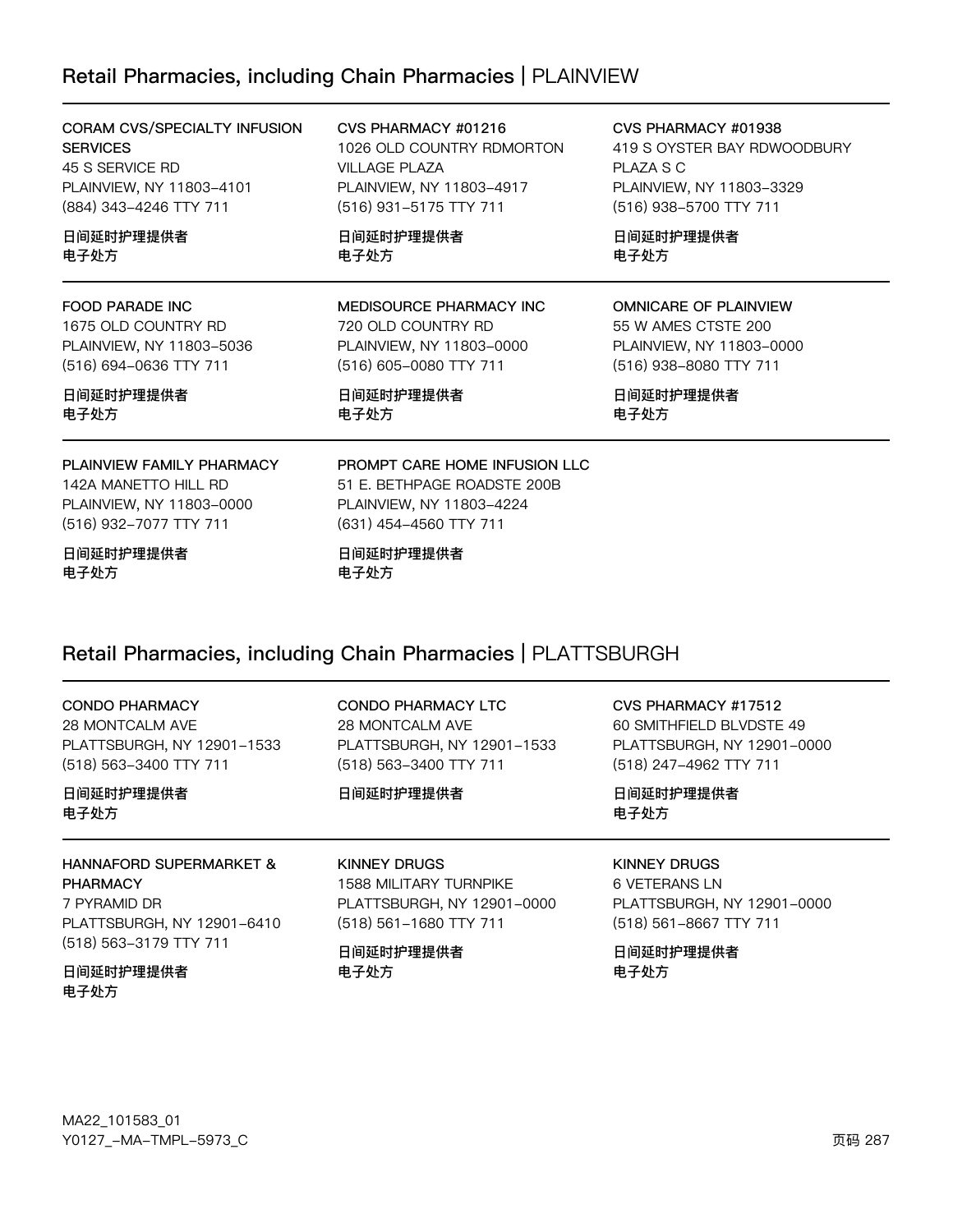#### **KINNEY DRUGS**

112 NEW YORK RD PLATTSBURGH, NY 12901-0000 (518) 562-3380 TTY 711

### 日间延时护理提供者 电子处方

THE UNIVERSITY OF VERMONT HEALTH NETWORK CVPH 75 BEEKMAN STREET PLATTSBURGH, NY 12901-2306 (518) 324-3784 TTY 711

#### 日间延时护理提供者 电子处方

**KINNEY DRUGS** 

288 CORNELIA ST PLATTSBURGH, NY 12901-0000 (518) 561-3510 TTY 711

日间延时护理提供者 电子处方

WALGREENS #11378 301 CORNELIA ST PLATTSBURGH, NY 12901-2308 (518) 314-6487 TTY 711

日间延时护理提供者 电子处方

PRICE CHOPPER PHARMACY 19 CENTRE DR PLATTSBURGH, NY 12901-0000 (518) 562-3565 TTY 711

日间延时护理提供者 电子处方

WALMART PHARMACY 10-1994 25 CONSUMER SQUARE PLATTSBURGH, NY 12901-0000 (518) 561-0680 TTY 711

日间延时护理提供者 电子处方

# Retail Pharmacies, including Chain Pharmacies | PLEASANT VALLEY

#### CVS PHARMACY #05049

2 WEST RD PLEASANT VALLEY, NY 12569-0000 (845) 635-1350 TTY 711

#### 日间延时护理提供者 电子处方

(845) 635-2222 TTY 711 日间延时护理提供者 电子处方

PLEASANT VALLEY

NEIGHBORX PHARMACY AT

PLEASANT VALLEY, NY 12569-0000

13 NORTH AVESUITE #1

NEIGHBORX PHARMACY AT PLEASANT VALLEY 13 NORTH AVESTE 1 PLEASANT VALLEY, NY 12569-7943 (845) 635-2222 TTY 711

日间延时护理提供者

# Retail Pharmacies, including Chain Pharmacies | PLEASANTVILLE

PLEASANTVILLE PHARMACY 62 WHEELER AVE PLEASANTVILLE, NY 10570-0000 (914) 769-0002 TTY 711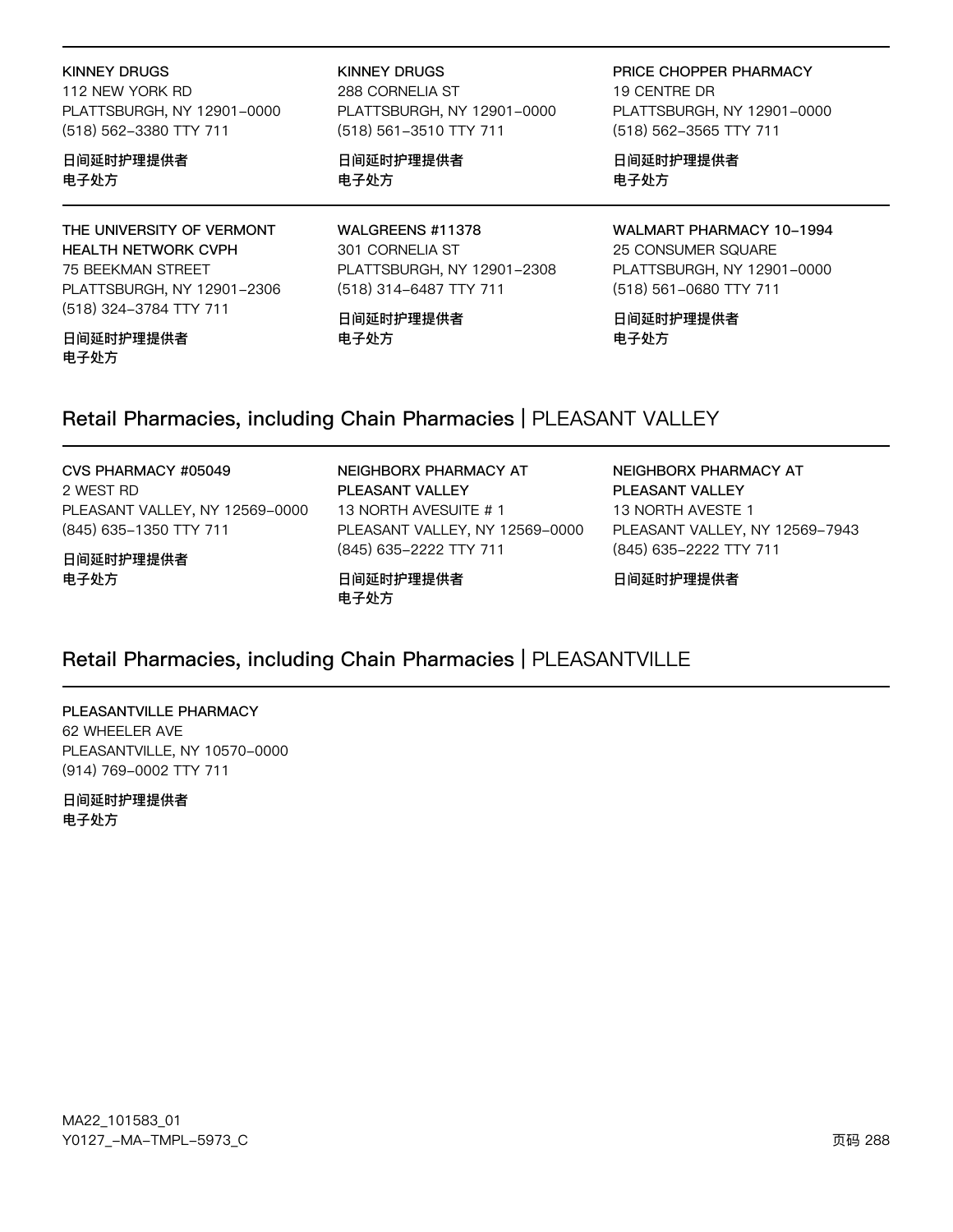**GELO'S POINT PHARMACY** 62 LIDO BLVD POINT LOOKOUT, NY 11569-0000 (516) 889-3444 TTY 711

日间延时护理提供者 电子处方

### Retail Pharmacies, including Chain Pharmacies | POMONA

**TRUCARE PHARMACY** 358 ROUTE 202 NORTH POMONA, NY 10970-3107 (845) 364-5300 TTY 711

日间延时护理提供者 电子处方

### Retail Pharmacies, including Chain Pharmacies | PORT BYRON

**HERBST PHARMACY INC** 1 CHURCH STREET PORT BYRON, NY 13140-0000 (315) 776-4372 TTY 711

日间延时护理提供者 电子处方

### Retail Pharmacies, including Chain Pharmacies | PORT CHESTER

COSTCO PHARMACY #326 1 WESTCHESTER AVE PORT CHESTER, NY 10573-4343 (914) 935-3102 TTY 711

日间延时护理提供者 电子处方

CVS PHARMACY #17831 495 BOSTON POST RD PORT CHESTER, NY 10573-4738 (914) 305-9952 TTY 711

日间延时护理提供者

### STOP & SHOP PHARMACY

25 WATERFRONT PLACE PORT CHESTER, NY 10573-0000 (914) 937-7452 TTY 711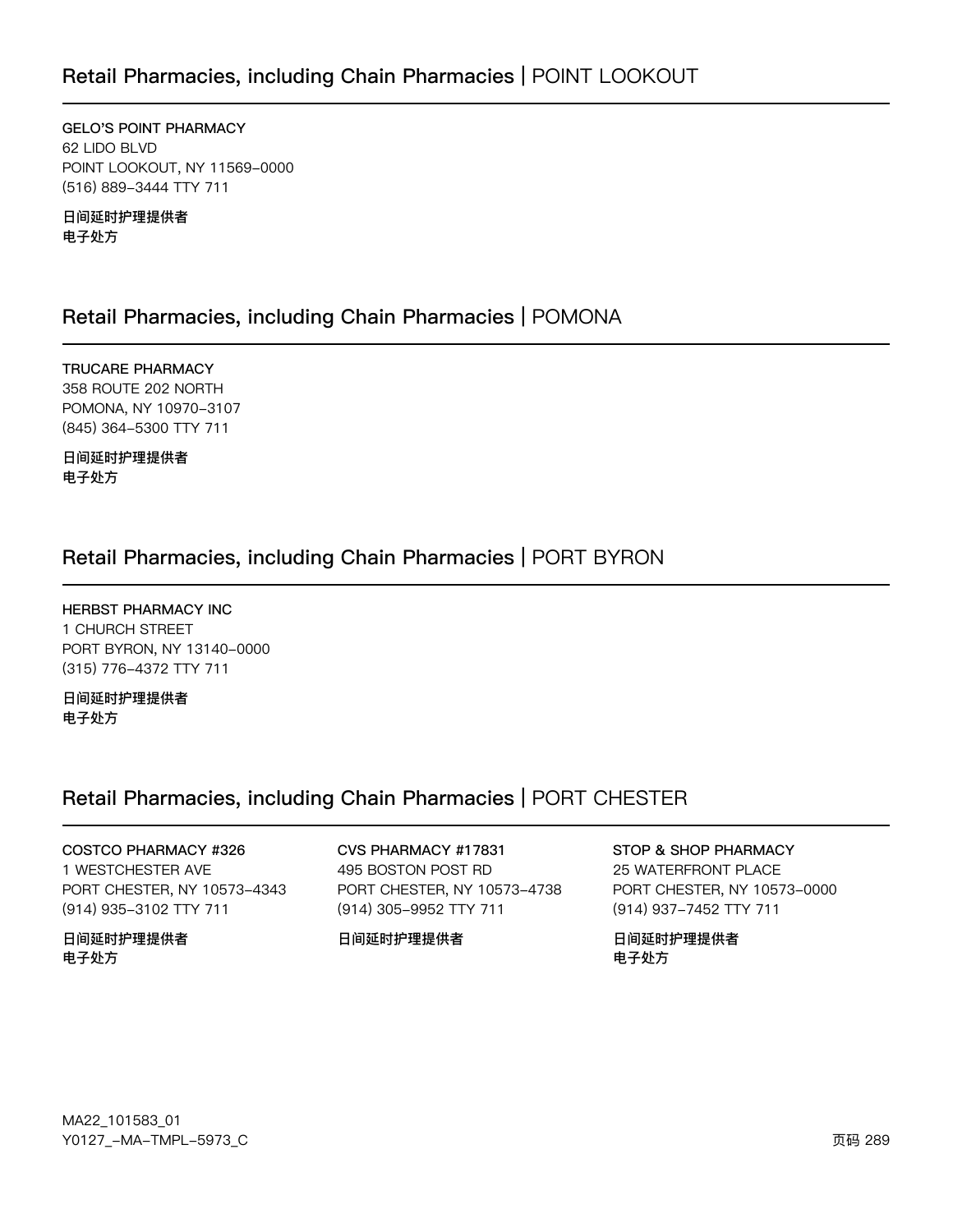WALGREENS #7485 107 N MAIN ST PORT CHESTER, NY 10573-4210 (914) 934-1580 TTY 711

日间延时护理提供者 电子处方

### Retail Pharmacies, including Chain Pharmacies | PORT EWEN

PORT EWEN PHARMACY 177 BROADWAY PORT EWEN, NY 12466-0000 (845) 331-4229 TTY 711

日间延时护理提供者 电子处方

### Retail Pharmacies, including Chain Pharmacies | PORT HENRY

MORIAH PHARMACY 4315 MAIN ST PORT HENRY, NY 12974-1314 (518) 546-7244 TTY 711

日间延时护理提供者 电子处方

### Retail Pharmacies, including Chain Pharmacies | PORT JEFF STA

CVS PHARMACY #01163 1110 ROUTE 112PORT PLAZA S C PORT JEFF STA, NY 11776-3236 (631) 474-2657 TTY 711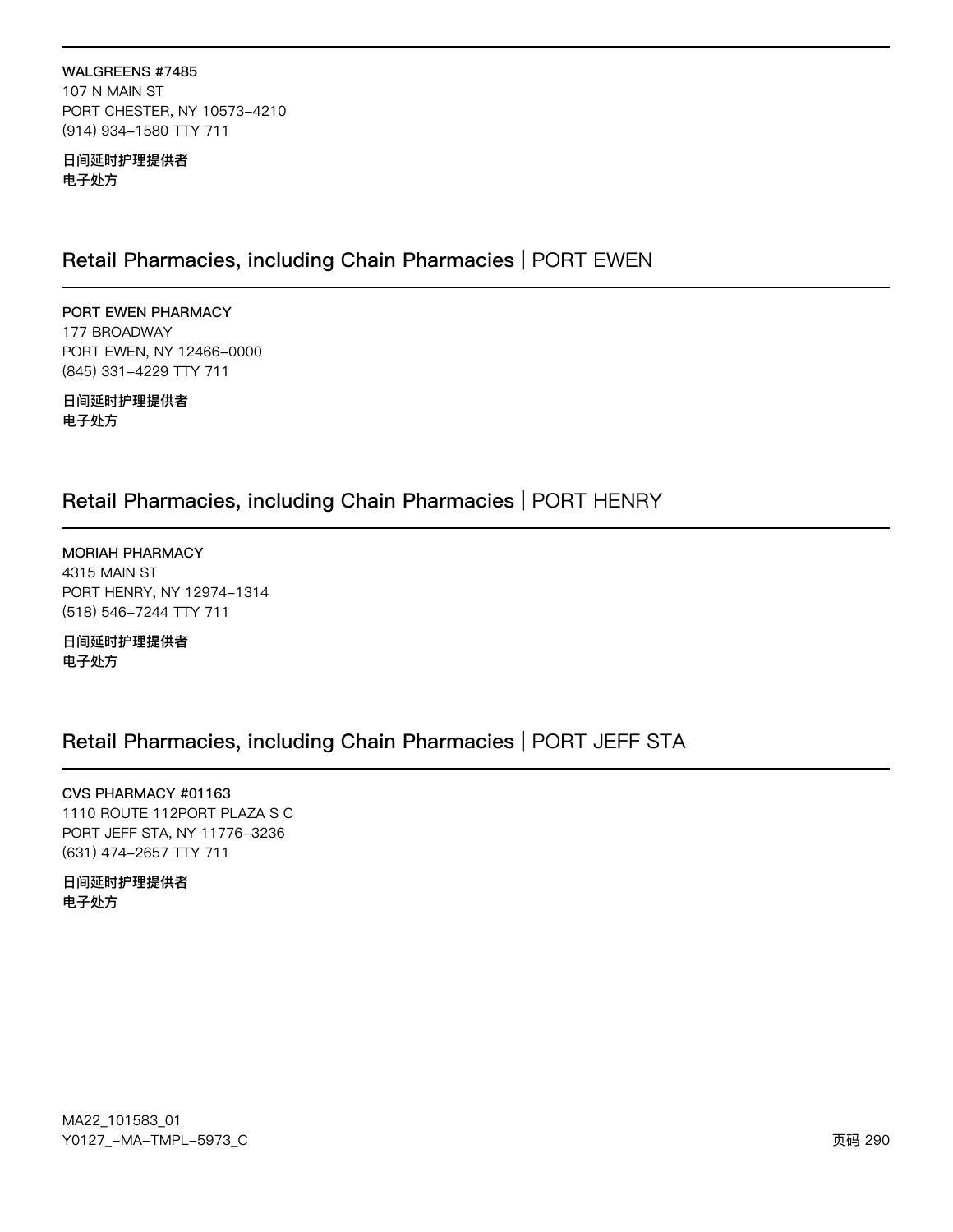### Retail Pharmacies, including Chain Pharmacies | PORT JEFFERSON

CVS PHARMACY #02960 464 MAIN STREET PORT JEFFERSON, NY 11777-0000 (631) 473-2969 TTY 711

日间延时护理提供者 电子处方

### Retail Pharmacies, including Chain Pharmacies | PORT JEFFERSON STATION

CVS PHARMACY #02698 4331 NESCONSET HIGHWAY PORT JEFFERSON STATION, NY 11776-0000 (631) 642-3019 TTY 711

日间延时护理提供者 电子处方

FAIRVIEW HILL REALTY CORP 4747 NESCONSET HWYSTE 10 PORT JEFFERSON STATION, NY 11776-0000 (631) 474-7828 TTY 711

日间延时护理提供者 电子处方

NEW YORK CANCER AND BLOOD **SPECIALISTS** 49 NESCONSET HWY PORT JEFFERSON STATION, NY 11766-0000 (631) 751-3000 TTY 711

日间延时护理提供者 电子处方

#### PORT JEFFERSON PHARMACY 1043 ROUTE 112 PORT JEFFERSON STATION, NY 11776-6000 (631) 928-1010 TTY 711

日间延时护理提供者

### Retail Pharmacies, including Chain Pharmacies | PORT JERVIS

**ALITON'S PHARMACY HOME HEALTHCARE CENTERS** 12 SUSSEX ST PORT JERVIS, NY 12771-0000 (845) 856-8314 TTY 711

日间延时护理提供者 电子处方

#### PORT JERVIS PHARMACY 15 JERSEY AVESUITE 2

PORT JERVIS, NY 12771-2415 (845) 856-6681 TTY 711

日间延时护理提供者 电子处方

#### WALGREENS #19500 76 PIKE ST

PORT JERVIS, NY 12771-1827 (845) 856-8342 TTY 711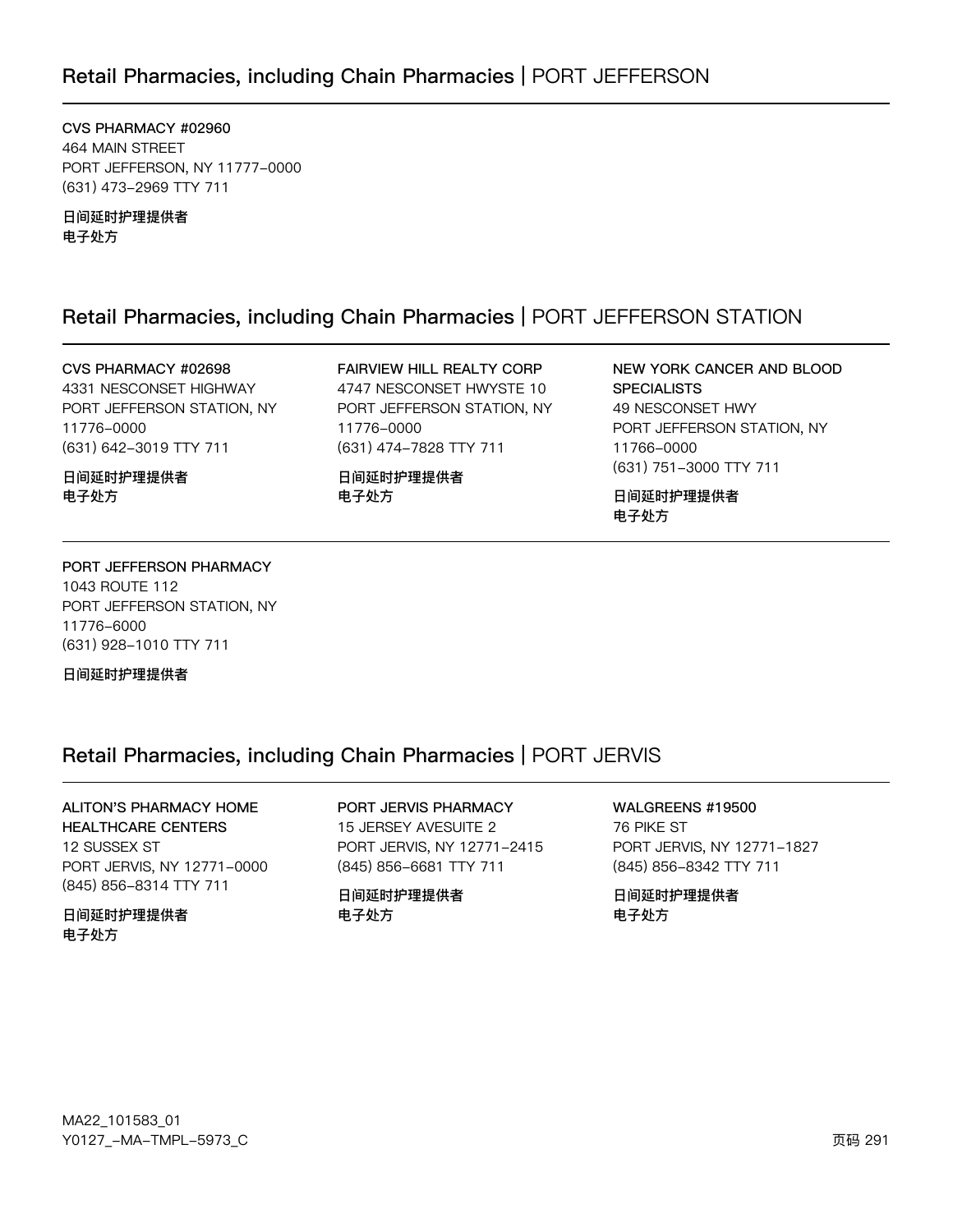### Retail Pharmacies, including Chain Pharmacies | PORT WASHINGTON

| <b>BEACON PHARMACY</b><br>103 MAIN ST<br>PORT WASHINGTON, NY 11050-2822<br>(516) 883-1155 TTY 711                                | DOCTORS PHARMACY<br>535 PORT WASHINGTON BLVD<br>PORT WASHINGTON, NY 11050-4217<br>(516) 883-0530 TTY 711   | <b>HUNOLD PHARMACY</b><br>94 MAIN ST<br>PORT WASHINGTON, NY 11050-2895<br>(516) 767-0007 TTY 711  |
|----------------------------------------------------------------------------------------------------------------------------------|------------------------------------------------------------------------------------------------------------|---------------------------------------------------------------------------------------------------|
| 日间延时护理提供者<br>电子处方                                                                                                                | 日间延时护理提供者<br>电子处方                                                                                          | 日间延时护理提供者<br>电子处方                                                                                 |
| RITE AID PHARMACY 10561<br>961-3 PORT WASHINGTON<br><b>BOULEVARD</b><br>PORT WASHINGTON, NY 11050-0000<br>(516) 944-6148 TTY 711 | <b>SALEM DRUGS</b><br>475 PORT WASHINGTON BLVD<br>PORT WASHINGTON, NY 11050-4212<br>(516) 944-8668 TTY 711 | STOP & SHOP PHARMACY<br>65 SHORE ROAD<br>PORT WASHINGTON, NY 11050-0000<br>(516) 767-6914 TTY 711 |
|                                                                                                                                  | 日间延时护理提供者                                                                                                  | 日间延时护理提供者                                                                                         |

电子处方

日间延时护理提供者 电子处方

#### WALGREENS #18287

14 SOUNDVIEW MARKET PLACE PORT WASHINGTON, NY 11050-2221 (516) 883-8830 TTY 711

日间延时护理提供者 电子处方

### Retail Pharmacies, including Chain Pharmacies | POSTDAM

电子处方

#### KINNEY DRUGS

48 MAPLE ST POSTDAM, NY 13676-0000 (315) 262-0529 TTY 711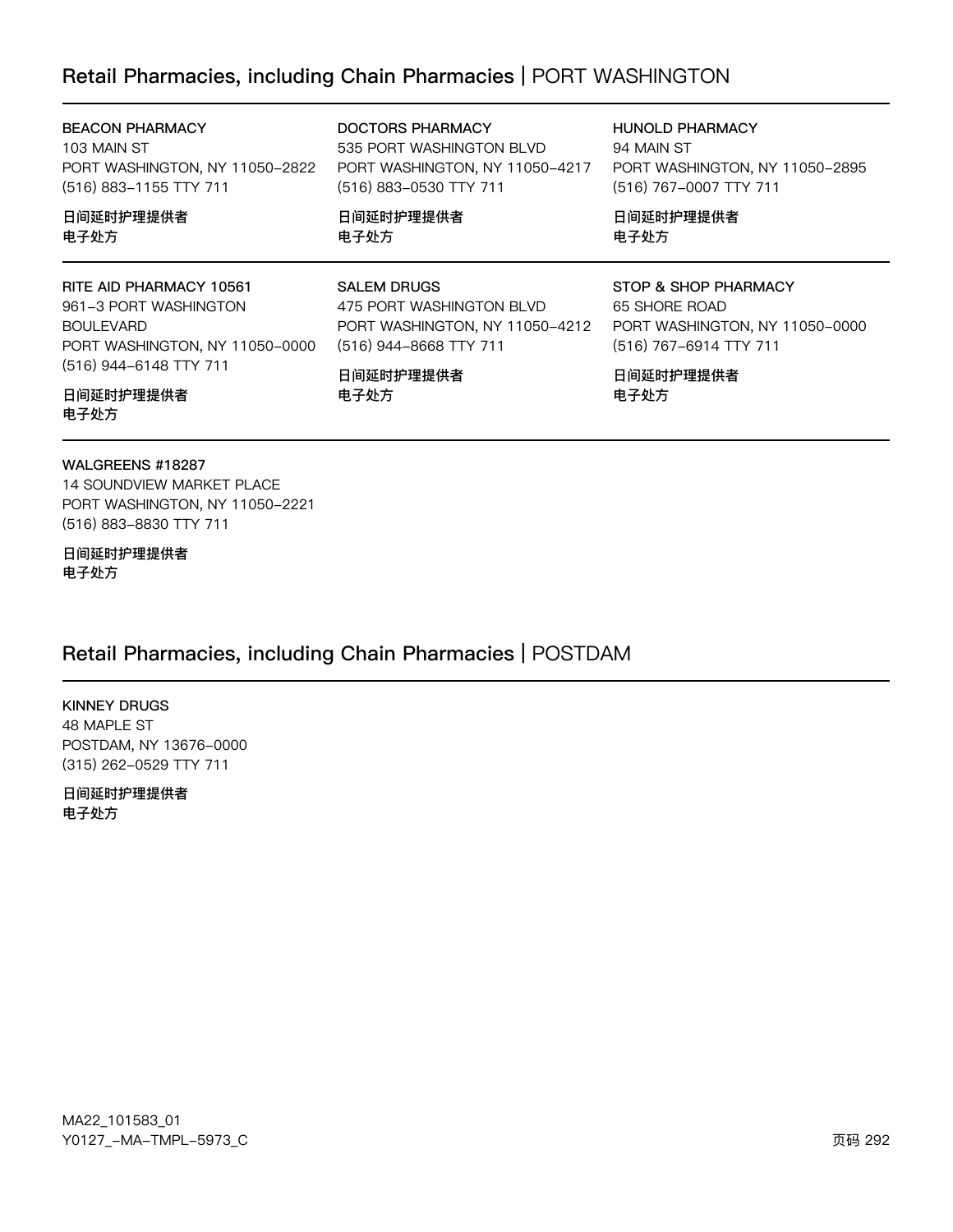### Retail Pharmacies, including Chain Pharmacies | POTSDAM

KINNEY DRUGS 200 MARKET STREET POTSDAM, NY 13676-1232 (315) 265-2770 TTY 711

日间延时护理提供者 电子处方

WALGREENS #10293 175 MARKET ST POTSDAM, NY 13676-1221 (315) 265-6192 TTY 711

日间延时护理提供者 电子处方

WALMART PHARMACY 10-3329 7494 US HIGHWAY 11 POTSDAM, NY 13676-0000 (315) 268-6900 TTY 711

日间延时护理提供者 电子处方

### Retail Pharmacies, including Chain Pharmacies | POUGHGUAG

TOTAL CARE PHARMACY XI INC 2859 ROUTE 55 POUGHGUAG, NY 12570-5648 (845) 724-5757 TTY 711

日间延时护理提供者 电子处方

### Retail Pharmacies, including Chain Pharmacies | POUGHKEEPSIE

| CITY DRUG PHARMACY          | CVS PHARMACY #00418                         | CVS PHARMACY #02595          |
|-----------------------------|---------------------------------------------|------------------------------|
| 324 MAIN ST                 | 2503 SOUTH RD                               | 722 DUTCHESS TURNPIKE        |
| POUGHKEEPSIE, NY 12601-3110 | POUGHKEEPSIE, NY 12601-0000                 | POUGHKEEPSIE, NY 12603-0000  |
| (845) 471-2320 TTY 711      | (845) 462-2791 TTY 711                      | (845) 452-7117 TTY 711       |
| 日间延时护理提供者                   | 日间延时护理提供者                                   | 日间延时护理提供者                    |
| 电子处方                        | 电子处方                                        | 电子处方                         |
| CVS PHARMACY #16976         | <b>HUDSON VALLEY HEMATOLOGY-</b>            | MOLLOY MEDICAL ARTS PHARMACY |
| 2001 SOUTH RD               | ONCOLOGY ASSOCIATES, RLLP                   | 19 BAKER AVESUITE 207        |
| POUGHKEEPSIE, NY 12601-0000 | 159 BARNEGAT ROADSUITE 101                  | POUGHKEEPSIE, NY 12601-0000  |
| (845) 297-3852 TTY 711      | POUGHKEEPSIE, NY 12601-5402                 | (845) 471-7455 TTY 711       |
| 日间延时护理提供者<br>电子处方           | (845) 454-1942 TTY 711<br>日间延时护理提供者<br>电子处方 | 日间延时护理提供者<br>电子处方            |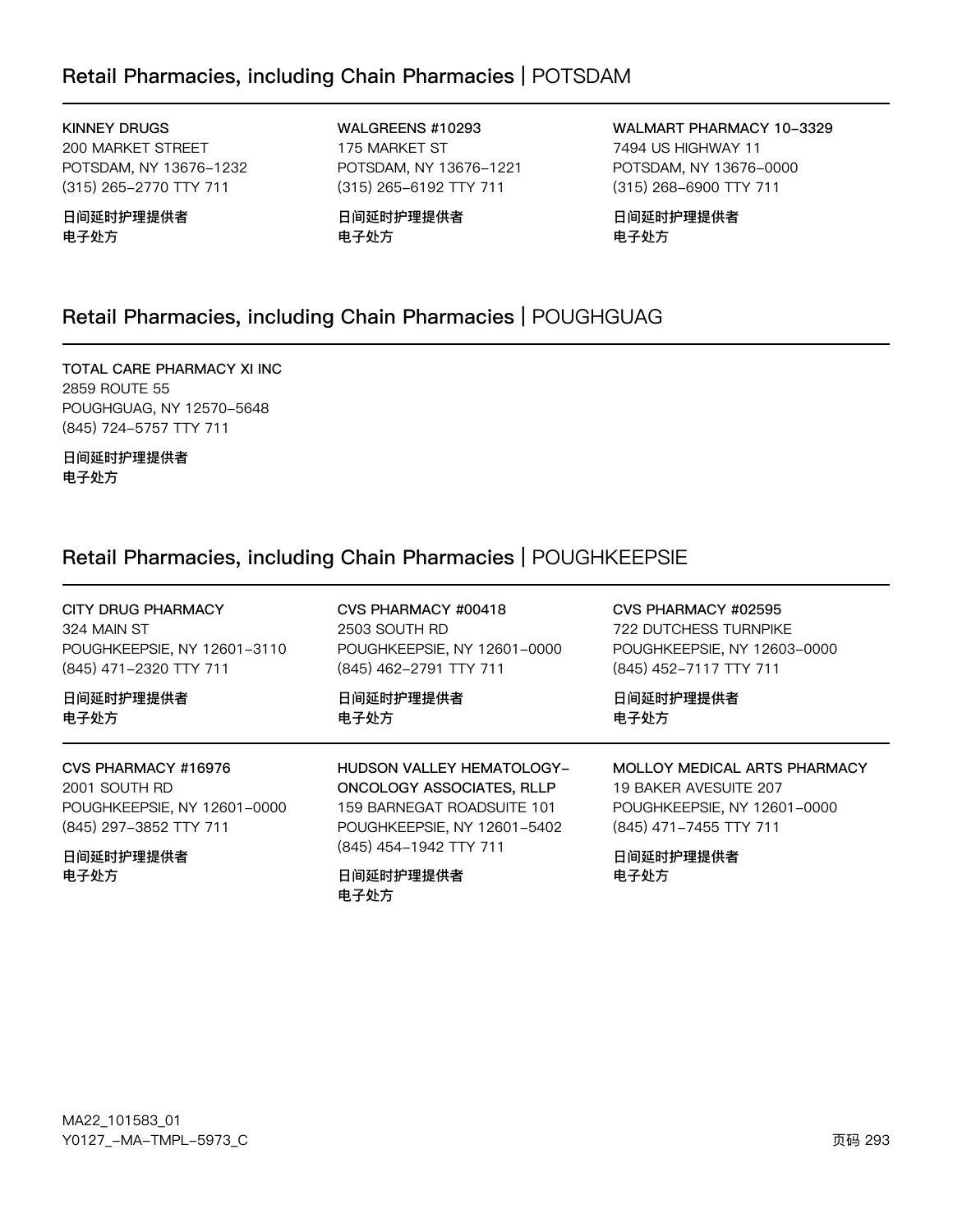#### PRICE CHOPPER PHARMACY

2585 SOUTH RD POUGHKEEPSIE, NY 12601-7000 (845) 790-0150 TTY 711

#### 日间延时护理提供者 电子处方

RITE AID PHARMACY 03753 129 SOUTH AVENUE POUGHKEEPSIE, NY 12601-4510 (845) 473-4820 TTY 711

#### 日间延时护理提供者 电子处方

#### STOP & SHOP PHARMACY

PLAZA 44 ROUTE 44 POUGHKEEPSIE, NY 12603-0000 (845) 471-4526 TTY 711

日间延时护理提供者 电子处方

#### WALGREENS #12633

827 DUTCHESS TPKE POUGHKEEPSIE, NY 12603-2059 (845) 486-4041 TTY 711

### 日间延时护理提供者

电子处方

RITE AID PHARMACY 00597 40 VASSAR ROAD POUGHKEEPSIE, NY 12603-5241 (845) 462-9773 TTY 711

日间延时护理提供者 电子处方

RITE AID PHARMACY 10713 709 MAIN STREET POUGHKEEPSIE, NY 12603-0000 (845) 471-1190 TTY 711

日间延时护理提供者 电子处方

STOP & SHOP PHARMACY 2540 SOUTH ROAD POUGHKEEPSIE, NY 12601-0000 (845) 483-9003 TTY 711

日间延时护理提供者 电子处方

WALGREENS #7932 2024 SOUTH RD POUGHKEEPSIE, NY 12601-5954 (845) 296-1804 TTY 711

日间延时护理提供者 电子处方

RITE AID PHARMACY 01617 238 HOOKER AVENUE POUGHKEEPSIE, NY 12603-3326 (845) 486-6166 TTY 711

日间延时护理提供者 电子处方

RITE AID PHARMACY 10714 3350 NORTH ROAD POUGHKEEPSIE, NY 12601-0000 (845) 452-6153 TTY 711

日间延时护理提供者 电子处方

WALGREENS #11961

704 FREEDOM PLAINS RDSTE A1 POUGHKEEPSIE, NY 12603-6700 (845) 452-2689 TTY 711

日间延时护理提供者 电子处方

### Retail Pharmacies, including Chain Pharmacies | POUGHQUAG

#### BEEKMAN PHARMACY

2540 RT 55 POUGHQUAG, NY 12570-0335 (845) 724-3200 TTY 711

日间延时护理提供者 电子处方

MA22\_101583\_01 70127v-Ju-6Jwx-5y73vC z{ 2y4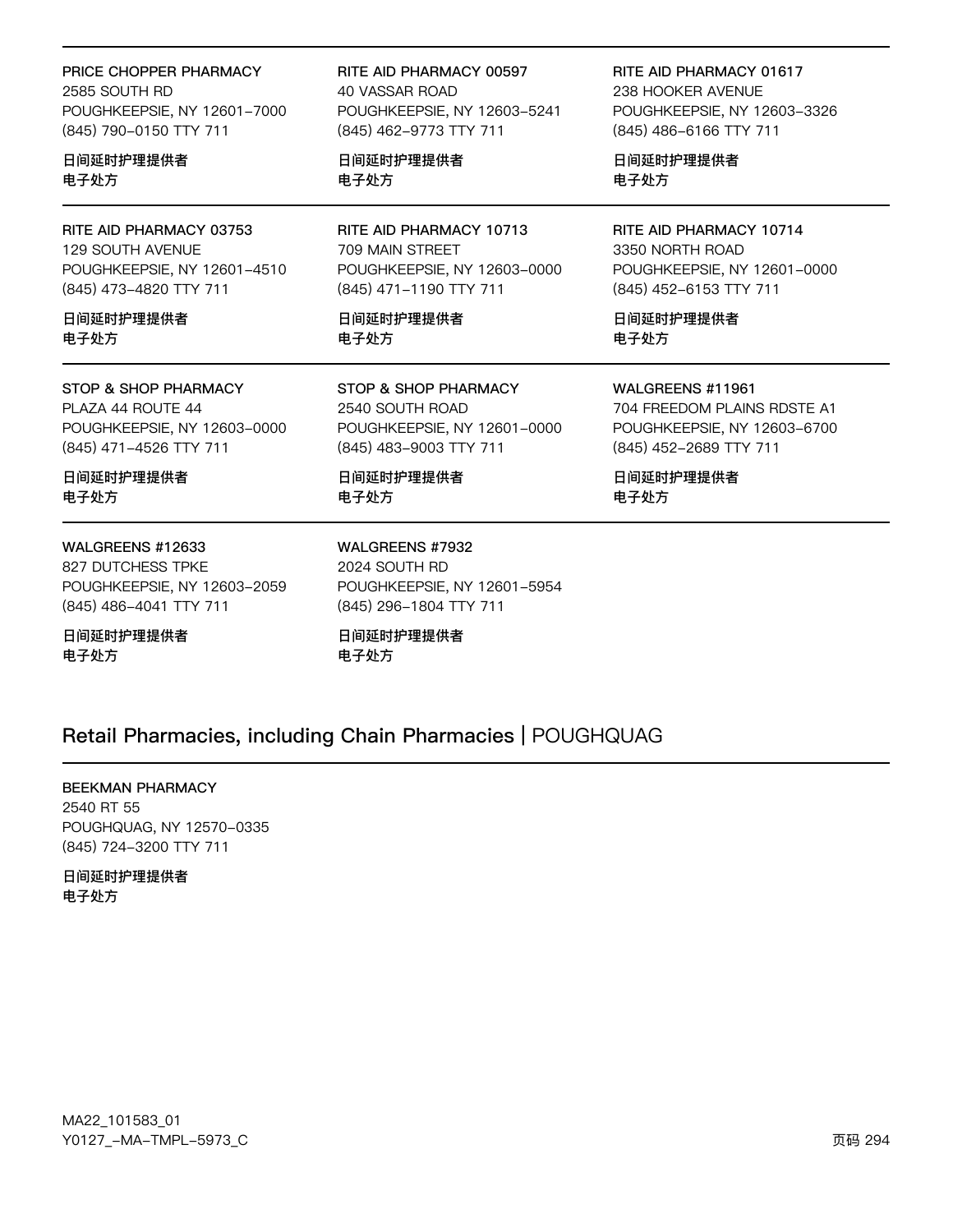### Retail Pharmacies, including Chain Pharmacies | PULASKI

**KINNEY DRUGS** 3873 ROME ROAD PULASKI, NY 13142-0330 (315) 298-2024 TTY 711

日间延时护理提供者 电子处方

WALGREENS #19496 4764 SALINA STREET PULASKI, NY 13142-4715 (315) 298-6027 TTY 711

日间延时护理提供者 电子处方

### Retail Pharmacies, including Chain Pharmacies | PUTNAM VALLEY

PUTNAM VALLEY PHARMACY INC 11 PEEKSKILL HOLLOW RD PUTNAM VALLEY, NY 10579-0000 (845) 528-6400 TTY 711

日间延时护理提供者 电子处方

### Retail Pharmacies, including Chain Pharmacies | QUEENS

NUEVA LUZ PHARMACY INC 8009 37 AVENUE QUEENS, NY 11372-0000 (718) 406-9040 TTY 711

日间延时护理提供者 电子处方

### Retail Pharmacies, including Chain Pharmacies | QUEENS VILLAGE

#### **CASSON PHARMACY**

112-10 SPRINGFIELD BLVD QUEENS VILLAGE, NY 11429-0000 (718) 464-7777 TTY 711

日间延时护理提供者 电子处方

**COUNTY PHARMACY** 22008 HEMPSTEAD AVE QUEENS VILLAGE, NY 11429-2119 (718) 776-2300 TTY 711

#### 日间延时护理提供者

**CREEDMOOR PSYCHIATRIC CENTER PHARMACY** 80 45 WINCHESTER BLVD QUEENS VILLAGE, NY 11427-2199 (718) 264-4020 TTY 711

#### 日间延时护理提供者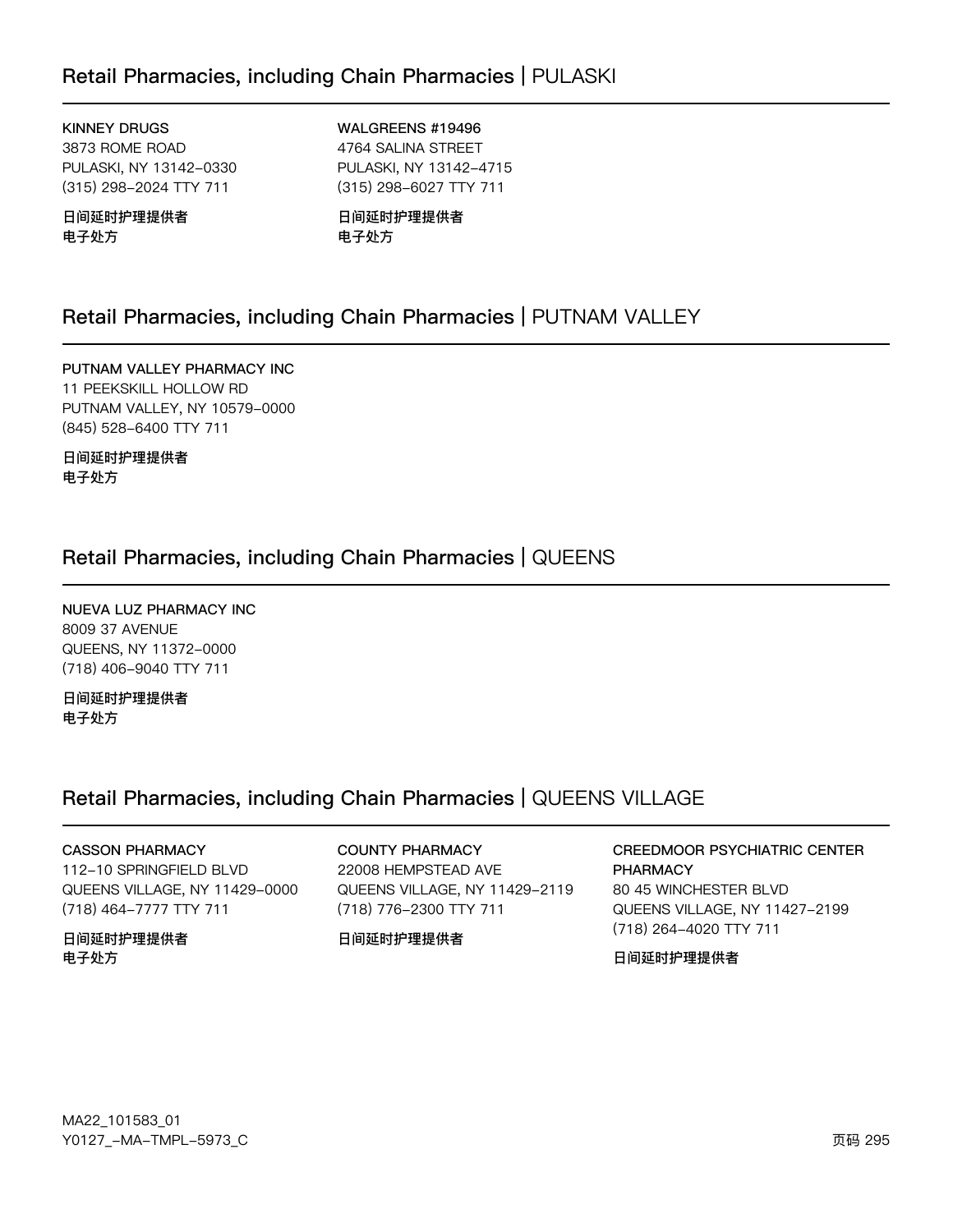#### CVS PHARMACY #00144

219-39 89TH AVENUE QUEENS VILLAGE, NY 11427-0000 (718) 479-3774 TTY 711

#### 日间延时护理提供者 电子处方

#### QUEENS VILLAGE PHARMACY INC. 21444 HILLSIDE AVE

QUEENS VILLAGE, NY 11427-1830 (718) 776-1123 TTY 711

日间延时护理提供者 电子外方

#### **VILLAGE PHARMACY**

90-37 SPRINGFIELD BLVD QUEENS VILLAGE, NY 11428-1352 (718) 464-4844 TTY 711

日间延时护理提供者 电子处方

**GVG PHARMACY** 

20608 HOLLIS AVE QUEENS VILLAGE, NY 11429-1428 (718) 464-1556 TTY 711

日间延时护理提供者 电子处方

#### **QV PHARMACY**

214-09 JAMAICA AVE QUEENS VILLAGE, NY 11428-0000 (718) 465-5400 TTY 711

日间延时护理提供者 电子外方

#### NUTRACARE PHARMACY

220-36 HILLSIDE AVE QUEENS VILLAGE, NY 11420-2020 (718) 264-2222 TTY 711

日间延时护理提供者 电子处方

### RITE AID PHARMACY 03865

21835 HEMPSTEAD AVE QUEENS VILLAGE, NY 11429-1236 (718) 465-8046 TTY 711

日间延时护理提供者 电子处方

#### WALGREENS #2055

日间延时护理提供者

10962 FRANCIS LEWIS BLVD QUEENS VILLAGE, NY 11429-1753 (718) 740-4612 TTY 711

### Retail Pharmacies, including Chain Pharmacies | QUEENSBURY

电子处方

CVS PHARMACY #00419 216 QUAKER RD QUEENSBURY, NY 12804-0000 (518) 793-1881 TTY 711

日间延时护理提供者 电子处方

HANNAFORD FOOD AND DRUG 190 QUAKER RD QUEENSBURY, NY 12804-0000 (518) 798-0262 TTY 711

日间延时护理提供者 电子外方

CVS PHARMACY #02091 5 MAIN STREET QUEENSBURY, NY 12804-0000 (518) 792-4302 TTY 711

日间延时护理提供者 电子处方

**KINNEY DRUGS** 161 CAREY ROAD QUEENSBURY, NY 12804-0000 (518) 480-0011 TTY 711

日间延时护理提供者 电子外方

### CVS PHARMACY #16951

578 AVIATION RD STE 1S QUEENSBURY, NY 12804-0000 (518) 792-7583 TTY 711

日间延时护理提供者 电子处方

### PRICE CHOPPER PHARMACY

677 GLEN ST QUEENSBURY, NY 12804-0000 (518) 798-0622 TTY 711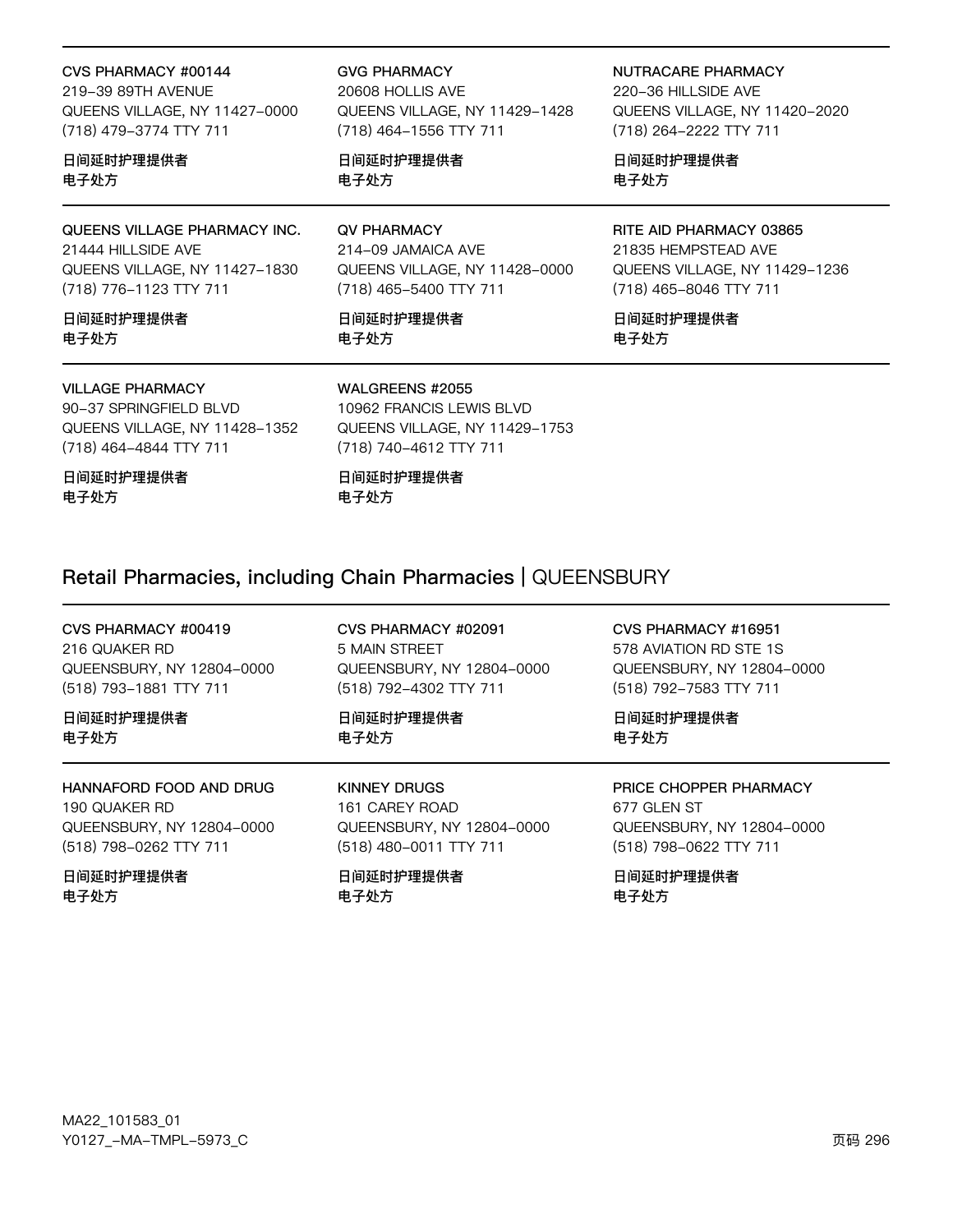#### WALGREENS #19426

724 UPPER GLEN STREET QUEENSBURY, NY 12804-2019 (518) 793-3132 TTY 711

日间延时护理提供者 电子处方

WALMART PHARMACY 10-2116 891 ROUTE 9 QUEENSBURY, NY 12804-0000 (518) 793-0514 TTY 711

日间延时护理提供者 电子处方

WALMART PHARMACY 10-4403 24 QUAKER RIDGE BLVD QUEENSBURY, NY 12804-0000 (518) 746-4162 TTY 711

日间延时护理提供者 电子处方

### Retail Pharmacies, including Chain Pharmacies | RANSOMVILLE

RITE AID PHARMACY 03500 3636 RANSOMVILLE ROAD RANSOMVILLE, NY 14131-9767 (716) 791-3038 TTY 711

日间延时护理提供者 电子处方

### Retail Pharmacies, including Chain Pharmacies | RAVENA

CVS PHARMACY #05037 2480 US ROUTE 9W STE 3 RAVENA, NY 12143-0000 (518) 756-3157 TTY 711

日间延时护理提供者 电子处方

### Retail Pharmacies, including Chain Pharmacies | RED HOOK

CVS PHARMACY #05359 7568 N BROADWAY RED HOOK, NY 12571-0000 (845) 758-9612 TTY 711

日间延时护理提供者 电子处方

HANNAFORD FOOD AND DRUG 35 HANNAFORD DRIVE RED HOOK, NY 12571-0000 (845) 758-9331 TTY 711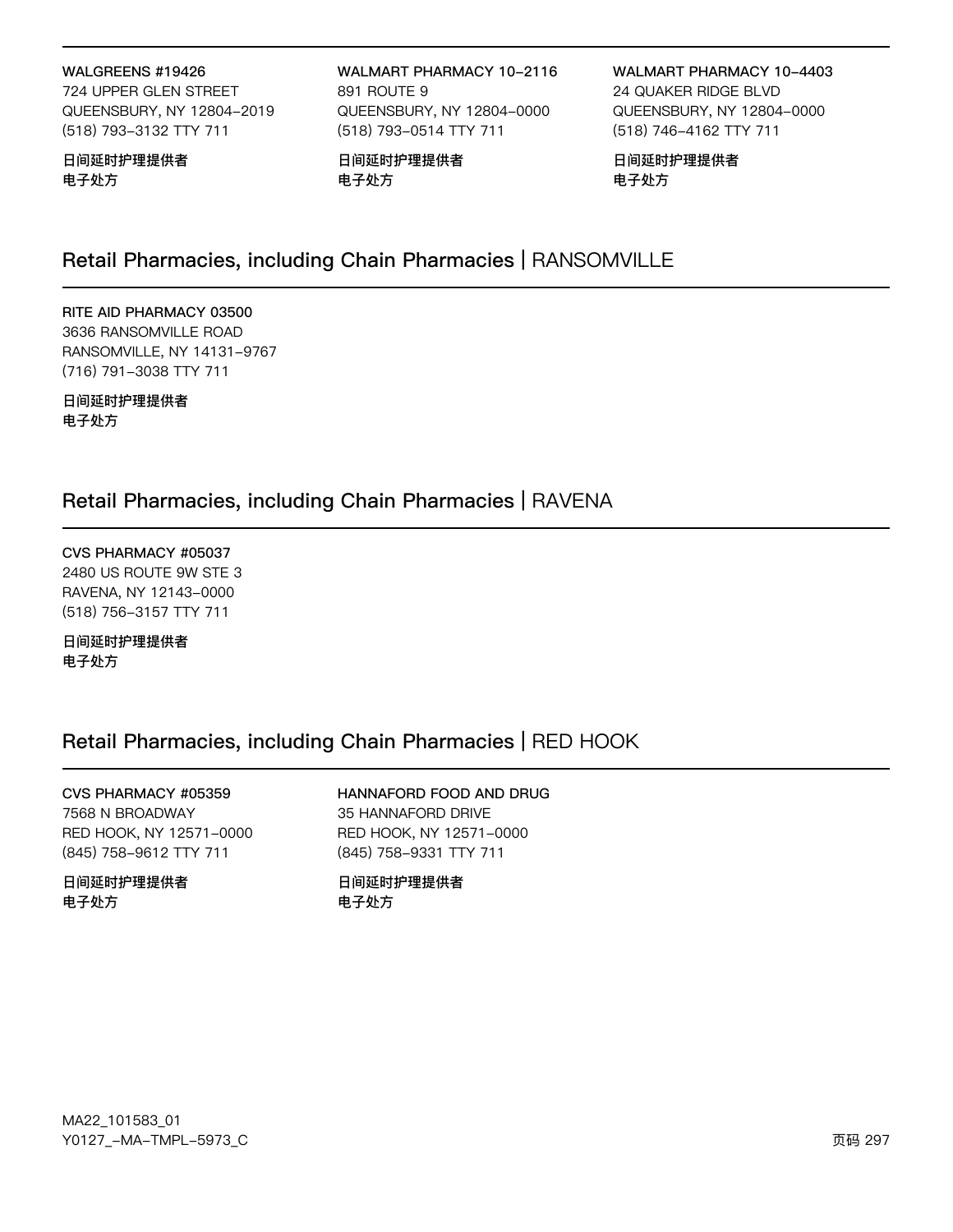### Retail Pharmacies, including Chain Pharmacies | REGO PARK

| AJ WOODHAVEN PHARMACY    |
|--------------------------|
| 6204B WOODHAVEN BLVD     |
| REGO PARK, NY 11374-2745 |
| (718) 899-2001 TTY 711   |
|                          |

日间延时护理提供者 电子处方

COSTCO PHARMACY #1070 6135 JUNCTION BLVD REGO PARK, NY 11374-2756 (718) 760-6479 TTY 711

#### 日间延时护理提供者 电子处方

LEVINS DRUGS INC 98-90A QUEENS BLVD REGO PARK, NY 11374-4354 (718) 459-1500 TTY 711

#### 日间延时护理提供者 电子处方

NEIGHBORHOOD HEALTH RX CORP 10018 67TH AVE REGO PARK, NY 11374-4515 (718) 997-7700 TTY 711

日间延时护理提供者

REFILL RX PHARMACY INC. 6324 AUSTIN ST REGO PARK, NY 11374-2923 (718) 275-7948 TTY 711

#### 日间延时护理提供者 电子处方

ALL SOURCE PLUS CORP 9109 63RD DR REGO PARK, NY 11374-3849 (718) 255-6100 TTY 711

#### 日间延时护理提供者

#### CVS PHARMACY #02985 97-10 63RD ROAD

REGO PARK, NY 11374-0000 (718) 896-2484 TTY 711

日间延时护理提供者 电子处方

MED RX PHARMACY 9727 QUEENS BLVD REGO PARK, NY 11374-2103 (718) 897-8500 TTY 711

日间延时护理提供者 电子处方

PARK CITY DRUGS 63-20 99TH ST REGO PARK, NY 11374-1941 (718) 459-0911 TTY 711

日间延时护理提供者 电子处方

REGO PARK PHARMACY LLC 6601 SAUNDERS STREET REGO PARK, NY 11374-0000 (718) 275-6666 TTY 711

日间延时护理提供者 电子处方

CITY RX PHARMACY 95-25 QUEENS BOULEVARD REGO PARK, NY 11374-0000 (718) 459-4880 TTY 711

日间延时护理提供者 电子处方

### DUANE READE #14477

9511 63RD DR REGO PARK, NY 11374-2024 (718) 897-0803 TTY 711

日间延时护理提供者 电子处方

MODERN RX PHARMACY INC 6298 WOODHAVEN BLVD STE S1 REGO PARK, NY 11374-3738 (929) 553-2211 TTY 711

日间延时护理提供者

PEACE LOVE PHARMACY 6352 WOODHAVEN BLVD REGO PARK, NY 11374-2856 (718) 651-1000 TTY 711

日间延时护理提供者

### RITE AID PHARMACY 04866 9514 63RD DR REGO PARK, NY 11374-2025

(718) 896-5084 TTY 711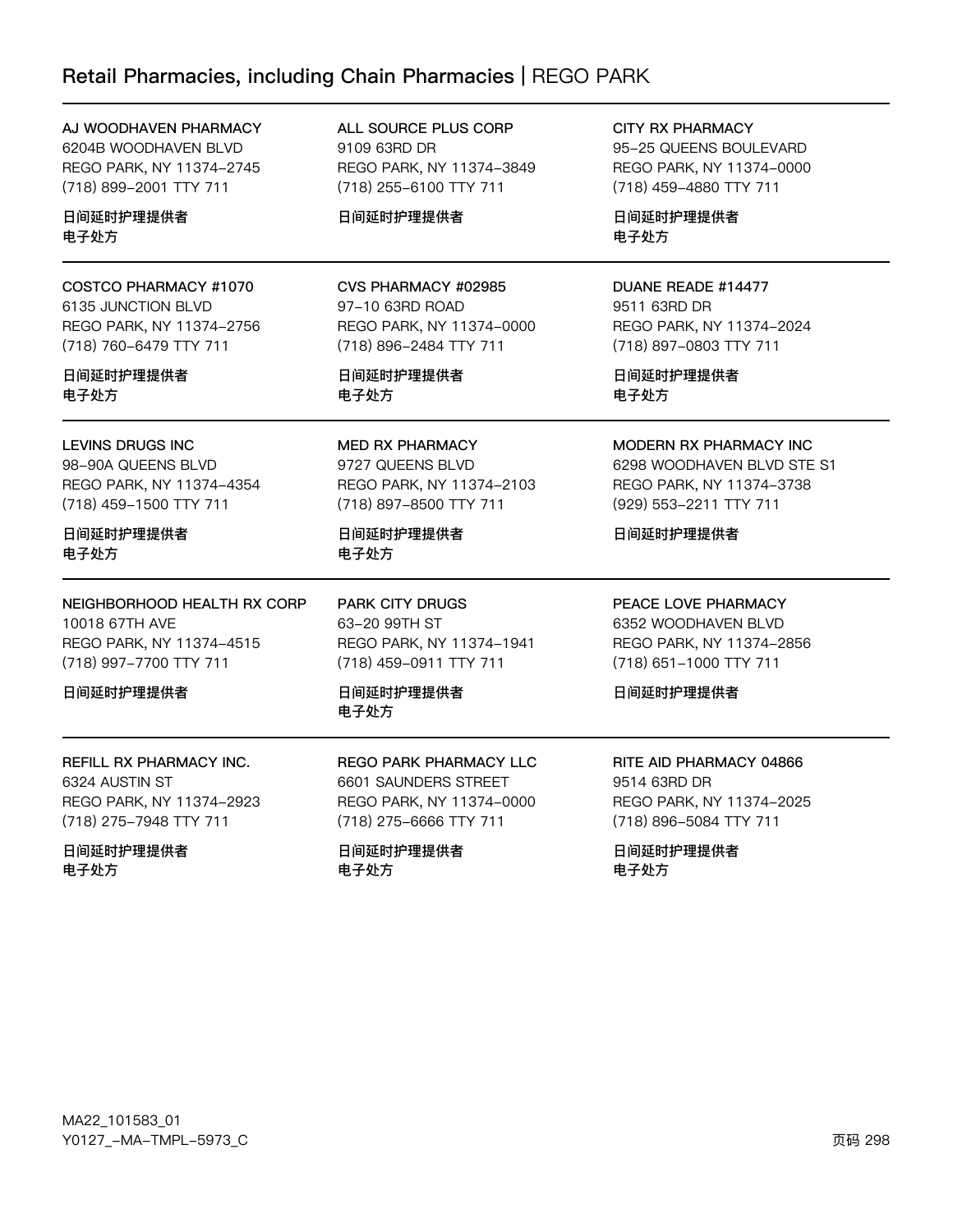#### TOP CHOICE PHARMACY CORP.

9706 QUEENS BLVD REGO PARK, NY 11374-3245 (718) 381-5100 TTY 711

#### 日间延时护理提供者 电子处方

#### YOUR CHOICE PHARMACY

63106 WOODHAVEN BLVD REGO PARK, NY 11374-4841 (718) 606-8965 TTY 711

日间延时护理提供者 电子处方

VERA I PHARMACY 9402 A 63RD DR REGO PARK, NY 11374-2055

(718) 997-1777 TTY 711

日间延时护理提供者 电子处方

VNS PHARMACY 9305 63RD DR REGO PARK, NY 11374-2924 (718) 997-6900 TTY 711

日间延时护理提供者 电子处方

### Retail Pharmacies, including Chain Pharmacies | RENSSELAER

#### CVS PHARMACY #00724

560 NORTH GREENBUSH RD. RENSSELAER, NY 12144-9452 (518) 283-6982 TTY 711

#### 日间延时护理提供者 电子处方

WALGREENS #19535 305 COLUMBIA STREET RENSSELAER, NY 12144-2920 (518) 434-0220 TTY 711

日间延时护理提供者 电子处方

### CVS PHARMACY #16919 625 3RD AVE EXT

RENSSELAER, NY 12144-0000 (518) 283-2572 TTY 711

日间延时护理提供者 电子处方

WALMART PHARMACY 10-1940 279 TROY ROAD RENSSELAER, NY 12144-9518 (518) 283-3021 TTY 711

日间延时护理提供者 电子处方

### Retail Pharmacies, including Chain Pharmacies | RHINEBECK

CVS PHARMACY #02838 48 EAST MARKET STREET RHINEBECK, NY 12572-0000 (845) 876-1402 TTY 711

日间延时护理提供者 电子处方

TOPS PHARMACY 6734 ROUTE 9 RHINEBECK, NY 12572-3724 (845) 876-3202 TTY 711

日间延时护理提供者 电子处方

PRICE CHOPPER PHARMACY 501 COLUMBIA TPKE RENSSELAER, NY 12144-4542 (518) 479-4388 TTY 711

日间延时护理提供者 电子处方

MA22\_101583\_01 70127v-Ju-6Jwx-5y73vC z{ 2yy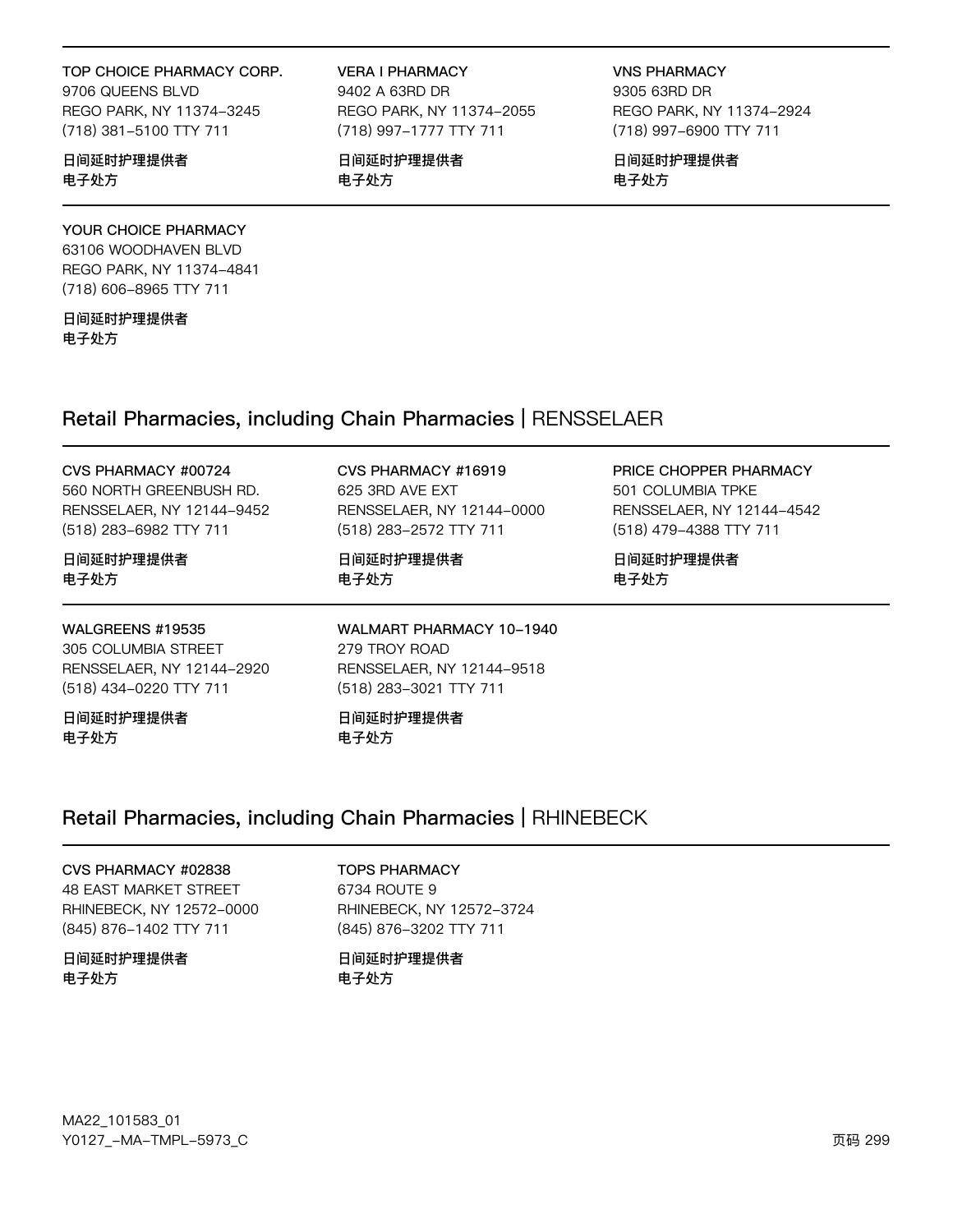### Retail Pharmacies, including Chain Pharmacies | RICHFIELD SPRINGS

**KINNEY DRUGS** 10 MAIN STREET RICHFIELD SPRINGS, NY 13439-0000 (315) 858-3229 TTY 711

日间延时护理提供者 电子处方

### Retail Pharmacies, including Chain Pharmacies | RICHMOND HILL

| A & P PHARMACY               | <b>CPW PHARMACY</b>          | <b>DIRECTRX PHARMACY</b>     |
|------------------------------|------------------------------|------------------------------|
| 11709 JAMAICA AVE            | 121-16 LIBERTY AVE           | 102-05 JAMAICA AVE           |
| RICHMOND HILL, NY 11418-2435 | RICHMOND HILL, NY 11419-0000 | RICHMOND HILL, NY 11418-0000 |
| (718) 880-1008 TTY 711       | (718) 322-4900 TTY 711       | (718) 441-4693 TTY 711       |
| 日间延时护理提供者                    | 日间延时护理提供者                    | 日间延时护理提供者                    |
| 电子处方                         | 电子处方                         | 电子处方                         |
| <b>EXPERT PHARMACY INC</b>   | <b>METRO DRUGS</b>           | <b>RDS PHARMACY</b>          |
| 10702 JAMAICA AVE            | 13402 JAMAICA AVE            | 121-17 JAMAICA AVE           |
| RICHMOND HILL, NY 11418-2239 | RICHMOND HILL, NY 11418-0000 | RICHMOND HILL, NY 11418-0000 |
| (718) 850-1100 TTY 711       | (718) 206-4653 TTY 711       | (718) 849-9800 TTY 711       |
| 日间延时护理提供者                    | 日间延时护理提供者<br>电子处方            | 日间延时护理提供者                    |
| <b>SUNRISE PHARMACY</b>      | SUPER SCRIPT PHARMACY        | THE J APOTHECARY, INC.       |
| 11121 JAMAICA AVE            | 135-06 JAMAICA AVE           | 101-21 JAMAICA AVE           |
| RICHMOND HILL, NY 11418-0000 | RICHMOND HILL, NY 11418-1957 | RICHMOND HILL, NY 11418-2008 |
| (718) 441-1426 TTY 711       | (718) 374-3939 TTY 711       | (718) 846-8600 TTY 711       |
| 日间延时护理提供者                    | 日间延时护理提供者                    | 日间延时护理提供者                    |
| 电子处方                         | 电子处方                         | 电子处方                         |
| <b>TRIANGLE PHARMACY</b>     | VAN WYCK PRESCRIPTION CENTER | WALGREENS #12490             |
| 119-01 JAMAICA AVE           | 88-20B VAN WYCK EXPWY        | 132-50 METROPOLITAN AVE      |
| RICHMOND HILL, NY 11418-2512 | RICHMOND HILL, NY 11418-0000 | RICHMOND HILL, NY 11418-1948 |
| (718) 847-9850 TTY 711       | (718) 658-0012 TTY 711       | (718) 297-3745 TTY 711       |
| 日间延时护理提供者                    | 日间延时护理提供者                    | 日间延时护理提供者                    |
| 电子处方                         | 电子处方                         | 电子处方                         |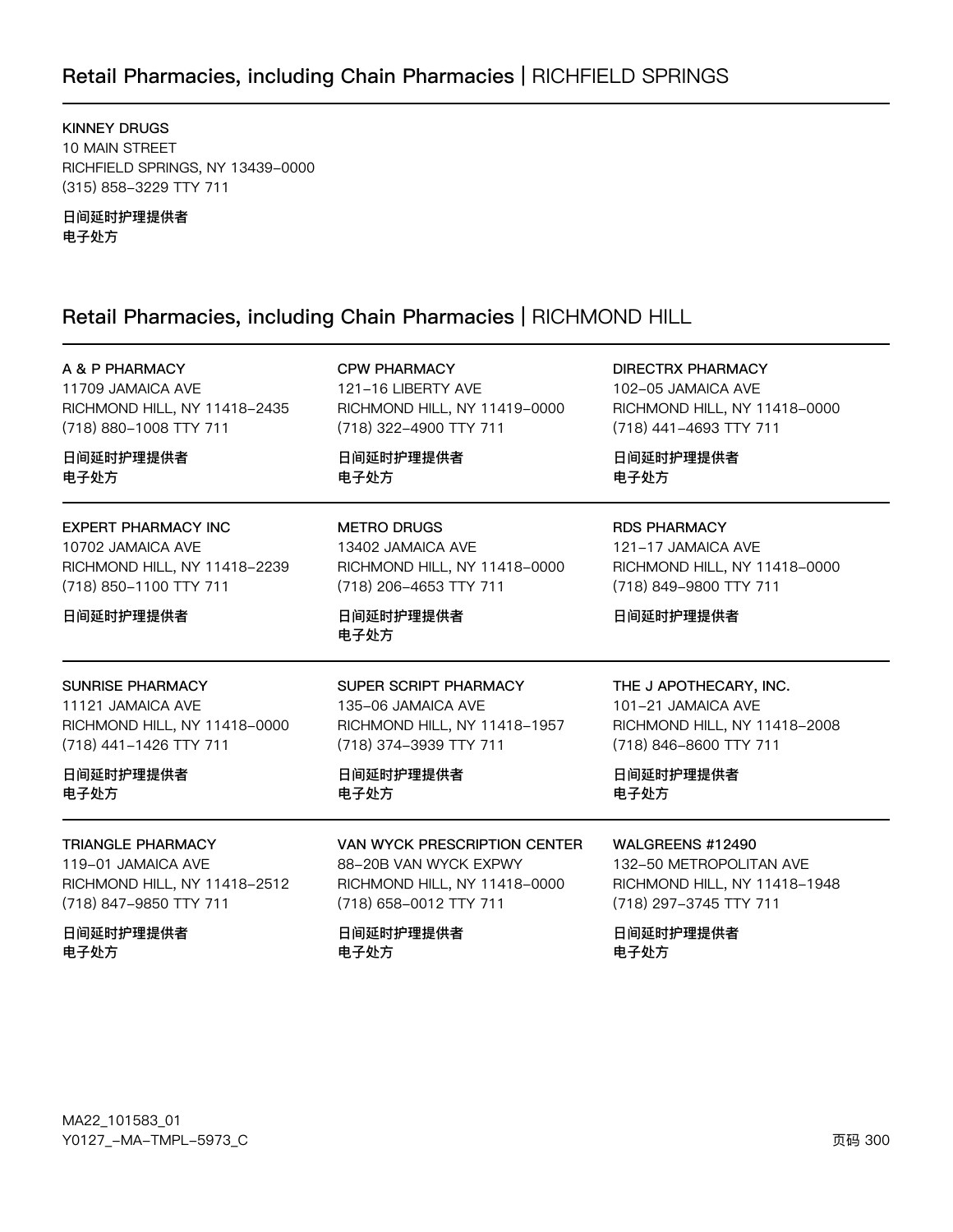#### **WISE DRUGS**

11105 JAMAICA AVE RICHMOND HILL, NY 11418-2323 (718) 441-3222 TTY 711

#### 日间延时护理提供者 电子处方

## Retail Pharmacies, including Chain Pharmacies | RIDGEWOOD

| AJ'S RIDGEWOOD CHEMIST    | <b>ARD PHARMACY</b>       | <b>CATALPA CHEMISTS CORP</b> |
|---------------------------|---------------------------|------------------------------|
| 68-19 FRESH POND ROAD     | 6061 MYRTLE AVE           | 5701 CATALPA AVE             |
| RIDGEWOOD, NY 11385-0000  | RIDGEWOOD, NY 11385-5908  | RIDGEWOOD, NY 11385-4902     |
| (718) 456-4400 TTY 711    | (718) 417-4154 TTY 711    | (718) 366-3871 TTY 711       |
| 日间延时护理提供者                 | 日间延时护理提供者                 | 日间延时护理提供者                    |
| 电子处方                      | 电子处方                      | 电子处方                         |
| CVS PHARMACY #00549       | CVS PHARMACY #02280       | DUANE READE #14314           |
| 61-15 METROPOLITAN AVENUE | 329-339 WYCKOFF AVE       | 54-11 MYRTLE AVE             |
| RIDGEWOOD, NY 11385-0000  | RIDGEWOOD, NY 11385-2753  | RIDGEWOOD, NY 11385-3452     |
| (718) 497-9197 TTY 711    | (718) 628-3971 TTY 711    | (718) 386-6692 TTY 711       |
| 日间延时护理提供者                 | 日间延时护理提供者                 | 日间延时护理提供者                    |
| 电子处方                      | 电子处方                      | 电子处方                         |
| <b>ESSENTIAL PHARMACY</b> | <b>FOREST PHARMACY</b>    | <b>GRANDVIEW PHARMACY</b>    |
| 6825 FOREST AVE           | 6644 FOREST AVE           | 590 GRANDVIEW AVE            |
| RIDGEWOOD, NY 11385-4451  | RIDGEWOOD, NY 11385-3101  | RIDGEWOOD, NY 11385-0000     |
| (347) 589-8077 TTY 711    | (718) 417-4700 TTY 711    | (718) 456-2200 TTY 711       |
| 日间延时护理提供者                 | 日间延时护理提供者<br>电子处方         | 日间延时护理提供者<br>电子处方            |
| <b>J RX PHARMACY</b>      | LEGACY SPECIALTY PHARMACY | <b>MANAV PHARMACY INC</b>    |
| 6515 FRESH POND RD        | <b>CORP</b>               | 917 WYCKOFF AVE              |
| RIDGEWOOD, NY 11385-3332  | 6668 FRESH POND RD        | RIDGEWOOD, NY 11385-5353     |
| (718) 366-0626 TTY 711    | RIDGEWOOD, NY 11385-3912  | (718) 366-6700 TTY 711       |
| 日间延时护理提供者                 | (718) 456-7300 TTY 711    | 日间延时护理提供者                    |
| 电子处方                      | 日间延时护理提供者                 | 电子处方                         |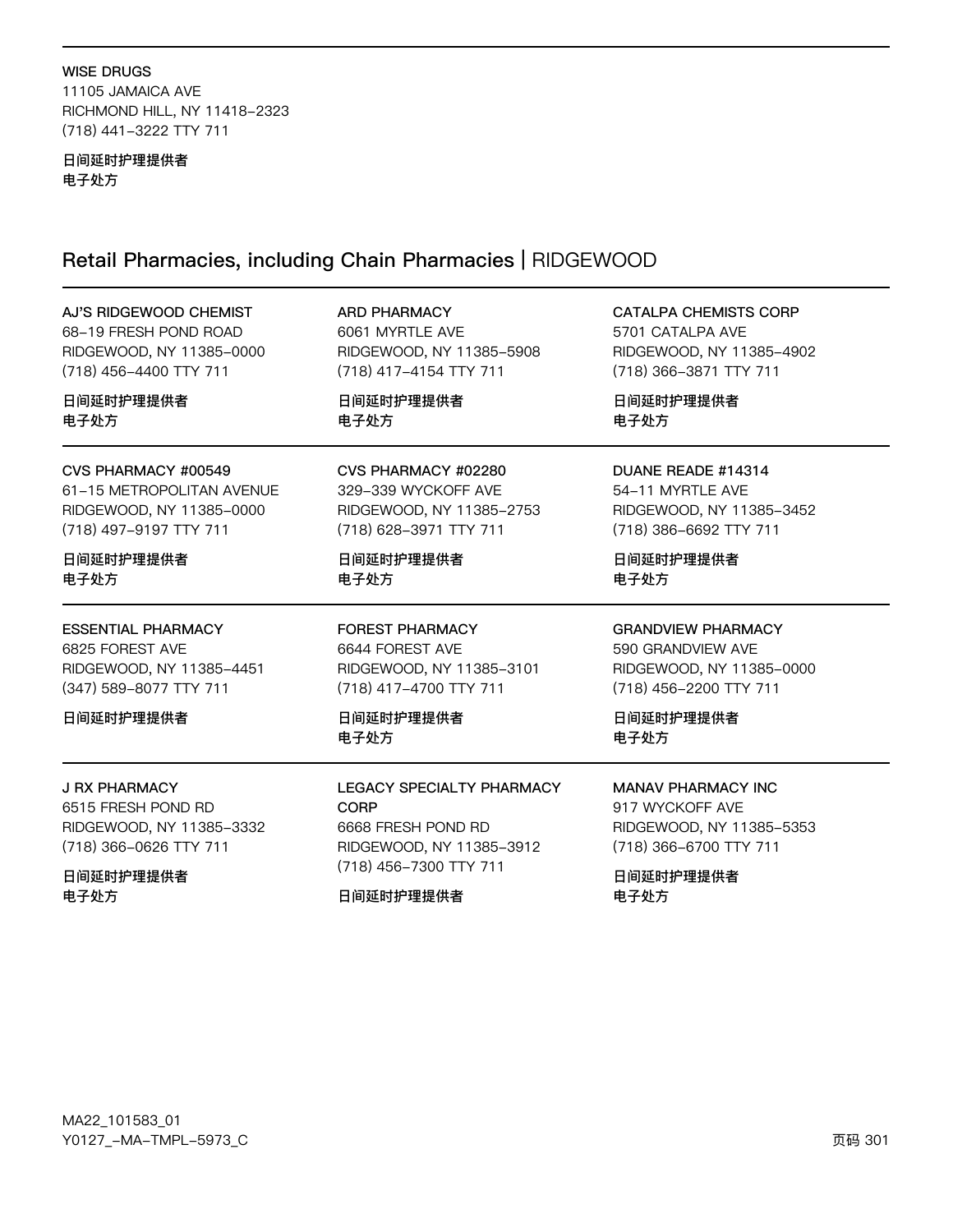#### MIL RUE CHEMISTS INC

66-87 FRESH POND RD RIDGEWOOD, NY 11385-3998 (718) 821-3271 TTY 711

日间延时护理提供者 电子处方

RIDGEWOOD CITY PHARMACY 775 SENECA AVE RIDGEWOOD, NY 11385-0000 (718) 381-7766 TTY 711

日间延时护理提供者 电子外方

#### RITE AID PHARMACY 10605 583 GRANDVIEW AVENUE RIDGEWOOD, NY 11385-0000 (718) 326-4752 TTY 711

日间延时护理提供者 电子处方

#### **SHAWN PHARMACY**

321 WYCKOFF AVE RIDGEWOOD, NY 11385-0000 (718) 417-0200 TTY 711

#### 日间延时护理提供者 电子处方

#### WALGREENS #11905

5802 METROPOLITAN AVE RIDGEWOOD, NY 11385-1931 (718) 386-4319 TTY 711

日间延时护理提供者 电子处方

**MYRTLE DRUGS INC** 5518 MYRTLE AVE RIDGEWOOD, NY 11385-3551 (718) 366-6171 TTY 711

日间延时护理提供者 电子处方

RIDGEWOOD PHARMACY 389 ONDERDONK AVE RIDGEWOOD, NY 11385-0000 (718) 381-3622 TTY 711

日间延时护理提供者 电子外方

**RITE-MED PHARMACY** 311 ST. NICHOLAS AVE. RIDGEWOOD, NY 11385-0000 (718) 366-2268 TTY 711

#### 日间延时护理提供者

SHERMAN PHARMACY 2 58-10 MYRTLE AVE RIDGEWOOD, NY 11385-5039 (718) 628-8190 TTY 711

日间延时护理提供者 电子处方

#### WALGREENS #17876

6036 MYRTLE AVENUE RIDGEWOOD, NY 11385-5932 (718) 497-5190 TTY 711

日间延时护理提供者 电子处方

NATURESWAY PHARMACY 60-27 MYRTLE AVE RIDGEWOOD, NY 11385-0000 (347) 987-3585 TTY 711

日间延时护理提供者 电子处方

RITE AID PHARMACY 04873 5560 MYRTLE AVE RIDGEWOOD, NY 11385-3554 (718) 456-8555 TTY 711

日间延时护理提供者 电子外方

SENECA HEALTH PHARMACY

714 SENECA AVE. RIDGEWOOD, NY 11385-3511 (929) 295-0424 TTY 711

日间延时护理提供者

TRINITY RX, CORP. 7521 MYRTLE AVE RIDGEWOOD, NY 11385-7419 (718) 366-2109 TTY 711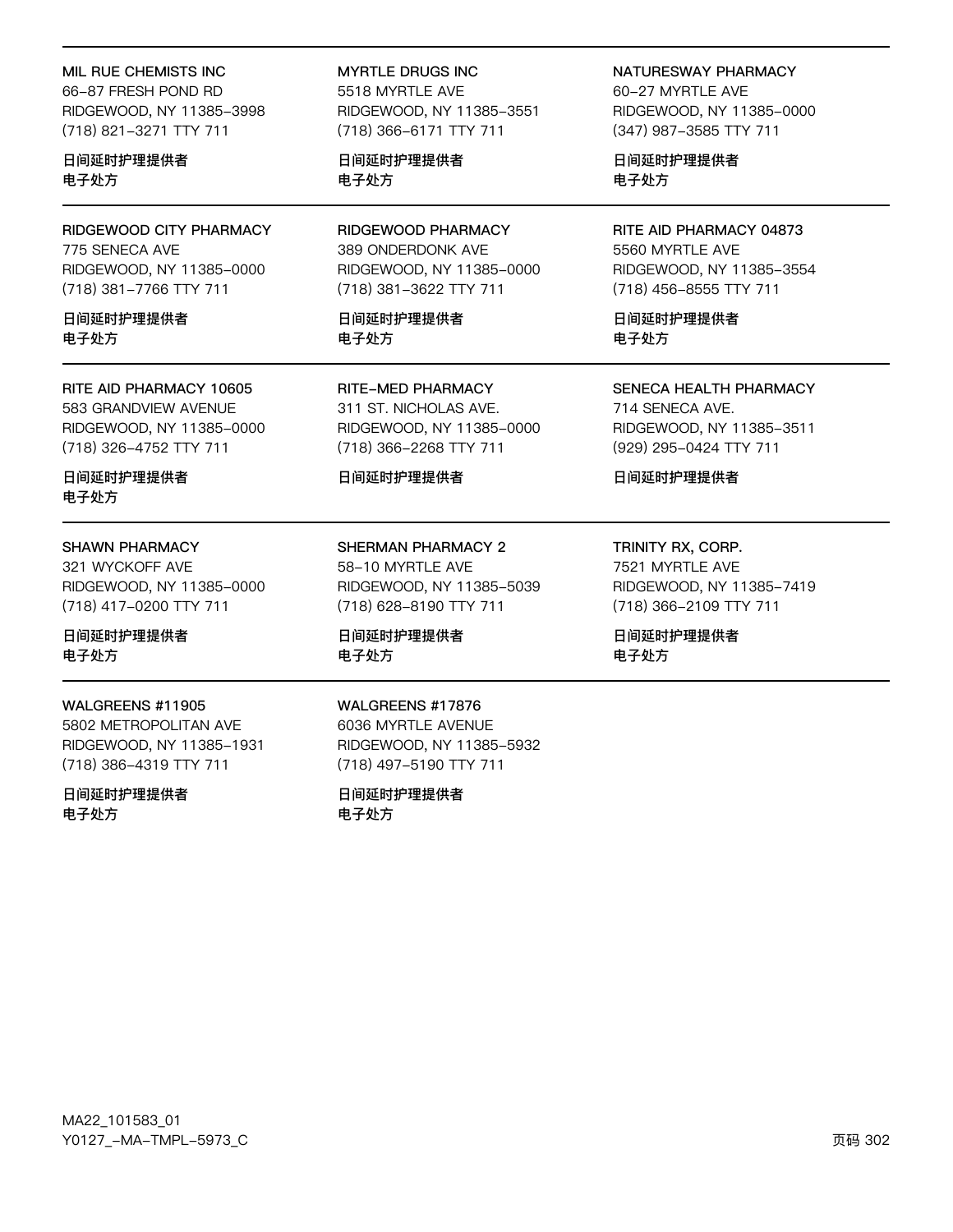### Retail Pharmacies, including Chain Pharmacies | RIVERHEAD

| <b>BARTH'S DRUG STORE</b><br>32 E MAIN ST<br>RIVERHEAD, NY 11901-2491<br>(631) 727-2125 TTY 711  | COSTCO PHARMACY #785<br>1768 OLD COUNTRY RD<br>RIVERHEAD, NY 11901-3146<br>(631) 655-0120 TTY 711         | CVS PHARMACY #06026<br>1140 OLD COUNTRY ROAD<br>RIVERHEAD, NY 11901-0000<br>(631) 727-9000 TTY 711         |
|--------------------------------------------------------------------------------------------------|-----------------------------------------------------------------------------------------------------------|------------------------------------------------------------------------------------------------------------|
| 日间延时护理提供者<br>电子处方                                                                                | 日间延时护理提供者<br>电子处方                                                                                         | 日间延时护理提供者<br>电子处方                                                                                          |
| CVS PHARMACY #16939<br>1150 OLD COUNTRY RD<br>RIVERHEAD, NY 11901-0000<br>(631) 208-9354 TTY 711 | <b>LAS AMERICAS PHARMACY</b><br>1053 OLD COUNTRY RD<br>RIVERHEAD, NY 11901-2128<br>(631) 591-2840 TTY 711 | MARTIN DRUGS OF RIVERHEAD INC.<br>849 OLD COUNTRY RD<br>RIVERHEAD, NY 11901-2192<br>(631) 727-0550 TTY 711 |
| 日间延时护理提供者<br>电子处方                                                                                | 日间延时护理提供者                                                                                                 | 日间延时护理提供者<br>电子处方                                                                                          |
| WALGREENS #9496<br>1196 OLD COUNTRY RD<br>RIVERHEAD, NY 11901-2066<br>(631) 208-0239 TTY 711     | WALMART PHARMACY 10-2906<br>1890 OLD COUNTRY RD<br>RIVERHEAD, NY 11901-0000<br>(631) 369-9028 TTY 711     |                                                                                                            |
| 日间延时护理提供者<br>电子处方                                                                                | 日间延时护理提供者<br>电子处方                                                                                         |                                                                                                            |

### Retail Pharmacies, including Chain Pharmacies | ROCHESTER

| ALEXANDER PHARMACY |  |
|--------------------|--|
|--------------------|--|

222 ALEXANDER STREETSTE 2700 ROCHESTER, NY 14607-0000 (585) 262-3760 TTY 711

日间延时护理提供者 电子处方

CVS PHARMACY #00466 685 PARK AVENUE ROCHESTER, NY 14607-0000 (585) 244-4223 TTY 711

日间延时护理提供者 电子处方

COMMUNITY, A WALGREENS PHARMACY #21240 1575 MOUNT HOPE AVE ROCHESTER, NY 14620-4225 (585) 417-4131 TTY 711

### 日间延时护理提供者

CVS PHARMACY #00547 1431 MOUNT HOPE AVE ROCHESTER, NY 14620-0000 (585) 271-5031 TTY 711

日间延时护理提供者 电子处方

COSTCO PHARMACY #1195 335 WESTFALL RD ROCHESTER, NY 14620-4603 (585) 471-6916 TTY 711

日间延时护理提供者 电子处方

CVS PHARMACY #00586 525 SPENCERPORT ROADGATES

**SHOPPING PLAZA** ROCHESTER, NY 14606-0000 (585) 247-0170 TTY 711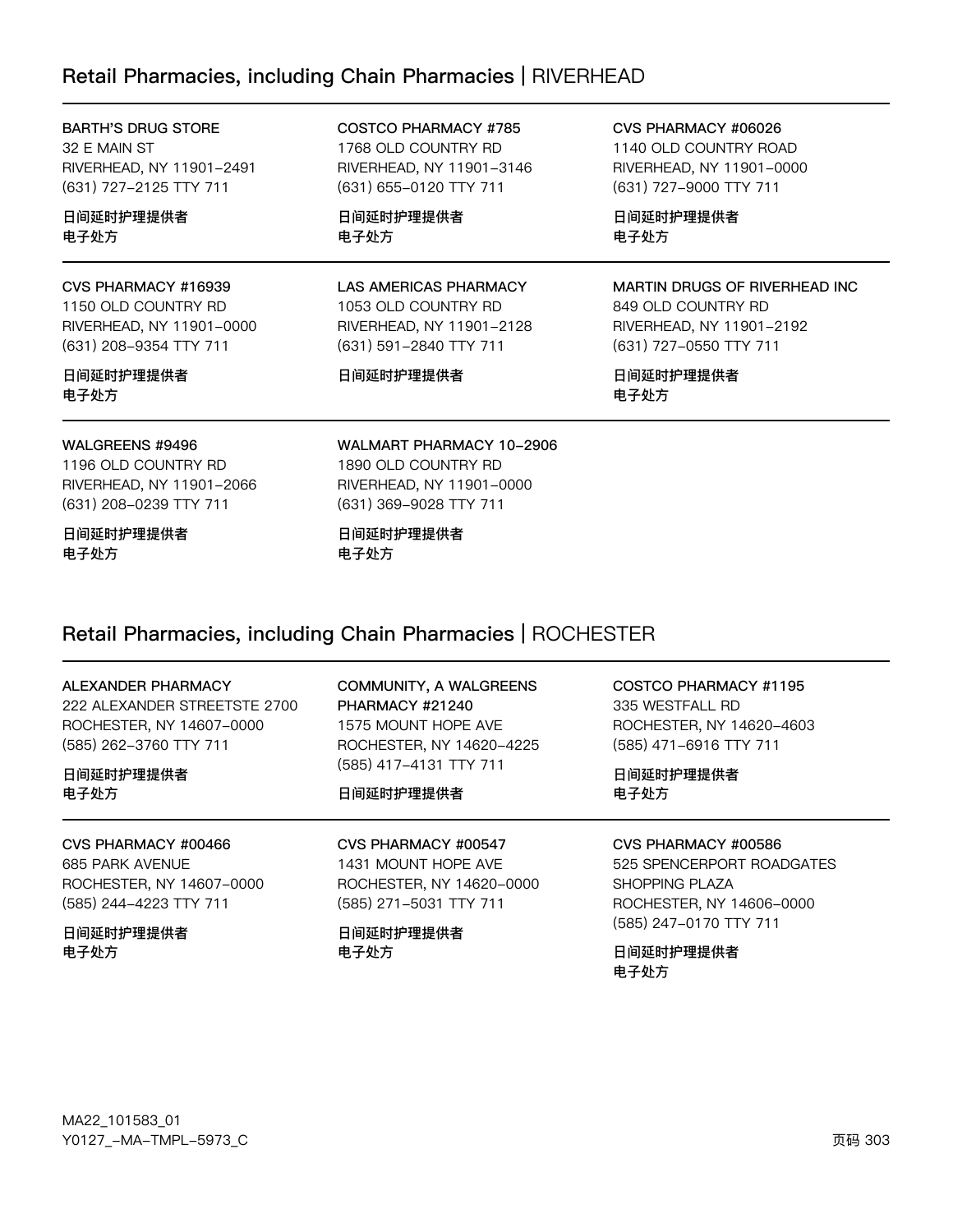#### CVS PHARMACY #00592

2100 MONROE AVENUE ROCHESTER, NY 14618-0000 (585) 461-3995 TTY 711

日间延时护理提供者 电子处方

CVS PHARMACY #02218 3750 MOUNT READ BLVD ROCHESTER, NY 14616-0000 (585) 581-5101 TTY 711

日间延时护理提供者 电子外方

#### CVS PHARMACY #16552

600 GREECE RIDGE CENTER DR ROCHESTER, NY 14626-0000 (585) 225-1597 TTY 711

日间延时护理提供者 电子处方

### **FARIS PHARMACY INC**

2050 LATTA RD ROCHESTER, NY 14612-3796 (585) 663-6950 TTY 711

日间延时护理提供者 电子处方

### HIGHLAND HOSPITAL OUTPATIENT **PHARMACY** 1000 SOUTH AVE ROCHESTER, NY 14620-2733 (585) 341-0699 TTY 711

日间延时护理提供者 电子处方

### CVS PHARMACY #00753

185 WINTON ROAD NORTH ROCHESTER, NY 14610-1936 (585) 288-4422 TTY 711

日间延时护理提供者 电子处方

CVS PHARMACY #02501 2709 CHILI AVENUE ROCHESTER, NY 14624-0000 (585) 426-2991 TTY 711

日间延时护理提供者 电子外方

CVS PHARMACY #17289 500 SKYVIEW CENTRE PKWY ROCHESTER, NY 14622-2466 (585) 797-0090 TTY 711

日间延时护理提供者 电子处方

**GENESEE CAMPUS APOTHECARY** 89 GENESEE ST ROCHESTER, NY 14611-0000 (585) 368-3928 TTY 711

HIGHLAND PHARMACY AT JORDAN

ROCHESTER, NY 14605-2131

(585) 423-5802 TTY 711

日间延时护理提供者 电子处方

82 HOLLAND ST

日间延时护理提供者

电子处方

CVS PHARMACY #02067 2580 EAST HENRIETTA ROAD ROCHESTER, NY 14623-0000 (585) 321-2581 TTY 711

日间延时护理提供者 电子处方

CVS PHARMACY #16519 2325 MARKETPLACE DR ROCHESTER, NY 14623-0000 (585) 424-2820 TTY 711

日间延时护理提供者 电子外方

CVS PHARMACY #17556 3181 CHILI AVE ROCHESTER, NY 14624-0000 (585) 571-3980 TTY 711

日间延时护理提供者 电子处方

**HEALTHDIRECT INSTITUTIONAL** PHARMACY SERVICES, INC. #96 250 WALLACE WAY ROCHESTER, NY 14624-6216 (585) 257-1020 TTY 711

日间延时护理提供者 电子处方

**HIGHLAND SOUTHWEDGE PHARMACY** 777 SOUTH CLINTON AVE ROCHESTER, NY 14620-1448 (585) 279-4790 TTY 711

日间延时护理提供者 电子处方

MA22\_101583\_01 Y0127\_-MA-TMPL-5973\_C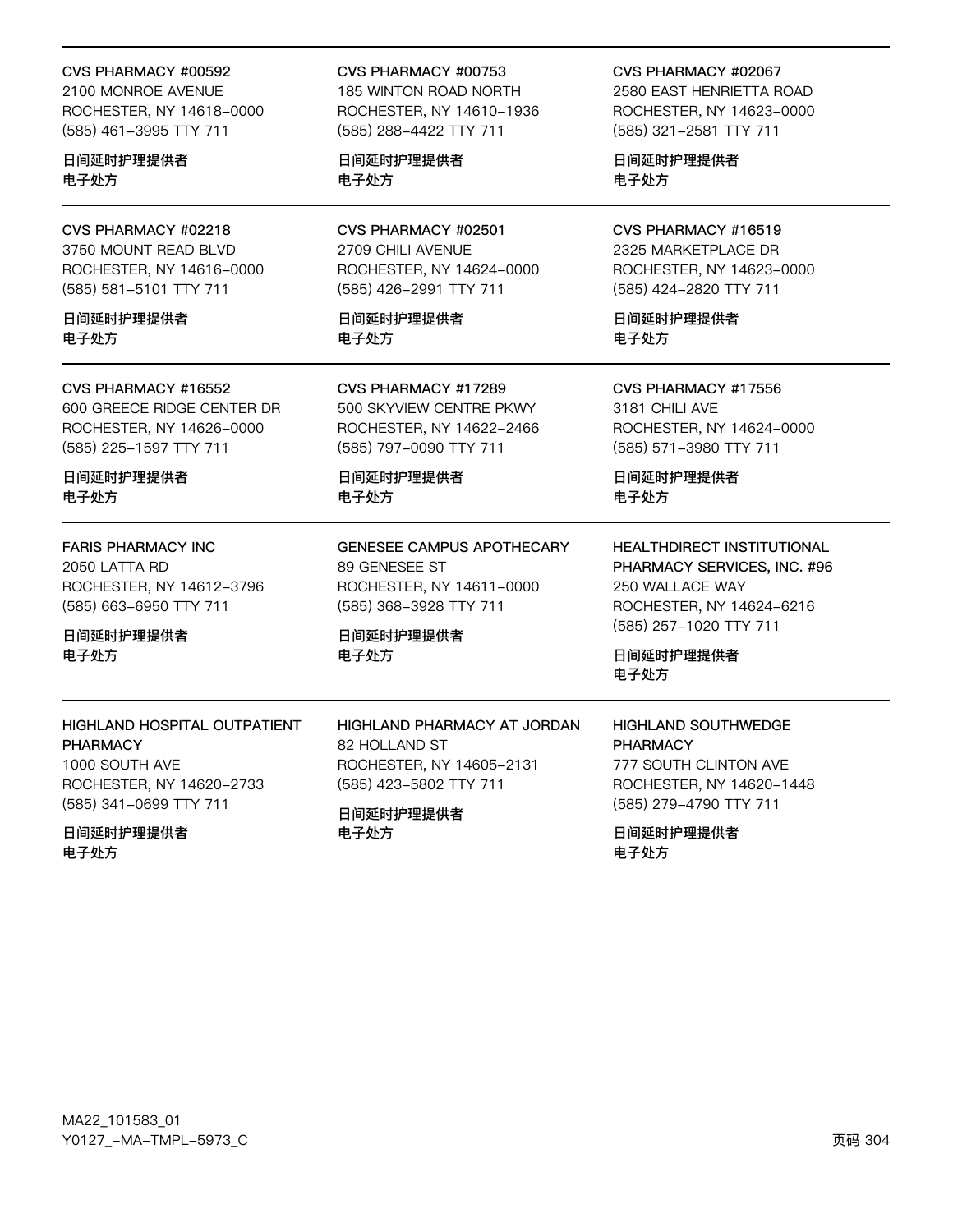### **IRONDEQUOIT PHARMACY** 545 TITUS AVE ROCHESTER, NY 14617-0000 (585) 340-6440 TTY 711

#### 日间延时护理提供者

MONROE COMMUNITY HOSPITAL **PHARMACY** 

435 E HENRIETTA RD ROCHESTER, NY 14620-0000 (585) 760-6108 TTY 711

#### 日间延时护理提供者

METCARE RX 322 LAKE AVE ROCHESTER, NY 14608-0000 (585) 254-6480 TTY 711

日间延时护理提供者 电子处方

**OMNICARE OF ROCHESTER** 175 HUMBOLDT ST STE 225 ROCHESTER, NY 14610-0000 (585) 482-4978 TTY 711

日间延时护理提供者 电子外方

**METCARE RX** 480 GENESEE ST ROCHESTER, NY 14611-0000 (585) 235-2370 TTY 711

日间延时护理提供者 电子处方

**OUTPATIENT PHARMACY -**AMBULATORY SURGERY CENTER **PHARMACY** 180 SAWGRASS DRSUITE 100 ROCHESTER, NY 14620-4652 (585) 242-1250 TTY 711

日间延时护理提供者 电子处方

PARK RIDGE APOTHECARY INC 1561 LONG POND RDSTE 104 ROCHESTER, NY 14626-4122

日间延时护理提供者 电子处方

(585) 723-7340 TTY 711

RITE AID PHARMACY 03597 535 PORTLAND AVENUE ROCHESTER, NY 14621-5117 (585) 266-5930 TTY 711

日间延时护理提供者 电子处方

RITE AID PHARMACY 10868 1567 PENFIFI D ROAD ROCHESTER, NY 14625-0000 (585) 586-8857 TTY 711

日间延时护理提供者 电子处方

**RIEDMAN PHARMACY** 1455 E RIDGE RD ROCHESTER, NY 14621-2006 (585) 974-5000 TTY 711

日间延时护理提供者 电子处方

RITE AID PHARMACY 04894 605 TITUS AVENUE ROCHESTER, NY 14617-3918 (585) 544-7280 TTY 711

日间延时护理提供者 电子处方

ROCHESTER PSYCHIATRIC CENTER **PHARMACY** 

1111 ELMWOOD AVENUE ROCHESTER, NY 14620-3051 (585) 241-1310 TTY 711

日间延时护理提供者

RITE AID PHARMACY 00629 1000 NORTH CLINTON AVENUE ROCHESTER, NY 14621-4526 (585) 544-8210 TTY 711

日间延时护理提供者 电子处方

RITE AID PHARMACY 10859 1792 GOODMAN STREET NORTH ROCHESTER, NY 14609-0000 (585) 467-4422 TTY 711

日间延时护理提供者 电子处方

ROCHESTER REGIONAL HEALTH HOME INFUSION PHARMACY 2975 BRIGHTON HENRIETTA TOWN LINE RD STE 230 ROCHESTER, NY 14623-2787 (585) 461-1314 TTY 711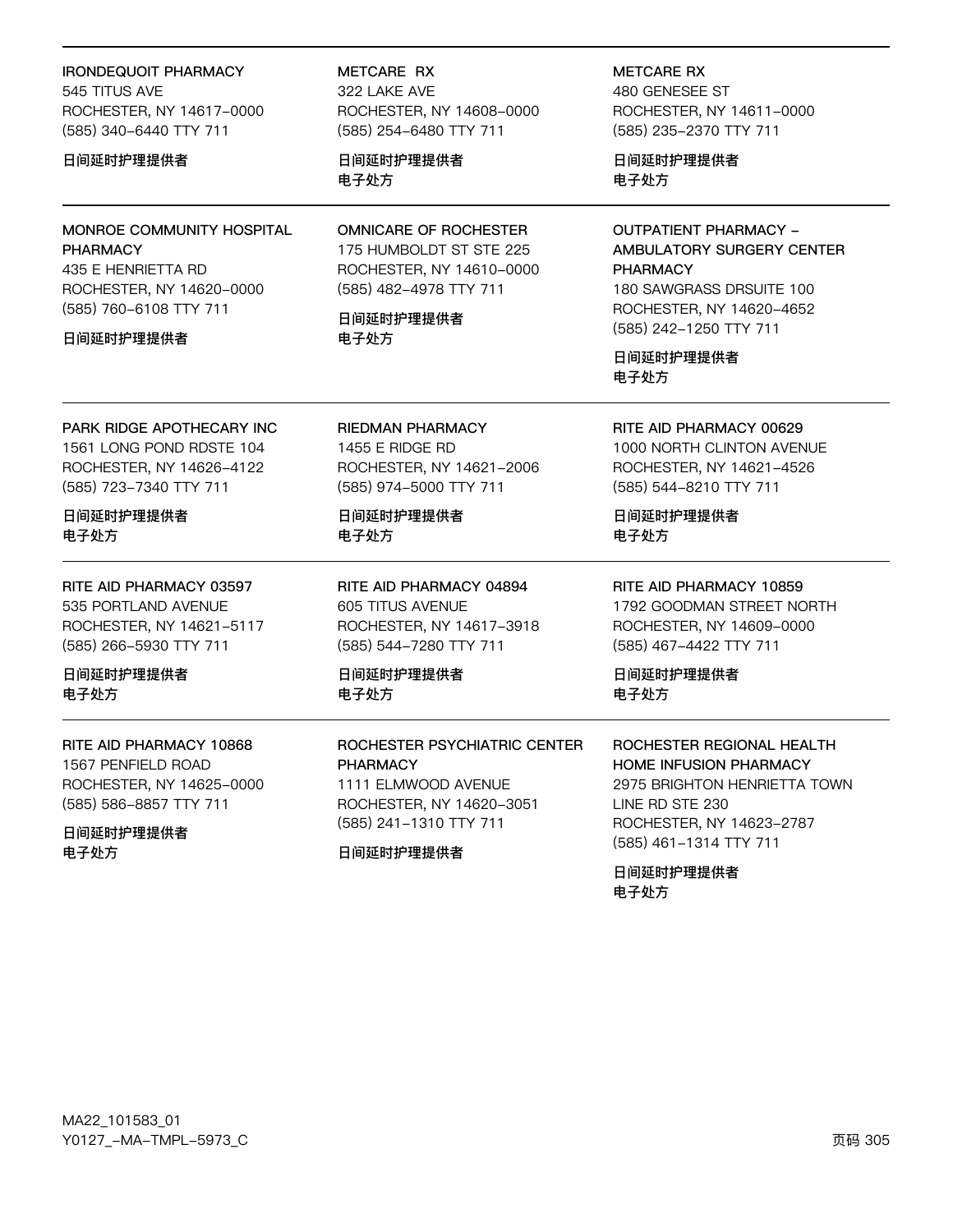| SARATOGA PHARMACY<br>192 LYELL AVE<br>ROCHESTER, NY 14608-1317<br>(585) 458-2326 TTY 711<br>日间延时护理提供者<br>电子处方                           | SIDNEY HILLMAN HEALTH CENTER<br><b>PHARMACY</b><br>750 EAST AVESUITE 1<br>ROCHESTER, NY 14607-2100<br>(585) 473-2555 TTY 711<br>日间延时护理提供者<br>电子处方 | ST ANNS HOME PHARMACY<br>1500 PORTLAND AVE<br>ROCHESTER, NY 14621-3065<br>(585) 697-6071 TTY 711<br>日间延时护理提供者<br>电子处方                                          |
|-----------------------------------------------------------------------------------------------------------------------------------------|---------------------------------------------------------------------------------------------------------------------------------------------------|----------------------------------------------------------------------------------------------------------------------------------------------------------------|
| STRONG TIES PHARMACY<br>2613 W HENRIETTA RD<br>ROCHESTER, NY 14623-2327<br>(585) 279-4950 TTY 711<br>日间延时护理提供者<br>电子处方                  | THE GENERAL APOTHECARY<br>1415 PORTLAND AVESUITE 125<br>ROCHESTER, NY 14621-3001<br>(585) 922-3970 TTY 711<br>日间延时护理提供者<br>电子处方                   | THE SHERWOOD I DEUTSCH<br><b>PHARMACY</b><br>601 ELMWOOD AVE<br>ROCHESTER, NY 14642-0001<br>(585) 275-4931 TTY 711<br>日间延时护理提供者<br>电子处方                        |
| <b>TRILLIUM HEALTH PHARMACY</b><br>259 MONROE AVELOWER LEVEL<br>ROCHESTER, NY 14607-3632<br>(585) 241-9000 TTY 711<br>日间延时护理提供者<br>电子处方 | TRILLIUM HEALTH PHARMACY<br>170 SCIENCE PKWY<br>ROCHESTER, NY 14620-4251<br>(585) 714-9000 TTY 711<br>日间延时护理提供者<br>电子处方                           | UNIVERSITY OF ROCHESTER LONG<br><b>TERM CARE PHARMACY</b><br>5901 LAC DE VILLE BLVD<br>ROCHESTER, NY 14618-5600<br>(585) 271-3164 TTY 711<br>日间延时护理提供者<br>电子处方 |
| WALGREENS #10512<br>720 E RIDGE RD<br>ROCHESTER, NY 14621-1719<br>(585) 266-8994 TTY 711<br>日间延时护理提供者<br>电子处方                           | WALGREENS #10546<br>3535 MOUNT READ BLVD<br>ROCHESTER, NY 14616-4347<br>(585) 360-1500 TTY 711<br>日间延时护理提供者<br>电子处方                               | WALGREENS #12489<br>665 LONG POND RD<br>ROCHESTER, NY 14612-3007<br>(585) 210-4701 TTY 711<br>日间延时护理提供者<br>电子处方                                                |
| WALGREENS #17260<br>3122 MONROE AVE<br>ROCHESTER, NY 14618-4606<br>(585) 485-6459 TTY 711                                               | WALGREENS #17267<br>1829 CHILI AVE<br>ROCHESTER, NY 14624-3237<br>(585) 957-9946 TTY 711                                                          | WALGREENS #18284<br>1433 CULVER ROAD<br>ROCHESTER, NY 14609-4235<br>(585) 288-3000 TTY 711                                                                     |

日间延时护理提供者 电子处方

(585) 957–9946 TTY 711 日间延时护理提供者

电子处方

(585) 288-3000 TTY 711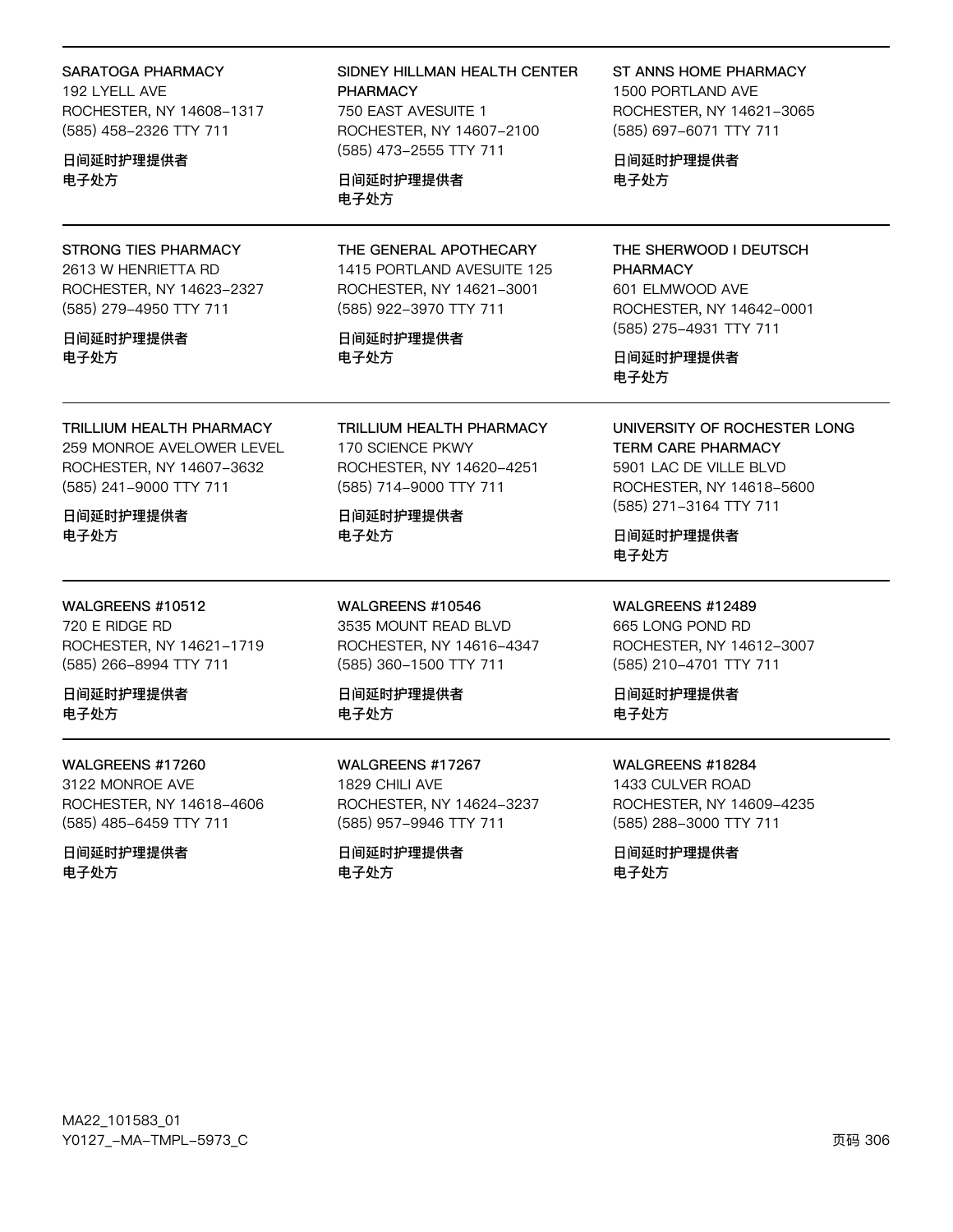#### WALGREENS #19337

101 PATTONWOOD DRIVE ROCHESTER, NY 14617-1409 (585) 342-0705 TTY 711

日间延时护理提供者 电子处方

### WALGREENS #19448

565 MONROE AVENUE ROCHESTER, NY 14607-3117 (585) 244-1711 TTY 711

日间延时护理提供者 电子处方

#### WALGREENS #19978

4433 DEWEY AVENUE ROCHESTER, NY 14616-1223 (585) 865-8890 TTY 711

日间延时护理提供者 电子处方

#### WALGREENS #9992

1659 PENFIELD RD ROCHESTER, NY 14625-2549 (585) 419-0560 TTY 711

#### 日间延时护理提供者 电子处方

WALMART PHARMACY 10-3280 1490 HUDSON AVENUE ROCHESTER, NY 14621-0000 (585) 266-1640 TTY 711

#### 日间延时护理提供者 电子处方

WEGMANS FOOD MARKETS, INC. 3177 LATTA RD. ROCHESTER, NY 14612-0000 (585) 225-6111 TTY 711

#### 日间延时护理提供者 电子处方

WALGREENS #19352 670 THURSTON ROAD ROCHESTER, NY 14619-2151 (585) 436-1430 TTY 711

日间延时护理提供者 电子处方

WALGREENS #19585 792 WEST MAIN STREET ROCHESTER, NY 14611-2343 (585) 235-2726 TTY 711

日间延时护理提供者 电子处方

WALGREENS #9584 1650 ELMWOOD AVE ROCHESTER, NY 14620-3418 (585) 244-2160 TTY 711

日间延时护理提供者 电子处方

WALMART PHARMACY 10-1619 1200 MARKETPLACE DRIVE ROCHESTER, NY 14623-0000 (585) 292-0990 TTY 711

日间延时护理提供者 电子处方

WARRENS PHARMACY 595 JEFFERSON AVE ROCHESTER, NY 14611-3599 (585) 235-3225 TTY 711

日间延时护理提供者 电子处方

WEGMANS FOOD MARKETS, INC. 745 CALKINS RD. ROCHESTER, NY 14623-0000 (585) 359-2271 TTY 711

日间延时护理提供者 电子处方

WALGREENS #19354 437 LYELL AVENUE ROCHESTER, NY 14606-1638 (585) 647-2784 TTY 711

日间延时护理提供者 电子处方

#### WALGREENS #19725

1490 LAKE AVENUE ROCHESTER, NY 14615-3041 (585) 458-2260 TTY 711

日间延时护理提供者 电子处方

WALGREENS #9585 430 SPENCERPORT RD ROCHESTER, NY 14606-5219 (585) 247-1710 TTY 711

日间延时护理提供者 电子处方

WALMART PHARMACY 10-2859 2150 CHILI AVENUE ROCHESTER, NY 14624-0000 (585) 429-5190 TTY 711

日间延时护理提供者 电子处方

#### WEGMANS FOOD MARKETS, INC.

2200 RIDGE RD. EAST ROCHESTER, NY 14622-0000 (585) 544-8550 TTY 711

日间延时护理提供者 电子处方

WEGMANS FOOD MARKETS, INC. 525 TITUS AVE. ROCHESTER, NY 14617-0000 (585) 544-2900 TTY 711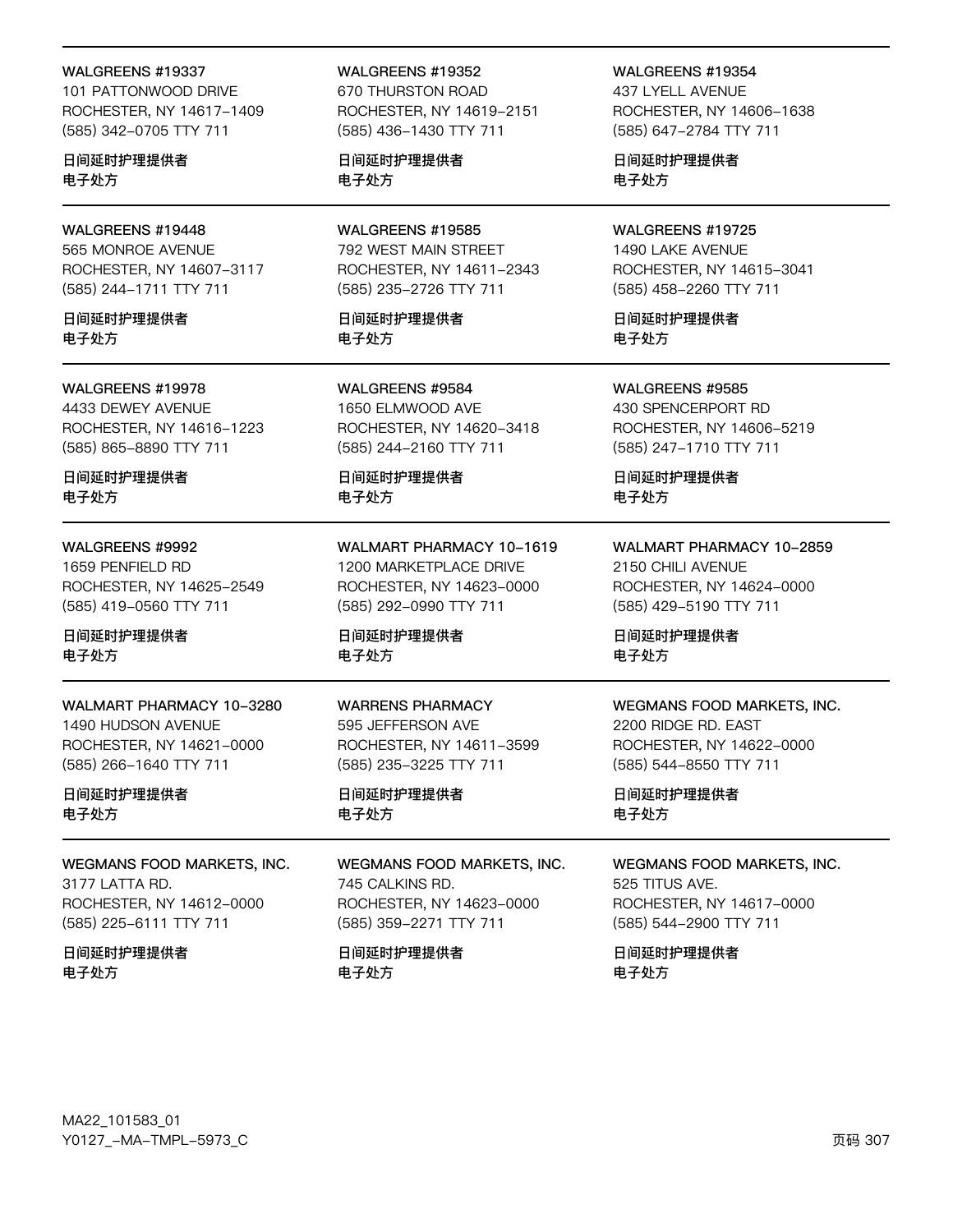| WEGMANS FOOD MARKETS, INC.                                                                           | WEGMANS FOOD MARKETS, INC.                                                                               | WEGMANS FOOD MARKETS, INC. |
|------------------------------------------------------------------------------------------------------|----------------------------------------------------------------------------------------------------------|----------------------------|
| 1750 EAST AVE.                                                                                       | 3175 CHILI AVE.                                                                                          | 2301 LYELL AVE.            |
| ROCHESTER, NY 14610-0000                                                                             | ROCHESTER, NY 14624-0000                                                                                 | ROCHESTER, NY 14606-0000   |
| (585) 244-0220 TTY 711                                                                               | (585) 426-2330 TTY 711                                                                                   | (585) 429-5590 TTY 711     |
| 日间延时护理提供者                                                                                            | 日间延时护理提供者                                                                                                | 日间延时护理提供者                  |
| 电子处方                                                                                                 | 电子处方                                                                                                     | 电子处方                       |
| WEGMANS FOOD MARKETS, INC.                                                                           | WEGMANS FOOD MARKETS, INC.                                                                               | WEGMANS FOOD MARKETS, INC. |
| 2833 RIDGE RD, W.                                                                                    | 3701 MT, READ BLVD.                                                                                      | 650 HYLAN DR.              |
| ROCHESTER, NY 14626-0000                                                                             | ROCHESTER, NY 14616-0000                                                                                 | ROCHESTER, NY 14623-0000   |
| (585) 723-6020 TTY 711                                                                               | (585) 663-4190 TTY 711                                                                                   | (585) 424-7350 TTY 711     |
| 日间延时护理提供者                                                                                            | 日间延时护理提供者                                                                                                | 日间延时护理提供者                  |
| 电子处方                                                                                                 | 电子处方                                                                                                     | 电子处方                       |
| WEGMANS FOOD MARKETS, INC.<br>3195 MONROF AVE.<br>ROCHESTER, NY 14618-0000<br>(585) 381-1305 TTY 711 | <b>WILSON PHARMACY</b><br>1425 PORTLAND AVE BLDG 1<br>ROCHESTER, NY 14621-2604<br>(585) 338-4973 TTY 711 |                            |
| 日间延时护理提供者<br>电子处方                                                                                    | 日间延时护理提供者<br>电子处方                                                                                        |                            |

### Retail Pharmacies, including Chain Pharmacies | ROCK HILL

ROCK HILL PHARMACY 253 ROCK HILL DR ROCK HILL, NY 12775-0000 (845) 791-1515 TTY 711

日间延时护理提供者 电子处方

### Retail Pharmacies, including Chain Pharmacies | ROCKAWAY BEACH

CVS PHARMACY #02720 88-07 ROCKAWAY BEACH BLVD ROCKAWAY BEACH, NY 11693-0000 (718) 318-2802 TTY 711

日间延时护理提供者 电子处方

NATURES FIRST LONG TERM CARE AND COMPOUNDING 87-02 ROCKAWAY BEACH BLVD ROCKAWAY BEACH, NY 11693-0000 (718) 634-9300 TTY 711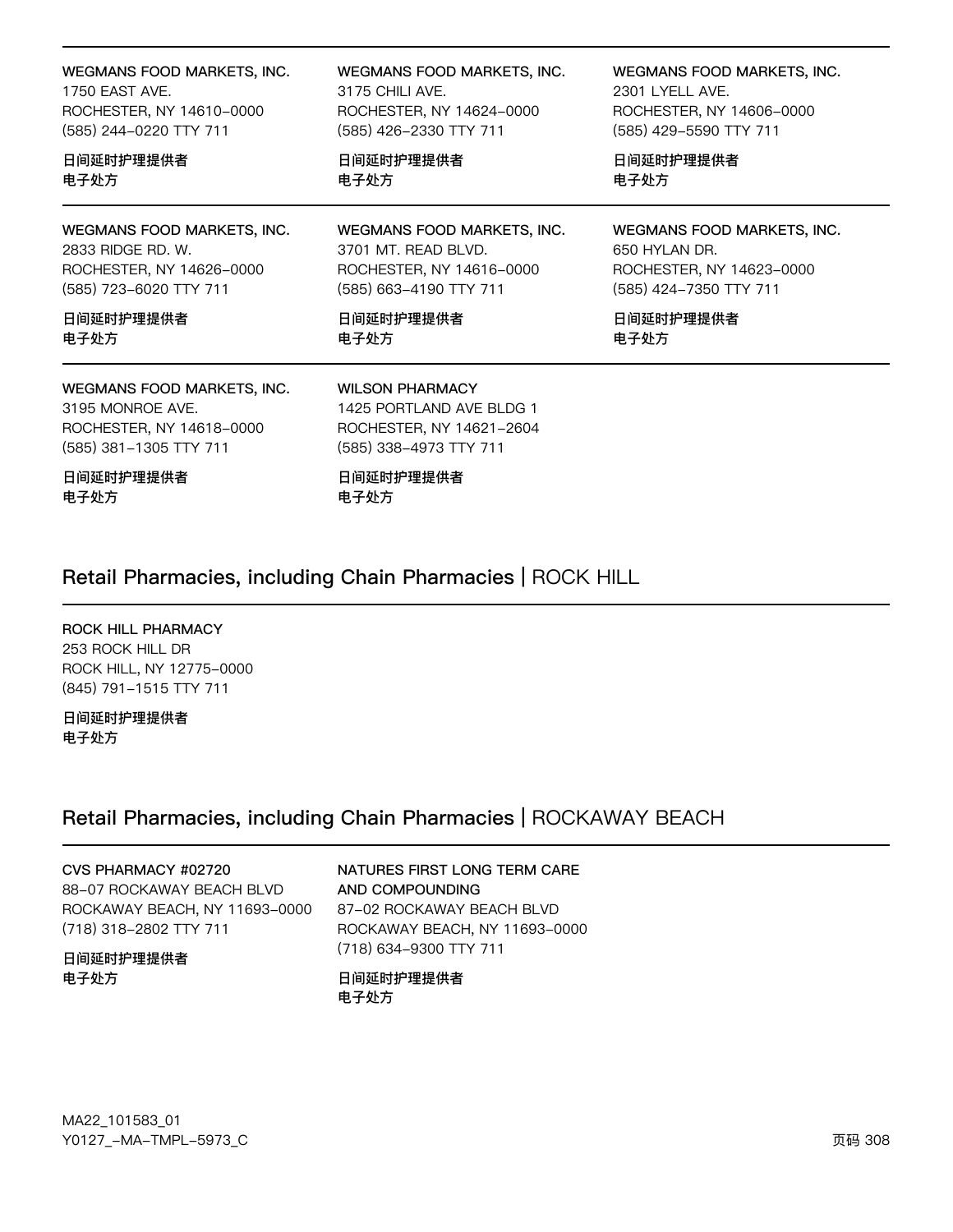### Retail Pharmacies, including Chain Pharmacies | ROCKAWAY PARK

#### BELLE HARBOR DRUGS

11514 BEACH CHANNEL DR ROCKAWAY PARK, NY 11694-2206 (718) 318-5000 TTY 711

日间延时护理提供者 电子处方

#### 194 BEACH 116TH ST ROCKAWAY PARK, NY 11694-0000

(718) 318-0300 TTY 711

日间延时护理提供者 电子处方

**KINGS PHARMACY** 

**KINGS PHARMACY** 194 BEACH 116 ST ROCKAWAY PARK, NY 11694-0000 (718) 318-0300 TTY 711

日间延时护理提供者

WALGREENS #17151 10640 ROCKAWAY BEACH **BOULEVARD** ROCKAWAY PARK, NY 11694-2600 (718) 318-8512 TTY 711

日间延时护理提供者 电子处方

### Retail Pharmacies, including Chain Pharmacies | ROCKAWAY POINT

**HANNAS PHARMACY** 20220 ROCKAWAY POINT BLVD ROCKAWAY POINT, NY 11697-1113 (718) 634-0273 TTY 711

### 日间延时护理提供者 电子处方

### Retail Pharmacies, including Chain Pharmacies | ROCKVILLE CENTER

RITE AID PHARMACY 10618 168 NORTH VILLAGE AVENUE ROCKVILLE CENTER, NY 11570-0000 (516) 766-6560 TTY 711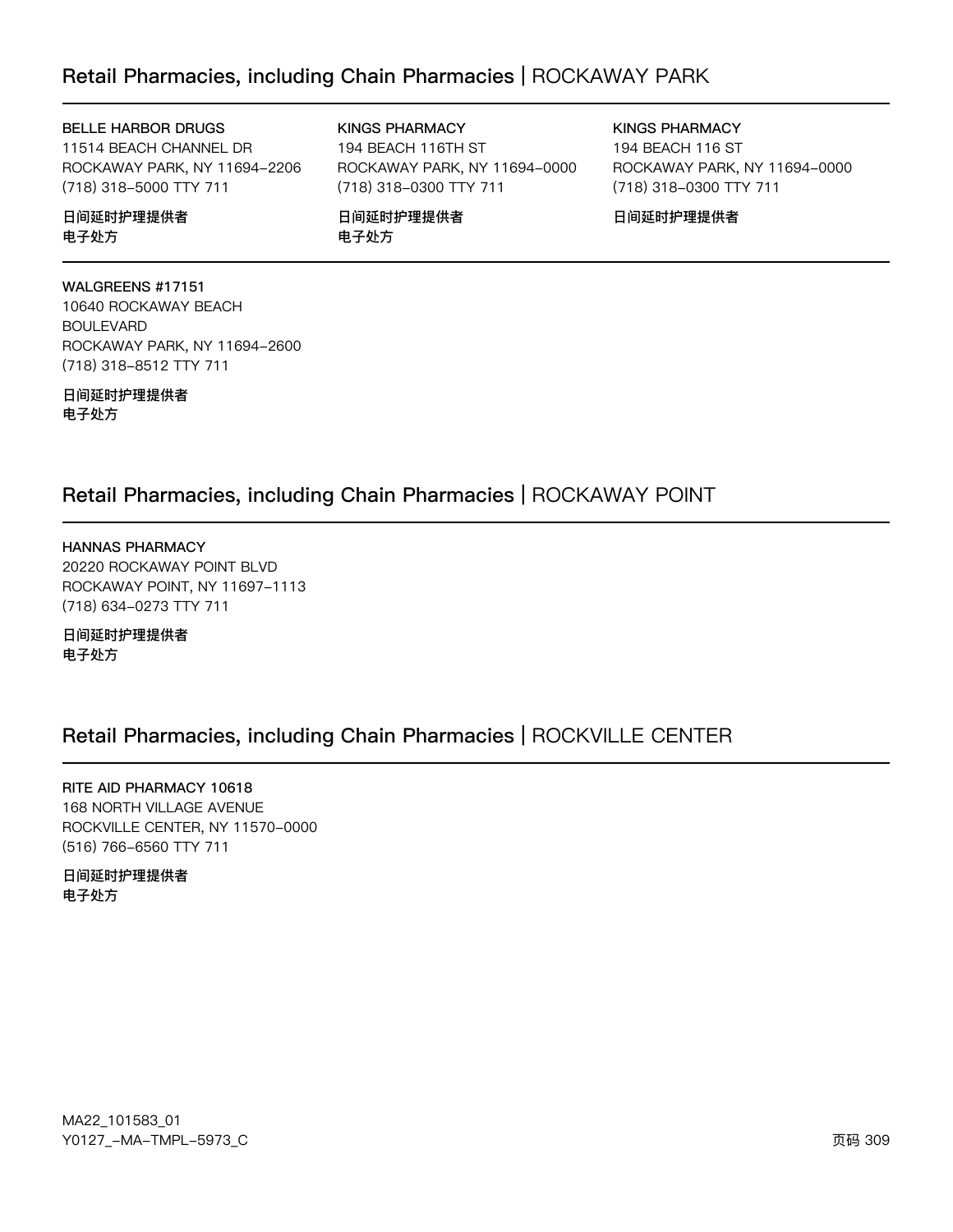### Retail Pharmacies, including Chain Pharmacies | ROCKVILLE CENTRE

| CVS PHARMACY #00407             | CVS PHARMACY #00541             | MEDSCRIPT EXPRESS PHARMACY      |
|---------------------------------|---------------------------------|---------------------------------|
| 598 MERICK ROAD                 | <b>155 SUNRISE HIGHWAY</b>      | 180 SUNRISE HWY                 |
| ROCKVILLE CENTRE, NY 11570-0000 | ROCKVILLE CENTRE, NY 11570-0000 | ROCKVILLE CENTRE, NY 11570-4704 |
| (516) 764-1953 TTY 711          | (516) 763-6778 TTY 711          | (516) 442-5783 TTY 711          |
| 日间延时护理提供者                       | 日间延时护理提供者                       | 日间延时护理提供者                       |
| 电子处方                            | 电子处方                            | 电子处方                            |
|                                 |                                 |                                 |
| MEDSCRIPT PHARMACY, LLC         | ROCKVILLE CENTRE PHARMACY       | <b>VALENTI PHARMACY, INC</b>    |
| 180 SUNRISE HWY                 | 30 HEMPSTEAD AVESTE 156         | 70 NORTH VILLAGE AVENUE         |
| ROCKVILLE CENTRE, NY 11570-4704 | ROCKVILLE CENTRE, NY 11570-4076 | ROCKVILLE CENTRE, NY 11570-0000 |
| (516) 442-5783 TTY 711          | (516) 764-6161 TTY 711          | (516) 705-8282 TTY 711          |

### Retail Pharmacies, including Chain Pharmacies | ROCKY POINT

CVS PHARMACY #01271 626 ROUTE 25AROCKY POINT VILLAGE ROCKY POINT, NY 11778-7001 (631) 821-0132 TTY 711

WALGREENS #18973 346 ROUTE 25ASTE 102 ROCKY POINT, NY 11778-8425 (631) 744-4300 TTY 711

日间延时护理提供者 电子处方

### Retail Pharmacies, including Chain Pharmacies | ROME

HANNAFORD SUPERMARKET & PHARMACY 808 W CHESTNUT ST ROME, NY 13440-2364 (315) 336-0305 TTY 711

日间延时护理提供者

日间延时护理提供者

电子处方

PRICE CHOPPER PHARMACY 1790 BLACK RIVER BLVD ROME, NY 13440-0000 (315) 337-3559 TTY 711

日间延时护理提供者 电子处方

RITE AID PHARMACY 00610 405 ERIE BOULEVARD ROME, NY 13440-2948 (315) 337-4120 TTY 711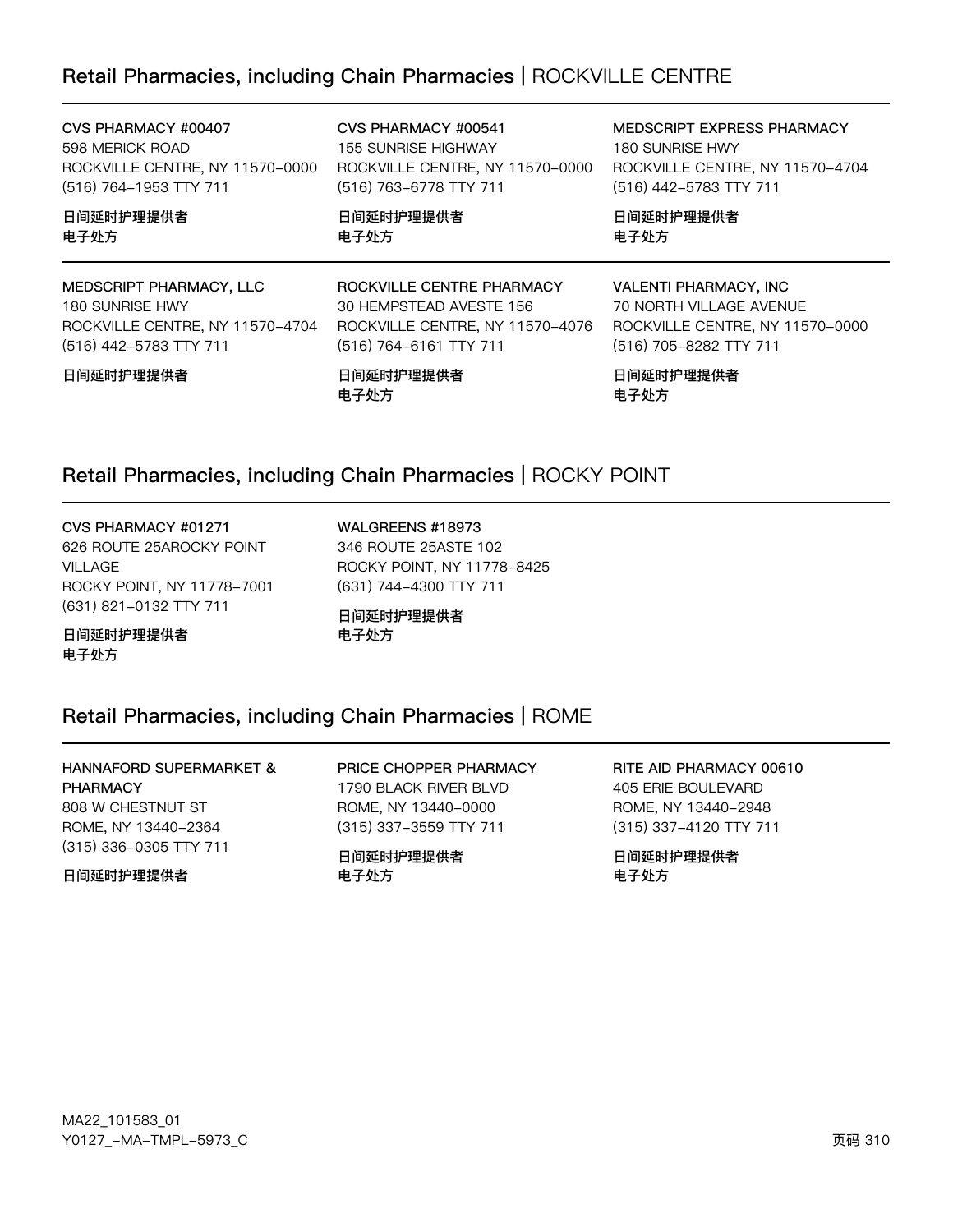### ROME HEALTH COMMUNITY PHARMACY

1500 N JAMES ST ROME, NY 13440-0000 (315) 338-7690 TTY 711

#### 日间延时护理提供者 电子处方

WALMART PHARMACY 10-2334 5815 ROME TABERG ROAD ROME, NY 13440-0000 (315) 338-7911 TTY 711

日间延时护理提供者 电子处方

#### WALGREENS #10159 201 S JAMES ST ROME, NY 13440-6730 (315) 339-9380 TTY 711

日间延时护理提供者 电子处方

WALGREENS #17097 1616 BLACK RIVER BLVD N ROME, NY 13440-3609 (315) 339-5290 TTY 711

日间延时护理提供者 电子处方

### Retail Pharmacies, including Chain Pharmacies | RONKONKOMA

#### CVS PHARMACY #00390 751 HAWKINS AVENUE RONKONKOMA, NY 11779-0000 (631) 467-0888 TTY 711

#### 日间延时护理提供者 电子处方

#### CVS PHARMACY #02286 729 PORTION ROAD

RONKONKOMA, NY 11779-0000 (631) 467-6579 TTY 711

日间延时护理提供者 电子处方

LAKELAND PHARMACY 886 JOHNSON AVE

RONKONKOMA, NY 11779-0000 (631) 588-6330 TTY 711

日间延时护理提供者 电子处方

### Retail Pharmacies, including Chain Pharmacies | ROOSEVELT ISLAND

DUANE READE #14386 425 MAIN ST ROOSEVELT ISLAND, NY 10044-0079 (646) 521-2260 TTY 711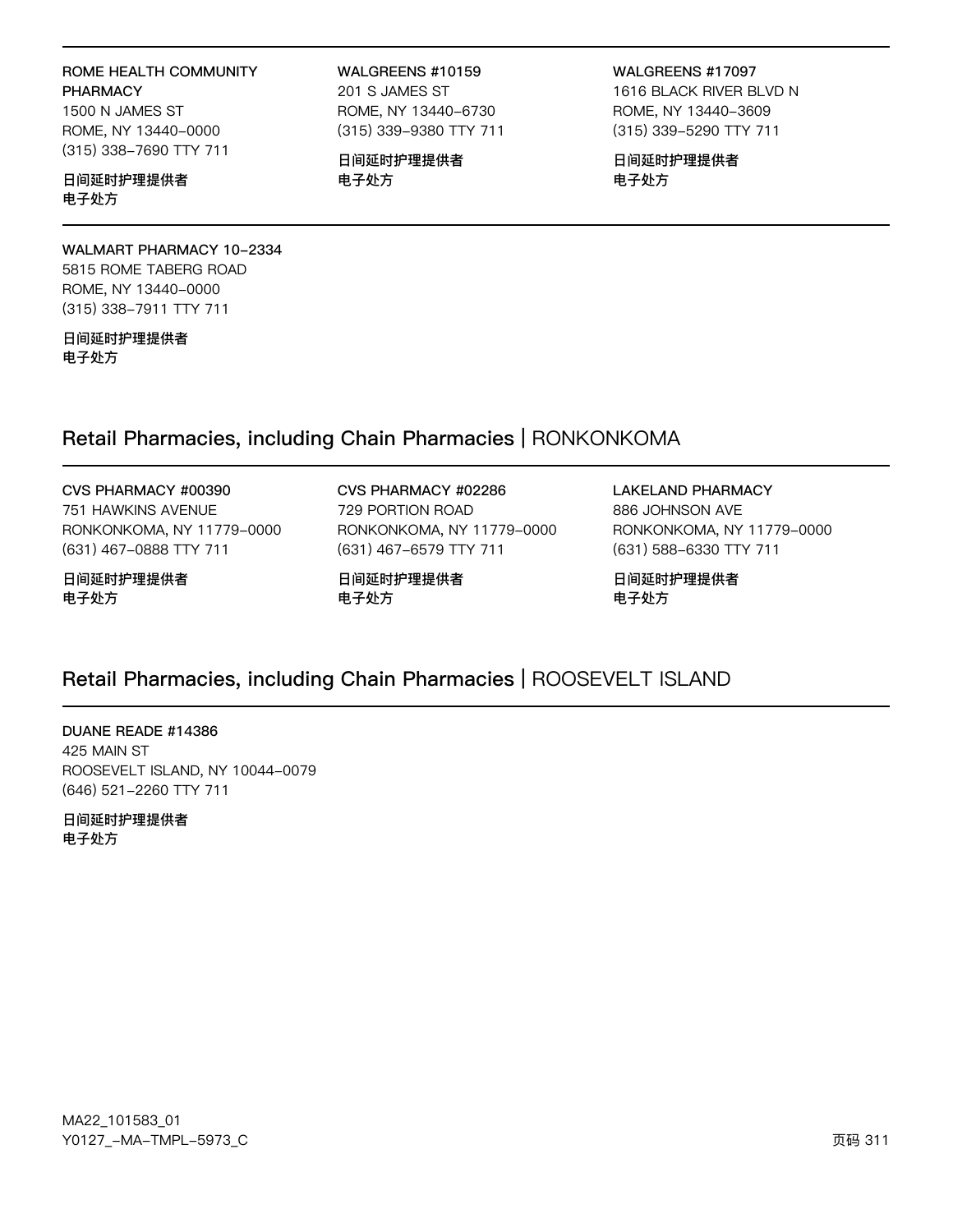### Retail Pharmacies, including Chain Pharmacies | ROSCOE

THE MEDICINE SHOPPE PHARMACY 47 STEWART AVE ROSCOE, NY 12776-5105 (607) 498-4111 TTY 711

日间延时护理提供者 电子处方

### Retail Pharmacies, including Chain Pharmacies | ROSEDALE

AAA DRUGS INC 14373 243RD ST ROSEDALE, NY 11422-2339 (718) 528-5299 TTY 711

日间延时护理提供者 电子处方

**MERRICK PHARMACY** 23428 MERRICK BLVD ROSEDALE, NY 11422-1320 (718) 997-8700 TTY 711

日间延时护理提供者 电子处方

RITE AID PHARMACY 04836 24514 FRANCIS LEWIS BLVD ROSEDALE, NY 11422-2231 (718) 949-7555 TTY 711

日间延时护理提供者 电子处方

### Retail Pharmacies, including Chain Pharmacies | ROSLYN HEIGHTS

CVS PHARMACY #02403 373 WILLIS AVENUE ROSLYN HEIGHTS, NY 11577-0000 (516) 484-3425 TTY 711

日间延时护理提供者 电子处方

**EAST HILLS PHARMACY** 310 ROSLYN RD ROSLYN HEIGHTS, NY 11577-2214 (516) 621-7373 TTY 711

日间延时护理提供者 电子处方

HARBOR HILL PHARMACY LLC 310 GLEN COVE RD ROSLYN HEIGHTS, NY 11577-0000 (516) 621-1185 TTY 711

日间延时护理提供者 电子处方

### Retail Pharmacies, including Chain Pharmacies | ROTTERDAM

CVS PHARMACY #04610 2801 GUILDERLAND AVE ROTTERDAM, NY 12306-0000 (518) 357-2495 TTY 711

日间延时护理提供者 电子处方

WALGREENS #19611 957 CURRY ROAD ROTTERDAM, NY 12306-2909 (518) 356-6310 TTY 711

日间延时护理提供者 电子处方

WALMART PHARMACY 10-2264

1320 ALTAMONT AVENUE ROTTERDAM, NY 12303-0000 (518) 355-2792 TTY 711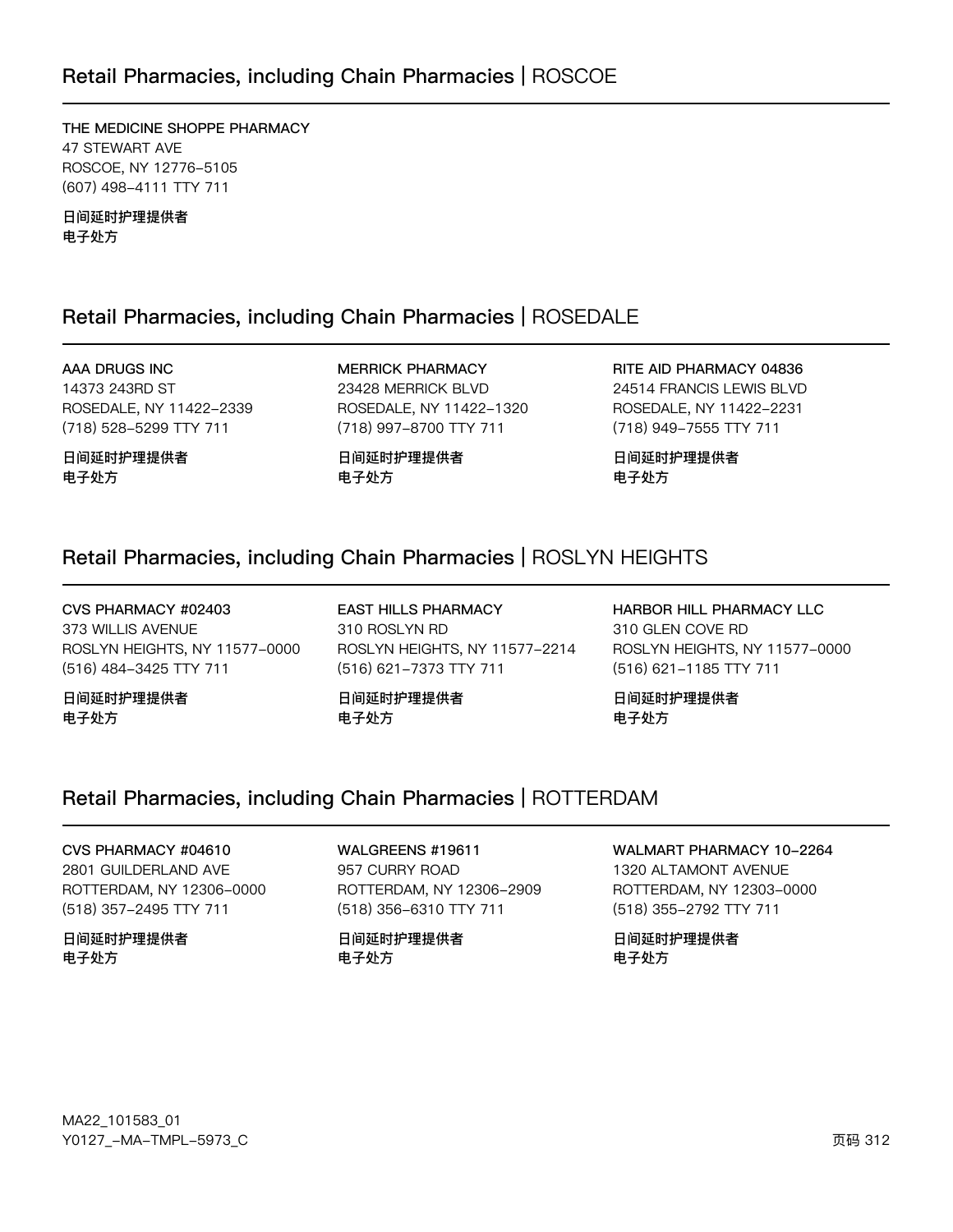CORNERSTONE DRUG & GIFT, INC 72 CHAMPLAIN ST ROUSES POINT, NY 12979-1505 (518) 297-3784 TTY 711

### CORNERSTONE DRUG AND GIFT INC 72 CHAMPLAIN ST ROUSES POINT, NY 12979-0000 (518) 297-3784 TTY 711

日间延时护理提供者

日间延时护理提供者 电子处方

### Retail Pharmacies, including Chain Pharmacies | RYE

### CVS PHARMACY #00489

1121 BOSTON POST ROAD RYE, NY 10580-0000 (914) 921-4192 TTY 711

日间延时护理提供者 电子处方

RYE BEACH PHARMACY 464 FOREST AVE RYE, NY 10580-3645 (914) 967-0856 TTY 711

日间延时护理提供者 电子处方

### Retail Pharmacies, including Chain Pharmacies | RYE BROOK

CVS PHARMACY #00490 253 S RIDGE STWASHINGTON PARK PLAZA RYE BROOK, NY 10573-3414 (914) 937-2220 TTY 711

CVS PHARMACY #05350 182 SOUTH RIDGE ST RYE BROOK, NY 10573-0000 (914) 934-9619 TTY 711

日间延时护理提供者 电子处方

日间延时护理提供者 电子处方

### Retail Pharmacies, including Chain Pharmacies | S GLENS FALLS

#### HANNAFORD FOOD AND DRUG

27-41 GANSEVOORT RD S GLENS FALLS, NY 12803-0000 (518) 798-2847 TTY 711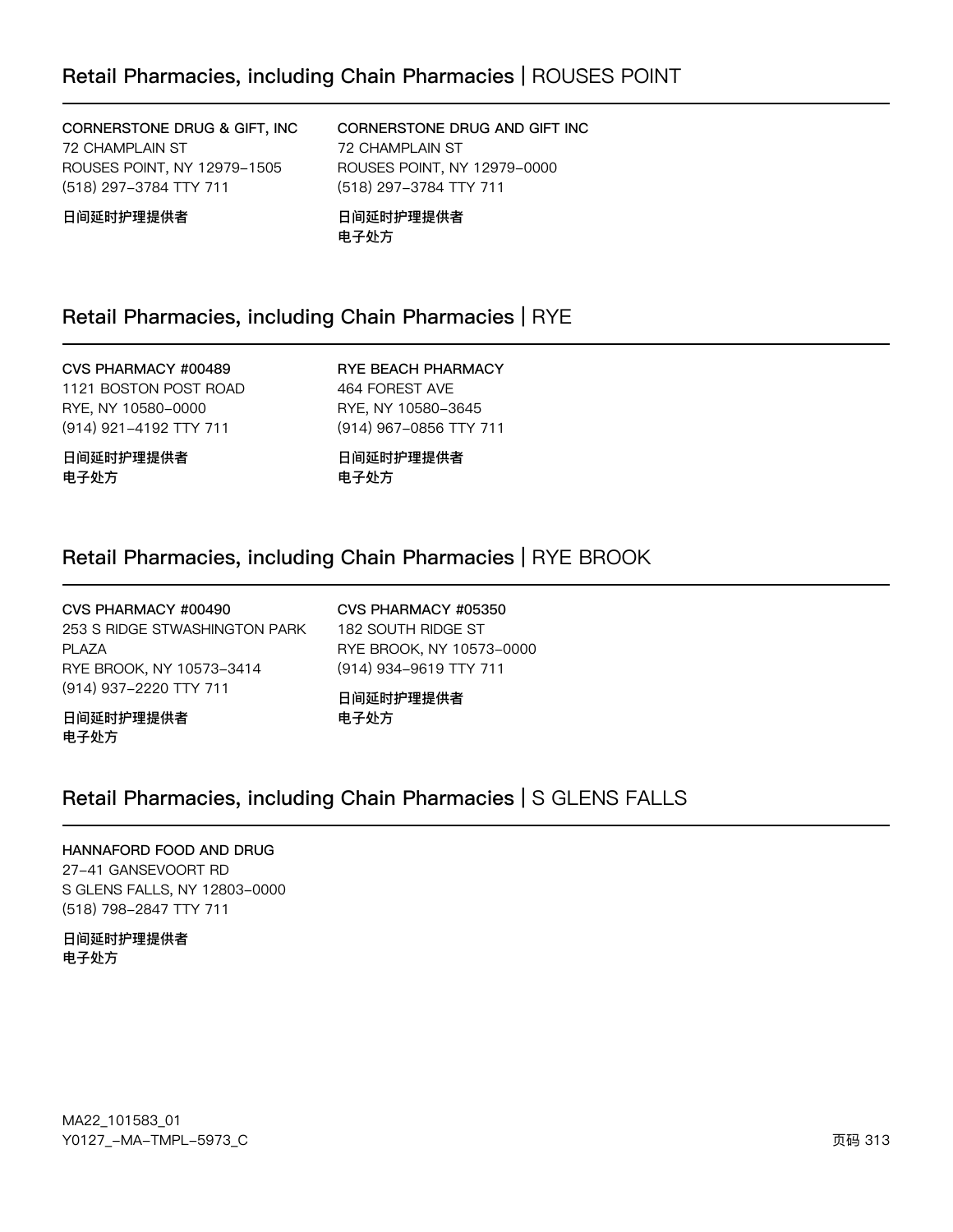### Retail Pharmacies, including Chain Pharmacies | S OZONE PARK

#### **ABRIN PHARMACY**

131-13 ROCKAWAY BLVD S OZONE PARK, NY 11420-2992 (718) 529-1130 TTY 711

#### 日间延时护理提供者 电子处方

**WAKEFIELD PHARMACY** 13525 LEFFERTS BLVD S OZONE PARK, NY 11420-3601 (718) 843-3900 TTY 711

日间延时护理提供者 电子处方

### Retail Pharmacies, including Chain Pharmacies | S VALLEY STREAM

CVS PHARMACY #01169 44 NORTH CENTRAL AVENUE S VALLEY STREAM, NY 11580-0000 (516) 872-6861 TTY 711

日间延时护理提供者 电子处方

### Retail Pharmacies, including Chain Pharmacies | SAINT ALBANS

**BAKERS DRUGS LLC.** 20543 LINDEN BLVD SAINT ALBANS, NY 11412-2925 (718) 749-5988 TTY 711

日间延时护理提供者 电子处方

PHARMACY WORLD INC 200-11 HOLLIS AVE SAINT ALBANS, NY 11412-0000 (718) 217-8230 TTY 711

日间延时护理提供者 电子处方

**WISE PHARMACY** 18901 LINDEN BLVD SAINT ALBANS, NY 11412-3330 (718) 978-3901 TTY 711

日间延时护理提供者 电子处方

### Retail Pharmacies, including Chain Pharmacies | SAINT JAMES

#### **RELY RX INC.**

731 MIDDLE COUNTRY RD SAINT JAMES, NY 11780-3211 (631) 656-8900 TTY 711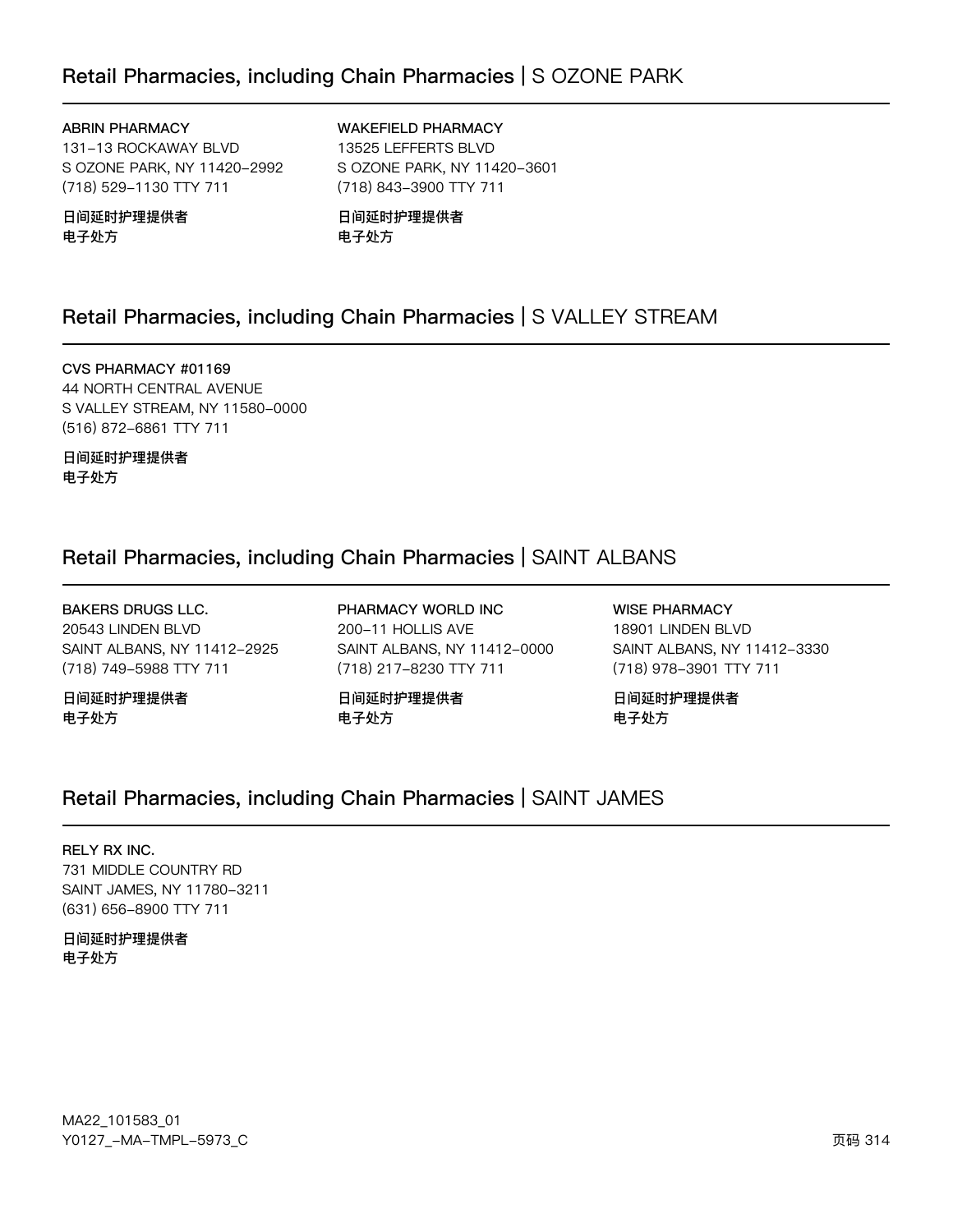### Retail Pharmacies, including Chain Pharmacies | SALAMANCA

LIONEL R JOHN HEALTH CENTER 987 R C HOAG DR SALAMANCA, NY 14779-0000 (716) 945-8240 TTY 711

日间延时护理提供者 电子处方

RITE AID PHARMACY 00868 9 BROAD STREET SALAMANCA, NY 14779-1418 (716) 945-1095 TTY 711

日间延时护理提供者 电子处方

### Retail Pharmacies, including Chain Pharmacies | SANBORN

CVS PHARMACY #00577 2972 SAUNDERS SETTLEMENT ROAD SANBORN, NY 14132-0000 (716) 731-3261 TTY 711

日间延时护理提供者 电子处方

### Retail Pharmacies, including Chain Pharmacies | SARANAC LAKE

ADIRONDACK MEDICAL CENTER 2233 STATE RT 86 SARANAC LAKE, NY 12983-0471 (518) 897-2378 TTY 711

日间延时护理提供者 电子处方

KINNEY DRUGS 277 BROADWAY STREET SARANAC LAKE, NY 12983-1326 (518) 891-3132 TTY 711

日间延时护理提供者 电子处方

WALGREENS #17227 173 CHURCH STREET SARANAC LAKE, NY 12983-1843 (518) 891-6033 TTY 711

日间延时护理提供者 电子处方

### Retail Pharmacies, including Chain Pharmacies | SARATOGA SPGS

#### PRICE CHOPPER PHARMACY

3045 ROUTE 50 SARATOGA SPGS, NY 12866-2907 (518) 583-3697 TTY 711

日间延时护理提供者 电子处方

MA22\_101583\_01 70127v-Ju-6Jwx-5y73vC z{ 315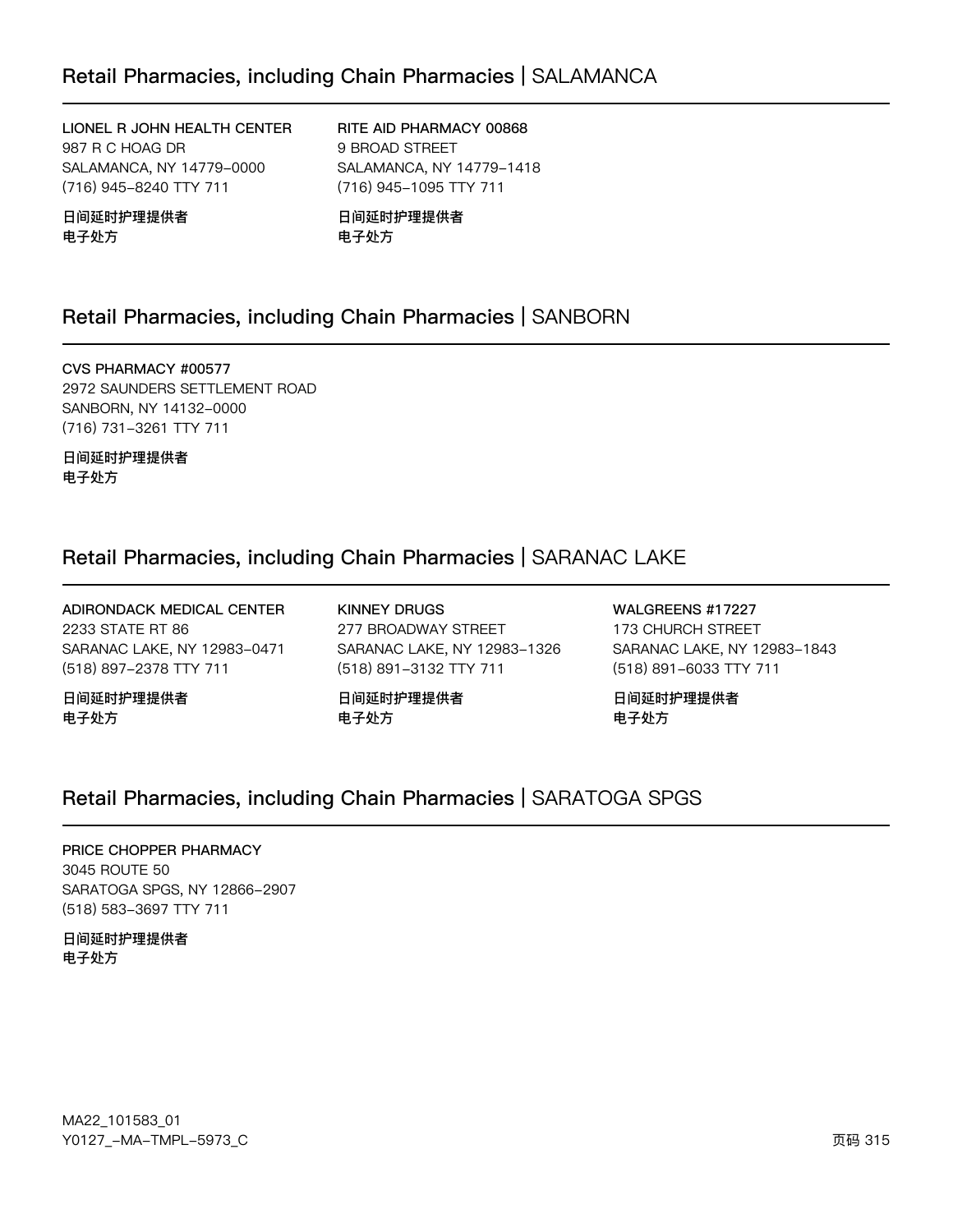### Retail Pharmacies, including Chain Pharmacies | SARATOGA SPRGS

WESLEY HEALTH CARE CENTER PHARMACY 131 LAWRENCE ST SARATOGA SPRGS, NY 12866-1346 (518) 587-3600 TTY 711

日间延时护理提供者 电子处方

### Retail Pharmacies, including Chain Pharmacies | SARATOGA SPRINGS

| CVS PHARMACY #00731                                                                                                             | CVS PHARMACY #16618                                                                                                                   | HANNAFORD FOOD AND DRUG                                                                        |
|---------------------------------------------------------------------------------------------------------------------------------|---------------------------------------------------------------------------------------------------------------------------------------|------------------------------------------------------------------------------------------------|
| 34 CONGRESS STREET                                                                                                              | 3031 ROUTE 50                                                                                                                         | 95 WEIBEL AVE                                                                                  |
| SARATOGA SPRINGS, NY 12866-0000                                                                                                 | SARATOGA SPRINGS, NY 12866-0000                                                                                                       | SARATOGA SPRINGS, NY 12866-0000                                                                |
| (518) 587-3268 TTY 711                                                                                                          | (518) 226-0578 TTY 711                                                                                                                | (518) 587-0681 TTY 711                                                                         |
| 日间延时护理提供者                                                                                                                       | 日间延时护理提供者                                                                                                                             | 日间延时护理提供者                                                                                      |
| 电子处方                                                                                                                            | 电子处方                                                                                                                                  | 电子处方                                                                                           |
| RITE AID PHARMACY 10721<br>155 BALLSTON AVENUE<br>(518) 587-3050 TTY 711                                                        | RITE AID PHARMACY 10722<br>3027 ROUTE 50<br>SARATOGA SPRINGS, NY 12866-0000 SARATOGA SPRINGS, NY 12866-0000<br>(518) 587-2202 TTY 711 | WALGREENS #10384<br>3030 ROUTE 50<br>SARATOGA SPRINGS, NY 12866-2946<br>(518) 580-8850 TTY 711 |
| 日间延时护理提供者                                                                                                                       | 日间延时护理提供者                                                                                                                             | 日间延时护理提供者                                                                                      |
| 电子处方                                                                                                                            | 电子处方                                                                                                                                  | 电子处方                                                                                           |
| WALGREENS #17722<br>90 WEST AVENUE<br>SARATOGA SPRINGS, NY 12866-6003 SARATOGA SPRINGS, NY 12866-0000<br>(518) 587-0721 TTY 711 | WALMART PHARMACY 10-2056<br>16 OLD GICK ROAD<br>(518) 581-9195 TTY 711                                                                |                                                                                                |
| 日间延时护理提供者<br>电子处方                                                                                                               | 日间延时护理提供者<br>电子处方                                                                                                                     |                                                                                                |

MA22\_101583\_01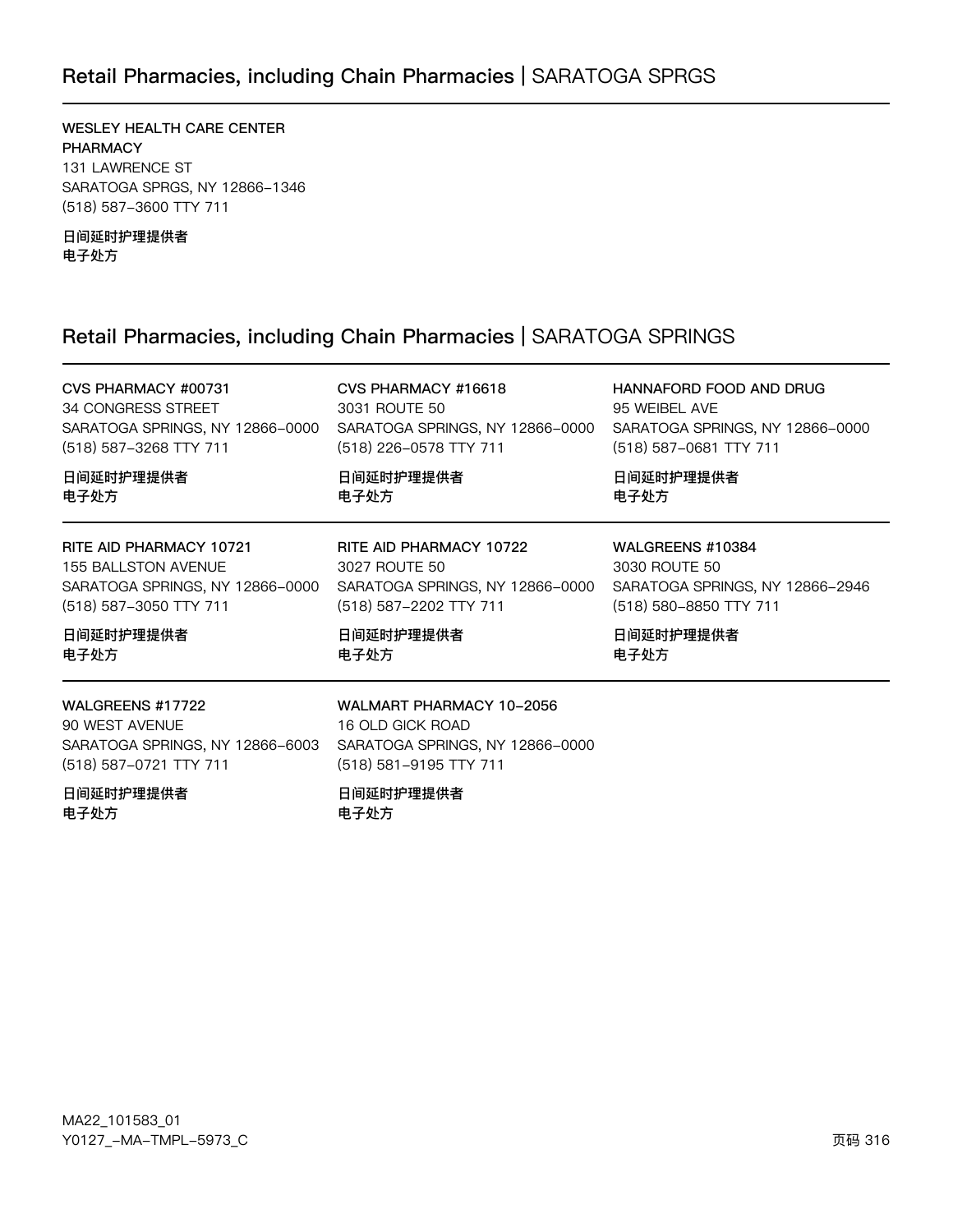CVS PHARMACY #00323 1 GRAND UNION PLZ SAUGERTIES, NY 12477-5123 (845) 246-3441 TTY 711

日间延时护理提供者 电子处方

WALGREENS #17489 6 SIMMONS PLAZA SAUGERTIES, NY 12477-2250 (845) 246-9538 TTY 711

日间延时护理提供者 电子处方

### Retail Pharmacies, including Chain Pharmacies | SAYVILLE

CVS PHARMACY #17664 5750 SUNRISE HWY SAYVILLE, NY 11782-0000 (631) 319-4222 TTY 711

日间延时护理提供者 电子处方

RITE AID PHARMACY 10661 101 MAIN STREET SAYVILLE, NY 11782-0000 (631) 218-6880 TTY 711

日间延时护理提供者 电子处方

WALGREENS #9667 102 N MAIN ST SAYVILLE, NY 11782-2508 (631) 218-7982 TTY 711

日间延时护理提供者 电子处方

### Retail Pharmacies, including Chain Pharmacies | SCARSDALE

CVS PHARMACY #00742 CVS PHARMACY #01231 CVS PHARMACY #00482 983 CENTRAL PARK AVENUE 7 POPHAM RD 807 WHITE PLAINS ROAD SCARSDALE, NY 10583-0000 SCARSDALE, NY 10583-0000 SCARSDALE, NY 10583-0000 (914) 472-8676 TTY 711 (914) 723-3443 TTY 711 (914) 725-1861 TTY 711 日间延时护理提供者 日间延时护理提供者 日间延时护理提供者 电子处方 电子处方 电子处方 CVS PHARMACY #10689 **SCARSDALE SPENCER PHARMACY STRATTON PHARMACY** 1064 WILMOT RD 23 SPENCER PL 1467 WEAVER ST SCARSDALE, NY 10583-6863 SCARSDALE, NY 10583-4190 SCARSDALE, NY 10583-0000 (914) 722-2011 TTY 711 (914) 723-2808 TTY 711 (914) 723-8558 TTY 711 日间延时护理提供者 日间延时护理提供者 日间延时护理提供者 电子外方 电子外方 电子外方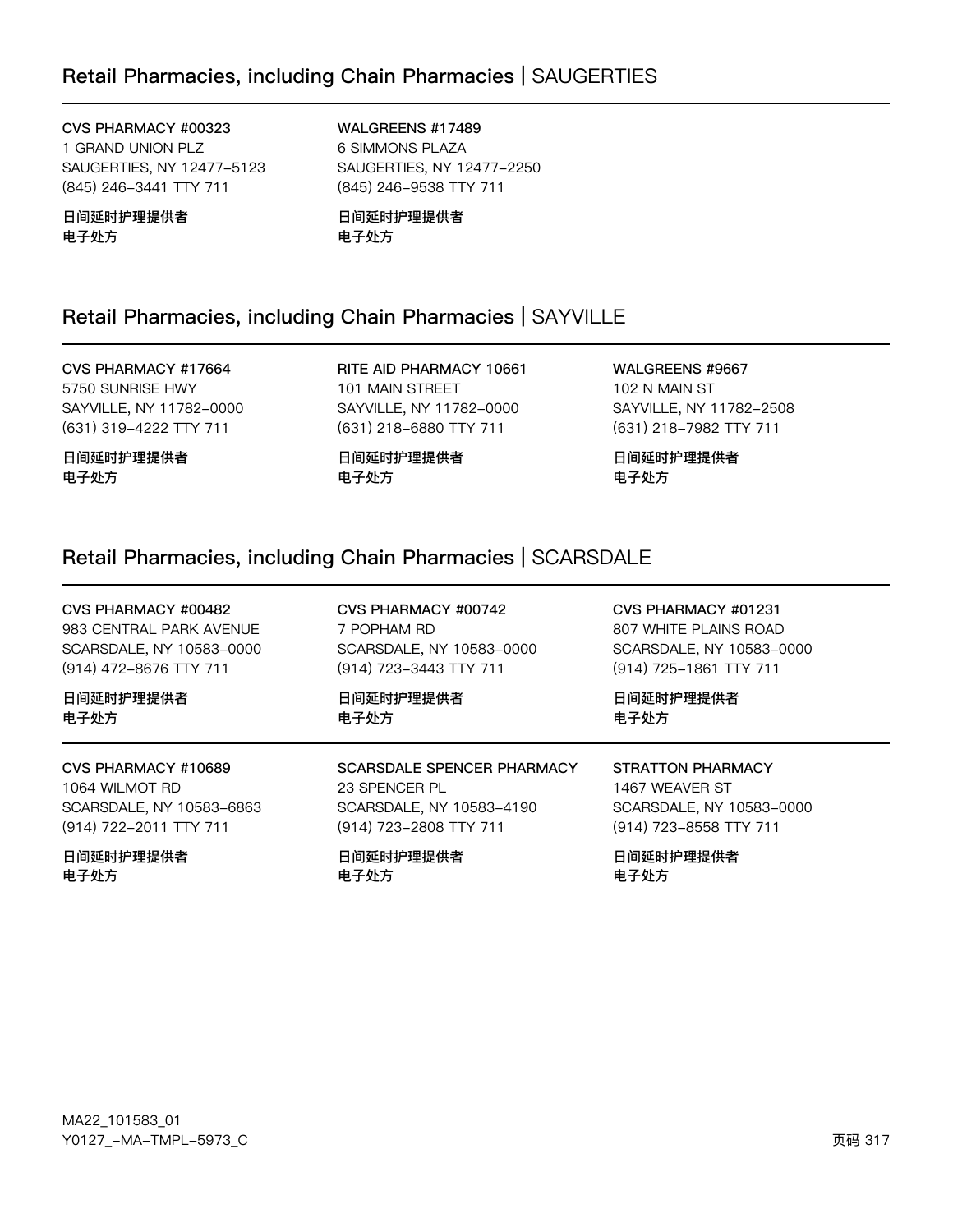#### WILMONT PHARMACY 199 BROOK ST SCARSDALE, NY 10583-5082 (914) 725-1827 TTY 711

日间延时护理提供者 电子处方

### Retail Pharmacies, including Chain Pharmacies | SCHAGHTICOKE

WALGREENS #19732 4 MAIN STREET SCHAGHTICOKE, NY 12154-2733 (518) 753-0149 TTY 711

日间延时护理提供者 电子处方

## Retail Pharmacies, including Chain Pharmacies | SCHENECTADY

| <b>COLLEGE HOMETOWN PHARMACY</b><br>1044 STATE STREET<br>SCHENECTADY, NY 12307-0000<br>(518) 579-8100 TTY 711<br>日间延时护理提供者<br>电子处方 | CVS PHARMACY #00451<br>415 STATE STREET WALLACE<br><b>BUILDING</b><br>SCHENECTADY, NY 12305-0000<br>(518) 372-4479 TTY 711<br>日间延时护理提供者<br>电子处方 | CVS PHARMACY #02340<br>2037 STATE ST<br>SCHENECTADY, NY 12304-0000<br>(518) 346-4546 TTY 711<br>日间延时护理提供者<br>电子处方 |
|------------------------------------------------------------------------------------------------------------------------------------|-------------------------------------------------------------------------------------------------------------------------------------------------|-------------------------------------------------------------------------------------------------------------------|
| CVS PHARMACY #05035                                                                                                                | CVS PHARMACY #05045                                                                                                                             | CVS PHARMACY #05358                                                                                               |
| 1204 EASTERN AVE                                                                                                                   | 1630 CHRISLER AVENUE                                                                                                                            | 3916 CARMAN RD                                                                                                    |
| SCHENECTADY, NY 12308-0000                                                                                                         | SCHENECTADY, NY 12303-0000                                                                                                                      | SCHENECTADY, NY 12303-0000                                                                                        |
| (518) 372-0250 TTY 711                                                                                                             | (518) 382-5391 TTY 711                                                                                                                          | (518) 357-0061 TTY 711                                                                                            |
| 日间延时护理提供者                                                                                                                          | 日间延时护理提供者                                                                                                                                       | 日间延时护理提供者                                                                                                         |
| 电子处方                                                                                                                               | 电子处方                                                                                                                                            | 电子处方                                                                                                              |
| CVS PHARMACY #16851                                                                                                                | CVS PHARMACY #17647                                                                                                                             | HANNAFORD FOOD AND DRUG                                                                                           |
| 428 BALLTOWN RD                                                                                                                    | 204 SARATOGA RD                                                                                                                                 | 1400 AI TAMONT AVE                                                                                                |
| SCHENECTADY, NY 12304-0000                                                                                                         | SCHENECTADY, NY 12302-0000                                                                                                                      | SCHENECTADY, NY 12303-0000                                                                                        |
| (518) 346-8670 TTY 711                                                                                                             | (518) 387-3312 TTY 711                                                                                                                          | (518) 357-2054 TTY 711                                                                                            |
| 日间延时护理提供者                                                                                                                          | 日间延时护理提供者                                                                                                                                       | 日间延时护理提供者                                                                                                         |
| 电子处方                                                                                                                               | 电子处方                                                                                                                                            | 电子处方                                                                                                              |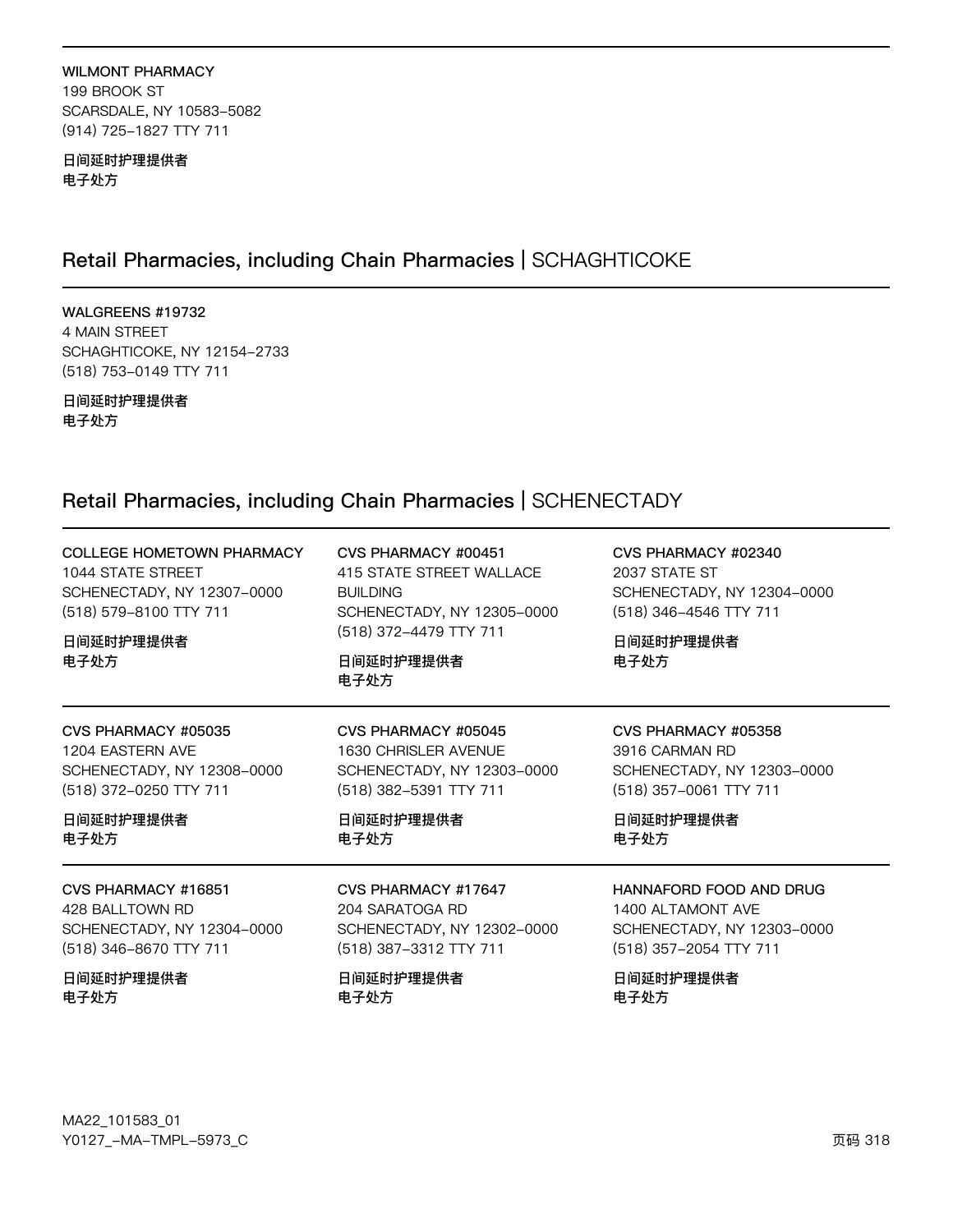LI SCRIPT NORTH, LLC 526 ALTAMONT AVE SCHENECTADY, NY 12303-1039 (518) 217-5458 TTY 711

#### 日间延时护理提供者

PRICE CHOPPER PHARMACY

1879 ALTAMONT AVE SCHENECTADY, NY 12303-0000 (518) 357-4297 TTY 711

日间延时护理提供者 电子外方

NOTT STREET PHARMACY 1101 NOTT STREET SCHENECTADY, NY 12308-1009 (518) 612-8833 TTY 711

日间延时护理提供者 电子处方

PRICE CHOPPER PHARMACY 442 BALLTOWN RD SCHENECTADY, NY 12304-0000 (518) 346-6218 TTY 711

日间延时护理提供者 电子处方

PRICE CHOPPER PHARMACY 1640 EASTERN PKY SCHENECTADY, NY 12309-0000 (518) 372-0340 TTY 711

日间延时护理提供者 电子处方

PRICE CHOPPER SPECIALTY **PHARMACY** 501 DUANESBURG RD SCHENECTADY, NY 12306-0000 (844) 431-7277 TTY 711

日间延时护理提供者 电子处方

# WALGREENS #17264

1344 GERLING ST SCHENECTADY, NY 12308-1702 (518) 372-3306 TTY 711

日间延时护理提供者 电子处方

WALGREENS #19091 1203 EASTERN AVENUE SCHENECTADY, NY 12308-3501 (518) 393-4549 TTY 711

日间延时护理提供者 电子处方

### Retail Pharmacies, including Chain Pharmacies | SCOTIA

#### CVS PHARMACY #05385 241 MOHAWK AVENUE SCOTIA, NY 12302-0000 (518) 347-2206 TTY 711

#### 日间延时护理提供者 电子处方

PRICE CHOPPER PHARMACY 290 SARATOGA RD SCOTIA, NY 12302-5019 (518) 399-6474 TTY 711

日间延时护理提供者 电子外方

### Retail Pharmacies, including Chain Pharmacies | SEAFORD

#### CHARLIE'S FAMILY PHARMACY

3931 MERRICK RD SEAFORD, NY 11783-0000 (516) 783-7979 TTY 711

日间延时护理提供者 电子处方

CVS PHARMACY #07185 2250 SEAMANS NECK ROAD SEAFORD, NY 11783-0000 (516) 781-3712 TTY 711

日间延时护理提供者 电子处方

### STOP & SHOP PHARMACY

4055 MERRICK RD SEAFORD, NY 11783-0000 (516) 826-6767 TTY 711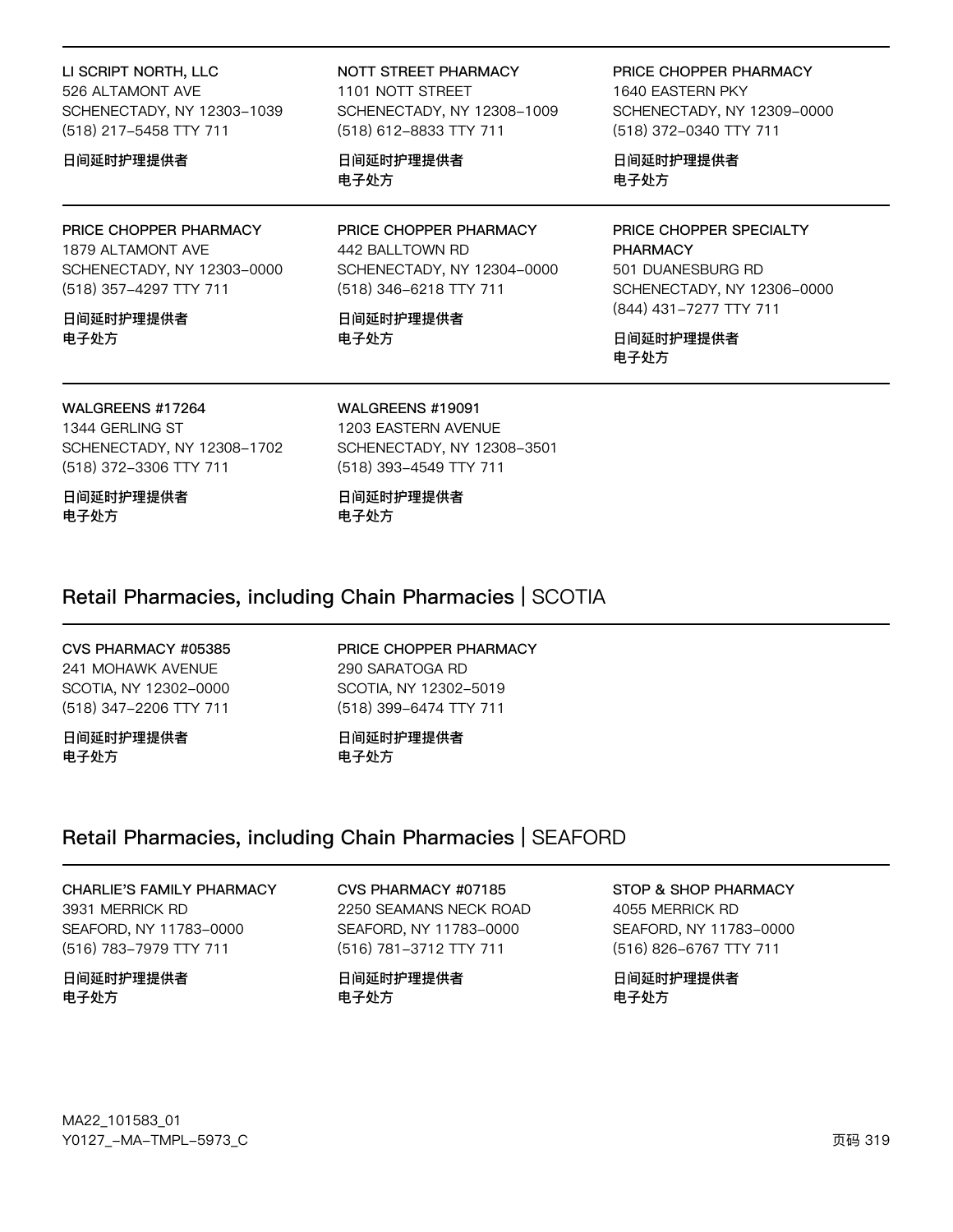### Retail Pharmacies, including Chain Pharmacies | SELDEN

| CVS PHARMACY #01186     |  |  |
|-------------------------|--|--|
| 822 MIDDLE COUNTRY ROAD |  |  |
| SELDEN. NY 11784–0000   |  |  |
| (631) 698–3102 TTY 711  |  |  |

日间延时护理提供者 电子处方

#### QUALITY PHARMACY 249 MIDDLE COUNTRY ROAD

SELDEN, NY 11784-0000 (631) 732-7373 TTY 711

#### 日间延时护理提供者 电子处方

CVS PHARMACY #17747 307 MIDDLE COUNTRY RD SELDEN, NY 11784-2558 (631) 716-8779 TTY 711

日间延时护理提供者 电子处方

#### RITE AID PHARMACY 10662 229 INDEPENDENCE PLAZA SELDEN, NY 11784-0000 (631) 698-8500 TTY 711

日间延时护理提供者 电子处方

PRESCRIPTION DEN PHARMACY 239 BOYLE RD SELDEN, NY 11784-1955 (631) 698-5444 TTY 711

日间延时护理提供者 电子处方

#### WALGREENS #5135

655 MIDDLE COUNTRY RD SELDEN, NY 11784-2520 (631) 451-6849 TTY 711

日间延时护理提供者 电子处方

### Retail Pharmacies, including Chain Pharmacies | SENECA FALLS

#### KINNEY DRUGS

2085 RT 5 AND 20 SENECA FALLS, NY 13148-0000 (315) 568-4300 TTY 711

日间延时护理提供者 电子处方

### Retail Pharmacies, including Chain Pharmacies | SETAUKET

CVS PHARMACY #03010 682 ROUTE 25 A SETAUKET, NY 11733-0000 (631) 246-8733 TTY 711

日间延时护理提供者 电子处方

STOP & SHOP PHARMACY 158 ROUTE 25A SETAUKET, NY 11733-0000 (631) 751-5612 TTY 711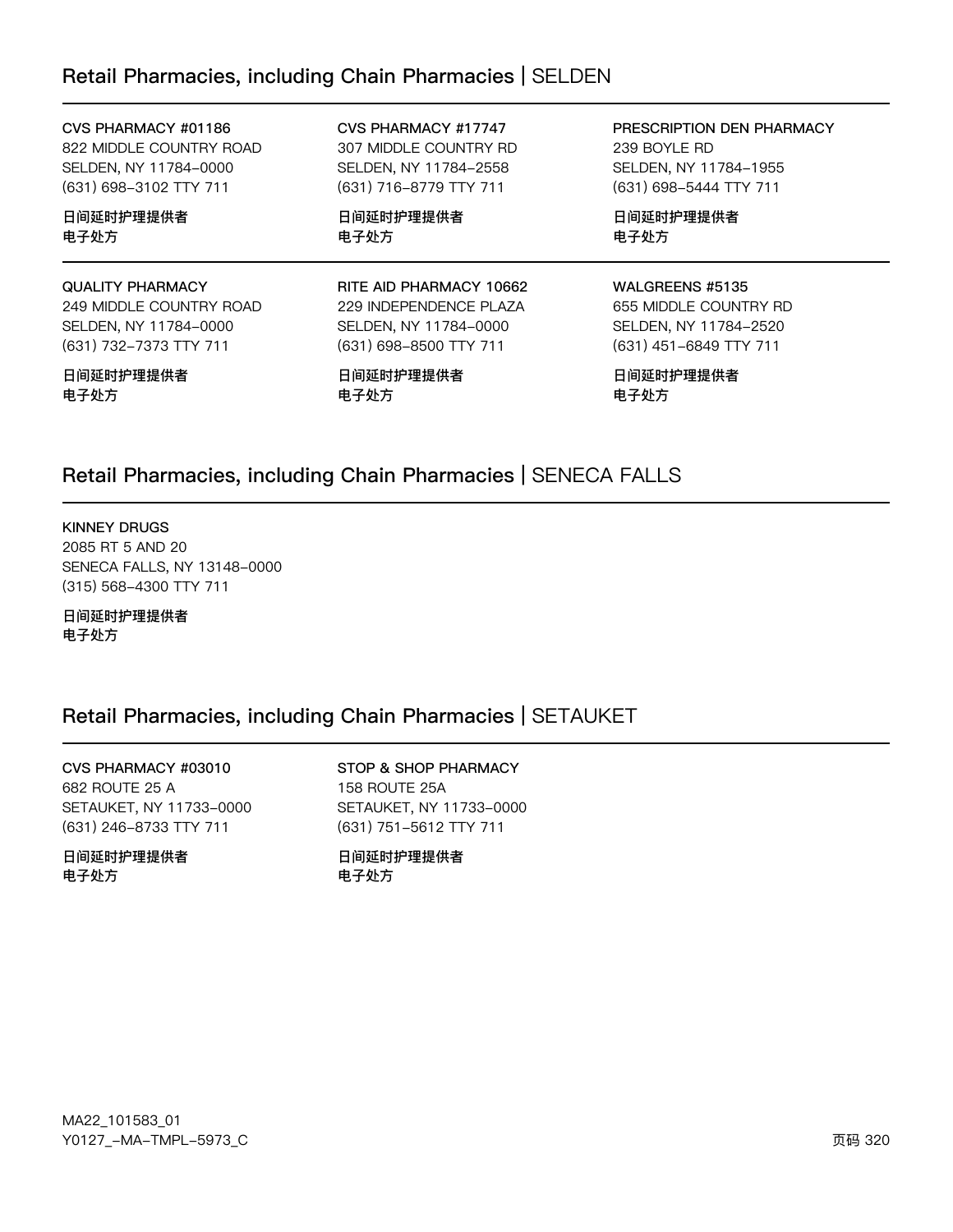SHELTER ISLAND HGTS PHARMACY 19 GRAND AVE SHELTER ISL HGH, NY 11965-9999 (631) 749-0445 TTY 711

日间延时护理提供者 电子处方

### Retail Pharmacies, including Chain Pharmacies | SHERBURNE

SERVICE PHARMACY SHERBURNE 6 N MAIN ST SHERBURNE, NY 13460-9501 (607) 674-9691 TTY 711

日间延时护理提供者 电子处方

### Retail Pharmacies, including Chain Pharmacies | SHERMAN

SHERMAN AREA PHARMACY 105 W MAIN ST SHERMAN, NY 14781-0000 (716) 761-6876 TTY 711

日间延时护理提供者 电子处方

### Retail Pharmacies, including Chain Pharmacies | SHERRILL

**GRAND UNION OF SHERRILL LLC** 87 E STATE ST SHERRILL, NY 13461-0000 (315) 361-4090 TTY 711

#### 日间延时护理提供者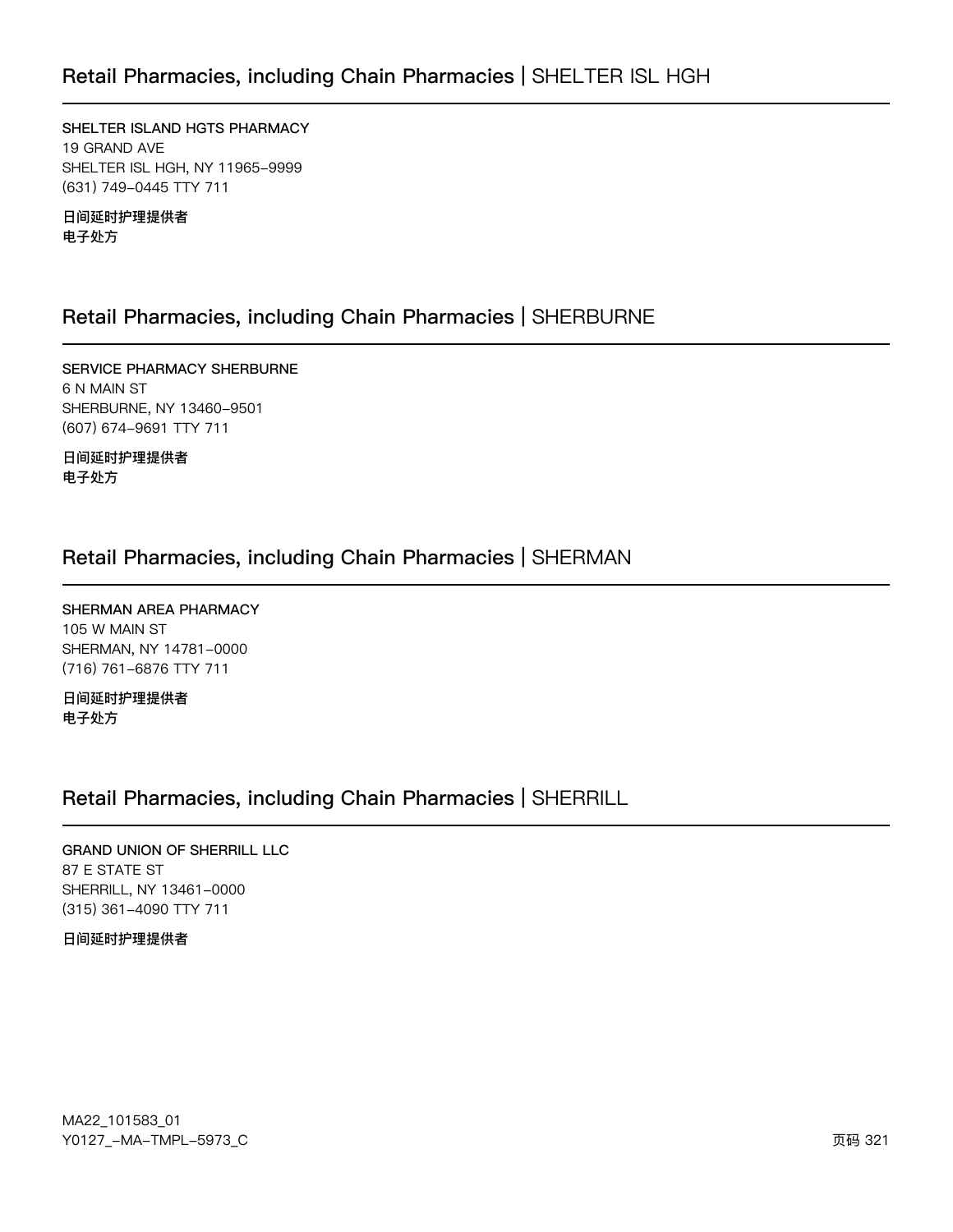### Retail Pharmacies, including Chain Pharmacies | SHIRLEY

CVS PHARMACY #05191 964 MONTAUK HIGHWAY SHIRLEY, NY 11967-0000 (631) 281-2052 TTY 711

日间延时护理提供者 电子处方

STOP & SHOP PHARMACY 999 MONTAUK HWY SHIRLEY, NY 11967-0000 (631) 281-3610 TTY 711

日间延时护理提供者 电子处方

RITE AID PHARMACY 10673 803 MONTAUK HIGHWAY SHIRLEY, NY 11967-0000 (631) 399-8070 TTY 711

日间延时护理提供者 电子处方

WALGREENS #11717 863 MONTAUK HWY SHIRLEY, NY 11967-2141 (631) 399-1352 TTY 711

日间延时护理提供者

SHIRLEY PHARMACY AND **SURGICALS** 464 WILLIAM FLOYD PKWY SHIRLEY, NY 11967-3449 (631) 281-8101 TTY 711

日间延时护理提供者 电子处方

#### WALGREENS #17419 403 WILLIAM FLOYD PKWY

SHIRLEY, NY 11967-3473 (631) 399-0700 TTY 711

日间延时护理提供者 电子处方

### Retail Pharmacies, including Chain Pharmacies | SHOREHAM

电子处方

#### SHOREHAM DRUGS

99 ROUTE 25A # 1 SHOREHAM, NY 11786-1844 (631) 821-0707 TTY 711

日间延时护理提供者 电子处方

### Retail Pharmacies, including Chain Pharmacies | SIDNEY

WALGREENS #19333

10 MAIN STREET SIDNEY, NY 13838-1135 (607) 563-2166 TTY 711

日间延时护理提供者 电子处方

MA22\_101583\_01 70127v-Ju-6Jwx-5y73vC z{ 322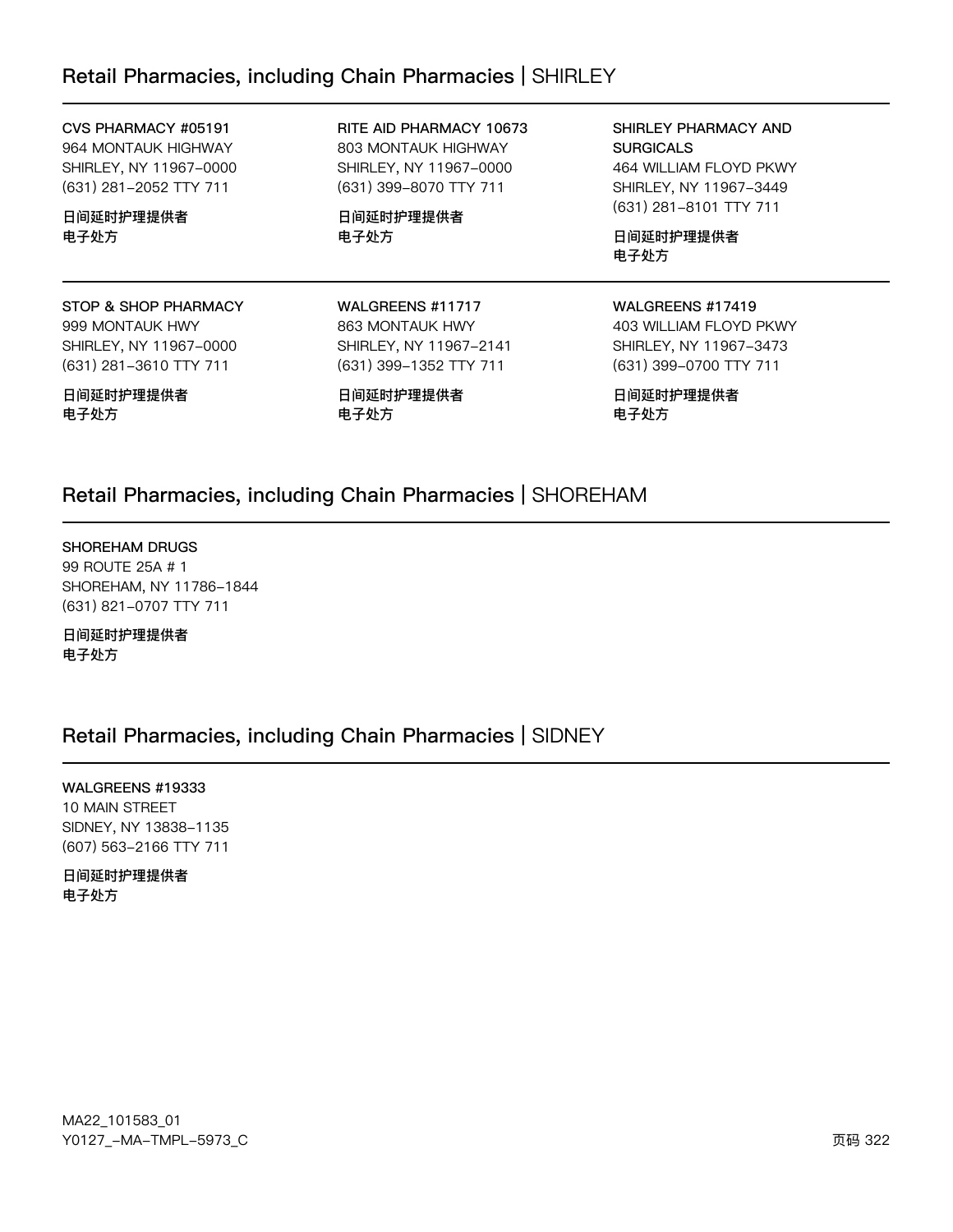RITE AID PHARMACY 01862 214 CENTRAL AVENUE SILVER CREEK, NY 14136-1339 (716) 934-3980 TTY 711

日间延时护理提供者 电子处方

### Retail Pharmacies, including Chain Pharmacies | SKANEATELES

CVS PHARMACY #05024 27 FENNELL ST SKANEATELES, NY 13152-0000 (315) 685-6730 TTY 711

**KINNEY DRUGS** 23 FENNEL STREET SKANEATELES, NY 13152-0000 (315) 685-2393 TTY 711

日间延时护理提供者 电子处方

日间延时护理提供者 电子处方

### Retail Pharmacies, including Chain Pharmacies | SLATE HILL

SLATE HILL NEIGHBORX PHARMACY 2904 ROUTE 6 STE 8-9 SLATE HILL, NY 10973-3810 (845) 355-5555 TTY 711

日间延时护理提供者 电子处方

### Retail Pharmacies, including Chain Pharmacies | SLEEPY HOLLOW

### SLEEPY HOLLOW PHARMACY 95 BEEKMAN AVESTE D SLEEPY HOLLOW, NY 10591-0000 (914) 366-4000 TTY 711

日间延时护理提供者 电子处方

#### **VIVO HEALTH PHARMACY AT PHELPS**

777 N BROADWAYSTE 101 SLEEPY HOLLOW, NY 10591-0000 (914) 366-1400 TTY 711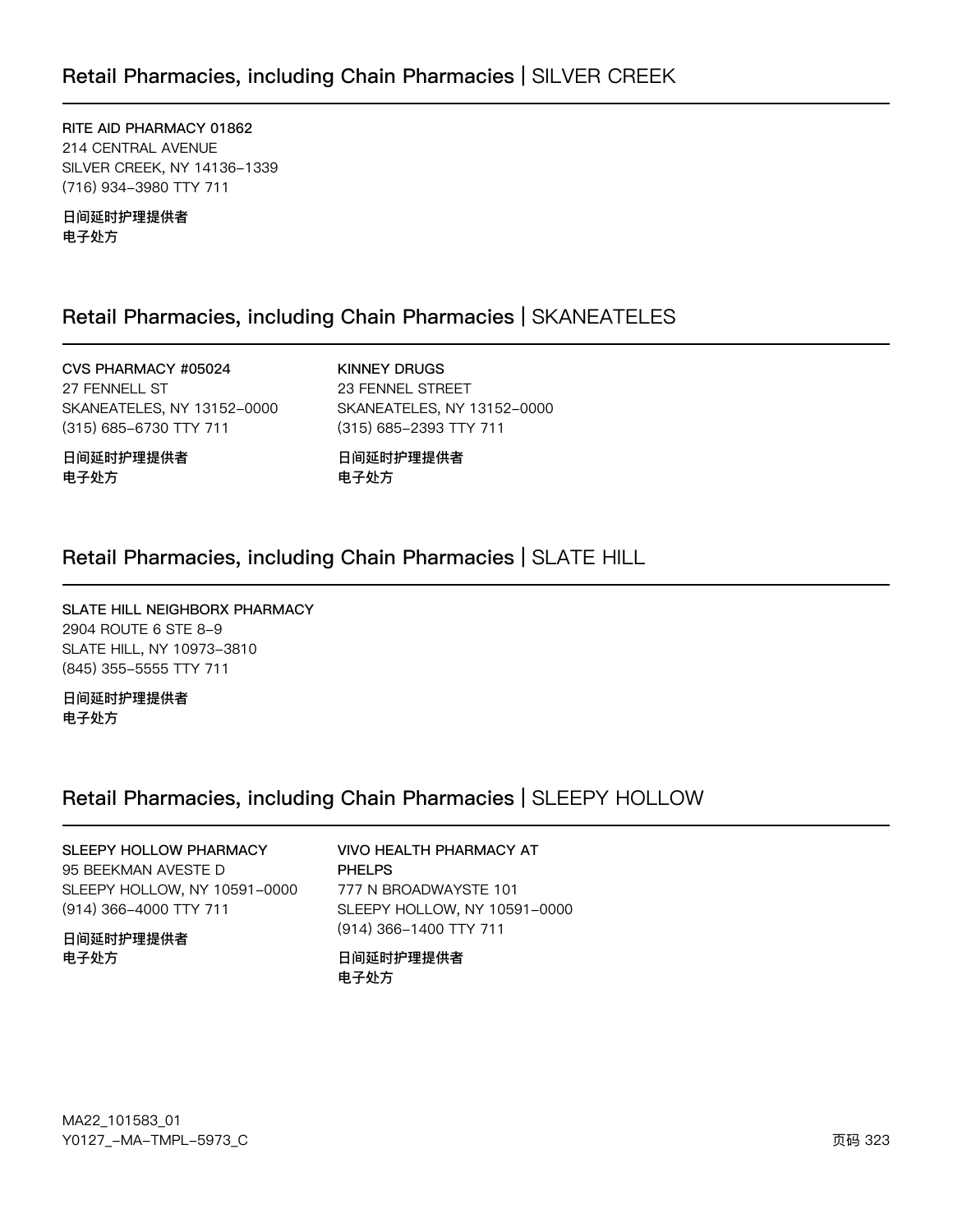PRICE CHOPPER PHARMACY 1395 NEW SCOTLAND AVENUE SLINGERLANDS, NY 12159-0000 (518) 478-0597 TTY 711

日间延时护理提供者 电子处方

### Retail Pharmacies, including Chain Pharmacies | SLOATSBURG

**TUXEDO PARK PHARMACY** 62 ORANGE TPK SLOATSBURG, NY 10974-0000 (845) 753-9675 TTY 711

日间延时护理提供者 电子处方

### Retail Pharmacies, including Chain Pharmacies | SMITHTOWN

| CVS PHARMACY #02042      | CVS PHARMACY #02285      | CVS PHARMACY #06023            |
|--------------------------|--------------------------|--------------------------------|
| 977 JERICHO TURNPIKE     | 111 TERRY ROAD           | 134 EAST MAIN STREET           |
| SMITHTOWN, NY 11787-0000 | SMITHTOWN, NY 11787-0000 | SMITHTOWN, NY 11787-0000       |
| (631) 265-7143 TTY 711   | (631) 265-4120 TTY 711   | (631) 724-3727 TTY 711         |
| 日间延时护理提供者                | 日间延时护理提供者                | 日间延时护理提供者                      |
| 电子处方                     | 电子处方                     | 电子处方                           |
| <b>MAPLE PHARMACY</b>    | RITE AID PHARMACY 10663  | SMITHTOWN PRESCRIPTION CENTER  |
| 304 MAPLE AVE            | 65 ROUTE 111             | 260 MIDDLE COUNTRY RDSUITE 105 |
| SMITHTOWN, NY 11787-0000 | SMITHTOWN, NY 11787-0000 | SMITHTOWN, NY 11787-0000       |
| (631) 265-4040 TTY 711   | (631) 979-8550 TTY 711   | (631) 979-7575 TTY 711         |
| 日间延时护理提供者                | 日间延时护理提供者                | 日间延时护理提供者                      |
| 电子处方                     | 电子处方                     | 电子处方                           |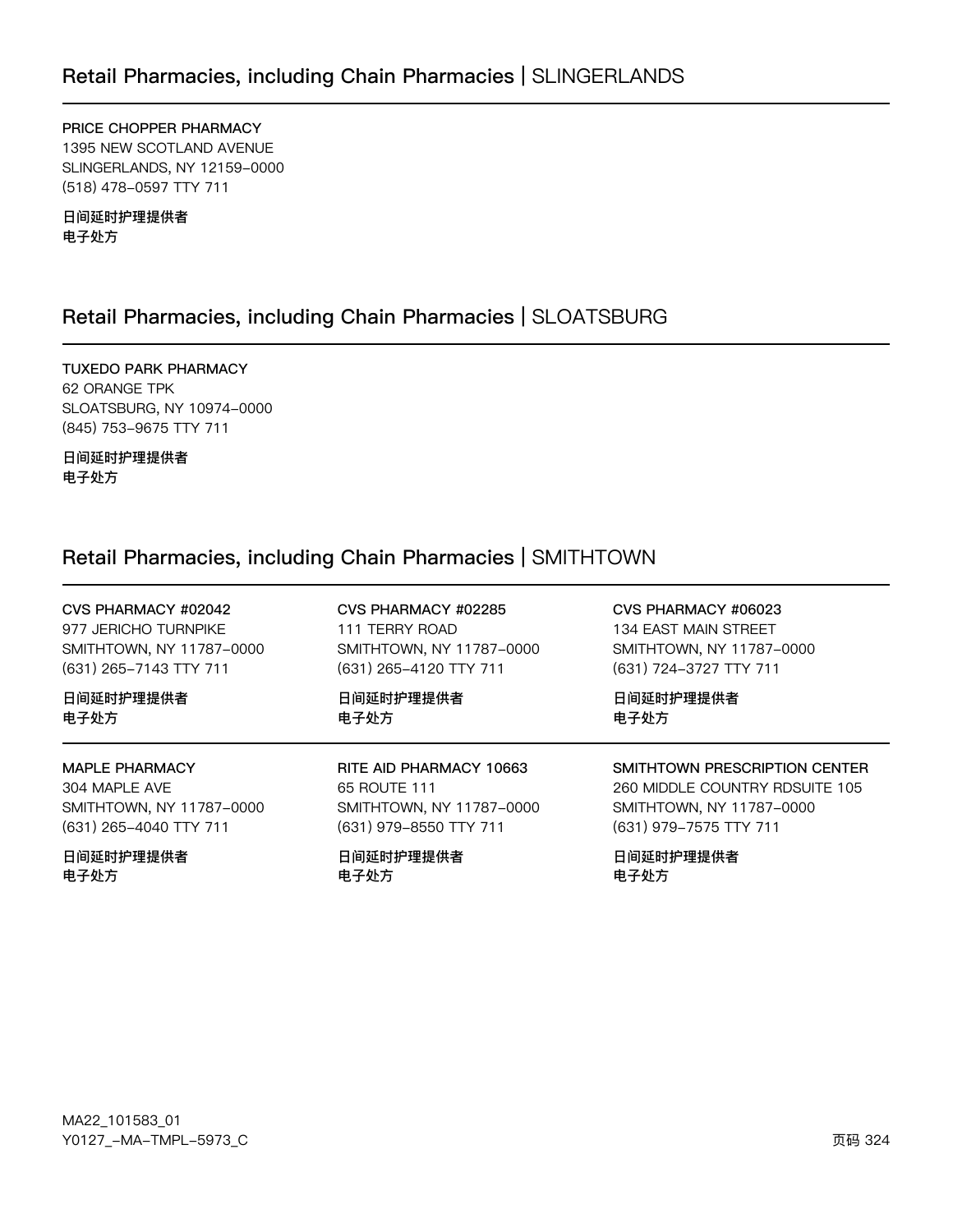### WALGREENS #7628

10 W MAIN ST SMITHTOWN, NY 11787-2615 (631) 724-0381 TTY 711

日间延时护理提供者 电子处方

WALGREENS #9497 712 SMITHTOWN BYP SMITHTOWN, NY 11787-5004 (631) 979-3404 TTY 711

日间延时护理提供者 电子处方

### Retail Pharmacies, including Chain Pharmacies | SNYDER

**SNYDER PHARMACY INC** 4536 MAIN ST SNYDER, NY 14226-3828 (716) 839-3050 TTY 711

日间延时护理提供者 电子处方

### Retail Pharmacies, including Chain Pharmacies | SODUS

CVS PHARMACY #05078 34 WEST MAIN ST SODUS, NY 14551-0000 (315) 483-2288 TTY 711

日间延时护理提供者 电子处方

### Retail Pharmacies, including Chain Pharmacies | SOMERS

CVS PHARMACY #00531 325 ROUTES 100 SOMERS, NY 10589-0000 (914) 669-8289 TTY 711

日间延时护理提供者 电子处方

**SOMERS PHARMACY** 336 ROUTE 202BAILEY COURT SOMERS, NY 10589-3220 (914) 276-2121 TTY 711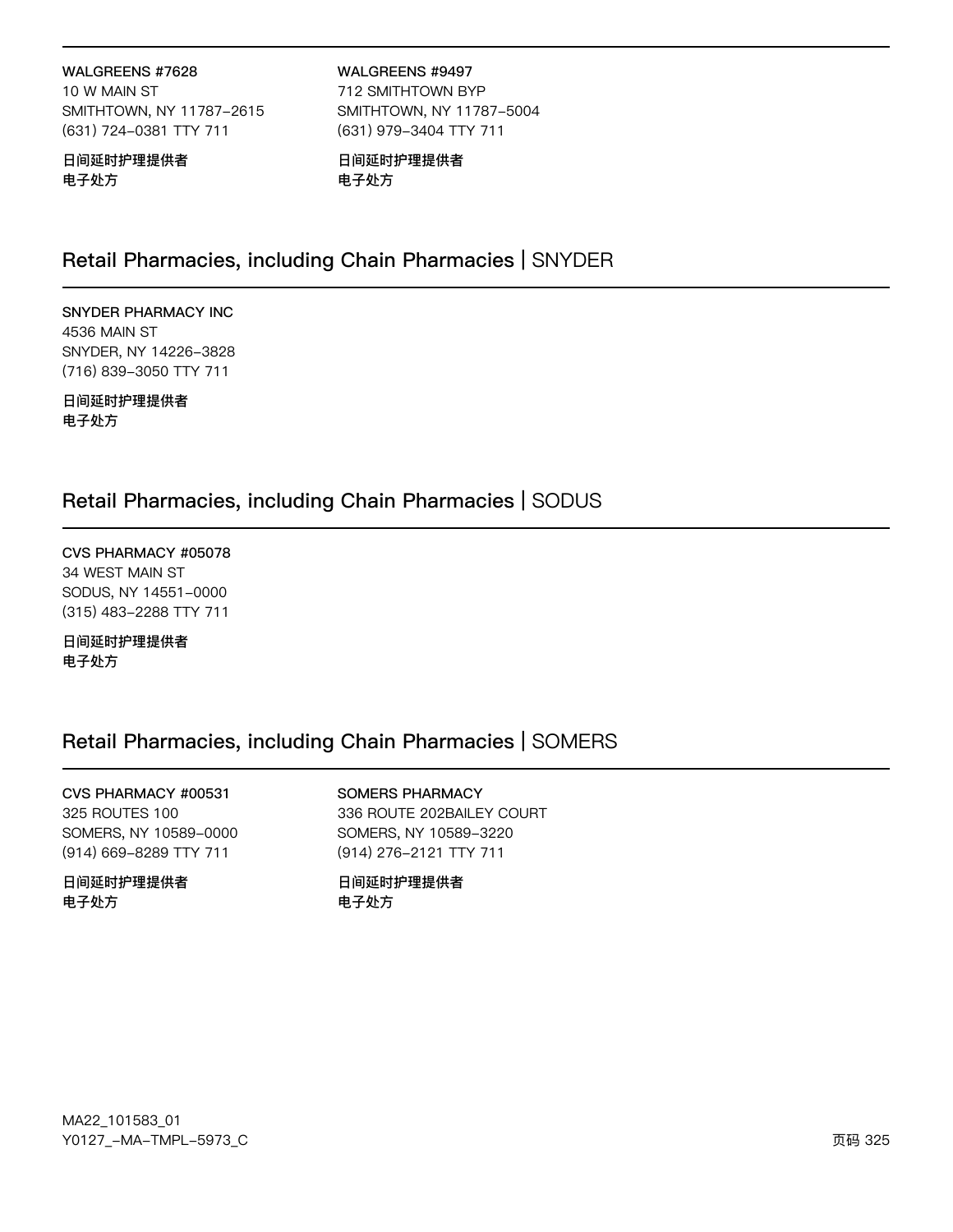SOUTH DAYTON PHARMACY 303 PINE ST SOUTH DAYTON, NY 14138-0290 (716) 988-3410 TTY 711

日间延时护理提供者 电子处方

### Retail Pharmacies, including Chain Pharmacies | SOUTH FALLSBURG

REFUAH HEALTH CENTER 36 LAUREL AVE SOUTH FALLSBURG, NY 12779-5804 (845) 482-9395 TTY 711

日间延时护理提供者 电子处方

### Retail Pharmacies, including Chain Pharmacies | SOUTH FARMINGDALE

WALGREENS #4920 918 MAIN STSTE 20 SOUTH FARMINGDALE, NY 11735-5426 (516) 845-5235 TTY 711

日间延时护理提供者 电子处方

### Retail Pharmacies, including Chain Pharmacies | SOUTH GLENS FALLS

WALGREENS #17860 94 MAIN STREET SOUTH GLENS FALLS, NY 12803-4866 (518) 792-5575 TTY 711

日间延时护理提供者 电子处方

MA22\_101583\_01 Y0127\_-MA-TMPL-5973\_C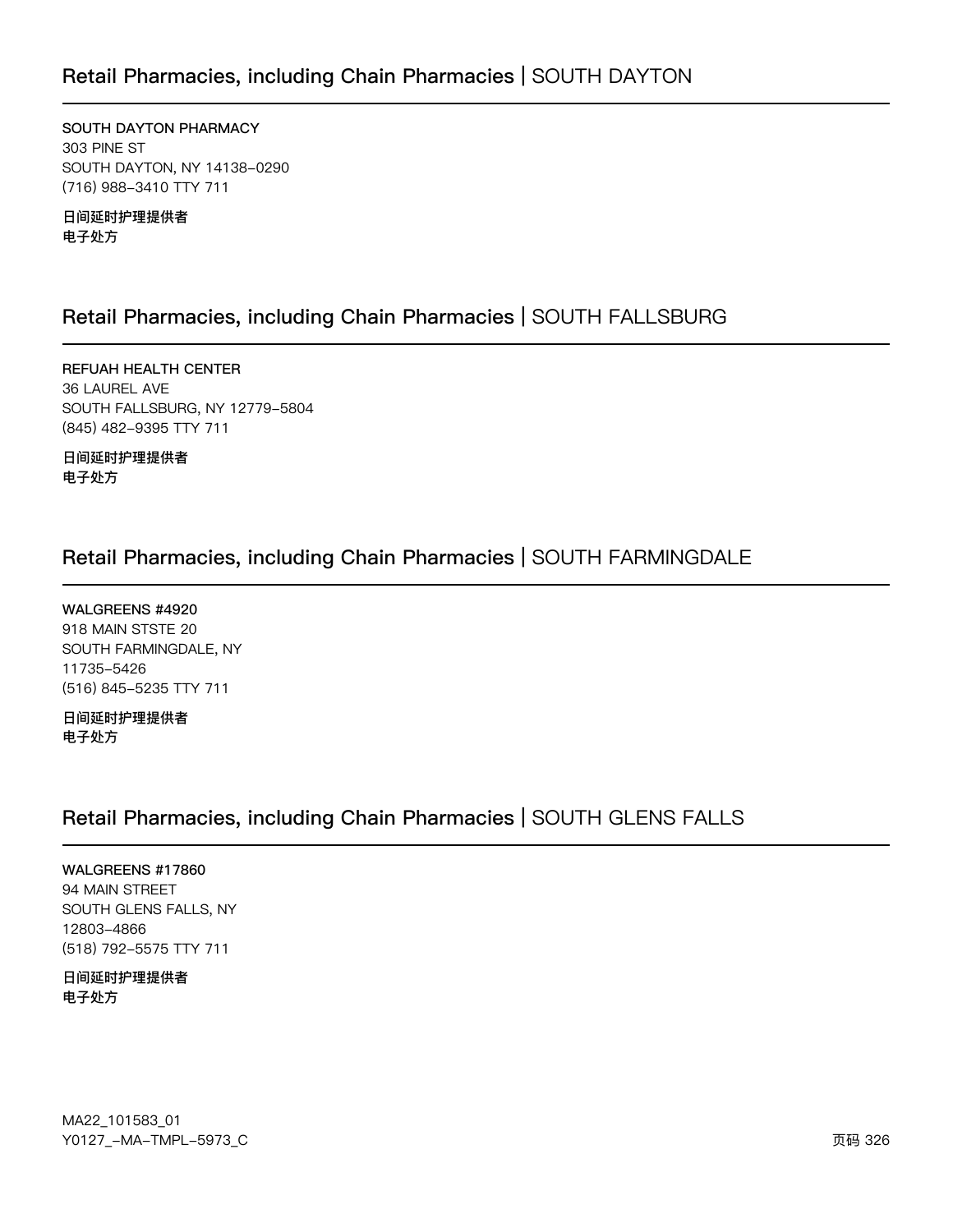### Retail Pharmacies, including Chain Pharmacies | SOUTH HAMPTON

CVS PHARMACY #05062 111 MAIN STREET SOUTH HAMPTON, NY 11968-0000 (631) 283-4250 TTY 711

日间延时护理提供者 电子处方

### Retail Pharmacies, including Chain Pharmacies | SOUTH OZONE PARK

11420-2420

电子处方

GURU SPECIALTY PHARMACY, INC

118-04 ROCKAWAY BLVD

SOUTH OZONE PARK, NY

(718) 322-2228 TTY 711

日间延时护理提供者

#### **CPW PHARMACY**

13107 ROCKAWAY BLVD SOUTH OZONE PARK, NY 11420-2931 (718) 322-5000 TTY 711

日间延时护理提供者 电子处方

#### WALGREENS #4445

11902 ROCKAWAY BLVD SOUTH OZONE PARK, NY 11420-2422 (718) 529-9503 TTY 711

日间延时护理提供者 电子处方

### Retail Pharmacies, including Chain Pharmacies | SOUTH RICHMOND HILL

#### **CHOICE PHARMACY**

12401 LIBERTY AVE STE C SOUTH RICHMOND HILL, NY 11419-2245 (718) 845-0200 TTY 711

日间延时护理提供者 电子处方

#### ELITE DRUGS AND SURGICAL **SUPPLY** 11114 LIBERTY AVE SOUTH RICHMOND HILL, NY 11419-1812 (718) 880-1940 TTY 711

#### 日间延时护理提供者 电子处方

#### **GEORGETOWN PHARMACY**

134-07 LIBERTY AVE SOUTH RICHMOND HILL, NY 11419-2354 (718) 206-0716 TTY 711

日间延时护理提供者 电子处方

**REX PHARMACY** 119-01 ROCKAWAY BLVD SOUTH OZONE PARK, NY 11420-2494 (718) 843-8000 TTY 711

日间延时护理提供者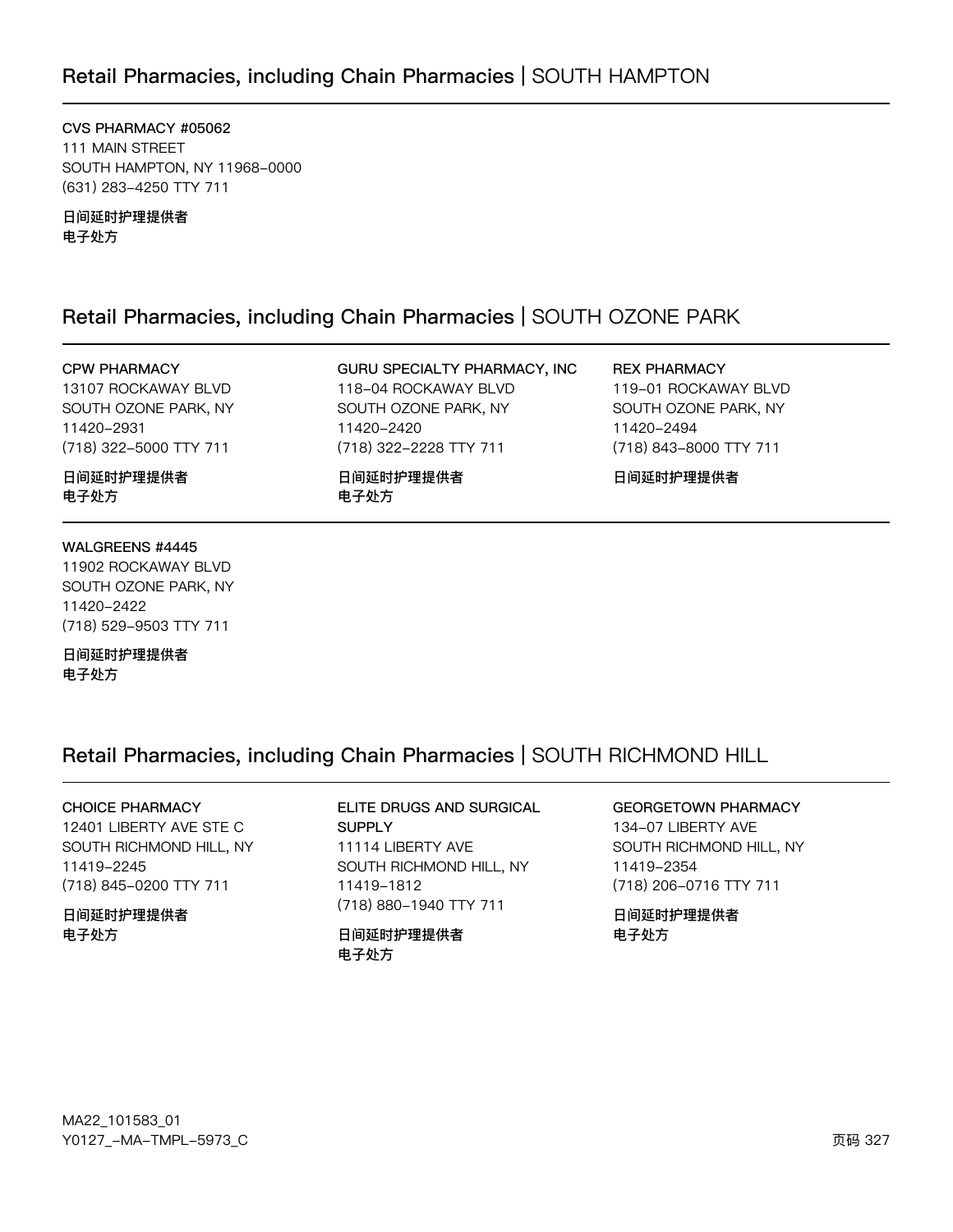| L FERNANDEZ PHARMACY      | MEERAJ PHARMACY INC       | RICHMOND HILL PHARMACY  |
|---------------------------|---------------------------|-------------------------|
| 12323 LIBERTY AVE         | 11517 LIBERTY AVE         | 12501 101ST AVE         |
| SOUTH RICHMOND HILL, NY   | SOUTH RICHMOND HILL, NY   | SOUTH RICHMOND HILL, NY |
| 11419-2115                | 11419-1901                | 11419-1411              |
| (718) 738-0500 TTY 711    | (718) 641-4400 TTY 711    | (718) 849-7300 TTY 711  |
| 日间延时护理提供者                 | 日间延时护理提供者                 | 日间延时护理提供者               |
| 电子处方                      | 电子处方                      | 电子处方                    |
| <b>RICHMOND RX CENTER</b> | <b>SUREDRUGS PHARMACY</b> | WALGREENS #17161        |
| 11212 LIBERTY AVE         | 11806 101ST AVE           | 11910 LIBERTY AVE       |
| SOUTH RICHMOND HILL, NY   | SOUTH RICHMOND HILL, NY   | SOUTH RICHMOND HILL, NY |
| 11419-1814                | 11419-1230                | 11419-2002              |
| (718) 845-3540 TTY 711    | (718) 880-2500 TTY 711    | (718) 835-7659 TTY 711  |

日间延时护理提供者 电子处方

日间延时护理提供者 电子处方

日间延时护理提供者 电子处方

### Retail Pharmacies, including Chain Pharmacies | SOUTH RICHMOND HILLS

RITE AID PHARMACY 04856 12202 LIBERTY AVE SOUTH RICHMOND HILLS, NY 11419-2114 (718) 843-7001 TTY 711

日间延时护理提供者 电子处方

## Retail Pharmacies, including Chain Pharmacies | SOUTH SALEM

PAUL'S PHARMACY 222 OAKRIDGE CMNS SOUTH SALEM, NY 10590-2437 (914) 533-5679 TTY 711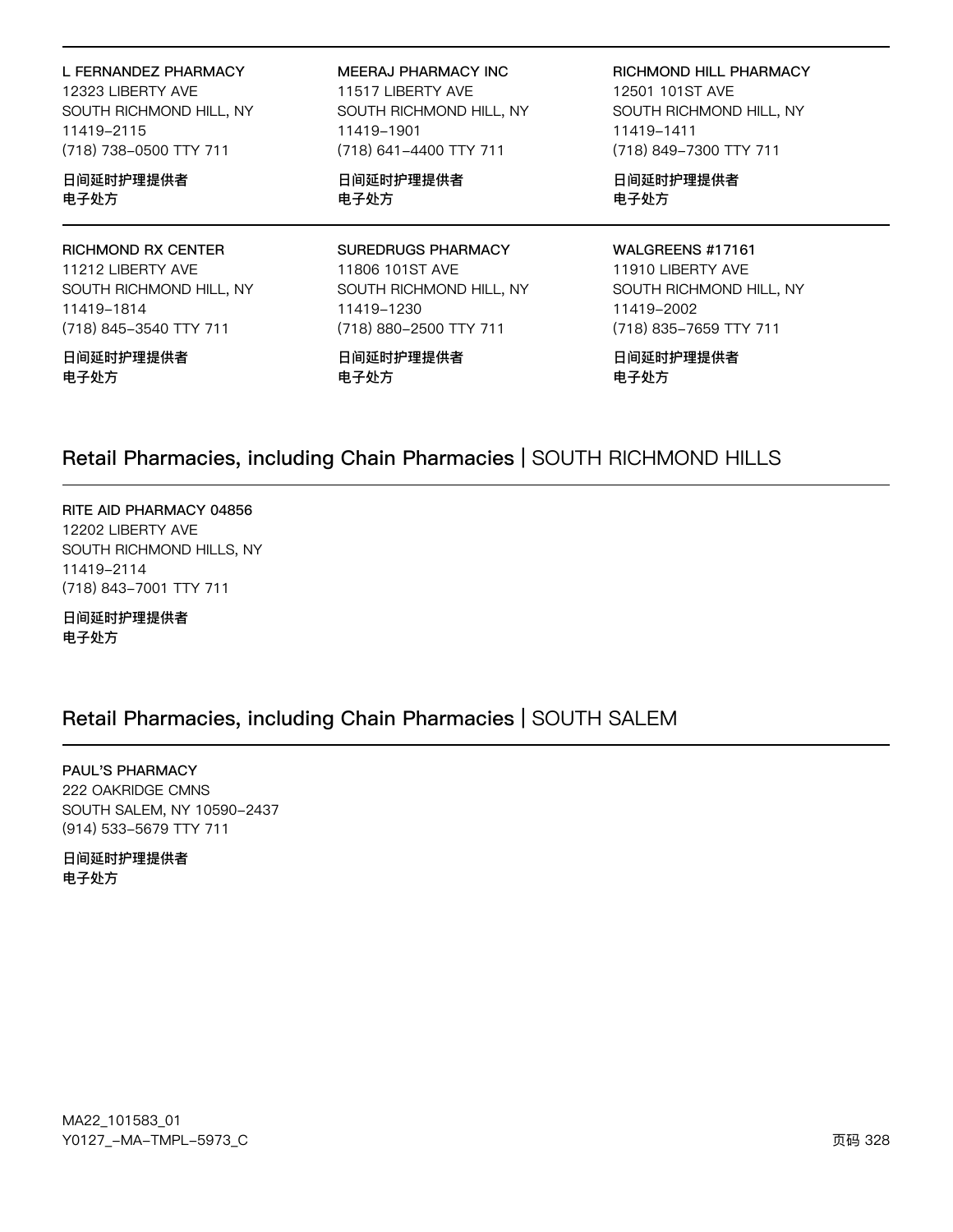### Retail Pharmacies, including Chain Pharmacies | SOUTH SETAUKET

CVS PHARMACY #16549 255 POND PATH SOUTH SETAUKET, NY 11720-2007 (631) 580-5371 TTY 711

日间延时护理提供者 电子处方

STOP & SHOP PHARMACY 250 POND PATH SOUTH SETAUKET, NY 11720-0000 (631) 585-4469 TTY 711

日间延时护理提供者 电子处方

WALMART PHARMACY 10-2915 3990 NESCONSET HIGHWAY SOUTH SETAUKET, NY 11733-0000 (631) 474-3698 TTY 711

日间延时护理提供者 电子处方

### Retail Pharmacies, including Chain Pharmacies | SOUTHAMPTON

RITE AID PHARMACY 04226 82 NUGENT STREET SOUTHAMPTON, NY 11968-4816 (631) 283-2604 TTY 711

SOUTHRIFTY DRUG 54 JAGGER LANE SOUTHAMPTON, NY 11968-0000 (631) 283-1506 TTY 711

日间延时护理提供者 电子处方

日间延时护理提供者 电子处方

### Retail Pharmacies, including Chain Pharmacies | SOUTHOLD

SOUTHOLD PHARMACY 53895 MAIN RD SOUTHOLD, NY 11971-1401 (631) 765-3434 TTY 711

日间延时护理提供者 电子处方

### Retail Pharmacies, including Chain Pharmacies | SPENCERPORT

#### SPENCERPORT FAMILY APOTHECARY, LLC. 42 NICHOLS ST STE 11 SPENCERPORT, NY 14559-2180 (585) 349-3562 TTY 711

#### 日间延时护理提供者 电子处方

#### WALGREENS #19717

2841 NICHOLS ST SPENCERPORT, NY 14559-1909 (585) 352-4020 TTY 711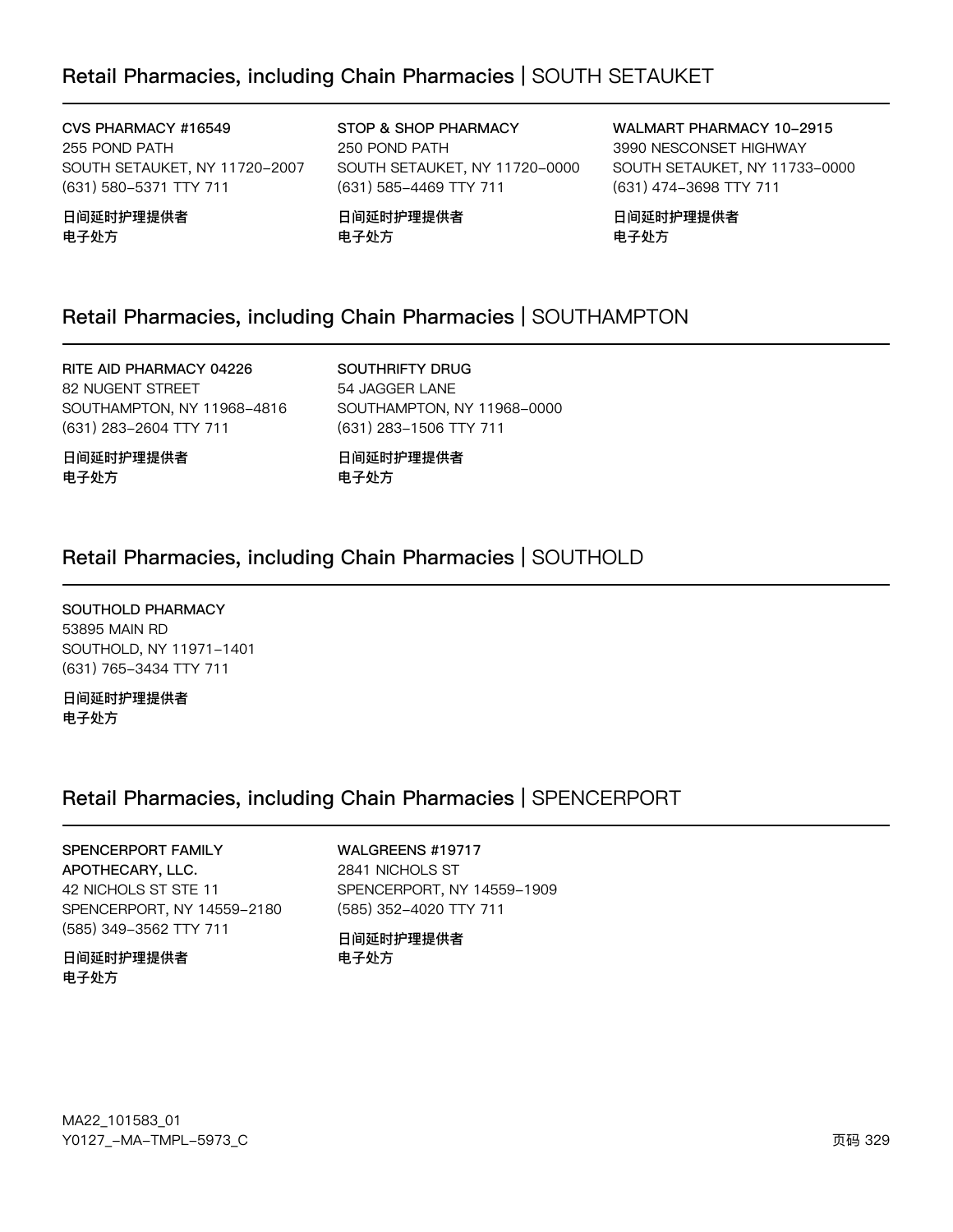### Retail Pharmacies, including Chain Pharmacies | SPRING VALLEY

| <b>CITYDRUG PHARMACY</b>                                                                                              | CVS PHARMACY #02205                                                                                                                             | CVS PHARMACY #16931                                                                                                |
|-----------------------------------------------------------------------------------------------------------------------|-------------------------------------------------------------------------------------------------------------------------------------------------|--------------------------------------------------------------------------------------------------------------------|
| 96 E. ROUTE 59                                                                                                        | 274 OLD NYACK TURNPIKE RT 45                                                                                                                    | 50 SPRING VALLEY MARKET PL                                                                                         |
| SPRING VALLEY, NY 10977-0000                                                                                          | SPRING VALLEY, NY 10977-0000                                                                                                                    | SPRING VALLEY, NY 10977-0000                                                                                       |
| (845) 459-6611 TTY 711                                                                                                | (845) 371-4671 TTY 711                                                                                                                          | (845) 371-5811 TTY 711                                                                                             |
| 日间延时护理提供者                                                                                                             | 日间延时护理提供者                                                                                                                                       | 日间延时护理提供者                                                                                                          |
| 电子处方                                                                                                                  | 电子处方                                                                                                                                            | 电子处方                                                                                                               |
| <b>ECKERSON DRUGS</b><br>287 N MAIN ST<br>SPRING VALLEY, NY 10977-0000<br>(845) 352-1800 TTY 711<br>日间延时护理提供者<br>电子处方 | <b>HILLCREST PHARMACY LLC</b><br>1 HILLCREST CENTER DRIVESTE 110<br>SPRING VALLEY, NY 10977-0000<br>(845) 356-7300 TTY 711<br>日间延时护理提供者<br>电子处方 | <b>MEDWIZ PHARMACY LLC</b><br>240 N MAIN ST<br>SPRING VALLEY, NY 10977-4020<br>(845) 624-5200 TTY 711<br>日间延时护理提供者 |
|                                                                                                                       | PHARMACY PLUS                                                                                                                                   | <b>SPRING VALLEY DRUG</b>                                                                                          |
| MEDWIZ PHARMACY, LLC<br>240 N MAIN ST<br>SPRING VALLEY, NY 10977-4020<br>(845) 624-5200 TTY 711                       | 728 NORTH MAIN STSUITE C<br>SPRING VALLEY, NY 10977-0000<br>(845) 354-9320 TTY 711                                                              | 180 E CENTRAL AVE RT 59<br>SPRING VALLEY, NY 10977-0000<br>(845) 352-0490 TTY 711                                  |
| 日间延时护理提供者                                                                                                             | 日间延时护理提供者                                                                                                                                       | 日间延时护理提供者                                                                                                          |
| 电子处方                                                                                                                  | 电子处方                                                                                                                                            | 电子处方                                                                                                               |
| <b>V CARE PHARMACY INC</b>                                                                                            | <b>VALLEY PHARMACY</b>                                                                                                                          | WALGREENS #13726                                                                                                   |
| 59 E ECKERSON RD                                                                                                      | 45 KENNEDY DR                                                                                                                                   | 208 E ROUTE 59                                                                                                     |
| SPRING VALLEY, NY 10977-0000                                                                                          | SPRING VALLEY, NY 10977-5319                                                                                                                    | SPRING VALLEY, NY 10977-5267                                                                                       |
| (845) 371-2018 TTY 711                                                                                                | (845) 414-9966 TTY 711                                                                                                                          | (845) 352-7865 TTY 711                                                                                             |
| 日间延时护理提供者                                                                                                             | 日间延时护理提供者                                                                                                                                       | 日间延时护理提供者                                                                                                          |
| 电子处方                                                                                                                  | 电子处方                                                                                                                                            | 电子处方                                                                                                               |

### Retail Pharmacies, including Chain Pharmacies | SPRINGVILLE

RITE AID PHARMACY 03838 40 WEST MAIN STREET SPRINGVILLE, NY 14141-1014 (716) 592-2836 TTY 711

日间延时护理提供者 电子处方

WALMART PHARMACY 10-2164 317 S CASCADE DRIVE SPRINGVILLE, NY 14141-0000 (716) 592-1465 TTY 711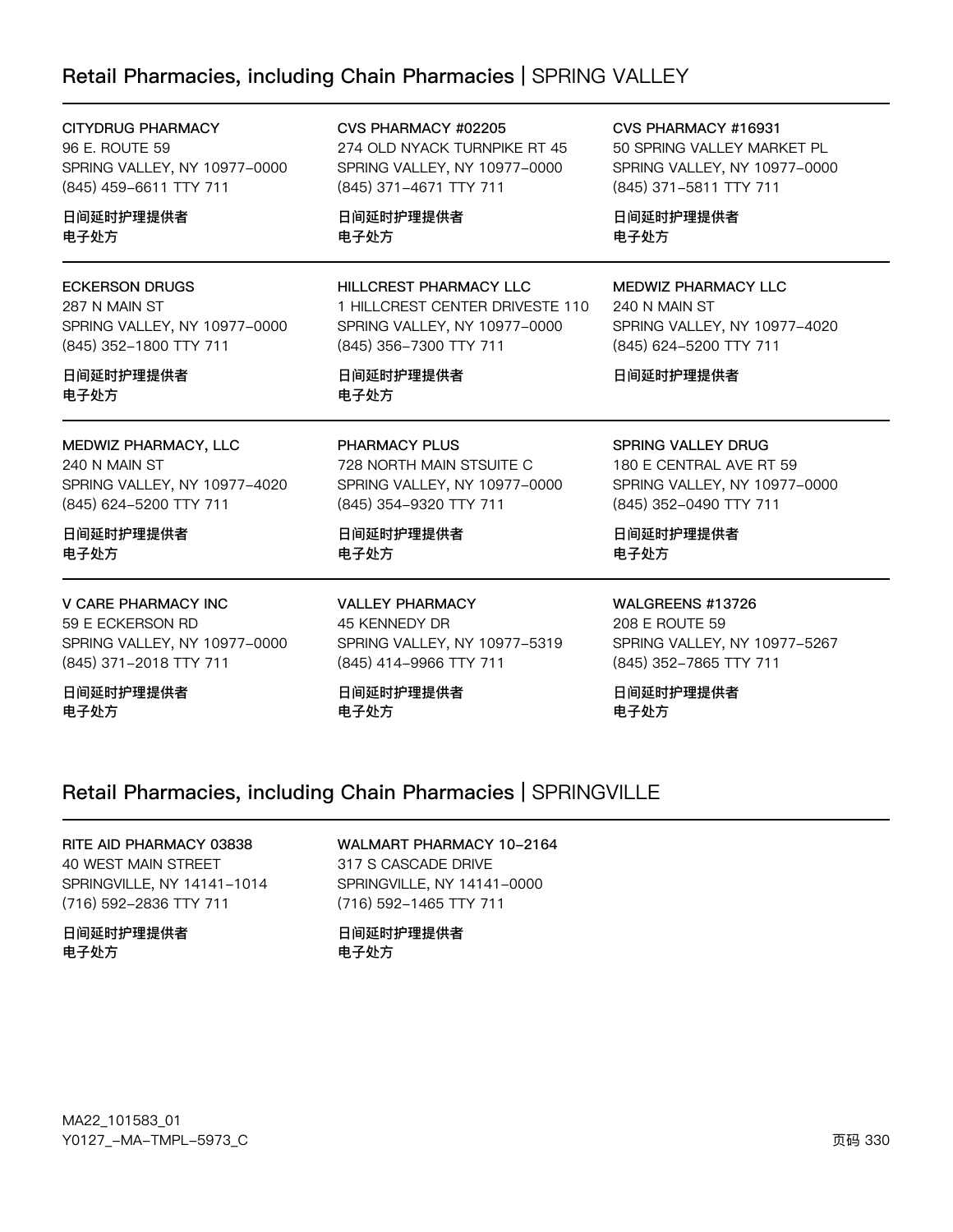### Retail Pharmacies, including Chain Pharmacies | ST JAMES

SPAGE'S PHARMACY 471 LAKE AVE ST JAMES, NY 11780-2209 (631) 584-6460 TTY 711

日间延时护理提供者 电子处方

### Retail Pharmacies, including Chain Pharmacies | ST JOHNSVILLE

**KINNEY DRUGS** 12 PARK PLACE ST JOHNSVILLE, NY 13452-1333 (518) 568-2400 TTY 711

日间延时护理提供者 电子处方

### Retail Pharmacies, including Chain Pharmacies | STAMFORD

WALGREENS #19432 5 LAKE STREET STAMFORD, NY 12167-1007 (607) 652-3675 TTY 711

日间延时护理提供者 电子处方

### Retail Pharmacies, including Chain Pharmacies | STANFORDVILLE

MCCARTHYS PHARMACY 6032 ROUTE 82 STANFORDVILLE, NY 12581-0000 (845) 868-1010 TTY 711

日间延时护理提供者 电子处方

#### MCCARTHY'S PHARMACY 6032 RT. 82 STANFORDVILLE, NY 12581-5953 (845) 868-1010 TTY 711

日间延时护理提供者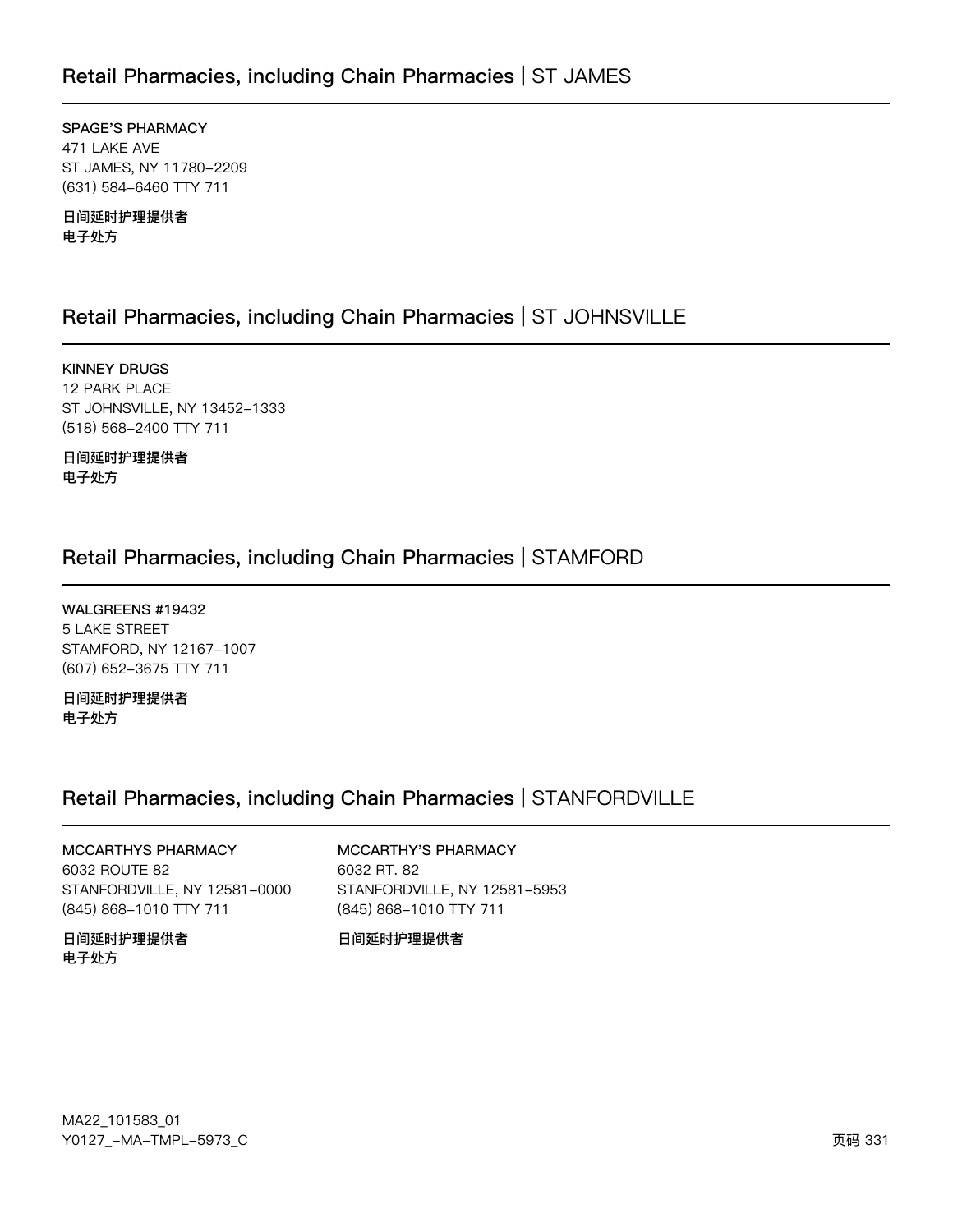## Retail Pharmacies, including Chain Pharmacies | STATEN ISLAND

电子处方

| ALBA RX                      | AMBOY PHARMACY INC                 | ANNADALE FAMILY PHARMACY INC       |
|------------------------------|------------------------------------|------------------------------------|
| 1194 HYLAN BLVD              | 7095 AMBOY RD                      | 831 ANNADALE RD                    |
| STATEN ISLAND, NY 10305-1920 | STATEN ISLAND, NY 10307-1403       | STATEN ISLAND, NY 10312-0000       |
| (718) 524-8127 TTY 711       | (718) 966-0083 TTY 711             | (718) 227-0710 TTY 711             |
| 日间延时护理提供者                    | 日间延时护理提供者                          | 日间延时护理提供者                          |
| 电子处方                         | 电子处方                               | 电子处方                               |
| ARROCHAR PHARMACY INC        | <b>B &amp; T PHARMACY</b>          | <b>BALAJI TARGEE PHARMACY CORP</b> |
| 121 MCCLEAN AVE              | 702 CASTLETON AVE                  | 519 TARGEE ST                      |
| STATEN ISLAND, NY 10305-4655 | STATEN ISLAND, NY 10310-1802       | STATEN ISLAND, NY 10304-3501       |
| (718) 447-3117 TTY 711       | (718) 273-7200 TTY 711             | (718) 720-7205 TTY 711             |
| 日间延时护理提供者                    | 日间延时护理提供者                          | 日间延时护理提供者                          |
| 电子处方                         | 电子处方                               | 电子处方                               |
| <b>BEST RX PHARMACY</b>      | <b>BRIGHTON COMMUNITY PHARMACY</b> | <b>CASTLETON CHEMISTS LLC</b>      |
| 325 NEW DORP LN              | 280 BROADWAY                       | 831 CASTLETON AVE                  |
| STATEN ISLAND, NY 10306-3005 | STATEN ISLAND, NY 10310-2055       | STATEN ISLAND, NY 10310-1804       |
| (718) 351-2400 TTY 711       | (718) 273-6606 TTY 711             | (929) 308-2727 TTY 711             |
| 日间延时护理提供者                    | 日间延时护理提供者                          | 日间延时护理提供者                          |
| 电子处方                         | 电子处方                               | 电子处方                               |
| <b>CLASSIC PHARMACY INC</b>  | COSTCO PHARMACY #316               | CVS PHARMACY #02364                |
| 1284 CLOVE RD                | 2975 RICHMOND AVE                  | 4065 AMBOY AVENUE                  |
| STATEN ISLAND, NY 10301-4302 | STATEN ISLAND, NY 10314-5851       | STATEN ISLAND, NY 10308-0000       |
| (718) 727-0022 TTY 711       | (718) 982-5147 TTY 711             | (718) 317-2442 TTY 711             |
| 日间延时护理提供者                    | 日间延时护理提供者                          | 日间延时护理提供者                          |
| 电子处方                         | 电子处方                               | 电子处方                               |
| CVS PHARMACY #02439          | CVS PHARMACY #06045                | CVS PHARMACY #06046                |
| 778A MANOR ROAD              | 1571 FOREST AVENUE                 | 2690 HYLAN BLVD.                   |
| STATEN ISLAND, NY 10314-0000 | STATEN ISLAND, NY 10302-0000       | STATEN ISLAND, NY 10306-4336       |
| (718) 761-5500 TTY 711       | (718) 448-8744 TTY 711             | (718) 987-9727 TTY 711             |
| 日间延时护理提供者                    | 日间延时护理提供者                          | 日间延时护理提供者                          |

电子处方

电子处方

MA22\_101583\_01 Y0127\_-MA-TMPL-5973\_C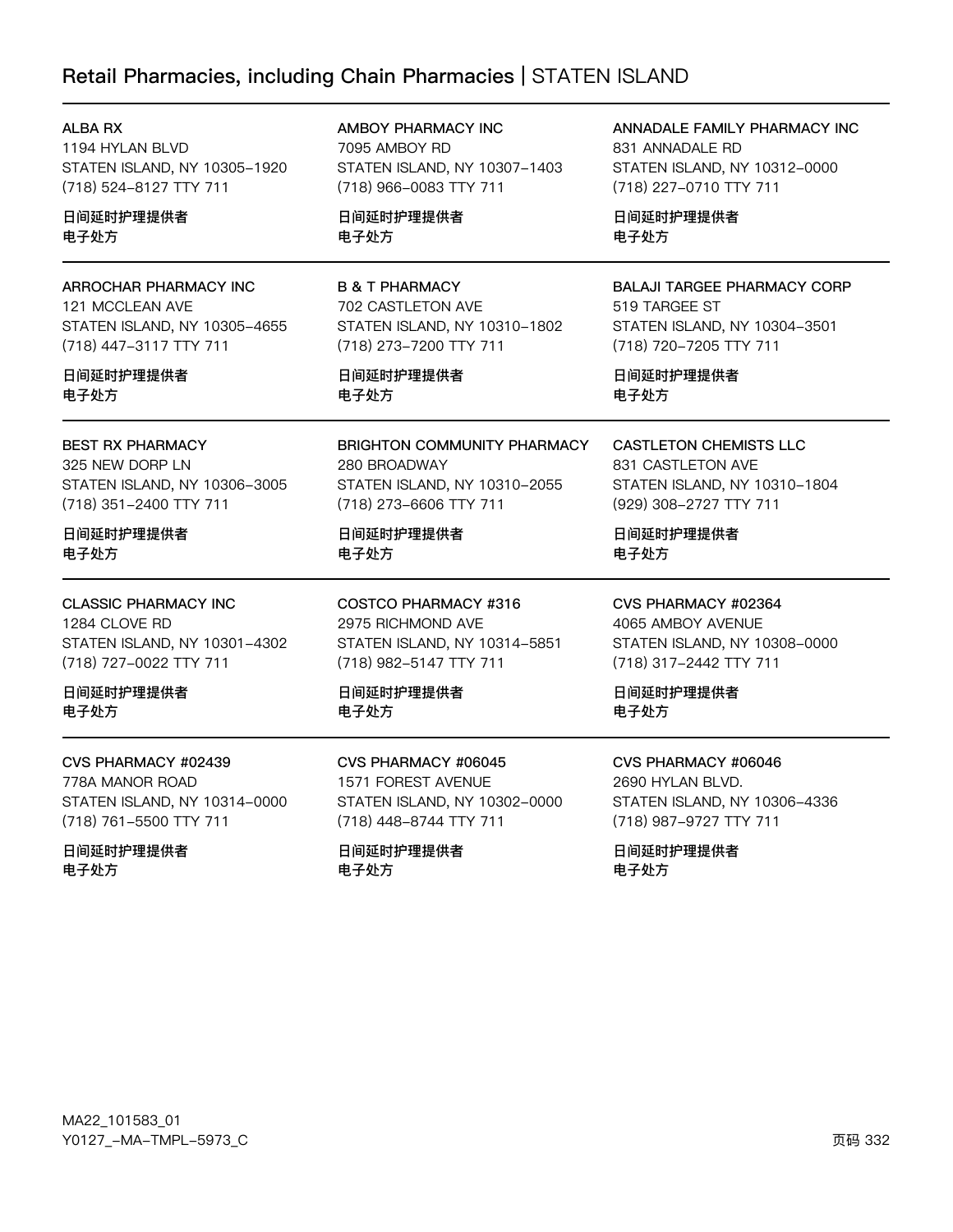#### CVS PHARMACY #06047

640 ARTHUR KILL ROAD STATEN ISLAND, NY 10308-0000 (718) 948-5200 TTY 711

日间延时护理提供者 电子处方

### CVS PHARMACY #06050

1654 RICHMOND AVENUE STATEN ISLAND, NY 10314-0000 (718) 761-2900 TTY 711

日间延时护理提供者 电子外方

#### CVS PHARMACY #06053 2045 FOREST AVE

STATEN ISLAND, NY 10303-0000 (718) 982-8019 TTY 711

日间延时护理提供者 电子处方

### CVS PHARMACY #06056

1125 BAY STREET STATEN ISLAND, NY 10305-0000 (718) 273-4998 TTY 711

#### 日间延时护理提供者 电子处方

CVS PHARMACY #17101 2900 VETERANS RD W STATEN ISLAND, NY 10309-0000 (718) 701-6206 TTY 711

#### 日间延时护理提供者 电子处方

#### **DELCO DRUGS**

3833 RICHMOND AVE STATEN ISLAND, NY 10312-0000 (718) 984-6600 TTY 711

日间延时护理提供者 电子处方

#### CVS PHARMACY #06048 1933 VICTORY BLVD STATEN ISLAND, NY 10314-0000 (718) 447-0300 TTY 711

日间延时护理提供者 电子处方

CVS PHARMACY #06051 501 FOREST AVENUE STATEN ISLAND, NY 10310-0000 (718) 447-1602 TTY 711

日间延时护理提供者 电子外方

CVS PHARMACY #06054 2465 RICHMOND AVENUE STATEN ISLAND, NY 10314-0000 (718) 370-0365 TTY 711

日间延时护理提供者 电子处方

CVS PHARMACY #06057 4055 HYLAN BLVD STATEN ISLAND, NY 10312-0000 (718) 966-9285 TTY 711

日间延时护理提供者 电子处方

#### CVS PHARMACY #17616 2873 RICHMOND AVE STATEN ISLAND, NY 10314-0000 (917) 791-5852 TTY 711

#### 日间延时护理提供者 电子处方

#### **DONGAN HILLS PHARMACY** 1560 RICHMOND RD STATEN ISLAND, NY 10304-0000 (718) 667-7733 TTY 711

日间延时护理提供者 电子处方

CVS PHARMACY #06049 1361 HYLAN BLVD STATEN ISLAND, NY 10305-0000 (718) 979-2828 TTY 711

日间延时护理提供者 电子处方

#### CVS PHARMACY #06052 250 PAGE AVENUE STATEN ISLAND, NY 10307-0000 (718) 966-6606 TTY 711

日间延时护理提供者 电子外方

CVS PHARMACY #06055 5830 AMBOY ROAD STATEN ISLAND, NY 10309-0000 (718) 966-9278 TTY 711

日间延时护理提供者 电子处方

CVS PHARMACY #06058 260 ARDEN AVENUE STATEN ISLAND, NY 10312-0000 (718) 966-5509 TTY 711

日间延时护理提供者 电子处方

#### CVS PHARMACY #17756

1520 FOREST AVE STATEN ISLAND, NY 10302-2234 (718) 568-2279 TTY 711

日间延时护理提供者

#### DUANE READE #14352

3155 AMBOY RD STATEN ISLAND, NY 10306-2799 (718) 351-7746 TTY 711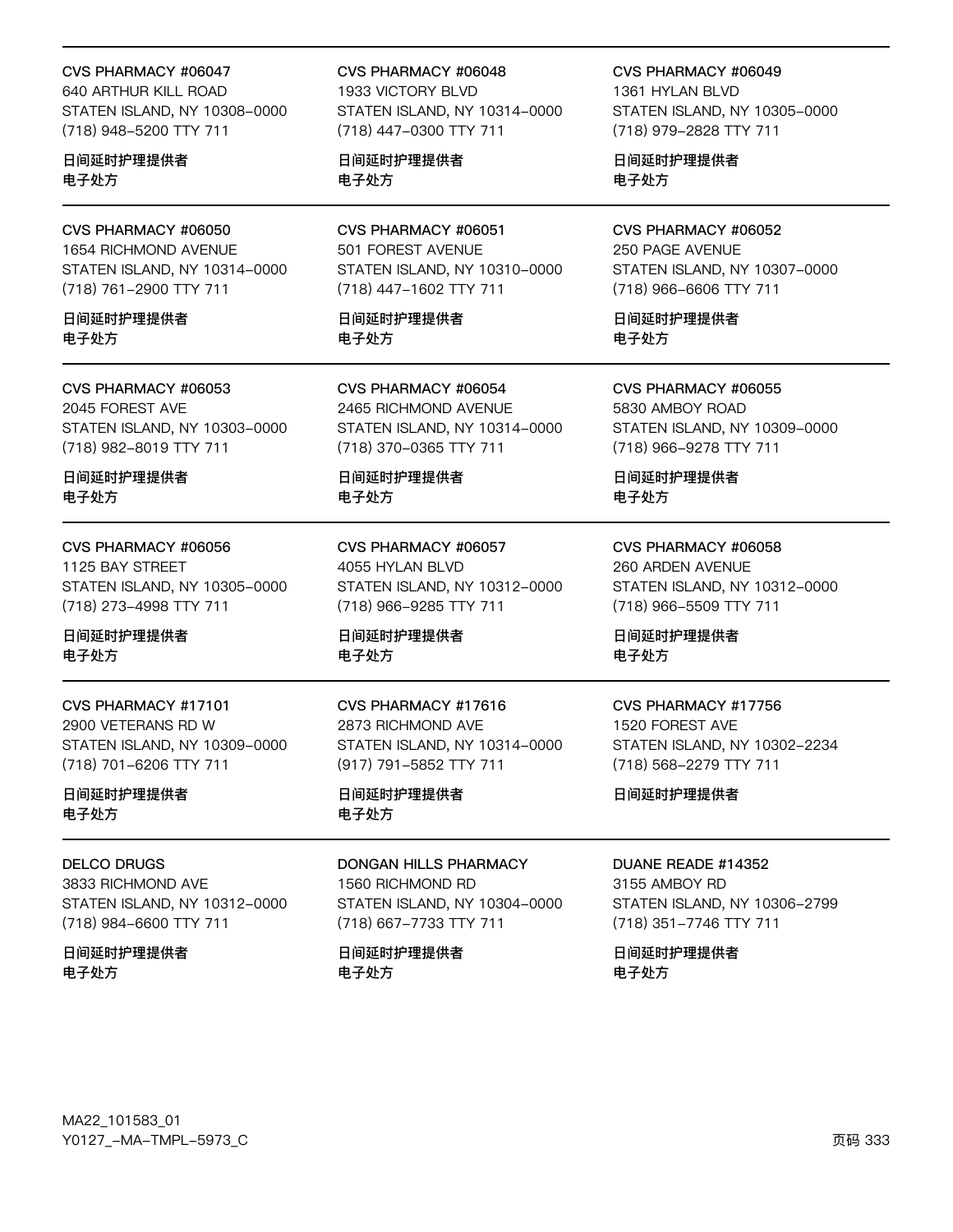#### **ELTINGVILLE PHARMACY**

3948 RICHMOND AVE STATEN ISLAND, NY 10312-5195 (718) 356-1789 TTY 711

日间延时护理提供者 电子处方

**GLOBAL HEALTH PHARMACY** 1424 RICHMOND AVE STATEN ISLAND, NY 10314-1527 (718) 370-1220 TTY 711

日间延时护理提供者 电子外方

#### **LIVING WELL PHARMACY**

3555 VICTORY BLVDSUITE 10 STATEN ISLAND, NY 10314-6764 (718) 477-5483 TTY 711

日间延时护理提供者 电子处方

#### **MILLERS PHARMACY**

173 BROAD ST STATEN ISLAND, NY 10304-2049 (718) 447-4127 TTY 711

日间延时护理提供者 电子处方

#### **OCEAN BREEZE PHARMACY**

1817 HYLAN BLVD STATEN ISLAND, NY 10305-0000 (718) 987-2525 TTY 711

日间延时护理提供者 电子处方

#### PRO CARE PHARMACY

3927 AMBOY RD STATEN ISLAND, NY 10308-2421 (718) 554-4016 TTY 711

日间延时护理提供者 电子处方

#### **ENEXIA SPECIALTY**

252 PORT RICHMOND AVE STATEN ISLAND, NY 10302-0000 (718) 556-0942 TTY 711

日间延时护理提供者 电子处方

**HEALTH AID PHARMACY II INC.** 1781 RICHMOND RD STATEN ISLAND, NY 10306-0000 (718) 668-1090 TTY 711

日间延时护理提供者 电子外方

**MIDLAND PHARMACY** 606 MIDLAND AVE STATEN ISLAND, NY 10306-5926 (718) 351-1689 TTY 711

日间延时护理提供者 电子处方

NEW DORP PHARMACY CORP 62 NEW DORP PLZ STATEN ISLAND, NY 10306-2920 (718) 667-6668 TTY 711

日间延时护理提供者 电子处方

### OLD TOWN PHARMACY INC

1250 HYLAN BLVD STATEN ISLAND, NY 10305-0000 (718) 815-2600 TTY 711

#### 日间延时护理提供者 电子处方

QUICK DRUGS 52 VICTORY BLVD STATEN ISLAND, NY 10301-0000 (718) 447-2050 TTY 711

日间延时护理提供者 电子处方

**GIGI SPECIALTY PHARMACY** 55 PAGF AVF

STATEN ISLAND, NY 10309-0000 (718) 605-5550 TTY 711

日间延时护理提供者 电子处方

**HYLAN MEDICINE CABINET** 1988 HYLAN BLVD STATEN ISLAND, NY 10306-3526 (718) 667-4300 TTY 711

日间延时护理提供者 电子外方

**MIDLAND PHARMACY** 606 MIDLAND AVE STATEN ISLAND, NY 10306-5926 (718) 351-1689 TTY 711

日间延时护理提供者

**OCEAN BREEZE HEALTHCARE** 

235 DONGAN HILLS AVE STE 2B STATEN ISLAND, NY 10305-1224 (800) 219-5920 TTY 711

日间延时护理提供者 电子处方

#### PHARMACY ON WHEELS

2110G RICHMOND RD STATEN ISLAND, NY 10306-0000 (718) 351-7363 TTY 711

日间延时护理提供者 电子处方

RANDALL MANOR PHARMACY & **SURGICALS** 

395 FOREST AVE STATEN ISLAND, NY 10301-0000 (718) 720-2324 TTY 711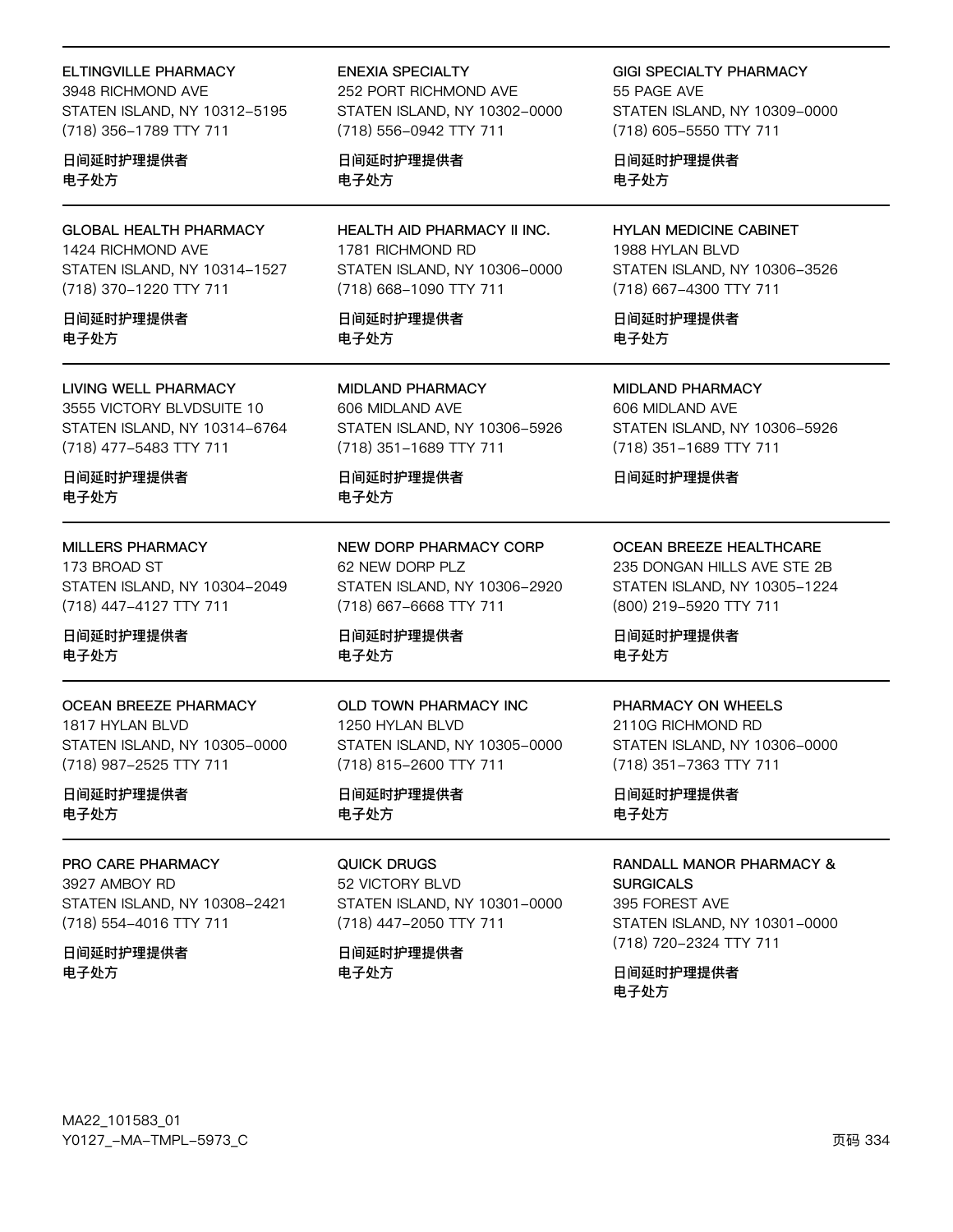|  | RICHMOND PHARMACY |
|--|-------------------|
|--|-------------------|

355 BARD AVE STATEN ISLAND, NY 10310-1664 (718) 818-2178 TTY 711

日间延时护理提供者 电子处方

RITE AID PHARMACY 02744 2271 RICHMOND AVENUE STATEN ISLAND, NY 10314-3903 (718) 698-0500 TTY 711

日间延时护理提供者 电子处方

#### ROSEBANK PHARMACY

500 TOMPKINS AVE STATEN ISLAND, NY 10305-1798 (718) 727-0426 TTY 711

日间延时护理提供者 电子处方

**SMART SCRIPTS INC** 2048 VICTORY BLVD

STATEN ISLAND, NY 10314-3556 (917) 830-0413 TTY 711

日间延时护理提供者

#### ST GEORGE PHARMACY 99 STUYVESANT PLACE STATEN ISLAND, NY 10301-1930 (718) 447-0333 TTY 711

日间延时护理提供者 电子处方

#### STOP & SHOP PHARMACY

1351 FOREST AVE STATEN ISLAND, NY 10302-0000 (718) 448-6758 TTY 711

日间延时护理提供者 电子处方

RICHMOND PHARMACY AND **SURGICAL** 1796 CLOVE RD STATEN ISLAND, NY 10304-1694 (718) 447-1206 TTY 711

日间延时护理提供者 电子处方

RITE AID PHARMACY 10535 385 BAY STREET STATEN ISLAND, NY 10310-0000 (718) 727-6400 TTY 711

日间延时护理提供者 电子处方

**SEAVIEW PHARMACY** 1756 HYLAN BLVD STATEN ISLAND, NY 10305-1932 (718) 667-6777 TTY 711

日间延时护理提供者 电子处方

**SOUTH BEACH PSYCHIATRIC CENTER PHARMACY** 777 SEAVIEW AVE STATEN ISLAND, NY 10305-3499 (718) 667-2640 TTY 711

#### 日间延时护理提供者

STATEN ISLAND PHARMACY INC. 1807 VICTORY BLVD STATEN ISLAND, NY 10314-3515 (718) 448-5200 TTY 711

日间延时护理提供者 电子处方

SUNNING PHARMACY INC.

1836 HYLAN BLVD STE B STATEN ISLAND, NY 10305-1935 (917) 565-8666 TTY 711

日间延时护理提供者

RICHMOND VALLEY PHARMACY INC 4888 ARTHUR KILL RD STATEN ISLAND, NY 10309-2633 (718) 967-9607 TTY 711

日间延时护理提供者 电子处方

RITE AID PHARMACY 10538 43-68 AMBOY ROAD STATEN ISLAND, NY 10312-0000 (718) 227-3049 TTY 711

日间延时护理提供者 电子处方

SI PHARMACY 203 OLD TOWN ROAD STATEN ISLAND, NY 10305-0000 (718) 489-4994 TTY 711

日间延时护理提供者 电子处方

SOUTHSHORE PHARMACY CORP 4020 HYLAN BLVD STATEN ISLAND, NY 10308-3331 (718) 948-4848 TTY 711

日间延时护理提供者 电子处方

## STOP & SHOP PHARMACY

2754 HYLAN BOULEVARD STATEN ISLAND, NY 10314-0000 (718) 980-2059 TTY 711

日间延时护理提供者 电子处方

### SUPER HEALTH PHARMACY

6390 AMBOY RD STATEN ISLAND, NY 10309-3121 (718) 967-4600 TTY 711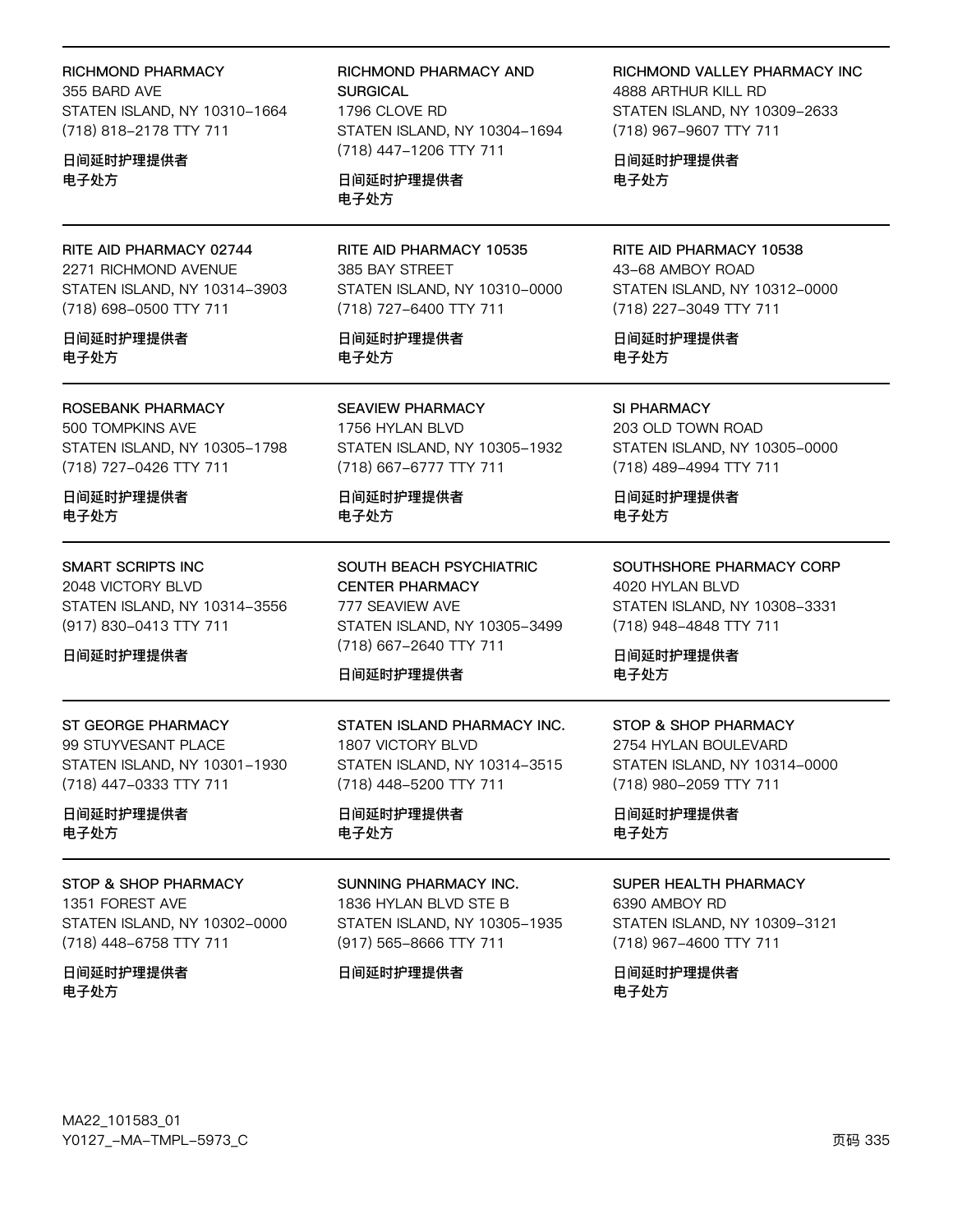#### SUPER HEALTH PHARMACY

6390 AMBOY RD STATEN ISLAND, NY 10309-3155 (718) 967-4600 TTY 711

#### 日间延时护理提供者

#### **VITACARE PHARMACY**

141 CHARLES AVE STATEN ISLAND, NY 10302-0000 (718) 720-5604 TTY 711

#### 日间延时护理提供者 电子外方

WALGREENS #13750

7001 AMBOY RD STATEN ISLAND, NY 10307-1444 (718) 569-5672 TTY 711

日间延时护理提供者 电子处方

#### WALGREENS #7321

1227 FOREST AVE STATEN ISLAND, NY 10310-2416 (718) 448-6486 TTY 711

日间延时护理提供者 电子处方

#### WALGREENS 15160 645 ROSSVILLE AVE STATEN ISLAND, NY 10309-1752 (718) 967-2955 TTY 711

日间延时护理提供者

电子处方

**TOMPKINSVILLE PHARMACY 45 VICTORY BLVD** STATEN ISLAND, NY 10301-2997 (718) 727-0430 TTY 711

#### 日间延时护理提供者

**VIVO HEALTH PHARMACY AT STATEN ISLAND** 475 SEAVIEW AVE STATEN ISLAND, NY 10305-3436 (718) 226-1914 TTY 711

日间延时护理提供者 电子处方

WALGREENS #3916 758 ARTHUR KILL RD STATEN ISLAND, NY 10312-2141 (718) 317-5085 TTY 711

日间延时护理提供者 电子处方

WALGREENS #7776 1759 HYLAN BLVD STATEN ISLAND, NY 10305-1916 (718) 351-2039 TTY 711

日间延时护理提供者 电子处方

**TRI PHARM DRUGS** 200 PORT RICHMOND STATEN ISLAND, NY 10302-1336 (718) 816-1116 TTY 711

日间延时护理提供者 电子处方

#### WALGREENS #10475 2270 CLOVE RD STATEN ISLAND, NY 10305-1524 (718) 447-6295 TTY 711

日间延时护理提供者 电子外方

WALGREENS #6179 1551 RICHMOND AVE STATEN ISLAND, NY 10314-1520 (718) 698-8526 TTY 711

日间延时护理提供者 电子处方

WALGREENS #9204 955 MANOR RD STATEN ISLAND, NY 10314-7009 (718) 983-7390 TTY 711

日间延时护理提供者 电子处方

MA22\_101583\_01 Y0127\_-MA-TMPL-5973\_C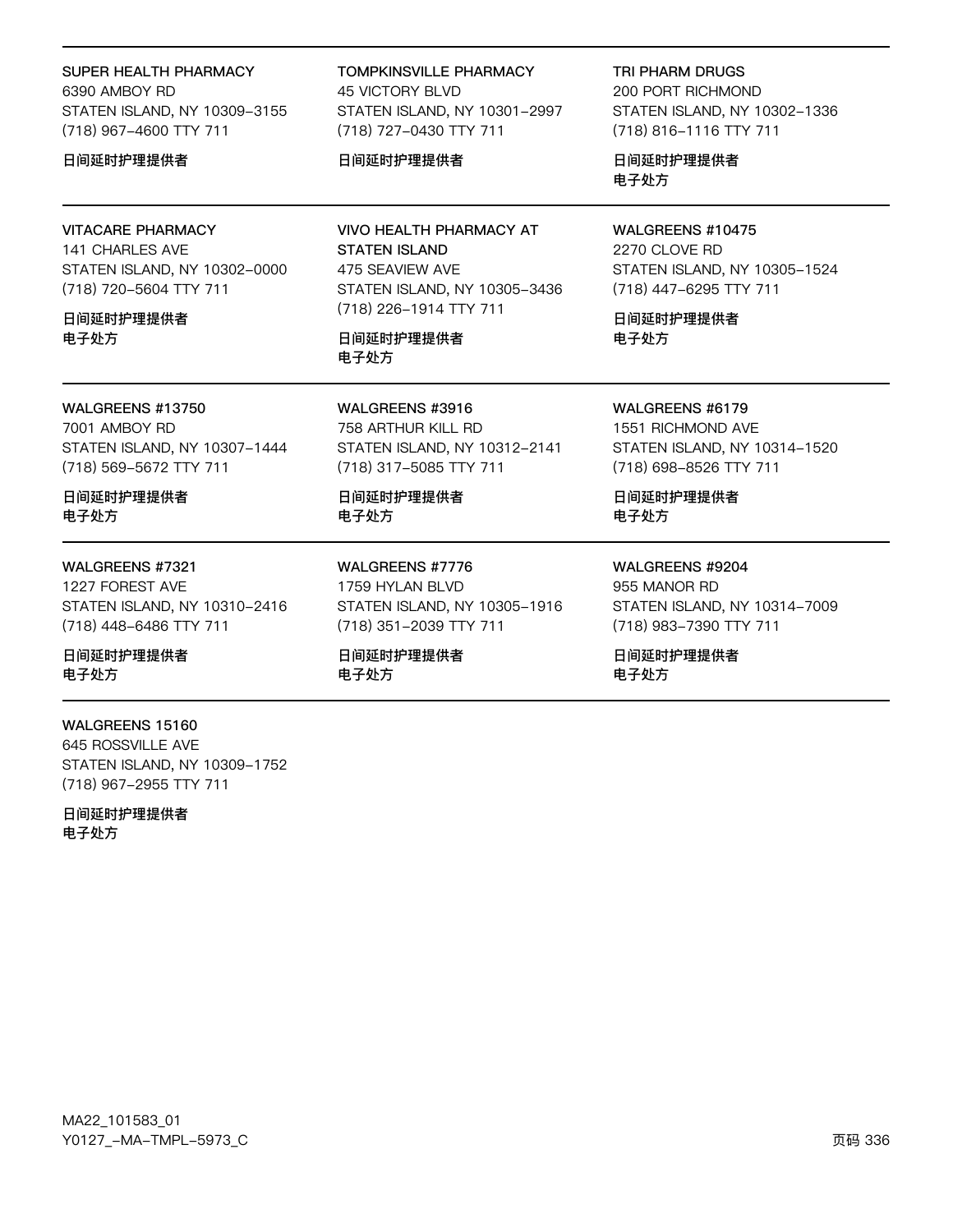### Retail Pharmacies, including Chain Pharmacies | STONE RIDGE

WALGREENS #19061 3852 MAIN STREET STONE RIDGE, NY 12484-5603 (845) 687-7766 TTY 711

日间延时护理提供者 电子处方

### Retail Pharmacies, including Chain Pharmacies | STONEY BROOK

LONG ISLAND ST VETERANS HOME 100 PATRIOTS RD STONEY BROOK, NY 11790-3300 (631) 444-8781 TTY 711

日间延时护理提供者

### Retail Pharmacies, including Chain Pharmacies | STONEY POINT

WALGREENS #10446 135 S LIBERTY DRSTE 137 STONEY POINT, NY 10980-2422 (845) 786-2063 TTY 711

日间延时护理提供者 电子处方

### Retail Pharmacies, including Chain Pharmacies | STONY BROOK

DUANE READE #14257 1320 STONY BROOK RD STONY BROOK, NY 11790-2206 (631) 751-5743 TTY 711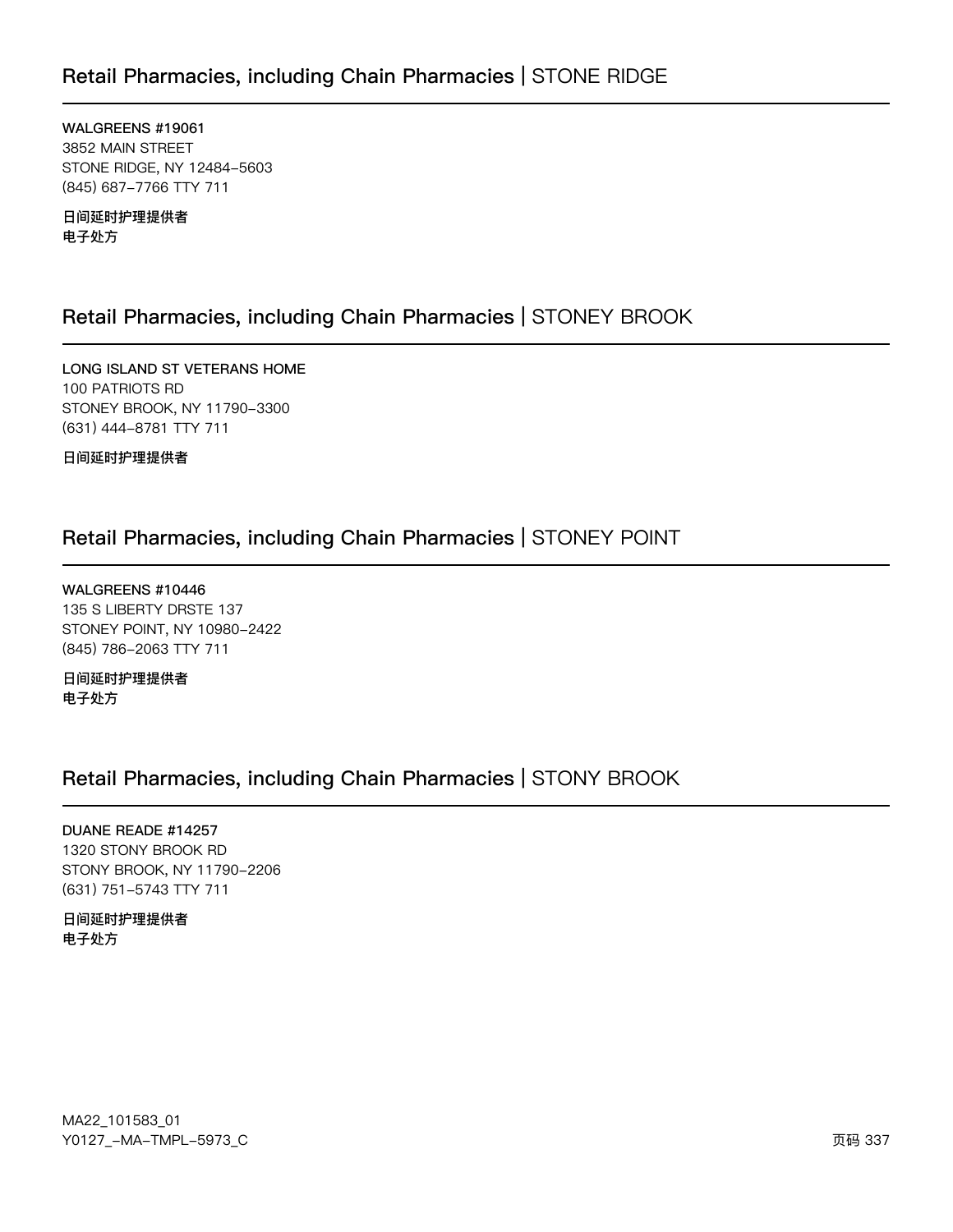CVS PHARMACY #01087 20 FILORS LANE STONY POINT, NY 10980-0000 (845) 786-2504 TTY 711

日间延时护理提供者 电子处方

STONY POINT PHARMACY 69 S LIBERTY DR STONY POINT, NY 10980-2321 (845) 942-1373 TTY 711

日间延时护理提供者 电子处方

### Retail Pharmacies, including Chain Pharmacies | SUFFERN

#### CVS PHARMACY #00346

5 INDIAN ROCK ROAD SUFFERN, NY 10901-0000 (845) 357-1500 TTY 711

DRUG MART OF SUFFERN INC. 214 RT 59 SUFFERN, NY 10901-0000 (845) 357-5200 TTY 711

日间延时护理提供者 电子处方

SUFFERN PHARMACY 24 LAFAYETTE AVE SUFFERN, NY 10901-5406 (845) 547-2331 TTY 711

日间延时护理提供者 电子处方

### 日间延时护理提供者 电子处方

WALGREENS #4029 209 RT 59 SUFFERN, NY 10901-5203 (845) 369-1179 TTY 711

日间延时护理提供者 电子处方

### Retail Pharmacies, including Chain Pharmacies | SUNNYSIDE

**AMAZON PHARMACY INC** 4210 43RD AVE SUNNYSIDE, NY 11104-0000 (718) 786-0707 TTY 711

日间延时护理提供者 电子外方

**BLISS DRUGS INC** 4701 QUEENS BLVD STE C SUNNYSIDE, NY 11104-1600 (718) 482-8900 TTY 711

日间延时护理提供者 电子外方

CVS PHARMACY #01058

41-08 QUEENS BLVD SUNNYSIDE, NY 11104-0000 (718) 361-6014 TTY 711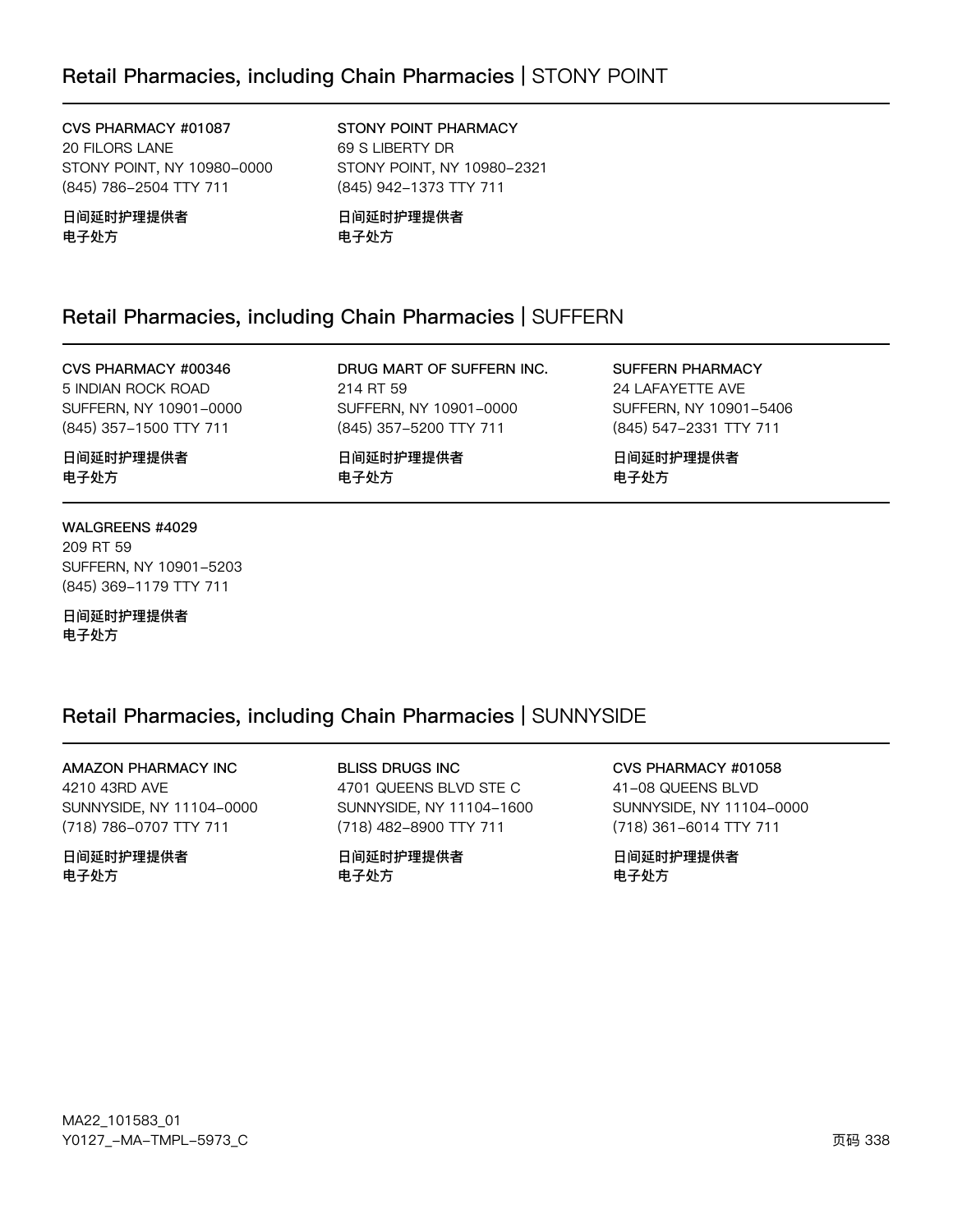**FAMILY PHARMACY** 45-60 43RD ST SUNNYSIDE, NY 11104-0000 (718) 349-6767 TTY 711

日间延时护理提供者 电子处方

RITE AID PHARMACY 04858 4612 GREENPOINT AVE SUNNYSIDE, NY 11104-1708 (718) 392-8474 TTY 711

日间延时护理提供者 电子外方

**FIRSTMED PHARMACY** 3936 QUEENS BLVD SUNNYSIDE, NY 11104-3306 (718) 734-2964 TTY 711

SUNNYSIDE, NY 11104-0000

(718) 937-0890 TTY 711

ROCKWAY COMMUNITY PHARMACY

#### 日间延时护理提供者

43-20 43RD AVE

日间延时护理提供者

PRIME PHARMACY 45-15 GREENPOINT AVENUE SUNNYSIDE, NY 11104-0000 (718) 786-6600 TTY 711

日间延时护理提供者 电子处方

WALGREENS #17681 4502 43RD AVE SUNNYSIDE, NY 11104-1902 (718) 433-0941 TTY 711

日间延时护理提供者 电子外方

### Retail Pharmacies, including Chain Pharmacies | SYOSSET

电子处方

**INC** 

### CVS PHARMACY #01958

55 COLD SPRING ROAD SYOSSET, NY 11791-0000 (516) 921-5910 TTY 711

日间延时护理提供者 电子处方

**VILLAGE PHARMACY OF SYOSSET** 38 COLD SPRING RD SYOSSET, NY 11791-0000 (516) 921-0880 TTY 711

日间延时护理提供者 电子处方

**JERICHO PHARMACY** 340 JERICHO TPKE SYOSSET, NY 11791-4507 (516) 864-0020 TTY 711

日间延时护理提供者 电子处方

SYOSSET PHARMACY

175 JERICHO TPKEWEST LOBBY SUITE. SYOSSET, NY 11791-4532 (516) 865-1151 TTY 711

日间延时护理提供者 电子处方

123 EILEEN WAY SYOSSET, NY 11791-5302 (516) 864-0522 TTY 711

**WINDSOR PHARMACY** 

日间延时护理提供者 电子外方

### Retail Pharmacies, including Chain Pharmacies | SYRACUSE

ASSOCIATED MEDICAL

PROFESSIONALS OF NY, PLLC 1226 E WATER ST SYRACUSE, NY 13210-1155 (315) 478-4185 TTY 711

日间延时护理提供者 电子处方

**BUFFALO PHARMACIES INC** 

813 FAY ROADSUITE P1 SYRACUSE, NY 13219-3009 (315) 401-4500 TTY 711

日间延时护理提供者 电子处方

#### BURNET PHARMACY, LLC

3056 BURNET AVESUITES 3 & 4 SYRACUSE, NY 13206-2466 (315) 437-0102 TTY 711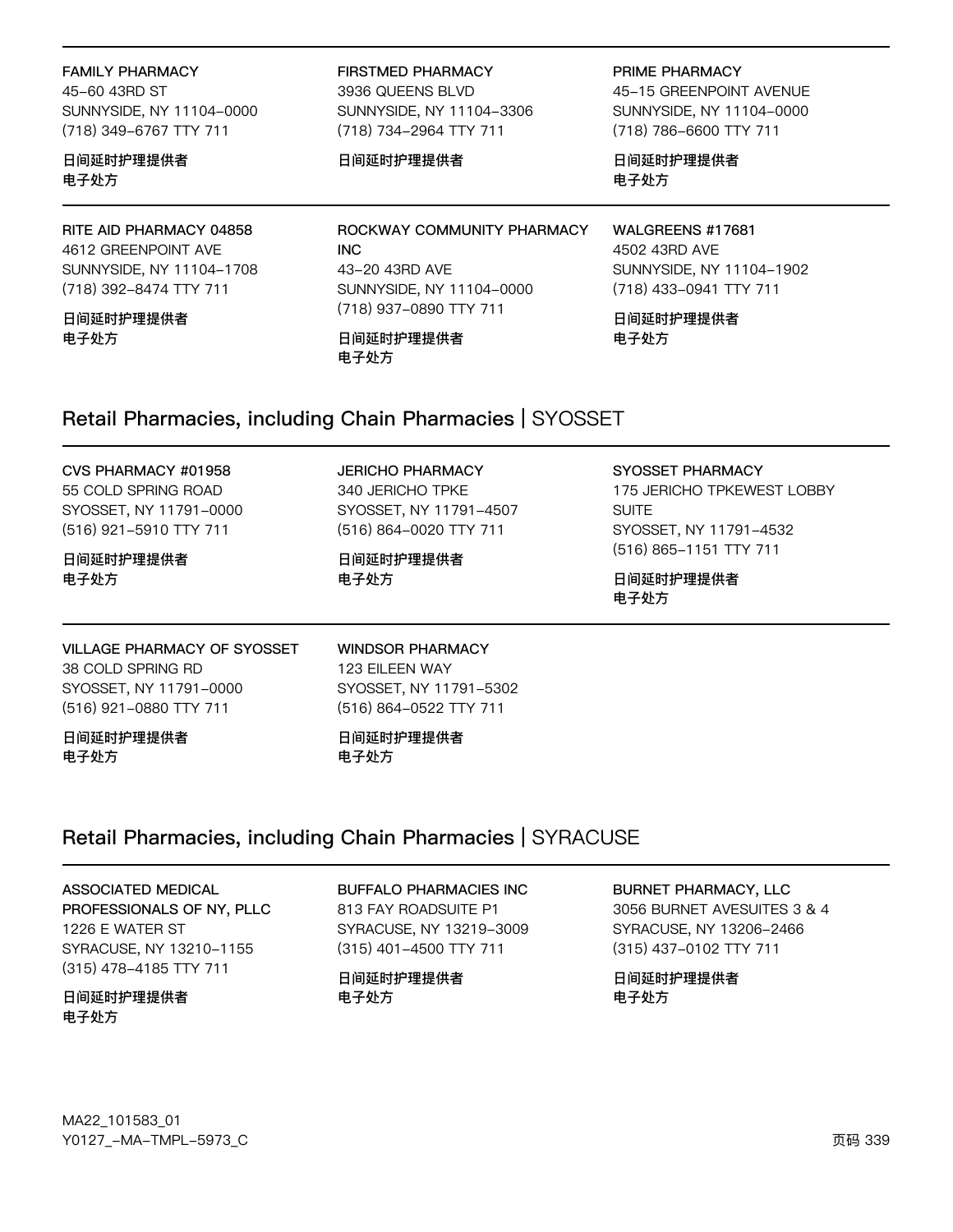#### C&J'S NORTHSIDE PHARMACY INC.

2301 TEALL AVE SYRACUSE, NY 13206-1691 (315) 455-6677 TTY 711

日间延时护理提供者 电子处方

CVS PHARMACY #11238 300 GIFFORD STREET SYRACUSE, NY 13204-0000 (315) 471-4139 TTY 711

日间延时护理提供者 电子处方

**GENOA HEALTHCARE, LLC** 329 N SALINA STSTE P SYRACUSE, NY 13203-1755 (315) 314-5466 TTY 711

日间延时护理提供者 电子处方

**KINNEY DRUGS** 2912 JAMES ST SYRACUSE, NY 13206-2241 (315) 703-3356 TTY 711

日间延时护理提供者 电子处方

**KINNEY DRUGS** 4202 WEST GENESEE STREET SYRACUSE, NY 13219-0000 (315) 487-0326 TTY 711

日间延时护理提供者 电子处方

PRICE CHOPPER PHARMACY 2515 ERIE BLVD E SYRACUSE, NY 13224-0000 (315) 449-1016 TTY 711

日间延时护理提供者 电子处方

**CORAM CVS/SPECIALTY INFUSION SERVICES** 2949 ERIE BLVD EASTSUITE 103 SYRACUSE, NY 13224-0000 (315) 425-8028 TTY 711

日间延时护理提供者 电子处方

CVS PHARMACY #17390 3657 W GENESEE ST SYRACUSE, NY 13219-0000 (315) 233-0601 TTY 711

日间延时护理提供者 电子处方

**GENOA HEALTHCARE, LLC** 1045 JAMES STSTE P100 SYRACUSE, NY 13203-2730 (315) 314-8353 TTY 711

日间延时护理提供者 电子处方

**KINNEY DRUGS** 104 LAFAYETTE ROAD SYRACUSE, NY 13205-0000 (315) 492-0248 TTY 711

日间延时护理提供者 电子处方

KINNEY DRUGS #87 406 BUTTERNUT ST SYRACUSE, NY 13208-2627 (315) 474-8851 TTY 711

日间延时护理提供者 电子处方

R H HUTCHINGS PSYCHIATRIC **CENTER** 625 MADISON ST SYRACUSE, NY 13210-2318 (315) 426-6838 TTY 711

日间延时护理提供者

CROUSE HEALTH HOSPITAL INC. 736 IRVING AVE

SYRACUSE, NY 13210-1690 (315) 470-7520 TTY 711

日间延时护理提供者

FOCUSED CARE PHARMACY, INC. 6040 TARBELL RD STE 106 SYRACUSE, NY 13206-1314 (844) 807-3730 TTY 711

日间延时护理提供者

**KABAFUSION NY** 922 SPENCER ST SYRACUSE, NY 13204-1137 (877) 234-6400 TTY 711

日间延时护理提供者 电子处方

**KINNEY DRUGS** 307 NOTTINGHAM RD SYRACUSE, NY 13210-3453 (315) 214-5097 TTY 711

日间延时护理提供者 电子处方

#### **NOBLE HEALTH SERVICES INC.** 6040 TARBELL RD SYRACUSE, NY 13206-1314

(888) 843-2040 TTY 711

日间延时护理提供者 电子处方

#### RITE AID PHARMACY 00636

519 BUTTERNUT STREET SYRACUSE, NY 13208-2628 (315) 471-1204 TTY 711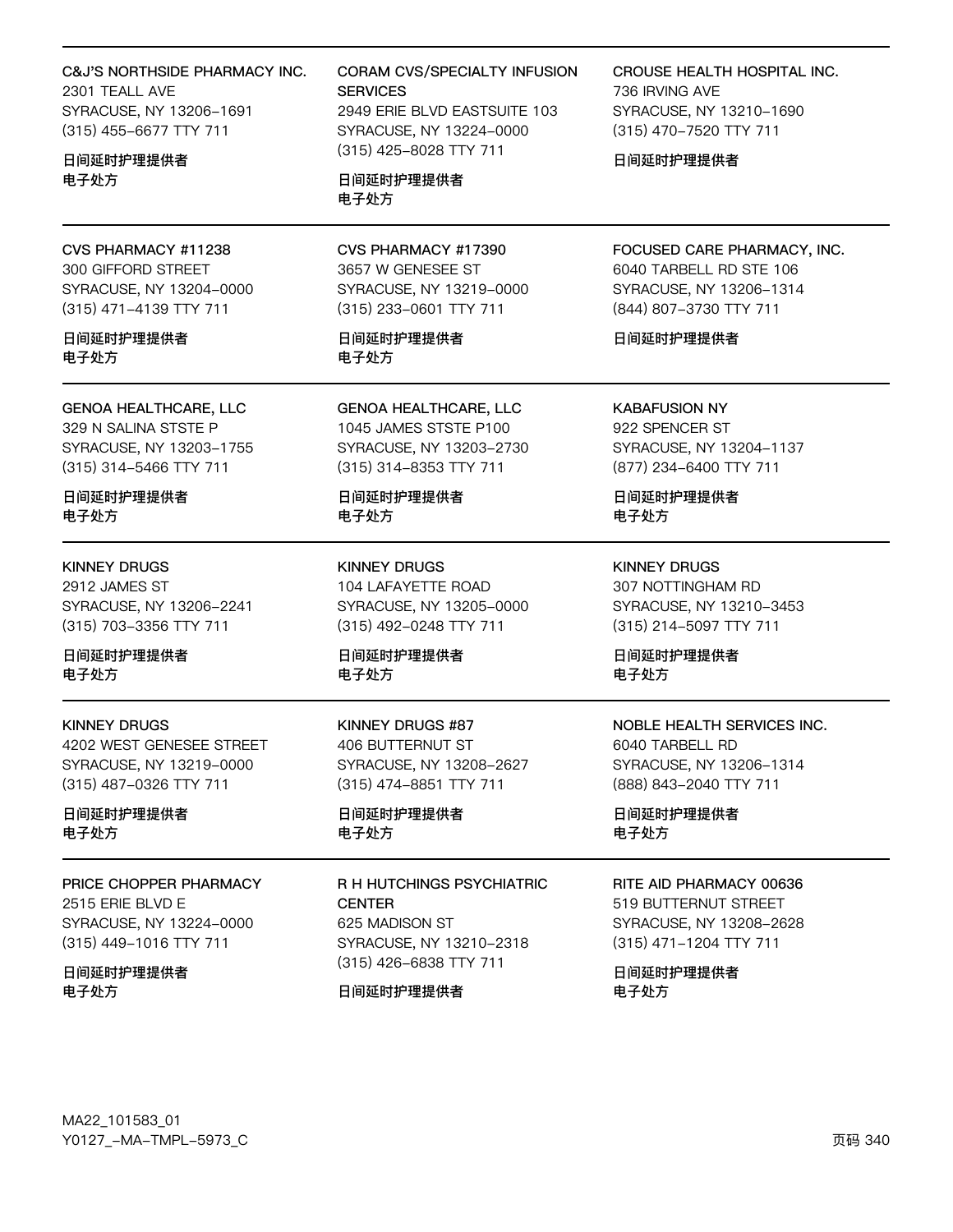#### RITE AID PHARMACY 10756

1820 TEALL AVENUE SYRACUSE, NY 13206-0000 (315) 437-1531 TTY 711

日间延时护理提供者 电子处方

**UPSTATE HOMECARE** 

6700 THOMPSON RD

日间延时护理提供者

**WALGREENS #19349** 

602 NOTTINGHAM ROAD

(315) 446-4820 TTY 711

SYRACUSE, NY 13224-2234

电子处方

SYRACUSE, NY 13211-0000

(315) 437-1627 TTY 711

#### STATE UNIVERSITY OF NEW YORK **OUTPATIENT PHARMACY** 750 E ADAMS ST,

LOBBYOUTPATIENT PHARMACY SYRACUSE, NY 13210-2306 (315) 464-3784 TTY 711

日间延时护理提供者 电子处方

#### WALGREENS #19145

5942 SOUTH SALINA STREET SYRACUSE, NY 13205-3326 (315) 469-3254 TTY 711

日间延时护理提供者 电子处方

WALGREENS #19377 4001 SOUTH SALINA STREET SYRACUSE, NY 13205-2059 (315) 469-1701 TTY 711

日间延时护理提供者 电子处方

WALGREENS #19962 522 W ONONDAGA ST SYRACUSE, NY 13204-3225 (315) 475-1366 TTY 711

日间延时护理提供者 电子处方

#### WALGREENS #19298

**TOPS PHARMACY** 

700 1ST NORTH ST

日间延时护理提供者

电子处方

SYRACUSE, NY 13208-2180

(315) 470-0988 TTY 711

1405 EAST GENESEE STREET SYRACUSE, NY 13210-1113 (315) 472-1042 TTY 711

日间延时护理提供者 电子处方

#### WALGREENS #19476

1819 WEST GENESEE STREET SYRACUSE, NY 13204-1811 (315) 488-2799 TTY 711

日间延时护理提供者 电子处方

WALGREENS #9416 2329 JAMES ST SYRACUSE, NY 13206-2840

(315) 437-0893 TTY 711

日间延时护理提供者 电子处方

## 日间延时护理提供者 电子处方

#### WALGREENS #19549

4751 ONONDAGA BOULEVARD SYRACUSE, NY 13219-3315 (315) 476-2141 TTY 711

日间延时护理提供者 电子处方

#### WEGMANS FOOD MARKETS, INC. 4722 ONONDAGA BLVD. SYRACUSE, NY 13219-0000 (315) 478-6694 TTY 711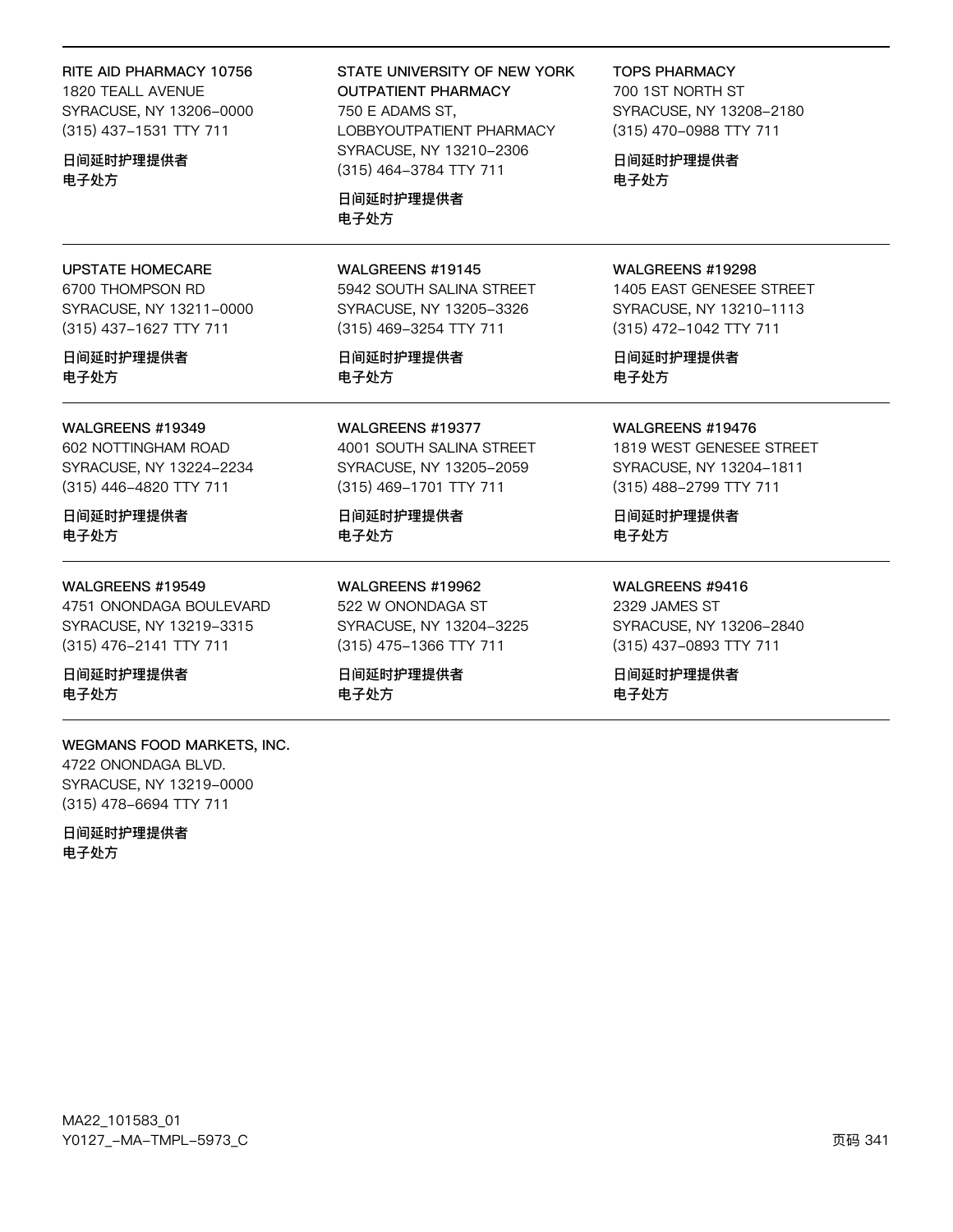### Retail Pharmacies, including Chain Pharmacies | TALLMAN

PRESCRIPTION CENTER 296 RT 59 TALLMAN, NY 10982-0000 (845) 368-9700 TTY 711

### PRESCRIPTION CENTER LTC 296 ROUTE 59 TALLMAN, NY 10982-8102

日间延时护理提供者 电子处方

日间延时护理提供者

(845) 368-9700 TTY 711

### Retail Pharmacies, including Chain Pharmacies | TANNERSVILLE

**WELLNESS RX** 5980 MAIN ST TANNERSVILLE, NY 12485-7719 (518) 589-9500 TTY 711

日间延时护理提供者 电子处方

### Retail Pharmacies, including Chain Pharmacies | TAPPAN

WALGREENS #16064 81 ROUTE 303 TAPPAN, NY 10983-2807 (845) 792-3006 TTY 711

日间延时护理提供者 电子处方

### Retail Pharmacies, including Chain Pharmacies | TARRYTOWN

CVS PHARMACY #00366 51 NORTH BROADWAY TARRYTOWN, NY 10591-0000 (914) 631-7266 TTY 711

日间延时护理提供者 电子处方

CVS PHARMACY #07130 350 SOUTH BROADWAY TARRYTOWN, NY 10591-5601 (914) 333-8914 TTY 711

日间延时护理提供者 电子处方

WALGREENS #2758

162 WILDEY ST TARRYTOWN, NY 10591-2910 (914) 332-0567 TTY 711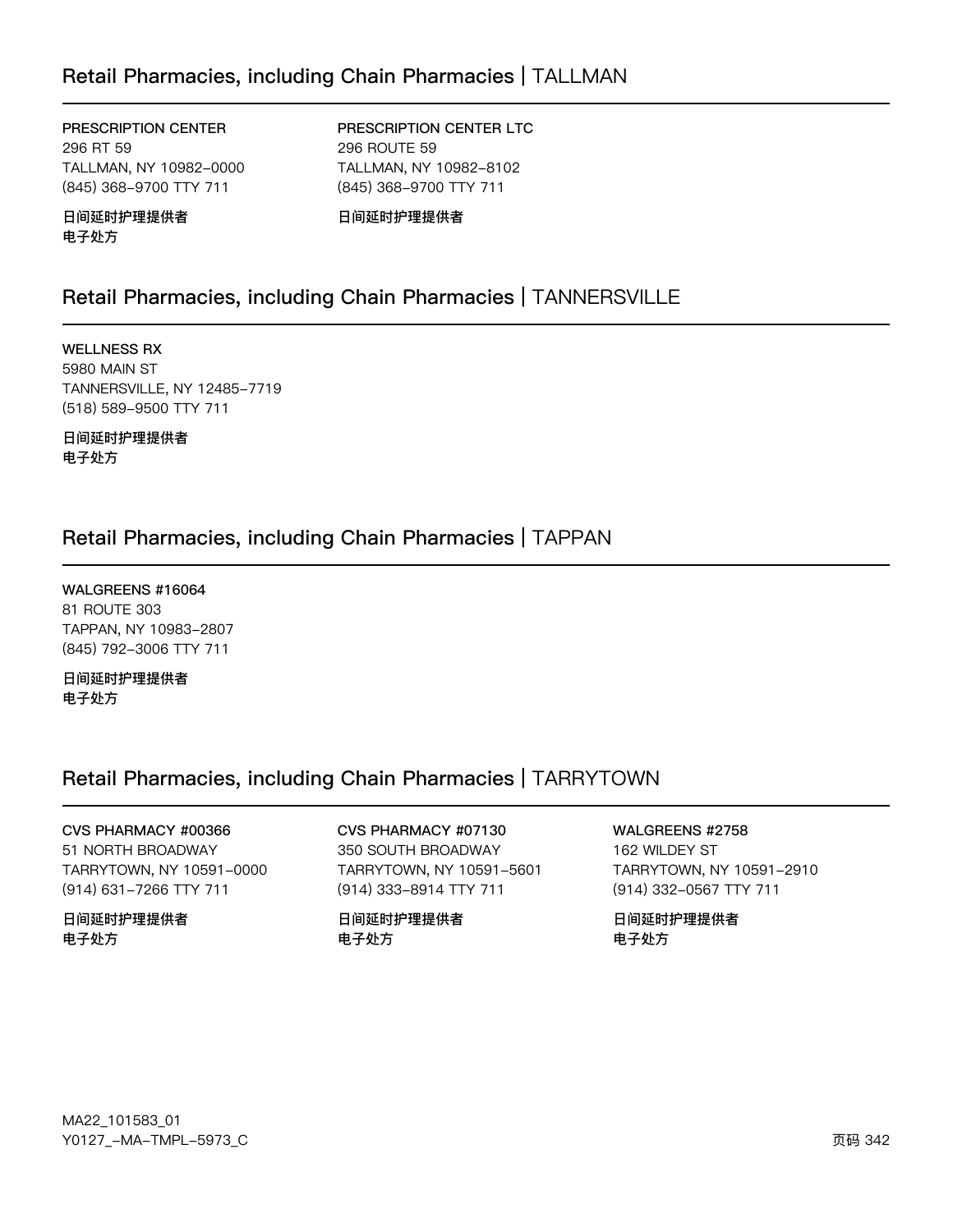RITE AID PHARMACY 10658 593 OLD TOWN ROAD TERRYVILLE, NY 11776-0000 (631) 473-4500 TTY 711

日间延时护理提供者 电子处方

### Retail Pharmacies, including Chain Pharmacies | THORNWOOD

CVS PHARMACY #00807 1024 BROADWAYTHORNWOOD **CENTER** THORNWOOD, NY 10594-1133 (914) 769-0558 TTY 711

日间延时护理提供者 电子处方

CVS PHARMACY #02047 660 COLUMBUS AVEROSE HILL SHOPPING CENTER THORNWOOD, NY 10594-0000 (914) 769-1834 TTY 711

日间延时护理提供者 电子处方

WALGREENS #10464 35 KENSICO RD THORNWOOD, NY 10594-1143 (914) 747-0239 TTY 711

日间延时护理提供者 电子处方

### Retail Pharmacies, including Chain Pharmacies | TICONDEROGA

WALGREENS #18030 1161 NYS RT 9 NORTH TICONDEROGA, NY 12883-1343 (518) 585-6787 TTY 711

日间延时护理提供者 电子处方

WALMART PHARMACY 10-2424 1134 WICKER STREET TICONDEROGA, NY 12883-0000 (518) 585-6486 TTY 711

日间延时护理提供者 电子处方

### Retail Pharmacies, including Chain Pharmacies | TONAWANDA

BRIGHTON PHARMACY 935 BRIGHTON RD TONAWANDA, NY 14150-8194

(716) 835-6778 TTY 711

日间延时护理提供者 电子处方

CVS PHARMACY #00598 1717 SHERIDAN DR TONAWANDA, NY 14223-0000 (716) 875-4131 TTY 711

日间延时护理提供者 电子处方

RITE AID PHARMACY 00763

4220 DELAWARE AVENUE TONAWANDA, NY 14150-6120 (716) 695-1111 TTY 711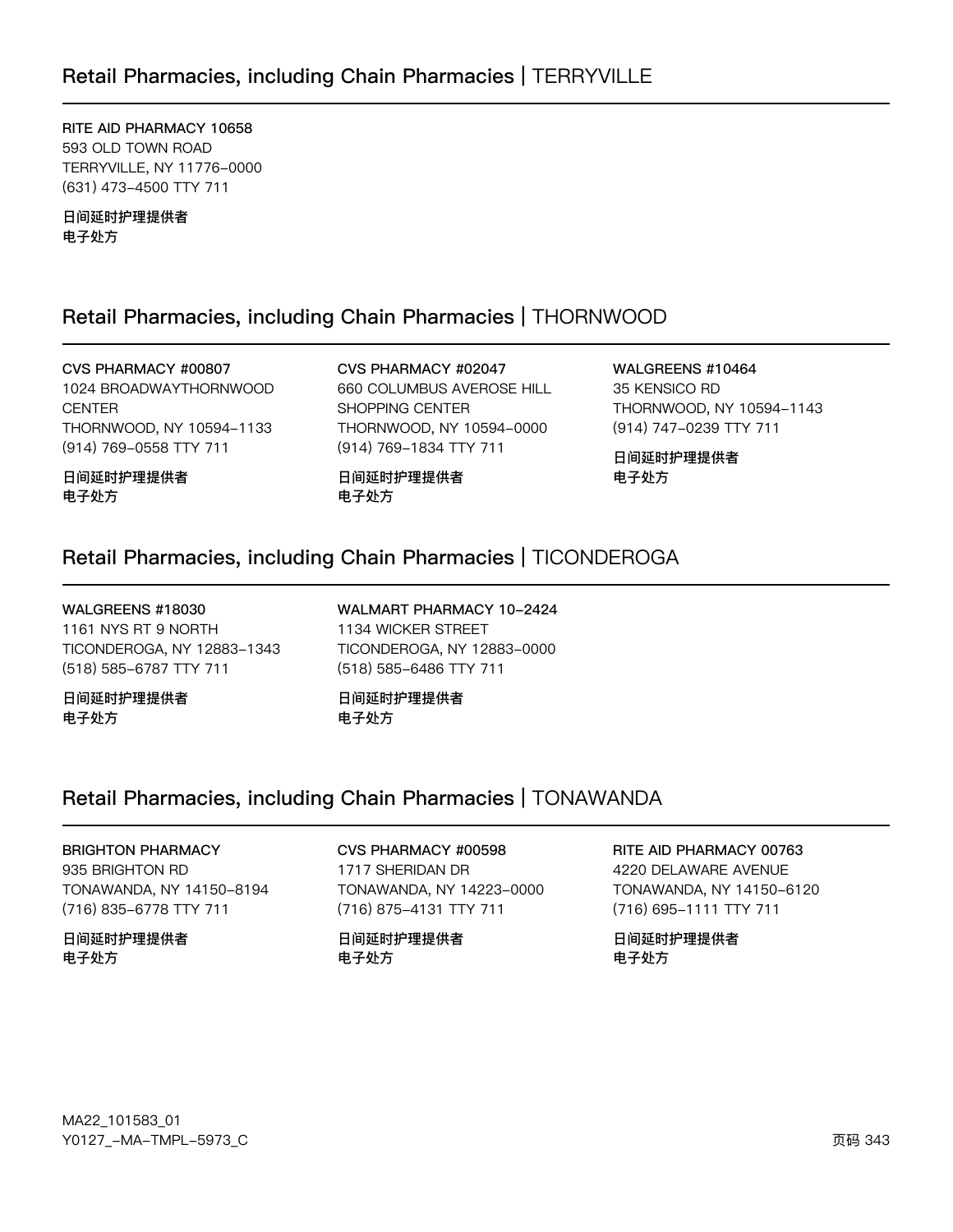#### RITE AID PHARMACY 10821

47 NIAGARA STREET TONAWANDA, NY 14150-0000 (716) 692-3932 TTY 711

日间延时护理提供者 电子处方

#### TOPS PHARMACY 890 YOUNGS ST

TONAWANDA, NY 14150-0000 (716) 692-8286 TTY 711

日间延时护理提供者 电子处方

#### WALGREENS #3897

10 YOUNG STREET TONAWANDA, NY 14150-2208 (716) 692-1894 TTY 711

日间延时护理提供者 电子处方

#### RITE AID PHARMACY 10822

2330 NIAGARA FALLS BOULEVARD TONAWANDA, NY 14150-0000 (716) 693-9666 TTY 711

日间延时护理提供者 电子处方

WALGREENS #10443 3564 DELAWARE AVE TONAWANDA, NY 14217-1122 (716) 873-5348 TTY 711

日间延时护理提供者 电子处方

TOPS PHARMACY

150 NIAGARA STREET TONAWANDA, NY 14150-0000 (716) 693-6400 TTY 711

日间延时护理提供者 电子处方

#### WALGREENS #3270

2601 SHERIDAN DRIVE TONAWANDA, NY 14150-9413 (716) 835-3348 TTY 711

日间延时护理提供者 电子处方

Retail Pharmacies, including Chain Pharmacies | TOWN OF BRUNSWICK

WALMART PHARMACY 10-2370 760 HOOSICK ROAD TOWN OF BRUNSWICK, NY 12120-0000 (518) 279-0699 TTY 711

日间延时护理提供者 电子处方

### Retail Pharmacies, including Chain Pharmacies | TROY

### CVS PHARMACY #00344

49 FOURTH STREET TROY, NY 12180-0000 (518) 272-1666 TTY 711

日间延时护理提供者 电子处方

### CVS PHARMACY #00906

461 SECOND AVENUE TROY, NY 12182-0000 (518) 233-0604 TTY 711

日间延时护理提供者 电子处方

### CVS PHARMACY #05032

541 PAWLING AVE TROY, NY 12180-0000 (518) 273-6144 TTY 711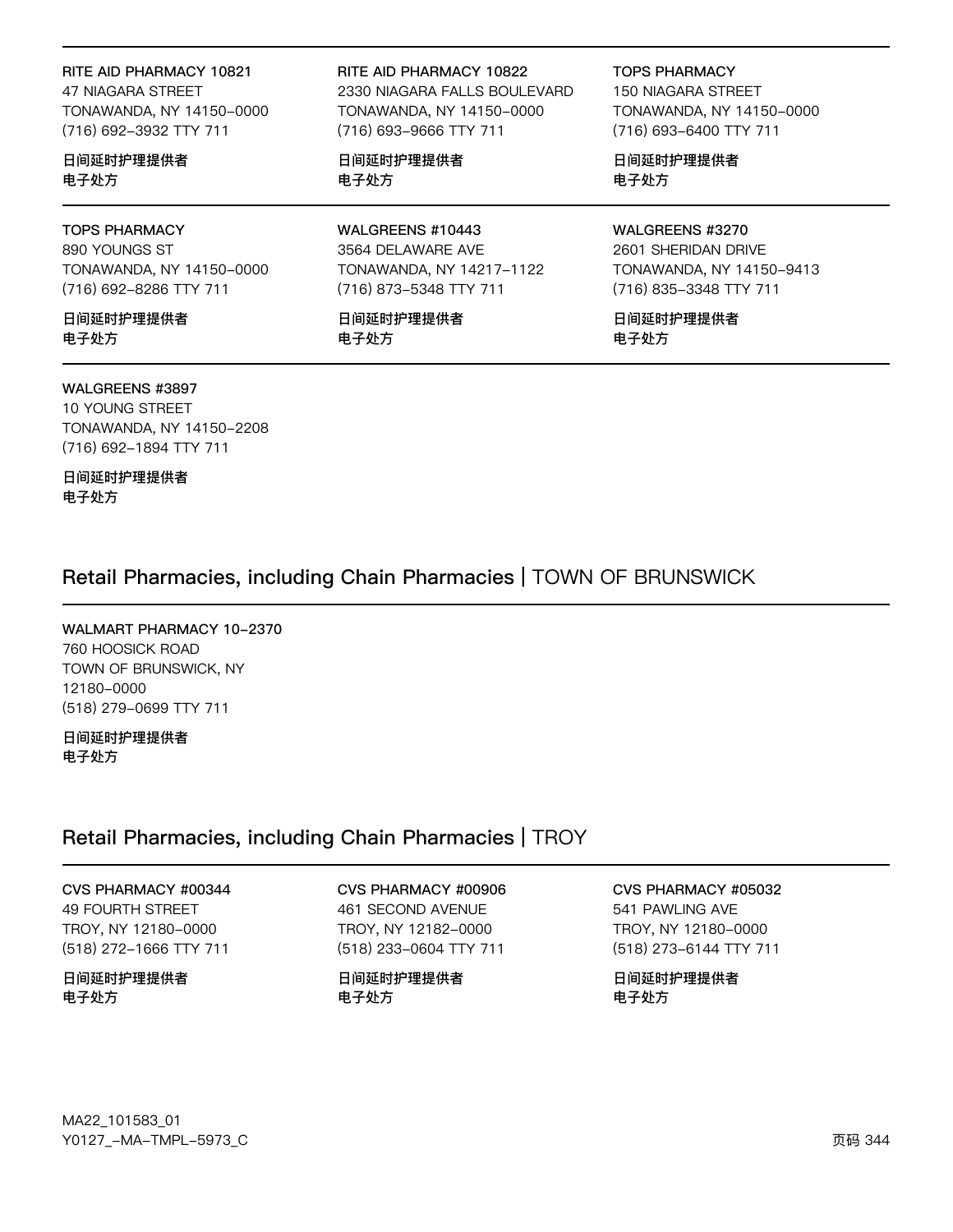#### **GENOA HEALTHCARE, LLC** 2431 6TH AVESUITE P TROY, NY 12180-2227

(518) 874-0096 TTY 711

#### 日间延时护理提供者

**LINDSAY DRUG CO** 416 5TH AVE TROY, NY 12182-0000 (518) 235-2522 TTY 711

日间延时护理提供者 电子处方

RITE AID PHARMACY 10687 83 VANDENBURG AVENUE

TROY, NY 12180-0000 (518) 272-1355 TTY 711

日间延时护理提供者 电子处方

#### HANNAFORD FOOD AND DRUG NINE 126TH ST TROY, NY 12182-0000 (518) 233-8296 TTY 711

日间延时护理提供者 电子处方

PRICE CHOPPER PHARMACY 716 HOOSICK RD TROY, NY 12180-0000 (518) 266-9947 TTY 711

日间延时护理提供者 电子处方

SAMARITAN HOSPITAL OUTPATIENT **PHARMACY** 2215 BURDETT AVE TROY, NY 12180-2466 (518) 268-5910 TTY 711

日间延时护理提供者 电子处方

**LINDSAY DRUG CO** 416 5TH AVENUE TROY, NY 12182-3007 (518) 235-2522 TTY 711

日间延时护理提供者

RITE AID PHARMACY 01561 272 HOOSICK STREET TROY, NY 12180-0000 (518) 272-5735 TTY 711

日间延时护理提供者 电子处方

WALGREENS #10548 549 HOOSICK ST TROY, NY 12180-2105 (518) 274-5080 TTY 711

日间延时护理提供者 电子处方

#### WALGREENS #19635

869 SECOND AVENUE TROY, NY 12182-1901 (518) 235-5530 TTY 711

日间延时护理提供者 电子处方

### Retail Pharmacies, including Chain Pharmacies | TRUMANSBURG

#### **KINNEY DRUGS**

2100 TRUMANSBURG RD TRUMANSBURG, NY 14886-0000 (607) 387-6661 TTY 711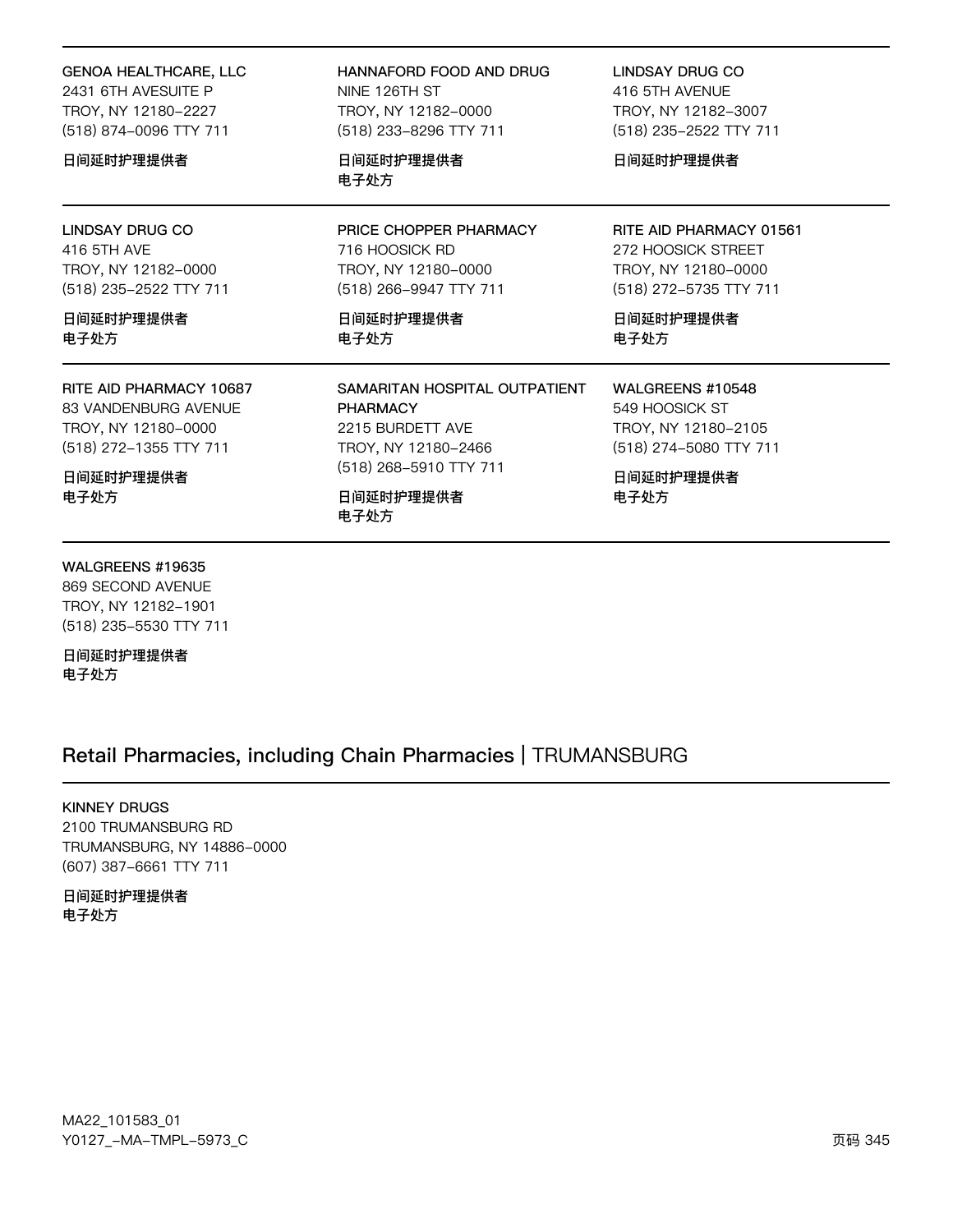### Retail Pharmacies, including Chain Pharmacies | TUCKAHOE

CENTURY DRUG AND SURGICAL 6 FISHER AVE TUCKAHOE, NY 10707-2603 (800) 521-3949 TTY 711

日间延时护理提供者 电子处方

### Retail Pharmacies, including Chain Pharmacies | TULLY

**KINNEY DRUGS** 596 ROUTE 11 TULLY, NY 13159-0000 (315) 696-8796 TTY 711

日间延时护理提供者 电子处方

### Retail Pharmacies, including Chain Pharmacies | TUPPER LAKE

**KINNEY DRUGS** 94 DEMARS BLVD TUPPER LAKE, NY 12986-1402 (518) 359-9173 TTY 711

日间延时护理提供者 电子处方

### Retail Pharmacies, including Chain Pharmacies | UNADILLA

#### **BROWNS PHARMACY** 225 MAIN ST UNADILLA, NY 13849-0000 (607) 369-2131 TTY 711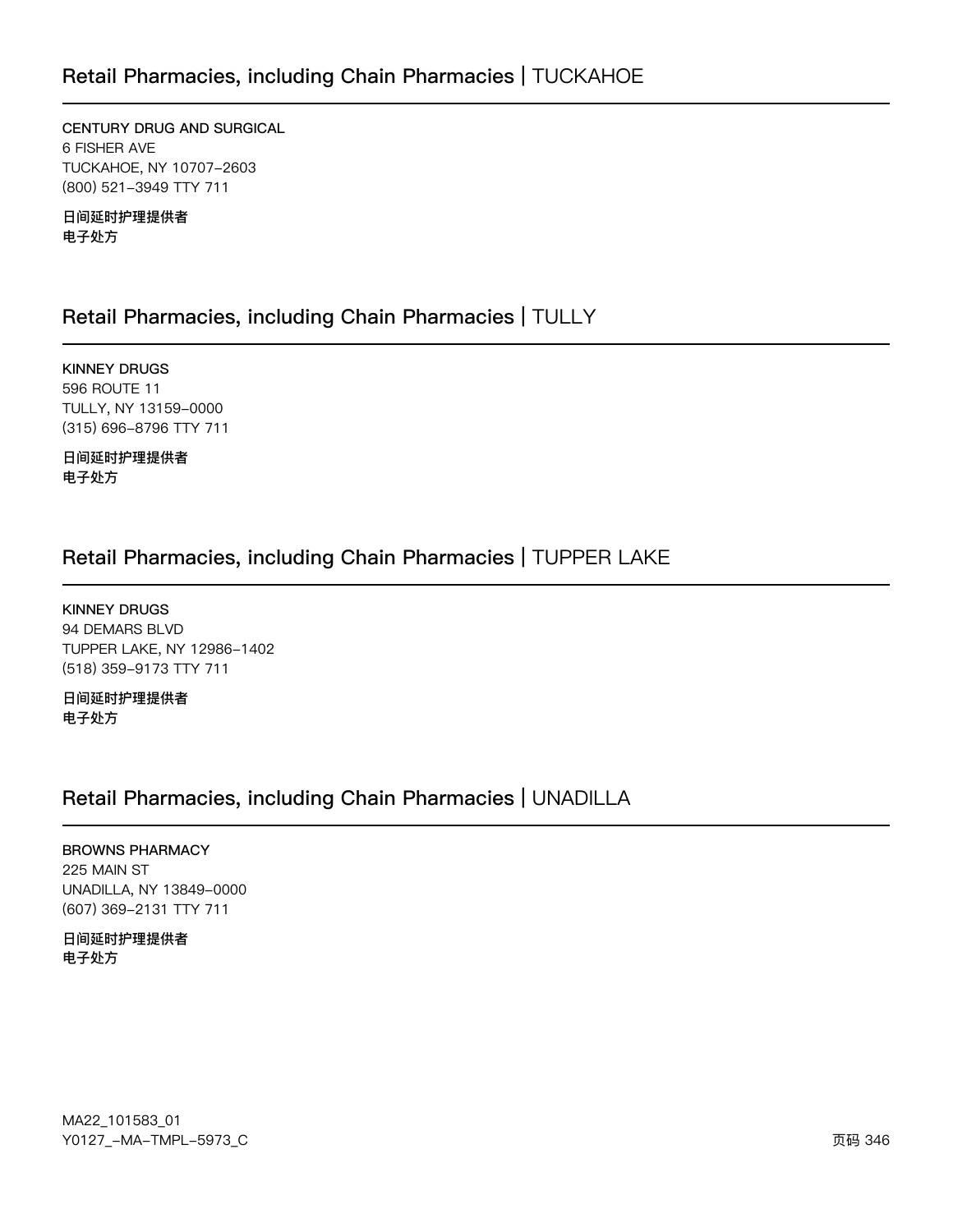## Retail Pharmacies, including Chain Pharmacies | UNIONDALE

#### **PHARMERICA**

51 CHARLES LINDBERGH BLVD. UNIONDALE, NY 11553-3658 (516) 536-0800 TTY 711

日间延时护理提供者 电子处方

WALGREENS 15118 603 UNIONDALE AVE UNIONDALE, NY 11553-2637 (516) 481-4825 TTY 711

日间延时护理提供者 电子处方

WALMART PHARMACY 10-2583 1123 JERUSALEM AVENUE UNIONDALE, NY 11553-0000 (516) 505-1230 TTY 711

日间延时护理提供者 电子处方

### Retail Pharmacies, including Chain Pharmacies | UTICA

| <b>FAXTON ST. LUKE'S HEALTHCARE</b><br><b>PHARMACY</b><br>1656 CHAMPLIN AVE<br>UTICA, NY 13503-0000<br>(315) 624-6010 TTY 711<br>日间延时护理提供者 | <b>GARROS DRUGS</b><br>430 BLEECKER ST<br>UTICA, NY 13501-0000<br>(315) 732-6915 TTY 711<br>日间延时护理提供者            | HANNAFORD FOOD AND DRUG<br>1122 MOHAWK STREET<br>UTICA, NY 13501-3751<br>(315) 235-0204 TTY 711<br>日间延时护理提供者<br>电子处方  |
|--------------------------------------------------------------------------------------------------------------------------------------------|------------------------------------------------------------------------------------------------------------------|-----------------------------------------------------------------------------------------------------------------------|
| <b>MOHAWK VALLEY PSYCHIATRIC</b>                                                                                                           | <b>PARKWAY DRUGS</b>                                                                                             | <b>PARKWAY DRUGS</b>                                                                                                  |
| <b>CENTER PHARMACY</b>                                                                                                                     | 1256 ALBANY ST                                                                                                   | 350 LELAND AVENUE                                                                                                     |
| 1400 NOYES ST                                                                                                                              | UTICA, NY 13501-4252                                                                                             | UTICA, NY 13502-0000                                                                                                  |
| UTICA, NY 13502-3852                                                                                                                       | (315) 735-3525 TTY 711                                                                                           | (315) 624-9988 TTY 711                                                                                                |
| (315) 738-3800 TTY 711                                                                                                                     | 日间延时护理提供者                                                                                                        | 日间延时护理提供者                                                                                                             |
| 日间延时护理提供者                                                                                                                                  | 电子处方                                                                                                             | 电子处方                                                                                                                  |
| PARKWAY DRUGS OF ONEIDA<br><b>COUNTY SOUTH</b><br>485 FRENCH RD<br>UTICA, NY 13502-5987<br>(315) 792-4669 TTY 711<br>日间延时护理提供者<br>电子处方     | PRICE CHOPPER PHARMACY<br>1917 GENESEE ST<br>UTICA, NY 13501-5687<br>(315) 732-1499 TTY 711<br>日间延时护理提供者<br>电子处方 | RITE AID PHARMACY 00639<br>1924 GENESEE STREET<br>UTICA, NY 13502-5627<br>(315) 792-9595 TTY 711<br>日间延时护理提供者<br>电子处方 |
| WALGREENS #17724                                                                                                                           | WALGREENS #18216                                                                                                 | WALGREENS #9800                                                                                                       |
| 208 HERKIMER ROAD                                                                                                                          | 1143 MOHAWK STREET                                                                                               | 1750 GENESEE ST                                                                                                       |
| UTICA, NY 13502-2314                                                                                                                       | UTICA, NY 13501-3709                                                                                             | UTICA, NY 13502-5418                                                                                                  |
| (315) 735-6081 TTY 711                                                                                                                     | (315) 724-1717 TTY 711                                                                                           | (315) 266-0260 TTY 711                                                                                                |
| 日间延时护理提供者                                                                                                                                  | 日间延时护理提供者                                                                                                        | 日间延时护理提供者                                                                                                             |
| 电子处方                                                                                                                                       | 电子处方                                                                                                             | 电子处方                                                                                                                  |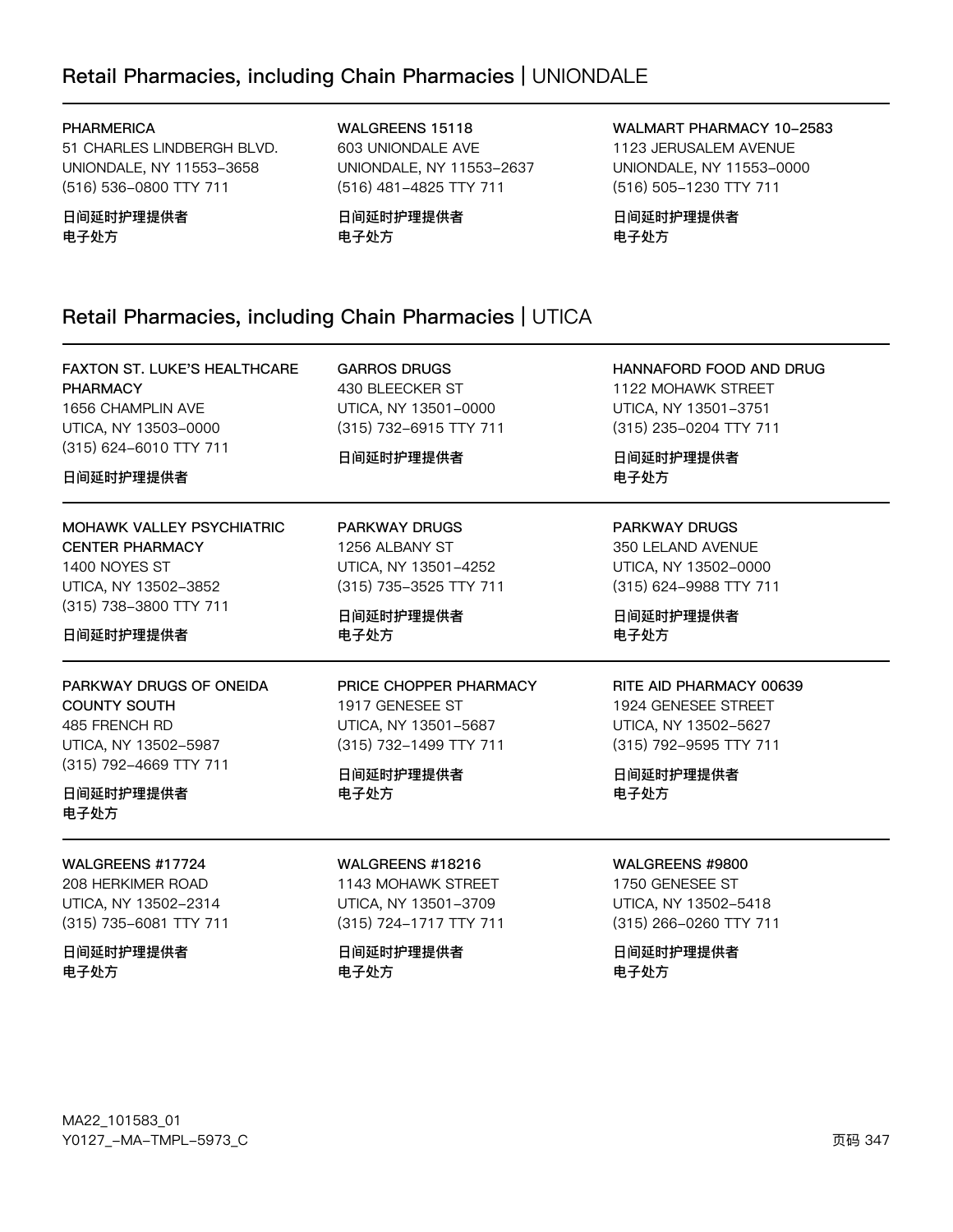#### WALMART PHARMACY 10-2093 710 HORATIO ST UTICA, NY 13502-0000 (315) 738-0759 TTY 711

日间延时护理提供者 电子处方

### Retail Pharmacies, including Chain Pharmacies | VAILS GATE

**WALGREENS** 416 WINDSOR HWY VAILS GATE, NY 12584-0872 (845) 562-4010 TTY 711

日间延时护理提供者 电子处方

### Retail Pharmacies, including Chain Pharmacies | VALATIE

CVS PHARMACY #00783 2982 US HIGHWAY 9 VALATIE, NY 12184-0000 (518) 758-2200 TTY 711

日间延时护理提供者 电子处方

HANNAFORD FOOD AND DRUG 2967 STATE ROUTE 9HSUITE 400 VALATIE, NY 12184-0000 (518) 758-8866 TTY 711

日间延时护理提供者 电子处方

### Retail Pharmacies, including Chain Pharmacies | VALHALLA

WALGREENS #21248 100 WOODS RDSTE A1-105 VALHALLA, NY 10595-1530 (914) 846-0848 TTY 711

日间延时护理提供者

MA22\_101583\_01 Y0127\_-MA-TMPL-5973\_C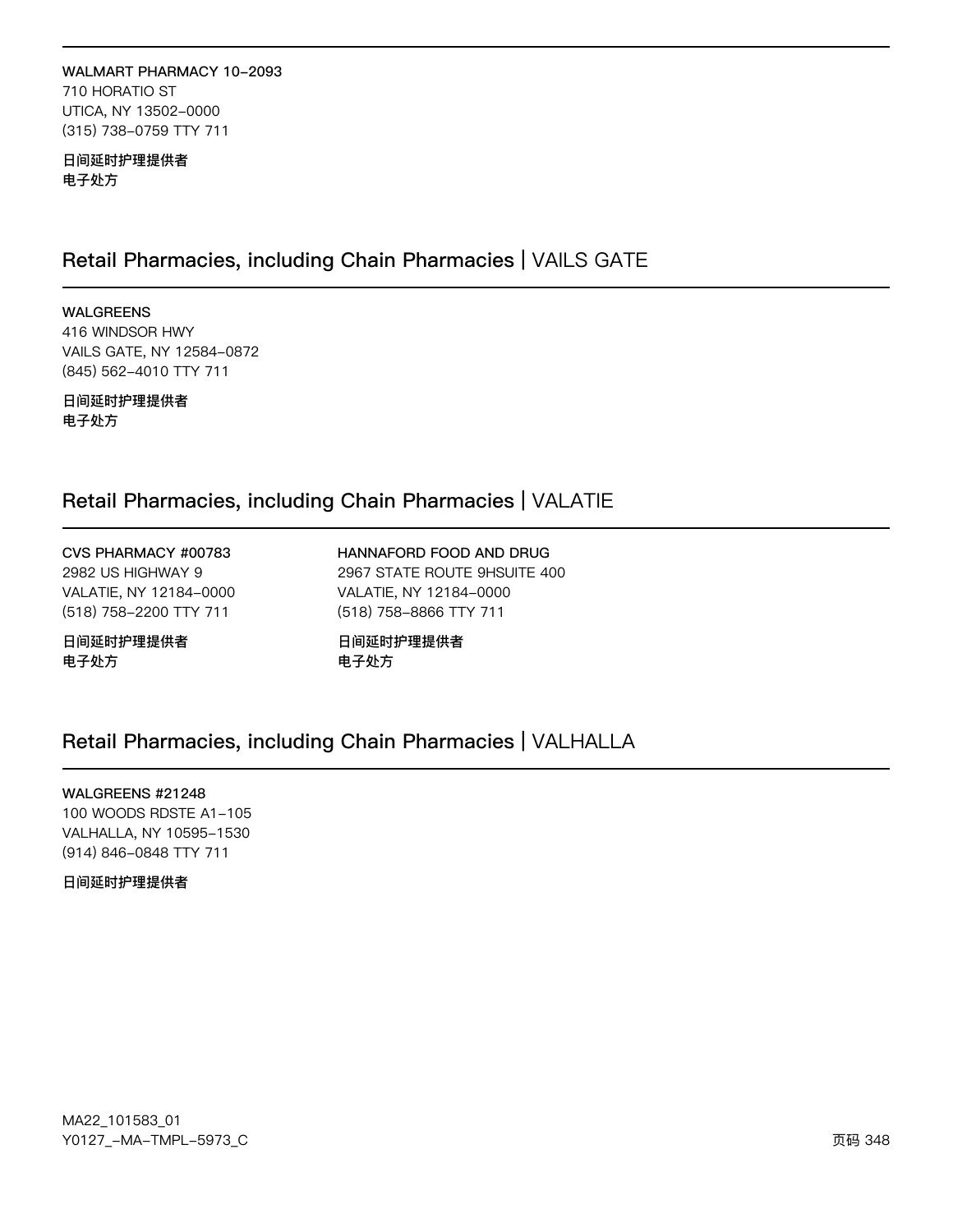### Retail Pharmacies, including Chain Pharmacies | VALLEY COTTAGE

CVS PHARMACY #10610 143 ROUTE 303 VALLEY COTTAGE, NY 10989-1980 (845) 450-4003 TTY 711

日间延时护理提供者

GENOA HEALTHCARE, LLC 140 ROUTE 303STE C VALLEY COTTAGE, NY 10989-5907 (845) 397-1574 TTY 711

日间延时护理提供者 电子处方

RITE AID PHARMACY 01019 133 ROUTE 303 VALLEY COTTAGE, NY 10989-1921 (845) 268-4765 TTY 711

日间延时护理提供者 电子处方

### Retail Pharmacies, including Chain Pharmacies | VALLEY STREAM

**AFFORDABLE SCRIPTS** 177 ROCKAWAY AVE

VALLEY STREAM, NY 11580-0000 (516) 561-6480 TTY 711

**CRESCENT PHARMACY** 48 CENTRAL COURT VALLEY STREAM, NY 11580-0000 (516) 593-7747 TTY 711

VALLEY STREAM, NY 11580-5198

**VALLEY STREAM PHARMACY INC** 

VALLEY STREAM, NY 11580-5809

日间延时护理提供者 电子外方

531 W. MERRICK ROAD

(516) 561-1222 TTY 711

日间延时护理提供者

42 ROCKAWAY AVE

日间延时护理提供者

(516) 442-0200 TTY 711

**DALE DRUG** 

电子处方

电子处方

CVS PHARMACY #05370 1 EAST MERRICK RD VALLEY STREAM, NY 11580-0000 (516) 568-0595 TTY 711

VALLEY STREAM, NY 11581-2335

日间延时护理提供者 电子外方

945 ROSEDALE RD

CVS PHARMACY #17660 500 W SUNRISE HWY VALLEY STREAM, NY 11581-0000 (516) 568-9275 TTY 711

日间延时护理提供者 电子处方

日间延时护理提供者

电子外方

RITE AID PHARMACY 10620 198 WEST MERRICK ROAD VALLEY STREAM, NY 11580-0000 (516) 561-1400 TTY 711

日间延时护理提供者 电子处方

WALMART PHARMACY 10-5293

77 GREEN ACRES ROAD VALLEY STREAM, NY 11581-0000 (516) 887-5128 TTY 711

日间延时护理提供者 电子处方

MA22\_101583\_01 Y0127\_-MA-TMPL-5973\_C (516) 791-6500 TTY 711 日间延时护理提供者 电子处方

PARKDALE PHARMACY

WALGREENS #15369

290 W MERRICK RD VALLEY STREAM, NY 11580-5360 (516) 612-9121 TTY 711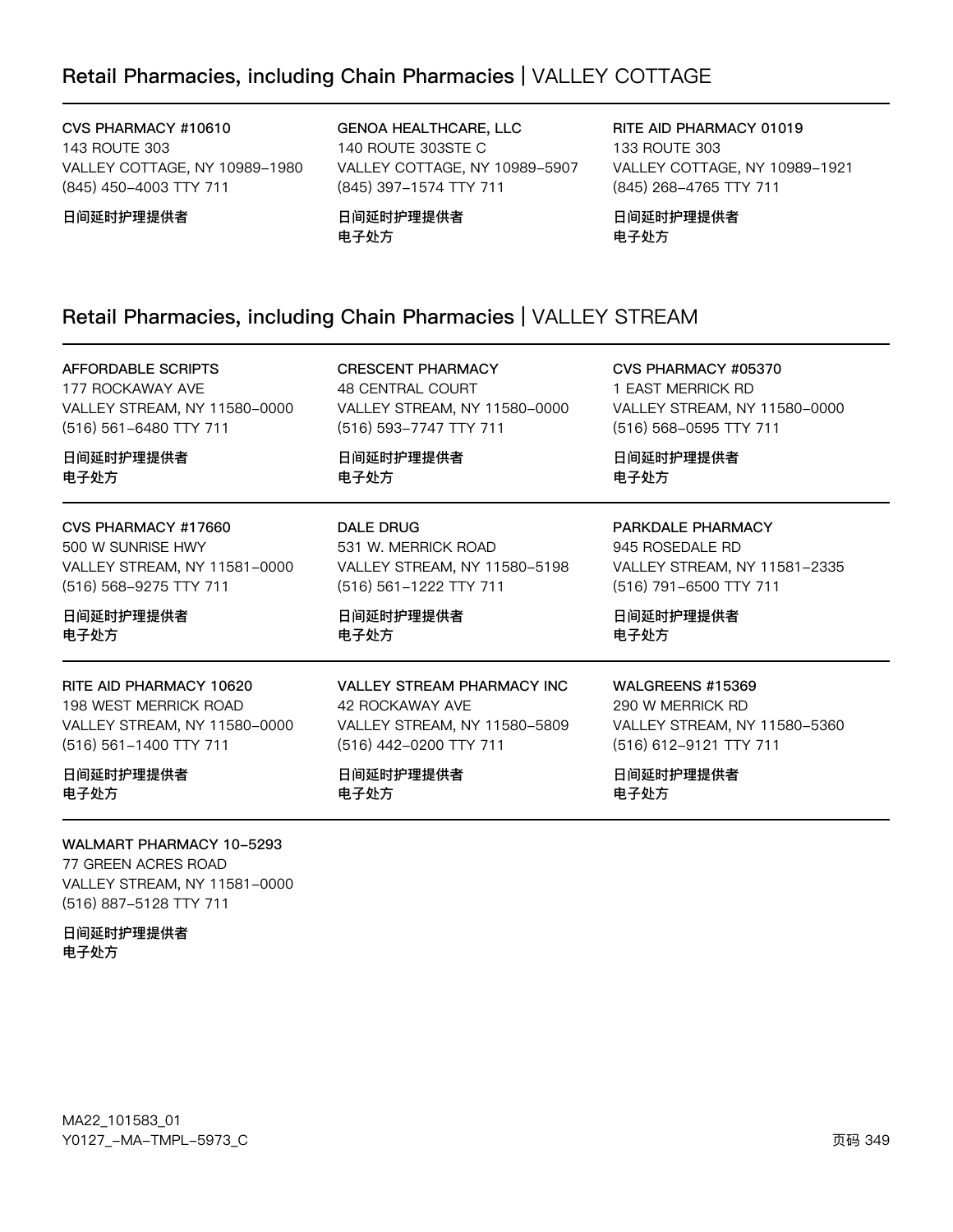### Retail Pharmacies, including Chain Pharmacies | VERNON

U & I PHARMACY 5236 WEST SENECA ST VERNON, NY 13476-0000 (315) 829-4035 TTY 711

日间延时护理提供者 电子处方

### Retail Pharmacies, including Chain Pharmacies | VESTAL

CVS PHARMACY #00565 138 VESTAL PARKWAY W VESTAL, NY 13850-0000 (607) 748-7421 TTY 711

日间延时护理提供者 电子处方

#### **PHARMSCRIPT**

441 COMMERCE RD VESTAL, NY 13850-2242 (908) 389-1818 TTY 711

日间延时护理提供者 电子处方

CVS PHARMACY #16441 3112 VESTAL PKWY E VESTAL, NY 13850-0000 (607) 729-6204 TTY 711

SAMS PHARMACY 10-6366

VESTAL, NY 13850-2018

(607) 797-1370 TTY 711

日间延时护理提供者

电子处方

2441 VESTAL PARKWAY EAST

日间延时护理提供者 电子处方

LOURDES RETAIL PHARMACY-**VESTAL** 3101 SHIPPERS RD STE 104 VESTAL, NY 13850-2003 (607) 251-2191 TTY 711

日间延时护理提供者 电子处方

UNITED HEALTH SERVICES **HOSPITALS INC** 4417 VESTAL PKWY E VESTAL, NY 13850-0000 (607) 770-7358 TTY 711

日间延时护理提供者 电子处方

WALMART PHARMACY 10-1835 2405 VESTAL PKWY E VESTAL, NY 13850-0000 (607) 798-1544 TTY 711

日间延时护理提供者 电子处方

**WEIS PHARMACY #222** 100 RANO BLVD VESTAL, NY 13850-0000 (607) 798-8878 TTY 711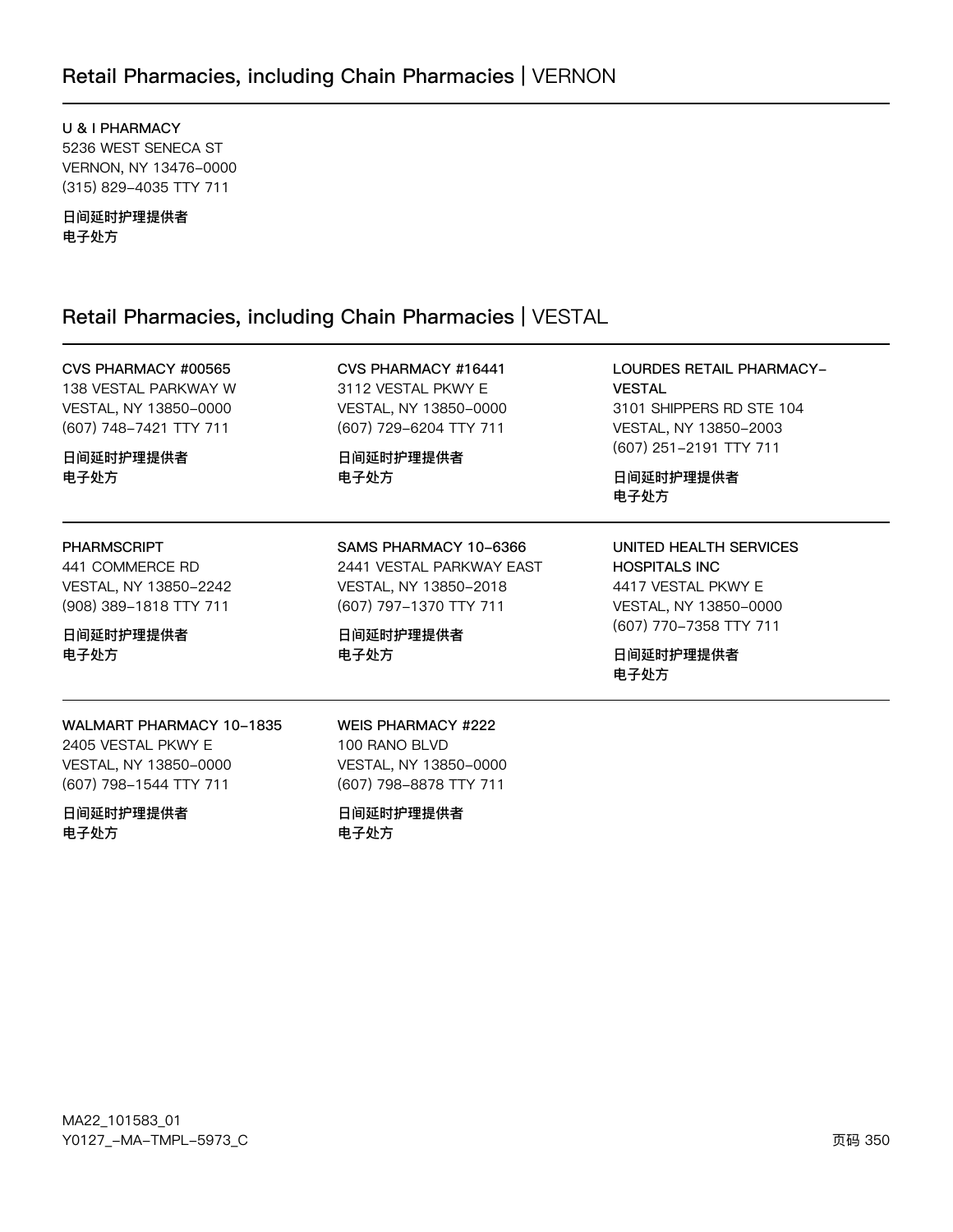### Retail Pharmacies, including Chain Pharmacies | VICTOR

#### CVS PHARMACY #16518

7500 COMMONS BLVD VICTOR, NY 14564-0000 (585) 425-2300 TTY 711

日间延时护理提供者 电子处方

MEAD SQUARE PHARMACY 53 W MAIN ST VICTOR, NY 14564-0000 (585) 924-7970 TTY 711

日间延时护理提供者 电子处方

THE MEDICINE SHOPPE PHARMACY 75 VICTOR HEIGHTS PARKWAY STE C VICTOR, NY 14564-0000 (585) 337-4300 TTY 711

日间延时护理提供者 电子处方

WALMART PHARMACY 10-2785 441 COMMERCE DR VICTOR, NY 14564-0000 (585) 742-2577 TTY 711

日间延时护理提供者 电子处方

### Retail Pharmacies, including Chain Pharmacies | VILLAGE OF NEWARK

WALMART PHARMACY 10-1813 6788 RT 31 EAST VILLAGE OF NEWARK, NY 14513-0000 (315) 331-5084 TTY 711

日间延时护理提供者 电子处方

### Retail Pharmacies, including Chain Pharmacies | VOORHEESVILLE

HANNAFORD SUPERMARKET & **PHARMACY** 5 MAPLE ROAD VOORHEESVILLE, NY 12186-0000 (518) 765-4399 TTY 711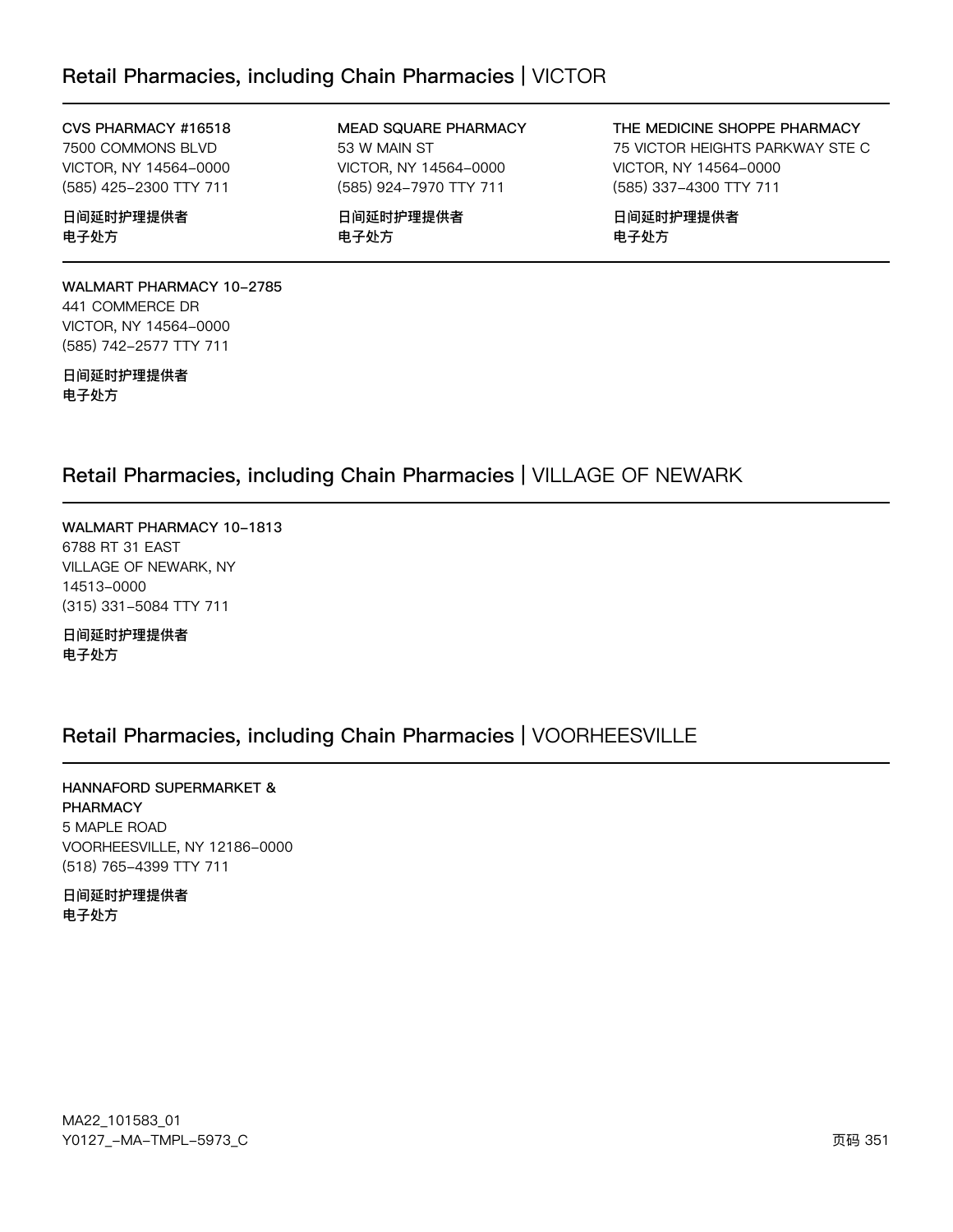CVS PHARMACY #00369 621 HEMPSTEAD TURNPIKE W HEMPSTEAD, NY 11552-0000 (516) 564-8162 TTY 711

日间延时护理提供者 电子处方

### Retail Pharmacies, including Chain Pharmacies | W ISLIP

STOP & SHOP PHARMACY 400 UNION ROAD W ISLIP, NY 11795-0000 (631) 669-4666 TTY 711

日间延时护理提供者 电子处方

### Retail Pharmacies, including Chain Pharmacies | WADING RIVER

CVS PHARMACY #02726 6221 ROUTE 25A WADING RIVER, NY 11792-0000 (631) 929-6040 TTY 711

日间延时护理提供者 电子处方

WALGREENS #9498 1815 WADING RIVER MANOR RD WADING RIVER, NY 11792-2193 (631) 929-0280 TTY 711

日间延时护理提供者 电子处方

### Retail Pharmacies, including Chain Pharmacies | WALDEN

### HANNAFORD SUPERMARKET & **PHARMACY** 78 OAK ST STE 9 WALDEN, NY 12586-1040 (845) 778-1388 TTY 711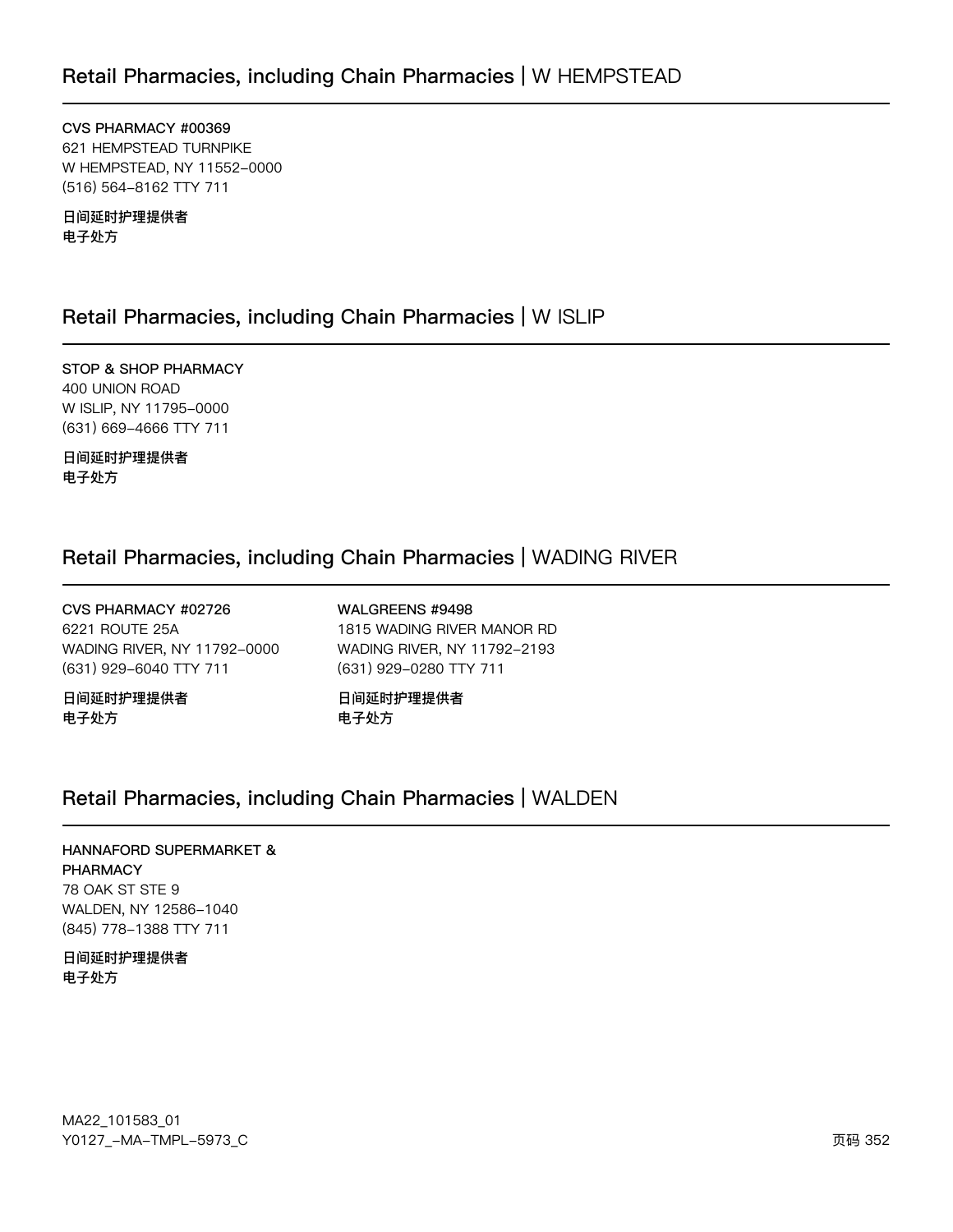### Retail Pharmacies, including Chain Pharmacies | WALTON

CVS PHARMACY #05019 215 DELAWARE ST WALTON, NY 13856-0000 (607) 865-7147 TTY 711

日间延时护理提供者 电子处方

DELAWARE VALLEY HOSPITAL, INC. 121 STOCKTON AVE WALTON, NY 13856-1430 (607) 865-2781 TTY 711

日间延时护理提供者 电子处方

### Retail Pharmacies, including Chain Pharmacies | WALWORTH

**TOPS PHARMACY** 2140 WALWORTH PENFIELD RD WALWORTH, NY 14568-9761 (315) 986-4311 TTY 711

日间延时护理提供者 电子处方

### Retail Pharmacies, including Chain Pharmacies | WANTAGH

CVS PHARMACY #00177 1178 WANTAGH AVE WANTAGH, NY 11793-0000 (516) 783-5493 TTY 711

日间延时护理提供者 电子处方

CVS PHARMACY #02052 3491 MERRICK RD WANTAGH, NY 11793-4331 (516) 679-2544 TTY 711

日间延时护理提供者 电子处方

### Retail Pharmacies, including Chain Pharmacies | WAPPINGER FALLS

### HANNAFORD FOOD AND DRUG

1490 ROUTE 9 WAPPINGER FALLS, NY 12590-0000 (845) 297-8352 TTY 711

日间延时护理提供者 电子处方

MA22\_101583\_01 Y0127\_-MA-TMPL-5973\_C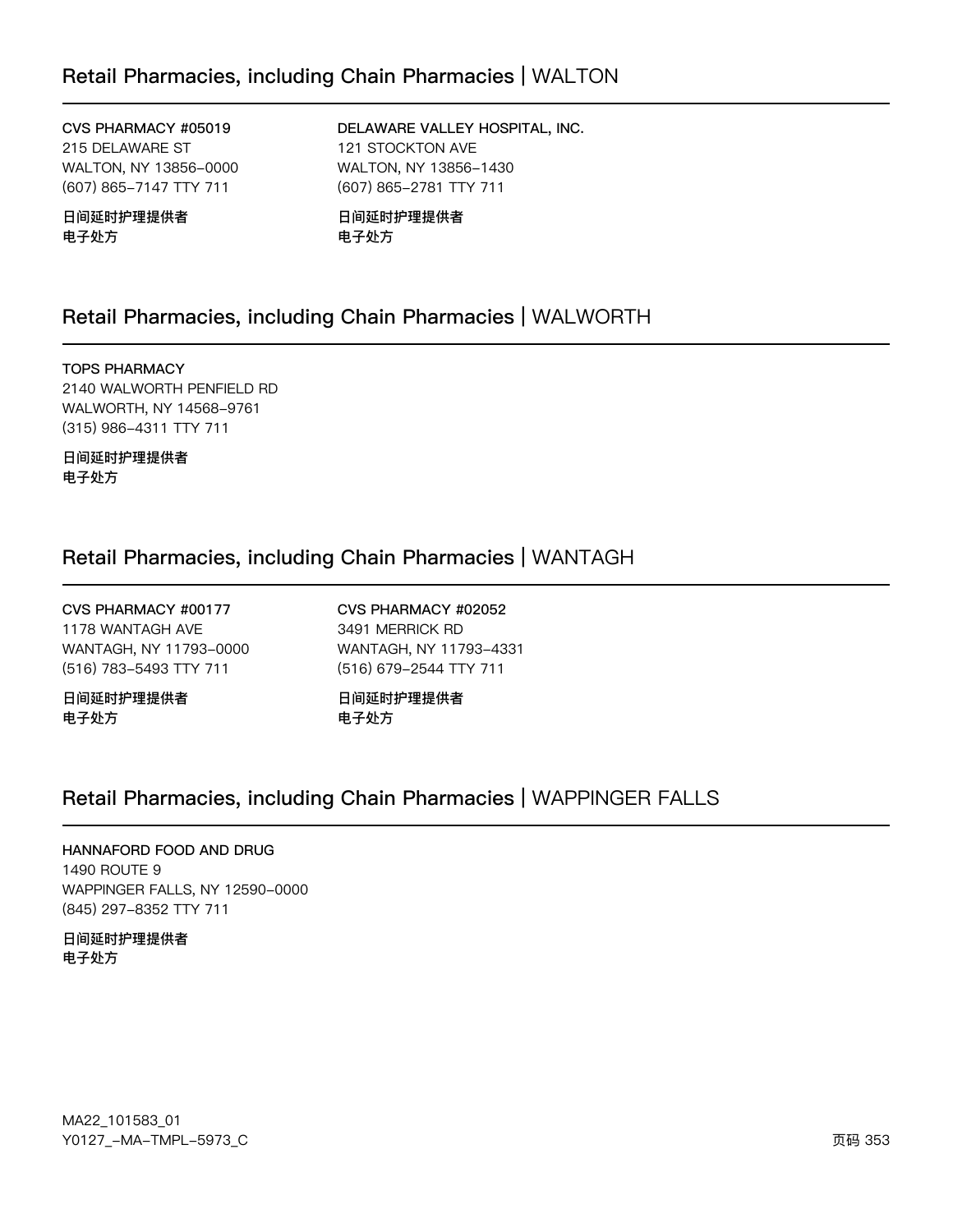### Retail Pharmacies, including Chain Pharmacies | WAPPINGERS FALLS

| <b>COMMUNITY CARE PHARMACY</b><br>900 ROUTE 376SUITE Q<br>WAPPINGERS FALLS, NY 12590-0000<br>(845) 223-8003 TTY 711 | RITE AID PHARMACY 10712<br>1604 ROUTE 9<br>WAPPINGERS FALLS, NY 12590-0000<br>(845) 298-2351 TTY 711                     | <b>VOGEL PHARMACY</b><br>1475 ROUTE 9D STE A9<br>WAPPINGERS FALLS, NY 12590-7151<br>(845) 831-3784 TTY 711 |
|---------------------------------------------------------------------------------------------------------------------|--------------------------------------------------------------------------------------------------------------------------|------------------------------------------------------------------------------------------------------------|
| 日间延时护理提供者<br>电子处方                                                                                                   | 日间延时护理提供者<br>电子处方                                                                                                        | 日间延时护理提供者<br>电子处方                                                                                          |
| WALGREENS #12158<br>1575 ROUTE 9<br>WAPPINGERS FALLS, NY 12590-2827<br>(845) 632-9020 TTY 711                       | <b>WAPPINGER FALLS PHARMACY</b><br>66 MIDDLEBUSH RD STE 201<br>WAPPINGERS FALLS, NY 12590-4047<br>(845) 284-6464 TTY 711 |                                                                                                            |
| 日间延时护理提供者                                                                                                           | 日间延时护理提供者                                                                                                                |                                                                                                            |

## 电子处方

### Retail Pharmacies, including Chain Pharmacies | WARRENSBURG

### HOUSE CALLS PHARMACY

3761 MAIN STREETUS RTE 9 WARRENSBURG, NY 12885-0000 (518) 623-2993 TTY 711

日间延时护理提供者 电子处方

WALGREENS #19689 3864 MAIN STREET WARRENSBURG, NY 12885-1432

日间延时护理提供者 电子处方

(518) 623-9251 TTY 711

### Retail Pharmacies, including Chain Pharmacies | WARSAW

#### SINCLAIR PHARMACY 75 N MAIN ST

WARSAW, NY 14569-1343 (585) 786-2330 TTY 711

日间延时护理提供者 电子处方

WALMART PHARMACY 10-2043 2348 ROUTE 19 WARSAW, NY 14569-0000 (585) 786-0880 TTY 711

日间延时护理提供者 电子处方

WYOMING REXALL DRUG INC 91 N MAIN ST WARSAW, NY 14569-1343 (585) 786-2100 TTY 711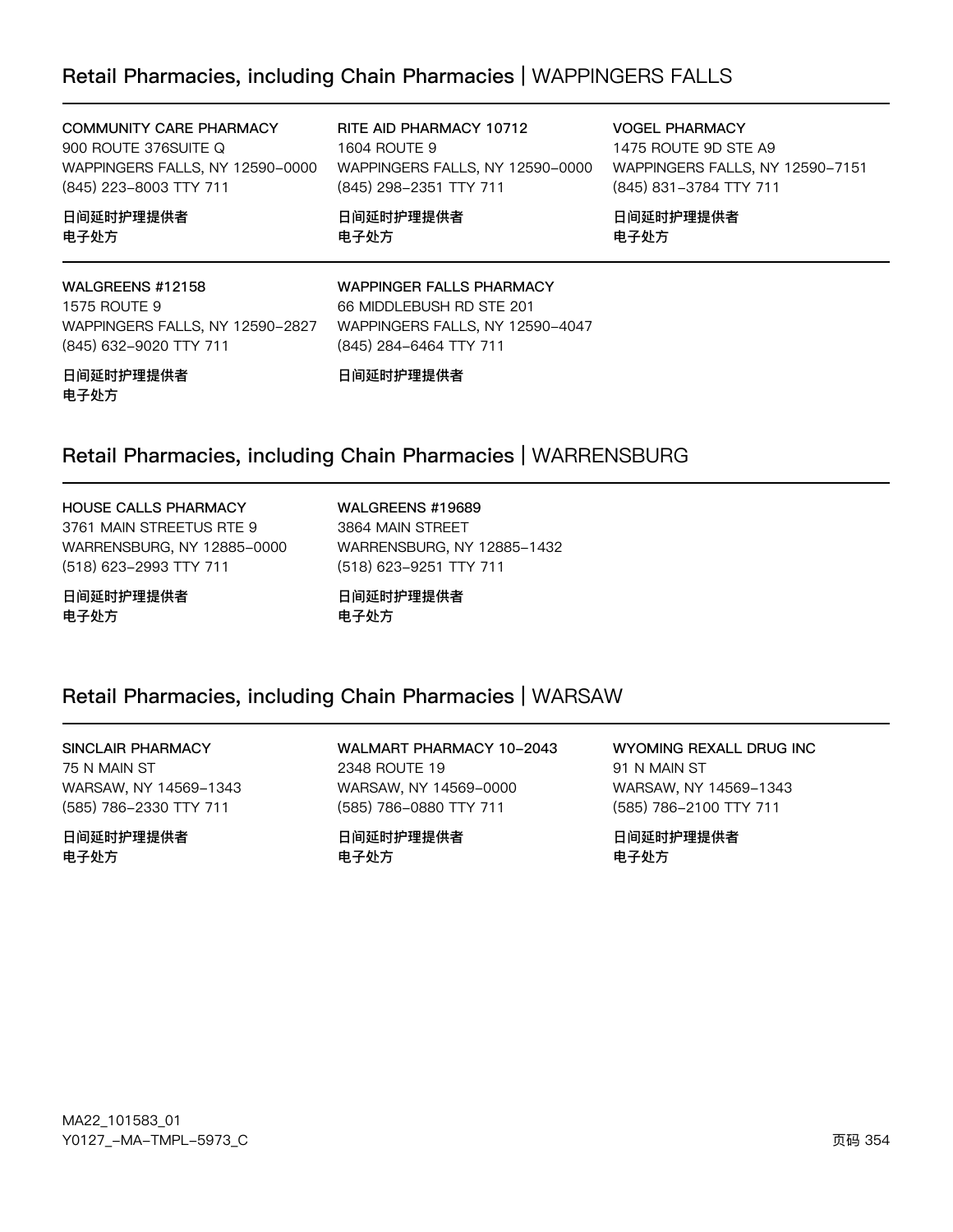### Retail Pharmacies, including Chain Pharmacies | WARWICK

AKINS PHARMACY INC 33 MAIN ST WARWICK, NY 10990-1395 (845) 986-4581 TTY 711

日间延时护理提供者 电子处方

CVS PHARMACY #03154 59 MAIN STREET WARWICK, NY 10990-0000 (845) 986-7658 TTY 711

日间延时护理提供者 电子处方

PRICE CHOPPER PHARMACY 142 STATE ROUTE 94 S WARWICK, NY 10990-3663 (845) 987-6340 TTY 711

日间延时护理提供者 电子处方

### Retail Pharmacies, including Chain Pharmacies | WASHINGTONVILLE

日间延时护理提供者

CVS PHARMACY #05050 30 BROTHERHOOD PLAZA DRIVE

WASHINGTONVILLE, NY 10992-0000 (845) 496-8012 TTY 711

6 DEPOT STSTE 105 WASHINGTONVILLE, NY 10992-0000 (845) 496-8001 TTY 711

WASHINGTONVILLE PHARMACY

日间延时护理提供者 电子处方

# Retail Pharmacies, including Chain Pharmacies | WATERLOO

电子处方

**VALLEY PHARMACY** 12 W MAIN ST WATERLOO, NY 13165-1329 (315) 539-9323 TTY 711

日间延时护理提供者 电子处方

WALGREENS #19876 1929 US ROUTE 20 WATERLOO, NY 13165-9453 (315) 539-5056 TTY 711

日间延时护理提供者 电子处方

**WALMART PHARMACY 10-1705** 1860 N RD WATERLOO, NY 13165-0000 (315) 539-2190 TTY 711

日间延时护理提供者 电子处方

### Retail Pharmacies, including Chain Pharmacies | WATERTOWN

**BOLTON'S PHARMACY** 128 W MAIN ST WATERTOWN, NY 13601-1989 (315) 782-5961 TTY 711

日间延时护理提供者

**BOLTONS PHARMACY INC** 128 W MAIN ST WATERTOWN, NY 13601-1910 (315) 782-5961 TTY 711

日间延时护理提供者 电子处方

CVS PHARMACY #17328

21800 TOWNE CENTER DR WATERTOWN, NY 13601-0000 (315) 786-2541 TTY 711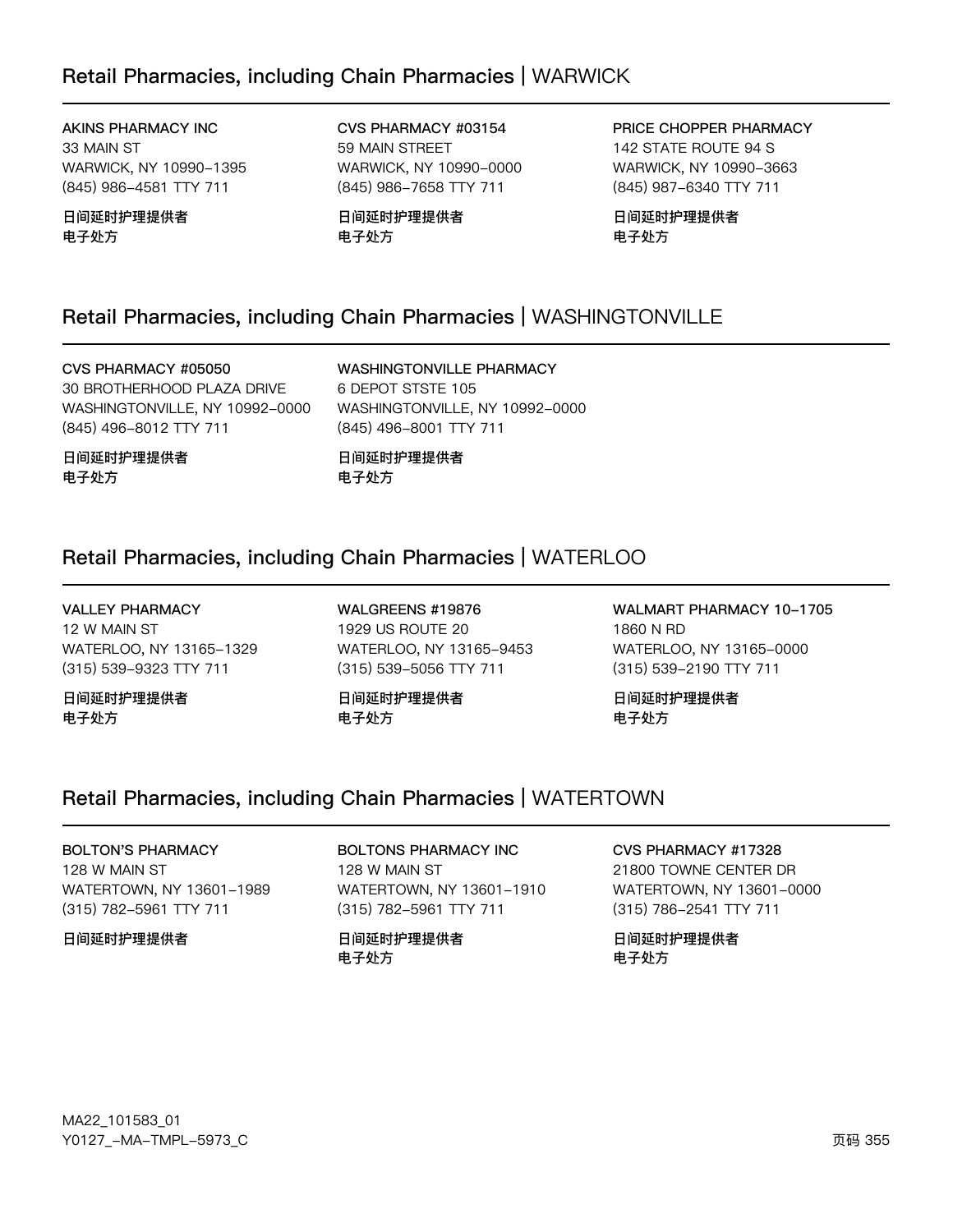**GENOA HEALTHCARE, LLC** 122 COURT STEMPSALL BLDG, RM 212 WATERTOWN, NY 13601-2509 (315) 836-3323 TTY 711

#### 日间延时护理提供者

#### **KINNEY DRUGS**

22056 US ROUTE 11 WATERTOWN, NY 13601-1693 (315) 782-6530 TTY 711

日间延时护理提供者 电子处方

#### WALGREENS #10219

929 ARSENAL ST WATERTOWN, NY 13601-2305 (315) 788-0309 TTY 711

日间延时护理提供者 电子处方

**KINNEY DRUGS** 

905 COFFEEN STREET WATERTOWN, NY 13601-0000 (315) 788-9366 TTY 711

日间延时护理提供者 电子处方

**KINNEY DRUGS** 1729 STATE STREET WATERTOWN, NY 13601-3104 (315) 788-3570 TTY 711

日间延时护理提供者 电子处方

WALGREENS #10239 1655 STATE ST WATERTOWN, NY 13601-3555 (315) 785-1088 TTY 711

日间延时护理提供者 电子处方

#### **KINNEY DRUGS**

1304 WASHINGTON STREET WATERTOWN, NY 13601-4598 (315) 782-5700 TTY 711

日间延时护理提供者 电子处方

PRICE CHOPPER PHARMACY 1283 ARSENAL ST WATERTOWN, NY 13601-0000 (315) 786-2947 TTY 711

日间延时护理提供者 电子处方

**WALMART PHARMACY 10-1871** 20823 NYS RT 3 WATERTOWN, NY 13601-0000 (315) 786-7753 TTY 711

日间延时护理提供者 电子处方

### Retail Pharmacies, including Chain Pharmacies | WATERVILLE

CVS PHARMACY #05015 139 E MAIN ST WATERVILLE, NY 13480-0000 (315) 841-4447 TTY 711

日间延时护理提供者 电子处方

### Retail Pharmacies, including Chain Pharmacies | WATERVLIET

**CONNECTRX HOMETOWN** 601 19TH ST WATERVLIET, NY 12189-0000 (518) 273-1402 TTY 711

日间延时护理提供者 电子处方

WALGREENS #19948 1901 SECOND AVENUE WATERVLIET, NY 12189-2211 (518) 271-0311 TTY 711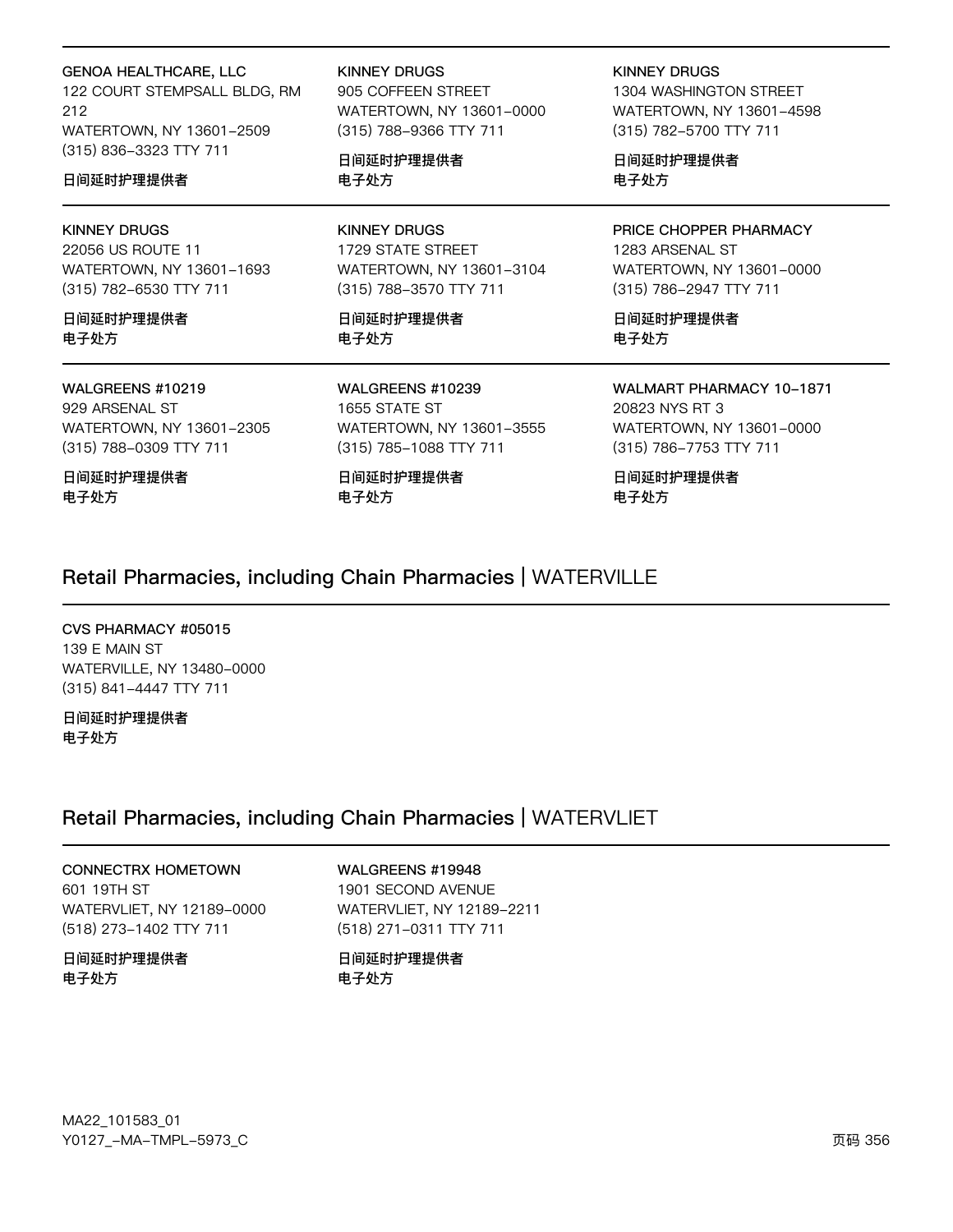CVS PHARMACY #05016 506 S FRANKLIN ST WATKINS GLEN, NY 14891-0000 (607) 535-7350 TTY 711

日间延时护理提供者 电子处方

WALMART PHARMACY 10-3221 515 EAST 4TH STREET WATKINS GLEN, NY 14891-0000 (607) 535-3125 TTY 711

日间延时护理提供者 电子处方

### Retail Pharmacies, including Chain Pharmacies | WAVERLY

**WAVERLY PHARMACY** 443 CAYUTA AVENUE WAVERLY, NY 14892-0000 (607) 565-2390 TTY 711

日间延时护理提供者 电子处方

### Retail Pharmacies, including Chain Pharmacies | WAYLAND

CVS PHARMACY #05074 100 E NAPLES ST WAYLAND, NY 14572-0000 (585) 728-2350 TTY 711

日间延时护理提供者 电子处方

**QUINLAN'S PHARMACY** 107 N MAIN STREETSTE B WAYLAND, NY 14572-0000 (585) 728-2080 TTY 711

日间延时护理提供者 电子处方

### Retail Pharmacies, including Chain Pharmacies | WEBSTER

A & J PHARMACY, LLC 45 WEBSTER COMMONS BLVD WEBSTER, NY 14580-2963 (585) 872-7575 TTY 711

日间延时护理提供者 电子处方

CVS PHARMACY #00831 935 RIDGE ROAD WEBSTER, NY 14580-0000 (585) 787-3571 TTY 711

日间延时护理提供者 电子处方

CVS PHARMACY #01142 1900 EMPIRE BLVD WEBSTER, NY 14580-0000 (585) 671-5665 TTY 711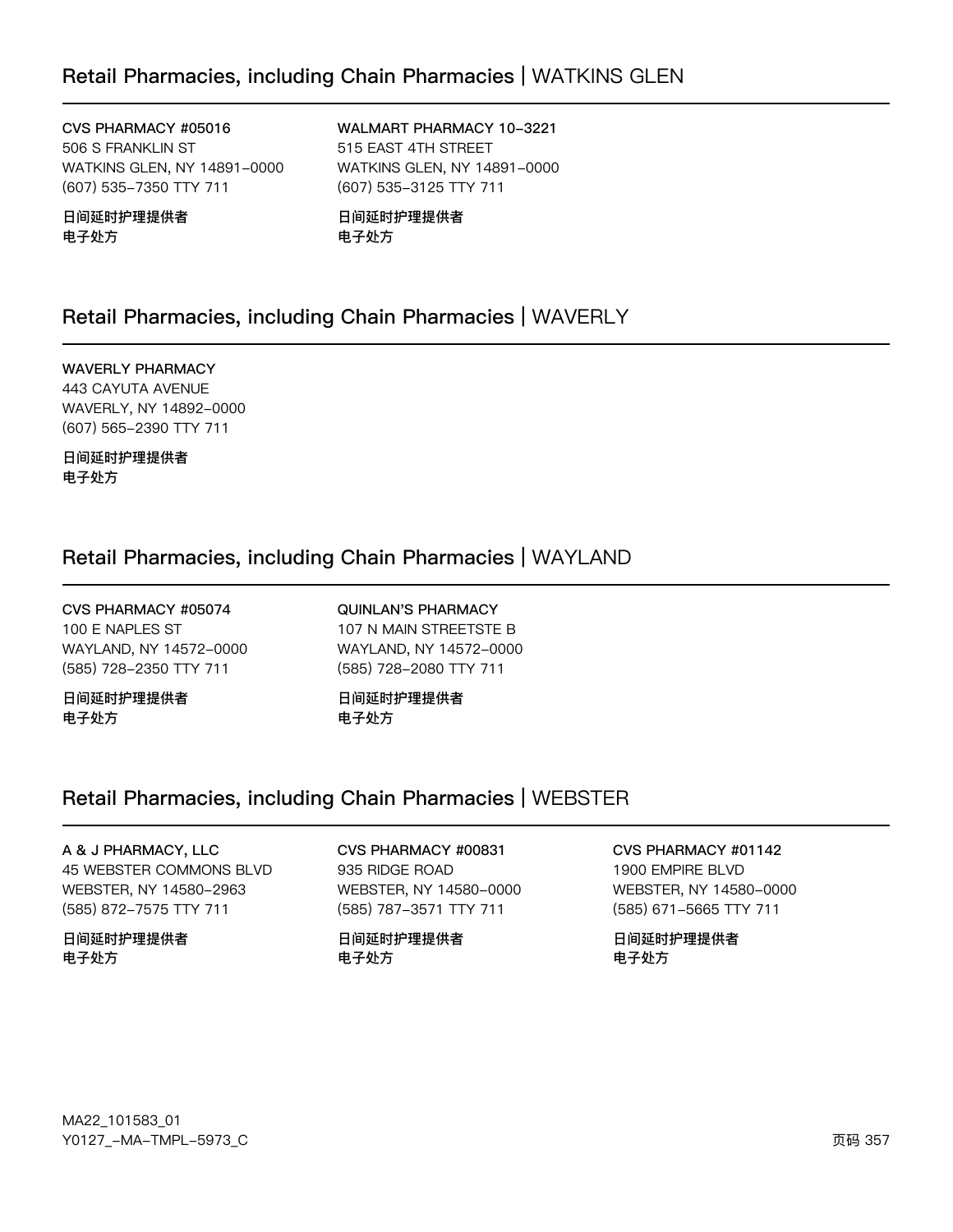#### CVS PHARMACY #17131 1050 RIDGE RD

WEBSTER, NY 14580-0000 (585) 216-3001 TTY 711

#### 日间延时护理提供者 电子处方

WALGREENS #9872 1125 RIDGE RD WEBSTER, NY 14580-2909 (585) 872-0690 TTY 711

日间延时护理提供者 电子处方

#### WEGMANS FOOD MARKETS, INC. 900 HOLT RD.

WEBSTER, NY 14580-0000 (585) 872-0880 TTY 711

日间延时护理提供者 电子处方

#### **DANWINS PHARMACY**

2186 EMPIRE BLVD WEBSTER, NY 14580-2000 (585) 236-4020 TTY 711

日间延时护理提供者 电子处方

WALMART PHARMACY 10-1744 1902 EMPIRE BLVD WEBSTER, NY 14580-0000 (585) 787-1190 TTY 711

日间延时护理提供者 电子处方

HILL HAVEN LONG TERM CARE **PHARMACY** 1550 EMPIRE BOULEVARD WEBSTER, NY 14580-0000 (585) 922-2394 TTY 711

日间延时护理提供者

WEGMANS FOOD MARKETS, INC. 1955 EMPIRE BLVD. WEBSTER, NY 14580-0000 (585) 671-4070 TTY 711

日间延时护理提供者 电子处方

### Retail Pharmacies, including Chain Pharmacies | WEEDSPORT

**KINNEY DRUGS** 2783 ROUTE 31 WEEDSPORT, NY 13166-9415 (315) 834-9020 TTY 711

日间延时护理提供者 电子处方

### Retail Pharmacies, including Chain Pharmacies | WELLSVILLE

**FISHER'S PHARMACY** 138 N MAIN ST WELLSVILLE, NY 14895-0000 (585) 593-2611 TTY 711

日间延时护理提供者 电子处方

WALGREENS #12381 10 NORTH MAIN STREET WELLSVILLE, NY 14895-1232 (585) 593-1540 TTY 711

日间延时护理提供者 电子处方

WALGREENS #18976

110 BOLIVAR ROAD WELLSVILLE, NY 14895-9303 (585) 593-1232 TTY 711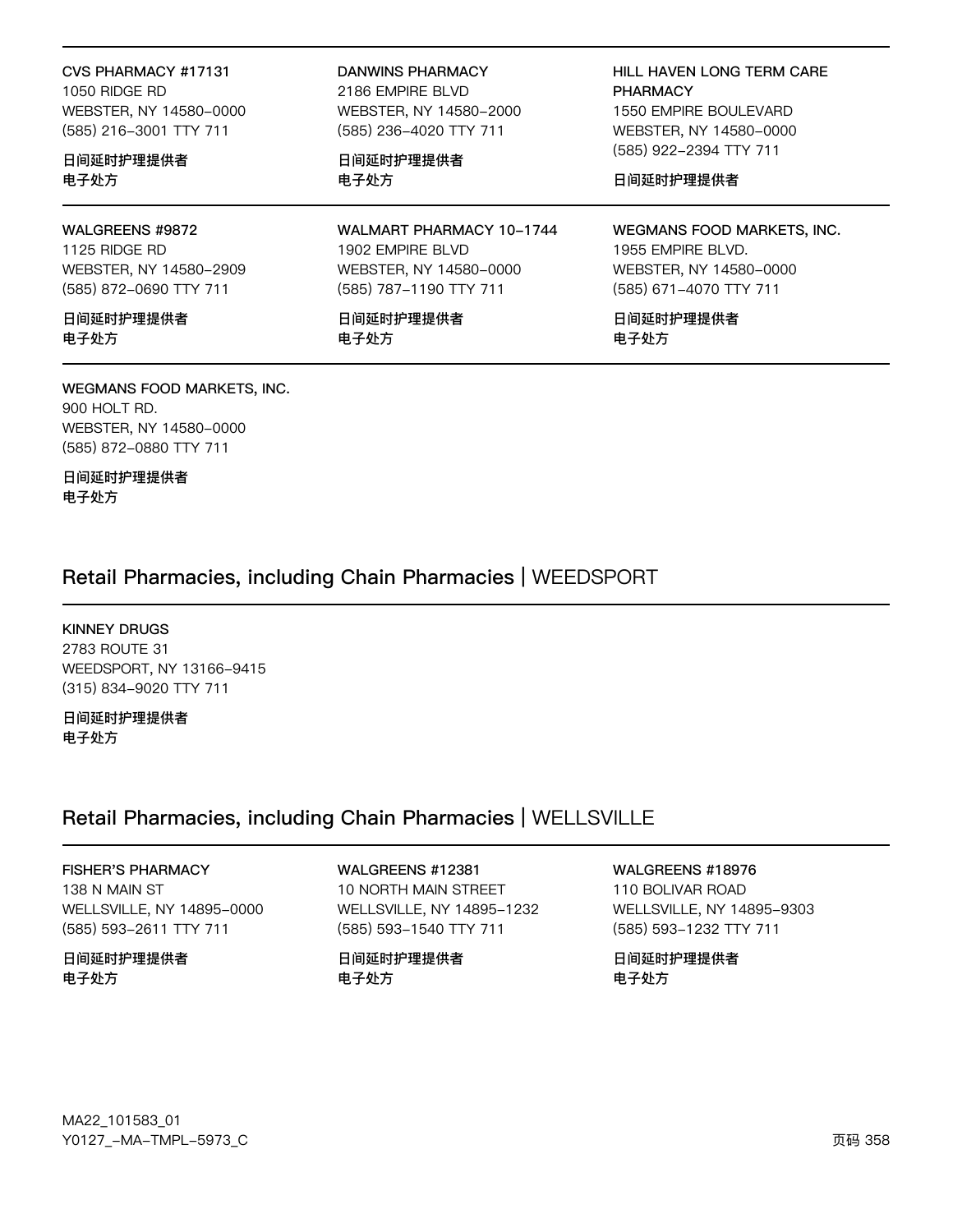### Retail Pharmacies, including Chain Pharmacies | WEST BABYLON

CVS PHARMACY #02059 1012 LITTLE EAST NECK RD NORTH WEST BABYLON, NY 11704-0000 (631) 422-3177 TTY 711

日间延时护理提供者 电子处方

CVS PHARMACY #03015 204 GREAT EAST NECK ROAD WEST BABYLON, NY 11704-0000 (631) 422-7282 TTY 711

日间延时护理提供者 电子处方

KENSINGTON PHARMACY AND **SURGICALS** 419H GREAT EAST NECK RD. WEST BABYLON, NY 11704-0000 (631) 482-9750 TTY 711

日间延时护理提供者 电子处方

STOP & SHOP PHARMACY 365 ROUTE 109 WEST BABYLON, NY 11704-0000 (631) 587-9455 TTY 711

日间延时护理提供者 电子处方

(631) 321-9055 TTY 711 日间延时护理提供者 电子处方

STOP & SHOP PHARMACY 575 MONTAUK HIGHWAY

WEST BABYLON, NY 11704-0000

WALGREENS #19951 729 SUNRISE HIGHWAY WEST BABYLON, NY 11704-6004 (631) 893-5740 TTY 711

日间延时护理提供者 电子处方

### Retail Pharmacies, including Chain Pharmacies | WEST COXSACKIE

KELLY'S PHARMACY INC. 34 HOPE PLAZA WEST COXSACKIE, NY 12192-1225 (518) 731-4800 TTY 711

日间延时护理提供者 电子处方

### Retail Pharmacies, including Chain Pharmacies | WEST HAMPTON BEACH

WALGREENS #17575 161 MAIN STREET WEST HAMPTON BEACH, NY 11y72-2701 (631) 288-5845 TTY 711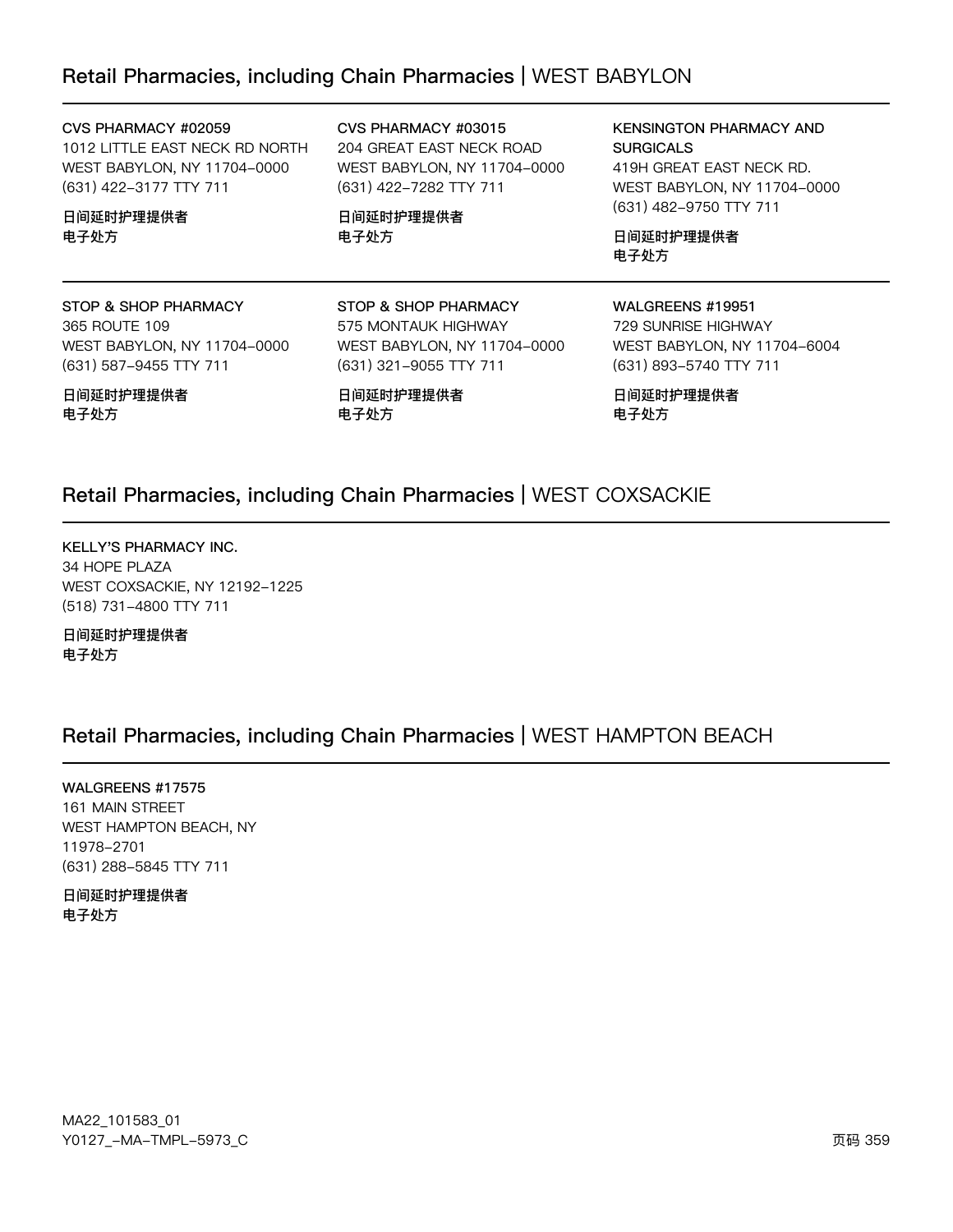**LAKE LLC** 

23 TAYLOR SQ

#### MEMORIAL HOSP OPD PHARMACY **AT HARRISON**

500 WESTCHESTER AVE RM 2204 WEST HARRISON, NY 10604-3200 (914) 367-7016 TTY 711

#### 日间延时护理提供者 电子处方

(914) 949-3800 TTY 711 日间延时护理提供者 电子处方

PRESCRIPTION PLUS AT SILVER

WEST HARRISON, NY 10604-1908

### Retail Pharmacies, including Chain Pharmacies | WEST HEMPSTEAD

CVS PHARMACY #02780 814 HEMPSTEAD AVENUE WEST HEMPSTEAD, NY 11552-0000 (516) 505-6608 TTY 711

日间延时护理提供者 电子处方

RITE AID PHARMACY 10613 498 HEMPSTEAD TURNPIKE WEST HEMPSTEAD, NY 11552-0000 (516) 538-4488 TTY 711

**WEST HEMPSTEAD PHARMACY** 490 HEMPSTEAD AVE WEST HEMPSTEAD, NY 11552-0000 (516) 292-6161 TTY 711

日间延时护理提供者 电子处方

### Retail Pharmacies, including Chain Pharmacies | WEST HENRIETTA

电子处方

日间延时护理提供者

**MILLERS PHARMACY PHARMERICA** 201 SCOTTSVILLE-WEST HENRIETTA 45 BECKER RD STE D **RD** WEST HENRIETTA, NY 14586-9205 WEST HENRIETTA, NY 14586-0000 (585) 486-4367 TTY 711 (585) 889-3510 TTY 711 日间延时护理提供者 日间延时护理提供者 电子处方

## 电子处方

### Retail Pharmacies, including Chain Pharmacies | WEST ISLIP

RITE AID PHARMACY 10665 532A UNION BOULEVARD WEST ISLIP, NY 11795-0000 (631) 661-6883 TTY 711

日间延时护理提供者 电子处方

**WEST ISLIP PHARMACY** 432 MONTAUK HWY WEST ISLIP, NY 11795-4404 (631) 482-9209 TTY 711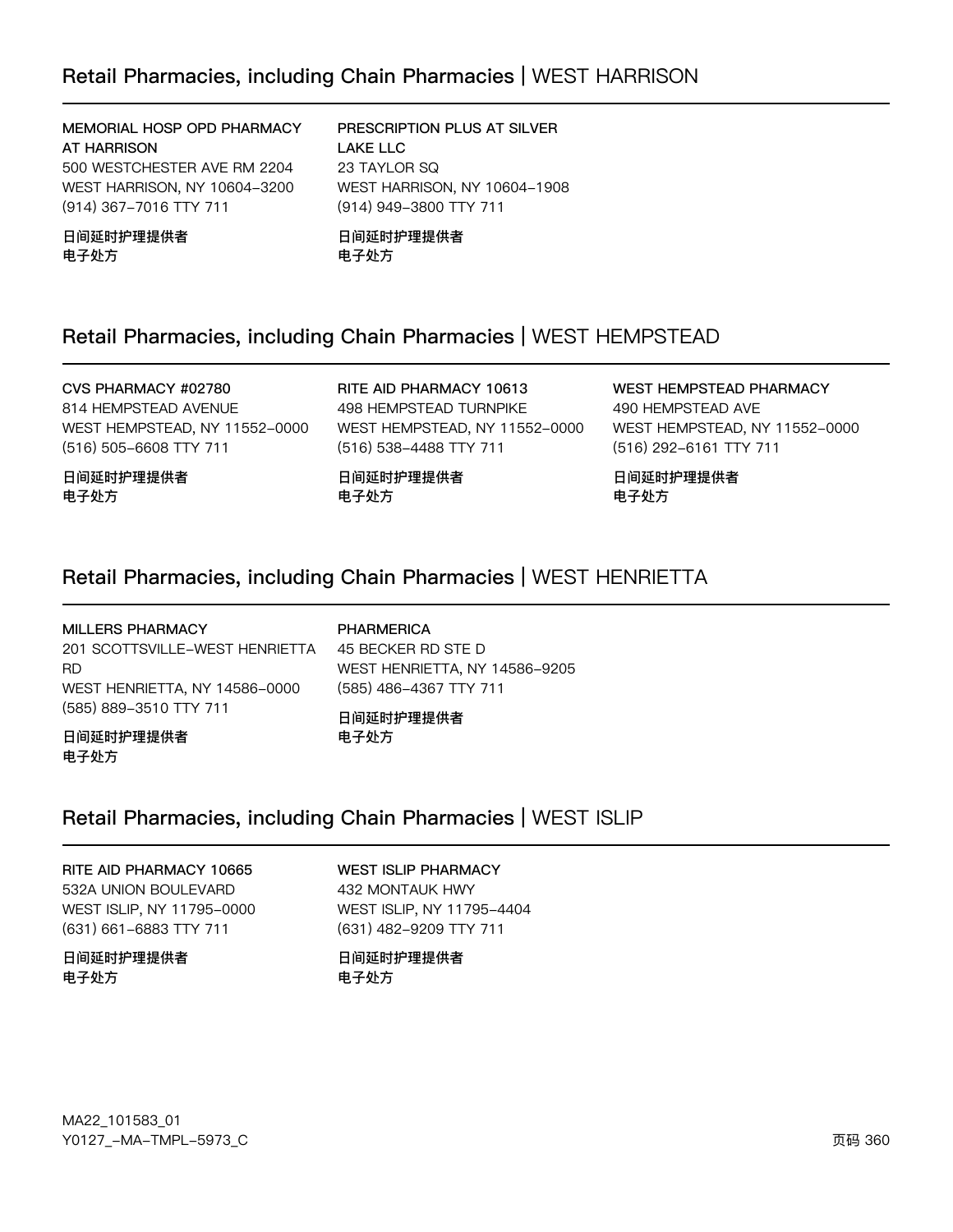CVS PHARMACY #00922 460 MONTAUK HIGHWAY WEST ISLIP LI, NY 11795-0000 (631) 422-1912 TTY 711

日间延时护理提供者 电子处方

## Retail Pharmacies, including Chain Pharmacies | WEST NYACK

CVS PHARMACY #16462 4120 PALISADES CENTER DR WEST NYACK, NY 10994-0000 (845) 348-6447 TTY 711

日间延时护理提供者 电子处方

## Retail Pharmacies, including Chain Pharmacies | WEST PATCHOGUE

RITE AID PHARMACY 10657 397 SUNRISE HIGHWAY WEST PATCHOGUE, NY 11772-0000 (631) 654-1300 TTY 711

日间延时护理提供者 电子处方

## Retail Pharmacies, including Chain Pharmacies | WEST SAND LAKE

# HANNAFORD SUPERMARKET &

PHARMACY 3703 NY HIGHWAY 43 WEST SAND LAKE, NY 12196-1928 (518) 674-3475 TTY 711

### 日间延时护理提供者 电子处方

#### WALGREENS #17856

4357 NY HIGHWAY 150 WEST SAND LAKE, NY 12196-1936 (518) 674-5877 TTY 711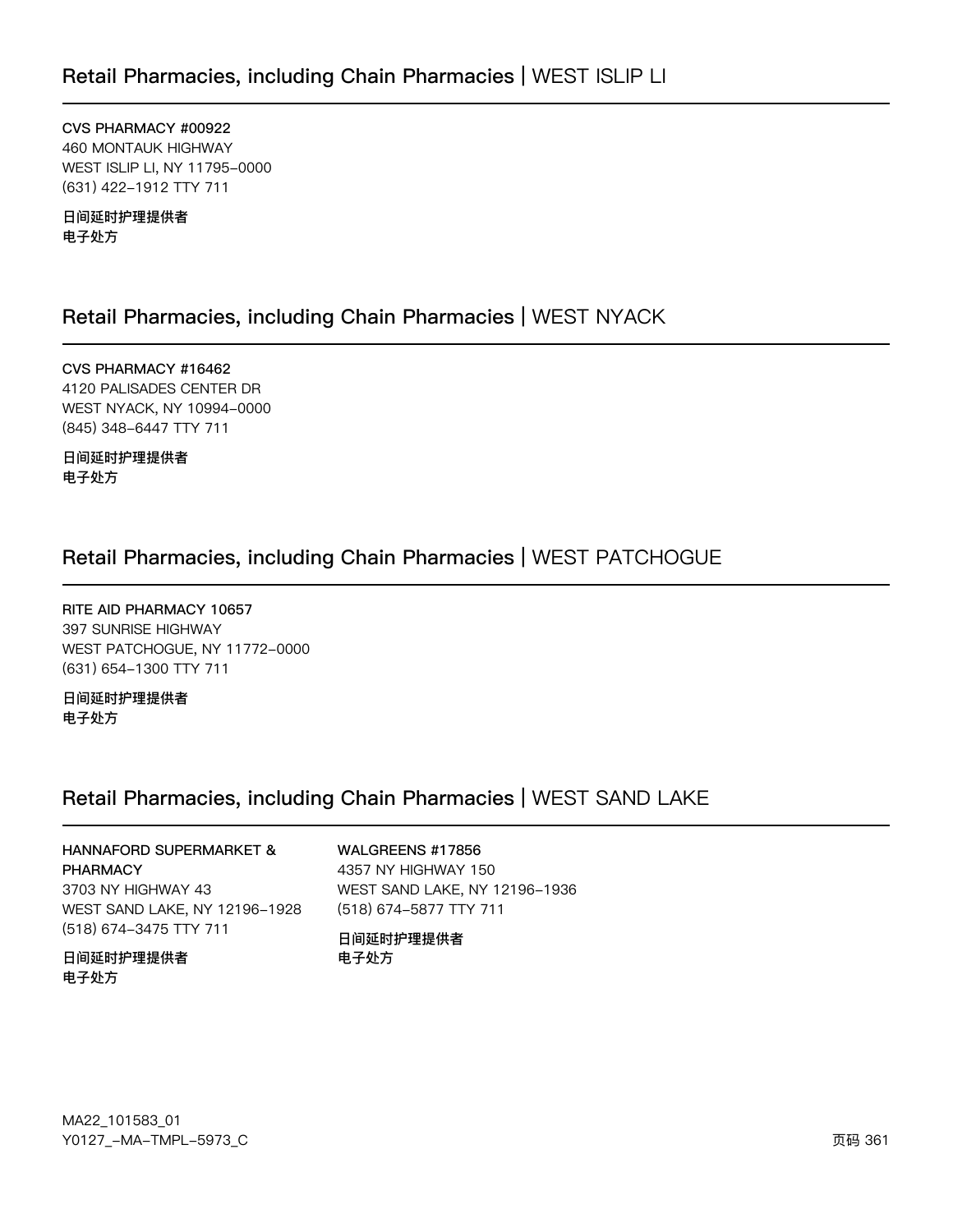## Retail Pharmacies, including Chain Pharmacies | WEST SAYVILLE

CVS PHARMACY #01907 105 W MAIN ST WEST SAYVILLE, NY 11782-0000 (631) 244-5752 TTY 711

日间延时护理提供者 电子处方

## Retail Pharmacies, including Chain Pharmacies | WEST SENECA

| CVS PHARMACY #00533                                                                                                     | PHARMACY IN THE SQUARE                                                                                                  | RITE AID PHARMACY 00675                                                                                                                 |
|-------------------------------------------------------------------------------------------------------------------------|-------------------------------------------------------------------------------------------------------------------------|-----------------------------------------------------------------------------------------------------------------------------------------|
| 3098 ORCHARD PARK ROAD                                                                                                  | 940 UNION RD                                                                                                            | 4018 SENECA STREET                                                                                                                      |
| WEST SENECA, NY 14224-4639                                                                                              | WEST SENECA, NY 14224-3425                                                                                              | WEST SENECA, NY 14225-3413                                                                                                              |
| (716) 674-6622 TTY 711                                                                                                  | (716) 671-5281 TTY 711                                                                                                  | (716) 674-4375 TTY 711                                                                                                                  |
| 日间延时护理提供者                                                                                                               | 日间延时护理提供者                                                                                                               | 日间延时护理提供者                                                                                                                               |
| 电子处方                                                                                                                    | 电子处方                                                                                                                    | 电子处方                                                                                                                                    |
| RITE AID PHARMACY 10834<br>1454 UNION ROAD<br>WEST SENECA, NY 14224-0000<br>(716) 677-0458 TTY 711<br>日间延时护理提供者<br>电子处方 | RITE AID PHARMACY 10835<br>798 HARLEM ROAD<br>WEST SENECA, NY 14224-0000<br>(716) 827-7913 TTY 711<br>日间延时护理提供者<br>电子处方 | SOUTHGATE MEDICAL PHARMACY,<br><b>INC</b><br>1026 UNION RD<br>WEST SENECA, NY 14224-0000<br>(716) 712-0630 TTY 711<br>日间延时护理提供者<br>电子处方 |
| <b>TOPS PHARMACY</b>                                                                                                    | UNION MEDICAL PHARMACY                                                                                                  | <b>UPSTATE PHARMACY LTD</b>                                                                                                             |
| 355 ORCHARD PARK RD                                                                                                     | 1769 ORCHARD PARK RD                                                                                                    | 1900 N AMERICA DR STE 100STE 100                                                                                                        |
| WEST SENECA, NY 14224-0000                                                                                              | WEST SENECA, NY 14224-4624                                                                                              | WEST SENECA, NY 14224-2014                                                                                                              |
| (716) 517-3003 TTY 711                                                                                                  | (716) 675-4133 TTY 711                                                                                                  | (716) 675-3784 TTY 711                                                                                                                  |
| 日间延时护理提供者                                                                                                               | 日间延时护理提供者                                                                                                               | 日间延时护理提供者                                                                                                                               |
| 电子处方                                                                                                                    | 电子处方                                                                                                                    | 电子处方                                                                                                                                    |
| WALGREENS #10383<br>815 HARLEM RD<br>WEST SENECA, NY 14224-1082<br>(716) 827-5490 TTY 711<br>日间延时护理提供者                  | WEGMANS FOOD MARKETS, INC.<br>370 ORCHARD PARK RD.<br>WEST SENECA, NY 14224-0000<br>(716) 826-9800 TTY 711<br>日间延时护理提供者 |                                                                                                                                         |

电子处方

电子处方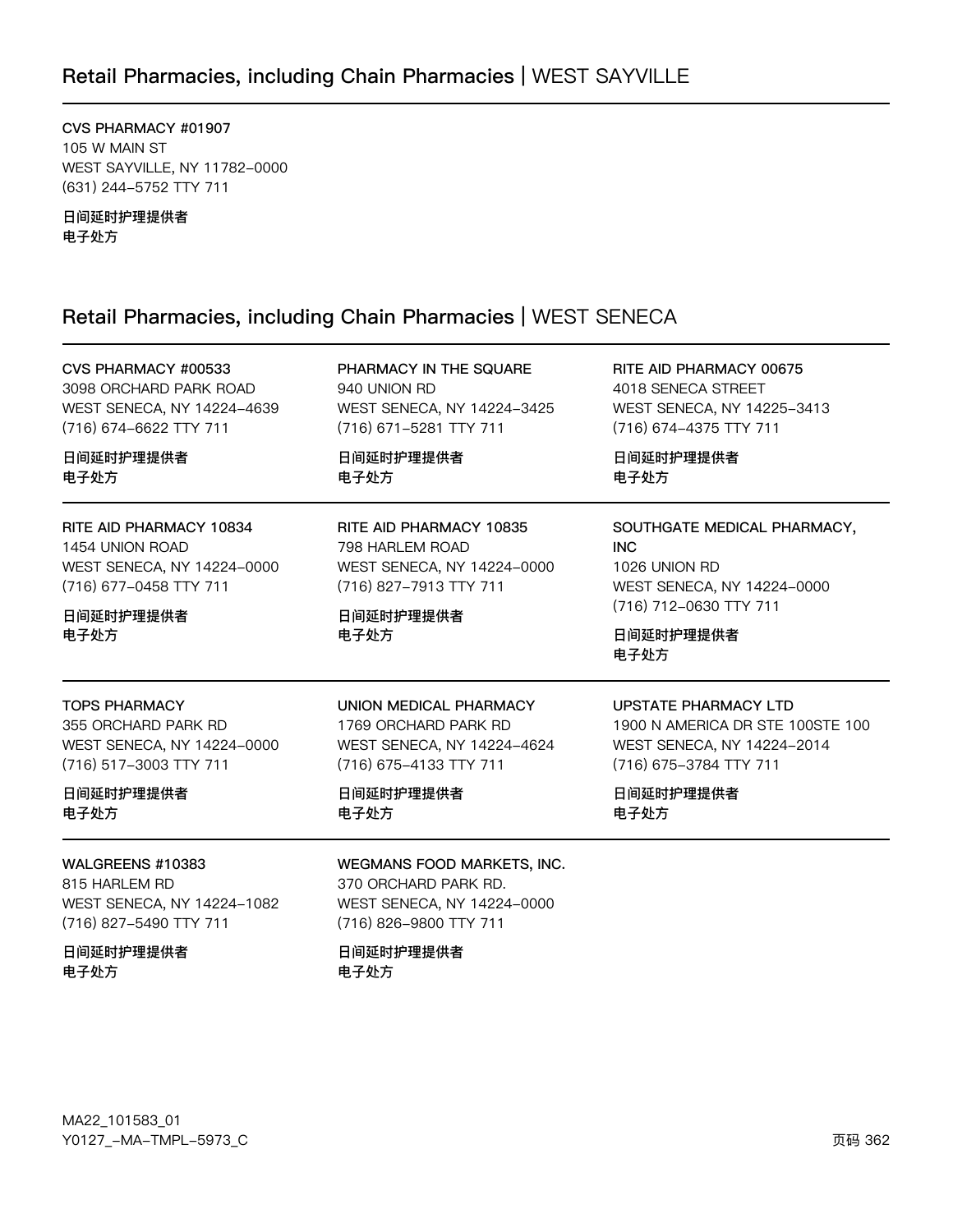## Retail Pharmacies, including Chain Pharmacies | WESTBURY

| <b>CARMAN DRUGS</b>                                                                                                   | COSTCO PHARMACY #226                                                                         | CVS PHARMACY #00777                                                                                |
|-----------------------------------------------------------------------------------------------------------------------|----------------------------------------------------------------------------------------------|----------------------------------------------------------------------------------------------------|
| 829B CARMAN AVE                                                                                                       | 1250 OLD COUNTRY RD                                                                          | 307 POST AVENUE                                                                                    |
| WESTBURY, NY 11590-0000                                                                                               | WESTBURY, NY 11590-5641                                                                      | WESTBURY, NY 11590-0000                                                                            |
| (516) 333-4545 TTY 711                                                                                                | (516) 683-8801 TTY 711                                                                       | (516) 333-3975 TTY 711                                                                             |
| 日间延时护理提供者                                                                                                             | 日间延时护理提供者                                                                                    | 日间延时护理提供者                                                                                          |
| 电子处方                                                                                                                  | 电子处方                                                                                         | 电子处方                                                                                               |
| CVS PHARMACY #01285<br>610 OLD COUNTRY RDSALISBURY<br><b>PLZ</b><br>WESTBURY, NY 11590-4512<br>(516) 333-5131 TTY 711 | CVS PHARMACY #16503<br>999 CORPORATE DR<br>WESTBURY, NY 11590-0000<br>(516) 222-8841 TTY 711 | NU CASSEL PHARMACY<br>821 PROSPECT AVE UNIT 8<br>WESTBURY, NY 11590-3777<br>(516) 280-9674 TTY 711 |
| 日间延时护理提供者                                                                                                             | 日间延时护理提供者                                                                                    | 日间延时护理提供者                                                                                          |
| 电子处方                                                                                                                  | 电子处方                                                                                         | 电子处方                                                                                               |
| RITE AID PHARMACY 04768                                                                                               | WALGREENS #12082                                                                             | WALMART PHARMACY 10-3420                                                                           |
| 210 POST AVENUE                                                                                                       | 15 OLD COUNTRY RD                                                                            | 1220 OLD COUNTRY ROAD                                                                              |
| WESTBURY, NY 11590-3019                                                                                               | WESTBURY, NY 11590-5225                                                                      | WESTBURY, NY 11590-0000                                                                            |
| (516) 876-0592 TTY 711                                                                                                | (516) 880-8057 TTY 711                                                                       | (516) 794-7876 TTY 711                                                                             |
| 日间延时护理提供者                                                                                                             | 日间延时护理提供者                                                                                    | 日间延时护理提供者                                                                                          |
| 电子处方                                                                                                                  | 电子处方                                                                                         | 电子处方                                                                                               |

### **WESTBURY DRUG CORP**

173 POST AVE WESTBURY, NY 11590-3100 (516) 333-7700 TTY 711

日间延时护理提供者

## Retail Pharmacies, including Chain Pharmacies | WESTFIELD

CVS PHARMACY #05075 117 EAST MAIN ST WESTFIELD, NY 14787-0000 (716) 326-2545 TTY 711

日间延时护理提供者 电子处方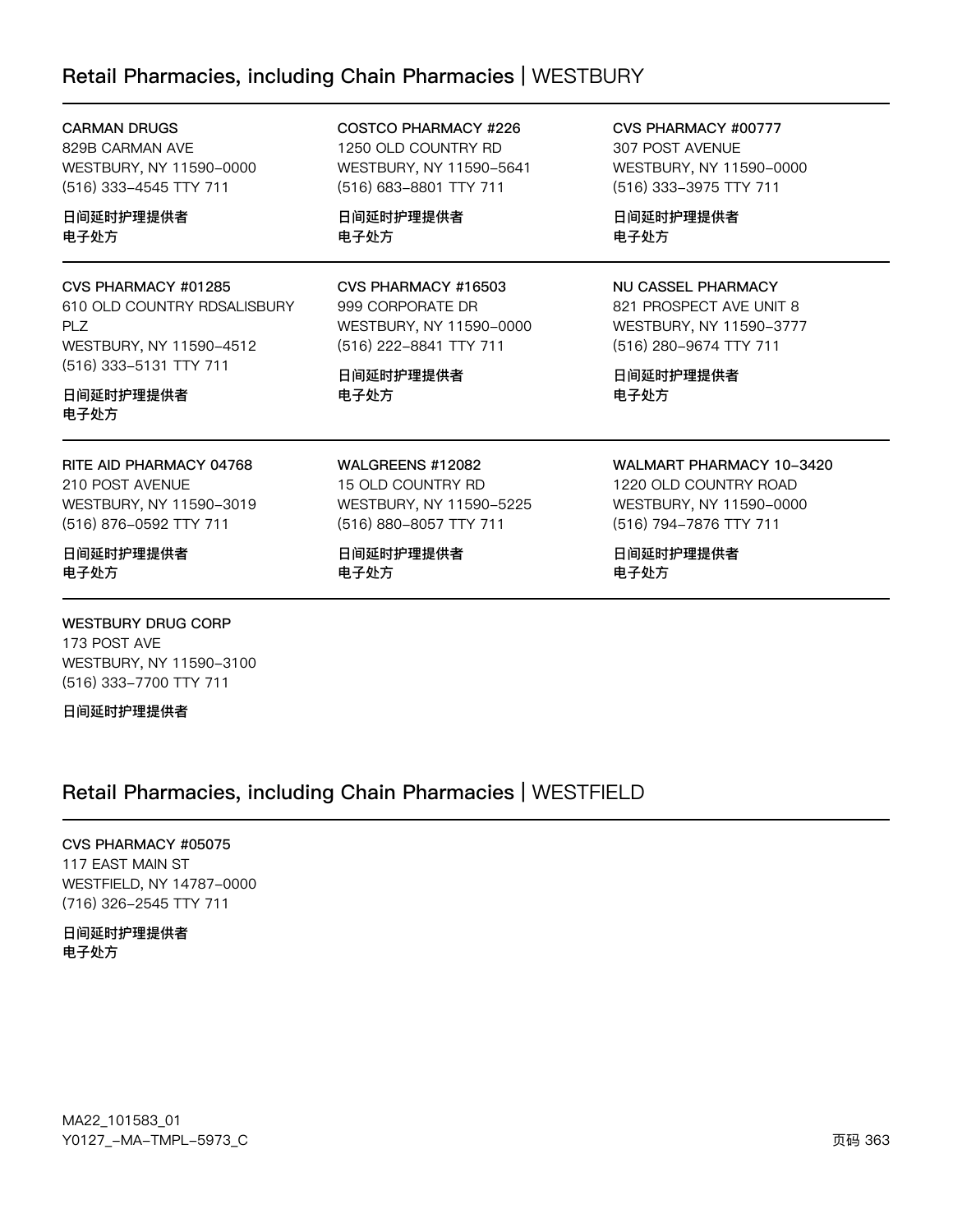## Retail Pharmacies, including Chain Pharmacies | WESTHAMPTON BEACH

**BARTHS PHARMACY** 58 SUNSET AVE WESTHAMPTON BEACH, NY 11978-2326 (631) 288-4345 TTY 711

日间延时护理提供者 电子处方

CVS PHARMACY #10191 87 SUNSET AVE WESTHAMPTON BEACH, NY 11978-2324 (631) 288-1897 TTY 711

日间延时护理提供者 电子处方

**ISLAND DRUG AND SURGICAL 8C MONIEBOGUE LN** WESTHAMPTON BEACH, NY 11978-2613 (631) 289-6223 TTY 711

日间延时护理提供者 电子处方

CVS PHARMACY #00911

(914) 686-0226 TTY 711

日间延时护理提供者

电子处方

452 MAMARONECK AVENUE

WHITE PLAINS, NY 10605-0000

### Retail Pharmacies, including Chain Pharmacies | WHITE PLAINS

**COMMUNITY, A WALGREENS PHARMACY #20583** 66 E POST RD1ST FLOOR WHITE PLAINS, NY 10601-4621 (914) 686-0005 TTY 711

日间延时护理提供者 电子处方

CVS PHARMACY #01770 325 MAMARONECK AVENUE WHITE PLAINS, NY 10605-0000 (914) 287-7650 TTY 711

日间延时护理提供者 电子处方

CVS PHARMACY #10503 20 TARRYTOWN RD WHITE PLAINS, NY 10607-1606 (914) 997-1718 TTY 711

日间延时护理提供者 电子处方

ONE SOURCE HOMECARE **PHARMACY** 44 EAST POST ROAD WHITE PLAINS, NY 10601-0000 (914) 287-2410 TTY 711

日间延时护理提供者 电子处方

CVS PHARMACY #00223 101 KNOLLWOOD RDGREENBURGH S C WHITE PLAINS, NY 10607-1820 (914) 682-7524 TTY 711

日间延时护理提供者 电子处方

CVS PHARMACY #04609 601 N BROADWAY WHITE PLAINS, NY 10603-0000 (914) 328-4930 TTY 711

日间延时护理提供者 电子处方

CVS PHARMACY #16697 9 CITY PL WHITE PLAINS, NY 10601-0000 (914) 821-0013 TTY 711

日间延时护理提供者 电子处方

**SAXON PHARMACY** 460 MAMARONECK AVE WHITE PLAINS, NY 10605-1894

(914) 948-1900 TTY 711

日间延时护理提供者 电子处方

CVS PHARMACY #04745 26-32 MAMARONECK ST WHITE PLAINS, NY 10601-0000 (914) 949-0961 TTY 711

日间延时护理提供者 电子处方

### MEDICAL CENTRE PHARMACY 170 MAPLE AVE WHITE PLAINS, NY 10601-4710 (914) 949-7000 TTY 711

日间延时护理提供者 电子处方

#### **STOP & SHOP PHARMACY**

154 WESTCHESTER AVE WHITE PLAINS, NY 10604-0000 (914) 997-1530 TTY 711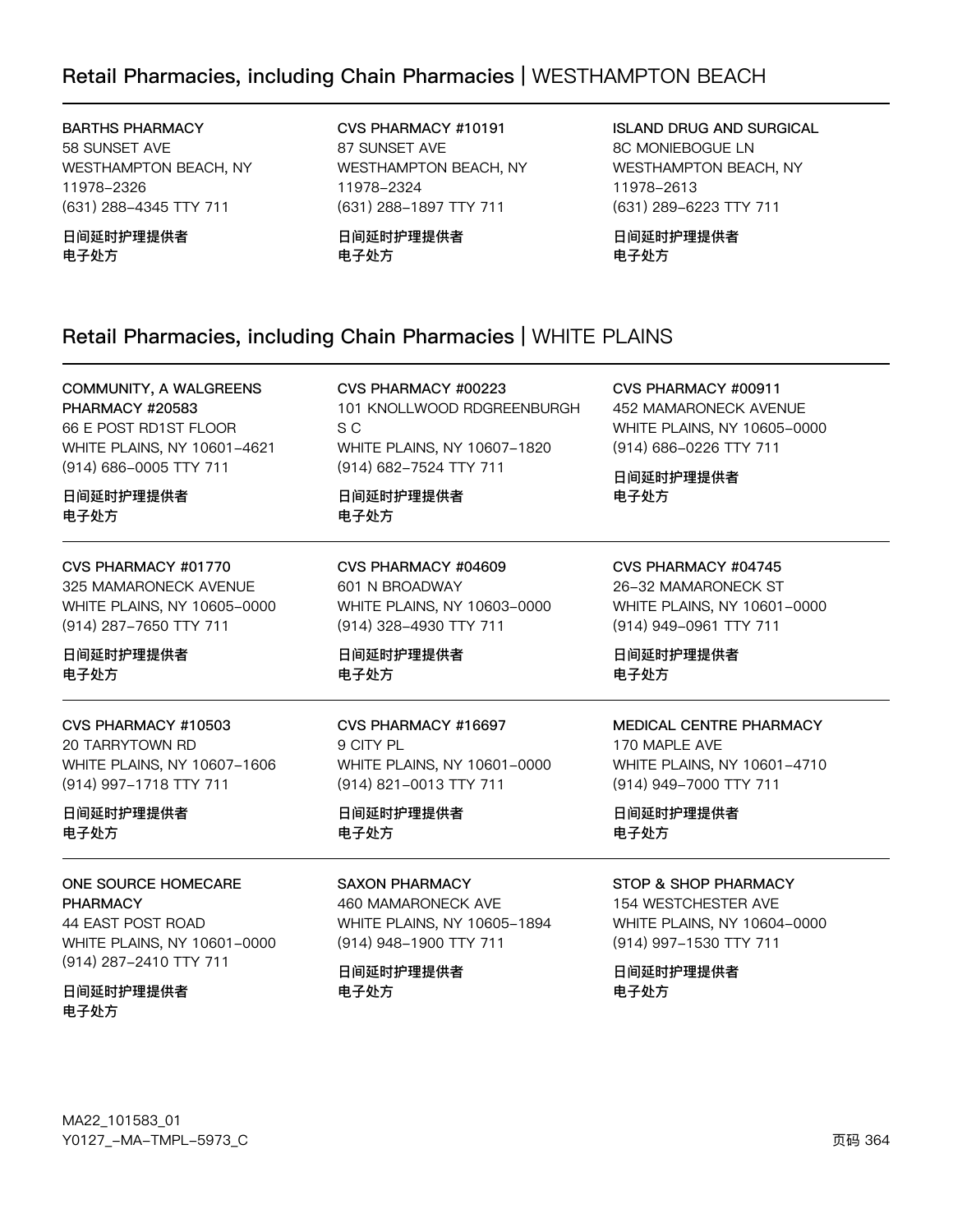#### **SUNSHINE PHARMACY**

276 MAIN ST WHITE PLAINS, NY 10601-2443 (914) 607-3939 TTY 711

日间延时护理提供者 电子处方

**VALUABLE DRUGS** 417 TARRYTOWN RD WHITE PLAINS, NY 10607-1423 (914) 948-4141 TTY 711

日间延时护理提供者 电子处方

## Retail Pharmacies, including Chain Pharmacies | WHITEHALL

### CVS PHARMACY #05166 170 BROADWAY STE 1

WHITEHALL, NY 12887-0000 (518) 499-1200 TTY 711

日间延时护理提供者 电子处方

## Retail Pharmacies, including Chain Pharmacies | WHITESBORO

### **KINNEY DRUGS** 40 ORISKANY BOULEVARD WHITESBORO, NY 13492-0000 (315) 292-1374 TTY 711

日间延时护理提供者 电子处方

RITE AID PHARMACY 00642 141 ORISKANY BOULEVARD WHITESBORO, NY 13492-1549 (315) 736-4943 TTY 711

日间延时护理提供者 电子处方

# Retail Pharmacies, including Chain Pharmacies | WHITESTONE

CVS PHARMACY #05159 2021 FRANCIS LEWIS BLVD WHITESTONE, NY 11357-0000 (718) 225-2653 TTY 711

日间延时护理提供者 电子处方

CVS PHARMACY #11038 15301 10TH AVE WHITESTONE, NY 11357-1233 (718) 767-0876 TTY 711

日间延时护理提供者 电子处方

**HARPELL CHEMISTS INC** 1265 150TH ST WHITESTONE, NY 11357-1752 (718) 767-7868 TTY 711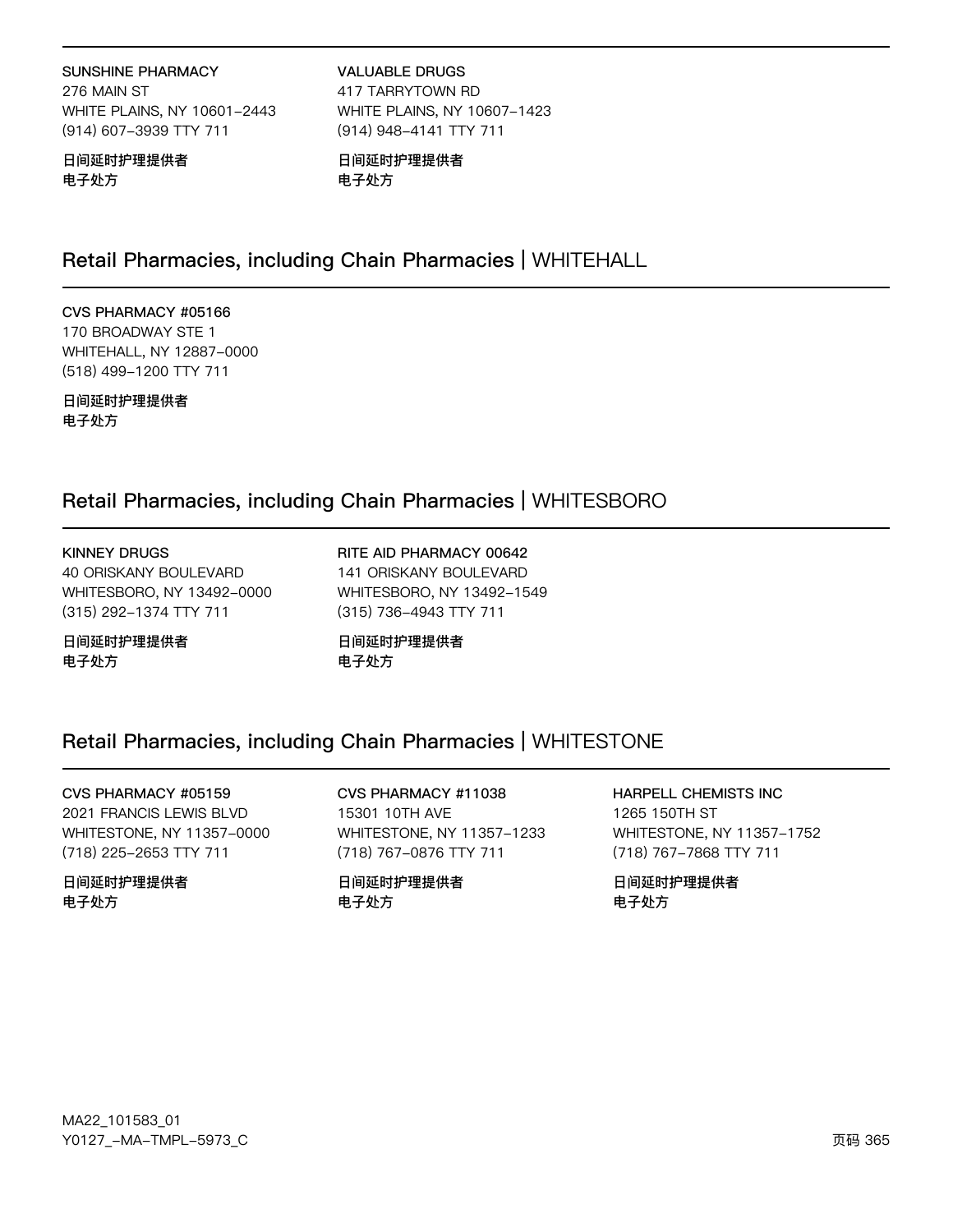#### WALGREENS #17265

15345 CROSS ISLAND PKWY WHITESTONE, NY 11357-2648 (929) 362-3666 TTY 711

#### 日间延时护理提供者 电子处方

#### **WHITESTONE PHARMACY**

15043 B 14TH AVE1ST FLOOR WHITESTONE, NY 11357-0000 (718) 767-0618 TTY 711

日间延时护理提供者 电子处方

#### WALGREENS #19425

1923 UTOPIA PKWY WHITESTONE, NY 11357-4131 (718) 767-4854 TTY 711

日间延时护理提供者 电子处方

WALGREENS #4688 14928 14TH AVE WHITESTONE, NY 11357-1730 (718) 746-9862 TTY 711

日间延时护理提供者 电子处方

## Retail Pharmacies, including Chain Pharmacies | WHITNEY POINT

WALGREENS #19206 2674 MAIN ST WHITNEY POINT, NY 13862-2242 (607) 692-3800 TTY 711

日间延时护理提供者 电子处方

## Retail Pharmacies, including Chain Pharmacies | WILLIAMSON

WALGREENS #18076 4061 ROUTE 104 WILLIAMSON, NY 14589-9554 (315) 589-4691 TTY 711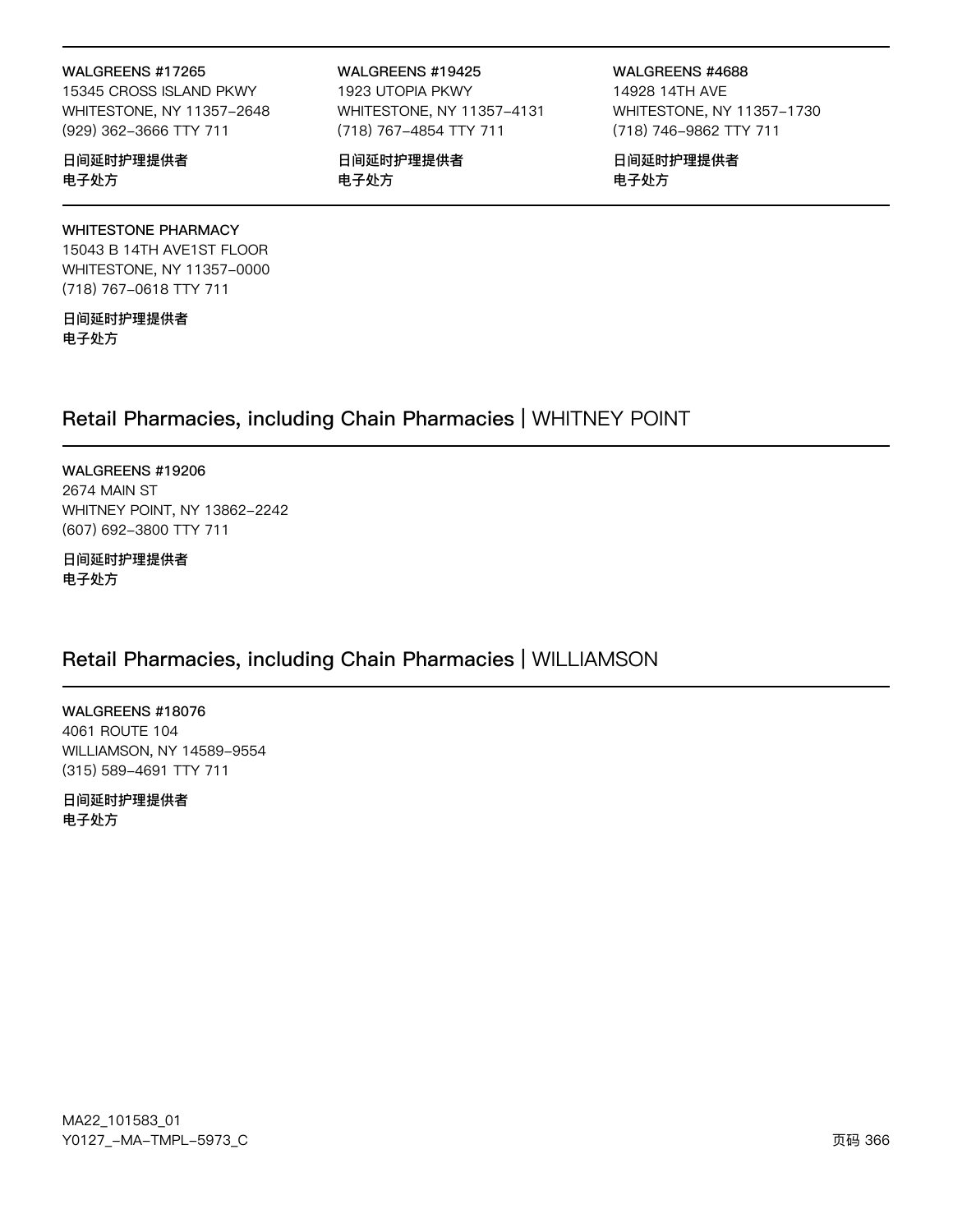# Retail Pharmacies, including Chain Pharmacies | WILLIAMSVILLE

| <b>BUFFALO PHARMACIES</b><br><b>INSTITUTIONAL</b><br>20 LAWRENCE BELL DRIVESUITE 100<br>WILLIAMSVILLE, NY 14221-0000<br>(716) 204-9060 TTY 711<br>日间延时护理提供者<br>电子处方 | CVS PHARMACY #16400<br>8290 TRANSIT RD<br>WILLIAMSVILLE, NY 14221-0000<br>(716) 639-8204 TTY 711<br>日间延时护理提供者<br>电子处方 | <b>FAMILY MEDICAL PHARMACY</b><br>120 PLAZA DR<br>WILLIAMSVILLE, NY 14221-0000<br>(716) 568-0800 TTY 711<br>日间延时护理提供者<br>电子处方 |
|---------------------------------------------------------------------------------------------------------------------------------------------------------------------|-----------------------------------------------------------------------------------------------------------------------|-------------------------------------------------------------------------------------------------------------------------------|
| PINE PHARMACY                                                                                                                                                       | RITE AID PHARMACY 03194                                                                                               | RITE AID PHARMACY 04982                                                                                                       |
| 5110 MAIN ST                                                                                                                                                        | 5447 MAIN STREET                                                                                                      | 1640 HOPKINS ROAD                                                                                                             |
| WILLIAMSVILLE, NY 14221-0000                                                                                                                                        | WILLIAMSVILLE, NY 14221-6447                                                                                          | WILLIAMSVILLE, NY 14221-1752                                                                                                  |
| (716) 332-2288 TTY 711                                                                                                                                              | (716) 632-8608 TTY 711                                                                                                | (716) 568-0075 TTY 711                                                                                                        |
| 日间延时护理提供者                                                                                                                                                           | 日间延时护理提供者                                                                                                             | 日间延时护理提供者                                                                                                                     |
| 电子处方                                                                                                                                                                | 电子处方                                                                                                                  | 电子处方                                                                                                                          |
| RITE AID PHARMACY 10831                                                                                                                                             | RITE AID PHARMACY 10832                                                                                               | WALGREENS #9759                                                                                                               |
| 8530 TRANSIT ROAD                                                                                                                                                   | 480 EVANS ROAD                                                                                                        | 5305 MAIN ST                                                                                                                  |
| WILLIAMSVILLE, NY 14221-0000                                                                                                                                        | WILLIAMSVILLE, NY 14221-0000                                                                                          | WILLIAMSVILLE, NY 14221-5329                                                                                                  |
| (716) 688-0641 TTY 711                                                                                                                                              | (716) 632-1940 TTY 711                                                                                                | (716) 631-2701 TTY 711                                                                                                        |
| 日间延时护理提供者                                                                                                                                                           | 日间延时护理提供者                                                                                                             | 日间延时护理提供者                                                                                                                     |
| 电子处方                                                                                                                                                                | 电子处方                                                                                                                  | 电子处方                                                                                                                          |
| WALMART PHARMACY 10-2355                                                                                                                                            | WEGMANS FOOD MARKETS, INC.                                                                                            | WEGMANS FOOD MARKETS, INC.                                                                                                    |
| 5033 TRANSIT RD                                                                                                                                                     | 8270 TRANSIT RD.                                                                                                      | 5275 SHERIDAN DRIVE                                                                                                           |
| WILLIAMSVILLE, NY 14221-4132                                                                                                                                        | WILLIAMSVILLE, NY 14221-0000                                                                                          | WILLIAMSVILLE, NY 14221-0000                                                                                                  |
| (716) 565-0255 TTY 711                                                                                                                                              | (716) 636-5613 TTY 711                                                                                                | (716) 633-1781 TTY 711                                                                                                        |
| 日间延时护理提供者                                                                                                                                                           | 日间延时护理提供者                                                                                                             | 日间延时护理提供者                                                                                                                     |
| 电子处方                                                                                                                                                                | 电子处方                                                                                                                  | 电子处方                                                                                                                          |
| 10001111517511151110170775515111                                                                                                                                    |                                                                                                                       |                                                                                                                               |

WOODMARK PHARMACY OF NEW YORK, LLC 1142 WEHRLE DR WILLIAMSVILLE, NY 14221-2320 (716) 631-3381 TTY 711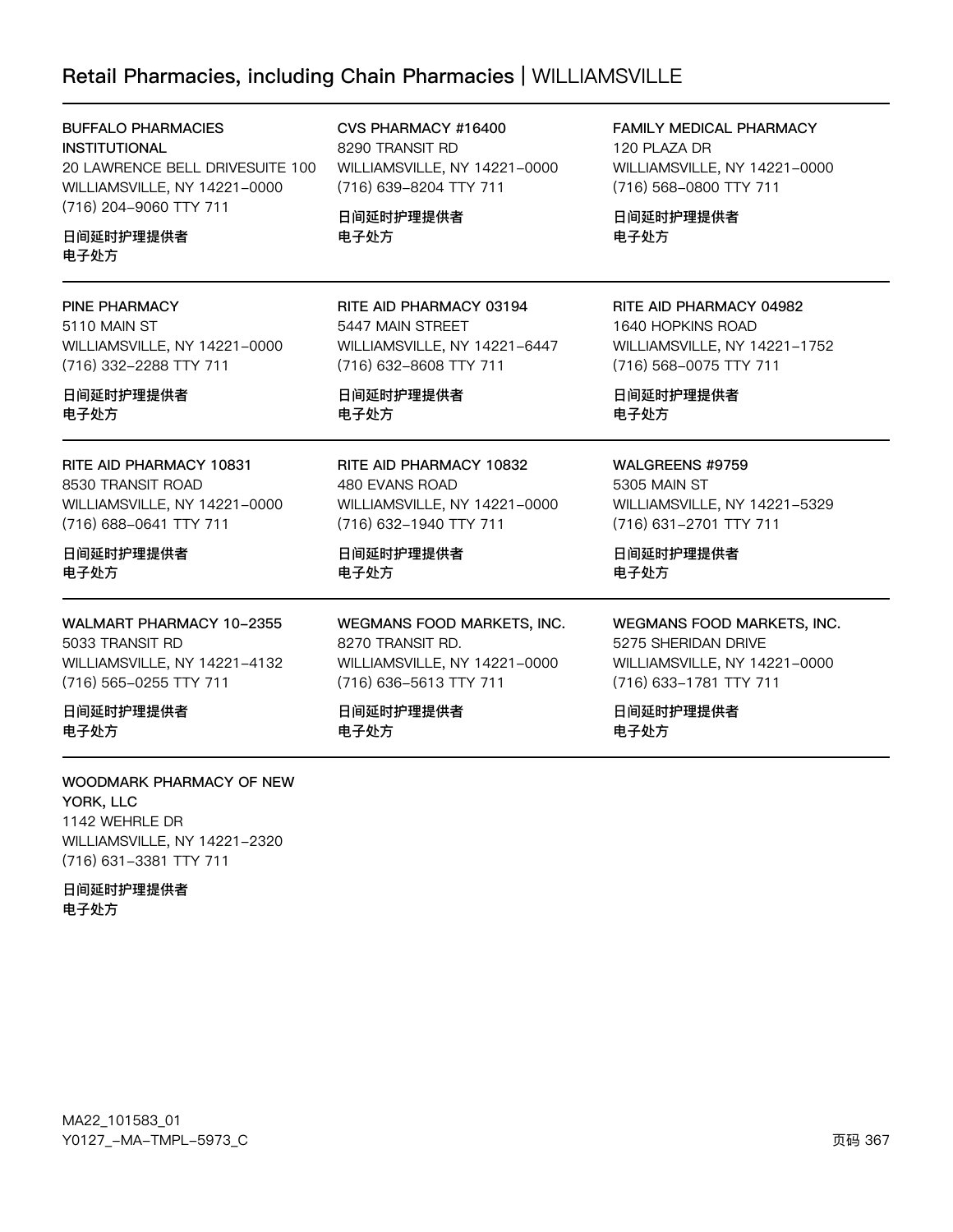## Retail Pharmacies, including Chain Pharmacies | WILLISTON PARK

CVS PHARMACY #02044 254 HILLSIDE AVENUE WILLISTON PARK, NY 11596-0000 (516) 739-2980 TTY 711

日间延时护理提供者 电子处方

LAFAYETTE PHARMACY 330 HILLSIDE AVE WILLISTON PARK, NY 11596-2195 (516) 746-0646 TTY 711

日间延时护理提供者 电子处方

RITE AID PHARMACY 10621 444 HILLSIDE AVENUE WILLISTON PARK, NY 11596-0000 (516) 742-0833 TTY 711

日间延时护理提供者 电子处方

## Retail Pharmacies, including Chain Pharmacies | WILTON

CVS PHARMACY #03379 653 RTE 9 WILTON, NY 12831-0000 (518) 584-4021 TTY 711

日间延时护理提供者 电子处方

### Retail Pharmacies, including Chain Pharmacies | WINDHAM

**WINDHAM PHARMACY** 61 STATE ROUTE 296 WINDHAM, NY 12496-0000 (518) 734-3033 TTY 711

日间延时护理提供者 电子处方

### Retail Pharmacies, including Chain Pharmacies | WOLCOTT

#### WALGREENS #19736

5651 WHISKEY HILL ROAD WOLCOTT, NY 14590-9379 (315) 594-2987 TTY 711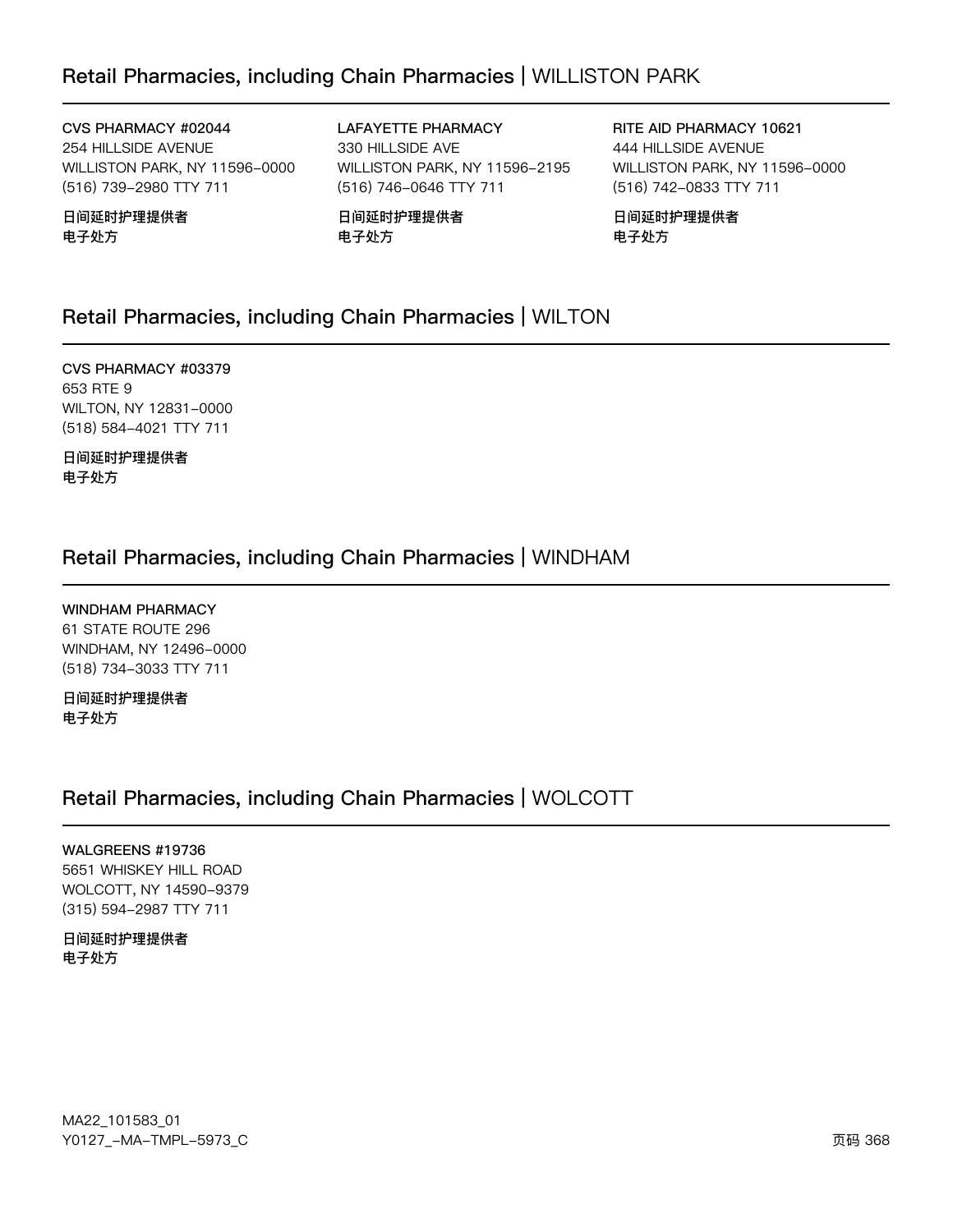### Retail Pharmacies, including Chain Pharmacies | WOODBURY

### LI SCRIPT LLC

333 CROSSWAYS PARK DRIVE WOODBURY, NY 11797-0000 (631) 321-3850 TTY 711

### 日间延时护理提供者 电子处方

# TOWN TOTAL COMPOUNDING

**CENTER** 415 CROSSWAYS PARK DRIVE, SUITE B WOODBURY, NY 11797-0000 (516) 249-7436 TTY 711

日间延时护理提供者 电子处方

MEIJER SPECIALTY PHARMACY 415 CROSSWAYS PARK DR WOODBURY, NY 11797-2061 (516) 249-7400 TTY 711

日间延时护理提供者 电子处方

STOP & SHOP PHARMACY 8101 JERICHO TURNPIKE WOODBURY, NY 11797-0000 (516) 692-8447 TTY 711

日间延时护理提供者 电子处方

## Retail Pharmacies, including Chain Pharmacies | WOODHAVEN

| <b>ATLAS PHARMACY LLC</b> | BLESS YOU RX INC         | <b>GOOD HEALTH PHARMACY INC.</b> |
|---------------------------|--------------------------|----------------------------------|
| 92-13 JAMAICA AVE         | 9531 JAMAICA AVE         | 7928 JAMAICA AVE                 |
| WOODHAVEN, NY 11421-0000  | WOODHAVEN, NY 11421-2224 | WOODHAVEN, NY 11421-1801         |
| (718) 577-0200 TTY 711    | (347) 704-5562 TTY 711   | (718) 296-7000 TTY 711           |
| 日间延时护理提供者<br>电子处方         | 日间延时护理提供者                | 日间延时护理提供者<br>电子处方                |
| <b>HEALTHMAX PHARMACY</b> | <b>MEDEX PHARMACY</b>    | QUEENSCARE PHARMACY CORP         |
| 80-07 JAMAICA AVE         | 96-02 JAMAICA AVE        | 8446 JAMAICA AVE                 |
| WOODHAVEN, NY 11421-1902  | WOODHAVEN, NY 11421-2209 | WOODHAVEN, NY 11421-0000         |
| (718) 296-0400 TTY 711    | (718) 805-7000 TTY 711   | (718) 480-6597 TTY 711           |
| 日间延时护理提供者                 | 日间延时护理提供者                | 日间延时护理提供者                        |
| 电子处方                      | 电子处方                     | 电子处方                             |
| RITE AID PHARMACY 04610   | SUNSHINE PHARMACY INC.   | <b>TS FRIENDS PHARMACY</b>       |
| 8910 JAMAICA AVE          | 80-03 ATI ANTIC AVE      | 8720 JAMAICA AVE                 |
| WOODHAVEN, NY 11421-2040  | WOODHAVEN, NY 11421-2924 | WOODHAVEN, NY 11421-2036         |
| (718) 849-7777 TTY 711    | (718) 296-1900 TTY 711   | (718) 374-3265 TTY 711           |
| 日间延时护理提供者                 | 日间延时护理提供者                | 日间延时护理提供者                        |
| 电子处方                      | 电子处方                     | 电子处方                             |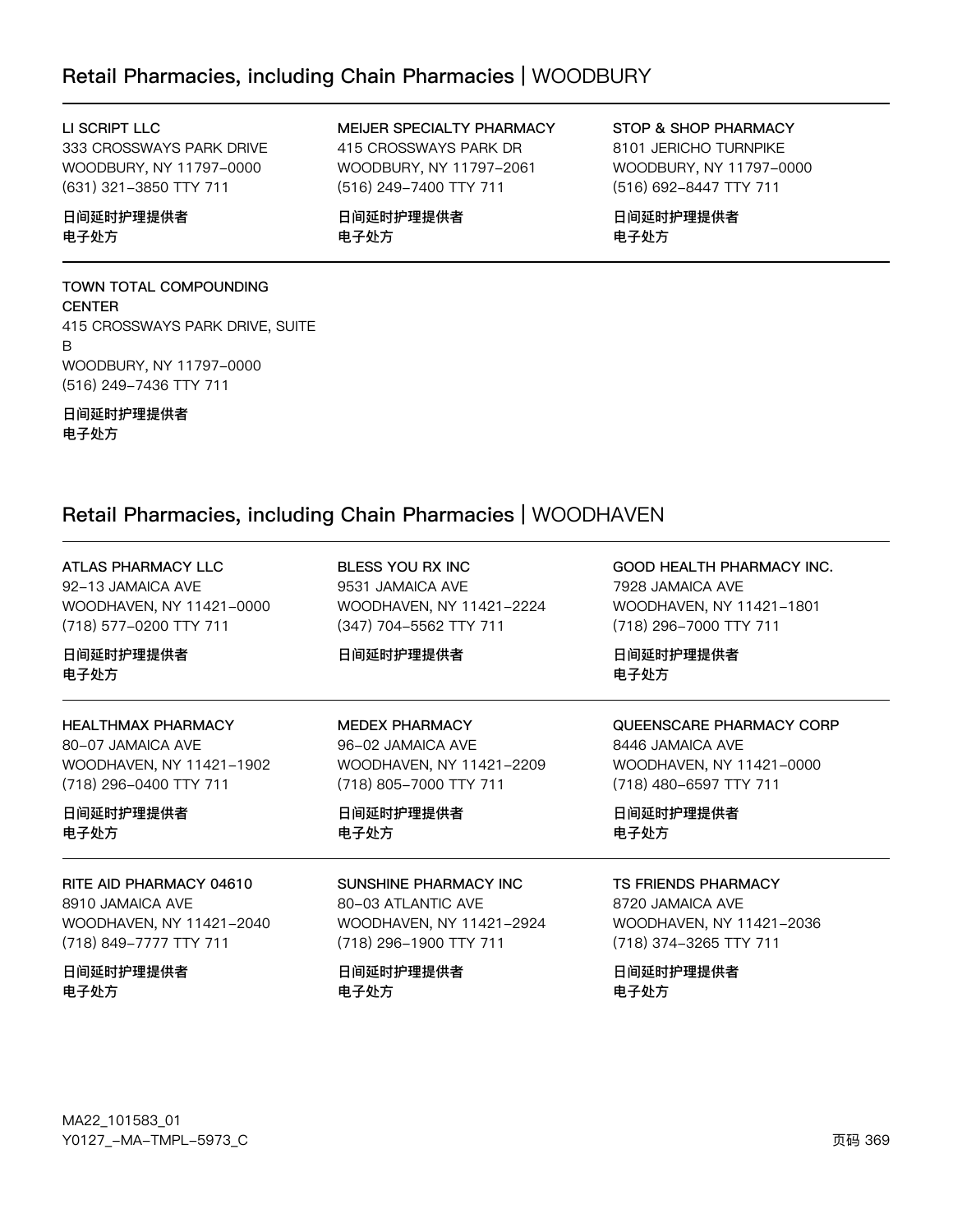### WOODHAVEN CHEMIST CORP. 8622 JAMAICA AVE WOODHAVEN, NY 11421-0000 (718) 441-7111 TTY 711

日间延时护理提供者 电子处方

### Retail Pharmacies, including Chain Pharmacies | WOODHAVEN AVENUE

DUANE READE #14271 84-32 JAMAICA AVE WOODHAVEN AVENUE, NY 11421-1920 (718) 277-5814 TTY 711

日间延时护理提供者 电子处方

### Retail Pharmacies, including Chain Pharmacies | WOODMERE

CVS PHARMACY #02145 929 BROADWAY WOODMERE, NY 11598-0000 (516) 569-1689 TTY 711

日间延时护理提供者 电子处方

## Retail Pharmacies, including Chain Pharmacies | WOODSIDE

AM RX INC 5325 ROOSEVELT AVE WOODSIDE, NY 11377-4238 (347) 935-3224 TTY 711

日间延时护理提供者

**BIG SIX PHARMACY** 

6110 QUEENS BLVD WOODSIDE, NY 11377-5776 (718) 606-0422 TTY 711

日间延时护理提供者 电子处方

CVS PHARMACY #01761 54-06 31ST AVENUE WOODSIDE, NY 11377-0000 (718) 204-7385 TTY 711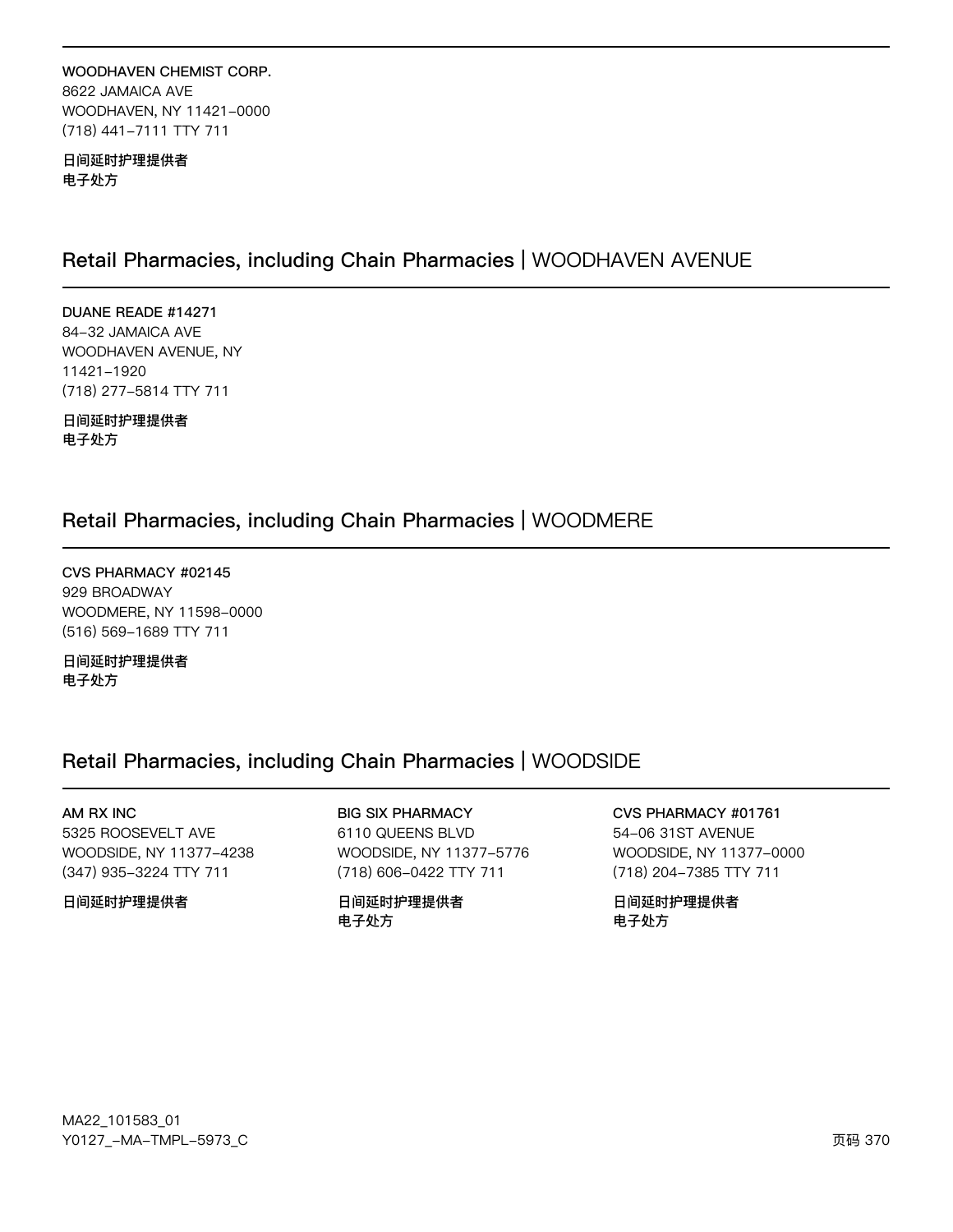#### DUANE READE #14187

60-02 ROOSEVELT AVE WOODSIDE, NY 11377-3538 (718) 476-8379 TTY 711

日间延时护理提供者 电子处方

### **HOPKINS DRUGS**

6319 ROOSEVELT AVE WOODSIDE, NY 11377-3641 (718) 429-2140 TTY 711

日间延时护理提供者 电子外方

### **QW PHARMACY INC**

5403 ROOSEVELT AVE WOODSIDE, NY 11377-4240 (917) 745-0444 TTY 711

日间延时护理提供者

### ROOSEVELT CHEMISTS

5311 ROOSEVELT AVE WOODSIDE, NY 11377-4238 (718) 255-6355 TTY 711

日间延时护理提供者

**GALAXY RX INC** 4702 47TH AVE WOODSIDE, NY 11377-6125 (718) 786-8785 TTY 711

### 日间延时护理提供者

**HUDSON PHARMACY** 65-08 ROOSEVELT AVENUE WOODSIDE, NY 11377-0000 (347) 448-6965 TTY 711

日间延时护理提供者 电子外方

RITE AID PHARMACY 10600 5015 ROOSEVELT AVE WOODSIDE, NY 11377-4458 (718) 426-7572 TTY 711

日间延时护理提供者 电子处方

SKILLMAN AVENUE PHARMACY CORP 5006 SKILLMAN AVE WOODSIDE, NY 11377-4156 (718) 565-5454 TTY 711

日间延时护理提供者 电子处方

**VARELA PHARMACY INC.** 5314 ROOSEVELT AVE WOODSIDE, NY 11377-4239

(917) 832-6095 TTY 711

日间延时护理提供者 电子处方

**WALGREENS #19959** 5801 QUEENS BLVD WOODSIDE, NY 11377-7752 (718) 779-6431 TTY 711

日间延时护理提供者 电子处方

**HA PHARMACY INC** 6911C ROOSEVELT AVE WOODSIDE, NY 11377-2949 (929) 463-3175 TTY 711

日间延时护理提供者 电子处方

**MERCY PHARMACY & SURGICAL** SUPPLIES INC 30100 51ST ST WOODSIDE, NY 11377-1457 (718) 204-0026 TTY 711

日间延时护理提供者 电子处方

RITE AID PHARMACY 10601 6026 WOODSIDE AVE WOODSIDE, NY 11377-3541 (718) 639-3234 TTY 711

日间延时护理提供者 电子处方

**TAZMI PHARMACY** 5905 ROOSEVELT AVE WOODSIDE, NY 11377-3546 (718) 205-8880 TTY 711

日间延时护理提供者 电子处方

### **ZARCHY PHARMACY**

5721 ROOSEVELT AVE WOODSIDE, NY 11377-3430 (718) 424-3286 TTY 711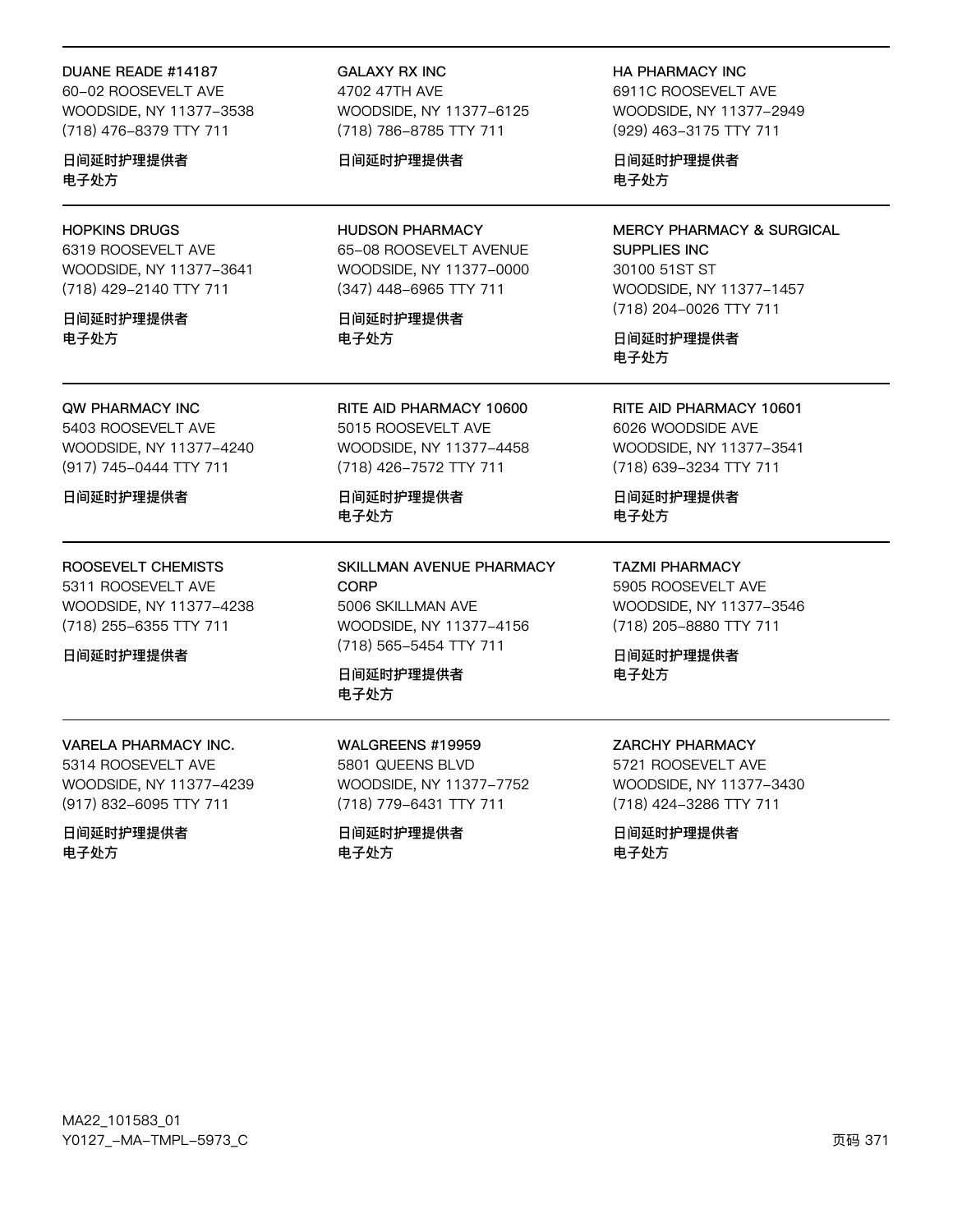## Retail Pharmacies, including Chain Pharmacies | WOODSTOCK

CVS PHARMACY #03102 60 MILL HILL ROAD WOODSTOCK, NY 12498-0000 (845) 679-3683 TTY 711

日间延时护理提供者 电子处方

**VILLAGE APOTHECARY** 79 TINKER ST WOODSTOCK, NY 12498-1238 (845) 679-0790 TTY 711

日间延时护理提供者 电子处方

## Retail Pharmacies, including Chain Pharmacies | WURTSBORO

**WURTSBORO PHARMACY** 2930 STATE ROUTE 209 WURTSBORO, NY 12790-4031 (845) 888-2614 TTY 711

日间延时护理提供者 电子处方

### Retail Pharmacies, including Chain Pharmacies | WYANDANCH

| MEDICAL CENTER PHARMACY OF | <b>WYANDANCH DRUGS</b>   |
|----------------------------|--------------------------|
| <b>WYANDANCH</b>           | 323 MERRITT AVE          |
| 1537 STRAIGHT PATH         | WYANDANCH, NY 11798-0000 |
| WYANDANCH, NY 11798-0000   | (631) 253-4552 TTY 711   |
| (631) 643-4354 TTY 711     | 日间延时护理提供者                |
| 日间延时护理提供者<br>电子处方          | 电子处方                     |

### Retail Pharmacies, including Chain Pharmacies | WYANTSKILL

## CVS PHARMACY #02137

74 MAIN AVENUE WYANTSKILL, NY 12198-0000 (518) 283-3731 TTY 711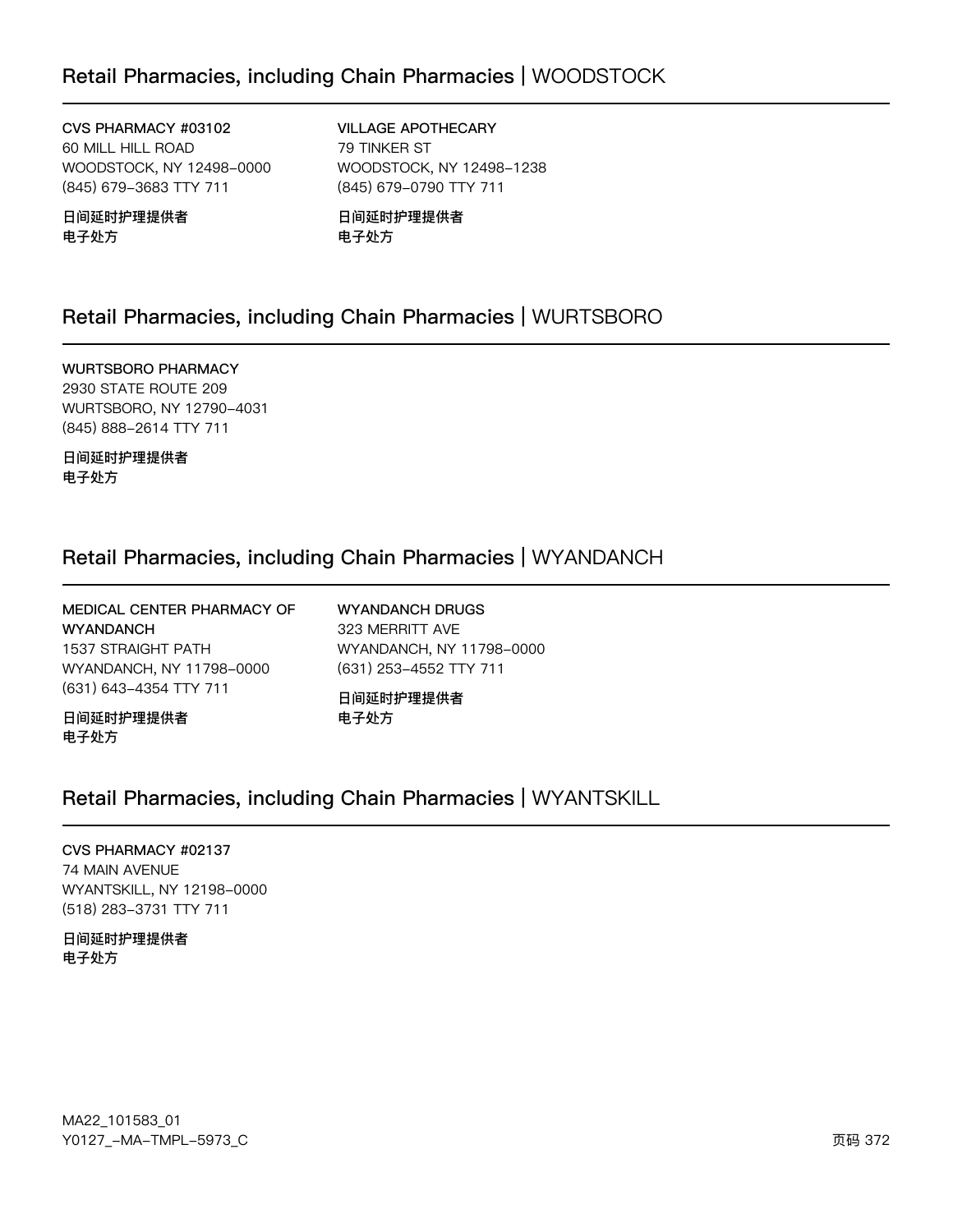HANNAFORD FOOD AND DRUG 40 MAIN AVE WYNANTSKILL, NY 12198-0000 (518) 283-0841 TTY 711

日间延时护理提供者 电子处方

## Retail Pharmacies, including Chain Pharmacies | YAPHANK

WALMART PHARMACY 10-8331 901 BOULEVARD E YAPHANK, NY 11980-7511 (631) 729-4040 TTY 711

日间延时护理提供者

# Retail Pharmacies, including Chain Pharmacies | YONKERS

| <b>ASHBURTON PHARMACY</b> | <b>BEN FAMILY PHARMACY</b> | <b>CENTRAL PARK PHARMACY</b>                |
|---------------------------|----------------------------|---------------------------------------------|
| 180 ASHBURTON AVE         | 102 PARK AVE               | 1915 CENTRAL PARK AVE STE 1S                |
| YONKERS, NY 10701-3201    | YONKERS, NY 10703-0000     | YONKERS, NY 10710-2952                      |
| (914) 963-4525 TTY 711    | (914) 375-9222 TTY 711     | (914) 898-9009 TTY 711                      |
| 日间延时护理提供者<br>电子处方         | 日间延时护理提供者<br>电子处方          | 日间延时护理提供者                                   |
| COSTCO PHARMACY #321      | CVS PHARMACY #00534        | CVS PHARMACY #00776                         |
| 20 STEW LEONARD DR        | 2290 CENTRAL PARK AVE      | 850 BRONX RIVER ROAD18                      |
| YONKERS, NY 10710-7204    | YONKERS, NY 10710-1216     | FLEETWOOD PLAZA                             |
| (914) 595-1002 TTY 711    | (914) 793-3974 TTY 711     | YONKERS, NY 10708-0000                      |
| 日间延时护理提供者<br>电子处方         | 日间延时护理提供者<br>电子处方          | (914) 237-1023 TTY 711<br>日间延时护理提供者<br>电子处方 |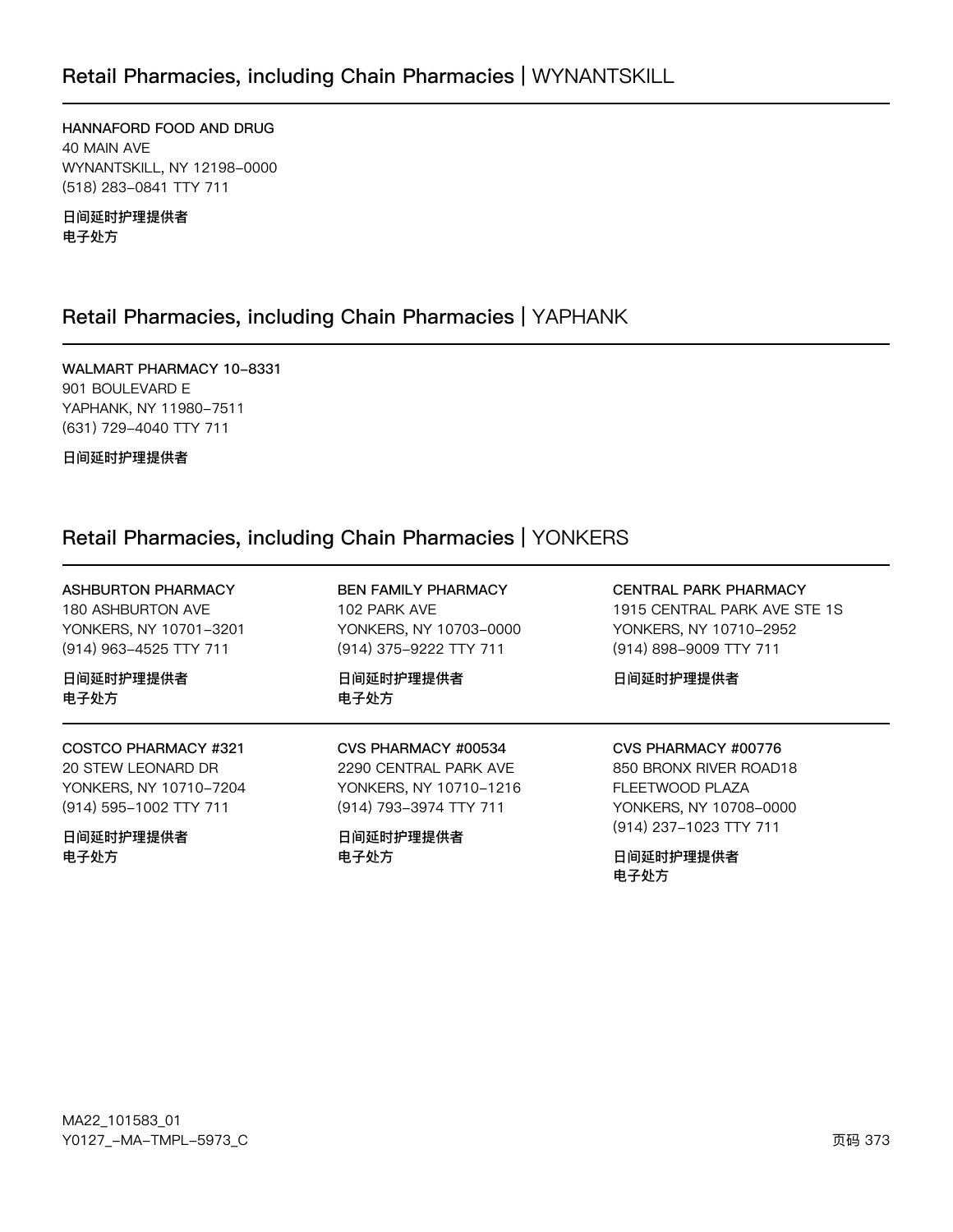#### CVS PHARMACY #01940

585 YONKERS AVENUE YONKERS, NY 10704-0000 (914) 423-5964 TTY 711

日间延时护理提供者 电子处方

CVS PHARMACY #10166 1703 CENTRAL PARK AVE YONKERS, NY 10710-4901 (914) 793-3849 TTY 711

日间延时护理提供者 电子处方

#### ESTHER PHARMACY

71 S BROADWAY YONKERS, NY 10701-4004 (914) 965-2661 TTY 711

日间延时护理提供者 电子处方

GRACE PHARMACY LTD 491 S BROADWAY YONKERS, NY 10705-3252 (914) 963-3911 TTY 711

日间延时护理提供者 电子处方

#### HEALTH RX

984 N BROADWAY STE L06 YONKERS, NY 10701-1319 (914) 751-5432 TTY 711

日间延时护理提供者

MCLEAN AVE PHARMACY 211 MCLEAN AVE YONKERS, NY 10705-0000 (914) 327-4888 TTY 711

#### 日间延时护理提供者

CVS PHARMACY #07087 132 BRONX RIVER ROAD YONKERS, NY 10704-0000

(914) 237-7681 TTY 711

日间延时护理提供者 电子处方

CVS PHARMACY#04539 25-43 PROSPECT STREET YONKERS, NY 10701-3537 (914) 968-2501 TTY 711

日间延时护理提供者 电子处方

FAMILY WELLNESS PHARMACY 1086 N BROADWAY YONKERS, NY 10701-1112 (914) 476-8000 TTY 711

#### 日间延时护理提供者

GRASSY SPRAIN LONGTERM CARE 1567 CENTRAL PARK AVENUE YONKERS, NY 10710-0000 (800) 547-2779 TTY 711

日间延时护理提供者 电子处方

JANIS PHARMACY INC 455 S BROADWAY YONKERS, NY 10705-2338 (914) 963-3565 TTY 711

日间延时护理提供者 电子处方

MERK CHEMISTS 973 MCLEAN AVE YONKERS, NY 10704-4108 (914) 237-8821 TTY 711

日间延时护理提供者 电子处方

CVS PHARMACY #10040

1217 NEPPERHAN AVE YONKERS, NY 10703-1414 (914) 377-8444 TTY 711

日间延时护理提供者 电子处方

DUANE READE #14204 678 MCLEAN AVENUE YONKERS, NY 10704-3841 (914) 963-3500 TTY 711

日间延时护理提供者 电子处方

FEDCO CHEMIST PHARMACY 512 SOUTH BROADWAY YONKERS, NY 10705-3253

日间延时护理提供者 电子处方

(914) 294-0501 TTY 711

### GRASSY SPRAIN PHARMACY

640 TUCKAHOE RD YONKERS, NY 10710-5705 (914) 779-5133 TTY 711

日间延时护理提供者 电子处方

#### LEMAC PHARMACY

623 MCLEAN AVE YONKERS, NY 10705-4796 (914) 965-6100 TTY 711

日间延时护理提供者 电子处方

OAKS PHARMACY

417 RIVERDALE AVE YONKERS, NY 10705-0000 (914) 327-3555 TTY 711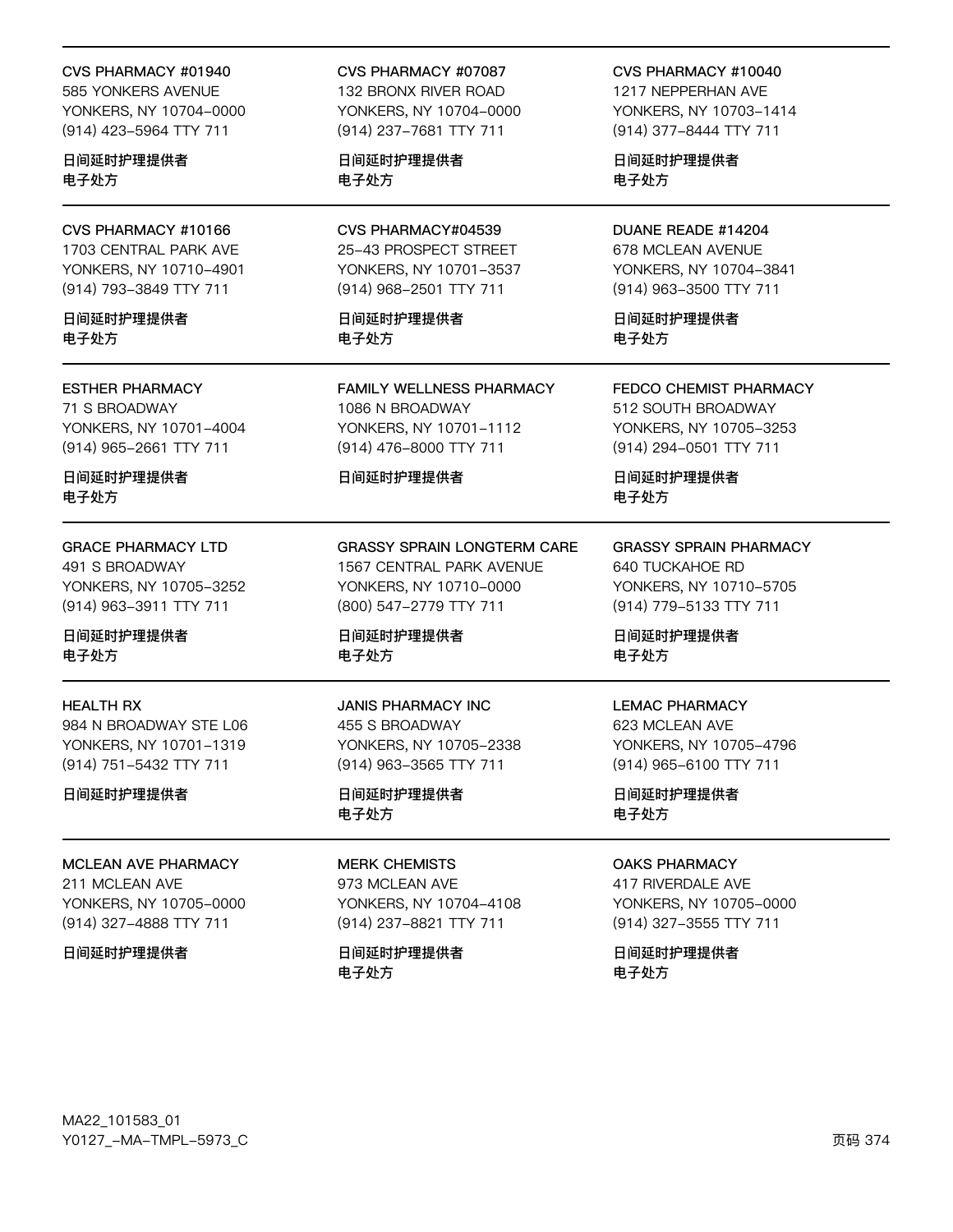#### RITE AID PHARMACY 02541

420 SOUTH BROADWAY YONKERS, NY 10705-2301 (914) 963-1705 TTY 711

日间延时护理提供者 电子处方

**SAWMILL PHARMACY** 321 SAW MILL RIVER RD YONKERS, NY 10701-5720 (914) 613-9374 TTY 711

日间延时护理提供者

**STANLEY PHARMACY** 2 S BROADWAY YONKERS, NY 10701-3702 (914) 476-6060 TTY 711

日间延时护理提供者 电子处方

THE MEDICINE CABINET PHARMACY 266 S NEW MAIN ST YONKERS, NY 10701-0000 (914) 377-2334 TTY 711

日间延时护理提供者 电子处方

**VALUE PLUS PHARMACY 485 TUCKAHOE RD** YONKERS, NY 10710-0000 (914) 961-1185 TTY 711

日间延时护理提供者 电子处方

WALGREENS #9972

1046 YONKERS AVE YONKERS, NY 10704-3038 (914) 803-0290 TTY 711

日间延时护理提供者 电子处方

**RIVERDALE PHARMACY** 77 RIVERDALE AVE YONKERS, NY 10701-3645 (914) 327-3344 TTY 711

日间延时护理提供者 电子处方

**SCRIPTX PHARMACY** 14 N BROADWAY YONKERS, NY 10701-0000 (914) 969-5880 TTY 711

日间延时护理提供者 电子外方

STOP & SHOP PHARMACY 111 VREDENBURGH AVE YONKERS, NY 10704-2167 (914) 378-9314 TTY 711

日间延时护理提供者 电子处方

THE MEDICINE CABINET PHARMACY 3 45 LUDLOW ST YONKERS, NY 10705-1947 (914) 327-4400 TTY 711

日间延时护理提供者 电子处方

WALGREENS #11509 6 MCLEAN AVE YONKERS, NY 10705-2356 (914) 265-7460 TTY 711

日间延时护理提供者 电子处方

**WESTRIVER PHARMACY** 66 MAIN ST

YONKERS, NY 10701-2772 (914) 457-3351 TTY 711

日间延时护理提供者 电子处方

ROBERT JACOBSON PHARMACY LTD 231 ASHBURTON AVE YONKERS, NY 10701-3227 (914) 965-3049 TTY 711

日间延时护理提供者 电子处方

SOUTH BROADWAY PHARMACY 314 S BROADWAY YONKERS, NY 10705-2049 (914) 965-1000 TTY 711

日间延时护理提供者 电子外方

**SUNRISE PHARMACY** 2 PARK AVE YONKERS, NY 10703-0000 (914) 964-1010 TTY 711

日间延时护理提供者 电子处方

**TRUST PHARMACY** 201 ELM ST YONKERS, NY 10701-0000 (914) 963-1062 TTY 711

日间延时护理提供者 电子处方

WALGREENS #2122 1230 NEPPERHAN AVE YONKERS, NY 10703-1413 (914) 969-7944 TTY 711

日间延时护理提供者 电子处方

#### YONKERS PHARMACY

944 N BROADWAY YONKERS, NY 10701-0000 (914) 963-8800 TTY 711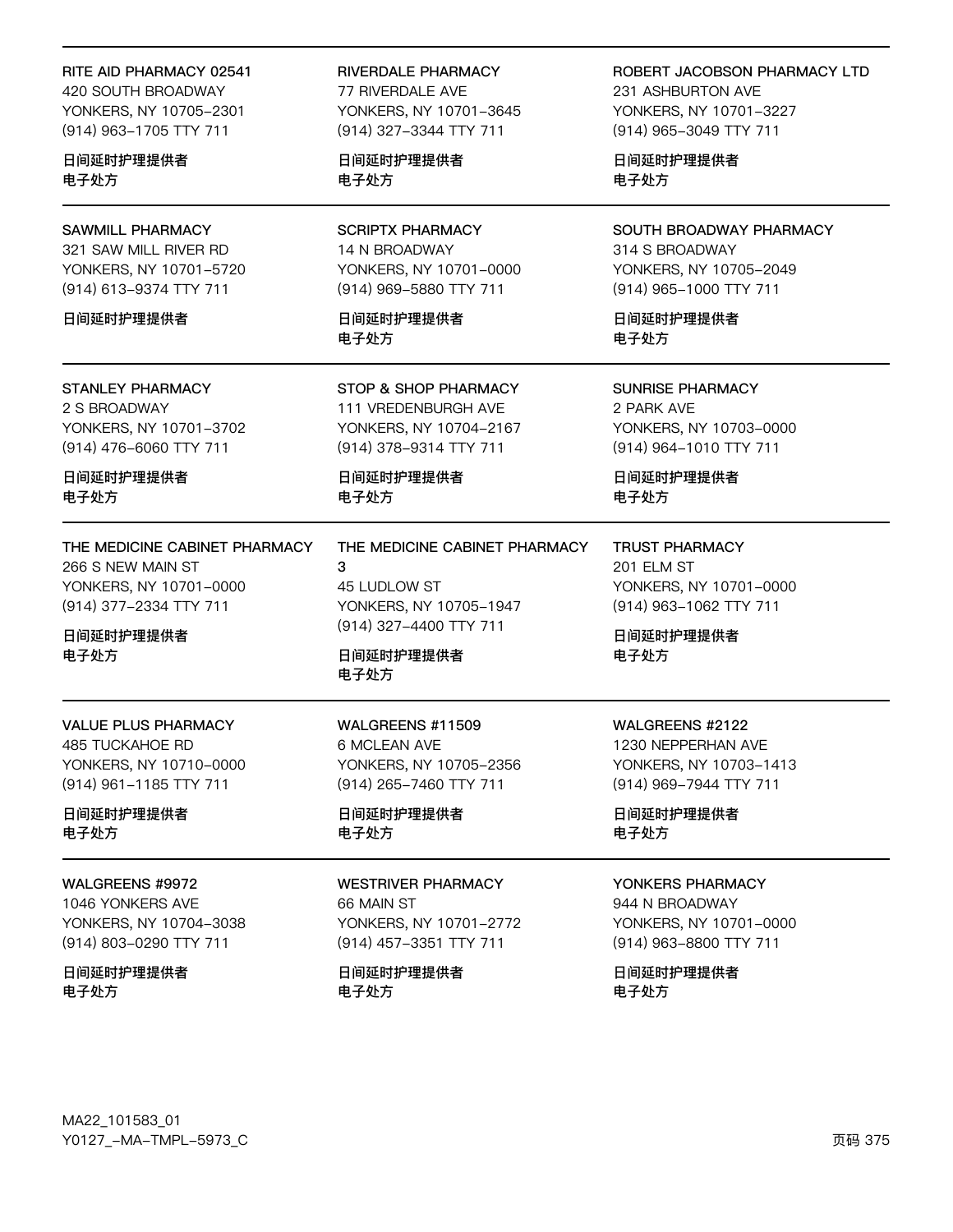# Retail Pharmacies, including Chain Pharmacies | YORKSHIRE

RITE AID PHARMACY 10823 12208 NEW YORK STATE ROUTE 16 YORKSHIRE, NY 14173-0617 (716) 492-2511 TTY 711

日间延时护理提供者 电子处方

WALGREENS #11984 3242 ROUTE 39 YORKSHIRE, NY 14173-0539 (716) 492-0176 TTY 711

日间延时护理提供者 电子处方

# Retail Pharmacies, including Chain Pharmacies | YORKTOWN HEIGHTS

ACME PHARMACY #2411 100 TRIANGLE CTR YORKTOWN HEIGHTS, NY 10598-4134 (914) 455-3820 TTY 711

日间延时护理提供者 电子处方

CVS PHARMACY #01185 2000 COMMERCE STREET YORKTOWN HEIGHTS, NY 105y2-0000 (914) 245-0292 TTY 711

日间延时护理提供者 电子处方

### Retail Pharmacies, including Chain Pharmacies | YORKTOWN HGTS

YORKTOWN REXALL DRUGS 1905 COMMERCE ST YORKTOWN HGTS, NY 10598-4492 (914) 962-3600 TTY 711

日间延时护理提供者 电子处方

### Retail Pharmacies, including Chain Pharmacies | YOUNGSTOWN

RITE AID PHARMACY 01913 214 LOCKPORT STREET YOUNGSTOWN, NY 14174-1008 (716) 745-3313 TTY 711

日间延时护理提供者 电子处方

MA22\_101583\_01 70127v-Ju-6Jwx-5y73vC z{ 376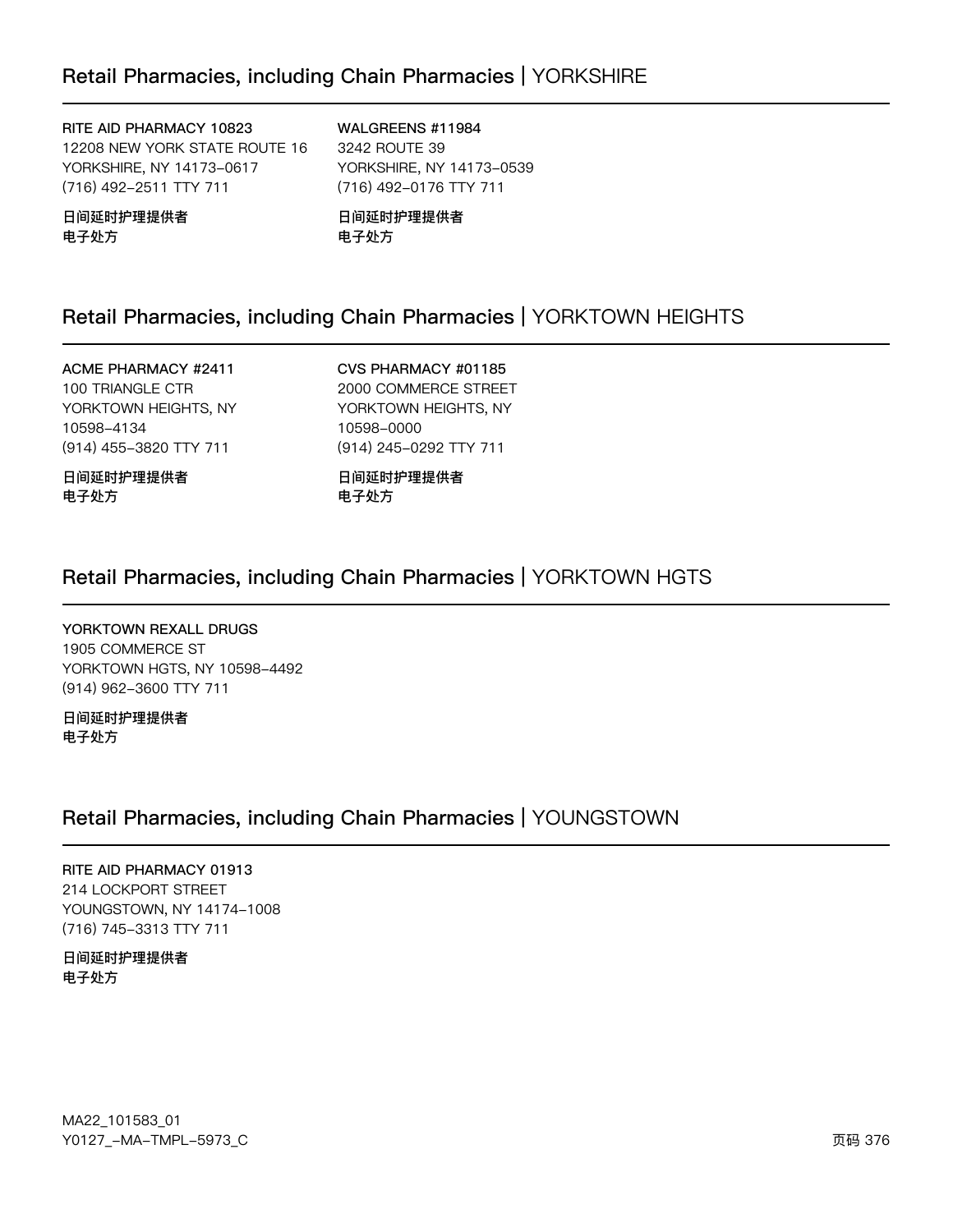**Elixir Pharmacy** 833-726-0667 TTY 711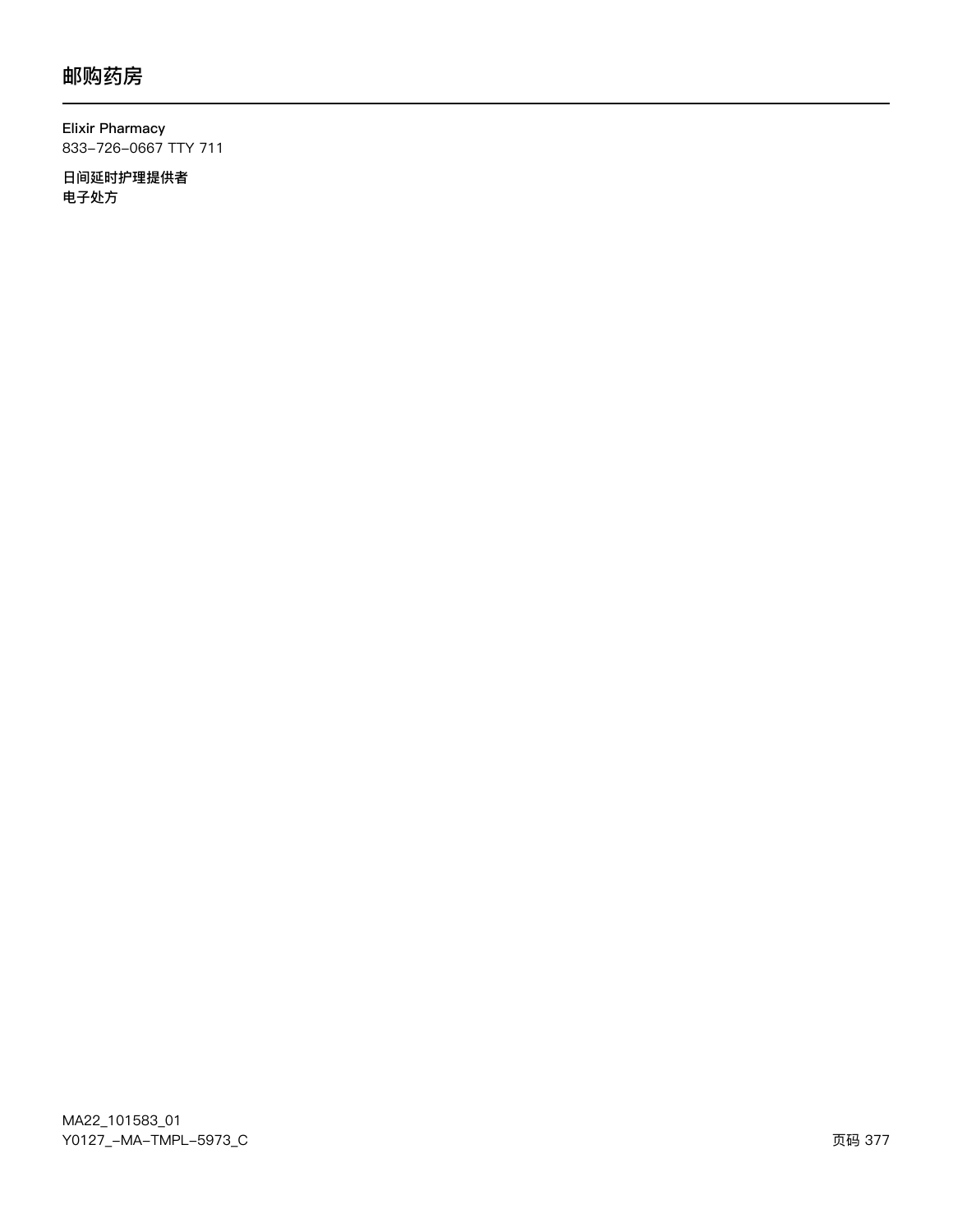# 家庭输液药房 | ALBANY

### CORAM CVS/SPECIALTY INFUSION

**SERVICES** 12 JUPITER LANE ALBANY, NY 12205-0000 (518) 869-2900 TTY 711

#### 日间延时护理提供者 受限 电子处方

**KABAFUSION NY** 

57 KARNER ROADSTE B ALBANY, NY 12205-4760 (518) 690-1060 TTY 711

日间延时护理提供者 受限 电子处方

OPTUM INFUSION SERVICES 100, INC. 25 POST RDSUITE 5 ALBANY, NY 12205-0000 (518) 218-1772 TTY 711

日间延时护理提供者 受限 电子处方

## 家庭输液药房 | AMHERST

### CORAM CVS/SPECIALTY INFUSION **SERVICES** 375 N FRENCH RDSTE 108 AMHERST, NY 14228-2071 (716) 691-3000 TTY 711

### 日间延时护理提供者 受限 电子处方

# 家庭输液药房 | ARCADE

COTTRILLS PHARMACY, INC 255 MAIN ST ARCADE, NY 14009-1288 (585) 492-2310 TTY 711

日间延时护理提供者 电子处方

# 家庭输液药房 | BRONX

**ALEGRIA PHARMACEUTICAL & INFUSION SERVICES** 3475 3RD AVE BRONX, NY 10456-4811 (929) 463-9707 TTY 711

#### 日间延时护理提供者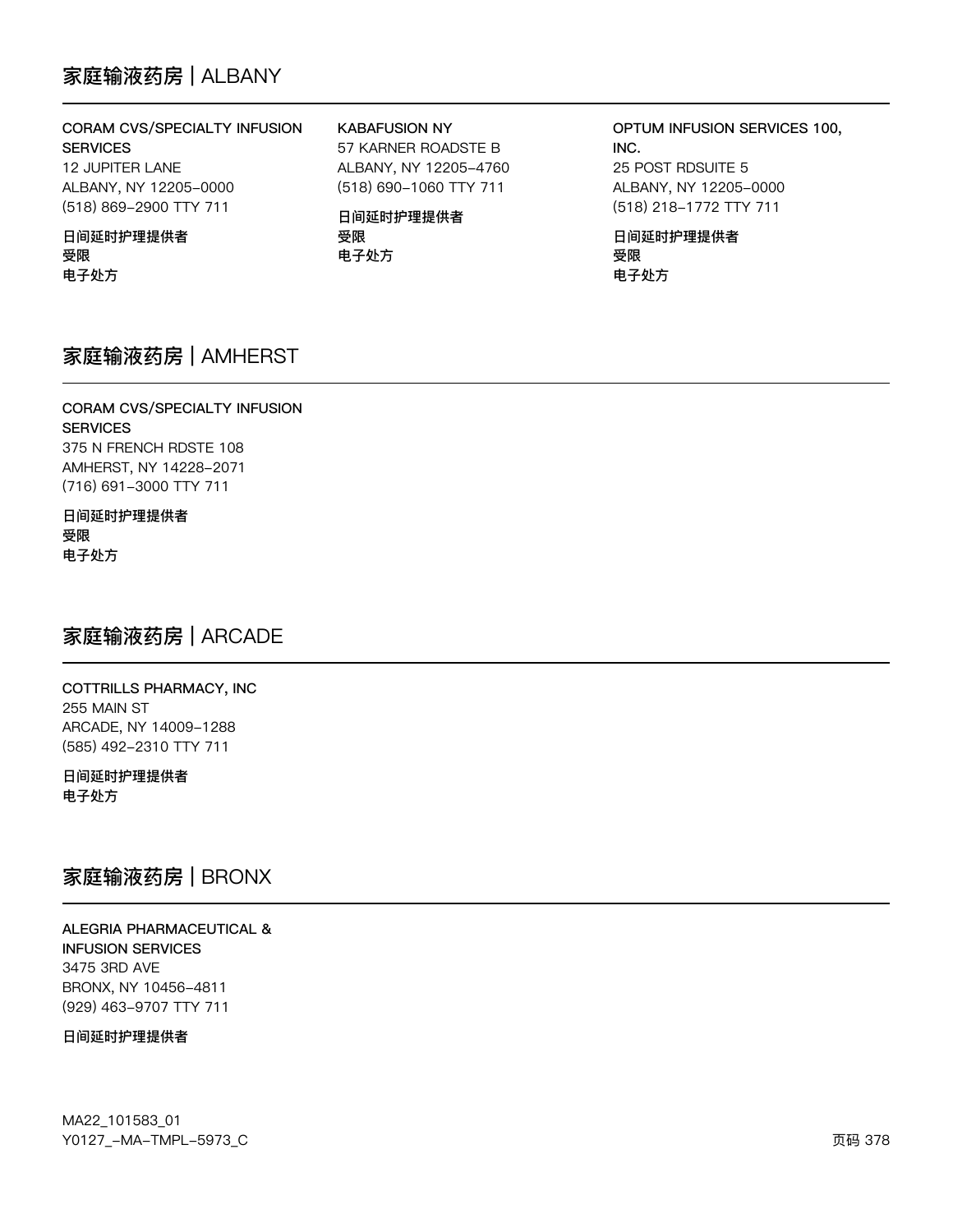### HOME INFUSION GROUP INC.

3052 BRIGHTON 1ST STREET BROOKLYN, NY 11235-0000 (718) 676-9070 TTY 711

### PRIME INFUSIONS

1624 BROADWAY BROOKLYN, NY 11207-1026 (718) 443-4000 TTY 711

### 日间延时护理提供者 受限 电子处方

日间延时护理提供者 受限 电子处方

# 家庭输液药房 | CHEEKTOWAGA

VNA HOME CARE SERVICES 650 AIRBORNE PKWY CHEEKTOWAGA, NY 14225-1434 (716) 630-8000 TTY 711

日间延时护理提供者

# 家庭输液药房 | COLLEGE POINT

#### OPTION CARE

11402 15TH AVE STE (RANGE 1 - 16) COLLEGE POINT, NY 11356-1402 (718) 961-1634 TTY 711

日间延时护理提供者 受限 电子处方

### 家庭输液药房 | DEPEW

### CATHOLIC HEALTH INFUSION **PHARMACY** 6350 TRANSIT ROAD DEPEW, NY 14043-0000 (716) 685-4870 TTY 711

日间延时护理提供者 受限 电子处方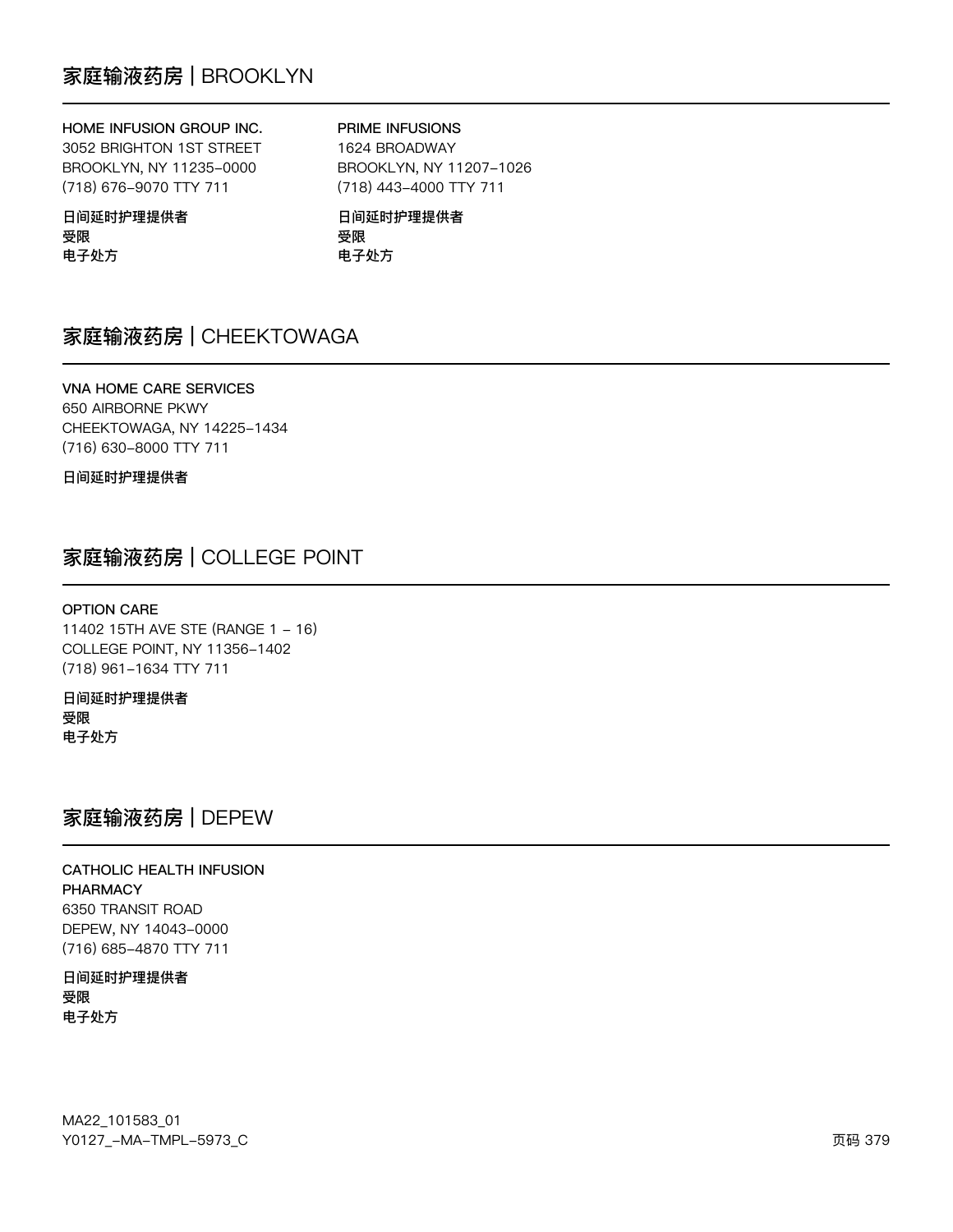CNY INFUSION SERVICES 333 BUTTERNUT DRIVESUITE 102 DEWITT, NY 13214-1981 (315) 424-7027 TTY 711

日间延时护理提供者 受限 电子处方

# 家庭输液药房 | EAST SYRACUSE

OPTUM INFUSION SERVICES 100, INC. 6508 A BASILE ROWE EAST SYRACUSE, NY 13057-2942 (315) 433-2300 TTY 711

日间延时护理提供者 受限 电子处方

## 家庭输液药房 | FARMINGDALE

OPTUM INFUSION SERVICES 101, INC. 931 CONKLIN STSTE D FARMINGDALE, NY 11735-0000 (631) 391-9670 TTY 711

日间延时护理提供者 受限 电子处方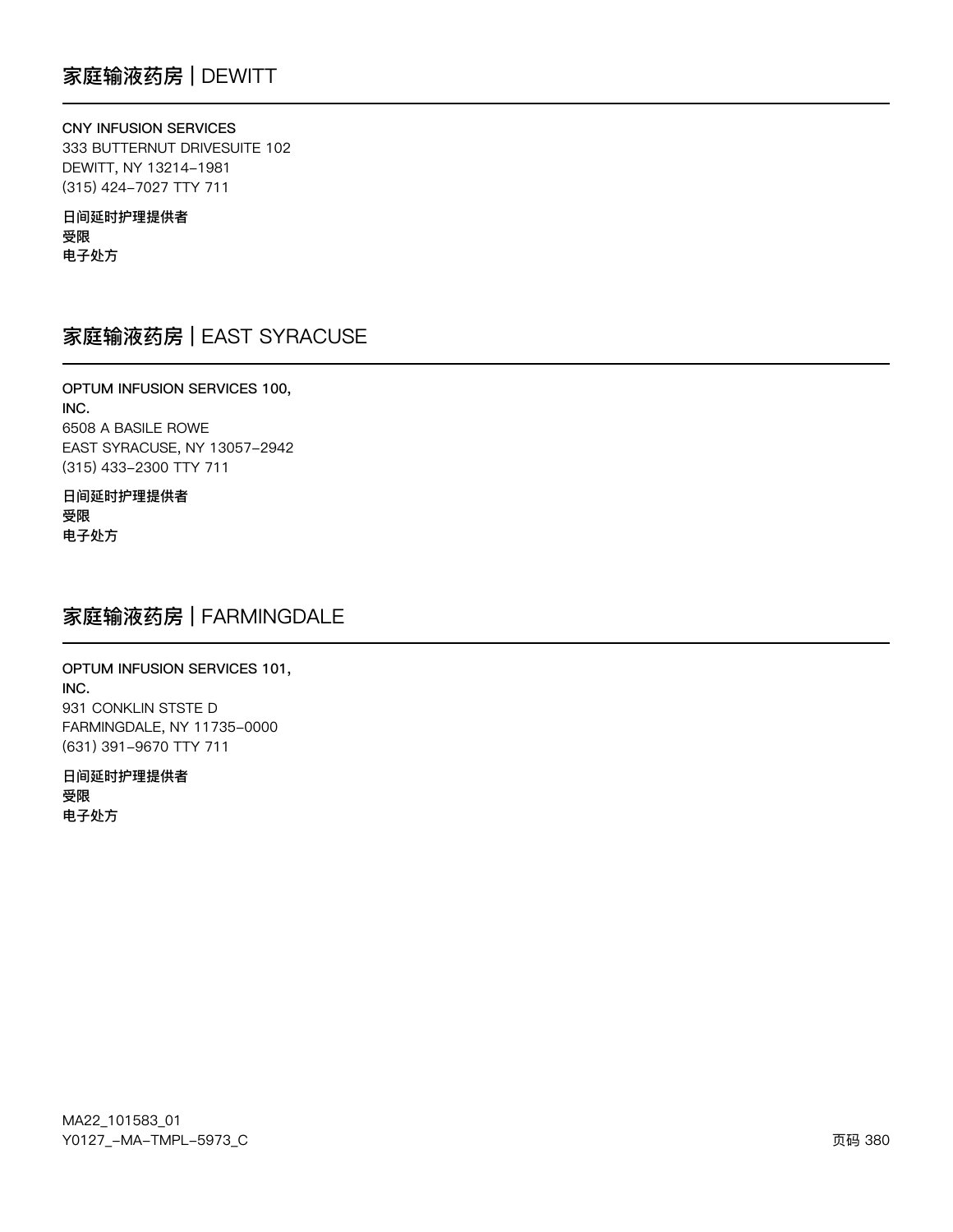# 家庭输液药房 | GARDEN CITY S

### AMERICARE PHARMACEUTICAL

**SERVICES INC** 317 NASSAU BLVD GARDEN CITY S, NY 11530-0000 (516) 292-7948 TTY 711

日间延时护理提供者 受限 电子处方

## 家庭输液药房 | JACKSON HEIGHTS

### **JACKSON HEIGHTS PHARMACY AND SURGICALS** 7134 ROOSEVELT AVE JACKSON HEIGHTS, NY 11372-6137 (718) 779-1444 TTY 711

### 日间延时护理提供者 电子处方

### 家庭输液药房 | NEW HYDE PARK

#### **AMERITA**

75 NASSAU TERMINAL RD STE 100 NEW HYDE PARK, NY 11040-0000 (516) 725-5944 TTY 711

日间延时护理提供者 受限 电子处方

# 家庭输液药房 | NEW YORK

**AMERICAN OUTCOMES MANAGEMENT LP** 36 WEST 37TH ST5TH FLOOR NEW YORK, NY 10018-0000 (800) 556-4246 TTY 711

日间延时护理提供者 受限 电子处方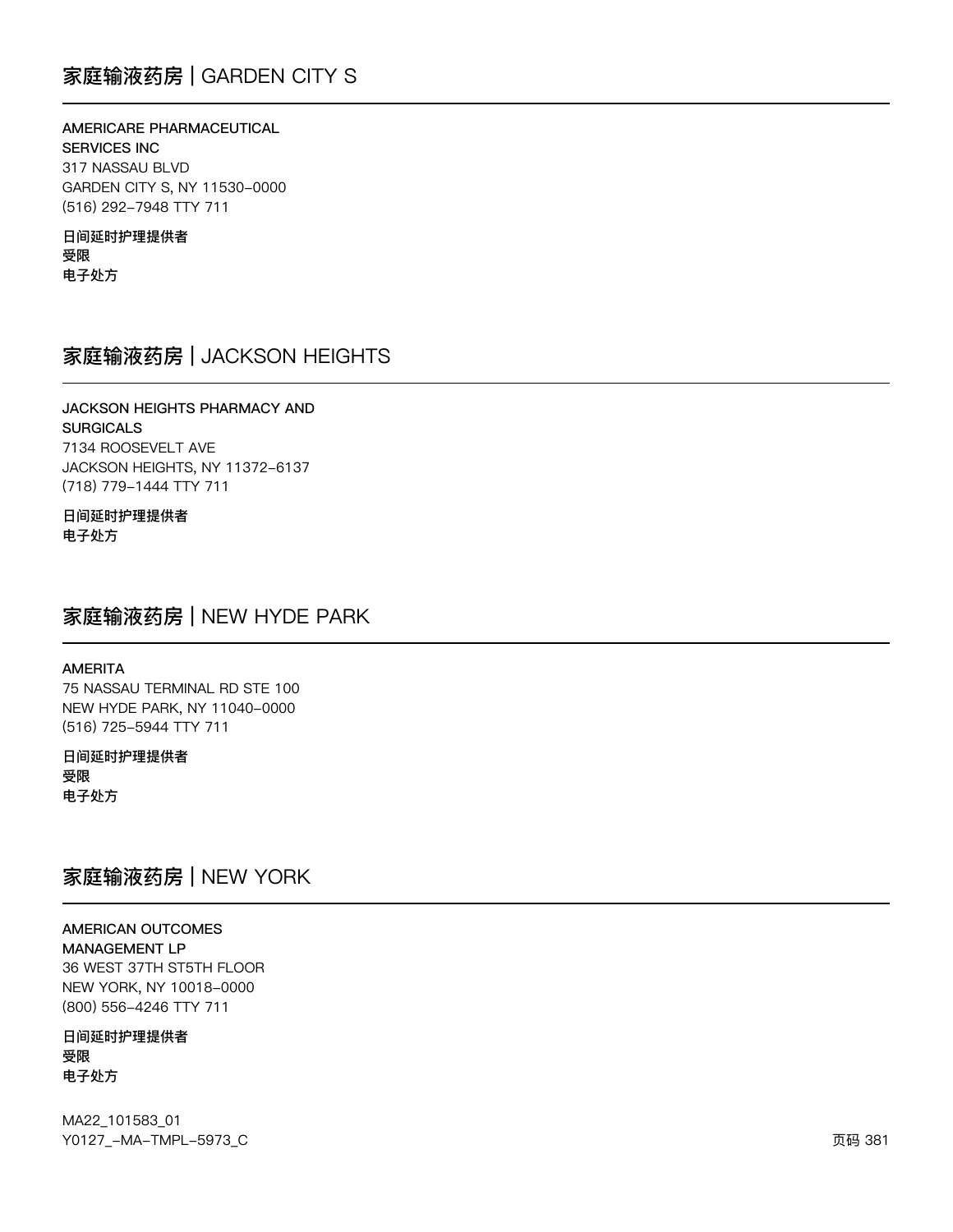# 家庭输液药房 | ORCHARD PARK

### COTTRILLS PHARMACY, INC. 4919 ELLICOTT RD ORCHARD PARK, NY 14127-3357 (716) 508-8481 TTY 711

OPTION CARE 40 CENTRE DR ORCHARD PARK, NY 14127-0000 (716) 667-7500 TTY 711 日间延时护理提供者

PROMPT CARE HOME INFUSION LLC 51 E. BETHPAGE ROADSTE 200B

日间延时护理提供者 电子处方

# 受限

电子处方

电子处方

# 家庭输液药房 | PLAINVIEW

| <b>CORAM CVS/SPECIALTY INFUSION</b> |
|-------------------------------------|
| <b>SERVICES</b>                     |
| 45 S SERVICE RD                     |
| PLAINVIEW, NY 11803-4101            |
| (884) 343-4246 TTY 711              |
|                                     |

日间延时护理提供者 受限 电子处方

PLAINVIEW, NY 11803-4224 (631) 454-4560 TTY 711 日间延时护理提供者 受限

# 家庭输液药房 | ROCHESTER

### ROCHESTER REGIONAL HEALTH HOME INFUSION PHARMACY 2975 BRIGHTON HENRIETTA TOWN LINE RD STE 230 ROCHESTER, NY 14623-2787 (585) 461-1314 TTY 711

日间延时护理提供者 受限 电子处方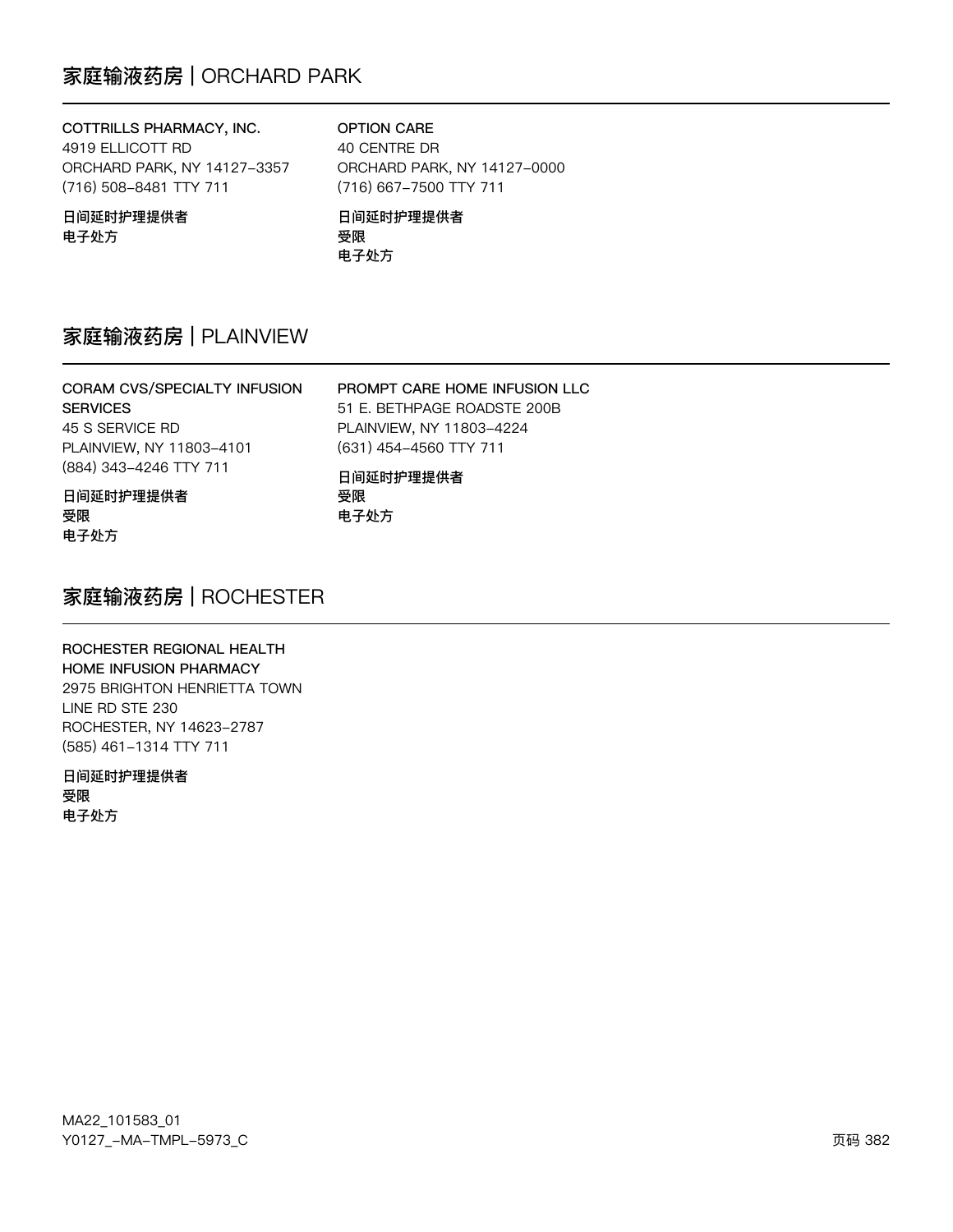# 家庭输液药房 | STATEN ISLAND

RICHMOND PHARMACY 355 BARD AVE STATEN ISLAND, NY 10310-1664 (718) 818-2178 TTY 711

日间延时护理提供者 电子处方

# 家庭输液药房 | SYRACUSE

CORAM CVS/SPECIALTY INFUSION **SERVICES** 2949 ERIE BLVD EASTSUITE 103 SYRACUSE, NY 13224-0000 (315) 425-8028 TTY 711

**KABAFUSION NY** 922 SPENCER ST SYRACUSE, NY 13204-1137 (877) 234-6400 TTY 711

日间延时护理提供者 受限 电子处方

**UPSTATE HOMECARE** 

6700 THOMPSON RD SYRACUSE, NY 13211-0000 (315) 437-1627 TTY 711

日间延时护理提供者 受限 电子处方

### 日间延时护理提供者 受限 电子处方

## 家庭输液药房 | WHITE PLAINS

ONE SOURCE HOMECARE **PHARMACY** 44 EAST POST ROAD WHITE PLAINS, NY 10601-0000 (914) 287-2410 TTY 711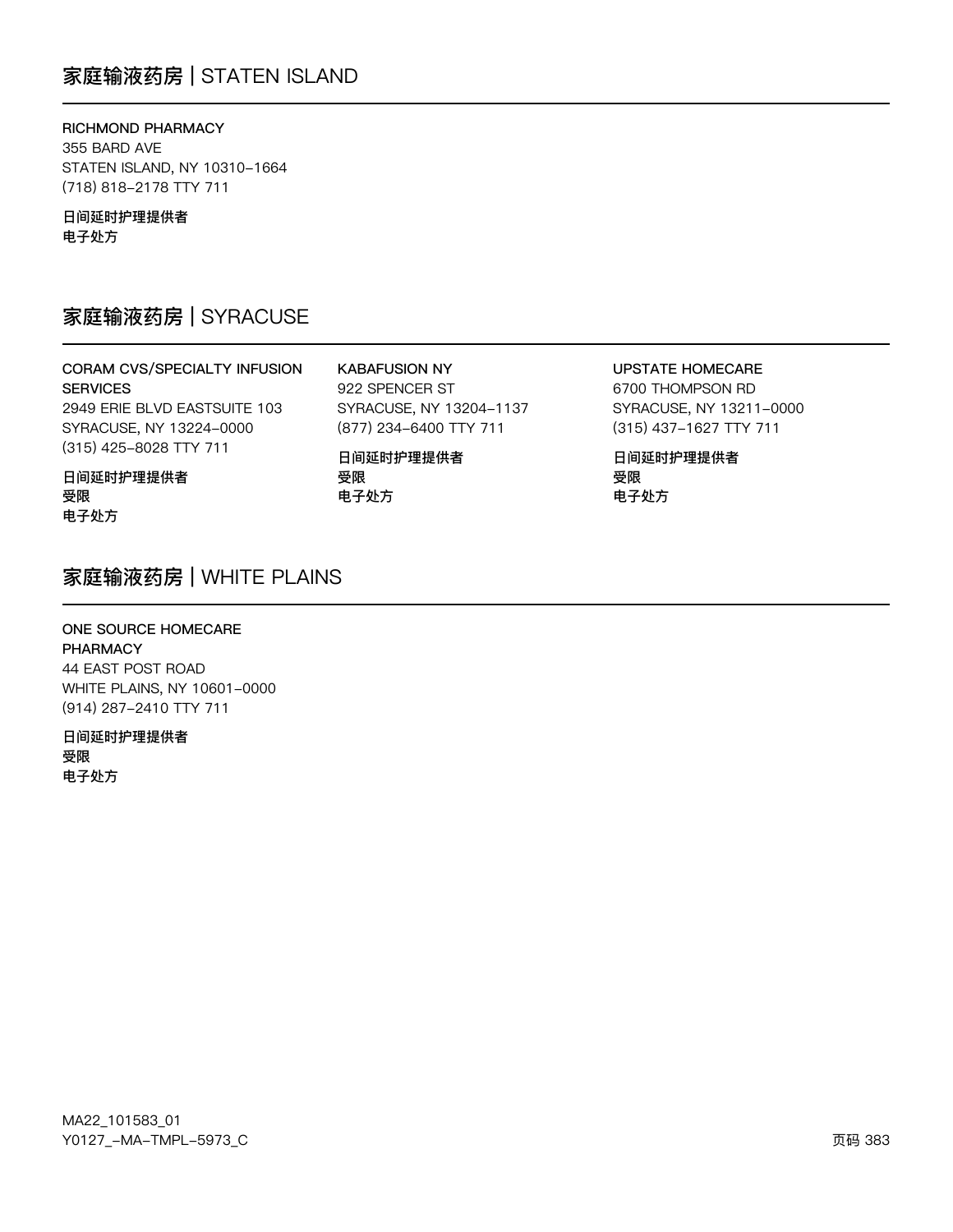# 长期护理药房 | ALBANY

### CRESTWOOD PHARMACY

26A PICOTTE DR ALBANY, NY 12208-1710 (518) 435-2315 TTY 711

受限

### GENOA HEALTHCARE, LLC 260 S PEARL STSUITE P

ALBANY, NY 12202-1809 (518) 641-1548 TTY 711

### **PHARMERICA** 12 INTERSTATE AVE ALBANY, NY 12205-0000 (518) 452-7795 TTY 711

受限 电子处方

# 长期护理药房 | ALDEN

ALDEN PHARMACY INC 13203 BROADWAY ST ALDEN, NY 14004-1393 (716) 937-9818 TTY 711

电子外方

# 长期护理药房 | ALFRED

ALFRED PHARMACY, INC 36 N. MAIN ST ALFRED, NY 14802-1011 (607) 587-9222 TTY 711

# 长期护理药房 | BALLSTON SPA

OMNICARE OF BALLSTON SPA 14 COMMERCE DR BALLSTON SPA, NY 12020-8469 (518) 899-2002 TTY 711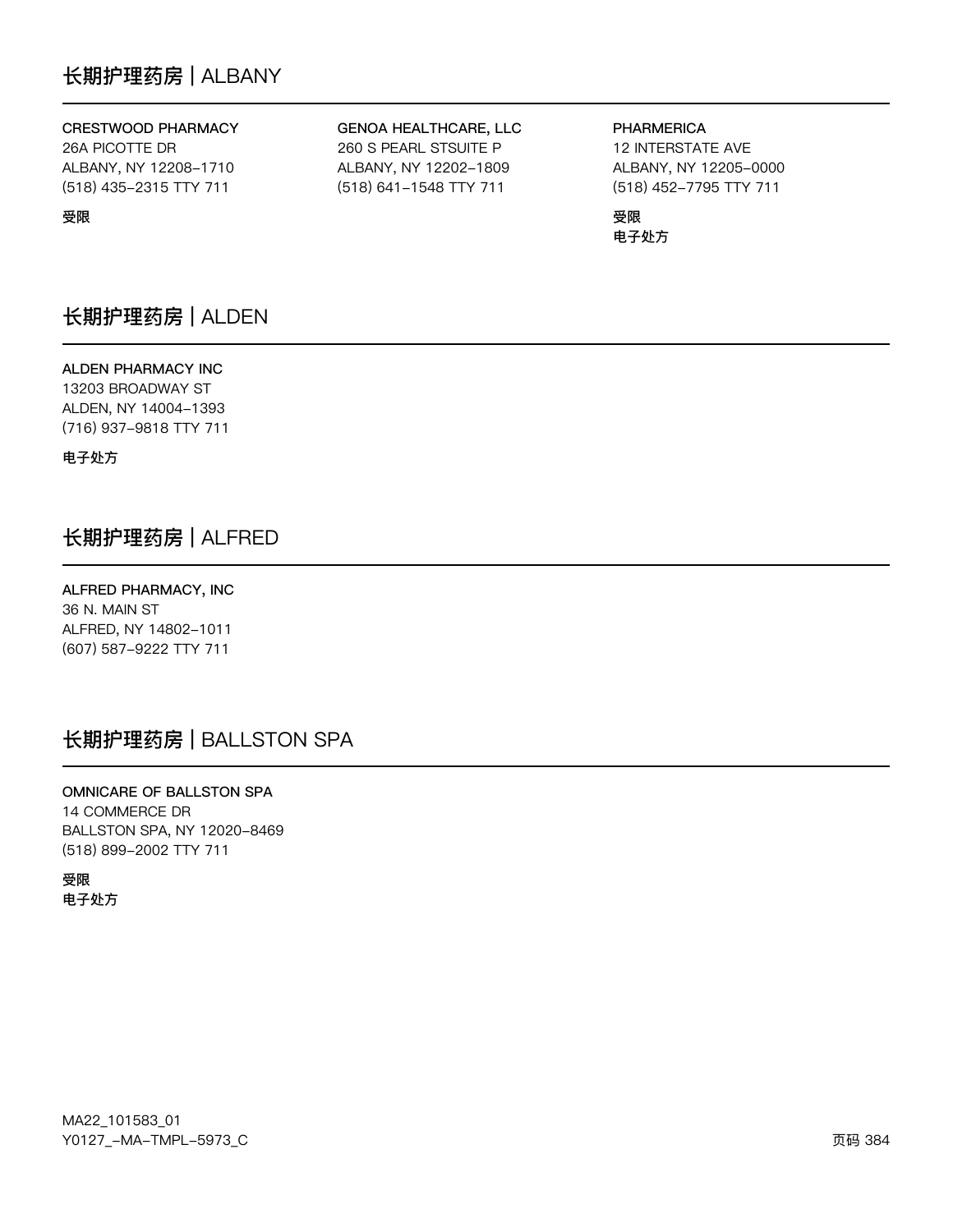MEDWIZ SOLUTIONS LLC 167 ROUTE 304STE 101 BARDONIA, NY 10954-0000 (845) 624-8080 TTY 711

受限 电子处方

## 长期护理药房 | BAY SHORE

**GENOA HEALTHCARE, LLC** 1444 5TH AVESTE 1 BAY SHORE, NY 11706-4147 (631) 954-2060 TTY 711

受限 电子处方

# 长期护理药房 | BAYSIDE

| SAINT MARYS HOSPITAL FOR | <b>WOORI PHARMACY</b>  |
|--------------------------|------------------------|
| CHILDREN INC             | 219-15B NORTHERN BLVD  |
| 29-01 216TH ST           | BAYSIDE, NY 11361-0000 |
| BAYSIDE, NY 11360-2899   | (718) 229-2001 TTY 711 |
| (718) 281-8751 TTY 711   | 电子处方                   |

受限

# 长期护理药房 | BINGHAMTON

### MEDICINE SHOPPE PHARMACY 1179 VESTAL AVE STE 2 BINGHAMTON, NY 13903-1606 (607) 217-4845 TTY 711

#### 受限 电子处方

### THE MEDICINE SHOPPE PHARMACY **LONG TERM CARE** 1179 VESTAL AVE STE 1 BINGHAMTON, NY 13903-1606 (607) 723-7585 TTY 711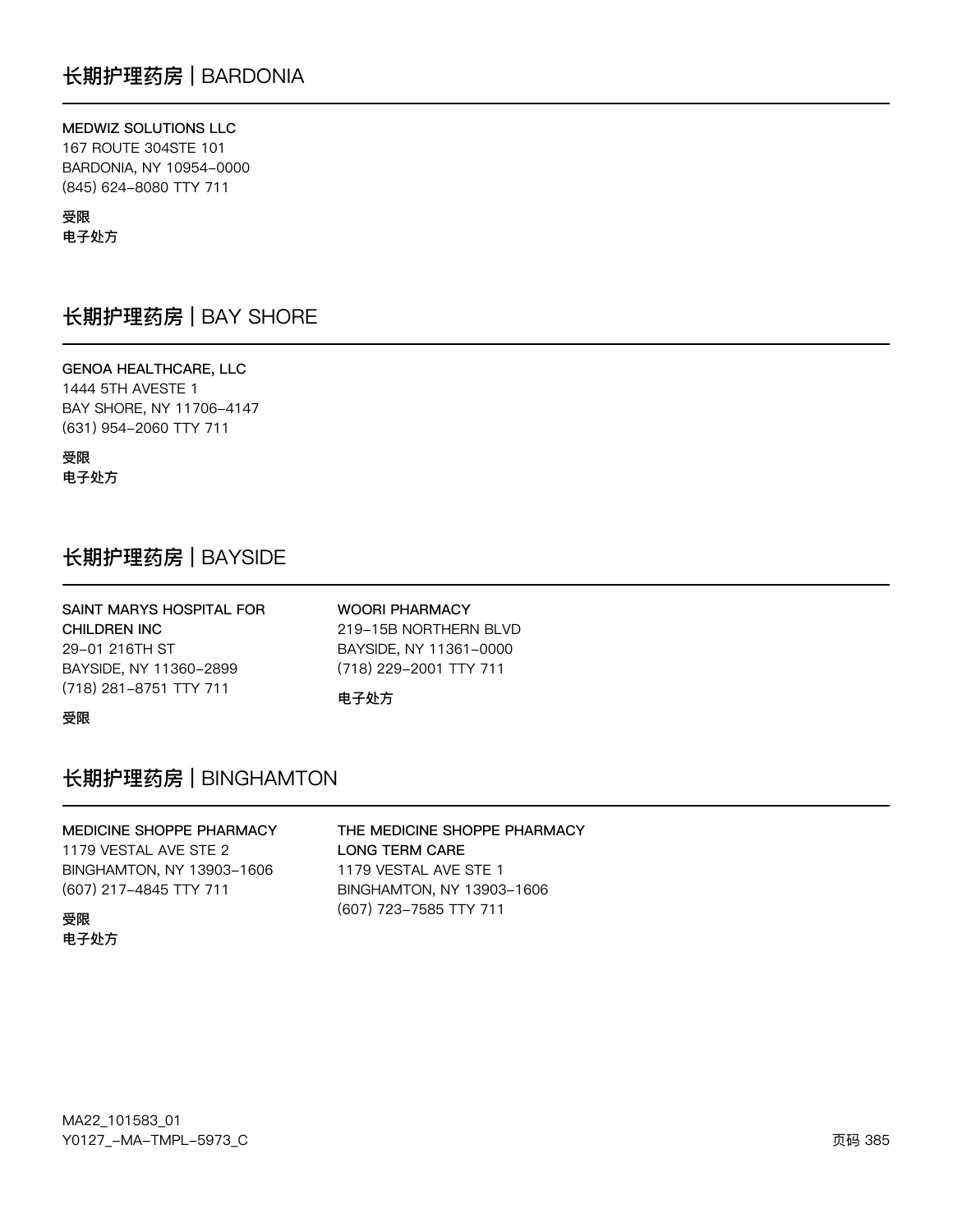# 长期护理药房 | BRONX

| <b>1ST AID PHARMACY &amp; SURGICAL</b><br><b>SUPPLIES</b><br>23 WEST FORDHAM RD<br>BRONX, NY 10468-0000<br>(718) 450-3555 TTY 711<br>电子处方              | <b>BOCA PHARMACY</b><br>864 EAST TREMONT AVENUE<br>BRONX, NY 10460-0000<br>(718) 991-3532 TTY 711<br>受限<br>电子处方      | <b>BRONXCARE HEALTH SYSTEM</b><br>1276 FULTON AVE6TH FLOOR<br>BRONX, NY 10456-0000<br>(718) 579-7006 TTY 711<br>受限<br>电子处方 |
|--------------------------------------------------------------------------------------------------------------------------------------------------------|----------------------------------------------------------------------------------------------------------------------|----------------------------------------------------------------------------------------------------------------------------|
| <b>BRONXCARE SPECIAL CARE</b><br>PHARMACY DEPARTMENT<br>1265 FULTON AVEPHARMACY<br><b>DEPARTMENT</b><br>BRONX, NY 10456-0000<br>(718) 579-7006 TTY 711 | <b>FAMILY PHARMACY SOLUTIONS</b><br>890 GARRISON AVE<br>BRONX, NY 10474-5332<br>(718) 764-1002 TTY 711<br>受限<br>电子处方 | <b>FELICITY PHARMACY LTC</b><br>621 E TREMONT AVE<br>BRONX, NY 10457-4801<br>(718) 466-5695 TTY 711                        |
| <b>ISABEL'S PHARMACY INC</b><br>338 E GUN HILL RD<br>BRONX, NY 10467-2208<br>(718) 655-4005 TTY 711<br>电子处方                                            | MT. CARMEL PHARMACY INC. LTC<br>705 E 187TH ST<br>BRONX, NY 10458-6803<br>(718) 364-6100 TTY 711                     | NISAR PHARMACY INC<br>253B 149TH STREET<br>BRONX, NY 10451-0000<br>(718) 402-9104 TTY 711                                  |
| <b>OGDEN PHARMACY</b><br>1071 OGDEN AVE<br>BRONX, NY 10452-0000<br>(718) 410-9113 TTY 711<br>电子处方                                                      | <b>OVAL PHARMACY</b><br>255 E GUNHILL RD<br>BRONX, NY 10467-0000<br>(718) 654-2200 TTY 711<br>电子处方                   | PILGRIM PHARMACY<br>2941 WESTCHESTER AVE<br>BRONX, NY 10461-4503<br>(718) 828-0498 TTY 711<br>受限<br>电子处方                   |
| QUICKRX SPECIALTY PHARMACY<br>1642 EASTCHESTER RD<br>BRONX, NY 10461-2316<br>(347) 691-3494 TTY 711                                                    | <b>RECETAS PHARMACY</b><br>112 E 183 ST<br>BRONX, NY 10453-1238<br>(718) 733-9330 TTY 711<br>电子处方                    | SEDGWICK PHARMACY INC<br>3887 SEDGWICK AVE<br>BRONX, NY 10463-4401<br>(718) 543-3116 TTY 711<br>受限<br>电子处方                 |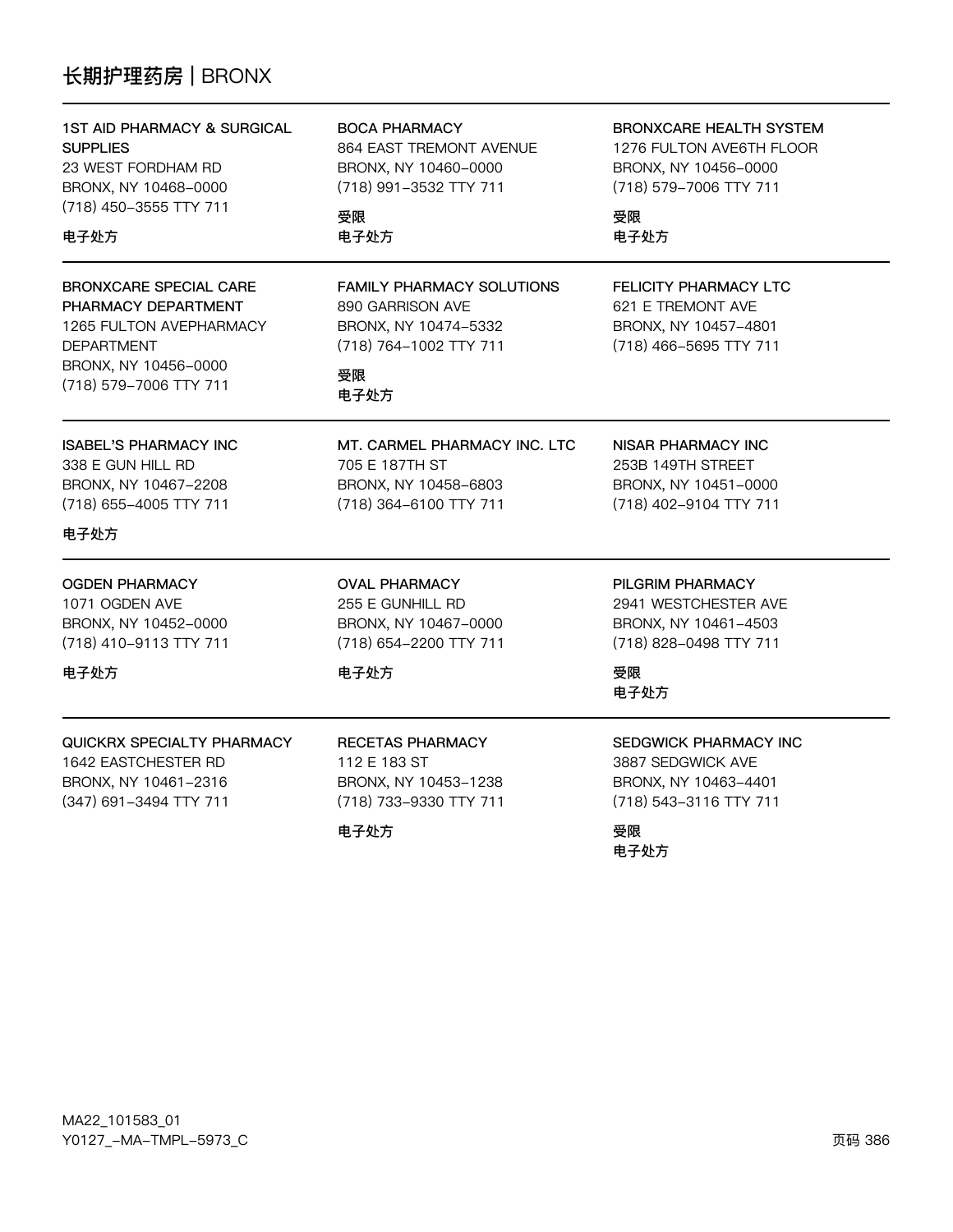# 长期护理药房 | BROOKLYN

#### ALAFIYA PHARMACY LLC 7820 5TH AVE BROOKLYN, NY 11209-3704 (718) 333-5703 TTY 711

### 电子处方

**CORNER PHARMACY INC** 166 DIVISION AVE BROOKLYN, NY 11211-7575 (718) 599-2771 TTY 711

AN NOOR PHARMACY INC 35 101ST AVENUE BROOKLYN, NY 11208-0000 (718) 827-4000 TTY 711

### 电子处方

**CORNER PHARMACY INC** 166 DIVISION AVE BROOKLYN, NY 11211-7108 (718) 599-2771 TTY 711

**FRIENDS PHARMACY INC.** 

(718) 753-4900 TTY 711

BROOKLYN, NY 11223-1483

342 KINGS HWY

### 电子处方

**FOUR SEASONS NURSING & REHABILITATION CENTER** 1222 EAST 96TH STREET BROOKLYN, NY 11236-0000 (718) 688-8755 TTY 711

### 受限 电子处方

| <b>GENOA HEALTHCARE, LLC</b> | KINGSBROOK JEWISH MEDICAL | LANE DRUGS              |
|------------------------------|---------------------------|-------------------------|
| 2020 CONEY ISLAND AVESUITE P | <b>CENTER</b>             | 4623 13TH AVE           |
| BROOKLYN, NY 11223-2329      | 585 SCHENECTADY AVE       | BROOKLYN, NY 11219-0000 |
| (347) 673-0279 TTY 711       | BROOKLYN, NY 11203-0000   | (718) 435-1118 TTY 711  |
|                              | (718) 604-5363 TTY 711    | 电子外方                    |
|                              | 受限                        |                         |

### **LERDS PHARMACY INC**

1601 GRAVESEND NECK RD BROOKLYN, NY 11229-0000 (718) 332-5330 TTY 711

电子处方

**LIFE PHARMACY** 4301 14TH AVE

BROOKLYN, NY 11219-0000 (718) 438-1421 TTY 711

### 电子处方

**CENTER** 555 ROCKWAY PARKWAY BROOKLYN, NY 11212-0000 (718) 240-5151 TTY 711

BROOKDALE HOSPITAL MEDICAL

### **DOSETRAK**

4624 NEW UTRECHT AVE BROOKLYN, NY 11219-0000 (718) 436-9300 TTY 711

### **FUTURE PHARMACY INC**

2480 65TH ST BROOKLYN, NY 11204-0000 (718) 376-6563 TTY 711

受限 电子处方

### **MEDPACK** 5923 STRICKLAND AVE

BROOKLYN, NY 11234-6435 (347) 506-1000 TTY 711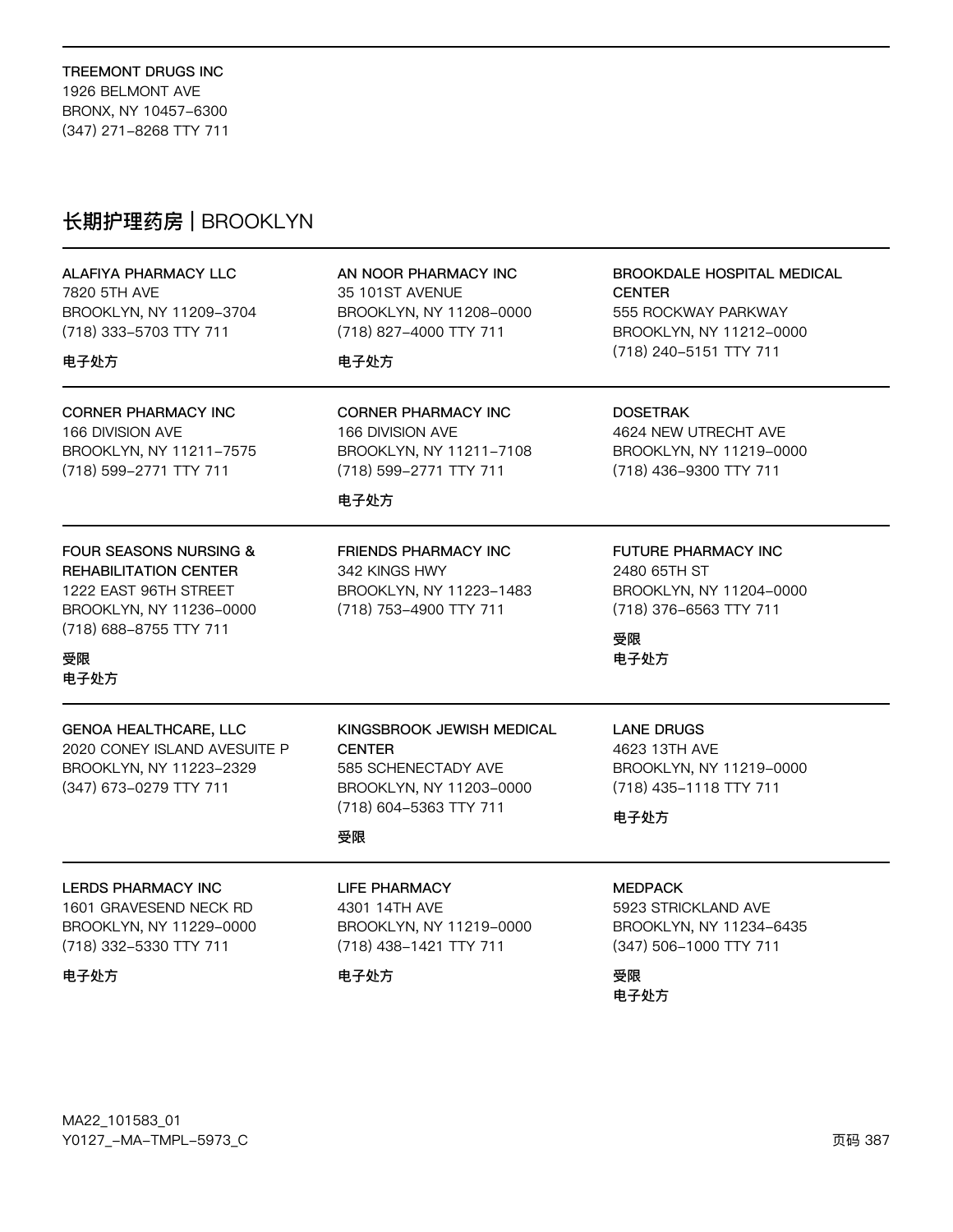#### NEERGAARD PHARMACY

454 5TH AVE BROOKLYN, NY 11215-4043 (718) 768-0600 TTY 711

#### 电子处方

PROSPECT DRUGS

94 GREENE AVE BROOKLYN, NY 11238-0000 (718) 783-0890 TTY 711

受限 电子处方 **NEVINS DRUGS INC.** 

739 FULTON ST BROOKLYN, NY 11217-1002 (718) 422-0100 TTY 711

#### 受限

SPECTRUM PHARMACY 952 MCDONALD AVE BROOKLYN, NY 11218-0000 (718) 435-3100 TTY 711

### 受限

电子处方

# **NEW LOTS PHARMACY**

475 NEW LOTS AVENUE BROOKLYN, NY 11207-0000 (718) 272-4566 TTY 711

### 电子处方

**SUNSHINE PHARMACY** 411 KINGSTON AVE BROOKLYN, NY 11225-0000 (718) 773-2020 TTY 711

受限 电子处方

# 长期护理药房 | BROOKYLN

#### CAIRO RX INC

1932 BATH AVE BROOKYLN, NY 11214-0000 (718) 749-9219 TTY 711

## 长期护理药房 | BUFFALO

#### **BUFFALO PHARMACIES**

1479 KENSINGTON AVE BUFFALO, NY 14215-1436 (716) 832-7742 TTY 711

受限

### PARKVIEW HEALTH SERVICES

1770 COLVIN BLVD BUFFALO, NY 14223-0000 (716) 876-2323 TTY 711

#### 受限 电子处方

**RIVERVIEW PROFESSIONAL PHARMACY** 1050 NIAGARA STSUITE 110 BUFFALO, NY 14213-2007 (716) 423-2313 TTY 711

### 受限 电子处方

## 长期护理药房 | CAMDEN

**MEDICINE SHOPPE** 58 MAIN ST CAMDEN, NY 13316-0000 (315) 245-1410 TTY 711

电子处方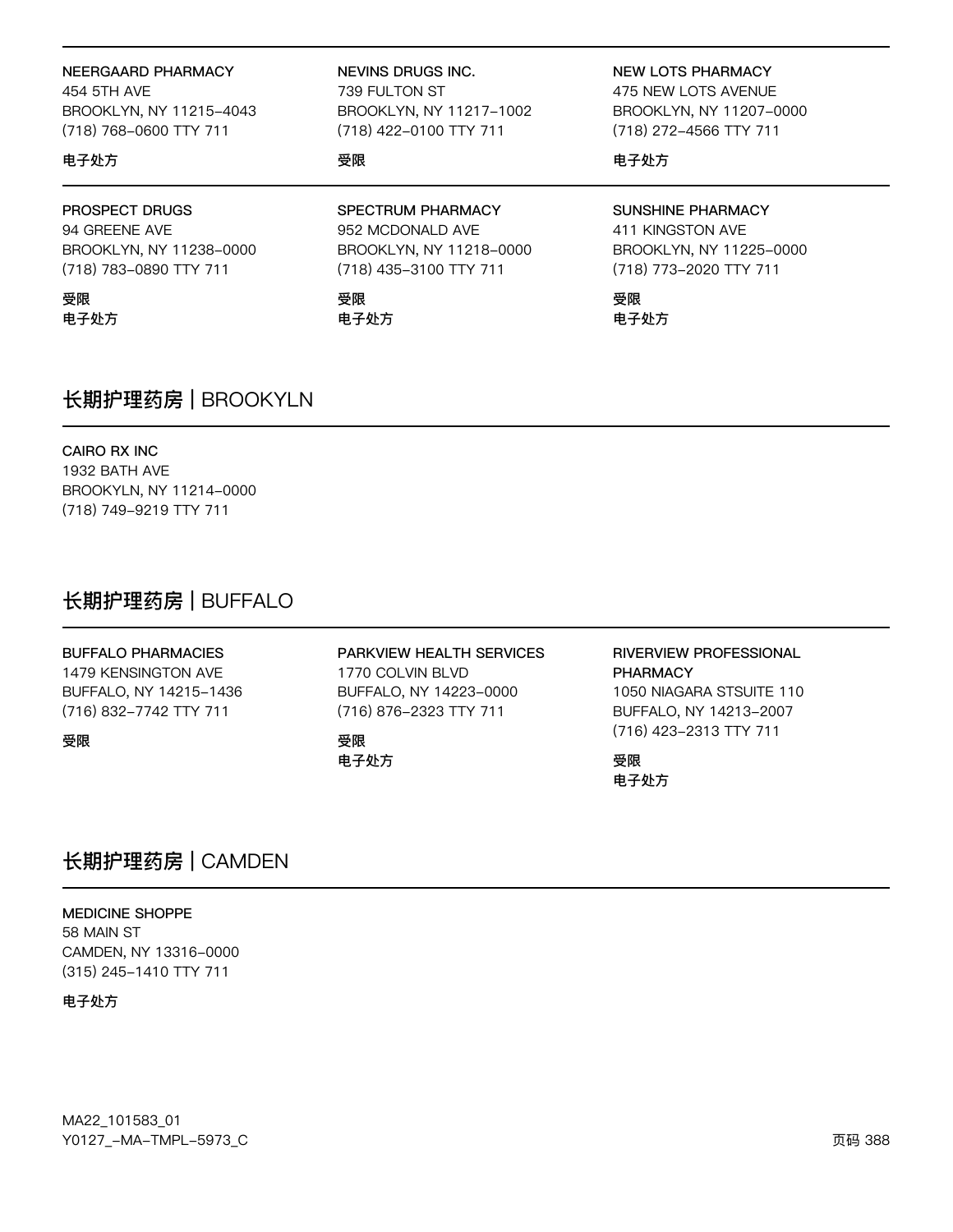# 长期护理药房 | CHEEKTOWAGA

#### **PHARMERICA**

2355 UNION RDSUITE 200 CHEEKTOWAGA, NY 14227-0000 (716) 631-2433 TTY 711

### 受限

电子处方

## 长期护理药房 | CLIFTON SPRINGS

CLIFTON SPRINGS HOSPITAL AND **CLINIC** 2 COULTER RD CLIFTON SPRINGS, NY 14432-0000 (315) 462-1252 TTY 711

受限

## 长期护理药房 | COHOES

**CARING WELLNESS PHARMACY MARRAS PHARMACY** 1097 LOUDON RD COHOES NY 12047 217 REMSEN ST COHOES, NY 12047-0000 COHOES, NY 12047-3024 (518) 783-1210 TTY 711 (518) 237-2110 TTY 711

# 长期护理药房 | COMMACK

**GURWIN JEWISH GERIATRICS CENTER** 68 HAUPPAUGE RD COMMACK, NY 11725-0000 (631) 715-2661 TTY 711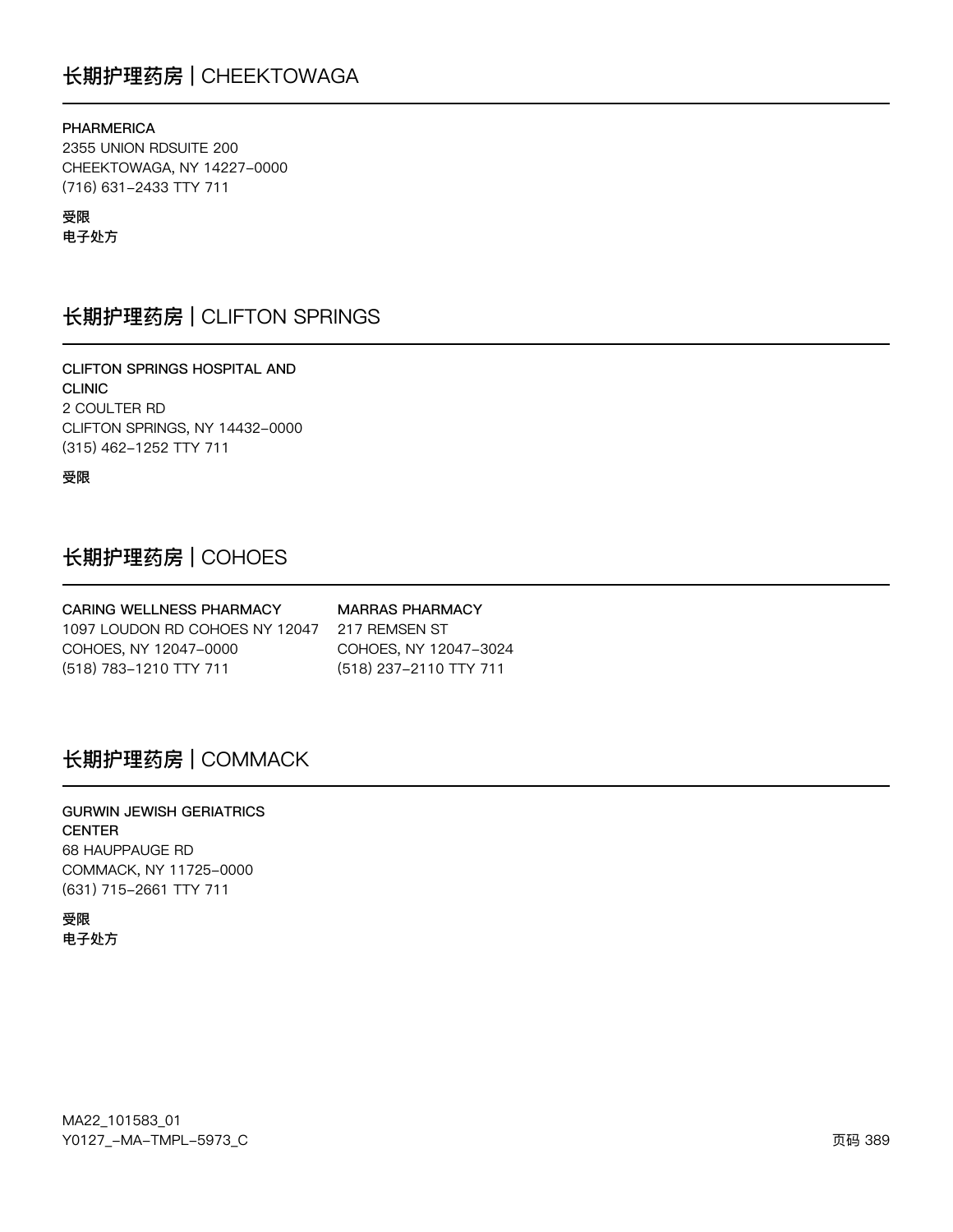# 长期护理药房 | CORTLANDT MANOR

NYRX, INC. **2050 E MAIN ST** CORTLANDT MANOR, NY 10567-2502 (914) 402-1900 TTY 711

### 受限

电子处方

# 长期护理药房 | CUBA

**CUBA PHARMACY** 2 CENTER ST CUBA, NY 14727-1002 (585) 968-3111 TTY 711

电子处方

## 长期护理药房 | DEPEW

| CATHOLIC HEALTH INFUSION | CATHOLIC HEALTH INFUSION |
|--------------------------|--------------------------|
| <b>PHARMACY</b>          | <b>PHARMACY</b>          |
| 6350 TRANSIT ROAD        | 6350 TRANSIT RD          |
| DEPEW, NY 14043-0000     | DEPEW, NY 14043-1039     |
| (716) 685-4870 TTY 711   | (716) 706-2098 TTY 711   |
| 受限                       | 受限                       |
| 电子处方                     | 电子外方                     |

# 长期护理药房 | EAST ROCHESTER

#### SPECIALTY RX NY INC.

311 E CHESTNUT ST EAST ROCHESTER, NY 14445-0000 (585) 662-5562 TTY 711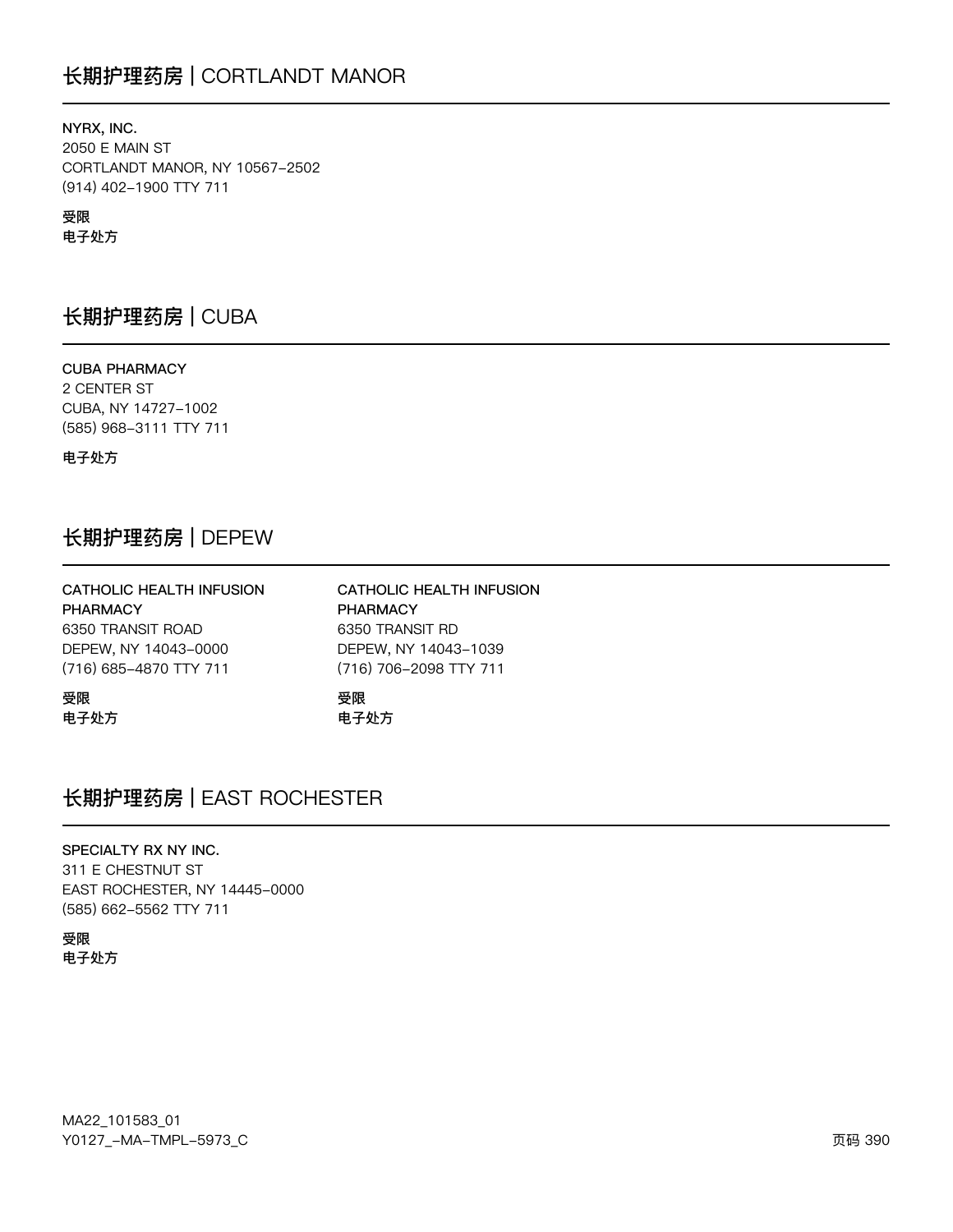# 长期护理药房 | ELLENVILLE

### MATTHEWS PHARMACY 101 CANAL ST ELLENVILLE, NY 12428-1400 (845) 647-6222 TTY 711

电子处方

# 长期护理药房 | ELLICOTTVILLE

ELLICOTTVILLE PHARMACY INC 6133 RT 219STE 1004 ELLICOTTVILLE, NY 14731-0000 (716) 699-2384 TTY 711

电子处方

# 长期护理药房 | ELMHURST

**FRANKLIN PHARMACY** 94-31 59TH AVE ELMHURST, NY 11373-5168 (718) 592-7200 TTY 711

受限 电子处方

# 长期护理药房 | ELMIRA

CHEMUNG COUNTY HEALTH **CENTER NURSING FACILITY** 103 WASHINGTON ST ELMIRA, NY 14901-0000 (607) 737-2056 TTY 711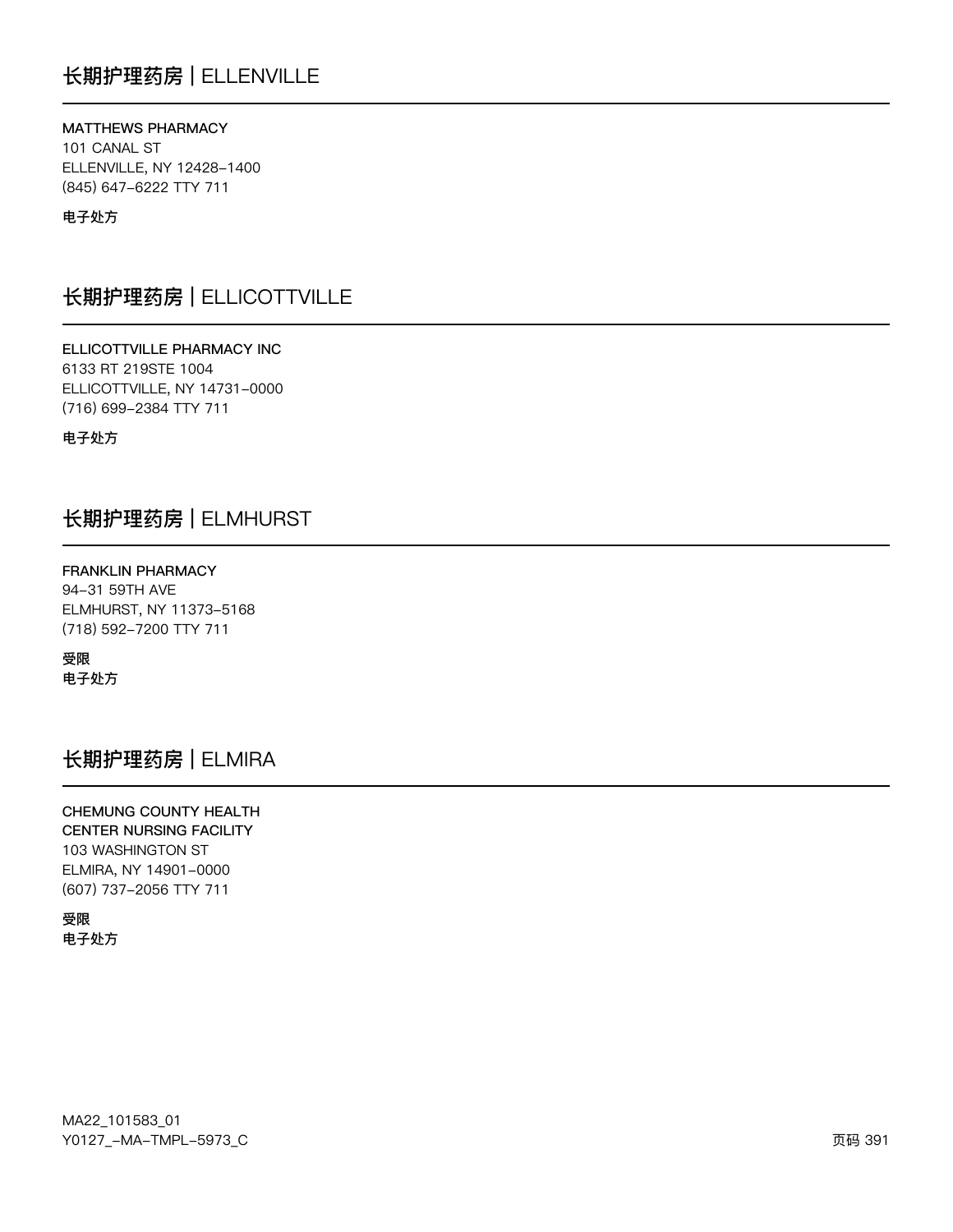MARINELLIS VILLAGE PHARMACY 31 E MAIN ST ELMSFORD, NY 10523-2694 (914) 592-8211 TTY 711

受限

受限

电子处方

电子处方

# 长期护理药房 | FARMINGDALE

**MOBY DRUGS** 226 MAIN ST FARMINGDALE, NY 11735-0000 (516) 249-0268 TTY 711

PRECISION LTC PHARMACY 69 ALLEN BLVD FARMINGDALE, NY 11735-5614 (516) 482-0004 TTY 711

受限 电子处方 PROCARE LTC 111 EXECUTIVE BLVD FARMINGDALE, NY 11735-4719 (631) 843-0500 TTY 711

受限 电子处方

# 长期护理药房 | FISHKILL

MEDICINE SHOPPE PHARMACY 1004 MAIN ST BLDG 554

FISHKILL, NY 12524-3509 (845) 897-0636 TTY 711

# 长期护理药房 | FLORAL PARK

#### **TOWER DRUGS**

**TOWER DRUGS** 

272-68 GRAND CENTRAL PKWY FLORAL PARK, NY 11005-1342 (718) 631-9300 TTY 711

27268 GRAND CENTRAL PKWY FLORAL PARK, NY 11005-1342 (718) 631-9300 TTY 711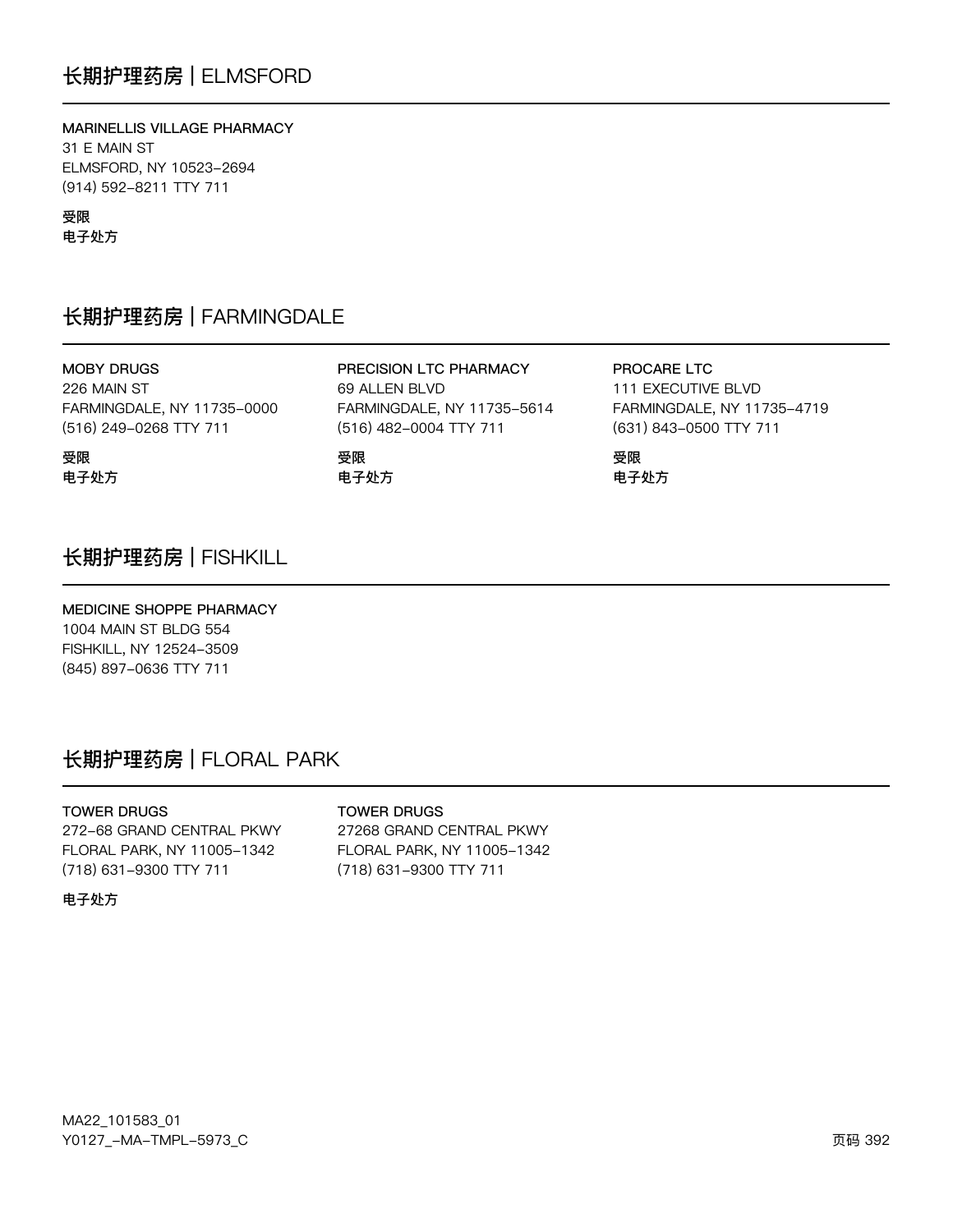# 长期护理药房 | FLUSHING

### **AVONORA PHARMACY**

14901 UNION TPKE FLUSHING, NY 11367-3849 (718) 969-3300 TTY 711

#### **B.O.P PHARMACY INC**

13502 ROOSEVELT AVE # 1234 FLUSHING, NY 11354-5343 (718) 359-6333 TTY 711

电子处方

### **SALZMAN CHEMISTS** 149-19 UNION TPKE FLUSHING, NY 11367-3895 (718) 380-5440 TTY 711

电子处方

## 长期护理药房 | FOREST HILLS

CHRONICARE LTC RX, LLC 6854 AUSTIN ST STE 201 FOREST HILLS, NY 11375-4242 (718) 590-5999 TTY 711

受限 电子处方

## 长期护理药房 | GERRY

### **HERITAGE PHARMACY**

4600 ROUTE 60SELLEW BUILDING GERRY, NY 14740-9562 (716) 985-4649 TTY 711

受限 电子处方

长期护理药房 | GLOVERSVILLE

**GENOA HEALTHCARE LLC** 11-21 BROADWAY STSUITE 150 GLOVERSVILLE, NY 12078-3968 (253) 218-0830 TTY 711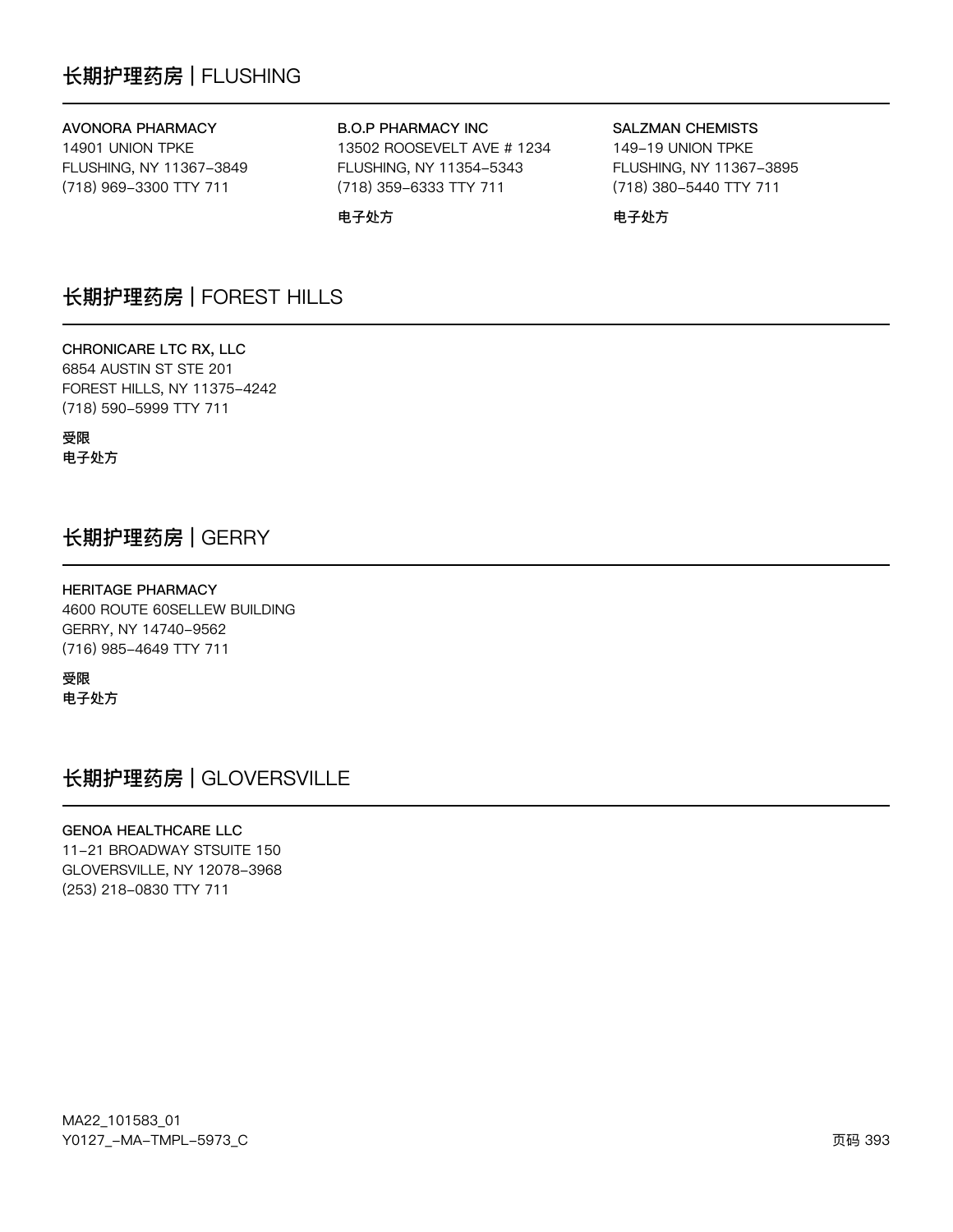### HEALTHDIRECT INSTITUTIONAL

PHARMACY SERVICES, INC. #05 29 E MAIN ST GOUVERNEUR, NY 13642-1401 (315) 287-5002 TTY 711

### 受限 电子处方

# 长期护理药房 | HARTSDALE

#### HARTSDALE PHARMACY INC 211 E HARTSDALE AVE

HARTSDALE, NY 10530-0000 (914) 723-2847 TTY 711

电子处方

# 长期护理药房 | HAUPPAUGE

### CENTEREACH LTC PHARMACY **26 CENTRAL AVE** HAUPPAUGE, NY 11788-4734 (631) 303-3038 TTY 711

受限 电子处方

# 长期护理药房 | HEMPSTEAD

# **COMMUNITY CARE RX**

#### SHIPMAN'S PHARMACY

210 S FRANKLIN ST

86 FRONT ST HEMPSTEAD, NY 11550-3617 (347) 561-3806 TTY 711

HEMPSTEAD, NY 11550-5613 (516) 483-1767 TTY 711

#### 受限 电子处方

### 电子处方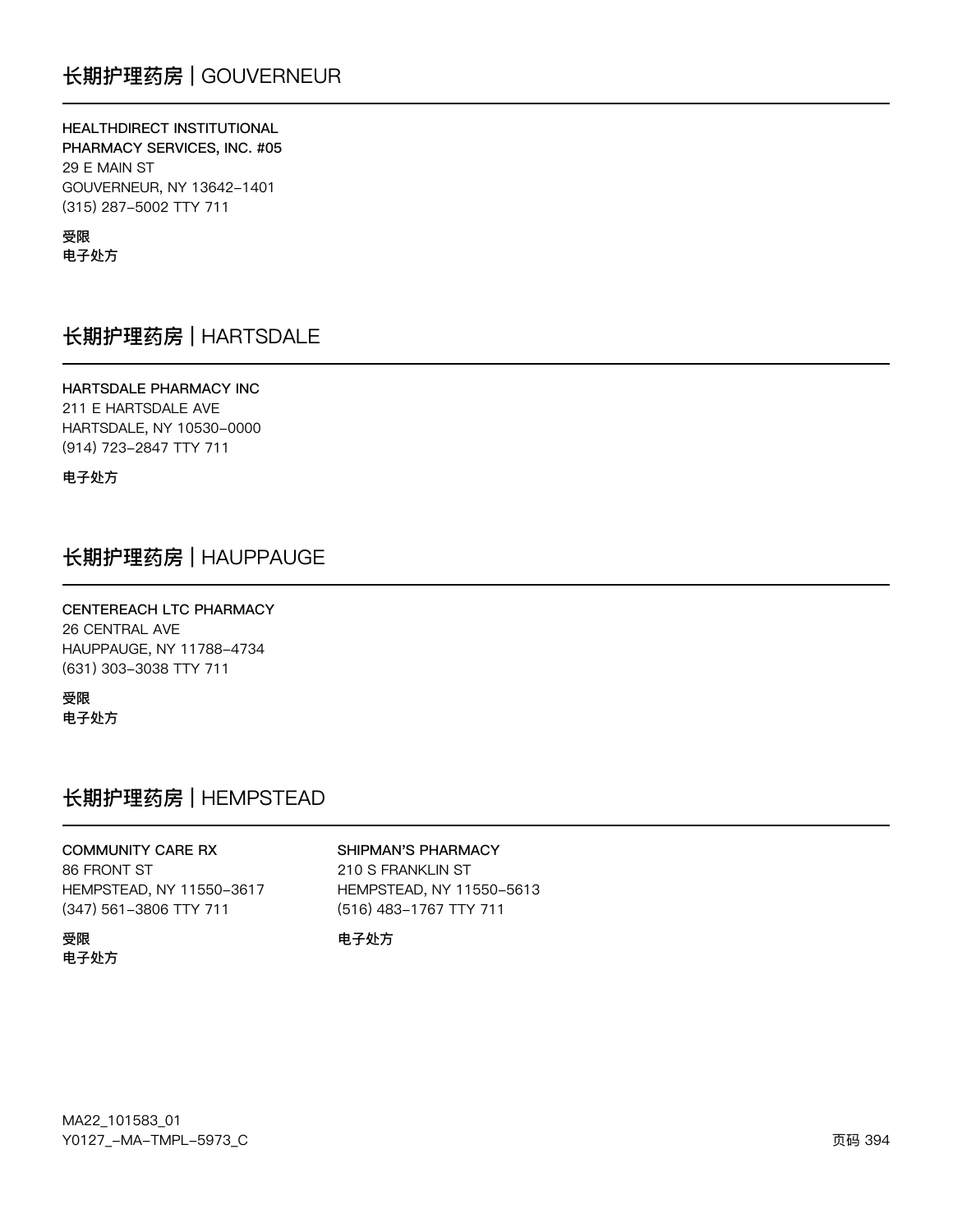# 长期护理药房 | HOLLEY

#### **HOLLEY PHARMACY**

3 GEDDES STREET EXT HOLLEY, NY 14470-1122 (585) 638-5499 TTY 711

#### **HOLLEY PHARMACY**

3 GEDDES ST EXTENSION HOLLEY, NY 14470-0000 (585) 638-5499 TTY 711

受限

电子处方

# 长期护理药房 | HUDSON FALLS

**MCCANN'S PHARMACY** 166 MAIN ST HUDSON FALLS, NY 12839-1846 (518) 747-4732 TTY 711

## 长期护理药房 | HUNTINGTON

GENOA HEALTHCARE, LLC 55 HORIZON DRIVESUITE P HUNTINGTON, NY 11743-4436 (631) 787-2654 TTY 711

# 长期护理药房 | JACKSON HEIGHTS

**GENOA HEALTHCARE, LLC** 91-14 37TH AVESUITE E JACKSON HEIGHTS, NY 11372-0000 (718) 340-3658 TTY 711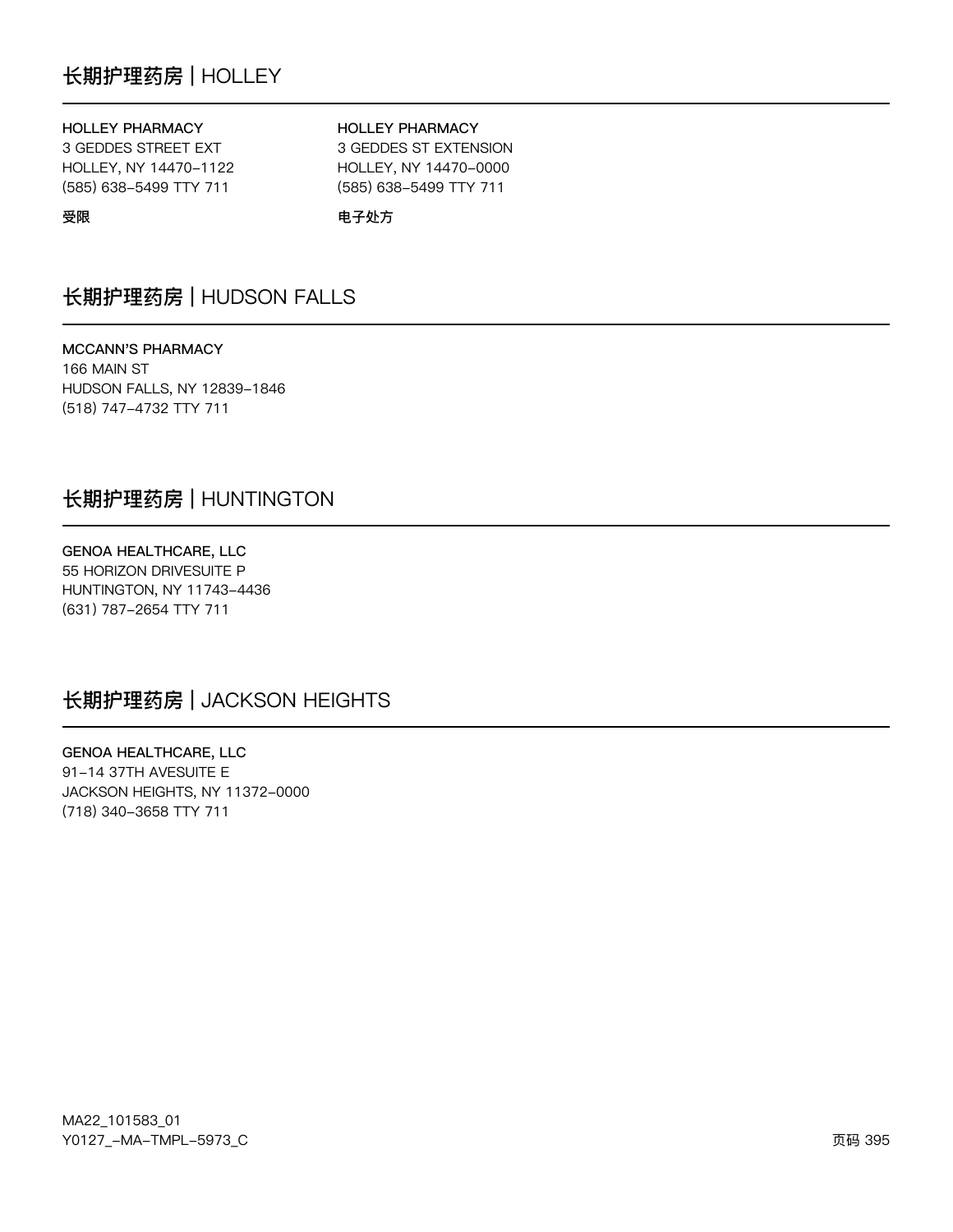### HILLSIDE ASTORIA PHARMACY

14805 HILLSIDE AVE JAMAICA, NY 11435-3330 (718) 278-3772 TTY 711

### JAMAICA HOSPITAL PHARMACY

THE RESOURCE CENTER PHARMACY

JAMESTOWN, NY 14701-0000

89TH AVE & VAN WYCK EXP. JAMAICA, NY 11418-2897 (718) 206-5120 TTY 711

电子处方

受限 电子处方

# 长期护理药房 | JAMESTOWN

# PATIENTS PHARMACY INC 320 NORTH MAIN STREET JAMESTOWN, NY 14701-0000 (716) 483-6913 TTY 711

受限 电子处方 (716) 661-1520 TTY 711 受限 电子处方

712 W. 8TH ST

# 长期护理药房 | JOHNSTOWN

### PALMER PHARMACY

2 E MAIN ST JOHNSTOWN, NY 12095-2623 (518) 762-8319 TTY 711

# 长期护理药房 | KEESEVILLE

KEESEVILLE PHARMACY, INC 1730 FRONT ST KEESEVILLE, NY 12944-3618 (518) 834-6090 TTY 711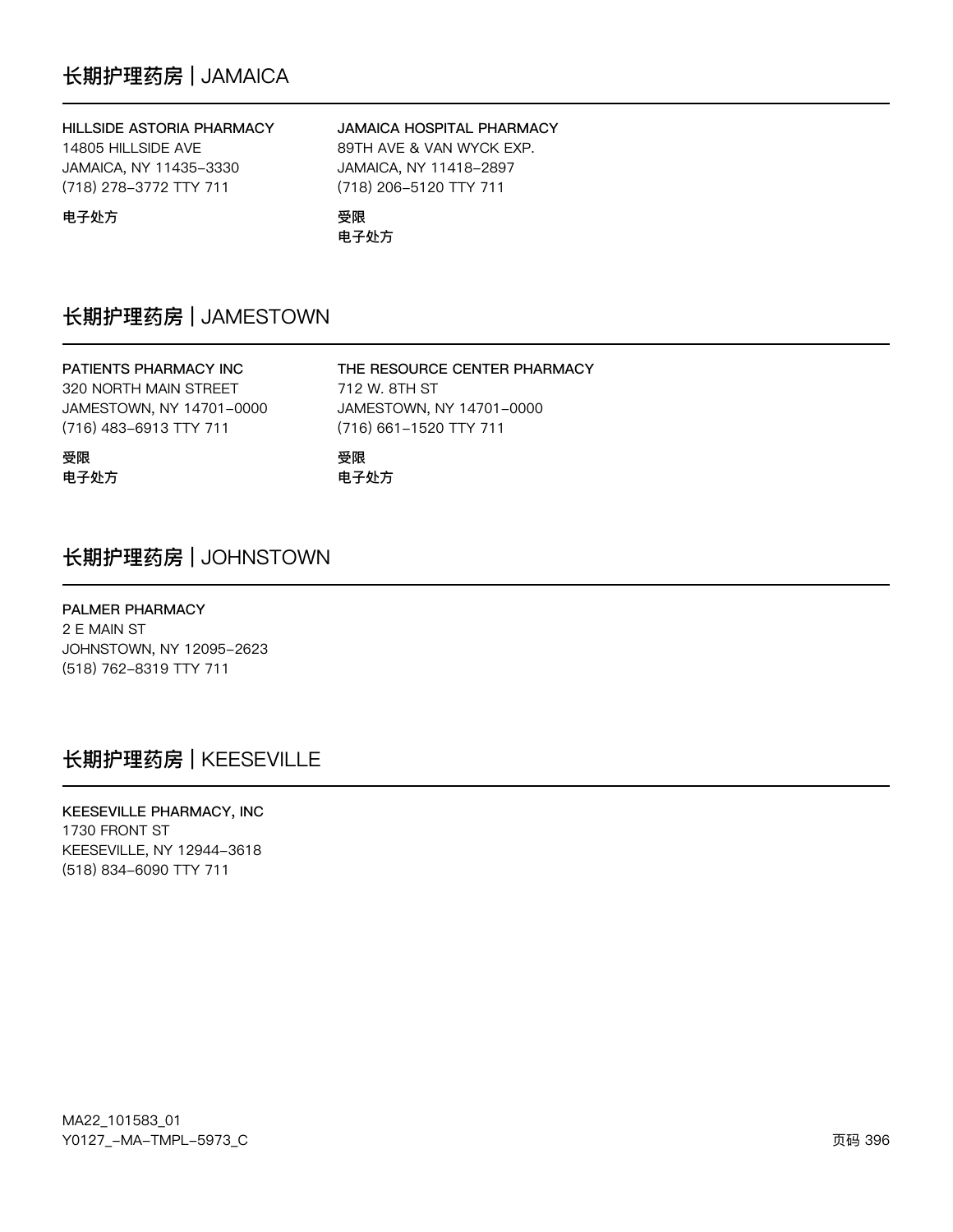THE MEDICINE SHOPPE 1987 STATE ROUTE 52 STE 3 LIBERTY, NY 12754-8317 (845) 292-8200 TTY 711

## 长期护理药房 | LOCKPORT

**FAMILY PHARMACY PLUS** 320 S TRANSIT ST LOCKPORT, NY 14094-0000 (716) 433-3733 TTY 711

**FAMILY PHARMACY PLUS** 320 S TRANSIT ST LOCKPORT, NY 14094-0000 (716) 433-3733 TTY 711

电子处方

## 长期护理药房 | LONG ISLAND CITY

VERNON BLVD PHARMACY INC. 4815 VERNON BLVD LONG ISLAND CITY, NY 11101-5616 (718) 361-7390 TTY 711

电子处方

## 长期护理药房 | LYONS

**DOBBINS DRUGS INC** 52 WILLIAM ST LYONS, NY 14489-1545 (315) 946-6691 TTY 711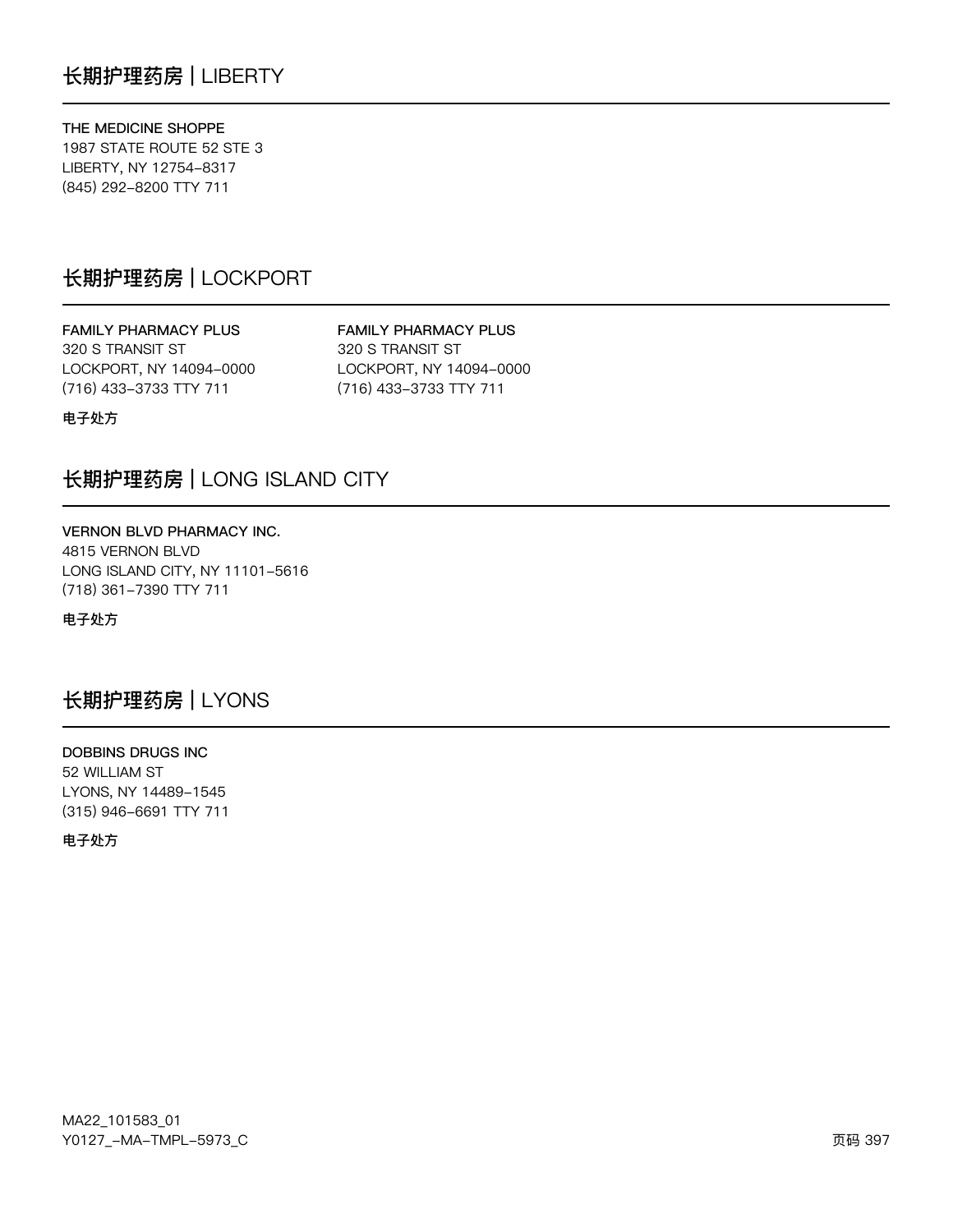KINNECT HEALTHCARE SERVICES #300 31 SIXTH STREETSUITE 101 MALONE, NY 12953-0000 (518) 317-4016 TTY 711

### 长期护理药房 | MARCY

**HEALTHDIRECT INSTITUTIONAL** PHARMACY SERVICES INC. #130 9225 RIVER RD MARCY, NY 13403-2063 (315) 768-7470 TTY 711

受限 电子处方

## 长期护理药房 | MARGARETVILLE

MARGARETVILLE MEMORIAL **HOSPITAL** 42084 STATE HWY RT 28 MARGARETVILLE, NY 12455-0000

(845) 586-2631 TTY 711 受限

电子处方

## 长期护理药房 | MEDFORD

#### MEDFORD CHEMISTS INC. 2608 RT 112 MEDFORD, NY 11763-2578 (631) 475-4476 TTY 711

受限 电子处方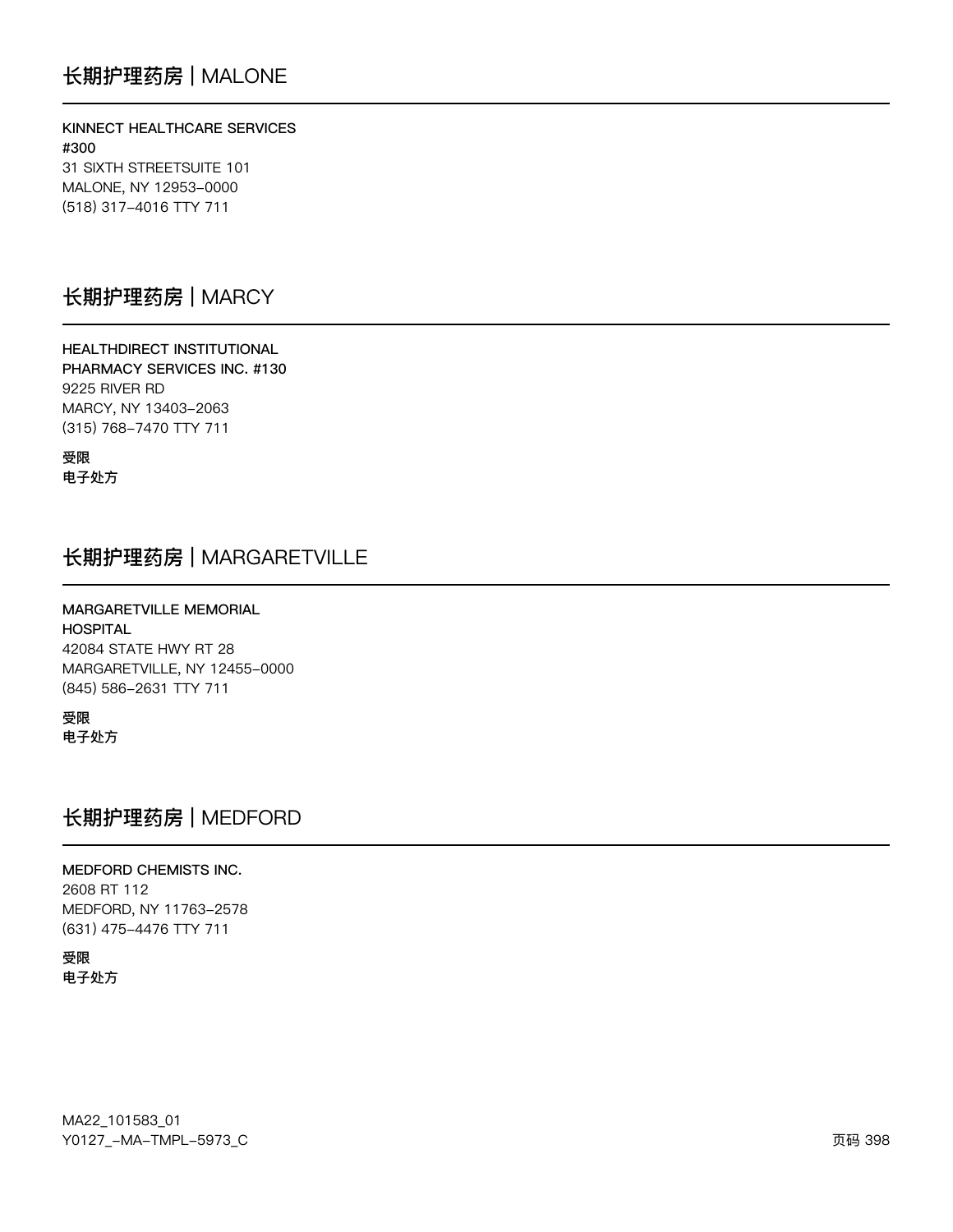#### ROSENKRANS PHARMACY 526 MAIN ST

MEDINA, NY 14103-1490 (585) 798-1650 TTY 711

受限

电子处方

## 长期护理药房 | MIDDLEPORT

MIDDLEPORT FAMILY HEALTH **CENTER** 81 ROCHESTER RD MIDDLEPORT, NY 14105-0000 (716) 735-3261 TTY 711

受限 电子处方

# 长期护理药房 | MIDDLETOWN

| GENOA HEALTHCARE, LLC     | HUDSON REGIONAL LTC PHARMACY |
|---------------------------|------------------------------|
| 16-24 UNION STREETSUITE P | 280 ROUTE 211 ESUITE 112     |
| MIDDLETOWN, NY 10940-0000 | MIDDLETOWN, NY 10940-3109    |
| (253) 218-0830 TTY 711    | (845) 341-2700 TTY 711       |
|                           | 受限<br>电子处方                   |

## 长期护理药房 | MONSEY

**GREENBAUMS PHARMACY INC** 42 MAIN ST MONSEY, NY 10952-0000 (845) 356-9300 TTY 711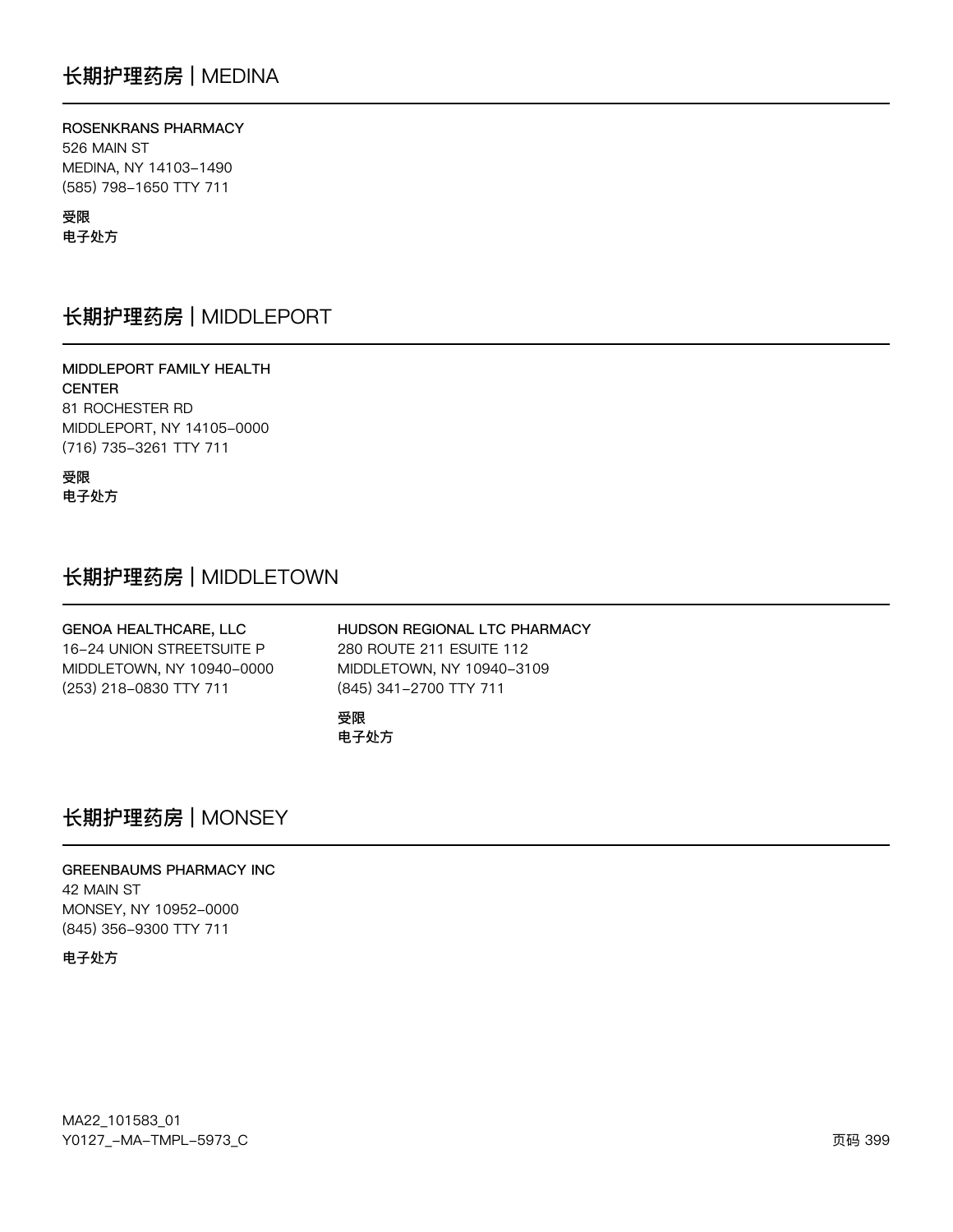SCHUYLER HOSPITAL PHARMACY 220 STEUBEN ST MONTOUR FALLS, NY 14865-9708 (607) 535-7121 TTY 711

受限

## 长期护理药房 | N SYRACUSE

HEALTHDIRECT INSTITUTIONAL PHARMACY SERVICES, INC. #60 515 STEWART DR N SYRACUSE, NY 13212-3417 (866) 220-7383 TTY 711

受限 电子处方

## 长期护理药房 | NEW HARTFORD

**OMNICARE OF NEW HARTFORD** 8411 SENECA TPKE STE 104 NEW HARTFORD, NY 13413-0000 (315) 724-4455 TTY 711

受限 电子处方

## 长期护理药房 | NEW HYDE PARK

#### **AVANTI HEALTH CARE SERVICES** THE PARKER JEWISH GERIATRIC 75 NASSAU TERMINAL RD STE 101 **INST** NEW HYDE PARK, NY 11040-0000 27111 76TH AVE (516) 280-1000 TTY 711 NEW HYDE PARK, NY 11040-1436 (718) 289-2270 TTY 711 受限 电子处方 受限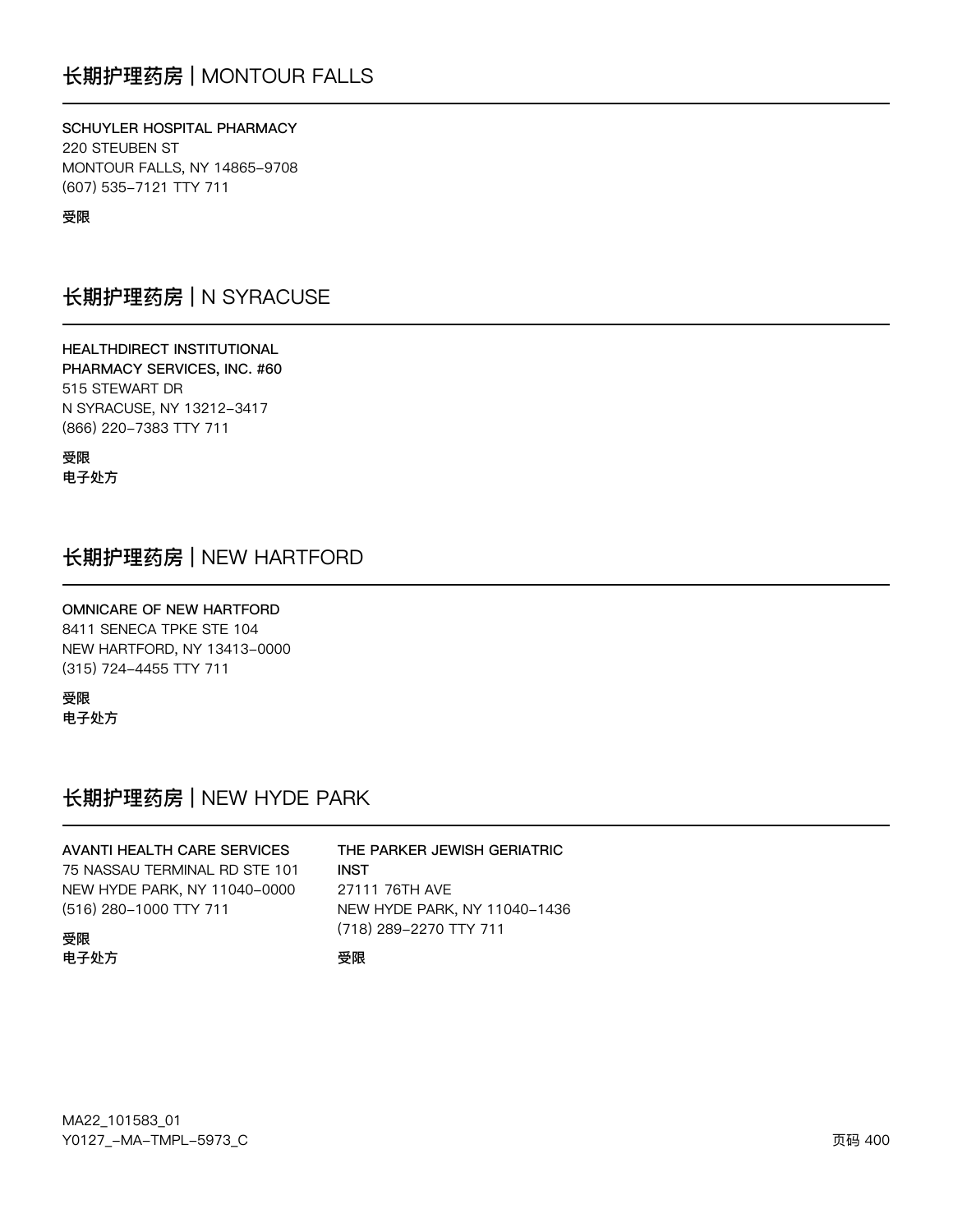## 长期护理药房 | NEW ROCHELLE

### NEW ROCHELLE PRESCRIPTION **CENTER** 551 MAIN ST NEW ROCHELLE, NY 10801-0000 (914) 636-2225 TTY 711

### SCHAFFER EXTENDED CARE CENTER

16 GUION PLACE NEW ROCHELLE, NY 10801-0000 (914) 365-3804 TTY 711

受限

电子处方

## 长期护理药房 | NEW YORK

**BROADWAY PHARMACY III INC** 629 W 185TH ST NEW YORK, NY 10033-0000 (212) 927-0999 TTY 711

**ESCO DRUG CO INC LTC** 687 9TH AVE NEW YORK, NY 10036-3630 (917) 310-8366 TTY 711

LENOX TERRACE PHARMACY

NEW YORK, NY 10037-2534

(212) 234-2050 TTY 711

20 W 135TH ST

**HEALTH CARE PHARMACY** 1825 MADISON AVE NEW YORK, NY 10035-3829 (212) 369-5555 TTY 711

电子处方

### JOSEPH PHARMACY 216 W 72ND ST NEW YORK, NY 10023-2805 (212) 875-1718 TTY 711

### 电子处方

电子处方

QUICK RX 909 COLUMBUS AVE NEW YORK, NY 10025-4041 (212) 222-6388 TTY 711

**QUICK RX** 2355 2ND AVENUE NEW YORK, NY 10035-0000 (212) 426-7151 TTY 711

NEW YORK, NY 10025-0000

(212) 678-0636 TTY 711

#### 电子处方

**TOWN DRUG** 

501 W 113 ST

受限

电子处方

**MARCIA PHARMACY** 

217 EAST 106TH STREET NEW YORK, NY 10029-0000 (212) 534-1939 TTY 711

电子处方

THE NEW JEWISH HOME, MANHATTAN (PHARMACY) 120 W 106TH ST NEW YORK, NY 10025-0000 (212) 870-4972 TTY 711

受限

THE PHARMACY@, LLC 2541 ADAM CLAYTON POWELL BLVD NEW YORK, NY 10039-3502 (212) 491-7900 TTY 711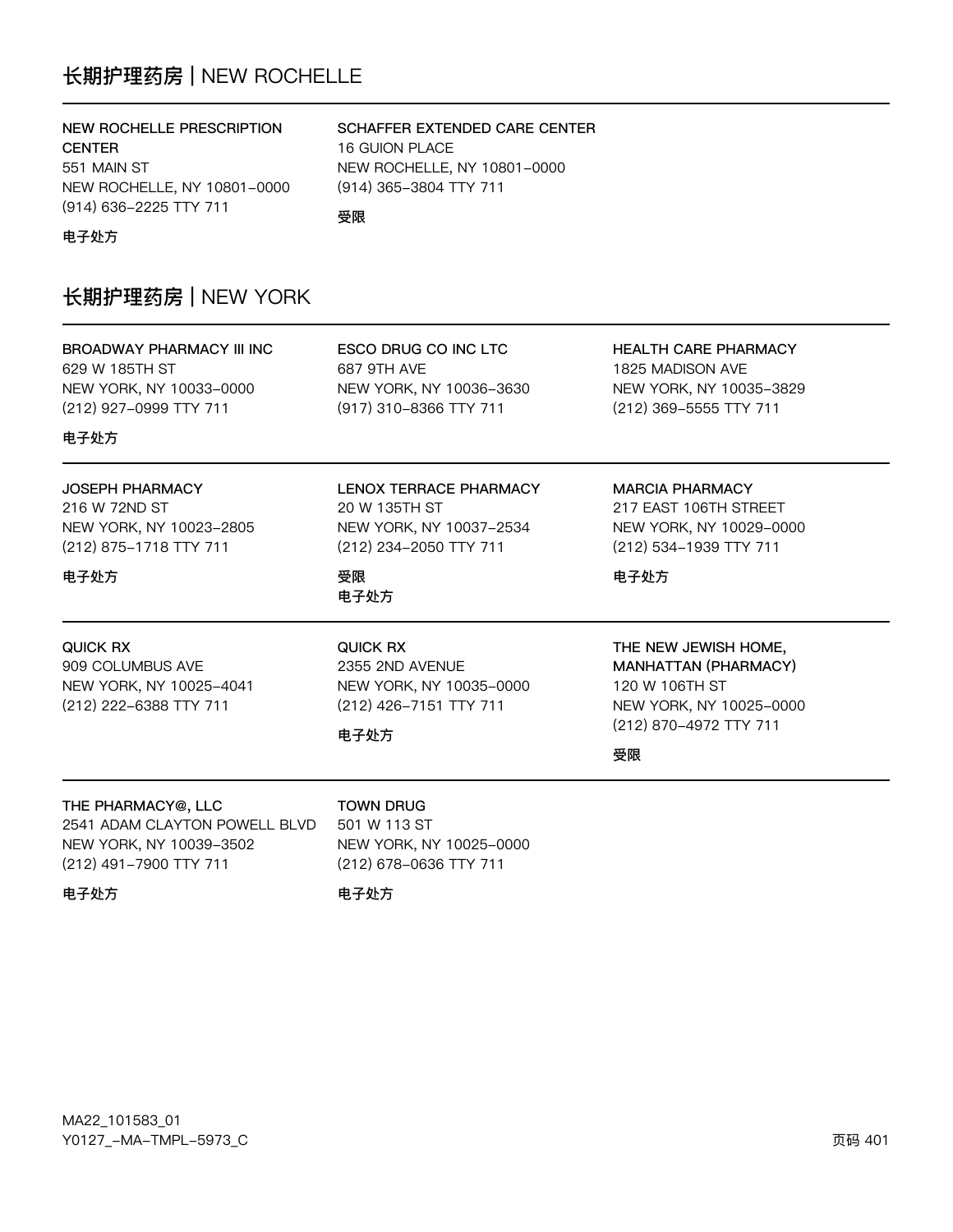### PARKVIEW RX NIAGARA FALLS

621 10TH STSTE 172 NIAGARA FALLS, NY 14302-0000 (716) 501-8623 TTY 711

## 长期护理药房 | OAKFIELD

OAKFIELD FAMILY PHARMACY 40 MAIN ST OAKFIELD, NY 14125-0000 (585) 948-5283 TTY 711

电子处方

### 长期护理药房 | OAKLAND GARDENS

WORLD'S FAIR PHARMACY 22310 UNION TPKE OAKLAND GARDENS, NY 11364-3645 (718) 358-1300 TTY 711

受限 电子处方

## 长期护理药房 | OSSINING

| HUDSON PHARMACY & SURGICAL | <b>HUDSON PHARMACY &amp; SURGICAL</b> |
|----------------------------|---------------------------------------|
| LTC.                       | <b>RETAIL</b>                         |
| 40 SPRING STREET           | 40 SPRING ST                          |
| OSSINING, NY 10562-0000    | OSSINING, NY 10562-4716               |
| (914) 941-4476 TTY 711     | (914) 941-4476 TTY 711                |
| 受限<br>电子处方                 | 电子外方                                  |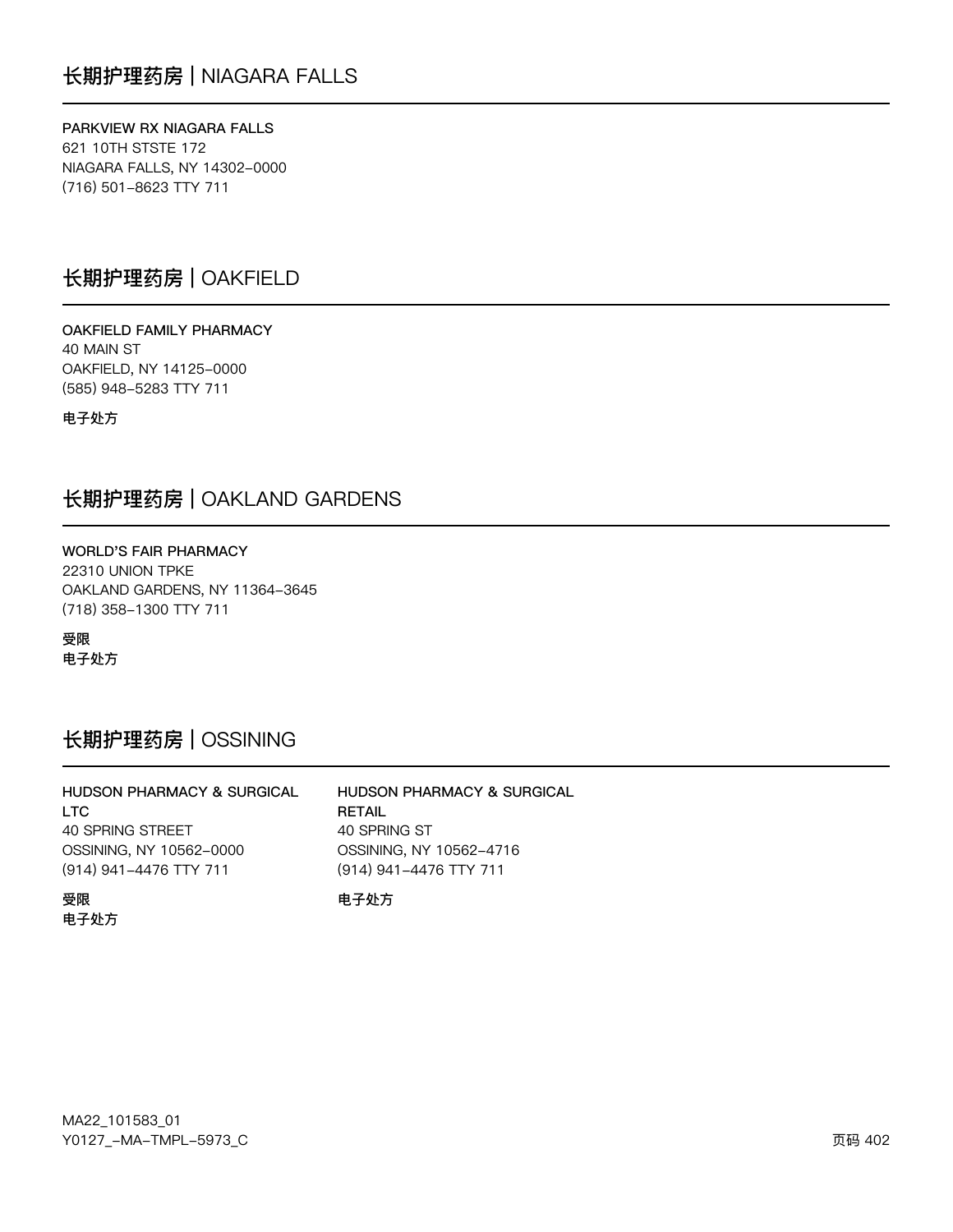## 长期护理药房 | OSWEGO

### **WAYNE DRUG**

24 W BRIDGE ST OSWEGO, NY 13126-2091 (315) 343-5722 TTY 711

### 电子处方

### 长期护理药房 | PATCHOGUE

112 PHARMACY & SURGICAL 689 MEDFORD AVE PATCHOGUE, NY 11772-1347 (631) 289-2468 TTY 711

电子处方

## 长期护理药房 | PLAINVIEW

**OMNICARE OF PLAINVIEW** 55 W AMES CTSTE 200 PLAINVIEW, NY 11803-0000 (516) 938-8080 TTY 711

受限 电子处方

## 长期护理药房 | PLATTSBURGH

### CONDO PHARMACY LTC

28 MONTCALM AVE PLATTSBURGH, NY 12901-1533 (518) 563-3400 TTY 711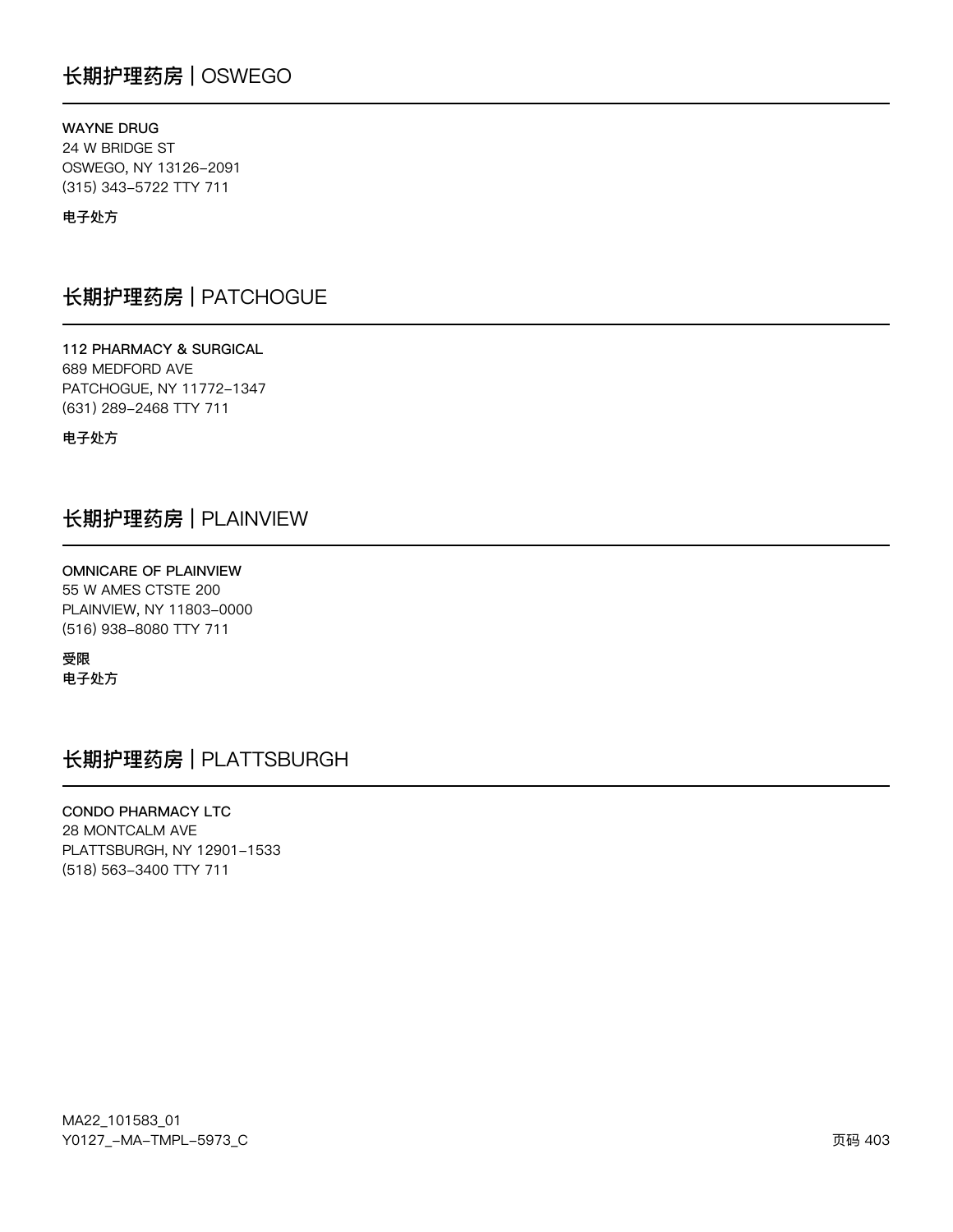## 长期护理药房 | PLEASANT VALLEY

NEIGHBORX PHARMACY AT PLEASANT VALLEY 13 NORTH AVESTE 1 PLEASANT VALLEY, NY 12569-7943 (845) 635-2222 TTY 711

#### 受限

## 长期护理药房 | PORT EWEN

PORT EWEN PHARMACY 177 BROADWAY PORT EWEN, NY 12466-0000 (845) 331-4229 TTY 711

受限 电子处方

### 长期护理药房 | PORT HENRY

**MORIAH PHARMACY** 4315 MAIN ST PORT HENRY, NY 12974-1314 (518) 546-7244 TTY 711

受限 电子处方

## 长期护理药房 | PORT WASHINGTON

**BEACON PHARMACY** 103 MAIN ST PORT WASHINGTON, NY 11050-2822 (516) 883-1155 TTY 711

#### **HUNOLD PHARMACY**

94 MAIN ST PORT WASHINGTON, NY 11050-2895 (516) 767-0007 TTY 711

#### 电子处方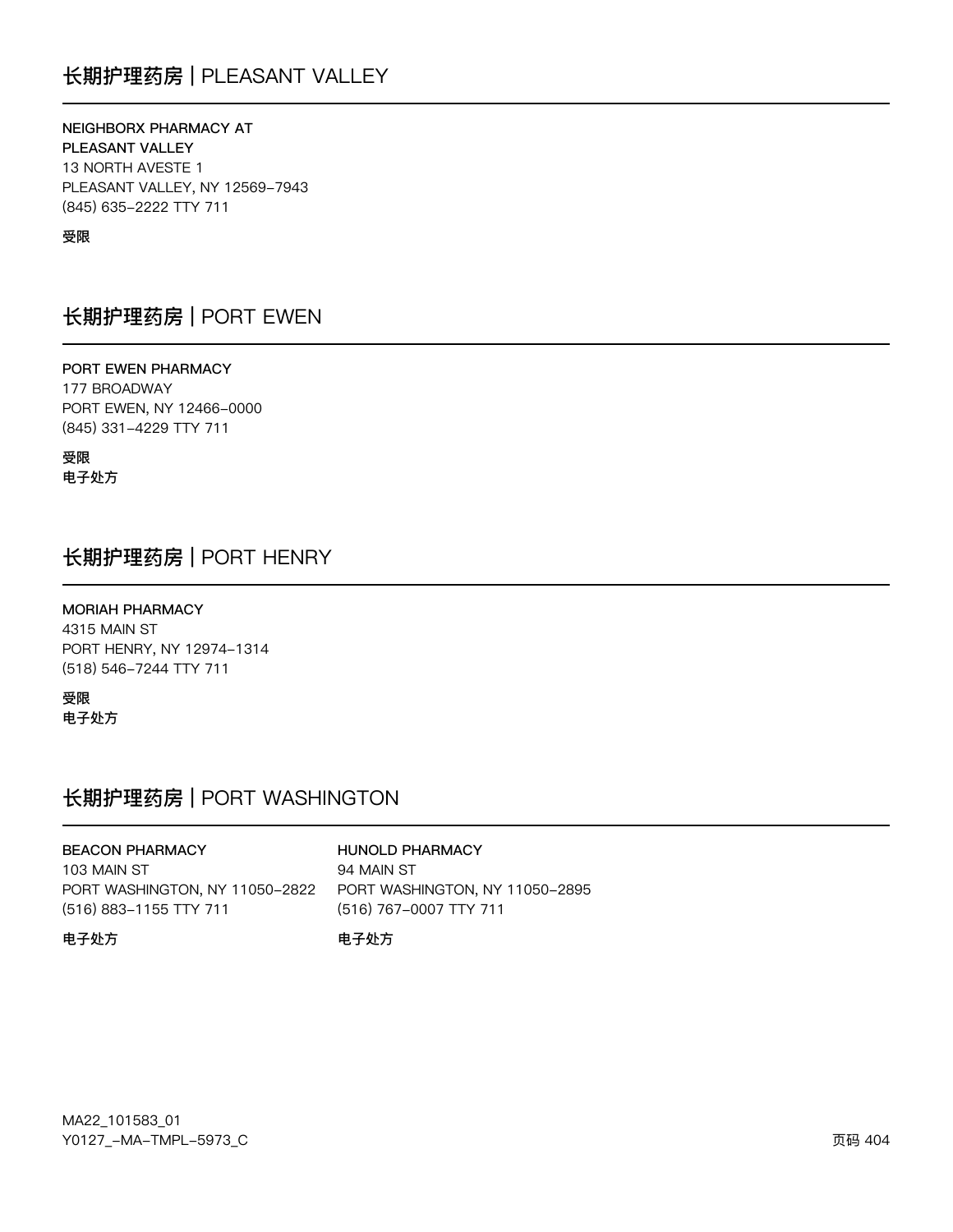## 长期护理药房 | RIVERHEAD

MARTIN DRUGS OF RIVERHEAD INC 849 OLD COUNTRY RD RIVERHEAD, NY 11901-2192 (631) 727-0550 TTY 711

电子处方

### 长期护理药房 | ROCHESTER

### HEALTHDIRECT INSTITUTIONAL PHARMACY SERVICES, INC. #96 250 WALLACE WAY ROCHESTER, NY 14624-6216 (585) 257-1020 TTY 711

MONROE COMMUNITY HOSPITAL **PHARMACY** 435 E HENRIETTA RD ROCHESTER, NY 14620-0000 (585) 760-6108 TTY 711

受限

### **OMNICARE OF ROCHESTER**

175 HUMBOLDT ST STE 225 ROCHESTER, NY 14610-0000 (585) 482-4978 TTY 711

受限 电子处方

受限 电子处方

#### ST ANNS HOME PHARMACY

1500 PORTLAND AVE ROCHESTER, NY 14621-3065 (585) 697-6071 TTY 711

受限 电子处方

## 长期护理药房 | ROCKAWAY BEACH

NATURES FIRST LONG TERM CARE AND COMPOUNDING 87-02 ROCKAWAY BEACH BLVD ROCKAWAY BEACH, NY 11693-0000 (718) 634-9300 TTY 711

电子外方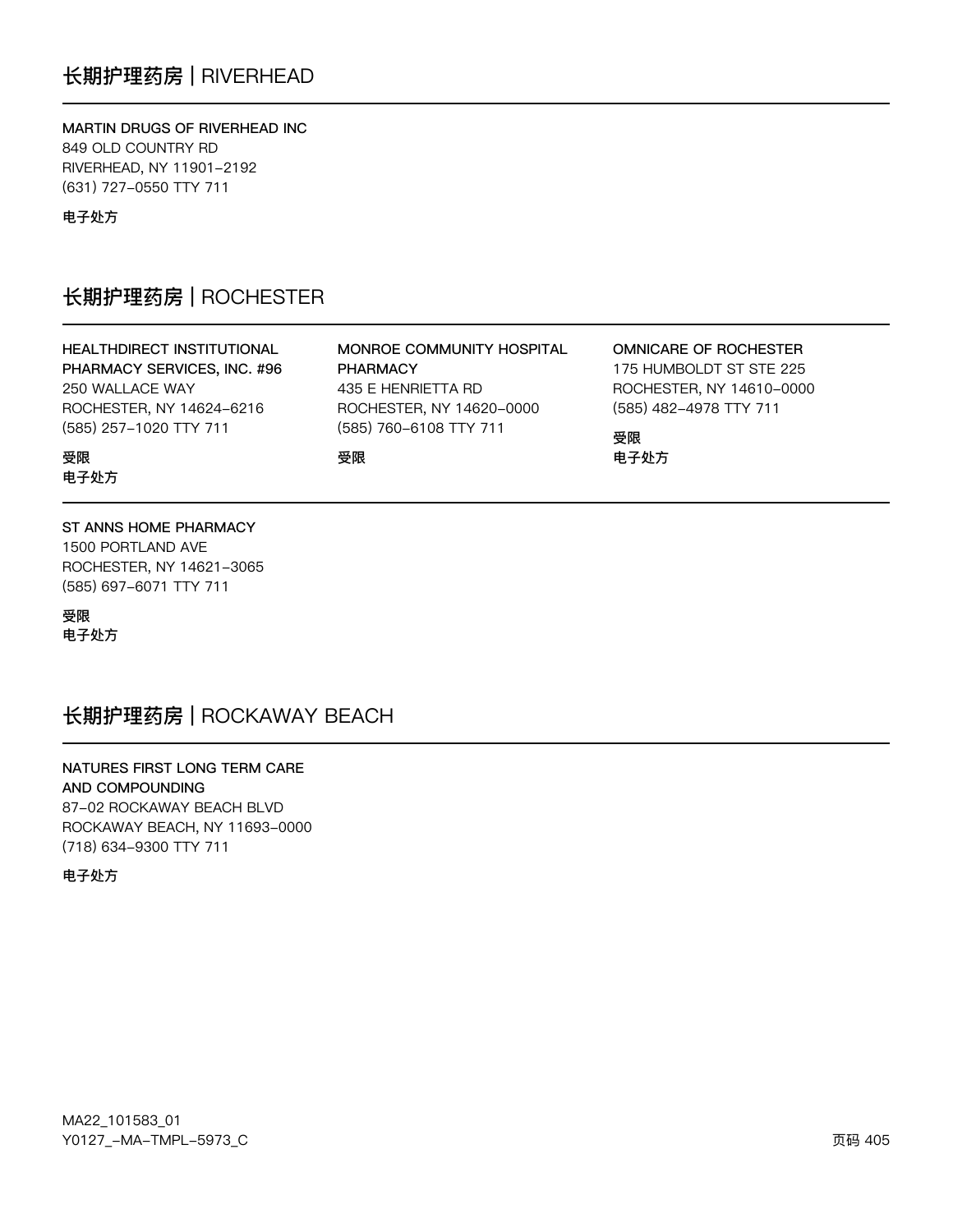## 长期护理药房 | ROCKAWAY PARK

**KINGS PHARMACY** 194 BEACH 116 ST ROCKAWAY PARK, NY 11694-0000 (718) 318-0300 TTY 711

### 长期护理药房 | ROCKVILLE CENTRE

MEDSCRIPT PHARMACY, LLC 180 SUNRISE HWY ROCKVILLE CENTRE, NY 11570-4704 (516) 442-5783 TTY 711

### 长期护理药房 | ROME

ROME HEALTH COMMUNITY **PHARMACY** 1500 N JAMES ST ROME, NY 13440-0000 (315) 338-7690 TTY 711

受限 电子处方

## 长期护理药房 | ROSEDALE

**MERRICK PHARMACY** 23428 MERRICK BLVD ROSEDALE, NY 11422-1320 (718) 997-8700 TTY 711

电子处方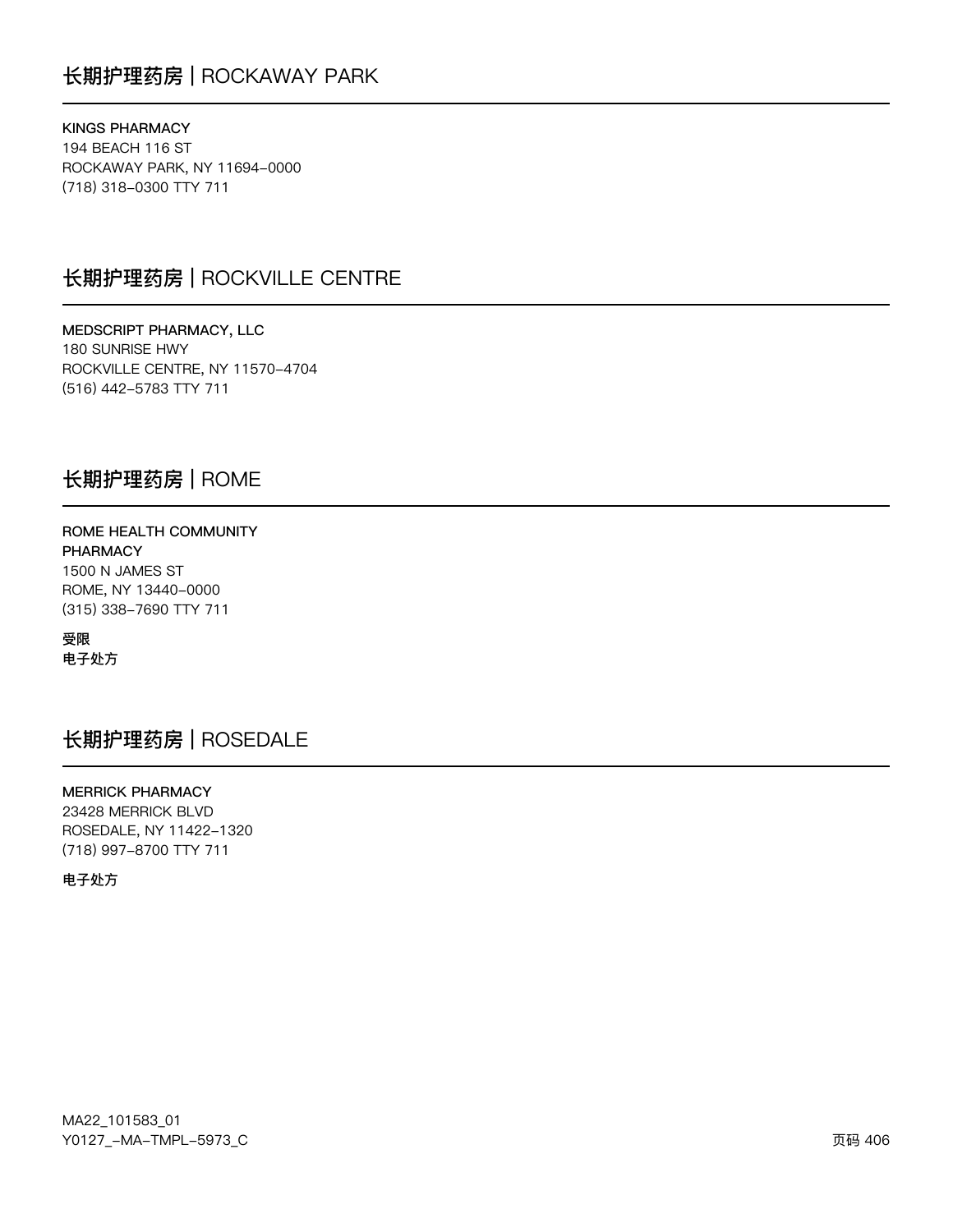## 长期护理药房 | ROUSES POINT

CORNERSTONE DRUG & GIFT, INC **72 CHAMPLAIN ST** ROUSES POINT, NY 12979-1505 (518) 297-3784 TTY 711

### 长期护理药房 | SARATOGA SPRGS

**WESLEY HEALTH CARE CENTER PHARMACY** 131 LAWRENCE ST SARATOGA SPRGS, NY 12866-1346 (518) 587-3600 TTY 711

受限 电子处方

### 长期护理药房 | SCHENECTADY

LI SCRIPT NORTH, LLC 526 ALTAMONT AVE SCHENECTADY, NY 12303-1039 (518) 217-5458 TTY 711

## 长期护理药房 | SPRING VALLEY

MEDWIZ PHARMACY LLC 240 N MAIN ST SPRING VALLEY, NY 10977-4020 (845) 624-5200 TTY 711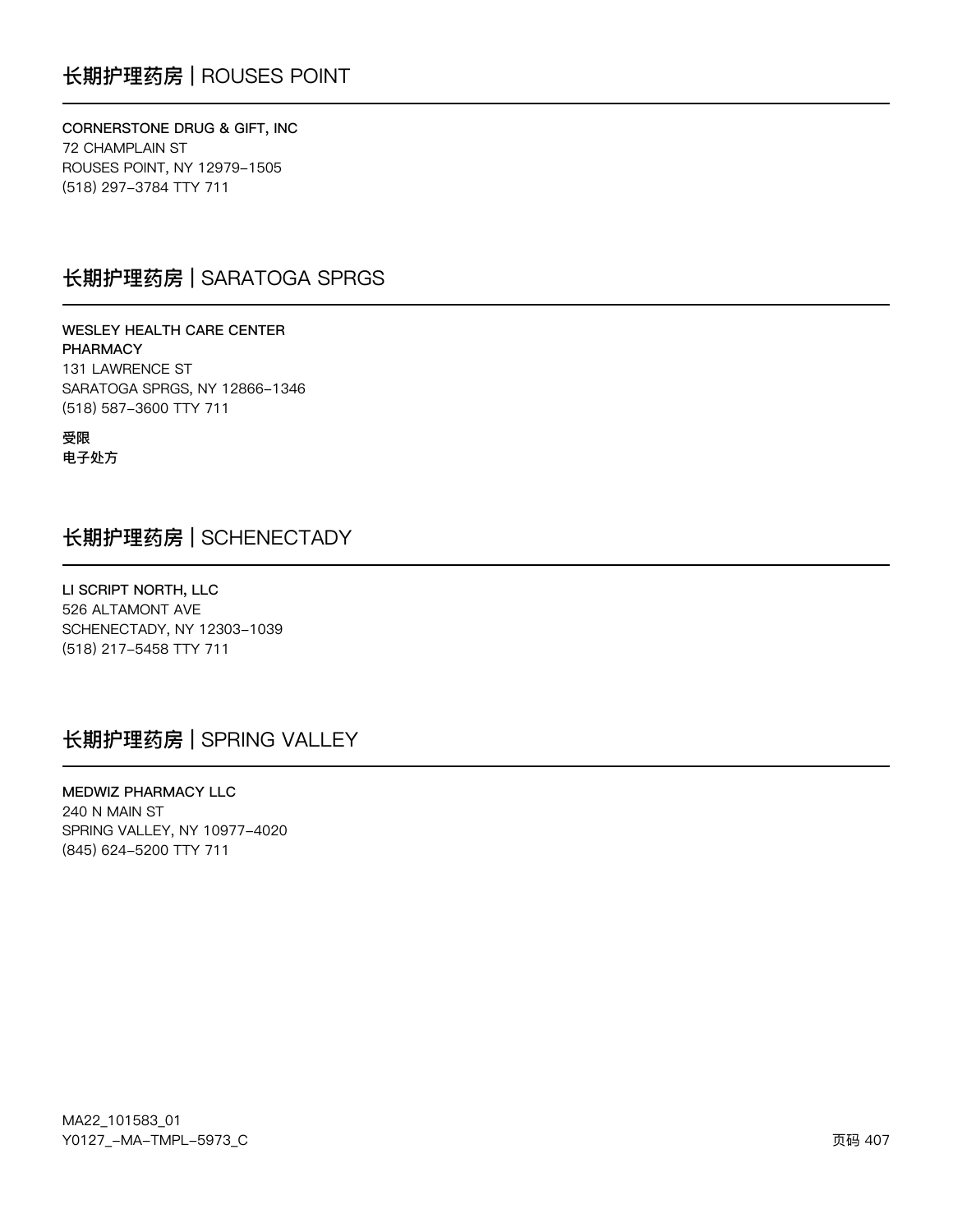## 长期护理药房 | STANFORDVILLE

### MCCARTHYS PHARMACY

6032 ROUTE 82 STANFORDVILLE, NY 12581-0000 (845) 868-1010 TTY 711

#### MCCARTHY'S PHARMACY

6032 RT, 82 STANFORDVILLE, NY 12581-5953 (845) 868-1010 TTY 711

受限

## 长期护理药房 | STATEN ISLAND

**MIDLAND PHARMACY** 606 MIDLAND AVE STATEN ISLAND, NY 10306-5926 (718) 351-1689 TTY 711

受限

受限

电子处方

SUPER HEALTH PHARMACY 6390 AMBOY RD STATEN ISLAND, NY 10309-3155 (718) 967-4600 TTY 711

#### **VITACARE PHARMACY**

141 CHARLES AVE STATEN ISLAND, NY 10302-0000 (718) 720-5604 TTY 711

受限 电子处方

## 长期护理药房 | SYRACUSE

**BUFFALO PHARMACIES INC** 813 FAY ROADSUITE P1 SYRACUSE, NY 13219-3009 (315) 401-4500 TTY 711

电子处方

**GENOA HEALTHCARE, LLC** 329 N SALINA STSTE P SYRACUSE, NY 13203-1755 (315) 314-5466 TTY 711

受限 电子处方 **GENOA HEALTHCARE, LLC** 1045 JAMES STSTE P100 SYRACUSE, NY 13203-2730 (315) 314-8353 TTY 711

受限 电子处方

### 长期护理药房 | TALLMAN

PRESCRIPTION CENTER LTC 296 ROUTE 59 TALLMAN, NY 10982-8102 (845) 368-9700 TTY 711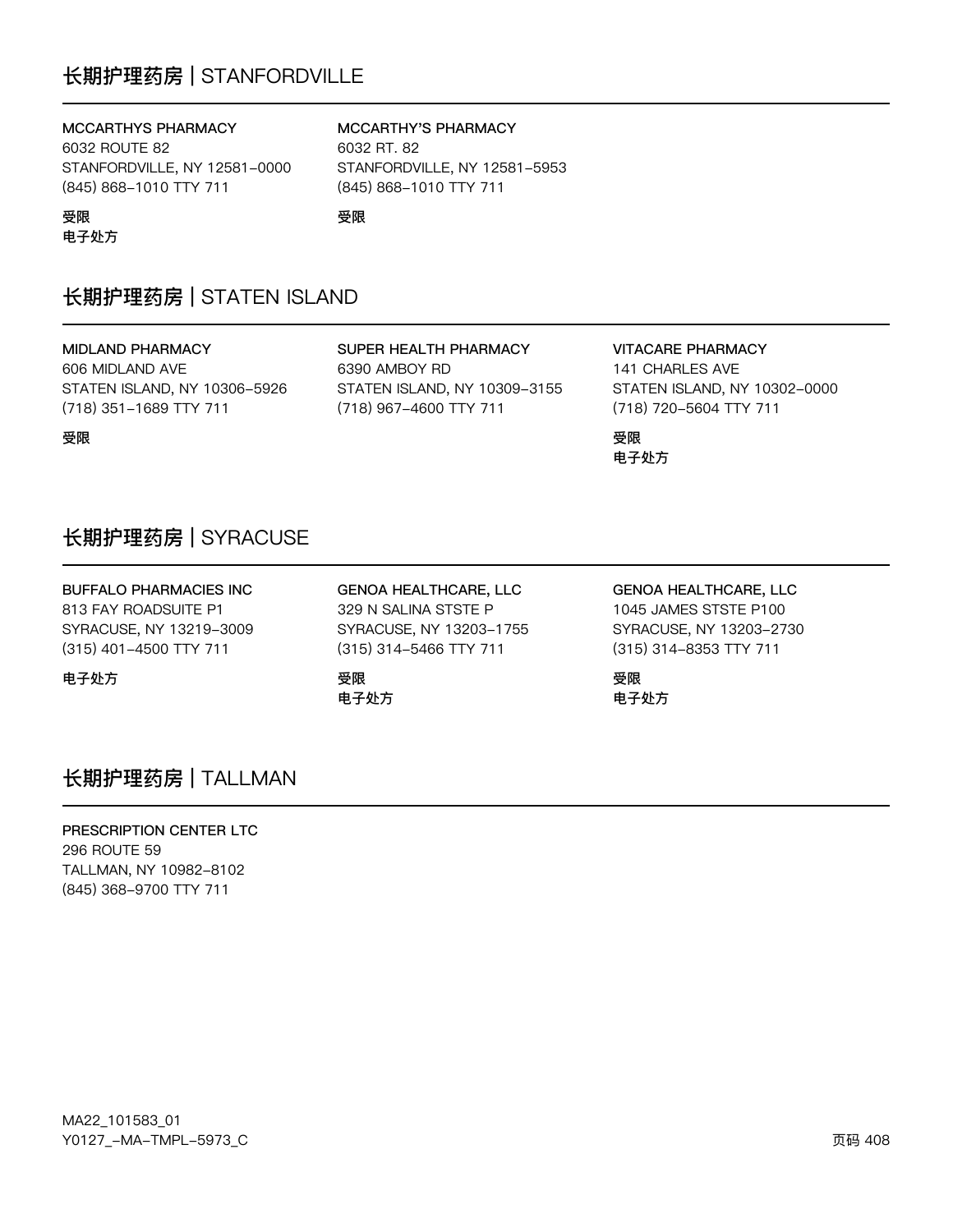### GENOA HEALTHCARE, LLC

2431 6TH AVESUITE P TROY, NY 12180-2227 (518) 874-0096 TTY 711

**LINDSAY DRUG CO** 416 5TH AVENUE TROY, NY 12182-3007 (518) 235-2522 TTY 711

## 长期护理药房 | TUCKAHOE

CENTURY DRUG AND SURGICAL 6 FISHER AVE TUCKAHOE, NY 10707-2603 (800) 521-3949 TTY 711

受限 电子处方

### 长期护理药房 | UNIONDALE

**PHARMERICA** 51 CHARLES LINDBERGH BLVD. UNIONDALE, NY 11553-3658 (516) 536-0800 TTY 711

受限 电子处方

## 长期护理药房 | VALLEY COTTAGE

**GENOA HEALTHCARE, LLC** 140 ROUTE 303STE C VALLEY COTTAGE, NY 10989-5907 (845) 397-1574 TTY 711

受限 电子处方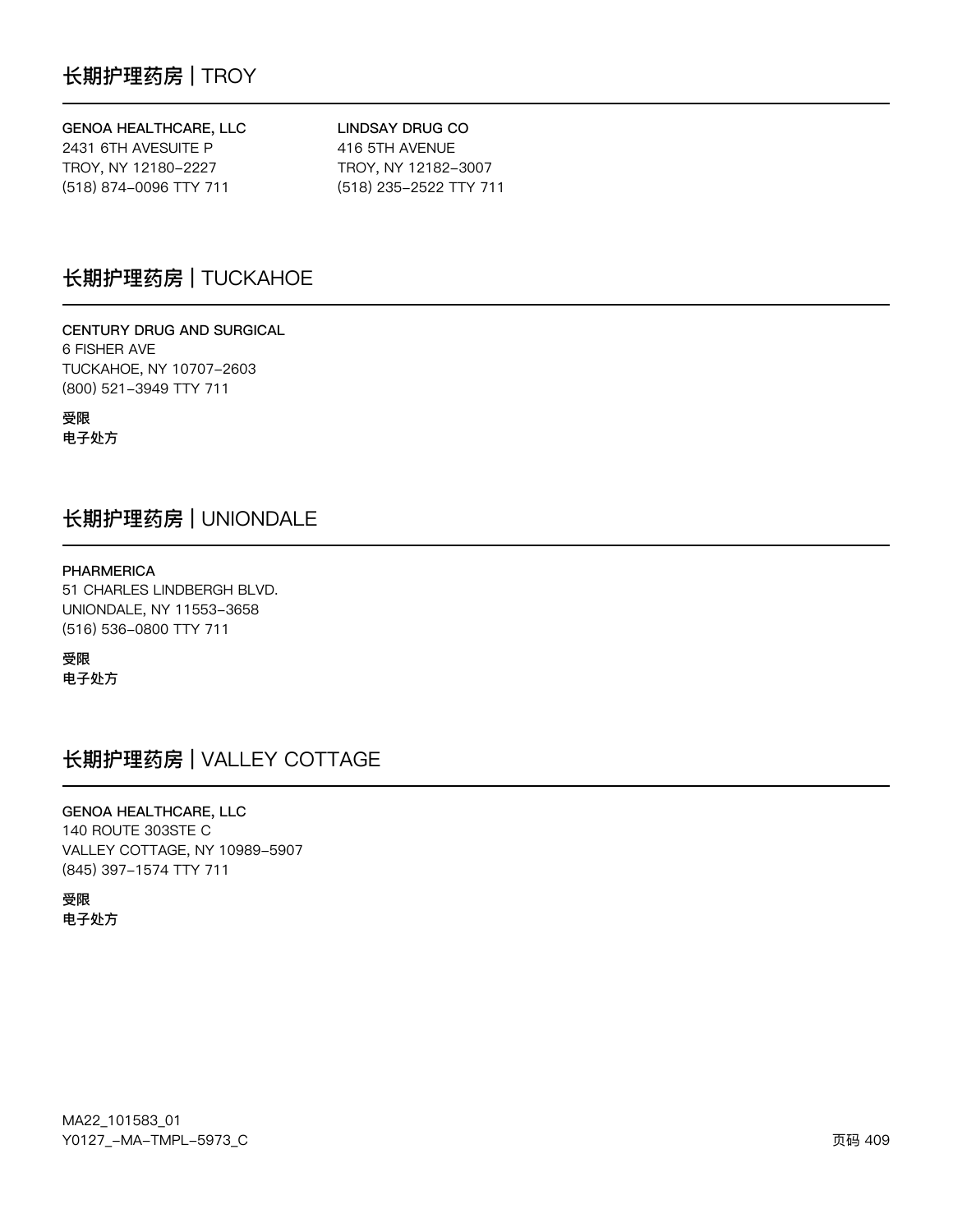## 长期护理药房 | VESTAL

### **PHARMSCRIPT**

441 COMMERCE RD VESTAL, NY 13850-2242 (908) 389-1818 TTY 711

### 受限

电子处方

### 长期护理药房 | WARSAW

SINCLAIR PHARMACY 75 N MAIN ST WARSAW, NY 14569-1343 (585) 786-2330 TTY 711

电子处方

## 长期护理药房 | WATERLOO

**VALLEY PHARMACY** 12 W MAIN ST WATERLOO, NY 13165-1329 (315) 539-9323 TTY 711

电子处方

## 长期护理药房 | WATERTOWN

**BOLTON'S PHARMACY** 128 W MAIN ST WATERTOWN, NY 13601-1989 (315) 782-5961 TTY 711

**GENOA HEALTHCARE, LLC** 122 COURT STEMPSALL BLDG, RM 212 WATERTOWN, NY 13601-2509 (315) 836-3323 TTY 711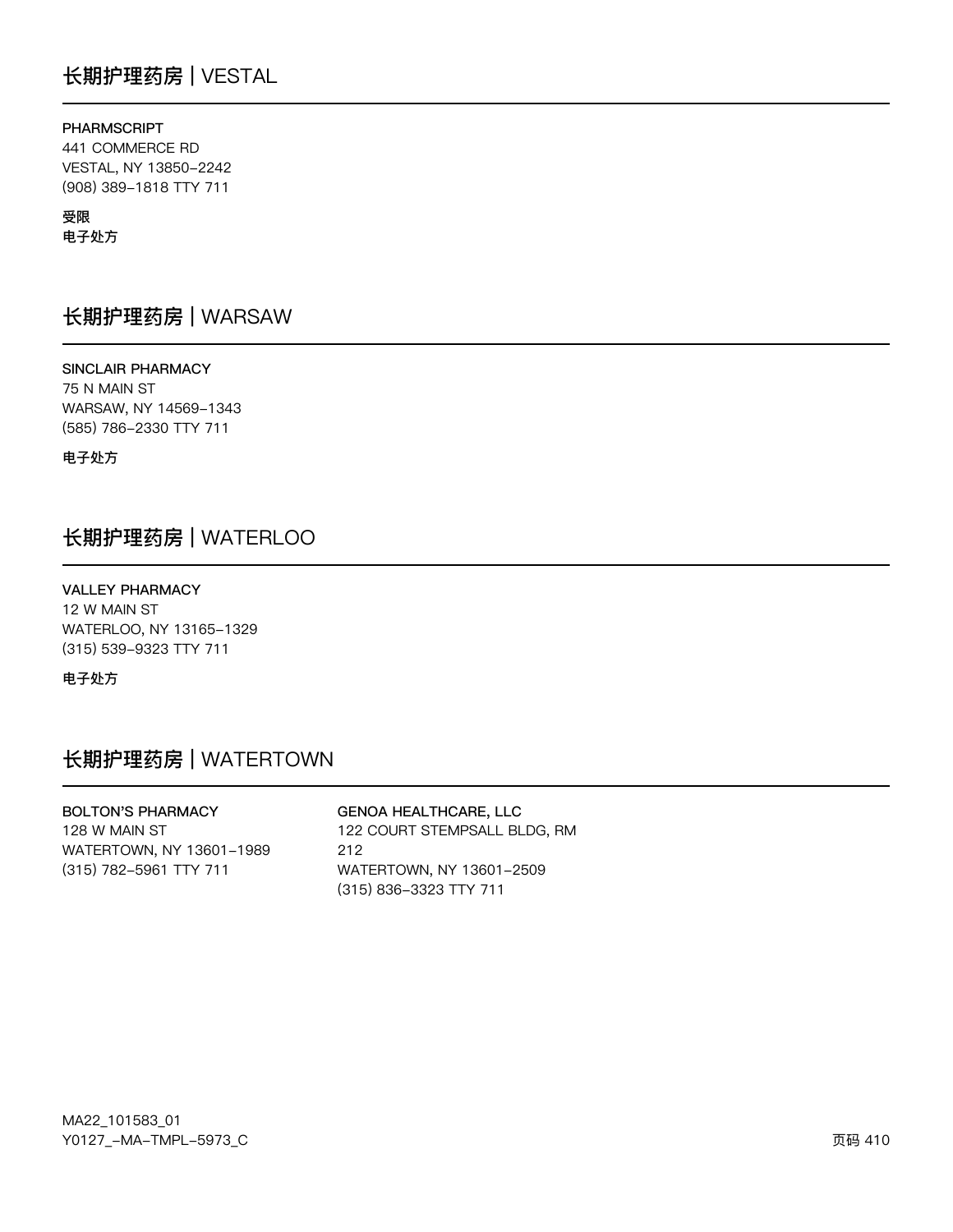### QUINLAN'S PHARMACY

107 N MAIN STREETSTE B WAYLAND, NY 14572-0000 (585) 728-2080 TTY 711

### 受限

电子处方

## 长期护理药房 | WEST HENRIETTA

| <b>MILLERS PHARMACY</b>        | <b>PHARM</b>  |
|--------------------------------|---------------|
| 201 SCOTTSVILLE-WEST HENRIETTA | 45 BECK       |
| RD.                            | <b>WEST H</b> |
| WEST HENRIETTA, NY 14586-0000  | $(585)$ 48    |
| (585) 889-3510 TTY 711         | 巠阳            |

**ERICA** KER RD STE D **IENRIETTA, NY 14586-9205** 86-4367 TTY 711 受限 电子处方

受限

电子处方

### 长期护理药房 | WEST SENECA

**UPSTATE PHARMACY LTD** 1900 N AMERICA DR STE 100STE 100 WEST SENECA, NY 14224-2014 (716) 675-3784 TTY 711

受限 电子处方

## 长期护理药房 | WHITESTONE

**HARPELL CHEMISTS INC** 1265 150TH ST WHITESTONE, NY 11357-1752 (718) 767-7868 TTY 711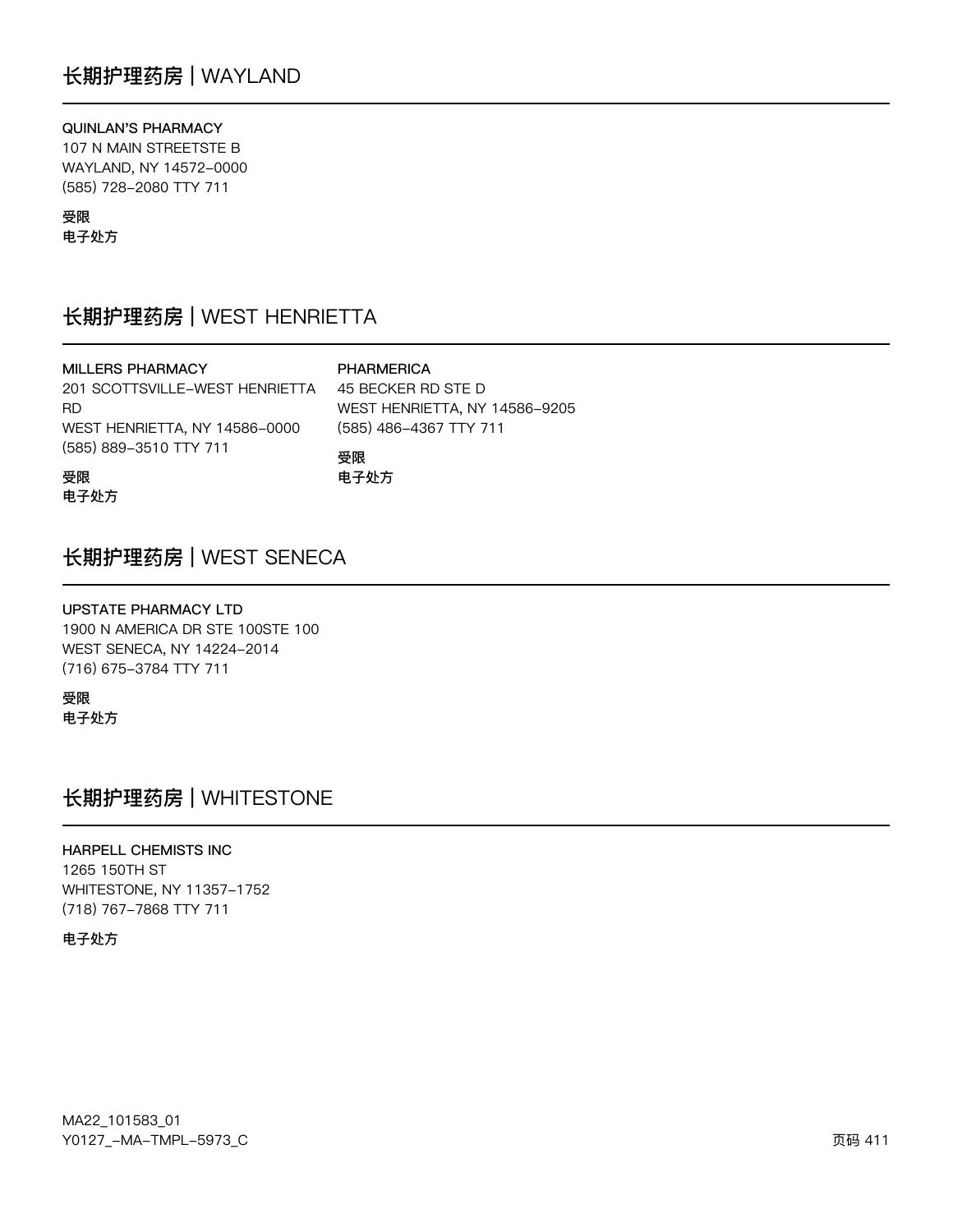## 长期护理药房 | WILLIAMSVILLE

| <b>BUFFALO PHARMACIES</b>       | WOODMARK PHARMACY OF NEW     |
|---------------------------------|------------------------------|
| <b>INSTITUTIONAL</b>            | YORK, LLC                    |
| 20 LAWRENCE BELL DRIVESUITE 100 | 1142 WEHRLE DR               |
| WILLIAMSVILLE, NY 14221-0000    | WILLIAMSVILLE, NY 14221-2320 |
| (716) 204-9060 TTY 711          | (716) 631-3381 TTY 711       |
| 受限                              | 受限                           |

电子处方

电子处方

**NEW** 

## 长期护理药房 | WOODBURY

### LI SCRIPT LLC

333 CROSSWAYS PARK DRIVE WOODBURY, NY 11797-0000 (631) 321-3850 TTY 711

受限 电子处方

## 长期护理药房 | WOODHAVEN

#### QUEENSCARE PHARMACY CORP 8446 JAMAICA AVE

WOODHAVEN, NY 11421-0000 (718) 480-6597 TTY 711

电子处方

## 长期护理药房 | YONKERS

### **GRASSY SPRAIN LONGTERM CARE**

1567 CENTRAL PARK AVENUE YONKERS, NY 10710-0000 (800) 547-2779 TTY 711

受限 电子处方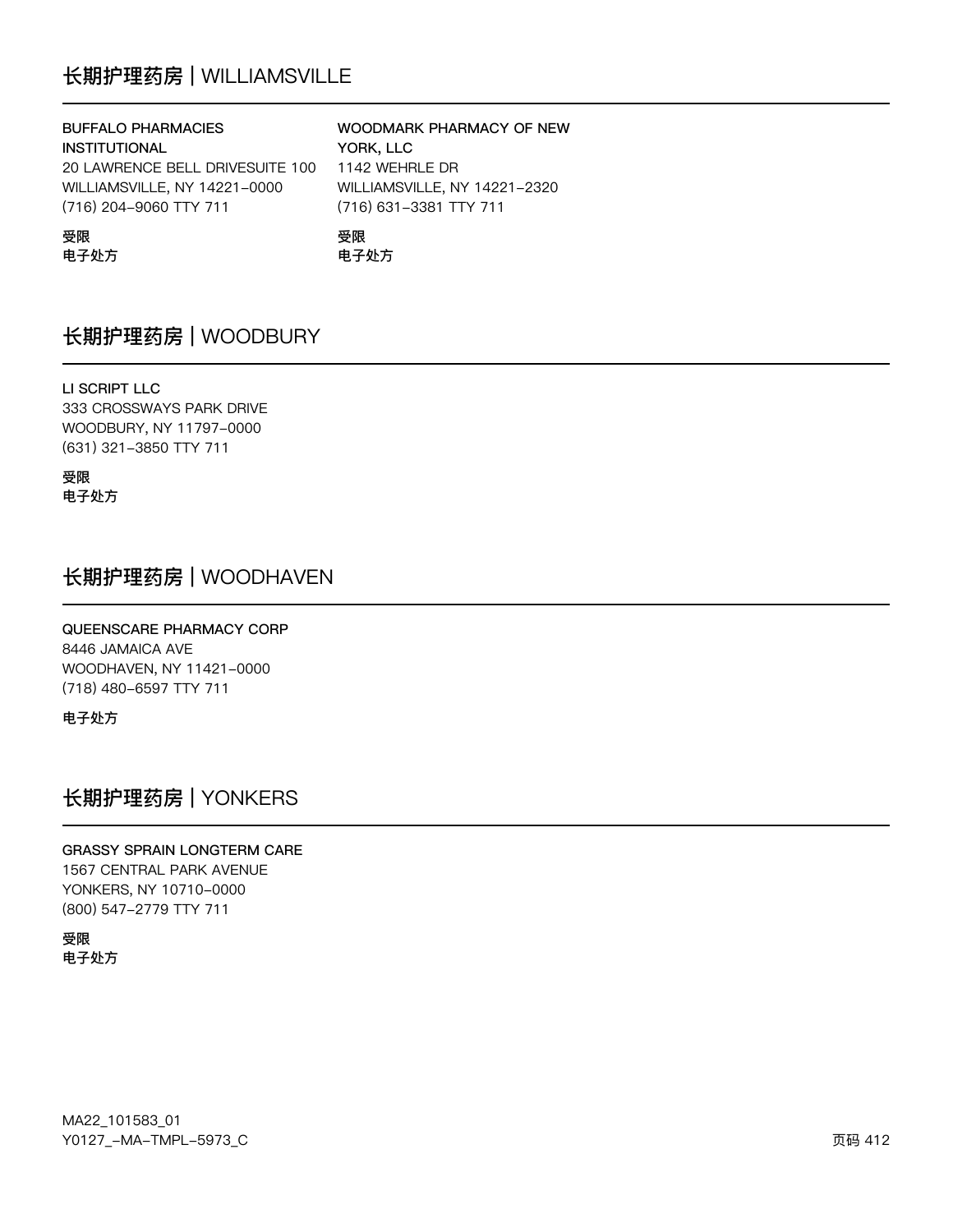ST REGIS MOHAWK TRIBE 404 STATE ROUTE 37 AKWESASNE, NY 13655-0000 (518) 358-3141 TTY 711

日间延时护理提供者 受限 电子处方

## 印地安人健康服务/部落/城市印地安人健康计划 (I/T/U) 药房 | IRVING

**CATTARAUGUS INDIAN RESERVATION HEALTH CENTER** 36 THOMAS INDIAN SCHOOL DRIVE IRVING, NY 14081-9503 (716) 532-8241 TTY 711

日间延时护理提供者 受限 电子处方

## 印地安人健康服务/部落/城市印地安人健康计划 (I/T/U) 药房 | SALAMANCA

LIONEL R JOHN HEALTH CENTER 987 R C HOAG DR SALAMANCA, NY 14779-0000 (716) 945-8240 TTY 711

日间延时护理提供者 受限 电子处方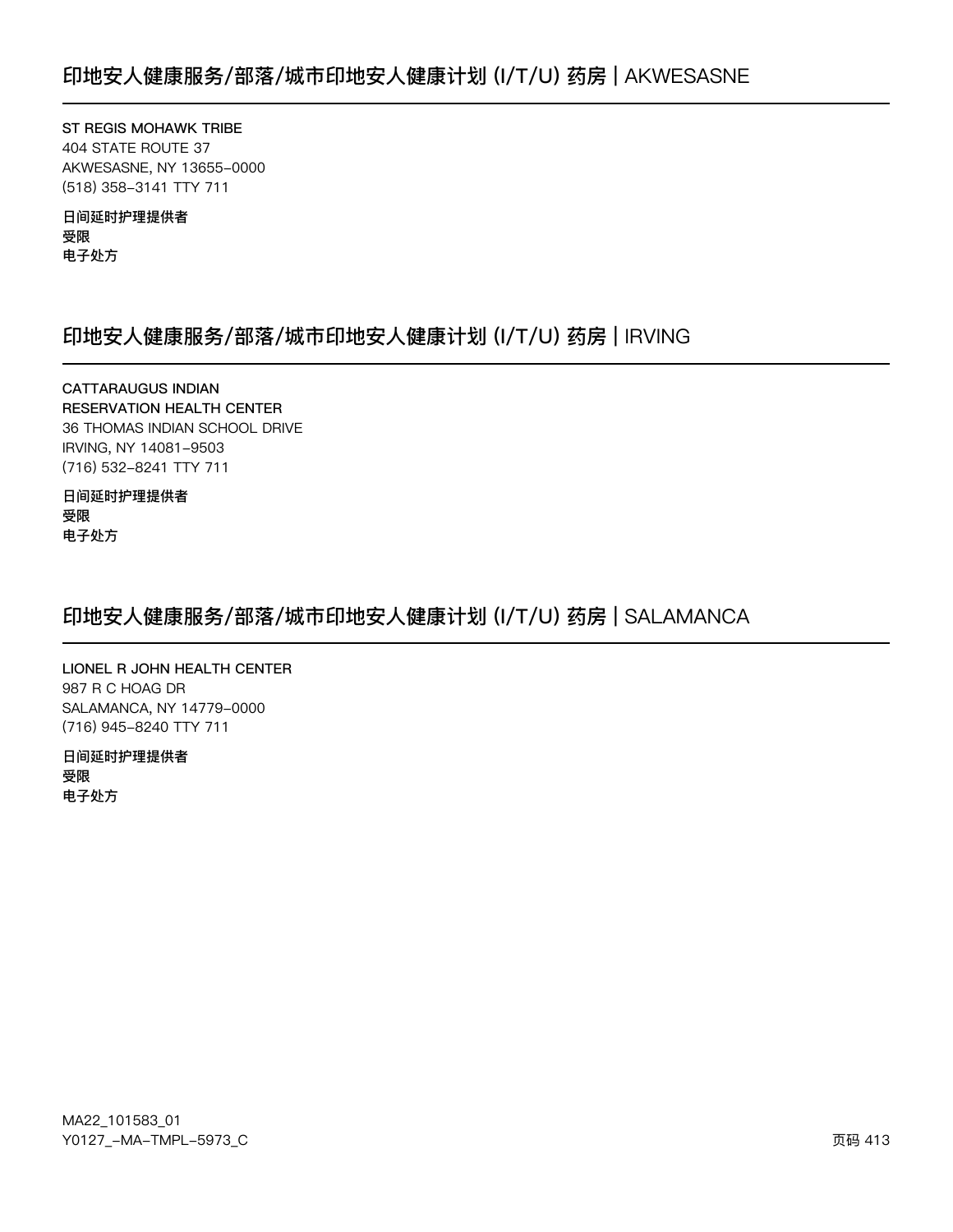您可以透過我們的網路郵購遞送計劃將您的處方藥送到您家

要配郵購處方的藥物,請在您認為您的現有藥物用完的日期前 14 天與我們聯絡,確保您的下一份訂單及時送到您手上。

通常,您應在郵購藥房收到訂單後 14 天內收到您的處方藥。 如果為在此時間內收到訂單,請與我們聯絡,電話: 866-909-5170, **TTY 711** 

#### 長期護理藥房

長期護理機構內的患者可以透過該機構的長期護理藥房或另一間網路長期護理藥房,獲得所需的 Bright Health 承保的處方藥。

#### 印第安人健康服务/部落/城市印第安人健康计划 (I/T/U) 药房

僅美洲原住民及阿拉斯加州原住民可以透過 Bright Health 的藥房網路使用 Indian Health Service / Tribal / Urban Indian Health Program (I/T/U) 藥房。非美洲原住民及阿拉斯加州原住民在有限情況下(如緊急情況)可能可以使用這些藥房。